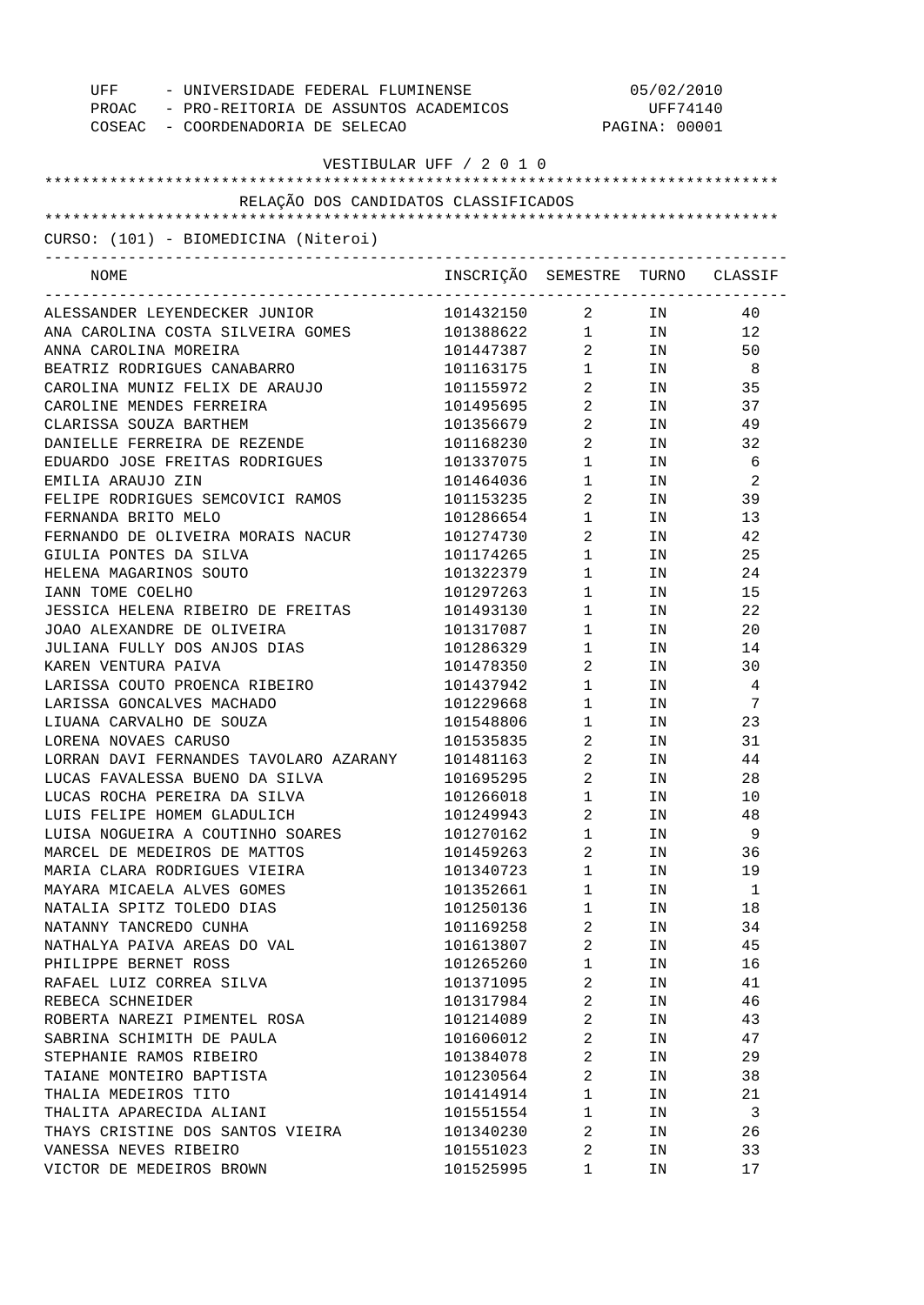| UFF                    | - UNIVERSIDADE FEDERAL FLUMINENSE     |                          |                                           | 05/02/2010    |         |
|------------------------|---------------------------------------|--------------------------|-------------------------------------------|---------------|---------|
| PROAC                  | - PRO-REITORIA DE ASSUNTOS ACADEMICOS |                          |                                           | UFF74140      |         |
| COSEAC                 | - COORDENADORIA DE SELECAO            |                          |                                           | PAGINA: 00002 |         |
|                        |                                       | VESTIBULAR UFF / 2 0 1 0 |                                           |               |         |
|                        |                                       |                          |                                           |               |         |
|                        | RELAÇÃO DOS CANDIDATOS CLASSIFICADOS  |                          |                                           |               |         |
|                        |                                       |                          |                                           |               |         |
|                        |                                       |                          |                                           |               |         |
|                        | CURSO: (101) - BIOMEDICINA (Niteroi)  |                          |                                           |               |         |
| NOME                   |                                       | INSCRICÃO SEMESTRE TURNO |                                           |               | CLASSIF |
|                        | VINICIUS PEREIRA FUGIMOTO DE ANDRADE  | 101580141                | $\sim$ $\sim$ $\sim$ $\sim$ $\sim$ $\sim$ | ΙN            | 5       |
| YOHAN BRITTO KEVORKIAN |                                       | 101287684                | $\mathbf{1}$                              | TN            | 11      |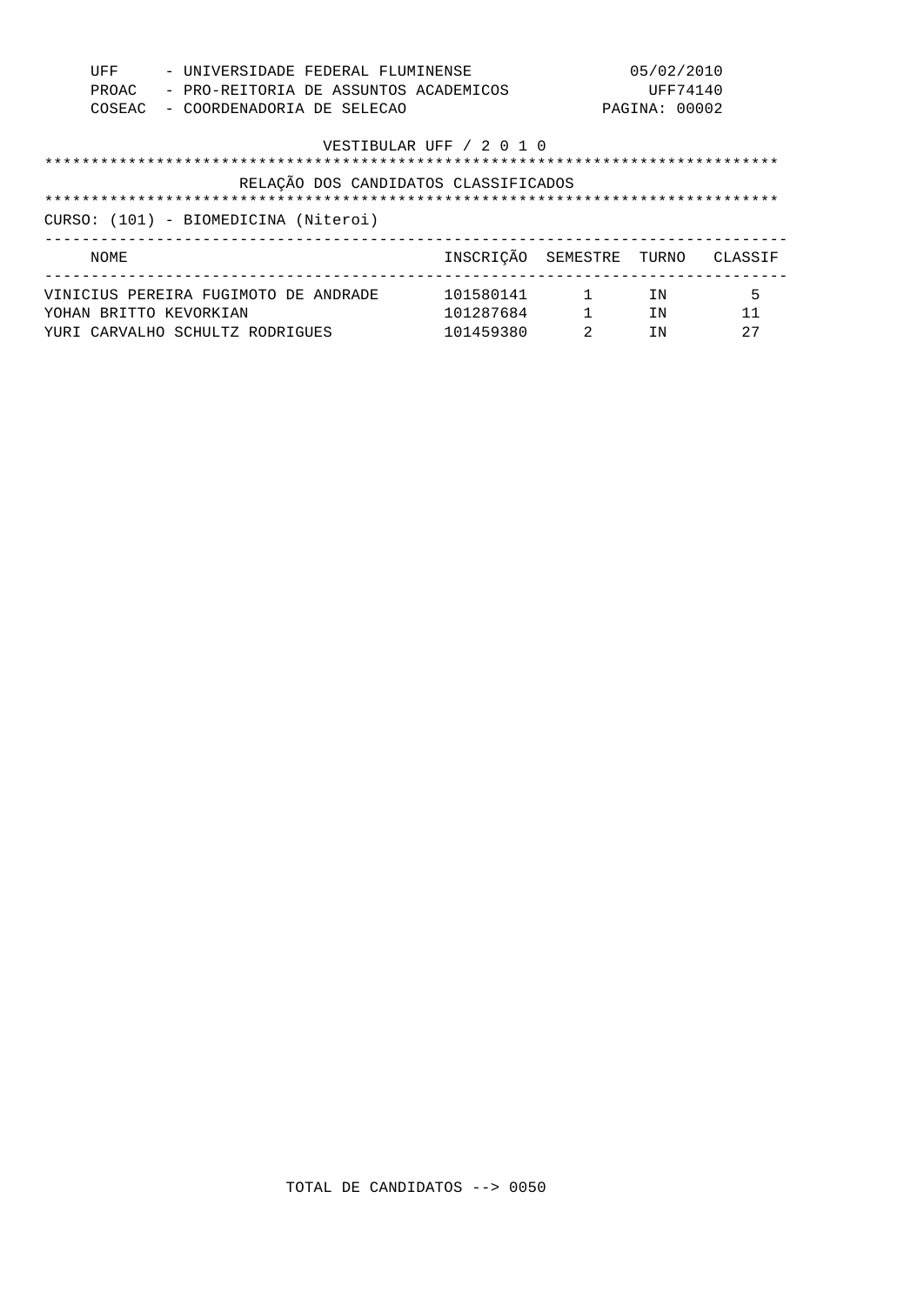| - UNIVERSIDADE FEDERAL FLUMINENSE<br>UFF    |                                  | 05/02/2010                                    |               |                |  |
|---------------------------------------------|----------------------------------|-----------------------------------------------|---------------|----------------|--|
| PROAC - PRO-REITORIA DE ASSUNTOS ACADEMICOS |                                  |                                               | UFF74140      |                |  |
| COSEAC - COORDENADORIA DE SELECAO           |                                  |                                               | PAGINA: 00003 |                |  |
|                                             |                                  |                                               |               |                |  |
|                                             | VESTIBULAR UFF / 2 0 1 0         |                                               |               |                |  |
|                                             |                                  |                                               |               |                |  |
| RELAÇÃO DOS CANDIDATOS CLASSIFICADOS        |                                  |                                               |               |                |  |
|                                             |                                  |                                               |               |                |  |
| CURSO: (102) - CIENCIAS BIOLOGICAS          |                                  |                                               |               |                |  |
| NOME                                        | INSCRIÇÃO SEMESTRE TURNO CLASSIF |                                               |               |                |  |
|                                             |                                  | _____________________________                 |               |                |  |
| ADRIANA ALLEK LITAIFF                       | 102248705                        | $1 \quad \cdots$                              | $\text{MT}{}$ | 21             |  |
| ALESSANDRO DO NASCIMENTO GARRITANO          | 102405145                        | $\mathbf{1}$                                  | MT            | 26             |  |
| ALEXIA FREITAS SILVA                        | 102563777                        | $\overline{a}$                                | MT            | 88             |  |
| AMANDA XAVIER GOMES DA SILVA                | 102160226                        | $\overline{a}$                                | MT            | 68             |  |
| ANA CAROLINA KOPKE ROCHA                    | 102437095                        | $\begin{array}{ccc} 1 & & \\ & & \end{array}$ | MT            | 32             |  |
| ANA LAURA DE OLIVEIRA FARIA                 | 102568727                        | $\overline{a}$                                | MT            | 90             |  |
| ANA LUIZA DE ALVARENGA MACHADO              | 102160616                        | $\begin{array}{ccc} 1 & & \\ & & \end{array}$ | MT            | 33             |  |
| ANAUA COSTA MOTA                            | 102664569                        | $\overline{a}$                                | MT            | 78             |  |
| ANDRY BRYAN BOTELHO MARTINS                 | 102219508                        | $\begin{array}{ccc} 1 & & \\ & & \end{array}$ | MT            | 28             |  |
| ANTONIO JULIANO SILVERA CASTRO ALVES        | 102621531                        | $\mathbf{1}$                                  | MT            | 48             |  |
| ANTONIO MENNA BARRETO DE LUCA               | 102639203                        | $\overline{a}$                                | МT            | 85             |  |
| ARLINDO LEONI HARTZ                         | 102220569                        | $\overline{a}$                                | MT            | 62             |  |
| AUGUSTO BARROS MENDES                       | 102166529                        | $\overline{a}$                                | МT            | 74             |  |
| BEATRIZ MIGUEZ NASCIMENTO                   | 102227854                        | 1                                             | МT            | 43             |  |
| BETHANIA BRETAS RIBEIRO                     | 102422882                        | $\overline{a}$                                | MT            | 61             |  |
| BIANCA SARPA MICELI                         | 102234261                        | $1$ $\,$                                      | МT            | 20             |  |
| BRENO RODRIGUES OBREGON                     | 102623577                        | $\overline{a}$                                | МT            | 99             |  |
| BRUNA MARIA SILVA                           | 102279247                        | $\overline{a}$                                | МT            | 98             |  |
| CAIO SOARES LOPES                           | 102229656                        | $\overline{a}$                                | МT            | 55             |  |
| CAMILA JESSICA GODINHO PINHEIRO             | 102223066                        | $1 \quad \blacksquare$                        | МT            | - 2            |  |
| CAMILA MATTOS DE OLIVEIRA                   | 102445937                        | $\begin{array}{ccc} 1 & & \\ & & \end{array}$ | МT            | 17             |  |
| CARINE VALIENTE COSTA                       | 102397867                        | $\begin{array}{ccc} 1 & & \\ & & \end{array}$ | MT            | 18             |  |
| CAROLINA GROETAERS DOS SANTOS               | 102247402                        | $\mathbf 1$                                   | MT            | 15             |  |
| CAROLINA LIXA VICTOR NEVES                  | 102444531                        | 1                                             | MT            | 12             |  |
| CASSIO FLAVIO FONSECA DE LIMA               | 102434603                        | $\overline{a}$                                | МT            | 58             |  |
| CLARA MAGDALENA GOMES                       | 102375912                        | 1                                             | MT            | $\overline{1}$ |  |
| CLARA SANTANNA MELO DE OLIVEIRA             | 102302886                        | 2                                             | МT            | 53             |  |
| DANNIEL PEREIRA FIGUEIREDO                  | 102430293                        | $\mathbf 1$                                   | МT            | 50             |  |
| DEYVID PERES ALVES                          | 102382745                        | 2                                             | МT            | 91             |  |
| DIEGO SZCZUPAK                              | 102605161                        | 1                                             | МT            | 30             |  |
| DIOGO MONTEIRO ALVES                        | 102014283                        | 1                                             | МT            | 46             |  |
| ERIC CITO BECMAN                            | 102677085                        | 1                                             | МT            | 3              |  |
| FABIELLE MARQUES DOS SANTOS                 | 102401137                        | 1                                             | МT            | 31             |  |
| FELIPE AUGUSTO NEVES E SOUZA                | 102422416                        | 1                                             | МT            | 29             |  |
| FELIPE BARROS DA CUNHA                      | 102426503                        | $\overline{a}$                                | МT            | 71             |  |
| FERNANDA RECH SCHLICKMANN                   | 102559520                        | $\overline{2}$                                | МT            | 76             |  |
| FERNANDA RIBEIRO DE MELLO FRAGA             | 102447911                        | $\mathbf 1$                                   | МT            | 27             |  |
| FERNANDA RODRIGUES S V S CANAVARRO          | 102597924                        | 2                                             | МT            | 82             |  |
| FERNANDO DOS SANTOS ASSUNCAO                | 102310730                        | 2                                             | МT            | 73             |  |
| FLAVIO DA FRANCA LACANA                     | 102421773                        | 1                                             | МT            | 41             |  |
|                                             |                                  | 2                                             |               | 57             |  |
| GABRIEL KHATTAR                             | 102497083                        |                                               | МT            |                |  |
| GABRIEL NASSAR REICH GOLDSTEIN              | 102172243                        | 1                                             | МT            | 6              |  |
| GABRIEL OLIVEIRA DE CARVALHO                | 102281721                        | 2                                             | МT            | 51             |  |
| GRACIELLE CONCEICAO DE ALMEIDA              | 102510380                        | $\overline{2}$                                | МT            | 96             |  |
| GUILHERME BARBOSA DE MORAIS                 | 102643175                        | 1                                             | МT            | 23             |  |
| GUILHERME OLIVEIRA ANDRADE DA SILVA         | 102429995                        | 2                                             | МT            | 65             |  |
| HANNA LISA RIBEIRO DOS SANTOS               | 102374839                        | 2                                             | MТ            | 93             |  |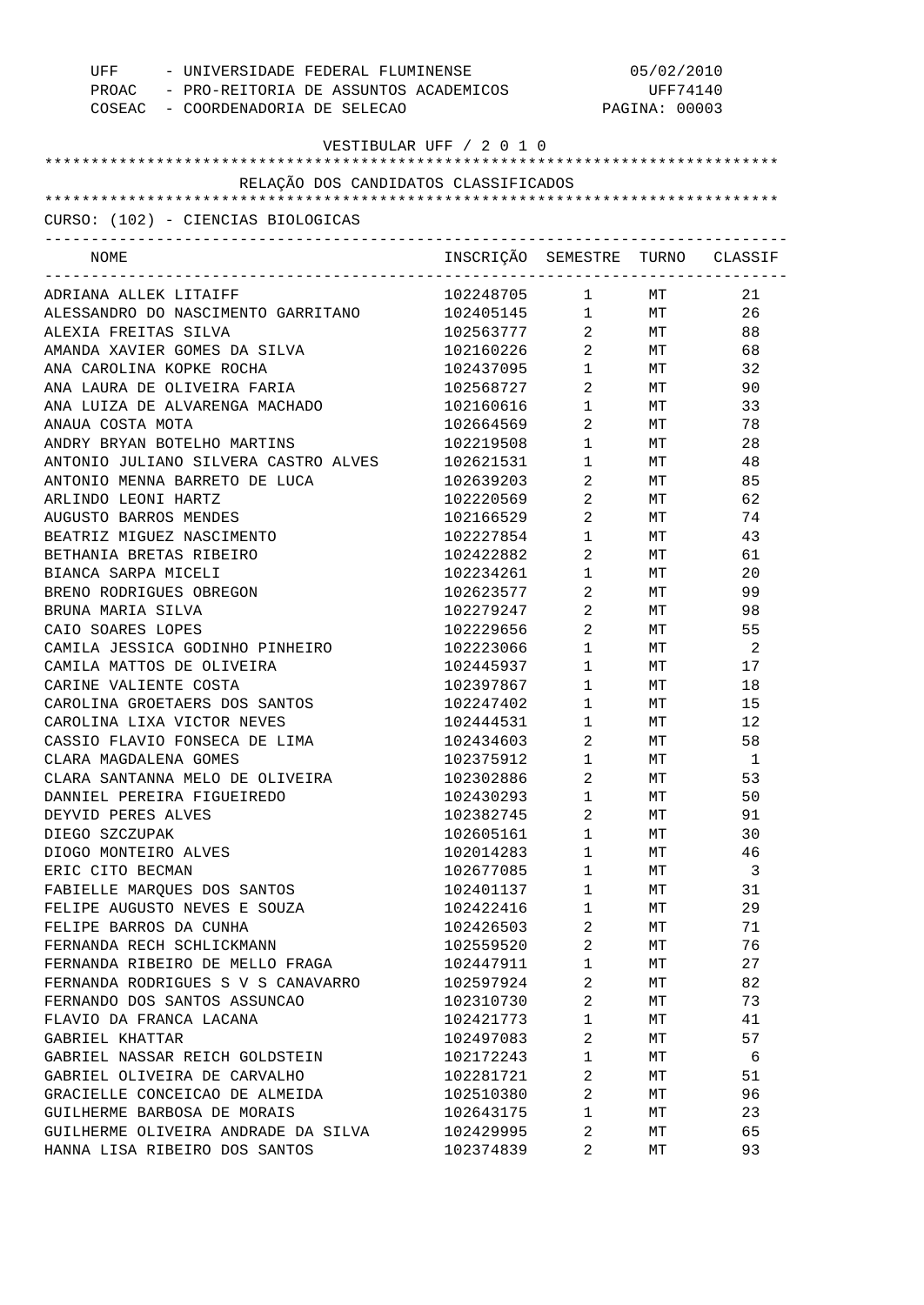| - UNIVERSIDADE FEDERAL FLUMINENSE<br>UFF    |                                  | 05/02/2010                                    |                 |          |  |
|---------------------------------------------|----------------------------------|-----------------------------------------------|-----------------|----------|--|
| PROAC - PRO-REITORIA DE ASSUNTOS ACADEMICOS |                                  |                                               | UFF74140        |          |  |
| COSEAC - COORDENADORIA DE SELECAO           |                                  |                                               | PAGINA: 00004   |          |  |
|                                             |                                  |                                               |                 |          |  |
|                                             | VESTIBULAR UFF / 2 0 1 0         |                                               |                 |          |  |
|                                             |                                  |                                               |                 |          |  |
| RELAÇÃO DOS CANDIDATOS CLASSIFICADOS        |                                  |                                               |                 |          |  |
|                                             |                                  |                                               |                 |          |  |
| CURSO: (102) - CIENCIAS BIOLOGICAS          |                                  |                                               |                 |          |  |
| NOME                                        | INSCRIÇÃO SEMESTRE TURNO CLASSIF |                                               |                 |          |  |
|                                             |                                  | ---------------------------------             |                 |          |  |
| HEITOR DIAS CARNEIRO                        | 102217316<br>102289553           |                                               |                 | 49<br>87 |  |
| HENRIQUE DUTRA SOUTO RAMALHO                |                                  |                                               |                 |          |  |
| HUGO SILVA PERSECHINI                       | 102479316                        |                                               |                 | 39       |  |
| IGOR BONACOSSA PEREIRA                      | 102247921                        | $\mathbf{1}$                                  | MT              | 19       |  |
| IGOR RODRIGUES HENUD                        | 102240129                        | $\overline{a}$                                | $\texttt{MT}^-$ | 92       |  |
| INDIRA CARVALHO VENTURA                     | 102324121                        | $\mathbf{1}$                                  | MT              | 42       |  |
| ISABELA GUERRA DA CRUZ                      | 102540646                        | $\overline{a}$                                | MT              | 63       |  |
| IZABELA CARDOSO DA SILVA                    | 102512742                        | $\begin{array}{ccc} 1 & & \\ & & \end{array}$ | MT              | 13       |  |
| JESSICA SIQUEIRA MELONI                     | 102053095                        | $\begin{array}{ccc} 1 & & \\ & & \end{array}$ | MT              | 24       |  |
| KAMILA GUIMARAES PINTO                      | 102237483                        | $\overline{a}$                                | MT              | 66       |  |
| LEANDRO CUNHA SALGADO DE ALMEIDA            | 102557182                        | $\overline{a}$                                | MT              | 59       |  |
| LILIANE RAMOS DA FONSECA                    | 102265997                        | $\overline{a}$                                | MT              | 56       |  |
| LUCAS COUTINHO PEREIRA DA SILVA             | 102288602                        | $\begin{array}{ccc} 1 & & \\ & & \end{array}$ | МT              | - 8      |  |
| LUCAS GAGO ESTEVAM                          | 102210540                        | $\overline{a}$                                | МT              | 81       |  |
| LUCAS MARAVILHAS GUIMARAES                  | 102190568                        | $\begin{array}{ccc} 1 & & \\ & & \end{array}$ | МT              | 36       |  |
| LUISA ABREU GENES                           | 102237469                        | $\overline{a}$                                | МT              | 79       |  |
| LUIZA CHIEZA FORTES GARCIA                  | 102520919                        | $\begin{array}{ccc} 1 & & \\ & & \end{array}$ | МT              | 16       |  |
| LUIZA LEMES PEGRUCCI FERREIRA               | 102551695                        | $\begin{array}{ccc} 1 & & \\ & & \end{array}$ | МT              | 45       |  |
| LYS HAMOND REGUA MANGIA                     | 102449892                        | $\begin{array}{ccc} 1 & & \\ & & \end{array}$ | МT              | 22       |  |
| MAISA FAVORETO HENRIQUE                     | 102555081                        | $\begin{array}{ccc} 1 & & \\ & & \end{array}$ | МT              | 11       |  |
| MARCELLE BEZERRA SILVA OLIVEIRA             | 102533667                        | $\overline{a}$                                | МT              | 64       |  |
| MARIANA FERNANDES CARVALHO                  | 102552302                        | $\begin{array}{ccc} 1 & & \\ & & \end{array}$ | MT              | 25       |  |
| MARIANA MIRANDA LESSA                       | 102255083                        | $\overline{a}$                                | MT              | 54       |  |
| MARIO FREDERICO GONCALVES DA SILVA          | 102267191                        | $\overline{a}$                                | MT              | 72       |  |
| MAX DAVID RUMJANEK                          | 102221630                        | $2^{\circ}$                                   | МT              | 100      |  |
| MELINA PEDROSO MERLONE                      | 102350596                        | $\overline{2}$                                | <b>MT</b>       | 83       |  |
| MICHELE ALICE DA SILVA                      | 102680018                        | 1                                             | МT              | 34       |  |
| MICHELLE AMARIO                             | 102249113                        | $\overline{2}$                                | МT              | 77       |  |
| MILENA FERREIRA DE SOUZA                    | 102319944                        | $\overline{2}$                                | МT              | 89       |  |
| NATASJA JUNQUEIRA DANTAS                    | 102337207                        | $\mathbf 1$                                   | МT              | 7        |  |
| ONALDO LUIS BRANCANTE MACHADO FILHO         | 102691366                        | $\mathbf 1$                                   | МT              | 10       |  |
| PATRICIA HELENA NUNES DE BRITO              | 102248523                        | $\overline{a}$                                | МT              | 70       |  |
| PAULA FERNANDES AROUCA DE CASTRO            | 102172009                        | $\overline{2}$                                | МT              | 84       |  |
| PEDRO HENRIQUE OLIVEIRA VIANNA              | 102191031                        | $\mathbf{1}$                                  | МT              | 9        |  |
| PEDRO LEVI BARBOSA                          | 102323311                        | $\mathbf 1$                                   | МT              | 35       |  |
| PHILIPE MARINHO FERREIRA                    | 102494184                        | $\mathbf 1$                                   | МT              | 47       |  |
| POLIANA CAPUCHO SANDRE                      | 102688072                        | 1                                             | МT              | 5        |  |
| PRISCILLA ALVES DE AZEREDO                  | 102373184                        | $\overline{2}$                                | МT              | 97       |  |
| RACHEL DO NASCIMENTO GUITERIO               | 102455059                        | 1                                             | МT              | 44       |  |
| RAFAEL KOSTER DA COSTA                      | 102195154                        | $\overline{2}$                                | МT              | 52       |  |
| RAFAELLA ARAUJO GONCALVES DA SILVA          | 102328983                        | $\overline{2}$                                | МT              | 67       |  |
| RAISSA CARVALHO MARTINS                     | 102233360                        | $\overline{2}$                                | МT              | 86       |  |
| REBECA PINHEIRO DOS SANTOS BARBOSA          | 102172293                        | $\overline{2}$                                | МT              | 94       |  |
| RODRIGO MENDONCA DOS SANTOS                 | 102156536                        | $\overline{2}$                                | МT              | 69       |  |
|                                             |                                  | $\overline{2}$                                |                 |          |  |
| ROSANE LIMA LOPES                           | 102271934                        |                                               | МT              | 60       |  |
| STELLA MATA DE LARA ROCHA                   | 102485262                        | $\overline{2}$                                | МT              | 80       |  |
| TAMIRES DE LIMA MARQUES                     | 102418207                        | 2                                             | МT              | 95       |  |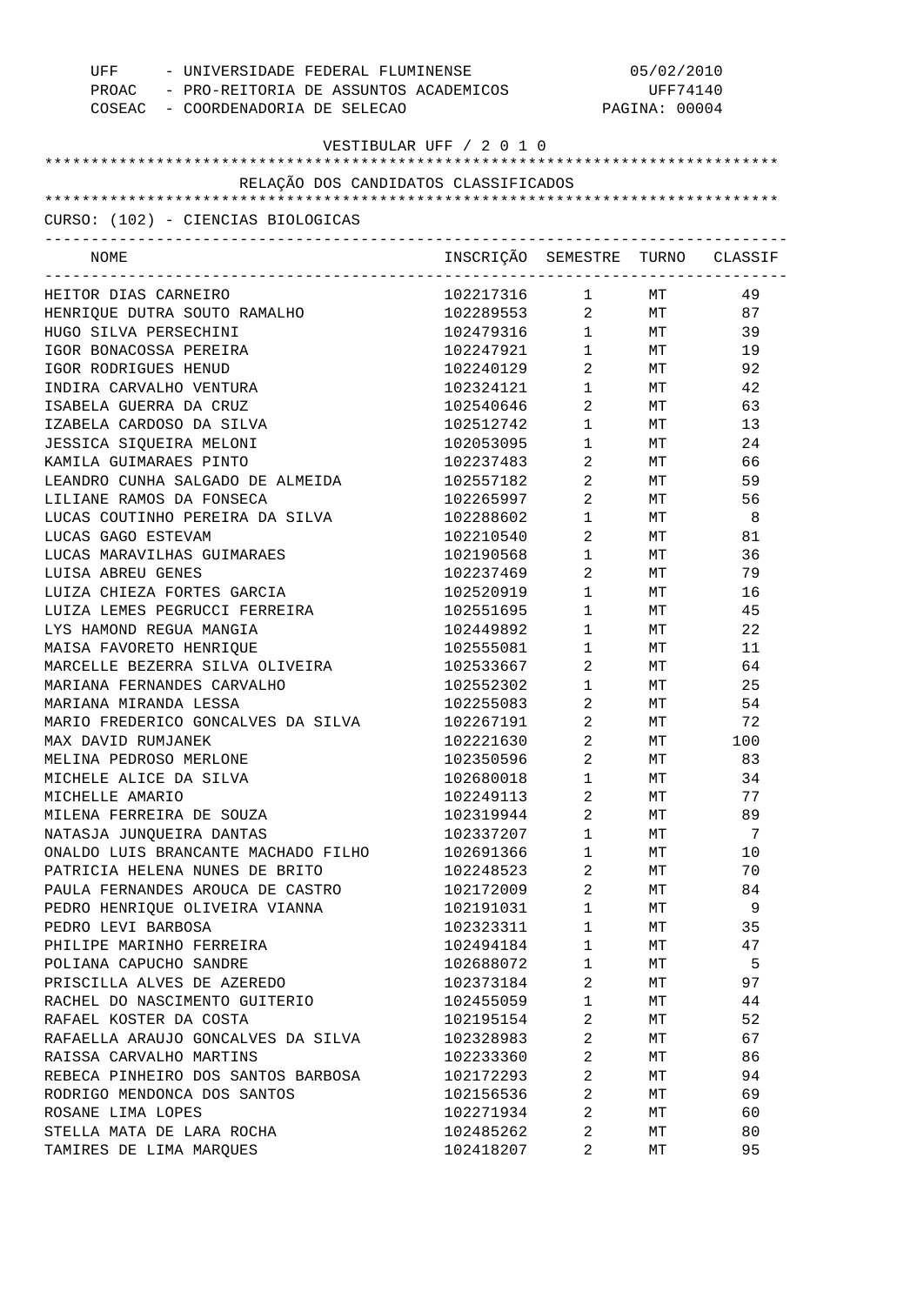| UFF<br>- UNIVERSIDADE FEDERAL FLUMINENSE<br>- PRO-REITORIA DE ASSUNTOS ACADEMICOS<br>PROAC<br>- COORDENADORIA DE SELECAO<br>COSEAC |                                      |              | 05/02/2010<br>UFF74140<br>PAGINA: 00005 |    |
|------------------------------------------------------------------------------------------------------------------------------------|--------------------------------------|--------------|-----------------------------------------|----|
|                                                                                                                                    | VESTIBULAR UFF / 2 0 1 0             |              |                                         |    |
|                                                                                                                                    | RELAÇÃO DOS CANDIDATOS CLASSIFICADOS |              |                                         |    |
|                                                                                                                                    |                                      |              |                                         |    |
| CURSO: (102) - CIENCIAS BIOLOGICAS                                                                                                 |                                      |              |                                         |    |
|                                                                                                                                    |                                      |              |                                         |    |
| NOME                                                                                                                               | INSCRIÇÃO SEMESTRE TURNO CLASSIF     |              |                                         |    |
| TATYANE PAZ DOMINGUEZ DOS SANTOS ALVES                                                                                             | 102435499 2                          |              | МT                                      | 75 |
| TAYANA DOS SANTOS LOUZADA                                                                                                          | 102155087                            | $\mathbf{1}$ | MТ                                      | 40 |
| THIAGO AUGUSTO CALIXTO LOPES                                                                                                       | 102652944                            | $\mathbf{1}$ | MТ                                      | 37 |
| VERONICA AMADO ESTEVES DOS REIS                                                                                                    | 102355429                            | $\mathbf{1}$ | MТ                                      | 38 |
| VIVIANE CARNEVALE HELLMANN                                                                                                         | 102495140                            | $\mathbf{1}$ | MТ                                      | 14 |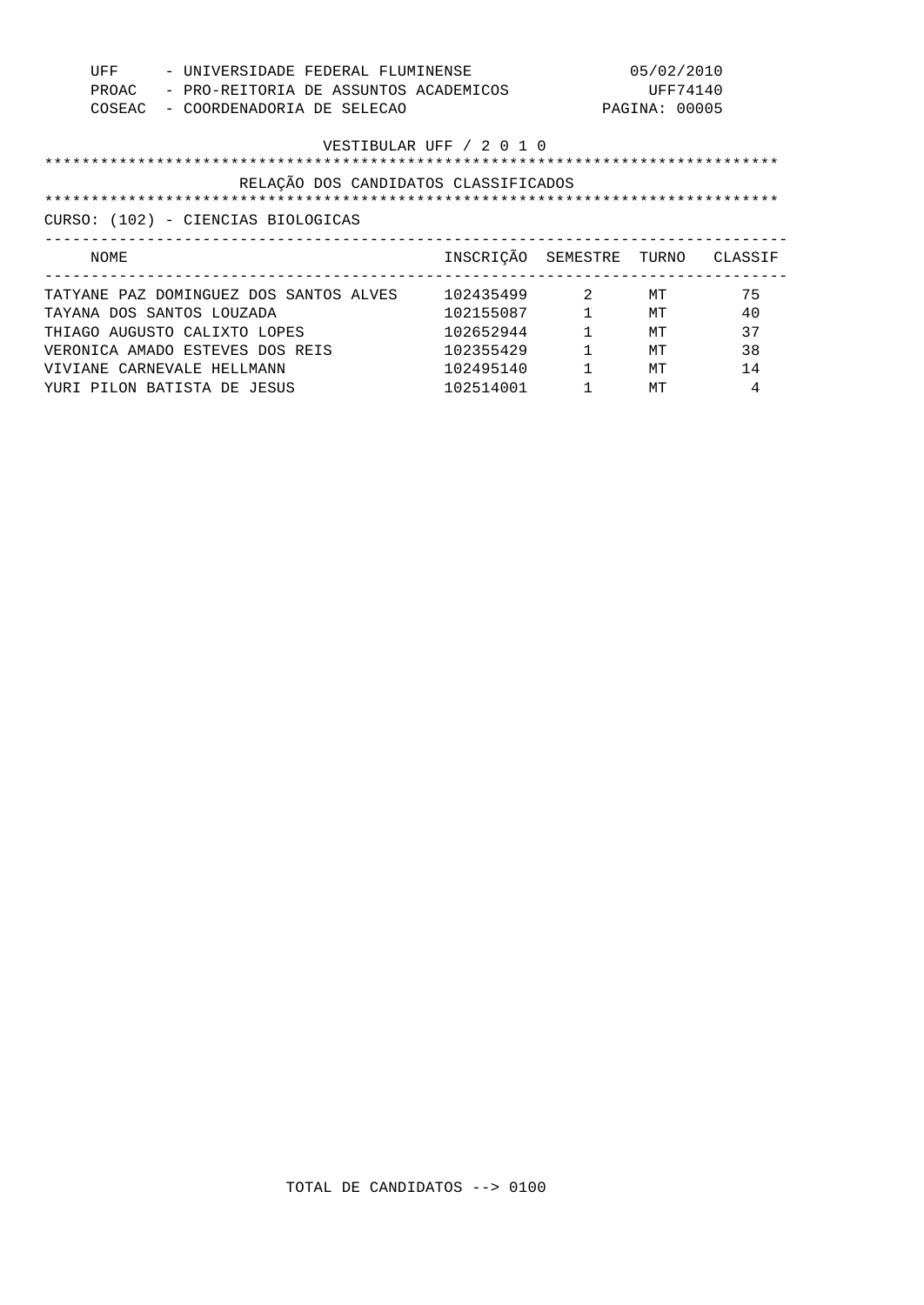| UFF - UNIVERSIDADE FEDERAL FLUMINENSE<br>PROAC - PRO-REITORIA DE ASSUNTOS ACADEMICOS<br>COSEAC - COORDENADORIA DE SELECAO |                                  |                                | 05/02/2010<br>UFF74140<br>PAGINA: 00006                                                                        |      |
|---------------------------------------------------------------------------------------------------------------------------|----------------------------------|--------------------------------|----------------------------------------------------------------------------------------------------------------|------|
| VESTIBULAR UFF / 2 0 1 0                                                                                                  |                                  |                                |                                                                                                                |      |
| RELAÇÃO DOS CANDIDATOS CLASSIFICADOS                                                                                      |                                  |                                |                                                                                                                |      |
|                                                                                                                           |                                  |                                |                                                                                                                |      |
| CURSO: (103) - ENFERMAGEM (Niteroi)                                                                                       |                                  |                                |                                                                                                                |      |
| NOME                                                                                                                      | INSCRIÇÃO SEMESTRE TURNO CLASSIF |                                |                                                                                                                |      |
| AGATHA LEITE DE CARVALHO LOPES                                                                                            | 103624911 1                      |                                | IN N                                                                                                           | 26   |
| AGNNE KATY SOARES RAMALHO                                                                                                 | 103477746 2 IN                   |                                |                                                                                                                | 68   |
| ALESSANDRA CERQUEIRA DOS SANTOS                                                                                           | 103069654 2 IN                   |                                |                                                                                                                | 80   |
| ALEXANDRE COSTA DOS SANTOS                                                                                                | 103605850 2                      |                                | IN THE TEST OF THE TEST OF THE TEST OF THE TEST OF THE TEST OF THE TEST OF THE TEST OF THE TEST OF THE TEST OF | 79   |
| ALINE BEZERRA LOPES                                                                                                       | 103178106                        | $2 \left( \frac{1}{2} \right)$ | IN THE TERM OF THE TERM OF THE TERM OF THE TERM OF THE TERM OF THE TERM OF THE TERM OF THE TERM OF THE TERM OF | 87   |
| ALLAN MAIA MIRANDA                                                                                                        | 103590043                        | $1 \quad \blacksquare$         |                                                                                                                | IN 6 |
| AMANDA LOU DOS SANTOS                                                                                                     | 103509434                        | $1 \quad \blacksquare$         | IN THE TERM OF THE TERM OF THE TERM OF THE TERM OF THE TERM OF THE TERM OF THE TERM OF THE TERM OF THE TERM OF | 35   |
| AMANDA ROCHA AMARAL NOGUEIRA TOMAZ                                                                                        | 103106268                        | $1 \qquad \qquad$              | IN                                                                                                             | 23   |
| ANA LARISSA FEITOSA DOS SANTOS                                                                                            | 103291233                        | $2 \left( \frac{1}{2} \right)$ | IN                                                                                                             | 69   |
| ANA PAULA CARDOSO TAVARES                                                                                                 | 103332219                        | $1 \qquad \qquad$              | IN                                                                                                             | 43   |
| ARIANE RIBEIRO DE FREITAS                                                                                                 | 103701434                        | $2 \left( \frac{1}{2} \right)$ | IN                                                                                                             | 88   |
| BARBARA BARBOZA RIBEIRO                                                                                                   | 103172308                        | $2 \left( \frac{1}{2} \right)$ | IN THE TEST OF THE TEST OF THE TEST OF THE TEST OF THE TEST OF THE TEST OF THE TEST OF THE TEST OF THE TEST OF | 97   |
| BIANCA DOS ANJOS CAVALINI                                                                                                 | 103166866                        | $2 \left( \frac{1}{2} \right)$ | IN                                                                                                             | 84   |
| BRUNA IRENE CUNHA CURTY                                                                                                   | 103098916                        | $1 \qquad \qquad$              | IN                                                                                                             | 24   |
| CAMILA MOURA DOS SANTOS                                                                                                   | 103301088                        | $1 \quad \blacksquare$         | IN                                                                                                             | 12   |
| CAMILLE RABELLO RAMOS                                                                                                     | 103459615                        | $1 \qquad \qquad$              | IN                                                                                                             | 34   |
| CAROLINA TINOCO CANTONE CORREA DE SA                                                                                      | 103162274                        | $1 \qquad \qquad$              | IN                                                                                                             | 42   |
| CASSIA LIMA DE CAMPOS                                                                                                     | 103180666                        | $1 \quad \blacksquare$         | IN THE TEST OF THE TEST OF THE TEST OF THE TEST OF THE TEST OF THE TEST OF THE TEST OF THE TEST OF THE TEST OF | 31   |
| CECILIA DA SILVA MORONI                                                                                                   | 103486993                        | $2 \left( \frac{1}{2} \right)$ | IN THE TEST OF THE TEST OF THE TEST OF THE TEST OF THE TEST OF THE TEST OF THE TEST OF THE TEST OF THE TEST OF | 76   |
| CLAUDIA DE PAULA MUCIDA DE ABREU                                                                                          | 103265909                        | $1 \qquad \qquad$              | IN THE TEST OF THE TEST OF THE TEST OF THE TEST OF THE TEST OF THE TEST OF THE TEST OF THE TEST OF THE TEST OF | 19   |
| CLAUDIO FALCAO MOUTINHO JUNIOR                                                                                            | 103617085                        | $\overline{2}$                 | IN THE TEST OF THE TEST OF THE TEST OF THE TEST OF THE TEST OF THE TEST OF THE TEST OF THE TEST OF THE TEST OF | 60   |
| CRICIA CAVACHINI                                                                                                          | 103514221                        | $2 \left( \frac{1}{2} \right)$ | IN                                                                                                             | 83   |
| CYNTHIA HADDAD PESSANHA SOUSA                                                                                             | 103179899                        | $1 \quad \blacksquare$         | IN                                                                                                             | - 5  |
| DAIANA CORDEIRO NASCIMENTO                                                                                                | 103218657                        | $2 \left( \frac{1}{2} \right)$ | IN THE TEST OF THE TEST OF THE TEST OF THE TEST OF THE TEST OF THE TEST OF THE TEST OF THE TEST OF THE TEST OF | 98   |
| DAIANA MOREIRA GOMES                                                                                                      | 103133651                        | $\mathbf{1}$                   | IN.                                                                                                            | 41   |
| DAIANE DE CARVALHO MACHADO                                                                                                | 103066054                        | 2                              | ΙN                                                                                                             | 51   |
| DANIEL HENRIQUE STEIN DE OLIVEIRA                                                                                         | 103203236                        | $\mathbf 1$                    | ΙN                                                                                                             | 32   |
| DANIELA BUARQUE DE MACEDO DE SOUZA                                                                                        | 103522577                        | 2                              | ΙN                                                                                                             | 52   |
| DANIELLA HOSANA FERREIRA LINHARES                                                                                         | 103089812                        | 2                              | ΙN                                                                                                             | 77   |
| DAYANE CALIXTO CAVALCANTE                                                                                                 | 103163163                        | $\overline{2}$                 | ΙN                                                                                                             | 70   |
| DENISSE SANTOS ARAUJO                                                                                                     | 103503959                        | 2                              | ΙN                                                                                                             | 93   |
| EDUARDO DA SILVA MONTEIRO LIMA                                                                                            | 103295746                        | $\mathbf{1}$                   | ΙN                                                                                                             | 22   |
| ELIZABETH FERNANDA MATHEUS BONIOLO                                                                                        | 103266044                        | 2                              | ΙN                                                                                                             | 81   |
| FABIANE SCHRAMME DE CARVALHO AMARO                                                                                        | 103418867                        | $\overline{2}$                 | ΙN                                                                                                             | 72   |
| FABIOLA SOARES CUNHA                                                                                                      | 103133041                        | 2                              | ΙN                                                                                                             | 82   |
| FERNANDA KELLY TOJAL GONCALVES                                                                                            | 103364212                        | $\mathbf{1}$                   | ΙN                                                                                                             | 3    |
| FERNANDA TOSTA DE ALCANTARA PORTUGAL                                                                                      | 103588789                        | $\mathbf{1}$                   | ΙN                                                                                                             | 11   |
| GABRIELA CRISTINE CAVALCANTE LOPES                                                                                        | 103136691                        | $\mathbf{1}$                   | ΙN                                                                                                             | 17   |
| GABRIELA FERNANDES DA SILVA                                                                                               | 103555031                        | 2                              | ΙN                                                                                                             | 56   |
| GESSICA SILVA DE ANDRADE                                                                                                  | 103125628                        | $\mathbf 1$                    | ΙN                                                                                                             | 2    |
| HENRIQUE COUTINHO MOREIRA                                                                                                 | 103334621                        | $\mathbf{1}$                   | ΙN                                                                                                             | 14   |
| ILANNA MOREIRA CAPONI                                                                                                     | 103519805                        | 2                              | ΙN                                                                                                             | 91   |
| ISABELA BAPTISTA RODRIGUES                                                                                                | 103699552                        | $\overline{2}$                 | ΙN                                                                                                             | 86   |
| ISABELLA SANTOS DA ROCHA                                                                                                  | 103408721                        | 2                              | ΙN                                                                                                             | 100  |
| ISABELLE ANDRADE SILVEIRA                                                                                                 | 103057443                        | $\mathbf{1}$                   | ΙN                                                                                                             | 50   |
| JACKSON DOS SANTOS PEREIRA                                                                                                | 103296829                        | 2                              | ΙN                                                                                                             | 94   |
| JESSICA DE BARROS RIBEIRO                                                                                                 | 103191330                        | 1                              | ΙN                                                                                                             | 27   |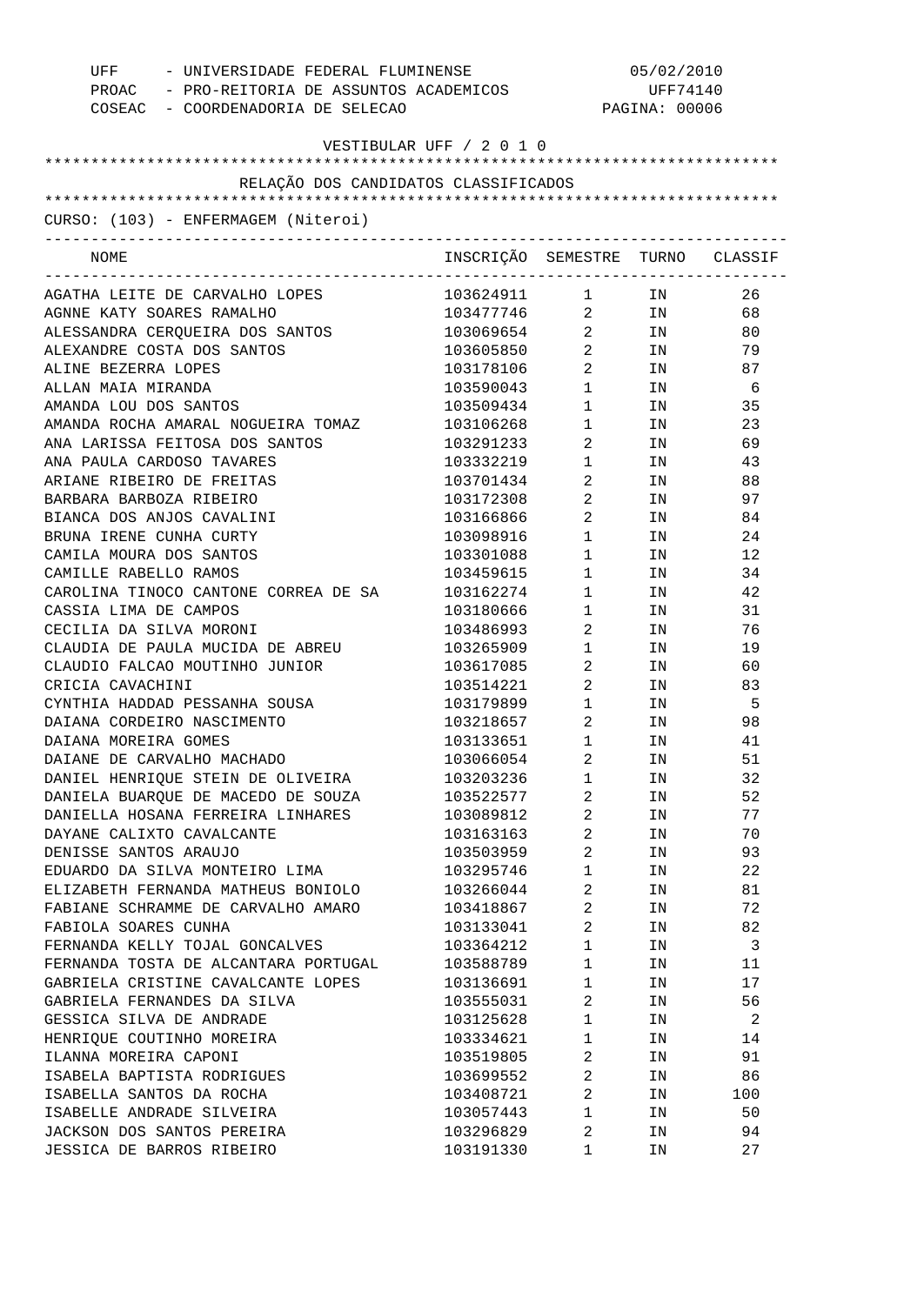| UFF - UNIVERSIDADE FEDERAL FLUMINENSE<br>PROAC - PRO-REITORIA DE ASSUNTOS ACADEMICOS<br>COSEAC - COORDENADORIA DE SELECAO |                                  |                                | 05/02/2010<br>UFF74140<br>PAGINA: 00007                                                                        |                |
|---------------------------------------------------------------------------------------------------------------------------|----------------------------------|--------------------------------|----------------------------------------------------------------------------------------------------------------|----------------|
| VESTIBULAR UFF / 2 0 1 0                                                                                                  |                                  |                                |                                                                                                                |                |
| RELAÇÃO DOS CANDIDATOS CLASSIFICADOS                                                                                      |                                  |                                |                                                                                                                |                |
|                                                                                                                           |                                  |                                |                                                                                                                |                |
| CURSO: (103) - ENFERMAGEM (Niteroi)<br>-------------------------------------                                              |                                  |                                |                                                                                                                |                |
| NOME<br>________________________________                                                                                  | INSCRIÇÃO SEMESTRE TURNO CLASSIF |                                |                                                                                                                |                |
| JESSYCA VICENTE MARQUES SA                                                                                                | 103554788 1 IN                   |                                |                                                                                                                | 48             |
| JOAO VITOR DA COSTA BATISTA                                                                                               | 103280466 2 IN                   |                                |                                                                                                                | 73             |
| JONATAS MENDES DE ALBUQUERQUE                                                                                             | 103283755                        | $\overline{2}$                 | IN                                                                                                             | 66             |
| JONATHAN HENRIQUE ANJOS DE ALMEIDA                                                                                        | 103334578                        | $1 \quad \blacksquare$         | IN                                                                                                             | 46             |
| JOYCE DE SOUZA ESTEVES                                                                                                    | 103383581                        | $1 \quad \blacksquare$         | IN                                                                                                             | 30             |
| JULIANA FERREIRA CONDEIXA DA COSTA                                                                                        | 103252251                        | $\overline{2}$                 | IN                                                                                                             | 63             |
| JULIANA ZAMBRANO VICTORIA                                                                                                 | 103203212                        | $1 \quad \blacksquare$         | IN THE TEST OF THE TEST OF THE TEST OF THE TEST OF THE TEST OF THE TEST OF THE TEST OF THE TEST OF THE TEST OF | 39             |
| JULIANNA FONSECA MARCELINO                                                                                                | 103012883                        | $2 \left( \frac{1}{2} \right)$ | IN THE TERM OF THE TERM OF THE TERM OF THE TERM OF THE TERM OF THE TERM OF THE TERM OF THE TERM OF THE TERM OF | 57             |
| KAREN GISELA MORAES ZEPEDA                                                                                                | 103258827                        | $1 \qquad \qquad$              | IN THE TEST OF THE TEST OF THE TEST OF THE TEST OF THE TEST OF THE TEST OF THE TEST OF THE TEST OF THE TEST OF | 38             |
| LEONARDO DE CARVALHO E SOUZA                                                                                              | 103663759                        | $2 \left( \frac{1}{2} \right)$ | IN THE TERM OF THE TERM OF THE TERM OF THE TERM OF THE TERM OF THE TERM OF THE TERM OF THE TERM OF THE TERM OF | 99             |
| LETICIA MELLO DA SILVA                                                                                                    | 103354619                        | $1 \qquad \qquad$              | IN THE TEST OF THE TEST OF THE TEST OF THE TEST OF THE TEST OF THE TEST OF THE TEST OF THE TEST OF THE TEST OF | 20             |
| LILIA MARIA MORAES GAMA                                                                                                   | 103119356                        | $1 \quad \blacksquare$         | IN THE TERM OF THE TERM OF THE TERM OF THE TERM OF THE TERM OF THE TERM OF THE TERM OF THE TERM OF THE TERM OF | 44             |
| LORENA BOMPET SMITH                                                                                                       | 103334384                        | $2 \left( \frac{1}{2} \right)$ | IN THE TERM OF THE TERM OF THE TERM OF THE TERM OF THE TERM OF THE TERM OF THE TERM OF THE TERM OF THE TERM OF | 53             |
| LORENA CRISTINA DO NASCIMENTO PEREIRA                                                                                     | 103524642                        | $\overline{2}$                 | IN                                                                                                             | 75             |
| LORRANE SARDINHA SARMENTO                                                                                                 | 103166177                        | $1 \quad \blacksquare$         | IN THE TERM OF THE TERM OF THE TERM OF THE TERM OF THE TERM OF THE TERM OF THE TERM OF THE TERM OF THE TERM OF | 47             |
| LUANA BELLO DOS SANTOS ESTRELA                                                                                            | 103421345                        | $1 \quad \blacksquare$         | IN                                                                                                             | $\overline{4}$ |
| LUIZA HELENA HENRIQUE MOREIRA                                                                                             | 103219974                        | $\overline{2}$                 | IN THE TERM OF THE TERM OF THE TERM OF THE TERM OF THE TERM OF THE TERM OF THE TERM OF THE TERM OF THE TERM OF | 92             |
| MARCELA DE SOUSA HONORIO DOS SANTOS                                                                                       | 103085622                        | $\overline{2}$                 | IN THE TEST OF THE TEST OF THE TEST OF THE TEST OF THE TEST OF THE TEST OF THE TEST OF THE TEST OF THE TEST OF | 54             |
| MARCELLO MUYLAERT MANHAES ALMEIDA                                                                                         | 103411754                        | $\overline{2}$                 | IN THE TERM OF THE TERM OF THE TERM OF THE TERM OF THE TERM OF THE TERM OF THE TERM OF THE TERM OF THE TERM OF | 89             |
| MARCELO LOPES FERREIRA                                                                                                    | 103357075                        | $2 \left( \frac{1}{2} \right)$ | IN                                                                                                             | 96             |
| MARIA ANALIA DA ROSA OLIVEIRA                                                                                             | 103507864                        | $1 \qquad \qquad$              | IN                                                                                                             | 45             |
| MARIANA FIGUEIREDO NUNES                                                                                                  | 103286123                        | $1 \qquad \qquad$              | IN                                                                                                             | - 9            |
| MARIANA GUIMARAES DA SILVEIRA                                                                                             | 103305034                        | $2 \left( \frac{1}{2} \right)$ | IN THE TEST OF THE TEST OF THE TEST OF THE TEST OF THE TEST OF THE TEST OF THE TEST OF THE TEST OF THE TEST OF | 62             |
| MARIANA RIBEIRO LOPES                                                                                                     | 103645393                        | $\mathbf{1}$                   | IN THE TERM OF THE TERM OF THE TERM OF THE TERM OF THE TERM OF THE TERM OF THE TERM OF THE TERM OF THE TERM OF | 33             |
| MARIANA SOUSA DA SILVA                                                                                                    | 103071449                        | 2                              | IN                                                                                                             | 65             |
| MARINA CALDAS NICACIO                                                                                                     | 103220325                        | 1                              | ΙN                                                                                                             | 8              |
| MARINA DO NASCIMENTO AFONSO PEREIRA                                                                                       | 103527785                        | 2                              | ΙN                                                                                                             | 55             |
| MARSELLE PIMENTA ESTEFANIO                                                                                                | 103516554                        | $\mathbf{1}$                   | ΙN                                                                                                             | 15             |
| NATALIA BRAGA DE PAULO SOUZA                                                                                              | 103673754                        | 2                              | ΙN                                                                                                             | 78             |
| NATHALIA DA SILVA VIEIRA                                                                                                  | 103252134                        | $\mathbf{1}$                   | ΙN                                                                                                             | 7              |
| PAULA NIDECK DA COSTA                                                                                                     | 103517170                        | 2                              | ΙN                                                                                                             | 61             |
| PRISCILA MATTOS DOS SANTOS                                                                                                | 103277378                        | $\mathbf{1}$                   | ΙN                                                                                                             | 29             |
| RAFAEL DA SILVA SOARES                                                                                                    | 103656067                        | $\mathbf{1}$                   | ΙN                                                                                                             | 10             |
| RAI MOREIRA ROCHA                                                                                                         | 103262024                        | $\mathbf{1}$                   | ΙN                                                                                                             | 1              |
| RAQUEL PEREIRA SOUZA                                                                                                      | 103553875                        | 2                              | ΙN                                                                                                             | 71             |
| REBECCA FERREIRA MORENO                                                                                                   | 103398835                        | $\mathbf{1}$                   | ΙN                                                                                                             | 25             |
| RENATA ABREU SA                                                                                                           | 103222490                        | 2                              | ΙN                                                                                                             | 85             |
| SABRINA DE OLIVEIRA BORGES                                                                                                | 103390273                        | $\mathbf{1}$                   | ΙN                                                                                                             | 21             |
| SABRINA MIRANDA LOUZADA                                                                                                   | 103462143                        | $\mathbf{1}$                   | ΙN                                                                                                             | 18             |
| SUELEN DIAS AZEVEDO                                                                                                       | 103413336                        | $\mathbf{1}$                   | ΙN                                                                                                             | 16             |
| TAUANY LISNIK MACEDO                                                                                                      | 103534104                        | 2                              | ΙN                                                                                                             | 64             |
| THAIS BASILIO CARVALHO                                                                                                    | 103663979                        | 2                              | ΙN                                                                                                             | 95             |
| THAIS DA SILVA SOARES                                                                                                     | 103342783                        | 2                              | ΙN                                                                                                             | 67             |
| THAISSA RAMOS SOUZA DE BARROS                                                                                             | 103275409                        | $\mathbf{1}$                   | ΙN                                                                                                             | 36             |
| THAIZA MARIA SILVA FARIAS                                                                                                 | 103643981                        | 2                              | ΙN                                                                                                             | 90             |
| THATIELLY GOMES FRANCA                                                                                                    | 103688541                        | 2                              | ΙN                                                                                                             | 59             |
| THAYSSA CRISTINA DA SILVA BELLO                                                                                           | 103347056                        | 1                              | ΙN                                                                                                             | 40             |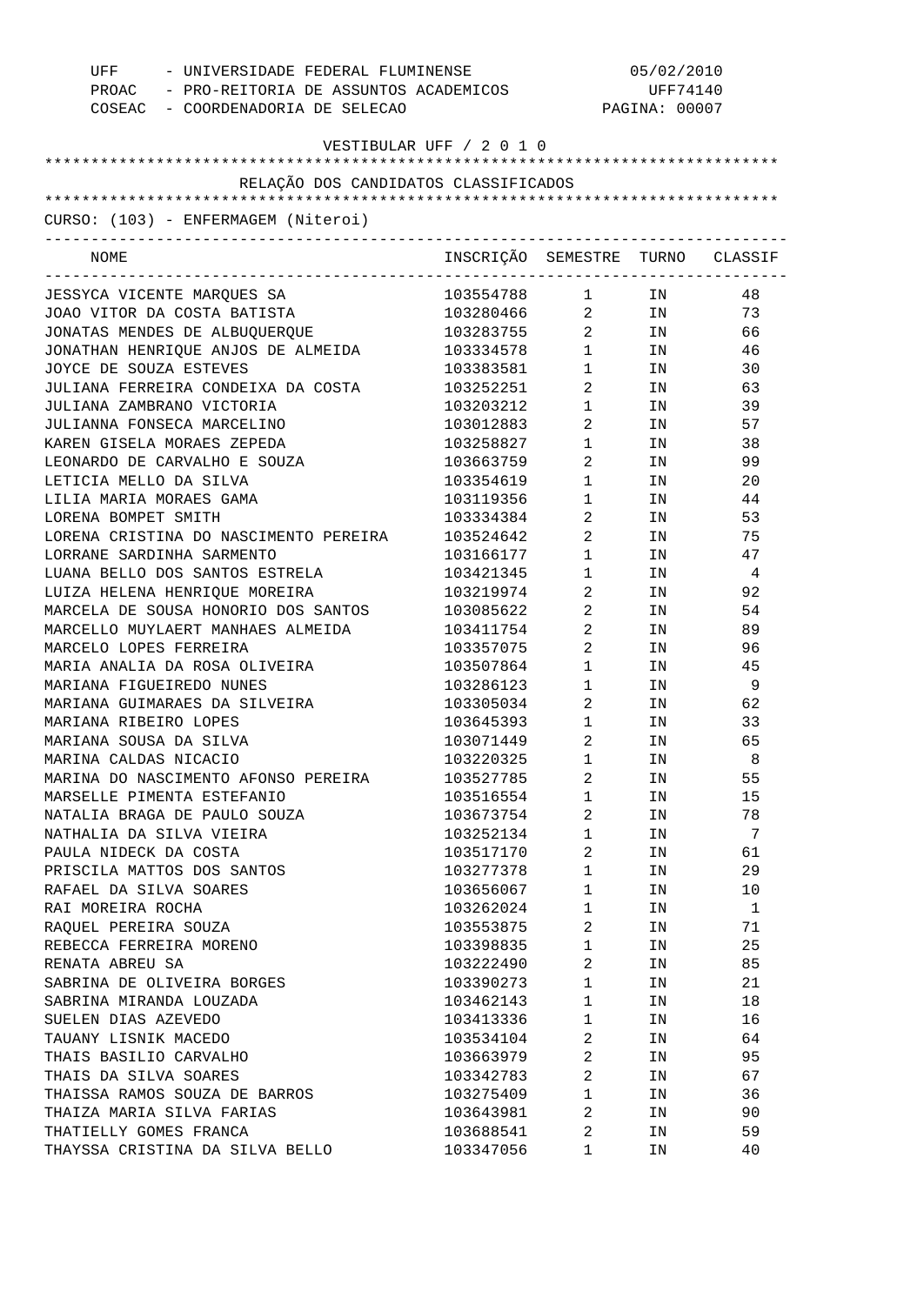| UFF<br>PROAC<br>COSEAC               | - UNIVERSIDADE FEDERAL FLUMINENSE<br>- PRO-REITORIA DE ASSUNTOS ACADEMICOS<br>- COORDENADORIA DE SELECAO |                | 05/02/2010<br>UFF74140<br>PAGINA: 00008 |    |
|--------------------------------------|----------------------------------------------------------------------------------------------------------|----------------|-----------------------------------------|----|
|                                      | VESTIBULAR UFF / 2 0 1 0                                                                                 |                |                                         |    |
| RELAÇÃO DOS CANDIDATOS CLASSIFICADOS |                                                                                                          |                |                                         |    |
|                                      |                                                                                                          |                |                                         |    |
| CURSO: (103) - ENFERMAGEM (Niteroi)  |                                                                                                          |                |                                         |    |
|                                      |                                                                                                          |                |                                         |    |
| NOME                                 | INSCRIÇÃO SEMESTRE TURNO CLASSIF                                                                         |                |                                         |    |
| VANESSA DA SILVA BAPTISTA            | 103445286 1                                                                                              |                | IN                                      | 49 |
| VANESSA DINIZ DO NASCIMENTO          | 103501016                                                                                                |                | IN                                      | 13 |
| VICTOR BARROSO DE ARAUJO SILVA       | 103507280                                                                                                | $\mathbf{1}$   | IN                                      | 37 |
| VIVIAN MENCARI MOREIRA               | 103200064                                                                                                | $\mathbf{1}$   | TN                                      | 28 |
| WALLACE DA SILVA DE PAULA            | 103553980                                                                                                | $\mathfrak{D}$ | TN                                      | 58 |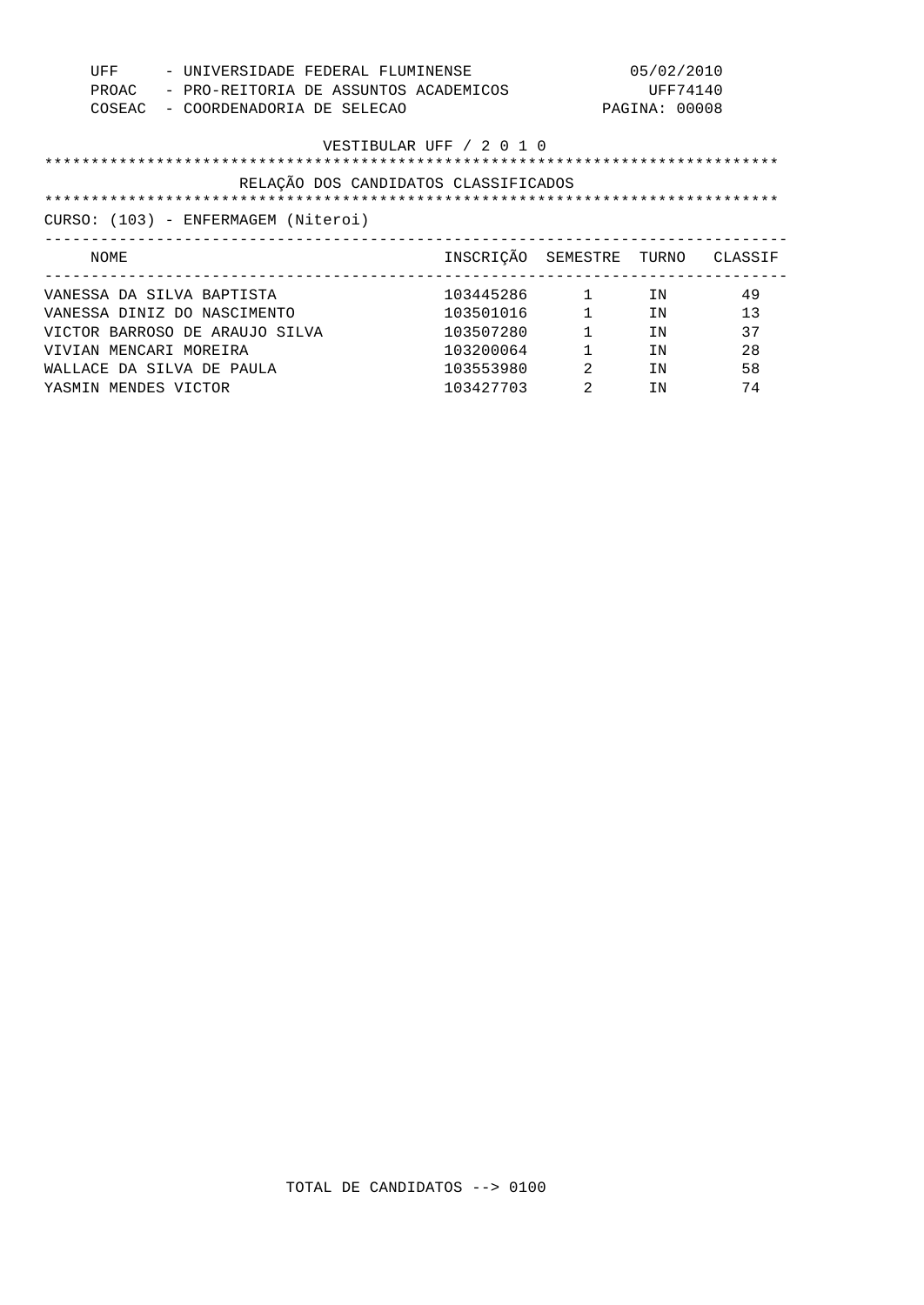| UFF<br>- UNIVERSIDADE FEDERAL FLUMINENSE<br>PROAC - PRO-REITORIA DE ASSUNTOS ACADEMICOS |                                  | 05/02/2010<br>UFF74140                        |               |          |  |
|-----------------------------------------------------------------------------------------|----------------------------------|-----------------------------------------------|---------------|----------|--|
| COSEAC - COORDENADORIA DE SELECAO                                                       |                                  |                                               | PAGINA: 00009 |          |  |
| VESTIBULAR UFF / 2 0 1 0                                                                |                                  |                                               |               |          |  |
|                                                                                         |                                  |                                               |               |          |  |
| RELAÇÃO DOS CANDIDATOS CLASSIFICADOS                                                    |                                  |                                               |               |          |  |
|                                                                                         |                                  |                                               |               |          |  |
| CURSO: (104) - FARMACIA                                                                 |                                  |                                               |               |          |  |
|                                                                                         |                                  |                                               |               |          |  |
| NOME                                                                                    | INSCRIÇÃO SEMESTRE TURNO CLASSIF |                                               |               |          |  |
| AMANDA MENDES DA SILVA                                                                  | 104365711                        | $1 \qquad \qquad$                             | IN            | 18       |  |
| ANA BEATRIZ DE MACEDO PEREIRA                                                           | 104330778                        |                                               | $1$ IN        | 48       |  |
| ANA CLARA FERREIRA DE BELO                                                              | 104482911                        |                                               | IN            | 51       |  |
| ANA CLARA LOURENCO BARBOSA DOS SANTOS                                                   | 104161438                        | $\frac{2}{2}$                                 | IN            | 58       |  |
| ANA CLAUDIA SIQUEIRA                                                                    | 104029898                        | $1 \quad \blacksquare$                        | IN            | 34       |  |
| ANA ELISA GONCALVES PEREIRA R SILVA                                                     | 104418647                        | $1 \quad \Box$                                | IN            | 21       |  |
| ANDRE TORRES ANTUNES                                                                    | 104491390                        | $1 \quad \Box$                                | IN            | 28       |  |
| ANDREA SILVA DE OLIVEIRA                                                                | 104579922                        | $\begin{array}{ccc} 1 & & \\ & & \end{array}$ | IN            | 43       |  |
| ANDREZA SILVA                                                                           | 104130518                        | $\overline{a}$                                | IN            | 56       |  |
| ARTHUR DA VEIGA KALIL COELHO                                                            | 104635166                        | $\overline{a}$                                | IN            | 98       |  |
| BARBARA CAMPOS NIGRI                                                                    | 104181000                        | $\mathbf{1}$                                  | IN            | 32       |  |
| BARBARA PACHECO RAMALHO DA SILVA                                                        | 104446838                        | $\overline{a}$                                | IN            | 73       |  |
| BARBARA PIMENTEL                                                                        | 104180783                        | $1 \quad \blacksquare$                        | IN            | 11       |  |
| BRUNO BERNACCHI                                                                         | 104165927                        | $1 \quad \Box$                                | IN            | 37       |  |
| CAMILA ALVES MATOS                                                                      | 104158845                        | $\overline{a}$                                | IN            | 88       |  |
| CAMILA ANDRADE LOURENCO                                                                 | 104219455                        | $\begin{array}{ccc} 1 & & \\ & & \end{array}$ | IN            | 23       |  |
| CAMILA ARAUJO DOS ANJOS                                                                 | 104266628                        | $1 \quad \blacksquare$                        | IN            | 22       |  |
| CAMILA COUTINHO DE OLIVEIRA                                                             | 104001262                        | $1 \quad \blacksquare$                        | IN            | 16       |  |
| CAMILA MASSARDI DEMARTINI                                                               | 104623838                        | $1 \quad \blacksquare$                        | IN            | 12       |  |
| CAMILLE NIGRI CURSINO                                                                   | 104169959                        | $\begin{array}{ccc} 1 & & \\ & & \end{array}$ | IN            | 13       |  |
| CARLA NEVES DA SILVA                                                                    | 104244046                        | $\overline{a}$                                | IN            | 69       |  |
| CAROLINA DOS SANTOS BATISTA MORAIS                                                      | 104165551                        | $\overline{a}$                                | IN            | 72       |  |
| CAROLINE DE ALMEIDA FREITAS                                                             | 104459433                        | $\overline{a}$                                | ΙN            | 65       |  |
| CLARA DIAS DE CASTRO MOREIRA DA SILVA                                                   | 104635415                        | $\overline{a}$                                | IN            | 83       |  |
| CLARICE CUSTODIO QUINTANILHA                                                            | 104370261                        | $2 \left( \frac{1}{2} \right)$                | ΙN            | 61       |  |
| CLARISSA FRANCA DIAS CARNEIRO                                                           | 104211946                        | $\overline{\mathbf{2}}$                       | IN            | 96       |  |
| DANIELLE MARTINS DA SILVA LIQUORI                                                       | 104321545                        | 2                                             | ΙN            | 66       |  |
| DIEGO SOARES MARTINS                                                                    | 104404373                        | $\mathbf 1$                                   | ΙN            | 1        |  |
| ESTHER FARIA BRAGA                                                                      | 104579439                        | 2                                             | ΙN            | 85       |  |
| FELIPE ZAVA TAVARES                                                                     | 104224797                        | $\mathbf 1$                                   | ΙN            | 19       |  |
| FERNANDA BORGES DE ALMEIDA                                                              | 104226123                        | 2                                             | ΙN            | 95       |  |
| FERNANDA FONSECA RAMOS                                                                  | 104363438                        | $\mathbf 1$                                   | ΙN            | 15       |  |
| FERNANDA MENDES GOMES                                                                   | 104365852                        | $\mathbf 1$                                   | ΙN            | 6        |  |
| FLAVIO HENRIQUE PECANHA DA SILVA E SILVA                                                | 104555603                        | 2                                             | ΙN            | 77       |  |
| FRANCIANE GALVAO FARIA                                                                  | 104125771                        | $\overline{a}$                                | ΙN            | 86       |  |
| FRANCIS FERREIRA VILLACA                                                                | 104533863                        | 2                                             | ΙN            | 78       |  |
| FRANCISCO PAIVA MACHADO                                                                 | 104535031                        | $\mathbf 1$                                   | ΙN            | 47       |  |
| GABRIEL BITTENCOURT FRANCA DE ALMEIDA                                                   | 104258451                        | $\overline{a}$                                | ΙN            | 55       |  |
| GERSICA ARONI MELCHIADES                                                                | 104429804                        | $\mathbf 1$                                   | ΙN            | 33       |  |
| GESSICA SILVA CAZAGRANDE                                                                | 104420494                        | 2                                             | ΙN            | 94       |  |
| GUILHERME CALDAS DE ANDRADE                                                             | 104527280                        | $\mathbf{1}$                                  | ΙN            | 5        |  |
| GUSTAVO DE SOUZA POLILLO PINTO                                                          | 104516047                        | $\mathbf{1}$                                  | ΙN            | 35       |  |
|                                                                                         |                                  | $\mathbf 1$                                   |               | 38       |  |
| HENRIQUE DOS SANTOS ALMEIDA<br>ISABELA RAMOS SILVERIO                                   | 104639966                        | 2                                             | ΙN            |          |  |
|                                                                                         | 104285480                        | $\mathbf 1$                                   | ΙN            | 64<br>25 |  |
| ISANDRA DE OLIVEIRA MEIRELLES                                                           | 104371772                        |                                               | ΙN            | 90       |  |
| IZABELA MARINS BALDOW                                                                   | 104360345                        | 2                                             | ΙN            | 7        |  |
| JAMILLE SOARES DE CASTRO                                                                | 104518708                        | 1                                             | ΙN            |          |  |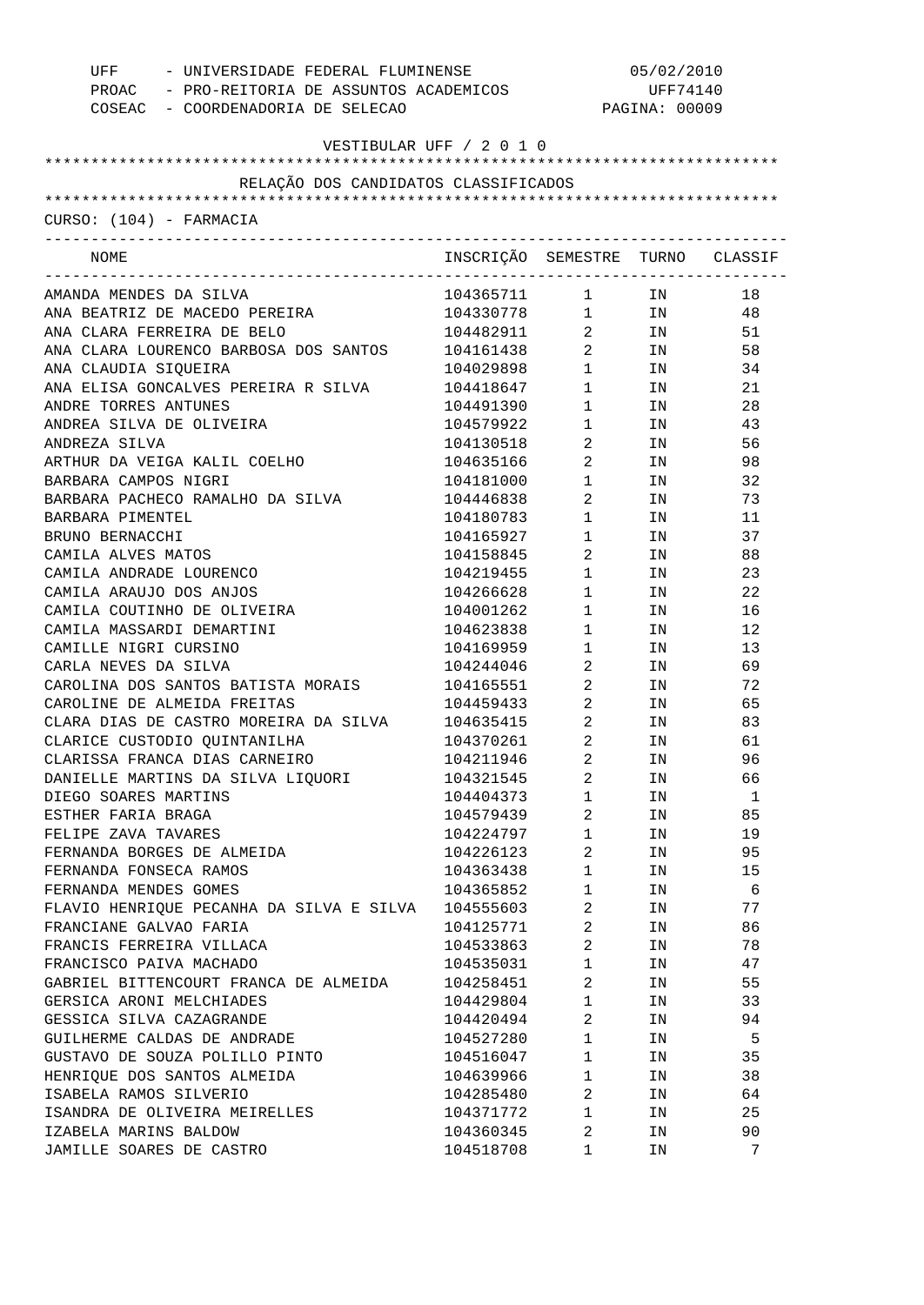| UFF - UNIVERSIDADE FEDERAL FLUMINENSE       |                                                        | 05/02/2010              |               |                            |  |
|---------------------------------------------|--------------------------------------------------------|-------------------------|---------------|----------------------------|--|
| PROAC - PRO-REITORIA DE ASSUNTOS ACADEMICOS |                                                        |                         | UFF74140      |                            |  |
| COSEAC - COORDENADORIA DE SELECAO           |                                                        |                         | PAGINA: 00010 |                            |  |
| VESTIBULAR UFF / 2 0 1 0                    |                                                        |                         |               |                            |  |
|                                             |                                                        |                         |               |                            |  |
| RELAÇÃO DOS CANDIDATOS CLASSIFICADOS        |                                                        |                         |               |                            |  |
|                                             |                                                        |                         |               |                            |  |
| CURSO: (104) - FARMACIA                     |                                                        |                         |               |                            |  |
| NOME                                        | INSCRIÇÃO SEMESTRE TURNO CLASSIF                       |                         |               |                            |  |
| JESSICA FIGUEIREDO OLIVEIRA                 | 104492930                                              | $\overline{a}$          | IN            | 74                         |  |
| JESSICA SILVA DOS SANTOS                    |                                                        |                         | IN            | 67                         |  |
| JOAO PAULO CAPOBIANGO CERQUEIRA             | 104650415<br>104590627 2<br>104083208 2<br>104083208 2 |                         | IN            | 87                         |  |
| JOYCE DE SOUZA SANTOS                       |                                                        |                         | IN            | 60                         |  |
| JOYCE MARIA DUARTE FERNANDES                | 104178168                                              | $1 \quad \Box$          | IN            | 29                         |  |
| JULIA DOS SANTOS FONTOURA                   | 104031580                                              | $\mathbf{1}$            | IN            | 42                         |  |
| JULIANA DE PAIVA NUNES TEIXEIRA             | 104553497                                              | $\overline{a}$          | IN            | 53                         |  |
| KAROLINE APARECIDA TORQUATO S DA SILVA      | 104602585                                              | $\overline{a}$          | IN            | 68                         |  |
| LARISSA COSTA DA CONCEICAO                  | 104172138                                              | $1 \quad \Box$          | IN            | 10                         |  |
| LARISSA SILVERIO MENDONCA                   | 104437007                                              | $1 \quad \blacksquare$  | IN            | 27                         |  |
| LETICIA FIGUEIRA DE CASTRO                  | 104509422                                              | $\overline{a}$          | IN            | 93                         |  |
| LUISA MARIA PEREIRA LEMBO                   | 104155180                                              | $\overline{a}$          | IN            | 97                         |  |
| MAIRA BRASILIENSE DE FREITAS                | 104370637                                              | $\overline{a}$          | IN            | 71                         |  |
| MANUELA PASSOS MASCARENHAS                  | 104166373                                              | $\mathbf 1$             | IN            | 46                         |  |
| MARCELLA CHAVES FLORES                      | 104315871                                              | $\overline{a}$          | IN            | 63                         |  |
| MARCOS MARTINS GOUVEA                       | 104367941                                              |                         | IN            | - 8                        |  |
| MARIA CECILIA OLIVEIRA FERREIRA NUNES       | 104064006                                              | $1 \quad \blacksquare$  | IN            | 82                         |  |
| MARIA FERNANDA FERNANDES                    | 104472514                                              | $\overline{a}$          | IN            | 50                         |  |
| MARIANA BRUNO RODRIGUES                     | 104344315                                              | $1 \quad \blacksquare$  | IN            | 84                         |  |
|                                             |                                                        | $\overline{a}$          |               |                            |  |
| MARIANA DE REZENDE SILVA                    | 104225284                                              | $\mathbf{1}$            | IN            | 20                         |  |
| MARIANA OKUYAMA LAVINAS                     | 104221484                                              | $\mathbf{1}$            | IN            | 49                         |  |
| MARIANA PASCHOAL FEITOSA DA SILVA           | 104186177                                              | $\overline{2}$          | IN            | 76                         |  |
| MARIANA PISANI RODRIGUES FERNANDES          | 104594661                                              | 1                       | IN            | 39                         |  |
| MARIANA RANGEL TUMA                         | 104394994                                              | $1 \quad \blacksquare$  | IN            | 24                         |  |
| MARINA DE ALMEIDA FERREIRA                  | 104186490                                              | $\overline{2}$          | IN            | 52                         |  |
| MATEUS DE CASTRO SIQUEIRA GOMES             | 104352934                                              | 1                       | IN            | $\overline{\phantom{0}}^2$ |  |
| MAYARA NOGUEIRA LARA                        | 104448240                                              | 2                       | ΙN            | 99                         |  |
| MAYON SANTOS ABDONOR VIANA                  | 104573071                                              | $\overline{2}$          | IN            | 80                         |  |
| MILENA RASCHE                               | 104305096                                              | $\mathbf 1$             | ΙN            | 4                          |  |
| NATALIA CORREA PEREIRA                      | 104290837                                              | $\overline{\mathbf{c}}$ | ΙN            | 91                         |  |
| NAYANE ABREU DO AMARAL E SILVA              | 104387331                                              | $\overline{\mathbf{c}}$ | ΙN            | 89                         |  |
| NAYARA ROMANELLI PINTO CARVALHO             | 104178560                                              | $\overline{c}$          | ΙN            | 59                         |  |
| OJANA NUNES DA SILVA COUTINHO               | 104314712                                              | $\overline{2}$          | ΙN            | 81                         |  |
| PALOMA WETLER MEIRELES                      | 104275198                                              | $\overline{2}$          | ΙN            | 92                         |  |
| PAMELLA SANT ANNA DE SOUZA                  | 104178625                                              | $\overline{2}$          | ΙN            | 62                         |  |
| PATRICIA APARECIDA MORAIS COSTA             | 104353603                                              | $\mathbf{1}$            | ΙN            | 26                         |  |
| PATRICIA DE SOUZA FONSECA                   | 104287713                                              | $\mathbf{1}$            | ΙN            | 3                          |  |
| PAULA FERNANDES DELIA                       | 104325656                                              | $\mathbf 1$             | ΙN            | 9                          |  |
| PEDRO GABRIEL DIAS LOBATO PEREIRA           | 104665252                                              | 1                       | ΙN            | 31                         |  |
| PHILIPPE VIEIRA MONTEIRO                    | 104185692                                              | $\mathbf 1$             | ΙN            | 41                         |  |
| RAFAELA NASSIF REZENDE                      | 104406412                                              | $\overline{2}$          | ΙN            | 57                         |  |
| RAISA PACHECO SOUSA                         | 104401840                                              | $\mathbf 1$             | ΙN            | 44                         |  |
| RAPHAELLA PACHECO RODRIGUES                 | 104183498                                              | $\mathbf{1}$            | ΙN            | 36                         |  |
| RHAISA SANTOS PESSOA MIRANDA                | 104154540                                              | $\mathbf 1$             | ΙN            | 45                         |  |
| RODRIGO OLIVEIRA GRACA                      | 104216647                                              | $\overline{a}$          | ΙN            | 79                         |  |
| SUELLEN GOMES DE CASTRO                     | 104187303                                              | $\sqrt{2}$              | ΙN            | 54                         |  |
| TERESA GARDENIA PEREIRA BRAGA               | 104102626                                              | 1                       | ΙN            | 14                         |  |
|                                             |                                                        |                         |               |                            |  |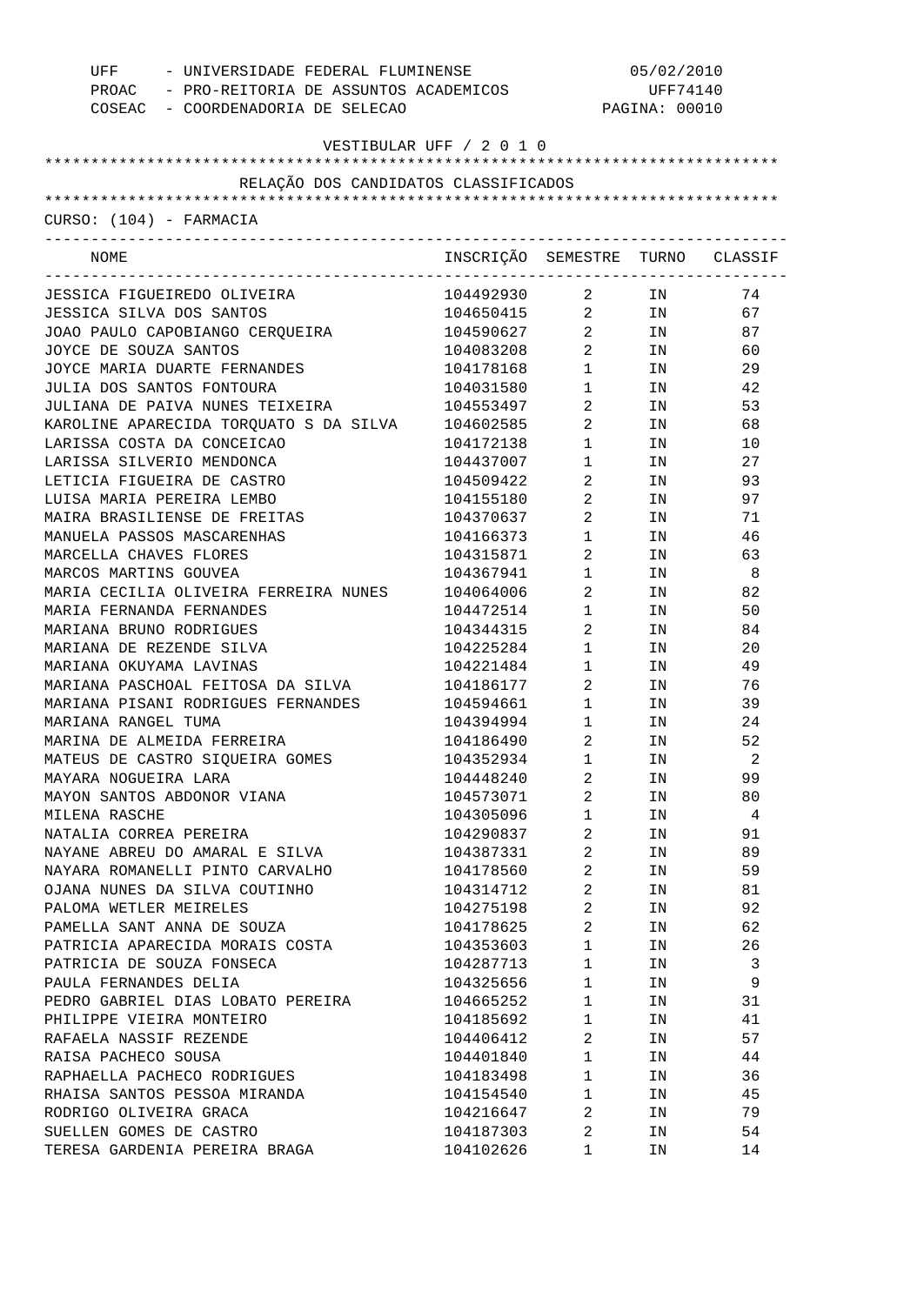| UFF<br>PROAC<br>COSEAC   | - UNIVERSIDADE FEDERAL FLUMINENSE<br>- PRO-REITORIA DE ASSUNTOS ACADEMICOS<br>- COORDENADORIA DE SELECAO |                                      |                  | 05/02/2010<br>UFF74140<br>PAGINA: 00011 |     |
|--------------------------|----------------------------------------------------------------------------------------------------------|--------------------------------------|------------------|-----------------------------------------|-----|
|                          |                                                                                                          | VESTIBULAR UFF / 2 0 1 0             |                  |                                         |     |
|                          |                                                                                                          | RELAÇÃO DOS CANDIDATOS CLASSIFICADOS |                  |                                         |     |
| CURSO: (104) - FARMACIA  |                                                                                                          |                                      |                  |                                         |     |
| NOME                     |                                                                                                          | INSCRIÇÃO SEMESTRE TURNO CLASSIF     |                  |                                         |     |
| THAIANE BITTENCOURT MAIA |                                                                                                          | 104191110                            | $2^{1}$          | TN                                      | 100 |
| THAIS FERREIRA VASQUES   |                                                                                                          | 104386521                            | $1 \quad \cdots$ | TN                                      | 17  |
|                          | THAMIRES RAMOS DOS SANTOS                                                                                | 104274560                            |                  | TN                                      | 40  |
|                          | THARCILLA DE CASTRO AGLIO                                                                                | 104274663                            |                  | TN                                      | 30  |
|                          | THAYSSA CARNEIRO CAMPISTA                                                                                | 104379152                            | 2                | TN                                      | 75  |
|                          | VERONICA MARIA PAIM ALVES                                                                                | 104224022                            | $\mathfrak{D}$   | TN                                      | 70  |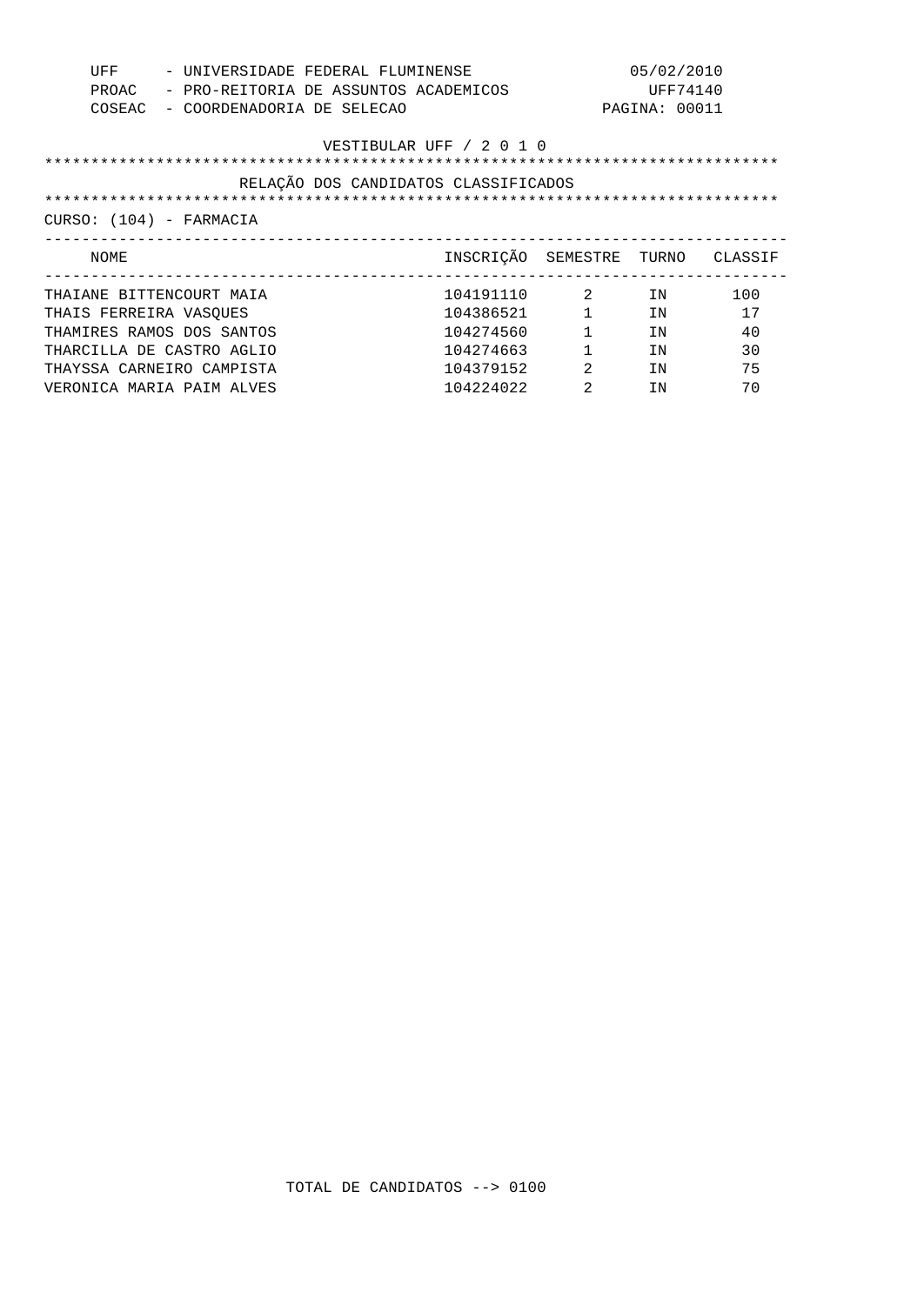| - UNIVERSIDADE FEDERAL FLUMINENSE<br>UFF    |                                                             | 05/02/2010                           |               |                            |  |
|---------------------------------------------|-------------------------------------------------------------|--------------------------------------|---------------|----------------------------|--|
| PROAC - PRO-REITORIA DE ASSUNTOS ACADEMICOS |                                                             |                                      | UFF74140      |                            |  |
| COSEAC - COORDENADORIA DE SELECAO           |                                                             |                                      | PAGINA: 00012 |                            |  |
|                                             |                                                             |                                      |               |                            |  |
| VESTIBULAR UFF / 2 0 1 0                    |                                                             |                                      |               |                            |  |
| RELAÇÃO DOS CANDIDATOS CLASSIFICADOS        |                                                             |                                      |               |                            |  |
|                                             |                                                             |                                      |               |                            |  |
| CURSO: (105) - MEDICINA                     |                                                             |                                      |               |                            |  |
| NOME                                        | INSCRIÇÃO SEMESTRE TURNO CLASSIF                            | ____________________________________ |               |                            |  |
| ANA CAROLINA DO AMARAL HENRIQUE DE SOUZA    | 105260167 1 IN 3<br>105458532 2 IN 142<br>105215148 2 IN 88 |                                      |               |                            |  |
| ANA LUIZA VIEIRA DUARTE                     |                                                             |                                      |               |                            |  |
| ANDRE SALOTTO ROCHA                         |                                                             |                                      |               |                            |  |
| ANDREZA MENDES VIANNA FARIA                 | 105568193                                                   | $\overline{a}$                       | IN            | 117                        |  |
| ANGELA DA FONSECA BORGES                    | 105163773                                                   | $\overline{a}$                       | IN            | 132                        |  |
| ANGELO DANTE DE CARVALHO CORREA             | 105217263                                                   | $\overline{a}$                       | IN            | 134                        |  |
| ANTONIO JACOB FILHO                         | 105387329                                                   | $\mathbf{1}$                         | IN            | 72                         |  |
| AYLA CRISTINA BERNARDES DA SILVA            | 105628644                                                   | $\mathbf 1$                          | IN            | 74                         |  |
| BERNARDO VELLOSO BAMBIRRA                   | 105198869                                                   | $\mathbf{1}$                         | IN            | 80                         |  |
| BIANCA DO CARMO SCHORR                      | 105186933                                                   | $\mathbf{1}$                         | IN            | 70                         |  |
| BIANCA VICTORIA DE OLIVEIRA MARTINS         | 105205595                                                   | $\mathbf{1}$                         | IN            | 48                         |  |
| BRUNA CRUZ CAPUTO                           | 105244199                                                   | $\mathbf{1}$                         | IN            | 29                         |  |
| BRUNA DOS REIS COSTA                        | 105293920                                                   | $\overline{a}$                       | IN            | 85                         |  |
| BRUNA SPINDOLA DA MOTTA FERREIRA            | 105284864                                                   | $\overline{a}$                       | IN            | 96                         |  |
| CAMILA DE AMORIM MESQUITA                   | 105373110                                                   | $\mathbf 1$                          | IN            | - 6                        |  |
| CAMILA SALGADO COELHO DA SILVA              | 105351899                                                   |                                      | IN            | 37                         |  |
| CAMILLA FERNANDES TIMOTEO                   | 105495188                                                   | $\mathbf{1}$                         | IN            | 51                         |  |
| CARLA DE SOUZA MOREIRA                      | 105463848                                                   | $\mathbf{1}$                         | IN            | - 5                        |  |
| CARLA RAMOS SANTAROSA                       | 105251465                                                   | $\mathbf{1}$                         | IN            | 20                         |  |
| CAROLINA DOS SANTOS PEREIRA BRITO           | 105289668                                                   | $1$ $\hfill$                         | IN            | 43                         |  |
| CAROLINE RIGOLON VEIGA                      | 105183400                                                   | $\mathbf{1}$                         | IN            |                            |  |
|                                             |                                                             | $\overline{a}$                       |               | 123                        |  |
| CELIO CARVALHO DE MORAES JUNIOR             | 105623709                                                   | $\overline{a}$                       | IN            | 124                        |  |
| CLARA CORREA FERNANDES                      | 105437796                                                   | $\mathbf 1$                          | IN            | $\overline{\phantom{0}}^2$ |  |
| DANIEL FAES E GRACA                         | 105451895 1                                                 |                                      | IN            | 49                         |  |
| DANIELLE CALIL DE SOUSA                     | 105156677                                                   | $2 \left( \frac{1}{2} \right)$       | IN            | 110                        |  |
| DAYANNA DE OLIVEIRA QUINTANILHA             | 105325357                                                   | $\overline{2}$                       | IN            | 146                        |  |
| DIEGO FORTES PEREIRA                        | 105514271                                                   | 1                                    | ΙN            | 44                         |  |
| DOUGLAS COVRE STOCCO                        | 105459988                                                   | $\mathbf{1}$                         | ΙN            | 50                         |  |
| EDUARDA MOREIRA DORNELLAS CARAVIERI         | 105353653                                                   | 2                                    | ΙN            | 89                         |  |
| EDUARDO KAISER URURAHY NUNES FONSECA        | 105430920                                                   | 2                                    | ΙN            | 98                         |  |
| EDUARDO KOPSCHITZ PRAXEDES BAETA NEVES      | 105444282                                                   | $\overline{a}$                       | ΙN            | 107                        |  |
| EDUARDO MACHADO GAIANE                      | 105562682                                                   | $\mathbf{1}$                         | ΙN            | 18                         |  |
| EDUARDO PELEGRINETI TARGUETA                | 105224242                                                   | 1                                    | ΙN            | 8                          |  |
| ELENA DI CANDIA MASULLO                     | 105324779                                                   | 1                                    | ΙN            | 32                         |  |
| FABRICIO PEREIRA FERNANDES                  | 105123436                                                   | $\overline{2}$                       | ΙN            | 147                        |  |
| FELIPE FRANCA MANSO DE FREITAS              | 105588090                                                   | 1                                    | ΙN            | 71                         |  |
| FERNANDA FIGUEIREDO ARNONI DE ARAUJO        | 105208822                                                   | $\mathbf{1}$                         | ΙN            | 31                         |  |
| FERNANDA PEREIRA LEAL                       | 105472722                                                   | 1                                    | ΙN            | 9                          |  |
| FRANCELLI MACHADO DA SILVA                  | 105345759                                                   | $\mathbf{1}$                         | ΙN            | 4                          |  |
| FRED FRANKLIN DA SILVA BATISTA              | 105229280                                                   | $\overline{2}$                       | ΙN            | 92                         |  |
| GABRIEL DE ALMEIDA MACHADO                  | 105155271                                                   | 1                                    | ΙN            | 79                         |  |
| GABRIEL MAIA SCHARNHORST OTT                | 105218308                                                   | $\mathbf{1}$                         | ΙN            | 11                         |  |
| GABRIELLA ALVES HUBER MENDES                | 105404335                                                   | 2                                    | ΙN            | 120                        |  |
| GABRIELLE MACEDO PEDROSA                    | 105414043                                                   | $\mathbf{1}$                         | ΙN            | 73                         |  |
| GENILSON GOMES CARNEIRO FILHO               | 105052364                                                   | 2                                    | ΙN            | 102                        |  |
| GISELLE DE LIMA FERREIRA                    | 105396473                                                   | 1                                    | ΙN            | 23                         |  |
| GISELLE RONACHER PASSOS SILVA               | 105194124                                                   | 2                                    | ΙN            | 83                         |  |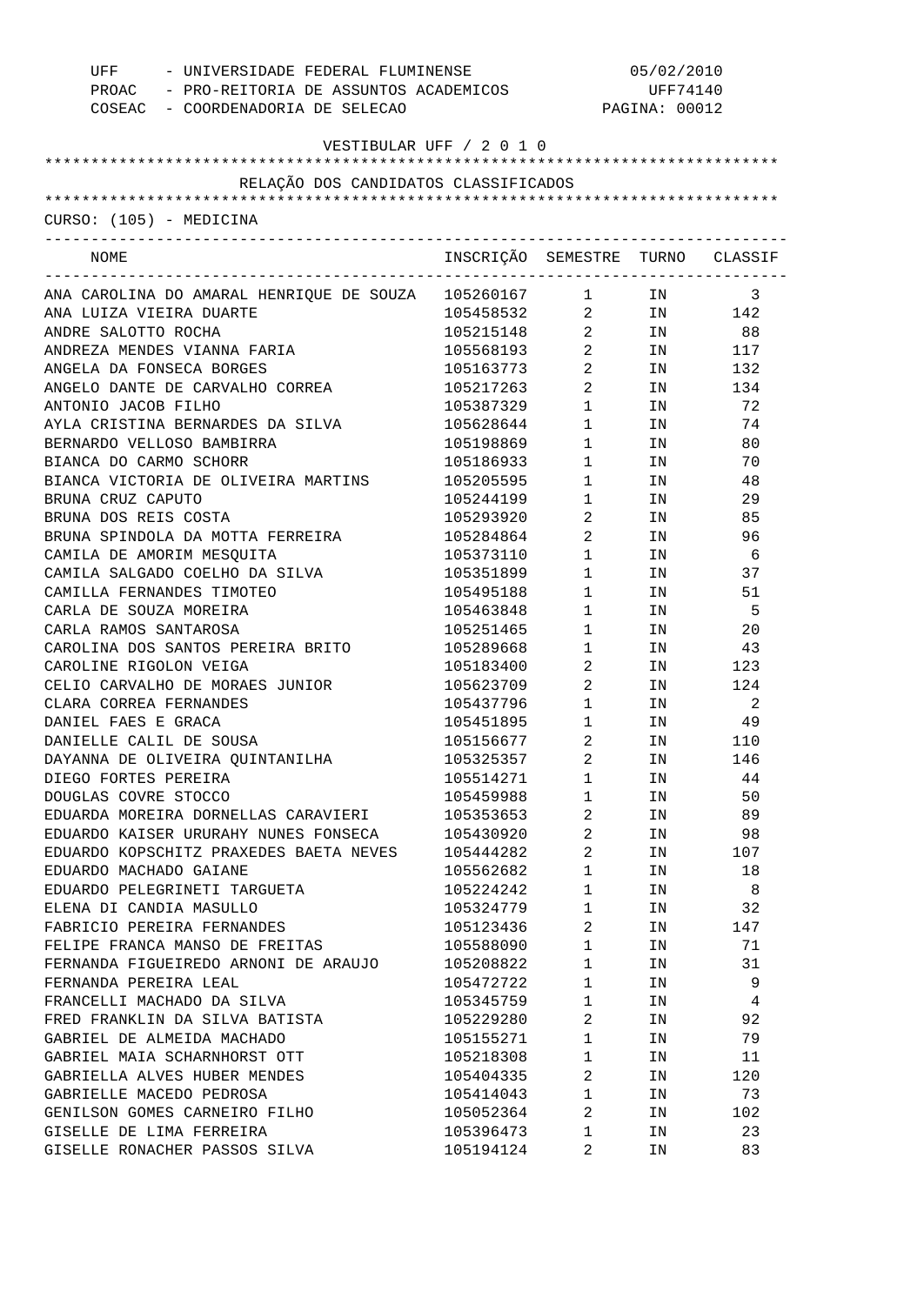| - UNIVERSIDADE FEDERAL FLUMINENSE<br>UFF    |                                  |                                               | 05/02/2010    |        |  |  |
|---------------------------------------------|----------------------------------|-----------------------------------------------|---------------|--------|--|--|
| PROAC - PRO-REITORIA DE ASSUNTOS ACADEMICOS |                                  | UFF74140                                      |               |        |  |  |
| COSEAC - COORDENADORIA DE SELECAO           |                                  |                                               | PAGINA: 00013 |        |  |  |
|                                             |                                  |                                               |               |        |  |  |
| VESTIBULAR UFF / 2 0 1 0                    |                                  |                                               |               |        |  |  |
| RELAÇÃO DOS CANDIDATOS CLASSIFICADOS        |                                  |                                               |               |        |  |  |
|                                             |                                  |                                               |               |        |  |  |
| CURSO: (105) - MEDICINA                     |                                  |                                               |               |        |  |  |
|                                             |                                  |                                               |               |        |  |  |
| NOME                                        | INSCRIÇÃO SEMESTRE TURNO CLASSIF | ______________________________                |               |        |  |  |
| GUILHERME SUAREZ POMPEO                     | 105255629                        | $1$ $\hfill$                                  | IN            | 78     |  |  |
| GUSTAVO DOMINGOS RODRIGUES                  | 105456716                        | $\mathbf 1$                                   |               | IN 66  |  |  |
| GUSTAVO POTRATZ GONCALVES                   | 105289723                        | $\overline{a}$                                | IN            | 119    |  |  |
| HANANDA ALYNA POGGIO                        | 105378079                        | $\overline{a}$                                |               | IN 116 |  |  |
| HENRIQUE ARMANDO VICENTE                    | 105226587                        | $\overline{a}$                                |               | IN 155 |  |  |
| HUGO EGASHIRA CAVALCANTE PINTO              | 105217146                        | $\overline{a}$                                |               | IN 160 |  |  |
| IGOR CARVALHO DE OLIVEIRA                   | 105190817                        | $\mathbf{1}$                                  | IN            | 47     |  |  |
| IGOR LUGAO ECCARD                           | 105511358                        | $1$ – $\qquad$                                | IN            | 68     |  |  |
| IGOR TROTTE GONCALVES PINTO                 | 105450346                        | $\overline{a}$                                | IN            | 136    |  |  |
| ISABELA MARTINS DE FREITAS                  | 105430360                        | $\overline{a}$                                | IN            | 151    |  |  |
| ISABELLA MARIA ALBUQUERQUE SALGADO          | 105415566                        | $\overline{2}$                                | IN            | 101    |  |  |
| IVY MACHADO PEDRINI                         | 105350168                        | $\overline{2}$                                | IN            | 140    |  |  |
| JENNIFER LISTE DOMINGUES                    | 105497904                        | $\overline{2}$                                | IN            | 93     |  |  |
| JENNYFER GAGLIANO PAULICS                   | 105385515                        | $1$ $\hfill$                                  | IN            | -40    |  |  |
| JESSICA FRACALOSSI FEIJO                    | 105177308                        | $\overline{a}$                                | IN            | 135    |  |  |
| JOAO ALEXANDRE LARA FERNANDES               | 105500268                        | $\mathbf{1}$                                  | IN            | 24     |  |  |
| JOAO PAULO BARBETTA PIRES                   | 105519740                        | $\begin{array}{ccc} 1 & & \\ & & \end{array}$ | IN            | 27     |  |  |
| JONAS RODRIGUES SARMENTO DE BARROS          | 105493180                        | $\begin{array}{ccc} 1 & & \\ & & \end{array}$ | IN            | 12     |  |  |
| JULIA FUMIAN BREIJAO                        | 105430815                        | $\begin{array}{ccc} 1 & & \\ & & \end{array}$ | IN            | 60     |  |  |
| JULIA PAPERA SERPA                          | 105240997                        | $\begin{array}{ccc} 1 & & \\ & & \end{array}$ | IN            | 38     |  |  |
| JULIANA DURAES DAS NEVES                    | 105200648                        | $\begin{array}{ccc} 1 & & \\ & & \end{array}$ | IN            | 52     |  |  |
| JULIANA GOMES POLI                          | 105173821                        | $\overline{a}$                                | IN            | 141    |  |  |
| JULIANA PESTANA DE ASSIS                    | 105264307                        | $\overline{a}$                                | IN            | 131    |  |  |
| JULIANA SILVA RODRIGUES                     | 105214235                        | $1$ $\hfill$                                  | IN            | 75     |  |  |
| JULIANA SUPRANI AGUIAR                      | 105171225                        | $2 \left( \frac{1}{2} \right)$                | IN            | 84     |  |  |
| JULIANE GOMES LEAL PEREIRA                  | 105268157                        | $\overline{a}$                                | IN            | 152    |  |  |
| LAIS HENRIQUES DA SILVA                     | 105205284                        | 2                                             | ΙN            | 139    |  |  |
| LARYSSA CAROLINE DOS REIS SILVA             | 105498570                        | $\overline{c}$                                | ΙN            | 122    |  |  |
| LAURA GONCALVES MACHADO                     | 105519013                        | 2                                             | ΙN            | 111    |  |  |
| LEONARDO CRISPINO BUCHMAN                   | 105389212                        | $\overline{\mathbf{c}}$                       | ΙN            | 94     |  |  |
| LEONARDO MOREIRA ALVES                      | 105402650                        | $\overline{2}$                                | ΙN            | 137    |  |  |
| LETICIA MARIA ARAUJO OLIVEIRA NUNES         | 105317269                        | $\mathbf 1$                                   | ΙN            | 65     |  |  |
| LEVY VILAS BOAS FUKUOKA                     | 105635233                        | $\mathbf 1$                                   | ΙN            | 69     |  |  |
| LIA FERNANDES MEIRELLES                     | 105250411                        | $\overline{\mathbf{c}}$                       | ΙN            | 108    |  |  |
| LIVIA BATISTA CORREA                        | 105159459                        | $\sqrt{2}$                                    | ΙN            | 133    |  |  |
| LIVIA CAMARA ALVES                          | 105327446                        | $\mathbf 1$                                   | ΙN            | 14     |  |  |
| LIVIA DA SILVA CONCI                        | 105268250                        | $\overline{c}$                                | ΙN            | 112    |  |  |
| LIVIA HENRIQUE SILVA BOECHAT                | 105249890                        | $\overline{2}$                                | ΙN            | 104    |  |  |
| LIVIA VALVERDE FAJARDO                      | 105546004                        | $\sqrt{2}$                                    | ΙN            | 114    |  |  |
| LUCAS KRUSCHEWSKY MARGOTTO                  | 105304767                        | $\mathbf 1$                                   | ΙN            | 28     |  |  |
| LUCAS RODRIGUES COPLE DE PAULA              | 105298437                        | $\mathbf 1$                                   | ΙN            | 34     |  |  |
| LUDMILA DO VALLE VIEIRA GUSMAO              | 105201264                        | $\overline{c}$                                | ΙN            | 148    |  |  |
| LUIZ FELIPE DA SILVA MAGALHAES              | 105278164                        | $\mathbf 1$                                   | ΙN            | 56     |  |  |
|                                             |                                  |                                               |               |        |  |  |
| LUIZ FELIPE DE OLIVEIRA SANTOS              | 105376980                        | $\sqrt{2}$                                    | ΙN            | 125    |  |  |
| LUIZA PERES BARBOSA                         | 105153613                        | $\mathbf 1$                                   | ΙN            | 21     |  |  |
| LUIZA RIVERO MAVIGNIER GUEDES ALCOFORADO    | 105193041                        | $\sqrt{2}$                                    | ΙN            | 145    |  |  |
| MAINE VIDAL MACEDO                          | 105515055                        | 2                                             | ΙN            | 99     |  |  |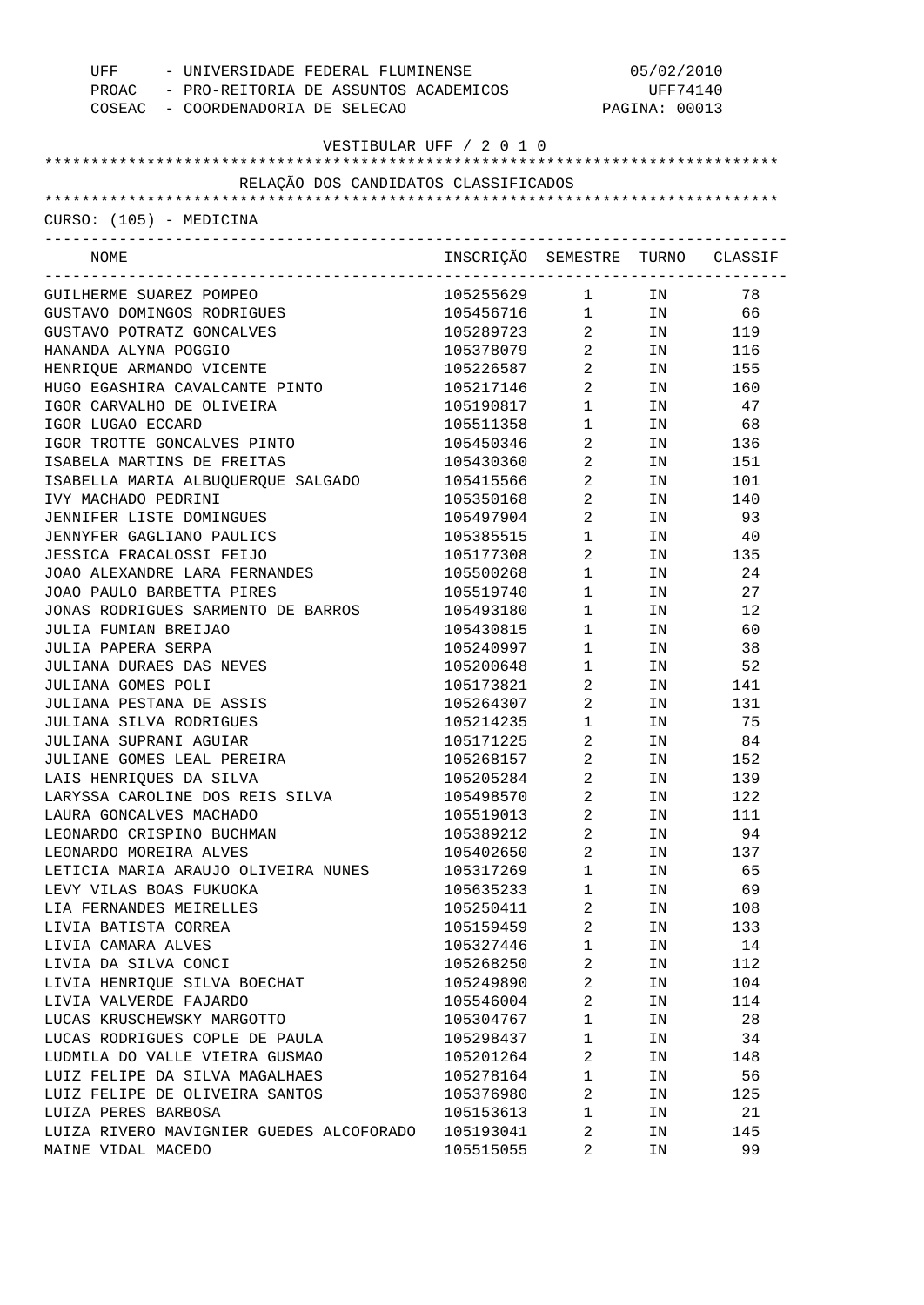| - UNIVERSIDADE FEDERAL FLUMINENSE<br>UFF    |                                  | 05/02/2010                                    |                                                                     |        |  |
|---------------------------------------------|----------------------------------|-----------------------------------------------|---------------------------------------------------------------------|--------|--|
| PROAC - PRO-REITORIA DE ASSUNTOS ACADEMICOS |                                  |                                               | UFF74140                                                            |        |  |
| COSEAC - COORDENADORIA DE SELECAO           |                                  |                                               | PAGINA: 00014                                                       |        |  |
|                                             |                                  |                                               |                                                                     |        |  |
|                                             | VESTIBULAR UFF / 2 0 1 0         |                                               |                                                                     |        |  |
|                                             |                                  |                                               |                                                                     |        |  |
| RELAÇÃO DOS CANDIDATOS CLASSIFICADOS        |                                  |                                               |                                                                     |        |  |
|                                             |                                  |                                               |                                                                     |        |  |
| CURSO: (105) - MEDICINA                     |                                  |                                               |                                                                     |        |  |
| NOME                                        | INSCRIÇÃO SEMESTRE TURNO CLASSIF |                                               |                                                                     |        |  |
|                                             |                                  | ___________________________________           |                                                                     |        |  |
| MANUELA HORTA MARTINS PENNA                 | 105622860                        |                                               | $1$ IN                                                              | 10     |  |
| MARIA CAROLINA DA FONSECA BRANDAO           | 105163008                        |                                               |                                                                     | 46     |  |
| MARIA CLARA CARDOSO GOMES ZAMPIROLLI        | 105348880                        |                                               | $\begin{array}{cc}\n 1 & \text{IN} \\ 1 & \text{IN} \\ \end{array}$ | 57     |  |
| MARIANA COUTO MONTEIRO                      | 105250277                        | $\mathbf{1}$                                  | IN                                                                  | 58     |  |
| MARIANA SILVA GUIMARAES FERREIRA            | 105409919                        | $\overline{a}$                                |                                                                     | IN 150 |  |
| MARIANA VASCONCELOS BRAGA CHAVES            | 105279261                        | $\overline{a}$                                | IN                                                                  | 109    |  |
| MARINA BUENO GOMES CARNEIRO                 | 105185783                        | $\mathbf{1}$                                  | IN                                                                  | 62     |  |
| MARINA CAVERSAN BRITO                       | 105463393                        | $\overline{a}$                                | IN                                                                  | 82     |  |
| MAURO HYGINO WEINERT MENEGAZ                | 105368024                        | $\overline{a}$                                | IN                                                                  | 113    |  |
| MAXWELL DE JESUS DA SILVA                   | 105493958                        | $\overline{a}$                                | IN                                                                  | 115    |  |
| MAYARA MONTEIRO AULER                       | 105644973                        | $\begin{array}{ccc} 1 & & \\ & & \end{array}$ | IN                                                                  | 25     |  |
| MELINA FELIX ERVILHA                        | 105252718                        | $\mathbf{1}$                                  | IN                                                                  | 39     |  |
| MELINA MURTA TEDESCO                        | 105353304                        | $\begin{array}{ccc} 1 & & \\ & & \end{array}$ | IN                                                                  | 41     |  |
| MICHEL FERNANDES BATISTA DOS SANTOS         | 105450451                        | $\overline{a}$                                | IN                                                                  | 95     |  |
| MICHELE SCHOBINGER RONQUI                   | 105706161                        | $\mathbf{1}$                                  | IN                                                                  | 76     |  |
| MONICA BREVIS DELGADO                       | 105254895                        |                                               | IN                                                                  | 103    |  |
| MULLER DA SILVA VIEIRA                      | 105354645                        | $\overline{a}$                                | IN                                                                  | 138    |  |
|                                             |                                  | $\overline{a}$                                |                                                                     |        |  |
| MURILO MOREIRA THOM                         | 105460846                        | $\begin{array}{ccc} 1 & & \\ & & \end{array}$ | IN                                                                  | 45     |  |
| NAIANE RAMOS VIDAL                          | 105533227                        | $\overline{a}$                                | IN                                                                  | 130    |  |
| NATHALIA MORAES FIGUEIREDO                  | 105207062                        | $\begin{array}{ccc} 1 & & \\ & & \end{array}$ | IN                                                                  | 53     |  |
| NATHALIA VERAS DA CUNHA                     | 105439366                        | $\overline{a}$                                | IN                                                                  | 81     |  |
| PAOLA DE FREITAS OLIVEIRA                   | 105533514                        | $\mathbf{1}$                                  | IN                                                                  | 55     |  |
| PEDRO ERNESTO TELES BARBOSA                 | 105355479                        | $\overline{a}$                                | IN                                                                  | 127    |  |
| PEDRO HENRIQUE EJJE KAILLY                  | 105230198                        | $1$ $\hfill$                                  | IN                                                                  | 64     |  |
| PEDRO HENRIQUE PAES LEMOS                   | 105249515                        | $\overline{2}$                                | IN                                                                  | 91     |  |
| PEDRO NASCIMENTO SILVA VELLOSO              | 105252914                        | $\overline{2}$                                | IN                                                                  | 154    |  |
| PRISCILLA DE ANDRADE NOGUEIRA SOUZA         | 105431039                        | 2                                             | ΙN                                                                  | 87     |  |
| PRISCILLA FERREIRA CUNHA                    | 105218528                        | $\mathbf 1$                                   | ΙN                                                                  | 61     |  |
| RAFAEL ASSUMPCAO DE SA                      | 105177580                        | 1                                             | ΙN                                                                  | 63     |  |
| RAFAEL AZZEM GOES                           | 105157956                        | 2                                             | ΙN                                                                  | 157    |  |
| RAFAEL PRUDENCIO DE LEMOS                   | 105302513                        | 2                                             | ΙN                                                                  | 86     |  |
| RAFAEL ROMARO SCHAUSTZ                      | 105159112                        | 2                                             | ΙN                                                                  | 118    |  |
| RAFAELA BARBOSA DOS REIS                    | 105314011                        | 2                                             | ΙN                                                                  | 149    |  |
| RAFAELA MOUTA CAVALCANTE                    | 105098887                        | $\mathbf 1$                                   | ΙN                                                                  | 1      |  |
| RAISSA PEREIRA CYSNE                        | 105266032                        | 2                                             | ΙN                                                                  | 143    |  |
| RAQUEL MARIA OLIVEIRA ALMEIDA               | 105184507                        | 2                                             | ΙN                                                                  | 128    |  |
| RAYANNE NUNES FEDERICI                      | 105532699                        | $\mathbf 1$                                   | ΙN                                                                  | 42     |  |
| RENATA RIBEIRO LEITE DO AMARAL              | 105354102                        | 2                                             | ΙN                                                                  | 156    |  |
| RENATA ROSENTAL                             | 105493362                        | $\mathbf 1$                                   | ΙN                                                                  | 30     |  |
| RENATO ABREU RIBEIRO                        | 105506509                        | 2                                             | ΙN                                                                  | 144    |  |
| RODRIGO ANDRADE LOURENCO                    | 105220038                        | 1                                             | ΙN                                                                  | 16     |  |
| RODRIGO PINA ALMEIDA                        | 105171354                        | 1                                             | ΙN                                                                  | 33     |  |
|                                             |                                  | 1                                             |                                                                     |        |  |
| RUAN MEDICI DE OLIVEIRA                     | 105566066                        |                                               | ΙN                                                                  | 59     |  |
| SARA COSTA RAOUX LEMOS                      | 105381052                        | 2                                             | ΙN                                                                  | 158    |  |
| SARA DOS SANTOS JORGE                       | 105381569                        | 1                                             | ΙN                                                                  | 22     |  |
| SARAH JENNER NOGUEIRA KRUGER                | 105636691                        | 2                                             | ΙN                                                                  | 100    |  |
| SERGIO FERREIRA ALVES JUNIOR                | 105199497                        | 1                                             | ΙN                                                                  | 35     |  |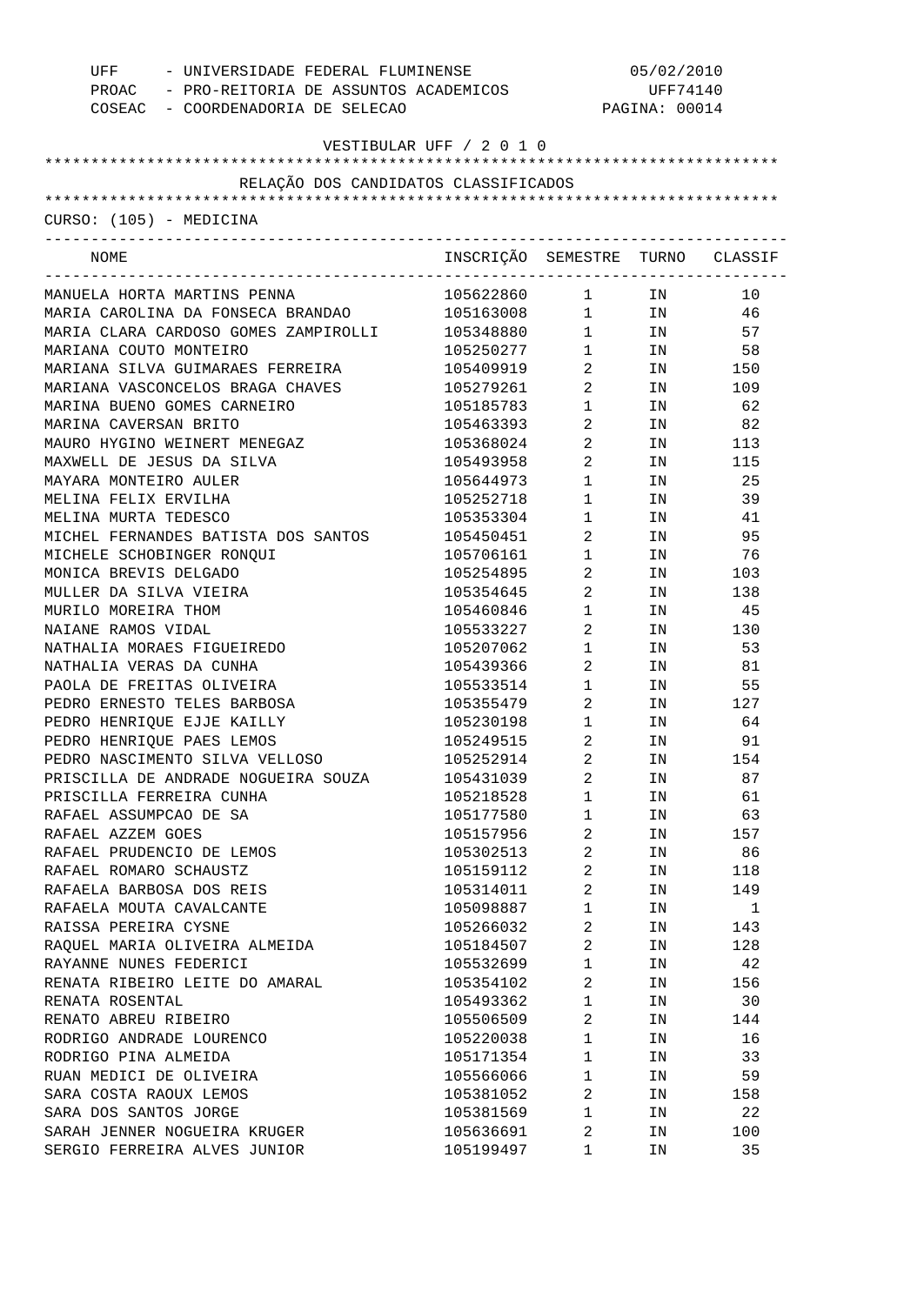| UFF<br>- UNIVERSIDADE FEDERAL FLUMINENSE    |                                  |                                | 05/02/2010                                                                                                     |        |
|---------------------------------------------|----------------------------------|--------------------------------|----------------------------------------------------------------------------------------------------------------|--------|
| PROAC - PRO-REITORIA DE ASSUNTOS ACADEMICOS |                                  |                                | UFF74140                                                                                                       |        |
| COSEAC - COORDENADORIA DE SELECAO           |                                  |                                | PAGINA: 00015                                                                                                  |        |
|                                             |                                  |                                |                                                                                                                |        |
|                                             | VESTIBULAR UFF / 2 0 1 0         |                                |                                                                                                                |        |
|                                             |                                  |                                |                                                                                                                |        |
| RELAÇÃO DOS CANDIDATOS CLASSIFICADOS        |                                  |                                |                                                                                                                |        |
|                                             |                                  |                                |                                                                                                                |        |
| CURSO: (105) - MEDICINA                     |                                  |                                |                                                                                                                |        |
| NOME                                        | INSCRIÇÃO SEMESTRE TURNO CLASSIF |                                |                                                                                                                |        |
| STEFAN RODRIGO BARRIOS GUNDELACH            | 105175881                        |                                | 2 IN 153                                                                                                       |        |
| STELLA MEIRELES SIQUEIRA                    | 105409969 2 IN 90                |                                |                                                                                                                |        |
| THAIS DIAS VIEIRA PARADELAS                 | 105321416                        |                                | 2 IN 159                                                                                                       |        |
| THAIS RIBEIRO PECLAT DA SILVA               | 105256635                        | $\overline{2}$                 |                                                                                                                | IN 97  |
| THALITA VERVLOET GOMES                      | 105293413                        | $1 \qquad \qquad$              |                                                                                                                | IN 67  |
| THAYSA DA PENHA FERREIRA ALVES              | 105267385                        | $\overline{2}$                 |                                                                                                                | IN 126 |
| THAYSA LOUZADA CARVALHO                     | 105311629                        | $1 \quad \blacksquare$         | IN                                                                                                             | 77     |
| THOMAS NOVOA GOMES JAEGER                   | 105547060                        | $1 \quad \Box$                 | IN                                                                                                             | 17     |
| TUANNY THALES MORAES DA SILVA               | 105358043                        | $1 \qquad \qquad$              | IN                                                                                                             | 15     |
| VANESSA DO ROSARIO COSTA MENDES             | 105291544                        | $\overline{2}$                 |                                                                                                                | IN 105 |
| VINICIUS ARAUJO SOARES                      | 105338495                        | $1 \qquad \qquad$              | IN                                                                                                             | 54     |
| VINICIUS GENELHU ABREU DE SOUZA COBE        | 105506638                        | $1 \quad \blacksquare$         | TN 50                                                                                                          | 26     |
| VINICIUS LISBOA PEREIRA LOURENCO            | 105359580                        | $\overline{2}$                 | IN                                                                                                             | 129    |
| VINICIUS RIBEIRO FERREIRA M GONCALVES       | 105524422                        | $1 \quad \blacksquare$         | IN THE TEST OF THE TEST OF THE TEST OF THE TEST OF THE TEST OF THE TEST OF THE TEST OF THE TEST OF THE TEST OF | 13     |
| VINICIUS ZOFOLI DE OLIVEIRA                 | 105286226                        | $2 \left( \frac{1}{2} \right)$ | IN                                                                                                             | 106    |
| VITOR FERREIRA THOMPSON                     | 105414380                        | $1 \qquad \qquad$              | IN                                                                                                             | 7      |
| VIVIANE LEITE ABUD                          | 105291958                        | $1 \quad \blacksquare$         | IN                                                                                                             | 36     |
| WILLIAM SALLES LUTZ                         | 105419639                        | $1 \quad \blacksquare$         | IN                                                                                                             | 19     |
| YURI SILVA MACEDO                           | 105273645                        | $2 \left( \frac{1}{2} \right)$ | IN                                                                                                             | 121    |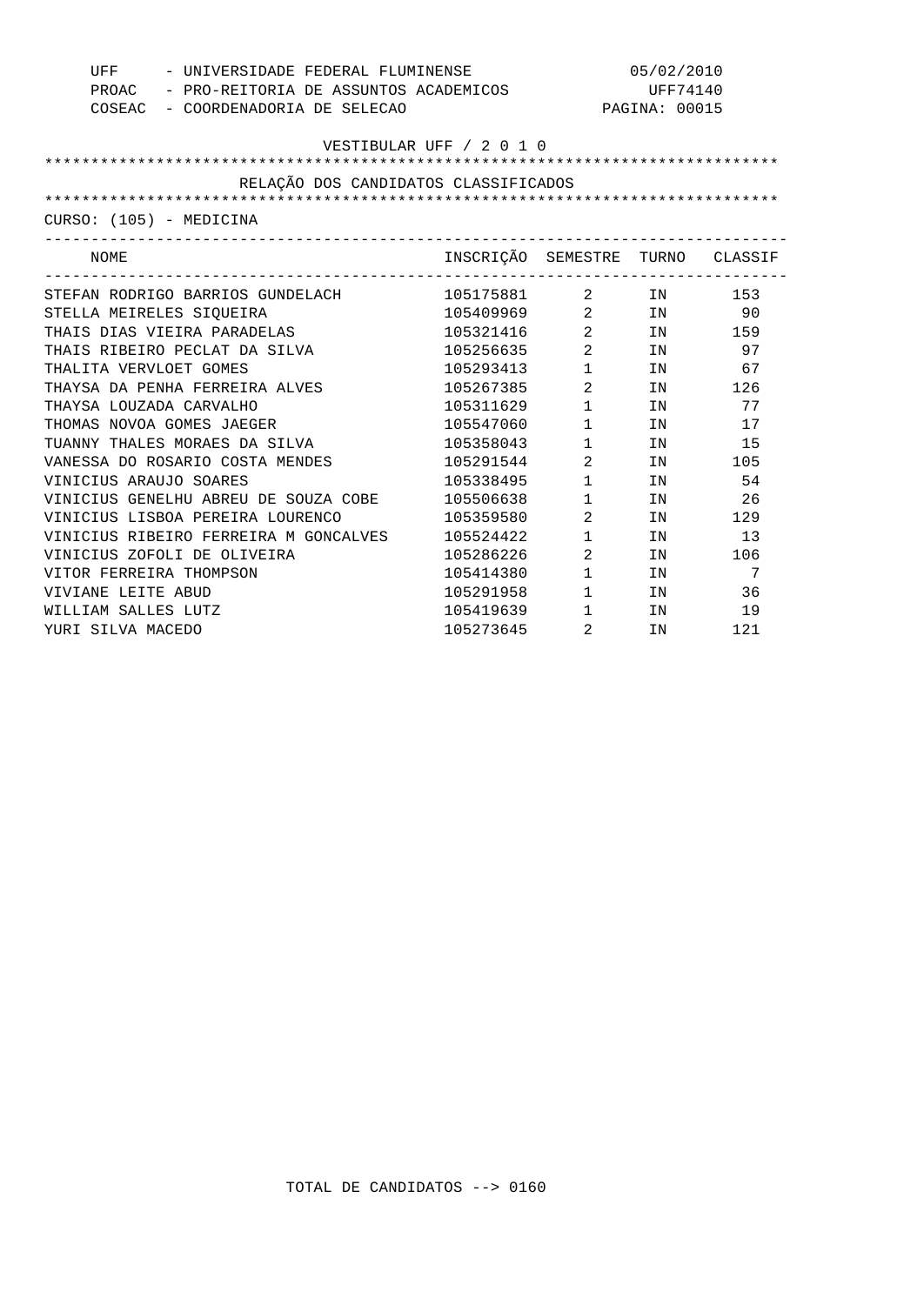| UFF<br>- UNIVERSIDADE FEDERAL FLUMINENSE<br>PROAC - PRO-REITORIA DE ASSUNTOS ACADEMICOS<br>COSEAC - COORDENADORIA DE SELECAO |                                  | 05/02/2010<br>UFF74140<br>PAGINA: 00016 |                                                                                                                |          |
|------------------------------------------------------------------------------------------------------------------------------|----------------------------------|-----------------------------------------|----------------------------------------------------------------------------------------------------------------|----------|
| VESTIBULAR UFF / 2 0 1 0                                                                                                     |                                  |                                         |                                                                                                                |          |
| RELAÇÃO DOS CANDIDATOS CLASSIFICADOS                                                                                         |                                  |                                         |                                                                                                                |          |
| CURSO: (106) - MEDICINA VETERINARIA                                                                                          |                                  |                                         |                                                                                                                |          |
|                                                                                                                              |                                  |                                         |                                                                                                                |          |
| NOME                                                                                                                         | INSCRIÇÃO SEMESTRE TURNO CLASSIF |                                         |                                                                                                                |          |
| ALLANA SOUTO DOS SANTOS                                                                                                      | 106325644 1 IN                   |                                         |                                                                                                                | 20       |
| ALVARO AUGUSTO RAMOS RIBEIRO                                                                                                 | 106622585 1 IN                   |                                         |                                                                                                                | -9       |
| AMANDA LEICHSENRING DINIZ                                                                                                    | 106159174                        |                                         | $1$ IN                                                                                                         | -5       |
| ANA BEATRIZ BENEVIDES                                                                                                        | 106162157                        | $1 \qquad \qquad$                       | IN                                                                                                             | 2        |
| ANA CAROLINE ARAUJO AVILA                                                                                                    | 106468800                        | $\overline{2}$                          |                                                                                                                | IN 109   |
| ANA CLARA SARZEDAS RIBEIRO                                                                                                   | 106264486                        | $1 \quad \blacksquare$                  | IN                                                                                                             | 8        |
| ANA LUISA SILVA CALDEIRA                                                                                                     | 106284668                        | $\overline{2}$                          | IN THE TEST OF THE TEST OF THE TEST OF THE TEST OF THE TEST OF THE TEST OF THE TEST OF THE TEST OF THE TEST OF | 69       |
| ANNA CAROLINA BANDINI ROSOLIA                                                                                                | 106381466                        | $1 \qquad \qquad$                       | IN                                                                                                             | 53       |
| ARIANE VASCONCELLOS DE ALCANTARA                                                                                             | 106189416                        | $\overline{2}$                          | IN                                                                                                             | 82       |
| BARBARA CARDOSO WEINSTEIN                                                                                                    | 106258425                        | $\mathbf{1}$                            | IN                                                                                                             | 19       |
| BARBARA LOPES HILDEBRANDT                                                                                                    | 106326090                        | 2                                       |                                                                                                                | IN 110   |
| BIANCA ALEIXO                                                                                                                | 106555263                        | 2                                       | IN                                                                                                             | 80       |
| BRUNA ALVIM SELEM                                                                                                            | 106427533                        | 2                                       | IN THE TEST OF THE TEST OF THE TEST OF THE TEST OF THE TEST OF THE TEST OF THE TEST OF THE TEST OF THE TEST OF | 100      |
| BRUNA GUIMARAES RANGEL                                                                                                       | 106373081                        | 2                                       | IN                                                                                                             | 70       |
| BRUNA SCALZILLI LUZES                                                                                                        | 106173261                        | 2                                       | IN                                                                                                             | 60       |
| BRUNA TEIXEIRA GAMA E SILVA                                                                                                  | 106340357                        | 2                                       | IN                                                                                                             | 65       |
| CAMILA RIBEIRO CARVALHO DE BRITO                                                                                             | 106657695                        | 1                                       | IN                                                                                                             | -3       |
| CAMYLLA PORTO ARAUJO DE ANDRADE                                                                                              | 106464866                        | 2                                       | IN                                                                                                             | 104      |
| CAROLINA AUGUSTA RAMOS LEITE                                                                                                 | 106151392                        | 1                                       | IN                                                                                                             | 48       |
| CATIA LUIZA FERREIRA MARQUES                                                                                                 | 106508222                        | 2                                       | IN                                                                                                             | 63       |
| CECILIA RIBEIRO CASTANON                                                                                                     | 106664870                        | $2 \left( \frac{1}{2} \right)$          | IN                                                                                                             | 66       |
| CLAUDIA FERREIRA VIANA                                                                                                       | 106396875                        | $\mathbf{1}$                            | IN                                                                                                             | 44       |
| CLAUDIANE RODRIGUES CARNEIRO DA SILVA                                                                                        | 106694734                        | $\overline{2}$                          | IN                                                                                                             | 57       |
| DANIEL ANDREWS DE MOURA FERNANDES                                                                                            | 106143060                        | 1                                       | IN                                                                                                             | 51       |
| DANIELE SPERDUTO PEREIRA                                                                                                     | 106573552                        | 1                                       | IN                                                                                                             | 13       |
| DEBORAH COTROFE SANTORO                                                                                                      | 106289010                        | 1                                       | ΙN                                                                                                             | 55       |
| DIANA DO NASCIMENTO                                                                                                          | 106425872                        | 2                                       | ΙN                                                                                                             | 62       |
| DIANA RANGEL DE LEMOS                                                                                                        | 106194679                        | 2                                       | ΙN                                                                                                             | 93       |
| DIEGO PACHECO RODRIGUES                                                                                                      | 106362537                        | $\overline{2}$                          | ΙN                                                                                                             | 56       |
| ERIKA CRISTINA MEIRELLES SANTANA                                                                                             | 106332738                        | $\mathbf 1$                             | ΙN                                                                                                             | 39       |
| FABIO GARCIA DA SILVA JUNIOR                                                                                                 | 106343646                        | $\mathbf 1$                             | IN                                                                                                             | 4        |
| FERNANDA DE OLIVEIRA BOTTINO                                                                                                 | 106181488                        | 2                                       | ΙN                                                                                                             | 61       |
| FLAVIA BORGES PIMENTEL                                                                                                       | 106178015                        | 2                                       | ΙN                                                                                                             | 72       |
| FLAVIA IVO BRITO                                                                                                             | 106572871                        | 2<br>$\mathbf{1}$                       | IN                                                                                                             | 103      |
| GABRIEL BORDALLO CORREA<br>GISELA CARNEIRO LEAO FARIAS                                                                       | 106639887<br>106263054           | 2                                       | IN                                                                                                             | 34<br>76 |
| GUILHERME AREAS PORTELLA                                                                                                     | 106235344                        | 2                                       | IN<br>IN                                                                                                       | 99       |
| HELIO DA VEIGA CABRAL                                                                                                        | 106297304                        | 2                                       | ΙN                                                                                                             | 95       |
| HENRIQUE MARQUES MAGALHAES                                                                                                   | 106466046                        | $\mathbf 1$                             | ΙN                                                                                                             | 32       |
| HUGO LIBONATI DE ARAUJO                                                                                                      | 106323969                        | $\mathbf{1}$                            | ΙN                                                                                                             | 42       |
| IGOR VIEIRA AFFONSO                                                                                                          | 106426292                        | 2                                       | ΙN                                                                                                             | 87       |
| ISADORA DE FARIA SILVA                                                                                                       | 106318677                        | 2                                       | ΙN                                                                                                             | 84       |
| ISIS PINTO DA COSTA                                                                                                          | 106692633                        | $\mathbf 1$                             | ΙN                                                                                                             | 40       |
| IVE FAUSTINO CORREA DE LIMA                                                                                                  | 106204357                        | 2                                       | ΙN                                                                                                             | 96       |
| JAQUELINE MULATO DA SILVA                                                                                                    | 106060361                        | 2                                       | ΙN                                                                                                             | 58       |
| JESSICA GONCALVES DE OLIVEIRA                                                                                                | 106249503                        | 1                                       | ΙN                                                                                                             | 33       |
| JOANA FERREIRA DE SOUSA NEDER                                                                                                | 106199162                        | 1                                       | ΙN                                                                                                             | 11       |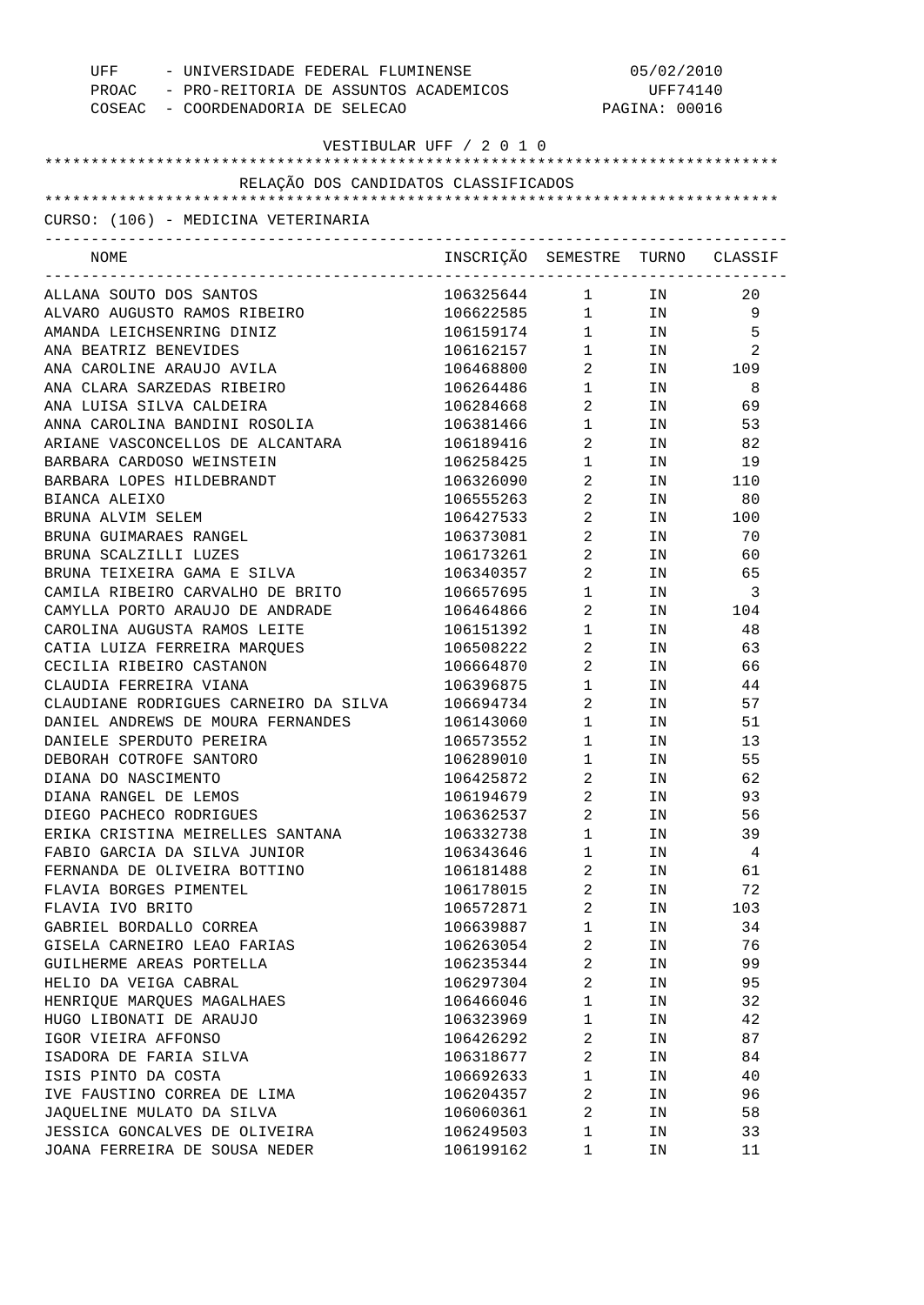| - UNIVERSIDADE FEDERAL FLUMINENSE<br>UFF<br>PROAC - PRO-REITORIA DE ASSUNTOS ACADEMICOS<br>COSEAC - COORDENADORIA DE SELECAO |                                  | 05/02/2010<br>UFF74140<br>PAGINA: 00017 |                                                                                                                |        |
|------------------------------------------------------------------------------------------------------------------------------|----------------------------------|-----------------------------------------|----------------------------------------------------------------------------------------------------------------|--------|
| VESTIBULAR UFF / 2 0 1 0                                                                                                     |                                  |                                         |                                                                                                                |        |
| RELAÇÃO DOS CANDIDATOS CLASSIFICADOS                                                                                         |                                  |                                         |                                                                                                                |        |
|                                                                                                                              |                                  |                                         |                                                                                                                |        |
| CURSO: (106) - MEDICINA VETERINARIA                                                                                          |                                  |                                         |                                                                                                                |        |
| NOME                                                                                                                         | INSCRIÇÃO SEMESTRE TURNO CLASSIF |                                         |                                                                                                                |        |
| JOANA FORTES TOLEDO                                                                                                          | 106443331 1                      |                                         | IN                                                                                                             | 43     |
| JULIANA CAVALHEIRO VIEIRA                                                                                                    | 106589800 1 IN                   |                                         |                                                                                                                | 50     |
| JULIANA DA SILVA MELO                                                                                                        | 106297976                        |                                         | $1$ IN                                                                                                         | 7      |
| JULIANA MAYRA NUNES FARIAS                                                                                                   | 106345280                        | $\overline{2}$                          |                                                                                                                | IN 108 |
| JULIANA RAFAELA BARROS DA SILVA                                                                                              | 106199021                        | $2 \left( \frac{1}{2} \right)$          | IN                                                                                                             | 79     |
| JUNIA BERZIN GRAPIGLIA                                                                                                       | 106705129                        | $\overline{2}$                          |                                                                                                                | IN 105 |
| KAREN FERNANDA SOARES FERREIRA                                                                                               | 106326947                        | $1 \quad \blacksquare$                  | IN                                                                                                             | 29     |
| KARINA DE SOUZA MARTINS                                                                                                      | 106028038                        | $\mathbf{2}$                            | IN THE TEST OF THE TEST OF THE TEST OF THE TEST OF THE TEST OF THE TEST OF THE TEST OF THE TEST OF THE TEST OF | 90     |
| KARINA FRENSEL DELGADO                                                                                                       | 106257146                        | $1 \quad \blacksquare$                  | IN THE TERM OF THE TERM OF THE TERM OF THE TERM OF THE TERM OF THE TERM OF THE TERM OF THE TERM OF THE TERM OF | 22     |
| KARLA MARIANA SANTOS TASSARA                                                                                                 | 106251673                        | $1 \quad \blacksquare$                  | IN THE TEST OF THE TEST OF THE TEST OF THE TEST OF THE TEST OF THE TEST OF THE TEST OF THE TEST OF THE TEST OF | 38     |
| KENNY CARDOSO DA SILVA RIBEIRO                                                                                               | 106570081                        | $2 \left( \frac{1}{2} \right)$          | IN THE TERM OF THE TERM OF THE TERM OF THE TERM OF THE TERM OF THE TERM OF THE TERM OF THE TERM OF THE TERM OF | 86     |
| LEONARDO WILLIAN DA SILVA PINTO                                                                                              | 106258401                        | $1 \quad \blacksquare$                  | IN                                                                                                             | 52     |
| LETICIA RAMOS LUCENA DE SOUZA                                                                                                | 106479304                        | $2 \left( \frac{1}{2} \right)$          | IN THE TEST OF THE TEST OF THE TEST OF THE TEST OF THE TEST OF THE TEST OF THE TEST OF THE TEST OF THE TEST OF | 97     |
| LIGIA SERRAO FROES DA CRUZ BAPTISTA                                                                                          | 106159045                        | $1 \quad \blacksquare$                  | IN THE TEST OF THE TEST OF THE TEST OF THE TEST OF THE TEST OF THE TEST OF THE TEST OF THE TEST OF THE TEST OF | 18     |
| LINA SAKAMOTO                                                                                                                | 106667808                        | $1 \qquad \qquad$                       | IN THE TERM OF THE TERM OF THE TERM OF THE TERM OF THE TERM OF THE TERM OF THE TERM OF THE TERM OF THE TERM OF | 31     |
| LIVIA CARDOSO MACHADO                                                                                                        | 106174423                        | 1                                       | IN                                                                                                             | 30     |
| LIVIA FONSECA NUNES                                                                                                          | 106568569                        | $2 \left( \frac{1}{2} \right)$          | IN                                                                                                             | 78     |
| LOUISE VIANA PEREIRA                                                                                                         | 106446577                        | $2 \left( \frac{1}{2} \right)$          | IN                                                                                                             | 75     |
| LUANA MOREIRA MONNERAT                                                                                                       | 106153338                        | $\mathbf{2}$                            | IN                                                                                                             | 74     |
| LUCAS SANTOS DE MELO BRAGA                                                                                                   | 106302446                        | 1                                       | IN                                                                                                             | 25     |
| LUCAS THADEU GONCALVES SANT'ANA MATEUS                                                                                       | 106405080                        | $2 \left( \frac{1}{2} \right)$          | IN                                                                                                             | 85     |
| LUCIANA RIBEIRO ABREU MUCHINELLI                                                                                             | 106271130                        | $1 \quad \Box$                          | IN THE TERM OF THE TERM OF THE TERM OF THE TERM OF THE TERM OF THE TERM OF THE TERM OF THE TERM OF THE TERM OF | 14     |
| LUISA RIETHER MUTZENBECHER LOBAO VERAS                                                                                       | 106444854                        | $\overline{2}$                          | IN                                                                                                             | 59     |
| LUIZ HENRIQUE SAMPAIO DA FONSECA                                                                                             | 106346832                        | 1                                       | ΙN                                                                                                             | 15     |
| LUIZA SPIEGEL DE ALMEIDA                                                                                                     | 106688254                        | $\mathbf{1}$                            | IN                                                                                                             | 16     |
| MAGDA ANTONELLO TERRANA B DE MELO BRITO                                                                                      | 106181074                        | 1                                       | ΙN                                                                                                             | 41     |
| MAIARA VIEIRA DE ALMEIDA                                                                                                     | 106317025                        | 1                                       | ΙN                                                                                                             | 36     |
| MARCELLE DYOHANA SIQUEIRA RODRIGUES                                                                                          | 106543791                        | 1                                       | ΙN                                                                                                             | 45     |
| MARCELLO DUARTE TRIGO                                                                                                        | 106176469                        | 2                                       | ΙN                                                                                                             | 81     |
| MARIANA DE SOUZA E SILVA                                                                                                     | 106429177                        | 2                                       | ΙN                                                                                                             | 98     |
| MARIANA FORTES BALZANA                                                                                                       | 106316021                        | 1                                       | ΙN                                                                                                             | 49     |
| MARIANA MAGALHAES DELGADO                                                                                                    | 106159631                        | 1                                       | ΙN                                                                                                             | 35     |
| MARINA FIGUEIRA LYRA                                                                                                         | 106263638                        | 2                                       | IN                                                                                                             | 106    |
| MARINA MOREIRA VICENTE GOMES                                                                                                 | 106422868                        | 2                                       | ΙN                                                                                                             | 71     |
| MARINA SERENO DE FREITAS                                                                                                     | 106657774                        | 2                                       | IN                                                                                                             | 107    |
| MATEUS OLIVEIRA POTRATZ                                                                                                      | 106282359                        | $\mathbf 1$                             | ΙN                                                                                                             | 12     |
| MATEUS SIARENSE RIBEIRO                                                                                                      | 106430425                        | 2                                       |                                                                                                                | 94     |
|                                                                                                                              |                                  | 1                                       | ΙN                                                                                                             |        |
| MELLINA STEFANI GARCIA ROSA BARBOSA                                                                                          | 106467492                        |                                         | ΙN                                                                                                             | 26     |
| MICHELLE GOBBI STRACHAN                                                                                                      | 106214405                        | 2                                       | ΙN                                                                                                             | 64     |
| MICHELLE OLIVEIRA DA SILVA                                                                                                   | 106367135                        | 1                                       | ΙN                                                                                                             | 27     |
| MIRIAN MACIEL DA SILVA                                                                                                       | 106109569                        | 2                                       | ΙN                                                                                                             | 91     |
| NATALIA MACHADO RAHAL                                                                                                        | 106643589                        | 1                                       | ΙN                                                                                                             | 37     |
| NATHALIA FONTES DE SOUTO DOS SANTOS                                                                                          | 106694916                        | $\mathbf{1}$                            | ΙN                                                                                                             | 17     |
| NATHALIA LOUSADA FERNANDES                                                                                                   | 106604143                        | 1                                       | ΙN                                                                                                             | 47     |
| NIVEA BERNARDO DE MELO                                                                                                       | 106451235                        | $\mathbf{1}$                            | ΙN                                                                                                             | 6      |
| PAULO CESAR DA SILVA TOME                                                                                                    | 106020751                        | 1                                       | ΙN                                                                                                             | 24     |
| PEDRO PAULO MOTTA BARBOSA CICCHELLI                                                                                          | 106301430                        | 2                                       | ΙN                                                                                                             | 89     |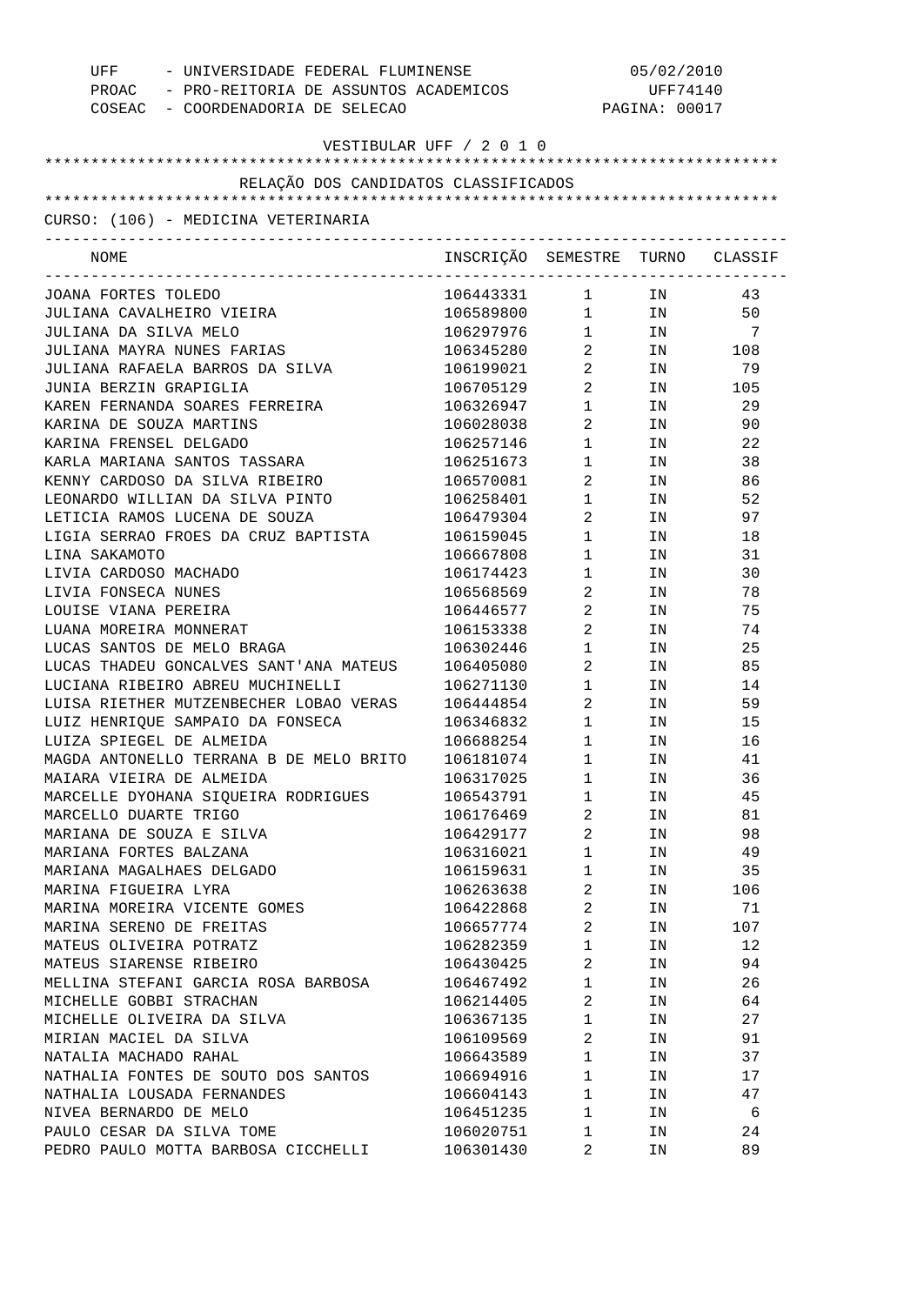| UFF<br>- UNIVERSIDADE FEDERAL FLUMINENSE<br>- PRO-REITORIA DE ASSUNTOS ACADEMICOS<br>PROAC<br>COSEAC<br>- COORDENADORIA DE SELECAO |                                  |                                | 05/02/2010<br>UFF74140<br>PAGINA: 00018                                                                        |              |
|------------------------------------------------------------------------------------------------------------------------------------|----------------------------------|--------------------------------|----------------------------------------------------------------------------------------------------------------|--------------|
|                                                                                                                                    | VESTIBULAR UFF / 2 0 1 0         |                                |                                                                                                                |              |
| RELAÇÃO DOS CANDIDATOS CLASSIFICADOS                                                                                               |                                  |                                |                                                                                                                |              |
|                                                                                                                                    |                                  |                                |                                                                                                                |              |
| CURSO: (106) - MEDICINA VETERINARIA                                                                                                |                                  |                                |                                                                                                                |              |
| NOME                                                                                                                               | INSCRIÇÃO SEMESTRE TURNO CLASSIF |                                |                                                                                                                |              |
| PRISCILA KAUFMANN ACQUARONE                                                                                                        | 106165458 2 IN                   |                                |                                                                                                                | 73           |
| RAOUEL RIBEIRO DE AGUIAR                                                                                                           | 106350273                        | $\overline{2}$                 | TN 50                                                                                                          | 83           |
| RAYSSA MANRIOUE DE ARAUJO                                                                                                          | 106349676                        | $\overline{2}$                 | IN                                                                                                             | 101          |
| RENATA BARBOSA DA FONSECA E ALBUQUERQUE 106317312                                                                                  |                                  | $1 \qquad \qquad$              | IN THE TEST OF THE TEST OF THE TEST OF THE TEST OF THE TEST OF THE TEST OF THE TEST OF THE TEST OF THE TEST OF | 46           |
| RODRIGO CORREA E SILVA BALBI DE FARIA                                                                                              | 106391186                        | $1 \quad \blacksquare$         | IN                                                                                                             | $\mathbf{1}$ |
| RODRIGO VILELA DE BARROS PINTO MOREIRA 106482155                                                                                   |                                  | $2 \left( \frac{1}{2} \right)$ | IN                                                                                                             | 67           |
| SAYANNE LUNS HATUM DE ALMEIDA                                                                                                      | 106600460                        | 2                              | IN                                                                                                             | 77           |
| TAUAN GALVAO SCHEIFFER DE PAULA ANTUNES                                                                                            | 106463836                        | 2                              | TN                                                                                                             | 68           |
| THAIANE DOS SANTOS AGUIAR                                                                                                          | 106169387                        | $2 \left( \frac{1}{2} \right)$ | IN                                                                                                             | 102          |
| THAIS HELENA CRUZ DE CARVALHO FREITAS                                                                                              | 106499639                        | $1 \quad \blacksquare$         | IN                                                                                                             | 21           |
| THAIS LA MARCA PEDROSA                                                                                                             | 106234182                        | $1 \quad \blacksquare$         | TN                                                                                                             | 54           |
| THAISA SCHROEDER DUTRA                                                                                                             | 106542292                        | $1 \quad \blacksquare$         | TN                                                                                                             | 10           |
| VERONICA CRISTINA DE OLIVEIRA AGUILERA                                                                                             | 106334308                        | $1 \quad \blacksquare$         | IN                                                                                                             | 23           |
| VICTOR CARDOSO DE CARVALHO                                                                                                         | 106408551                        | $\overline{2}$                 | IN                                                                                                             | 88           |
| VIVIAN SCHWAAB SOBRAL                                                                                                              | 106204101                        | $1 \quad \blacksquare$         | TN                                                                                                             | 28           |
| YASMIN RODRIGUES AVELLAR WENDROWNIK                                                                                                | 106577314                        | 2                              | IN                                                                                                             | 92           |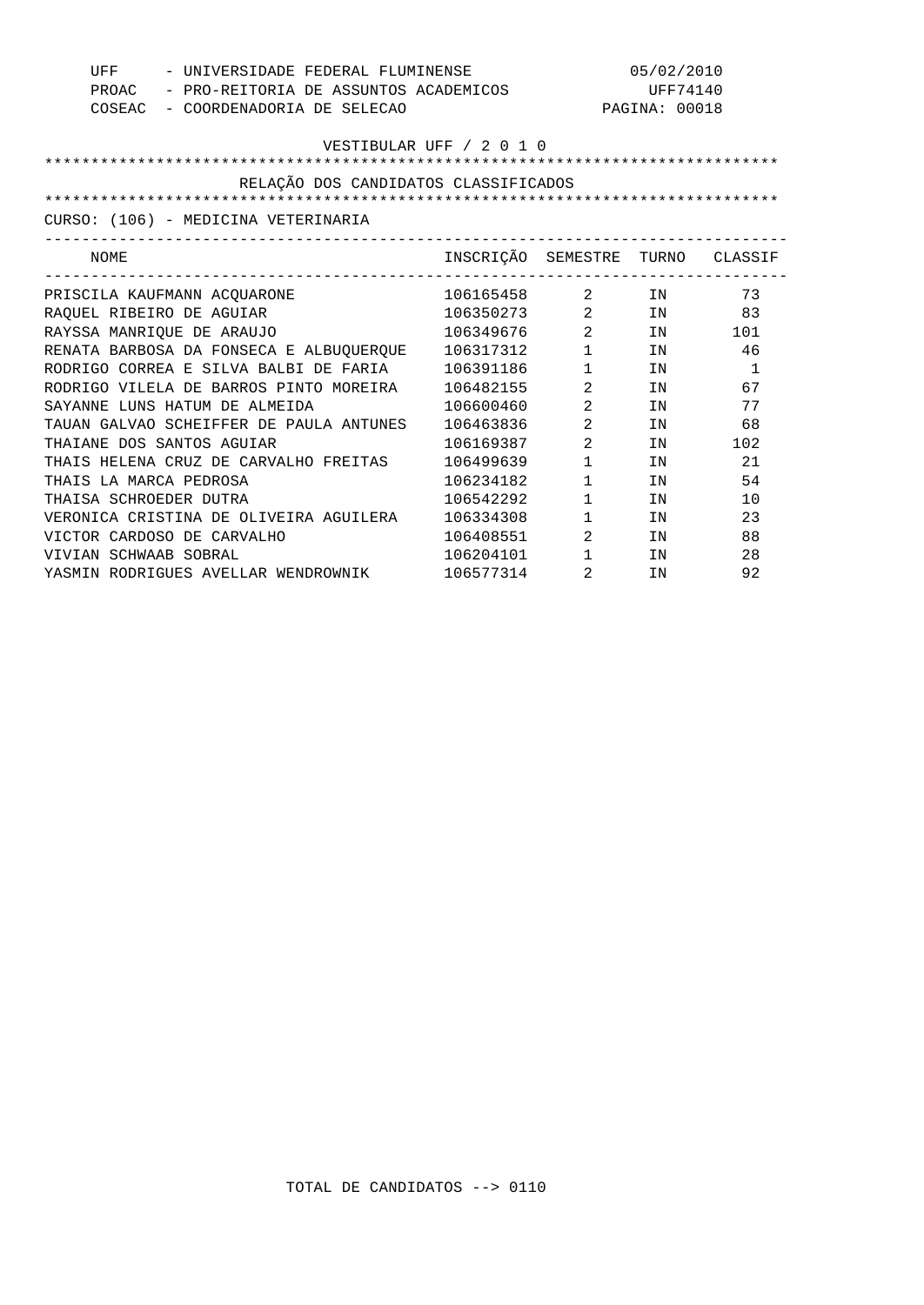| - UNIVERSIDADE FEDERAL FLUMINENSE<br>UFF     |                                  | 05/02/2010                                    |                           |                |  |
|----------------------------------------------|----------------------------------|-----------------------------------------------|---------------------------|----------------|--|
| PROAC - PRO-REITORIA DE ASSUNTOS ACADEMICOS  |                                  |                                               | UFF74140<br>PAGINA: 00019 |                |  |
| COSEAC - COORDENADORIA DE SELECAO            |                                  |                                               |                           |                |  |
| VESTIBULAR UFF / 2 0 1 0                     |                                  |                                               |                           |                |  |
|                                              |                                  |                                               |                           |                |  |
| RELAÇÃO DOS CANDIDATOS CLASSIFICADOS         |                                  |                                               |                           |                |  |
|                                              |                                  |                                               |                           |                |  |
| CURSO: (107) - NUTRICAO                      |                                  |                                               |                           |                |  |
| NOME<br>------------------------------------ | INSCRIÇÃO SEMESTRE TURNO CLASSIF |                                               |                           |                |  |
| ALINE DE OLIVEIRA LEAL                       | 107481890                        | $\overline{a}$                                | IN                        | 50             |  |
| ANA CARLA DA CUNHA FERREIRA                  | 107293384                        | $\overline{a}$                                | IN                        | 55             |  |
| ANA PAULA DOS SANTOS ROCHA                   | 107494433                        | $1 \quad \Box$                                | IN                        | 24             |  |
| ANGELICA FELICIO BORGES                      | 107354621                        | $\begin{array}{ccc} 1 & & \\ & & \end{array}$ | IN                        | 29             |  |
| ANNA CAROLINA REZENDE APOLONIO               | 107265349                        | $\overline{a}$                                | IN                        | 68             |  |
| BEATRICE GOMES BOTELHO DA SILVA              | 107688694                        | $\overline{a}$                                | IN                        | 41             |  |
| BEATRIZ DUARTE SIMBRAS                       | 107163711                        | $\mathbf{1}$                                  | IN                        | 17             |  |
| BEATRIZ LIOY GRAETZER                        | 107259625                        | $\mathbf{1}$                                  | IN                        | 20             |  |
| BEATRIZ OLIVEIRA DA CRUZ                     | 107181658                        | $\overline{a}$                                | IN                        | 66             |  |
| BIANCA LORENT GOES                           | 107166062                        | $1$ – $\qquad$                                | IN                        | 28             |  |
| BRUNA LINDEMBERG FORTES DE MORAIS            | 107162121                        | $1$ – $\qquad$                                | IN                        | - 5            |  |
| CAMILA SAMPAIO TOME SILVA                    | 107459639                        | $\overline{a}$                                | IN                        | 52             |  |
| CAROLINA BRITO SILVEIRA                      | 107288767                        | $\overline{a}$                                | IN                        | 51             |  |
| CAROLINA MARIA DE OLIVEIRA CHAMMA            | 107261692                        | $1$ $\hfill$                                  | IN                        | $\overline{4}$ |  |
| CAROLINA ROMANO BERGER                       | 107240492                        | $1$ $\hfill$                                  | IN                        | 23             |  |
| CAROLINE RABELLO MACEDO                      | 107314803                        | $\overline{a}$                                | IN                        | 59             |  |
| CECILIA CASTRO MARTINS COSTA                 | 107406709                        | $1 \quad \blacksquare$                        | IN                        | 30             |  |
| CRYSTAL DE AUSTREGESILO THALHOFER            | 107037699                        | $\overline{a}$                                | IN                        | 62             |  |
| DANIELA LIMA MARTELO TEIXEIRA                | 107363294                        | $\overline{a}$                                | IN                        | 43             |  |
| DEBORA PINTO DE OLIVEIRA SANTOS              | 107427296                        | $1$ $\hfill$                                  | IN                        | $\overline{3}$ |  |
| EDUARDA MUNDY TORRERO                        | 107221305                        | $1$ – $\qquad$                                | IN                        | 32             |  |
| FELIPE BARROS DO CARMO                       | 107268676                        | $\mathbf{1}$                                  | IN                        | - 8            |  |
| FERNANDA BEZERRA VANELLI                     | 107705894                        | $\overline{a}$                                | IN                        | 39             |  |
| FERNANDA ZISELS PEIXOTO FORTUNA              | 107491027                        | $\overline{2}$                                | IN                        | 60             |  |
| GESSICA CASTOR FONTES DE LIMA                | 107370089                        | $1 \quad \blacksquare$                        | IN                        | 10             |  |
| ILANA ESHRIQUI OLIVEIRA                      | 107176081                        | 1                                             | IN                        | 22             |  |
| JAMILA CAFE SANTANA DOS SANTOS               | 107416728                        | 1                                             | ΙN                        | 14             |  |
| JAMILE TEIXEIRA PROCHNOW                     | 107277720                        | $\mathbf 1$                                   | ΙN                        | 27             |  |
| JENIFFER FERREIRA DE MIRANDA                 | 107016700                        | $\mathbf 1$                                   | ΙN                        | 35             |  |
| JESSICA SILVA SALARINI                       | 107347604                        | $\mathbf 1$                                   | ΙN                        | 13             |  |
| JULIA MONACO SANTOS                          | 107351928                        | 2                                             | ΙN                        | 36             |  |
| JULIANA CAIANA LOPES DE CARVALHO             | 107079520                        | $\mathbf 1$                                   |                           | 6              |  |
| JULIANA CHAVES BARBOSA                       |                                  | 2                                             | ΙN                        | 69             |  |
|                                              | 107214792                        |                                               | ΙN                        |                |  |
| JULIANA GONCALVES MAIA                       | 107590902                        | $\mathbf 1$                                   | ΙN                        | 2              |  |
| LAIS DE SOUZA GOUVEIA MOREIRA                | 107275485                        | 2                                             | ΙN                        | 37             |  |
| LARISSA LUZIA VALENCA                        | 107409892                        | 2                                             | ΙN                        | 70             |  |
| LORENA SILVA RIBEIRO                         | 107388309                        | $\mathbf 1$                                   | ΙN                        | 33             |  |
| LUANA XAVIER SOARES GOMES MOURA FE           | 107488587                        | $\overline{a}$                                | ΙN                        | 47             |  |
| LUIZA DE OLIVEIRA JATOBA                     | 107376368                        | $\overline{\mathbf{c}}$                       | ΙN                        | 53             |  |
| LUIZA TRIELLI ZANONI FERREIRA                | 107276283                        | $\overline{a}$                                | ΙN                        | 57             |  |
| MARCELLA MARIA DIAS RODRIGUES                | 107622080                        | $\overline{\mathbf{c}}$                       | ΙN                        | 63             |  |
| MARIA DE PAULA GLIELMO                       | 107163981                        | $\overline{2}$                                | ΙN                        | 40             |  |
| MARIANA DE MOURA E DIAS                      | 107425298                        | $\mathbf 1$                                   | ΙN                        | 26             |  |
| MARIANA PESSOA LEMOS SILVA                   | 107314968                        | $\overline{\mathbf{c}}$                       | ΙN                        | 44             |  |
| MARIO JARDIM FREIRE NETO                     | 107401709                        | $\mathbf 1$                                   | ΙN                        | 34             |  |
| MONIQUE GIGLIO DE CARVALHO                   | 107214120                        | 1                                             | ΙN                        | 21             |  |
| NATHALIA FARACHE TOSTES                      | 107314839                        | 1                                             | ΙN                        | 1              |  |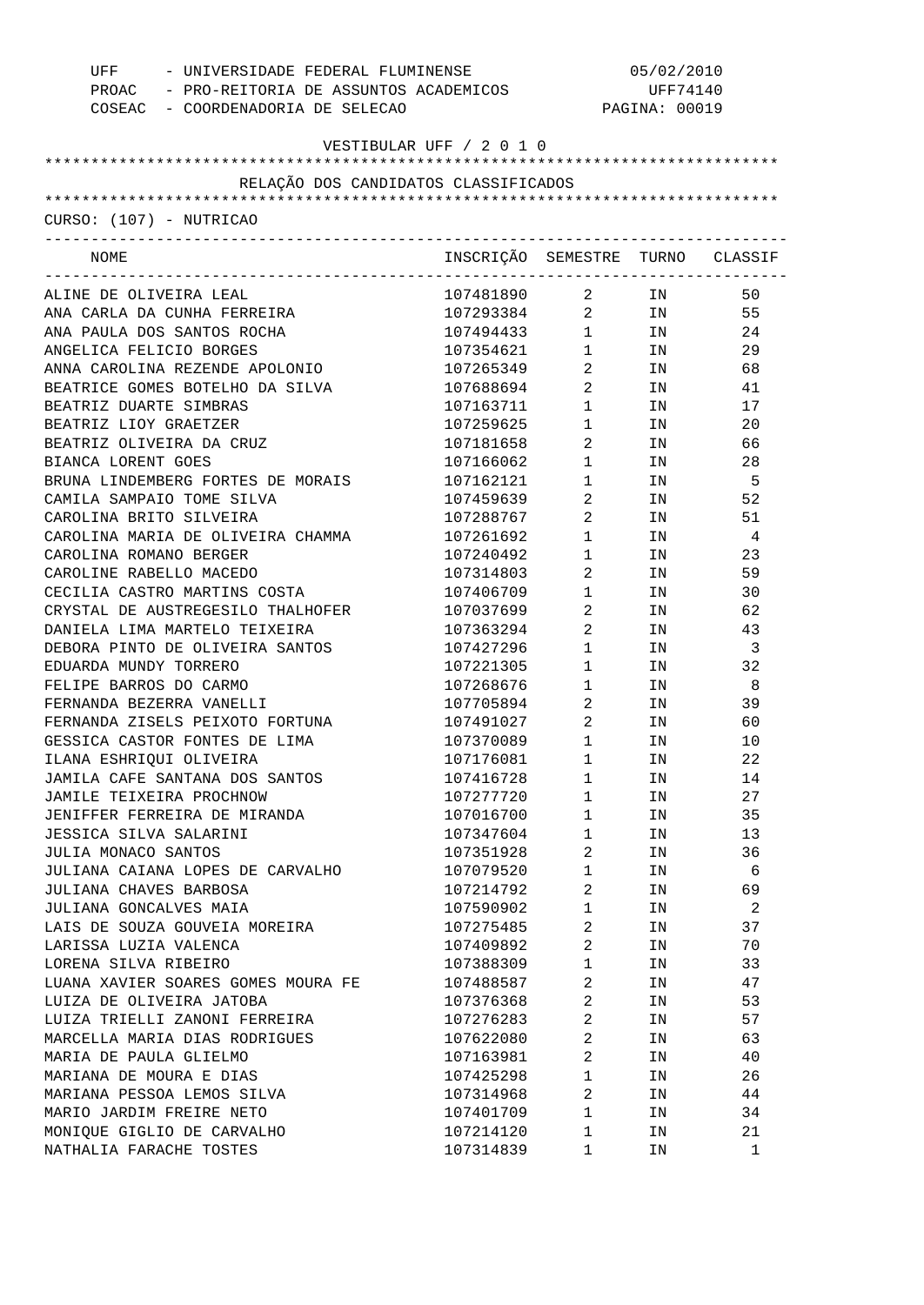| - UNIVERSIDADE FEDERAL FLUMINENSE<br>UFF    |                                  |                                               | 05/02/2010                                                                                                               |     |
|---------------------------------------------|----------------------------------|-----------------------------------------------|--------------------------------------------------------------------------------------------------------------------------|-----|
| PROAC - PRO-REITORIA DE ASSUNTOS ACADEMICOS |                                  |                                               | UFF74140                                                                                                                 |     |
| COSEAC - COORDENADORIA DE SELECAO           |                                  |                                               | PAGINA: 00020                                                                                                            |     |
|                                             |                                  |                                               |                                                                                                                          |     |
|                                             | VESTIBULAR UFF / 2 0 1 0         |                                               |                                                                                                                          |     |
|                                             |                                  |                                               |                                                                                                                          |     |
| RELAÇÃO DOS CANDIDATOS CLASSIFICADOS        |                                  |                                               |                                                                                                                          |     |
|                                             |                                  |                                               |                                                                                                                          |     |
| CURSO: (107) - NUTRICAO                     |                                  |                                               |                                                                                                                          |     |
| NOME                                        | INSCRIÇÃO SEMESTRE TURNO CLASSIF |                                               |                                                                                                                          |     |
| NATHALIA FERNANDES CERCA                    | 107151809 2 IN                   |                                               |                                                                                                                          | -49 |
| NATHALIA FERREIRA GOMES                     | $107174368$ 1 IN                 |                                               |                                                                                                                          | - 9 |
| NINA DE OLIVEIRA SILVA BRESSANE             | 107283303                        |                                               |                                                                                                                          | 38  |
| PAULO LEONARDO DE SOUZA CAVALCANTI          | 107183369                        | $\overline{2}$                                | $2$ IN<br>IN THE TEST OF THE TEST OF THE TEST OF THE TEST OF THE TEST OF THE TEST OF THE TEST OF THE TEST OF THE TEST OF | 42  |
| RAFAELA DE SOUZA COSTA                      | 107425808                        | $1 \quad \blacksquare$                        | IN                                                                                                                       | 12  |
| RAFAELLA DE FREITAS CORTEZ                  | 107223884 1                      |                                               | IN                                                                                                                       | 11  |
| REBECA DE CARVALHO FERREIRA                 | 107551047                        | $\overline{2}$                                | IN                                                                                                                       | 67  |
| REBECCA CARVALHO DE OLIVEIRA                | 107336485                        | $\overline{2}$                                | IN                                                                                                                       | 61  |
| RENAN BARROZO DA SILVA                      | 107570639                        | $\overline{2}$                                | IN                                                                                                                       | 65  |
| RENATA ALVES                                | 107369664                        | $\overline{2}$                                | TN                                                                                                                       | 45  |
| ROBERTA DOS ANJOS BARRETO                   | 107217641                        | $\overline{2}$                                | IN                                                                                                                       | 48  |
| ROSIANE LUISA PIRES DOS SANTOS              | 107133144                        | $\overline{2}$                                | IN                                                                                                                       | 64  |
| STELLA TEREZA DE ARAUJO XAVIER              | 107347355                        | $1 \quad \blacksquare$                        | IN                                                                                                                       | 25  |
| STEPHANIE THAYNA GALO MARCHON               | 107587515                        | $\overline{2}$                                | IN                                                                                                                       | 56  |
| SUZANA FELSKE MORALES                       | 107458128                        | $\begin{array}{ccc} 1 & & \\ & & \end{array}$ | IN                                                                                                                       | 16  |
| TAMILE GOMES DA SILVA PINHEIRO              | 107165123                        | $1 \qquad \qquad$                             | IN                                                                                                                       | 19  |
| TASSIA NUNES DE BRITO                       | 107298750                        | $1 \quad \blacksquare$                        | IN                                                                                                                       | 7   |
| TATIANA SIDOU DUARTE SANZ                   | 107464567                        | $1 \quad \Box$                                | IN                                                                                                                       | 31  |
| THAYNA DE OLIVEIRA BOMFIM DUARTE            | 107370259                        | $\overline{2}$                                | IN                                                                                                                       | 54  |
| URSULA SOARES ROMANO                        | 107585737 2                      |                                               | IN THE TEST OF THE TEST OF THE TEST OF THE TEST OF THE TEST OF THE TEST OF THE TEST OF THE TEST OF THE TEST OF           | 46  |
| VERONA BORGES FERREIRA                      | 107349767 1                      |                                               | IN                                                                                                                       | 15  |
| VIVIANE DE OLIVEIRA AMORIM                  | 107454469                        | $\overline{2}$                                | IN                                                                                                                       | 58  |
| VIVIANNE PEREIRA SIMOES DE OLIVEIRA         | 107184014                        | $\mathbf{1}$                                  | IN                                                                                                                       | 18  |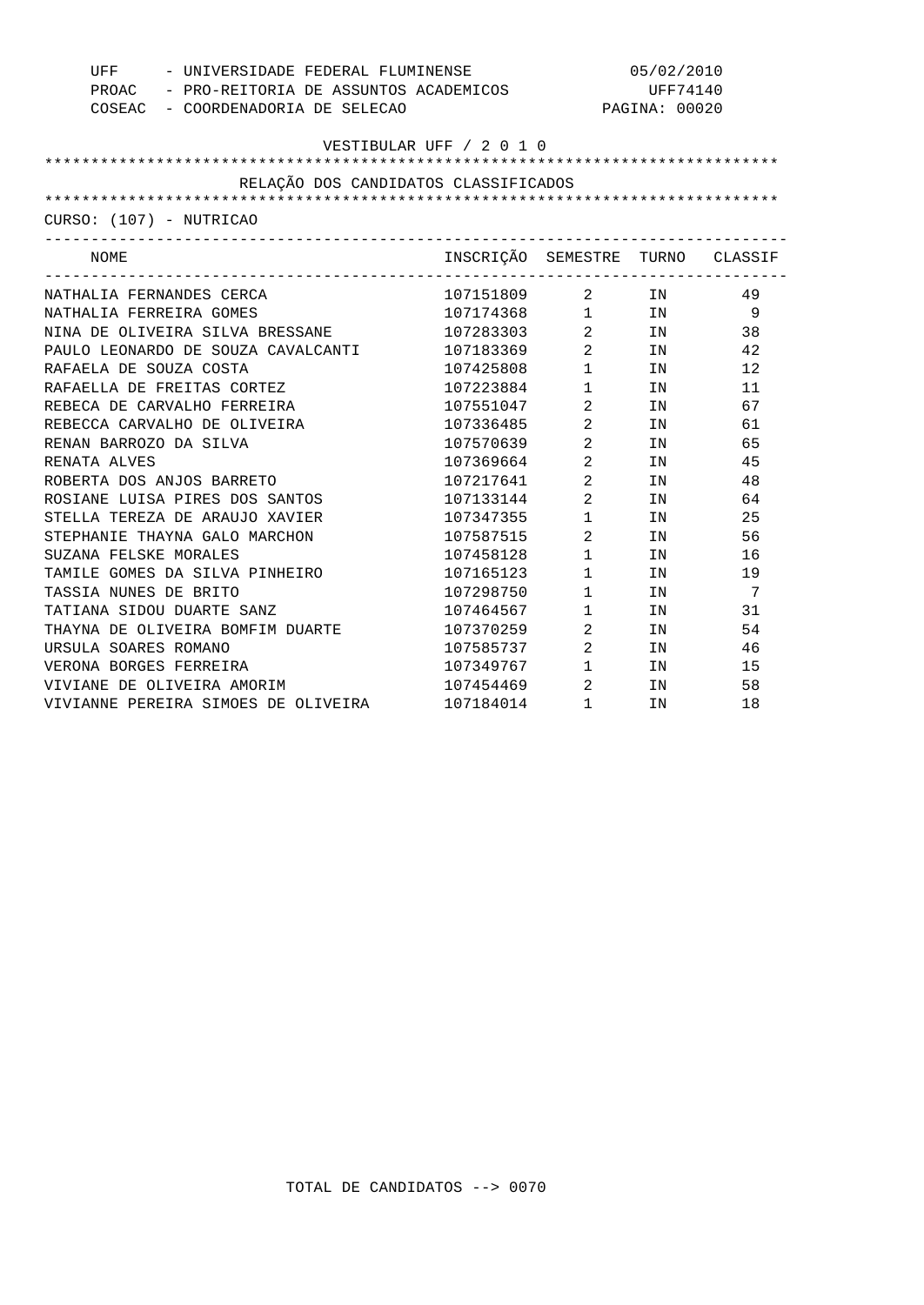| UFF - UNIVERSIDADE FEDERAL FLUMINENSE<br>PROAC - PRO-REITORIA DE ASSUNTOS ACADEMICOS<br>COSEAC - COORDENADORIA DE SELECAO |                                  | 05/02/2010<br>UFF74140<br>PAGINA: 00021 |                                                                                                                |                 |
|---------------------------------------------------------------------------------------------------------------------------|----------------------------------|-----------------------------------------|----------------------------------------------------------------------------------------------------------------|-----------------|
| VESTIBULAR UFF / 2 0 1 0                                                                                                  |                                  |                                         |                                                                                                                |                 |
| RELAÇÃO DOS CANDIDATOS CLASSIFICADOS                                                                                      |                                  |                                         |                                                                                                                |                 |
|                                                                                                                           |                                  |                                         |                                                                                                                |                 |
| CURSO: (108) - ODONTOLOGIA (Niteroi)                                                                                      |                                  |                                         |                                                                                                                |                 |
| NOME                                                                                                                      | INSCRIÇÃO SEMESTRE TURNO CLASSIF |                                         |                                                                                                                |                 |
| AMANDA PALUMBO FRANCO                                                                                                     | 108289917 2 MT                   |                                         |                                                                                                                | 39              |
| AMARILDO JOSE DE SOUZA JUNIOR                                                                                             | 108544226 2 MT 44                |                                         |                                                                                                                |                 |
| ANA FLAVIA BALBINO DA SILVA                                                                                               | 108447820 1 MT                   |                                         |                                                                                                                | 22              |
| ANA GABRIELA SEREJO NASCIMENTO                                                                                            | 108557869                        |                                         | $2$ TN                                                                                                         | 76              |
| ANA LUISA MENEZES RAPOSO MATHIAS                                                                                          | 108477370                        | $1 \quad \blacksquare$                  | TN TW                                                                                                          | 53              |
| ANA PAULA ALMEIDA RAINHO                                                                                                  | 108596401                        | $1 \qquad \qquad$                       | MT                                                                                                             | 21              |
| ANDREZZA ALVARENGA BEZERRA DA COSTA                                                                                       | 108423678                        | $\overline{2}$                          | MT                                                                                                             | 43              |
| BARBARA MONTEIRO GRISOLIA                                                                                                 | 108180264                        | $\overline{2}$                          | MT                                                                                                             | 36              |
| BARBARA SOARES RAPOSO                                                                                                     | 108199801                        | $\overline{2}$                          | TN 2007                                                                                                        | 86              |
| BIANCA NASCIMENTO CORREA                                                                                                  | 108184612                        | $\overline{2}$                          | TN FOR THE THE TEST OF THE TEST OF THE TEST OF THE TEST OF THE TEST OF THE TEST OF THE TEST OF THE TEST OF THE | 68              |
| BRUNA MARIA DE CARVALHO MARTINS                                                                                           | 108323103                        | $1 \quad \blacksquare$                  | TN                                                                                                             | 57              |
| BRUNA MENDES MATOS                                                                                                        | 108217756                        | $1 \quad \blacksquare$                  | TN TW                                                                                                          | 62              |
| BRUNO BORGES DE SA                                                                                                        | 108165769                        | $1 \quad \blacksquare$                  | MT                                                                                                             | $6\overline{6}$ |
| CAMILA DIUANA DE ALMEIDA                                                                                                  | 108426852                        | $1 \qquad \qquad$                       | TN                                                                                                             | 31              |
| CAMILA DUARTE DIAS                                                                                                        | 108490865                        | $\overline{2}$                          | МT                                                                                                             | 42              |
| CAROLINA MOREIRA DA COSTA                                                                                                 | 108268456                        | $1 \quad \blacksquare$                  | МT                                                                                                             | 14              |
| CESAR LUIZ SILVA JUNIOR                                                                                                   | 108537027                        | $\overline{2}$                          | MT                                                                                                             | 37              |
| CLAUDIO OLIVEIRA DA GAMA                                                                                                  | 108500543                        | $\overline{2}$                          | TN                                                                                                             | 67              |
| DANIELA MONTEIRO VIEIRA                                                                                                   | 108270344                        | $1 \qquad \qquad$                       | MT                                                                                                             | 16              |
| DANIELLE SOUZA CARDOSO                                                                                                    | 108642121                        | $1 \quad \blacksquare$                  | TN                                                                                                             | 18              |
| DAPHNE PEREIRA DA SILVA PASSOS                                                                                            | 108450475                        | $1 \quad \blacksquare$                  | $\operatorname{MT}$                                                                                            | -1              |
| DIEGO SALAZAR FELIX DA SILVA                                                                                              | 108349262                        | $2 \left( \frac{1}{2} \right)$          | MT                                                                                                             | 33              |
| EDSON SANTOS LOPES ARAUJO                                                                                                 | 108686505                        | $1 \quad \cdots$                        | TN                                                                                                             | 52              |
| EDUARDO OTERO AMARAL VARGAS                                                                                               | 108404141                        | $1 \qquad \qquad$                       | МT                                                                                                             | 8               |
| EMANUELLE STELLET LOURENCO                                                                                                | 108168539                        | $\mathbf{1}$                            | МT                                                                                                             | 5               |
| FELIPE MARTINS VIEIRA                                                                                                     | 108492239                        | 2                                       | MТ                                                                                                             | 45              |
| FERNANDA DA FONSECA RIOS                                                                                                  | 108382123                        | 2                                       | МT                                                                                                             | 49              |
| GABRIELLA DA ROSA PAIVA BAHIENSE MOREIRA                                                                                  | 108221769                        | 2                                       | TN                                                                                                             | 70              |
| GABRIELLA MONTEIRO MORGADO                                                                                                | 108486345                        | 2                                       | TN                                                                                                             | 73              |
| GAYA CAROLINA SILVA VIEIRA                                                                                                | 108320498                        | $\mathbf{1}$                            | МT                                                                                                             | 15              |
| GIOVANI ANTONIO ORTIGARA                                                                                                  | 108170219                        | $\mathbf{1}$                            | МT                                                                                                             | 3               |
| GIPSY DA SILVA RAMOS                                                                                                      | 108303050                        | $\mathbf{1}$                            | TN                                                                                                             | 59              |
| GIULIANNA SILVEIRA FRANCO                                                                                                 | 108329951                        | 2                                       | TN                                                                                                             | 85              |
| HELYN THAMI DA SILVA                                                                                                      | 108203250                        | $\mathbf{1}$                            | МT                                                                                                             | 4               |
| INGRID MESQUITA FARIA                                                                                                     | 108281460                        | 2                                       | TN                                                                                                             | 78              |
| ISIS INGRID NOGUEIRA SIMOES                                                                                               | 108194693                        | 2                                       | TN                                                                                                             | 66              |
| JADE BITTENCOURT COUTINHO DE OLIVEIRA                                                                                     | 108673481                        | $\mathbf{1}$                            |                                                                                                                | 2               |
|                                                                                                                           |                                  |                                         | TN                                                                                                             |                 |
| JEFFERSON HENRIQUE PEREIRA                                                                                                | 108387769                        | 2                                       | TN                                                                                                             | 81              |
| JESSICA BARBOSA KAIZER                                                                                                    | 108297562                        | $\mathbf{1}$                            | TN                                                                                                             | 58              |
| JESSICA HORTA CARNEIRO                                                                                                    | 108451247                        | 2                                       | МT                                                                                                             | 48              |
| JONATHAS MARTINS DE SOUZA                                                                                                 | 108450217                        | $\mathbf{1}$                            | МT                                                                                                             | 27              |
| JULIA FERNANDES JORGE                                                                                                     | 108193429                        | $\mathbf{1}$                            | TN                                                                                                             | 63              |
| JULIANA FERNANDES BORGES                                                                                                  | 108230772                        | $\mathbf{1}$                            | TN                                                                                                             | 56              |
| JULIANA MAGALHAES WILLEMSENS                                                                                              | 108191926                        | 2                                       | TN                                                                                                             | 69              |
| KAROLINE SIMOES COSTA                                                                                                     | 108309315                        | $\mathbf{1}$                            | МT                                                                                                             | 26              |
| KENNER DAVID GONCALVES PEREIRA                                                                                            | 108505880                        | 2                                       | МT                                                                                                             | 46              |
| LAIS ARAUJO COLE DOS SANTOS                                                                                               | 108273164                        | 1                                       | TN                                                                                                             | 9               |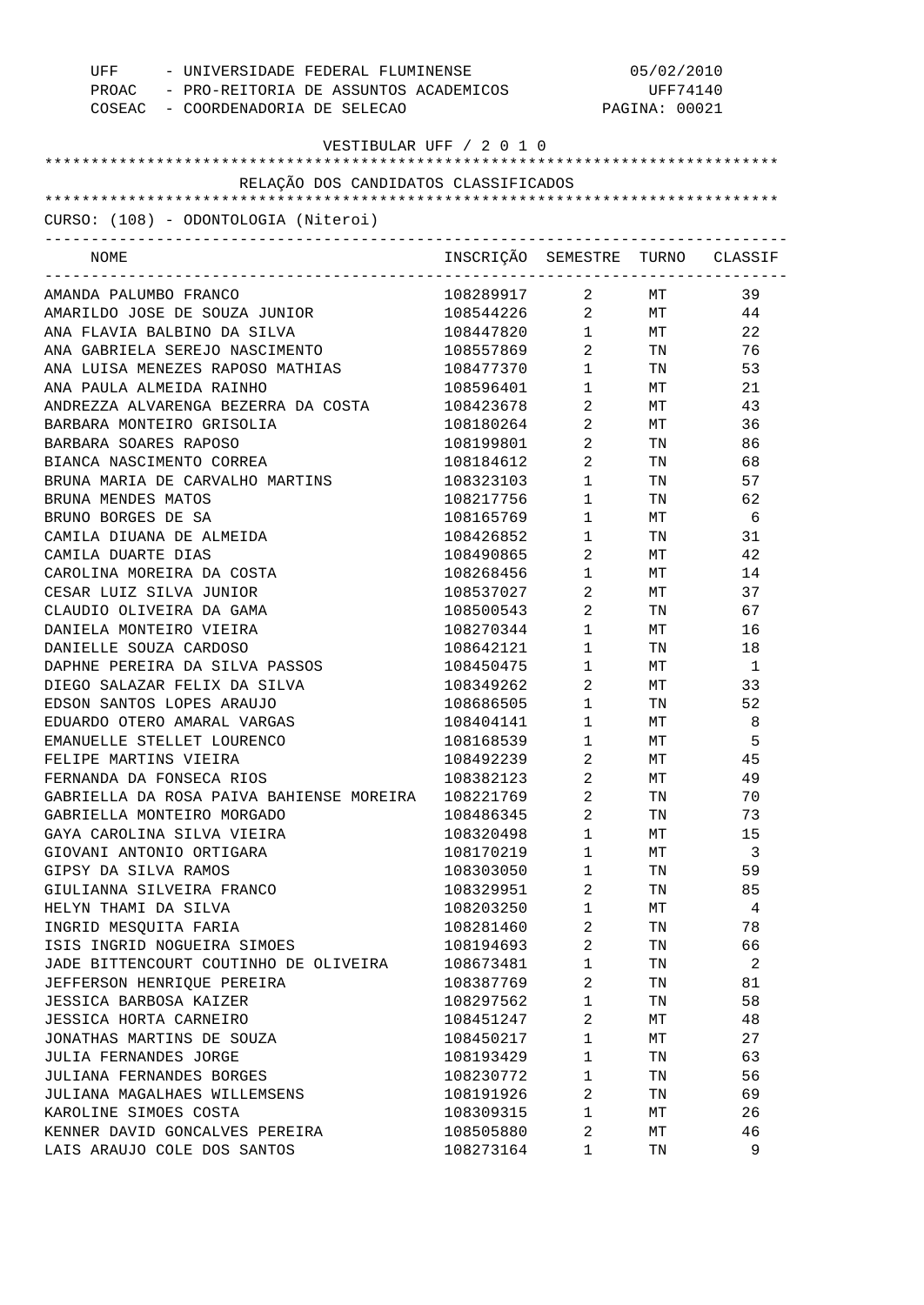| UFF<br>- UNIVERSIDADE FEDERAL FLUMINENSE<br>PROAC - PRO-REITORIA DE ASSUNTOS ACADEMICOS<br>COSEAC - COORDENADORIA DE SELECAO |                                  |                        | 05/02/2010<br>UFF74140<br>PAGINA: 00022 |                |
|------------------------------------------------------------------------------------------------------------------------------|----------------------------------|------------------------|-----------------------------------------|----------------|
|                                                                                                                              | VESTIBULAR UFF / 2 0 1 0         |                        |                                         |                |
|                                                                                                                              |                                  |                        |                                         |                |
| RELAÇÃO DOS CANDIDATOS CLASSIFICADOS                                                                                         |                                  |                        |                                         |                |
| CURSO: (108) - ODONTOLOGIA (Niteroi)                                                                                         |                                  |                        |                                         |                |
|                                                                                                                              |                                  |                        |                                         |                |
| NOME                                                                                                                         | INSCRIÇÃO SEMESTRE TURNO CLASSIF |                        |                                         |                |
| LEILANE SAMARY DE PROENCA                                                                                                    | 108461216                        | $1 \quad \blacksquare$ | TN 1999                                 | 51             |
| LEONEL PORTO DE CARVALHO                                                                                                     | 108035081 2 MT                   |                        |                                         | 35             |
| LILIAN MARCIA MARINS CRUZ                                                                                                    | 108298126 1 TN                   |                        |                                         | $\overline{7}$ |
| LORENA LIRIO SOSSAI                                                                                                          | 108280179                        |                        | 2 TN                                    | 80             |
| LUCIA MOITREL PEQUENO DA SILVA                                                                                               | 108191483                        | $\overline{2}$         | TN 97                                   | 74             |
| LUCIENE LOUREIRO DE OLIVEIRA                                                                                                 | 108466101                        | $\overline{2}$         | MT                                      | 28             |
| LUIS FERNANDO CHATEAUBRIAND PEGADO                                                                                           | 108446785                        | $\overline{2}$         | MT                                      | 32             |
| LUIZA BERTINO MELLO DE ANDRADE                                                                                               | 108601804                        | $1 \quad \Box$         | TN TW                                   | 54             |
| LUIZA ERTHAL CARDOSO DOS SANTOS                                                                                              | 108174473                        | $1 \quad \blacksquare$ | MT                                      | 17             |
| LUIZA GONCALVES ROMA                                                                                                         | 108242933                        | $\overline{2}$         | TN 97                                   | 77             |
| MANUELLA POURROY PEREIRA                                                                                                     | 108275306                        | $\overline{2}$         | MT                                      | 40             |
| MARCOS PAULO DE OLIVEIRA MATOS                                                                                               | 108536736                        | $\overline{2}$         | MT                                      | 29             |
| MARIA GABRIELA SOARES DE LIMA                                                                                                | 108358718                        | $1 \quad \blacksquare$ | TN TW                                   | 61             |
| MARIA THEREZA CABRAL AYRES                                                                                                   | 108271427                        | $1 \quad \blacksquare$ | MT                                      | 25             |
| MARIANA CAIRES SOBRAL DE AGUIAR                                                                                              | 108208767                        | $1 \quad \Box$         | MT                                      | 23             |
| MARIANA MOREIRA MACHADO                                                                                                      | 108438491                        | $1 \quad \Box$         | TN                                      | 55             |
| MARINA DE ALMEIDA SALIM                                                                                                      | 108663773                        | $\overline{2}$         | MT                                      | 30             |
| MATEUS GARCIA ROCHA                                                                                                          | 108240583                        | $1 \quad \blacksquare$ | MT                                      | 12             |
| MATHEUS FONTES CORREA                                                                                                        | 108252720                        | $\overline{2}$         | TN                                      | 71             |
| MILLA LESSA CARDOSO                                                                                                          | 108614447                        | $\overline{a}$         | TN                                      | 72             |
| NATALIA AMARAL MARINS                                                                                                        | 108187987                        | $\overline{2}$         | TN                                      | 83             |
| NATALIA RANGEL PALMIER                                                                                                       | 108170893                        | $\overline{2}$         | MT                                      | 50             |
| NATALIA ROCHA BEDRAN                                                                                                         | 108570366                        | $\overline{a}$         | TN                                      | 84             |
| NATASHA DO NASCIMENTO FERREIRA                                                                                               | 108300711                        | $1 \quad \blacksquare$ | TN                                      | 64             |
| NATHALIA LIMA FREZE FERNANDES                                                                                                | 108172528                        | $\mathbf{1}$           | МT                                      | 20             |
| NATHASHA MORGADO DE FREITAS                                                                                                  | 108638376                        | 1                      | МT                                      | 13             |
| PABLO RICARDO DA ROSA COSTA                                                                                                  | 108451754                        | 1                      | ΜТ                                      | 10             |
| POLLYANA MENDONCA DE ASSIS                                                                                                   | 108526896                        | 1                      | МT                                      | 11             |
| RAIANNE NUNES DE SOUZA                                                                                                       | 108417100                        | 2                      | TN                                      | 79             |
| RAYSSA JUNQUEIRA DE CASTRO                                                                                                   | 108440793                        | 1                      | TN                                      | 60             |
| TAISSA PARAISO GARCIA                                                                                                        | 108669088                        | 2                      | МT                                      | 47             |
| THAIANA ALVES DA CRUZ SILVA                                                                                                  | 108128773                        | $\mathbf 1$            | TN                                      | 41             |
| THAIS PRATES VIEIRA                                                                                                          | 108335637                        | 2                      | МT                                      | 34             |
| THAIS RODRIGUES DE CARVALHO                                                                                                  | 108567474                        | 2                      | МT                                      | 38             |
| THAYS DA SILVA ALMEIDA                                                                                                       | 108395493                        | 1                      | МT                                      | 19             |
| TIAGO FERREIRA GOULART                                                                                                       | 108399164                        | $\mathbf 1$            | TN                                      | 24             |
| VICTOR RAPOSO DE ASSIS MARTINS                                                                                               | 108271142                        | 2                      | TN                                      | 75             |
| VINICIUS DE MELLO FERREIRA                                                                                                   | 108251075                        | 2                      | TN                                      | 65             |
| WESLEY LUIZ BARROS DA SILVA                                                                                                  | 108170257                        | 2                      | TN                                      | 82             |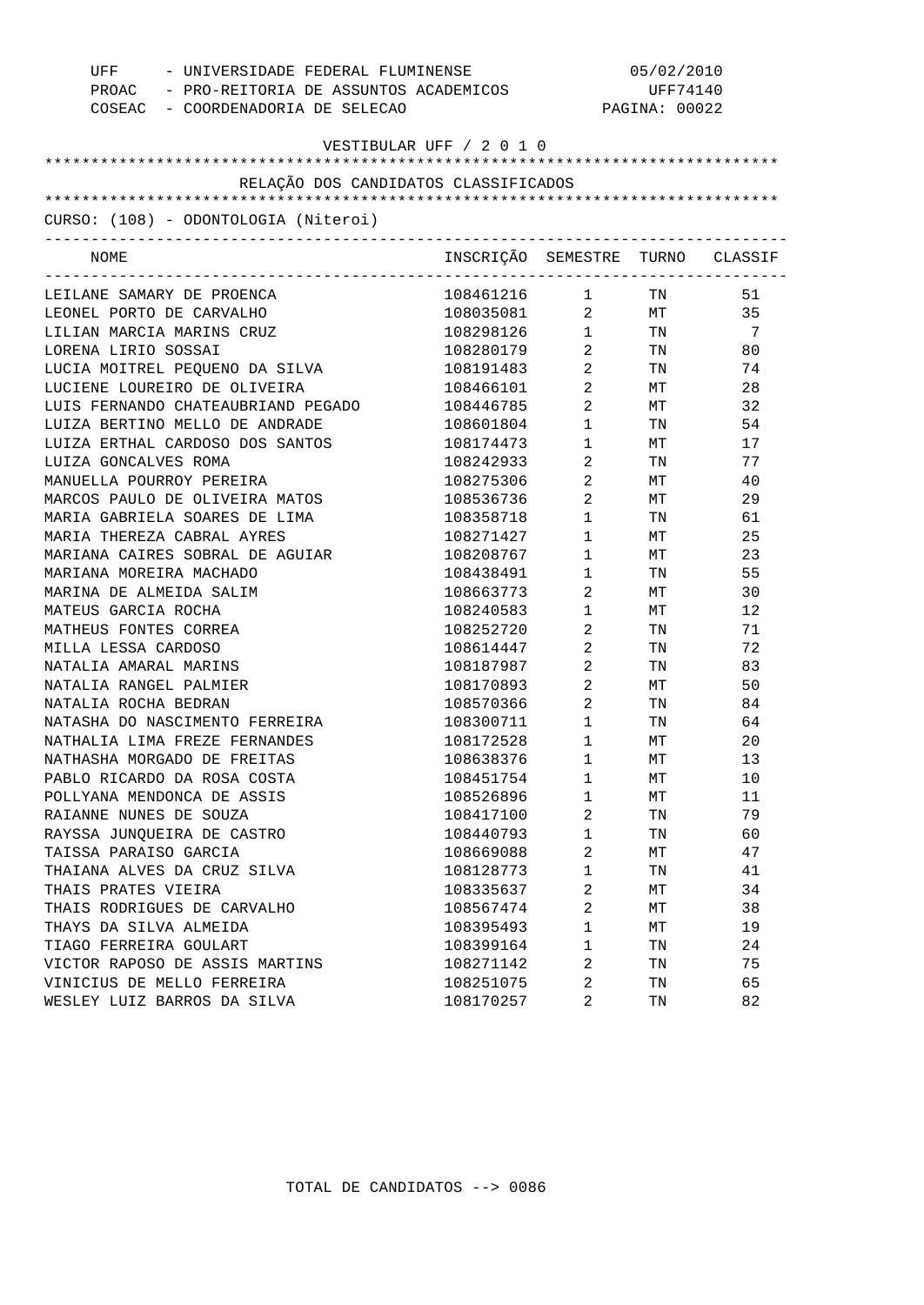| UFF - UNIVERSIDADE FEDERAL FLUMINENSE<br>PROAC - PRO-REITORIA DE ASSUNTOS ACADEMICOS<br>COSEAC - COORDENADORIA DE SELECAO |                                  | 05/02/2010<br>UFF74140<br>PAGINA: 00023 |                                                                                                                |     |
|---------------------------------------------------------------------------------------------------------------------------|----------------------------------|-----------------------------------------|----------------------------------------------------------------------------------------------------------------|-----|
| VESTIBULAR UFF / 2 0 1 0                                                                                                  |                                  |                                         |                                                                                                                |     |
| RELAÇÃO DOS CANDIDATOS CLASSIFICADOS                                                                                      |                                  |                                         |                                                                                                                |     |
|                                                                                                                           |                                  |                                         |                                                                                                                |     |
| CURSO: (109) - PSICOLOGIA (Niteroi)                                                                                       |                                  |                                         |                                                                                                                |     |
| NOME                                                                                                                      | INSCRIÇÃO SEMESTRE TURNO CLASSIF |                                         |                                                                                                                |     |
| ADRIANO PIMENTA DE MEDEIROS                                                                                               | 109573916 2 IN                   |                                         |                                                                                                                | 73  |
| ALINE DE ALMEIDA MENEZES                                                                                                  | 109647420 2 IN                   |                                         |                                                                                                                | 50  |
| AMANDA DA SILVA MOREIRA                                                                                                   | 109104791 1 IN                   |                                         |                                                                                                                | 13  |
| AMANDA DE SOUZA FACCE                                                                                                     | 109154667                        | $1 \quad \blacksquare$                  | IN                                                                                                             | 39  |
| ANDRE LUIZ LOPES MAGELA                                                                                                   | 109516865                        | $\overline{2}$                          | IN                                                                                                             | 77  |
| ANDRE MIRANDA DE OLIVEIRA                                                                                                 | 109344494                        | $1 \quad \Box$                          | IN                                                                                                             | 16  |
| ANNA CAROLINA CERBINO DE MACEDO                                                                                           | 109525608                        | $\overline{2}$                          | IN THE TEST OF THE TEST OF THE TEST OF THE TEST OF THE TEST OF THE TEST OF THE TEST OF THE TEST OF THE TEST OF | 60  |
| ARIEL GOMES DA FE                                                                                                         | 109681050                        | $1 \quad \Box$                          | IN                                                                                                             | 45  |
| ARY CINTRA DE FREITAS PENALBER                                                                                            | 109155398                        | $1 \quad \blacksquare$                  | IN THE TEST OF THE TEST OF THE TEST OF THE TEST OF THE TEST OF THE TEST OF THE TEST OF THE TEST OF THE TEST OF | 20  |
| BIANCA GERK MAHAUT                                                                                                        | 109344834                        | $1 \quad \blacksquare$                  | IN THE TERM OF THE TERM OF THE TERM OF THE TERM OF THE TERM OF THE TERM OF THE TERM OF THE TERM OF THE TERM OF | 27  |
| BRUNA MOSCON FANARA                                                                                                       | 109307317                        | $1 \quad \blacksquare$                  | IN THE TEST OF THE TEST OF THE TEST OF THE TEST OF THE TEST OF THE TEST OF THE TEST OF THE TEST OF THE TEST OF | 30  |
| CAMILA DANIELLE DOS SANTOS                                                                                                | 109404646                        | $1 \qquad \qquad$                       | IN                                                                                                             | - 8 |
| CAROLINA CASSIANO RANGEL                                                                                                  | 109418659                        | $2 \left( \frac{1}{2} \right)$          | IN THE TEST OF THE TEST OF THE TEST OF THE TEST OF THE TEST OF THE TEST OF THE TEST OF THE TEST OF THE TEST OF | 52  |
| CAROLINA FERREIRA GUERREIRO                                                                                               | 109474380                        | $1 \quad \blacksquare$                  | IN THE TEST OF THE TEST OF THE TEST OF THE TEST OF THE TEST OF THE TEST OF THE TEST OF THE TEST OF THE TEST OF | 19  |
| CAROLINA LABANCA MARCONDES GOMES                                                                                          | 109456833                        | $2 \left( \frac{1}{2} \right)$          | IN                                                                                                             | 70  |
| CATARINA BIAR SEIXAS                                                                                                      | 109354308                        | $2 \left( \frac{1}{2} \right)$          | IN THE TEST OF THE TEST OF THE TEST OF THE TEST OF THE TEST OF THE TEST OF THE TEST OF THE TEST OF THE TEST OF | 61  |
| DANIEL ANGEL ROCHA PAREDES                                                                                                | 109308866                        | $2 \left( \frac{1}{2} \right)$          | IN                                                                                                             | 59  |
| DANIEL MONTEATH DE FRANCA                                                                                                 | 109242103                        | $\overline{2}$                          | IN THE TEST OF THE TEST OF THE TEST OF THE TEST OF THE TEST OF THE TEST OF THE TEST OF THE TEST OF THE TEST OF | 65  |
| DANIELLE LORENZATTO PARREIRA DA CRUZ                                                                                      | 109455592                        | $1 \quad \blacksquare$                  | IN THE TEST OF THE TEST OF THE TEST OF THE TEST OF THE TEST OF THE TEST OF THE TEST OF THE TEST OF THE TEST OF | 36  |
| DIANA PEREIRA LIMA GREEN                                                                                                  | 109371863                        | $2 \left( \frac{1}{2} \right)$          | IN THE TERM OF THE TERM OF THE TERM OF THE TERM OF THE TERM OF THE TERM OF THE TERM OF THE TERM OF THE TERM OF | 53  |
| ELISA BADARO SILVA                                                                                                        | 109574831                        | $\overline{2}$                          | IN THE TEST OF THE TEST OF THE TEST OF THE TEST OF THE TEST OF THE TEST OF THE TEST OF THE TEST OF THE TEST OF | 68  |
| ELISA SMITH BARBIERO                                                                                                      | 109658027                        | $1 \quad \blacksquare$                  | IN THE TEST OF THE TEST OF THE TEST OF THE TEST OF THE TEST OF THE TEST OF THE TEST OF THE TEST OF THE TEST OF | 41  |
| ELOA PAULO DO CARMO                                                                                                       | 109533203                        | $2 \left( \frac{1}{2} \right)$          | IN THE TEST OF THE TEST OF THE TEST OF THE TEST OF THE TEST OF THE TEST OF THE TEST OF THE TEST OF THE TEST OF | 46  |
| ERIKA GONCALVES AMBROSIO                                                                                                  | 109141816                        | $1 \qquad \qquad$                       | IN                                                                                                             | -1  |
| FABIO DIAS VALENTE                                                                                                        | 109692396                        | $\mathbf{1}$                            | IN                                                                                                             | 12  |
| FERNANDA DE FATIMA DE JESUS VALENTIM                                                                                      | 109197877                        | 2                                       | ΙN                                                                                                             | 48  |
| FLAVIA CAROLINA DOS SANTOS GOMES                                                                                          | 109385656                        | $\mathbf 1$                             | ΙN                                                                                                             | 6   |
| GABRIEL PIROVANI DIAS                                                                                                     | 109501183                        | 2                                       | ΙN                                                                                                             | 57  |
| GABRIELA MILHEIRO CRUZ                                                                                                    | 109218152                        | $\mathbf 1$                             | ΙN                                                                                                             | 32  |
| GABRIELA SALEM DEL DEBBIO                                                                                                 | 109185604                        | $\mathbf 1$                             | ΙN                                                                                                             | 38  |
| GISELLE COSTA BARBOSA                                                                                                     | 109462014                        | 2                                       | ΙN                                                                                                             | 63  |
| GIULIANA VOLFZON MORDENTE                                                                                                 | 109442648                        | $\mathbf 1$                             | ΙN                                                                                                             | 11  |
| GLAUCIA HELENA DE PAULA SANTIAGO                                                                                          | 109678455                        | 2                                       | ΙN                                                                                                             | 49  |
| GUSTAVO BRAVO CARVALHO                                                                                                    | 109581884                        | 2                                       | ΙN                                                                                                             | 78  |
| HUGO MOTTA DA COSTA                                                                                                       | 109479067                        | $\mathbf 1$                             | IN                                                                                                             | 24  |
| INES PAIXAO COSTA                                                                                                         | 109322434                        | 2                                       | ΙN                                                                                                             | 76  |
| ISABEL SAMPAIO DOS SANTOS FERREIRA                                                                                        | 109379449                        | $\mathbf 1$                             | ΙN                                                                                                             | 7   |
| IZABEL VILLELA TEIXEIRA                                                                                                   | 109290655                        | $\mathbf 1$                             | ΙN                                                                                                             | 44  |
| JEFFERSON HENRIQUE DE OLIVEIRA                                                                                            | 109501420                        | 2                                       | ΙN                                                                                                             | 55  |
| JOAO PEDRO MAGALHAES SIMOES                                                                                               | 109411314                        | $\mathbf 1$                             | ΙN                                                                                                             | 31  |
| JONATHAS XAVIER PEREIRA                                                                                                   | 109283676                        | 2                                       | ΙN                                                                                                             | 69  |
| JULIA DOMINGUES DA CUNHA                                                                                                  | 109200686                        | 2                                       | ΙN                                                                                                             | 62  |
| JULIANA POTON                                                                                                             | 109357427                        | 2                                       | ΙN                                                                                                             | 56  |
| LAILA SARTORI PASSOS                                                                                                      | 109631299                        | 2                                       | ΙN                                                                                                             | 88  |
| LARA SOUTTO MAYOR VIEIRA                                                                                                  | 109493491                        | $\mathbf 1$                             | ΙN                                                                                                             | 2   |
| LARISSA PRADO MATOS                                                                                                       | 109154942                        | $\mathbf{1}$                            | ΙN                                                                                                             | 15  |
| LARYSSA SIQUEIRA COUTO DA C H A DA COSTA                                                                                  | 109575017                        | 1                                       | ΙN                                                                                                             | 10  |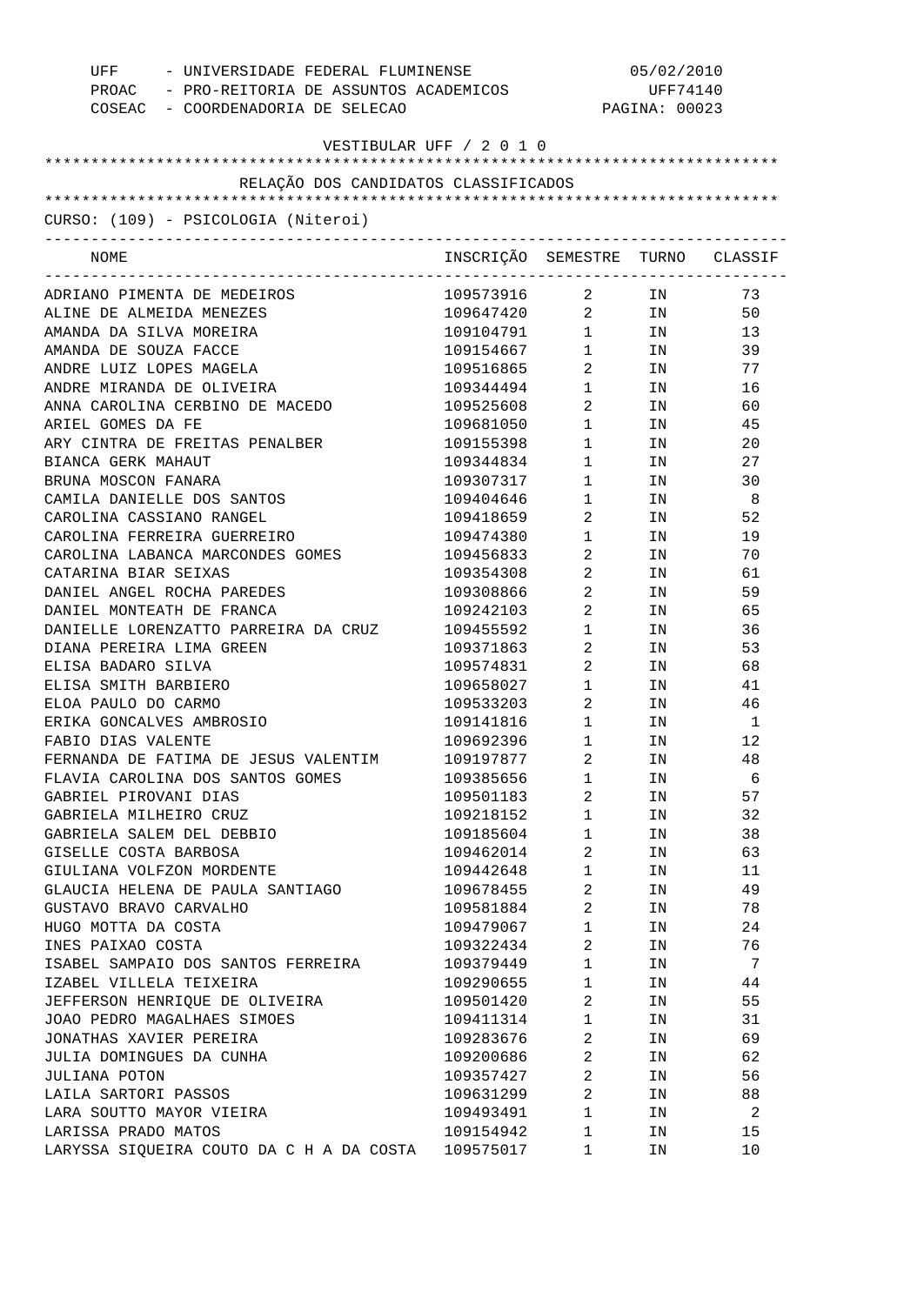| UFF - UNIVERSIDADE FEDERAL FLUMINENSE<br>PROAC - PRO-REITORIA DE ASSUNTOS ACADEMICOS<br>COSEAC - COORDENADORIA DE SELECAO |                                  | 05/02/2010<br>UFF74140<br>PAGINA: 00024 |                                                                                                                      |           |
|---------------------------------------------------------------------------------------------------------------------------|----------------------------------|-----------------------------------------|----------------------------------------------------------------------------------------------------------------------|-----------|
| VESTIBULAR UFF / 2 0 1 0                                                                                                  |                                  |                                         |                                                                                                                      |           |
| RELAÇÃO DOS CANDIDATOS CLASSIFICADOS                                                                                      |                                  |                                         |                                                                                                                      |           |
| CURSO: (109) - PSICOLOGIA (Niteroi)                                                                                       |                                  |                                         |                                                                                                                      |           |
| NOME                                                                                                                      | INSCRIÇÃO SEMESTRE TURNO CLASSIF |                                         |                                                                                                                      |           |
|                                                                                                                           |                                  |                                         |                                                                                                                      |           |
| LUANA FARIA PEREIRA                                                                                                       | 109429971 2 IN                   |                                         |                                                                                                                      | 74        |
| LUANA FERREIRA DE CARVALHO                                                                                                | 109446424 1 IN                   |                                         |                                                                                                                      | 35        |
| LUIZ CLAUDIO SCHARA MAGALHAES                                                                                             | 109701771 1 IN                   |                                         |                                                                                                                      | 34        |
| LUMA BERNARDO ZAGOTTO                                                                                                     | 109462612                        | $\overline{2}$                          | IN THE TEST OF THE TEST OF THE TEST OF THE TEST OF THE TEST OF THE TEST OF THE TEST OF THE TEST OF THE TEST OF       | 54        |
| MARCELA ALVES DE SOUSA                                                                                                    | 109185056                        | $2 \left( \frac{1}{2} \right)$          | IN                                                                                                                   | 81        |
| MARCELA LOPEZ MEDEIROS MACHADO                                                                                            | 109173716                        | $1 \qquad \qquad$                       | IN                                                                                                                   | 37        |
| MARCELA MERINO SILVA NOVO                                                                                                 | 109289840                        | $2 \left( \frac{1}{2} \right)$          | IN THE TEST OF THE TEST OF THE TEST OF THE TEST OF THE TEST OF THE TEST OF THE TEST OF THE TEST OF THE TEST OF       | 67        |
| MARCIA GOLDMAN MAGALHAES DE SOUZA                                                                                         | 109433817                        | $1 \qquad \qquad$                       | IN THE TEST OF THE TEST OF THE TEST OF THE TEST OF THE TEST OF THE TEST OF THE TEST OF THE TEST OF THE TEST OF       | 40        |
| MARIA CECILIA MONSANTO DA ROCHA                                                                                           | 109199320                        | $1 \quad \blacksquare$                  | IN THE TERM OF THE TERM OF THE TERM OF THE TERM OF THE TERM OF THE TERM OF THE TERM OF THE TERM OF THE TERM OF       | 29        |
| MARIANA ALMEIDA DA COSTA                                                                                                  | 109287191                        | $1 \quad \blacksquare$                  | IN THE TEST OF THE TEST OF THE TEST OF THE TEST OF THE TEST OF THE TEST OF THE TEST OF THE TEST OF THE TEST OF       | 43        |
| MARIANA DE SOUZA CARVALHO                                                                                                 | 109333237                        | $1 \quad \Box$                          | IN THE TEST OF THE TEST OF THE TEST OF THE TEST OF THE TEST OF THE TEST OF THE TEST OF THE TEST OF THE TEST OF       | 22        |
| MARIANNA MIRANDA BAUERFELDT<br>MARLON BISPO MARTINS                                                                       | 109231609<br>109707311           | $1 \quad \Box$<br>$\overline{2}$        | IN THE TERM OF THE TERM OF THE TERM OF THE TERM OF THE TERM OF THE TERM OF THE TERM OF THE TERM OF THE TERM OF       | 23        |
|                                                                                                                           |                                  |                                         | IN THE TEST OF THE TEST OF THE TEST OF THE TEST OF THE TEST OF THE TEST OF THE TEST OF THE TEST OF THE TEST OF       | 84        |
| MAYARA ALVARENGA FERRA<br>MAYELLA NELISA DOS REIS BARROS                                                                  | 109177724<br>109646347           | $\overline{2}$<br>$1 \quad \Box$        | IN                                                                                                                   | 87        |
| NATALIE PEREZ BAGINSKI                                                                                                    | 109248664                        | $\mathbf{2}$                            | IN<br>IN THE TEST OF THE TEST OF THE TEST OF THE TEST OF THE TEST OF THE TEST OF THE TEST OF THE TEST OF THE TEST OF | - 3<br>75 |
| NATASHA DO NASCIMENTO FONTOURA                                                                                            | 109254340                        | $1 \quad \Box$                          | IN THE TEST OF THE TEST OF THE TEST OF THE TEST OF THE TEST OF THE TEST OF THE TEST OF THE TEST OF THE TEST OF       | 17        |
| NINA ROSA NUNES GAVINHO                                                                                                   | 109552766                        | $\mathbf{2}$                            | IN                                                                                                                   | 47        |
| PAULA DA SILVA DE ARAUJO                                                                                                  | 109019441                        | $1 \quad \Box$                          | IN                                                                                                                   | - 5       |
| PAULA ZANUTO MAUES                                                                                                        | 109157217                        | $1 \quad \Box$                          | IN THE TEST OF THE TEST OF THE TEST OF THE TEST OF THE TEST OF THE TEST OF THE TEST OF THE TEST OF THE TEST OF       | 21        |
| PEDRO DA CUNHA RAMOS                                                                                                      | 109196287                        | $\overline{2}$                          | IN THE TERM OF THE TERM OF THE TERM OF THE TERM OF THE TERM OF THE TERM OF THE TERM OF THE TERM OF THE TERM OF       | 58        |
| RAFAEL ALVES CAZUZA                                                                                                       | 109459421                        | $\overline{2}$                          | IN THE TERM OF THE TERM OF THE TERM OF THE TERM OF THE TERM OF THE TERM OF THE TERM OF THE TERM OF THE TERM OF       | 66        |
| RAFAEL AUGUSTO LAURIA ALVAREZ CARDOSO                                                                                     | 109433647                        | $\overline{2}$                          | IN                                                                                                                   | 71        |
| RAFAEL OLIVEIRA LOIS                                                                                                      | 109390089                        | $\overline{2}$                          | ΙN                                                                                                                   | 90        |
| RAFAEL OSTROVSKI                                                                                                          | 109243884                        | $\mathbf{1}$                            | IN                                                                                                                   | 4         |
| RAISSA OLIVEIRA DE AZEVEDO                                                                                                | 109457186                        | 2                                       | ΙN                                                                                                                   | 85        |
| RAISSA TREVELIN TERCI                                                                                                     | 109154813                        | $\mathbf 1$                             | IN                                                                                                                   | 9         |
| RAPHAELA PAIVA BRUNO MARQUES                                                                                              | 109593459                        | 2                                       | ΙN                                                                                                                   | 72        |
| RAQUEL CORUBA FRANCIONI                                                                                                   | 109367159                        | 2                                       | ΙN                                                                                                                   | 82        |
| RAQUEL PAIS FERREIRA                                                                                                      | 109367977                        | 2                                       | ΙN                                                                                                                   | 89        |
| REBECCA ATHAYDE ARGUELLAS NOGUCHI                                                                                         | 109544020                        | $\mathbf 1$                             | ΙN                                                                                                                   | 42        |
| RENATA NASCIMENTO POZZATTO                                                                                                | 109393055                        | 2                                       | ΙN                                                                                                                   | 80        |
| RENE MARQUEZ BRANQUINHO                                                                                                   | 109558306                        | 2                                       | ΙN                                                                                                                   | 79        |
| SARAH ALMEIDA MUNIZ                                                                                                       | 109465224                        | 2                                       | ΙN                                                                                                                   | 51        |
| SAULO FRANCISCO DE CARVALHO                                                                                               | 109558734                        | $\mathbf 1$                             | ΙN                                                                                                                   | 14        |
| SHIRLEY CAROLINE RAMALHO CANABRAVA                                                                                        | 109548454                        | $\mathbf 1$                             | ΙN                                                                                                                   | 28        |
| SOFIA NADER DE ARAUJO                                                                                                     | 109393964                        | $\mathbf 1$                             | ΙN                                                                                                                   | 26        |
| TAILA DE ARAUJO CASTRO                                                                                                    | 109214039                        | $\mathbf 1$                             | ΙN                                                                                                                   | 18        |
| TAMY CRISTINA GUERRA                                                                                                      | 109425420                        | $\mathbf 1$                             | ΙN                                                                                                                   | 33        |
| THAIS PINHEIRO FIGUEIREDO                                                                                                 | 109508284                        | $\mathbf 1$                             | ΙN                                                                                                                   | 25        |
| THATIANNA RAMOS CUNHA PINHEIRO                                                                                            | 109223810                        | 2                                       | ΙN                                                                                                                   | 64        |
| VICTOR HUGO MONDAINI CORRADI                                                                                              | 109449335                        | 2                                       | ΙN                                                                                                                   | 86        |
| VICTORIA ANDREZA DE AZEVEDO PINTO                                                                                         | 109543363                        | 2                                       | ΙN                                                                                                                   | 83        |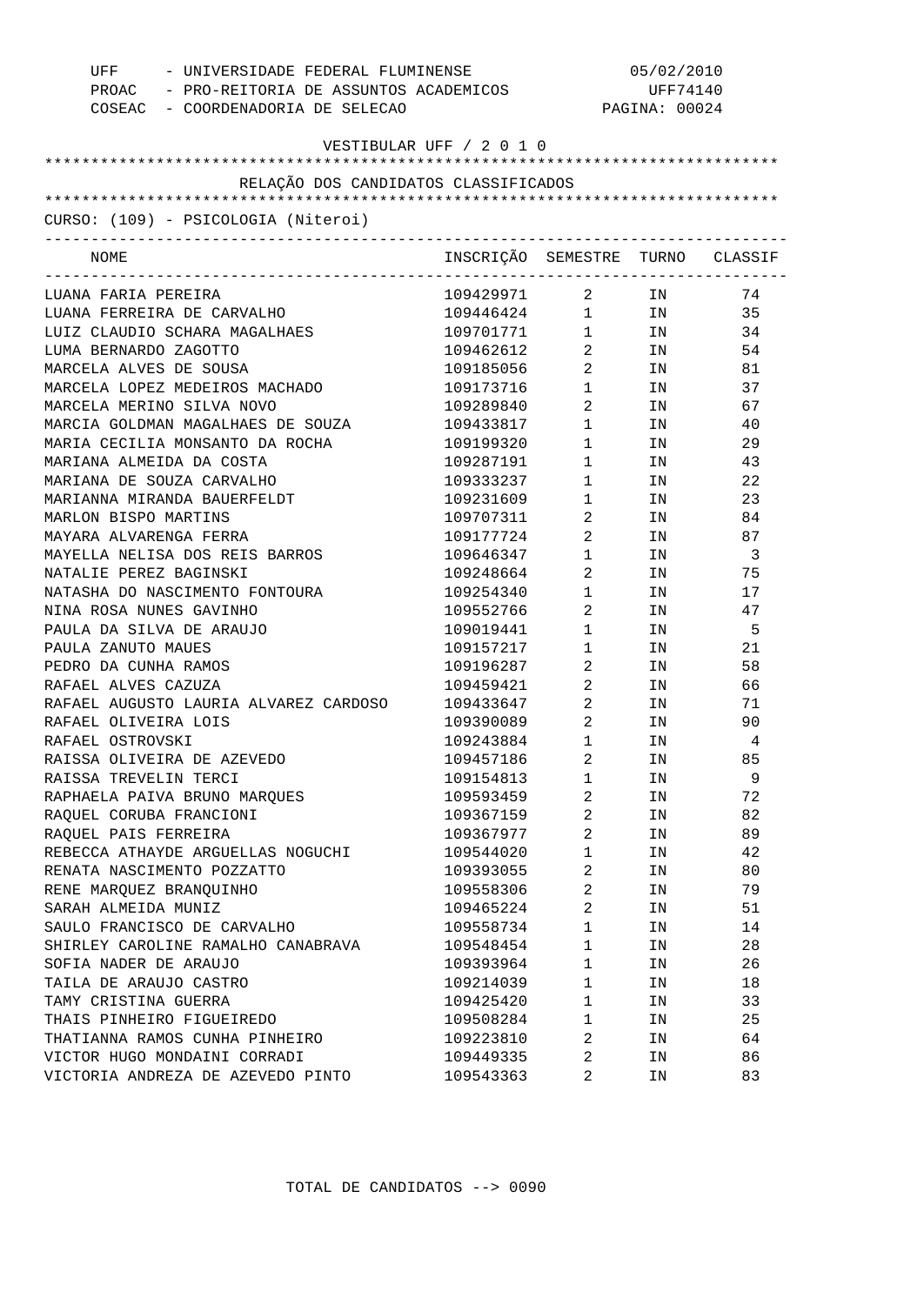| UFF - UNIVERSIDADE FEDERAL FLUMINENSE<br>PROAC - PRO-REITORIA DE ASSUNTOS ACADEMICOS<br>COSEAC - COORDENADORIA DE SELECAO |                                  | 05/02/2010<br>UFF74140<br>PAGINA: 00025             |                          |          |
|---------------------------------------------------------------------------------------------------------------------------|----------------------------------|-----------------------------------------------------|--------------------------|----------|
| VESTIBULAR UFF / 2 0 1 0                                                                                                  |                                  |                                                     |                          |          |
| RELAÇÃO DOS CANDIDATOS CLASSIFICADOS                                                                                      |                                  |                                                     |                          |          |
|                                                                                                                           |                                  |                                                     |                          |          |
| CURSO: (110) - CIENCIAS SOCIAIS (Niteroi)<br>------------------------------                                               |                                  |                                                     |                          |          |
| NOME                                                                                                                      | INSCRIÇÃO SEMESTRE TURNO CLASSIF |                                                     |                          |          |
| ABILIO WAYAND SOARES                                                                                                      | 110672815 2 TA                   |                                                     |                          | 13       |
| ALESSANDRA EPAMINONDAS DE CARVALHO                                                                                        | 110285818 2 TA                   |                                                     |                          | 16       |
| AMANDA FIEVET MARQUES                                                                                                     | 110162999                        |                                                     | $2$ TA                   | 51       |
| ANA CAROLINA CASTRO LEMGRUBER PORTO                                                                                       | 110341492                        | $1 \quad \blacksquare$                              | NO <sub>2</sub>          | 76       |
| ANA CAROLINA DA SILVA ROSA                                                                                                | 110414548                        | $1 \qquad \qquad$                                   | NO <sub>1</sub>          | 53       |
| ANNA CAROLINE BASTOS QUINTANILHA                                                                                          | 110521200                        | $1 \quad \blacksquare$                              | NO <sub>2</sub>          | 63       |
| BERNARDO FIGUEIREDO DE CASTRO AINBINDER                                                                                   | 110378562                        | $2 \left( \frac{1}{2} \right)$                      | TA <b>TA</b>             | 54       |
| BRENDA GONCALVES DE MOURA                                                                                                 | 110201989                        | $\overline{2}$                                      | TA TA                    | 44       |
| BRENO BAYER ADDOR                                                                                                         | 110366973                        | $2 \left( \frac{1}{2} \right)$                      | <b>TA</b>                | 10       |
| CAMILA BEVILAQUA AFONSO                                                                                                   | 110571322                        | $\overline{2}$                                      | TA <sub>11</sub>         | 31       |
| CAMILA MARTINS GREINER                                                                                                    | 110276752                        | $2 \left( \frac{1}{2} \right)$                      | TA TA                    | 26       |
| CARLOS EDUARDO DUTRA CURADO                                                                                               | 110392556                        | $1 \quad \blacksquare$                              | NO <sub>2</sub>          | 86       |
| CAROLINA CARRARO VENEGAS                                                                                                  | 110383828                        | $1 \quad \blacksquare$                              | NO <sub>n</sub>          | 38       |
| CAROLINA DE SOUZA AMORIM                                                                                                  | 110060488                        | $2 \left( \frac{1}{2} \right)$                      | <b>TA</b>                | 29       |
| CASSIO VICTOR VENTURI                                                                                                     | 110344511                        | $2 \left( \frac{1}{2} \right)$                      | <b>TA</b>                | - 9      |
| CIULA PARREIRA DA SILVA                                                                                                   | 110633481                        | $1 \quad \blacksquare$                              | NO <sub>1</sub>          | 87       |
| CLAUDIO ABRAHAO ZANI                                                                                                      | 110585189                        | $1 \quad \blacksquare$                              | NO                       | 24       |
| DANIEL FERNANDES PIRES                                                                                                    | 110546482                        | $1 \quad \blacksquare$                              | NO                       | 22       |
| DANIEL LOURENCO DA SILVA                                                                                                  | 110298669                        | $1 \qquad \qquad$                                   | NO <sub>n</sub>          | 41       |
| DAVID HENRIQUE PIRES FERRAZ                                                                                               | 110089927                        | $\overline{2}$                                      | TA TA                    | 71       |
| DEBORAH RIO FROMM TRINTA<br>DIEGO DIVINO DE OLIVEIRA                                                                      | 110237873<br>110072041           | $2 \left( \frac{1}{2} \right)$<br>$1 \qquad \qquad$ | TA TA<br>NO <sub>2</sub> | 20<br>59 |
| DIEGO MOREIRA MAGGI                                                                                                       | 110399748                        | $\overline{2}$                                      | <b>TA</b>                | - 8      |
| EDUARDA LAZARI MAIA                                                                                                       | 110435619                        | $\overline{2}$                                      | TA TA                    | 11       |
| EDUARDO MOREIRA CORDEIRO                                                                                                  | 110450607                        | $\mathbf{1}$                                        | NO                       | 90       |
| FILIPE CUNHA DE OLIVEIRA BARBOSA                                                                                          | 110172114                        | 2                                                   | ΤA                       | 36       |
| FRANCISCO JULIAO MARINS BEDE                                                                                              | 110472758                        | 2                                                   | TA                       | 17       |
| GABRIELA FRAGA FERNANDEZ                                                                                                  | 110174667                        | $\overline{2}$                                      | TA                       | 58       |
| GABRIELA PAES RIBEIRO                                                                                                     | 110240806                        | 2                                                   | ΤA                       | 42       |
| GUITA HOROWITZ                                                                                                            | 110253487                        | 2                                                   | TA                       | 21       |
| IGOR GUIMARAES DOS SANTOS                                                                                                 | 110498697                        | $\mathbf{1}$                                        | ΝO                       | 66       |
| INGRID DE FARIA GOMES                                                                                                     | 110598045                        | 2                                                   | TA                       | 37       |
| ISADORA BIRMAN TONIETTO                                                                                                   | 110431120                        | $\overline{a}$                                      | TA                       | 47       |
| JACQUES FERREIRA PINTO                                                                                                    | 110422557                        | 2                                                   | TA                       | 65       |
| JESSICA DI CHIARA SALGADO                                                                                                 | 110121268                        | $\mathbf{1}$                                        | NO.                      | 30       |
| JESSICA STELLA RODRIGUES VARANDA                                                                                          | 110285210                        | 2                                                   | TA                       | 74       |
| JOAO GUILHERME MOREIRA CERQUEIRA                                                                                          | 110597259                        | $\mathbf{1}$                                        | ΝO                       | 88       |
| JULIA NOGUEIRA JUDICE MACHADO                                                                                             | 110309793                        | $\mathbf{1}$                                        | ΝO                       | 68       |
| JULIA SCHMIDT LEAL                                                                                                        | 110597730                        | $\mathbf{1}$                                        | NO                       | 46       |
| JULIO CESAR CRUZ DE CARVALHO                                                                                              | 110111653                        | $\mathbf{1}$                                        | NO                       | 49       |
| KAREN BARRIENTOS DOS SANTOS                                                                                               | 110011011                        | $\mathbf{1}$                                        | NO                       | 72       |
| LEANDRO COUTINHO DE CARVALHO                                                                                              | 110563674                        | $\mathbf{1}$                                        | NO                       | 15       |
| LIVIA REIS SANTOS                                                                                                         | 110639291                        | $\mathbf{1}$                                        | ΝO                       | 62       |
| LORAINE AMARAL NOGUEIRA                                                                                                   | 110424555                        | 2                                                   | TA                       | 57       |
| LORRAYNE COSTA TAVARES                                                                                                    | 110464828                        | $\mathbf{1}$                                        | ΝO                       | 81       |
| LUANA MENDONCA CARAVELLAS                                                                                                 | 110604789                        | 1                                                   | NO                       | 79       |
| LUCAS BARTOLO MARTINS DE OLIVEIRA                                                                                         | 110535316                        | 2                                                   | ТA                       | 61       |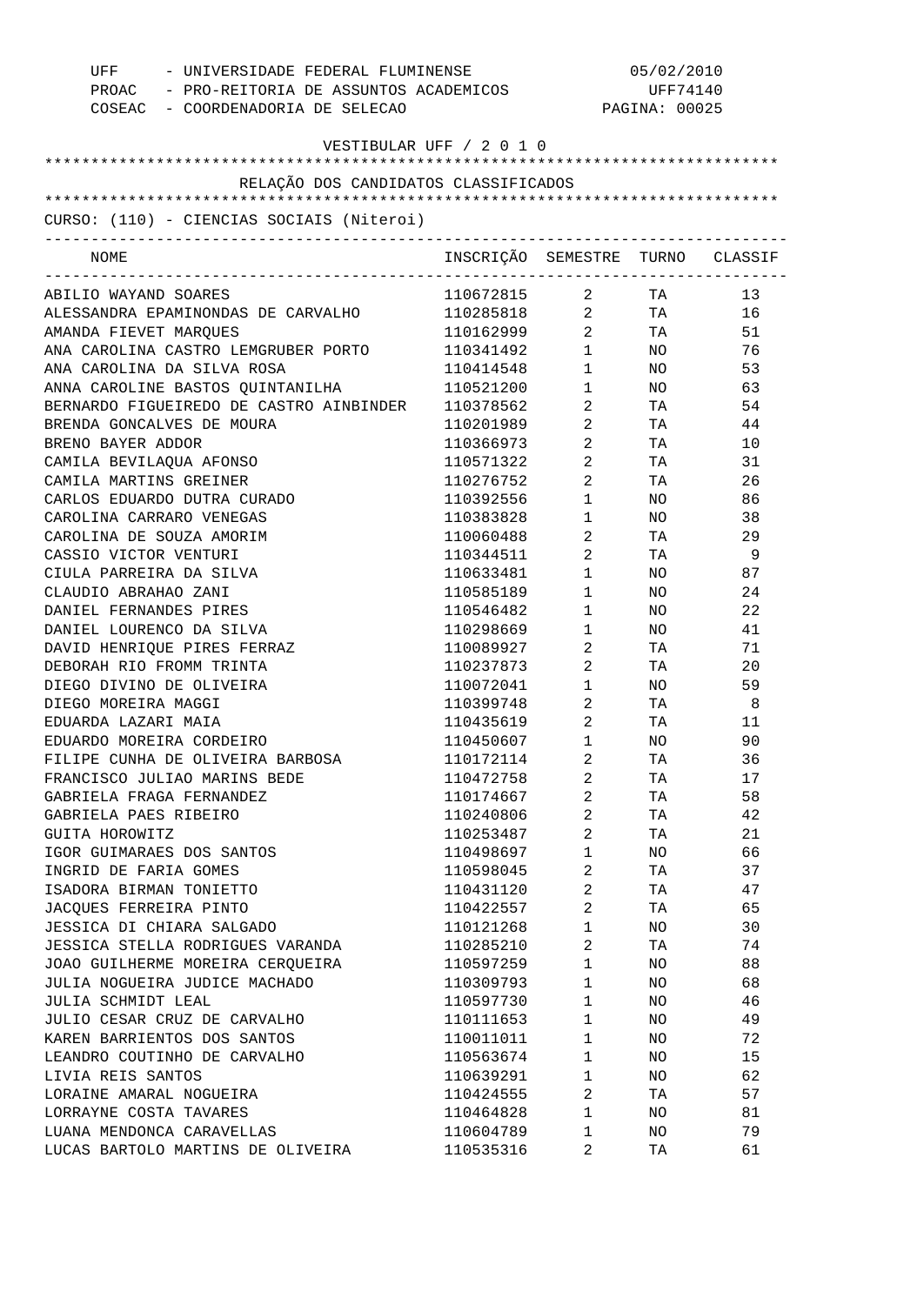| PROAC - PRO-REITORIA DE ASSUNTOS ACADEMICOS<br>COSEAC - COORDENADORIA DE SELECAO | UFF - UNIVERSIDADE FEDERAL FLUMINENSE | 05/02/2010<br>UFF74140<br>PAGINA: 00026 |                 |                |
|----------------------------------------------------------------------------------|---------------------------------------|-----------------------------------------|-----------------|----------------|
|                                                                                  | VESTIBULAR UFF / 2 0 1 0              |                                         |                 |                |
| RELAÇÃO DOS CANDIDATOS CLASSIFICADOS                                             |                                       |                                         |                 |                |
|                                                                                  |                                       |                                         |                 |                |
| CURSO: (110) - CIENCIAS SOCIAIS (Niteroi)                                        |                                       |                                         |                 |                |
| NOME                                                                             | INSCRIÇÃO SEMESTRE TURNO CLASSIF      |                                         |                 |                |
| LUIS EDUARDO BARRETO                                                             | 110445951 2 TA                        |                                         |                 | 32             |
| LUIZ FERNANDO MARTINS BELLINI                                                    | 110260521 1 NO                        |                                         |                 | 60             |
| MARCO AURELIO DE FREITAS FERNANDES                                               | 110647664                             | $1 \quad \blacksquare$                  | NO <sub>2</sub> | 35             |
| MARCOS FELIPE DE SOUZA DALTRO CASTRO                                             | 110553045                             | $1 \qquad \qquad$                       | NO .            | 83             |
| MARIA EDUARDA MAGALHAES DE CARVALHO                                              | 110438910                             | $\overline{2}$ and $\overline{2}$       | TA              | 7              |
| MARIA JULIETA RAMALLO GARCIA                                                     | 110297873                             | $\overline{2}$ and $\overline{2}$       | TA              | 64             |
| MAYRA FERNANDES DE ALBUQUERQUE                                                   | 110536499                             | 2                                       | TA              | 43             |
| MONIK MOREIRA XIMENES                                                            | 110579142                             | $\overline{2}$                          | TA              | 55             |
| MURILO GONCALO CAETANO                                                           | 110524458                             | $\mathbf{1}$                            | NO.             | 39             |
| NATHALIA SILVA CARNEIRO                                                          | 110630506                             | $\mathbf{1}$                            | NO.             | 34             |
| ODINEI MOTA DE SOUSA CAVALHEIRO                                                  | 110596542                             | $\mathbf 1$                             | NO.             | 73             |
| PAULA ELIZABETH FEREIRA MAGGI                                                    | 110487076                             | 2                                       | TA              | - 3            |
| PAULA SOBRAL VIEIRA VASSALLO                                                     | 110643498                             | 2                                       | TA              | 45             |
| PAULO ROBERTO RODRIGUES DA SILVA FILHO                                           | 110151031                             | $\mathbf 1$                             | NO.             | 19             |
| PEDRO BRAS MARTINS DA COSTA                                                      | 110319413                             | $\overline{2}$                          | TA              | - 1            |
| PEDRO HENRIQUE B M NEVES TORRES                                                  | 110456546                             | $\mathbf{1}$                            | NO.             | 70             |
| PEDRO MAIA BOTELHO DE AZEVEDO                                                    | 110703262                             | $\mathbf{1}$                            | NO.             | 78             |
| PEDRO MARINS FREIRE TEBERGA                                                      | 110601684                             | $\mathbf{1}$                            | NO.             | $\overline{2}$ |
| PEDRO OLAVO CARREGOSA CAMPOS                                                     | 110211594                             | $\mathbf{2}$                            | TA              | 25             |
| PETTER YURI SODRE LACERDA                                                        | 110707957                             | $\mathbf{1}$                            | NO.             | 18             |
| PILAR SALDANHA DE MIGUEL                                                         | 110591671                             | $1 \quad \cdots$                        | NO.             | 85             |
| PRISCILA MESQUITA DA SILVA                                                       | 110125525                             | $1 \quad \cdots$                        | NO.             | 82             |
| PRISCILA RIBEIRO DE ASSIS                                                        | 110698924                             | $1 \qquad \qquad$                       | NO.             | 40             |
| RAFAEL BOLSONI BASTOS                                                            | 110367018                             | $1 \qquad \qquad$                       | NO.             | 6              |
| RAFAEL ROSARIO DIAS                                                              | 110666892                             | $\mathbf{1}$                            | NO.             | 84             |
| RAFAELA MACEDO SPOSITO                                                           | 110398689                             | 1                                       | ΝO              | 28             |
| RAPHAELA BOAES RAPHAEL                                                           | 110263640                             | 2                                       | ТA              | 23             |
| RAPHAELA FONSECA DE SOUZA FLORINDO SOBRI                                         | 110659930                             | 2                                       | TA              | 77             |
| RAYANNE DE MEDEIROS GONCALVES                                                    | 110467272                             | 2                                       | TA              | 69             |
| RENATA CARVALHO RODRIGUES SOUZA                                                  | 110156201                             | 1                                       | NO              | 75             |
| RENNAN FIGUEIREDO LESSA SANTOS                                                   | 110556231                             | 2                                       | TA              | 50             |
| RODRIGO CUNHA DE MELO                                                            | 110325711                             | 1                                       | NO.             | 14             |
| RODRIGO MONTEIRO DE CARVALHO                                                     | 110627406                             | 1                                       | NO.             | 27             |
| RUAN VINICIUS FAUSTINO COELHO                                                    | 110280789                             | 1                                       | NO.             | 67             |
| STEFANIA PEREIRA DA SILVA                                                        | 110400731                             | 1                                       | NO.             | 52             |
| THAIS BARROZO MELO                                                               | 110335338                             | 2                                       | TA              | 5              |
| THIAGO FERREIRA CORDEIRO                                                         | 110462052                             | 2                                       | TA              | 4              |
| VICTORIA GUILHERME DOS SANTOS                                                    | 110462624                             | 1                                       | NO.             | 89             |
| VIRGINIA ROBERTA SCHOENSTER                                                      | 110591542                             | 2                                       | TA              | 12             |
| VITOR COSTA RIBEIRO                                                              | 110461424                             | 2                                       | TA              | 56             |
| WALLACE DE MOURA TELLES DE SOUZA                                                 | 110094013                             | 2                                       | TA              | 33             |
| WALTER GABRIEL SANT ANNA SOUZA                                                   | 110531683                             | 2                                       | ТA              | 80             |
| YANN PARANAGUA SELLE                                                             | 110388751                             | 2                                       | ΤA              | 48             |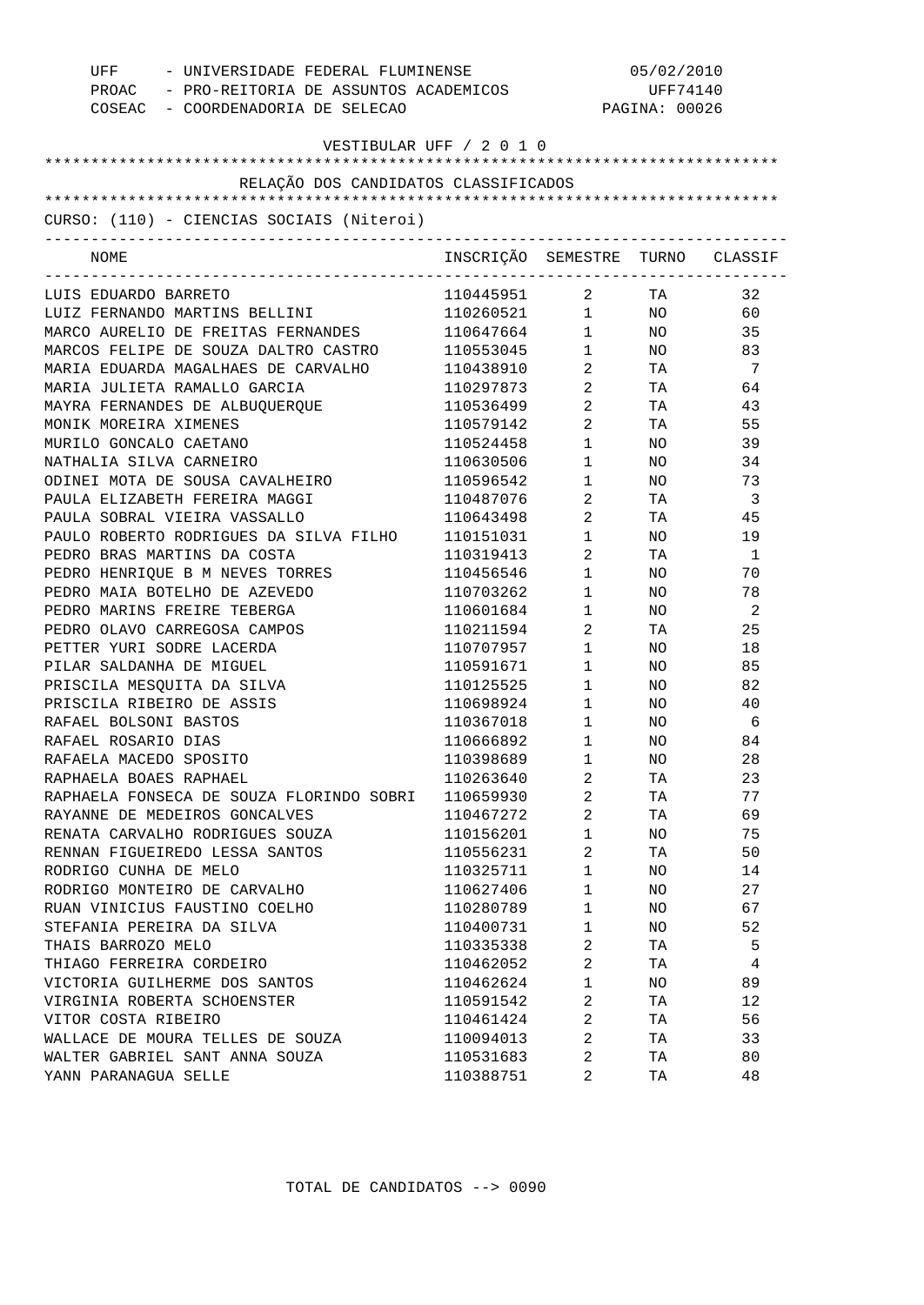| UFF<br>- UNIVERSIDADE FEDERAL FLUMINENSE<br>PROAC - PRO-REITORIA DE ASSUNTOS ACADEMICOS |                                  | 05/02/2010<br>UFF74140  |                 |                            |  |
|-----------------------------------------------------------------------------------------|----------------------------------|-------------------------|-----------------|----------------------------|--|
|                                                                                         |                                  |                         |                 |                            |  |
| COSEAC - COORDENADORIA DE SELECAO                                                       |                                  |                         | PAGINA: 00027   |                            |  |
| VESTIBULAR UFF / 2 0 1 0                                                                |                                  |                         |                 |                            |  |
|                                                                                         |                                  |                         |                 |                            |  |
| RELAÇÃO DOS CANDIDATOS CLASSIFICADOS                                                    |                                  |                         |                 |                            |  |
| CURSO: (111) - GEOGRAFIA (Niteroi)                                                      |                                  |                         |                 |                            |  |
|                                                                                         |                                  |                         |                 |                            |  |
| NOME                                                                                    | INSCRIÇÃO SEMESTRE TURNO CLASSIF |                         |                 |                            |  |
| ADRIANI LAMEIRA THEOPHILO DE ALMEIDA                                                    | 111198261                        | $\overline{a}$          | NO <sub>1</sub> | 59                         |  |
| ADRIANO MAGALHAES DE SOUZA                                                              | 111466319                        | $\mathbf{1}$            | <b>MA</b>       | 46                         |  |
| ALESSANDRO CUNHA BESSONE DA C FERREIRA                                                  | 111450372                        | $\overline{2}$          | NO <sub>1</sub> | 63                         |  |
| ALLAN LUIZ RAMOS ALVES                                                                  | 111168723                        | $\mathbf 1$             | <b>MA</b>       | 24                         |  |
| ANA BRISA COSMO DE CASTRO                                                               | 111383737                        | $\overline{a}$          | NO <sub>1</sub> | 81                         |  |
| ANGELO BORGES CIUFFO                                                                    | 111163539                        | $\mathbf 1$             | <b>MA</b>       | 52                         |  |
| ARTHUR DE REZENDE COSTA DUTRA E MELLO                                                   | 111466589                        | $\mathbf 1$             | <b>MA</b>       | 66                         |  |
| BARBARA DUARTE DE ARRUDA                                                                | 111205521                        | $\overline{a}$          | NO              | 87                         |  |
| BEATRIZ DINIZ BRAGA                                                                     | 111261422                        | $\mathbf 1$             | MA              | 13                         |  |
| BERTA CASTELAR PINHEIRO                                                                 | 111545579                        | $\overline{a}$          | NO              | 96                         |  |
| BRENO PAULI MEDEIROS                                                                    | 111447349                        | $\overline{a}$          | NO.             | 85                         |  |
| BRUNO DO NASCIMENTO AQUINO                                                              | 111441058                        | $\overline{a}$          | NO.             | 37                         |  |
| BRUNO FREITAS DOS SANTOS                                                                | 111010251                        | $\overline{a}$          | NO              | 100                        |  |
| BRUNO RICARDO SANTOS MOLINA                                                             | 111246496                        | $1 \qquad \qquad$       | MA              | 64                         |  |
| CAIO ARAUJO VARELA                                                                      | 111707555                        | $1 \qquad \qquad$       | MA              | 54                         |  |
| CAROLINA FREIRE GERON                                                                   | 111522620                        | $1 \quad \Box$          | MA              | $\overline{\phantom{0}}$ 8 |  |
| CAROLINA SANTANA DA COSTA SANTOS                                                        | 111150544                        | $\overline{a}$          | NO.             | 75                         |  |
| CAROLINE RIBEIRO COUTO                                                                  | 111427870                        | $\overline{2}$          | NO.             | 83                         |  |
| CHAYENNE FURTADO DE SOUZA                                                               | 111244797                        | $1 \qquad \qquad$       | MA              | 44                         |  |
| CLARICE DA ROCHA LISSOVSKY                                                              | 111201147                        | $1 \quad \blacksquare$  | MA              | 41                         |  |
| DAMIAO CANDIDO MEDEIROS FILHO                                                           | 111559726                        | $1 \quad \Box$          | MA              | 10                         |  |
| DANIEL PAIVA DE MIRANDA                                                                 | 111200894                        | $\overline{a}$          | NO.             | 88                         |  |
| DIEGO ALVES GARCIA                                                                      | 111443068                        | $\overline{a}$          | NO.             | 77                         |  |
| FABIO DE SOUZA LEMGRUBER                                                                | 111628864                        | $\overline{2}$          | NO.             | 22                         |  |
| FABIOLA ARAUJO MARCAL                                                                   | 111448989                        | $2^{\circ}$             | NO.             | 11                         |  |
| FABRICIO AUGUSTO RODRIGUES S ANDRADE                                                    | 111512663                        | $\overline{2}$          | NO              | 35                         |  |
| FELIPE MARCEL BARI DA SILVA                                                             | 111192231                        | 1                       | МA              | 65                         |  |
| FELIPE WANDERLEY DE FREITAS                                                             | 111605616                        | $\overline{2}$          | NO              | 21                         |  |
| FERNANDO SOUZA DAMASCO                                                                  | 111158223                        | $\mathbf 1$             | МA              | 7                          |  |
| FILIPE DE SOUZA FONSECA                                                                 | 111505921                        | $\mathbf 1$             | МA              | 40                         |  |
| FRANCINEIDE JORGE DA SILVA                                                              | 111592376                        | 1                       | МA              | 2                          |  |
| FREDERICO FASCIO BASTOS                                                                 | 111218487                        | $\overline{\mathbf{c}}$ | NO              | 76                         |  |
| GABRIEL DE LIMA SOUZA                                                                   | 111688400                        | $\overline{2}$          | NO              | 97                         |  |
| GABRIEL SOUZA ALVES                                                                     | 111273528                        | $\mathbf 1$             | МA              | 69                         |  |
| GABRIELA TOLEDO DE OLIVEIRA                                                             | 111676598                        | 2                       | NO              | 71                         |  |
| HENRIQUE GARCIA PINTO                                                                   | 111254194                        | $\mathbf 1$             | МA              | 28                         |  |
| HERLAN CASSIO DE ALCANTARA PACHECO                                                      | 111102913                        | 2                       | NO              | 32                         |  |
|                                                                                         |                                  |                         |                 |                            |  |
| IGOR ALEIXO PLOETERLE DE ALMEIDA                                                        | 111278437                        | 1                       | МA              | 48                         |  |
| INGRID RAYANNE LIMA DA SILVEIRA                                                         | 111492033                        | $\mathbf 1$             | МA              | 26                         |  |
| IURI JAKIMCZYK CARVALHO                                                                 | 111318263                        | 1                       | МA              | 57                         |  |
| JANDER FELIPE MARQUES DOS SANTOS                                                        | 111406474                        | $\overline{a}$          | NO              | 18                         |  |
| JOAO AUGUSTO MUNIZ VIDEIRA                                                              | 111278059                        | $\mathbf 1$             | МA              | 9                          |  |
| JORGE FRANCISCO DA COSTA                                                                | 111100460                        | $\overline{a}$          | NO              | 84                         |  |
| JOSE BERNARDO DA SILVA JUNIOR                                                           | 111094300                        | $\mathbf 1$             | МA              | 50                         |  |
| JUAN PABLO ZBRUN LUONI                                                                  | 111503600                        | $\mathbf 1$             | МA              | 20                         |  |
| JULIA GABRIELA RODRIGUES PINHEIRO                                                       | 111384353                        | 1                       | МA              | 61                         |  |
| KAMILLA ZANELLA KRUGER                                                                  | 111575433                        | 2                       | NO              | 67                         |  |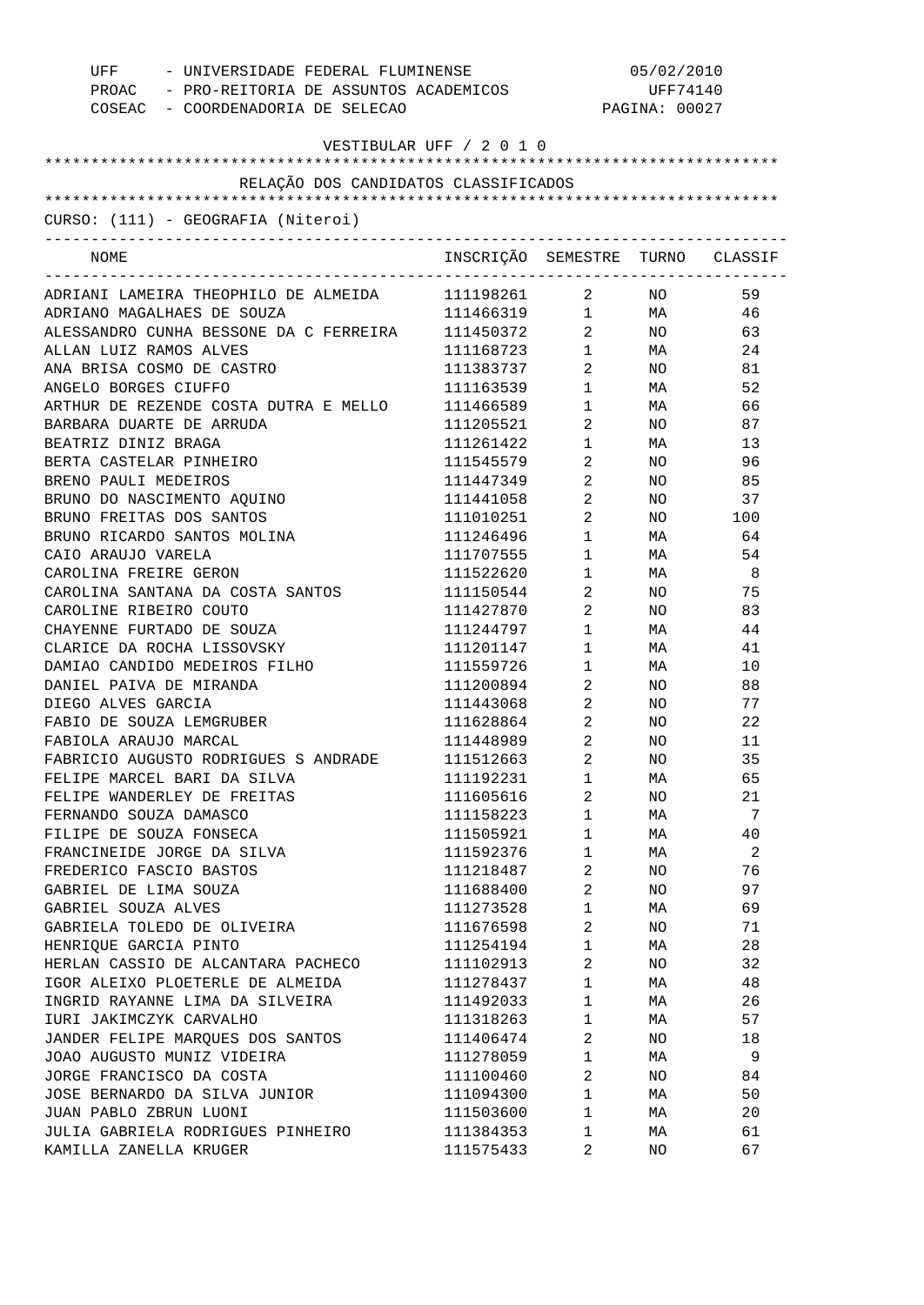| UFF - UNIVERSIDADE FEDERAL FLUMINENSE<br>PROAC - PRO-REITORIA DE ASSUNTOS ACADEMICOS<br>COSEAC - COORDENADORIA DE SELECAO |                                  | 05/02/2010<br>UFF74140<br>PAGINA: 00028 |                  |              |
|---------------------------------------------------------------------------------------------------------------------------|----------------------------------|-----------------------------------------|------------------|--------------|
| VESTIBULAR UFF / 2 0 1 0                                                                                                  |                                  |                                         |                  |              |
|                                                                                                                           |                                  |                                         |                  |              |
| RELAÇÃO DOS CANDIDATOS CLASSIFICADOS                                                                                      |                                  |                                         |                  |              |
| CURSO: (111) - GEOGRAFIA (Niteroi)                                                                                        |                                  |                                         |                  |              |
| -------------------------------<br>NOME                                                                                   | INSCRIÇÃO SEMESTRE TURNO CLASSIF |                                         |                  |              |
| LEANDRO HENRIQUE VOUGA PEREIRA                                                                                            | 111654693 2 NO                   |                                         |                  | 58           |
| LEONARDO FIGUEIREDO COSTA E SOUZA                                                                                         | 111530158 2 NO                   |                                         |                  | 16           |
| LILIANE RONQUETTE DA SILVEIRA SANTOS                                                                                      | 111535990 2                      |                                         | NO <sub>2</sub>  | 86           |
| LUCAS GOMES DA CUNHA                                                                                                      | 111212108                        | $1 \quad \cdots$                        | MA <b>Martia</b> | 70           |
| LUIZ ANTONIO CLARO DOS S S F DUARTE                                                                                       | 111633596                        | $1 \quad \Box$                          | <b>MA</b>        | 4            |
| LUIZ FERNANDO LAURIA OLIVEIRA                                                                                             | 111527149                        | $\mathbf{2}$                            | NO <sub>2</sub>  | 80           |
| MAGNO DE MORAIS FERREIRA                                                                                                  | 111192918                        | $1 \quad \blacksquare$                  | MA               | 42           |
| MAIRA NEVES DE AZEVEDO                                                                                                    | 111153895                        | $1 \quad \blacksquare$                  | MA               | 34           |
| MARCELLO LUIZ SOUZA DE ALVEAR                                                                                             | 111563492                        | $1 \qquad \qquad$                       | MA               | 15           |
| MARCIA DANIELLE DE SOUZA SU                                                                                               | 111489268                        | $1 \quad \blacksquare$                  | MA               | 30           |
| MARCOS ANTONIO SILVA DE SOUZA                                                                                             | 111452758                        | $1 \qquad \qquad$                       | MA <b>MA</b>     | 47           |
| MARCOS FELIPE MARTINS DE SANT ANNA                                                                                        | 111487088                        | $1 \quad \cdots$                        | MA               | 51           |
| MARIA PEREIRA LIMA GREEN                                                                                                  | 111196859                        | $1 \qquad \qquad$                       | MA               | <sup>1</sup> |
| MAURICIO HUNGARO FARIA                                                                                                    | 111516736                        | $2 \left( \frac{1}{2} \right)$          | NO <sub>n</sub>  | 43           |
| MAURICIO NUNES GOIS DA SILVA                                                                                              | 111298920                        | $\mathbf{2}$                            | NO <sub>2</sub>  | 98           |
| MICHELLE CORREA NETTO MACHADO                                                                                             | 111662315                        | $1 \qquad \qquad$                       | MA               | 55           |
| MIKAEL FONSECA LEMOS                                                                                                      | 111445028                        | $\mathbf 1$                             | MA               | 36           |
| MOACIR SILVA                                                                                                              | 111655910                        | $\mathbf{2}$                            | NO               | 94           |
| ONOFRE HERMANO DE SOUZA FILHO                                                                                             | 111689076                        | $1 \quad \cdots$                        | MA               | 60           |
| OTAVIO AUGUSTO DA S VIRTUOSO CASSIANO                                                                                     | 111618443                        | $\overline{a}$                          | NO               | 17           |
| PAULA FERNANDES DA SILVA                                                                                                  | 111287311                        | $\mathbf{2}$                            | NO <sub>2</sub>  | 33           |
| RACHEL GOMES BARQUETTE                                                                                                    | 111462349                        | $1 \quad \blacksquare$                  | MA               | 14           |
| RAISSA FERREIRA DOS SANTOS                                                                                                | 111564927                        | $\overline{2}$ and $\overline{2}$       | NO <sub>n</sub>  | 91           |
| RAQUEL AVILA KEPLER ALVES                                                                                                 | 111370857                        | $1 \quad \blacksquare$                  | MA               | 29           |
| RENAN PAIVA DE SOUZA LIMA                                                                                                 | 111270485                        | 2                                       | NO.              | 74           |
| ROBERTA BRASILEIRO CONSTANTINO                                                                                            | 111358316                        | 2                                       | NO               | 99           |
| RODRIGO DE ARAUJO COSTA RODRIGUES                                                                                         | 111133364                        | $\mathbf 1$                             | МA               | 62           |
| RODRIGO LEITAO GARCIA                                                                                                     | 111511956                        | $\overline{a}$                          | ΝO               | 72           |
| RONALDO LUIZ RODRIGUES LEITE                                                                                              | 111620109                        | 2                                       | ΝO               | 12           |
| SAMIR DE OLIVEIRA RODRIGUES DA SILVA                                                                                      | 111663993                        | $\mathbf 1$                             | MA               | 53           |
| STEPHANIE REGINA OLIVEIRA DA SILVA                                                                                        | 111438441                        | 2                                       | ΝO               | 92           |
| SULA TURNER RICHA                                                                                                         | 111315455                        | $\mathbf 1$                             | MA               | 39           |
| TAINA ALVES MIRANDA                                                                                                       | 111025751                        | 1                                       | MA               | 23           |
| TAINA DE SOUZA FERNANDES BARBOZA                                                                                          | 111668515                        | 2                                       | ΝO               | 82           |
| TALES NORBERTO PASSOS DE CASTRO                                                                                           | 111364365                        | 2                                       | ΝO               | 78           |
| TARIK DE ALMEIDA ABRAHIM                                                                                                  | 111456091                        | $\mathbf 1$                             | MA               | 27           |
| TAVIM MOURA                                                                                                               | 111172968                        | 2                                       | ΝO               | 19           |
| THAIS SALOMAO DE ANDRADE                                                                                                  | 111245167                        | 1                                       | MA               | 31           |
| THAMYRES SOUZA LOPES                                                                                                      | 111322276                        | 2                                       | ΝO               | 93           |
| THIAGO FERNANDES DAMAS                                                                                                    | 111372996                        | $\mathbf 1$                             | MA               | 56           |
| THIAGO LAINO DE OLIVEIRA                                                                                                  | 111259302                        | 1                                       | MA               | 3            |
| THIAGO MAVIGNIER GUEDES V DE MACEDO                                                                                       | 111226276                        | 2                                       | ΝO               | 90           |
| THIAGO MENDES FRANCO C DE CARVALHO                                                                                        | 111206551                        | 2                                       | ΝO               | 25           |
| THIAGO TAPAJOS PEREIRA BRITO                                                                                              | 111631342                        | 2                                       | ΝO               | 95           |
| TOMAS PIRES AMORIM                                                                                                        | 111168369                        | $\overline{2}$                          | ΝO               | 73           |
| TOUISE MORI                                                                                                               | 111428575                        | 1                                       |                  | 68           |
| VANESSA DOS SANTOS MARIANO                                                                                                |                                  | 2                                       | МA               |              |
|                                                                                                                           | 111464775                        |                                         | ΝO               | 38           |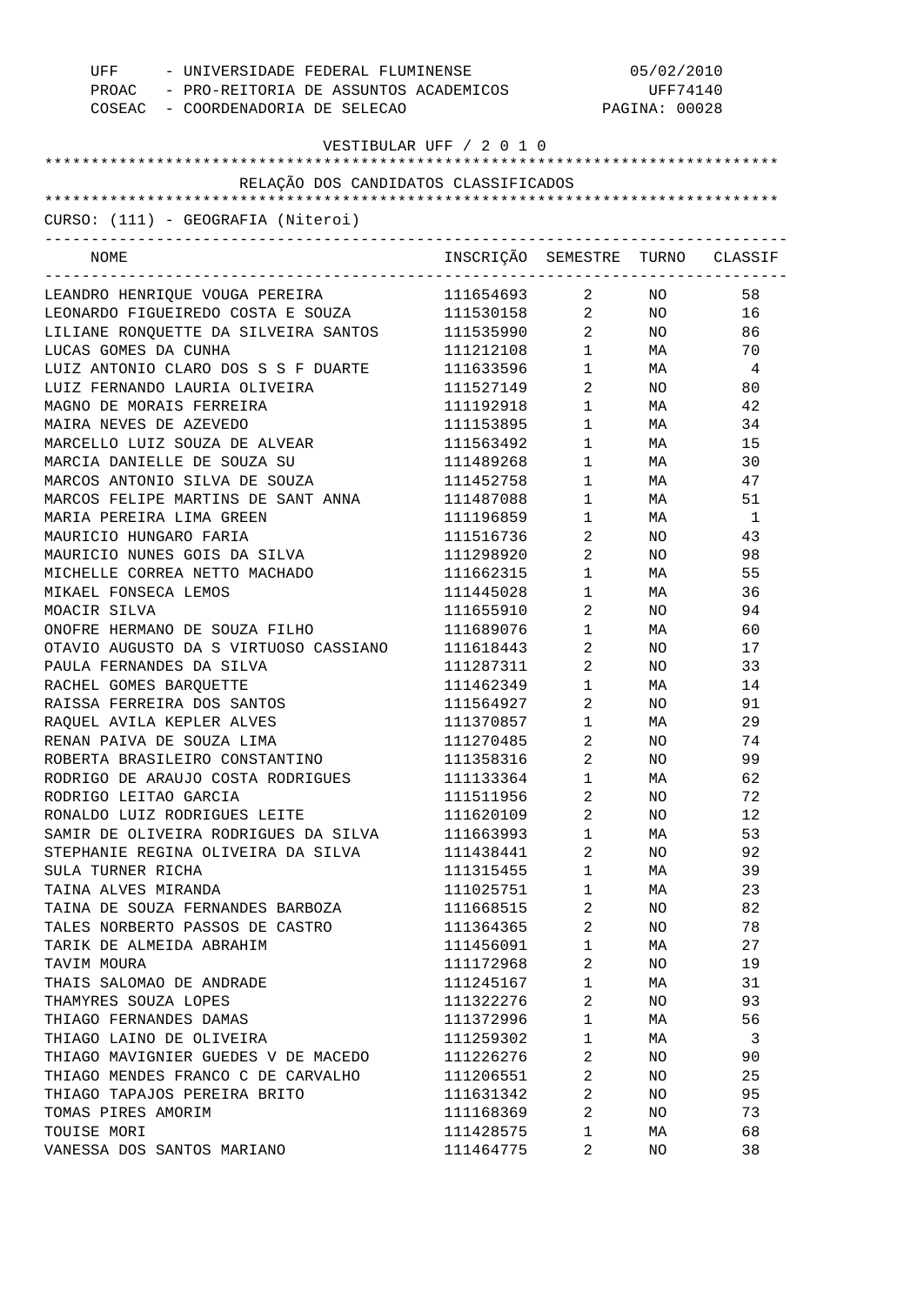| UFF<br>PROAC<br>COSEAC   | - UNIVERSIDADE FEDERAL FLUMINENSE<br>- PRO-REITORIA DE ASSUNTOS ACADEMICOS<br>- COORDENADORIA DE SELECAO |                                      |                | 05/02/2010<br>UFF74140<br>PAGINA: 00029 |    |
|--------------------------|----------------------------------------------------------------------------------------------------------|--------------------------------------|----------------|-----------------------------------------|----|
|                          |                                                                                                          | VESTIBULAR UFF / 2 0 1 0             |                |                                         |    |
|                          |                                                                                                          | RELAÇÃO DOS CANDIDATOS CLASSIFICADOS |                |                                         |    |
|                          |                                                                                                          |                                      |                |                                         |    |
|                          | CURSO: (111) - GEOGRAFIA (Niteroi)                                                                       |                                      |                |                                         |    |
|                          |                                                                                                          |                                      |                |                                         |    |
| NOME                     |                                                                                                          | INSCRIÇÃO SEMESTRE TURNO CLASSIF     |                |                                         |    |
|                          | VICTOR ALEXANDRE MOREIRA CEROUEIRA                                                                       | 111600630                            | $\sim$ 1       | МA                                      | 6  |
|                          | VICTOR CORREA GOMES DA CRUZ                                                                              | 111519726                            | 2              | NO                                      | 45 |
| VICTOR ROMERO DE AZEVEDO |                                                                                                          | 111305565                            | $\mathbf{1}$   | МA                                      | 49 |
|                          | VINICIUS DA SILVA DOS SANTOS                                                                             | 111039752                            | $\mathfrak{D}$ | NO.                                     | 89 |
| VITOR ISENSEE E SA       |                                                                                                          | 111274986                            | $\mathbf{1}$   | MA                                      | 5  |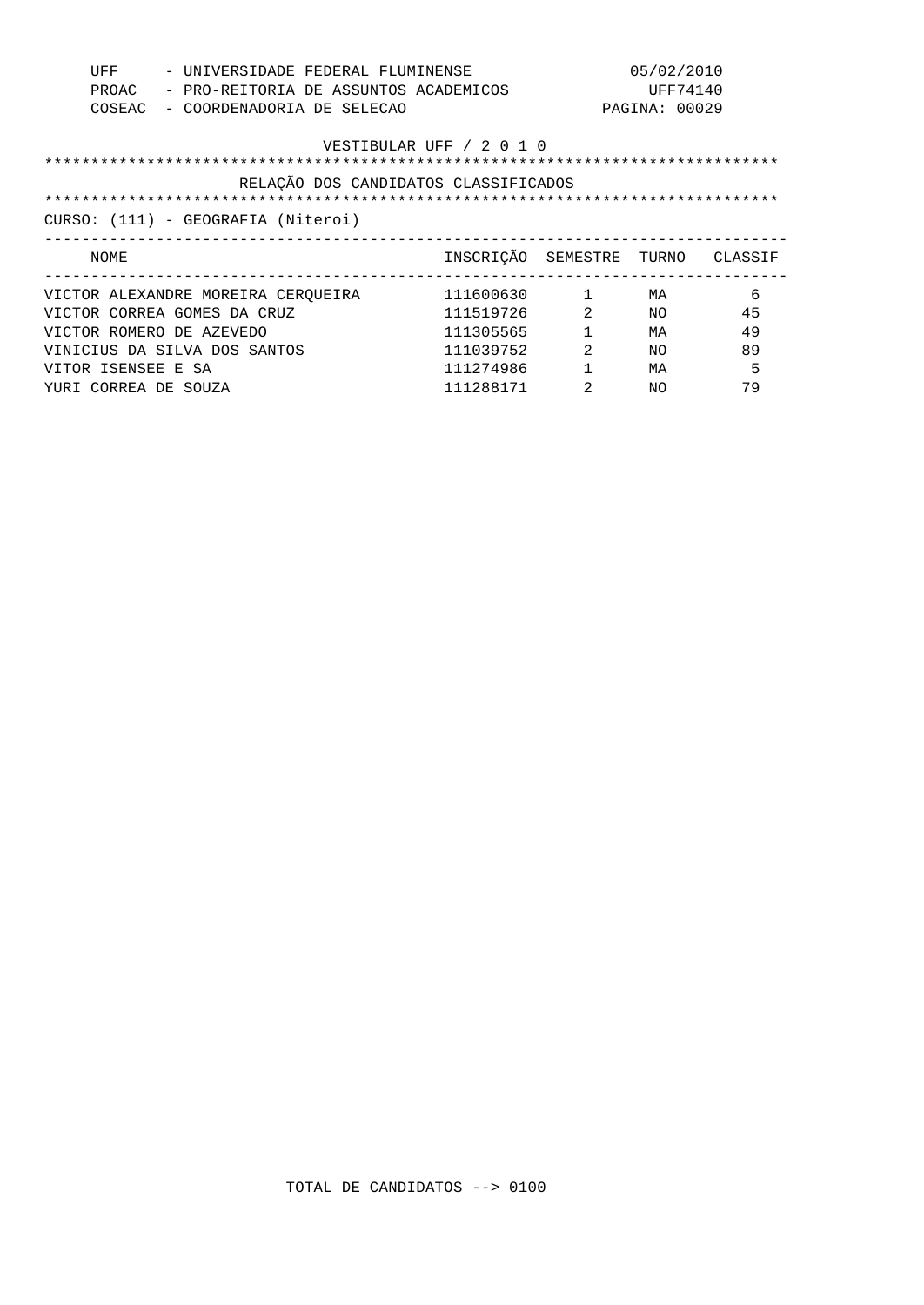| UFF<br>- UNIVERSIDADE FEDERAL FLUMINENSE<br>PROAC - PRO-REITORIA DE ASSUNTOS ACADEMICOS<br>COSEAC - COORDENADORIA DE SELECAO |                                  | 05/02/2010<br>UFF74140<br>PAGINA: 00030 |                 |              |
|------------------------------------------------------------------------------------------------------------------------------|----------------------------------|-----------------------------------------|-----------------|--------------|
| VESTIBULAR UFF / 2 0 1 0                                                                                                     |                                  |                                         |                 |              |
| RELAÇÃO DOS CANDIDATOS CLASSIFICADOS                                                                                         |                                  |                                         |                 |              |
|                                                                                                                              |                                  |                                         |                 |              |
| CURSO: (112) - HISTORIA                                                                                                      |                                  |                                         |                 |              |
| NOME                                                                                                                         | INSCRIÇÃO SEMESTRE TURNO CLASSIF |                                         |                 |              |
| ALEX DA COSTA SILVA                                                                                                          | 112157126                        | $1 \qquad \qquad$                       | NO <sub>n</sub> | 130          |
| ALEXANDRE DE OLIVEIRA SILVA                                                                                                  | 112080529                        |                                         | $1$ MA          | 47           |
| AMANDA LOPES MUNIZ SANTOS                                                                                                    | 112497409                        | $\overline{2}$                          | MA              | - 95         |
| ANA CAROLINA MORAES GOMES                                                                                                    | 112177061                        | $\overline{2}$                          |                 | NO 145       |
| ANA CAROLINA OLIVEIRA ALVES                                                                                                  | 112174344                        | $2 \left( \frac{1}{2} \right)$          | NO .            | 156          |
| ANA PAULA ALMEIDA DANTAS                                                                                                     | 112292718                        | $2 \left( \frac{1}{2} \right)$          | MA              | 67           |
| ANA PAULA ALVAREZ RIBEIRO LOPES                                                                                              | 112216714                        | $2 \qquad \qquad$                       | NO              | 148          |
| ANDRE CRESPO MACHADO                                                                                                         | 112090160                        | $\mathbf{1}$                            | NO              | 40           |
| ANDRE DA SILVA NOVAES                                                                                                        | 112644052                        | $\mathbf 1$                             | NO.             | 24           |
| ANTONIO FLORENCIO DE OUEIROZ NETO                                                                                            | 112224292                        | 2                                       | MA              | 90           |
| ANTONIO LESSA KERSTENETZKY                                                                                                   | 112331344                        | 1                                       | MA              | $\mathbf{1}$ |
| ARTHUR AMARAL MONTEIRO                                                                                                       | 112684882                        | 2                                       | MA              | 93           |
| AUGUSTO CESAR RODRIGUES VIEIRA                                                                                               | 112275021                        | 2                                       | NO              | 146          |
| BARBARA LETICIA DE OLIVEIRA CAMPOS                                                                                           | 112601464                        | $\overline{a}$                          | NO.             | 151          |
| BEATRIZ DE SOUSA GONCALVES                                                                                                   | 112527709                        | 1                                       | MA              | 17           |
| BRENA ODWYER SPINA DA ROSA MACHADO                                                                                           | 112317867                        | $\overline{2}$                          | MA              | 88           |
| BRUNA CLEMENTE DE FARIAS                                                                                                     | 112561016                        | $\mathbf 1$                             | MA              | 45           |
| BRUNA PETRUS DO PRADO SILVA                                                                                                  | 112528909                        | 1                                       | MA              | 23           |
| BRUNA PINNA SANTOS COSTA                                                                                                     | 112111768                        | 1                                       | MA              | 53           |
| BRUNO AMARAL OLIVEIRA                                                                                                        | 112353108                        | 1                                       | NO.             | 126          |
| BRUNO OLIVEIRA CASTELO BRANCO                                                                                                | 112261410                        | $\overline{a}$                          | NO              | 165          |
| BRUNO OLIVEIRA E SILVA                                                                                                       | 112243157                        | $1 \quad \cdots$                        | NO.             | 22           |
| CAIO VIANNA MELLO                                                                                                            | 112355819                        | $1 \quad \cdots$                        | NO.             | 128          |
| CAMILA TAVARES DE ATHAYDE CERQUEIRA                                                                                          | 112590574                        | $\mathbf{2}$                            | MA              | 71           |
| CAROLINA ORTEGA FAIA DE SOUZA                                                                                                | 112691055                        | 1                                       | NO.             | 123          |
| CAYO DE ANNYS MARIANO TEIXEIRA                                                                                               | 112390376                        | 2                                       | NO.             | 143          |
| CHRISTIAN BALDUCI DA CRUZ                                                                                                    | 112374059                        | 1                                       | NO.             | 103          |
| CLARA DUARTE SILVESTRE CAVALCANTI LIMA                                                                                       | 112197372                        | 1                                       | NO.             | 6            |
| CLARISSA PARANHOS DE ARAUJO RIBEIRO                                                                                          | 112160408                        | 2                                       | MA              | 68           |
| CLAUDIO WILLIAM DA SILVA GUIGNONI                                                                                            | 112660484                        | 1                                       | MA              | 39           |
| DANIEL ANTONINI ULTRA SOARES                                                                                                 | 112625501                        | 1                                       | MA              | 5            |
| DANIEL GOLDENSTEIN                                                                                                           | 112201111                        | 2                                       | MA              | 100          |
| DANIEL NERY DE CARVALHO                                                                                                      | 112238798                        | 1                                       | NO.             | 134          |
| DANIEL SCHNEIDER BASTOS                                                                                                      | 112198340                        | 1                                       | MA              | 37           |
| DANIELY PEREIRA LONTRA DE SANT ANNA                                                                                          | 112543985                        | 1                                       | NO.             | 118          |
| DAVI SILVA SERRA FAEDA                                                                                                       | 112447026                        | 1                                       | NO.             | 110          |
| DEBORA SANTOS MARTINS                                                                                                        | 112009563                        | 2                                       | MA              | 117          |
| DIEGO LOPES XAVIER                                                                                                           | 112366002                        | 1                                       | NO.             | 97           |
| DIOGO DA COSTA SALLES                                                                                                        | 112526066                        | 1                                       | MA              | 54           |
| EDUARDO CARDOSO DAFLON                                                                                                       | 112185903                        | 1                                       | NO.             | 127          |
| EDUARDO VASCONCELLOS DE ALMEIDA                                                                                              | 112274807                        | 1                                       | NO.             | 92           |
| ELTON JOHN DA SILVA SANTIAGO                                                                                                 | 112076437                        | 1                                       | MA              | 16           |
| FABIO DIAS DE MENDONCA                                                                                                       | 112098758                        | 1                                       | MA              | 33           |
| FELIPE CAFARO CORREA                                                                                                         | 112632114                        | 2                                       | NO.             | 173          |
| FELIPE TULLER MOREIRA MACHADO                                                                                                | 112493817                        | 1                                       | NO.             | 132          |
| FERNANDA BARBOSA DOS REIS RODRIGUES                                                                                          | 112586640                        | 2                                       | МA              | 81           |
| FERNANDA CASTRO DOS SANTOS                                                                                                   | 112276415                        | 2                                       | NO.             | 136          |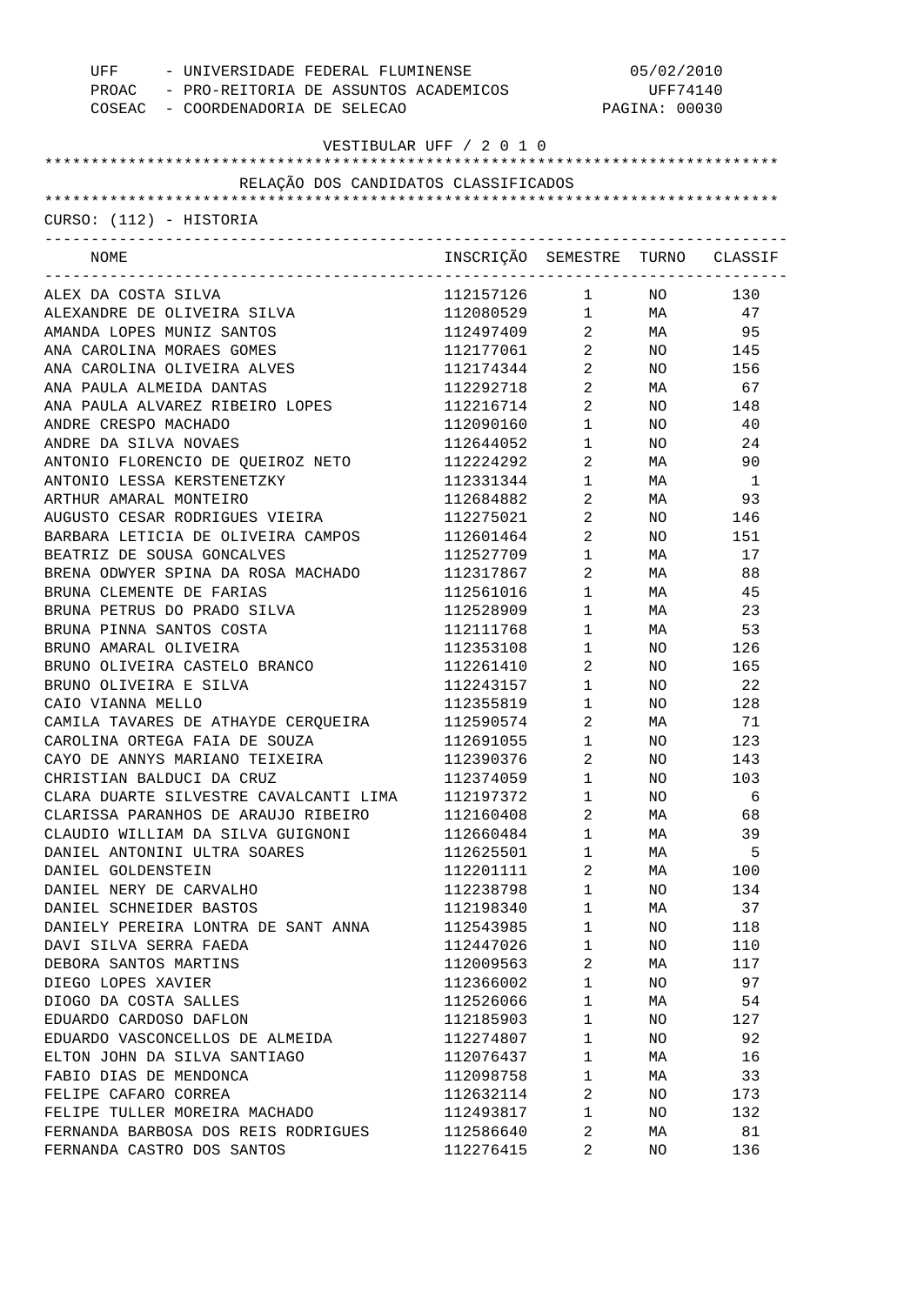| UFF<br>- UNIVERSIDADE FEDERAL FLUMINENSE<br>PROAC - PRO-REITORIA DE ASSUNTOS ACADEMICOS |                                  | 05/02/2010<br>UFF74140<br>PAGINA: 00031       |                 |        |  |
|-----------------------------------------------------------------------------------------|----------------------------------|-----------------------------------------------|-----------------|--------|--|
| COSEAC - COORDENADORIA DE SELECAO                                                       |                                  |                                               |                 |        |  |
| VESTIBULAR UFF / 2 0 1 0                                                                |                                  |                                               |                 |        |  |
|                                                                                         |                                  |                                               |                 |        |  |
| RELAÇÃO DOS CANDIDATOS CLASSIFICADOS                                                    |                                  |                                               |                 |        |  |
|                                                                                         |                                  |                                               |                 |        |  |
| CURSO: (112) - HISTORIA                                                                 |                                  |                                               |                 |        |  |
| NOME                                                                                    | INSCRIÇÃO SEMESTRE TURNO CLASSIF |                                               |                 |        |  |
| FERNANDA SILVA CAMARGO                                                                  | 112410774                        | $\overline{a}$                                |                 | MA 105 |  |
| FLAVIA SILVA BARROS                                                                     | 112416302                        | $\mathbf{1}$                                  |                 | NO 57  |  |
| FRANCISCO LEMOS DOS SANTOS ALVES GONZAGA                                                | 112401175                        | $\overline{a}$                                |                 | NO 147 |  |
| GABRIEL ANDRADE MAGALHAES DO VABO                                                       | 112696718                        | $\begin{array}{ccc} 1 & & \\ & & \end{array}$ |                 | NO 135 |  |
| GABRIEL CUNHA DUTRA                                                                     | 112485858                        | $\mathbf{1}$                                  | <b>MA</b>       | 12     |  |
| GABRIEL GONDIM COELHO                                                                   | 112561511                        | $\overline{a}$                                | <b>MA</b>       | 82     |  |
| GABRIELA DINDARA CORREA CASANOVA                                                        | 112399669                        | $\overline{a}$                                | NO <sub>1</sub> | 170    |  |
| GESSICA DE SOUZA SANTOS BRITO                                                           | 112088557                        | $\overline{a}$                                | NO.             | 157    |  |
| GHAIO NICODEMOS BARBOSA                                                                 | 112381882                        | $\overline{a}$                                | MA              | 104    |  |
| GLAUCIO CORNELIO GUIMARAES                                                              | 112443812                        | $1 \quad \blacksquare$                        | NO.             | 122    |  |
| GLEICE PAULA DA COSTA NASCIMENTO                                                        | 112493611                        | $1 \quad \blacksquare$                        | NO              | 9      |  |
| GUILHERME TEIXEIRA MOURAO                                                               | 112194746                        | $\overline{2}$                                | NO.             | 178    |  |
| GUSTAVO DARCI MARTINS                                                                   | 112468719                        | $1 \quad \blacksquare$                        | NO.             | 56     |  |
| HELANIO RODRIGUES BATISTA                                                               | 112287610                        | $\overline{2}$                                | MA              | 108    |  |
| HENRIQUE GIESEKE FERREIRA                                                               | 112317374                        | $1 \quad \blacksquare$                        | NO.             | 84     |  |
| HENRIQUE GUIMARAES DA SILVA                                                             | 112558708                        | $\overline{2}$                                | NO.             | 180    |  |
| HUGO FERNANDES STEINER TEIXEIRA                                                         | 112360096                        | $1 \quad \blacksquare$                        | NO.             | 116    |  |
| IAN DE PAULA LO FEUDO                                                                   | 112357219                        | $\overline{2}$                                | MA              | 87     |  |
| INGRID DA SILVA LINHARES                                                                | 112522539                        | $\overline{2}$                                | MA              | 72     |  |
| ISABEL MARTINS BARBOSA                                                                  | 112582618                        | $1 \quad \blacksquare$                        | MA              | 15     |  |
| JEFFERSON SOUZA FARIAS                                                                  | 112041315                        | $1 \qquad \qquad$                             | MA              | 55     |  |
| JOANA DA FONSECA DINIZ                                                                  | 112164349                        | $1$ $\hfill$                                  | MA              | 46     |  |
| JOAO ALBERTO JACOMELLI POMBO FREITAS                                                    | 112474457                        | $\overline{a}$                                | MA              | 96     |  |
| JOAO CARLOS DALMEIDA E S R DE BELFORD                                                   | 112429610                        | $\overline{2}$                                | NO.             | 171    |  |
| JOAO DENARDI MACHADO                                                                    | 112566327                        | 1                                             | MA              | 35     |  |
| JOAO LUIZ GARCIA GUIMARAES                                                              | 112170013                        | $\overline{a}$                                | <b>NO</b>       | 174    |  |
| JOAO SANTOS WERNECK                                                                     | 112404347                        | 1                                             | МA              | 32     |  |
| JONATAN DE LEMOS AGRA NASCIMENTO                                                        | 112401216                        | 2                                             | МA              | 77     |  |
| JULIA LEAO DE SOUSA                                                                     | 112277421                        | 2                                             | МA              | 69     |  |
| JULIA SANTIAGO DA SILVA                                                                 | 112524214                        | 2                                             | МA              | 74     |  |
| JULIANA MATTOS PIMENTEL MACHADO                                                         | 112420781                        | 2                                             | NO              | 176    |  |
| JULIANA MOURA MARTINS DA FONSECA                                                        | 112213281                        | 2                                             | МA              | 70     |  |
| JULIANA NASCIMENTO COSTA DA SILVA                                                       | 112222244                        | 2                                             | NO              | 144    |  |
| JULIANNE DA SILVA BITTENCOURT LOPES                                                     | 112375649                        | $\mathbf 1$                                   | МA              | 31     |  |
| JULIO CESAR DA COSTA VIEIRA                                                             | 112203121                        | $\mathbf{1}$                                  | NO              | 42     |  |
| JULIO PEDRO DOS SANTOS                                                                  | 112438520                        | $\mathbf 1$                                   | NO              | 129    |  |
| KAMILA GOUVEIA CAMARGO CRE                                                              | 112429866                        | 2                                             | МA              | 62     |  |
| KARENN DOS SANTOS CORREA                                                                | 112208157                        | 2                                             | NO              | 163    |  |
| LAILA PIRES FERREIRA AKERMAN                                                            | 112269515                        | $\mathbf 1$                                   | МA              | 7      |  |
| LARA NOVIS LEMOS MACHADO                                                                | 112525414                        | 2                                             | NO              | 168    |  |
| LARISSA DE MELLO BECKMAN                                                                | 112396605                        | $\mathbf 1$                                   | NO              | 125    |  |
| LEONARDO CONCEICAO SOUSA                                                                | 112652293                        | 2                                             | NO              | 153    |  |
| LEONARDO MACHADO COELHO MONTEIRO                                                        | 112049056                        | $\mathbf 1$                                   | NO              | 89     |  |
| LETICIA BARBOSA DE SOUZA                                                                | 112306026                        | 2                                             | МA              | 112    |  |
| LETICIA CONDE MORAES COSATI                                                             | 112559099                        | 2                                             | NO              | 162    |  |
| LILLE LIMA FORMIGLI                                                                     | 112275837                        | 2                                             | NO              | 141    |  |
| LORENNA SILVA ARCANJO SOARES                                                            | 112085024                        | 2                                             | МA              | 98     |  |
|                                                                                         |                                  |                                               |                 |        |  |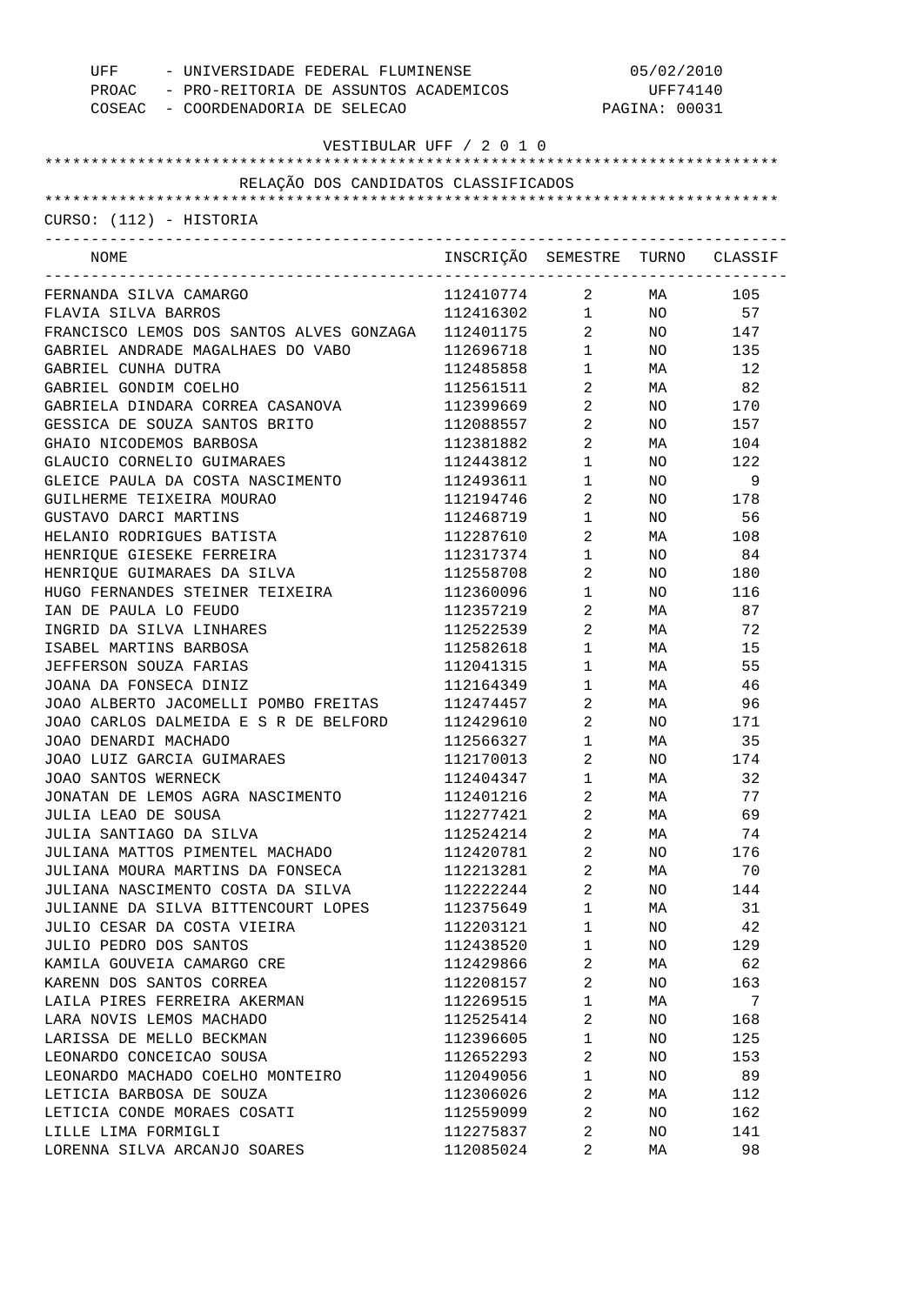| - UNIVERSIDADE FEDERAL FLUMINENSE<br>UFF    |                                  | 05/02/2010                                    |                                                                        |                |
|---------------------------------------------|----------------------------------|-----------------------------------------------|------------------------------------------------------------------------|----------------|
| PROAC - PRO-REITORIA DE ASSUNTOS ACADEMICOS |                                  |                                               | UFF74140                                                               |                |
| COSEAC - COORDENADORIA DE SELECAO           |                                  |                                               | PAGINA: 00032                                                          |                |
|                                             |                                  |                                               |                                                                        |                |
|                                             | VESTIBULAR UFF / 2 0 1 0         |                                               |                                                                        |                |
| RELAÇÃO DOS CANDIDATOS CLASSIFICADOS        |                                  |                                               |                                                                        |                |
|                                             |                                  |                                               |                                                                        |                |
| CURSO: (112) - HISTORIA                     |                                  |                                               |                                                                        |                |
| NOME                                        | INSCRIÇÃO SEMESTRE TURNO CLASSIF | ----------------------------------            |                                                                        |                |
| LOUISE LOPES VELOSO                         | 112544240                        |                                               |                                                                        | 52             |
| LUCAS DE FREITAS                            | 112374841                        |                                               | $\begin{array}{ccc} 1 & & \text{MA} \\ 1 & & \text{NO} \\ \end{array}$ | NO 121         |
| LUCAS PERES DE LIMA                         | 112429191                        | $\frac{1}{2}$                                 | NO <sub>1</sub>                                                        | 175            |
| LUCAS ROSA SILVA                            | 112302549                        | $\overline{a}$                                | NO .                                                                   | 152            |
| LUCIENE CHRISTINA GARRIDO GALLEGO           | 112416508                        | $\begin{array}{ccc} 1 & & \\ & & \end{array}$ | MA                                                                     | 51             |
| LUIS ANTONIO FASSON DE OLIVEIRA E SILVA     | 112640587                        | $\overline{a}$                                | MA                                                                     | 109            |
| LUISE CAVALCANTE DOS SANTOS                 | 112237160                        | $\mathbf 1$                                   | MA                                                                     | 41             |
| LUIZ GUILHERME DE ALMEIDA MOTTA             | 112633338                        | $1$ $\,$                                      | NO.                                                                    | 94             |
| LUIZA RAFAELA BEZERRA SARRAFF               | 112436132                        | $\overline{a}$                                | NO.                                                                    | 169            |
| LUIZA SOUZA DE OLIVEIRA                     | 112220868                        | $\overline{a}$                                | NO.                                                                    | 177            |
| LUKA TUNA NASCIMENTO CRUZ PEREIRA           | 112527163                        | $\overline{a}$                                | MA                                                                     | 115            |
| LYGIA RICKMANN TRINDADE VALCARCEL           | 112330015                        | $\overline{a}$                                | NO.                                                                    | 158            |
| MARCELE BLANCHART RODRIGUES GONCALVES       | 112326674                        | 1                                             | MA                                                                     | 14             |
| MARCELLO SAYAO CARVALHO                     | 112279584                        | 1                                             | NO.                                                                    | 85             |
| MARCOS DE SOUZA PAULA                       | 112320254                        | 1                                             | MA                                                                     | $\overline{3}$ |
| MARCOS PAULO SOUZA DA SILVA                 | 112022565                        | $1$ $\,$                                      | NO.                                                                    | 75             |
| MARCUS VINICIUS ZACARIAS DE LIMA            | 112524721                        | $\overline{a}$                                | MA                                                                     | 79             |
| MARIA EDUARDA ALMEIDA VILLACA               | 112391526                        | 1                                             | MA                                                                     | 49             |
| MARIA EDUARDA DE CASTRO LORETO BACHUR       | 112578112                        | 1                                             | NO.                                                                    | 13             |
| MARIA EDUARDA DE FARIA FIRMO                | 112218358                        | $2\overline{ }$                               | NO.                                                                    | 155            |
| MARIA EDUARDA KUHNERT MACHADO               | 112385747                        | $\overline{a}$                                | MA                                                                     | 99             |
| MARIA RITA DA MOTTA THIMOTEO                | 112645056                        | $\overline{a}$                                | MA                                                                     | 76             |
| MARIA SILVA PRADO LESSA                     | 112355522                        | $1$ $-$                                       | MA                                                                     | 43             |
| MARIA VISCONTI SALES                        | 112186763                        | $\overline{a}$                                | NO.                                                                    | 160            |
| MARIANA CALAZANS WANICK                     | 112308373                        | 2                                             | MA                                                                     | 61             |
| MARIANA CHALHUB RIBEIRO                     | 112700870                        | 1                                             | NO                                                                     | 131            |
|                                             |                                  |                                               |                                                                        |                |
| MARIANA MACHADO R E SILVA MARTINS           | 112278047                        | 1                                             | МA                                                                     | 50             |
| MARINA BRAVO SANTOS NASCENTES DA SILVA      | 112298061                        | 2                                             | NO                                                                     | 164            |
| MATHEUS DE CARVALHO LEIBAO                  | 112172918                        | 1                                             | NO                                                                     | 11             |
| MATHEUS SANTOS SANTANA                      | 112093576                        | 1                                             | МA                                                                     | 44             |
| MEYRE VALLE TEIXEIRA                        | 112537170                        | 2                                             | МA                                                                     | 111            |
| MILLENA DIMAS E SOUZA SANTOS                | 112334358                        | 1                                             | NO                                                                     | 26             |
| NATALIA DE FATIMA DE CARVALHO LACERDA       | 112668967                        | 1                                             | МA                                                                     | 4              |
| NATASHA MOREIRA PIEDRAS FERREIRA            | 112333469                        | 1                                             | МA                                                                     | 36             |
| NATHALIA TEIXEIRA MACHADO                   | 112655922                        | 2                                             | NO                                                                     | 149            |
| NATHALIA VIRGINIA DE SOUZA MEIRELLES        | 112133273                        | 1                                             | NO                                                                     | 29             |
| NICKOLAS NOGUEIRA SIMVOULIDIS               | 112499691                        | 1                                             | МA                                                                     | 20             |
| OLIVER VAN SLUYS MENCK                      | 112627341                        | 1                                             | МA                                                                     | 19             |
| PABLO DE AGUILAR DIAS                       | 112660123                        | 1                                             | NO                                                                     | 25             |
| PAULA DE SOUZA VALLE JUSTEN                 | 112357037                        | 1                                             | МA                                                                     | 18             |
| PAULA OLIVEIRA DE ALCANTARA CRUZ            | 112292809                        | 2                                             | МA                                                                     | 73             |
| PEDRO AFFONSO SOUTO                         | 112446345                        | $\overline{2}$                                | NO                                                                     | 150            |
| PEDRO BARRETO DE MOURA SALGADO              | 112471613                        | 2                                             | NO                                                                     | 139            |
| PEDRO HENRIQUE BARBOSA BALTHAZAR            | 112218059                        | $\mathbf{1}$                                  | МA                                                                     | 27             |
| PEDRO HENRIQUE CASTRO TEIXEIRA DA SILVA     | 112443226                        | 1                                             | МA                                                                     | 34             |
| PEDRO MOURA MURTA                           | 112638596                        | 1                                             | NO                                                                     | 124            |
| PEDRO OERS SANTORO MEIRA                    | 112386466                        | 1                                             | МA                                                                     | 58             |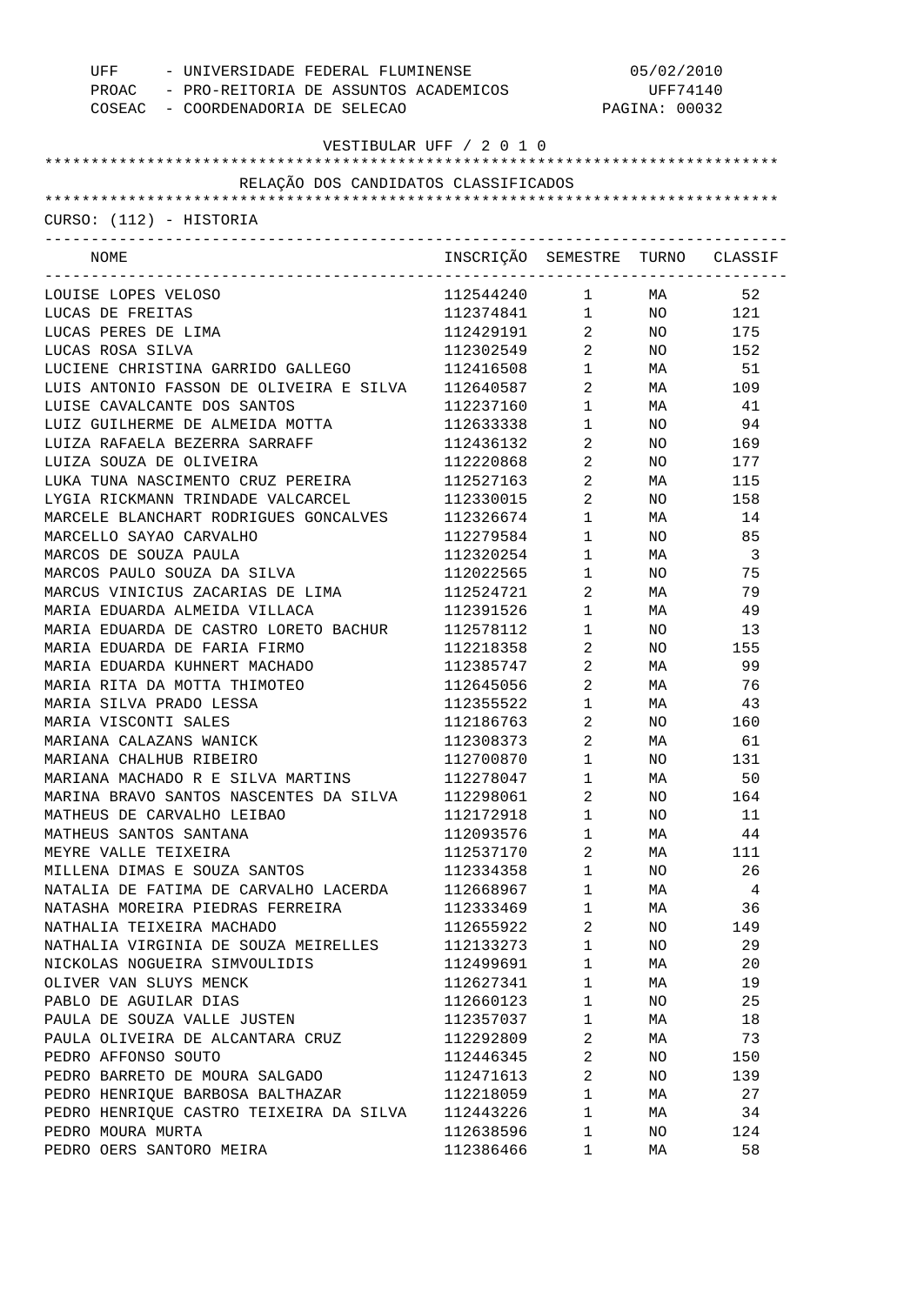| UFF                                  | - UNIVERSIDADE FEDERAL FLUMINENSE<br>PROAC - PRO-REITORIA DE ASSUNTOS ACADEMICOS |                        | 05/02/2010<br>UFF74140<br>PAGINA: 00033 |                |  |
|--------------------------------------|----------------------------------------------------------------------------------|------------------------|-----------------------------------------|----------------|--|
| COSEAC - COORDENADORIA DE SELECAO    |                                                                                  |                        |                                         |                |  |
|                                      | VESTIBULAR UFF / 2 0 1 0                                                         |                        |                                         |                |  |
| RELAÇÃO DOS CANDIDATOS CLASSIFICADOS |                                                                                  |                        |                                         |                |  |
|                                      |                                                                                  |                        |                                         |                |  |
| CURSO: (112) - HISTORIA              |                                                                                  |                        |                                         |                |  |
|                                      |                                                                                  |                        |                                         |                |  |
| NOME                                 | INSCRIÇÃO SEMESTRE TURNO CLASSIF                                                 |                        |                                         |                |  |
| PRISCILLA PICCOLO NEVES              | 112445690 2 NO 137                                                               |                        |                                         |                |  |
| RAFAEL BATISTA DA COSTA              | 112292407                                                                        | $1 \quad \blacksquare$ |                                         | NO 106         |  |
| RAFAEL DA SILVA ALVIM                | 112668644                                                                        | $1 \quad \Box$         | <b>MA</b>                               | 30             |  |
| RAFAEL DIAS MOREIRA PAIS             | 112571774                                                                        | $\overline{a}$         | MA                                      | 65             |  |
| RAFAEL HADDAD CURY PINTO             | 112490372                                                                        | $\overline{a}$         | NO.                                     | 161            |  |
| RAFAEL MACIEL JEVOUX DE CARVALHO     | 112473738                                                                        | $\mathbf 1$            | NO.                                     | 102            |  |
| RAPHAEL PAVAO RODRIGUES COELHO       | 112255966                                                                        | $\overline{a}$         | MA                                      | 119            |  |
| RAQUEL CIRAULO DE OLIVEIRA           | 112224644                                                                        | $\mathbf 1$            | MA                                      | $\overline{2}$ |  |
| REBECCA FEIJO SCHWAB                 | 112196110                                                                        | $\overline{a}$         | MA                                      | 80             |  |
| RENAN ALMEIDA DE MIRANDA SANTOS      | 112204448                                                                        | $\mathbf 1$            | MA                                      | 10             |  |
| RENATA DE SOUZA MALFA                | 112377855                                                                        | $1 \quad \Box$         | MA                                      | 38             |  |
| RENATO GARCIA CASTRO                 | 112535342                                                                        | $\overline{2}$         | MA                                      | 59             |  |
| REUEL DE ALMEIDA SILVA FERNANDES     | 112405822                                                                        | $1 \quad \blacksquare$ | MA                                      | 48             |  |
| RICARDO ANDRADE ARANTES              | 112473506                                                                        | $2^{\circ}$            | MA                                      | 64             |  |
| RICARDO REY THOME CORDEIRO           | 112156158                                                                        | $\overline{a}$         | MA                                      | 91             |  |
| ROMULO TEIXEIRA BRAGA NUNES          | 112174289                                                                        | $\overline{a}$         | MA                                      | 60             |  |
| ROSEMARIA JOSEFA VIEIRA DA SILVA     | 112072869                                                                        | $\overline{a}$         | NO.                                     | 142            |  |
| SANDRO COUTINHO DA SILVA             | 112663917                                                                        | $\overline{a}$         | NO.                                     | 138            |  |
| SERGIO DIAS GUIMARAES JUNIOR         | 112352154                                                                        | $\overline{a}$         | NO.                                     | 154            |  |
| SUZANA BRITO DEVULSKY                | 112472796                                                                        | $1 \quad \blacksquare$ | MA                                      | 28             |  |
| THADEU ARLENS VIANA TOSCANO PEREIRA  | 112399853                                                                        | $\overline{a}$         | NO.                                     | 166            |  |
| THAINA CAMPOS SERIZ                  | 112195453                                                                        | $\mathbf{1}$           | MA                                      | 21             |  |
| THAINA DA SILVA BASTOS               | 112008600                                                                        | $\mathbf 1$            | NO.                                     | 133            |  |
| THAIS GOMES VILLALBA DE FARIAS       | 112144117                                                                        | $\mathbf 1$            | NO.                                     | 78             |  |
| THAISE MONTEIRO DINIZ LARANJEIRA     | 112433415                                                                        | $\overline{2}$         | MA                                      | 120            |  |
| THIAGO SANTOS LIMA                   | 112035500                                                                        | 1                      | NO                                      | 107            |  |
| TIAGO LOPES DA SILVA                 | 112429115                                                                        | 2                      | МA                                      | 113            |  |
| TIAGO MAROUES VICENTE                | 112270825                                                                        | 2                      | МA                                      | 86             |  |
| VANESSA COSTA FERREIRA               | 112563909                                                                        | 2                      | NO                                      | 140            |  |
| VANESSA DE ALMEIDA MOURA             | 112296295                                                                        | 2                      | МA                                      | 101            |  |
| VANESSA DE OLIVEIRA FIGUEIREDO       | 112113742                                                                        | $\overline{a}$         | МA                                      | 66             |  |
| VICENTE BRISON PIRES DE SOUZA        | 112560593                                                                        | $\mathbf{1}$           | NO                                      | 83             |  |
| VINICIUS BERNARDES GONCALO COELHO    | 112649363                                                                        | $\mathbf{1}$           | NO                                      | 114            |  |
| VINICIUS CERQUEIRA LIMA              | 112617542                                                                        | $\sqrt{2}$             | NO                                      | 159            |  |
| VINICIUS ROCHA DO NASCIMENTO         | 112530988                                                                        | $\overline{2}$         | NO                                      | 172            |  |
| VITOR ARNOLDI ANTUNES                | 112487064                                                                        | $\sqrt{2}$             | МA                                      | 63             |  |
| VITOR AUGUSTO DE SOUZA E COSTA NETO  | 112376655                                                                        | $\overline{a}$         | NO                                      | 179            |  |
| VIVIANE FERNANDES SILVA              | 112500799                                                                        | $\overline{2}$         | NO                                      | 167            |  |
| YGOR PIRES MONTEIRO                  | 112277550                                                                        | 1                      | МA                                      | 8              |  |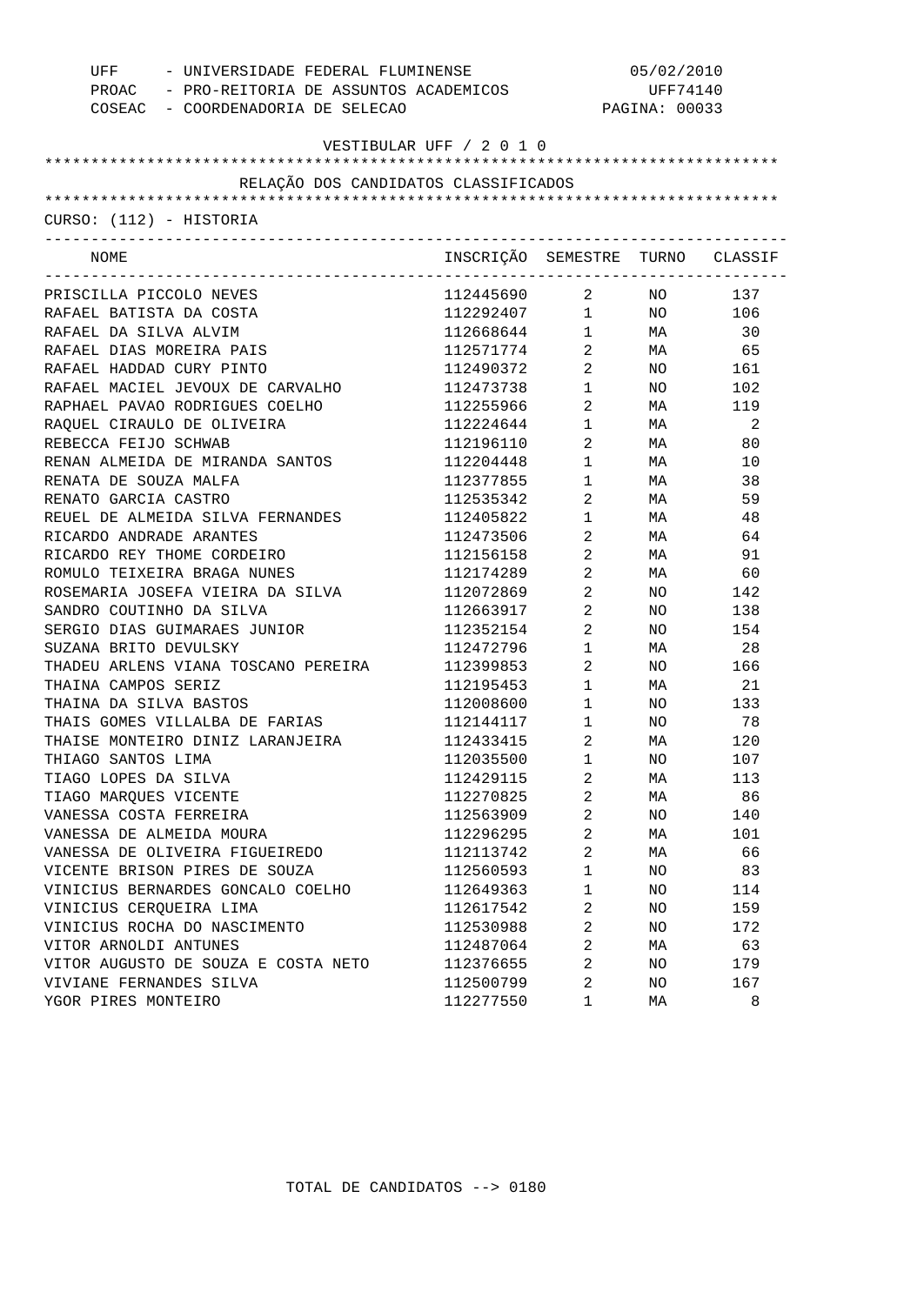| UFF<br>- UNIVERSIDADE FEDERAL FLUMINENSE                    |                                  | 05/02/2010                                    |               |                |  |
|-------------------------------------------------------------|----------------------------------|-----------------------------------------------|---------------|----------------|--|
| PROAC - PRO-REITORIA DE ASSUNTOS ACADEMICOS                 |                                  |                                               | UFF74140      |                |  |
| COSEAC - COORDENADORIA DE SELECAO                           |                                  |                                               | PAGINA: 00034 |                |  |
| VESTIBULAR UFF / 2 0 1 0                                    |                                  |                                               |               |                |  |
|                                                             |                                  |                                               |               |                |  |
| RELAÇÃO DOS CANDIDATOS CLASSIFICADOS                        |                                  |                                               |               |                |  |
|                                                             |                                  |                                               |               |                |  |
| CURSO: (113) - TURISMO (Niteroi)                            |                                  |                                               |               |                |  |
| NOME                                                        | INSCRIÇÃO SEMESTRE TURNO CLASSIF |                                               |               |                |  |
| ADRIANA COSTA ELETHERIO                                     | 113650829                        | $\overline{a}$                                | MT            | 76             |  |
| ADRIELY PAIVA PARREIRA DA SILVA                             | 113332922                        | $\overline{a}$                                | MT            | 87             |  |
| AMANDA ADRIANA NASCIMENTO                                   | 113128448                        | $1 \quad \blacksquare$                        | <b>MT</b>     | 20             |  |
| ANA CLARA BRAGA FRONTELMO                                   | 113369133                        | $\begin{array}{ccc} 1 & & \\ & & \end{array}$ | <b>MT</b>     | 39             |  |
| ANNE LOUISE GASPAR DE ABREU                                 | 113484438                        | $1 \quad \blacksquare$                        | <b>MT</b>     | 11             |  |
| ATILA NUNES PAIXAO                                          | 113200181                        | $\begin{array}{ccc} 1 & & \\ & & \end{array}$ | MT            | 14             |  |
| AYMEE SANTOS DOS REIS                                       | 113167327                        | $\overline{a}$                                | MT            | 72             |  |
| BEATRIZ DE OLIVEIRA GOMES                                   | 113474809                        | $\mathbf 1$                                   | MT            | 12             |  |
| BIANCA PARISE CAVALCANTI IGLESIAS                           | 113439639                        | $1 \qquad \qquad$                             | MT            | $\overline{7}$ |  |
| BIANCA PEREIRA RIAL CARRIL                                  | 113594960                        | $\begin{array}{ccc} 1 & & \\ & & \end{array}$ | MT            | 42             |  |
| BRUNA CRISTINA FERREIRA DE ANDRADE                          | 113583430                        | $\overline{a}$                                | MT            | 68             |  |
| BRUNO PEREIRA DOS SANTOS                                    | 113430176                        | $\overline{a}$                                | МT            | 75             |  |
| CAMILA CRUZ QUINAIA SILVEIRA                                | 113159899                        | $\mathbf 1$                                   | MT            | 18             |  |
| CAMILLA SANTOS DO TRACO                                     | 113246812                        | $1 \quad \Box$                                | MT            | 40             |  |
| CARMEN CECILIA DA SILVA                                     | 113583466                        | $\overline{a}$                                | MT            | 48             |  |
| DANIEL VIANA NETO                                           | 113693998                        | $\overline{a}$                                | MT            | 49             |  |
| DANIELA SUMIRAMYS G DOS SANTOS                              | 113653340                        | $\overline{a}$                                | MT            | 79             |  |
| DANIELLE LINS DE CARVALHO                                   | 113525751                        | $\mathbf 1$                                   | МT            | 10             |  |
| ELISA LIMA DA SILVA RODRIGUES                               | 113261563                        | $\mathbf{1}$                                  | МT            | 33             |  |
| EMILY COSTA KNUPP                                           | 113386208                        | $\overline{a}$                                | МT            | 74             |  |
| FABIANE DE LIMA DAMAS                                       | 113682547                        | $1 \qquad \qquad$                             | МT            | 16             |  |
| FABIANE MEIRELLES QUINTANILHA                               | 113118948                        | $\begin{array}{ccc} 1 & & \\ & & \end{array}$ | MT            | 13             |  |
| FELIPPE SIMOES AMORIM                                       | 113686397                        | $\mathbf 1$                                   | MT            | 43             |  |
| FERNANDA DOS SANTOS BARBOSA                                 | 113086389                        | $1 \quad \Box$                                | МT            | 32             |  |
| FERNANDA SANTANA SILVA                                      | 113231439                        | $\overline{2}$                                | МT            | 88             |  |
| FERNANDO FERRAZ DE ABREU                                    | 113482583                        | 1                                             | MT            | 17             |  |
| GABRIELA ALVES MOREIRA                                      | 113163943                        | 2                                             | МT            | 54             |  |
| GABRIELA JOCHEM DA SILVA                                    | 113223298                        | $\mathbf 1$                                   | МT            | 29             |  |
| GABRIELLE OUEIROZ DE ANDRADE                                | 113465705                        | 2                                             | МT            | 77             |  |
| GLAUCIA DA SILVA GONCALVES                                  | 113693819                        | $\mathbf 1$                                   | МT            | 36             |  |
| GLAUCIA GALVAO PEREIRA DE SOUZA                             | 113502060                        | 2                                             | МT            | 65             |  |
| HENRIQUE PETRUCIO DO COUTO                                  | 113340319                        | $\mathbf 1$                                   | МT            | 30             |  |
| ISABELLE DA SILVA COSTA                                     | 113042034                        | 2                                             | МT            | 52             |  |
| IZADORA DE OLIVEIRA SANTOS                                  | 113570744                        | 2                                             | МT            | 78             |  |
|                                                             |                                  | $\mathbf 1$                                   |               | 44             |  |
| <b>JESSICA OHANA TAVARES</b><br><b>JESSICA PIRES XAVIER</b> | 113218839                        | $\mathbf{1}$                                  | МT            | 38             |  |
|                                                             | 113228949                        |                                               | МT            |                |  |
| JESSICA TELES DA SILVA                                      | 113329406                        | $\overline{2}$                                | МT            | 57             |  |
| JULIA CAROLINA GONZALEZ NUNES DA ROCHA                      | 113561547                        | 2                                             | МT            | 64             |  |
| JULIANA ALVES VASCONCELLOS                                  | 113579910                        | $\overline{c}$                                | МT            | 85             |  |
| JULIANA CARNEIRO DA COSTA                                   | 113169571                        | $\overline{2}$                                | МT            | 73             |  |
| KARINE GONZAGA PAIVA                                        | 113576994                        | $\mathbf 1$                                   | МT            | 2              |  |
| KATARINE ALMEIDA ARRUDA                                     | 113111691                        | 2                                             | МT            | 80             |  |
| KEYTTE MARRONI SANTANA DE ALMEIDA                           | 113043741                        | 2                                             | МT            | 86             |  |
| LAILA SANTOS DA COSTA                                       | 113401668                        | $\mathbf 1$                                   | МT            | 1              |  |
| LAIS EIRIN RAMOS                                            | 113269890                        | $\mathbf 1$                                   | MТ            | 21             |  |
| LISANDRA MACHADO QUINTANILHA                                | 113423446                        | 1                                             | MТ            | 9              |  |
| LOHANNE FERNANDA GONCALVES FERREIRA                         | 113154045                        | 1                                             | MТ            | 45             |  |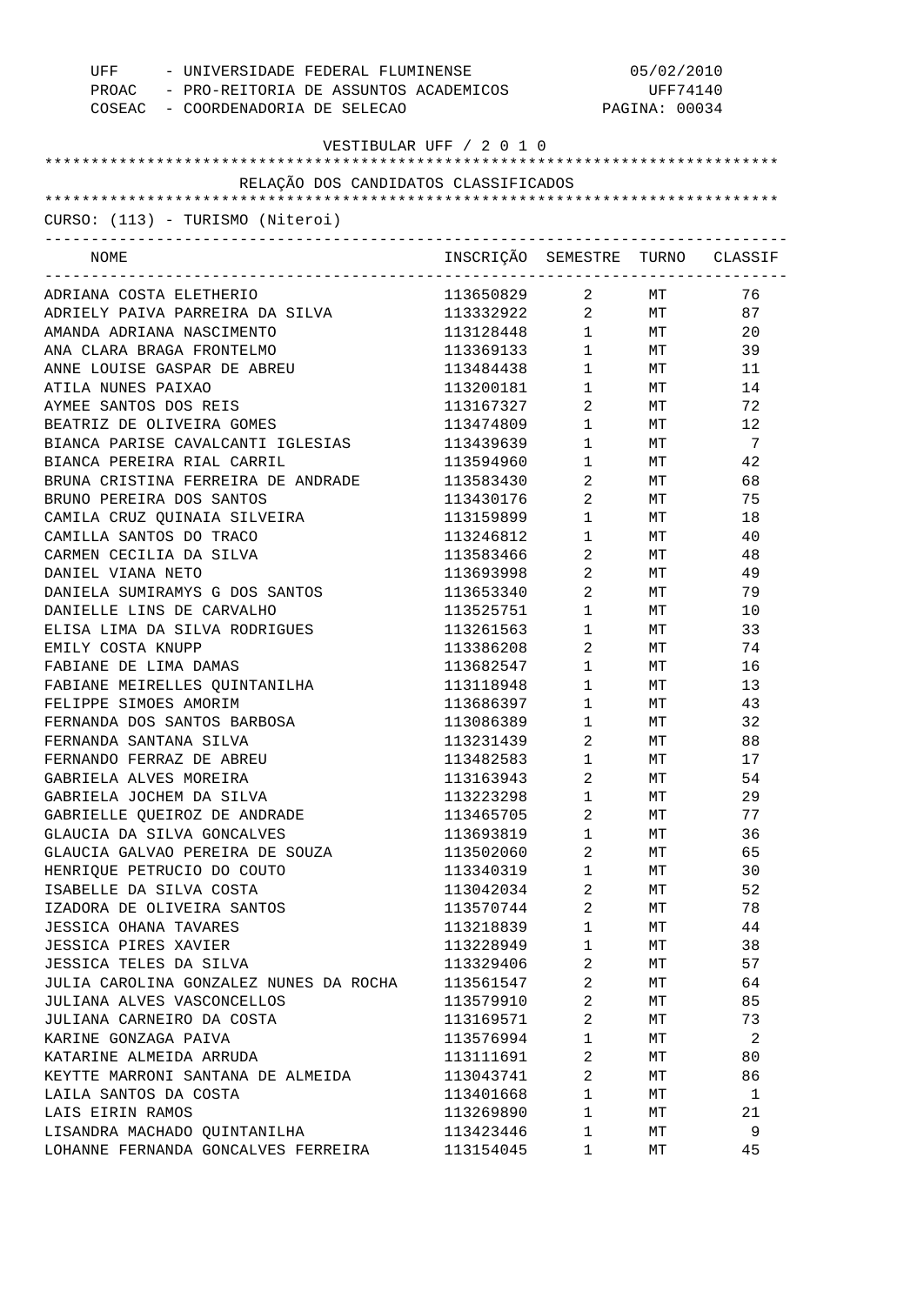| UFF<br>COSEAC - COORDENADORIA DE SELECAO | - UNIVERSIDADE FEDERAL FLUMINENSE<br>PROAC - PRO-REITORIA DE ASSUNTOS ACADEMICOS |                                | 05/02/2010<br>UFF74140<br>PAGINA: 00035 |                |
|------------------------------------------|----------------------------------------------------------------------------------|--------------------------------|-----------------------------------------|----------------|
|                                          | VESTIBULAR UFF / 2 0 1 0                                                         |                                |                                         |                |
|                                          |                                                                                  |                                |                                         |                |
| RELAÇÃO DOS CANDIDATOS CLASSIFICADOS     |                                                                                  |                                |                                         |                |
|                                          |                                                                                  |                                |                                         |                |
| CURSO: (113) - TURISMO (Niteroi)         |                                                                                  |                                |                                         |                |
| NOME                                     | INSCRIÇÃO SEMESTRE TURNO CLASSIF                                                 |                                |                                         |                |
| LUANY ANDRADE DA SILVA                   | 113184727 2 MT                                                                   |                                |                                         | 50             |
| LUIZA ALMEIDA DE LIMA                    | 113056841 2 MT                                                                   |                                |                                         | 60             |
| MARCELLE CRISTINE DE ALMEIDA FREIRE      | 113331095 2 MT                                                                   |                                |                                         | 90             |
| MARCELLO TAVARES BARBOSA                 | 113344690 2 MT                                                                   |                                |                                         | 89             |
| MARIA CLARISSA CARMINATTI DE ASSUMPCAO   | 113586107                                                                        | $1 \quad \blacksquare$         | <b>MT</b>                               | 23             |
| MARIANA BARATA MEIRELES BRAGA            | 113309212                                                                        | $\overline{2}$                 | <b>MT</b>                               | 55             |
| MARIANA DE CARVALHO FONSECA              | 113155104                                                                        | $1 \quad \Box$                 | <b>MT</b>                               | 22             |
| MARINA OLIVEIRA DA SILVEIRA              | 113278621                                                                        | $\overline{2}$                 | <b>MT</b>                               | 70             |
| MARINA SOLERA VITTI                      | 113461022                                                                        | $\overline{2}$                 | <b>MT</b>                               | 51             |
| MAURA LUCIA SANTOS DE MELLO              | 113494471                                                                        | $1 \quad \Box$                 | MT <sub>1</sub>                         | 35             |
| MONICA DE CARVALHO GARCIA                | 113534738                                                                        | $\overline{2}$                 | MT <sub>1</sub>                         | 53             |
| MONIQUE TELLES DA SILVA                  | 113192528                                                                        | $1 \quad \blacksquare$         | MT <sub>1</sub>                         | - 8            |
| NATALIA VIVEIROS MOREIRA                 | 113530512                                                                        | $\overline{2}$                 | MT <sub>1</sub>                         | 84             |
| NATHALIA DOS SANTOS DOMINGUEZ            | 113567321                                                                        | $\overline{2}$                 | MT <sub>1</sub>                         | 67             |
| NICHOLAS RAMOS DE OLIVEIRA               | 113446151                                                                        | $2 \left( \frac{1}{2} \right)$ | MT <sub>1</sub>                         | 47             |
| NICOLAS MICHAEL HASEGAWA                 | 113610831                                                                        | $\overline{2}$                 | MT <sub>1</sub>                         | 62             |
| NICOLE ROCHA CIARDULLI FERNANDES         | 113370510                                                                        | $\overline{2}$                 | MT                                      | 56             |
| PAMELA DE ASSUNCAO BORDALO PEIXOTO       | 113258932                                                                        | $\overline{2}$                 | MT <sub>1</sub>                         | 66             |
| PAULO HENRIQUE ARRUDA SILVEIRA           | 113401424                                                                        | $1 \quad \blacksquare$         | MT                                      | 41             |
| PEDRO NEVES LEITE                        | 113545347                                                                        | $\overline{2}$                 | MT <sub>1</sub>                         | 83             |
| PRISCILA LEITE FEITOSA                   | 113036982                                                                        | $1 \quad \Box$                 | MT                                      | 26             |
| PRISCILLA ALVES GONCALVES                | 113178572                                                                        | $1 \quad \Box$                 | MT <sub>1</sub>                         | 37             |
| RAFAEL ANTONIO SUECIA CLARO              | 113243042                                                                        | $1 \qquad \qquad$              | <b>MT</b>                               | $\overline{4}$ |
| RAISSA RODRIGUES                         | 113304080                                                                        | $1 \quad \blacksquare$         | MT                                      | 31             |
| RAYANE DA COSTA GUILHERMINO              | 113344107                                                                        | $\overline{2}$                 | МT                                      | 82             |
| RENATA DUARTE MARQUES                    | 113319059                                                                        | 2                              | МT                                      | 69             |
| RODRIGO BRULHER MENDONCA                 | 113431390                                                                        | 1                              | МT                                      | 3              |
| RODRIGO CESAR PAZ BARROSA GALVAO         | 113277407                                                                        | $\mathbf 1$                    | МT                                      | 25             |
| STEPHANIE DA SILVA SAMPAIO               | 113394346                                                                        | 2                              | МT                                      | 61             |
| TAINA PIMENTEL DAMATO PORTO              | 113204591                                                                        | 2                              | МT                                      | 46             |
| TARCISIO PATROCINIO DA CONCEICAO         | 113572209                                                                        | 2                              | МT                                      | 81             |
| TATIANA LINO HENRIQUES                   | 113090017                                                                        | 1                              | МT                                      | 5              |
| TERESA CRISTINA DANTAS OLIVEIRA          | 113274027                                                                        | $\overline{a}$                 | МT                                      | 58             |
| THAIANNE ZUCHELLI COSTA                  | 113317116                                                                        | 1                              | МT                                      | 34             |
| THAIS RESENDE SANTOS                     | 113494354                                                                        | 1                              | МT                                      | 24             |
| THALLES ARTURO CHAVES DA SILVA           | 113703004                                                                        | $\mathbf 1$                    | МT                                      | 28             |
| THUANY SOARES MENDES                     | 113259728                                                                        | $\overline{a}$                 | МT                                      | 59             |
| TONNY MARCUS DE BRITO SANTANA            | 113483056                                                                        | $\mathbf 1$                    | МT                                      | 6              |
| VANESSA MENEZES DE SOUZA                 | 113131964                                                                        | $\overline{a}$                 | МT                                      | 63             |
| VINICIUS JABOUR BENACHIO                 | 113257457                                                                        | 1                              | МT                                      | 19             |
| VITOR HUGO BRAULIO NEVES                 | 113350730                                                                        | 1                              | МT                                      | 15             |
| VIVIANNE MATOS DE ANDRADE MORORO         | 113022541                                                                        | 1                              | МT                                      | 27             |
| YASMIN RODRIGUES DE SA FONSECA           | 113008612                                                                        | 2                              | МT                                      | 71             |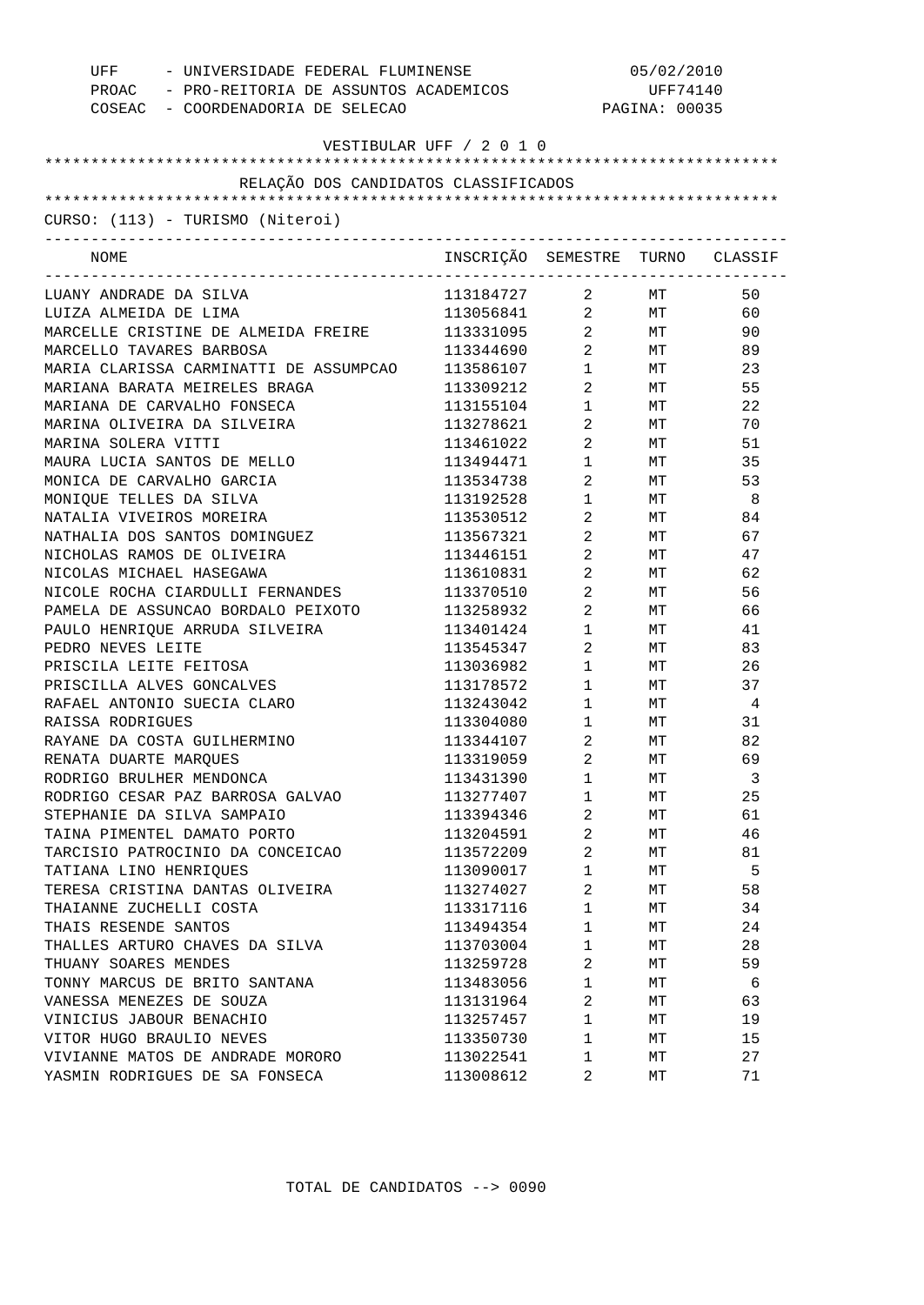| - UNIVERSIDADE FEDERAL FLUMINENSE<br>UFF<br>PROAC - PRO-REITORIA DE ASSUNTOS ACADEMICOS<br>COSEAC - COORDENADORIA DE SELECAO | 05/02/2010<br>UFF74140<br>PAGINA: 00036 |                                                          |                                                                                                                |          |
|------------------------------------------------------------------------------------------------------------------------------|-----------------------------------------|----------------------------------------------------------|----------------------------------------------------------------------------------------------------------------|----------|
| VESTIBULAR UFF / 2 0 1 0                                                                                                     |                                         |                                                          |                                                                                                                |          |
| RELAÇÃO DOS CANDIDATOS CLASSIFICADOS                                                                                         |                                         |                                                          |                                                                                                                |          |
|                                                                                                                              |                                         |                                                          |                                                                                                                |          |
| CURSO: (114) - COM.SOCIAL-JORNALISMO<br>-----------------------------                                                        |                                         |                                                          |                                                                                                                |          |
| NOME                                                                                                                         | INSCRIÇÃO SEMESTRE TURNO CLASSIF        |                                                          |                                                                                                                |          |
| AMANDA DUARTE MILLAN AVILA                                                                                                   | 114174629 2 TN                          |                                                          |                                                                                                                | 38       |
| AMANDA SERAPHICO DE MORAES                                                                                                   | 114445913 2                             |                                                          | TN                                                                                                             | 41       |
| ANDRE LUIZ QUARESMA COELHO                                                                                                   | 114403317 2                             |                                                          | TN                                                                                                             | 26       |
| ARTHUR REZENDE SAMPAIO GOMES                                                                                                 | 114309547                               | $\overline{2}$                                           | TN FOR THE THE TEST OF THE TEST OF THE TEST OF THE TEST OF THE TEST OF THE TEST OF THE TEST OF THE TEST OF THE | 47       |
| BARBARA CAMIRIM ALMEIDA LOPES                                                                                                | 114180800                               | $1 \qquad \qquad$                                        | TN 97                                                                                                          | -1       |
| BARBARA TEIXEIRA FERNANDES PECANHA                                                                                           | 114493506                               | $2 \left( \frac{1}{2} \right)$                           | TN FOR THE THE TEST OF THE TEST OF THE TEST OF THE TEST OF THE TEST OF THE TEST OF THE TEST OF THE TEST OF THE | 30       |
| BEATRIZ MATOS CAVALHEIRO                                                                                                     | 114168462                               | $1 \quad \blacksquare$                                   | TN 2002                                                                                                        | 20       |
| CAMILE COTTA PAIM                                                                                                            | 114256257                               | $2 \left( \frac{1}{2} \right)$                           | TN FOR THE THE TEST OF THE TEST OF THE TEST OF THE TEST OF THE TEST OF THE TEST OF THE TEST OF THE TEST OF THE | 43       |
| CARINA BACELAR NASCIMENTO GOMES PINTO                                                                                        | 114352116                               | $1 \quad \blacksquare$                                   | TN 50                                                                                                          | 10       |
| DANIEL ARAUJO DE MENDONCA                                                                                                    | 114550043                               | $1 \qquad \qquad$                                        | TN 97                                                                                                          | -5       |
| DANIELA COHEN                                                                                                                | 114281135                               | $1 \quad \Box$                                           | TN 2007                                                                                                        | 11       |
| DIANO ALBERNAZ MASSARANI<br>ELENA BATISTA WESLEY                                                                             | 114430762<br>114210368                  | $1 \quad \blacksquare$<br>$2 \left( \frac{1}{2} \right)$ | TN                                                                                                             | 13<br>42 |
| ELSON DE SOUZA E SILVA JUNIOR                                                                                                | 114122547                               | $2 \left( \frac{1}{2} \right)$                           | TN<br>TN                                                                                                       | 28       |
| FABIANO NUNES DA CUNHA BATTAGLIN                                                                                             | 114208987                               | $2 \left( \frac{1}{2} \right)$                           | TN                                                                                                             | 29       |
| FERNANDA ANGELO COSTANTINO                                                                                                   | 114151689                               | $2 \left( \frac{1}{2} \right)$                           | TN                                                                                                             | 34       |
| FERNANDA PRESTES MARQUES                                                                                                     | 114321777                               | $\mathbf{1}$                                             | TN                                                                                                             | 15       |
| FRANCISCO PEDROSA DE ANDRADE FIGUEIRA                                                                                        | 114437526                               | $2 \left( \frac{1}{2} \right)$                           | TN                                                                                                             | 44       |
| GABRIELLA DE AZEVEDO GOMES                                                                                                   | 114319982                               | $1 \qquad \qquad$                                        | TN                                                                                                             | 21       |
| GLENDA CARLOS FERREIRA DE ALMEIDA                                                                                            | 114394542                               | $1 \quad \blacksquare$                                   | TN 97                                                                                                          | 8        |
| GUSTAVO FRAGOSO LETHIER DE MELLO                                                                                             | 114482428                               | $1 \qquad \qquad$                                        | TN FOR THE THE TEST OF THE TEST OF THE TEST OF THE TEST OF THE TEST OF THE TEST OF THE TEST OF THE TEST OF THE | 17       |
| IGOR DA COSTA SILVA                                                                                                          | 114632762                               | $1 \qquad \qquad$                                        | TN FOR THE THE TEST OF THE TEST OF THE TEST OF THE TEST OF THE TEST OF THE TEST OF THE TEST OF THE TEST OF THE | 14       |
| ISABELLA SALDANHA MOTTA B DE OLIVEIRA                                                                                        | 114273035                               | $1 \qquad \qquad$                                        | TN TW                                                                                                          | 9        |
| ISADORA SOARES DE ARAUJO BARROS                                                                                              | 114159887                               | $2 \left( \frac{1}{2} \right)$                           | TN                                                                                                             | 27       |
| JESSICA DE FATIMA ROSSONE ALVES                                                                                              | 114130594                               | $\mathbf{1}$                                             | TN                                                                                                             | 6        |
| JESSICA DE PAIVA MONTEIRO                                                                                                    | 114336784                               | 2                                                        | TN                                                                                                             | 40       |
| JOAO CARLOS MENDONCA DIAS                                                                                                    | 114553382                               | 2                                                        | TN                                                                                                             | 33       |
| JOAO FILIPE PASSOS                                                                                                           | 114186529                               | $\mathbf{1}$                                             | TN                                                                                                             | 4        |
| JOAO VICTOR BARBOSA DE MELLO                                                                                                 | 114548583                               | $\mathbf{1}$                                             | TN                                                                                                             | 22       |
| LAIS CARPENTER PEREIRA DA SILVA                                                                                              | 114170556                               | $\mathbf{1}$                                             | TN                                                                                                             | 3        |
| LEONARDO PIMENTEL FREIRE                                                                                                     | 114250459                               | $\sqrt{2}$                                               | TN                                                                                                             | 36       |
| LETICIA BANDEIRA DE CASTRO                                                                                                   | 114175025                               | 2                                                        | TN                                                                                                             | 35       |
| LIZ BORGES TIBAU                                                                                                             | 114539594                               | $\sqrt{2}$                                               | TN                                                                                                             | 49       |
| LUANA SIQUEIRA RODRIGUES BUSTAMANTE                                                                                          | 114590287                               | $\overline{2}$                                           | TN                                                                                                             | 39       |
| LUCAS BOETGER NAYLOR                                                                                                         | 114292990                               | $\mathbf{1}$                                             | TN                                                                                                             | 2        |
| LUISA VIANNA PEREIRA SILVA                                                                                                   | 114544628                               | $\overline{2}$                                           | TN                                                                                                             | 45       |
| LUIZA MACHADO MIGUEZ                                                                                                         | 114315651                               | $\mathbf{1}$                                             | TN                                                                                                             | 7        |
| MARIO CESAR CAJE SILVA JUNIOR                                                                                                | 114127705                               | $\overline{2}$                                           | TN                                                                                                             | 31       |
| MATHEUS CAMPOS GIFFONI                                                                                                       | 114196689                               | $\mathbf{1}$                                             | TN                                                                                                             | 24       |
| NICHOLAS BUCK SHORES                                                                                                         | 114414603                               | $\mathbf{1}$                                             | TN                                                                                                             | 18       |
| NINA DE SOUSA GOMES                                                                                                          | 114168175                               | 2                                                        | TN                                                                                                             | 50       |
| PAULA ARAUJO FERREIRA                                                                                                        | 114370194                               | $\mathbf{1}$                                             | TN                                                                                                             | 16       |
| PAULA GUIMARAES RIBEIRO PONTES                                                                                               | 114223949                               | 2                                                        | TN                                                                                                             | 37       |
| PRISCILA MOTTA GONCALVES                                                                                                     | 114206006                               | $\mathbf{1}$                                             | TN                                                                                                             | 12       |
| RAFAELA MARINHO SILVA                                                                                                        | 114156378                               | 2                                                        | TN                                                                                                             | 32       |
| RENATA MARIA BORGES FONTANETTO                                                                                               | 114504240                               | 2                                                        | TN                                                                                                             | 46       |
| RONALDO RODRIGUES LOPES                                                                                                      | 114028117                               | 1                                                        | TN                                                                                                             | 23       |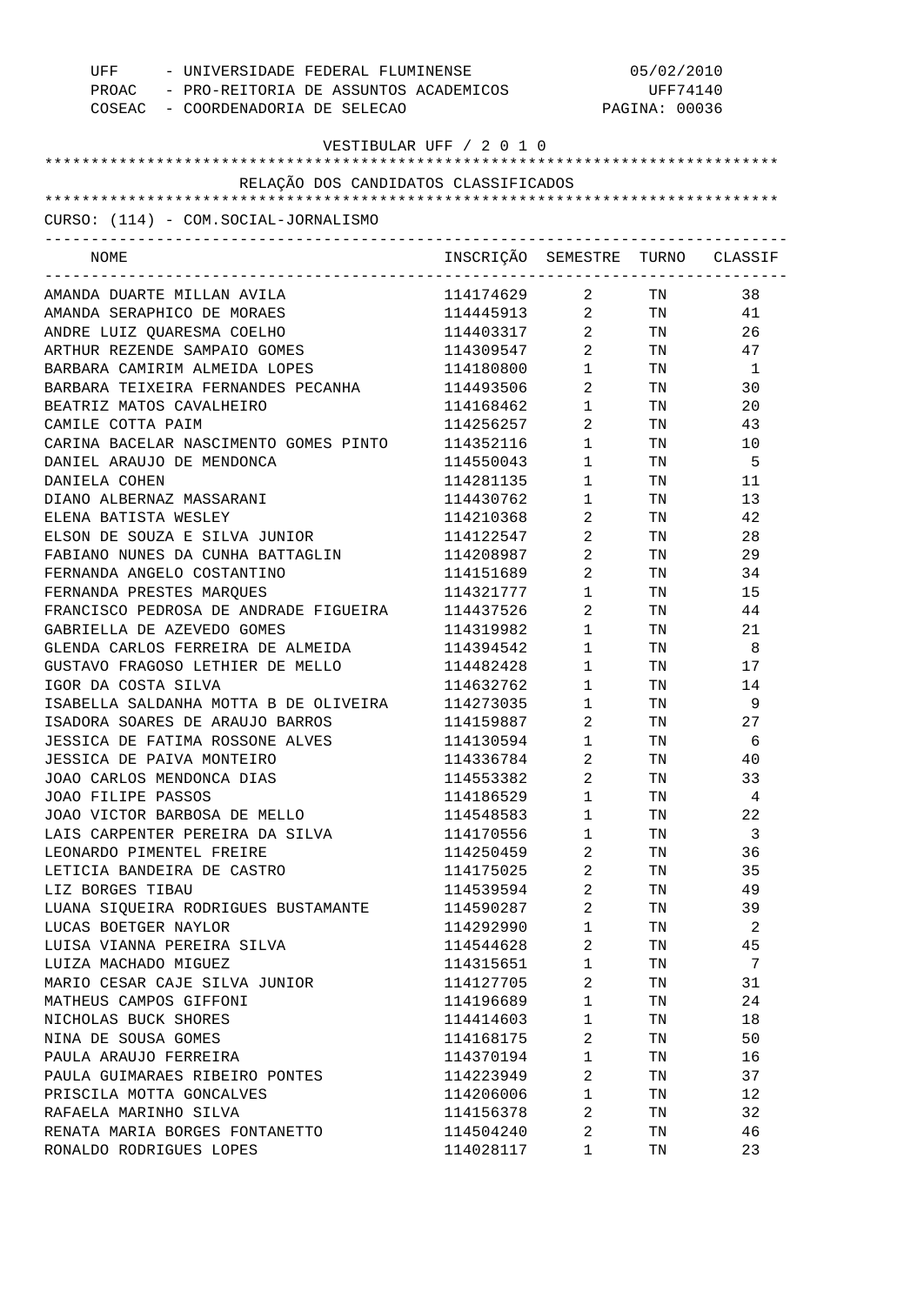| UFF<br>PROAC<br>COSEAC                                                                                                                   | - UNIVERSIDADE FEDERAL FLUMINENSE<br>- PRO-REITORIA DE ASSUNTOS ACADEMICOS<br>- COORDENADORIA DE SELECAO |                                     |                           | 05/02/2010<br>UFF74140<br>PAGINA: 00037 |                |
|------------------------------------------------------------------------------------------------------------------------------------------|----------------------------------------------------------------------------------------------------------|-------------------------------------|---------------------------|-----------------------------------------|----------------|
| VESTIBULAR UFF / 2 0 1 0<br>RELAÇÃO DOS CANDIDATOS CLASSIFICADOS<br>****************************<br>CURSO: (114) - COM.SOCIAL-JORNALISMO |                                                                                                          |                                     |                           |                                         |                |
| <b>NOME</b>                                                                                                                              |                                                                                                          | INSCRIÇÃO SEMESTRE TURNO            |                           |                                         | CLASSIF        |
| THAIANNE GONCALO COELHO                                                                                                                  | SANDRA MARA ALVES AMANCIO<br>YARA KAROLINNE SOUSA LOPES                                                  | 114229943<br>114309200<br>114417980 | $\sim$ 1<br>$\mathcal{L}$ | TN<br>TN<br>ΤN                          | 19<br>48<br>25 |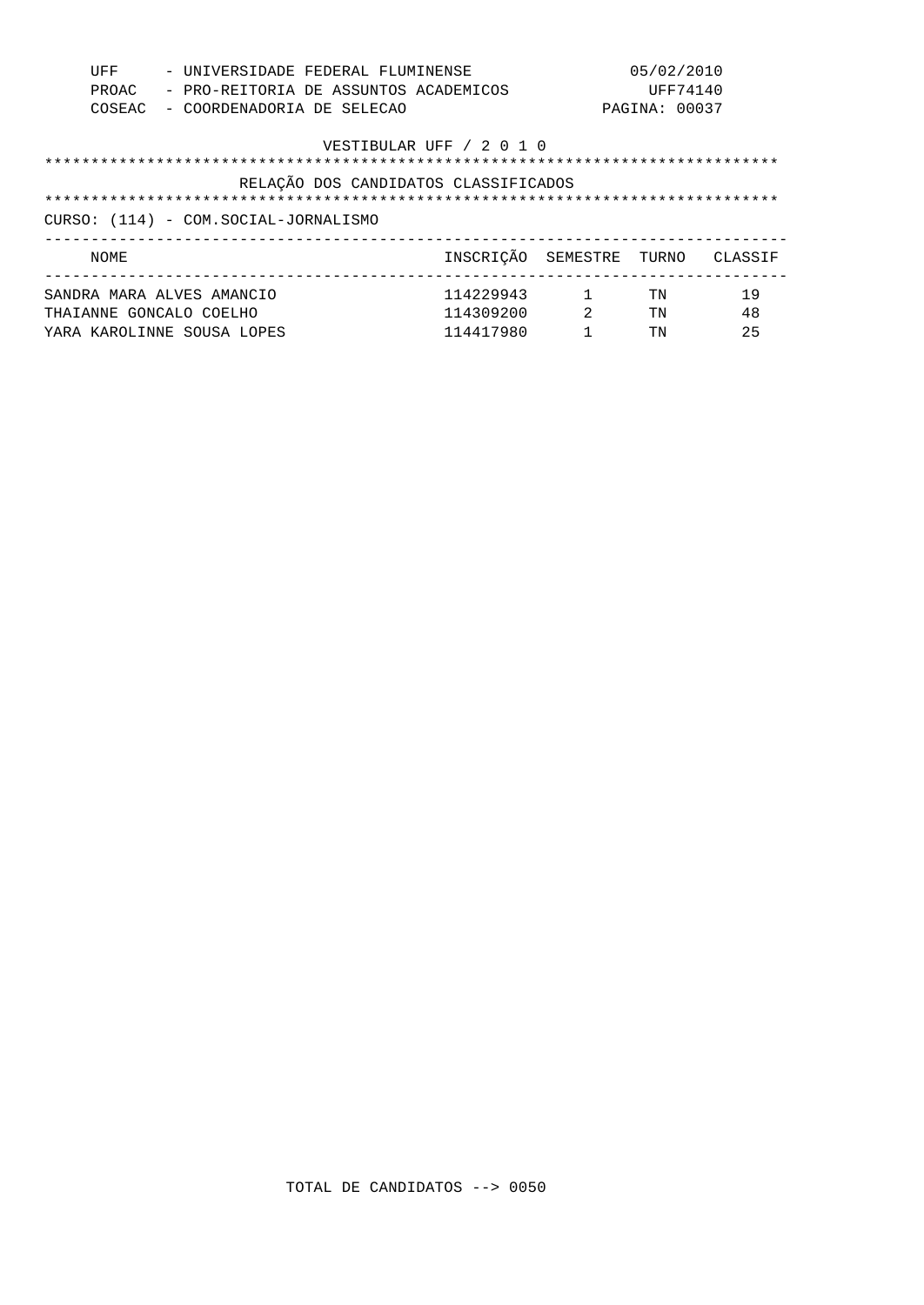| UFF                                                         | - UNIVERSIDADE FEDERAL FLUMINENSE           |                                               | 05/02/2010    |          |  |  |
|-------------------------------------------------------------|---------------------------------------------|-----------------------------------------------|---------------|----------|--|--|
|                                                             | PROAC - PRO-REITORIA DE ASSUNTOS ACADEMICOS |                                               | UFF74140      |          |  |  |
| COSEAC - COORDENADORIA DE SELECAO                           |                                             |                                               | PAGINA: 00038 |          |  |  |
|                                                             |                                             |                                               |               |          |  |  |
| VESTIBULAR UFF / 2 0 1 0                                    |                                             |                                               |               |          |  |  |
| RELAÇÃO DOS CANDIDATOS CLASSIFICADOS                        |                                             |                                               |               |          |  |  |
|                                                             |                                             |                                               |               |          |  |  |
| CURSO: (115) - AROUIVOLOGIA                                 |                                             |                                               |               |          |  |  |
|                                                             |                                             |                                               |               |          |  |  |
| NOME                                                        | INSCRIÇÃO SEMESTRE TURNO CLASSIF            |                                               |               |          |  |  |
| ADRIANE DA SILVA GADELHA                                    | 115440107                                   | 1                                             | MN            | 27       |  |  |
| ALEXSANDRA DA COSTA ANDRADE                                 | 115163929                                   |                                               | $1$ MN        | 28       |  |  |
| ANDRE DANIEL                                                | 115636586                                   |                                               | $1$ MN        | 20       |  |  |
| ANDREIA DA SILVA ALMEIDA                                    | 115371459                                   | $1$ $\hfill$                                  | MN            | 11       |  |  |
| BRUNA DE JESUS DOS SANTOS                                   | 115023272                                   | $\overline{a}$                                | MN            | 31       |  |  |
| CHARLES MARTINS HORA                                        | 115023090                                   | $\overline{a}$                                | MN            | 33       |  |  |
| DANIEL DE OLIVEIRA DE CARVALHO                              | 115065751                                   | 1                                             | MN            | 15       |  |  |
| DANIEL VIEGAS ZEITOUNE                                      | 115495011                                   | $\mathbf{1}$                                  | MN            | 16       |  |  |
| DIAQUELINE DIANSEY FERREIRA LIMA                            | 115612841                                   | $\overline{a}$                                | MN            | 51       |  |  |
| DIEGO DA SILVA ALVES                                        | 115640238                                   | $\overline{a}$                                | MN            | 42       |  |  |
| EVELYN FRADE DA SILVA                                       | 115340199                                   | $\overline{2}$                                | MN            | 57       |  |  |
| FABRICIA DA PAIXAO COSTA DE SOUSA                           | 115498099                                   | $\overline{a}$                                | MN            | 43       |  |  |
| FELLYPPE ARAUJO MENDES DA SILVA                             | 115457904                                   | $\overline{a}$                                | MN            | 38       |  |  |
| FERNANDO DE ALMEIDA MAGALHAES                               | 115577833                                   | $\mathbf 1$                                   | MN            | 24       |  |  |
| FRANCISCO JOSE PINHEIRO DA SILVA                            | 115363323                                   | $\begin{array}{ccc} 1 & & \\ & & \end{array}$ | MN            | 29       |  |  |
| GEISIANE DA SILVA ALVES                                     | 115483642                                   | $\begin{array}{ccc} 1 & & \\ & & \end{array}$ | MN            | 5        |  |  |
| GENEVIEWE DA CRUZ DE CERQUEIRA                              | 115169600                                   | $\overline{a}$                                | MN            | 44       |  |  |
| GEORGIA MARIANO DE ARAUJO                                   | 115140692                                   | $\mathbf{1}$                                  | MN            | 25       |  |  |
| HUGO DE ABREU DUTRA                                         | 115589331                                   | $\overline{a}$                                | MN            | 39       |  |  |
| ISABELA MOZER MARCONCINI DE SOUZA                           | 115018083                                   | $\mathbf{1}$                                  | MN            | 18       |  |  |
| ISABELLE IZEQUIEL VIEIRA                                    | 115310857                                   | $\begin{array}{ccc} 1 & & \\ & & \end{array}$ | MN            | 14       |  |  |
| JESSICA ELLEN FERNANDES DA SILVA                            | 115529587                                   | $\overline{a}$                                | MN            | 32       |  |  |
| JHENYFFER DAVILA BASSI                                      | 115586731                                   | $\overline{a}$                                | MN            | 41       |  |  |
| JULIANA DA SILVA RAMOS                                      | 115503210                                   | $\overline{a}$                                | MN            | 53       |  |  |
| JULIANA LEONICIO PEREIRA SALES                              | 115593629                                   | $1 \quad \blacksquare$                        | MN            | 26       |  |  |
| JULIANE SOARES DE SOUSA                                     | 115150908                                   | 1                                             | MN            | 10       |  |  |
|                                                             | 115399889                                   | 1                                             |               | 21       |  |  |
| JULIO CESAR DE BRITO COELHO GOMES                           |                                             | 2                                             | ΜN            | 56       |  |  |
| JULIO CESAR FERREIRA DE MENDONCA<br>LAIS DE MACEDO LANCEIRO | 115444488                                   | 1                                             | ΜN            |          |  |  |
| LEONARDO CASTRO DUARTE                                      | 115607743<br>115432332                      | 2                                             | ΜN            | 12<br>52 |  |  |
|                                                             |                                             |                                               | ΜN            |          |  |  |
| LEONARDO DE MELO SILVA                                      | 115567682                                   | 2                                             | ΜN            | 40       |  |  |
| LIDIANE FREITAS SIMOES                                      | 115069226                                   | 2                                             | ΜN            | 50       |  |  |
| LUCAS MONTE NOVO DA SILVA                                   | 115131299                                   | $\overline{2}$                                | ΜN            | 54       |  |  |
| LUIS CARLOS SILVA DE MATTOS                                 | 115397269                                   | $\overline{2}$                                | ΜN            | 37       |  |  |
| MARCELO MERIDA DOS REIS                                     | 115470097                                   | $\mathbf{1}$                                  | ΜN            | 30       |  |  |
| MARIANA DA SILVA CARVALHO                                   | 115662494                                   | $\mathbf{1}$                                  | ΜN            | 3        |  |  |
| MARIANA DE CASSIA CATERMOL DA COSTA                         | 115389717                                   | 1                                             | ΜN            | 13       |  |  |
| MARY HELLEN DA CONCEICAO REIS                               | 115634643                                   | 2                                             | ΜN            | 48       |  |  |
| MICHELE ALDANO ALVES RODRIGUES                              | 115081729                                   | $\mathbf{1}$                                  | ΜN            | 17       |  |  |
| NATALIA ROCHA GOMES                                         | 115158314                                   | 1                                             | ΜN            | 8        |  |  |
| NICOLE MONTEIRO WAISSMANN                                   | 115170544                                   | 2                                             | ΜN            | 36       |  |  |
| PATRICIA SOUZA SANTANA MADEIRA                              | 115602080                                   | 1                                             | ΜN            | 1        |  |  |
| PAULA SOARES JORGE                                          | 115442844                                   | 2                                             | ΜN            | 49       |  |  |
| RAFAEL CARDOSO LIMA MIRANDA                                 | 115521987                                   | $\mathbf{1}$                                  | ΜN            | 2        |  |  |
| RAQUEL LUISE PRET COELHO                                    | 115563698                                   | 1                                             | ΜN            | 7        |  |  |
| RENATA MACIEL CAMILLO                                       | 115403422                                   | 2                                             | ΜN            | 35       |  |  |
| RENATA NOGUEIRA LEITE                                       | 115426931                                   | 1                                             | ΜN            | 22       |  |  |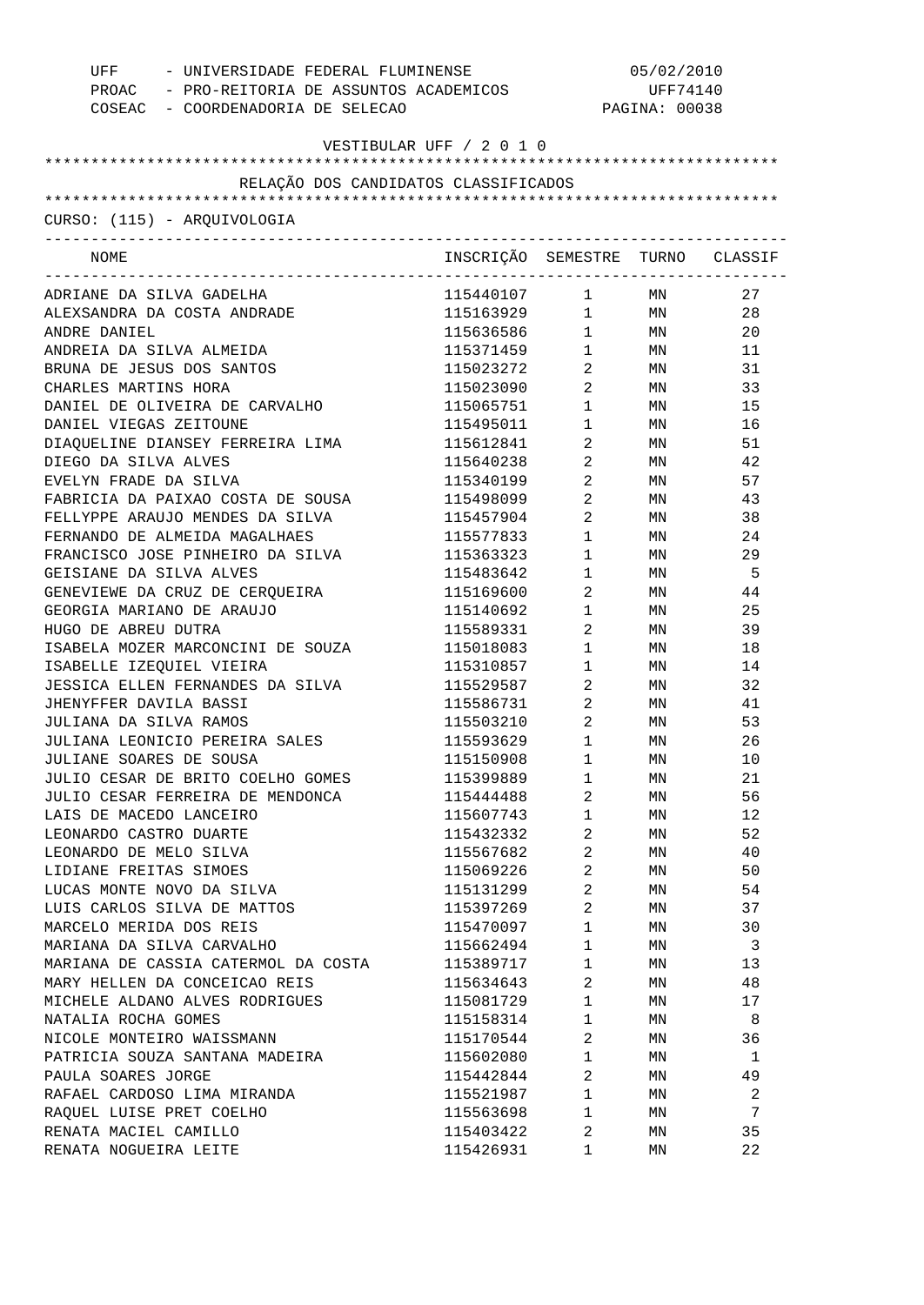| - UNIVERSIDADE FEDERAL FLUMINENSE<br>UFF | 05/02/2010                                  |                        |               |                |  |  |
|------------------------------------------|---------------------------------------------|------------------------|---------------|----------------|--|--|
|                                          | PROAC - PRO-REITORIA DE ASSUNTOS ACADEMICOS |                        |               | UFF74140       |  |  |
| COSEAC - COORDENADORIA DE SELECAO        |                                             |                        | PAGINA: 00039 |                |  |  |
|                                          |                                             |                        |               |                |  |  |
| VESTIBULAR UFF / 2 0 1 0                 |                                             |                        |               |                |  |  |
|                                          |                                             |                        |               |                |  |  |
| RELAÇÃO DOS CANDIDATOS CLASSIFICADOS     |                                             |                        |               |                |  |  |
|                                          |                                             |                        |               |                |  |  |
| CURSO: (115) - AROUIVOLOGIA              |                                             |                        |               |                |  |  |
| NOME                                     | INSCRIÇÃO SEMESTRE TURNO CLASSIF            |                        |               |                |  |  |
| RENATA SILVA SANTOS                      | 115436833 2 MN                              |                        |               | 45             |  |  |
| RENATO ROBERT PORTO                      | 115343749 1 MN                              |                        |               | 23             |  |  |
| RODRIGO CESAR DO COUTO MONTEIRO          | 115501652 2 MN                              |                        |               | 34             |  |  |
| ROZENA MORAES ESTEVES                    | 115695245                                   | $1$ MN                 |               | 9              |  |  |
| TAIS SUANE DE SOUZA                      | 115592546                                   | $\overline{2}$         | MN            | 58             |  |  |
| TERESA CRISTINA SIMAS VIEIRA             | 115706032                                   | 2                      | MN            | 47             |  |  |
| THAIS VIEIRA GRIFFO                      | 115661713                                   | $\overline{2}$         | MN            | 60             |  |  |
| THALES LOPES REZENDE NETO                | 115352697                                   | $\overline{2}$         | MN            | 55             |  |  |
| THAYANE VICENTE VAM DE BERG              | 115547321                                   | $1 \quad \blacksquare$ | MN            | 6              |  |  |
| THAYS FERNANDES GOMES PEREIRA            | 115096619                                   | 2                      | MN            | 59             |  |  |
| THIAGO HENRIQUE RODRIGUES DA SILVA       | 115592247                                   | $1 \quad \blacksquare$ | MN            | $\overline{4}$ |  |  |
| YASMIM VIANA DA COSTA                    | 115562826                                   | $1$ MN                 |               | 19             |  |  |
| YURI VIDAL DA SILVA                      | 115551164                                   | 2                      | ΜN            | 46             |  |  |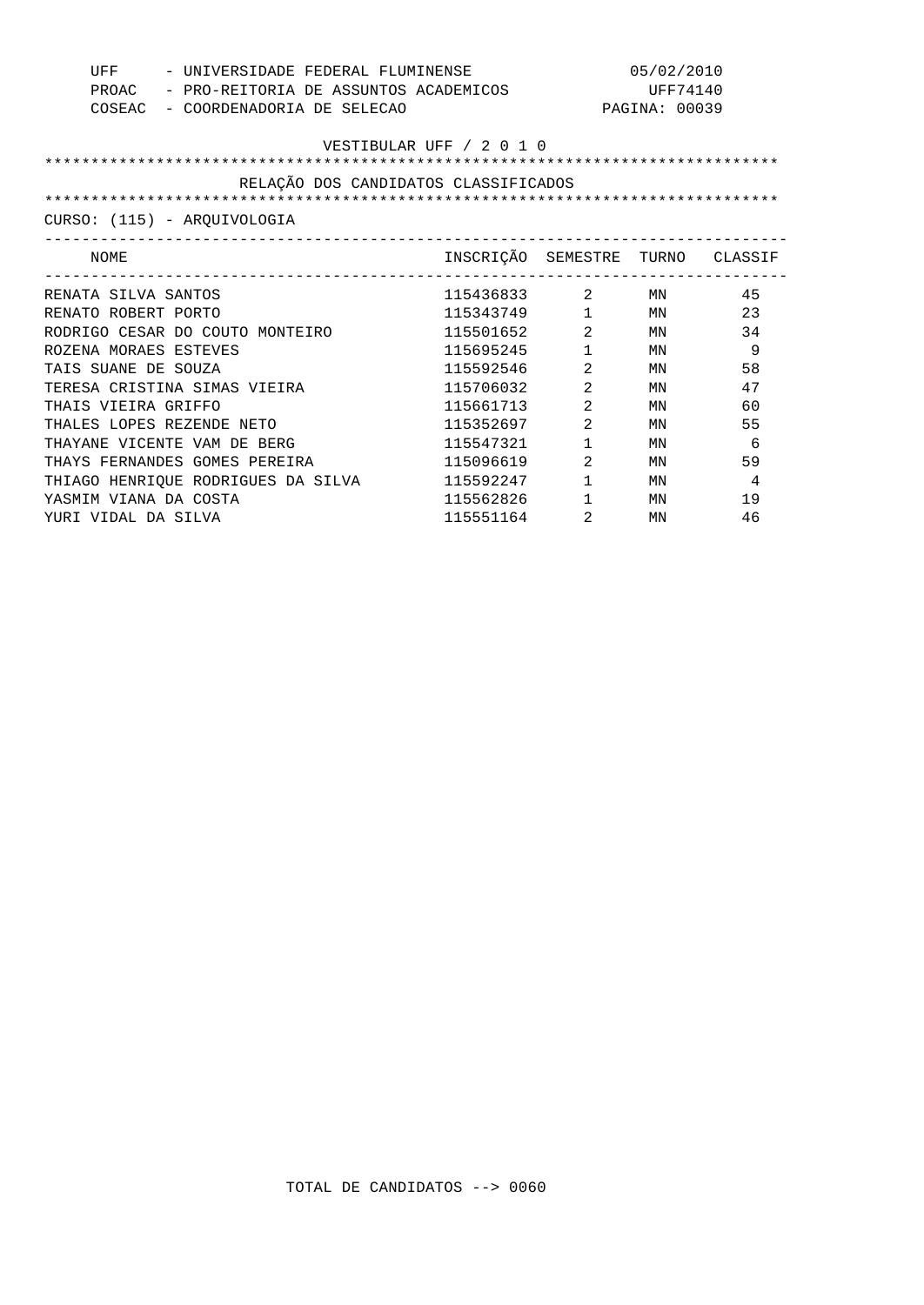| UFF<br>- UNIVERSIDADE FEDERAL FLUMINENSE<br>PROAC - PRO-REITORIA DE ASSUNTOS ACADEMICOS<br>COSEAC - COORDENADORIA DE SELECAO |                                  |                                   | 05/02/2010<br>UFF74140<br>PAGINA: 00040 |                |  |
|------------------------------------------------------------------------------------------------------------------------------|----------------------------------|-----------------------------------|-----------------------------------------|----------------|--|
| VESTIBULAR UFF / 2 0 1 0                                                                                                     |                                  |                                   |                                         |                |  |
| RELAÇÃO DOS CANDIDATOS CLASSIFICADOS                                                                                         |                                  |                                   |                                         |                |  |
|                                                                                                                              |                                  |                                   |                                         |                |  |
| CURSO: (116) - BIBLIOTECONOMIA E DOCUMENTACAO                                                                                |                                  |                                   |                                         |                |  |
| ------------------------------------<br>NOME                                                                                 | INSCRIÇÃO SEMESTRE TURNO CLASSIF |                                   |                                         |                |  |
| ADRIANA JEOVANIA DA SILVA                                                                                                    | 116117047 1                      |                                   | MN                                      | 27             |  |
| ALEXANDRE LEITE SALGUEIRO                                                                                                    | 116508935 2 MN                   |                                   |                                         | 36             |  |
| ALINE COUTINHO DOS SANTOS                                                                                                    | 116530146 1                      |                                   | MN                                      | $\overline{2}$ |  |
| ALINE SANTANA BATISTA DA CONCEICAO                                                                                           | 116005139                        | $\overline{2}$                    | MN                                      | 49             |  |
| AMANDA DE ALMEIDA BRAZ                                                                                                       | 116087204                        | $1 \quad \blacksquare$            | MN                                      | 17             |  |
| AMANDA DE CARVALHO PEREIRA                                                                                                   | 116521767                        | $1 \quad \blacksquare$            | <b>MN</b>                               | 13             |  |
| AMANDA MORGADO MILAGRES                                                                                                      | 116448800                        | $1 \qquad \qquad$                 | MN                                      | 25             |  |
| ANA HELENA PIRES DA SILVA                                                                                                    | 116474603                        | $\overline{2}$ and $\overline{2}$ | MN                                      | 48             |  |
| ANDRE RICARDO QUINTAO VELLOSO JUNIOR                                                                                         | 116193039                        | $\overline{2}$ and $\overline{2}$ | MN                                      | 47             |  |
| ANDRESSA DE OLIVEIRA REZENDE TROCA                                                                                           | 116097273                        | $\overline{2}$ and $\overline{2}$ | MN                                      | 35             |  |
| ARIADNE PACHECO CLEMENTE                                                                                                     | 116615477                        | $\mathbf{1}$                      | MN                                      | 15             |  |
| BARBARA ASSIS DE SOUZA                                                                                                       | 116224278                        | 2                                 | MN                                      | 41             |  |
| CARINA MUNHOZ DE LIMA                                                                                                        | 116540854                        | $\overline{2}$ and $\overline{2}$ | MN                                      | 54             |  |
| CARLA COELHO RODRIGUEZ                                                                                                       | 116377776                        | $\overline{2}$ and $\overline{2}$ | MN                                      | 45             |  |
| CARLA DE MARINS GONCALVES                                                                                                    | 116241862                        | $\mathbf{1}$                      | MN                                      | 20             |  |
| CLEIDE BRAZ DOS SANTOS                                                                                                       | 116061925                        | $\mathbf{1}$                      | MN                                      | 19             |  |
| CRISLANE PORTO DE OLIVEIRA                                                                                                   | 116069264                        | $\overline{2}$ and $\overline{2}$ | MN                                      | 51             |  |
| DANIELA TERESA DA SILVA                                                                                                      | 116702646                        | $\overline{2}$ and $\overline{2}$ | MN                                      | 43             |  |
| DANIELLI GONCALVES PARREIRA SARDENBERG                                                                                       | 116590940                        | $\overline{2}$ and $\overline{2}$ | MN                                      | 57             |  |
| DEBORA MARIA GARCIA CORREA                                                                                                   | 116700234                        | $\mathbf{1}$                      | MN                                      | 30             |  |
| DIEGO TITO DA NOBREGA                                                                                                        | 116557431                        | $1 \qquad \qquad$                 | MN                                      | 4              |  |
| ERICA DOS SANTOS RODRIGUES                                                                                                   | 116123369                        | $1 \quad \blacksquare$            | MN                                      | 7              |  |
| ERICA MARIA AGUIAR DE OLIVEIRA                                                                                               | 116133716                        | $\overline{2}$                    | MN                                      | 60             |  |
| FABIANA MAGNO DE LACERDA                                                                                                     | 116598813                        | $1 \quad \blacksquare$            | MN                                      | 22             |  |
| FLAVIO ROHEM DE MENDONCA                                                                                                     | 116602925                        | $\mathbf{1}$                      | MN                                      | 23             |  |
| GISELLE RUIZ LIMA                                                                                                            | 116053942                        | 2                                 | ΜN                                      | 52             |  |
| HILMAR DE ALMEIDA SANTOS                                                                                                     | 116704723                        | $\overline{2}$                    | ΜN                                      | 53             |  |
| JANETE FONTES DE SOUSA                                                                                                       | 116011059                        | $\sqrt{2}$                        | ΜN                                      | 56             |  |
| JORGE LUIZ DE MORAES VANCELLOTE JUNIOR                                                                                       | 116698314                        | $\mathbf{1}$                      | MΝ                                      | 24             |  |
| JUSSIARA PESSOA MAROUES COSTA                                                                                                | 116691249                        | 2                                 | MΝ                                      | 42             |  |
| KAROLYNE SOUSA AMARAL                                                                                                        | 116242579                        | $\mathbf{1}$                      | MΝ                                      | 14             |  |
| KATIA CRISTINA DA SILVA BRANCO                                                                                               | 116649040                        | 1                                 | MΝ                                      | 21             |  |
| KEIT MARIA DE SOUZA                                                                                                          | 116018136                        | $\overline{2}$                    | MΝ                                      | 46             |  |
| LIGGIANE MANHAES DOS SANTOS                                                                                                  | 116270837                        | 2                                 | MΝ                                      | 39             |  |
| LIONY DA SILVA PAES                                                                                                          | 116637475                        | $\overline{2}$                    | MΝ                                      | 32             |  |
| LORHANA MARTINS MATTAR                                                                                                       | 116643905                        | 2                                 | MΝ                                      | 55             |  |
| LUCAS AUGUSTO ALVES FIGUEIREDO                                                                                               | 116496118                        | $\mathbf{1}$                      | MΝ                                      | 11             |  |
| LUCAS DE LIMA ROCHA                                                                                                          | 116218073                        | 1                                 | MΝ                                      | 3              |  |
| LUIS FELIPE MELLO DE ARAUJO                                                                                                  | 116556968                        | $\mathbf{1}$                      | MΝ                                      | 10             |  |
| LUIZ FERNANDO SANTOS CALDAS                                                                                                  | 116359712                        | 1                                 | MΝ                                      | 8              |  |
| LUIZA MARIA SABINO                                                                                                           | 116160185                        | 2                                 | MΝ                                      | 59             |  |
| MARCELLE DOMINGOS MATERCO ALMEIDA                                                                                            | 116580476                        | 2                                 | MΝ                                      | 33             |  |
| MARCIA VALERIA BARBOSA DE SOUSA                                                                                              | 116082369                        | $\mathbf{1}$                      | MΝ                                      | 26             |  |
| MARCOS VALERIO CLEMENTE BAHIA                                                                                                | 116659693                        | $\mathbf{1}$                      | MΝ                                      | 1              |  |
| MARIANA BARROSO SAADI LEITE                                                                                                  | 116274596                        | $\mathbf{1}$                      | MΝ                                      | 16             |  |
| MARIANA DE SOUSA FREIRE                                                                                                      | 116026731                        | 2                                 | MΝ                                      | 58             |  |
| MARINA MAYRINCK                                                                                                              | 116457801                        | 2                                 | MΝ                                      | 38             |  |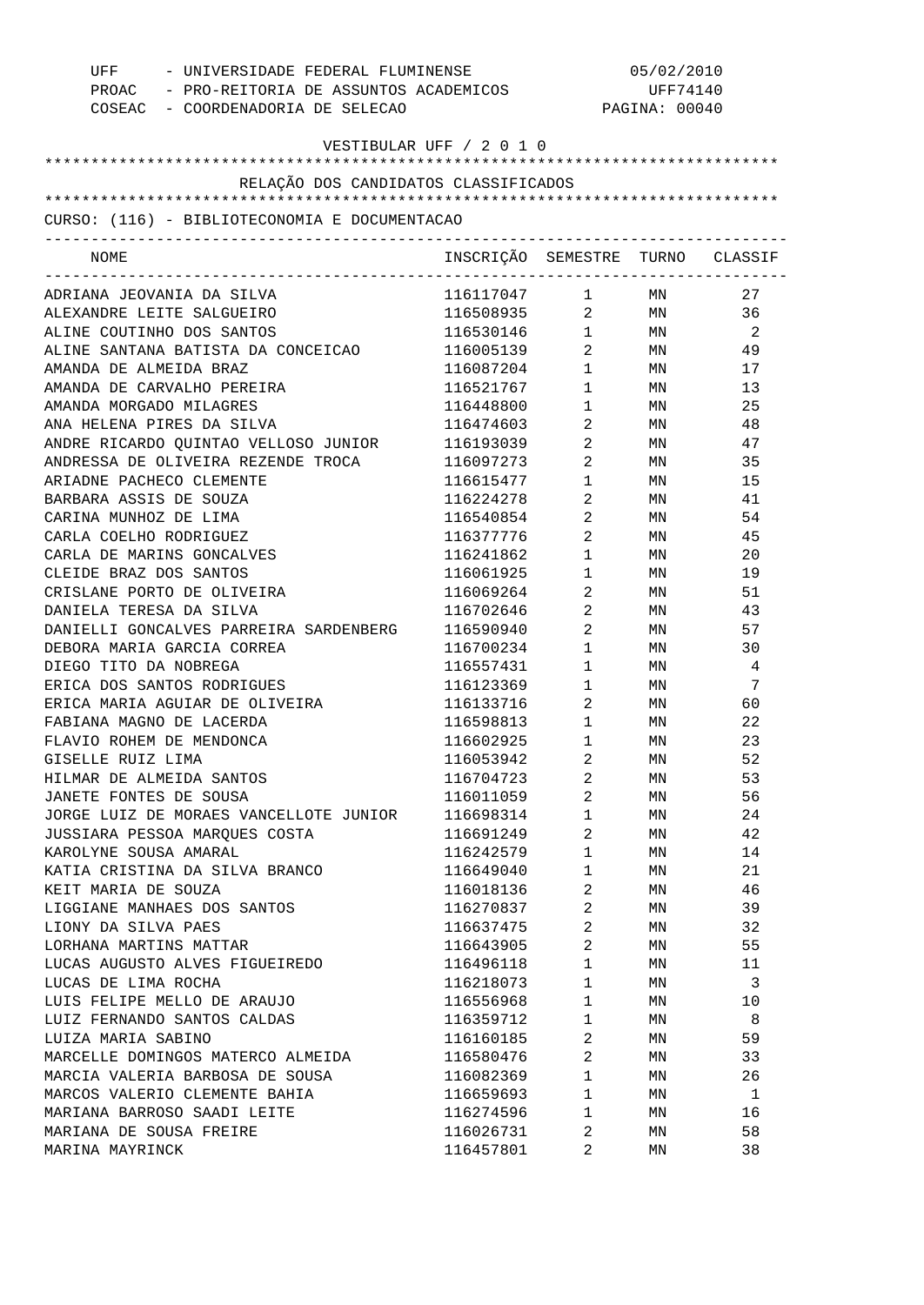| UFF<br>PROAC<br>COSEAC   | - UNIVERSIDADE FEDERAL FLUMINENSE<br>- PRO-REITORIA DE ASSUNTOS ACADEMICOS<br>- COORDENADORIA DE SELECAO |                                  |                                | 05/02/2010<br>UFF74140<br>PAGINA: 00041 |    |  |
|--------------------------|----------------------------------------------------------------------------------------------------------|----------------------------------|--------------------------------|-----------------------------------------|----|--|
| VESTIBULAR UFF / 2 0 1 0 |                                                                                                          |                                  |                                |                                         |    |  |
|                          | RELAÇÃO DOS CANDIDATOS CLASSIFICADOS                                                                     |                                  |                                |                                         |    |  |
|                          |                                                                                                          |                                  |                                |                                         |    |  |
|                          | CURSO: (116) - BIBLIOTECONOMIA E DOCUMENTACAO                                                            |                                  |                                |                                         |    |  |
| NOME                     |                                                                                                          | INSCRIÇÃO SEMESTRE TURNO CLASSIF |                                |                                         |    |  |
|                          | MONICA MARIA COELHO GOMES                                                                                | 116588014 2                      |                                | MN                                      | 37 |  |
| NATALIA DA PAZ LACERDA   |                                                                                                          | 116622573                        | $2 \left( \frac{1}{2} \right)$ | ΜN                                      | 34 |  |
|                          | PALLOMA CHRISTINA SANTOS DAVID                                                                           | 116029836                        | $1 \quad \blacksquare$         | MN                                      | 12 |  |
| PATRICIA FONSECA DIAS    |                                                                                                          | 116682638                        | $\mathbf{1}$                   | MN                                      | 28 |  |
|                          | PAULO RODRIGO VERCOSA BARROS                                                                             | 116628424                        | 2                              | MN                                      | 31 |  |
| RAFAELE TEIXEIRA LIMA    |                                                                                                          | 116059283                        | $\mathbf{1}$                   | MN                                      | 9  |  |
| RENATO BARBOSA DA CUNHA  |                                                                                                          | 116692346                        | 2                              | MN                                      | 50 |  |
|                          | SANDER INGENITO DE AZEVEDO                                                                               | 116474940                        | $\mathbf{1}$                   | MN                                      | 6  |  |
|                          | TATIANA LOMBA DE OLIVEIRA LIMA                                                                           | 116377207                        | $\mathbf{1}$                   | MN                                      | 5  |  |
|                          | TEREZINHA DE JESUS MELLO DE ABREU                                                                        | 116049197                        | 2                              | MN                                      | 40 |  |
| THALES VICENTE DE SOUZA  |                                                                                                          | 116258152                        | $\mathbf{1}$                   | ΜN                                      | 18 |  |
| WILLIAM LIRA SOARES      |                                                                                                          | 116087424                        | 2                              | MN                                      | 44 |  |
|                          | WILSON SOARES TEBALDI GOMES                                                                              | 116702218                        | 1                              | ΜN                                      | 29 |  |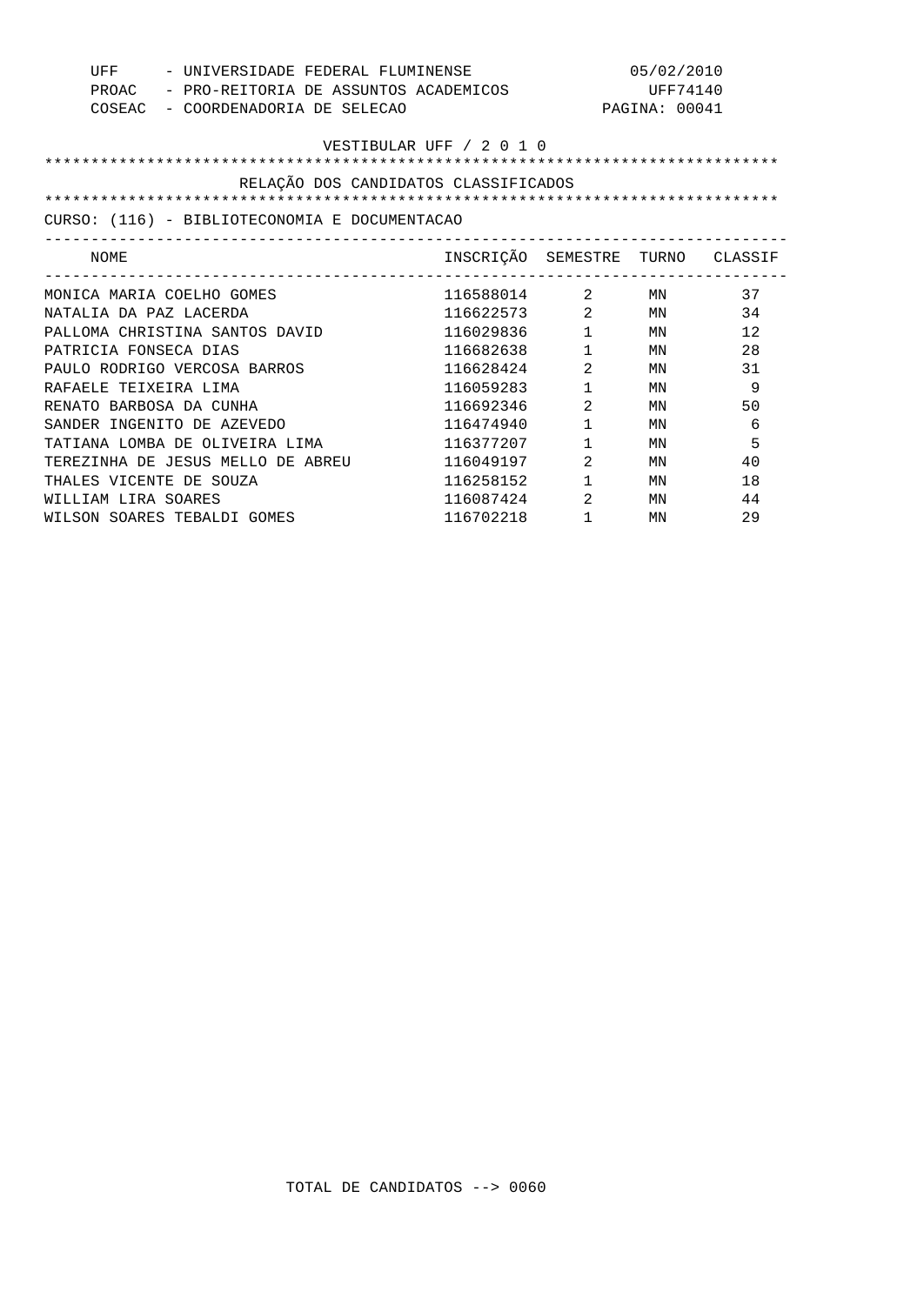| UFF                                  | - UNIVERSIDADE FEDERAL FLUMINENSE<br>PROAC - PRO-REITORIA DE ASSUNTOS ACADEMICOS |                                               | 05/02/2010<br>UFF74140<br>PAGINA: 00042 |                         |  |  |
|--------------------------------------|----------------------------------------------------------------------------------|-----------------------------------------------|-----------------------------------------|-------------------------|--|--|
| COSEAC - COORDENADORIA DE SELECAO    |                                                                                  |                                               |                                         |                         |  |  |
| VESTIBULAR UFF / 2 0 1 0             |                                                                                  |                                               |                                         |                         |  |  |
|                                      |                                                                                  |                                               |                                         |                         |  |  |
| RELAÇÃO DOS CANDIDATOS CLASSIFICADOS |                                                                                  |                                               |                                         |                         |  |  |
|                                      |                                                                                  |                                               |                                         |                         |  |  |
| CURSO: (117) - CINEMA & AUDIOVISUAL  |                                                                                  |                                               |                                         |                         |  |  |
| NOME                                 | INSCRIÇÃO SEMESTRE TURNO CLASSIF                                                 |                                               |                                         |                         |  |  |
| ADIL GIOVANNI LEPRI                  | 117208573                                                                        | $\overline{a}$                                | <b>MT</b>                               | 49                      |  |  |
| ANA CAROLINA FREITAS ORNELAS         | 117338017                                                                        | $1 \quad \blacksquare$                        | MT                                      | 17                      |  |  |
| ANA CAROLINA SANTOS MAIA             | 117565945                                                                        | $\begin{array}{ccc} 1 & & \\ & & \end{array}$ | MT                                      | 22                      |  |  |
| ANA LAURA LEARDINI FERRAZ            | 117671782                                                                        | $\overline{a}$                                | МT                                      | 39                      |  |  |
| ANDRE NOGUEIRA GROPO                 | 117224785                                                                        | $\overline{a}$                                | MT                                      | 48                      |  |  |
| ANTONIO LUIZ TROFINO JUNIOR          | 117312659                                                                        | $\overline{a}$                                | МT                                      | 33                      |  |  |
| BEATRIZ MASCARI BROCHADO             | 117215605                                                                        | $1 \quad \Box$                                | МT                                      | 26                      |  |  |
| BERNARDO DE SOUZA SANTOS             | 117332714                                                                        | $1 \quad \Box$                                | МT                                      | $\overline{\mathbf{3}}$ |  |  |
| BRUNA RAFAELA DOS SANTOS             | 117666517                                                                        | $\overline{2}$                                | МT                                      | 50                      |  |  |
| BRUNO FREITAS DE CARVALHO MOREIRA    | 117524094                                                                        | $2 \left( \frac{1}{2} \right)$                | МT                                      | 57                      |  |  |
| CAIO NEVES DE CASTRO                 | 117448991                                                                        | $\overline{2}$                                | МT                                      | 47                      |  |  |
| CAMILLA LATERCE FURTADO              | 117500567                                                                        | $1 \quad \blacksquare$                        | МT                                      | 19                      |  |  |
| CARINA DA SILVA VENTURIM             | 117555639                                                                        | $\overline{2}$                                | МT                                      | 43                      |  |  |
| DALILA TAIS DE MORAES AGUIAR         | 117525725                                                                        | $1 \quad \blacksquare$                        | МT                                      | 8                       |  |  |
| DEBORAH MEDEIROS DA COSTA GOMES      | 117356710                                                                        | $1 \quad \Box$                                | МT                                      | - 6                     |  |  |
| DIOGO MOURAO DE OLIVEIRA             | 117098849                                                                        | $1 \quad \blacksquare$                        | МT                                      | 28                      |  |  |
| ELIZABETH RIBEIRO PAIXAO             | 117568014                                                                        | $2^{\circ}$                                   | МT                                      | 51                      |  |  |
| FABRICIO BARROS RODRIGUES            | 117431675                                                                        | $2^{\circ}$                                   | МT                                      | 38                      |  |  |
| FERNANDA CAVALIERI DORO FONTES       | 117169636                                                                        | $\overline{2}$                                | МT                                      | 60                      |  |  |
| FERNANDA HIRAGA DE VASCONCELLOS CRUZ | 117266458                                                                        | $1 \quad \blacksquare$                        | МT                                      | 13                      |  |  |
| FLAVIO ALVES PINHEIRO                | 117564317                                                                        | $1 \quad \blacksquare$                        | МT                                      | 12                      |  |  |
| GABRIELA FLORES ZILIO                | 117577039                                                                        | $\overline{2}$                                | МT                                      | 35                      |  |  |
| GABRIELA RIZO FERREIRA               | 117267828                                                                        | $1 \quad \blacksquare$                        | МT                                      | 20                      |  |  |
| GABRIELA SANTANA FRANCA              | 117189064                                                                        | $2^{\circ}$                                   | МT                                      | 46                      |  |  |
| GUILHERME DOS SANTOS DE SOUZA        | 117276843                                                                        | $\overline{a}$                                | МT                                      | 55                      |  |  |
| GUSTAVO BITTENCOURT PEREIRA LIMA     | 117228860                                                                        | $\mathbf{1}$                                  | $\rm{MT}$                               | $\mathbf{1}$            |  |  |
| HANNAH SATI MATSUO SOUZA             | 117578344                                                                        | 2                                             | МT                                      | 41                      |  |  |
| IAN COSTA CAPILLE                    | 117174588                                                                        | $\mathbf 1$                                   | МT                                      | 14                      |  |  |
| JANINE FIGUEIREDO DE SOUZA JUSTEN    | 117440511                                                                        | 2                                             | МT                                      | 32                      |  |  |
| JOAO PAULO BASTOS DE SA RODRIGUES    | 117407648                                                                        | 2                                             | МT                                      | 36                      |  |  |
| JOAO PEDRO BASTOS TORRERO DIAZ       | 117306985                                                                        | $\mathbf 1$                                   | МT                                      | 2                       |  |  |
| JOAO RIBEIRO MONTE                   | 117573643                                                                        | 2                                             | МT                                      | 58                      |  |  |
| JORGE ANTONIO PACIELLO POLO          | 117294417                                                                        | $\overline{a}$                                | МT                                      | 45                      |  |  |
| JULIA ROTHIER DE MATTOS              | 117271415                                                                        | $\mathbf 1$                                   | МT                                      | 7                       |  |  |
| JULIANA RIBEIRO PINTO BRAVO          | 117488941                                                                        | 2                                             | МT                                      | 40                      |  |  |
| KEITE MUREB SIMAS DE LIMA VALENCA    | 117283121                                                                        | $\overline{2}$                                | МT                                      | 52                      |  |  |
| LOUISE CARNEIRO LYRIO                | 117231831                                                                        | $\mathbf 1$                                   | МT                                      | 29                      |  |  |
| LOUISE ESTORANI MENDES               | 117356796                                                                        | $\overline{\mathbf{c}}$                       | МT                                      | 34                      |  |  |
| LUCAS CUBA BITTENCOURT GRALATO       | 117247000                                                                        | $\overline{2}$                                | МT                                      | 42                      |  |  |
| LUCAS DOS SANTOS GALEGO              | 117659758                                                                        | 2                                             | МT                                      | 59                      |  |  |
| LUCAS MARQUES LIMA                   | 117283183                                                                        | $\overline{c}$                                | МT                                      | 37                      |  |  |
| MANUELA LIBMAN FONSECA               | 117336057                                                                        | $\mathbf 1$                                   | МT                                      | 30                      |  |  |
| MARCELLA COPPO LEITE                 | 117534491                                                                        | 2                                             | МT                                      | 54                      |  |  |
| MARCELO FELIX MORAES                 | 117482806                                                                        | $\mathbf 1$                                   | МT                                      | 15                      |  |  |
| MARCUS VINICIUS AZEVEDO DE MESQUITA  | 117702103                                                                        | 2                                             | МT                                      | 53                      |  |  |
| MARIANA GALVAO DUQUE                 | 117163319                                                                        | $\mathbf 1$                                   | МT                                      | 24                      |  |  |
| MARINA MOREIRA SARMENTO DA SILVA     | 117174497                                                                        | 1                                             | MT                                      | 16                      |  |  |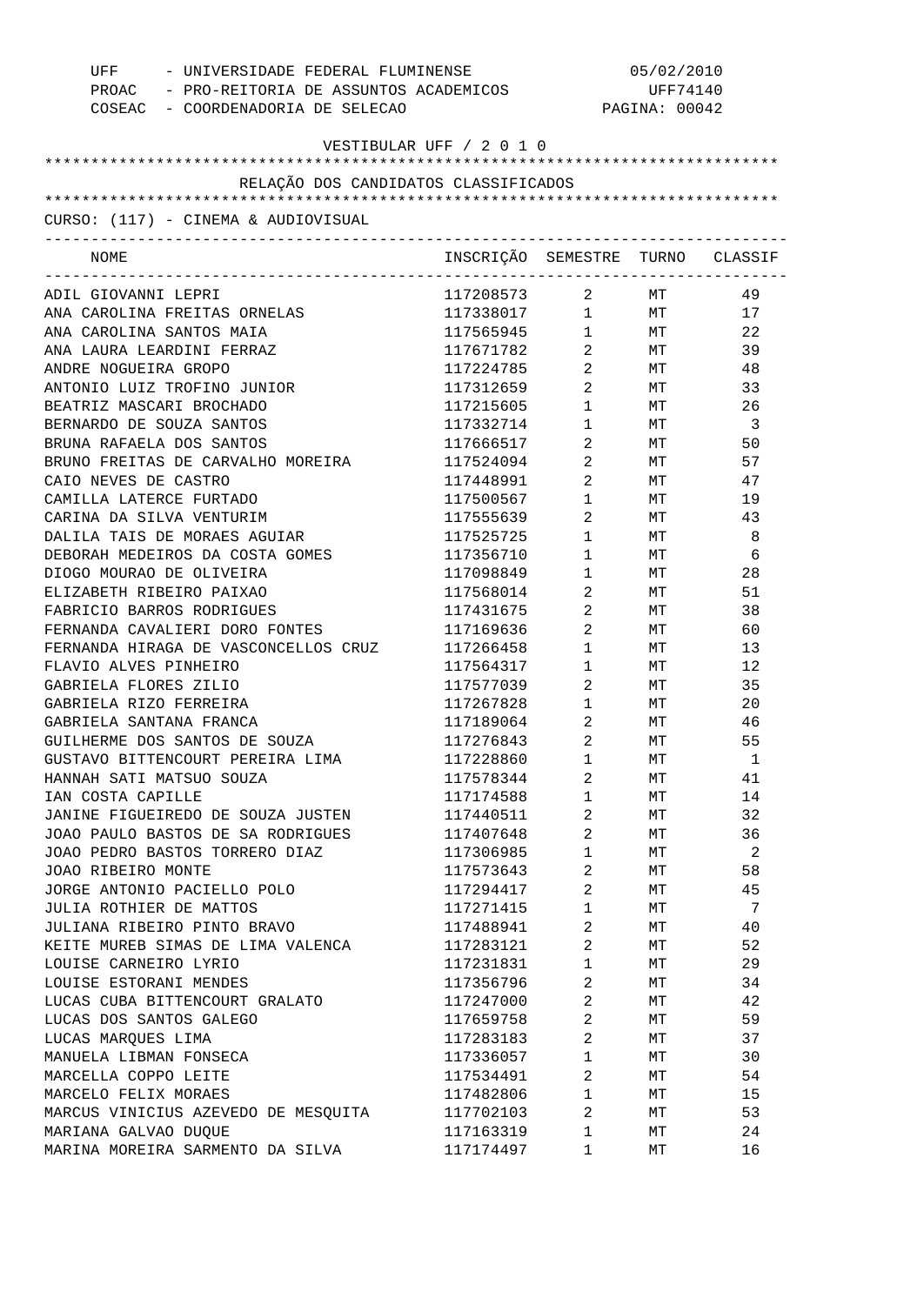| UFF                      | - UNIVERSIDADE FEDERAL FLUMINENSE                  |                                  |                        | 05/02/2010    |    |  |  |
|--------------------------|----------------------------------------------------|----------------------------------|------------------------|---------------|----|--|--|
|                          | PROAC - PRO-REITORIA DE ASSUNTOS ACADEMICOS        |                                  |                        | UFF74140      |    |  |  |
|                          | COSEAC - COORDENADORIA DE SELECAO                  |                                  |                        | PAGINA: 00043 |    |  |  |
|                          |                                                    |                                  |                        |               |    |  |  |
|                          | VESTIBULAR UFF / 2 0 1 0                           |                                  |                        |               |    |  |  |
|                          | RELAÇÃO DOS CANDIDATOS CLASSIFICADOS               |                                  |                        |               |    |  |  |
|                          |                                                    |                                  |                        |               |    |  |  |
|                          | CURSO: (117) - CINEMA & AUDIOVISUAL                |                                  |                        |               |    |  |  |
|                          |                                                    |                                  |                        |               |    |  |  |
| NOME                     |                                                    | INSCRIÇÃO SEMESTRE TURNO CLASSIF |                        |               |    |  |  |
|                          |                                                    |                                  |                        |               |    |  |  |
| MATHEUS TIENGO MACEDO    |                                                    | 117643280 2 MT                   |                        |               | 44 |  |  |
|                          | NATHALIA CARVALHO DE FREITAS                       | 117162559 1 MT                   |                        |               | 10 |  |  |
|                          | PETRUS AUGUSTO DE BAIRROS                          | 117258700 1 MT                   |                        |               | 9  |  |  |
|                          | QUEZIA MARIA LOPES GOMES DA SILVA $117402296$      |                                  |                        | $1$ MT        | 4  |  |  |
|                          | RICARDO WILLIAM SILVA MENDONCA DE FRANCA 117515706 |                                  | $2$ MT                 |               | 31 |  |  |
| SARA ABREU DE ANDRADE    |                                                    | 117221513                        | $1 \qquad \qquad$      | МT            | 21 |  |  |
| TAMIRIS LOURENCO VIEIRA  |                                                    | 117432514                        | $1 \quad \blacksquare$ | МT            | 5  |  |  |
|                          | TASSIA DE ACCIOLY LEITAO                           | 117174124                        | $\overline{2}$         | МT            | 56 |  |  |
| THIAGO RIBEIRO MOORE     |                                                    | 117623292                        | $1 \quad \Box$         | МT            | 23 |  |  |
| TITO GUIMARAES FERRADANS |                                                    | 117318225                        | $1 \quad \blacksquare$ | МT            | 25 |  |  |
|                          | VICTOR JOSE FERREIRA NARCISO                       | 117157047 1 MT                   |                        |               | 18 |  |  |
| WILLIAM VAZ DE OLIVEIRA  |                                                    | 117609935 1 MT                   |                        |               | 11 |  |  |
|                          | YASMIN DA MOTTA OLIVEIRA                           | 117286264 1                      |                        | MТ            | 27 |  |  |
|                          |                                                    |                                  |                        |               |    |  |  |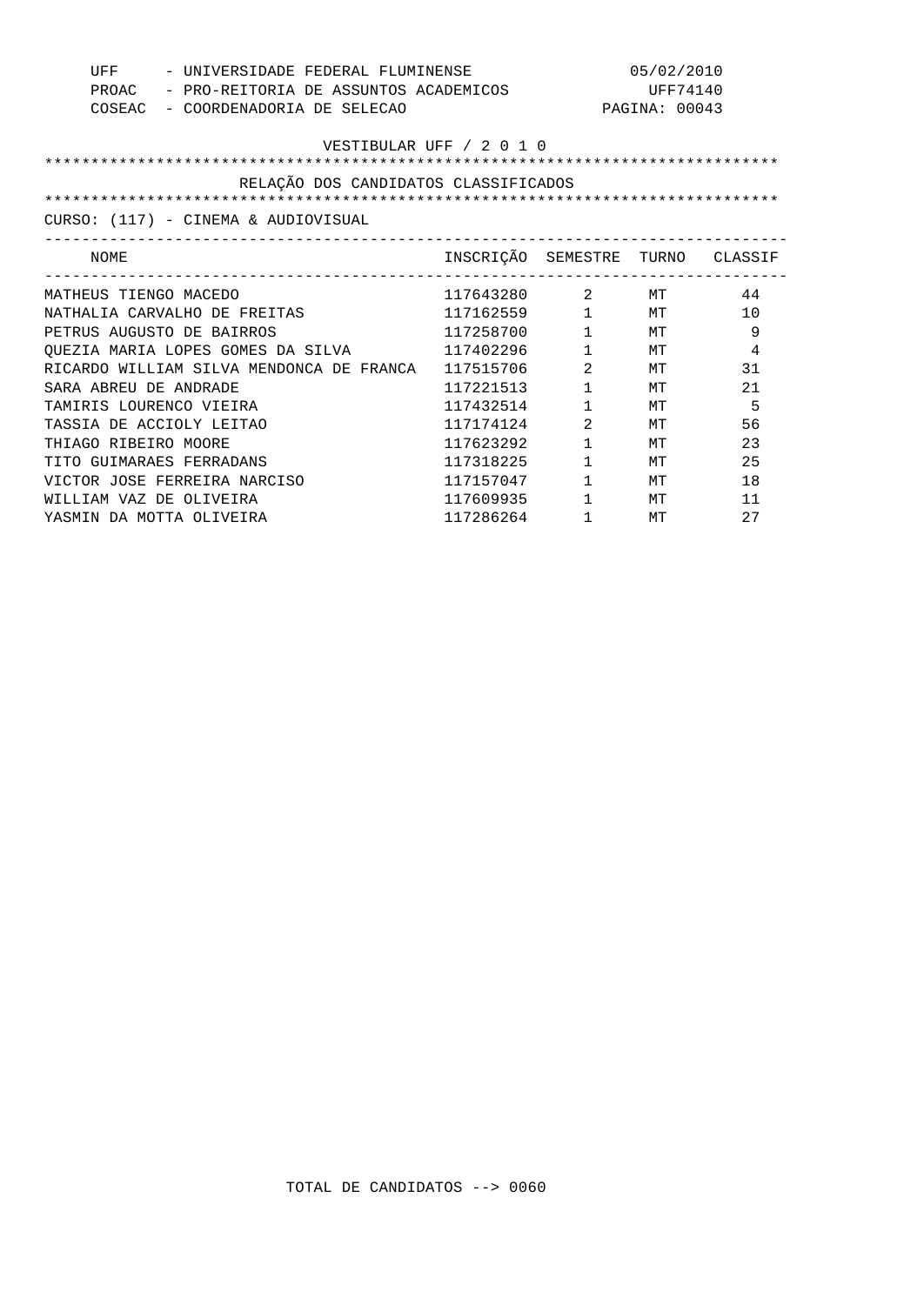| UFF - UNIVERSIDADE FEDERAL FLUMINENSE<br>PROAC - PRO-REITORIA DE ASSUNTOS ACADEMICOS<br>COSEAC - COORDENADORIA DE SELECAO |                                  |                                   | 05/02/2010<br>UFF74140<br>PAGINA: 00044                                                                        |    |  |
|---------------------------------------------------------------------------------------------------------------------------|----------------------------------|-----------------------------------|----------------------------------------------------------------------------------------------------------------|----|--|
| VESTIBULAR UFF / 2 0 1 0                                                                                                  |                                  |                                   |                                                                                                                |    |  |
| RELAÇÃO DOS CANDIDATOS CLASSIFICADOS                                                                                      |                                  |                                   |                                                                                                                |    |  |
|                                                                                                                           |                                  |                                   |                                                                                                                |    |  |
| CURSO: (118) - COM.SOCIAL-PUBL. e PROPAGANDA                                                                              |                                  |                                   |                                                                                                                |    |  |
| NOME                                                                                                                      | INSCRIÇÃO SEMESTRE TURNO CLASSIF |                                   |                                                                                                                |    |  |
| ADRIANA DE CARVALHO KRAUSE                                                                                                | 118347654 1 TN                   |                                   |                                                                                                                | 12 |  |
| AMANDA ANTUNES TRINDADE                                                                                                   | 118184428 2 TN                   |                                   |                                                                                                                | 43 |  |
| ANA BEATRIZ CUNHA CARVAS                                                                                                  | 118295538                        | $2 \left( \frac{1}{2} \right)$    | TN 97                                                                                                          | 28 |  |
| ANA CAROLINA ASSAYAG ROCHA DE ARAUJO                                                                                      | 118268078                        | $\overline{2}$                    | TN                                                                                                             | 47 |  |
| ANA LUISA DE CASTRO SOARES                                                                                                | 118279429                        | $\overline{2}$                    | TN                                                                                                             | 45 |  |
| BRUNA AMARAL LISBOA ROSSI                                                                                                 | 118217639                        | $\overline{2}$                    | TN 97                                                                                                          | 30 |  |
| BRUNA CAROLINA FERREIRA DA SILVEIRA                                                                                       | 118438922                        | $\overline{2}$                    | TN                                                                                                             | 29 |  |
| BRUNO SILVEIRA PELLITTERI                                                                                                 | 118700131                        | $1 \quad \blacksquare$            | TN 97                                                                                                          | 11 |  |
| CAIO PECANHA LOGATO                                                                                                       | 118272835                        | $\mathbf{1}$                      | TN 97                                                                                                          | 17 |  |
| CAMILA RONDININI SILVA REIS                                                                                               | 118201862                        | $\overline{2}$                    | TN 50                                                                                                          | 33 |  |
| CARLA BASILIO DE SOUZA                                                                                                    | 118425951                        | $1 \qquad \qquad$                 | TN 50                                                                                                          | 16 |  |
| DANIEL MASCARENHAS XAVIER DA SILVA                                                                                        | 118389133                        | $\overline{2}$ and $\overline{2}$ | TN 50                                                                                                          | 35 |  |
| DANIELA TUPINAMBA TAVARES                                                                                                 | 118447856                        | $\overline{2}$                    | TN TW                                                                                                          | 41 |  |
| DIANA VAISMAN                                                                                                             | 118299211                        | $1 \quad \blacksquare$            | TN TW                                                                                                          | 19 |  |
| DOUGLAS RENATO OLIVEIRA NAVARRO                                                                                           | 118361545                        | $1 \quad \blacksquare$            | TN                                                                                                             | -2 |  |
| ERICA GONCALVES SOARES                                                                                                    | 118099336                        | $1 \qquad \qquad$                 | TN                                                                                                             | 9  |  |
| FELIPE RODRIGUES RIBEIRO                                                                                                  | 118028167                        | $1 \quad \Box$                    | TN                                                                                                             | 22 |  |
| FLAVIA BAPTISTA PALACIO                                                                                                   | 118572352                        | $1 \qquad \qquad$                 | TN                                                                                                             | 25 |  |
| FLAVIO PEREIRA NASCIMENTO                                                                                                 | 118502149                        | $1 \quad \Box$                    | TN                                                                                                             | 18 |  |
| GIULIANA DAVID GIACOMINI                                                                                                  | 118365228                        | $1 \quad \blacksquare$            | TN                                                                                                             | 8  |  |
| HEITOR AIRES SOARES                                                                                                       | 118198534                        | $1 \qquad \qquad$                 | TN                                                                                                             | 6  |  |
| IGOR DE CARVALHO MAIA                                                                                                     | 118200301                        | 1                                 | TN FOR THE THE TEST OF THE TEST OF THE TEST OF THE TEST OF THE TEST OF THE TEST OF THE TEST OF THE TEST OF THE | 14 |  |
| ISABELA CAETANO KUSCHNIR                                                                                                  | 118438972                        | $\overline{2}$                    | TN                                                                                                             | 49 |  |
| ISADORA DA SILVA PRADO LEITAO                                                                                             | 118166804                        | $\overline{2}$                    | TN                                                                                                             | 27 |  |
| ISADORA RIBEIRO DA SILVA MAIA TEIXEIRA                                                                                    | 118280325                        | 2                                 | TN                                                                                                             | 50 |  |
| JESSICA RIBEIRO MARINS                                                                                                    | 118438075                        | 2                                 | TN                                                                                                             | 42 |  |
| KARINE GASPAR DE ASSIS SILVA                                                                                              | 118099233                        | 1                                 | TN                                                                                                             | 1  |  |
| LAIS DE ABREU FERREIRA LOPES DA COSTA                                                                                     | 118312831                        | 1                                 | TN                                                                                                             | 23 |  |
| LARISSA CHRISTINA DA SILVA BARRETO                                                                                        | 118329690                        | $\mathbf{1}$                      | TN                                                                                                             | 10 |  |
| LARISSA GABRIELLE LUCENA DE JESUS                                                                                         | 118126373                        | 1                                 | TN                                                                                                             | 4  |  |
| LARISSA PINHO AMARAL                                                                                                      | 118500347                        | $\mathbf{1}$                      | TN                                                                                                             | 7  |  |
| LEONARDO JULIANO SILVA REIS                                                                                               | 118703327                        | 2                                 | TN                                                                                                             | 26 |  |
| LORENA PASSOS TEIXEIRA                                                                                                    | 118420339                        | 2                                 | TN                                                                                                             | 34 |  |
| LUMA DE SOUZA COUTINHO                                                                                                    | 118278102                        | 1                                 | TN                                                                                                             | 21 |  |
| MARIA DAIANE DE PAULA RODRIGUES                                                                                           | 118317245                        | 2                                 | TN                                                                                                             | 48 |  |
| MARIA FERNANDA DE ARAUJO NEURAUTER                                                                                        | 118370924                        | 2                                 | TN                                                                                                             | 38 |  |
|                                                                                                                           |                                  | $\overline{2}$                    |                                                                                                                |    |  |
| MARIANA BAPTISTA CORREIA DE OLIVEIRA                                                                                      | 118316849                        |                                   | TN                                                                                                             | 39 |  |
| MARIANA PAIVA MOREIRA DA SILVA                                                                                            | 118311411                        | 1                                 | TN                                                                                                             | 15 |  |
| MARYANA RODRIGUES TELES NUNES                                                                                             | 118201109                        | $\mathbf{1}$                      | TN                                                                                                             | 3  |  |
| MAURA BAZZARELLI MONTEIRO DOS SANTOS                                                                                      | 118380046                        | 1                                 | TN                                                                                                             | 5  |  |
| PAOLA HOFFMANN DE AZEVEDO                                                                                                 | 118157059                        | $\mathbf{1}$                      | TN                                                                                                             | 20 |  |
| PEDRO EMANUEL DE CAMPOS MAIA G CASTOR                                                                                     | 118229345                        | 2                                 | TN                                                                                                             | 32 |  |
| PEDRO HENRIQUE GOMES DE SOUZA                                                                                             | 118582319                        | 1                                 | TN                                                                                                             | 13 |  |
| RAFAEL LUIS PARREIRA                                                                                                      | 118618675                        | 1                                 | TN                                                                                                             | 24 |  |
| ROBERTA PRISCILLA CONCEICAO PORTO                                                                                         | 118118479                        | 2                                 | TN                                                                                                             | 44 |  |
| SARAH REBECA SALES NAZARENO                                                                                               | 118479110                        | 2                                 | TN                                                                                                             | 46 |  |
| SHAYENE METRI TEIXEIRA                                                                                                    | 118441010                        | 2                                 | TN                                                                                                             | 40 |  |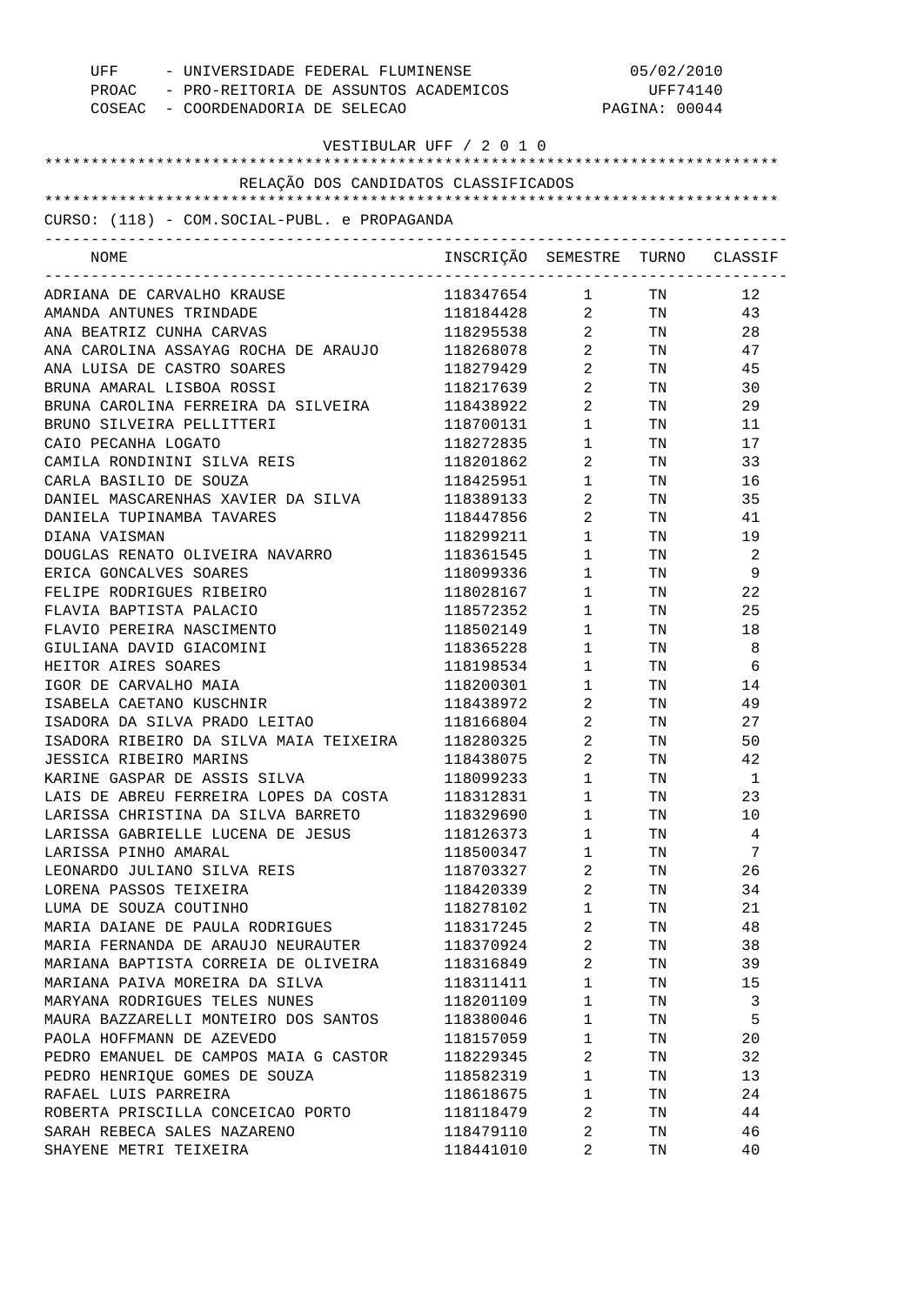| UFF<br>PROAC<br>COSEAC                                                                                           |  | - UNIVERSIDADE FEDERAL FLUMINENSE<br>- PRO-REITORIA DE ASSUNTOS ACADEMICOS<br>- COORDENADORIA DE SELECAO |  |  |                                     |                                             | 05/02/2010<br>UFF74140<br>PAGINA: 00045 |                |
|------------------------------------------------------------------------------------------------------------------|--|----------------------------------------------------------------------------------------------------------|--|--|-------------------------------------|---------------------------------------------|-----------------------------------------|----------------|
| VESTIBULAR UFF / 2 0 1 0<br>RELAÇÃO DOS CANDIDATOS CLASSIFICADOS<br>CURSO: (118) - COM.SOCIAL-PUBL. e PROPAGANDA |  |                                                                                                          |  |  |                                     |                                             |                                         |                |
| NOME                                                                                                             |  |                                                                                                          |  |  | INSCRICÃO SEMESTRE TURNO            |                                             |                                         | CLASSIF        |
| TALITA ALVES DA SILVA<br>THAINA ALVES CALDAS                                                                     |  | VICTORIA ELISA DE LEMOS COSATO                                                                           |  |  | 118159253<br>118185654<br>118702440 | $\sim$ 2<br>$\mathcal{L}$<br>$\mathfrak{D}$ | TN<br>TN<br>TN                          | 36<br>31<br>37 |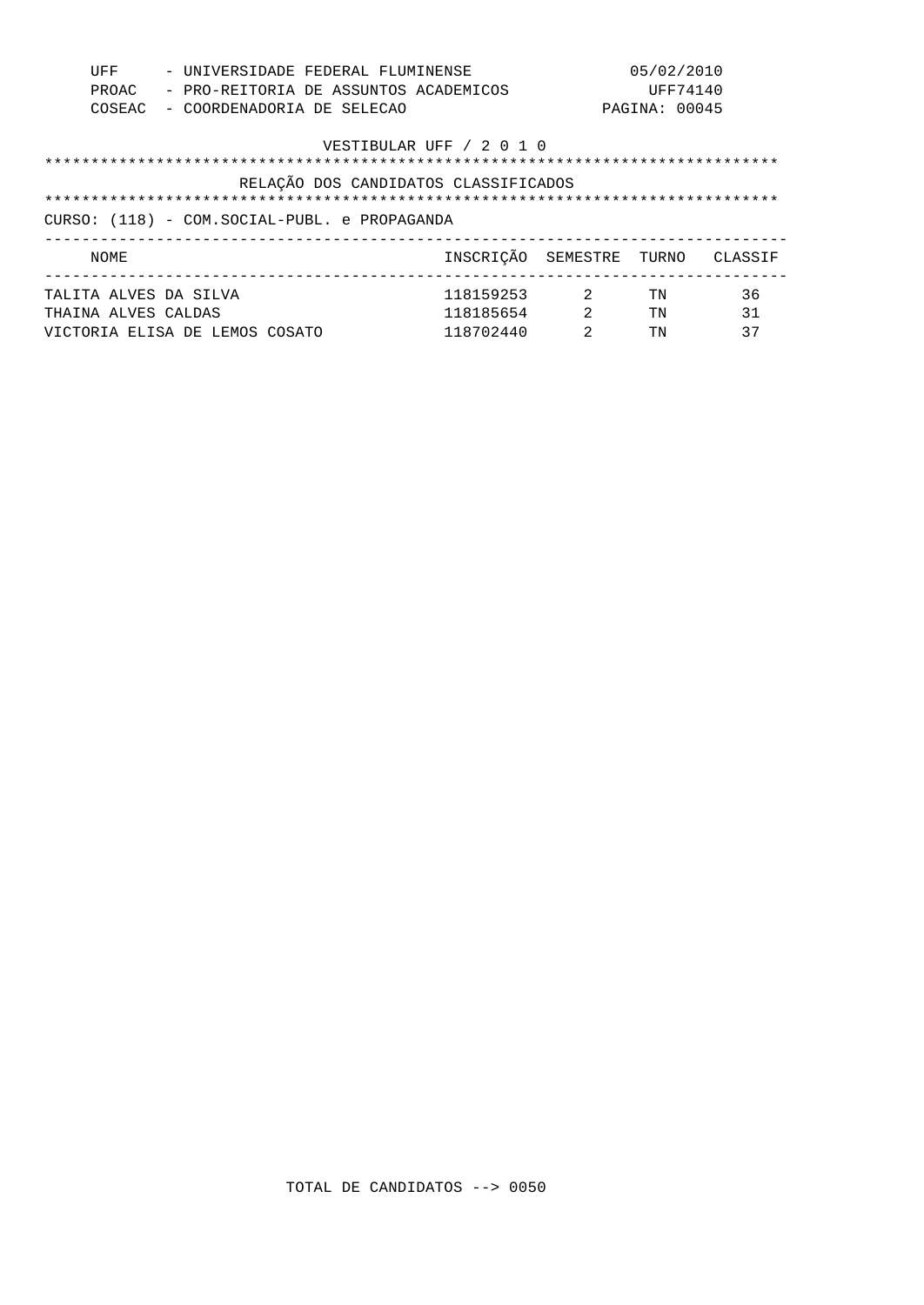| UFF<br>COSEAC - COORDENADORIA DE SELECAO | - UNIVERSIDADE FEDERAL FLUMINENSE<br>PROAC - PRO-REITORIA DE ASSUNTOS ACADEMICOS |                                |                 | 05/02/2010<br>UFF74140<br>PAGINA: 00046 |
|------------------------------------------|----------------------------------------------------------------------------------|--------------------------------|-----------------|-----------------------------------------|
| VESTIBULAR UFF / 2 0 1 0                 |                                                                                  |                                |                 |                                         |
| RELAÇÃO DOS CANDIDATOS CLASSIFICADOS     |                                                                                  |                                |                 |                                         |
|                                          |                                                                                  |                                |                 |                                         |
| CURSO: (119) - DIREITO (Niteroi)         |                                                                                  |                                |                 |                                         |
| -------------------------------------    |                                                                                  |                                |                 |                                         |
| NOME                                     | INSCRIÇÃO SEMESTRE TURNO CLASSIF                                                 |                                |                 |                                         |
| ALDO RODRIGUES NETO                      | 119502151                                                                        | $1 \quad \cdots$               | NO <sub>n</sub> | 249                                     |
| ALEXANDRE CUSTODIO RODRIGUES             | 119707830                                                                        |                                | 1 MT 36         |                                         |
| ALLANA MOTTA CARVALHO                    | 119534879 2                                                                      |                                |                 | MT 223                                  |
| ALVARO COSTA DE FARIA                    | 119405535                                                                        | $\overline{2}$                 | <b>MT</b>       | 171                                     |
| ALVARO LUIS BARROS DE ALARCAO BENTO      | 119196782                                                                        | $\overline{2}$                 | NO              | 287                                     |
| AMANDA LOIO VAZ PAOLINI                  | 119163565                                                                        | $\mathbf 1$                    | NO .            | 239                                     |
| ANA BEATRIZ DOS SANTOS RODRIGUES         | 119355223                                                                        | $1 \qquad \qquad$              | MT              | 19                                      |
| ANA CARLA DE BARROS NOGUEIRA COSTA       | 119379487                                                                        | $1 \quad \Box$                 | <b>MT</b>       | 7                                       |
| ANA CAROLINA DA FONSECA IGLESIAS         | 119276714                                                                        | $1 \qquad \qquad$              | <b>MT</b>       | 109                                     |
| ANA CAROLINA MELO PEREIRA                | 119379566                                                                        | $1 \quad \blacksquare$         | NO.             | 253                                     |
| ANA CAROLINA SARMENTO PELUSO DE SIQUEIRA | 119293607                                                                        | $1 \quad \blacksquare$         | MT              | 54                                      |
| ANA CAROLINA VALVERDE FREIXO             | 119179526                                                                        | $1 \quad \blacksquare$         | MT              | 49                                      |
| ANA ELISA CARVALHO F MATOS DOS SANTOS    | 119174772                                                                        | $1 \quad \blacksquare$         | MT              | - 9                                     |
| ANA LUISA BASTOS RAMOS                   | 119209462                                                                        | $1 \quad \blacksquare$         | MT              | 50                                      |
| ANA LUISA FERNANDES FANGUEIRO            | 119260820                                                                        | $\overline{2}$                 | NO.             | 318                                     |
| ANA LUIZA RIZZO CARDOSO                  | 119195788                                                                        | $\overline{2}$                 | MT              | 163                                     |
| ANA PAULA DE ALMEIDA                     | 119487703                                                                        | $2 \left( \frac{1}{2} \right)$ | NO.             | 294                                     |
| ANA PAULA MASSUCATO SILVA                | 119601725                                                                        | $1 \qquad \qquad$              | NO.             | 83                                      |
| ANDRE LUIZ BATALHA ALCANTARA             | 119316734                                                                        | $2 \left( \frac{1}{2} \right)$ | MT              | 137                                     |
| ANELIZE PEREIRA CABRAL                   | 119375857                                                                        | $\overline{2}$                 | NO.             | 274                                     |
| ANNA CAROLINA DE CERQUEIRA SOLDATI NUNES | 119332752                                                                        | $\overline{2}$                 | NO.             | 291                                     |
| ANNA CAROLINA DELUCA NESI FERREIRA DIAS  | 119571384                                                                        | $\overline{2}$                 | МT              | 144                                     |
| ANNA ROSA DO AMARAL BARBOSA DIAS         | 119509381                                                                        | $1 \quad \blacksquare$         | MT              | 85                                      |
| ANTONIO AUGUSTO ILOIZIO DE FARIA BASTOS  | 119217392                                                                        | $2 \left( \frac{1}{2} \right)$ | МT              | 121                                     |
| ANTONIO CARLOS DE SOUZA JUNIOR           | 119398017                                                                        | $\mathbf{1}$                   | NO.             | 248                                     |
| ARMANDO NOGUEIRA DA GAMA LAMELA MARTINS  | 119654502                                                                        | 2                              | МT              | 212                                     |
| AUGUSTO LEPRE DE SOUZA                   | 119164911                                                                        | $\mathbf 1$                    | МT              | 39                                      |
| BARBARA BARREIROS DA SILVA               | 119177504                                                                        | $\overline{a}$                 | МT              | 148                                     |
| BARBARA DE PAULA LEMOS SOARES            | 119410542                                                                        | 2                              | МT              | 149                                     |
| BARBARA GIOIA CRESPO                     | 119480183                                                                        | $\overline{a}$                 | МT              | 210                                     |
| BARBARA MACHADO MOURA FONSECA            | 119271312                                                                        | $\mathbf 1$                    | МT              | 1                                       |
| BEATRIZ CORREA SOARES                    | 119158637                                                                        | $\mathbf 1$                    | NO.             | 237                                     |
| BEATRIZ DUFFLIS FERNANDES                | 119332283                                                                        | 1                              | МT              | 70                                      |
| BERNARD RANZEIRO CAL                     | 119242608                                                                        | $\mathbf 1$                    | МT              | 10                                      |
| BERNARDO BARBOSA ZETTEL                  | 119388464                                                                        | $\mathbf 1$                    | МT              | 80                                      |
| BIANCA LIMA MARQUES PEREIRA              | 119427753                                                                        | 2                              | МT              | 207                                     |
| BRUNA BLANCO DE CARVALHO                 | 119431637                                                                        | $\overline{a}$                 | МT              | 211                                     |
| BRUNA DE MORAIS LAVADORES                | 119332702                                                                        | $\mathbf 1$                    | NO.             | 224                                     |
| BRUNA GUERRA LOFRANO                     | 119279936                                                                        | $\overline{a}$                 | МT              | 174                                     |
| BRUNA MARIA PEREIRA MENONCIN             | 119329901                                                                        | $\mathbf 1$                    | МT              | 114                                     |
| BRUNA MENDES DALMEIDA                    | 119331796                                                                        | $\overline{2}$                 | МT              | 195                                     |
| BRUNO BASTOS LESSA                       | 119469622                                                                        | $\overline{a}$                 | МT              | 122                                     |
| BRUNO ELIAS DE FREITAS CHACUR            | 119335417                                                                        | 2                              | NO              | 273                                     |
| BRUNO QUARESMA VIVAS                     | 119558629                                                                        | $\mathbf 1$                    | NO              | 136                                     |
| BRUNO SOUZA GOMES GERAIDINE              | 119300199                                                                        | 2                              | NO              | 285                                     |
| CAIO LAROCA DOMINGUES CARVALHO           | 119397855                                                                        | 1                              | МT              | 23                                      |
| CAIO LUCAS GABRA DE ALMEIDA              | 119247062                                                                        | 2                              | NO              | 307                                     |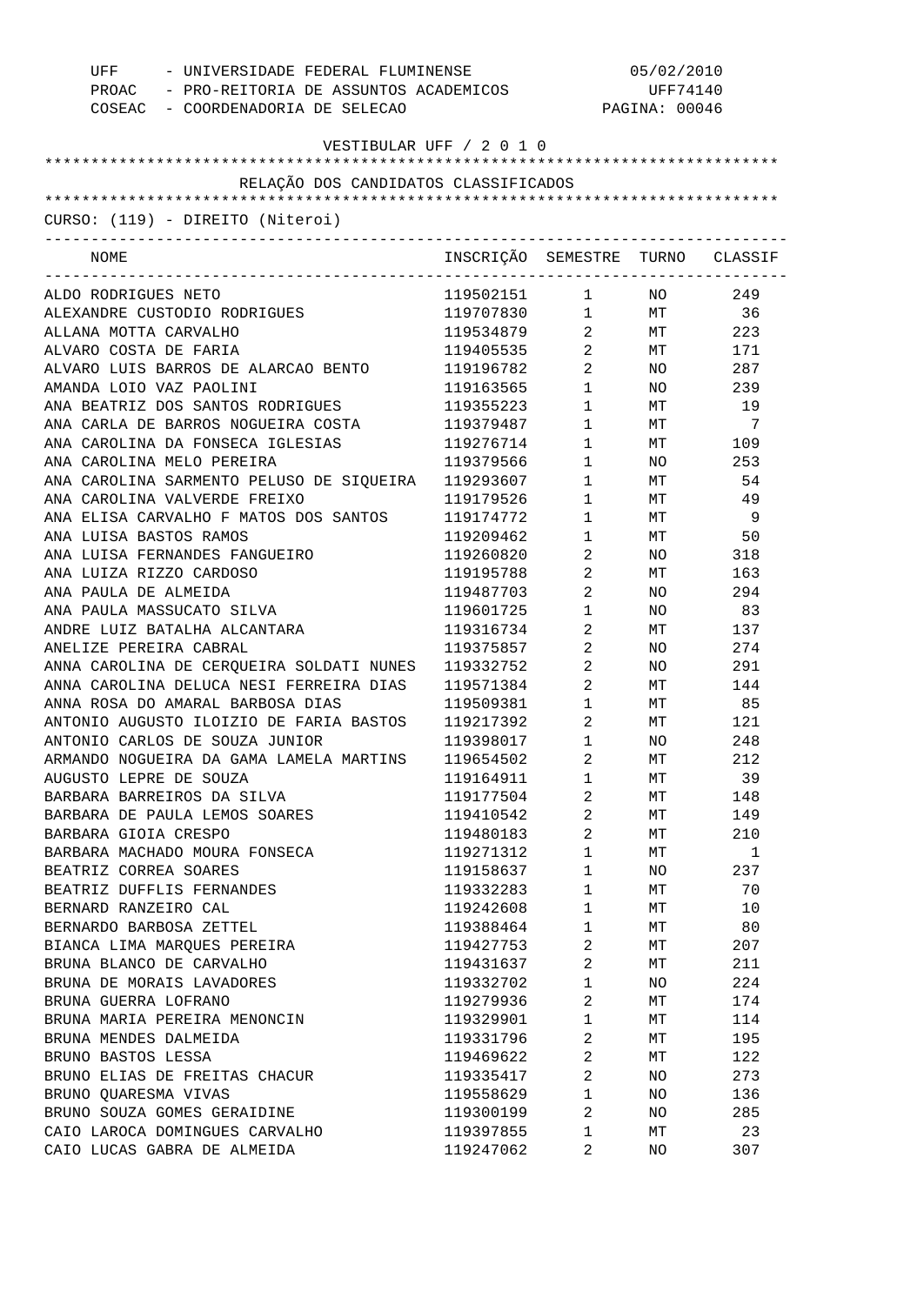| UFF<br>- UNIVERSIDADE FEDERAL FLUMINENSE<br>PROAC - PRO-REITORIA DE ASSUNTOS ACADEMICOS<br>COSEAC - COORDENADORIA DE SELECAO | 05/02/2010<br>UFF74140<br>PAGINA: 00047 |                                |                 |        |
|------------------------------------------------------------------------------------------------------------------------------|-----------------------------------------|--------------------------------|-----------------|--------|
| VESTIBULAR UFF / 2 0 1 0                                                                                                     |                                         |                                |                 |        |
|                                                                                                                              |                                         |                                |                 |        |
| RELAÇÃO DOS CANDIDATOS CLASSIFICADOS                                                                                         |                                         |                                |                 |        |
|                                                                                                                              |                                         |                                |                 |        |
| CURSO: (119) - DIREITO (Niteroi)                                                                                             |                                         |                                |                 |        |
| NOME                                                                                                                         | INSCRIÇÃO SEMESTRE TURNO CLASSIF        |                                |                 |        |
| CAIO VARGAS MARTINS                                                                                                          | 119321789                               | $\overline{a}$                 | <b>MT</b>       | 158    |
| CAMILA ESTABILE DA COSTA                                                                                                     | 119429464 2                             |                                |                 | NO 310 |
| CAMILLA BAPTISTA DE OLIVEIRA CORDEIRO                                                                                        | 119166907 1                             |                                |                 | NO 213 |
| CAMILLA CORREA DA COSTA                                                                                                      | 119197425                               | $2 \left( \frac{1}{2} \right)$ |                 | MT 154 |
| CAMILLE CARDOSO DE OLIVEIRA                                                                                                  | 119026949                               | $1 \qquad \qquad$              |                 | MT 82  |
| CAMILO DE GOES MONTEIRO DAVID                                                                                                | 119678388                               | $1 \qquad \qquad$              | NO <sub>2</sub> | 157    |
| CARLA LUISA DE ASSUMPCAO PORTUGAL                                                                                            | 119238865                               | $1 \qquad \qquad$              | MT              | 110    |
| CARLA ROMUALDO ABRUNHOZA                                                                                                     | 119191548                               | $1 \quad \blacksquare$         | NO              | 241    |
| CARLOS AUGUSTO PEREIRA NUNES                                                                                                 | 119335687                               | $1 \quad \blacksquare$         |                 | MT 75  |
| CARLOS EDUARDO B P DE VASCONCELLOS                                                                                           | 119278358                               | $\overline{2}$                 | NO              | 280    |
| CARLOS FREDERICO COSTA ARRUDA                                                                                                | 119260272                               | $2 \left( \frac{1}{2} \right)$ | MT              | 170    |
| CARLOS HUMBERTO FRANCISCO DE SOUZA                                                                                           | 119607432                               | $1 \quad \blacksquare$         | NO.             | 103    |
| CAROLINA ARDENTE DE OLIVEIRA                                                                                                 | 119588961                               | $2 \left( \frac{1}{2} \right)$ | MT              | 156    |
| CAROLINA BRAZ MORENA                                                                                                         | 119375780                               | $1 \quad \blacksquare$         | NO.             | 245    |
| CAROLINA DE AZEVEDO TATAGIBA LANNES                                                                                          | 119254948                               | $\overline{2}$                 | МT              | 135    |
| CAROLINA DE OLIVEIRA CARNEIRO TEIXEIRA                                                                                       | 119191287                               | $1 \quad \blacksquare$         | NO.             | 79     |
| CASSIO ZAMPIER DE REZENDE                                                                                                    | 119413714                               | $\overline{2}$                 | NO.             | 266    |
| CECILIA PINTO PESSOA DA SILVA                                                                                                | 119412514                               | $1 \qquad \qquad$              | NO.             | 256    |
| CLARA LACERDA DE ALMEIDA BARROS                                                                                              | 119281422                               | $1 \qquad \qquad$              | MT              | 4      |
| CLARICE CASTELLO COSTA                                                                                                       | 119523428                               | $\overline{2}$                 | MT              | 183    |
| CLAUDIO MARCIO OLIVEIRA VELASCO                                                                                              | 119083753                               | $1 \quad \blacksquare$         | NO.             | 53     |
| CLAUDIO PERES DE QUEIROZ                                                                                                     | 119462208                               | $1 \quad \blacksquare$         | NO.             | 29     |
| CRISTIANO RODRIGUES GOMES                                                                                                    | 119421307                               | $1 \quad \blacksquare$         | MT              | 20     |
| CYRO TITO NEVES DO CANTO                                                                                                     | 119193376                               | $1 \qquad \qquad$              | МT              | 33     |
| DANDARA DE SOUZA ARAUJO                                                                                                      | 119370156                               | $1 \quad \cdots$               | МT              | 2      |
| DANDARA INGRID PINTO MOURA                                                                                                   | 119549678                               | 1                              | ΝO              | 48     |
| DANIEL JOSE GONCALVES DE ARAUJO                                                                                              | 119597704                               | 2                              | NO              | 295    |
| DANIEL TESSARI CARDOSO                                                                                                       | 119413049                               | 2                              | NO              | 290    |
| DANIELLE SOUZA DE OLIVEIRA                                                                                                   | 119112023                               | $\mathbf 1$                    | МT              | 52     |
| DEBORA NEVES DINIZ DA SILVA                                                                                                  | 119170740                               | 2                              | NO              | 277    |
| DIEGO MARTINS GARCIA                                                                                                         | 119632140                               | $\mathbf 1$                    | NO              | 60     |
| DIOGO FERREIRA VALENTE                                                                                                       | 119328775                               | $\mathbf 1$                    | NO              | 34     |
| EDUARDO LUIZ DE PAULA LEITE                                                                                                  | 119577962                               | $\mathbf 1$                    | NO              | 89     |
| EDUARDO NUNES DE SOUZA                                                                                                       | 119469098                               | $\overline{c}$                 | МT              | 138    |
| EDUARDO SEIDI YOSHIMURA                                                                                                      | 119399671                               | 2                              | NO              | 309    |
| EMMANUEL SANTIAGO MONTEIRO INTRA                                                                                             | 119445547                               | $\mathbf 1$                    | МT              | 115    |
| ESTELA MARIA FREIRE PEREIRA                                                                                                  | 119243652                               | 2                              | МT              | 184    |
| FABIANA MIRANDA PRESTES                                                                                                      | 119131500                               | $\mathbf 1$                    | МT              | 116    |
| FABIO ANTONIO ROBBE MATHIAS                                                                                                  | 119647391                               | $\mathbf 1$                    | NO              | 243    |
| FELIPE FIGUEIREDO NEPOMUCENO                                                                                                 | 119673429                               | 2                              | МT              | 130    |
| FELIPE RENTE DE OLIVEIRA                                                                                                     | 119438893                               | $\mathbf 1$                    | NO.             | 160    |
| FELIPE ROCHA MAGALHAES                                                                                                       | 119554295                               | $\mathbf 1$                    | МT              | 74     |
| FERNANDA DE CARVALHO ZONIS                                                                                                   | 119246472                               | 2                              | МT              | 131    |
| FERNANDA DE FARIA FERNANDES                                                                                                  | 119179320                               | 2                              | МT              | 228    |
| FERNANDA DE FREITAS LEHMERT                                                                                                  | 119230435                               | $\mathbf 1$                    | NO.             | 250    |
| FERNANDA DE SOUSA SUZANO                                                                                                     | 119513435                               | $\mathbf 1$                    | MТ              | 118    |
| FERNANDA MANTECA GUIMARAES                                                                                                   | 119161842                               | 1                              | MТ              | 40     |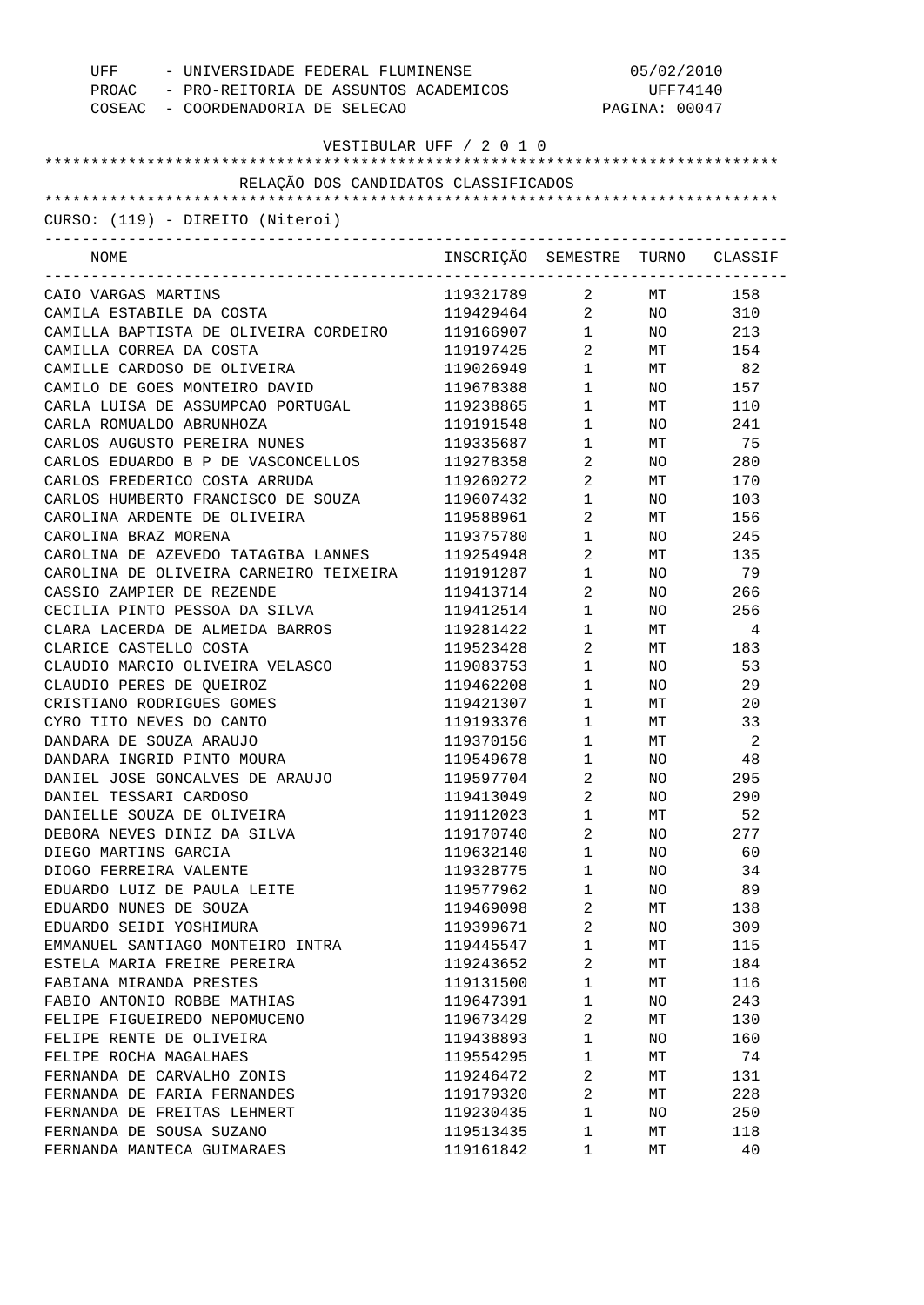| UFF<br>COSEAC - COORDENADORIA DE SELECAO | - UNIVERSIDADE FEDERAL FLUMINENSE<br>PROAC - PRO-REITORIA DE ASSUNTOS ACADEMICOS |                                | 05/02/2010<br>UFF74140<br>PAGINA: 00048 |     |  |
|------------------------------------------|----------------------------------------------------------------------------------|--------------------------------|-----------------------------------------|-----|--|
| VESTIBULAR UFF / 2 0 1 0                 |                                                                                  |                                |                                         |     |  |
|                                          |                                                                                  |                                |                                         |     |  |
| RELAÇÃO DOS CANDIDATOS CLASSIFICADOS     |                                                                                  |                                |                                         |     |  |
| CURSO: (119) - DIREITO (Niteroi)         |                                                                                  |                                |                                         |     |  |
| NOME                                     | INSCRIÇÃO SEMESTRE TURNO CLASSIF                                                 |                                |                                         |     |  |
| FERNANDO COSTA SOARES                    | 119313732 1 NO                                                                   |                                |                                         | 225 |  |
| FILIPPE NUNES SARAIVA                    | 119562101                                                                        |                                | 2 MT 216                                |     |  |
| FLAVIA CAVALCANTI FERREIRA               | 119220088                                                                        |                                | 1 MT                                    | 84  |  |
| FLAVIA SNAIDER RIBEIRO                   | 119288509                                                                        | $1 \qquad \qquad$              | MT                                      | 27  |  |
| GABRIEL BUSTAMANTE PIRES LEAL            | 119300539                                                                        | $1 \qquad \qquad$              | MT                                      | 71  |  |
| GABRIEL CURCI TAVARES RISSO              | 119215100                                                                        | $1 \quad \Box$                 | MT <sub>1</sub>                         | 92  |  |
| GABRIEL DA SILVA PINHEIRO                | 119332257                                                                        | $2 \left( \frac{1}{2} \right)$ | MT                                      | 123 |  |
| GABRIEL DE SOUZA CERDEIRA                | 119477320                                                                        | $2 \left( \frac{1}{2} \right)$ | MT                                      | 167 |  |
| GABRIEL MONTEIRO ALVES BARBOSA           | 119426371                                                                        | $\overline{2}$                 | MT                                      | 133 |  |
| GABRIELA DE BARROS SALES                 | 119154538                                                                        | $1 \quad \cdots$               | MT                                      | 108 |  |
| GABRIELA MATTA RISTOW                    | 119240674                                                                        | $\mathbf 1$                    | MT                                      | 112 |  |
| GABRIELA MIRANDA DA SILVA                | 119289333                                                                        | $\overline{2}$                 | NO                                      | 304 |  |
| GABRIELA PORTO ROSA                      | 119278138                                                                        | $\mathbf{2}$                   | MT                                      | 196 |  |
| GABRIELLA FRANCA PECANHA                 | 119524202                                                                        | $\overline{2}$                 | NO .                                    | 263 |  |
| GIOVANA MARANGONI FEGHALI                | 119222464                                                                        | $2 \left( \frac{1}{2} \right)$ | MT                                      | 200 |  |
| GIOVANA SATI SCHETTINI SAITO             | 119290851                                                                        | $\overline{a}$                 | MT                                      | 145 |  |
| GLAUCO VAZ ALMEIDA                       | 119319700                                                                        | $1 \quad \cdots$               | МT                                      | 93  |  |
| GRAZIELLE DA SILVEIRA PEREIRA            | 119384341                                                                        | $1 \quad \blacksquare$         | МT                                      | 35  |  |
| GREGORIO GIACOMO ERRICO                  | 119191706                                                                        | $1 \quad \cdots$               | MT                                      | 105 |  |
| GUILHERME CANDELORO RIBEIRO              | 119186658                                                                        | $\overline{a}$                 | MT                                      | 227 |  |
| GUILHERME CURCI TAVARES RISSO            | 119214687                                                                        | $1 \quad \Box$                 | NO                                      | 236 |  |
| GUILHERME PAULINO PASSOS                 | 119464268                                                                        | $\overline{2}$                 | MT                                      | 204 |  |
| GUSTAVO DA ENCARNACAO GALVAO FRANCA      | 119161373                                                                        | $1 \quad \blacksquare$         | $\operatorname{MT}$                     | 6   |  |
| GUSTAVO EMERY DE MORAES                  | 119321521                                                                        | $2 \left( \frac{1}{2} \right)$ | NO                                      | 306 |  |
| GUSTAVO HENRIQUE GOMES PATU              | 119239479                                                                        | $\mathbf{1}$                   | МT                                      | 5   |  |
| GUSTAVO MELO GABRIEL                     | 119242452                                                                        | 2                              | MТ                                      | 165 |  |
| GUSTAVO MIRANDA MAIA                     | 119218384                                                                        | $\mathbf 1$                    | NO                                      | 91  |  |
| GUSTAVO RODRIGUES DO PORTO NEVES         | 119451455                                                                        | $\overline{a}$                 | МT                                      | 181 |  |
| GUSTAVO RODRIGUEZ PECANHA                | 119646828                                                                        | $\mathbf 1$                    | ΝO                                      | 190 |  |
| HEND KARIME AYOUB                        | 119292627                                                                        | $\mathbf 1$                    | ΝO                                      | 258 |  |
| HENRIQUE RODRIGUES DE MELO               | 119130180                                                                        | $\mathbf 1$                    | МT                                      | 106 |  |
| HENRIOUE SAMPAIO DE AZEVEDO              | 119382941                                                                        | $\mathbf 1$                    | МT                                      | 42  |  |
| HUDSON ARAUJO DA FONSECA                 | 119263080                                                                        | 2                              | ΝO                                      | 288 |  |
| IARA DUQUE SOARES                        | 119219314                                                                        | 2                              | ΝO                                      | 270 |  |
| IGOR DE SOUSA NUNES DE MATOS             | 119637669                                                                        | 2                              | МT                                      | 203 |  |
| IGOR ROCHA DA SILVA                      | 119596724                                                                        | $\mathbf 1$                    | МT                                      | 117 |  |
| INGRID CONTI DE ALMEIDA                  | 119587840                                                                        | 2                              | МT                                      | 194 |  |
| INGRID DUARTE BERTOLDI                   | 119569783                                                                        | $\mathbf 1$                    | МT                                      | 57  |  |
| ISABEL DE ALMEIDA FREIRE                 | 119597091                                                                        | $\mathbf 1$                    | ΝO                                      | 177 |  |
| ISABELA ESCHER REBELO                    | 119429567                                                                        | 2                              | ΝO                                      | 264 |  |
| ISABELLE VIDAL DE FREITAS                | 119229711                                                                        | 2                              | МT                                      | 175 |  |
| ISADORA BITTAR FLORIANI                  | 119645771                                                                        | 2                              | ΝO                                      | 319 |  |
| ISADORA MARINA GALIAN GUARABYRA          | 119177293                                                                        | $\mathbf 1$                    | МT                                      | 43  |  |
| IURI RIBEIRO ARAUJO                      | 119676811                                                                        | $\mathbf 1$                    | МT                                      | 45  |  |
| IVAN CHAGAS SIQUEIRA                     | 119284826                                                                        | $\mathbf 1$                    | ΝO                                      | 234 |  |
| JENYFER SUELLEN BEGOTTI                  | 119568612                                                                        | 2                              | МT                                      | 215 |  |
| JESSICA NOGUEIRA ALVES DOS SANTOS        | 119577170                                                                        | 1                              | МT                                      | 78  |  |
|                                          |                                                                                  |                                |                                         |     |  |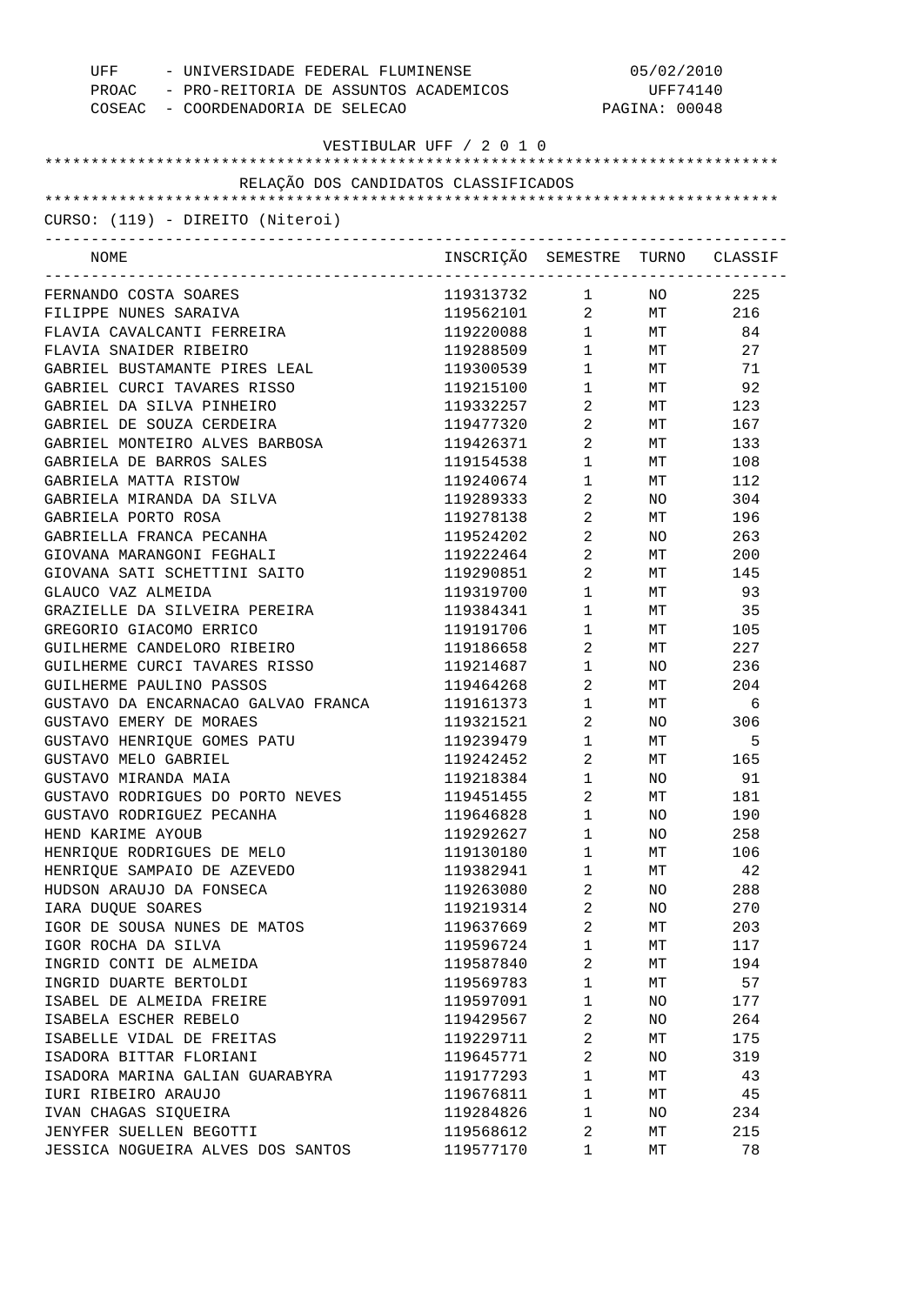| UFF - UNIVERSIDADE FEDERAL FLUMINENSE<br>PROAC - PRO-REITORIA DE ASSUNTOS ACADEMICOS<br>COSEAC - COORDENADORIA DE SELECAO |                                  | 05/02/2010<br>UFF74140<br>PAGINA: 00049 |          |        |
|---------------------------------------------------------------------------------------------------------------------------|----------------------------------|-----------------------------------------|----------|--------|
| VESTIBULAR UFF / 2 0 1 0                                                                                                  |                                  |                                         |          |        |
|                                                                                                                           |                                  |                                         |          |        |
| RELAÇÃO DOS CANDIDATOS CLASSIFICADOS                                                                                      |                                  |                                         |          |        |
| CURSO: (119) - DIREITO (Niteroi)                                                                                          |                                  |                                         |          |        |
|                                                                                                                           |                                  |                                         |          |        |
| NOME                                                                                                                      | INSCRIÇÃO SEMESTRE TURNO CLASSIF |                                         |          |        |
| JESSICA NOGUEIRA DA GAMA DE ASSIS                                                                                         | 119427715 2 NO                   |                                         |          | 268    |
| JESSICA SOUZA ALVES                                                                                                       | 119276984                        |                                         | 2 MT 159 |        |
| JIMES VASCO MILANEZ                                                                                                       | 119680331                        | $1 \quad \blacksquare$                  |          | NO 104 |
| JOANA MARIA DE O B MARQUES GUTIERREZ                                                                                      | 119227971                        | $1 \quad \blacksquare$                  |          | NO 242 |
| JOAO FRANCISCO DE ALMEIDA BRANDAO JUNIOR                                                                                  | 119209280                        | $2 \left( \frac{1}{2} \right)$          | MT       | 152    |
| JOAO GABRIEL MAROCHIO DE FREITAS                                                                                          | 119439677                        | $\overline{2}$                          |          | MT 125 |
| JOAO GABRIEL PEDROSO BARBOSA                                                                                              | 119388141                        | $1 \qquad \qquad$                       | NO       | 251    |
| JOAO GUILHERME GUALBERTO TORRES                                                                                           | 119172530                        | $1 \quad \blacksquare$                  | МT       | 73     |
| JOAO MARCELO DA COSTA E SILVA LIMA                                                                                        | 119204151                        | $\overline{2}$                          | MT       | 214    |
| JOAO MARIO DE SANTANA PATRICIO                                                                                            | 119468410                        | $1 \quad \blacksquare$                  | NO       | 86     |
| JOAO MORENO ONOFRE BARCELLOS                                                                                              | 119310510                        | $\mathbf{1}$                            | МT       | 69     |
| JOAO PAULO CARNEIRO DE OLIVEIRA                                                                                           | 119173572                        | $\overline{a}$                          | МT       | 192    |
| JOAO PEDRO GARDONE GONCALVES LAZZARONI                                                                                    | 119567591                        | $\overline{2}$                          | МT       | 229    |
| JOSELAINE DE SOUZA FERREIRA GONCALVES                                                                                     | 119173986                        | $1 \quad \blacksquare$                  | МT       | 113    |
| JUAN DANNIEL TORRES YANES ROCHA BRAGA                                                                                     | 119374994                        | $\mathbf 1$                             | NO       | 8      |
| JULIA SOBREIRA DOS SANTOS                                                                                                 | 119200014                        | $2 \left( \frac{1}{2} \right)$          | NO       | 320    |
| JULIANA ALVES BEAKLINI                                                                                                    | 119179447                        | $1 \quad \blacksquare$                  | МT       | 11     |
| JULIANA CAMPOS MARANHAO                                                                                                   | 119550548                        | $\mathbf{1}$                            | МT       | 76     |
| JULIANA CRISTINA PACHECO GASPAR                                                                                           | 119204486                        | $2 \left( \frac{1}{2} \right)$          | МT       | 139    |
| JULIANA DOS SANTOS PEREIRA                                                                                                | 119277330                        | $2 \left( \frac{1}{2} \right)$          | NO       | 271    |
| JULIANA REGO GUIMARAES JULIANO                                                                                            | 119209149                        | $\overline{2}$                          | МT       | 146    |
| JULIANE DOS SANTOS JULIO                                                                                                  | 119413300                        | $\overline{2}$                          | МT       | 178    |
| JULIANO SANT ANNA GONCALVES DA FONTE                                                                                      | 119257914                        | $1 \qquad \qquad$                       | МT       | 95     |
| JULIO DOMINGUES SANTOS                                                                                                    | 119406632                        | $\mathbf{1}$                            | МT       | 21     |
| JULIO PEREIRA DE MELO                                                                                                     | 119350560                        | $\mathbf{1}$                            | NO       | 252    |
| KAISA MARINATO MARQUES DE SOUZA                                                                                           | 119497174                        | 1                                       | ΝO       | 98     |
| KAREN PINHEIRO THORPE                                                                                                     | 119210863                        | $\mathbf 1$                             | NO       | 246    |
| KARINA BASTOS LOURENCO                                                                                                    | 119683400                        | $\mathbf 1$                             | МT       | 25     |
| KARLA GLATZL DO CARMO                                                                                                     | 119591877                        | $\overline{c}$                          | NO       | 299    |
| LAILA ANTONIA OLINDA DE M N SANTOS                                                                                        | 119259807                        | $\overline{2}$                          | МT       | 155    |
| LAIZA ALBANI VILLELA BARROS                                                                                               | 119593978                        | $\overline{c}$                          | МT       | 199    |
| LEANDRO MARQUES RIBEIRO                                                                                                   | 119299687                        | $\mathbf 1$                             | МT       | 26     |
| LEONARDO ARRONIZ PIQUEIRA E SILVA                                                                                         | 119645460                        | $\mathbf{1}$                            | МT       | 61     |
| LEONARDO PONTES DOS SANTOS                                                                                                | 119437643                        | $\mathbf{1}$                            | МT       | 18     |
| LEONARDO SCOFANO OSSO DE AZEVEDO                                                                                          | 119355895                        | $\overline{2}$                          | МT       | 230    |
| LEONARDO SEIICHI SASADA SATO                                                                                              | 119678376                        | $\overline{c}$                          | NO       | 316    |
|                                                                                                                           |                                  | $\overline{c}$                          |          | 124    |
| LEVY CUNHA BRAVO                                                                                                          | 119354528                        |                                         | МT       |        |
| LILIAN DE OLIVEIRA ESTIGARRAGA                                                                                            | 119445145                        | 2                                       | NO       | 301    |
| LILIANA PAIVA CAMPINHO                                                                                                    | 119318500                        | 2                                       | МT       | 127    |
| LIS DEL REI BERBERT ARLOTTA                                                                                               | 119318964                        | $\mathbf 1$                             | NO       | 235    |
| LIVIA MENEZES ALEXIM SOARES                                                                                               | 119172102                        | 2                                       | МT       | 218    |
| LUAN MACULO LUZ                                                                                                           | 119688199                        | $\overline{c}$                          | NO       | 315    |
| LUCAS BALTHAR TORRES BOZZA                                                                                                | 119270071                        | 2                                       | МT       | 162    |
| LUCAS BURKE GOMES                                                                                                         | 119405078                        | 2                                       | МT       | 209    |
| LUCAS JOSE RIBEIRO MACEDO                                                                                                 | 119218827                        | $\mathbf{1}$                            | МT       | 15     |
| LUCAS MENDES BARBIERI                                                                                                     | 119521016                        | 2                                       | МT       | 206    |
| LUCAS OLIVEIRA LOPES DA MOTTA                                                                                             | 119362666                        | 2                                       | NO       | 267    |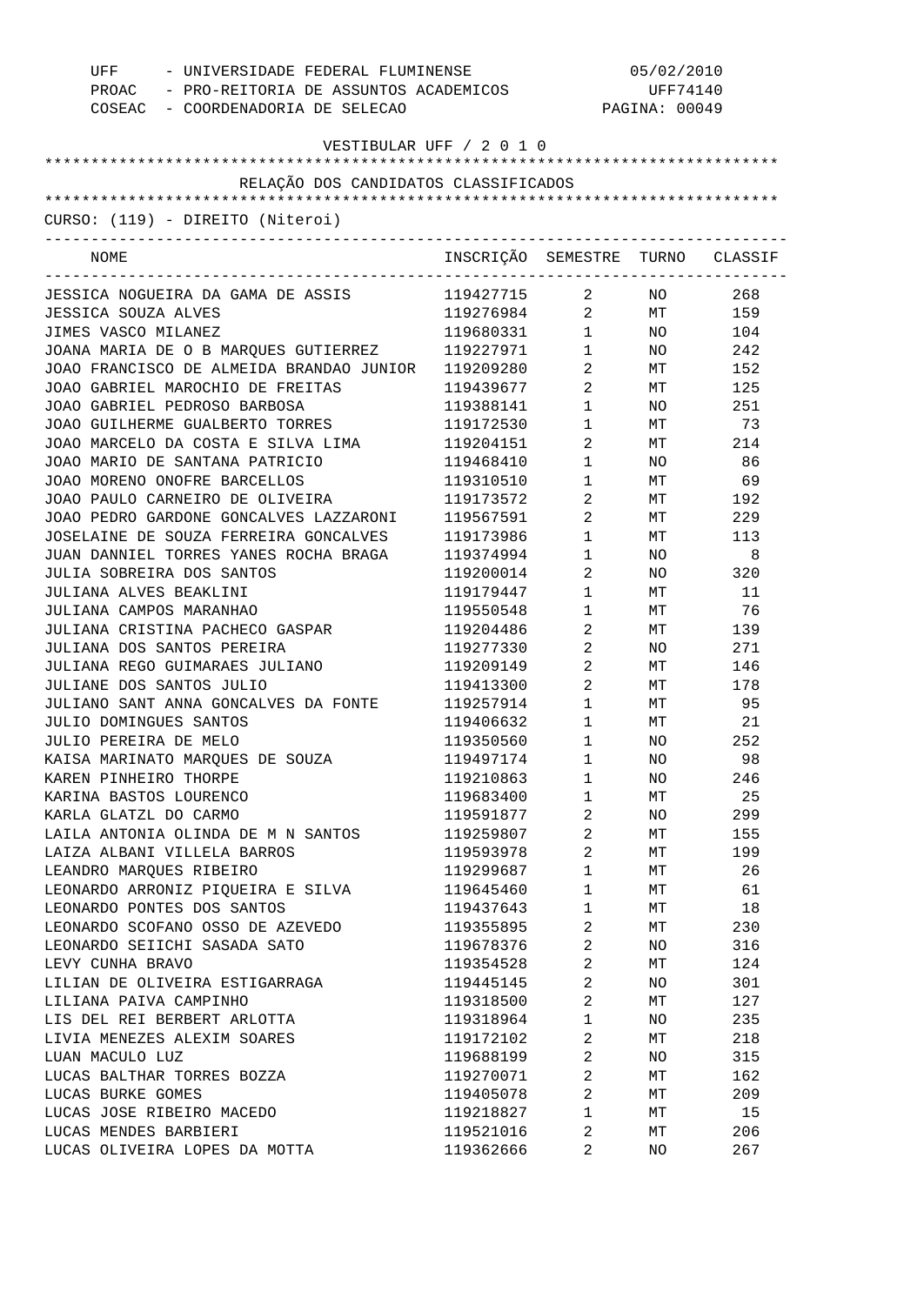| - UNIVERSIDADE FEDERAL FLUMINENSE<br>UFF<br>PROAC - PRO-REITORIA DE ASSUNTOS ACADEMICOS<br>COSEAC - COORDENADORIA DE SELECAO |                                  | 05/02/2010<br>UFF74140<br>PAGINA: 00050 |     |        |
|------------------------------------------------------------------------------------------------------------------------------|----------------------------------|-----------------------------------------|-----|--------|
| VESTIBULAR UFF / 2 0 1 0                                                                                                     |                                  |                                         |     |        |
|                                                                                                                              |                                  |                                         |     |        |
| RELAÇÃO DOS CANDIDATOS CLASSIFICADOS                                                                                         |                                  |                                         |     |        |
| CURSO: (119) - DIREITO (Niteroi)                                                                                             |                                  |                                         |     |        |
| NOME                                                                                                                         | INSCRIÇÃO SEMESTRE TURNO CLASSIF |                                         |     |        |
| LUCCA ISIDORO LOPES MAZZA                                                                                                    | 119310663                        | $\overline{2}$ and $\overline{2}$       | МT  | 141    |
| LUCIANA CARPILOVSKY DE VASCONCELLOS                                                                                          | 119300498 1                      |                                         |     | MT 101 |
| LUCIANO MONSORES CASEMIRO                                                                                                    | 119214510                        | $2 \left( \frac{1}{2} \right)$          |     | MT 198 |
| LUDIMILA JUNQUEIRA FERRAZ                                                                                                    | 119152918                        | $2 \left( \frac{1}{2} \right)$          |     | NO 305 |
| LUISA SCARAMUSSA ANTUNES                                                                                                     | 119556097                        | $1 \quad \blacksquare$                  |     | MT 102 |
| LUISA SHINZATO DE PINHO                                                                                                      | 119154708                        | $2 \left( \frac{1}{2} \right)$          |     | NO 276 |
| LUIZ CLEBER CARNEIRO DE CARVALHO                                                                                             | 119223030                        | $1 \quad \blacksquare$                  | МT  | 38     |
| LUIZ GUSTAVO BORGES GUIMARAES                                                                                                | 119160850                        | $2 \left( \frac{1}{2} \right)$          | NO  | 296    |
| LUIZA CHAVES VARELLA                                                                                                         | 119221226                        | $2 \left( \frac{1}{2} \right)$          | МT  | 217    |
| MAISA ALVES GOMES SAMPAIO                                                                                                    | 119694174                        | $1 \quad \blacksquare$                  | МT  | 28     |
| MANUELA DIAS FONSECA                                                                                                         | 119210382                        | $1 \quad \blacksquare$                  | NO  | 254    |
| MANUELA FERNANDES DA SILVA SANTOS                                                                                            | 119049367                        | $\overline{2}$                          | МT  | 140    |
| MARCELA DAHWACHE MARTINS                                                                                                     | 119223420                        | $1 \quad \blacksquare$                  | МT  | 64     |
| MARCELLA DAVID CAMARA DA SILVA                                                                                               | 119268315                        | $1 \quad \blacksquare$                  | NO. | 17     |
| MARCELLA LYNCH MOREIRA                                                                                                       | 119281472                        | $\overline{2}$ and $\overline{2}$       | NO  | 314    |
| MARCELO PAES MENEZES FILHO                                                                                                   | 119193223                        | $\overline{2}$                          | МT  | 153    |
| MARCONI DE PAIVA LENZA                                                                                                       | 119164404                        | $\overline{2}$ and $\overline{2}$       | МT  | 179    |
| MARCOS BLOISE MOURA SANTOS                                                                                                   | 119177126                        | $\overline{2}$                          | МT  | 180    |
| MARCOS VINICIUS MESSNER DELFINO                                                                                              | 119571061                        | $\overline{2}$ and $\overline{2}$       | МT  | 197    |
| MARIA CLARA C DE NIEMEYER S C CHAVES                                                                                         | 119238360                        | $2 \left( \frac{1}{2} \right)$          | МT  | 151    |
| MARIA DEL VECCHIO BOGADO                                                                                                     | 119420195                        | $\overline{2}$                          | NO  | 308    |
| MARIA FERNANDA T BARBOZA JANOT DE MATTOS                                                                                     | 119329389                        | $2 \left( \frac{1}{2} \right)$          | МT  | 185    |
| MARIA LAURA B V SABACK NOGUEIRA DE SA                                                                                        | 119377257                        | $1 \qquad \qquad$                       | МT  | 81     |
| MARIANA ARANTES RIBEIRO LANDIN                                                                                               | 119435322                        | $\mathbf{1}$                            | МT  | 14     |
| MARIANA BIRINDIBA BATISTA                                                                                                    | 119433996                        | 2                                       | МT  | 172    |
| MARIANA DOVALSKI FERREIRA                                                                                                    | 119247490                        | 2                                       | MТ  | 173    |
| MARIANA FERNANDES CUNHA JORGE                                                                                                | 119464543                        | $\overline{2}$                          | МT  | 226    |
| MARIANA LOUBACK LOPES                                                                                                        | 119187834                        | $\mathbf{1}$                            | МT  | 3      |
| MARIANA NOGUEIRA LIMA                                                                                                        | 119272847                        | $\sqrt{2}$                              | МT  | 202    |
| MARIANA PAGANOTE DORNELLAS                                                                                                   | 119193792                        | $\overline{a}$                          | МT  | 166    |
| MARIANA PORTO ANDRADE                                                                                                        | 119194368                        | $\sqrt{2}$                              | ΝO  | 313    |
| MARIANE BRAGA GABRIEL                                                                                                        | 119165953                        | $\mathbf{1}$                            | МT  | 32     |
| MARINA GARCIA DE PAULA                                                                                                       | 119212304                        | $\mathbf{1}$                            | МT  | 67     |
| MARINA LEONI ARAGAO                                                                                                          | 119288585                        | $\overline{a}$                          | МT  | 187    |
| MARINA ORIND MUYLAERT                                                                                                        | 119237586                        | $\mathbf{1}$                            | ΝO  | 244    |
| MARIZE FIGUEIRA DE SOUZA                                                                                                     | 119620599                        | $\mathbf{1}$                            | ΝO  | 142    |
| MATEUS ANTONIO ABI RAMIA MARQUES                                                                                             | 119331409                        | $\mathbf{1}$                            | МT  | 16     |
| MATHEUS MEOTT SILVESTRE                                                                                                      | 119195350                        | $\mathbf{1}$                            | ΝO  | 58     |
| MAURICIO DE MELLO BACIM                                                                                                      | 119380266                        | $\mathbf{1}$                            | МT  | 46     |
| MAYARA SILVA MEDEIROS                                                                                                        | 119424581                        | $\overline{2}$                          | МT  | 220    |
| MAYSA VARGAS LOPES                                                                                                           | 119342886                        | $\mathbf{1}$                            | МT  | 88     |
| MICHELLE APARECIDA DIAS MARCONDES                                                                                            | 119450061                        | $\sqrt{2}$                              | МT  | 186    |
| MICHELY BARBARA NOTTES ALVES                                                                                                 | 119238889                        | $\overline{a}$                          | МT  | 221    |
| MONIQUE TORRES FERREIRA                                                                                                      | 119562759                        | $\mathbf{1}$                            | МT  | 65     |
| NATALIA CAMARGO DE JESUS BRUM                                                                                                | 119162858                        | $\mathbf{1}$                            | МT  | 72     |
| NATALIA SANTANNA DE FIGUEIREDO                                                                                               | 119159241                        | 2                                       | NO  | 262    |
| NAYARA DO AMARAL CARPES                                                                                                      | 119252641                        | $\mathbf 1$                             | NO  | 143    |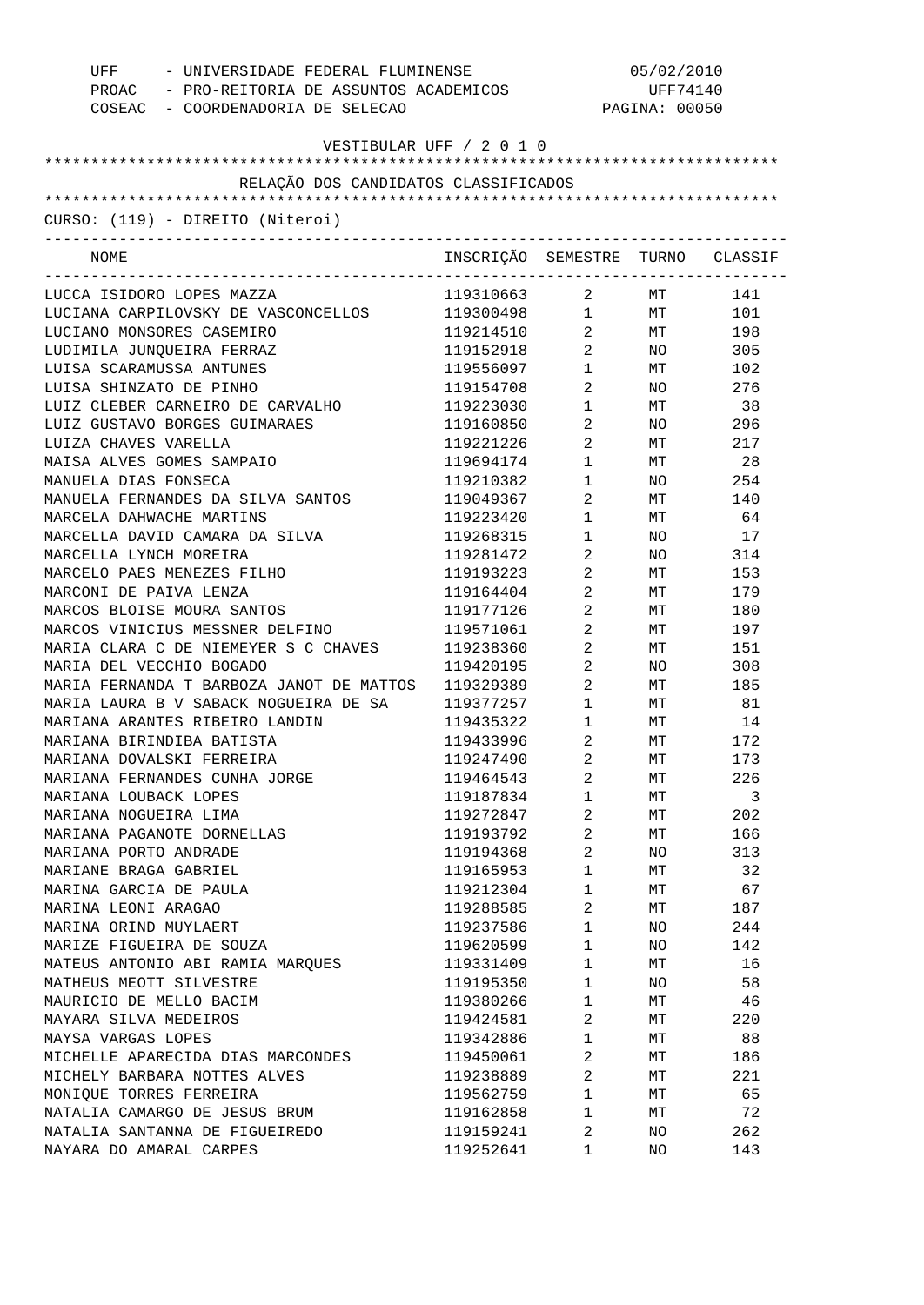| - UNIVERSIDADE FEDERAL FLUMINENSE<br>UFF<br>PROAC - PRO-REITORIA DE ASSUNTOS ACADEMICOS<br>COSEAC - COORDENADORIA DE SELECAO |                                  | 05/02/2010<br>UFF74140<br>PAGINA: 00051 |                 |           |
|------------------------------------------------------------------------------------------------------------------------------|----------------------------------|-----------------------------------------|-----------------|-----------|
|                                                                                                                              | VESTIBULAR UFF / 2 0 1 0         |                                         |                 |           |
| RELAÇÃO DOS CANDIDATOS CLASSIFICADOS                                                                                         |                                  |                                         |                 |           |
|                                                                                                                              |                                  |                                         |                 |           |
| CURSO: (119) - DIREITO (Niteroi)                                                                                             |                                  |                                         |                 |           |
| NOME                                                                                                                         | INSCRIÇÃO SEMESTRE TURNO CLASSIF |                                         |                 |           |
| NEIDE RAFAELE NUNES GUIMARAES                                                                                                | 119389860 2 NO                   |                                         |                 | 283       |
| NEWTON ALMEIDA DA SILVA JUNIOR                                                                                               | 119270370  1  MT  41             |                                         |                 |           |
| PALOMA ENGELKE MUNIZ                                                                                                         | 119183814                        | $\overline{2}$                          |                 | NO 286    |
| PAOLA FERRARI GOMES BIAGINI                                                                                                  | 119264125                        | $1 \quad \blacksquare$                  |                 | MT 66     |
| PAULA DE OLIVEIRA LORENZONI                                                                                                  | 119206898                        | $1 \qquad \qquad$                       | NO <sub>2</sub> | 176       |
| PEDRO CAMPOS DE AZEVEDO FREITAS                                                                                              | 119201379                        | $1 \qquad \qquad$                       |                 | MT 68     |
| PEDRO CAMPOS MATTOS                                                                                                          | 119265430                        | $\overline{a}$                          | MT              | 169       |
| PEDRO CRESPO CORREA                                                                                                          | 119243676                        | $\mathbf{2}$                            | NO.             | 281       |
| PEDRO FILIPE RAMADA CAMACHO                                                                                                  | 119438180                        | $2 \left( \frac{1}{2} \right)$          | NO.             | 297       |
| PEDRO HENRIQUE COELHO CARNEIRO                                                                                               | 119518631                        | $\overline{a}$                          |                 | MT 208    |
| PEDRO HENRIQUE LAMY BASILIO                                                                                                  | 119339217                        | $\mathbf{1}$                            | MT              | 31        |
| PEDRO HENRIQUE SELLES RAGUENET                                                                                               | 119185252                        | $\overline{2}$                          | MT              | 168       |
| PEDRO SALIM CARONE                                                                                                           | 119351760                        | 1                                       | MT              | 44        |
| PETTERSON FELIPE SANTOS M DE CARVALHO                                                                                        | 119475798                        | $\overline{2}$                          | NO.             | 279       |
| PRISCILA PETEREIT DE PAOLA GONCALVES                                                                                         | 119678285                        | $\mathbf{2}$                            | MT              | 191       |
| RAFAEL FERNANDES GATTI                                                                                                       | 119312441                        | $\mathbf{1}$                            | MT              | 63        |
| RAFAEL MANIGLIA MACEDO                                                                                                       | 119151811                        | 1                                       | NO.             | 259       |
| RAFAELA BANCHIK MOTA SILVA                                                                                                   | 119326052                        | $\overline{2}$                          | NO.             | 282       |
| RAFAELA CORREA RODRIGUES                                                                                                     | 119282646                        | $\overline{a}$                          | МT              | 222       |
| RAFAELA DIAS REZENDE                                                                                                         | 119527175                        | $\mathbf 1$                             | МT              | 30        |
| RAFAELA FRANCA MARTINS                                                                                                       | 119194459                        | 1                                       | MT              | 97        |
| RAFFAELA NOGUEIRA BARROS                                                                                                     | 119430487                        | $2 \left( \frac{1}{2} \right)$          | <b>MT</b>       | 128       |
| RAISSA PINHEIRO DE LIMA                                                                                                      | 119156861                        | $1 \quad \cdots$                        | NO.             | 240       |
| RAONI BARCELLOS GREGORIO PINTO                                                                                               | 119302757                        | $2 \left( \frac{1}{2} \right)$          | NO.             | 289       |
| RAQUEL ANTUNES DA FONSECA SOARES                                                                                             | 119229515                        | $\overline{2}$                          | NO.             | 261       |
| RAQUEL SOUZA ALVES DE LIMA                                                                                                   | 119471522                        | 2                                       | ΝO              | 284       |
| RAYSSA GUTTERRES COSTA                                                                                                       | 119247309                        | $\mathbf 1$                             | МT              | 77        |
| RAYZA CHIAPETTA LEAL ALBUQUERQUE                                                                                             | 119445509                        | $\overline{2}$                          | NO.             | 265       |
| REBECCA ANN ROCHA LEAO                                                                                                       | 119333093                        | $\mathbf 1$                             | МT              | 56        |
| REGINALDO SORRENTI MARCELLO NETO                                                                                             | 119430633                        | $\overline{2}$                          | NO              | 293       |
| RENAN COUTO BISPO DOS SANTOS                                                                                                 | 119183072                        | 2                                       | МT              | 150       |
| RENAN PINHEIRO ALVES                                                                                                         | 119429775                        | $\overline{a}$                          | МT              | 161       |
| RENAN SAMPAIO DA COSTA                                                                                                       | 119597510                        | $\mathbf 1$                             | NO.             | 12        |
| RENATA GROETAERS DOS SANTOS                                                                                                  | 119184686                        | $\mathbf 1$                             | МT              | 13        |
| RENATA SZCZERBACKI                                                                                                           | 119311904                        | 2                                       | МT              | 219       |
| RENATA TORRES DE ABREU                                                                                                       | 119244072                        | $\mathbf{1}$                            | МT              | 55        |
| RENATO BARCELLOS DE SOUZA                                                                                                    | 119650946                        | $\mathbf 1$                             | NO.             | 62        |
| RHAISA NORBERTO COSTA DE CARVALHO                                                                                            | 119248195                        | $\mathbf{1}$                            | NO.             | 247       |
| ROBERTA DA SILVA RODRIGUES FREIRE                                                                                            |                                  | $\overline{a}$                          |                 |           |
| ROBERTA DE OLIVEIRA SOUZA                                                                                                    | 119040799<br>119462741           | $\mathbf 1$                             | NO.<br>МT       | 303<br>94 |
|                                                                                                                              | 119367202                        |                                         |                 | 257       |
| RODRIGO CALZAVARA DE QUEIROZ RIBEIRO                                                                                         |                                  | $\mathbf{1}$                            | NO.             |           |
| RODRIGO DE BRITO LANES                                                                                                       | 119360228                        | 2                                       | МT              | 119       |
| RODRIGO FERNANDES DE MEDEIROS                                                                                                | 119600238                        | $\mathbf{1}$                            | МT              | 22        |
| RODRIGO MENEZES CERQUEIRA SANTOS                                                                                             | 119291972                        | $\mathbf 1$                             | NO              | 255       |
| ROGERIO SEIBERT DE CARVALHO                                                                                                  | 119697748                        | $\mathbf 1$                             | МT              | 111       |
| ROMULO BUCKENTIN DE ALMEIDA LIMA                                                                                             | 119374413                        | $\mathbf 1$                             | NO              | 232       |
| RONAN DE AMEIXA VALENTIM FONSECA                                                                                             | 119414184                        | 1                                       | MТ              | 37        |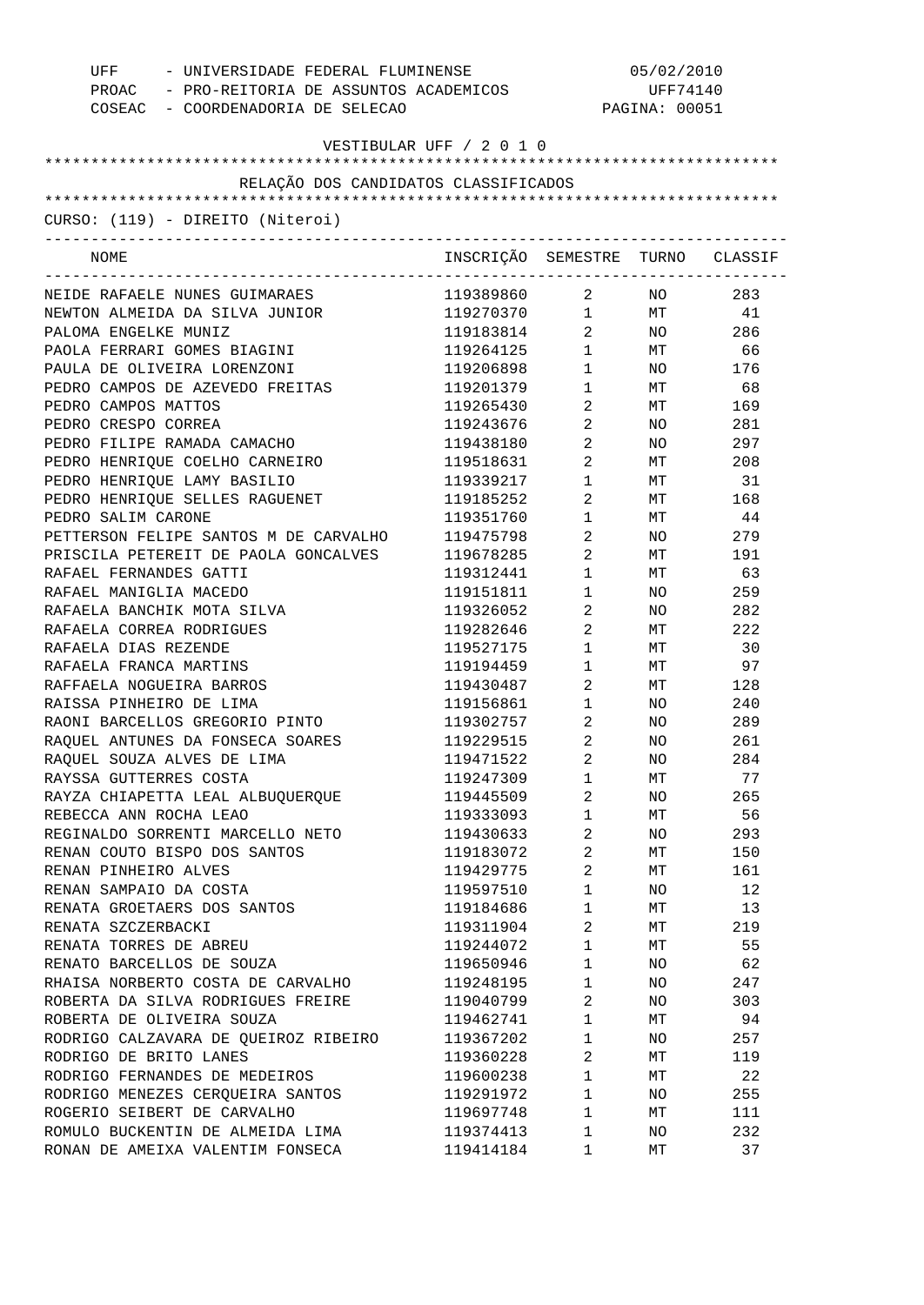| UFF<br>- UNIVERSIDADE FEDERAL FLUMINENSE<br>PROAC - PRO-REITORIA DE ASSUNTOS ACADEMICOS |                                  | 05/02/2010<br>UFF74140                        |               |      |
|-----------------------------------------------------------------------------------------|----------------------------------|-----------------------------------------------|---------------|------|
| COSEAC - COORDENADORIA DE SELECAO                                                       |                                  |                                               | PAGINA: 00052 |      |
|                                                                                         | VESTIBULAR UFF / 2 0 1 0         |                                               |               |      |
|                                                                                         |                                  |                                               |               |      |
| RELAÇÃO DOS CANDIDATOS CLASSIFICADOS                                                    |                                  |                                               |               |      |
|                                                                                         |                                  |                                               |               |      |
| CURSO: (119) - DIREITO (Niteroi)                                                        |                                  |                                               |               |      |
| NOME                                                                                    | INSCRIÇÃO SEMESTRE TURNO CLASSIF | ----------------------------                  |               |      |
| RONNY PETERSON NUNES DOS SANTOS                                                         | 119343476                        | $\overline{2}$                                | MT            | 188  |
| ROSIRENE SOARES DA SILVA                                                                | 119344951                        | $\begin{array}{ccc} 1 & & \\ & & \end{array}$ | NO            | 164  |
| SAMANTHA NEGRIS DE SOUZA                                                                | 119449775                        | $\mathbf{1}$                                  | МT            | 59   |
| SAVIGNY GONCALVES DE SOUSA DA SILVA                                                     | 119264072                        | $1$ , $\qquad \qquad$                         | MT            | 87   |
| SERGIO AUGUSTO PINHO DE OLIVEIRA                                                        | 119526016                        | $\overline{a}$                                | NO.           | 269  |
| STEPHANIE BLATTLER                                                                      | 119289797                        | $\overline{2}$                                | МT            | 126  |
| STEPHANIE PAULA FERREIRA RIBEIRO                                                        | 119288626                        | $\overline{2}$                                | NO.           | 312  |
| STHEFANY FELIPP DOS SANTOS                                                              | 119180941                        | $1 \quad \blacksquare$                        | МT            | - 90 |
| TAIS BAHIA VIANNA RODRIGUES DA SILVA                                                    | 119430097                        | $\overline{a}$                                | МT            | 182  |
| TARSIS NUNES ALECRIM DE SOUZA                                                           | 119336540                        | $1 \quad \blacksquare$                        | NO.           | 134  |
| TATIANE DE FATIMA MACIEL DE NANTES                                                      | 119188591                        | $1 \quad \blacksquare$                        | NO.           | 233  |
| THAIS DE SOUZA ANDRADE                                                                  | 119390687                        | 1                                             | МT            | 107  |
| THAIS DOS SANTOS MONTEIRO                                                               | 119308385                        | $\overline{a}$                                | NO.           | 298  |
| THAIS DUMAS SIMONELI BARBOSA                                                            | 119419586                        | $\overline{a}$                                | МT            | 132  |
| THAIS JUNGER DE SOUZA                                                                   | 119463044                        | $\overline{a}$                                | МT            | 205  |
| THAIS VIEIRA DOS SANTOS                                                                 | 119253035                        | $\overline{a}$                                | МT            | 147  |
| THALLES FURTADO LEBA                                                                    | 119407129                        | $1 \quad$                                     | МT            | 96   |
| THIAGO FILIPPO SILVA JORGE                                                              | 119543947                        | $1 \quad$                                     | NO.           | 238  |
| THIAGO MARVILA MORAIS                                                                   | 119596865                        | $\overline{a}$                                | NO.           | 275  |
| THUANE CONCEICAO DOS SANTOS                                                             | 119612231                        | $\overline{a}$                                | МT            | 189  |
| TULIO BARROS NASCIMENTO                                                                 | 119487973                        | $\overline{a}$                                | NO.           | 311  |
| TULIO MAIA FRANCO                                                                       | 119655685                        | 1                                             | МT            | 99   |
| VANESSA RIBAS DA SILVA                                                                  | 119177138                        | $2^{\circ}$                                   | NO.           | 272  |
| VICTOR AGUSTIN JACCOUD DIZ TORRES                                                       | 119367355                        | $\overline{a}$                                | МT            | 193  |
| VINICIUS FALCAO DE OLIVEIRA                                                             | 119304884                        | $\mathbf{1}$                                  | NO.           | 260  |
| VINICIUS MAGALHAES GONCALVES                                                            | 119167456                        | $\overline{2}$                                | $\rm{MT}$     | 201  |
| VINICIUS MARCELO FRANCA SCHENCKEL                                                       | 119605642                        | 2                                             | NO            | 292  |
| VINICIUS NASCIMENTO E SILVA                                                             | 119181141                        | $\mathbf 1$                                   | МT            | 47   |
| VITOR MENDES COSTA PINTO                                                                | 119197176                        | $\mathbf 1$                                   | МT            | 24   |
| VITOR NOBRE FREIRE                                                                      | 119182224                        | 2                                             | NO            | 302  |
| VITOR SEIDEL SARMENTO                                                                   | 119300565                        | $\overline{\mathbf{c}}$                       | NO            | 300  |
| VITOR VEIGA BORGES                                                                      | 119309664                        | 2                                             | МT            | 231  |
| WASHINGTON LUIS SPECEMILLE RESSURREICAO                                                 | 119687913                        | 2                                             | NO            | 317  |
| YAN PORTES VIEIRA DE SOUZA                                                              | 119276398                        | $\overline{\mathbf{c}}$                       | МT            | 129  |
| YASMIN LIMA CEROUEIRA ABREU                                                             | 119241769                        | $\overline{\mathbf{c}}$                       | NO            | 278  |
| YASMIN NAKED VIEIRA                                                                     | 119296245                        | $\overline{a}$                                | МT            | 120  |
| YURI LORENTZ VIOLANTE FRADE                                                             | 119477576                        | $\mathbf 1$                                   | МT            | 51   |
| YURI MACIEL ARAUJO                                                                      | 119457758                        | 1                                             | МT            | 100  |
|                                                                                         |                                  |                                               |               |      |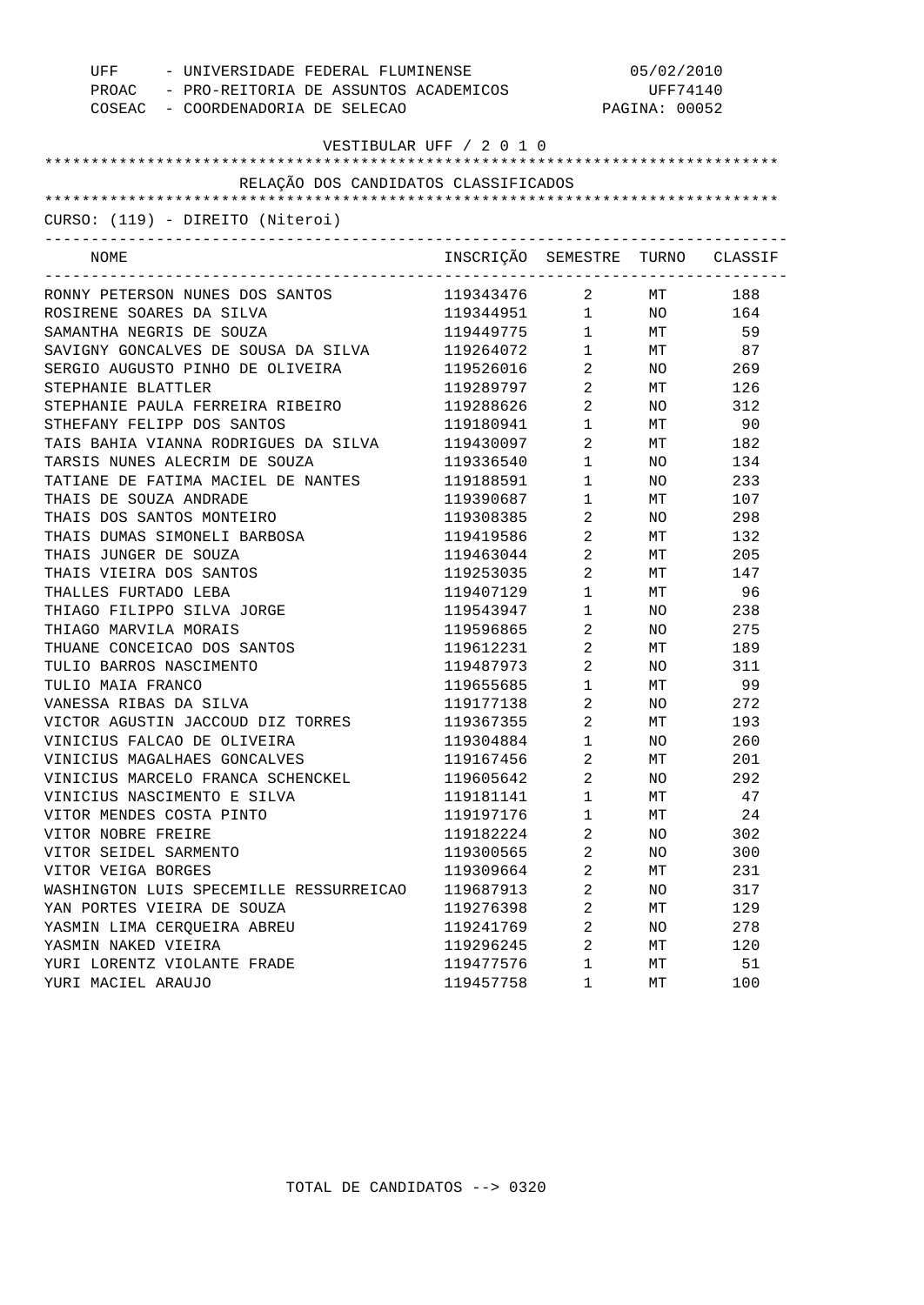| UFF - UNIVERSIDADE FEDERAL FLUMINENSE<br>PROAC - PRO-REITORIA DE ASSUNTOS ACADEMICOS<br>COSEAC - COORDENADORIA DE SELECAO |                                  | 05/02/2010<br>UFF74140<br>PAGINA: 00053 |                 |     |
|---------------------------------------------------------------------------------------------------------------------------|----------------------------------|-----------------------------------------|-----------------|-----|
| VESTIBULAR UFF / 2 0 1 0                                                                                                  |                                  |                                         |                 |     |
|                                                                                                                           |                                  |                                         |                 |     |
| RELAÇÃO DOS CANDIDATOS CLASSIFICADOS                                                                                      |                                  |                                         |                 |     |
|                                                                                                                           |                                  |                                         |                 |     |
| CURSO: (120) - EDUCACAO FISICA                                                                                            |                                  |                                         |                 |     |
| NOME                                                                                                                      | INSCRIÇÃO SEMESTRE TURNO CLASSIF |                                         |                 |     |
| ALINE APARECIDA DE SOUZA RIBEIRO                                                                                          | 120574518                        |                                         | 2 MT            | 58  |
| ANDRESSA BRASIL BARBEITO                                                                                                  | $120182652$ 1 MT 6               |                                         |                 |     |
| BARBARA RAGGIO FERREIRA                                                                                                   | 120500983                        |                                         | 2 MT            | 50  |
| BRENO PECH                                                                                                                | 120216972                        | $\overline{2}$                          | <b>MT</b>       | 55  |
| BRUNA SOURBECK BON                                                                                                        | 120150609 2                      |                                         | <b>MT</b>       | 54  |
| BRUNO BOQUIMPANI TRINDADE                                                                                                 | 120294467                        | $\overline{2}$                          | <b>MT</b>       | 32  |
| BRUNO PINHEIRO FREITAS                                                                                                    | 120398316                        | $\overline{2}$                          | MT <sub>1</sub> | 56  |
| CAIO FIGUEIREDO REIS GOMES                                                                                                | 120397764                        | $\overline{2}$                          | <b>MT</b>       | 35  |
| DANDARA MENDONCA FERREIRA VENTAPANE                                                                                       | 120433879                        | $1 \quad \blacksquare$                  | MT <sub>1</sub> | 16  |
| DANILLO SABBATINO COUTO PINHEIRO GOIS                                                                                     | 120438477                        | $1 \quad \Box$                          | <b>MT</b>       | 18  |
| DANILO COUTO GUEDES                                                                                                       | 120257108                        | $\overline{2}$                          | <b>MT</b>       | 53  |
| DEBLA ALEIXO                                                                                                              | 120554518                        | $1 \quad \blacksquare$                  | <b>MT</b>       | 11  |
| DIOGO FERREIRA MONTENEGRO                                                                                                 | 120690063                        | $1 \quad \Box$                          | <b>MT</b>       | 15  |
| DOUGLAS NUNES DUARTE DA SILVA                                                                                             | 120079855                        | $\overline{2}$                          | <b>MT</b>       | 34  |
| EMANOELLA FERREIRA DA PAZ                                                                                                 | 120501937                        | $\mathbf 1$                             | <b>MT</b>       | 25  |
| FELIPE CASTRO PEREIRA                                                                                                     | 120208468                        | $\overline{2}$                          | MT              | 60  |
| FELIPE LOUREIRO DE OLIVEIRA LOPES                                                                                         | 120527618                        | $1 \qquad \qquad$                       | MT              | 19  |
| FERNANDA MEDEIROS GARCIA                                                                                                  | 120141177                        | $1 \quad \Box$                          | <b>MT</b>       | 13  |
| FERNANDO ALONSO DOS SANTOS                                                                                                | 120559245                        | $\overline{2}$                          | <b>MT</b>       | 33  |
| FRANCISCO MANNARINO COELHO                                                                                                | 120349353                        | $\overline{2}$                          | MT <sub>1</sub> | 51  |
| GABRIEL DIAS RODRIGUES                                                                                                    | 120532314                        | $\overline{2}$                          | MT <sub>1</sub> | 52  |
| GABRIEL ROBBA LOPES                                                                                                       | 120614241                        | $1 \quad \blacksquare$                  | MT              | - 7 |
| HILBERT DA SILVA JULIO                                                                                                    | 120636756                        | $\overline{2}$                          | MT              | 47  |
| IARA VIEGAS EMMERICK                                                                                                      | 120220662                        | $\overline{2}$                          | MT              | 46  |
| ISABELA PEIXOTO DE SOUZA                                                                                                  | 120298592                        | $\overline{2}$                          | МT              | 48  |
| ISADORA MENEZES QUADROS DE OLIVEIRA                                                                                       | 120211855                        | 1                                       | МT              | 4   |
| JANE LUCY DO AMARAL MOURA                                                                                                 | 120258580                        | 1                                       | МT              | 21  |
| JORGE LUIZ GUERREIRO DE CASTRO                                                                                            | 120692190                        | $\mathbf 1$                             | МT              | 2   |
| JORGE MACHADO DE MOURA JUNIOR                                                                                             | 120246965                        | $\mathbf 1$                             | МT              | 20  |
| JULIANA LEITE MARTINS                                                                                                     | 120239431                        | $\mathbf 1$                             | МT              | 8   |
| JULIANA PELLUSO FERNANDES DA CUNHA                                                                                        | 120507838                        | 2                                       | МT              | 43  |
| KARLA HERDY MACKENZIE                                                                                                     |                                  | 1                                       |                 |     |
| KIM LEONAM DA SILVA MONTEIRO                                                                                              | 120533394                        |                                         | МT              | 14  |
|                                                                                                                           | 120219883                        | $\mathbf 1$                             | МT              | 12  |
| LEANDRO HENRIQUE SILVA MARIANO                                                                                            | 120549941                        | $\mathbf{1}$                            | МT              | 29  |
| LEONARDO BATALHA MARTINS                                                                                                  | 120705284                        | $\mathbf 1$                             | МT              | 28  |
| LUANA SOUZA DOS SANTOS                                                                                                    | 120528557                        | 2                                       | МT              | 41  |
| MARINA MACEDO DRUMMOND                                                                                                    | 120429000                        | $\mathbf 1$                             | МT              | 22  |
| MATHEUS DO NASCIMENTO BARRETO                                                                                             | 120525610                        | $\mathbf{1}$                            | МT              | 5   |
| MICHEL DOS REIS SOUSA                                                                                                     | 120524862                        | $\overline{a}$                          | МT              | 37  |
| MURILO DE SOUZA NETO                                                                                                      | 120704101                        | $\overline{a}$                          | МT              | 38  |
| PAULA LAURINDO CALADO                                                                                                     | 120013332                        | $\mathbf 1$                             | МT              | 27  |
| PAULO HENRIQUE BEZERRA REIS NOVO                                                                                          | 120456742                        | $\overline{a}$                          | МT              | 42  |
| PEDRO DIAS DE CASTRO FERREIRA DOS SANTOS                                                                                  | 120485793                        | $\overline{a}$                          | МT              | 57  |
| PRISCILA DE ALMEIDA KAMEDA                                                                                                | 120415308                        | 2                                       | МT              | 49  |
| RAFAEL SUDANO DA SILVA                                                                                                    | 120389377                        | $\mathbf 1$                             | МT              | 3   |
| RAPHAEL MANZOLILLO DOS SANTOS                                                                                             | 120492253                        | 1                                       | МT              | 30  |
| RAQUEL LOUISE SILVA LIMA                                                                                                  | 120174069                        | 2                                       | МT              | 39  |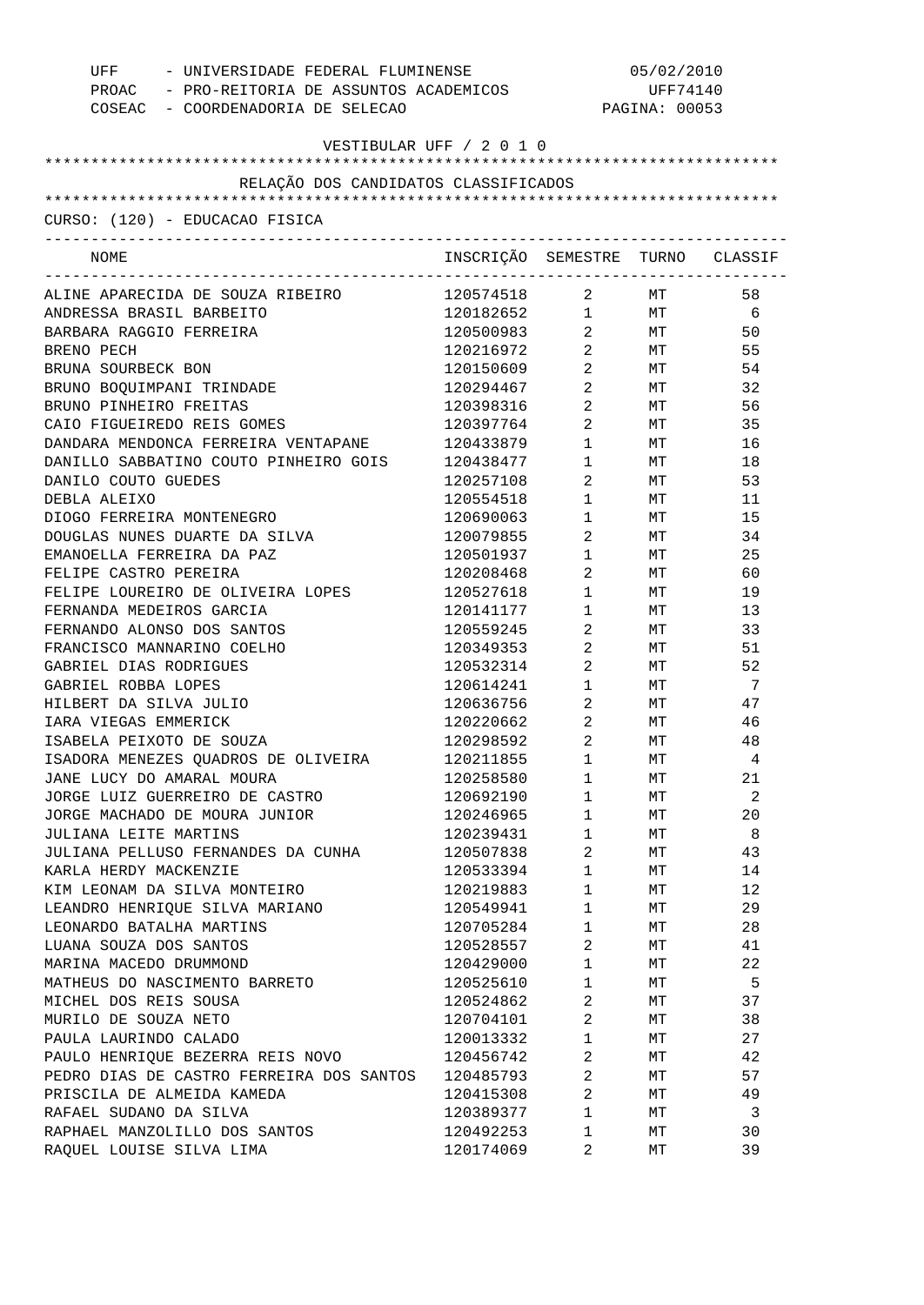| UFF<br>- UNIVERSIDADE FEDERAL FLUMINENSE<br>PROAC<br>- PRO-REITORIA DE ASSUNTOS ACADEMICOS<br>COSEAC - COORDENADORIA DE SELECAO | 05/02/2010<br>UFF74140<br>PAGINA: 00054<br>VESTIBULAR UFF / 2 0 1 0 |                                |        |              |
|---------------------------------------------------------------------------------------------------------------------------------|---------------------------------------------------------------------|--------------------------------|--------|--------------|
| RELAÇÃO DOS CANDIDATOS CLASSIFICADOS                                                                                            |                                                                     |                                |        |              |
| CURSO: (120) - EDUCACAO FISICA                                                                                                  |                                                                     |                                |        |              |
| NOME                                                                                                                            | INSCRIÇÃO SEMESTRE TURNO CLASSIF                                    |                                |        |              |
| ROBERTA DE SOUZA GOMES                                                                                                          | 120374267 1 MT                                                      |                                |        | 9            |
| RODOLFO ALVES DE SA                                                                                                             | 120486412                                                           |                                | $2$ MT | 40           |
| RODRIGO DE SOUZA SILVA                                                                                                          | 120216295                                                           | $1 \quad \blacksquare$         | MТ     | 24           |
| RODRIGO FERREIRA DUARTE                                                                                                         | 120487923                                                           | $\mathbf{1}$                   | MТ     | $\mathbf{1}$ |
| STHEFANE ALICIA DE OLIVEIRA SILVA                                                                                               | 120502400                                                           | 2                              | MТ     | 36           |
| THAINA PINNOLA ROCHA                                                                                                            | 120366337                                                           | $\mathbf{1}$                   | МT     | 17           |
| THAIS PEIXOTO DE SOUZA                                                                                                          | 120312477                                                           | 2                              | MТ     | 44           |
| TIAGO VITAL RODRIGUES                                                                                                           | 120592077                                                           | $\mathbf{1}$                   | MТ     | 23           |
| ULHIANA MARIA ARRUDA MEDEIROS                                                                                                   | 120207945                                                           | $1 \quad \blacksquare$         | MТ     | 2.6          |
| VANESSA SANTOS                                                                                                                  | 120674186                                                           | $\mathbf{1}$                   | MТ     | 10           |
| VICTOR NOGUEIRA BELLOTI PETERSEN MENDES 120275186                                                                               |                                                                     | $2 \left( \frac{1}{2} \right)$ | MТ     | 45           |
| VICTORIA MARIA MONTEIRO MENDONCA                                                                                                | 120175257                                                           | 2                              | МT     | 59           |
| VINICIUS SANTOS FERNANDES                                                                                                       | 120550926                                                           | 2                              | МT     | 31           |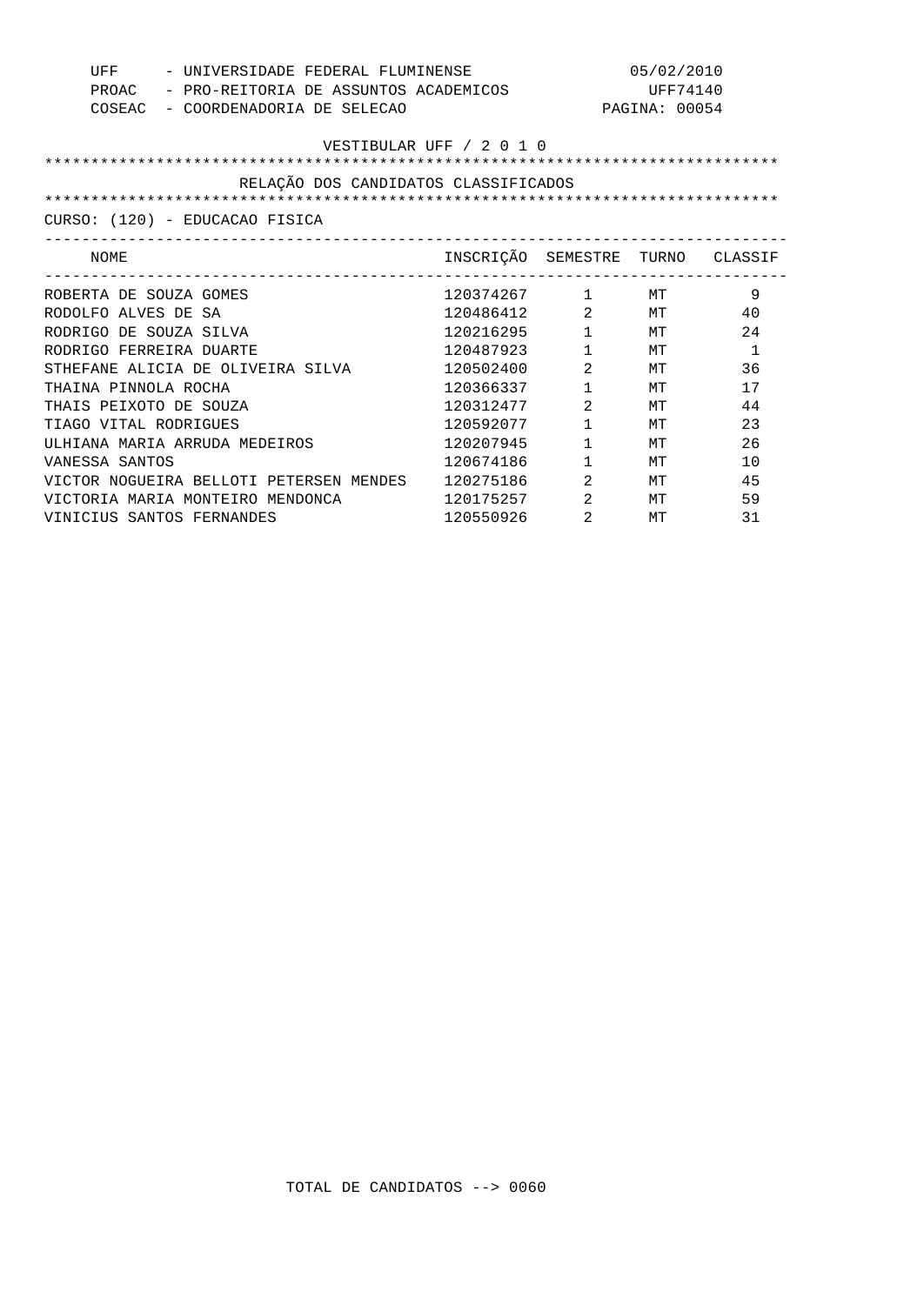| UFF<br>- UNIVERSIDADE FEDERAL FLUMINENSE<br>PROAC - PRO-REITORIA DE ASSUNTOS ACADEMICOS<br>COSEAC - COORDENADORIA DE SELECAO |                                  | 05/02/2010<br>UFF74140<br>PAGINA: 00055 |                                                                                                                                                                                                                                |      |
|------------------------------------------------------------------------------------------------------------------------------|----------------------------------|-----------------------------------------|--------------------------------------------------------------------------------------------------------------------------------------------------------------------------------------------------------------------------------|------|
|                                                                                                                              | VESTIBULAR UFF / 2 0 1 0         |                                         |                                                                                                                                                                                                                                |      |
|                                                                                                                              |                                  |                                         |                                                                                                                                                                                                                                |      |
| RELAÇÃO DOS CANDIDATOS CLASSIFICADOS                                                                                         |                                  |                                         |                                                                                                                                                                                                                                |      |
|                                                                                                                              |                                  |                                         |                                                                                                                                                                                                                                |      |
| CURSO: (121) - ESTUDOS DE MIDIA                                                                                              |                                  |                                         |                                                                                                                                                                                                                                |      |
| NOME                                                                                                                         | INSCRIÇÃO SEMESTRE TURNO CLASSIF |                                         |                                                                                                                                                                                                                                |      |
| ALESSANDRA FRANCA DA SILVA                                                                                                   | 121461852                        | $\overline{a}$                          | TN 97                                                                                                                                                                                                                          | 33   |
| ALESSANDRA VINCO AGUIAR C MADUREIRA                                                                                          | 121380307 1                      |                                         |                                                                                                                                                                                                                                | TN 6 |
| ALEX VIEIRA OLIVEIRA                                                                                                         | 121602937                        | $\overline{2}$                          | TN TW                                                                                                                                                                                                                          | 41   |
| ANA CAROLINE NIETTO PALACIOS SILVA                                                                                           | 121448214                        | $\overline{2}$                          | TN                                                                                                                                                                                                                             | 29   |
| ANDRE BOECHAT ALVES LUZ                                                                                                      | 121326337                        | $1 \quad \Box$                          | TN 97                                                                                                                                                                                                                          | 13   |
| ANDRESSA ALMEIDA FRANCESCHETT                                                                                                | 121291441                        | $1 \quad \Box$                          | TN 97                                                                                                                                                                                                                          | 23   |
| BARBARA FERNANDES GUIMARAES COVA                                                                                             | 121572704                        | $\overline{2}$                          | TN 97                                                                                                                                                                                                                          | 35   |
| BRUNO DE CASTRO PESTANA                                                                                                      | 121690192                        | $\overline{2}$                          | TN 97                                                                                                                                                                                                                          | 34   |
| BRUNO ROCHA DE OLIVEIRA                                                                                                      | 121323206                        | $\overline{2}$                          | TN                                                                                                                                                                                                                             | 44   |
| CARLOS EDUARDO MAGGIONI SILVA ANTUNES                                                                                        | 121303816                        | $\overline{2}$                          | TN TW                                                                                                                                                                                                                          | 47   |
| CLAUDIA ELENA DOS SANTOS RANGEL                                                                                              | 121516308                        | $1 \quad \Box$                          | TN TW                                                                                                                                                                                                                          | 22   |
| DANIEL REIS DUARTE                                                                                                           | 121185434                        | $1 \qquad \qquad$                       |                                                                                                                                                                                                                                | TN 4 |
| DANIELA DE SOUZA MAZUR MONTEIRO                                                                                              | 121484086                        | $\overline{2}$                          | TN FOR THE TEST OF THE TEST OF THE TEST OF THE TEST OF THE TEST OF THE TEST OF THE TEST OF THE TEST OF THE TEST OF THE TEST OF THE TEST OF THE TEST OF THE TEST OF THE TEST OF THE TEST OF THE TEST OF THE TEST OF THE TEST OF | 26   |
| DAVID BARENCO MELLO CONTAGE                                                                                                  | 121542137                        | $\overline{2}$                          | TN 97                                                                                                                                                                                                                          | 48   |
| EDUARDA RAQUEL IBANEZ GONSALEZ                                                                                               | 121002539                        | $1 \quad \Box$                          | TN TW                                                                                                                                                                                                                          | 10   |
| EMANUELA NOBREGA DE SOUZA                                                                                                    | 121430877                        | $1 \qquad \qquad$                       | TN 97                                                                                                                                                                                                                          | 15   |
| ERLI SA DOS SANTOS                                                                                                           | 121674942                        | $1 \quad \Box$                          | TN TW                                                                                                                                                                                                                          | -3   |
| FELIPE CARPES NEVES                                                                                                          | 121169349                        | $\overline{2}$                          | TN TW                                                                                                                                                                                                                          | 36   |
| GABRIEL ALCOFORADO BROWN                                                                                                     | 121705674                        | $\overline{2}$                          | TN 2002                                                                                                                                                                                                                        | 39   |
| GABRIEL DE ABREU DUTRA                                                                                                       | 121475475                        | $1 \quad \Box$                          | TN                                                                                                                                                                                                                             | 2    |
| GABRIEL MITSUAUREO GOMES DE ALMEIDA                                                                                          | 121610075                        | $1 \quad \Box$                          | TN TW                                                                                                                                                                                                                          | 9    |
| ISABELLA LUPATINI LAURO                                                                                                      | 121301595                        | $1 \qquad \qquad$                       | TN TW                                                                                                                                                                                                                          | 21   |
| ISADORA ARANTXA CIBREIROS SILVA MANN                                                                                         | 121471766                        | $\overline{2}$                          | TN FOR THE THE TEST OF THE TEST OF THE TEST OF THE TEST OF THE TEST OF THE TEST OF THE TEST OF THE TEST OF THE                                                                                                                 | 50   |
| JHESSICA ATALLA LEMOS                                                                                                        | 121332910                        | $1 \quad \blacksquare$                  | TN                                                                                                                                                                                                                             | 16   |
| JOANNA PINA DOS SANTOS MARTINS                                                                                               | 121251532                        | $\mathbf{1}$                            | TN                                                                                                                                                                                                                             | 19   |
| JOAO PEDRO CAMPOS PINTO                                                                                                      | 121232914                        | 2                                       | TN                                                                                                                                                                                                                             | 40   |
| JOAO PEDRO MARTINS DOS SANTOS                                                                                                | 121299247                        | 2                                       | TN                                                                                                                                                                                                                             | 27   |
| JOSUE DE OLIVEIRA MELLO                                                                                                      | 121529032                        | 1                                       | TN                                                                                                                                                                                                                             | 18   |
| JULIA BUSTAMANTE SILVA                                                                                                       | 121443771                        | 1                                       | TN                                                                                                                                                                                                                             | 1    |
| JULIA COELHO TROJAN                                                                                                          | 121320137                        | 1                                       | TN                                                                                                                                                                                                                             | 8    |
| JULIANA CHAVES VIEGAS                                                                                                        | 121154007                        | 1                                       | TN                                                                                                                                                                                                                             | 24   |
| JULIANA DE ARAUJO PEREIRA                                                                                                    | 121389729                        | 2                                       | TN                                                                                                                                                                                                                             | 30   |
| KAMILLA DE OLIVEIRA FREITAS VASCONCELOS                                                                                      | 121691275                        | 1                                       | TN                                                                                                                                                                                                                             | 25   |
| KAREN KRISTIEN SILVA DOS SANTOS                                                                                              | 121505062                        | 2                                       | TN                                                                                                                                                                                                                             | 45   |
| LUANA SANTOS DE CALAZANS                                                                                                     | 121499732                        | 2                                       | TN                                                                                                                                                                                                                             | 42   |
| LUCA MARQUES DA SILVA BASTOLLA                                                                                               | 121669507                        | $\mathbf 1$                             | TN                                                                                                                                                                                                                             | 17   |
|                                                                                                                              |                                  |                                         |                                                                                                                                                                                                                                | 5    |
| MANUELA DE ARAUJO OLIVEIRA                                                                                                   | 121241745                        | 1<br>2                                  | TN                                                                                                                                                                                                                             |      |
| MARCELA GONCALVES DE MIRANDA                                                                                                 | 121616407                        |                                         | TN                                                                                                                                                                                                                             | 49   |
| MARTA LUCIA ESTUMANO FREIRE                                                                                                  | 121647511                        | 2                                       | TN                                                                                                                                                                                                                             | 28   |
| MAYARA ARAUJO CAETANO                                                                                                        | 121300656                        | 2                                       | TN                                                                                                                                                                                                                             | 32   |
| MELINA MEIMARIDIS                                                                                                            | 121261264                        | 1                                       | TN                                                                                                                                                                                                                             | 7    |
| NATHALIA TOMINES FERREIRA NASCIMENTO                                                                                         | 121542474                        | 1                                       | TN                                                                                                                                                                                                                             | 12   |
| PATRICK WILLIAN GOMES CORREA                                                                                                 | 121284761                        | 1                                       | TN                                                                                                                                                                                                                             | 14   |
| PILAR BATISTA DINIZ                                                                                                          | 121141608                        | 2                                       | TN                                                                                                                                                                                                                             | 37   |
| RAFAEL CATHOUD DE FREITAS                                                                                                    | 121221044                        | $\mathbf{1}$                            | TN                                                                                                                                                                                                                             | 11   |
| TAIS DOS SANTOS VIANNA                                                                                                       | 121278085                        | 2                                       | TN                                                                                                                                                                                                                             | 31   |
| TAUANA PINHEIRO DOS SANTOS LARRUBIA                                                                                          | 121458099                        | 2                                       | TN                                                                                                                                                                                                                             | 38   |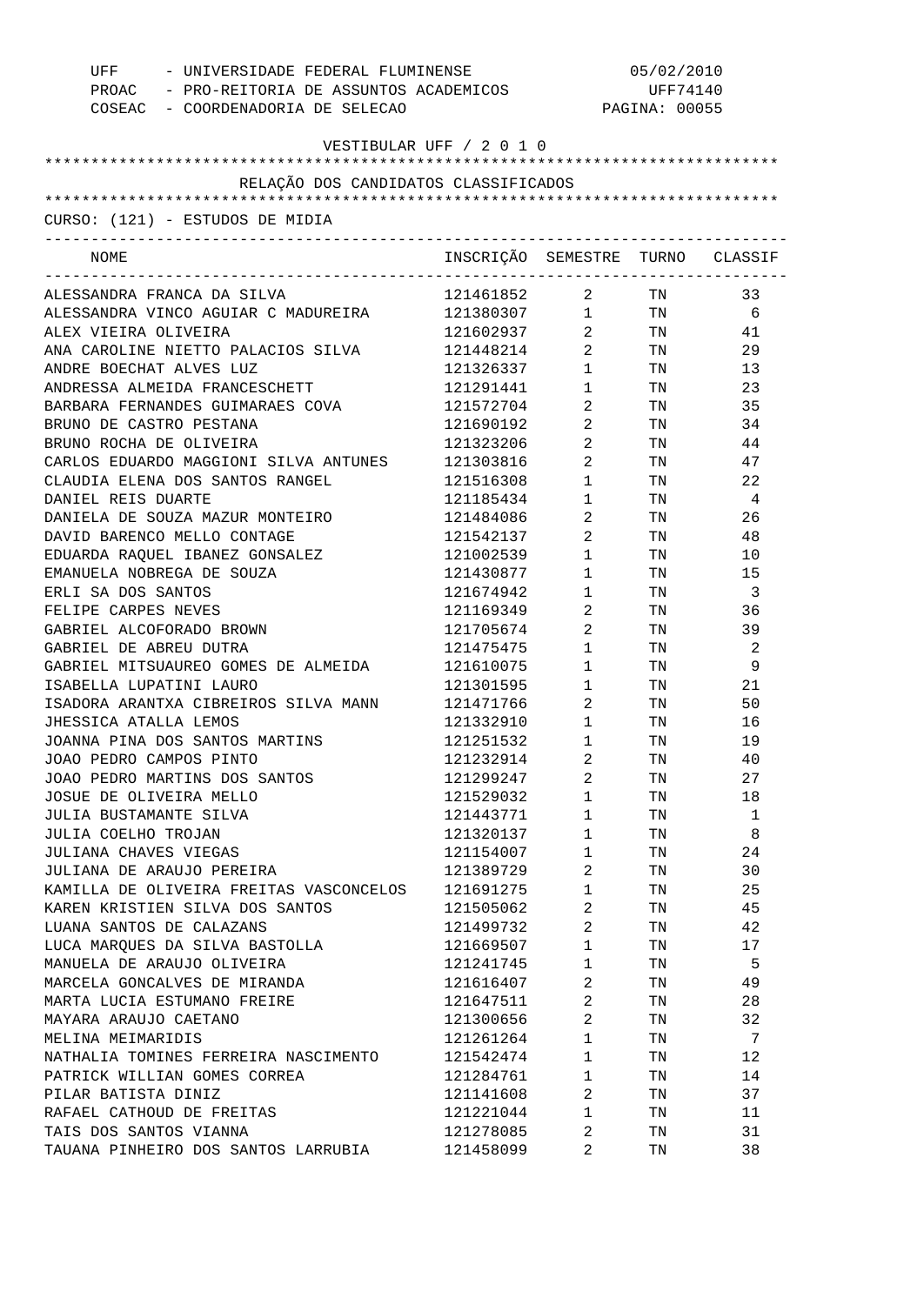| UFF<br>PROAC<br>COSEAC                                                                              | - UNIVERSIDADE FEDERAL FLUMINENSE<br>- PRO-REITORIA DE ASSUNTOS ACADEMICOS<br>- COORDENADORIA DE SELECAO |                                     |                                 | 05/02/2010<br>UFF74140<br>PAGINA: 00056 |                |
|-----------------------------------------------------------------------------------------------------|----------------------------------------------------------------------------------------------------------|-------------------------------------|---------------------------------|-----------------------------------------|----------------|
| VESTIBULAR UFF / 2 0 1 0<br>RELAÇÃO DOS CANDIDATOS CLASSIFICADOS<br>CURSO: (121) - ESTUDOS DE MIDIA |                                                                                                          |                                     |                                 |                                         |                |
| NOME                                                                                                |                                                                                                          | INSCRIÇÃO SEMESTRE                  |                                 | TURNO                                   | CLASSIF        |
| THAIS MOURA BRITO                                                                                   | TAYANA NASCIMENTO RODRIGUES DA SILVA<br>WILLIAM KITZINGER COSTA                                          | 121639980<br>121292940<br>121157255 | $\overline{2}$<br>$\mathcal{L}$ | TN<br>TN<br>TN                          | 46<br>43<br>20 |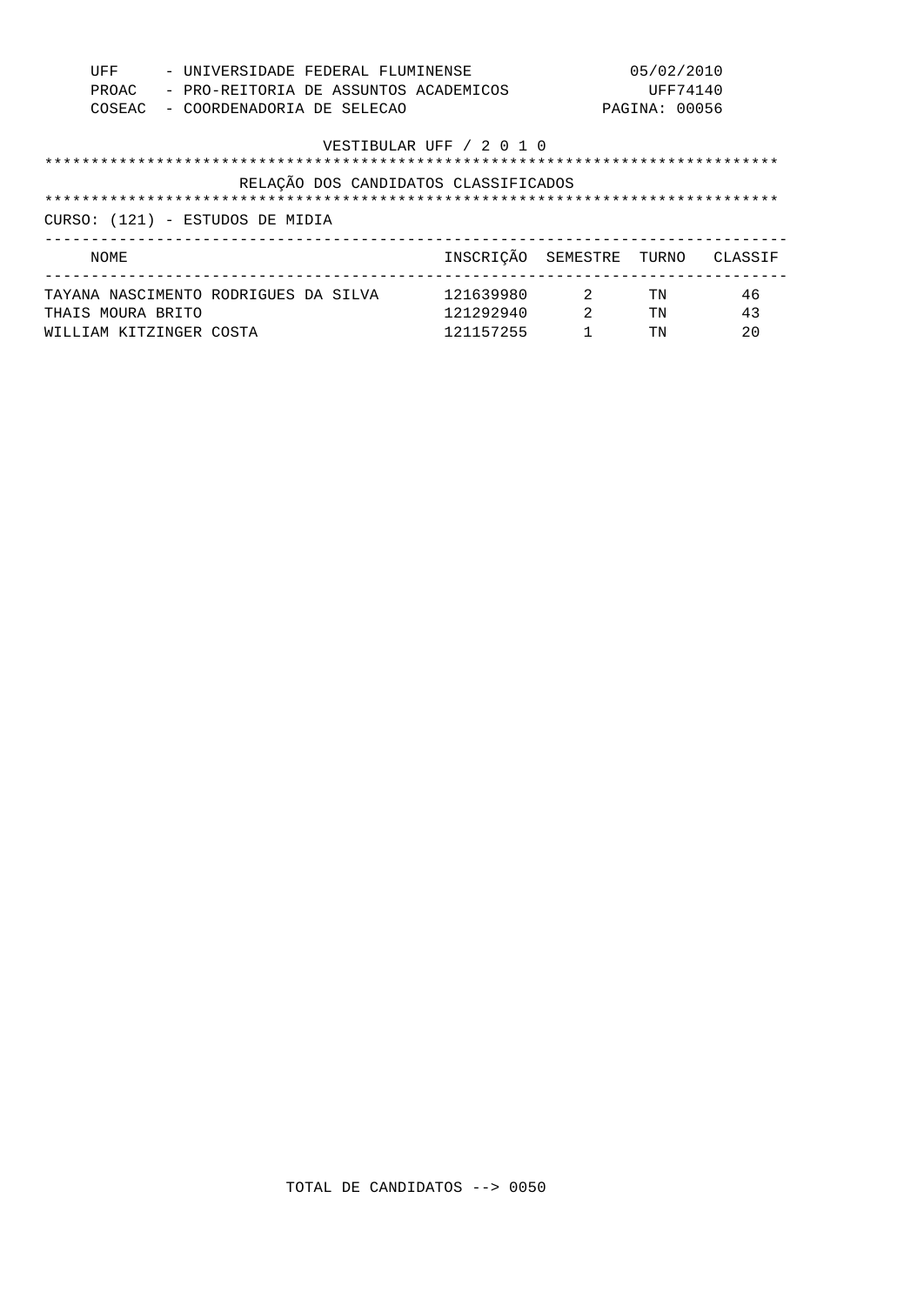| UFF<br>- UNIVERSIDADE FEDERAL FLUMINENSE<br>PROAC - PRO-REITORIA DE ASSUNTOS ACADEMICOS<br>COSEAC - COORDENADORIA DE SELECAO |                                  | 05/02/2010<br>UFF74140<br>PAGINA: 00057 |                 |               |
|------------------------------------------------------------------------------------------------------------------------------|----------------------------------|-----------------------------------------|-----------------|---------------|
| VESTIBULAR UFF / 2 0 1 0                                                                                                     |                                  |                                         |                 |               |
|                                                                                                                              |                                  |                                         |                 |               |
| RELAÇÃO DOS CANDIDATOS CLASSIFICADOS                                                                                         |                                  |                                         |                 |               |
|                                                                                                                              |                                  |                                         |                 |               |
| CURSO: (122) - PEDAGOGIA (Niteroi)                                                                                           |                                  |                                         |                 |               |
| NOME                                                                                                                         | INSCRIÇÃO SEMESTRE TURNO CLASSIF | ___________________________             |                 |               |
| AGATHA CRISTINA DOS SANTOS PINHO                                                                                             | 122241501                        | $\overline{a}$                          | MT <sub>1</sub> | 117           |
| ALCICLEA RAMOS DOS SANTOS                                                                                                    | 122027072 2 MT 91                |                                         |                 |               |
| ALDA MARIA GORNE DE BARROS ALENCAR                                                                                           | 122676299 1 TN 55                |                                         |                 |               |
| ALICE FRANCO DE SA                                                                                                           | $122672700$ 1 TN 119             |                                         |                 |               |
| ALINE MENEZES SILVA DAMASCENO                                                                                                | 122349456                        | $\overline{2}$                          |                 | TN 145        |
| AMANDA DE JESUS SILVA                                                                                                        | 122424828                        | $1 \quad \blacksquare$                  |                 | TN 110        |
| ANA CAROLINA CUNHA LEMOS                                                                                                     | 122070811                        | $\overline{2}$                          |                 | MT 100        |
| ANA CAROLINA CUNHA PEIXOTO                                                                                                   | 122479574                        | $1 \quad \blacksquare$                  | MT              | 16            |
| ANA LUIZA BRANCA M DE PADUA FIGUEIREDO                                                                                       | 122345113                        | $1$ – $\qquad$                          | MT              | 5             |
| ANA MARIA MARCELINO FRANCISCO                                                                                                | 122018370                        | $\overline{a}$                          |                 | TN 159        |
| ANA PAULA MORAES CAMACHO ESTRELA                                                                                             | 122674409                        | $1 \qquad \qquad$                       |                 | $MT$ 33       |
| ANDRE MOURTHE                                                                                                                | 122656615                        | $1 \quad \blacksquare$                  | TN              | 101           |
| ANDRESSA PEIXOTO DOS SANTOS                                                                                                  | 122395699                        | $1 \quad \blacksquare$                  | MT              | $\frac{4}{3}$ |
| ANDRESSA ROCHA DE PAIVA                                                                                                      | 122009654                        | $\overline{2}$                          | <b>MT</b>       | 95            |
| ANITA DA SILVA BRAGA MARANHA                                                                                                 | 122106634                        | $\overline{a}$                          |                 | MT 83         |
| ANNA CAROLINA MENDES MILLER                                                                                                  | 122326258                        | $\overline{2}$                          |                 | MT 115        |
| ANTONIO AUGUSTO DA COSTA                                                                                                     | 122630661                        | $1 \qquad \qquad$                       | TN TW           | -2            |
| AURIMAR BAUNILHA DE ALMEIDA                                                                                                  | 122702749                        | $1 \quad \blacksquare$                  | <b>MT</b>       | 54            |
| AVILA MARCOS HONORATO                                                                                                        | 122051097                        | $\mathbf 1$                             | TN TW           | 35            |
| BARBARA FREITAS DE SOUZA                                                                                                     | 122088014                        | $1 \quad \blacksquare$                  | <b>MT</b>       | 18            |
| BRENDA HERMINIA SILVA E SILVA                                                                                                | 122328189                        | $\overline{2}$                          | MT              | 80            |
| BRUNA CAZALE BONIOLI ROCHA                                                                                                   | 122143515                        | $\overline{a}$                          |                 | TN 139        |
| BRUNA SENA MENDES                                                                                                            | 122667171                        | $1 \quad \blacksquare$                  |                 | MT 23         |
| CAIO DOS SANTOS PEREIRA                                                                                                      | 122519661                        | $\overline{2}$                          | MT <sub>1</sub> | 104           |
| CAMILA DA SILVA DE SOUZA                                                                                                     | 122107224                        | $\overline{2}$                          | TN              | 134           |
| CAMILA DE SOUZA LOURENCO                                                                                                     | 122275588                        | 1                                       | TN              | 46            |
| CAMILA NUNES DE MELO                                                                                                         | 122385797                        | 1                                       | МT              | 19            |
| CARLA MARIA DA SILVA                                                                                                         | 122646816                        | 2                                       | TN              | 144           |
| CARLA ROCHA MUNIZ                                                                                                            | 122027345                        | 2                                       | МT              | 67            |
| CAROLINE BARROS FROES GARCIA                                                                                                 | 122294871                        | 1                                       | МT              | 31            |
| CAROLINE GARCIA ALVES                                                                                                        | 122585373                        | 2                                       | TN              | 142           |
| CAROLINE NASCIMENTO DE SOUZA                                                                                                 | 122045024                        | 1                                       | TN              | 37            |
| CHARBELLE DA ROSA RODRIGUES                                                                                                  | 122282335                        | 1                                       | TN              | 13            |
| CLARIANA MORATO ALCANTARA                                                                                                    | 122695908                        | $\mathbf{1}$                            | TN              | 14            |
|                                                                                                                              |                                  | 2                                       |                 |               |
| CLEIA DA COSTA SANTOS                                                                                                        | 122696548                        |                                         | МT              | 109           |
| CLEONICE DOS SANTOS FERREIRA                                                                                                 | 122089460                        | 2                                       | TN              | 138           |
| CRISLANE DUTRA BARBOZA                                                                                                       | 122075926                        | 2                                       | МT              | 82            |
| DANIELA DE OLIVEIRA BARROS                                                                                                   | 122044185                        | 1                                       | TN              | 106           |
| DANIELA FREITAS GARCIA                                                                                                       | 122007644                        | 2                                       | TN              | 131           |
| DANIELA MICAS LANCELOTTI JATOBA                                                                                              | 122348153                        | $\mathbf{1}$                            | МT              | 56            |
| DANUBIA GONCALVES PARREIRA SARDENBERG                                                                                        | 122588325                        | 1                                       | МT              | 47            |
| DEBORA ALVES ALVES                                                                                                           | 122358392                        | 2                                       | TN              | 121           |
| DEBORA NATACHA SILVA XAVIER                                                                                                  | 122424672                        | 1                                       | TN              | 62            |
| DEISEANE MONTEIRO FERREIRA                                                                                                   | 122043131                        | 1                                       | TN              | 45            |
| DEREKSON RODRIGUES DA SILVA DANTAS                                                                                           | 122280715                        | 1                                       | TN              | 70            |
| DIANI PEREIRA DA SILVA                                                                                                       | 122145903                        | 1                                       | TN              | 97            |
| DIOGO REIS CARVALHO                                                                                                          | 122024915                        | 2                                       | TN              | 127           |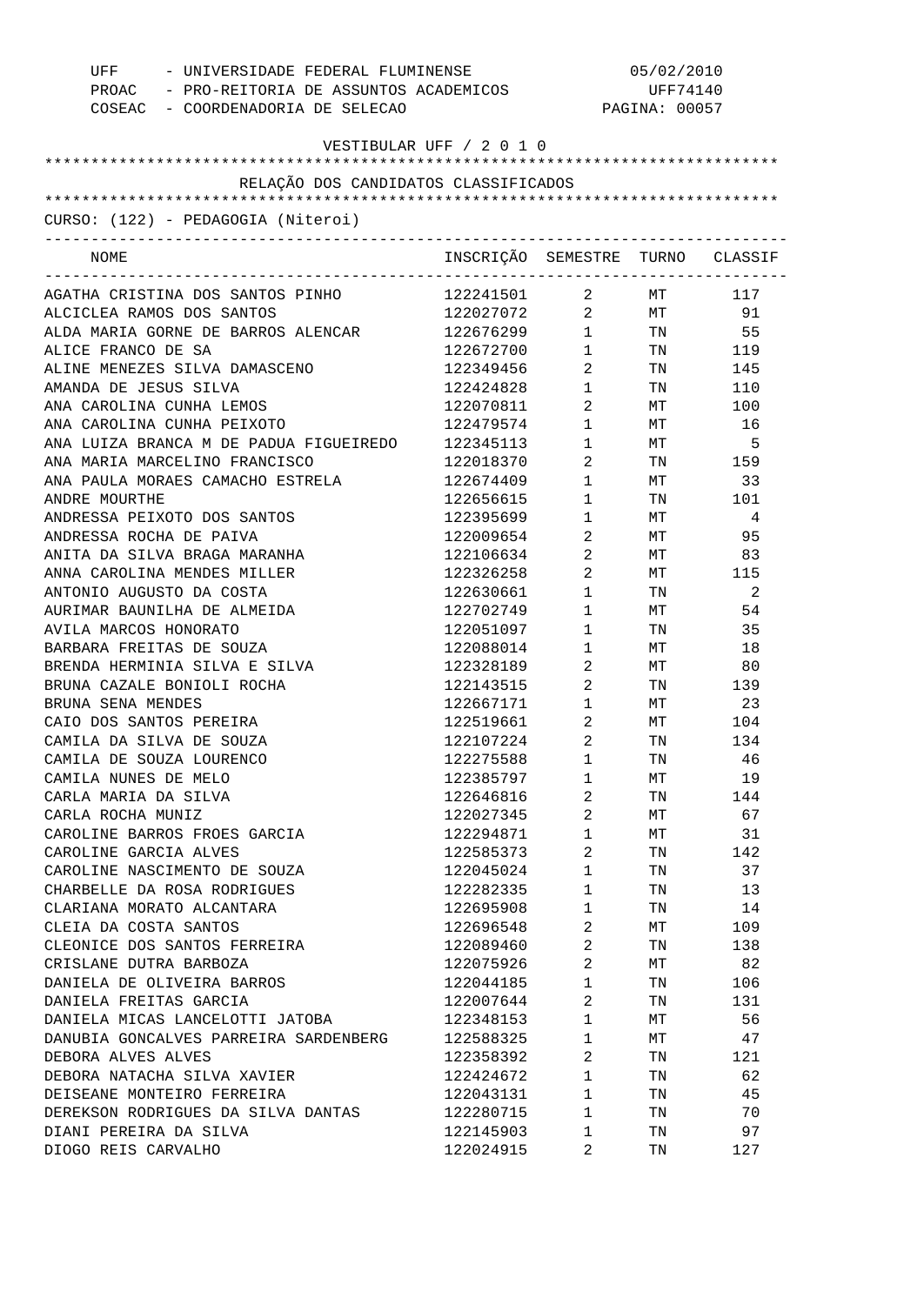| UFF - UNIVERSIDADE FEDERAL FLUMINENSE<br>PROAC - PRO-REITORIA DE ASSUNTOS ACADEMICOS<br>COSEAC - COORDENADORIA DE SELECAO |                                  | 05/02/2010<br>UFF74140<br>PAGINA: 00058 |                                                                                                                |     |
|---------------------------------------------------------------------------------------------------------------------------|----------------------------------|-----------------------------------------|----------------------------------------------------------------------------------------------------------------|-----|
| VESTIBULAR UFF / 2 0 1 0                                                                                                  |                                  |                                         |                                                                                                                |     |
|                                                                                                                           |                                  |                                         |                                                                                                                |     |
| RELAÇÃO DOS CANDIDATOS CLASSIFICADOS                                                                                      |                                  |                                         |                                                                                                                |     |
| CURSO: (122) - PEDAGOGIA (Niteroi)                                                                                        |                                  |                                         |                                                                                                                |     |
| NOME                                                                                                                      | INSCRIÇÃO SEMESTRE TURNO CLASSIF |                                         |                                                                                                                |     |
| EDIANA DOS SANTOS RAMOS                                                                                                   | 122051334 1 MT                   |                                         |                                                                                                                | 9   |
| EDILANE OLIVEIRA DA SILVA                                                                                                 | 122118390 1 TN                   |                                         |                                                                                                                | 75  |
| EDIRLENE CAZOTI VICENTE                                                                                                   | 122065244                        |                                         | 1 MT                                                                                                           | 59  |
| ELDA VIEIRA SANTOS                                                                                                        | 122055110                        |                                         | 2 TN 146                                                                                                       |     |
| ELLIZIE PAES DE SOUZA                                                                                                     | 122701082                        | $1 \quad \blacksquare$                  | TN 97                                                                                                          | 39  |
| ESTHER LOBATO LEITE DE ARAUJO                                                                                             | 122092819                        | $1 \quad \blacksquare$                  | MT                                                                                                             | 12  |
| FERNANDA CRISTINA CANDIDO DA SILVA                                                                                        | 122108254                        | $\overline{2}$                          | MT                                                                                                             | 93  |
| FERNANDA RIBEIRO DE CARVALHO SIQUEIRA                                                                                     | 122102157                        | $2 \left( \frac{1}{2} \right)$          | MT                                                                                                             | 73  |
| FERNANDA TRISTAO FERREIRA                                                                                                 | 122436364                        | $1 \quad \blacksquare$                  | TN FOR THE THE TEST OF THE TEST OF THE TEST OF THE TEST OF THE TEST OF THE TEST OF THE TEST OF THE TEST OF THE | 25  |
| FLAVIA DA COSTA LUZ                                                                                                       | 122656110                        | $1 \quad \blacksquare$                  | TN TW                                                                                                          | 43  |
| FLAVIA PATRICIA SILVA LOPES                                                                                               | 122700636                        | $1 \quad \blacksquare$                  | TN FOR THE THE TEST OF THE TEST OF THE TEST OF THE TEST OF THE TEST OF THE TEST OF THE TEST OF THE TEST OF THE | 26  |
| FRANCIELE PINHEIRO LEITE                                                                                                  | 122138821                        | $1 \quad \blacksquare$                  | TN 2002                                                                                                        | 105 |
| FRANCISCA DA SILVA BRITO RODRIGUES                                                                                        | 122025048                        | $\mathbf 1$                             | TN                                                                                                             | 107 |
| GABRIELA ALVES FERREIRA                                                                                                   | 122388610                        | $\overline{a}$                          | TN                                                                                                             | 156 |
| GABRIELA ROCHA XAVIER                                                                                                     | 122097039                        | $2 \left( \frac{1}{2} \right)$          | TN                                                                                                             | 132 |
| GABRIELLA SANTOS DA COSTA                                                                                                 | 122536396                        | $\overline{2}$                          | TN                                                                                                             | 136 |
| GEISELAINE DE MEDEIROS CARIAS                                                                                             | 122014829                        | $\mathbf 1$                             | MT                                                                                                             | 38  |
| GISELE DOS SANTOS LIMA                                                                                                    | 122345084                        | $2 \left( \frac{1}{2} \right)$          | MT                                                                                                             | 120 |
| HAIANI LARISSA DE SOUZA MENDES                                                                                            | 122358794                        | $1 \quad \cdots$                        | TN                                                                                                             | 116 |
| INGRIDY OLIVEIRA DE FARIAS                                                                                                | 122475621                        | $\mathbf 1$                             | MT                                                                                                             | 58  |
| IONA DA SILVA MAGALHAES                                                                                                   | 122122664                        | $\overline{a}$                          | TN                                                                                                             | 137 |
| ISABELA BATAGIA RODRIGUES                                                                                                 | 122040775                        | $\overline{2}$                          | TN                                                                                                             | 122 |
| ISIS QUEIROZ GOMES DA SILVA                                                                                               | 122646555                        | $1 \quad \blacksquare$                  | MT                                                                                                             | 50  |
| ISRAEL AUGUSTO MARINS MORETTONI                                                                                           | 122159875                        | $\mathbf 1$                             | $\operatorname{MT}$                                                                                            | 48  |
| IVINA GUIMARAES BARBORINO                                                                                                 | 122108163                        | 2                                       | TN                                                                                                             | 130 |
| JESSICA CHAVES ALVES                                                                                                      | 122562993                        | 2                                       | MТ                                                                                                             | 87  |
| JESSICA CRISTINA DIAS MIRANDA                                                                                             | 122143228                        | 2                                       | TN                                                                                                             | 140 |
| JESSICA CRISTINA JARDIM SIMOES                                                                                            | 122208731                        | 2                                       | МT                                                                                                             | 114 |
| JESSICA DA SILVA PEREIRA                                                                                                  | 122235796                        | $\mathbf 1$                             | МT                                                                                                             | 36  |
| JESSICA TOCHETTO BOTELHO DA SILVA                                                                                         | 122690269                        | 2                                       | TN                                                                                                             | 141 |
| JOICE CARVALHO COUTINHO                                                                                                   | 122053239                        | $\mathbf 1$                             | TN                                                                                                             | 99  |
| JOUBERT ASSUMPCAO VIEIRA JUNIOR                                                                                           | 122261355                        | $\mathbf 1$                             | TN                                                                                                             | 108 |
| JULIANA BRAZ DE SOUZA VIANA                                                                                               | 122640006                        | 2                                       | TN                                                                                                             | 150 |
| JULIANA LINHARES DE OLIVEIRA                                                                                              | 122144193                        | $\mathbf 1$                             | МT                                                                                                             | 27  |
| JULIANA MATIAS CASIMIRO DA SILVA                                                                                          | 122403032                        | 2                                       | МT                                                                                                             | 61  |
| KAREN COSME DOS SANTOS                                                                                                    | 122581951                        | $\mathbf 1$                             | TN                                                                                                             | 51  |
| KAREN FREITAS DE OLIVEIRA                                                                                                 | 122032297                        | $\mathbf 1$                             | МT                                                                                                             | 32  |
| KARIN VASCONCELOS MELO SILVA CRUZ                                                                                         | 122430516                        | 2                                       | TN                                                                                                             | 155 |
| KEILA DA COSTA RODRIGUES                                                                                                  | 122054489                        | 2                                       | TN                                                                                                             | 135 |
| KEILA RAMONI PINTO DE SOUZA                                                                                               | 122615697                        | $\mathbf 1$                             | МT                                                                                                             | 60  |
| KENIA DE OLIVEIRA CARDOSO                                                                                                 | 122417942                        | $\mathbf 1$                             | МT                                                                                                             | 30  |
|                                                                                                                           |                                  | 2                                       |                                                                                                                |     |
| LARISSA GERLANE CARNEIRO C DA CRUZ                                                                                        | 122029513                        |                                         | МT                                                                                                             | 74  |
| LARYSSA ALMADA FERREIRA                                                                                                   | 122609325                        | 2                                       | МT                                                                                                             | 102 |
| LAURA BONDIM ADDOR                                                                                                        | 122461187                        | $\mathbf 1$                             | МT                                                                                                             | 6   |
| LEANDRO ANTONIO RAEDER JUNIOR                                                                                             | 122690439                        | 2                                       | МT                                                                                                             | 63  |
| LEIDIANE DOS SANTOS ARAUJO                                                                                                | 122034192                        | 2                                       | TN                                                                                                             | 152 |
| LETICIA BORGES SALES CARREIRO DA LUZ                                                                                      | 122063478                        | 2                                       | TN                                                                                                             | 149 |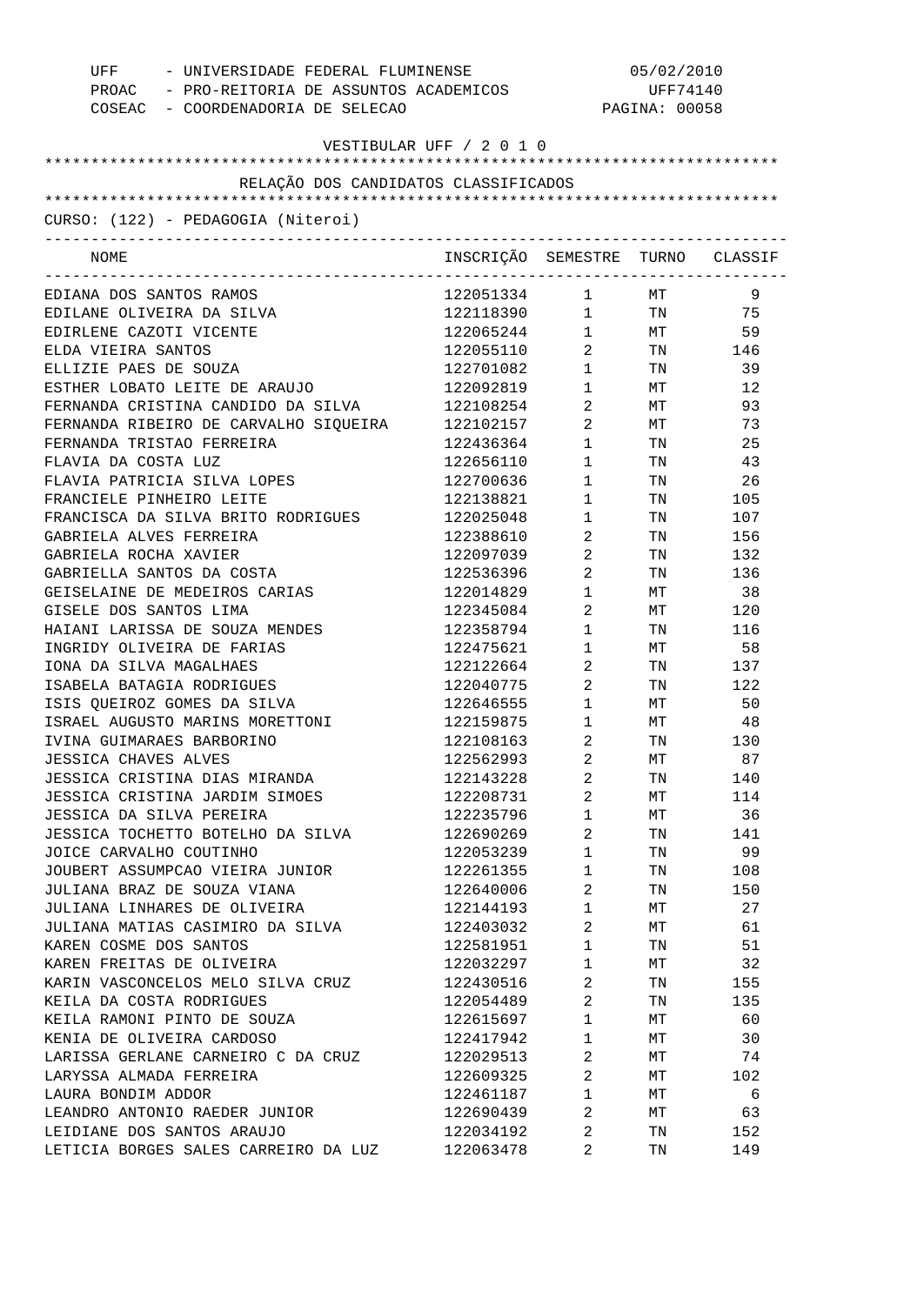| UFF - UNIVERSIDADE FEDERAL FLUMINENSE<br>PROAC - PRO-REITORIA DE ASSUNTOS ACADEMICOS<br>COSEAC - COORDENADORIA DE SELECAO |                                  | 05/02/2010<br>UFF74140<br>PAGINA: 00059 |                                                                                                                                                                                                                                |                |
|---------------------------------------------------------------------------------------------------------------------------|----------------------------------|-----------------------------------------|--------------------------------------------------------------------------------------------------------------------------------------------------------------------------------------------------------------------------------|----------------|
| VESTIBULAR UFF / 2 0 1 0                                                                                                  |                                  |                                         |                                                                                                                                                                                                                                |                |
| RELAÇÃO DOS CANDIDATOS CLASSIFICADOS                                                                                      |                                  |                                         |                                                                                                                                                                                                                                |                |
|                                                                                                                           |                                  |                                         |                                                                                                                                                                                                                                |                |
| CURSO: (122) - PEDAGOGIA (Niteroi)                                                                                        |                                  |                                         |                                                                                                                                                                                                                                |                |
| NOME                                                                                                                      | INSCRIÇÃO SEMESTRE TURNO CLASSIF |                                         |                                                                                                                                                                                                                                |                |
| LETICIA DA COSTA SALES                                                                                                    | 122326624 2                      |                                         |                                                                                                                                                                                                                                | TN 147         |
| LORENNA ATHAYDE SILVEIRA                                                                                                  | 122451625 1                      |                                         |                                                                                                                                                                                                                                | MT 49          |
| LUA DE LOURDES SILVA PESSANHA DA ROCHA                                                                                    | 122549159 1                      |                                         |                                                                                                                                                                                                                                | $MT$ 40        |
| LUA IAPUAN CASTRO PEREIRA                                                                                                 | 122704668                        | $2 \left( \frac{1}{2} \right)$          |                                                                                                                                                                                                                                | MT 112         |
| LUCIANA LOPES DOS SANTOS                                                                                                  | 122460535                        | $1 \qquad \qquad$                       | TN TW                                                                                                                                                                                                                          | 81             |
| LUDMILA LUSTOSA LESSA                                                                                                     | 122005311                        | $1 \quad \blacksquare$                  | MT                                                                                                                                                                                                                             | 44             |
| LUIZA BITTENCOURT DOS SANTOS                                                                                              | 122023246                        | $1 \quad \blacksquare$                  | TN TW                                                                                                                                                                                                                          | 69             |
| MAICON SALVINO NUNES DE ALMEIDA                                                                                           | 122058784                        | $1 \qquad \qquad$                       | MT                                                                                                                                                                                                                             | 34             |
| MALENA MANN HABIRIAN DA COSTA                                                                                             | 122160783                        | $\overline{2}$                          | MT <sub>1</sub>                                                                                                                                                                                                                | 68             |
| MANOELLA R P SENNA VASCONCELOS DA SILVA                                                                                   | 122223432                        | $1 \quad \blacksquare$                  | MT                                                                                                                                                                                                                             | -8             |
| MARCELLA PEREIRA ANDRADE                                                                                                  | 122633211                        | $1 \qquad \qquad$                       | TN FOR THE TEST OF THE TEST OF THE TEST OF THE TEST OF THE TEST OF THE TEST OF THE TEST OF THE TEST OF THE TEST OF THE TEST OF THE TEST OF THE TEST OF THE TEST OF THE TEST OF THE TEST OF THE TEST OF THE TEST OF THE TEST OF | 11             |
| MARCIA REGINA MEIRELES                                                                                                    | 122634538                        | $1 \qquad \qquad$                       | TN                                                                                                                                                                                                                             | 98             |
| MARCIO SILVA DA NOBREGA                                                                                                   | 122013382                        | $2 \left( \frac{1}{2} \right)$          | МT                                                                                                                                                                                                                             | 76             |
| MARIA ISABEL ORREGO DA CUNHA                                                                                              | 122616873                        | $2 \left( \frac{1}{2} \right)$          | МT                                                                                                                                                                                                                             | 88             |
| MARIAH DE ALMEIDA NASCIMENTO MEIRELLES                                                                                    | 122616823                        | $2 \left( \frac{1}{2} \right)$          | TN                                                                                                                                                                                                                             | 125            |
| MARIANA DE AZEVEDO SOMMERLATTE                                                                                            | 122254247                        | $2 \left( \frac{1}{2} \right)$          | TN                                                                                                                                                                                                                             | 157            |
| MARIANA MATIAS CASIMIRO DA SILVA                                                                                          | 122402313                        | $2 \left( \frac{1}{2} \right)$          | TN                                                                                                                                                                                                                             | 123            |
| MARIANA RIBEIRO DO AMARAL                                                                                                 | 122160604                        | $1 \quad \blacksquare$                  | МT                                                                                                                                                                                                                             | 7              |
| MARILENE DA SILVA VIANNA                                                                                                  | 122657243                        | $2 \left( \frac{1}{2} \right)$          | TN                                                                                                                                                                                                                             | 128            |
| MARLENE DE ALBUQUERQUE NUNES SOUZA                                                                                        | 122126995                        | $1 \quad \blacksquare$                  | МT                                                                                                                                                                                                                             | 10             |
| MARTA JANETE DE ALMEIDA CAETETU                                                                                           | 122647547<br>122343787           | $1 \qquad \qquad$                       | TN                                                                                                                                                                                                                             | $\overline{1}$ |
| MARTHA LARISSA AYRES NASCIMENTO<br>MAYARA BOMFIM DA LUZ                                                                   | 122050031 1                      | $\overline{2}$                          | <b>MT</b>                                                                                                                                                                                                                      | 92<br>103      |
| MUNIQUE COSTA ARAUJO                                                                                                      | 122075366                        | $2 \left( \frac{1}{2} \right)$          | TN FOR THE THE TEST OF THE TEST OF THE TEST OF THE TEST OF THE TEST OF THE TEST OF THE TEST OF THE TEST OF THE<br>МT                                                                                                           | 113            |
| NATHALIA AZEVEDO BOTELHO                                                                                                  | 122080775                        | 2                                       | TN                                                                                                                                                                                                                             | 160            |
| NAYARA TEIXEIRA DA SILVA                                                                                                  | 122034178                        | 2                                       |                                                                                                                                                                                                                                | 72             |
| NICOLE PEREIRA DE SOUZA                                                                                                   | 122646335                        | $\mathbf{1}$                            | MТ<br>TN                                                                                                                                                                                                                       | 64             |
| OCTAVIO SIMOES DE CARVALHO FILHO                                                                                          | 122630958                        | $\mathbf{1}$                            | TN                                                                                                                                                                                                                             | 20             |
| PAOLA LABELLE SILVA DA SILVA                                                                                              | 122701692                        | $\sqrt{2}$                              | ΜТ                                                                                                                                                                                                                             | 90             |
| PAULA AZEVEDO SANTOS DE MIRANDA                                                                                           | 122395429                        | $\mathbf{1}$                            | МT                                                                                                                                                                                                                             | 21             |
| PAULA FERREIRA DANTAS                                                                                                     | 122548870                        | $\sqrt{2}$                              | ΜТ                                                                                                                                                                                                                             | 65             |
| PRISCILA MARQUES MATEUS DA SILVA                                                                                          | 122090718                        | $\mathbf 1$                             | TN                                                                                                                                                                                                                             | 42             |
| RAFAELLA SILVA MARQUES                                                                                                    | 122518954                        | $\mathbf{1}$                            | ΜТ                                                                                                                                                                                                                             | 17             |
| RAISSA DO NASCIMENTO VIEGAS                                                                                               | 122475011                        | $\overline{2}$                          | МT                                                                                                                                                                                                                             | 86             |
| RAQUEL MENDONCA DE ALMEIDA                                                                                                | 122213463                        | 2                                       | МT                                                                                                                                                                                                                             | 66             |
| REGIANNE COUTO LIANDRO                                                                                                    | 122114928                        | $\mathbf{1}$                            | ΜТ                                                                                                                                                                                                                             | 41             |
| REJANE MIRANDA DE OLIVEIRA                                                                                                | 122038174                        | $\mathbf{1}$                            | TN                                                                                                                                                                                                                             | 118            |
| RITA DE CASSIA SILVEIRA BELO N ROQUE                                                                                      | 122643618                        | $\mathbf{1}$                            | TN                                                                                                                                                                                                                             | 15             |
| ROSANA DE OLIVEIRA DA COSTA PEREIRA                                                                                       | 122003349                        | $\overline{2}$                          | ΜТ                                                                                                                                                                                                                             | 71             |
| SAMARA BAPTISTA DA SILVA                                                                                                  | 122090574                        | $\sqrt{2}$                              | TN                                                                                                                                                                                                                             | 129            |
| SAMARA GERLANE CARNEIRO CARVALHO DA CRUZ                                                                                  | 122029501                        | $\mathbf{1}$                            | ΜТ                                                                                                                                                                                                                             | 3              |
| SEBASTIANA DOS SANTOS NOIA                                                                                                | 122093552                        | $\sqrt{2}$                              | ΜТ                                                                                                                                                                                                                             | 111            |
| SIMONE MARIA FRANCA ROCHA BORBA                                                                                           | 122092120                        | $\mathbf{1}$                            | TN                                                                                                                                                                                                                             | 89             |
| SIMONE MARIZE SANTOS GRIMWOOD                                                                                             | 122601323                        | $\sqrt{2}$                              | ΜТ                                                                                                                                                                                                                             | 78             |
| SIMONE OLIVEIRA DOS SANTOS                                                                                                | 122675130                        | $\mathbf 1$                             | ΜТ                                                                                                                                                                                                                             | 22             |
| SONIA MARIA SILVA GONCALVES                                                                                               | 122063727                        | 2                                       | TN                                                                                                                                                                                                                             | 158            |
| SONIA REGINA BARBOZA                                                                                                      | 122673340                        | $\mathbf 1$                             | TN                                                                                                                                                                                                                             | 52             |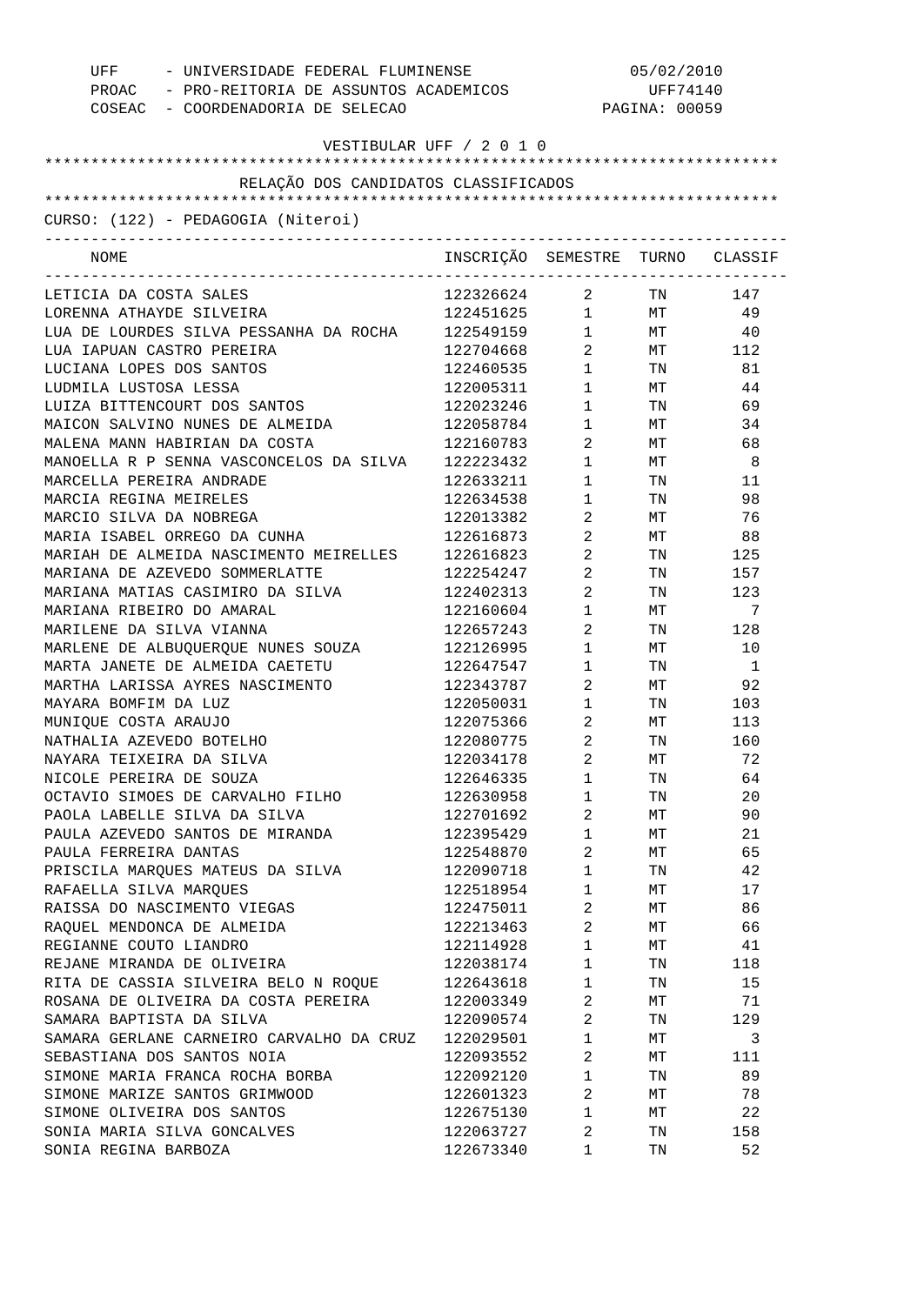| UFF - UNIVERSIDADE FEDERAL FLUMINENSE<br>PROAC - PRO-REITORIA DE ASSUNTOS ACADEMICOS<br>COSEAC - COORDENADORIA DE SELECAO |                                  |                                | 05/02/2010<br>UFF74140<br>PAGINA: 00060 |        |
|---------------------------------------------------------------------------------------------------------------------------|----------------------------------|--------------------------------|-----------------------------------------|--------|
| VESTIBULAR UFF / 2 0 1 0                                                                                                  |                                  |                                |                                         |        |
| RELAÇÃO DOS CANDIDATOS CLASSIFICADOS                                                                                      |                                  |                                |                                         |        |
|                                                                                                                           |                                  |                                |                                         |        |
| CURSO: (122) - PEDAGOGIA (Niteroi)                                                                                        |                                  |                                |                                         |        |
|                                                                                                                           |                                  |                                |                                         |        |
| NOME                                                                                                                      | INSCRIÇÃO SEMESTRE TURNO CLASSIF |                                |                                         |        |
| TAINA DO VALE CARDOSO                                                                                                     | 122131445 1 MT                   |                                |                                         | 2.4    |
| TAIS MIRANDA DOS SANTOS                                                                                                   | 122366753 2 MT                   |                                |                                         | 84     |
| TAMIRIS SIOUEIRA MARINHO                                                                                                  | 122061078 2 MT                   |                                |                                         | 77     |
| TATIANE DA SILVA BARBOSA                                                                                                  | 122105161 2 MT                   |                                |                                         | 94     |
| TAYANE PEIXOTO BUENO DOS SANTOS                                                                                           | 122600886                        | $\overline{2}$                 |                                         | TN 151 |
| THAINA COBUCCI MARINS                                                                                                     | 122536889                        | $\overline{2}$                 |                                         | MT 85  |
| THAIS CARVALHO SILVA                                                                                                      | 122313330                        | $\overline{2}$                 | TN TW                                   | 124    |
| THAISA SANTOS DE SOUZA MELLO                                                                                              | 122312738                        | $2 \left( \frac{1}{2} \right)$ |                                         | MT 79  |
| THAYANE MAZZA RAMOS                                                                                                       | 122391423                        | $2 \left( \frac{1}{2} \right)$ | TN 97                                   | 148    |
| VANESSA DA SILVA JORGE                                                                                                    | 122608137                        | $\overline{2}$                 | TN 97                                   | 143    |
| VANESSA DE OLIVEIRA MORAIS                                                                                                | 122542864                        | $1 \quad \blacksquare$         | MT                                      | 53     |
| VANESSA TEIXEIRA HART                                                                                                     | 122672918                        | $\overline{2}$                 | MT                                      | 96     |
| VERONICA LUGON DIAS BASTOS                                                                                                | 122292055                        | $1 \quad \Box$                 | MT                                      | 57     |
| VERONICA MATTEDI                                                                                                          | 122440640                        | $1 \quad \blacksquare$         | MT                                      | 28     |
| VIVIANE DE SOUZA DOS SANTOS                                                                                               | 122104557                        | $2 \left( \frac{1}{2} \right)$ | TN 97                                   | 126    |
| VIVIANE NASCIMENTO DA SILVA                                                                                               | 122474201                        | $\overline{2}$                 | TN TW                                   | 153    |
| VIVIANE RAMALHO CAVALCANTE DE SOUSA                                                                                       | 122062204                        | $\overline{2}$                 | TN TW                                   | 154    |
| WANESSA ABAL TEIXEIRA DA ROCHA                                                                                            | 122011700                        | $1 \qquad \qquad$              |                                         | TN 29  |
| YASMIN MACHADO DE FREITAS                                                                                                 | 122084549                        | 2                              | TN 97                                   | 133    |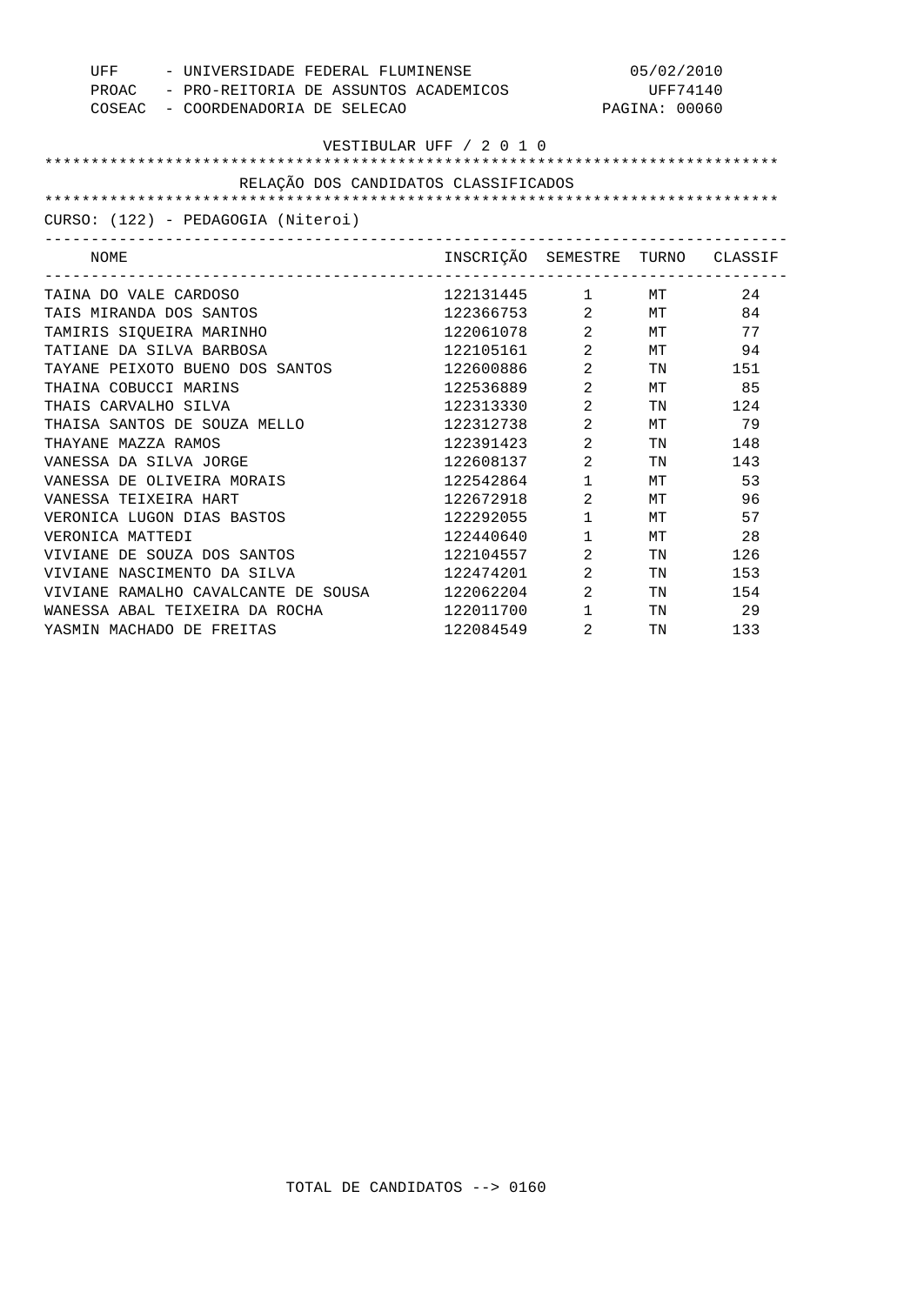| UFF - UNIVERSIDADE FEDERAL FLUMINENSE<br>PROAC - PRO-REITORIA DE ASSUNTOS ACADEMICOS<br>COSEAC - COORDENADORIA DE SELECAO |                                  | 05/02/2010<br>UFF74140<br>PAGINA: 00061          |           |           |
|---------------------------------------------------------------------------------------------------------------------------|----------------------------------|--------------------------------------------------|-----------|-----------|
| VESTIBULAR UFF / 2 0 1 0                                                                                                  |                                  |                                                  |           |           |
|                                                                                                                           |                                  |                                                  |           |           |
| RELAÇÃO DOS CANDIDATOS CLASSIFICADOS                                                                                      |                                  |                                                  |           |           |
| CURSO: (123) - PRODUCAO CULTURAL (Niteroi)                                                                                |                                  |                                                  |           |           |
| -----------------------------------                                                                                       |                                  |                                                  |           |           |
| NOME                                                                                                                      | INSCRIÇÃO SEMESTRE TURNO CLASSIF |                                                  |           |           |
| ALESSANDRA CUNHA BARBAN                                                                                                   | 123554817 1 MT                   |                                                  |           | 29        |
| ALEXANDRE GARCIA SOUZA DA SILVA                                                                                           | 123521327 1 MT                   |                                                  |           | 20        |
| ARTHUR LERER                                                                                                              | 123426735                        |                                                  | 2 MT      | 32        |
| BARBARA BARCIA WUENSCHE DE SOUZA                                                                                          | 123402246                        |                                                  | $1$ MT    | 7         |
| BEATRIZ TERRA FREITAS                                                                                                     | 123164595                        | $1 \qquad \qquad$                                | <b>MT</b> | 17        |
| BRANCA PINTO ZUMA                                                                                                         | 123456807                        | $\overline{2}$                                   | MT        | 60        |
| CAMILA GERKE SAMPAIO                                                                                                      | 123432198                        | $\overline{2}$                                   | MT        | 58        |
| CAROLINE THOMAZINI PAULINO                                                                                                | 123220076                        | $1 \quad \blacksquare$                           | MT        | 18        |
| CLARA MOREIRA BARONE                                                                                                      | 123250473                        | $1 \qquad \qquad$                                | MT        | 30        |
| CRISTIANA FRANCO SILVA ALVES                                                                                              | 123432057                        | $2 \left( \frac{1}{2} \right)$                   | MT        | 39        |
| DANDARA ESTEVAN DE SOUZA PIRES                                                                                            | 123535768                        | $\overline{2}$                                   | MT        | 43        |
| DIMITRIUS RABELO DE PAULA                                                                                                 | 123363464                        | $1 \quad \cdots$                                 | MT        | - 5       |
| DOUGLAS LOPEZ VAZ                                                                                                         | 123242347                        | $\overline{a}$                                   | MT        | 53        |
| FABIO VITOR GENEROSO VIEIRA                                                                                               | 123278396                        | $2 \left( \frac{1}{2} \right)$                   | MT        | 48        |
| FELIPE SANTOS SOUZA                                                                                                       | 123579532                        | $1 \quad \cdots$                                 | MT        | 13        |
| FLAVIO CHIGRES LESSA                                                                                                      | 123331514                        | $1 \quad \blacksquare$                           | MT        | 16        |
| GABRIEL HENRIQUES TORRES                                                                                                  | 123385060                        | $2 \left( \frac{1}{2} \right)$                   | MT        | 54        |
| GISELE BILLION VARGAS                                                                                                     | 123228339                        | $1 \quad \blacksquare$                           | MT        | 15        |
| HELENA TAVARES CAVALCANTI D DE SERPA                                                                                      | 123308878                        | $1 \quad \cdots$                                 | MT        | - 8       |
| JESSICA CARLOS DE MENEZES                                                                                                 | 123092584                        | $1 \quad \Box$                                   | MT        | 21        |
| JULIA ALAPENHA GOULART DE ANDRADE<br>JULIA DA SILVEIRA FERREIRA                                                           | 123185874                        | $2 \left( \frac{1}{2} \right)$                   | MT        | 52        |
| JULIA DE OLIVEIRA VICENTE COUTO                                                                                           | 123356239                        | $1 \quad \blacksquare$<br>$1 \quad \blacksquare$ | MT<br>MT  | 27<br>- 3 |
| JULIA MEDINA VELLOSO DE OLIVEIRA                                                                                          | 123554623<br>123414691           | $2 \left( \frac{1}{2} \right)$                   | MT        | 40        |
| JULIANA OLIVEIRA REIS DE AZEVEDO                                                                                          | 123215186                        | $\overline{2}$                                   | МT        | 41        |
| JULIANA POCINHA TOTTI FERNANDES                                                                                           | 123421515                        | 1                                                | MТ        | 6         |
| LAIS ZIED DAFLON                                                                                                          | 123446747                        | 2                                                | МT        | 50        |
| LAURA DO AMARAL CASTILHO DE SOUZA                                                                                         | 123551827                        | 2                                                | МT        | 36        |
| LEONARDO VIEIRA BIANCHI                                                                                                   | 123610245                        | $\mathbf 1$                                      | МT        | 24        |
| LIVIA DE MORAES SILVA                                                                                                     | 123587632                        | $\mathbf 1$                                      | МT        | 9         |
| LUCAS BARCELLOS MILLECCO                                                                                                  | 123522462                        | 2                                                | МT        | 49        |
| LUCAS BOTELHO RIBEIRO                                                                                                     | 123522917                        | $\overline{a}$                                   | МT        | 33        |
| LUCIANA ALMEIDA DOS SANTOS                                                                                                | 123157712                        | 2                                                | МT        | 46        |
| LUISA ACOSTA GOMES                                                                                                        | 123327355                        | $\mathbf 1$                                      | МT        | 11        |
| LUIZ MARCEL DE ANDRADE FERRAZ                                                                                             | 123293839                        | $\mathbf 1$                                      | МT        | 10        |
| MANUELA ASEVEDO DOS SANTOS INACIO                                                                                         | 123463161                        | 2                                                | МT        | 59        |
| MARCELA SOARES CARDOSO                                                                                                    | 123483434                        | $\mathbf 1$                                      | МT        | 22        |
| MARCOS PAULO BORGES CORREIA                                                                                               | 123164820                        | 2                                                | МT        | 51        |
| MARIANA ASSUNCAO QUINTES DOS SANTOS                                                                                       | 123166000                        | $\mathbf 1$                                      | МT        | 25        |
| MARIANA FERNANDES BERTO ROLLIN PINHEIRO                                                                                   | 123371423                        | 2                                                | МT        | 34        |
| MARIANA KREISCHER RAMOS                                                                                                   | 123518423                        | 2                                                | МT        | 42        |
| MARIANA PEREIRA DARSIE                                                                                                    | 123158687                        | $\mathbf 1$                                      | МT        | 1         |
| MARLON CESAR MENDES PESSOA FILHO                                                                                          | 123400509                        | 2                                                | МT        | 57        |
| MATHEUS MARQUES DA CUNHA CARVALHO                                                                                         | 123158455                        | $\mathbf 1$                                      | МT        | 14        |
| MAYARA PIRES MAGALHAES GAMA                                                                                               | 123317324                        | 2                                                | МT        | 37        |
| NATALIA GALVAO LACKESKI                                                                                                   | 123425963                        | 1                                                | МT        | 2         |
| NATHALIA CANTARINO FRASAO                                                                                                 | 123359293                        | 2                                                | МT        | 47        |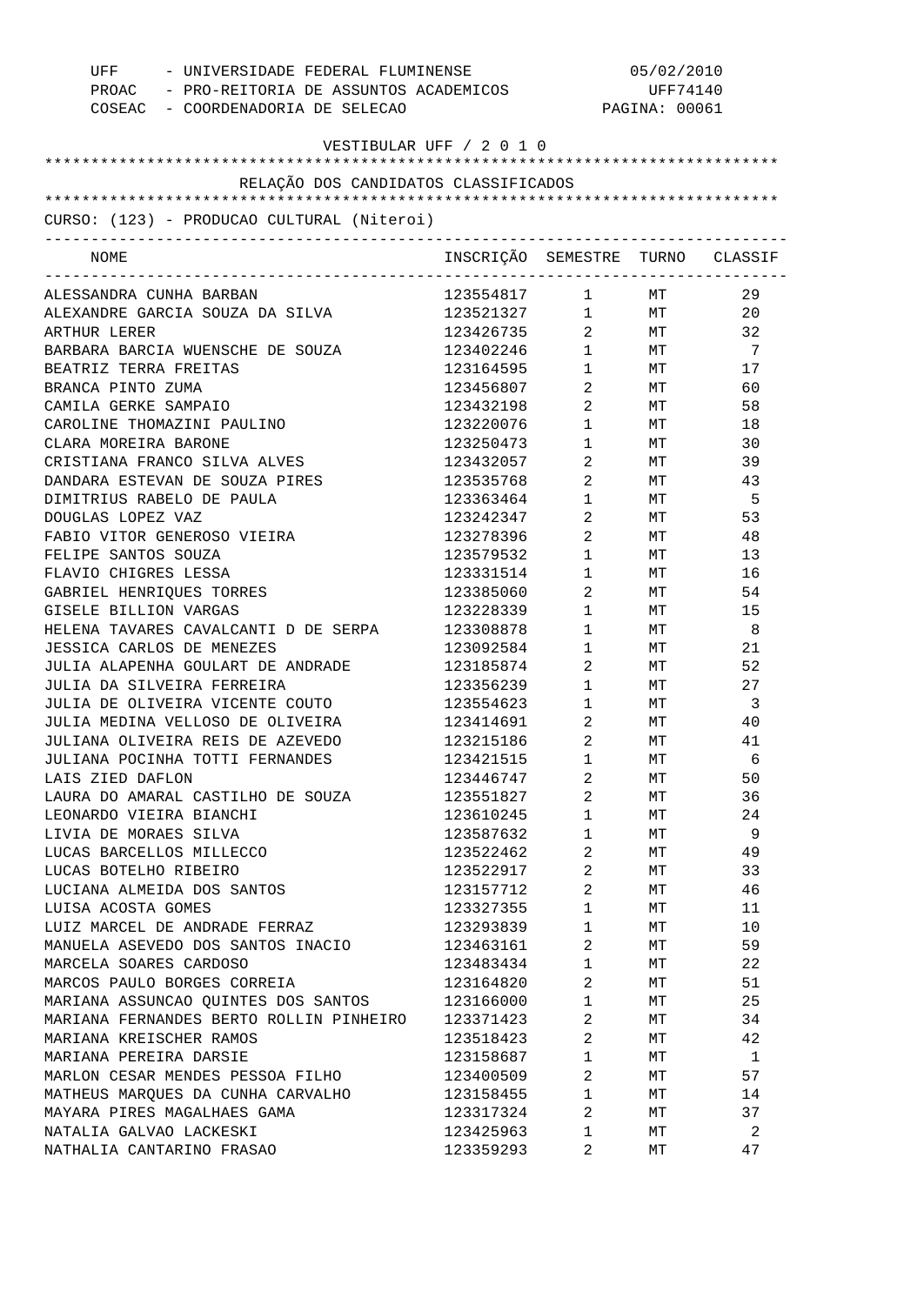| - UNIVERSIDADE FEDERAL FLUMINENSE<br>UFF |                                                     | 05/02/2010                       |                                |               |    |
|------------------------------------------|-----------------------------------------------------|----------------------------------|--------------------------------|---------------|----|
|                                          | PROAC - PRO-REITORIA DE ASSUNTOS ACADEMICOS         |                                  | UFF74140                       |               |    |
|                                          | COSEAC - COORDENADORIA DE SELECAO                   |                                  |                                | PAGINA: 00062 |    |
|                                          |                                                     |                                  |                                |               |    |
|                                          |                                                     | VESTIBULAR UFF / 2 0 1 0         |                                |               |    |
|                                          |                                                     |                                  |                                |               |    |
|                                          | RELAÇÃO DOS CANDIDATOS CLASSIFICADOS                |                                  |                                |               |    |
|                                          |                                                     |                                  |                                |               |    |
|                                          | CURSO: (123) - PRODUCAO CULTURAL (Niteroi)          |                                  |                                |               |    |
|                                          |                                                     |                                  |                                |               |    |
| NOME                                     |                                                     | INSCRIÇÃO SEMESTRE TURNO CLASSIF |                                |               |    |
|                                          |                                                     |                                  |                                |               |    |
|                                          | NEGRA MARIA GOMES FABIANO DA SILVA $123302915$ 1 MT |                                  |                                |               | 28 |
|                                          | OCTAVIO FELIPE LEONELLO LOBIANCO                    | 123526834 2 MT                   |                                |               | 35 |
|                                          | PATRICIA GUIMARAES TORRES                           | 123550706 2 MT                   |                                |               | 31 |
|                                          | PEDRO DE MENEZES COUTO DE OLIVEIRA                  | 123311318                        | $2$ MT                         |               | 45 |
|                                          | RAFAELA MORENO PERLINGEIRO NUNES NETO 123180331     |                                  | $1 \quad \blacksquare$         | MТ            | 26 |
|                                          | REBECA BEVILACOUA PATRICIO                          | 123336186                        | $\overline{2}$                 | МT            | 56 |
| RILLEN SOUZA DA SILVA                    |                                                     | 123384884                        | $1 \quad \blacksquare$         | МT            | 23 |
| SARAH LAURINDO MONTEIRO                  |                                                     | 123667872                        | $1 \qquad \qquad$              | MТ            | 4  |
| SUYANA ARANDIA CARRILHO                  |                                                     | 123456819                        | $2 \left( \frac{1}{2} \right)$ | МT            | 55 |
| TALITA BORGES DIAS                       |                                                     | 123266501                        | $1 \quad \blacksquare$         | MТ            | 12 |
|                                          | THAIS LIMA DA HORA SANTOS                           | 123477265                        | $\overline{2}$                 | МT            | 38 |
|                                          | THAMIRES COUTO QUINTAL RIBEIRO                      | 123287452 2                      |                                | MТ            | 44 |
| VITOR MOREIRA FERREIRA                   |                                                     | 123566406                        | $\mathbf{1}$                   | МT            | 19 |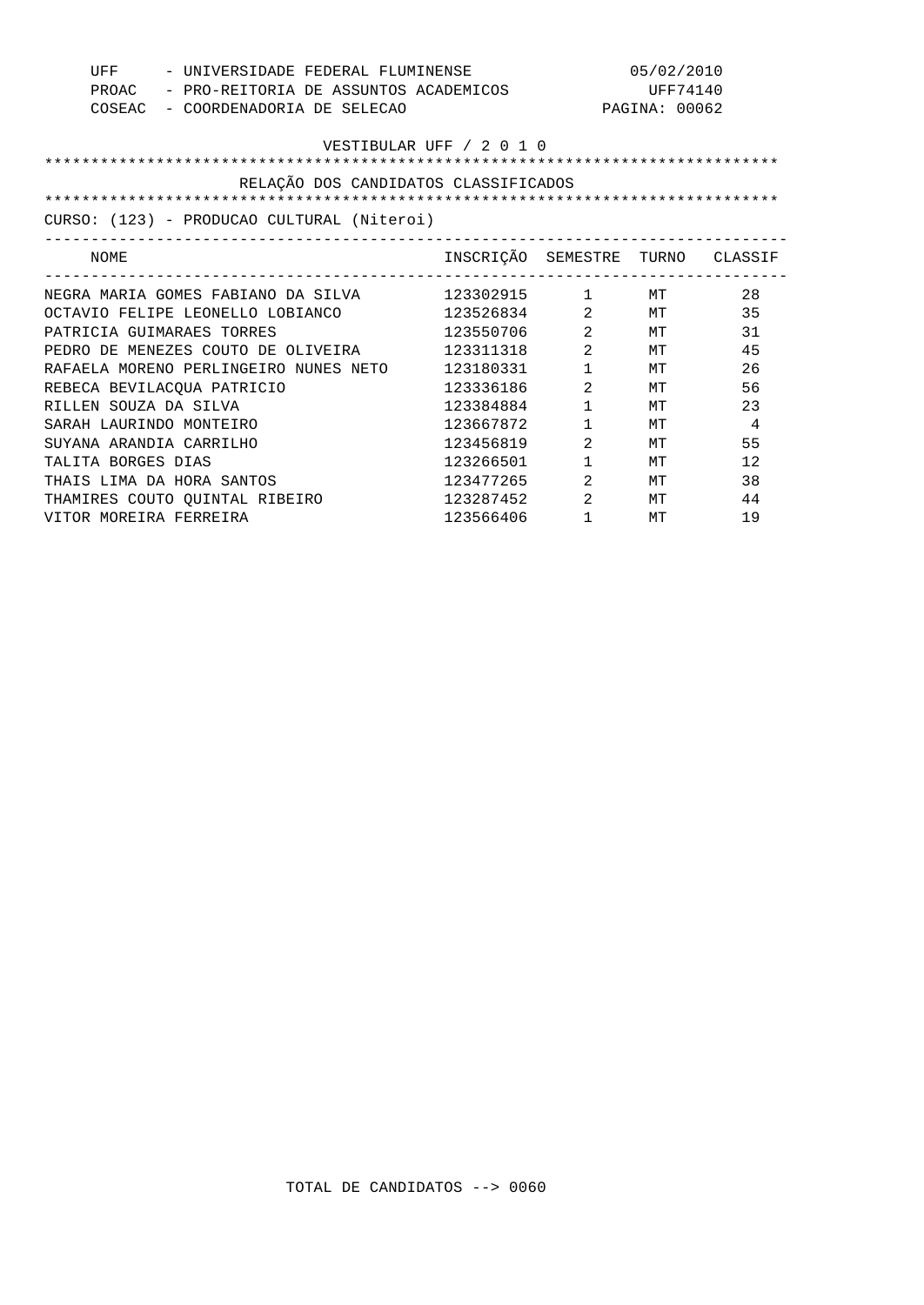| UFF - UNIVERSIDADE FEDERAL FLUMINENSE<br>PROAC - PRO-REITORIA DE ASSUNTOS ACADEMICOS<br>COSEAC - COORDENADORIA DE SELECAO |                                  | 05/02/2010<br>UFF74140<br>PAGINA: 00063 |                 |                |
|---------------------------------------------------------------------------------------------------------------------------|----------------------------------|-----------------------------------------|-----------------|----------------|
| VESTIBULAR UFF / 2 0 1 0                                                                                                  |                                  |                                         |                 |                |
| RELAÇÃO DOS CANDIDATOS CLASSIFICADOS                                                                                      |                                  |                                         |                 |                |
|                                                                                                                           |                                  |                                         |                 |                |
| CURSO: (124) - SERVICO SOCIAL (Niteroi)<br>-------------------------------------                                          |                                  |                                         |                 |                |
| NOME                                                                                                                      | INSCRIÇÃO SEMESTRE TURNO CLASSIF |                                         |                 |                |
| AGATHA HENRIQUE SAMPAIO                                                                                                   | 124337843 1 TA 41                |                                         |                 |                |
| AGATHA RAMON FERRER MACEDO                                                                                                | 124420640  1  NO  111            |                                         |                 |                |
| ALBERTO DA COSTA OLIVEIRA                                                                                                 | 124439823                        | $1 \quad \blacksquare$                  |                 | NO 59          |
| ALCINEA DA SILVA MACEDO                                                                                                   | 124443094                        | $1 \quad \blacksquare$                  | <b>TA</b>       | $\overline{4}$ |
| AMABILE LUCY DE SOUSA GOMES                                                                                               | 124369793                        | $\overline{2}$                          |                 | TA 169         |
| AMANDA FERREIRA DE LIMA                                                                                                   | 124158558                        | $2 \left( \frac{1}{2} \right)$          |                 | TA 130         |
| AMANDA GRAZIELLE ZACCARO                                                                                                  | 124445729                        | $2 \left( \frac{1}{2} \right)$          |                 | TA 131         |
| AMANDA LESSA ANSELMO DOS SANTOS                                                                                           | 124409828                        | $1 \quad \blacksquare$                  |                 | TA 22          |
| ANA ALINE MUNIZ RAMALHO                                                                                                   | 124202921                        | $\overline{2}$                          | NO <sub>2</sub> | 160            |
| ANA CRISTINA DE SOUZA FURTADO                                                                                             | 124053071                        | $1 \quad \blacksquare$                  | NO <sub>2</sub> | 50             |
| ANA MARIA FERREIRA DE SOUZA                                                                                               | 124604571                        | $2 \left( \frac{1}{2} \right)$          |                 | NO 172         |
| ANA PAULA CARDOZO GOMES                                                                                                   | 124138716                        | $2 \left( \frac{1}{2} \right)$          |                 | NO 186         |
| ANA PAULA CONCEICAO GOMES                                                                                                 | 124077716                        | $1 \quad \cdots$                        | TA              | 34             |
| ANDRE MOREIRA DE ARAUJO                                                                                                   | 124589197                        | $\mathbf 1$                             | NO <sub>2</sub> | 104            |
| ANDREA MARY DA SILVA MERECCI                                                                                              | 124649507                        | $2 \left( \frac{1}{2} \right)$          | NO              | 214            |
| ANDREA SILVA DOS SANTOS                                                                                                   | 124153936                        | $2 \left( \frac{1}{2} \right)$          | NO              | 202            |
| ANDREIA GAVINA NASCIMENTO                                                                                                 | 124315003                        | $2 \left( \frac{1}{2} \right)$          | NO              | 145            |
| ANGELA GOMES MARQUES MILANE                                                                                               | 124401565                        | $1 \qquad \qquad$                       | NO              | 37             |
| ANGELICA ANDRADE DE FIGUEIREDO                                                                                            | 124134095                        | $1 \quad \cdots$                        | NO <sub>2</sub> | 101            |
| ANNA CAROLINA MACEDO CARDOSO                                                                                              | 124529537                        | $1 \quad \blacksquare$                  | NO <sub>2</sub> | 30             |
| ANNA CAROLINA TAVARES FRANCA                                                                                              | 124458714                        | $2 \left( \frac{1}{2} \right)$          |                 | TA 134         |
| ARLENE DOS SANTOS RIBEIRO DA SILVA                                                                                        | 124029587                        | $1 \quad \blacksquare$                  | TA TA           | 90             |
| AUGUSTO CESARIO HENRIQUE                                                                                                  | 124139394                        | $2 \left( \frac{1}{2} \right)$          |                 | NO 176         |
| AUREA GONCALVES DA SILVA FEITOR                                                                                           | 124235863                        | $2 \left( \frac{1}{2} \right)$          | NO              | 129            |
| BARBARA HARUMY SANO                                                                                                       | 124606426                        | $\mathbf{1}$                            | NO.             | 10             |
| BEATRIZ DA FONSECA DE AMORIM                                                                                              | 124345565                        | 2                                       | ΤA              | 103            |
| BIANCA FERNANDES GADELHA DE LIMA                                                                                          | 124327953                        | 2                                       | ΝO              | 127            |
| BIANCA MARTINS DE SOUZA                                                                                                   | 124191835                        | $\mathbf 1$                             | TA              | 69             |
| BRUNA ANGELA DA ROCHA RABELLO                                                                                             | 124207191                        | $\mathbf 1$                             | TA              | 26             |
| BRUNA LOPES CRUZ                                                                                                          | 124350077                        | $\mathbf 1$                             | TA              | 96             |
| BRUNA MORAES DOS SANTOS                                                                                                   | 124666139                        | 2                                       | ΝO              | 197            |
| CAMILA ARANTES FERREIRA B D OLIVEIRA                                                                                      | 124393598                        | 2                                       | TA              | 201            |
| CAMILA BARBOSA DA COSTA                                                                                                   | 124375417                        | $\mathbf 1$                             | ΝO              | 112            |
| CAMILA DA SILVA CHALLES                                                                                                   | 124103448                        | $\mathbf 1$                             | TA              | 55             |
| CAMILA DE SOUSA REGINALDO                                                                                                 | 124042345                        | 2                                       | TA              | 152            |
| CAMILLA CECILIA COUTO DORIA PEREZ                                                                                         | 124180458                        | 2                                       | TA              | 159            |
| CAMILLA DA SILVA SANTOS                                                                                                   | 124502606                        | 2                                       | TA              | 206            |
| CARINE VIANNA ALVARENGA                                                                                                   | 124061262                        | 2                                       | ΝO              | 125            |
| CARLOS AUGUSTO SILVEIRA DE PAULA                                                                                          | 124088662                        | 2                                       | ΝO              | 203            |
| CARLOS EDUARDO BELO DA SILVA                                                                                              | 124461321                        | 2                                       | NO              | 151            |
| CARMEM LUCIA ARAUJO DA CRUZ FERREIRA                                                                                      | 124131366                        | 2                                       | ΝO              | 173            |
| CAROLINE DE ALMEIDA MATTOS                                                                                                | 124695697                        | $\mathbf{1}$                            | ΝO              | 15             |
| CAROLINE FERNANDES PALLADINO                                                                                              | 124564678                        | $\mathbf 1$                             | TA              | 68             |
| CAROLLINE DE MIRANDA PIMENTA                                                                                              | 124524812                        | 2                                       | TA              | 187            |
| CATHERINE MOREIRA                                                                                                         | 124408290                        | $\mathbf 1$                             | ТA              | 6              |
| CHAIANA BARBOSA DA SILVA                                                                                                  | 124014192                        | 1                                       | NO              | 43             |
| CHARLES CARDOSO RIBEIRO                                                                                                   | 124597314                        | 2                                       | NO              | 208            |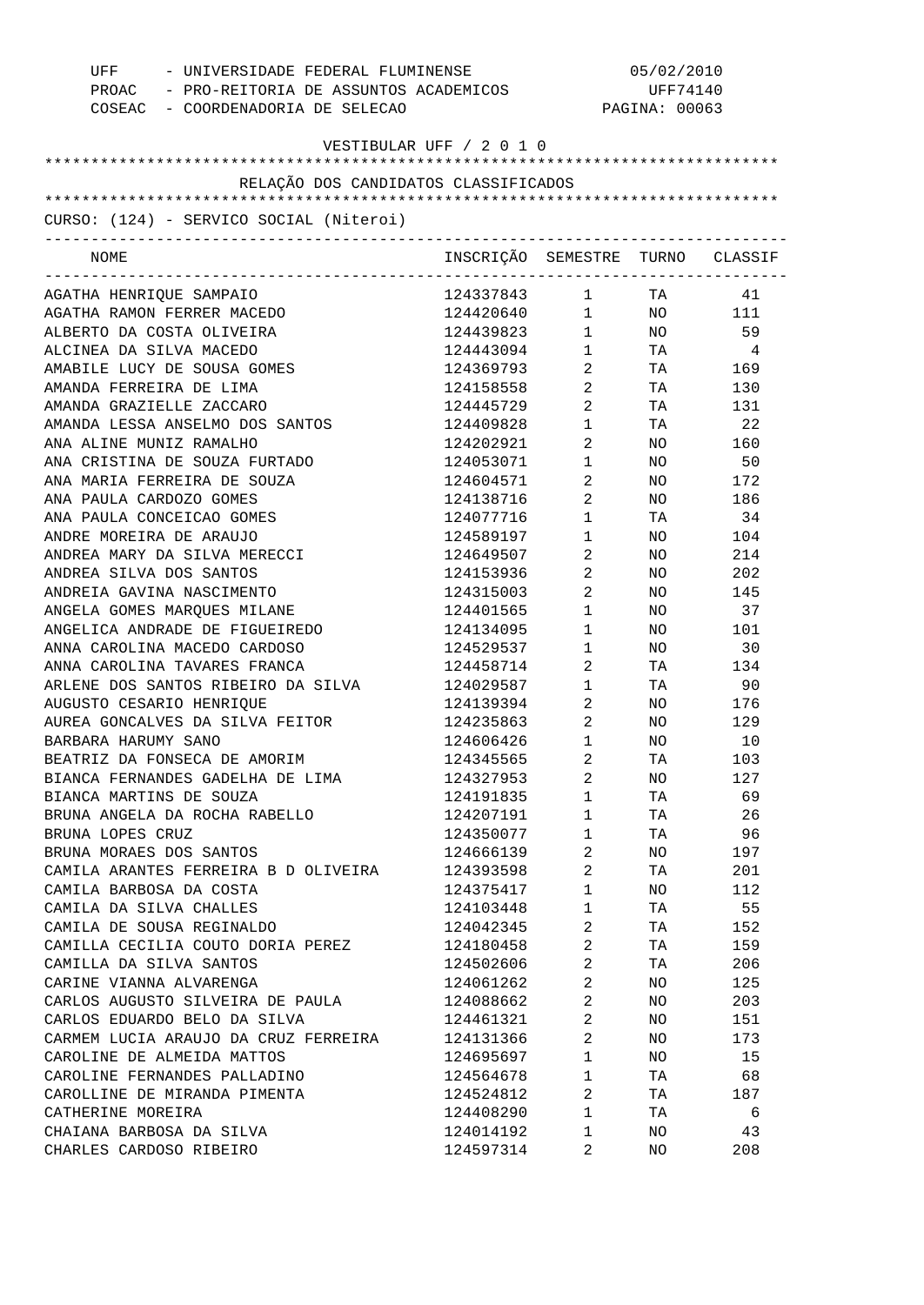| UFF - UNIVERSIDADE FEDERAL FLUMINENSE<br>PROAC - PRO-REITORIA DE ASSUNTOS ACADEMICOS<br>COSEAC - COORDENADORIA DE SELECAO | 05/02/2010<br>UFF74140<br>PAGINA: 00064 |                                |                 |           |
|---------------------------------------------------------------------------------------------------------------------------|-----------------------------------------|--------------------------------|-----------------|-----------|
| VESTIBULAR UFF / 2 0 1 0                                                                                                  |                                         |                                |                 |           |
| RELAÇÃO DOS CANDIDATOS CLASSIFICADOS                                                                                      |                                         |                                |                 |           |
|                                                                                                                           |                                         |                                |                 |           |
| CURSO: (124) - SERVICO SOCIAL (Niteroi)<br>---------------------                                                          |                                         |                                |                 |           |
| NOME                                                                                                                      | INSCRIÇÃO SEMESTRE TURNO CLASSIF        |                                |                 |           |
| CLEIDE CARLA FERREIRA DA SILVA                                                                                            | 124632308 2                             |                                | NO <sub>2</sub> | 188       |
| CRISTIANE CORDEIRO DA SILVA                                                                                               | 124014271 2                             |                                |                 | NO 165    |
| CRISTIANE LAPA DA SILVA PEREIRA                                                                                           | 124474964 1                             |                                |                 | NO 117    |
| DAIANA WERNECK DA COSTA                                                                                                   | 124527967 2                             |                                |                 | NO 146    |
| DANIELA MORAES DUARTE                                                                                                     | 124110221 2                             |                                |                 | NO 168    |
| DANIELE DA SILVA MARTINS                                                                                                  | 124010794 2                             |                                |                 | TA 182    |
| DANIELE OLIVEIRA VIEIRA                                                                                                   | 124465377 2                             |                                |                 | NO 192    |
| DAVI RODRIGUES DOS SANTOS                                                                                                 | 124024379                               | $2 \left( \frac{1}{2} \right)$ |                 | NO 216    |
| DAYANA DA SILVA DRUMOND                                                                                                   | 124046523                               | $1 \qquad \qquad$              |                 | NO 48     |
| DAYANA MORAIS DE DEUS                                                                                                     | 124472564                               | $2 \left( \frac{1}{2} \right)$ |                 | NO 167    |
| DAYSE MARIA V RODRIGUES DE ASSIS                                                                                          | 124493881                               | $2 \left( \frac{1}{2} \right)$ |                 | TA 119    |
| DEBORA MAGALHAES ARAUJO                                                                                                   | 124053629                               | $2 \left( \frac{1}{2} \right)$ |                 | TA 110    |
| DENISE GONZAGA CARDOZO                                                                                                    | 124132047                               | $1 \qquad \qquad$              | TA TA           | 72        |
| EDUARDA CRISTINA RAMOS DA SILVA                                                                                           | 124365694                               | $2 \left( \frac{1}{2} \right)$ |                 | TA 190    |
| EDUARDO MARTINS COTA BUSQUET                                                                                              | 124558564                               | $1 \quad \blacksquare$         | NO              | 13        |
| ELAINE CRISTINA ROSA DOS SANTOS                                                                                           | 124081626                               | $2 \left( \frac{1}{2} \right)$ | NO              | 161       |
| ELISA DE LIMA FONTELLES                                                                                                   | 124495683                               | $2 \left( \frac{1}{2} \right)$ | NO.             | 164       |
| ELIZABETH SOARES PEREIRA                                                                                                  | 124498087                               | $2 \left( \frac{1}{2} \right)$ | TA              | 132       |
| EMILY MARIA PINTO DA SILVA                                                                                                | 124111328                               | $1 \qquad \qquad$              | TA              | 12        |
| EVELYN SILVA DA COSTA                                                                                                     | 124142810                               | $2 \left( \frac{1}{2} \right)$ | NO              | 128       |
| FATIMA FERNANDES CARDOSO PONTES                                                                                           | 124066195                               | $2 \left( \frac{1}{2} \right)$ | TA              | 174       |
| FERNANDA BARROS DA FONSECA                                                                                                | 124554166                               | $2 \left( \frac{1}{2} \right)$ |                 | TA 133    |
| FERNANDA DA SILVA DE CARVALHO                                                                                             | 124252823                               | $2 \left( \frac{1}{2} \right)$ |                 | NO 141    |
| FERNANDA MARIA MACHADO BORGES                                                                                             | 124249967                               | $\mathbf{1}$                   | TA              | 27        |
| FERNANDA REGIS MORAES DA SILVA                                                                                            | 124653302                               | 2                              | TA              | 137       |
| FILIPE LOTHAR DE SOUSA HEIN                                                                                               | 124537417                               | 1                              | NO              | 20        |
| FLAVIA DANTAS FORT                                                                                                        | 124683618                               | 2                              | NO              | 139       |
| FLAVIA FERNANDES ALMEIDA MACHADO                                                                                          | 124550598                               | $\sqrt{2}$                     | NO              | 212       |
| FLAVILENE ALVES MARTINS                                                                                                   | 124117487                               | $\mathbf{1}$                   | NO              | 102       |
| FLAVIO RADOMSKI VELASCO                                                                                                   | 124054831                               | $\mathbf{1}$                   | NO              | 7         |
| FRANCIANE SOUZA SANTOS                                                                                                    | 124000385                               | $\sqrt{2}$                     | NO              | 210       |
| FRANCIELLE FERREIRA GOMES                                                                                                 | 124037895                               | $\mathbf{1}$                   | NO              | 29        |
| GABRIEL SANTIAGO NESPOLI                                                                                                  | 124563129                               | $\sqrt{2}$                     | NO              | 148       |
| GABRIELA CORREA DE LACERDA                                                                                                | 124687559                               | 2                              | NO              | 177       |
| GABRIELA DOS SANTOS SILVA                                                                                                 | 124560127                               | $\sqrt{2}$                     | ТA              | 138       |
| GABRIELA MARIA DOS SANTOS MOURA SANDRINI                                                                                  | 124340072                               | $\overline{2}$                 | NO              | 189       |
| GABRIELE DE OLIVEIRA GONCALVES                                                                                            | 124060347                               | $\sqrt{2}$                     | NO              | 219       |
| GILCILEIDE GOMES DE OLIVEIRA                                                                                              | 124062967                               | $\mathbf 1$                    | NO              | 114       |
|                                                                                                                           |                                         | $\mathbf{1}$                   |                 |           |
| GISELE DA LUZ ANTUNES<br>GISELE ROCHA DE SOUZA                                                                            | 124511906<br>124032431                  | $\sqrt{2}$                     | NO.<br>ТA       | 31<br>136 |
| GLAUBER LUCAS CEARA SILVA                                                                                                 |                                         |                                |                 |           |
|                                                                                                                           | 124022967                               | 2                              | ТA              | 170       |
| GRACE VILELA CORDEIRO                                                                                                     | 124062187                               | $\mathbf{1}$                   | NO.             | 91        |
| GUILHERME DA SILVA SOUZA                                                                                                  | 124146579                               | 2                              | TA              | 220       |
| GUSTAVO DE CARVALHO BISPO                                                                                                 | 124286018                               | $\overline{2}$                 | ТA              | 113       |
| HELEN FERREIRA RODRIGUES                                                                                                  | 124214429                               | $\mathbf{1}$                   | TA              | 97        |
| HELENA ROSA DOS SANTOS                                                                                                    | 124192530                               | $\mathbf{1}$                   | NO              | 17        |
| IAMILA ANDRADE DE SOUZA                                                                                                   | 124362135                               | 2                              | ТA              | 120       |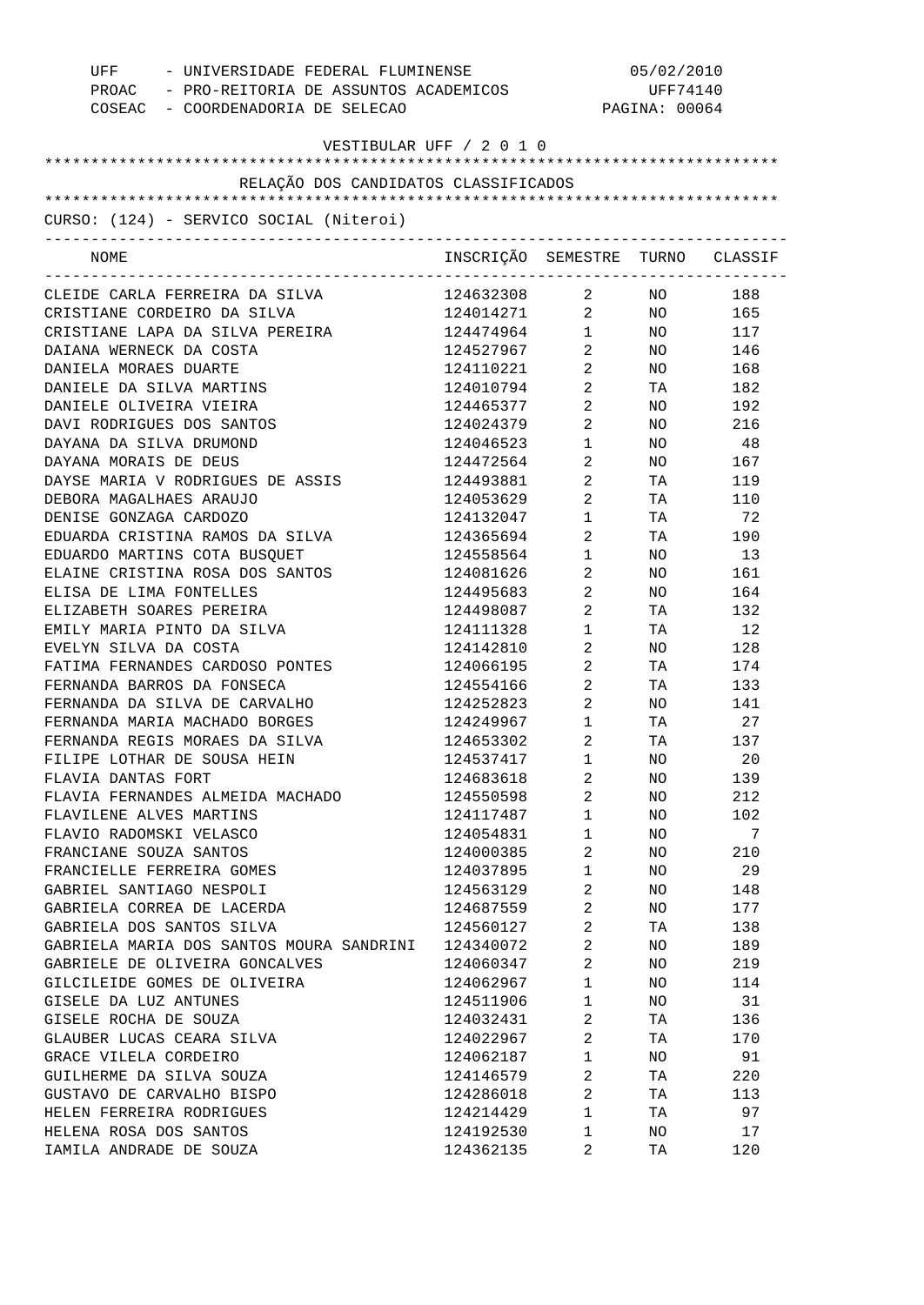| UFF - UNIVERSIDADE FEDERAL FLUMINENSE<br>PROAC - PRO-REITORIA DE ASSUNTOS ACADEMICOS<br>COSEAC - COORDENADORIA DE SELECAO |                                                                     | 05/02/2010<br>UFF74140<br>PAGINA: 00065 |                 |        |
|---------------------------------------------------------------------------------------------------------------------------|---------------------------------------------------------------------|-----------------------------------------|-----------------|--------|
| VESTIBULAR UFF / 2 0 1 0                                                                                                  |                                                                     |                                         |                 |        |
| RELAÇÃO DOS CANDIDATOS CLASSIFICADOS                                                                                      |                                                                     |                                         |                 |        |
|                                                                                                                           |                                                                     |                                         |                 |        |
| CURSO: (124) - SERVICO SOCIAL (Niteroi)                                                                                   |                                                                     |                                         |                 |        |
| NOME                                                                                                                      | INSCRIÇÃO SEMESTRE TURNO CLASSIF                                    |                                         |                 |        |
| IGOR COLLYER LIMA CALANDRINI                                                                                              | 124653845 2 TA                                                      |                                         |                 | 99     |
| IGOR GONCALVES RIGONI                                                                                                     | $124308440 \qquad \qquad 1 \qquad \qquad {\rm TA} \qquad \qquad 49$ |                                         |                 |        |
| INDIARA SOARES SILVA                                                                                                      | 124547254 2                                                         |                                         |                 | NO 213 |
| IONARA DOS SANTOS FERNANDES                                                                                               | 124265088                                                           | $1 \quad \blacksquare$                  |                 | NO 62  |
| IRIS DASKOSKI MERLIM                                                                                                      | 124262608                                                           | $1 \quad \blacksquare$                  | TA <b>TA</b>    | 53     |
| ISABEL DO VALE PEREIRA SILVA                                                                                              | 124279091                                                           | $1 \qquad \qquad$                       |                 | TA 58  |
| ISABEL PIMENTA CARVALHO                                                                                                   | 124703389                                                           | $1 \qquad \qquad$                       |                 | NO 108 |
| ISIS PONTES VILLA                                                                                                         | 124690659                                                           | $1 \qquad \qquad$                       | NO <sub>2</sub> | 3      |
| ISIS VITURINO PONTES                                                                                                      | 124156067                                                           | $\overline{2}$                          |                 | TA 180 |
| IZADORA DOS SANTOS PRACA                                                                                                  | 124523129                                                           | $1 \qquad \qquad$                       | <b>TA</b>       | 70     |
| JADER MENEZES DE SIQUEIRA                                                                                                 | 124227385                                                           | $1 \quad \blacksquare$                  | NO <sub>2</sub> | 33     |
| JAMILA DA SILVA FRANCA                                                                                                    | 124289345                                                           | $2 \left( \frac{1}{2} \right)$          |                 | TA 179 |
| JAQUELINE DE OLIVEIRA AZEVEDO                                                                                             | 124062242                                                           | $2 \left( \frac{1}{2} \right)$          |                 | NO 200 |
| JAQUELINE DOS SANTOS AGUIAR                                                                                               | 124496596                                                           | $1 \quad \blacksquare$                  |                 | TA 66  |
| JECYKA MAGALHAES FERREIRA                                                                                                 | 124028210                                                           | $\mathbf{1}$                            | NO <sub>2</sub> | 14     |
| JESSICA DA SILVA DE SOUZA                                                                                                 | 124651756                                                           | $\overline{2}$                          |                 | TA 185 |
| JESSICA DIAS DA COSTA                                                                                                     | 124544563                                                           | $2 \left( \frac{1}{2} \right)$          |                 | TA 199 |
| JESSICA LIMA COUTINHO                                                                                                     | 124091475                                                           | $1 \qquad \qquad$                       | NO <sub>1</sub> | 94     |
| JESSICA MARIA MONTEIRO ASSIS                                                                                              | 124006107                                                           | $\mathbf{1}$                            | <b>TA</b>       | 23     |
| JOANA POLYCARPO TORRES                                                                                                    | 124496912                                                           | $2 \left( \frac{1}{2} \right)$          |                 | TA 143 |
| JOAO PEDRO RODRIGUES                                                                                                      | 124536035                                                           | $1 \quad \blacksquare$                  | NO <sub>2</sub> | 18     |
| JOSIANE GOMES DE SOUZA                                                                                                    | 124005880                                                           | $2 \left( \frac{1}{2} \right)$          |                 | NO 162 |
| JOYCE SEQUEIRA                                                                                                            | 124239754                                                           | $2 \left( \frac{1}{2} \right)$          |                 | TA 149 |
| JULIA CECILIA DA SILVA                                                                                                    | 124138613                                                           | $1 \qquad \qquad$                       | NO <sub>1</sub> | 47     |
| JULIA LEROUX MAIA DA SILVA                                                                                                | 124165757                                                           | $\mathbf{1}$                            | TA              | 57     |
| JULIA PAULA WASHINGTON DIAS                                                                                               | 124667585                                                           | 1                                       | ΝO              | 21     |
| JULIA SILVA DE OLIVEIRA                                                                                                   | 124495205                                                           | $\mathbf{1}$                            | TA              | 85     |
| JULIANA CESPES DE MENDONCA                                                                                                | 124587606                                                           | $\mathbf{1}$                            | TA              | 87     |
| JULIANA SCANSETTI DA ROCHA                                                                                                | 124198259                                                           | $\mathbf{1}$                            | ΤA              | 84     |
| JULIANE DE OLIVEIRA SOUZA                                                                                                 | 124552039                                                           | 2                                       | TA              | 100    |
| JULIANE ESCASCELA GARCIA                                                                                                  | 124332946                                                           | $\mathbf{1}$                            | ΤA              | 52     |
| JULIANE MAROUES FREIRE DE MELLO                                                                                           | 124533069                                                           | 2                                       | TA              | 184    |
| KAREN CASEMIRO DE OLIVEIRA                                                                                                | 124375168                                                           | $\mathbf{1}$                            | ΝO              | 42     |
|                                                                                                                           | 124588313                                                           | $\overline{\mathbf{c}}$                 |                 |        |
| KAREN VASQUE DE OLIVEIRA                                                                                                  |                                                                     |                                         | TA              | 118    |
| KETLYN LESSA DO NASCIMENTO                                                                                                | 124152554                                                           | 2                                       | NO              | 121    |
| KEVIN HADDAD MARTINS                                                                                                      | 124507682                                                           | $\mathbf{1}$                            | NO              | 105    |
| LAILIANE NUNES VIANA                                                                                                      | 124038643                                                           | 2                                       | NO              | 178    |
| LARISSA FERNANDES BRAGA DOS SANTOS                                                                                        | 124303763                                                           | 2                                       | NO.             | 144    |
| LARISSA PAZ AZEVEDO                                                                                                       | 124538382                                                           | $\mathbf{1}$                            | TA              | 80     |
| LARISSA RODRIGUES DOS SANTOS                                                                                              | 124546614                                                           | $\mathbf{1}$                            | TA              | 16     |
| LARISSA RODRIGUES REIS                                                                                                    | 124684038                                                           | $\mathbf{1}$                            | ΤA              | 79     |
| LETICIA CASAL PIMENTA                                                                                                     | 124085373                                                           | $\mathbf{1}$                            | TA              | 83     |
| LETICIA VALVERDE CHAHAIRA                                                                                                 | 124438685                                                           | $\mathbf{1}$                            | ΝO              | 74     |
| LORENA CRISTINA RAMOS VIANNA                                                                                              | 124499861                                                           | $\mathbf{1}$                            | TA              | 8      |
| LUANA DO AMOR DIVINO DE MORAES                                                                                            | 124046389                                                           | 2                                       | NO              | 183    |
| LUANA SENNA BLAUDT                                                                                                        | 124225258                                                           | $\mathbf{1}$                            | NO              | 77     |
| LUCAS CAINELLI DE CARVALHO                                                                                                | 124674095                                                           | 1                                       | ТA              | 32     |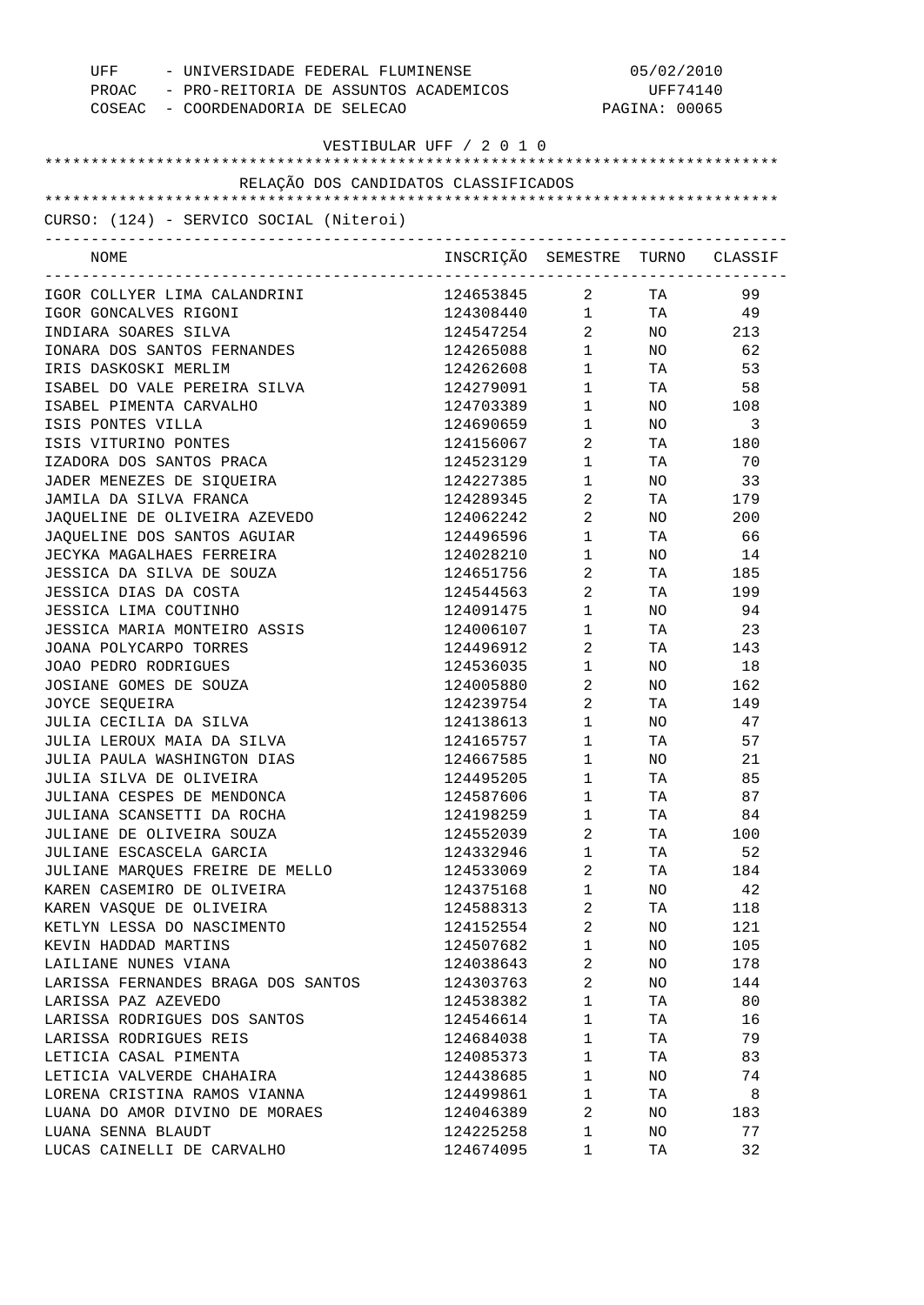| UFF - UNIVERSIDADE FEDERAL FLUMINENSE<br>PROAC - PRO-REITORIA DE ASSUNTOS ACADEMICOS<br>COSEAC - COORDENADORIA DE SELECAO |                                  | 05/02/2010<br>UFF74140<br>PAGINA: 00066 |                 |        |
|---------------------------------------------------------------------------------------------------------------------------|----------------------------------|-----------------------------------------|-----------------|--------|
| VESTIBULAR UFF / 2 0 1 0                                                                                                  |                                  |                                         |                 |        |
|                                                                                                                           |                                  |                                         |                 |        |
| RELAÇÃO DOS CANDIDATOS CLASSIFICADOS                                                                                      |                                  |                                         |                 |        |
| CURSO: (124) - SERVICO SOCIAL (Niteroi)<br>____________________________________                                           |                                  |                                         |                 |        |
| NOME                                                                                                                      | INSCRIÇÃO SEMESTRE TURNO CLASSIF |                                         |                 |        |
| LUCAS SILVA GOMES                                                                                                         | 124220947 2 TA                   |                                         |                 | 124    |
| LUCIA DE FATIMA LOPES REBOUCAS                                                                                            | 124493788 2 TA 115               |                                         |                 |        |
| LUCIANA PEREIRA MARINHO SIQUEIRA                                                                                          | 124071982 2                      |                                         |                 | NO 196 |
| LUCIANA VIEIRA CARDOSO DA SILVA                                                                                           | 124186969 2                      |                                         |                 | TA 175 |
| MANOELA VIEIRA DA SILVA                                                                                                   | 124589551                        | $2 \left( \frac{1}{2} \right)$          |                 | NO 158 |
| MANUELA BARACHO DE BARROS                                                                                                 | 124640082                        | $1 \quad \blacksquare$                  |                 | TA 28  |
| MARCIEL DE OLIVEIRA SILVA                                                                                                 | 124566614                        | $\overline{2}$ and $\overline{2}$       |                 | NO 211 |
| MARGARETH HERINGER DA SILVA COSTA                                                                                         | 124517871                        | $2 \left( \frac{1}{2} \right)$          |                 | TA 109 |
| MARIA BARBARA ARAUJO DO NASCIMENTO                                                                                        | 124096956                        | $\overline{2}$                          |                 | TA 142 |
| MARIA DA CONCEICAO PEREIRA SAMPAIO                                                                                        | 124041676                        | $2 \left( \frac{1}{2} \right)$          |                 | NO 157 |
| MARIA DO SAMEIRO NOVAIS FIGUEIREDO                                                                                        | 124049496                        | $1 \qquad \qquad$                       | NO <sub>2</sub> | 98     |
| MARIA EDUARDA DA SILVA RIBAS                                                                                              | 124255265                        | $\overline{2}$                          | TA TA           | 194    |
| MARIA HELENA MARTINS GREGORIO COSTA                                                                                       | 124075586                        | $\overline{2}$                          |                 | NO 153 |
| MARIA LAURA DUARTE FARIA                                                                                                  | 124444684                        | $\mathbf{2}$                            | TA              | 166    |
| MARIANA FERREIRA GUIMARAES                                                                                                | 124054805                        | $2 \left( \frac{1}{2} \right)$          | NO <sub>2</sub> | 193    |
| MARIANA GUIMARAES ARAUJO                                                                                                  | 124038590                        | $\overline{2}$                          | TA              | 204    |
| MARIANA SILVA DE LIMA                                                                                                     | 124203016                        | $\mathbf{1}$                            | NO <sub>2</sub> | 19     |
| MARIANE ALMEIDA FERNANDES                                                                                                 | 124003301                        | $\overline{2}$                          | TA              | 218    |
| MARIANNA VIEIRA BENTO                                                                                                     | 124003650                        | $\mathbf{1}$                            | TA              | 45     |
| MARISOL DE ANDRADE                                                                                                        | 124670271                        | $\overline{2}$                          |                 | NO 154 |
| MATHEUS ILG GAVINHO                                                                                                       | 124644791                        | $1 \quad \blacksquare$                  | NO              | 24     |
| MAYAN SILVA SOEIRO DOS SANTOS                                                                                             | 124070251                        | $1 \qquad \qquad$                       | TA TA           | 44     |
| MICHELE MIRANDA ABU DIOAN                                                                                                 | 124586054                        | $2 \left( \frac{1}{2} \right)$          |                 | TA 150 |
| MICHELLE ROCHA RIBEIRO                                                                                                    | 124576140                        | $2 \left( \frac{1}{2} \right)$          |                 | NO 191 |
| MICHELLE VICENCIO GOMES                                                                                                   | 124256661                        | $\mathbf{1}$                            | TA              | 73     |
| MILENA TRINDADE GOMES DA SILVA                                                                                            | 124371887                        | 1                                       | ΤA              | 89     |
| MONALIZA ARGOLLO DOS SANTOS                                                                                               | 124451998                        | $\mathbf 1$                             | ТA              | 39     |
| NATALIA DA VEIGA MARTINS                                                                                                  | 124461333                        | $\mathbf{1}$                            | ΤA              | 46     |
| NATALIA SILVA MOTA VALLE                                                                                                  | 124673871                        | 2                                       | ΤA              | 140    |
| NETHANIA DOS SANTOS CLEMENTINO                                                                                            | 124137889                        | $\mathbf{1}$                            | ΤA              | 40     |
| PAMELLA BARBOSA DA SILVA                                                                                                  | 124417734                        | $\mathbf{1}$                            | ΝO              | 76     |
| PAOLA FARIA DE CARVALHO                                                                                                   | 124319231                        | $\mathbf{1}$                            | TA              | 60     |
| PAOLA SILVA DE ALMEIDA                                                                                                    | 124362628                        | 2                                       | TA              | 209    |
| PATRICIA AFFONSO RANGEL                                                                                                   | 124473439                        | $\mathbf{1}$                            | ΝO              | 67     |
| PATRICIA ALVES DA SILVA                                                                                                   | 124084965                        | $\mathbf{1}$                            | NO              | 63     |
| PERLA DE SOUSA NASCIMENTO                                                                                                 | 124317946                        | $\mathbf{1}$                            | ΝO              | 2      |
| PRISCILA DA SILVA ROSA COUTO                                                                                              | 124497124                        | 2                                       | TA              | 126    |
| PRISCILA SILVA LEITE                                                                                                      | 124021494                        | $\mathbf{1}$                            | ΤA              | 82     |
| PRISCILLA LEITE GUIMARAES                                                                                                 | 124546444                        | $\mathbf{1}$                            | ΤA              | 88     |
| PRISCILLA LIMA MARINHO HOSKEN                                                                                             | 124023210                        | 2                                       | ΝO              | 217    |
| RACHEL PACHECO RODRIGUES                                                                                                  | 124638170                        | 2                                       | ΝO              | 135    |
| RAFAELA ROCHA DE AZEVEDO                                                                                                  | 124250552                        | $\mathbf{1}$                            | TA              | 95     |
| RAFAELLE CRISTINA SANCHES                                                                                                 | 124297445                        | $\mathbf{1}$                            | ΤA              | 93     |
| RAMON RODRIGUES DUARTE                                                                                                    | 124138156                        | 2                                       | ΤA              | 147    |
| RAQUEL PIRES DOS SANTOS                                                                                                   | 124676976                        | 2                                       | ΤA              | 123    |
| RAQUEL STEGER HALASZ                                                                                                      | 124556700                        | $\mathbf{1}$                            | ΤA              | 71     |
| RAYANA TAVARES DE OLIVEIRA BUENO                                                                                          | 124067852                        | 1                                       | NO              | 1      |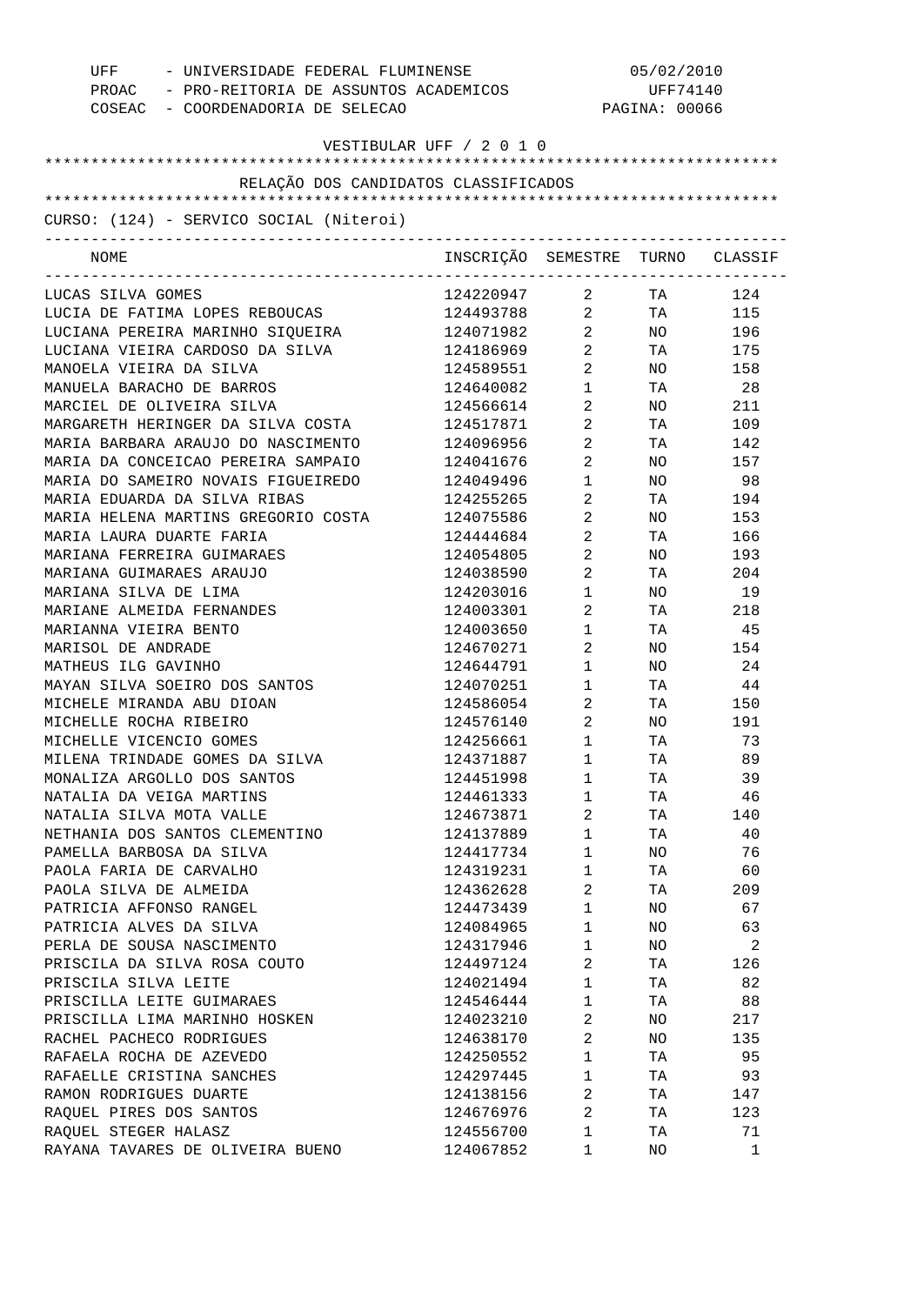| - UNIVERSIDADE FEDERAL FLUMINENSE<br>UFF    |                                                                                  | 05/02/2010                                    |     |                |  |
|---------------------------------------------|----------------------------------------------------------------------------------|-----------------------------------------------|-----|----------------|--|
| PROAC - PRO-REITORIA DE ASSUNTOS ACADEMICOS |                                                                                  | UFF74140                                      |     |                |  |
| COSEAC - COORDENADORIA DE SELECAO           |                                                                                  | PAGINA: 00067                                 |     |                |  |
|                                             |                                                                                  |                                               |     |                |  |
|                                             | VESTIBULAR UFF / 2 0 1 0                                                         |                                               |     |                |  |
| RELAÇÃO DOS CANDIDATOS CLASSIFICADOS        |                                                                                  |                                               |     |                |  |
|                                             |                                                                                  |                                               |     |                |  |
| CURSO: (124) - SERVICO SOCIAL (Niteroi)     |                                                                                  |                                               |     |                |  |
| NOME                                        | INSCRIÇÃO SEMESTRE TURNO CLASSIF                                                 |                                               |     |                |  |
| RAYSSA ALVES FARIAS                         |                                                                                  | __________________________________            |     | - 5            |  |
| REBECA VALENTIM DA SILVA                    | 124015782 1 NO                                                                   |                                               |     |                |  |
| REGIANE CANDIDO DA SILVA                    | $124380814 \qquad \qquad 1 \qquad \qquad {\rm TA} \qquad \qquad 11$<br>124121270 | $\overline{a}$                                |     | NO 195         |  |
| REGINA CELIA DA COSTA SANTOS                | 124622224                                                                        | $1 \qquad \qquad$                             |     | NO 35          |  |
| ROBERTA KELLY LOURENCO DE A F SILVA         | 124128175                                                                        | $\overline{2}$                                |     | TA 198         |  |
| RODRIGO DE OLIVEIRA RANGEL                  | 124029123                                                                        | $1$ $\hfill$                                  | NO. | 106            |  |
| ROSANA FERREIRA DOS SANTOS                  | 124059245                                                                        | $\overline{a}$                                | NO. | 163            |  |
| ROSELY SILVA DE ALBUQUERQUE SOUZA           | 124501561                                                                        | $\begin{array}{ccc} 1 & & \\ & & \end{array}$ | NO. | 81             |  |
| ROSILENE COELHO AUTO DA SILVA               | 124077792                                                                        | $\mathbf{1}$                                  | NO. | 64             |  |
| SAMIRA HANNA GEMINIANO                      | 124214390                                                                        | $1$ $\hfill$                                  | TA  | 92             |  |
| SARAH BIGNON DE MENEZES ANDRADE             | 124471479                                                                        | $\overline{2}$                                | NO  | 205            |  |
| SAULO PENNA ABRAHAM                         | 124488410                                                                        | $1$ $\hfill$                                  | TA  | 78             |  |
| SERGIO ARILSON DE SANTANNA                  | 124706379                                                                        | $\begin{array}{ccc} 1 & & \\ & & \end{array}$ | TA  | 61             |  |
| SOLANGE REGINA ALVES DE SOUZA               | 124503961                                                                        | $\mathbf{1}$                                  | NO  | 116            |  |
| STEPHANIE ALMEIDA WERNECK                   | 124607494                                                                        | $\begin{array}{ccc} 1 & & \\ & & \end{array}$ | TA  | 56             |  |
| SUELEM RODRIGUES POZZUOLI                   | 124443563                                                                        | $1$ – $\qquad$                                | NO  | 75             |  |
| TABATTA SILVA DOS SANTOS                    | 124345785                                                                        | $\overline{2}$                                | TA  | 156            |  |
| TAINARA RAMOS PEREIRA                       | 124094221                                                                        | $1$ $\hfill$                                  | TA  | 36             |  |
| TAIS VIEIRA DE SANT ANNA                    | 124506028                                                                        | $\overline{2}$                                | TA  | 207            |  |
| TAMIRES DA SILVA OLIVEIRA                   | 124139978                                                                        | $1$ $\hfill$                                  | NO  | 54             |  |
| TAMIRES FRANCA DE FREITAS ALVES             | 124410267                                                                        | $\mathbf{1}$                                  | TA  | 86             |  |
| TATIANA ELIAS DA SILVA                      | 124610348                                                                        | $1 \quad \blacksquare$                        | TA  | 65             |  |
| TATIANE DOS SANTOS MEDEIROS                 | 124043521                                                                        | $\overline{2}$                                | NO. | 171            |  |
| THAILANE LOPES GOES                         | 124237744                                                                        | $\mathbf 1$                                   | NO. | 107            |  |
| THAIS ANELHE DE CARVALHO                    | 124196354                                                                        | $1 \quad \blacksquare$                        | NO. | 51             |  |
| THALES DIAS CRUZEIRO                        | 124704917                                                                        | 1                                             | NO  | $\overline{9}$ |  |
| THAMIRES DA SILVA NETTO                     | 124468238                                                                        | 1                                             | ΤA  | 38             |  |
| VALERIA CRISTINA N S DE RUIZ ALMEIDA        | 124282737                                                                        | 2                                             | TA  | 155            |  |
| VALESCA CARDOSO DE AMORIM                   | 124074219                                                                        | 2                                             | ТA  | 122            |  |
| VANESSA TEIXEIRA DOS SANTOS                 | 124069276                                                                        | 2                                             | TA  | 215            |  |
| VANIA MARIA COSTA DO ROSARIO                | 124060555                                                                        | 2                                             | NO  | 181            |  |
| VINICIUS MAIA VIEIRA                        | 124686581                                                                        | 1                                             | NO  | 25             |  |
|                                             |                                                                                  |                                               |     |                |  |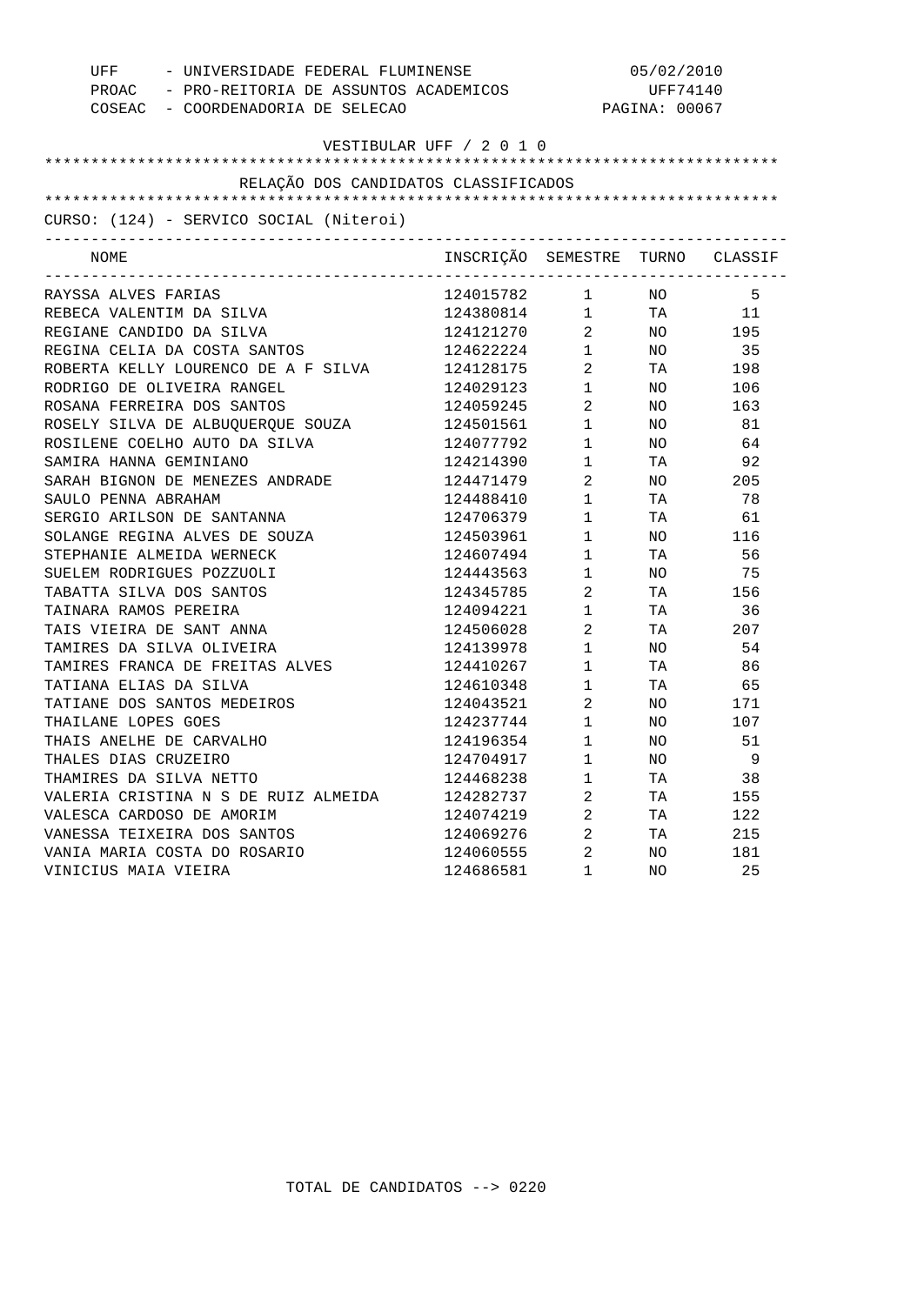| UFF<br>- UNIVERSIDADE FEDERAL FLUMINENSE<br>PROAC - PRO-REITORIA DE ASSUNTOS ACADEMICOS<br>COSEAC - COORDENADORIA DE SELECAO |                                  |                                | 05/02/2010<br>UFF74140<br>PAGINA: 00068 |                 |
|------------------------------------------------------------------------------------------------------------------------------|----------------------------------|--------------------------------|-----------------------------------------|-----------------|
| VESTIBULAR UFF / 2 0 1 0<br>RELAÇÃO DOS CANDIDATOS CLASSIFICADOS                                                             |                                  |                                |                                         |                 |
|                                                                                                                              |                                  |                                |                                         |                 |
| CURSO: (125) - LETRAS-PORT./ALEMAO - Lic. e/ou Bac.                                                                          |                                  |                                |                                         |                 |
| NOME                                                                                                                         | INSCRIÇÃO SEMESTRE TURNO CLASSIF |                                |                                         |                 |
| ALETHEIA SOPHIA DA SILVA RAMOS                                                                                               | 125615958                        |                                | $2$ MA                                  | -6              |
| ALYNNE GOVEA DOS SANTOS                                                                                                      | 125086470                        |                                | $2$ MA                                  | 10              |
| AMANDA TEIXEIRA DE OLIVEIRA LUIZ                                                                                             | 125449153                        |                                | 2 MA                                    | $7\phantom{.0}$ |
| ANNA CAROLINA MAGARO                                                                                                         | 125499768                        | $2 \left( \frac{1}{2} \right)$ | MA                                      | 12              |
| CAMILA ANTONIA DA SILVA SANTOS                                                                                               | 125105654                        | $\overline{a}$                 | MA                                      | 13              |
| CAROLINA VITORIA FERREIRA PRAXEDES VIANA 125391100                                                                           |                                  | $2 \left( \frac{1}{2} \right)$ | MA                                      | 20              |
| CELITA APARECIDA DAMASCENO RITTER                                                                                            | 125302575                        | $2 \left( \frac{1}{2} \right)$ | MA                                      | - 1             |
| CONSTANCE MANNSHARDT                                                                                                         | 125637358                        | 2                              | MA                                      | 11              |
| EULALIA FEO DE CASTRO                                                                                                        | 125536463                        | $2 \left( \frac{1}{2} \right)$ | МA                                      | 14              |
| GABRIEL GUIMARAES BARBOSA                                                                                                    | 125657580                        | 2                              | MA                                      | 5               |
| GABRIELA DE CARVALHO SOUZA                                                                                                   | 125642016                        | $\overline{a}$                 | MA                                      | 4               |
| IARA DIAS LEMOS                                                                                                              | 125267335                        | $2 \left( \frac{1}{2} \right)$ | MA                                      | 17              |
| ISIS VIVIANE DE MELO BRICK                                                                                                   | 125477667                        | $2 \left( \frac{1}{2} \right)$ | MA                                      | 8               |
| JANAINA ARRUDA DE JESUS SILVA WERNNER                                                                                        | 125658675                        | 2                              | MA                                      | 15              |
| LAIS VON ATZINGEN DOS REIS                                                                                                   | 125214596                        | $\overline{2}$                 | МA                                      | 19              |
| LARA CAMPELO BARRETO                                                                                                         | 125403642                        | 2                              | MA                                      | 3               |
| LUANA SIOUEIRA SCHWEIZER                                                                                                     | 125388397                        | $\overline{2}$                 | MA                                      | 16              |
| MARIANA MARINHO DA SILVA                                                                                                     | 125547709                        | $\overline{2}$                 | MA                                      | 18              |
| VICTOR HUGO SAMPAIO ALVES                                                                                                    | 125178089                        | $2 \left( \frac{1}{2} \right)$ | MA                                      | 2               |
| WENCESLAU TEODORO CORAL                                                                                                      | 125085232                        | 2                              | MA                                      | 9               |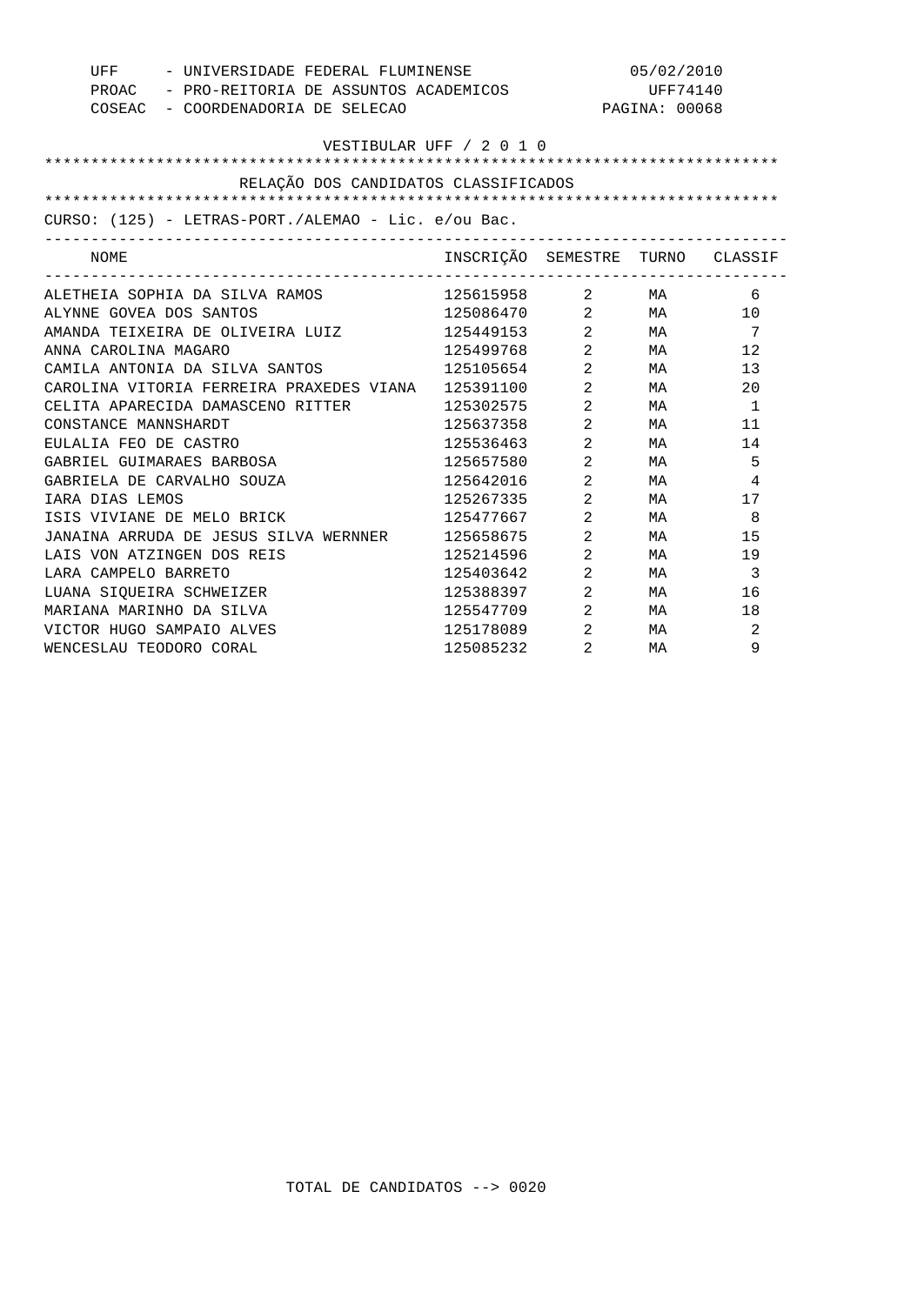| UFF - UNIVERSIDADE FEDERAL FLUMINENSE                                                                                                 |                                                                                                  | 05/02/2010                                                                                                                                                                                                                                                                                                                                                                                    |               |                         |  |
|---------------------------------------------------------------------------------------------------------------------------------------|--------------------------------------------------------------------------------------------------|-----------------------------------------------------------------------------------------------------------------------------------------------------------------------------------------------------------------------------------------------------------------------------------------------------------------------------------------------------------------------------------------------|---------------|-------------------------|--|
| PROAC - PRO-REITORIA DE ASSUNTOS ACADEMICOS                                                                                           |                                                                                                  |                                                                                                                                                                                                                                                                                                                                                                                               | UFF74140      |                         |  |
| COSEAC - COORDENADORIA DE SELECAO                                                                                                     |                                                                                                  |                                                                                                                                                                                                                                                                                                                                                                                               | PAGINA: 00069 |                         |  |
|                                                                                                                                       |                                                                                                  |                                                                                                                                                                                                                                                                                                                                                                                               |               |                         |  |
| VESTIBULAR UFF / 2 0 1 0                                                                                                              |                                                                                                  |                                                                                                                                                                                                                                                                                                                                                                                               |               |                         |  |
|                                                                                                                                       |                                                                                                  |                                                                                                                                                                                                                                                                                                                                                                                               |               |                         |  |
| RELAÇÃO DOS CANDIDATOS CLASSIFICADOS                                                                                                  |                                                                                                  |                                                                                                                                                                                                                                                                                                                                                                                               |               |                         |  |
|                                                                                                                                       |                                                                                                  |                                                                                                                                                                                                                                                                                                                                                                                               |               |                         |  |
| CURSO: (126) - LETRAS-PORT./ESPANHOL - Licenciatura                                                                                   |                                                                                                  |                                                                                                                                                                                                                                                                                                                                                                                               |               |                         |  |
| NOME                                                                                                                                  | INSCRIÇÃO SEMESTRE TURNO CLASSIF                                                                 |                                                                                                                                                                                                                                                                                                                                                                                               |               |                         |  |
|                                                                                                                                       |                                                                                                  |                                                                                                                                                                                                                                                                                                                                                                                               |               |                         |  |
| ADRIANE SANTOS DI PACE                                                                                                                | 126621438 1 NO                                                                                   |                                                                                                                                                                                                                                                                                                                                                                                               |               | 7                       |  |
| AMANDA PESSOA RODRIGUES DE OLIVEIRA $126577261$ 1 NO<br>ANA LUISA LOPES PERROTE 126519659 1 NO<br>ANA PAULA SOUZA RIOS 126559116 1 NO |                                                                                                  |                                                                                                                                                                                                                                                                                                                                                                                               |               | 26                      |  |
|                                                                                                                                       |                                                                                                  |                                                                                                                                                                                                                                                                                                                                                                                               |               | 14                      |  |
|                                                                                                                                       |                                                                                                  |                                                                                                                                                                                                                                                                                                                                                                                               |               | 27                      |  |
| ANDRE LIMA CORDEIRO                                                                                                                   | $126658895$ 1 NO 2                                                                               |                                                                                                                                                                                                                                                                                                                                                                                               |               |                         |  |
| BIANCA SAMPAIO MORENO                                                                                                                 | 126565971 1 NO                                                                                   |                                                                                                                                                                                                                                                                                                                                                                                               |               | 12                      |  |
| CAMILLA REIS DOS SANTOS                                                                                                               |                                                                                                  |                                                                                                                                                                                                                                                                                                                                                                                               |               | 13                      |  |
| DANIEL JUNIOR FICAGNA                                                                                                                 | $\begin{array}{cccc} 126335699 & & 1 & & \text{NO} \\ 126410762 & & 1 & & \text{NO} \end{array}$ |                                                                                                                                                                                                                                                                                                                                                                                               |               | $-5$                    |  |
| DEBORAH NASCIMENTO DA SILVA                                                                                                           | 126403587 1                                                                                      |                                                                                                                                                                                                                                                                                                                                                                                               | NO            | 11                      |  |
| DOUGLAS COELHO ALVES FERREIRA                                                                                                         | 126025244                                                                                        | $1$ NO                                                                                                                                                                                                                                                                                                                                                                                        |               | 19                      |  |
| FABIANE DOS SANTOS DE ROSA                                                                                                            | 126685410                                                                                        |                                                                                                                                                                                                                                                                                                                                                                                               |               | 25                      |  |
| FABIANY CARNEIRO DE MELO                                                                                                              | 126079984                                                                                        | $\begin{array}{ccc} 1 & \hspace{1.5cm} & \hspace{1.5cm} & \hspace{1.5cm} & \hspace{1.5cm} & \hspace{1.5cm} & \hspace{1.5cm} & \hspace{1.5cm} & \hspace{1.5cm} & \hspace{1.5cm} & \hspace{1.5cm} & \hspace{1.5cm} & \hspace{1.5cm} & \hspace{1.5cm} & \hspace{1.5cm} & \hspace{1.5cm} & \hspace{1.5cm} & \hspace{1.5cm} & \hspace{1.5cm} & \hspace{1.5cm} & \hspace{1.5cm} & \hspace{1.5cm} &$ |               | 16                      |  |
| GABRIELA BARBOSA GOMES                                                                                                                | $126181816$ $1$ NO                                                                               |                                                                                                                                                                                                                                                                                                                                                                                               |               | 28                      |  |
| GLAUCIANE DA SILVA CARDOSO                                                                                                            | 126004898                                                                                        | $1 \qquad \qquad$                                                                                                                                                                                                                                                                                                                                                                             | NO            | - 8                     |  |
| JESSICA FERREIRA DE SOUSA AZEVEDO                                                                                                     | 126263028                                                                                        | $1$ NO                                                                                                                                                                                                                                                                                                                                                                                        |               | - 9                     |  |
| KARINE FERREIRA MACIEL                                                                                                                | 126431998 1<br>126611639 1                                                                       |                                                                                                                                                                                                                                                                                                                                                                                               | NO            | 17                      |  |
| LETICIA DE SOUZA SILVA                                                                                                                |                                                                                                  |                                                                                                                                                                                                                                                                                                                                                                                               | NO            | 15                      |  |
| LUDIMILA PONTES DA SILVA                                                                                                              | 126015201 1                                                                                      |                                                                                                                                                                                                                                                                                                                                                                                               | NO            | $\overline{\mathbf{3}}$ |  |
| MARCELLE ALVES DE SOUSA                                                                                                               | 126369822                                                                                        | $1\qquad \quad \, \textrm{NO}$                                                                                                                                                                                                                                                                                                                                                                |               | 20                      |  |
| MARCIA BARCI DA SILVA                                                                                                                 | 126085799                                                                                        |                                                                                                                                                                                                                                                                                                                                                                                               | NO            | 21                      |  |
| MARIANA GONCALVES DA SILVA                                                                                                            | 126453025                                                                                        | $\begin{array}{c} 1 \\ 1 \end{array}$                                                                                                                                                                                                                                                                                                                                                         | NO            | 30                      |  |
| MAYARA CARVALHO DE OLIVEIRA                                                                                                           | 126541030                                                                                        | $\mathbf{1}$                                                                                                                                                                                                                                                                                                                                                                                  | NO            | 24                      |  |
| MELISSA BRITO REIS DE ALMEIDA                                                                                                         | 126504082                                                                                        | $1 \qquad \qquad$                                                                                                                                                                                                                                                                                                                                                                             | NO            | 18                      |  |
| MILLENE BARROS GUIMARAES DE SOUSA                                                                                                     | 126188723                                                                                        | $1$ NO                                                                                                                                                                                                                                                                                                                                                                                        |               | 29                      |  |
|                                                                                                                                       |                                                                                                  |                                                                                                                                                                                                                                                                                                                                                                                               | NO            | 23                      |  |
| MONIQUE BORGES RAMOS DA FONSECA<br>RAFAELA IRIS TRINDADE FERREIRA                                                                     | $126400353$ 1<br>126230095 1                                                                     |                                                                                                                                                                                                                                                                                                                                                                                               | NO            | $\overline{4}$          |  |
| SANDRA CHRISTINA BAPTISTA                                                                                                             | 126403795 1                                                                                      |                                                                                                                                                                                                                                                                                                                                                                                               | NO            | $\mathbf{1}$            |  |
| VALMA BARBOSA DE SOUZA                                                                                                                | 126681153                                                                                        | $1$ NO                                                                                                                                                                                                                                                                                                                                                                                        |               | - 6                     |  |
| VICK MOURA MARQUES                                                                                                                    | 126195348                                                                                        | $\begin{matrix} 1 & & & \text{NO} \\ 1 & & & \text{NO} \end{matrix}$                                                                                                                                                                                                                                                                                                                          |               | 22                      |  |
| WALLACE CARVALHO DA SILVA                                                                                                             | $126042888$ 1                                                                                    |                                                                                                                                                                                                                                                                                                                                                                                               | NO.           | 10                      |  |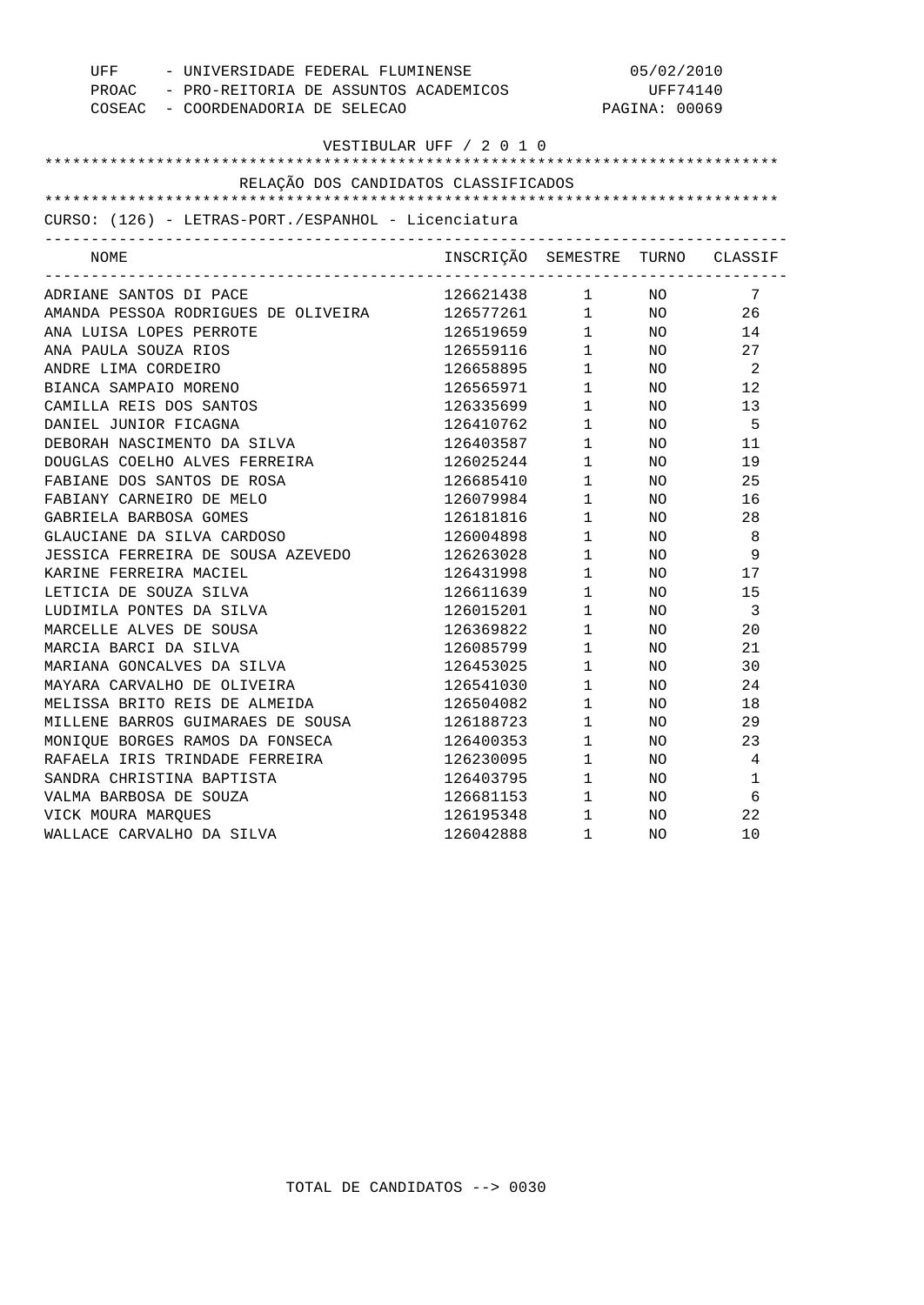|                                                                                  | UFF - UNIVERSIDADE FEDERAL FLUMINENSE<br>05/02/2010 |                                   |           |                            |
|----------------------------------------------------------------------------------|-----------------------------------------------------|-----------------------------------|-----------|----------------------------|
| PROAC - PRO-REITORIA DE ASSUNTOS ACADEMICOS<br>COSEAC - COORDENADORIA DE SELECAO |                                                     |                                   | UFF74140  |                            |
|                                                                                  |                                                     | PAGINA: 00070                     |           |                            |
| VESTIBULAR UFF / 2 0 1 0                                                         |                                                     |                                   |           |                            |
|                                                                                  |                                                     |                                   |           |                            |
| RELAÇÃO DOS CANDIDATOS CLASSIFICADOS                                             |                                                     |                                   |           |                            |
|                                                                                  |                                                     |                                   |           |                            |
| CURSO: (127) - LETRAS-PORT./FRANCES - Lic. e/ou Bac.                             |                                                     |                                   |           |                            |
| NOME                                                                             | INSCRIÇÃO SEMESTRE TURNO CLASSIF                    |                                   |           |                            |
| AMANDA CARVALHO MILAD ABREU                                                      | 127295332 2 TA                                      |                                   |           | 18                         |
| ANA BEATRIZ GRENHO                                                               |                                                     |                                   |           | 24                         |
| ANA RITA SILVA DE ALMEIDA                                                        | 127243456 2 TA<br>127645006 2 TA<br>127683199 2 TA  |                                   |           | 23                         |
| ANDERSON DE SOUZA                                                                |                                                     |                                   |           | 28                         |
| ANDRE LUIZ VIEIRA DOS SANTOS                                                     | 127084783 2 TA                                      |                                   |           | $\overline{\phantom{0}}^2$ |
| CAROLINA MENEZES DE FARIA                                                        | 127682092 2 TA                                      |                                   |           | 14                         |
| CAROLINA MOURA DO VALLE                                                          | $127304298$ 2<br>$127581781$ 2                      |                                   | TA        | 16                         |
| CHARLES ANTONIO DE MELO MOREIRA                                                  |                                                     |                                   | TA        | 12                         |
| CLELIA MARIA PEDRO CORVINO                                                       | 127400030 2                                         |                                   | TA        | 22                         |
| DANIELA HARTER PAMPLONA                                                          | 127681402 2                                         |                                   | TA        | $\overline{1}$             |
| ELSE MARIE DE MORAES VERGARA                                                     | 127639071                                           | $\overline{\mathbf{c}}$           | TA        | 15                         |
| FABIANA VIANNA GUIMARAES                                                         | 127562852                                           | 2                                 | <b>TA</b> | 25                         |
| FILIPE COSTA DE FARIAS                                                           | 127010990 2                                         |                                   | TA        | 11                         |
| GISELE FREITAS GOLTARA MACHADO                                                   | 127686866                                           | $2 \left( \frac{1}{2} \right)$    | TA TA     | 21                         |
| GISELLE GUIMARAES GOMES                                                          | 127563143 2                                         |                                   | TA        | - 8                        |
| GUILHERME SANTANA DA SILVA                                                       | 127200363                                           | $2^{\circ}$                       | TA        | 3                          |
| JAZMIN ABULARACH MENDOZA                                                         | 127200363 2<br>127703901 2                          |                                   | <b>TA</b> | 17                         |
| LALATANA GOMES RAVEAU                                                            | 127690776 2                                         |                                   | TA        | - 9                        |
| LUIS HENRIQUE GONCALVES VARGAS                                                   | 127668400 2                                         |                                   | TA        | 5                          |
| LYLYAN EDUARDA SOUZA DA FONSECA                                                  | 127095897                                           | $\overline{a}$                    | TA        | 10                         |
| MARIA JEANE UCHOA DE PAIVA PIMENTEL                                              | 127693584                                           | 2                                 | TA        | 19                         |
| MARILUCIA PENA RAMOS                                                             | 127018148 2                                         |                                   | TA T      | 26                         |
| NATALIA CRISTINA NOGUEIRA NOLASCO                                                | 127203573                                           | $\overline{2}$ and $\overline{2}$ | TA TA     | 20                         |
| NATHALIA DE OLIVEIRA RENO                                                        | 127704254 2                                         |                                   | TA        | 27                         |
| PAULA SOARES RIGAUD                                                              | 127272196                                           | $\overline{a}$                    | TA        | 13                         |
| ROSE LIMA SANCHES VALERIO                                                        |                                                     |                                   | TA        | 30                         |
| TALITA WELTRI D ASSUMPCAO                                                        | 127687949 2                                         |                                   | TA        | - 6                        |
| TATIANA BOMFIM RANGEL                                                            | 127169313 2                                         |                                   | <b>TA</b> | $\overline{4}$             |
| THIAGO PORTUGAL MEDEIROS                                                         | 127609507                                           |                                   | TA        | 7                          |
| ZILMA HELENA DE OLIVEIRA SANTOS                                                  | 127075512                                           | $\frac{2}{2}$                     | TA        | 29                         |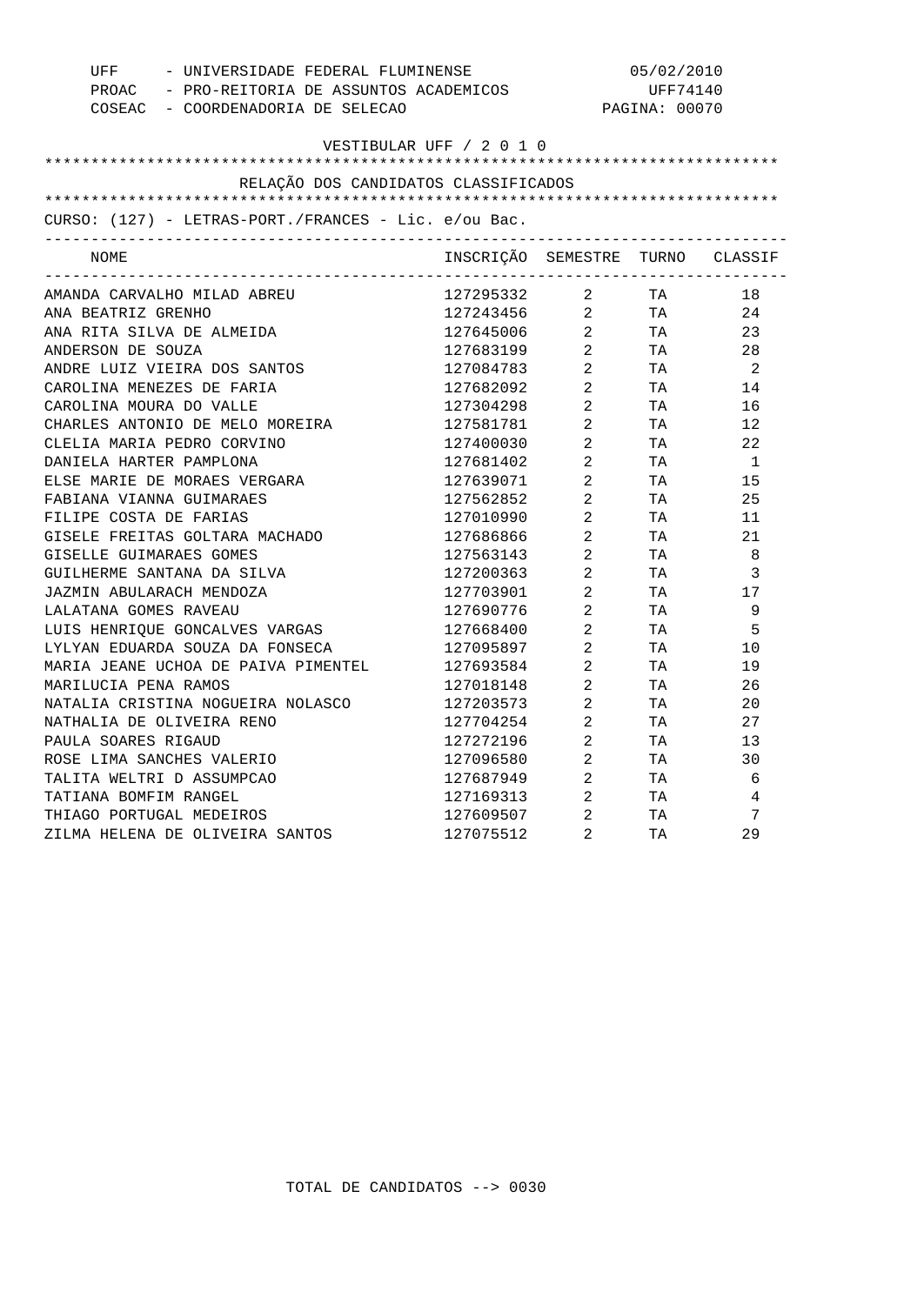| UFF - UNIVERSIDADE FEDERAL FLUMINENSE<br>PROAC - PRO-REITORIA DE ASSUNTOS ACADEMICOS<br>COSEAC - COORDENADORIA DE SELECAO |                                  |                        | 05/02/2010<br>UFF74140<br>PAGINA: 00071 |              |
|---------------------------------------------------------------------------------------------------------------------------|----------------------------------|------------------------|-----------------------------------------|--------------|
| VESTIBULAR UFF / 2 0 1 0                                                                                                  |                                  |                        |                                         |              |
| RELAÇÃO DOS CANDIDATOS CLASSIFICADOS                                                                                      |                                  |                        |                                         |              |
| CURSO: (128) - LETRAS-PORT./GREGO - Lic. e/ou Bac.                                                                        |                                  |                        |                                         |              |
| NOME                                                                                                                      | INSCRIÇÃO SEMESTRE TURNO CLASSIF |                        |                                         |              |
| ALINE BURGUIGNON DE JESUS                                                                                                 | 128078148 1 TA                   |                        |                                         | 16           |
| ANDREA MAURA COSTA LIMA DE ABREU                                                                                          | 128095598 1 TA                   |                        |                                         | 20           |
| BARBARA SIMOES DE ALMEIDA SAPUCAIA                                                                                        | 128247517                        | $1 \qquad \qquad$      | TA                                      | 11           |
| BRUNA CEZARIO SOARES                                                                                                      | 128424969                        | $1 \qquad \qquad$      | TA                                      | $\mathbf{1}$ |
| DANIEL DINIZ DA CRUZ MIRANDA                                                                                              | 128444725                        | $1 \qquad \qquad$      | TA                                      | 15           |
| DANIELE MOLEDO TEIXEIRA                                                                                                   | 128089109                        | $1 \qquad \qquad$      | TA                                      | 10           |
| DANIELLE MARINS GOMES                                                                                                     | 128136639                        | $1 \quad \blacksquare$ | TA                                      | 18           |
| DAYANA GOMES MAROUES                                                                                                      | 128057027                        | $1 \quad \blacksquare$ | TA                                      | -6           |
| DRIELLE CRISTINA ESPIRITO SANTO DA SILVA                                                                                  | 128143826                        | $1 \quad \Box$         | TA                                      | 12           |
| HOZANA FERREIRA CERQUEIRA                                                                                                 | 128017895                        | $1 \qquad \qquad$      | TA                                      | 14           |
| ISABEL CRISTINA FERREIRA DOS SANTOS                                                                                       | 128105587                        | $1 \qquad \qquad$      | TA                                      | 19           |
| JERLAN LOPES XAVIER                                                                                                       | 128491792                        | $1 \qquad \qquad$      | TA                                      | 13           |
| JUSSARA CANDIDA FONTOURA FILHA                                                                                            | 128055287                        | $1 \quad \Box$         | <b>TA</b>                               | 7            |
| LARISSA DE FREITAS BARRA MOREIRA                                                                                          | 128354774                        | $1 \qquad \qquad$      | TA                                      | 17           |
| LUCAS SOARES GONCALVES                                                                                                    | 128650934                        | $1 \qquad \qquad$      | TA                                      | 2            |
| MARCOS VINICIUS BAHIA DA SILVA                                                                                            | 128005749                        | $1 \quad \blacksquare$ | <b>TA</b>                               | 5            |
| PATRICK DA SILVA DIAS                                                                                                     | 128123400                        | $1 \qquad \qquad$      | <b>TA</b>                               | 4            |
| RAPHAEL DE SIOUEIRA DAVID                                                                                                 | 128662688                        | $1 \quad \cdots$       | TA                                      | 8            |
| RODRIGO RAMOS ELMAS                                                                                                       | 128598734                        | $1 \quad \Box$         | TA                                      | 3            |
| TAIZA DA SILVA GAMA                                                                                                       | 128061195                        | $1 \quad \cdots$       | TA                                      | 9            |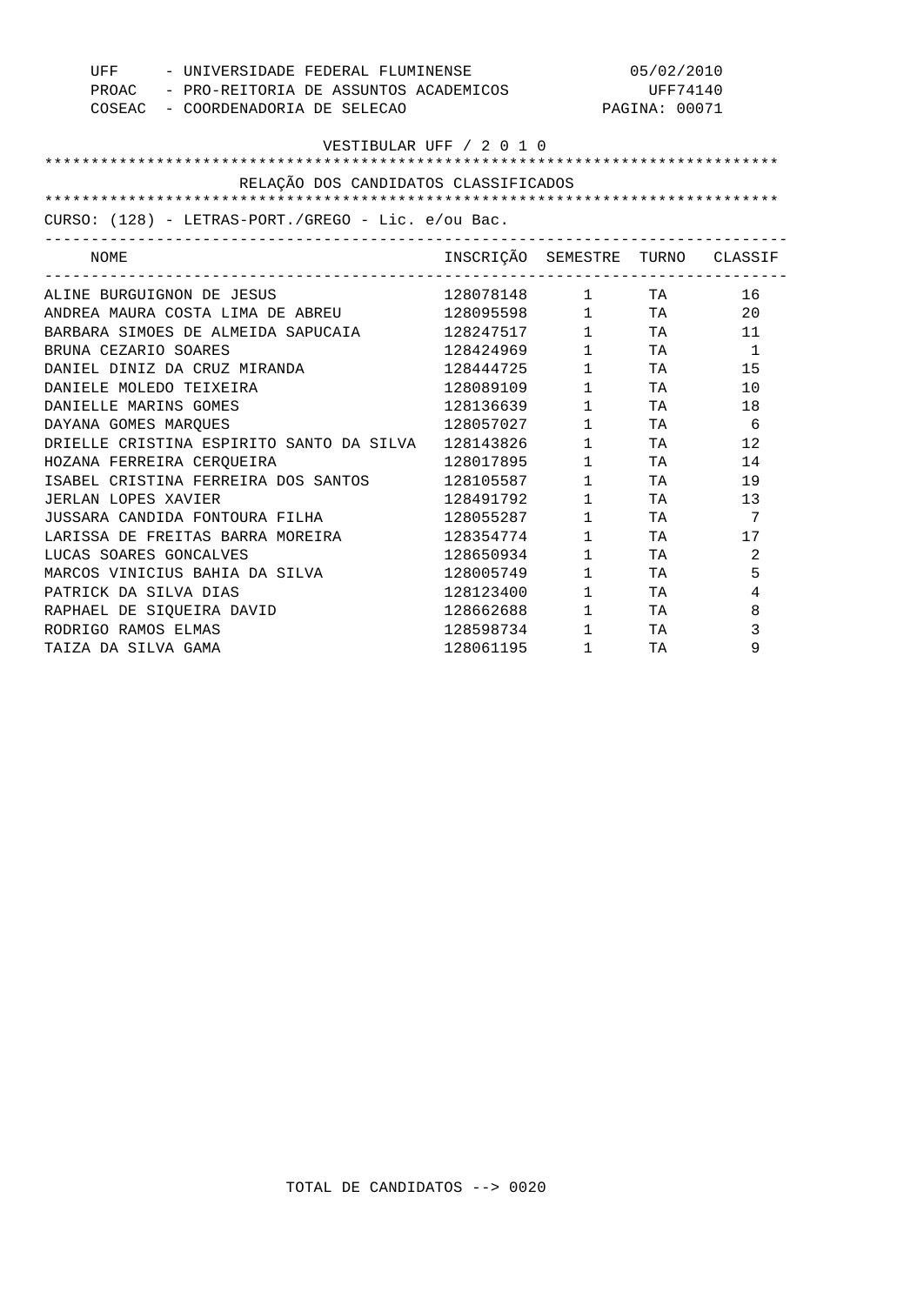| UFF - UNIVERSIDADE FEDERAL FLUMINENSE<br>PROAC - PRO-REITORIA DE ASSUNTOS ACADEMICOS<br>COSEAC - COORDENADORIA DE SELECAO                              |                                  | 05/02/2010<br>UFF74140<br>PAGINA: 00072 |              |                |
|--------------------------------------------------------------------------------------------------------------------------------------------------------|----------------------------------|-----------------------------------------|--------------|----------------|
|                                                                                                                                                        |                                  |                                         |              |                |
|                                                                                                                                                        | VESTIBULAR UFF / 2 0 1 0         |                                         |              |                |
| RELAÇÃO DOS CANDIDATOS CLASSIFICADOS                                                                                                                   |                                  |                                         |              |                |
|                                                                                                                                                        |                                  |                                         |              |                |
| CURSO: (129) - LETRAS-PORT./INGLES - Licenciatura                                                                                                      |                                  |                                         |              |                |
| NOME                                                                                                                                                   | INSCRIÇÃO SEMESTRE TURNO CLASSIF |                                         |              |                |
| BEATRIZ DE ARAUJO CALHEIROS                                                                                                                            | 129482777 1 TA                   |                                         |              | 8              |
|                                                                                                                                                        |                                  |                                         |              | 16             |
|                                                                                                                                                        |                                  |                                         |              | 20             |
| BRUNA FERNANDES J RODRIGUES SOARES 129412954 1 TA<br>CARLOS EDUARDO DA CUNHA BRONDI 129708327 1 TA<br>CAROLINE SILVEIRA MARQUES SAMPAIO 129031528 1 TA |                                  |                                         |              | 15             |
| CAROLINNE RIBEIRO APRACHMIAN                                                                                                                           | 129240442 1 TA                   |                                         |              | 21             |
| CATARINA MODESTO DE CARVALHO LEITAO                                                                                                                    | 129582462                        |                                         | 1 TA         | 27             |
| FERNANDO ANGELICO PEREIRA ALFRADIQUE                                                                                                                   | 129538679                        |                                         | $1$ TA       | 30             |
| FLAVIA MORENO DE MARCO                                                                                                                                 | 129152205                        | 1                                       | <b>TA</b>    | $\overline{4}$ |
| HELOISA COSTA MARROCOS DE ARAUJO                                                                                                                       | 129580684                        | $\mathbf 1$                             | TA           | - 9            |
| ION JARDIM DE OLIVEIRA PEREIRA                                                                                                                         | 129584692                        | $1 \qquad \qquad$                       | TA <b>TA</b> | 14             |
| ISABELA FORNAZIER COSTA                                                                                                                                | 129357221                        |                                         | $1$ TA       | 11             |
| JOANA CASTANON DE CARVALHO                                                                                                                             | 129520634                        |                                         | TA           | 1              |
| JULIA KASTRUP BEZERRA                                                                                                                                  | 129220832                        | $\begin{array}{c} 1 \\ 1 \end{array}$   | TA           | $\overline{3}$ |
| KARENN DA SILVA CARDOSO                                                                                                                                | 129348024                        | $1 \qquad \qquad$                       | TA TA        | 17             |
| LARISSA GOMES DE SANT ANNA                                                                                                                             | 129159473                        | $1 \quad \blacksquare$                  | TA           | $\overline{7}$ |
| LAURA KASSUGA PALMA                                                                                                                                    | 129482105                        | $\mathbf{1}$                            | TA           | 29             |
| LORRANE DE ALMEIDA MORENO                                                                                                                              | 129057168                        | 1                                       | TA           | 6              |
| LUCAS DE CASTRO CORDEIRO                                                                                                                               | 129333366                        | $\mathbf 1$                             | TA           | 12             |
| MARCOS VINICIUS BRANCO DE OLIVEIRA                                                                                                                     | 129412332                        | $1 \quad \blacksquare$                  | TA           | 10             |
| MARCOS VINICIUS MEIGRE E SILVA                                                                                                                         | 129390821                        | $\mathbf{1}$                            | TA           | 19             |
|                                                                                                                                                        | 129165642                        |                                         | TA           | 24             |
| MARIANE DE AZEVEDO MARQUES GUIMARAES<br>MARINA CARVALHO RODINSKY CARDOSO<br>MARINA CARVALHO RODINSKY CARDOSO                                           | 129552364                        | $\begin{array}{c} 1 \\ 1 \end{array}$   | TA           | 22             |
| MARINA HENRIQUES GOMES DE ANDRADE                                                                                                                      | 129205064                        | $1 \qquad \qquad$                       | TA TA        | 18             |
| MARINA VILELA CARNEIRO                                                                                                                                 | 129532209                        | $1 \quad \Box$                          | TA           | $\overline{2}$ |
| MATEUS PEIXOTO DUTTON MACHADO                                                                                                                          |                                  | $\frac{1}{1}$                           | TA           | 23             |
| MAX LIMA DA SILVA                                                                                                                                      | 129645331<br>129133912           | 1                                       | TA           | 13             |
| PATRICIA GRAZIELA SOUZA REIS                                                                                                                           | 129568507 1                      |                                         | TA           | $-5$           |
| RODRIGO CORREA DA FONSECA                                                                                                                              | 129093514                        | $1 \qquad \qquad$                       | TA TA        | 25             |
| TATIANA FELIX FACANHA                                                                                                                                  | 129481785                        | $1$ TA                                  |              | 28             |
| THAMIRIS DE SOUZA NETTO CUNHA                                                                                                                          | 129509965                        | 1                                       | TA           | 2.6            |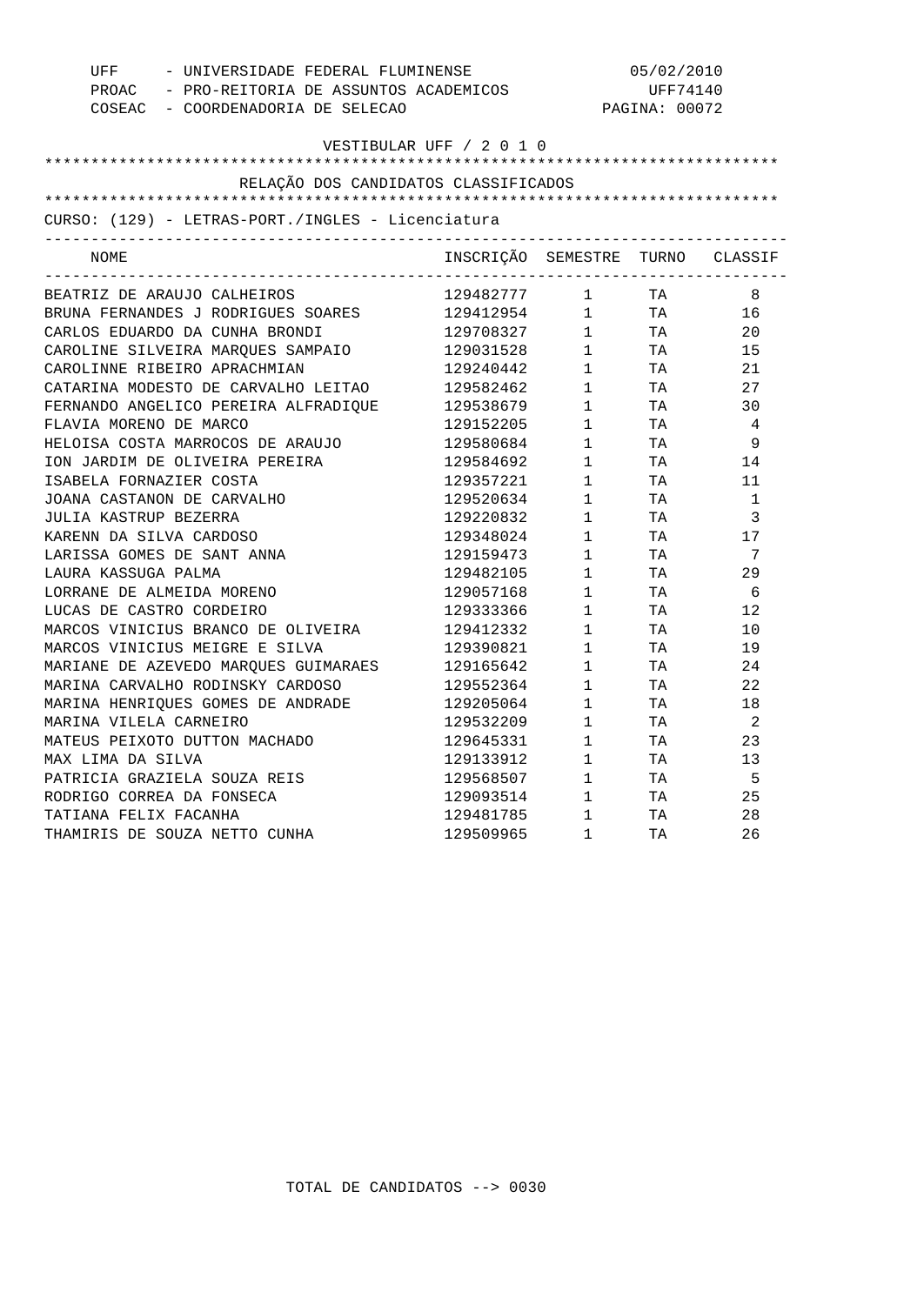| - UNIVERSIDADE FEDERAL FLUMINENSE<br>UFF              |                                  | 05/02/2010                     |                 |                |
|-------------------------------------------------------|----------------------------------|--------------------------------|-----------------|----------------|
| PROAC - PRO-REITORIA DE ASSUNTOS ACADEMICOS           |                                  |                                | UFF74140        |                |
| COSEAC - COORDENADORIA DE SELECAO                     |                                  |                                | PAGINA: 00073   |                |
|                                                       |                                  |                                |                 |                |
|                                                       | VESTIBULAR UFF / 2 0 1 0         |                                |                 |                |
|                                                       |                                  |                                |                 |                |
| RELAÇÃO DOS CANDIDATOS CLASSIFICADOS                  |                                  |                                |                 |                |
|                                                       |                                  |                                |                 |                |
| CURSO: (130) - LETRAS-PORT./ITALIANO - Lic. e/ou Bac. |                                  |                                |                 |                |
| NOME                                                  | INSCRIÇÃO SEMESTRE TURNO CLASSIF |                                |                 |                |
|                                                       |                                  |                                |                 | $\overline{3}$ |
| ALINE MARQUES FERREIRA OLIVEIRA 130565098 2 TA 12     |                                  |                                |                 |                |
| ANA LUCIA DE SOUZA GOMES DOS SANTOS                   | 130499809 2                      |                                | <b>TA</b>       | 5              |
| ANGELO GUSTAVO DI STEFANO                             | 130524939                        | $\overline{2}$                 | <b>TA</b>       | 4              |
| ANTONIO VICTOR DE SOUSA FONSECA                       | 130654851                        | $2 \left( \frac{1}{2} \right)$ | TA TA           | 14             |
| BARBARA SOBRAL HERDY                                  | 130346442                        | $\overline{a}$                 | <b>TA</b>       | 16             |
| CECILIA MACULAN ADUM                                  | 130287232                        | $\overline{2}$                 | TA <b>TA</b>    | $\overline{2}$ |
| CHAIANE DE LIMA SILVA                                 | 130089800                        | $2 \left( \frac{1}{2} \right)$ | TA TA           | 19             |
| DAYANA D ANGELO DINALI                                | 130586559                        | $\overline{2}$                 | <b>TA</b>       | 15             |
| FLAVIO DE OUEIROZ VIEIRA                              | 130665587                        | $\overline{2}$                 | <b>TA</b>       | $\mathbf{1}$   |
| IGOR MARCONDES FERREIRA                               | 130340292                        | $\overline{2}$                 | TA TA           | 10             |
| ISABELLA SEIXAS CRUZ FERREIRA                         | 130300785                        | $\overline{2}$                 | TA              | 13             |
| JULIA MARTINIANO DE SOUSA                             | 130420731                        | $\overline{2}$                 | TA <b>TA</b>    | - 8            |
| LUDMILA BRAGA FERREIRA                                | 130621579                        | $2 \left( \frac{1}{2} \right)$ | TA <b>TA</b>    | 11             |
| MARCO AURELIO CHAVES                                  | 130481199                        | $\overline{2}$                 | TA              | 18             |
| MARIA EUGENIA DO NASCIMENTO                           | 130033291                        | $\overline{2}$                 | TA <b>TA</b>    | 20             |
| NATALIA DE OLIVEIRA FRANCO                            | 130039960                        | $2 \left( \frac{1}{2} \right)$ | TA <sub>1</sub> | 17             |
| NATHALIA SALES DE SOUZA                               | 130511645                        | $\overline{a}$                 | TA              | 6              |
| RAPHAELA DE MORAES SANTOS PIORINO                     | 130689325                        | $\overline{2}$                 | TA              | 9              |
| STEFANIA SANSONE BOSCO GIGLIO                         | 130288949                        | $\overline{2}$                 | TA              | 7              |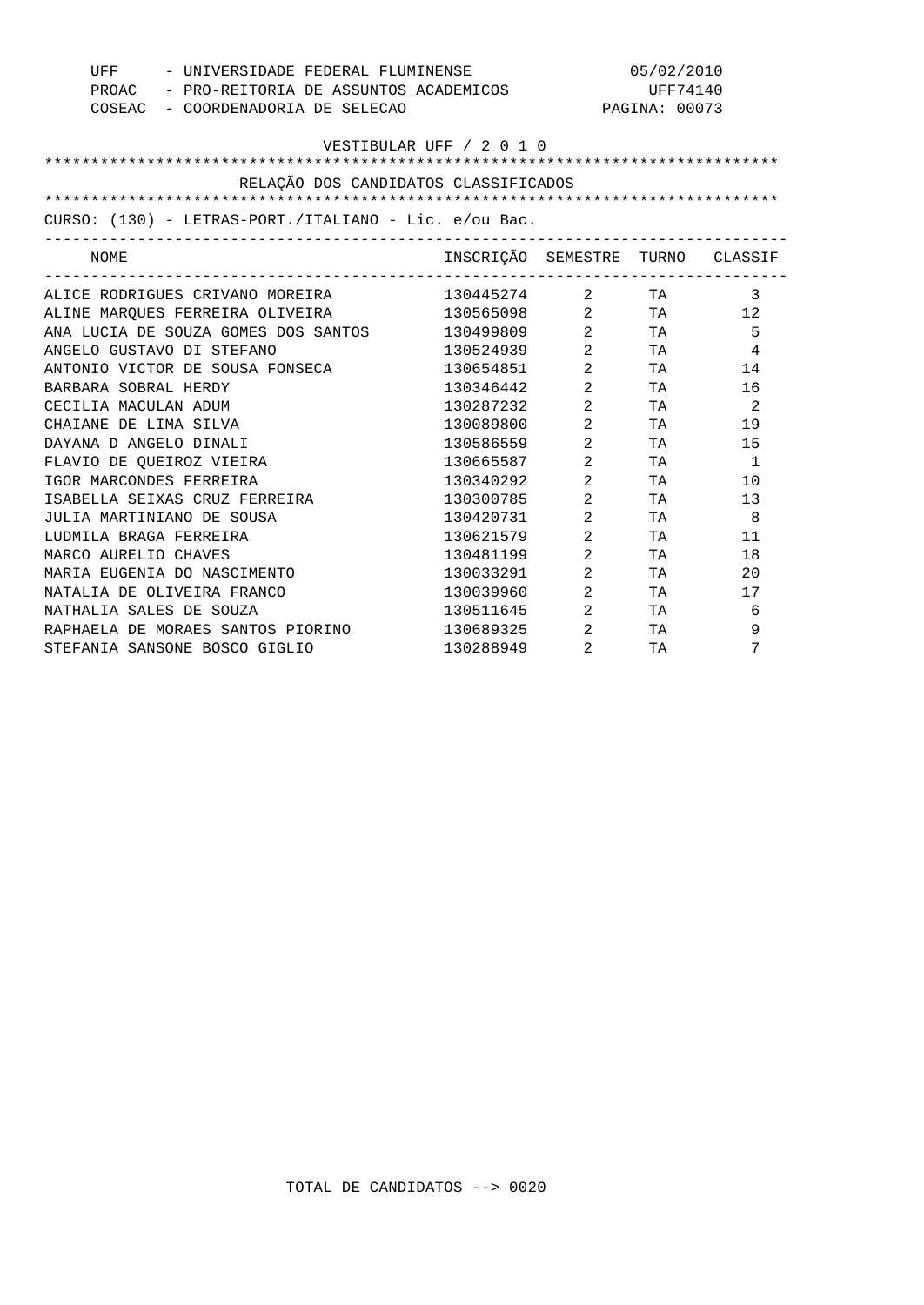| - UNIVERSIDADE FEDERAL FLUMINENSE<br>UFF         |                          | 05/02/2010                 |               |               |
|--------------------------------------------------|--------------------------|----------------------------|---------------|---------------|
| PROAC - PRO-REITORIA DE ASSUNTOS ACADEMICOS      |                          | UFF74140                   |               |               |
| COSEAC - COORDENADORIA DE SELECAO                |                          |                            | PAGINA: 00074 |               |
|                                                  |                          |                            |               |               |
|                                                  | VESTIBULAR UFF / 2 0 1 0 |                            |               |               |
|                                                  |                          |                            |               |               |
| RELAÇÃO DOS CANDIDATOS CLASSIFICADOS             |                          |                            |               |               |
|                                                  |                          |                            |               |               |
| CURSO: (131) - LETRAS-PORT./LATIM - Licenciatura |                          |                            |               |               |
| NOME                                             | INSCRIÇÃO SEMESTRE       |                            |               | TURNO CLASSIF |
| ALAN RODRIGO DE PAIVA GONCALVES                  | 131346272 1 NO           |                            |               | 4             |
| ANDREA SANTOS                                    | 131060828 1 NO 14        |                            |               |               |
| BRUNO ELISIO FIGUEIRA MENEZES DA COSTA           | 131184040                |                            | $1$ NO        | 2             |
| CARLOS HENRIOUE VARGAS                           | 131057211                | $1\qquad \qquad \text{NO}$ |               | 9             |
| EDSON VINICIUS BEZERRA                           | 131457916                | $1 \quad \blacksquare$     | NO.           | 6             |
| ELIAS CAMPOS GONCALVES                           | 131686799                | $1 \quad \blacksquare$     | NO            | 5             |
| EULER SOUZA MACEDO SANTOS                        | 131526767                | $1 \qquad \qquad$          | NO            | 15            |
| GABRIELA LOPES DE ALMEIDA                        | 131486292                | $1 \quad \blacksquare$     | NO            | 20            |
| GISELE DE ALMEIDA BARRETO BELCHIOR               | 131507797                | $1 \qquad \qquad$          | NO            | 17            |
| JAQUELINE SILVA DOS SANTOS                       | 131033370                | $1 \quad \Box$             | NO.           | 16            |
| JOAO MARCELO PAZ MARTINIANO                      | 131626866                | $1 \quad \blacksquare$     | NO.           | 7             |
| JOSE MAURO DA SILVA MARIANO                      | 131051748                | $1 \quad \blacksquare$     | NΟ            | 3             |
| JULIANO DA SILVA ANTUNES                         | 131002137                | $1 \quad \blacksquare$     | NO.           | 18            |
| LAURA BETTINI NOVAS                              | 131688101                | $1 \quad \blacksquare$     | NO            | $\mathbf{1}$  |
| MARCIELE LIMA DA SILVA                           | 131438154                | $1 \quad \blacksquare$     | NO            | 11            |
| MELISSA DA SILVA FERREIRA                        | 131664583                | $1 \qquad \qquad$          | NO            | 19            |
| MICHELE DA SILVA SIQUEIRA                        | 131141684                | $1 \qquad \qquad$          | NO.           | 10            |
| MONIQUE VIEIRA MIRANDA                           | 131008208                | $1 \quad \blacksquare$     | NO.           | 8             |
| PATRICIA DE SOUZA SOARES                         | 131098552                | $1 \quad \blacksquare$     | NO            | 13            |
| TADEU FREIRE BORGES                              | 131650075                | $1 \qquad \qquad$          | NO.           | 12            |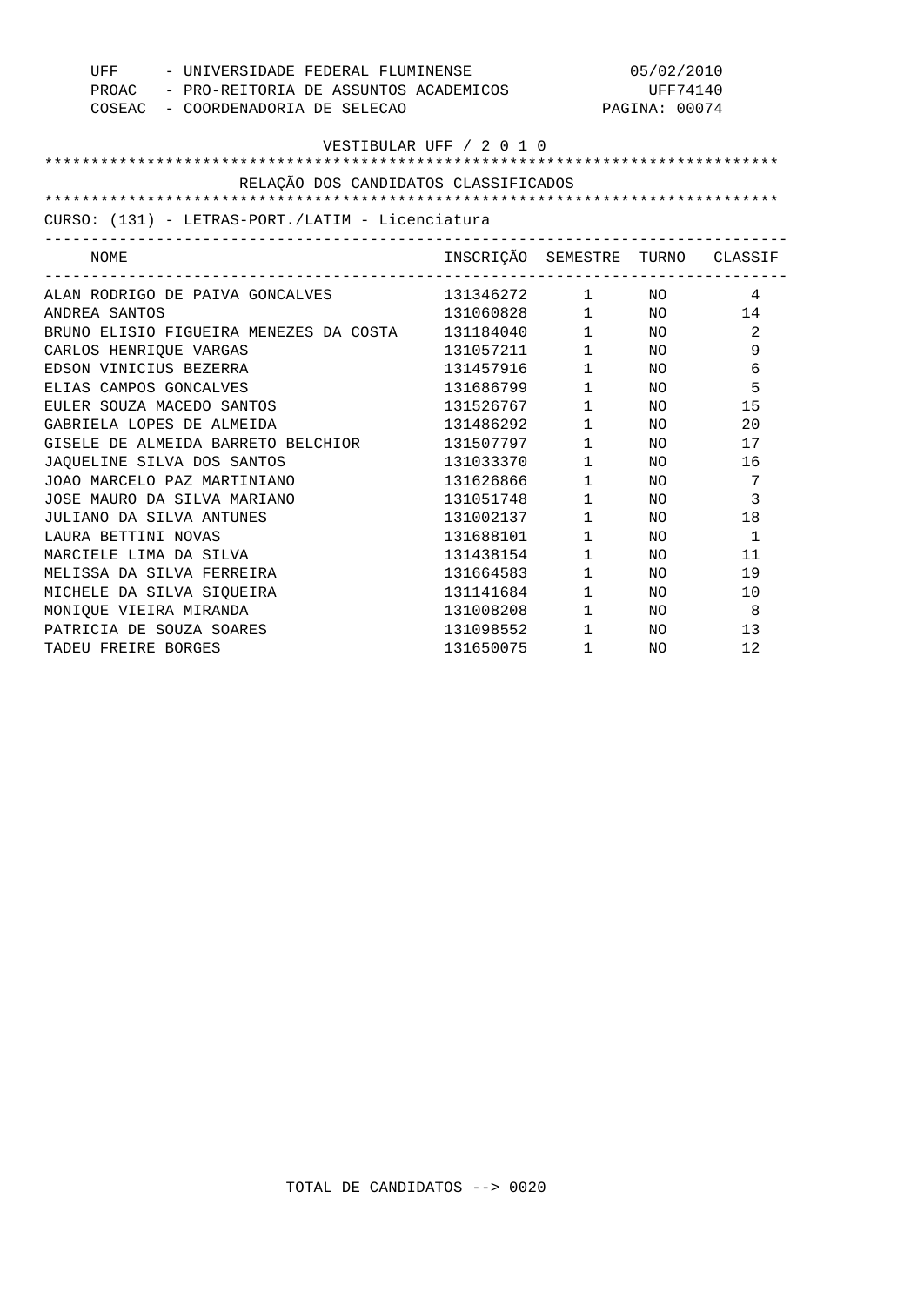| UFF - UNIVERSIDADE FEDERAL FLUMINENSE<br>PROAC - PRO-REITORIA DE ASSUNTOS ACADEMICOS |                                  |                                                             | 05/02/2010<br>UFF74140 |                |
|--------------------------------------------------------------------------------------|----------------------------------|-------------------------------------------------------------|------------------------|----------------|
| COSEAC - COORDENADORIA DE SELECAO                                                    |                                  |                                                             | PAGINA: 00075          |                |
|                                                                                      |                                  |                                                             |                        |                |
|                                                                                      | VESTIBULAR UFF / 2 0 1 0         |                                                             |                        |                |
| RELAÇÃO DOS CANDIDATOS CLASSIFICADOS                                                 |                                  |                                                             |                        |                |
|                                                                                      |                                  |                                                             |                        |                |
| CURSO: (132) - LETRAS-PORT./LITERATURAS - Licenciatura                               |                                  |                                                             |                        |                |
|                                                                                      |                                  |                                                             |                        |                |
| NOME                                                                                 | INSCRIÇÃO SEMESTRE TURNO CLASSIF |                                                             |                        |                |
|                                                                                      |                                  |                                                             |                        | 38             |
| ALESSANDRA ZAGER TINOCO VIANA                                                        | 132382161 2 TA                   |                                                             |                        | 23             |
| ALINE ALBUQUERQUE BESSA                                                              | 132327238 1                      |                                                             | NO <sub>2</sub>        | 71             |
| ALINE DA CUNHA OLIVEIRA                                                              | 132475255 1                      |                                                             | NO <sub>2</sub>        | 67             |
| ALLINE KATYUZA SARAIVA GAMA DE OLIVEIRA                                              | 132501913                        | 1                                                           | NO <sub>2</sub>        | 63             |
| ANA BEATRIZ QUIROGA FURTADO                                                          | 132317609                        | $1 \qquad \qquad$                                           | NO <sub>2</sub>        | 33             |
| ANA CAROLINA SILVA DOS SANTOS                                                        | 132419263                        | $1 \quad \blacksquare$                                      | NO <sub>2</sub>        | 79             |
| ANA LUIZA HENRIQUES TINOCO MACHADO                                                   | 132269577                        | $\overline{2}$ and $\overline{2}$                           | TA TA                  | 19             |
| ANDERSON DE OLIVEIRA ELIAS JUNIOR                                                    | 132542618                        | $\overline{2}$ and $\overline{2}$                           | <b>TA</b>              | 64             |
| ANDRE LUIZ DE SOUZA OLIVEIRA                                                         | 132054910                        | $\overline{2}$ and $\overline{2}$                           | <b>TA</b>              | 20             |
| ANDRE RICARDO FREITAS BEZERRA VILELA                                                 | 132703298                        | $1 \qquad \qquad$                                           | NO.                    | 41             |
| BARBARA DE BRITO CAZUMBA                                                             | 132385905                        | $\overline{2}$                                              | TA                     | 16             |
| BEATRIZ OLIVEIRA BARBOSA                                                             | 132441527                        | $1 \qquad \qquad$                                           | NO.                    | 46             |
| BRUNA BRUNO CONDINO                                                                  | 132460248                        | $\overline{2}$ and $\overline{2}$                           | TA                     | 47             |
| CAMILA FERREIRA DA SILVA                                                             | 132241367                        | $1 \qquad \qquad$                                           | NO.                    | 80             |
| CAMILA MACHADO DOS SANTOS                                                            | 132090524                        | $1 \quad \blacksquare$                                      | NO                     | 36             |
| CARINE RAMOS FERREIRA                                                                | 132321208                        | $\mathbf{2}$                                                | TA                     | 66             |
| CAROLINA ABREU BASTOS DOS REIS FERREIRA                                              | 132190647                        | $1 \qquad \qquad$                                           | NO.                    | 49             |
| CLARICE BESSA PRADO LIPPMANN                                                         | 132557376                        | $\overline{2}$                                              | TA                     | 21             |
| CLEYCIARA DOS SANTOS GARCIA CAMELLO                                                  | 132313940                        | $1 \qquad \qquad$                                           | NO                     | 37             |
|                                                                                      | 132542943                        |                                                             |                        | -5             |
| DANIEL BARENCO MELLO CONTAGE<br>DANIELLA FIGUEIREDO PESSOA                           | 132000256                        | $1 \quad \blacksquare$<br>$\overline{2}$ and $\overline{2}$ | NO L<br>TA TA          | 65             |
| DEBORA MOREIRA GIUNTI                                                                |                                  | $\overline{2}$                                              |                        | 7              |
|                                                                                      | 132235045<br>132399346           |                                                             | TA                     |                |
| DIMITRIA LEAO DE OUEIROZ                                                             |                                  | 2                                                           | TA                     | 61             |
| EDILAINE CONCEICAO DE SOUZA LUIZ                                                     | 132014570                        | $\mathbf{1}$                                                | NO                     | 54             |
| EUGENIA RIBEIRO ROCHA                                                                | 132421503 1                      |                                                             | NO.                    | 42             |
| EWERTON FERREIRA DOS SANTOS COSTA                                                    | 132640460 2                      |                                                             | TA TA                  | 14             |
| FABIANA BARROZO DO CANTO                                                             | 132492320 1                      |                                                             | NO <sub>2</sub>        | 12             |
| FELIPE FERREIRA LISBOA LUZ                                                           | 132451649 1                      |                                                             | NO <sub>2</sub>        | 34             |
| FLAVIO DA ROCHA BENAYON                                                              | 132451314 1                      |                                                             | NO <sub>2</sub>        | 78             |
| FLORA GARCIA SETTE                                                                   | 132658792 1                      |                                                             | NO <sub>2</sub>        | 10             |
| GABRIELLA DA SILVA JARDIM                                                            | 132293774 1                      |                                                             | NO <sub>2</sub>        | 75             |
| GABRIELLA NASCIMENTO DE LIMA                                                         | 132137891 2                      |                                                             | TA TA                  | 52             |
| GABRIELLE GOMES PRADO                                                                | 132047981 1                      |                                                             | NO <sub>n</sub>        | 76             |
| GESSICA APARECIDA BOTELHO DOS SANTOS                                                 | 132211477 2                      |                                                             | TA 1999.               | $_{\rm 8}$     |
| ISIS REIS AMENDOLA DE SOUZA                                                          | 132216520 2                      |                                                             | TA                     | $\mathbf{1}$   |
| JESSICA RODRIGUES MARTINHO                                                           | 132200351 2                      |                                                             | TA <sub>1</sub>        | 27             |
| JESSICA SILVA BARCELLOS                                                              | 132156055 2                      |                                                             | TA                     | $\overline{9}$ |
| JOSE PAULO DA SILVA NETO                                                             | 132705612 1                      |                                                             | NO <sub>2</sub>        | 53             |
| JULIA CAVALCANTI VERSIANI DOS ANJOS                                                  | 132382484 1                      |                                                             |                        | $NO$ 2         |
| JULIA PALMA RAMOA                                                                    | 132563404 2                      |                                                             | TA TA                  | 13             |
| JULIANA FERREIRA DO NASCIMENTO                                                       | 132549290 1                      |                                                             | NO <sub>n</sub>        | 70             |
| JULIANA RIBEIRO ARAUJO                                                               | 132456209 2                      |                                                             | TA TA                  | 30             |
| KAMILLA LIBORIO DE OLIVEIRA                                                          | 132445597 1                      |                                                             | NO <sub>n</sub>        | 44             |
| LAIANE MARCHON FERREIRA                                                              | 132174746 2                      |                                                             | TA                     | 60             |
| LAIZA STEFANE VERCOSA DO NASCIMENTO                                                  | 132515380 2                      |                                                             | TA                     | 22             |
| LARA CRISTINA SPINDOLA DOS SANTOS                                                    | 132702270 1                      |                                                             | NO                     | 32             |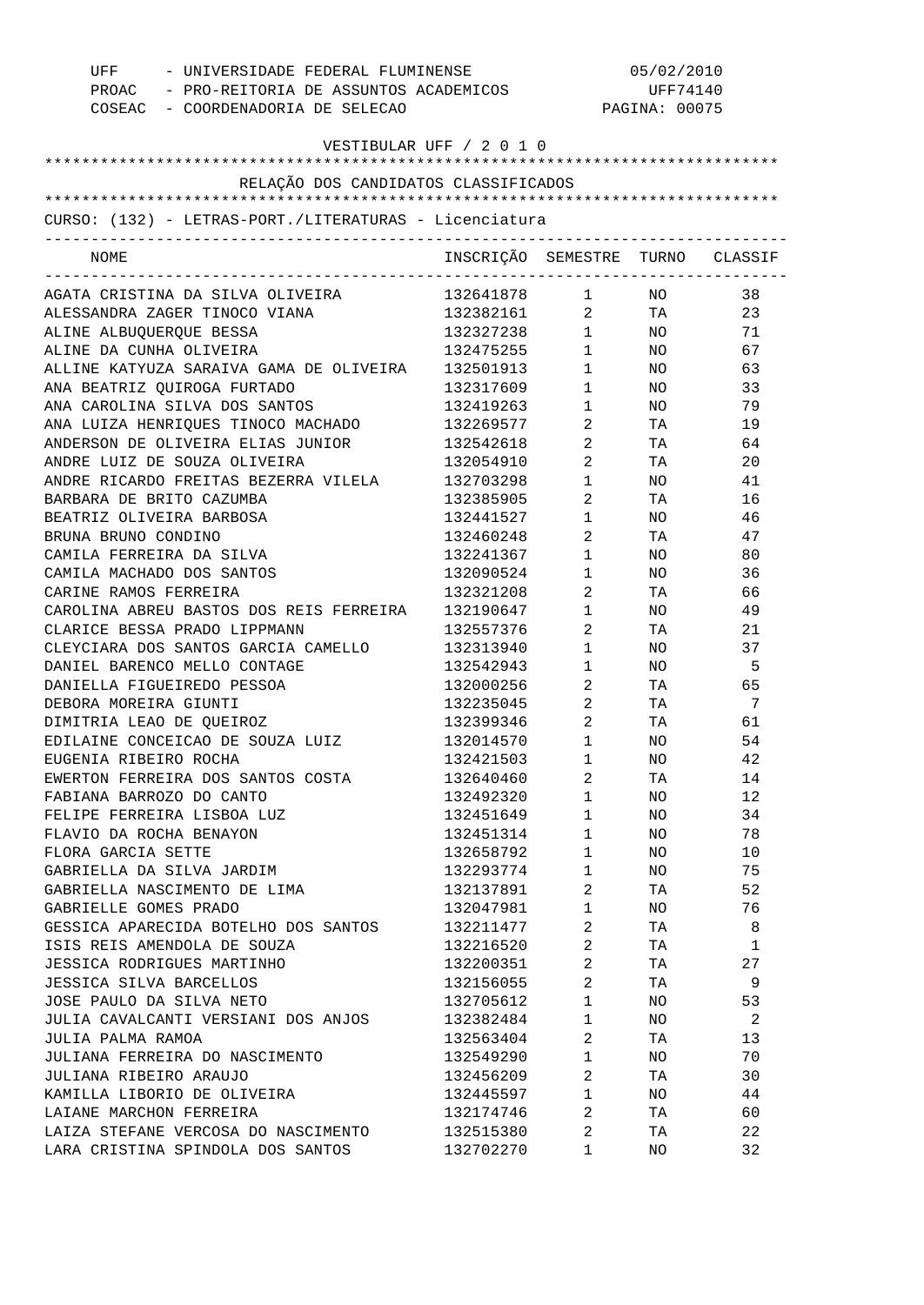|                         | - UNIVERSIDADE FEDERAL FLUMINENSE<br>UFF                                                          |                                  |                                     | 05/02/2010 |                         |  |
|-------------------------|---------------------------------------------------------------------------------------------------|----------------------------------|-------------------------------------|------------|-------------------------|--|
|                         | PROAC - PRO-REITORIA DE ASSUNTOS ACADEMICOS<br>COSEAC - COORDENADORIA DE SELECAO<br>PAGINA: 00076 |                                  | UFF74140                            |            |                         |  |
|                         |                                                                                                   |                                  |                                     |            |                         |  |
|                         |                                                                                                   | VESTIBULAR UFF / 2 0 1 0         |                                     |            |                         |  |
|                         |                                                                                                   |                                  |                                     |            |                         |  |
|                         | RELAÇÃO DOS CANDIDATOS CLASSIFICADOS                                                              |                                  |                                     |            |                         |  |
|                         |                                                                                                   |                                  |                                     |            |                         |  |
|                         | CURSO: (132) - LETRAS-PORT./LITERATURAS - Licenciatura                                            |                                  |                                     |            |                         |  |
| NOME                    |                                                                                                   | INSCRIÇÃO SEMESTRE TURNO CLASSIF |                                     |            |                         |  |
| LARA MORENO FASSARELLA  |                                                                                                   | 132406620 2                      | ----------------------------------- | TA         | 57                      |  |
| LARISSA ISABELA SILVA   |                                                                                                   | 132243705 2 TA                   |                                     |            | 69                      |  |
|                         | LEONARDO ALONSO DOS SANTOS                                                                        | 132684296 2                      |                                     | TA         | 59                      |  |
|                         | LILIAN MESQUITA DA COSTA                                                                          | 132673455                        | $1 \quad \Box$                      | NO .       | 74                      |  |
| LIVEA MONTEIRO ROCHA    |                                                                                                   | 132217782                        | $\overline{a}$                      | TA         | 35                      |  |
| LOUISE RIBEIRO DA CRUZ  |                                                                                                   | 132396980                        | $1 \quad \Box$                      | NO.        | 56                      |  |
| LUCAS MONTEIRO CARVALHO |                                                                                                   | 132615489                        | $1 \quad \blacksquare$              | NO.        | 15                      |  |
| LUCAS ROCHA SA MOREIRA  |                                                                                                   | 132348919                        | $\overline{a}$                      | TA         | 51                      |  |
|                         | LUCIANA GOMES PINTO AFONSO                                                                        | 132662559                        | $\overline{a}$                      | TA         | 48                      |  |
| LUIZA LIMA GOMES        |                                                                                                   | 132444608                        | $1$ $\hfill$                        | NO.        | 58                      |  |
| MAIRA MOREIRA DE MOURA  |                                                                                                   | 132182999                        | $\overline{a}$                      | TA         | 18                      |  |
|                         | MANUELA MARTINS DA CORTE ROCHA                                                                    | 132490621                        | $\overline{a}$                      | TA         | 50                      |  |
| MARCELO CUNTIN ROCHA    |                                                                                                   | 132316746                        | $1$ $\hfill$                        | NO.        | 29                      |  |
| MARIANA BRANCO BARBOTEO |                                                                                                   | 132620836                        | $\overline{2}$                      | TA         | 62                      |  |
|                         | MARIANA DE MENDONCA BRAGA                                                                         | 132457435                        | $\overline{2}$                      | TA         | 4                       |  |
|                         | MARINA DE MELLO FERRAZ ROCHA DOMINGUES                                                            | 132230368                        | $\overline{2}$                      | TA         | 6                       |  |
|                         | MARTHINA SCARDUA FERREIRA                                                                         | 132668278                        | $\overline{2}$                      | TA         | 28                      |  |
| NAYANE COSTA DE LIMA    |                                                                                                   | 132472887                        | $\overline{2}$                      | TA         | 68                      |  |
| PAULA PEIXOTO FRAGA     |                                                                                                   | 132453178                        | $1 \quad \blacksquare$              | NO.        | $\overline{\mathbf{3}}$ |  |
|                         | PAULLA CRISTINI LEIRAS FERNANDES                                                                  | 132467466                        | $\overline{a}$                      | TA         | 25                      |  |
|                         | PAULO TIAGO CIOLI TABORDA FERREIRA                                                                | 132270899                        | $\mathbf 1$                         | NO.        | 45                      |  |
| PEDRO XAVIER DE SOUZA   |                                                                                                   | 132440561                        | $1$ $\hfill$                        | NO.        | 31                      |  |
|                         | QUEREN DOS SANTOS SERAFIM                                                                         | 132113417                        | $\overline{2}$                      | TA         | 26                      |  |
|                         | RACHEL DE PAULA CANEDO BRANCO                                                                     | 132549800                        | $\overline{a}$                      | TA         | 11                      |  |
|                         | RAFAELA MOREIRA RODRIGUES ALVES                                                                   | 132370833                        | $1 \quad \Box$                      | NO.        | 40                      |  |
|                         | REBECA BAKER GERKE RIBEIRO                                                                        | 132168022                        | $\overline{1}$                      | NO         | 73                      |  |
| SANTHYAGO CAMELLO       |                                                                                                   | 132314413                        | 1                                   | ΝO         | 43                      |  |
| THAIS ARANTES LINS      |                                                                                                   | 132608890                        | 2                                   | TA         | 39                      |  |
|                         | THAIS PEDRETTI LOFEUDO MARINHO FERNANDES                                                          | 132442428                        | 2                                   | TA         | 24                      |  |
| TUIANY GUIMARAES LEAL   |                                                                                                   | 132453817                        | 1                                   | NO         | 55                      |  |
| VANESSA LOPES PAULA     |                                                                                                   | 132219819                        | 1                                   | NO         | 77                      |  |
| VANESSA SILVA RAMALHO   |                                                                                                   | 132022981                        | 1                                   | NO         | 72                      |  |
| VIVIANE SALES DOS ANJOS |                                                                                                   | 132361193                        | 2                                   | TA         | 17                      |  |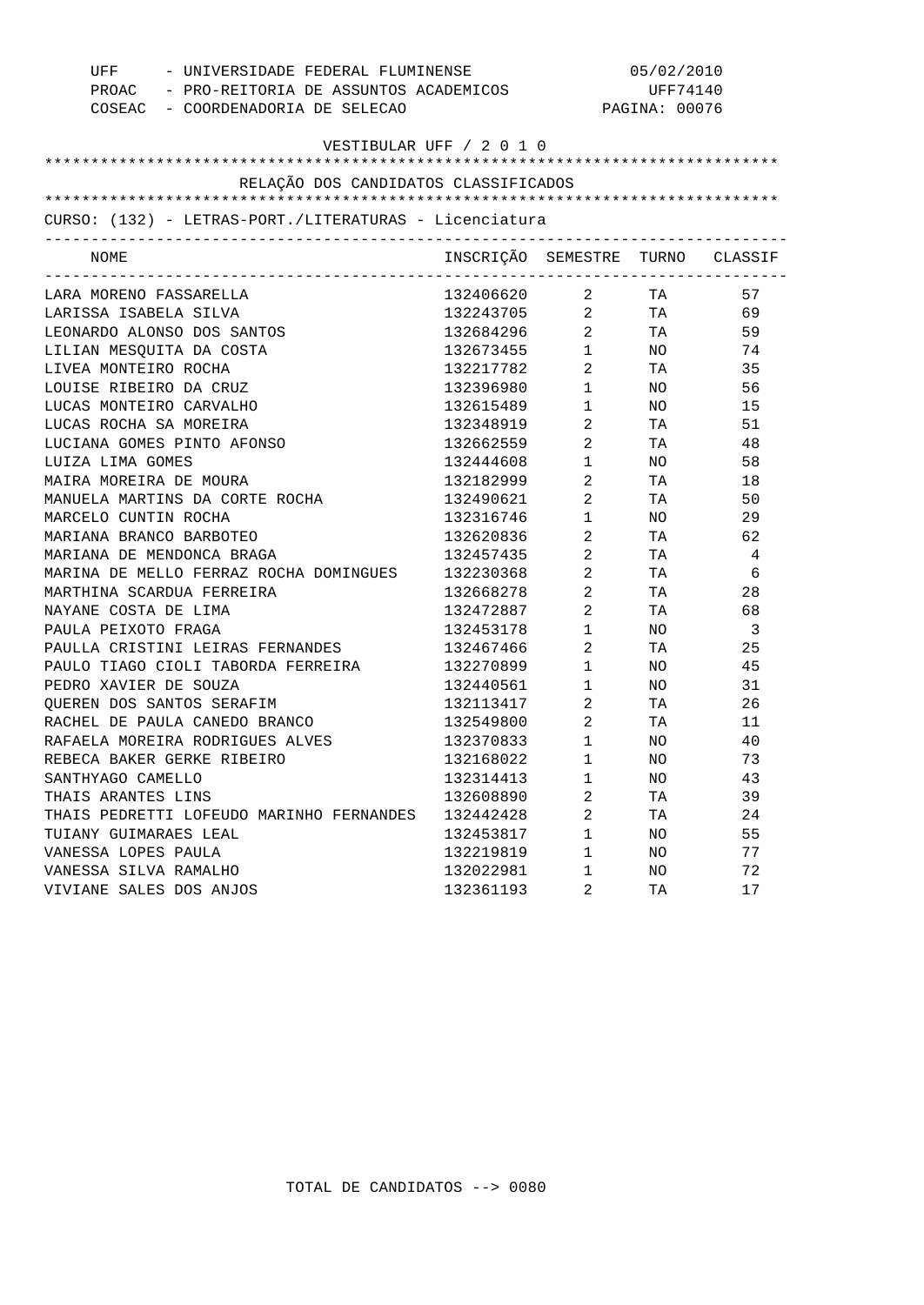| UFF - UNIVERSIDADE FEDERAL FLUMINENSE<br>PROAC - PRO-REITORIA DE ASSUNTOS ACADEMICOS<br>COSEAC - COORDENADORIA DE SELECAO |                                  | 05/02/2010<br>UFF74140<br>PAGINA: 00077 |                 |     |
|---------------------------------------------------------------------------------------------------------------------------|----------------------------------|-----------------------------------------|-----------------|-----|
| VESTIBULAR UFF / 2 0 1 0                                                                                                  |                                  |                                         |                 |     |
| RELAÇÃO DOS CANDIDATOS CLASSIFICADOS                                                                                      |                                  |                                         |                 |     |
|                                                                                                                           |                                  |                                         |                 |     |
| CURSO: (133) - ADMINISTRACAO (Niteroi)                                                                                    |                                  |                                         |                 |     |
| NOME                                                                                                                      | INSCRIÇÃO SEMESTRE TURNO CLASSIF |                                         |                 |     |
| ADALBERTO FRANCISCO DE OLIVEIRA MENDES                                                                                    | 133505529 1                      |                                         | NO 11           | 3   |
| ALAN DA COSTA SALGADO                                                                                                     | 133525701 1 NO                   |                                         |                 | 50  |
| ALLANA ALICE TONIDANDEL SOARES AMATE                                                                                      | 133364171 1                      |                                         | NO <sub>n</sub> | 32  |
| AMANDA DE OLIVEIRA MATOS                                                                                                  | 133212940                        | $1 \qquad \qquad$                       | NO <sub>2</sub> | 27  |
| ANDRE SCHELIGA DE SALLES FONSECA                                                                                          | 133670594                        | $1 \qquad \qquad$                       | NO <sub>2</sub> | 24  |
| ANDREIA AGRESTA CORREA                                                                                                    | 133477291                        | $1 \quad \blacksquare$                  | NO <sub>n</sub> | - 9 |
| ARGOS SIMON VEIGA RODRIGUES                                                                                               | 133466462                        | $\overline{2}$                          | NO              | 53  |
| ARTHUR SANCHES DE JESUS FERREIRA                                                                                          | 133629129                        | $2 \left( \frac{1}{2} \right)$          | NO              | 73  |
| BIANCA CAROLINA MUTZ DE ABREU                                                                                             | 133320852                        | $\overline{2}$ and $\overline{2}$       | NO .            | 62  |
| BRUNA GARCIA DE OLIVEIRA                                                                                                  | 133287608                        | $\overline{2}$ and $\overline{2}$       | NO              | 67  |
| BRUNA RAPHAELA CAVALCANTI PARENTE                                                                                         | 133378483                        | $\overline{2}$ and $\overline{2}$       | NO.             | 92  |
| BRUNO ASSUMPCAO JOAQUIM GOUVEA                                                                                            | 133448393                        | $\overline{2}$ and $\overline{2}$       | NO.             | 82  |
| CAMILA CELIDONIO DE CAMPOS                                                                                                | 133171378                        | $1 \qquad \qquad$                       | NO.             | 28  |
| CAMILA DE CASSIA LUCENA BARACHO                                                                                           | 133186397                        | $1 \qquad \qquad$                       | NO.             | 17  |
| CAMILA SILVA DA COSTA                                                                                                     | 133172592                        | $\overline{2}$                          | NO.             | 81  |
| CAMILLA TROMPOWSKY TAULOIS SILVEIRA                                                                                       | 133642042                        | $1 \qquad \qquad$                       | NO.             | 46  |
| CARINA BARRETO PINTO                                                                                                      | 133366363                        | $\overline{2}$                          | NO.             | 54  |
| CARLOS VINICIUS COSTA AMADO                                                                                               | 133392398                        | $1 \qquad \qquad$                       | NO.             | 37  |
| CAROLINA DE LIMA CARRILHO                                                                                                 | 133462648                        | $1 \qquad \qquad$                       | NO.             | 34  |
| DEBORA LIMA DA SILVA                                                                                                      | 133005268                        | $\overline{2}$ and $\overline{2}$       | NO.             | 97  |
| DEBORAH BRITTO CAVALEIRO                                                                                                  | 133093411                        | $\overline{2}$                          | NO .            | 65  |
| DIANNA CAROLINE SAIKI                                                                                                     | 133257770                        | $1 \qquad \qquad$                       | NO              | 44  |
| DIEGO MOREIRA GOMES PEREIRA                                                                                               | 133521482                        | $\overline{2}$                          | NO .            | 74  |
| DIMITRI SERRUYA DA CRUZ                                                                                                   | 133520878                        | $1 \qquad \qquad$                       | NO.             | 43  |
| ELILDO MANCEBO REIS                                                                                                       | 133610764                        | 2                                       | NO.             | 69  |
| ELIS TRINDADE TEIXEIRA                                                                                                    | 133443252                        | 2                                       | ΝO              | 71  |
| FELIPE SOUZA TAVARES                                                                                                      | 133535304                        | $\overline{a}$                          | NO              | 91  |
| FERNANDA NASCIMENTO DOS SANTOS                                                                                            | 133302317                        | $\mathbf 1$                             | NO              | 38  |
| FERNANDO AUGUSTO CIRONE                                                                                                   | 133364054                        | $\mathbf 1$                             | NO              | 23  |
| FERNANDO RAMOS DA MATTA                                                                                                   | 133529202                        | $\mathbf 1$                             | NO              | 22  |
| FRANCISCO ALMEIDA MOURAO JUNIOR                                                                                           | 133554544                        | 2                                       | NO              | 64  |
| GABRIEL MORENO DOS REIS PEIXOTO                                                                                           | 133664313                        | $\mathbf 1$                             | NO              | 36  |
| GABRIELA FERREIRA FERNANDES                                                                                               | 133177968                        | 2                                       | NO              | 51  |
| GABRIELLE OLIVEIRA MUINOS                                                                                                 | 133207373                        | $\mathbf 1$                             | NO              | 19  |
| GUILHERME AMARAL PALMIERI                                                                                                 | 133600678                        | 2                                       | NO.             | 95  |
| GUILHERME OTERO DUARTE                                                                                                    | 133543272                        | $\mathbf 1$                             | NO              | 48  |
| HUGO DE BRITO BRASIL                                                                                                      | 133497887                        | $\mathbf 1$                             | NO              | 39  |
| HUGO PENA DE OLIVEIRA                                                                                                     | 133271063                        | 2                                       | NO              | 78  |
| IGOR BARCELOS DE PAULA                                                                                                    | 133317386                        | 2                                       | NO              | 94  |
| IHVI MARIA AIDUKAITIS                                                                                                     | 133701264                        | $\mathbf 1$                             | NO              | 29  |
| JESSICA COSTA DOS SANTOS                                                                                                  | 133618261                        | $\mathbf 1$                             | NO              | 12  |
| JUAREZ DUARTE DE BARROS                                                                                                   | 133521030                        | 2                                       | NO.             | 60  |
| JULIA MENDES CESAR BRETAS                                                                                                 | 133551865                        | 2                                       | NO              | 88  |
| JULIANA DANTAS MACHADO                                                                                                    | 133666787                        | 2                                       | ΝO              | 63  |
| JULIANA MARQUES DE SOUZA                                                                                                  | 133639344                        | $\mathbf 1$                             | NO              | 10  |
| JULIANA NAJARA DOS SANTOS                                                                                                 | 133473300                        | 2                                       | NO              | 58  |
| JULIANE ROCHA RODRIGUES                                                                                                   | 133305371                        | 2                                       | NO              | 56  |
|                                                                                                                           |                                  |                                         |                 |     |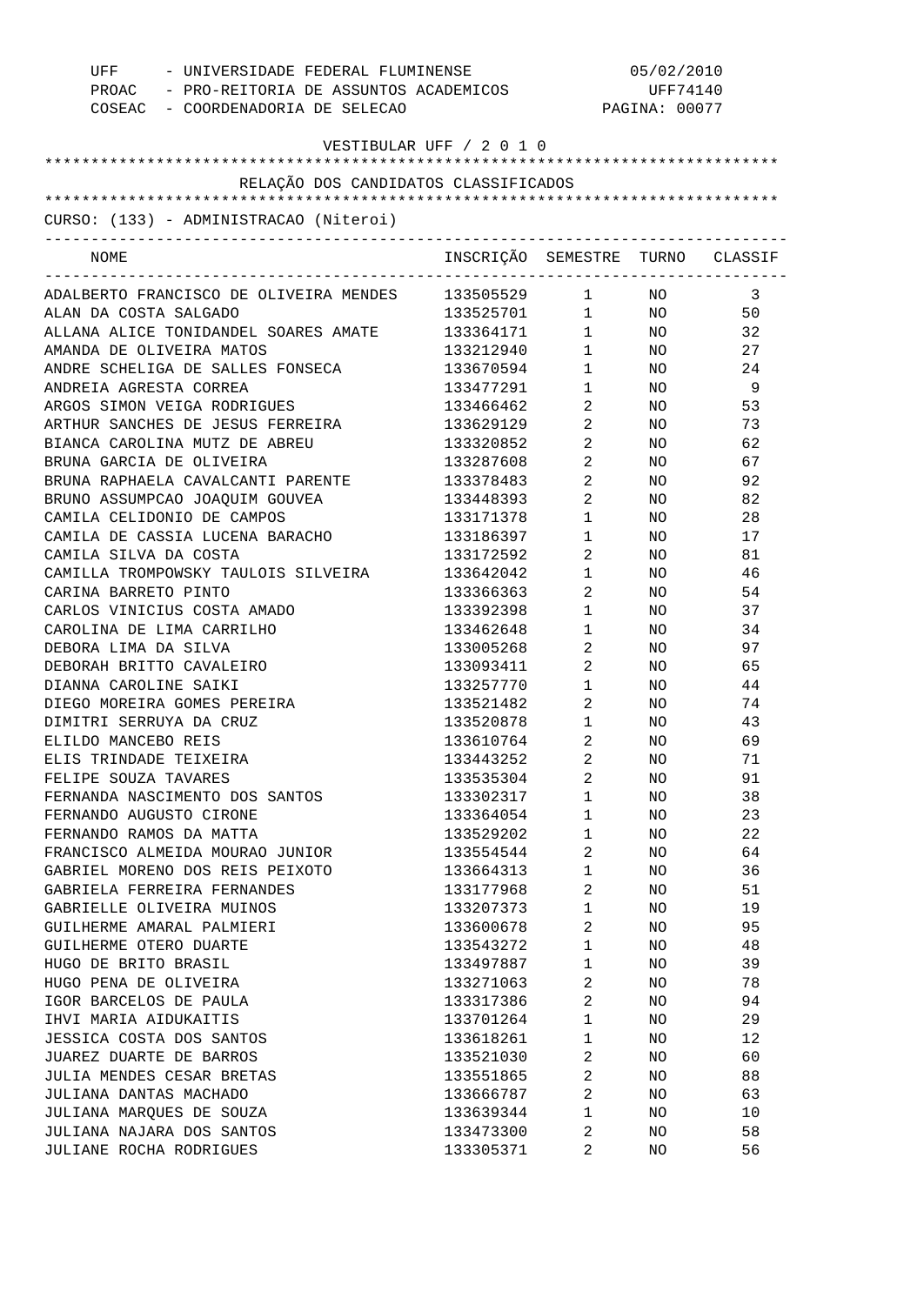| UFF - UNIVERSIDADE FEDERAL FLUMINENSE<br>PROAC - PRO-REITORIA DE ASSUNTOS ACADEMICOS<br>COSEAC - COORDENADORIA DE SELECAO |                                  | 05/02/2010<br>UFF74140<br>PAGINA: 00078 |                 |     |
|---------------------------------------------------------------------------------------------------------------------------|----------------------------------|-----------------------------------------|-----------------|-----|
| VESTIBULAR UFF / 2 0 1 0                                                                                                  |                                  |                                         |                 |     |
| RELAÇÃO DOS CANDIDATOS CLASSIFICADOS                                                                                      |                                  |                                         |                 |     |
|                                                                                                                           |                                  |                                         |                 |     |
| CURSO: (133) - ADMINISTRACAO (Niteroi)                                                                                    |                                  |                                         |                 |     |
| NOME                                                                                                                      | INSCRIÇÃO SEMESTRE TURNO CLASSIF |                                         |                 |     |
| KARLA FERREIRA ANGELKORTE                                                                                                 | 133191134 2 NO                   |                                         |                 | 57  |
| KEDIMA DOS SANTOS GARCIA                                                                                                  | 133583363 1                      |                                         | NO <sub>2</sub> | 42  |
| LAIS DE SOUZA TAVARES                                                                                                     | 133351849 2                      |                                         | NO <sub>2</sub> | 72  |
| LISIANE PEREIRA CARAGEORGOS                                                                                               | 133173558                        | $1 \quad \blacksquare$                  | NO <sub>n</sub> | 4   |
| LORRAYNE A L SALGADO DA SILVA MISQUEY                                                                                     | 133275148 2                      |                                         | NO <sub>2</sub> | 99  |
| LUARA DUARTE LEAL GALANTE                                                                                                 | 133283236                        | $2 \left( \frac{1}{2} \right)$          | NO <sub>2</sub> | 76  |
| LUCAS CARDOSO SOARES                                                                                                      | 133581262                        | $1 \quad \blacksquare$                  | NO <sub>1</sub> | 30  |
| LUCAS DA COSTA SANTOS                                                                                                     | 133337685                        | $2 \left( \frac{1}{2} \right)$          | NO              | 93  |
| LUCAS RODRIGUES AMARAL                                                                                                    | 133474639                        | $1 \quad \blacksquare$                  | NO.             | 31  |
| LUIS FELIPE DE ABREU ESCOBAR                                                                                              | 133585751                        | $1 \quad \blacksquare$                  | NO              | 2   |
| LUIZ FELIPE VIEGAS SOARES                                                                                                 | 133303218                        | $1 \quad \blacksquare$                  | NO.             | 40  |
| LUIZ GUSTAVO CAMPOS DE FARIA                                                                                              | 133434641                        | $1 \quad \blacksquare$                  | NO.             | 16  |
| LUIZA SERTA PADILHA                                                                                                       | 133255667                        | $1 \quad \blacksquare$                  | NO              | 7   |
| MARCELO NAHON LISBOA DE CARVALHO                                                                                          | 133457514                        | $1 \quad \blacksquare$                  | NO.             | 8   |
| MARCO AURELIO G DO NASCIMENTO FILHO                                                                                       | 133372594                        | $2 \left( \frac{1}{2} \right)$          | NO              | 84  |
| MARIANA MONTEIRO DOS SANTOS                                                                                               | 133362769                        | $1 \quad \blacksquare$                  | NO.             | 35  |
| MARIANA THOMAZ CORREA                                                                                                     | 133256312                        | $1 \qquad \qquad$                       | NO.             | 49  |
| MARINA TSUGE TRUGILHO                                                                                                     | 133199215                        | $1 \quad \blacksquare$                  | NO.             | 45  |
| MATHEUS RIBEIRO DIAS                                                                                                      | 133289137                        | $1 \quad \blacksquare$                  | NO              | 25  |
| NATALIA LUCIA DA SILVA BRANDAO                                                                                            | 133388050                        | $1 \qquad \qquad$                       | NO              | - 6 |
| NATHALIA ALMEIDA LOPES                                                                                                    | 133332568                        | $\overline{2}$                          | NO <sub>n</sub> | 52  |
| NATHALIA GARCIA DE SOUZA MELLO                                                                                            | 133236398                        | $2 \left( \frac{1}{2} \right)$          | NO <sub>n</sub> | 100 |
| NATHALIA VILELA DE SOUZA                                                                                                  | 133561951                        | $1 \quad \blacksquare$                  | NO              | 5   |
| PEDRO BRANCO DIBE RODRIGUES                                                                                               | 133193819                        | $2 \left( \frac{1}{2} \right)$          | NO.             | 77  |
| RAFAEL NAVEGA BIZ                                                                                                         | 133299235                        | $\mathbf{1}$                            | NO.             | 13  |
| RAFAEL QUEIROZ MEDEIROS RAMOS                                                                                             | 133590029                        | 1                                       | ΝO              | 21  |
| RAFFAELLA REGUEIRA DE OLIVEIRA                                                                                            | 133303933                        | $\mathbf 1$                             | NO              | 47  |
| RAPHAEL SANTIAGO SILVA                                                                                                    | 133464658                        | $\mathbf{1}$                            | NO              | 33  |
| RAQUEL DE ALBUQUERQUE RAEDER                                                                                              | 133248999                        | $\mathbf 1$                             | NO              | 15  |
| RAQUEL GUIMARAES BUCHER                                                                                                   | 133167377                        | $\overline{a}$                          | NO              | 85  |
| RENAN DA SILVA MESQUITA                                                                                                   | 133555213                        | 2                                       | NO              | 79  |
| ROMULO GARANITO DE ABREU                                                                                                  | 133303919                        | $\overline{a}$                          | NO              | 86  |
| SABRINA DUTRA DE LIMA                                                                                                     | 133229175                        | $\mathbf{1}$                            | NO              | 11  |
| SAMUEL NOGUEIRA MOURAO                                                                                                    | 133352518                        | $\mathbf{1}$                            | NO              | 14  |
| SERGIO EDUARDO MEIRELLES DE PAULA JUNIOR                                                                                  | 133679538                        | 2                                       | NO              | 66  |
| SIMONE FIGUEIRA GUIMARAES                                                                                                 | 133252316                        | $\mathbf{1}$                            | NO              | 1   |
| SULAMITA FERREIRA SARINHO                                                                                                 | 133145329                        | $\overline{a}$                          | NO              | 75  |
| TASSIA DE SA AGLE                                                                                                         | 133243406                        | 2                                       | NO              | 55  |
| THAIS BRAVO DE SA CARVALHO S OLIVARES                                                                                     | 133156251                        | $\mathbf{1}$                            |                 | 20  |
| THAIS DE SOUZA GOMES                                                                                                      | 133373093                        |                                         | NO              | 98  |
|                                                                                                                           |                                  | 2                                       | NO              |     |
| THAIS FERNANDES GOUVEIA                                                                                                   | 133238592                        | $\overline{2}$                          | NO              | 89  |
| THAIS SAEGER RUSCHMANN DA COSTA                                                                                           | 133293396                        | $\mathbf{1}$                            | NO              | 26  |
| THAIS SILVA DA CUNHA                                                                                                      | 133192279                        | 2                                       | NO              | 59  |
| THAYANA NOGUEIRA LAMEGO DA SILVA                                                                                          | 133331693                        | $\overline{a}$                          | NO              | 68  |
| THEO CARAM STILBEN LOQUES                                                                                                 | 133184973                        | $\overline{2}$                          | NO              | 61  |
| THIAGO ALOY DIAS                                                                                                          | 133578954                        | $\mathbf{1}$                            | NO              | 18  |
| THIAGO MESQUITA LEITE                                                                                                     | 133538514                        | 1                                       | NO              | 41  |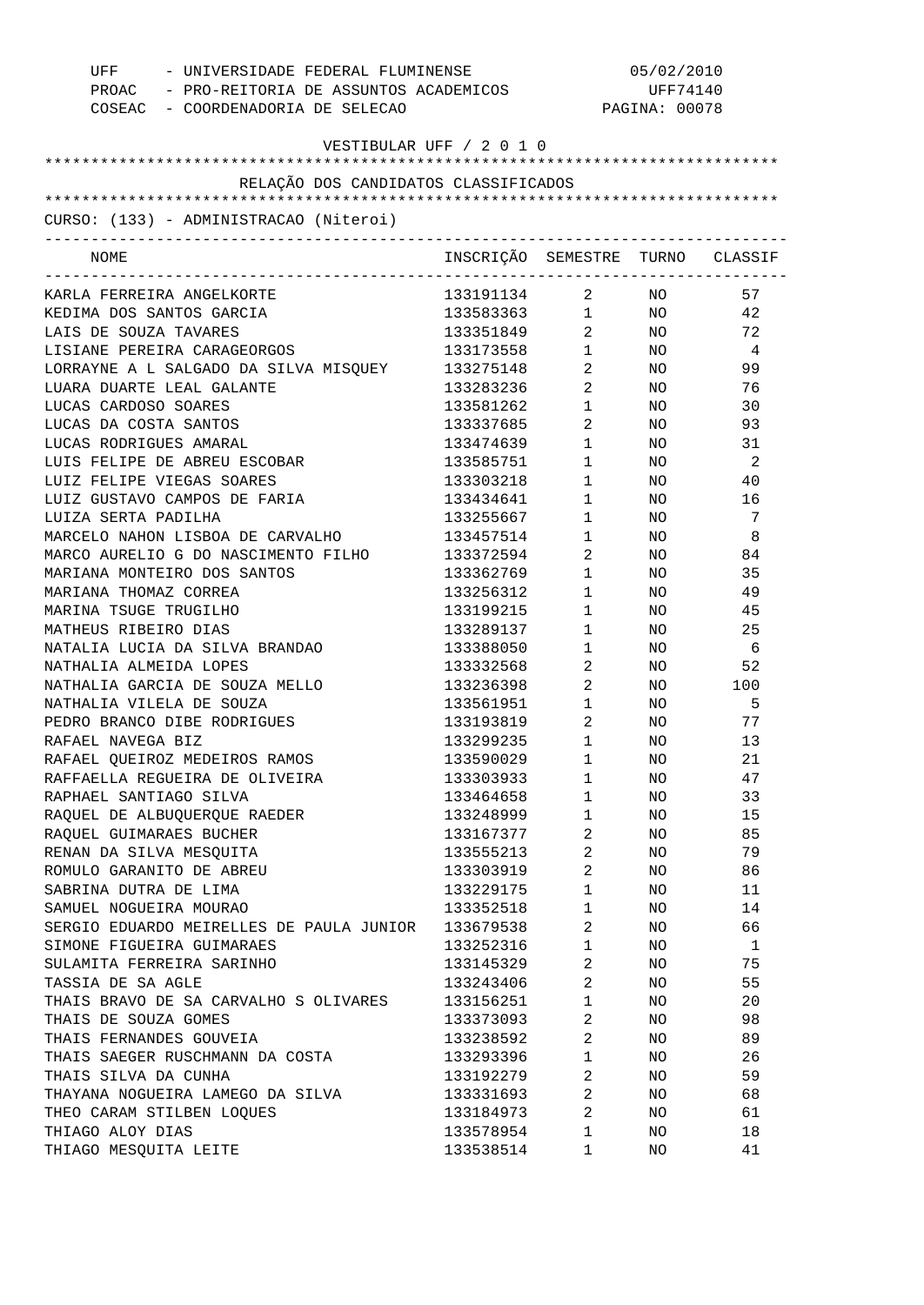| UFF<br>- UNIVERSIDADE FEDERAL FLUMINENSE<br>- PRO-REITORIA DE ASSUNTOS ACADEMICOS<br>PROAC<br>COSEAC<br>- COORDENADORIA DE SELECAO |                                  |   | 05/02/2010<br>UFF74140<br>PAGINA: 00079 |    |
|------------------------------------------------------------------------------------------------------------------------------------|----------------------------------|---|-----------------------------------------|----|
|                                                                                                                                    | VESTIBULAR UFF / 2 0 1 0         |   |                                         |    |
| RELAÇÃO DOS CANDIDATOS CLASSIFICADOS                                                                                               |                                  |   |                                         |    |
|                                                                                                                                    |                                  |   |                                         |    |
| CURSO: (133) - ADMINISTRACAO (Niteroi)                                                                                             |                                  |   |                                         |    |
|                                                                                                                                    |                                  |   |                                         |    |
| NOME                                                                                                                               | INSCRIÇÃO SEMESTRE TURNO CLASSIF |   |                                         |    |
| VERONICA APARECIDA DE MATOS SOUSA                                                                                                  | 133548337 2                      |   | NO.                                     | 70 |
| VICTOR GRIMONI ALFARELLA                                                                                                           | 133665422                        | 2 | NO.                                     | 96 |
| VICTOR HUGO SIERRA ARZUA                                                                                                           | 133517194                        | 2 | NO.                                     | 90 |
| VINICIUS DE LIMA MUNIZ                                                                                                             | 133299479                        | 2 | NO.                                     | 87 |
| VINICIUS LESSA DA MOTTA                                                                                                            | 133323816                        | 2 | NO.                                     | 83 |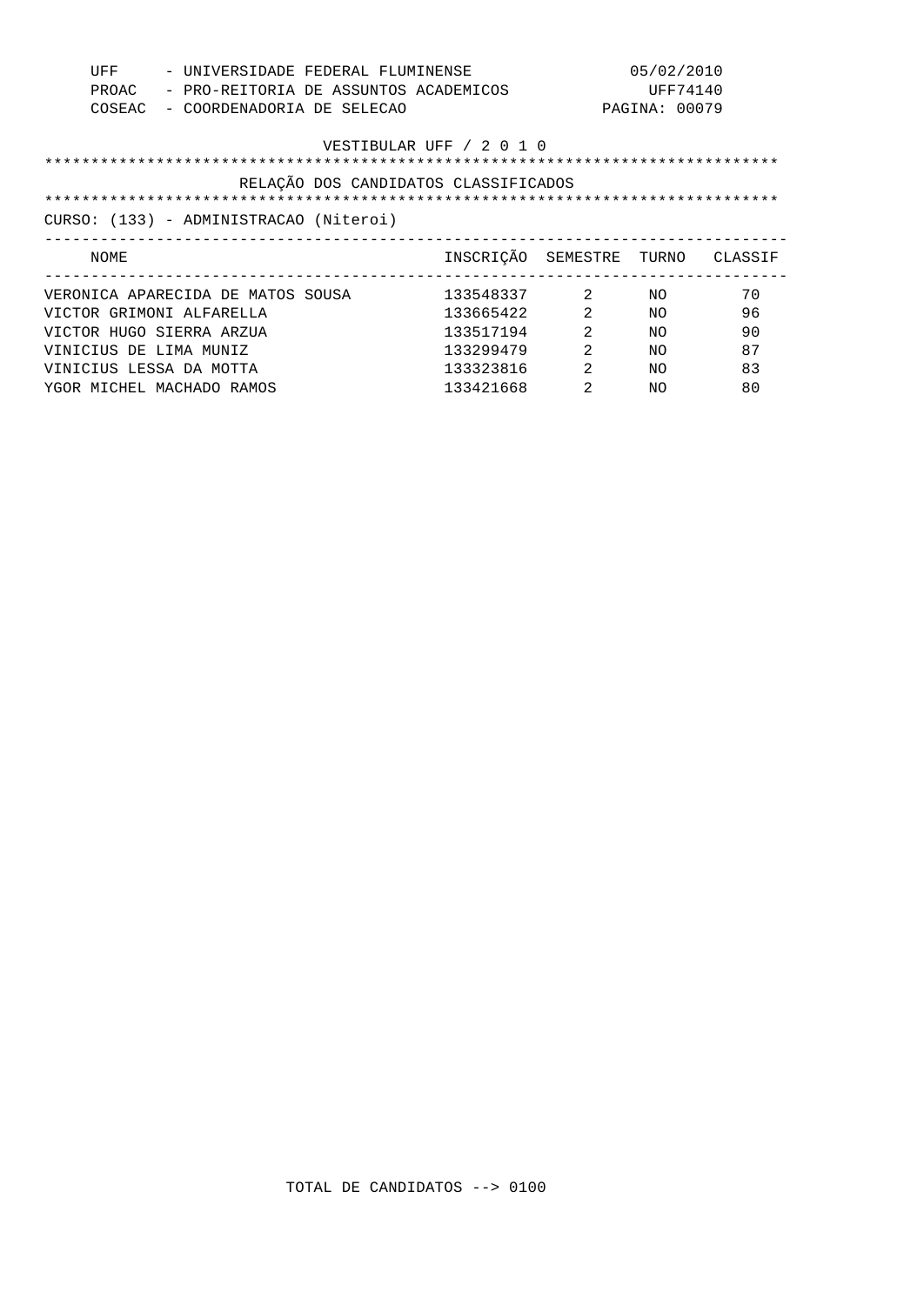| UFF - UNIVERSIDADE FEDERAL FLUMINENSE<br>PROAC - PRO-REITORIA DE ASSUNTOS ACADEMICOS<br>COSEAC - COORDENADORIA DE SELECAO |                                  | 05/02/2010<br>UFF74140<br>PAGINA: 00080 |                 |     |
|---------------------------------------------------------------------------------------------------------------------------|----------------------------------|-----------------------------------------|-----------------|-----|
| VESTIBULAR UFF / 2 0 1 0                                                                                                  |                                  |                                         |                 |     |
| RELAÇÃO DOS CANDIDATOS CLASSIFICADOS                                                                                      |                                  |                                         |                 |     |
|                                                                                                                           |                                  |                                         |                 |     |
| CURSO: (134) - CIENCIAS CONTABEIS (Niteroi)                                                                               |                                  |                                         |                 |     |
| _____________________________________<br>NOME                                                                             | INSCRIÇÃO SEMESTRE TURNO CLASSIF |                                         |                 |     |
| ADRIANA AGUIAR AMORIM                                                                                                     | 134046975 2 NO                   |                                         |                 | 55  |
| ADRIANA LOURDES DE SOUZA SAMPAIO                                                                                          | 134379334 2 NO                   |                                         |                 | 76  |
| ALLAN DE MORAES BUENO                                                                                                     | 134265492 2                      |                                         | NO <sub>2</sub> | 78  |
| AMANDA LYRIO LORENZONI                                                                                                    | 134542993 2                      |                                         | NO <sub>2</sub> | 69  |
| ANA CAROLINA DE CASTRO MAMEDE                                                                                             | 134052675                        | $1 \qquad \qquad$                       | NO .            | 48  |
| ANA PAULA DA SILVA CAMBOTA                                                                                                | 134646086                        | $2 \left( \frac{1}{2} \right)$          | NO .            | 74  |
| ANDRESSA CRISTHINE DA FONSECA MALAQUIAS                                                                                   | 134448563                        | $2 \left( \frac{1}{2} \right)$          | NO .            | 90  |
| ANNA CAROLINE FREITAS DOS SANTOS                                                                                          | 134655714                        | $2 \left( \frac{1}{2} \right)$          | NO              | 52  |
| ANNA SICILIANO DE CASTRO                                                                                                  | 134457954                        | $1 \qquad \qquad$                       | NO.             | 21  |
| ARGEU CORDEIRO NETO                                                                                                       | 134508832                        | $1 \qquad \qquad$                       | NO.             | 12  |
| BARBARA DA SILVA BARBOSA                                                                                                  | 134464880                        | $1 \qquad \qquad$                       | NO.             | -3  |
| BERNARDO VIDAL MELIGA PESSOA                                                                                              | 134164430                        | $1 \qquad \qquad$                       | NO.             | 2   |
| BRUNA LINS ALMEIDA CASTRO ZENI                                                                                            | 134239596                        | $1 \qquad \qquad$                       | NO.             | 26  |
| BRUNO ALVES MOREIRA                                                                                                       | 134335443                        | $1 \qquad \qquad$                       | NO.             | 31  |
| CAMILA CELESTI DO NASCIMENTO FERREIRA                                                                                     | 134535445                        | $1 \qquad \qquad$                       | NO.             | 30  |
| CAMILA SILVA GUEDES                                                                                                       | 134065024                        | $\overline{2}$                          | NO.             | 59  |
| CARLA PORTO VEIGA                                                                                                         | 134157267                        | $1 \qquad \qquad$                       | NO.             | 17  |
| CAROLINA TIMOTEO SILVA                                                                                                    | 134301985                        | $1 \quad \cdots$                        | NO.             | - 8 |
| CASSIO DA FONSECA JOSINO                                                                                                  | 134372714                        | $\overline{2}$ and $\overline{2}$       | NO.             | 92  |
| CIRO NEVES DA ROCHA                                                                                                       | 134272940                        | $\overline{2}$ and $\overline{2}$       | NO.             | 61  |
| DANILO CARDOSO SEQUEIRA                                                                                                   | 134594805                        | $\overline{2}$ and $\overline{2}$       | NO.             | 63  |
| DAVID PORTO PEREIRA DE ARAUJO                                                                                             | 134441096                        | $1 \qquad \qquad$                       | NO              | - 9 |
| DIEGO DE LIMA LOPES                                                                                                       | 134693649                        | $1 \qquad \qquad$                       | NO .            | 38  |
| DOUGLAS FERREIRA GONCALVES                                                                                                | 134592364                        | $1 \qquad \qquad$                       | NO.             | 47  |
| EDUARDO DINIZ DE JESUS                                                                                                    | 134573564                        | 2                                       | NO.             | 72  |
| ERICA ALMEIDA DA FONSECA                                                                                                  | 134322874                        | 1                                       | ΝO              | 32  |
| FABRICIO LUIZ FARIAS SALLES                                                                                               | 134174801                        | 1                                       | ΝO              | 50  |
| FELIPE DE BARROS SOARES                                                                                                   | 134006418                        | 1                                       | ΝO              | 15  |
| FELIPE DOS SANTOS NASCIMENTO                                                                                              | 134232287                        | $\overline{a}$                          | ΝO              | 79  |
| FERNANDO DE CARVALHO PACHECO OLIVETTI                                                                                     | 134483367                        | 2                                       | ΝO              | 84  |
| GABRIEL DE ARAUJO AIRES                                                                                                   | 134578215                        | 2                                       | ΝO              | 71  |
| GABRIEL EPIFANIO BARBOSA                                                                                                  | 134603890                        | $\mathbf 1$                             | ΝO              | 13  |
| GABRIEL MOCO CHAUVIN                                                                                                      | 134403850                        | 2                                       |                 | 87  |
| GABRIEL VIANA DO ESPIRITO SANTO                                                                                           |                                  |                                         | NO.             |     |
|                                                                                                                           | 134572302                        | 1<br>2                                  | ΝO              | 10  |
| GISELE DIAS CALDAS                                                                                                        | 134243262                        |                                         | ΝO              | 98  |
| GUILHERME BITTENCOURT DE ALENCAR                                                                                          | 134189741                        | 1                                       | ΝO              | 1   |
| GUILHERME DE SOUZA GOMES                                                                                                  | 134267153                        | 2                                       | ΝO              | 68  |
| GUILHERME FERREIRA BRAGA                                                                                                  | 134550316                        | 2                                       | NO.             | 88  |
| HELENA OLIVEIRA KUNTZ                                                                                                     | 134370223                        | $\overline{a}$                          | ΝO              | 56  |
| IVANILDO FIRMINO DOS SANTOS                                                                                               | 134228494                        | 2                                       | ΝO              | 86  |
| JESSICA DE ANDRADE COUTINHO                                                                                               | 134077754                        | 1                                       | NO.             | 22  |
| <b>JESSICA SEVERO HABIB</b>                                                                                               | 134191079                        | 1                                       | ΝO              | 34  |
| JOAO ANDRE MELIM                                                                                                          | 134322202                        | 2                                       | NO.             | 62  |
| JOAO CARLOS DE SOUZA FIGUEIREDO                                                                                           | 134350998                        | $\mathbf 1$                             | ΝO              | 35  |
| JOAO RICARDO CARNEIRO CAVALCANTI VIEIRA                                                                                   | 134365632                        | 2                                       | ΝO              | 95  |
| JORGE RAFAEL NOGUEIRA MESQUITA                                                                                            | 134055433                        | 1                                       | ΝO              | 37  |
| LARISSA CARDOSO DOS ANJOS                                                                                                 | 134364688                        | 1                                       | ΝO              | 7   |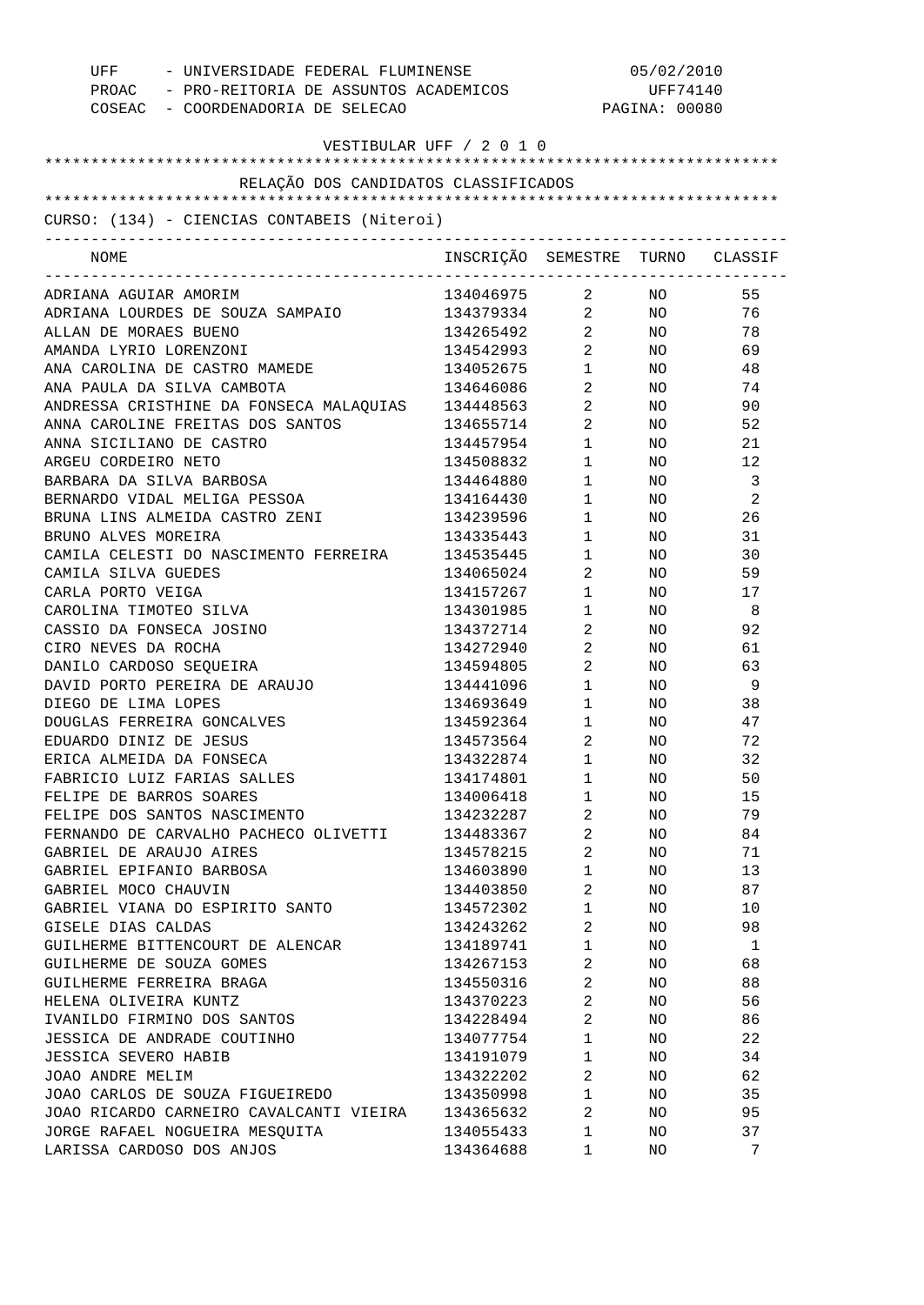| UFF - UNIVERSIDADE FEDERAL FLUMINENSE<br>PROAC - PRO-REITORIA DE ASSUNTOS ACADEMICOS<br>COSEAC - COORDENADORIA DE SELECAO |                                  | 05/02/2010<br>UFF74140<br>PAGINA: 00081 |                 |     |
|---------------------------------------------------------------------------------------------------------------------------|----------------------------------|-----------------------------------------|-----------------|-----|
| VESTIBULAR UFF / 2 0 1 0                                                                                                  |                                  |                                         |                 |     |
| RELAÇÃO DOS CANDIDATOS CLASSIFICADOS                                                                                      |                                  |                                         |                 |     |
|                                                                                                                           |                                  |                                         |                 |     |
| CURSO: (134) - CIENCIAS CONTABEIS (Niteroi)                                                                               |                                  |                                         |                 |     |
| NOME                                                                                                                      | INSCRIÇÃO SEMESTRE TURNO CLASSIF | ----------------------------            |                 |     |
| LEONARDO DOS SANTOS FERREIRA                                                                                              | 134703729 1                      |                                         | NO NO           | 33  |
| LEONARDO FERREIRA DOS SANTOS                                                                                              | 134391124 2                      |                                         | NO <sub>2</sub> | 60  |
| LIVIA LETTRE ESPINHEIRA                                                                                                   | 134512962 1                      |                                         | NO <sub>2</sub> | 23  |
| LUAN FRANCISCO DOS SANTOS OLIVEIRA                                                                                        | 134521547 2                      |                                         | NO <sub>1</sub> | 97  |
| LUCAS COSTA PENETRA DA SILVA                                                                                              | 134288468 1                      |                                         | NO <sub>1</sub> | 27  |
| LUIS GUSTAVO VAZ LUPINUCCI                                                                                                | 134585024                        | $\overline{2}$                          | NO <sub>2</sub> | 94  |
| LUIS NETO FERREIRA DOS SANTOS JUNIOR                                                                                      | 134649519                        | $2 \left( \frac{1}{2} \right)$          | NO              | 65  |
| LUIZ ARTHUR AMORIM RIDOLPHI                                                                                               | 134309133                        | $\overline{2}$                          | NO .            | 83  |
| LUIZ GUILHERME ROMEU AZEVEDO                                                                                              | 134308103                        | $\overline{2}$                          | NO              | 67  |
| LUIZA ALVES DA SILVA                                                                                                      | 134236946                        | $1 \qquad \qquad$                       | NO              | 24  |
| LUIZA MORAES POUBEL                                                                                                       | 134508569                        | $\overline{2}$                          | NO.             | 73  |
| LUNA SIMAS ALMEIDA PECORARI                                                                                               | 134168163                        | $1 \qquad \qquad$                       | NO              | 28  |
| MARCELO SIQUEIRA DE CARVALHO FILHO                                                                                        | 134320993                        | $1 \qquad \qquad$                       | NO.             | 20  |
| MARCOS AVELINO POLI DE OLIVEIRA                                                                                           | 134491613                        | $\overline{2}$ and $\overline{2}$       | NO.             | 89  |
| MARK HELLITON GOMES DOS SANTOS                                                                                            | 134637346                        | $\overline{2}$                          | NO.             | 75  |
| MATHEUS NUNES BASTOS CURTY SILVA                                                                                          | 134569331                        | $1 \qquad \qquad$                       | NO.             | 45  |
| MATHEUS PEREIRA PEON DINIZ                                                                                                | 134677229                        | $1 \quad \blacksquare$                  | NO.             | 44  |
| MATHEUS REIS                                                                                                              | 134593760                        | $1 \qquad \qquad$                       | NO.             | 29  |
| MAX DOS SANTOS TROJANUS                                                                                                   | 134361882                        | $\overline{2}$ and $\overline{2}$       | NO.             | 91  |
| MURILO CANTARINO DA C SIQUEIRA MENDES                                                                                     | 134279235                        | $1 \qquad \qquad$                       | NO.             | 46  |
| NAIRA BASTOS NOVELLI                                                                                                      | 134176172                        | $2 \left( \frac{1}{2} \right)$          | NO              | 80  |
| NATALIA LEMOS DOS SANTOS                                                                                                  | 134219089                        | $\overline{2}$ and $\overline{2}$       | NO              | 100 |
| ORLANDO FELIPE GONCALVES DE FRANCA                                                                                        | 134532302                        | $2 \left( \frac{1}{2} \right)$          | NO.             | 99  |
| OTAVIO AUGUSTO PERALTA GARCIA                                                                                             | 134464335                        | $2 \left( \frac{1}{2} \right)$          | NO.             | 64  |
| PATRICIA FRANCA DE ANDRADE                                                                                                | 134233528                        | $\mathbf{1}$                            | NO.             | 42  |
| PATRICIA LEITE NOVIS                                                                                                      | 134217287                        | 1                                       | ΝO              | 18  |
| PATRICIA RIMOLI FONSECA SOARES                                                                                            | 134425248                        | $\mathbf{1}$                            | NO              | 39  |
| POLIANNA RODRIGUES FONSECA                                                                                                | 134637152                        | $\mathbf{1}$                            | NO              | 43  |
| PRISCILLA DUARTE MARTINS REYNOZO                                                                                          | 134619734                        | $\mathbf{1}$                            | NO              | 40  |
| RAFAEL DA COSTA SILVA                                                                                                     | 134387123                        | $\mathbf{1}$                            | NO.             | 49  |
| RAFAELA BRITO DE ARAUJO                                                                                                   | 134002084                        | 2                                       | NO.             | 70  |
| RAFAELLA MACEDO ARAUJO                                                                                                    | 134361662                        | $\mathbf{1}$                            | NO.             | 25  |
| RAPHAEL MENEZES WOYAMES                                                                                                   | 134534166                        | 2                                       | NO.             | 77  |
| RAPHAEL OUINAUD DE SOUZA                                                                                                  | 134382018                        | 2                                       | NO.             | 82  |
| RAPHAELA PROSPERO DA SILVA                                                                                                | 134129181                        | 2                                       | NO.             | 93  |
| REBECA LIMA SANCHES VALERIO                                                                                               | 134111043                        | $\overline{2}$                          | NO.             | 54  |
| RENAN MOREIRA PINTO                                                                                                       | 134408989                        | 2                                       | NO.             | 66  |
| ROBERTA PEREIRA RANGEL                                                                                                    | 134676380                        | $\mathbf{1}$                            | NO.             | 4   |
| RODOLFO ROCHA DOS SANTOS                                                                                                  | 134450748                        | $\mathbf{1}$                            | NO.             | 36  |
| STEFAN DE MELO KAWASE                                                                                                     | 134282751                        | 1                                       | NO.             | 41  |
| TAYANE VIEIRA DOS SANTOS                                                                                                  | 134669806                        | $\mathbf{1}$                            | NO.             | 19  |
| THAIANE DE ALMEIDA COSTA DE CARVALHO                                                                                      | 134324860                        | 2                                       | NO.             | 81  |
| THAIS RIBEIRO DOMINGOS                                                                                                    | 134307850                        | $\mathbf{1}$                            | NO.             | 11  |
| THAMIRES RAISSA DUARTE MAGALHAES                                                                                          | 134360137                        | $\mathbf{1}$                            | NO.             | 5   |
| THIAGO DE FREITAS RIBEIRO                                                                                                 | 134444244                        | $\mathbf{1}$                            | NO.             | 14  |
| THOMAS MARINHO MACHADO PESSANHA                                                                                           | 134506169                        | 2                                       | NO.             | 53  |
| THUANE ALONSO DE VARGAS                                                                                                   | 134640771                        | 1                                       | NO.             | 16  |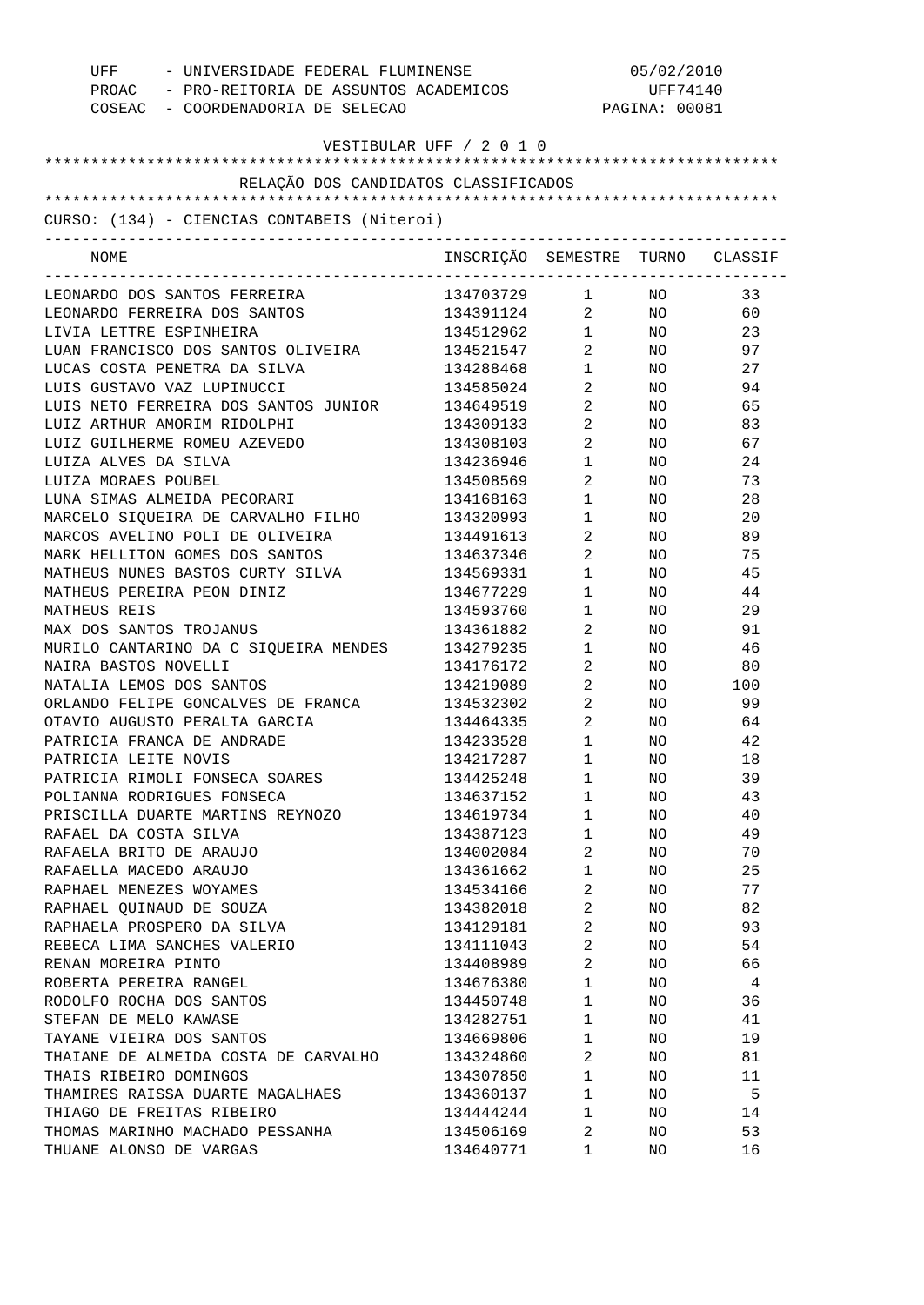| UFF<br>- UNIVERSIDADE FEDERAL FLUMINENSE<br>PROAC<br>- PRO-REITORIA DE ASSUNTOS ACADEMICOS<br>COSEAC<br>- COORDENADORIA DE SELECAO |                                  |                | 05/02/2010<br>UFF74140<br>PAGINA: 00082 |    |
|------------------------------------------------------------------------------------------------------------------------------------|----------------------------------|----------------|-----------------------------------------|----|
|                                                                                                                                    | VESTIBULAR UFF / 2 0 1 0         |                |                                         |    |
| RELAÇÃO DOS CANDIDATOS CLASSIFICADOS                                                                                               |                                  |                |                                         |    |
| CURSO: (134) - CIENCIAS CONTABEIS (Niteroi)                                                                                        |                                  |                |                                         |    |
|                                                                                                                                    |                                  |                |                                         |    |
| NOME                                                                                                                               | INSCRIÇÃO SEMESTRE TURNO CLASSIF |                |                                         |    |
| VICTOR NASCIMENTO SARTI                                                                                                            | 134537728 2                      |                | NO                                      | 85 |
| VINICIUS GALVAO DE MELO                                                                                                            | 134525270                        | 2              | NO.                                     | 96 |
| VINICIUS TEIXEIRA DA CUNHA NOGUEIRA                                                                                                | 134447583                        | 2              | NΟ                                      | 51 |
| WALLACE SANTOS SANDRINO                                                                                                            | 134172944                        | 2              | NΟ                                      | 58 |
| WILLIAM GONCALVES DA SILVA PETRAZZINI                                                                                              | 134561975                        | $\mathfrak{D}$ | NΟ                                      | 57 |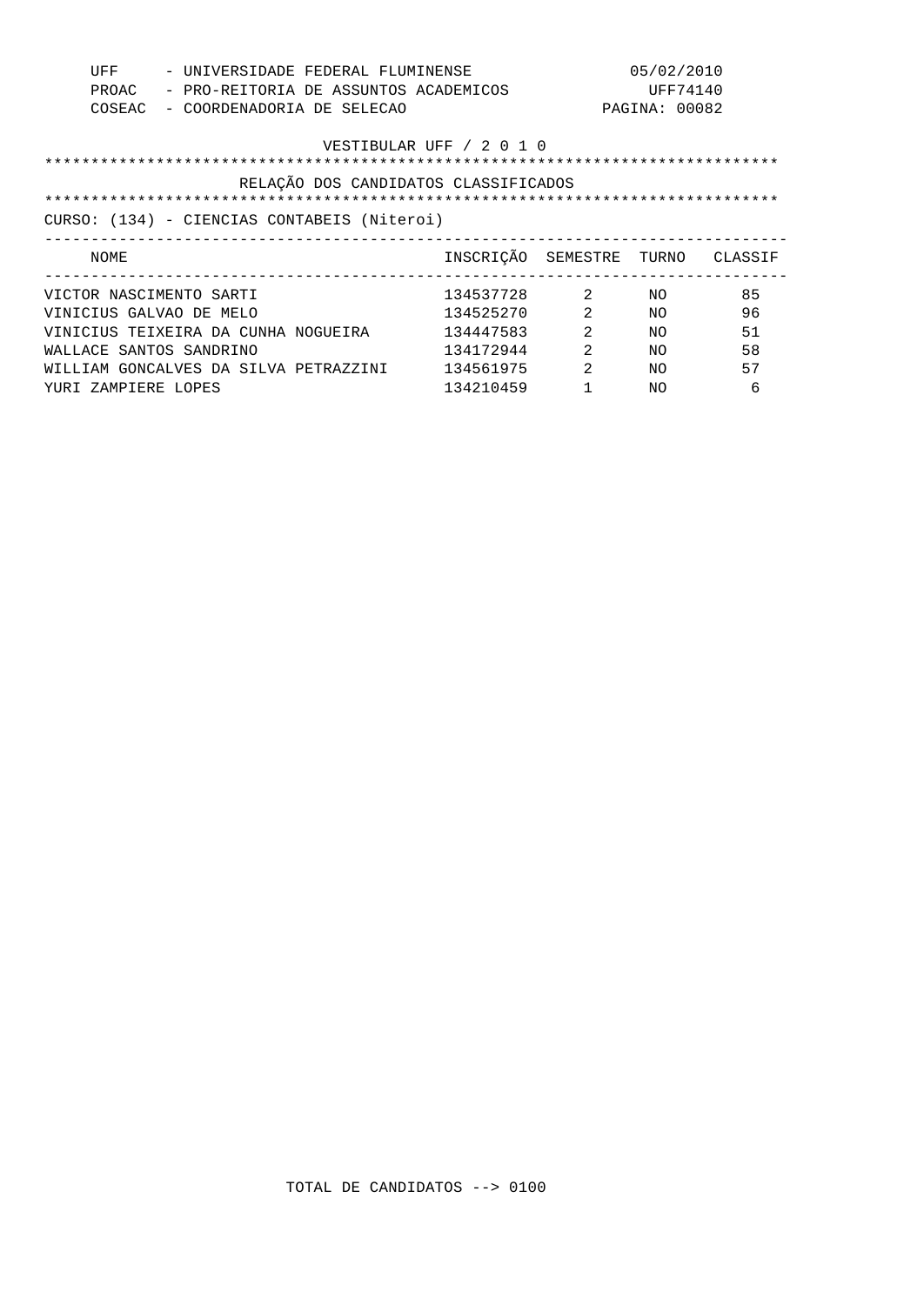| UFF - UNIVERSIDADE FEDERAL FLUMINENSE<br>PROAC - PRO-REITORIA DE ASSUNTOS ACADEMICOS<br>COSEAC - COORDENADORIA DE SELECAO |                                  | 05/02/2010<br>UFF74140<br>PAGINA: 00083 |           |           |
|---------------------------------------------------------------------------------------------------------------------------|----------------------------------|-----------------------------------------|-----------|-----------|
| VESTIBULAR UFF / 2 0 1 0                                                                                                  |                                  |                                         |           |           |
| RELAÇÃO DOS CANDIDATOS CLASSIFICADOS                                                                                      |                                  |                                         |           |           |
|                                                                                                                           |                                  |                                         |           |           |
| CURSO: (135) - CIENCIAS ECONOMICAS (Niteroi)<br>------------------------------------                                      |                                  |                                         |           |           |
| NOME                                                                                                                      | INSCRIÇÃO SEMESTRE TURNO CLASSIF |                                         |           |           |
| ALCI JORGE FERREIRA PERES                                                                                                 | 135205727                        | $\overline{2}$ and $\overline{2}$       | MT        | 95        |
| ALEXANDRE CABRAL DE MENDONCA                                                                                              | 135466125 1 NO 52                |                                         |           |           |
| ALEXANDRE FILHAGOSA PACHECO                                                                                               | 135625006 2                      |                                         |           | NO 188    |
| ALEXANDRE NOVAES MEJDALANI                                                                                                | 135276673 2                      |                                         | MT        | 81        |
| ALINE LORENA DE OLIVEIRA ALMEIDA                                                                                          | 135289539                        | $2 \left( \frac{1}{2} \right)$          | MT        | 100       |
| ANA BEATRIZ BRETAS DE ARAUJO                                                                                              | 135534350                        | $\overline{2}$                          | NO .      | 153       |
| ANA BEATRIZ VICTORINO MACHADO                                                                                             | 135543674                        | $\overline{2}$                          | NO        | 191       |
| ANA CLARA TEIXEIRA                                                                                                        | 135271714                        | $1 \quad \blacksquare$                  | MT        | 50        |
| ANA LUISA PEREIRA DOS REIS                                                                                                | 135342721                        | $1 \quad \Box$                          | MT        | -1        |
| ANDRE GONDIM BARALDI                                                                                                      | 135362903                        | $2 \left( \frac{1}{2} \right)$          | MT        | 71        |
| ANDREA GARCIA PONCIONI                                                                                                    | 135375596                        | $2 \left( \frac{1}{2} \right)$          | MT        | 72        |
| ANDREI LAMBERG FONSECA                                                                                                    | 135424426                        | $1 \qquad \qquad$                       | MT        | 11        |
| ANTONIO PEDRO ARCHER CARDOSO                                                                                              | 135435451                        | $1 \quad \blacksquare$                  | NO.       | 134       |
| ARTHUR BARBOSA MELLO                                                                                                      | 135549537                        | $1 \quad \blacksquare$                  | NO.       | 18        |
| AUGUSTO DA SILVA GUIMARAES                                                                                                | 135644088                        | $1 \quad \blacksquare$                  | NO.       | 16        |
| BARBARA THEES FERREIRA                                                                                                    | 135237471                        | $1 \quad \Box$                          | MT        | 15        |
| BEATRIZ DOS SANTOS DA PAZ<br>BERNARDO RIBEIRO FONTINELE LIMA                                                              | 135338859<br>135470798           | $\mathbf{2}$<br>$\overline{2}$          | NO<br>MT  | 173<br>88 |
| BRUNA DE SOUZA AZEVEDO                                                                                                    | 135536437                        | $\mathbf{1}$                            | NO.       | 57        |
| BRUNA DO NASCIMENTO DE FREITAS                                                                                            | 135193998                        | $\overline{2}$ and $\overline{2}$       | MT        | 114       |
| BRUNA ROMA FIORI                                                                                                          | 135363892                        | $1 \quad \cdots$                        | MT        | 37        |
| BRUNO FRENSCH TRINDADE                                                                                                    | 135597417                        | $1 \qquad \qquad$                       | NO.       | 123       |
| CADES ELIOENAI GOMES                                                                                                      | 135249022                        | $1 \qquad \qquad$                       | NO.       | 10        |
| CAMILA SANTOS LOPES DA SILVA                                                                                              | 135217445                        | $2 \left( \frac{1}{2} \right)$          | MT        | 105       |
| CAMILLE MARIA FERREIRA BARROS                                                                                             | 135450786                        | $\mathbf{1}$                            | МT        | 3         |
| CAROLINA FREITAS MELLO                                                                                                    | 135642884                        | 1                                       | МT        | 46        |
| CAROLINA GROPPA MATOS                                                                                                     | 135479445                        | 1                                       | NO.       | 148       |
| CAROLINA MORAES MUSA                                                                                                      | 135186579                        | 2                                       | NO.       | 179       |
| CAROLINE LOPES DOS SANTOS                                                                                                 | 135431728                        | $\overline{a}$                          | NO        | 192       |
| CAROLLINA DA CRUZ TEIXEIRA                                                                                                | 135368660                        | 2                                       | NO.       | 185       |
| CHRISTIAN DA ROCHA MEDEIROS                                                                                               | 135468381                        | 2                                       | МT        | 96        |
| CHRISTOPHER DYANN CORREA FERREIRA                                                                                         | 135252407                        | $\mathbf{1}$                            | NO.       | 145       |
| CLARA BIZZO AFFONSO                                                                                                       | 135272732                        | 1                                       | NO.       | 129       |
| CLARA FERREIRA DUARTE DE OLIVEIRA                                                                                         | 135385979                        | $\mathbf{1}$                            | NO        | 138       |
| CLAUDIA LUCIA MONTEIRO COSTA                                                                                              | 135649428                        | 2                                       | NO.       | 187       |
| CLAUDIO LOPES DUHAU JUNIOR                                                                                                | 135410671                        | $\overline{a}$                          | МT        | 90        |
| DANIEL DE MELO POMPEI                                                                                                     | 135422337                        | 2                                       | NO.       | 169       |
| DANIEL ENDEBO                                                                                                             | 135154215                        | $\mathbf{1}$                            | NO.       | 142       |
| DANILO JOTTA ARIZA FERREIRA                                                                                               | 135194112                        | 2                                       | МT        | 67        |
| DELIO BORGES LEMOS NETO                                                                                                   | 135670348                        | 2                                       | МT        | 117       |
| DIEGO AYRES                                                                                                               | 135173065                        | $\mathbf{1}$                            | NO.       | 144       |
| EDSON AN AN WU                                                                                                            | 135235033                        | 1                                       | МT        | 19        |
| EDUARDO DA SILVA OLIVEIRA DA COSTA                                                                                        | 135181397                        | 2<br>2                                  | NO.       | 167       |
| EDUARDO LEDERMAN RAWET<br>EDUARDO LOUREIRO DE MEDEIROS                                                                    | 135436625<br>135217524           | $\mathbf{1}$                            | МT        | 66<br>58  |
| EDUARDO SILVA SHALDERS                                                                                                    | 135469933                        | 1                                       | МT<br>NO. | 128       |
| ELLEN AGUIAR PEREIRA                                                                                                      | 135180599                        | 2                                       | МT        | 118       |
|                                                                                                                           |                                  |                                         |           |           |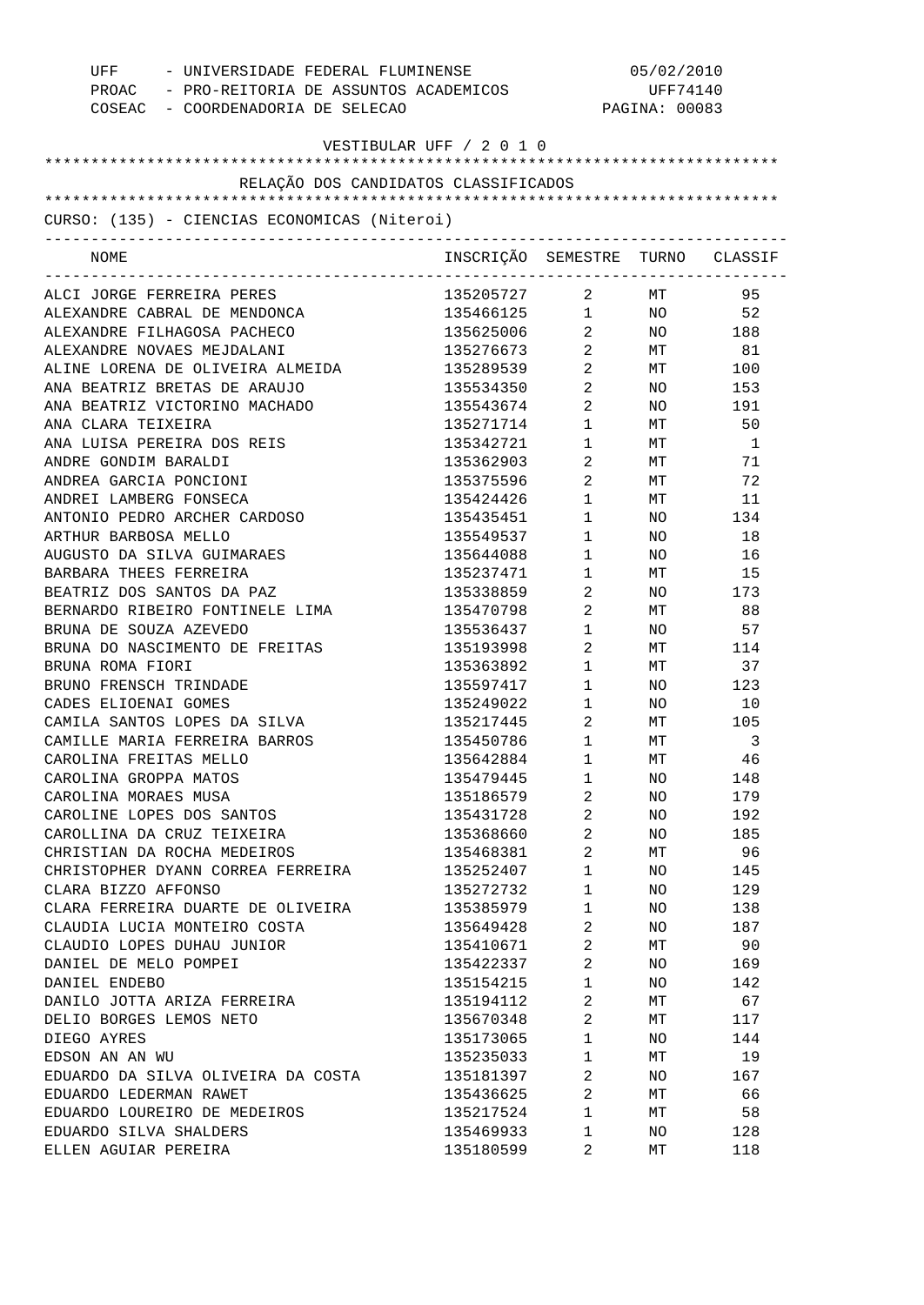| UFF - UNIVERSIDADE FEDERAL FLUMINENSE<br>PROAC - PRO-REITORIA DE ASSUNTOS ACADEMICOS<br>COSEAC - COORDENADORIA DE SELECAO |                                  | 05/02/2010<br>UFF74140<br>PAGINA: 00084 |                 |                |
|---------------------------------------------------------------------------------------------------------------------------|----------------------------------|-----------------------------------------|-----------------|----------------|
|                                                                                                                           | VESTIBULAR UFF / 2 0 1 0         |                                         |                 |                |
| RELAÇÃO DOS CANDIDATOS CLASSIFICADOS                                                                                      |                                  |                                         |                 |                |
|                                                                                                                           |                                  |                                         |                 |                |
| CURSO: (135) - CIENCIAS ECONOMICAS (Niteroi)                                                                              |                                  |                                         |                 |                |
| NOME                                                                                                                      | INSCRIÇÃO SEMESTRE TURNO CLASSIF |                                         |                 |                |
| ERIC SILVA VENTURA                                                                                                        | 135387379 1 MT                   |                                         |                 | 41             |
| FABIANA CHEADE HAMILTON                                                                                                   | 135474330 1 MT 5                 |                                         |                 |                |
| FABIANO MEDINA DA CUNHA                                                                                                   | 135669791 1 NO                   |                                         |                 | 13             |
| FABIO BICHMACHER                                                                                                          | 135187872                        | $1 \quad \blacksquare$                  | MT              | $\overline{4}$ |
| FABIO CHAVES DE MELO VALENTIM                                                                                             | 135690350                        | $1 \quad \blacksquare$                  |                 | NO 107         |
| FABIO CORREA KONRAD                                                                                                       | 135186103                        | $1 \quad \blacksquare$                  | MT              | 27             |
| FABIO FERRARI TOLMASQUIM                                                                                                  | 135430334                        | $\overline{2}$                          |                 | NO 178         |
| FELIPE ANDRE DE GOIS                                                                                                      | 135333287                        | $1 \quad \blacksquare$                  |                 | MT 39          |
| FELIPE COELHO MARQUES                                                                                                     | 135373342                        | $2 \left( \frac{1}{2} \right)$          | MT              | 116            |
| FELIPE LOUREIRO REBELLO                                                                                                   | 135223028                        | $\overline{2}$                          | NO              | 195            |
| FELIPE MUNIN MONTEIRO DE BARROS                                                                                           | 135584173                        | $\overline{2}$                          | МT              | 110            |
| FELIPE SANTANA BARROSO                                                                                                    | 135080191                        | $1 \quad \blacksquare$                  | NO              | 45             |
| FERNANDA LEITAO DE ASSIS                                                                                                  | 135442143                        | $2 \left( \frac{1}{2} \right)$          |                 | MT 63          |
| FERNANDA LIMA STAVRIDIS                                                                                                   | 135485729                        | $\overline{2}$                          |                 | NO 168         |
| FERNANDO MARQUES MANSILLA                                                                                                 | 135670087                        | $\overline{2}$                          | NO              | 158            |
| FERNANDO PRADO VASQUES                                                                                                    | 135211726                        | $1 \quad \blacksquare$                  | МT              | 55             |
| FERNANDO RAMALHO GAMELEIRA SOARES                                                                                         | 135704022                        | $1 \quad \blacksquare$                  | NO <sub>2</sub> | 93             |
| FLAVIA CARVALHO DE MORAES E SILVA                                                                                         | 135181282                        | $1 \quad \blacksquare$                  | NO              | 143            |
| FLAVIO RODRIGUES SALDANHA DE MENEZES                                                                                      | 135274089                        | $1 \quad \blacksquare$                  | NO.             | 140            |
| FULVIO FARIA SILVA                                                                                                        | 135684117                        | $1 \quad \blacksquare$                  | NO              | 126            |
| GABRIEL FELIPE PATI Q KESSLER                                                                                             | 135248107                        | $1 \quad \blacksquare$                  | MT              | 23             |
| GABRIEL MAGALHAES CHIMELLI                                                                                                | 135197827                        | $2 \left( \frac{1}{2} \right)$          | MT              | 79             |
| GABRIEL MARQUES CARNEIRO                                                                                                  | 135488654                        | $2 \left( \frac{1}{2} \right)$          | MT              | 102            |
| GABRIEL VERISSIMO OLIVA                                                                                                   | 135441589                        | $1 \qquad \qquad$                       | NO              | 130            |
| GABRIELA BARBOZA CALVO DA SILVA                                                                                           | 135515005                        | $\mathbf{1}$                            | NO.             | 125            |
| GABRIELA DUAILIBE FRAZAO                                                                                                  | 135303244                        | 2                                       | ΝO              | 162            |
| GABRIELA GLORIA DA FONSECA                                                                                                | 135384937                        | $\overline{2}$                          | NO              | 196            |
| GABRIELA GOMES DE PAIVA                                                                                                   | 135399413                        | $\overline{2}$                          | NO              | 190            |
| GABRIELLE ANGST SECCO                                                                                                     | 135381985                        | 2                                       | МT              | 87             |
| GIOVANNA OLIVEIRA FIORINI                                                                                                 | 135549599                        | $\mathbf 1$                             | МT              | 17             |
| GISELLE CARREIRO DE SOUZA                                                                                                 | 135249101                        | $\overline{2}$                          | NO              | 182            |
| GUILHERME ALMADA GURGEL RODRIGUES                                                                                         | 135169478                        | $\mathbf 1$                             | МT              | 42             |
| GUILHERME RABELLO SILVA                                                                                                   | 135519104                        | $\mathbf 1$                             | NO              | 122            |
| GUSTAVO CYMBAL                                                                                                            | 135616251                        | $\overline{c}$                          | NO              | 161            |
| GUSTAVO MEDEIROS CHACCUR                                                                                                  | 135220739                        | $\overline{a}$                          | МT              | 109            |
| GUSTAVO MOREIRA LYRA                                                                                                      | 135379891                        | $\mathbf 1$                             | МT              | 14             |
| GUSTAVO NOGUEIRA DE SOUZA                                                                                                 | 135633390                        | $\mathbf{1}$                            | NO              | 98             |
| GUSTAVO VINHAES PIMENTA                                                                                                   | 135217108                        | $\mathbf{1}$                            | МT              | 51             |
| HELENA ALVES PITANGA                                                                                                      | 135593722                        | $\overline{c}$                          | ΝO              | 152            |
| HERCULES CHOQUE COCA MARTINS<br>HUGO ARAUJO SARAMAGO                                                                      | 135620020<br>135555354           | $\overline{c}$<br>$\mathbf 1$           | МT              | 70<br>7        |
| IGOR LOBO SABINO                                                                                                          | 135259998                        | $\mathbf 1$                             | МT              |                |
| INGRID KROEBER SODRE                                                                                                      |                                  | 2                                       | NO              | 124<br>170     |
| JANAINA FERREIRA MACHADO                                                                                                  | 135479419<br>135200909           | $\mathbf 1$                             | ΝO              | 60             |
| JESSICA MITAMURA SUMITA                                                                                                   |                                  | $\mathbf{1}$                            | МT              | 61             |
| JOAO MARCELO MARQUES DE ANDRADE                                                                                           | 135345606<br>135549642           | 2                                       | МT<br>МT        | 86             |
| JOAO MARCOS LEITAO ARAUJO                                                                                                 | 135564836                        | 2                                       | МT              | 111            |
|                                                                                                                           |                                  |                                         |                 |                |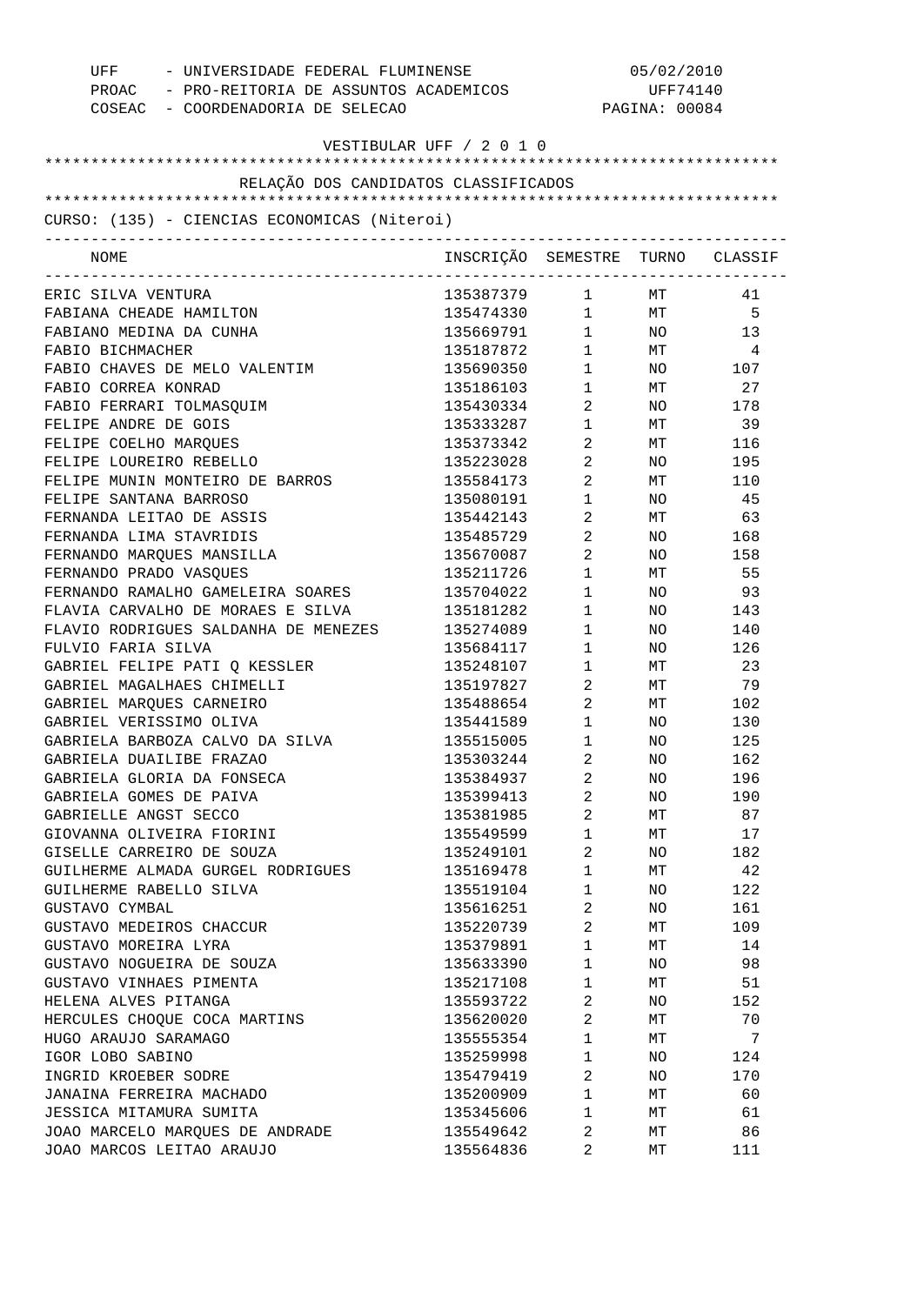| UFF<br>- UNIVERSIDADE FEDERAL FLUMINENSE<br>PROAC - PRO-REITORIA DE ASSUNTOS ACADEMICOS<br>COSEAC - COORDENADORIA DE SELECAO |                                  |                                   | 05/02/2010<br>UFF74140<br>PAGINA: 00085 |            |
|------------------------------------------------------------------------------------------------------------------------------|----------------------------------|-----------------------------------|-----------------------------------------|------------|
| VESTIBULAR UFF / 2 0 1 0                                                                                                     |                                  |                                   |                                         |            |
| RELAÇÃO DOS CANDIDATOS CLASSIFICADOS                                                                                         |                                  |                                   |                                         |            |
|                                                                                                                              |                                  |                                   |                                         |            |
| CURSO: (135) - CIENCIAS ECONOMICAS (Niteroi)                                                                                 |                                  |                                   |                                         |            |
| NOME                                                                                                                         | INSCRIÇÃO SEMESTRE TURNO CLASSIF |                                   |                                         |            |
| JOAO PAULO DE ALVARO VILLELA                                                                                                 | 135453570 1                      |                                   | NO NO                                   | 136        |
| JOSE WELLINGTON DE LIMA                                                                                                      | 135004032 1                      |                                   |                                         | NO 137     |
| JULIA BARRADAS DE MATTOS                                                                                                     | 135569989 1                      |                                   |                                         | NO 121     |
| JULIA FERNANDES DE ABREU                                                                                                     | 135261977                        | $\overline{2}$                    |                                         | NO 166     |
| JULIA GAUDIO ANGELO                                                                                                          | 135181713                        | $\overline{2}$                    |                                         | NO 198     |
| JULIANA AZEVEDO LIMA                                                                                                         | 135163503                        | $1 \quad \blacksquare$            | MT                                      | 20         |
| JULIANA GENEROSO DA SILVA                                                                                                    | 135427167                        | $1 \qquad \qquad$                 | NO <sub>2</sub>                         | 131        |
| JULIANA PAIS VEIGA                                                                                                           | 135175099                        | $1 \qquad \qquad$                 | NO                                      | 133        |
| KAMAIAJI DE SOUZA CASTOR                                                                                                     | 135445846                        | $1 \qquad \qquad$                 | МT                                      | 8          |
| LEANDRO ANDRIOLI VIEIRA DE OLIVEIRA                                                                                          | 135428161                        | $\overline{2}$                    | MT                                      | 68         |
| LEONARDO COSENTINO MANDARO<br>LEONARDO PRADO DAMIAO                                                                          | 135235021                        | $1 \qquad \qquad$                 | МT                                      | 56         |
| LEONARDO RODRIGUES HENRIQUES                                                                                                 | 135438996<br>135322991           | $\mathbf{1}$<br>$\mathbf{1}$      | МT<br>NO.                               | 22<br>30   |
| LEONARDO SOBRINHO DE SA MACIEL                                                                                               | 135334750                        | $\overline{2}$                    | NO.                                     | 171        |
| LEONARDO THULER COSTA                                                                                                        | 135383127                        | $\overline{2}$ and $\overline{2}$ | NO.                                     | 157        |
| LETICIA GUTIERREZ FARIA                                                                                                      | 135287880                        | $\overline{2}$                    | МT                                      | 112        |
| LINNEO AUGUSTO DOS SANTOS TORRES MACHADO                                                                                     | 135307288                        | $2 \left( \frac{1}{2} \right)$    | МT                                      | 76         |
| LORRAINE DONNA MATTOS                                                                                                        | 135384406                        | $\mathbf{1}$                      | NO.                                     | 69         |
| LUANA NASCIMENTO MAROUVO                                                                                                     | 135692841                        | $\mathbf{1}$                      | NO.                                     | 120        |
| LUCAS EDLER LEAL                                                                                                             | 135383074                        | $\mathbf{1}$                      | МT                                      | 40         |
| LUCAS FABIANO DA COSTA DE MAGALHAES                                                                                          | 135173352                        | $1 \qquad \qquad$                 | NO                                      | 147        |
| LUCAS MARQUES CARNEIRO                                                                                                       | 135260222                        | $1 \quad \blacksquare$            | МT                                      | 38         |
| LUCAS MERENFELD DA SILVA FERNANDES                                                                                           | 135357611                        | $1 \qquad \qquad$                 | MT                                      | 21         |
| LUCIANA LUBKE DE JESUS                                                                                                       | 135697267                        | $\mathbf{1}$                      | NO.                                     | 104        |
| LUCIANO DE SOUZA BATISTA                                                                                                     | 135454653                        | $\mathbf{1}$                      | NO.                                     | 33         |
| LUIS PHILLIPE DE MELLO RITTA COSTA                                                                                           | 135440858                        | 1                                 | ΝO                                      | 139        |
| LUIZ FELIPE MOLINARO DE SOUZA MOREIRA                                                                                        | 135384925                        | 2                                 | NO.                                     | 200        |
| LUIZ MANOEL VIOLA ESTRELLA                                                                                                   | 135380280                        | $\mathbf{1}$                      | MТ                                      | 53         |
| LUIZ PAULO SOUZA HOMEM DE CASTRO                                                                                             | 135518576                        | $\mathbf{1}$                      | MТ                                      | 47         |
| LUIZA AMARA MACIEL BRAGA                                                                                                     | 135487894                        | 2                                 | МT                                      | 89         |
| MARCEL CHAMARELLI GUTIERREZ                                                                                                  | 135157140                        | $\mathbf{1}$                      | МT                                      | 28         |
| MARCELA LAHAUD PINHEIRO                                                                                                      | 135412306                        | 2                                 | NO.                                     | 183        |
| MARCIO PONTES NAVARRO                                                                                                        | 135236714                        | $\mathbf{1}$                      | NO.                                     | 74         |
| MARCUS ANDRE ALVES ZIMMERMANN VIEIRA                                                                                         | 135232172                        | 1                                 | MТ                                      | 9          |
| MARCUS VINICIUS VIEIRA DE SOUZA                                                                                              | 135667523                        | 2                                 | MТ                                      | 113        |
| MARIA ANA CLEMENTE FALCAO                                                                                                    | 135363725                        | 2                                 | MТ                                      | 94         |
| MARIA TEREZA BOADA MAXIMO PIMENTA                                                                                            | 135183565                        | $\mathbf{1}$                      | MТ                                      | 35         |
| MARIANA COUTO DE BRITO                                                                                                       | 135247969                        | 2                                 | МT                                      | 97         |
| MARIANA SANTOS VALENTE<br>MARINA DE CASTRO BARBOSA BORGES                                                                    | 135597182<br>135655099           | 2<br>2                            | NO.<br>MТ                               | 155<br>103 |
| MATHEUS PICANCO LIMA                                                                                                         | 135282531                        | 2                                 | MТ                                      | 73         |
| MATHEUS VIEIRA MARTINS CALVANO                                                                                               | 135289565                        | 2                                 | MТ                                      | 62         |
| MAURICIO SOUSA GONCALVES                                                                                                     | 135387836                        | 2                                 | NO.                                     | 163        |
| MICHEL BARBOSA QUINTELA                                                                                                      | 135438324                        | $\mathbf{1}$                      | MТ                                      | 59         |
| MICHELE MARIANE DA SILVA COELHO DE SOUZA                                                                                     | 135426888                        | 2                                 | NO.                                     | 199        |
| MILENA BRAGA DE SOUZA                                                                                                        | 135271594                        | 2                                 | МT                                      | 92         |
| MONIQUE BERNARDINO DE LIMA CARVALHO                                                                                          | 135405638                        | 2                                 | NO.                                     | 174        |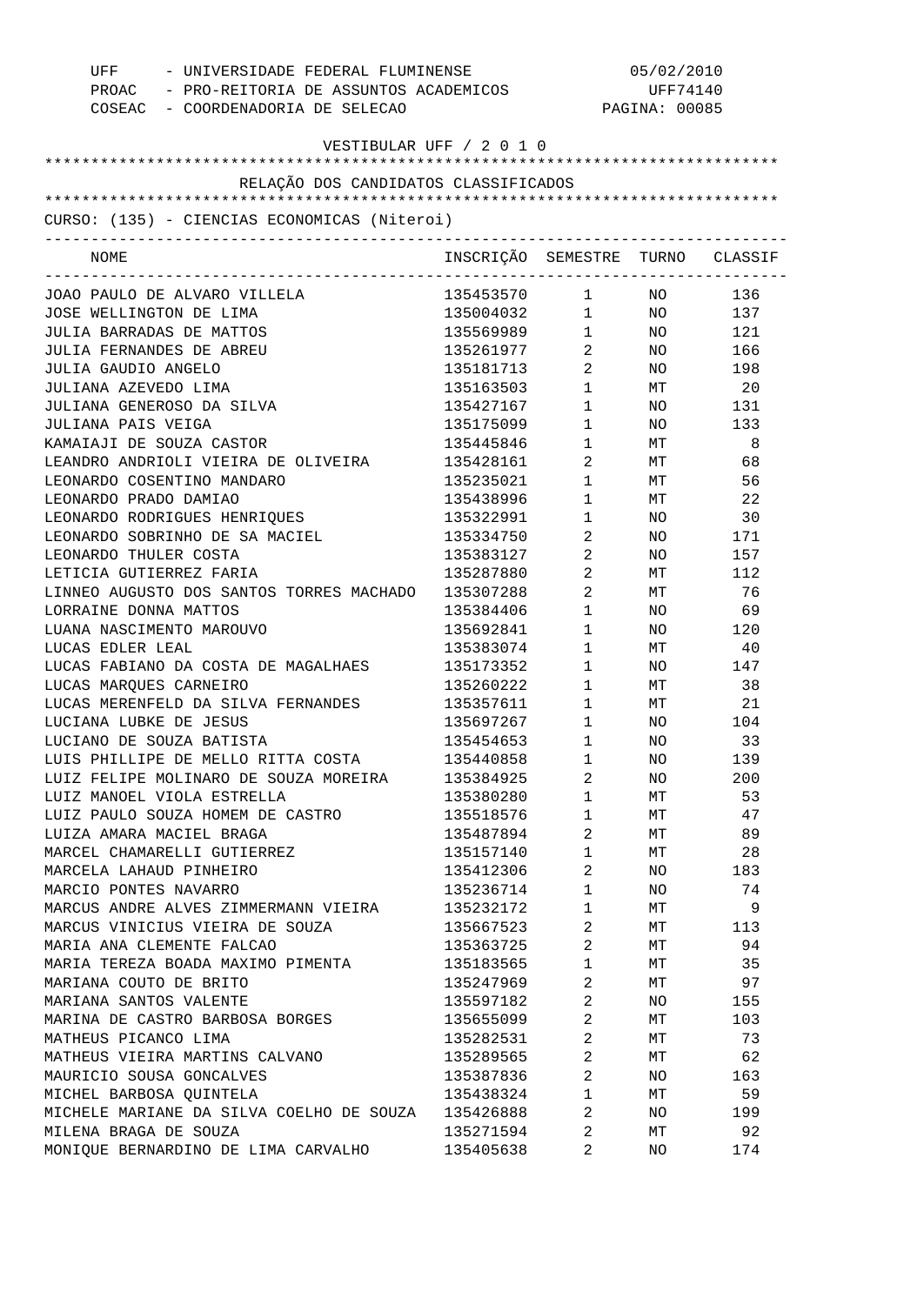| - UNIVERSIDADE FEDERAL FLUMINENSE<br>UFF<br>PROAC - PRO-REITORIA DE ASSUNTOS ACADEMICOS<br>COSEAC - COORDENADORIA DE SELECAO |                                  | 05/02/2010<br>UFF74140<br>PAGINA: 00086 |                 |        |
|------------------------------------------------------------------------------------------------------------------------------|----------------------------------|-----------------------------------------|-----------------|--------|
| VESTIBULAR UFF / 2 0 1 0                                                                                                     |                                  |                                         |                 |        |
| RELAÇÃO DOS CANDIDATOS CLASSIFICADOS                                                                                         |                                  |                                         |                 |        |
|                                                                                                                              |                                  |                                         |                 |        |
| CURSO: (135) - CIENCIAS ECONOMICAS (Niteroi)                                                                                 |                                  |                                         |                 |        |
| NOME                                                                                                                         | INSCRIÇÃO SEMESTRE TURNO CLASSIF |                                         |                 |        |
| NATASHA CRISTINNE ROHR SANTOS                                                                                                | 135304717                        | $\overline{2}$ and $\overline{2}$       | MT              | 78     |
| NATHALLI DE LIMA PINHEIRO                                                                                                    | 135351253 2 NO 165               |                                         |                 |        |
| PABLO DIEGO DE ALBUQUERQUE PEREIRA                                                                                           | 135571059 1                      |                                         |                 | NO 149 |
| PALOMA LOPES ALVES DA SILVA                                                                                                  | 135297641                        | $2 \left( \frac{1}{2} \right)$          |                 | NO 180 |
| PAULA ALMEIDA ERTHAL HERMANO                                                                                                 | 135171665                        | $1 \quad \blacksquare$                  |                 | MT 25  |
| PAULA CAMPANY NICOLAU COELHO                                                                                                 | 135251788                        | $2 \left( \frac{1}{2} \right)$          |                 | NO 184 |
| PEDRO ALBUQUERQUE CAMPOS                                                                                                     | 135335314                        | $\overline{2}$                          |                 | NO 154 |
| PEDRO FAVRE PIERI                                                                                                            | 135445262                        | $2 \left( \frac{1}{2} \right)$          |                 | MT 65  |
| PEDRO HENRIQUE DA CUNHA AHRENDS                                                                                              | 135640379                        | $\overline{2}$                          | NO <sub>2</sub> | 159    |
| PEDRO HENRIQUE HECHT GUIMARAES                                                                                               | 135362599                        | $2 \left( \frac{1}{2} \right)$          | NO.             | 164    |
| PEDRO JORGE MACRI DA COSTA RODRIGUES                                                                                         | 135389676                        | $\overline{2}$                          | MT <sub>2</sub> | 106    |
| PEDRO MEDEIROS TEIXEIRA                                                                                                      | 135546626                        | $1 \qquad \qquad$                       | МT              | 48     |
| PEDRO PAULO CHAVES CASTIGLIONE                                                                                               | 135562668                        | $2 \left( \frac{1}{2} \right)$          | MT              | 75     |
| PEDRO SIQUEIRA MACHADO                                                                                                       | 135422129                        | $1 \quad \blacksquare$                  |                 | MT 43  |
| PEDRO VICTOR CABRAL PINHEIRO MOSKOVICS                                                                                       | 135375986                        | $1 \qquad \qquad$                       | NO              | 146    |
| RAFAEL DA SILVA ACATAUASSU XAVIER                                                                                            | 135354310                        | $1 \qquad \qquad$                       | NO.             | 141    |
| RAFAEL DIAS LAVOR                                                                                                            | 135294156                        | $1 \qquad \qquad$                       | МT              | 54     |
| RAFAEL FERREIRA COUTO                                                                                                        | 135359346                        | $2 \left( \frac{1}{2} \right)$          | MT              | 83     |
| RAFAELLA DE OLIVEIRA ASSIS                                                                                                   | 135551504                        | $\overline{a}$                          | NO              | 175    |
| RAPHAEL DOS SANTOS                                                                                                           | 135369212                        | $1 \qquad \qquad$                       | МT              | 12     |
| RENAN DA ROCHA SANTORIO                                                                                                      | 135158364                        | $1 \qquad \qquad$                       | NO              | 80     |
| RENAN TADEU VIEIRA COSTA                                                                                                     | 135294584                        | $2 \left( \frac{1}{2} \right)$          |                 | MT 115 |
| RENATA GUIMARAES                                                                                                             | 135417382                        | $2 \left( \frac{1}{2} \right)$          | NO              | 177    |
| RENATA MEDINA MACIEL GOMES                                                                                                   | 135244137                        | $1 \qquad \qquad$                       | МT              | 34     |
| RENATO PEREIRA BELAGUARDA                                                                                                    | 135674928                        | $\mathbf{1}$                            | NO.             | 32     |
| RICARDO MARINHO SILVA FILHO                                                                                                  | 135701018                        | 2                                       | ΝO              | 151    |
| RICARDO NASCIMENTO POMBO DO AMARAL                                                                                           | 135247945                        | $\overline{\mathbf{c}}$                 | МT              | 82     |
| RICARDO SANTOS DANTAS FIGUEIREDO                                                                                             | 135580921                        | 2                                       | МT              | 99     |
| RICARDO VIDEIRA CONTARATO                                                                                                    | 135186402                        | 2                                       | NO              | 186    |
| ROBERTA MENDES E COSTA                                                                                                       | 135630362                        | $\mathbf 1$                             | МT              | 29     |
| RODOLFO GALDINO DRILARD                                                                                                      | 135297407                        | 2                                       | NO              | 197    |
| RODRIGO ABRAO BAZZANELLA                                                                                                     | 135698443                        | $\mathbf{1}$                            | NO              | 132    |
| RODRIGO CARVALHO LAMIM FURTADO                                                                                               | 135445822                        | 1                                       | МT              | 2      |
| RODRIGO CHRISTIANES CAVALCANTI                                                                                               | 135549783                        | 2                                       | МT              | 64     |
| RODRIGO ZELMANOWICZ DE ABREU                                                                                                 | 135258578                        | 2                                       | NO              | 156    |
| ROMULLO CARVALHO DA SILVA                                                                                                    | 135610752                        | 2                                       | NO              | 176    |
| ROSANA CARVALHO PIMENTEL                                                                                                     | 135466395                        | 2                                       | NO              | 160    |
| SARAH NICOLAU DOS SANTOS                                                                                                     | 135216489                        | 1                                       | МT              | 31     |
| TAINA CARDOSO DE LIMA DA COSTA REGO                                                                                          | 135279106                        | 2                                       | NO              | 181    |
| TAMLYN CALIXTO MORAES                                                                                                        | 135480169                        | 2                                       | МT              | 91     |
| TARSO JOSE MATOS DE SANTANA                                                                                                  | 135518564                        | $\mathbf{1}$                            | NO              | 127    |
| THAIS GUALBERTO GOMES                                                                                                        | 135230318                        | 1                                       | МT              | 6      |
| THAIS RODRIGUES CARVALHO DE OLIVEIRA                                                                                         | 135445470                        | 2                                       | МT              | 85     |
| THAYANE DOS SANTOS LEIRAS                                                                                                    | 135661634                        | 2                                       | МT              | 108    |
| THIAGO DE MATTOS GONZALEZ LEITE                                                                                              | 135448977                        | 2                                       | NO              | 189    |
| TIAGO DE SANTACRUZ LIMA                                                                                                      | 135271996                        | 2                                       | NO              | 172    |
| VANESSA BARROSO DA SILVA HUBACK                                                                                              | 135211556                        | 1                                       | МT              | 49     |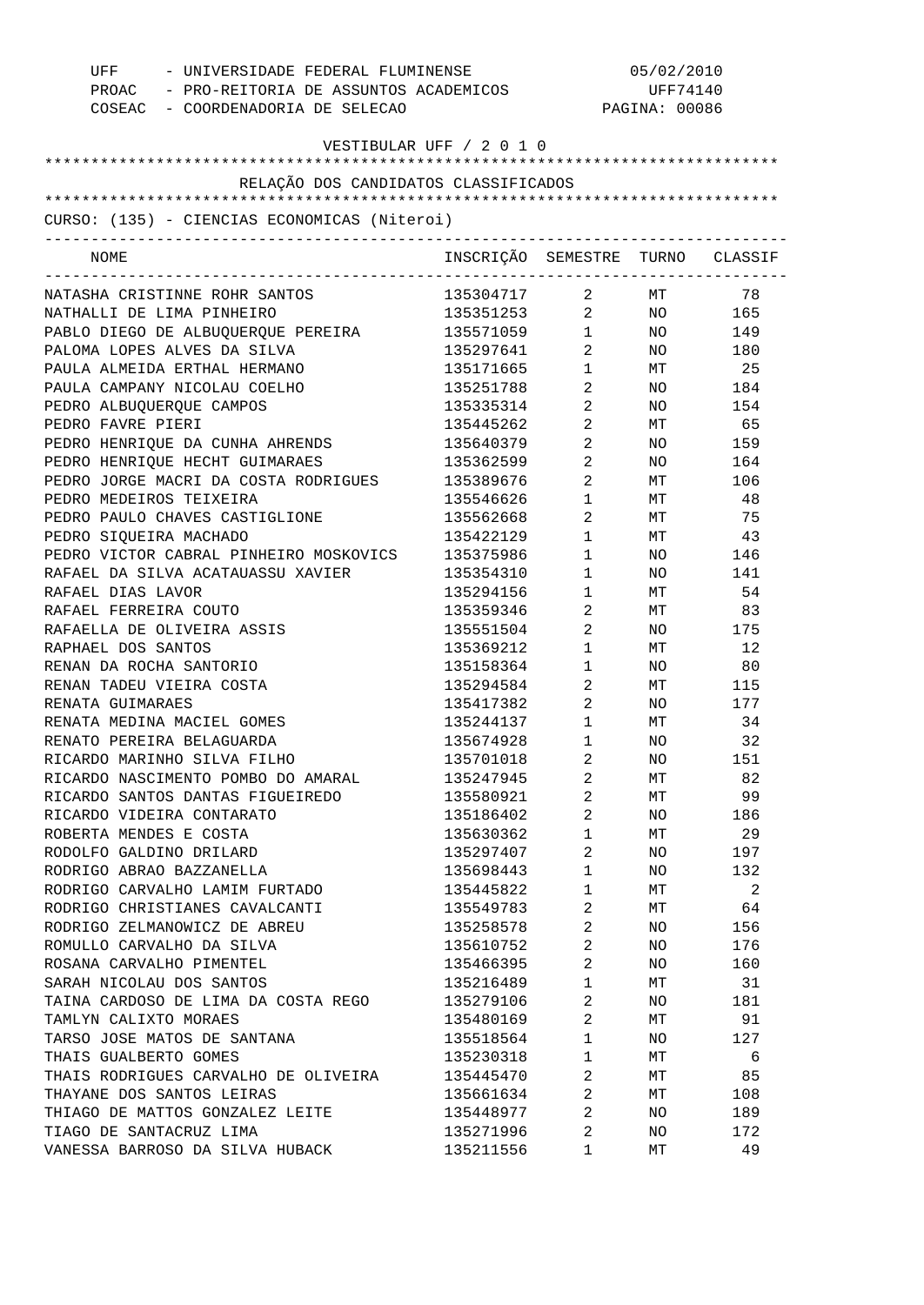| UFF<br>PROAC<br>COSEAC<br>- COORDENADORIA DE SELECAO                                                             | - UNIVERSIDADE FEDERAL FLUMINENSE<br>- PRO-REITORIA DE ASSUNTOS ACADEMICOS |                        | 05/02/2010<br>UFF74140<br>PAGINA: 00087 |      |  |
|------------------------------------------------------------------------------------------------------------------|----------------------------------------------------------------------------|------------------------|-----------------------------------------|------|--|
| VESTIBULAR UFF / 2 0 1 0<br>RELAÇÃO DOS CANDIDATOS CLASSIFICADOS<br>CURSO: (135) - CIENCIAS ECONOMICAS (Niteroi) |                                                                            |                        |                                         |      |  |
| NOME                                                                                                             | INSCRIÇÃO SEMESTRE TURNO CLASSIF                                           |                        |                                         |      |  |
| ----------------------------<br>VANESSA CRUMIAL HERDY DE ANDRADE<br>VANESSA DA SILVA BORGES                      | $135223327$ 1 MT 44<br>135263470  1  NO  119                               |                        |                                         |      |  |
| VICTOR HENRIQUE FARIAS MAMEDE                                                                                    | 135219235                                                                  | $\overline{2}$         | NO <sub>2</sub>                         | 194  |  |
| VICTOR NUTI DELORENCI                                                                                            | 135592780                                                                  | $1 \quad \blacksquare$ | NO <sub>1</sub>                         | 135  |  |
| VINICIUS BRAGA CABRAL                                                                                            | 135161828                                                                  | $1 \quad \Box$         | MT                                      | -26  |  |
| VINICIUS DINIZ SCHUABB                                                                                           | 135323880                                                                  | $1 \qquad \qquad$      | MТ                                      | 24   |  |
| VINICIUS LEITE PEREIRA                                                                                           | 135306387                                                                  | 2                      | МT                                      | 101  |  |
| VINICIUS PINHEIRO DA CUNHA VALLE                                                                                 | 135186907                                                                  | $1 \quad \blacksquare$ | NO                                      | 150  |  |
| VITOR WILHER RODRIGUES DE LIMA                                                                                   | 135167640                                                                  | $1 \qquad \qquad$      | NO.                                     | - 36 |  |
| WILIAN MENDES MARINHO                                                                                            | 135039403                                                                  | $\overline{2}$         | <b>MT</b>                               | 77   |  |
| WILL ROCHA BOENTE                                                                                                | 135193493                                                                  | 2                      | MТ                                      | 84   |  |
| YAN DE ARRUDA CHENG                                                                                              | 135587450                                                                  | 2                      | NO.                                     | 193  |  |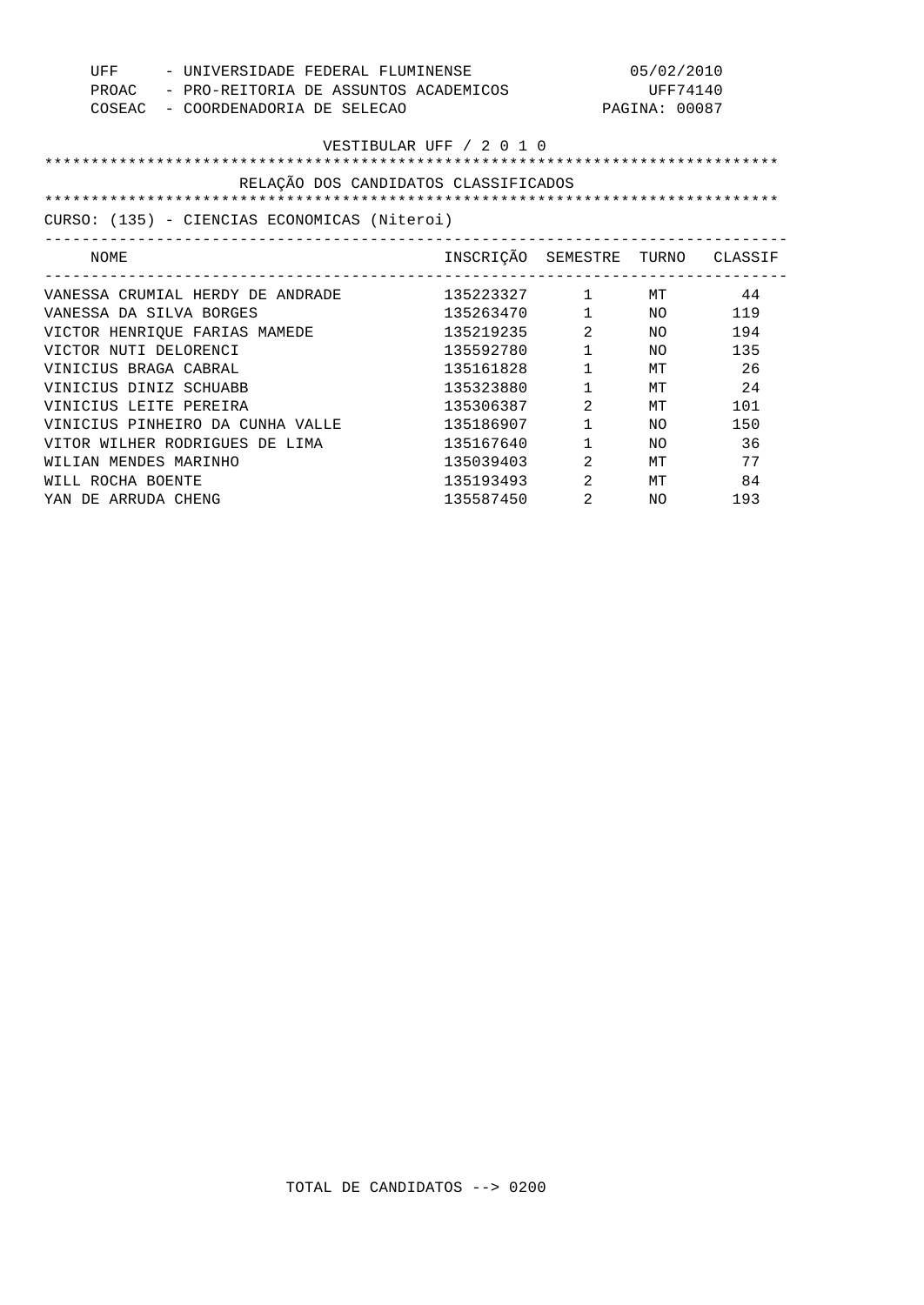| UFF<br>- UNIVERSIDADE FEDERAL FLUMINENSE<br>PROAC - PRO-REITORIA DE ASSUNTOS ACADEMICOS<br>COSEAC - COORDENADORIA DE SELECAO |                                  |                                   | 05/02/2010<br>UFF74140<br>PAGINA: 00088 |    |
|------------------------------------------------------------------------------------------------------------------------------|----------------------------------|-----------------------------------|-----------------------------------------|----|
| VESTIBULAR UFF / 2 0 1 0                                                                                                     |                                  |                                   |                                         |    |
| RELAÇÃO DOS CANDIDATOS CLASSIFICADOS                                                                                         |                                  |                                   |                                         |    |
| CURSO: (136) - AROUITETURA E URBANISMO                                                                                       |                                  |                                   |                                         |    |
| -------------------------------------                                                                                        |                                  |                                   |                                         |    |
| NOME                                                                                                                         | INSCRIÇÃO SEMESTRE TURNO CLASSIF |                                   |                                         |    |
| ALESSANDRA VILLAR DAMASCENO                                                                                                  | 136459419                        |                                   | 2 IN                                    | 61 |
| ALICE MARIA DE MENDONCA RAMALHO                                                                                              | 136364999 1 IN                   |                                   |                                         | 12 |
| ANA BEATRIZ NOVAES SILVA                                                                                                     | 136307355 1                      |                                   | IN                                      | 10 |
| ANA CLARA VARGAS LEITE VIANNA DE MENEZES                                                                                     | 136701305                        | $\overline{2}$                    | IN                                      | 60 |
| ANA PAULA CUPERTINO SOARES DE CASTRO                                                                                         | 136370106                        | $1 \quad \blacksquare$            | IN                                      | 23 |
| ANA PAULLA OLIVEIRA SANTOS DA CONCEICAO                                                                                      | 136257988                        | 1                                 | IN                                      | 36 |
| BARBARA CRISTINA WILLIAMS DE OLIVEIRA                                                                                        | 136384872                        | $1 \qquad \qquad$                 | IN                                      | -2 |
| BEATRIZ COSTA E SILVA MARRUCHO                                                                                               | 136558021                        | $\overline{2}$                    | IN                                      | 68 |
| BEATRIZ DE GOUVEA MARTI FERRAO                                                                                               | 136192774                        | $1 \qquad \qquad$                 | IN                                      | 32 |
| BERNARDO DE MATTOS SOUZA PINTO                                                                                               | 136472148                        | $\mathbf{1}$                      | IN                                      | 26 |
| BRUNA GALVAO CUNHA                                                                                                           | 136340149                        | $\overline{2}$                    | IN                                      | 45 |
| BRUNO FERNANDES BRUM                                                                                                         | 136286460                        | $1 \qquad \qquad$                 | IN                                      | 16 |
| CAMILA CARDOSO LOPES                                                                                                         | 136487741                        | $\overline{2}$ and $\overline{2}$ | IN                                      | 63 |
| CAROLINA DE CARVALHO GAMBOA TROTTA                                                                                           | 136259924                        | $\mathbf{1}$                      | IN                                      | -6 |
| CESAR AUGUSTO GOLLOVITZ MIRANDA                                                                                              | 136578758                        | 2                                 | IN                                      | 55 |
| CINTIA SILVA DE BRITO                                                                                                        | 136166593                        | $\overline{2}$                    | IN                                      | 43 |
| CLARA SANTOS JORDANI BENEVENUTI                                                                                              | 136284280                        | 2                                 | IN                                      | 64 |
| DAVID BAPTISTA LIMA DE MENDONCA                                                                                              | 136654954                        | $\overline{2}$                    | IN                                      | 47 |
| FELIPE BERNARDINO DE OLIVEIRA                                                                                                | 136247880                        | $\mathbf{1}$                      | IN                                      | 13 |
| FELIPE FREITAS LEMOS                                                                                                         | 136679564                        | $\overline{2}$ and $\overline{2}$ | IN                                      | 48 |
| GABRIELA CARVALHO NASCIMENTO                                                                                                 | 136535029                        | $\overline{2}$                    | IN                                      | 65 |
| GABRIELA DE MENEZES PALMER                                                                                                   | 136221707                        | $1 \quad \blacksquare$            | IN                                      | 29 |
| GABRIELA PEREZ CHAVES                                                                                                        | 136187664                        | 1                                 | IN                                      | 9  |
| GABRIELA REIS FIALHO SERRA FERREIRA                                                                                          | 136554477                        | $\mathbf{1}$                      | IN                                      | 19 |
| GABRIELLA FLORENCIO DE ABREU                                                                                                 | 136172683                        | $\mathbf{1}$                      | IN.                                     | 28 |
| GABRIELLE ROCHA VIEIRA                                                                                                       | 136173247                        | 1                                 | ΙN                                      | 35 |
| GIL GUIMARAES NEVES                                                                                                          | 136432411                        | 2                                 | IN                                      | 70 |
| GIORDANA DILETA PACINI                                                                                                       | 136379073                        | $\mathbf{1}$                      | ΙN                                      | 5  |
| HENRIOUE VERCOSA CUSTODIO                                                                                                    | 136404139                        | $\mathbf{1}$                      | ΙN                                      | 24 |
| ITALO MEIRIM COUTINHO BUARQUE DE MORAES                                                                                      | 136304494                        | 2                                 | IN                                      | 54 |
| JOAO FELIPE PIMENTA MENANDRO DE OLIVEIRA                                                                                     | 136462698                        | $\mathbf{1}$                      | IN                                      | 21 |
| JOSE EDVIZIO DE ALMEIDA NETO                                                                                                 | 136140458                        | 2                                 | IN                                      | 52 |
| JULIA ODDONE ROSA                                                                                                            | 136221109                        | $\sqrt{2}$                        | IN                                      | 51 |
| JULIA SOARES MARTINS                                                                                                         | 136387989                        | 2                                 | IN                                      | 66 |
| JULIANA MONTEIRO RAMOS                                                                                                       | 136192566                        | $\sqrt{2}$                        | IN                                      | 67 |
| JULIANA PERES DOS SANTOS                                                                                                     | 136405303                        | $\mathbf{1}$                      | IN                                      | 15 |
| KARINA MARTINS DE SOUZA                                                                                                      | 136374487                        | 2                                 | IN                                      | 46 |
| LANA RIBEIRO PEREIRA                                                                                                         | 136271013                        | $\mathbf{1}$                      |                                         | 11 |
|                                                                                                                              |                                  |                                   | IN                                      |    |
| LARISSA BARRA MOGILEWSKY                                                                                                     | 136325632                        | $\sqrt{2}$<br>2                   | IN                                      | 72 |
| LARISSA DINIZ DE CARVALHO ROCHA                                                                                              | 136151548                        |                                   | IN                                      | 69 |
| LETICIA RONDON LOURENCO                                                                                                      | 136291996                        | $\mathbf{1}$                      | IN                                      | 14 |
| LIANDRA ARAUJO VIANNA                                                                                                        | 136640018                        | 2                                 | IN                                      | 44 |
| LILIAN DOS SANTOS FREIRE RIBEIRO                                                                                             | 136229333                        | $\mathbf{1}$                      | IN                                      | 30 |
| LILIAN ROMAIN ALVES                                                                                                          | 136560244                        | $\mathbf{1}$                      | IN                                      | 3  |
| LINA DA HORA E ALMENDRA                                                                                                      | 136295485                        | $\mathbf{1}$                      | ΙN                                      | 7  |
| LIS DOURADO PAMPLONA                                                                                                         | 136260947                        | 1                                 | ΙN                                      | 17 |
| LORENA DAHER LAAF                                                                                                            | 136328282                        | 1                                 | ΙN                                      | 8  |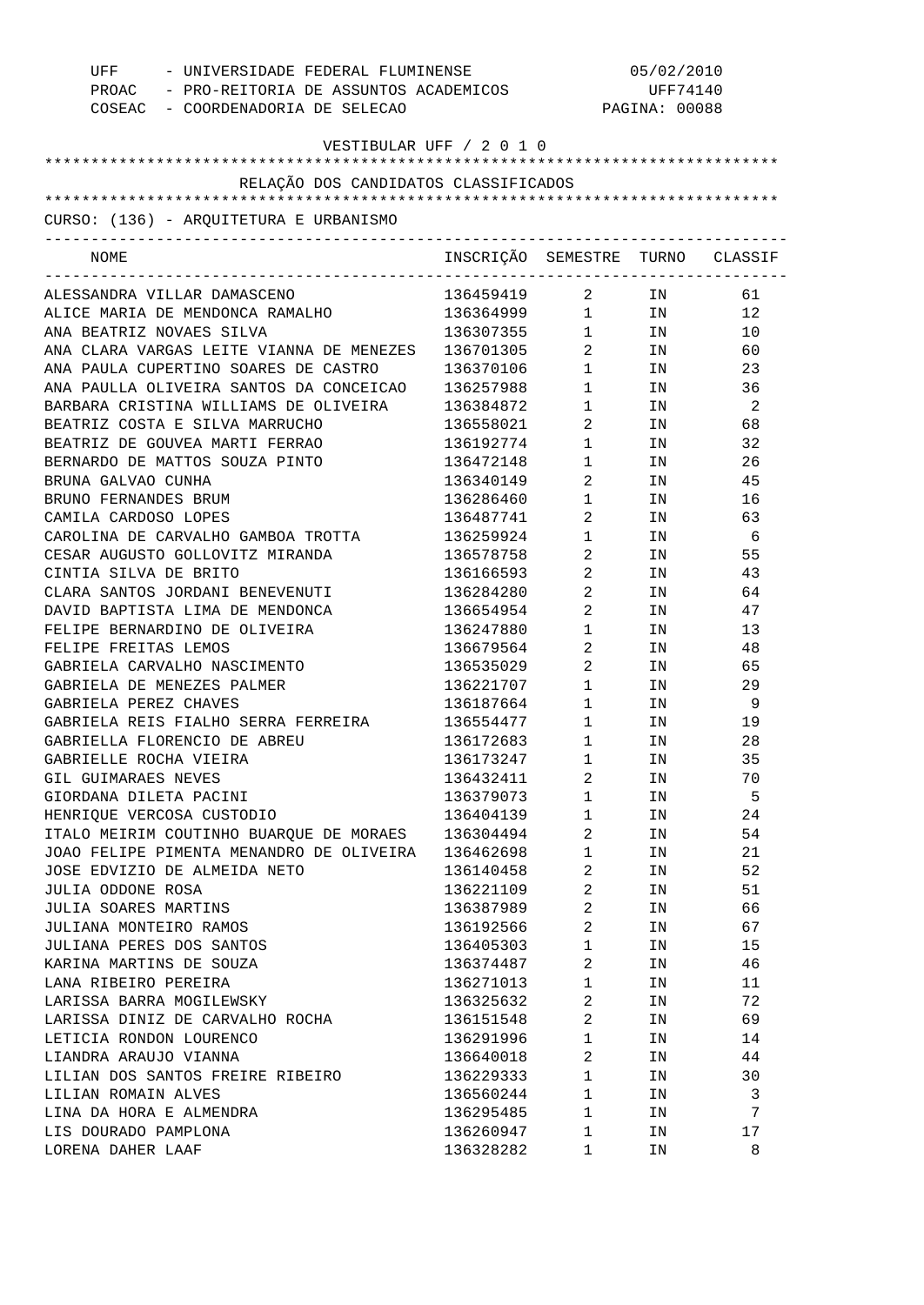|                                        | UFF - UNIVERSIDADE FEDERAL FLUMINENSE<br>PROAC - PRO-REITORIA DE ASSUNTOS ACADEMICOS |                | 05/02/2010<br>UFF74140                             |                |  |
|----------------------------------------|--------------------------------------------------------------------------------------|----------------|----------------------------------------------------|----------------|--|
| COSEAC - COORDENADORIA DE SELECAO      |                                                                                      |                | PAGINA: 00089                                      |                |  |
|                                        | VESTIBULAR UFF / 2 0 1 0                                                             |                |                                                    |                |  |
|                                        |                                                                                      |                |                                                    |                |  |
| RELAÇÃO DOS CANDIDATOS CLASSIFICADOS   |                                                                                      |                |                                                    |                |  |
|                                        |                                                                                      |                |                                                    |                |  |
| CURSO: (136) - ARQUITETURA E URBANISMO |                                                                                      |                |                                                    |                |  |
| NOME                                   | INSCRIÇÃO SEMESTRE TURNO CLASSIF                                                     |                |                                                    |                |  |
| LUCIA FALKENBACH SANTORO               | 136568789 2 IN                                                                       |                |                                                    | 42             |  |
| LUIS GUILHERME VIEIRA E VIEIRA         | 136345046 2 IN                                                                       |                |                                                    | 39             |  |
| LUISI MENDONCA FAJARDO                 | 136262256 2 IN                                                                       |                |                                                    | 59             |  |
| LUIZ EDUARDO DA CUNHA ALVES DA SILVA   | 136482337 2 IN                                                                       |                |                                                    | 50             |  |
| LUIZ FELIPE CAJADO SANTAREM            | 136371930 2                                                                          |                | IN                                                 | 53             |  |
| MAIANY MANHAES GONCALVES NETO          | 136520074 2                                                                          |                | IN                                                 | 58             |  |
| MARIANA DE MARSILLAC LESSA             | 136167690 2                                                                          |                | IN DESCRIPTION OF REAL PROPERTY AND REAL PROPERTY. | 38             |  |
| MARINA FRANCA PAES                     | 136188761 1                                                                          |                | IN                                                 | $\overline{1}$ |  |
| MAX MARCELINO ROCHA DE OLIVEIRA        | 136527125 2                                                                          |                | IN                                                 | 56             |  |
| MIGUEL IUNES LEVY                      | 136339073 1                                                                          |                | IN                                                 | 18             |  |
| NATALIA BURLAMAQUI SOARES PEREIRA      | 136245856 1                                                                          |                | IN                                                 | 22             |  |
| NOEMI OLIVEIRA DO NASCIMENTO           | 136441199 1                                                                          |                | IN                                                 | 31             |  |
| PAMELLA VIEGAS MOREIRA                 | 136183149 2                                                                          |                | IN                                                 | 49             |  |
| PIERO MARTINS DE CARVALHO              | 136276075 2                                                                          |                | IN                                                 | 57             |  |
| RAPHAEL CRESPO DOS SANTOS              | 136502682 1                                                                          |                | IN                                                 | 34             |  |
| RAOUEL CABRAL RIBEIRO                  | 136459653 2                                                                          |                | IN                                                 | 37             |  |
| TAISA LIMA PARANHOS MARCAL             | 136245741 1                                                                          |                | IN                                                 | 27             |  |
| THAIS CASTRO DE BRITTO SILVA           | 136205181 1                                                                          |                | IN                                                 | 33             |  |
| THAISA MARTINS FERNANDES PESSANHA      | 136194473 2                                                                          |                | IN                                                 | 41             |  |
| THIAGO COSTA AMORIM                    | 136304808 1                                                                          |                | IN                                                 | 20             |  |
| VANESSA RODRIGUES AFONSO               | 136120680 2                                                                          |                | IN                                                 | 71             |  |
| VICTOR QUARESMA CAMOES                 | 136519570 1                                                                          |                | IN                                                 | 25             |  |
| YASMIM RODRIGUES LEITE                 | 136246848 1                                                                          |                | IN                                                 | $\overline{4}$ |  |
| YURI IKEDA BRILHANTE                   | 136625032                                                                            | $\overline{2}$ | IN                                                 | 62             |  |
| YURI PEREIRA DOS SANTOS                | 136355106                                                                            | 2              | IN                                                 | 40             |  |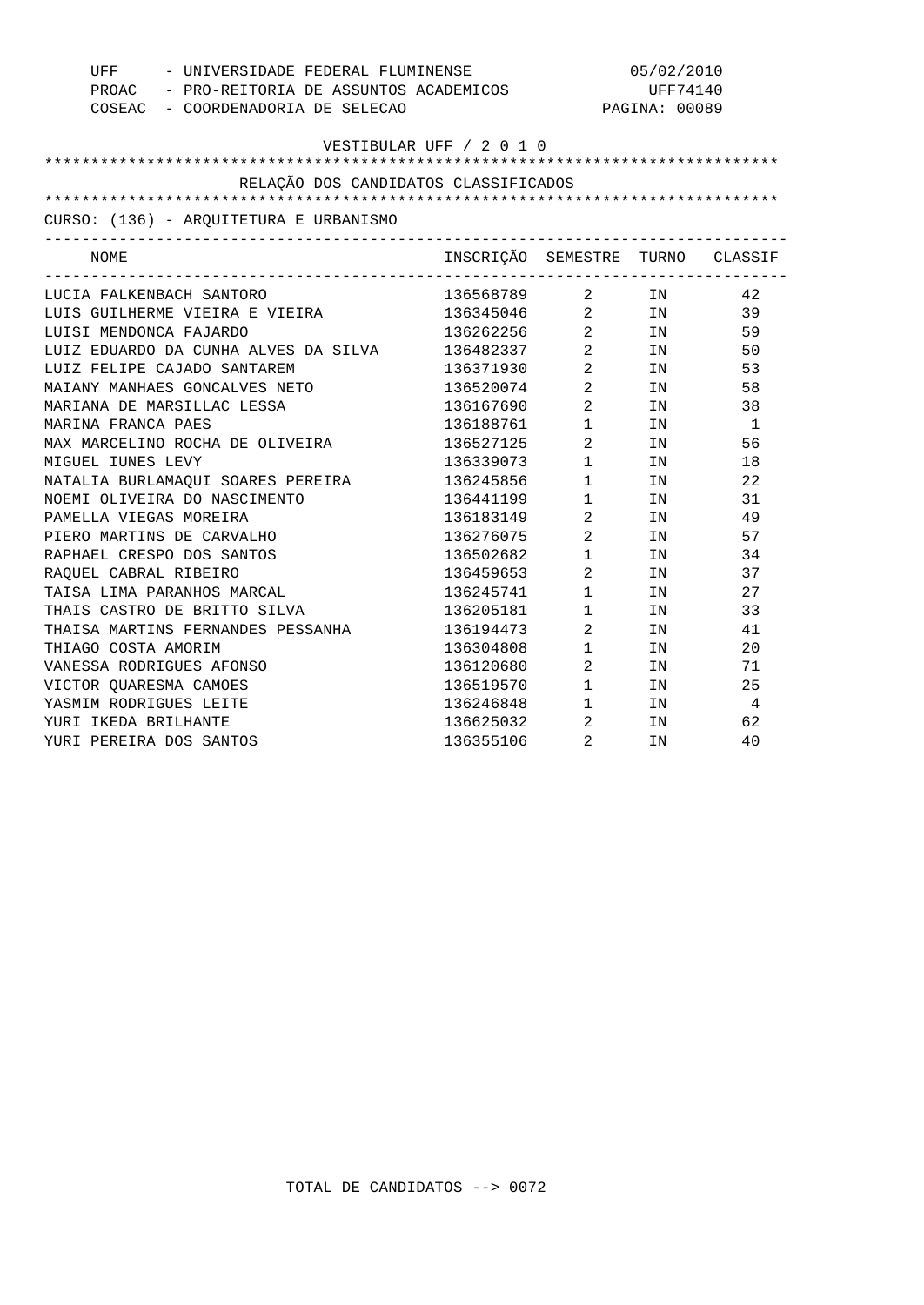| UFF - UNIVERSIDADE FEDERAL FLUMINENSE<br>PROAC - PRO-REITORIA DE ASSUNTOS ACADEMICOS<br>COSEAC - COORDENADORIA DE SELECAO |                                  |                                | 05/02/2010<br>UFF74140<br>PAGINA: 00090 |          |
|---------------------------------------------------------------------------------------------------------------------------|----------------------------------|--------------------------------|-----------------------------------------|----------|
| VESTIBULAR UFF / 2 0 1 0                                                                                                  |                                  |                                |                                         |          |
|                                                                                                                           |                                  |                                |                                         |          |
| RELAÇÃO DOS CANDIDATOS CLASSIFICADOS                                                                                      |                                  |                                |                                         |          |
| CURSO: (137) - CIENCIA DA COMPUTACAO (Niteroi)<br>-----------------------------                                           |                                  |                                |                                         |          |
| NOME                                                                                                                      | INSCRIÇÃO SEMESTRE TURNO CLASSIF |                                |                                         |          |
| ALEXANDRE SANTIAGO DE ABREU                                                                                               | 137270643 2 MT                   |                                |                                         | 78       |
| ALEXANDRE SANTOS LIMA PAES                                                                                                | 137308892 2 MT                   |                                |                                         | 73       |
| ALEXANDRE TERNIS FERREIRA                                                                                                 | 137342264 2                      |                                | MT                                      | 79       |
| ALINE DIOGO DAMASCENO                                                                                                     | 137373691                        | $\overline{2}$                 | MT                                      | 99       |
| AMANDA GARCEZ MELGACO                                                                                                     | 137251245                        | $1 \quad \Box$                 | MT                                      | 39       |
| ANDERSON ARAUJO BUSTO                                                                                                     | 137075653                        | $1 \qquad \qquad$              | MT                                      | 20       |
| ANDRE LUIS PAIVA ALOISE                                                                                                   | 137361583                        | $2 \left( \frac{1}{2} \right)$ | MT                                      | 97       |
| ANDRE REIS DE BRITO                                                                                                       | 137592845                        | $1 \quad \blacksquare$         | MT                                      | 37       |
| ARMANDO DE LUCA FILHO                                                                                                     | 137341208                        | $1 \quad \blacksquare$         | MT                                      | 42       |
| AUGUSTO CEZAR SOUZA SALES                                                                                                 | 137410023                        | $1 \qquad \qquad$              | MT                                      | 43       |
| AUGUSTO PEDRO MENDONCA DE VASCONCELLOS                                                                                    | 137334748                        | $1 \qquad \qquad$              | МT                                      | 24       |
| BARBARA ARAUJO DA SILVA BORGES                                                                                            | 137346090                        | $2 \left( \frac{1}{2} \right)$ | МT                                      | 68       |
| CARLOS FILIPE MARQUES TEIXEIRA JUNIOR                                                                                     | 137320034                        | $1 \quad \blacksquare$         | МT                                      | 33       |
| CHEYENNE GOMES PEREIRA                                                                                                    | 137524991                        | $1 \quad \blacksquare$         | МT                                      | - 6      |
| CRISTIANE CEIA DE OLIVEIRA                                                                                                | 137277811                        | $1 \quad \blacksquare$         | МT                                      | 45       |
| CYRO DA SILVA GUIMARAES                                                                                                   | 137252081                        | $2 \left( \frac{1}{2} \right)$ | МT                                      | 71       |
| DANIEL DE SOUZA GONCALVES                                                                                                 | 137239211                        | $1 \qquad \qquad$              | МT                                      | 16       |
| DANIEL LIMA GUZMAN                                                                                                        | 137239584                        | $2 \left( \frac{1}{2} \right)$ | МT                                      | 75       |
| DANILO GOMES DE SOUZA                                                                                                     | 137421761                        | $1 \quad \blacksquare$         | МT                                      | 46       |
| DENIS ACRE BAIA                                                                                                           | 137504018                        | $1 \qquad \qquad$              | МT                                      | 27       |
| DIEGO FERNANDO FREITAS LIMA DOS SANTOS                                                                                    | 137203949                        | $2 \left( \frac{1}{2} \right)$ | MT                                      | 93       |
| DIEGO XIMENES MENDES                                                                                                      | 137697061                        | $\overline{2}$                 | MT                                      | 84       |
| DOUGLAS PINHEIRO MANDARINO                                                                                                | 137214778                        | $2 \left( \frac{1}{2} \right)$ | MT                                      | 52       |
| EDUARDO JANDRE DE OLIVEIRA                                                                                                | 137308995                        | $2 \left( \frac{1}{2} \right)$ | МT                                      | 91       |
| EMERSON YAMAMOTO DOS SANTOS                                                                                               | 137201290                        | $\mathbf{1}$                   | МT                                      | 13       |
| FELIPE BARROS RODRIGUES                                                                                                   | 137418685                        | $\mathbf 1$                    | MТ                                      | 11       |
| FELIPE SEIXAS SOUZA                                                                                                       | 137358847                        | 1                              | МT                                      | 1        |
| FELLIPE FRATINI STUDART SOMBRA                                                                                            | 137320175                        | $\overline{a}$                 | МT                                      | 56       |
| FILIPE FLORENTINO LIMA                                                                                                    | 137460999                        | $\sqrt{2}$                     | МT                                      | 74       |
| FILIPE QIANG ZHOU                                                                                                         | 137471560                        | $\mathbf{1}$                   | МT                                      | 30       |
| GABRIEL KORITZKY FALCONIERE LOPES                                                                                         | 137168058                        | 2                              | МT                                      | 58       |
| GABRIEL LUIS SANTOS FREIRE                                                                                                | 137471209                        | $\overline{a}$                 | МT                                      | 81       |
| GABRIEL REVELLES ROSSI                                                                                                    | 137487856                        | 2                              | МT                                      | 61       |
| GIOVANE TOMAZ DA COSTA                                                                                                    | 137670609                        | $\overline{2}$                 | МT                                      | 100      |
| GISELE ARAUJO DE FREITAS                                                                                                  | 137323701                        | $\overline{a}$                 | МT                                      | 51       |
| GREGORIO HENRIQUE NEGRINI NEZI FERRAZ<br>GUILHERME DA COSTA SALES                                                         | 137504496                        | $\overline{2}$<br>$\mathbf{1}$ | МT                                      | 89       |
| GUILHERME RANGEL FERREIRA                                                                                                 | 137374126                        | $\mathbf{1}$                   | МT                                      | 8        |
| GUILHERME ROLIM E SOUZA                                                                                                   | 137320761<br>137308531           | $\mathbf{1}$                   | МT                                      | 31<br>40 |
| GUSTAVO MACIEL MONTEIRO                                                                                                   | 137342159                        | $\mathbf{1}$                   | МT<br>МT                                | 35       |
| GUSTAVO PEREIRA MIRANDA SILVA                                                                                             | 137639605                        | $\sqrt{2}$                     | МT                                      | 95       |
| GUSTAVO TALLARIDA SERRA PEREIRA                                                                                           | 137473362                        | $\overline{a}$                 | МT                                      | 92       |
| JOAO FELIPE NICOLACI PIMENTEL                                                                                             | 137196160                        | $\mathbf{1}$                   | МT                                      | 19       |
| JOAO HENRIQUE DOS SANTOS RANGEL                                                                                           | 137628280                        | $\overline{a}$                 | МT                                      | 72       |
| JOAO MENEZES DE MORAES BRITO                                                                                              | 137347707                        | 2                              | МT                                      | 82       |
| JOAO PEDRO MEDEIROS RINALDI                                                                                               | 137593344                        | 2                              | МT                                      | 69       |
| JOAO RUDA GURGEL P DE CARVALHO MOREIRA                                                                                    | 137685214                        | 2                              | МT                                      | 83       |
|                                                                                                                           |                                  |                                |                                         |          |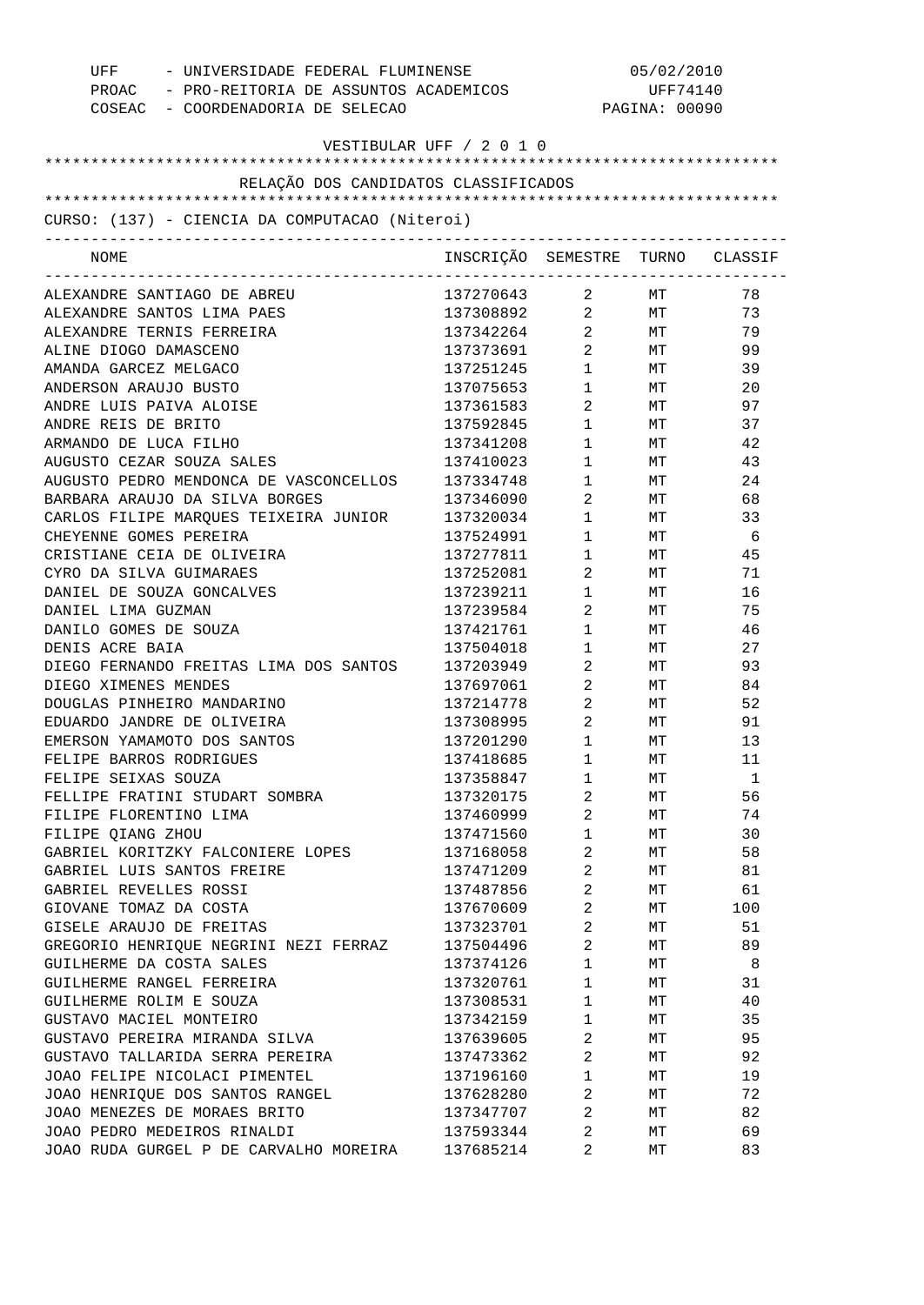| UFF - UNIVERSIDADE FEDERAL FLUMINENSE<br>PROAC - PRO-REITORIA DE ASSUNTOS ACADEMICOS<br>COSEAC - COORDENADORIA DE SELECAO |                                  | 05/02/2010<br>UFF74140<br>PAGINA: 00091 |                   |     |
|---------------------------------------------------------------------------------------------------------------------------|----------------------------------|-----------------------------------------|-------------------|-----|
| VESTIBULAR UFF / 2 0 1 0                                                                                                  |                                  |                                         |                   |     |
| RELAÇÃO DOS CANDIDATOS CLASSIFICADOS                                                                                      |                                  |                                         |                   |     |
|                                                                                                                           |                                  |                                         |                   |     |
| CURSO: (137) - CIENCIA DA COMPUTACAO (Niteroi)                                                                            |                                  |                                         |                   |     |
| NOME                                                                                                                      | INSCRIÇÃO SEMESTRE TURNO CLASSIF |                                         | ----------------- |     |
| JOAO VICTOR DA FONSECA PINTO                                                                                              | 137256518 1                      |                                         | MT                | 48  |
| JOHN SUK MIN PARK                                                                                                         | 137388957 2                      |                                         | <b>MT</b>         | 96  |
| JONATHAN HEBER CORREA NASCIMENTO                                                                                          | 137558215                        |                                         | $2$ MT            | 59  |
| JULIO CESAR FERREIRA DANTAS                                                                                               | 137464995                        | $1 \quad \blacksquare$                  | MT                | 22  |
| JULIO ZYNGER                                                                                                              | 137520775                        | $1 \quad \blacksquare$                  | <b>MT</b>         | 28  |
| LARISSA SILVA TEIXEIRA                                                                                                    | 137282153                        | $\overline{2}$                          | MT                | 87  |
| LENNON MADEIRA DE SOUZA                                                                                                   | 137491948                        | $\overline{2}$                          | MT                | 64  |
| LUCAS DE SOUSA NADALUTTI                                                                                                  | 137189935                        | $1 \quad \Box$                          | MT                | 15  |
| LUCAS PINHEIRO PAIM                                                                                                       | 137506963                        | $\overline{2}$                          | MT                | 90  |
| LUCAS PRESTES CURVELLO DAVILA                                                                                             | 137444957                        | $\overline{2}$                          | MT                | 80  |
| LUIS ANTONIO VIEIRA JUNIOR                                                                                                | 137253580                        | $\overline{2}$                          | MT                | 62  |
| LUIZ FELIPE ANTUNES DIAS                                                                                                  | 137227153                        | $\mathbf{1}$                            | MT                | -3  |
| LUIZ FERNANDO PEIXOTO PEREIRA JUNIOR                                                                                      | 137614928                        | $2 \left( \frac{1}{2} \right)$          | MT                | 85  |
| MARCELO AGUIAR RANGEL                                                                                                     | 137667262                        | $2 \left( \frac{1}{2} \right)$          | MT                | 60  |
| MARCOS PHILIPPE DUARTE DA S B PINHEIRO                                                                                    | 137644131                        | $\mathbf{1}$                            | MT                | 36  |
| MARCOS VINICIUS MACHADO RODRIGUES                                                                                         | 137319358                        | $\overline{2}$                          | MT                | 65  |
| MARINA FELIPPE BAUER                                                                                                      | 137268406                        | $\mathbf{2}$                            | MT                | 98  |
| MATEUS CARVALHO AZIS                                                                                                      | 137156744                        | $\mathbf{1}$                            | MT                | -7  |
| MATEUS COSTA TEIXEIRA                                                                                                     | 137475889                        | $\overline{2}$                          | MT                | 94  |
| MATEUS MARQUES ESPANHA                                                                                                    | 137451431                        | $1 \qquad \qquad$                       | МT                | 41  |
| MATHEUS FILIPE ROCHA NUNES                                                                                                | 137242907                        | $1 \qquad \qquad$                       | MT                | - 5 |
| MATHEUS FROES BATISTA                                                                                                     | 137202103                        | $1 \qquad \qquad$                       | MT                | 26  |
| MATHEUS HENRIOUE KLEM GALVEZ                                                                                              | 137099910                        | $\overline{2}$                          | MT                | 54  |
| MOISES SHALIMAY DE SOUZA ANDRADE                                                                                          | 137102688                        | $1 \qquad \qquad$                       | МT                | 23  |
| PEDRO ARAUJO YUSIM                                                                                                        | 137161737                        | $\mathbf{1}$                            | МT                | 14  |
| PEDRO BAPTISTA DE CASTRO                                                                                                  | 137260674                        |                                         |                   |     |
|                                                                                                                           |                                  | 2                                       | МT                | 55  |
| PEDRO HENRIQUE MARTINS NORONHA REIS                                                                                       | 137262701                        | 2                                       | МT                | 66  |
| PEDRO HENRIOUE RIBEIRO DA SILVA                                                                                           | 137557572                        | $\mathbf 1$                             | МT                | 29  |
| PRISCILA DA SILVA LIMA                                                                                                    | 137193352                        | $\overline{2}$                          | МT                | 63  |
| RAFAEL BRAGA MORETT                                                                                                       | 137575914                        | 2                                       | МT                | 88  |
| RAFAEL GRILLO ABREU                                                                                                       | 137174679                        | $\overline{2}$                          | МT                | 86  |
| RAI GOMES MESQUITA                                                                                                        | 137640197                        | $\mathbf{1}$                            | МT                | 47  |
| RAPHAEL ALVARENGA DA COSTA                                                                                                | 137343074                        | 2                                       | МT                | 67  |
| RAPHAEL MOURA ROCHA                                                                                                       | 137357752                        | $\mathbf{1}$                            | МT                | 21  |
| RENAN PROTECTOR                                                                                                           | 137180537                        | $\mathbf{1}$                            | МT                | 4   |
| RENATO ITALO FILIZZOLA                                                                                                    | 137537687                        | 2                                       | МT                | 70  |
| RICARDO DE HOLANDA BUSQUET                                                                                                | 137121050                        | $\mathbf{1}$                            | МT                | 18  |
| ROBERTO SAMPAIO                                                                                                           | 137041688                        | $\mathbf{1}$                            | МT                | 10  |
| RODOLFO MACHADO BRANDAO COSTA                                                                                             | 137689404                        | $\mathbf{1}$                            | МT                | 34  |
| RODRIGO CASTRO AZEVEDO                                                                                                    | 137175673                        | $\mathbf{1}$                            | МT                | 50  |
| RODRIGO LEITE DE QUEIROZ                                                                                                  | 137380357                        | $\mathbf{1}$                            | МT                | 9   |
| RODRIGO MING ZHOU                                                                                                         | 137471780                        | 2                                       | МT                | 53  |
| RODRIGO MORGADO COELHO                                                                                                    | 137160458                        | $\mathbf{1}$                            | МT                | 38  |
| SUSANA OLIVEIRA DOS SANTOS                                                                                                | 137269474                        | $\mathbf{1}$                            | МT                | 49  |
| THALES TEIXEIRA PIRES                                                                                                     | 137491754                        | $\mathbf{1}$                            | МT                | 12  |
| ULISSES NASCIMENTO DAVILA                                                                                                 | 137420573                        | 2                                       | МT                | 76  |
| VICTOR LIMA CAMPOS                                                                                                        | 137235655                        | 1                                       | МT                | 17  |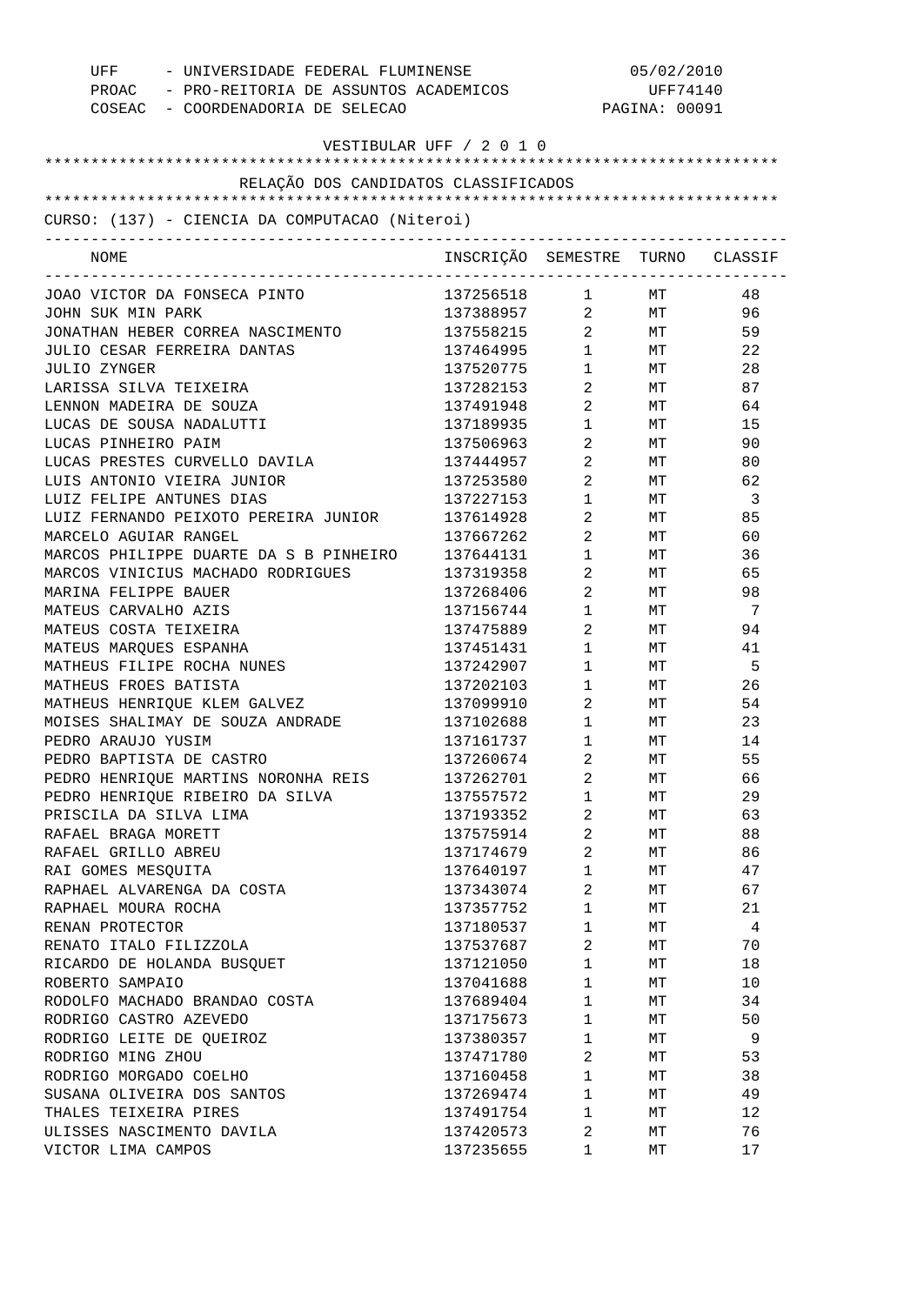| UFF<br>PROAC<br>COSEAC                                                                                                                                                  | - UNIVERSIDADE FEDERAL FLUMINENSE<br>- PRO-REITORIA DE ASSUNTOS ACADEMICOS<br>- COORDENADORIA DE SELECAO |                                                                              |                | 05/02/2010<br>UFF74140<br>PAGINA: 00092 |                                 |
|-------------------------------------------------------------------------------------------------------------------------------------------------------------------------|----------------------------------------------------------------------------------------------------------|------------------------------------------------------------------------------|----------------|-----------------------------------------|---------------------------------|
| VESTIBULAR UFF / 2 0 1 0                                                                                                                                                |                                                                                                          |                                                                              |                |                                         |                                 |
| RELAÇÃO DOS CANDIDATOS CLASSIFICADOS<br>*************************************<br>************************************<br>CURSO: (137) - CIENCIA DA COMPUTACAO (Niteroi) |                                                                                                          |                                                                              |                |                                         |                                 |
| NOME                                                                                                                                                                    |                                                                                                          | INSCRIÇÃO SEMESTRE                                                           |                |                                         | TURNO CLASSIF                   |
| VINICIUS CASTRO SILVA<br>VINICIUS SANTOS DA COSTA<br>VITOR SILVA COSTA<br>WILLIAN RIBEIRO DA SILVA<br>YURI RODRIGUES PINHEIRO                                           | VINICIUS MENDES KASTRUP MAGALHAES                                                                        | 137186335 2<br>137163266<br>137534051<br>137338861<br>137654928<br>137406371 | $\mathfrak{D}$ | MТ<br>MТ<br>MТ<br>MТ<br>MТ<br>MT        | 57<br>2<br>77<br>32<br>44<br>25 |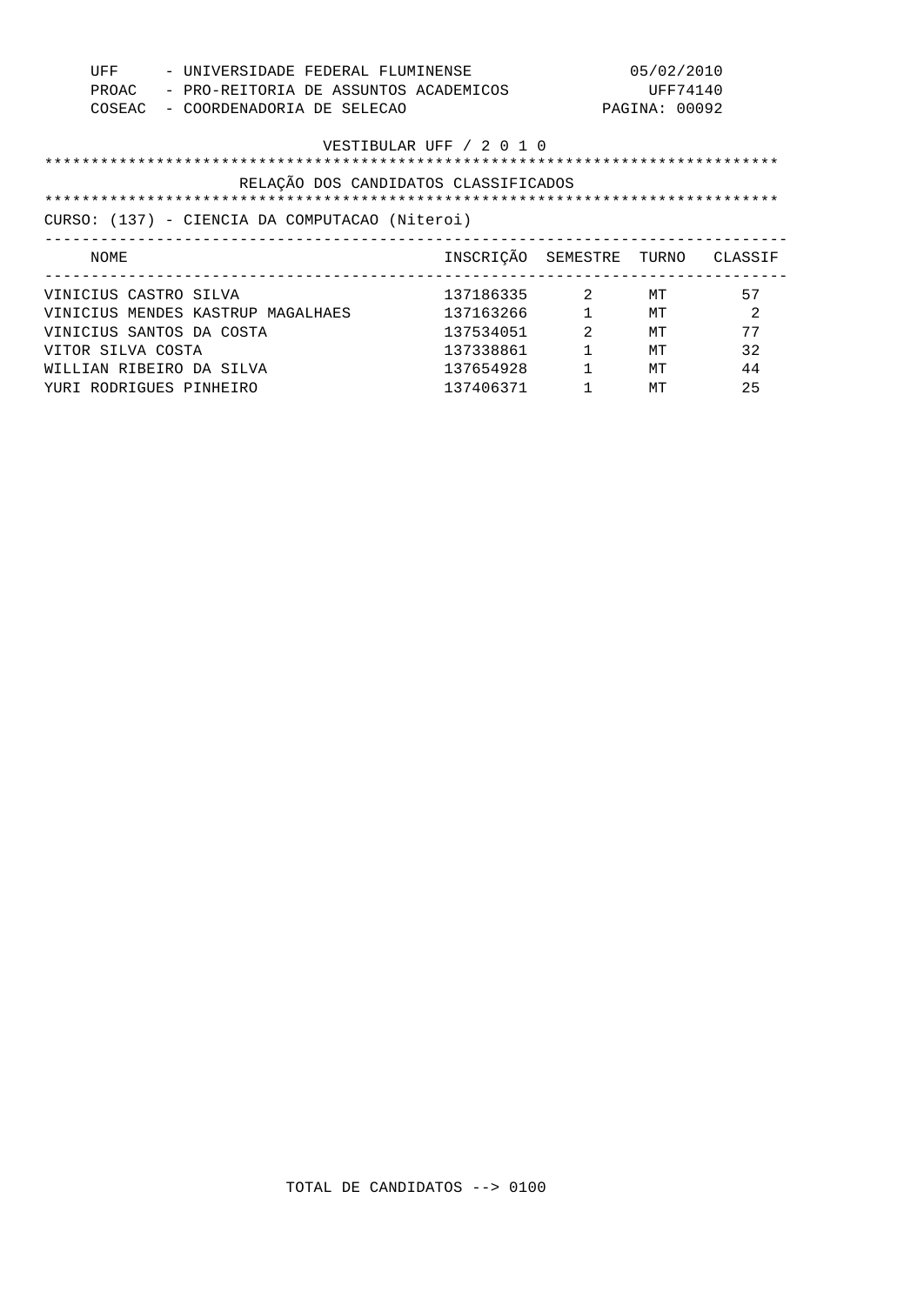| UFF - UNIVERSIDADE FEDERAL FLUMINENSE<br>PROAC - PRO-REITORIA DE ASSUNTOS ACADEMICOS<br>COSEAC - COORDENADORIA DE SELECAO |                                  | 05/02/2010<br>UFF74140<br>PAGINA: 00093 |                 |          |
|---------------------------------------------------------------------------------------------------------------------------|----------------------------------|-----------------------------------------|-----------------|----------|
| VESTIBULAR UFF / 2 0 1 0                                                                                                  |                                  |                                         |                 |          |
|                                                                                                                           |                                  |                                         |                 |          |
| RELAÇÃO DOS CANDIDATOS CLASSIFICADOS                                                                                      |                                  |                                         |                 |          |
|                                                                                                                           |                                  |                                         |                 |          |
| CURSO: (139) - ESTATISTICA                                                                                                |                                  |                                         |                 |          |
| NOME                                                                                                                      | INSCRIÇÃO SEMESTRE TURNO CLASSIF |                                         |                 |          |
| ALESSANDRA DO COUTO                                                                                                       | 139682353 2 MT                   |                                         |                 | 54       |
| ANA MARIA DE PAULA MORAIS                                                                                                 | 139270239 1 MT                   |                                         |                 | 11       |
| ANDRESSA DE ALMEIDA JARDIM                                                                                                | 139392312                        |                                         | 1 MT            | 16       |
| BEATRIZ BONATO OLIVEIRA                                                                                                   | 139651770                        |                                         | $1$ MT          | 19       |
| BEATRIZ FRIEDRICH NABUT                                                                                                   | 139641115 1                      |                                         | <b>MT</b>       | 24       |
| BRENNO DOS SANTOS ALENCASTRO                                                                                              | 139425456                        | $\overline{2}$                          | <b>MT</b>       | 60       |
| BRIZA MARIA DE OLIVEIRA FARIAS                                                                                            | 139307628 1                      |                                         |                 | MT 8     |
| BRUNA CRISTINA MEDEIROS DE OLIVEIRA                                                                                       | 139523026                        | $\mathbf 1$                             | <b>MT</b>       | 21       |
| CAIO HENRIQUE PIRES E SOUZA                                                                                               | 139495451                        | $1 \quad \blacksquare$                  | MT <sub>1</sub> | 23       |
| CARLA CRISTINA PASSOS CRUZ                                                                                                | 139419859                        | $\overline{2}$                          | MT              | 47       |
| CAROLINA AZEVEDO FERNANDES                                                                                                | 139624181                        | $1 \qquad \qquad$                       | MT              | 9        |
| CAROLINE ROCHA NERY AMORIM                                                                                                | 139308397                        | $1 \qquad \qquad$                       | MT              | 5        |
| CLARISSA CARDOSO OESSELMANN                                                                                               | 139211233                        | $1 \quad \blacksquare$                  | МT              | 4        |
| CLAUDIO JOSE MACIEL DA SILVEIRA FILHO                                                                                     | 139250992                        | $\overline{a}$                          | MT              | 53       |
| DANIEL DA SILVA TEIXEIRA                                                                                                  | 139600159                        | $\overline{a}$                          | <b>MT</b>       | 31       |
| DANIEL MEDEIROS BARTA                                                                                                     | 139565921                        | $2 \left( \frac{1}{2} \right)$          | <b>MT</b>       | 48       |
| DAVID SILVA RAMOS DAS NEVES                                                                                               | 139585543                        | $\overline{a}$                          | <b>MT</b>       | 58       |
| DEBORA ROLDAO DE ABREU E LIMA                                                                                             | 139273619                        | $\overline{2}$                          | MT              | 45       |
| ELTON FRANCISCO CARVALHO DE OLIVEIRA                                                                                      | 139646488                        | $\overline{2}$                          | MT <sub>1</sub> | 39       |
| EVERSON CARDOZO MACHADO                                                                                                   | 139562163                        | $1 \quad \Box$                          | MT              | 7        |
| FELIPE LOPES RODRIGUES                                                                                                    | 139156342                        | $1 \quad \blacksquare$                  | MT <sub>1</sub> | 28       |
| FILIPE BARRIENTOS BATISTA                                                                                                 | 139459122                        | $1 \quad \blacksquare$                  | <b>MT</b>       | 17       |
| GABRIEL MOTTA TAVARES                                                                                                     | 139423642                        | $1 \quad \blacksquare$                  | MT              | 22       |
| GABRIEL RIBEIRO PIMENTEL                                                                                                  | 139423484                        | $1 \quad \blacksquare$                  | MT <sub>1</sub> | 15       |
| GABRIELLE CARVALHO DA CRUZ FERNANDES                                                                                      | 139434433                        | $\overline{2}$                          | МT              | 52       |
| GEREMIAS DE MATTOS FONTES NETO                                                                                            | 139200492                        | 1                                       | МT              | 1        |
| GRAZIELE DOS SANTOS CERQUEIRA                                                                                             | 139400080                        | 2                                       |                 | 59       |
| GUILHERME DIAS MALVAO                                                                                                     | 139430073                        | $\overline{a}$                          | МT<br>МT        | 34       |
|                                                                                                                           |                                  | $\mathbf 1$                             |                 |          |
| GUSTAVO TORRES LOURES AMERICANO<br>ISABELLA PERRUT PEREIRA SOARES PHILBERT                                                | 139506755                        | $\mathbf 1$                             | МT              | 29       |
|                                                                                                                           | 139232380<br>139667327           | 2                                       | МT              | 10<br>32 |
| IURI DE OLIVEIRA FERREIRA                                                                                                 |                                  |                                         | МT              |          |
| JOAO VITOR DE AZEVEDO BASTOS                                                                                              | 139682212                        | 2                                       | МT              | 44       |
| LOURENA SOUSA PRISTES                                                                                                     | 139680161                        | $\mathbf 1$                             | МT              | 26       |
| LUANA RODRIGUES ALVES DA SILVA                                                                                            | 139524185                        | 2                                       | МT              | 46       |
| LUCAS MARQUES LUCAS DE SOUZA                                                                                              | 139580725                        | 2                                       | МT              | 33       |
| LUCAS MARTINS DE MATTOS                                                                                                   | 139412980                        | $\mathbf 1$                             | МT              | 30       |
| LUIZ EDUARDO BARROCA HOROWITZ                                                                                             | 139220466                        | $\mathbf 1$                             | МT              | 6        |
| LUIZA HEILBORN NIGRI                                                                                                      | 139600329                        | 2                                       | МT              | 36       |
| MARCELLE REGINA MONTEIRO DE SOUZA                                                                                         | 139575897                        | $\mathbf 1$                             | МT              | 3        |
| MARIA EDUARDA COELHO SERPA                                                                                                | 139183682                        | $\mathbf 1$                             | МT              | 25       |
| MARIANA DE SOUZA FARIA                                                                                                    | 139420729                        | 2                                       | МT              | 57       |
| MARIANA FILGUEIRAS BARROZO                                                                                                | 139248315                        | $\mathbf 1$                             | МT              | 27       |
| MAYRO PASSOS RUSSANO                                                                                                      | 139237249                        | 2                                       | МT              | 50       |
| MICHELLE JERONIMO DE SOUZA                                                                                                | 139204539                        | 2                                       | МT              | 49       |
| NADINE MELLONI NEUMANN                                                                                                    | 139088698                        | $\mathbf 1$                             | МT              | 18       |
| NATHALIA CARDOSO CORAPI                                                                                                   | 139625496                        | $\mathbf 1$                             | МT              | 14       |
| PAOLA DA SILVA MARTINS                                                                                                    | 139339205                        | 1                                       | МT              | 13       |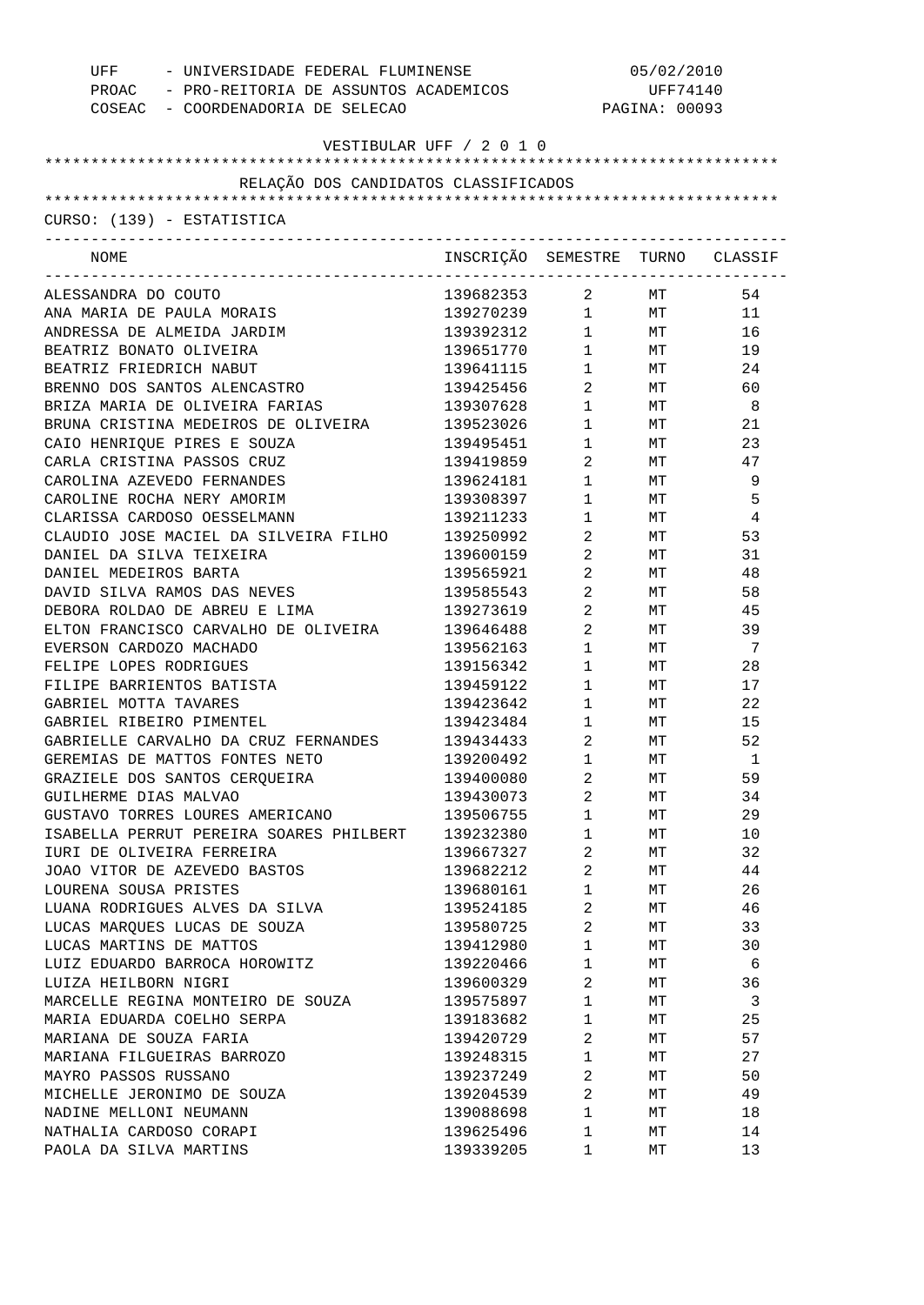| UFF<br>PROAC<br>COSEAC               | - UNIVERSIDADE FEDERAL FLUMINENSE<br>- PRO-REITORIA DE ASSUNTOS ACADEMICOS<br>- COORDENADORIA DE SELECAO |                                  |                | 05/02/2010<br>UFF74140<br>PAGINA: 00094 |    |
|--------------------------------------|----------------------------------------------------------------------------------------------------------|----------------------------------|----------------|-----------------------------------------|----|
| VESTIBULAR UFF / 2 0 1 0             |                                                                                                          |                                  |                |                                         |    |
| RELAÇÃO DOS CANDIDATOS CLASSIFICADOS |                                                                                                          |                                  |                |                                         |    |
|                                      |                                                                                                          |                                  |                |                                         |    |
|                                      | CURSO: (139) - ESTATISTICA                                                                               |                                  |                |                                         |    |
| NOME                                 |                                                                                                          | INSCRIÇÃO SEMESTRE TURNO CLASSIF |                |                                         |    |
|                                      | PEDRO FERREIRA DA SILVA NETO                                                                             | 139525696 2 MT                   |                |                                         | 55 |
|                                      | RAFAEL TORRES RAMOS DE MENEZES                                                                           | 139520218                        | $2^{\circ}$    | MТ                                      | 42 |
| RENATA DE SOUZA TEIXEIRA             |                                                                                                          | 139557170                        | 2              | МT                                      | 38 |
| RENATO LIMA SAMPAIO                  |                                                                                                          | 139214912                        | 2              | MТ                                      | 37 |
| ROSANA GAYER CARVALHO                |                                                                                                          | 139699435                        | 2              | MТ                                      | 40 |
|                                      | SERGIO FELIPE ABREU DE BRITTO BASTOS                                                                     | 139666866                        | $\mathbf{1}$   | MТ                                      | 20 |
|                                      | SUELLEN SANTANA DE ALMEIDA                                                                               | 139279754                        | 2              | MТ                                      | 51 |
| TAYNA XAVIER SENNA                   |                                                                                                          | 139333172                        | 2              | MТ                                      | 41 |
| THAIS RANGEL ROMANO                  |                                                                                                          | 139382953                        | $\mathbf{1}$   | MТ                                      | 2  |
| TIAGO DE SALES BERNARDO              |                                                                                                          | 139539192                        | 2              | MT                                      | 35 |
|                                      | VINICIUS DA SILVA FRAGA DE SOUZA                                                                         | 139575330                        | $\mathfrak{D}$ | MТ                                      | 56 |
|                                      | VITOR DE FREITAS MENDONCA FERREIRA                                                                       | 139667717                        | 2              | МT                                      | 43 |
|                                      | WELINGTON NOGUEIRA DE SOUZA                                                                              | 139526028                        | $\mathbf{1}$   | MT                                      | 12 |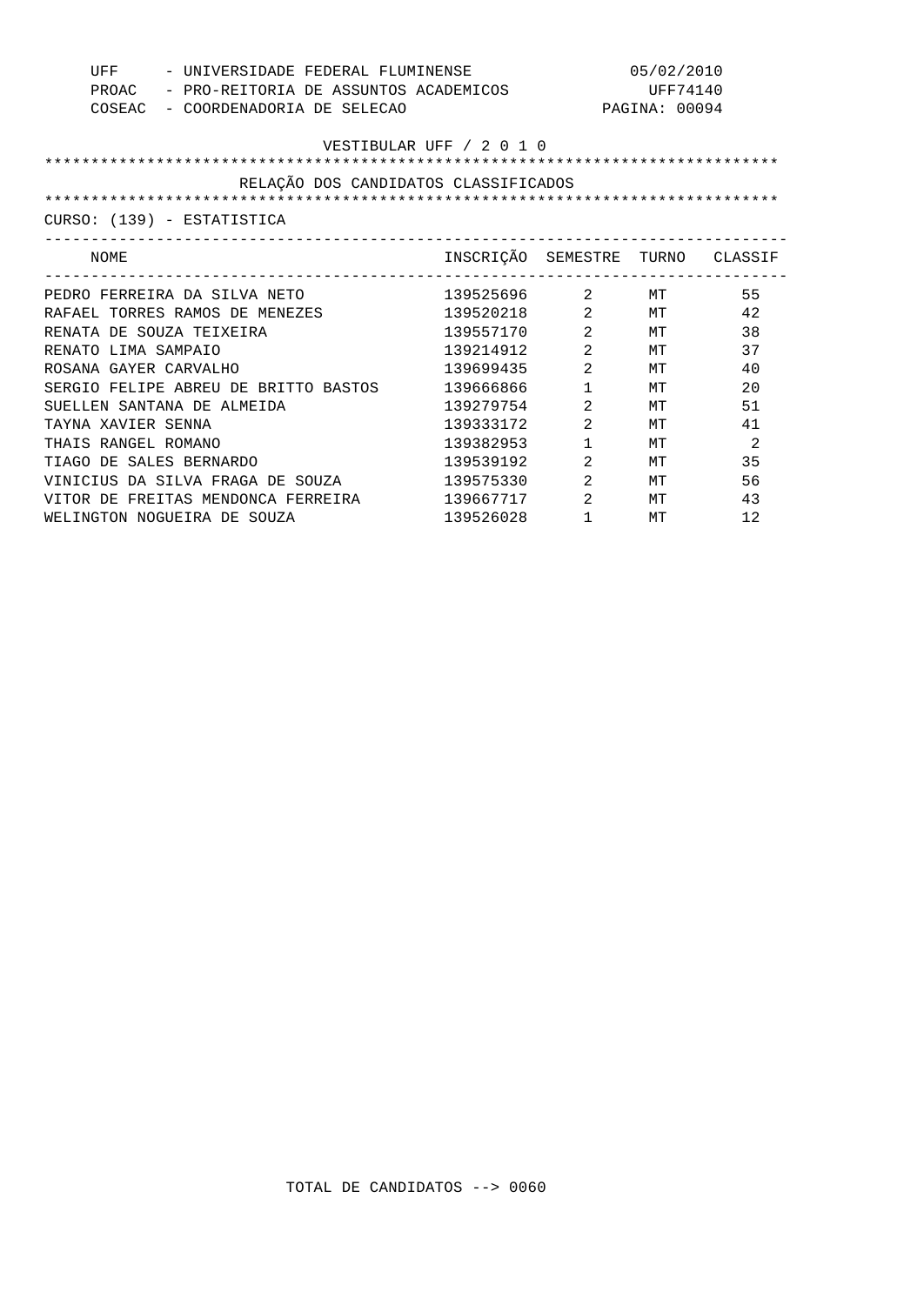| UFF - UNIVERSIDADE FEDERAL FLUMINENSE                  |                                  | 05/02/2010                                  |               |                 |
|--------------------------------------------------------|----------------------------------|---------------------------------------------|---------------|-----------------|
| PROAC - PRO-REITORIA DE ASSUNTOS ACADEMICOS            |                                  |                                             | UFF74140      |                 |
| COSEAC - COORDENADORIA DE SELECAO                      |                                  |                                             | PAGINA: 00095 |                 |
|                                                        |                                  |                                             |               |                 |
|                                                        | VESTIBULAR UFF / 2 0 1 0         |                                             |               |                 |
|                                                        |                                  |                                             |               |                 |
| RELAÇÃO DOS CANDIDATOS CLASSIFICADOS                   |                                  |                                             |               |                 |
|                                                        |                                  |                                             |               |                 |
| CURSO: (140) - FISICA - Licenciatura Noturna (Niteroi) |                                  |                                             |               |                 |
| NOME                                                   | INSCRIÇÃO SEMESTRE TURNO CLASSIF |                                             |               |                 |
| ADILSON JOSE RODRIGUES JUNIOR                          | 140676744 1 NO                   |                                             |               | 15              |
| ADRIANNE CHRISTINE DOS SANTOS MENEZES 140651457 1 NO   |                                  |                                             |               | 11              |
| AERTON JACOUES RIBEIRO CORREA                          | 140405676                        |                                             | $1$ NO        | $\overline{2}$  |
|                                                        |                                  |                                             | $1$ NO        | 19              |
| ARTHUR FIGUEIRA DA SILVA                               | 140143589                        |                                             | $1$ NO        | 21              |
| DIEGO DE BRITO OLIVEIRA                                | 140562709                        | $1$ NO                                      |               | 17              |
| FABIO LAZARO RIBEIRO                                   | 140137554                        | $1$ NO                                      |               | 4               |
| FELIPE ASSIS RIBEIRO                                   | 140479809                        | $1 \quad \blacksquare$                      | NO.           | 5               |
| FERNANDA BESSA COELHO VIEIRA                           | 140557077                        | $\begin{bmatrix} 1 \\ 1 \\ 1 \end{bmatrix}$ | NO            | 24              |
| GELCIMAR DOS SANTOS AGOSTINHO                          | 140030249                        |                                             | NO            | 9               |
| GLEICE CONCEICAO MENDONCA GERMANO                      | 140361911                        | $\mathbf{1}$                                | NO            | 10              |
| GUSTAVO JORGE MONTEIRO                                 | 140565684                        | $\mathbf{1}$                                | NO            | 20              |
| JESSICA THAISA SILVA DE ALMEIDA                        | 140416431                        | $\mathbf{1}$                                | NO            | $\overline{1}$  |
| JORGE ANDERSON PEREIRA VERA CRUZ                       | 140562072                        | $1 \qquad \qquad$                           | NO            | 18              |
| JOYCE CARVALHO SANTOS                                  | 140593265                        | $1 \quad \Box$                              | NO            | $7\phantom{.0}$ |
| JUAN CARLOS ROCHA NEVES                                | 140232304                        | $1 \qquad \qquad$                           | NO.           | 13              |
| LEANDRO SANTOS DE ASSIS                                | 140418661                        | $1 \qquad \qquad$                           | NO            | 8               |
| MAGNO JORDAN REIS CORREIA                              | 140074465                        | $1 \quad \Box$                              | NO            | 16              |
| MAIKO LOPES DE SOUSA                                   | 140018631                        | $1 \quad \blacksquare$                      | NO            | 3               |
| MARCIUS VINICIUS SILVESTRE DA SILVA                    | 140485080 1                      |                                             | NO.           | 6               |
| NATAN MUNIZ DOS SANTOS ALVIM                           | 140691811                        | $1\qquad \quad \, \textrm{NO}$              |               | 22              |
| PRISCILA SANTOS DA SILVA                               | 140086224                        | $1 \quad \blacksquare$                      | NO            | 12              |
| THIAGO RODRIGUES DE MARINS                             | 140336667                        | $\frac{1}{2}$                               | NO            | 23              |
| WENDELL KURRLE PINHEIRO NEVES                          | 140514544                        | $\mathbf{1}$                                | NO.           | 14              |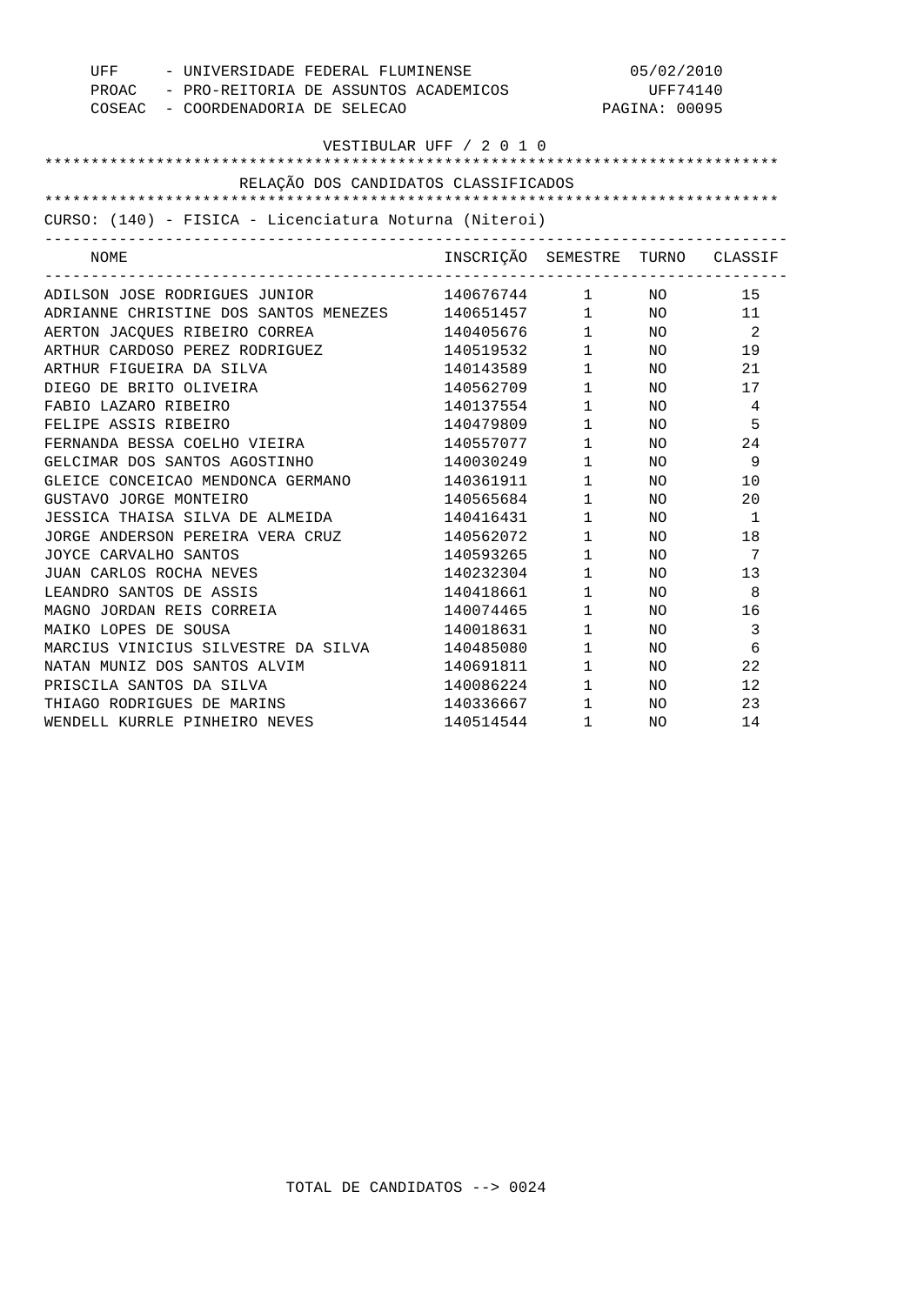| COSEAC - COORDENADORIA DE SELECAO                   | UFF - UNIVERSIDADE FEDERAL FLUMINENSE<br>PROAC - PRO-REITORIA DE ASSUNTOS ACADEMICOS |                                | 05/02/2010<br>UFF74140<br>PAGINA: 00096                                                                        |    |  |
|-----------------------------------------------------|--------------------------------------------------------------------------------------|--------------------------------|----------------------------------------------------------------------------------------------------------------|----|--|
| VESTIBULAR UFF / 2 0 1 0                            |                                                                                      |                                |                                                                                                                |    |  |
| RELAÇÃO DOS CANDIDATOS CLASSIFICADOS                |                                                                                      |                                |                                                                                                                |    |  |
|                                                     |                                                                                      |                                |                                                                                                                |    |  |
| CURSO: (141) - FISICA - Lic. e/ou Bachar. (Niteroi) |                                                                                      |                                |                                                                                                                |    |  |
| NOME                                                | INSCRIÇÃO SEMESTRE TURNO CLASSIF                                                     |                                |                                                                                                                |    |  |
| ADOLFO FERNANDES COIMBRA                            | 141590067 2 TN                                                                       |                                |                                                                                                                | 61 |  |
| ALAN FRANCO ROSA                                    | 141185240 2 TN                                                                       |                                |                                                                                                                | 54 |  |
| ALEXANDRE BRITO DE SOUZA                            | 141022840                                                                            | $\overline{2}$                 | TN TW                                                                                                          | 95 |  |
| ALLAN CAMPOS MIRANDA                                | 141577376                                                                            | $2 \left( \frac{1}{2} \right)$ | TN 97                                                                                                          | 52 |  |
| AMANDA RIBEIRO MARTINS                              | 141387563                                                                            | $1 \qquad \qquad$              | TN TW                                                                                                          | 27 |  |
| ANDRE FEITOSA BENEVIDES                             | 141424531                                                                            | $1 \quad \blacksquare$         | TN FOR THE THE TEST OF THE TEST OF THE TEST OF THE TEST OF THE TEST OF THE TEST OF THE TEST OF THE TEST OF THE | 11 |  |
| ANDRE LUIS FAHR JUNIOR                              | 141450530                                                                            | $\mathbf{1}$                   | TN 97                                                                                                          | 12 |  |
| ANDRE LUIS ROCHA PAREDES                            | 141337582                                                                            | $2 \left( \frac{1}{2} \right)$ | TN TW                                                                                                          | 50 |  |
| ANDRE VINICIUS SOARES DE CAMPOS PINTO               | 141594764                                                                            | $2 \left( \frac{1}{2} \right)$ | TN                                                                                                             | 78 |  |
| ANTONIO CLAUDIO FERREIRA DOS S T CORREA             | 141475190                                                                            | 2                              | TN                                                                                                             | 74 |  |
| ARTHUR MENDONCA FARIA                               | 141221367                                                                            | $\overline{2}$                 | TN                                                                                                             | 64 |  |
| AUGUSTO TEDESCHI RONDON DE SOUZA                    | 141304482                                                                            | 2                              | TN                                                                                                             | 63 |  |
| AUSTRO DE ARAUJO FALEIROS                           | 141668228                                                                            | $\overline{a}$                 | TN                                                                                                             | 77 |  |
| BRUNO DOS SANTOS FERREIRA                           | 141649650                                                                            | 2                              | TN                                                                                                             | 57 |  |
| BRUNO LEIVAS GONCALVES CARNEIRO                     | 141032443                                                                            | 2                              | TN                                                                                                             | 70 |  |
| CAIO TAVARES E SILVA                                | 141705404                                                                            | $\mathbf{2}$                   | TN                                                                                                             | 56 |  |
| CAMILA CARVALHO DA SILVA                            | 141363488                                                                            | $2 \left( \frac{1}{2} \right)$ | TN                                                                                                             | 90 |  |
| CAROLINA DANTAS CARDOSO                             | 141375883                                                                            | $\mathbf{1}$                   | TN                                                                                                             | 44 |  |
| CASSIO LAPATE DA COSTA MACHADO                      | 141204204                                                                            | $\mathbf{1}$                   | TN                                                                                                             | 37 |  |
| CAUE ANTONIO DA ROSA DOS SANTOS                     | 141174241                                                                            | $\overline{2}$                 | TN                                                                                                             | 53 |  |
| CLEO SOUZA LIMA                                     | 141639734                                                                            | $2 \left( \frac{1}{2} \right)$ | TN                                                                                                             | 87 |  |
| DAIANE DE MOURA PEREIRA                             | 141264216                                                                            | $\overline{2}$                 | TN TW                                                                                                          | 66 |  |
| DANIEL CONSTANTINO DE SOUZA                         | 141454732                                                                            | $1 \quad \blacksquare$         | TN                                                                                                             | 38 |  |
| DENIS CARLOS COSTA GAETANI                          | 141452069                                                                            | $\mathbf{1}$                   | TN                                                                                                             | 45 |  |
| EDUARDO DOBLAS HERINGER                             | 141657762                                                                            | $\mathbf{1}$                   | TN                                                                                                             | 23 |  |
| ELISSON SALDANHA DA GAMA DE ALMEIDA                 | 141610518                                                                            | 1                              | TN                                                                                                             | 40 |  |
| ERICA COUTO PEREIRA DOS SANTOS                      | 141653986                                                                            | 2                              | TN                                                                                                             | 62 |  |
| FAGNER PASTANA DA SILVA                             | 141294900                                                                            | 2                              | TN                                                                                                             | 92 |  |
| FELIPE FERNANDES FURTADO                            | 141353469                                                                            | 2                              | TN                                                                                                             | 67 |  |
| FELIPPE SOARES DA CRUZ                              | 141163113                                                                            | $\mathbf{1}$                   | TN                                                                                                             | 42 |  |
| FILIPE GONCALVES DOWSLEY FERNANDES                  | 141446694                                                                            | 2                              | TN                                                                                                             | 91 |  |
| FRANKLIN DE SOUZA MARQUES                           | 141700193                                                                            | $\mathbf{1}$                   | TN                                                                                                             | 36 |  |
| GABRIEL AMARAL MENESCAL CONDE                       | 141537912                                                                            | $\mathbf{1}$                   | TN                                                                                                             | 32 |  |
| GABRIEL CASTOR DE AZEVEDO                           | 141578459                                                                            | $\mathbf{1}$                   | TN                                                                                                             | 4  |  |
| GABRIEL PEREIRA MAGALHAES                           | 141497784                                                                            | $\mathbf{1}$                   | TN                                                                                                             | 16 |  |
| GABRIEL RAMOS DA CRUZ                               | 141391239                                                                            | $\mathbf{1}$                   | TN                                                                                                             | 8  |  |
| GISELE PIRES DOS SANTOS                             | 141553083                                                                            | 2                              | TN                                                                                                             | 75 |  |
| GUILHERME PEREIRA MORGADO DE ALMEIDA                | 141421242                                                                            | $\mathbf 1$                    | TN                                                                                                             | 22 |  |
| HUMBERTO DAS CHAGAS PORTUGAL                        | 141556281                                                                            | 2                              | TN                                                                                                             | 71 |  |
| HUMBERTO DE MEDEIROS DIAS                           | 141008193                                                                            | 2                              | TN                                                                                                             | 93 |  |
| IGOR DANIEL DE ARAUJO EVANGELISTA                   | 141047618                                                                            | 2                              | TN                                                                                                             | 73 |  |
| ISAAC VICTOR SILVA RODRIGUES                        | 141200569                                                                            | 2                              | TN                                                                                                             | 69 |  |
| JOAO GABRIEL CAMPOS DE BRAGANCA                     | 141371825                                                                            | 2                              | TN                                                                                                             | 60 |  |
| JOAO PAULO SOUZA GOMES DA SILVA                     | 141516906                                                                            | 2                              | TN                                                                                                             | 76 |  |
| JOAO PEDRO NASCIMENTO VITORIA                       | 141492459                                                                            | $\mathbf{1}$                   | TN                                                                                                             | 10 |  |
| JOAO VITOR RIBEIRO COELHO DOS SANTOS                | 141189806                                                                            | $\mathbf{1}$                   | TN                                                                                                             | 47 |  |
| JORGE AUGUSTO P DE MELLO DOS SANTOS                 | 141330120                                                                            | 2                              | TN                                                                                                             | 86 |  |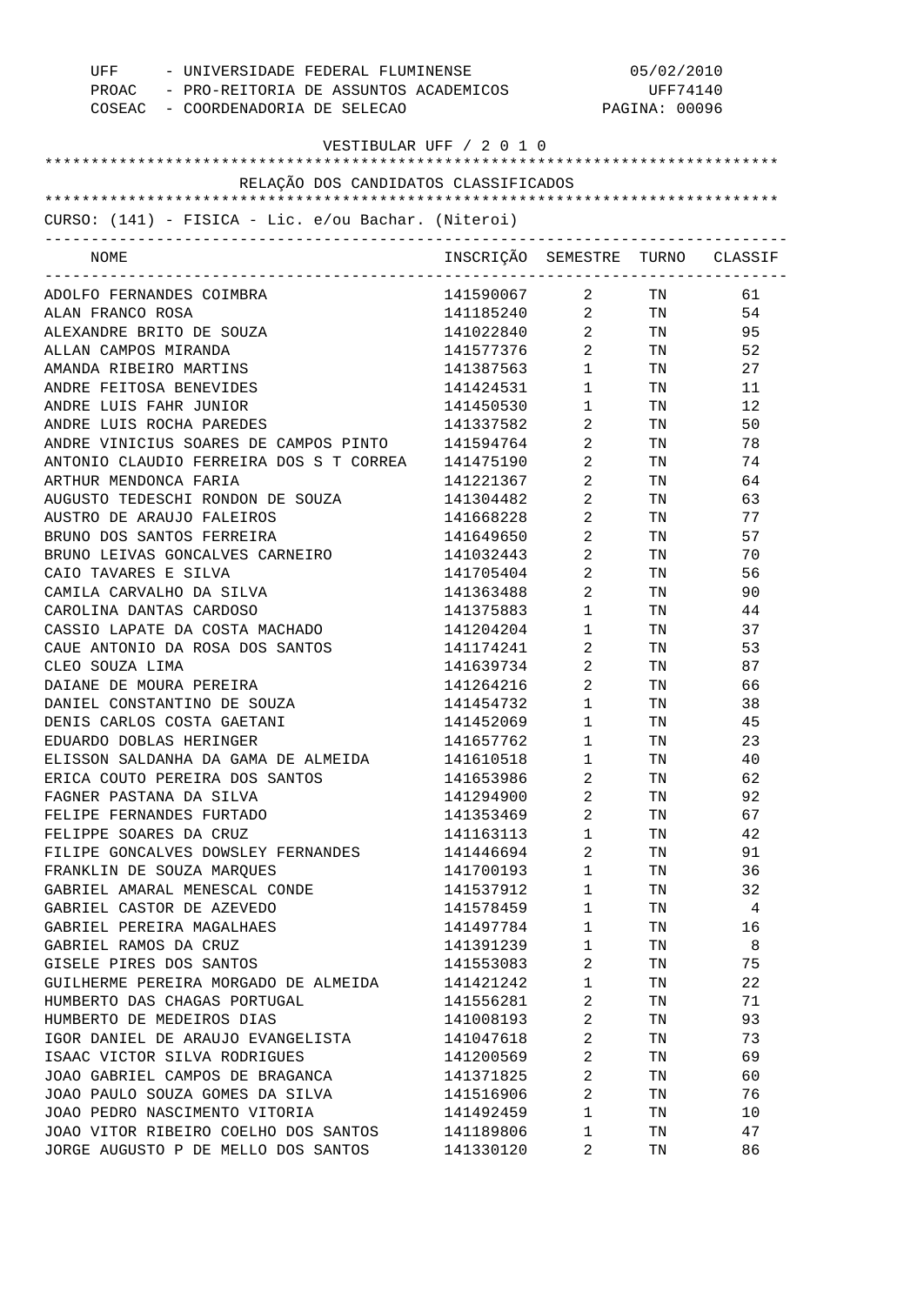| UFF<br>- UNIVERSIDADE FEDERAL FLUMINENSE<br>PROAC - PRO-REITORIA DE ASSUNTOS ACADEMICOS<br>COSEAC - COORDENADORIA DE SELECAO |                                  | 05/02/2010<br>UFF74140<br>PAGINA: 00097 |          |          |
|------------------------------------------------------------------------------------------------------------------------------|----------------------------------|-----------------------------------------|----------|----------|
| VESTIBULAR UFF / 2 0 1 0                                                                                                     |                                  |                                         |          |          |
| RELAÇÃO DOS CANDIDATOS CLASSIFICADOS                                                                                         |                                  |                                         |          |          |
|                                                                                                                              |                                  |                                         |          |          |
| CURSO: (141) - FISICA - Lic. e/ou Bachar. (Niteroi)                                                                          |                                  |                                         |          |          |
| NOME                                                                                                                         | INSCRIÇÃO SEMESTRE TURNO CLASSIF |                                         |          |          |
| JOSE FELLIPE CORREA SERQUEIRA                                                                                                | 141351033                        |                                         | 2 TN     | 58       |
| JULIA MENEZES CAMACHO LEAL                                                                                                   | 141417370 2 TN                   |                                         |          | 79       |
| JULIA REBELLO DOTTORI                                                                                                        | 141696677 1                      |                                         | TN 97    | 31       |
| JULIAN STENZEL MARTINS                                                                                                       | 141330637                        | $1 \quad \blacksquare$                  | TN       | 25       |
| KAINE CRISTINE BARRETO DE JESUS                                                                                              | 141351021                        | $\overline{a}$                          | TN 97    | 89       |
| KAUE LUAN PAULA DE AZEVEDO                                                                                                   | 141184387                        | $1 \quad \blacksquare$                  | TN 97    | 39       |
| KENION DA SILVA ASSUNCAO                                                                                                     | 141143876                        | $\mathbf{1}$                            | TN       | 41       |
| LEANDRO DE ARAUJO MACHADO                                                                                                    | 141701915                        | $\mathbf{1}$                            | TN       | 17       |
| LUANA APARECIDA DOS REIS                                                                                                     | 141509874                        | $\overline{2}$ and $\overline{2}$       | TN       | 83       |
| LUANA TESSERA DE SOUZA                                                                                                       | 141679186                        | $\overline{2}$                          | TN       | 96       |
| LUCAS COLARES CARNEIRO                                                                                                       | 141485884                        | $\mathbf{1}$                            | TN       | 26       |
| LUCAS DA SILVA ROCHA                                                                                                         | 141302367                        | 1                                       | TN       | 19       |
| LUCAS MURARO SASSI                                                                                                           | 141430255                        | $\mathbf{1}$                            | TN       | - 6      |
| LUIS GUSTAVO SOARES DE OLIVEIRA                                                                                              | 141522589                        | $\mathbf{1}$                            | TN       | 30       |
| LUIZ CARLOS CIAFRINO NETO                                                                                                    | 141215784                        | $\mathbf{1}$                            | TN       | 15       |
| LUIZ FELIPE SOARES DA SILVA                                                                                                  | 141491974                        | $\mathbf{1}$                            | TN       | 43       |
| LYGIA MARINA MENDES DA COSTA                                                                                                 | 141167523                        | $\mathbf{1}$                            | TN       | -5       |
| LYLIANE APARECIDA LESSA DE OLIVEIRA                                                                                          | 141529238                        | 2                                       | TN       | 80       |
| MAGNO DE CARVALHO BARBOSA                                                                                                    | 141425999                        | $\overline{2}$ and $\overline{2}$       | TN       | 88       |
| MARCUS VINICIUS RAMOS VIEIRA                                                                                                 | 141220703                        | $\mathbf{1}$                            | TN       | 34       |
| MATEUS CABRAL TORRES                                                                                                         | 141516437                        | $\mathbf{1}$                            | TN       | -2       |
| MATHEUS BRAGA PEIXOTO                                                                                                        | 141548741                        | $1 \quad \blacksquare$                  | TN       | 33       |
| MAYANNE RODRIGUES MAIA                                                                                                       | 141215980                        | $1 \qquad \qquad$                       | TN       | 3        |
| MICHEL VICTOR CARDOSO SA                                                                                                     | 141404244                        | 1                                       | TN       | 21       |
| NINA MACHADO ONEILL                                                                                                          | 141273889<br>141310106           | $\mathbf{1}$                            | TN       | 1        |
| OLIVIA LUIZA P R PORTELLADA BARRETO<br>PAULO GONCALVES PORTUGAL NETO                                                         | 141499342                        | 2<br>$\mathbf{1}$                       | TN<br>TN | 51<br>28 |
| PAULO ROBERTO VALERIO MACIEL                                                                                                 | 141621672                        | $\sqrt{2}$                              | TN       | 94       |
| PHILIPE OSORIO DE FABRITIIS                                                                                                  | 141286599                        | $\mathbf{1}$                            | TN       | 18       |
| RAFAEL HENRIQUE LAROTONDA SANTOS                                                                                             | 141695166                        | $\mathbf{1}$                            | TN       | 46       |
| RAFAEL MARTINS MORALES                                                                                                       | 141378237                        | $\overline{2}$                          | TN       | 72       |
| RAFAEL SAAVEDRA FERNANDES                                                                                                    | 141505476                        | $\mathbf{1}$                            | TN       | 20       |
| RAFAEL SOARES JUCA                                                                                                           | 141615972                        | $\overline{2}$                          | TN       | 59       |
| RAQUEL COUTO DE AZEVEDO GONCALVES MOTA                                                                                       | 141242191                        | $\mathbf{1}$                            | TN       | 9        |
| RIDEL JORGE CAMPOS                                                                                                           | 141023820                        | $\overline{2}$                          | TN       | 82       |
| ROGERIO CORREA RIBEIRO                                                                                                       | 141282115                        | 1                                       | TN       | 35       |
| TATIANA DOS ANJOS MOTA                                                                                                       | 141055615                        | $\mathbf{1}$                            | TN       | 48       |
| THIAGO FRAGA DE ALMEIDA                                                                                                      | 141434392                        | 2                                       | TN       | 49       |
| THIAGO JOSE SALES GONCALVES DE SOUZA                                                                                         | 141279211                        | $\mathbf{1}$                            | TN       | 7        |
| UEIDES DE LIMA SANTANA                                                                                                       | 141646971                        | 1                                       | TN       | 13       |
| VANDERLEI DA ROCHA BRAGA                                                                                                     | 141657487                        | $\mathbf{1}$                            | TN       | 29       |
| VICTOR DE REZENDE CUNHA                                                                                                      | 141324705                        | 2                                       | TN       | 81       |
| VILLER CONTARATO SOARES                                                                                                      | 141022113                        | 2                                       | TN       | 85       |
| VINICIUS DANIEL CALDAS SANTOS COSTA                                                                                          | 141346167                        | $\overline{2}$                          | TN       | 84       |
| VIVIAN DE ARAUJO DORNELAS                                                                                                    | 141701032                        | $\mathbf{1}$                            | TN       | 24       |
| WAGNER DE ANCHIETA MARQUES                                                                                                   | 141100862                        | 2                                       | TN       | 65       |
| WESLEY MORAES DE LIRA                                                                                                        | 141659239                        | 2                                       | TN       | 55       |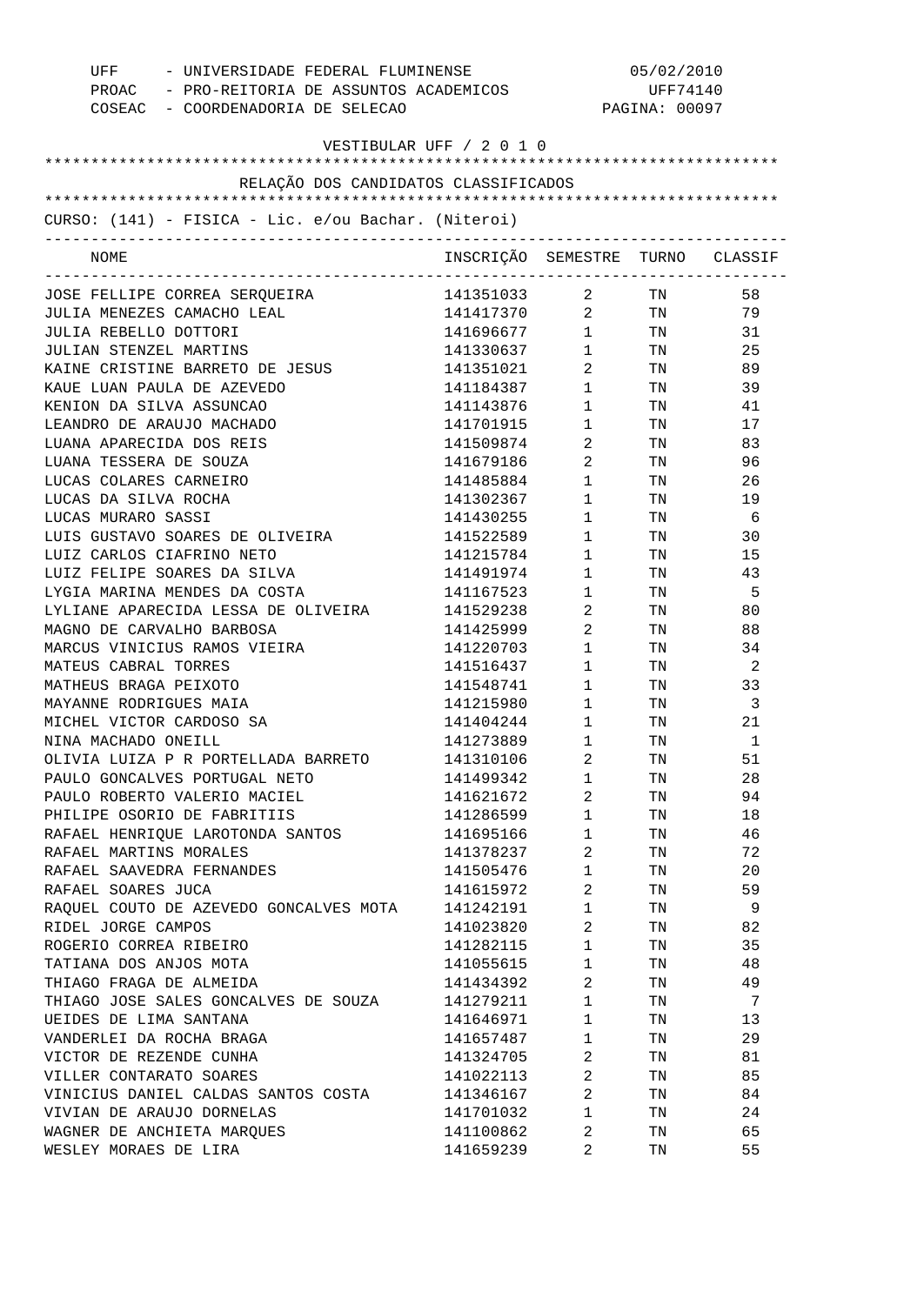| UFF    | - UNIVERSIDADE FEDERAL FLUMINENSE                   | 05/02/2010               |               |         |  |
|--------|-----------------------------------------------------|--------------------------|---------------|---------|--|
| PROAC  | - PRO-REITORIA DE ASSUNTOS ACADEMICOS               |                          | UFF74140      |         |  |
| COSEAC | - COORDENADORIA DE SELECAO                          |                          | PAGINA: 00098 |         |  |
|        | VESTIBULAR UFF / 2 0 1 0                            |                          |               |         |  |
|        |                                                     |                          |               |         |  |
|        | RELAÇÃO DOS CANDIDATOS CLASSIFICADOS                |                          |               |         |  |
|        |                                                     |                          |               |         |  |
|        | CURSO: (141) - FISICA - Lic. e/ou Bachar. (Niteroi) |                          |               |         |  |
| NOME   |                                                     | INSCRICÃO SEMESTRE TURNO |               | CLASSIF |  |
|        | 141323763<br>WILLIAM MIGUEL PIRES DE OLIVEIRA       | $\sim$ 2                 | TN            | 68      |  |
|        | 141416259<br>WILLIAN AZEVEDO VITA                   |                          | TN            | 14      |  |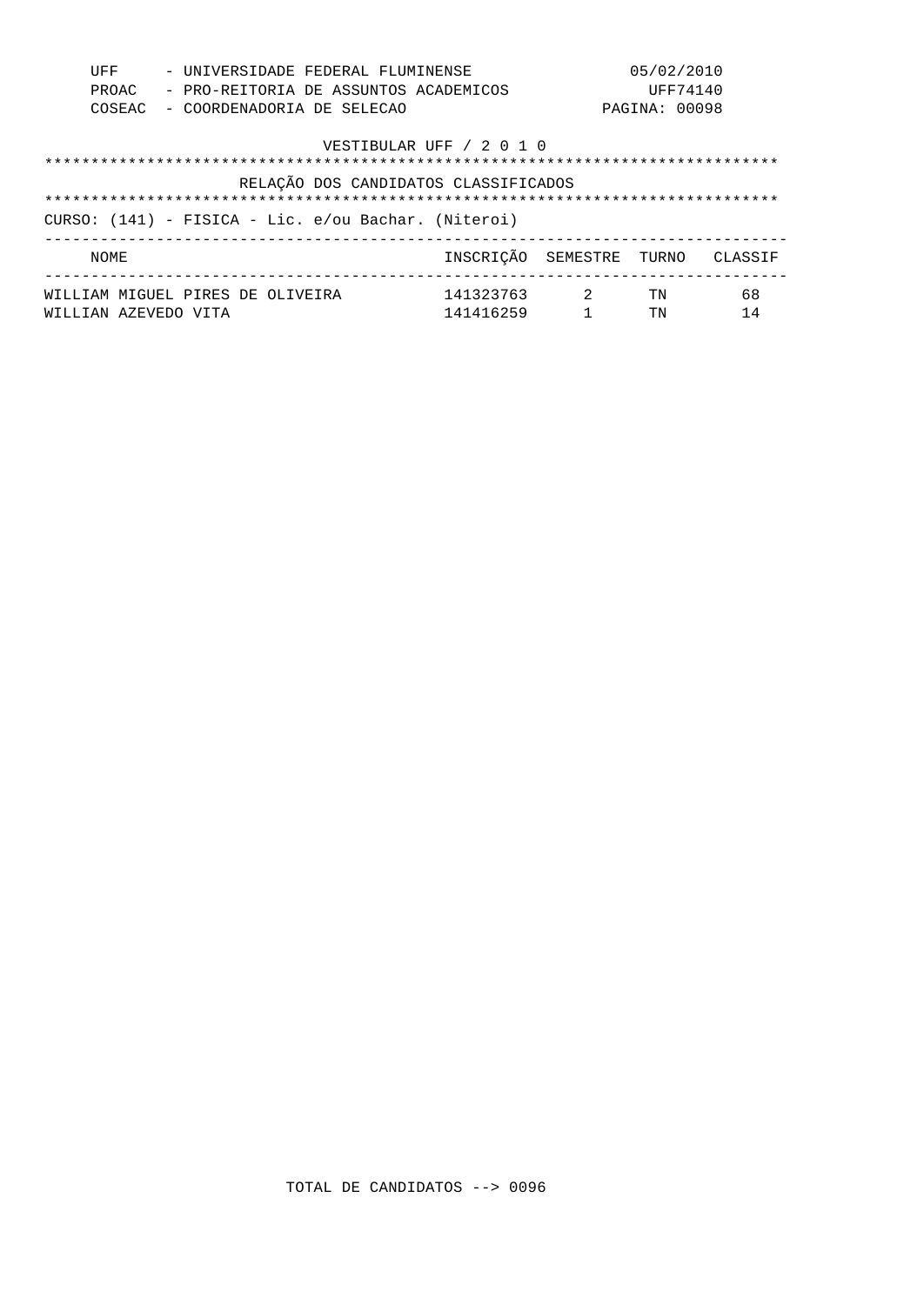| UFF<br>COSEAC - COORDENADORIA DE SELECAO                  | - UNIVERSIDADE FEDERAL FLUMINENSE<br>PROAC - PRO-REITORIA DE ASSUNTOS ACADEMICOS |                                               | 05/02/2010<br>UFF74140<br>PAGINA: 00099 |                |
|-----------------------------------------------------------|----------------------------------------------------------------------------------|-----------------------------------------------|-----------------------------------------|----------------|
| VESTIBULAR UFF / 2 0 1 0                                  |                                                                                  |                                               |                                         |                |
|                                                           |                                                                                  |                                               |                                         |                |
| RELAÇÃO DOS CANDIDATOS CLASSIFICADOS                      |                                                                                  |                                               |                                         |                |
| CURSO: (142) - GEOFISICA                                  |                                                                                  |                                               |                                         |                |
| NOME                                                      | INSCRIÇÃO SEMESTRE TURNO CLASSIF                                                 |                                               |                                         |                |
| ALICE MARIA VASCONCELLOS PEREIRA TAVARES 142384690 1 1 IN |                                                                                  |                                               |                                         | 5              |
| ARIELY LUPARELLI RIGUETI                                  | 142263834 1 IN 8                                                                 |                                               |                                         |                |
| BRUNO TEIXEIRA DE MORAES                                  |                                                                                  |                                               |                                         | 19             |
| BRUNO VALLE DE OLIVEIRA                                   |                                                                                  |                                               |                                         | $\overline{2}$ |
| CAMILA CAROLINE GUEDES VIANA                              | 142524824                                                                        |                                               | $\frac{1}{1}$ IN                        | 12             |
| DIEGO PEIXOTO VIEIRA                                      | 142542591                                                                        | $1 \quad \blacksquare$                        | IN                                      | 30             |
| ESTELLA BARBOSA DE SOUZA                                  | 142163620                                                                        | $1$ IN                                        |                                         | $\overline{1}$ |
| FABRICIO DE LIMA ROLA                                     | 142635520                                                                        | 1                                             | IN                                      | 21             |
| FELIPE CETALE SANTOS DRUMMOND                             | 142356447                                                                        | $1\qquad$                                     | IN                                      | 11             |
| FELIPE YUJI DEGUCHI HAYASHI                               | 142539362                                                                        | $1 \qquad \qquad$                             | IN                                      | $\overline{4}$ |
| FILLIPI BRANDAO LAGEDO                                    | 142473001                                                                        | $\mathbf{1}$                                  | IN                                      | 16             |
| FRANCISCO LEANDRO COSTA INACIO                            | 142170661                                                                        | $\begin{array}{c} 1 \\ 1 \end{array}$         | IN                                      | 24             |
| GABRIEL ARAGAO RODRIGUES SOARES                           | 142255552                                                                        |                                               | IN                                      | $\overline{3}$ |
| HELISSON NASCIMENTO DOS SANTOS                            | 142369298                                                                        | $1 \quad \cdots$                              | IN                                      | 28             |
| IAN DOS SANTOS FREITAS CACONIA FORTES                     | 142608199                                                                        | $1 \quad \blacksquare$                        | IN                                      | 18             |
| JOAO DURVAL BAPTISTA PEREIRA FARSURA                      |                                                                                  | $\frac{1}{4}$                                 | IN                                      | 25             |
| JONNE CLAY FONSECA VIDAL                                  | 142377116<br>142153285                                                           | 1                                             | IN                                      | 9              |
| LARISSA DA SILVA PIAUILINO                                | 142213231                                                                        | $1 \quad \blacksquare$                        | IN                                      | 26             |
| LEONARDO FERREIRA MATOS AVELAR                            | 142581169                                                                        | $1 \quad \blacksquare$                        | IN                                      | 13             |
| LEONARDO TAVARES SKAETTA                                  | 142482741                                                                        | $\mathbf{1}$                                  | IN                                      | 15             |
| LISANDRA LUCELI SILVA DE ALMEIDA                          | 142167614                                                                        | 1                                             | IN                                      | 7              |
| LORENA DA FONSECA SAMPAIO                                 | 142353328                                                                        | $\mathbf 1$                                   | IN                                      | 20             |
| LUCAS GABRIEL SILVA DE AGUIAR                             | 142203298                                                                        | $1 \qquad \qquad$                             | IN                                      | 17             |
| LUIZ HENRIQUE PEREIRA FONTANA                             | 142172140                                                                        | $\mathbf{1}$                                  | IN                                      | 27             |
| MARCELO DUMAS HAHN                                        | 142387288                                                                        | 1                                             | IN                                      | 14             |
| PEDRO GABRIEL DE OLIVEIRA LYRA                            | 142302769                                                                        | $1 \quad \blacksquare$                        | IN                                      | 22             |
| RAFAEL GOMES DA SILVA                                     | 142392958                                                                        | $1 \qquad \qquad$                             | IN                                      | 29             |
| SHAYANE PAES GONZALEZ                                     | 142281678                                                                        | $1$ IN                                        |                                         | 6              |
| VICTOR MARTINS GOMES                                      | 142402961                                                                        | $\begin{array}{ccc} 1 & & \\ & & \end{array}$ | IN                                      | 23             |
| YURI TOMEZAK                                              | 142455281                                                                        | $\mathbf{1}$                                  | IN                                      | 10             |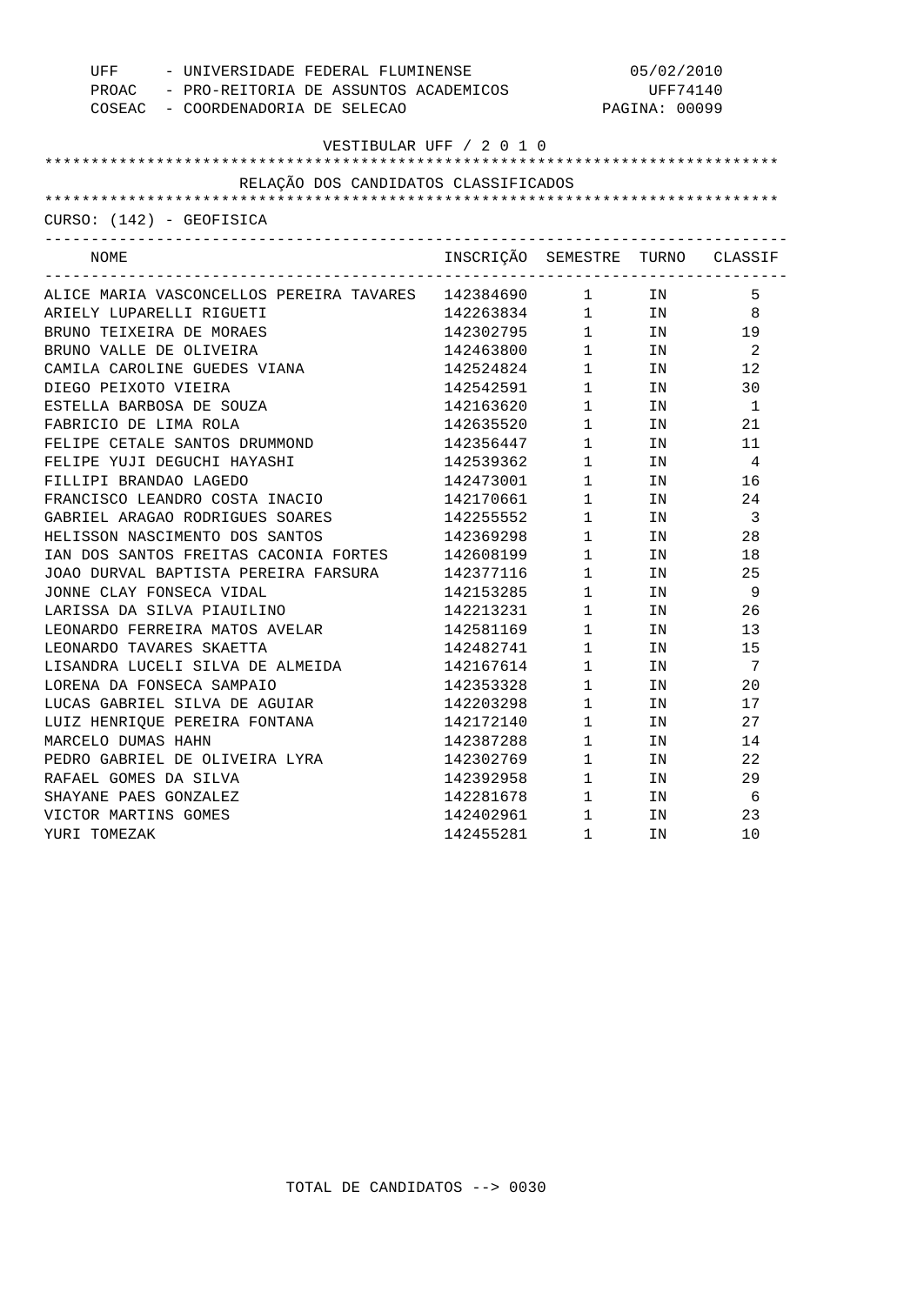| UFF - UNIVERSIDADE FEDERAL FLUMINENSE<br>PROAC - PRO-REITORIA DE ASSUNTOS ACADEMICOS<br>COSEAC - COORDENADORIA DE SELECAO |                                  | 05/02/2010<br>UFF74140<br>PAGINA: 00100 |                 |    |
|---------------------------------------------------------------------------------------------------------------------------|----------------------------------|-----------------------------------------|-----------------|----|
| VESTIBULAR UFF / 2 0 1 0                                                                                                  |                                  |                                         |                 |    |
| RELAÇÃO DOS CANDIDATOS CLASSIFICADOS                                                                                      |                                  |                                         |                 |    |
| CURSO: (143) - MATEMATICA - Licenciatura Noturna (Niteroi)                                                                |                                  |                                         |                 |    |
| ------------------------------<br>NOME                                                                                    | INSCRIÇÃO SEMESTRE TURNO CLASSIF |                                         |                 |    |
| ALISSON COSTA DE FREITAS                                                                                                  | 143677243 1 NO                   |                                         |                 | 56 |
| ALLAN DA SILVA MARINHO                                                                                                    | 143024850 1                      |                                         | NO <sub>1</sub> | 17 |
| ANDERSON MARTINS DE JESUS                                                                                                 | 143651316 1                      |                                         | NO <sub>2</sub> | 69 |
| BIANCO TAVARES FIALHO                                                                                                     | 143699289 1                      |                                         | NO <sub>2</sub> | 49 |
| BRUNA LAU TEIXEIRA                                                                                                        | 143139227 1                      |                                         | NO <sub>2</sub> | 58 |
| BRUNA RAEDER ALVES DA SILVA                                                                                               | 143006975                        | $1 \quad \blacksquare$                  | NO <sub>2</sub> | 18 |
| BRUNO ALMEIDA DE BARROS                                                                                                   | 143043399                        | $1 \quad \blacksquare$                  | NO <sub>2</sub> | 38 |
| CLAUDIA LIMA ORNELLAS                                                                                                     | 143018289                        | $1 \quad \blacksquare$                  | NO <sub>n</sub> | 68 |
| CLAUDIO ANTONIO DA COSTA PINHO                                                                                            | 143112839                        | $1 \quad \blacksquare$                  | NO <sub>n</sub> | 32 |
| CRISIA RAMOS DE OLIVEIRA                                                                                                  | 143003612                        | $1 \quad \blacksquare$                  | NO <sub>n</sub> | 13 |
| DANIEL MELONIO BRUM                                                                                                       | 143538655                        | $2 \left( \frac{1}{2} \right)$          | NO <sub>n</sub> | 77 |
| DANIELLE ROCHA DA SILVA                                                                                                   | 143006341                        | $1 \quad \blacksquare$                  | NO <sub>n</sub> | 48 |
| DENNIS CASTRO DE ARAUJO                                                                                                   | 143266173                        | $1 \quad \blacksquare$                  | NO <sub>n</sub> | 65 |
| DIEGO DOS SANTOS REIMOL                                                                                                   | 143515770                        | $1 \quad \blacksquare$                  | NO <sub>n</sub> | 60 |
| DOUGLAS FERRAZ DE AZEVEDO                                                                                                 | 143660549                        | $1 \quad \blacksquare$                  | NO <sub>n</sub> | 39 |
| EDUARDO PINHEIRO CORREIA                                                                                                  | 143689399                        | $1 \quad \blacksquare$                  | NO <sub>n</sub> | 34 |
| ELLEN MARTINS                                                                                                             | 143356588                        | $1 \quad \blacksquare$                  | NO <sub>n</sub> | 23 |
| ERICK BRAZ E SILVA                                                                                                        | 143317063                        | $1 \qquad \qquad$                       | NO <sub>n</sub> | 12 |
| FABIO MEDEIROS CHAVES FILHO                                                                                               | 143588129                        | $1 \quad \blacksquare$                  | NO <sub>2</sub> | 10 |
| FELIPE COSTA DE SOUZA                                                                                                     | 143295370                        | $1 \quad \blacksquare$                  | NO <sub>n</sub> | 52 |
| FELIPE DIAS SANTOS                                                                                                        | 143014130                        | $1 \quad \blacksquare$                  | NO <sub>n</sub> | 70 |
| FILLIPE ALMEIDA DOS SANTOS                                                                                                | 143639069                        | $1 \quad \blacksquare$                  | NO <sub>n</sub> | 59 |
| FLAVIO RODRIGUES DA SILVA                                                                                                 | 143698003 1                      |                                         | NO <sub>n</sub> | 46 |
| GABRIELA DE REZENDE LIMA                                                                                                  | 143443202 1                      |                                         | NO              | 36 |
| GIOVANNA PINHEIRO                                                                                                         | 143102640                        | $1 \qquad \qquad$                       | NO              | 40 |
| GLAUCIA ANTUNES DOS SANTOS                                                                                                | 143369597                        | 1                                       | ΝO              | 51 |
| HELTON BARROS DA SILVA RIBEIRO                                                                                            | 143045957                        | $\mathbf{1}$                            | NO              | 50 |
| HELTON DE OLIVEIRA DA SILVA LEAL                                                                                          | 143347513                        | $\mathbf{1}$                            | NO              | 5  |
| HUGO DE OLIVEIRA NOGUEIRA                                                                                                 | 143697372                        | $\mathbf{1}$                            | NO              | 3  |
| IGOR MARTINS DESSAUNE                                                                                                     | 143698807                        | $\mathbf{1}$                            | NO              | 14 |
| JAQUELINE KETLYN RIBEIRO PEIXOTO                                                                                          | 143122470                        | $\mathbf{1}$                            | NO              | 31 |
| JHONNY MARINHO QUEIROZ                                                                                                    | 143420808                        | $\mathbf{1}$                            | NO              | 54 |
| JONAS DE CARVALHO CARNEIRO                                                                                                | 143232469                        | $\mathbf{1}$                            | NO              | 25 |
| JONATHAN SILVA DE OLIVEIRA                                                                                                | 143135403                        | 1                                       | NO              | 45 |
| JULIANA DE AZEVEDO FERREIRA                                                                                               | 143018459                        | $\mathbf{1}$                            | NO.             | 57 |
| JULIANA GUIMARAES DE MELLO SOBREIRA                                                                                       | 143665159                        | $\mathbf{1}$                            | NO.             | 15 |
| LAIR CERDEIRA JUNIOR                                                                                                      | 143046121                        | $\overline{c}$                          | NO              | 74 |
| LILIAN MEYRE COSTA DE SOUZA                                                                                               | 143090146                        | 1                                       | NO              | 62 |
| LUANA MENDES DA SILVEIRA                                                                                                  | 143673704                        | $\mathbf{1}$                            | NO              | 41 |
| LUIS CLAUDIO FAGUNDES                                                                                                     | 143323452                        | 1                                       | NO              | 16 |
| LUIS SERGIO DE CARVALHO ROQUE                                                                                             | 143069147                        | $\mathbf{1}$                            | NO              | 37 |
| LUIZ CLAUDIO ANTONIO                                                                                                      | 143078916                        | $\overline{a}$                          | NO              | 73 |
| MAIARA GONCALVES DO NASCIMENTO                                                                                            | 143134198                        | $\mathbf{1}$                            | NO              | 67 |
| MARCIO ANDRE ROCHA                                                                                                        | 143018291                        | $\mathbf{1}$                            | NO              | 55 |
| MAURICIO PEREIRA DA SILVA                                                                                                 | 143644301                        | $\mathbf{1}$                            | NO              | 42 |
| MAX DE ALMEIDA SANTOS                                                                                                     | 143708224                        | $\mathbf 1$                             | NO              | 63 |
| MILANO GREGORIO DE AMORIM                                                                                                 | 143703717                        | 1                                       | NO              | 9  |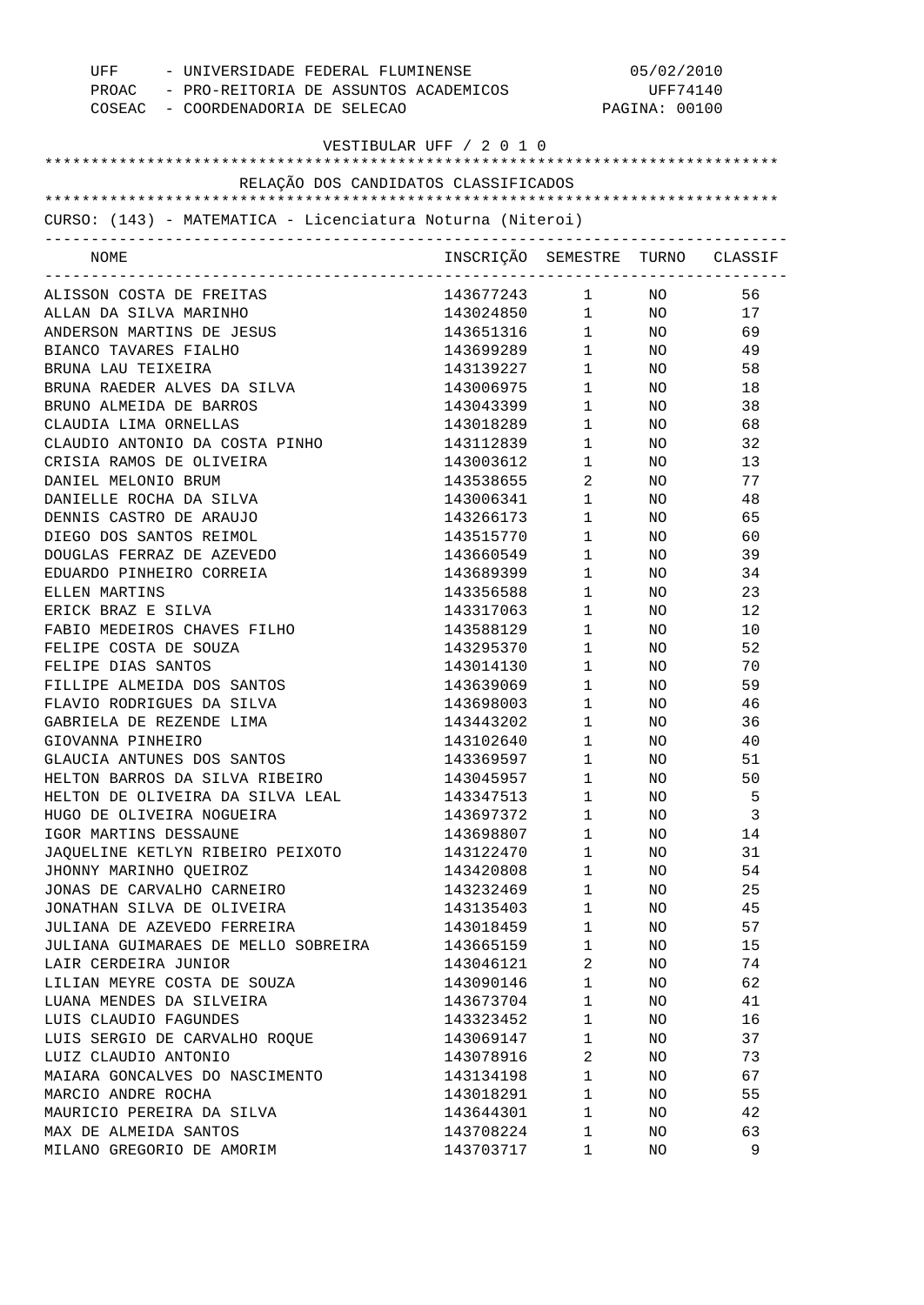| PROAC - PRO-REITORIA DE ASSUNTOS ACADEMICOS<br>UFF74140<br>COSEAC - COORDENADORIA DE SELECAO<br>PAGINA: 00101<br>VESTIBULAR UFF / 2 0 1 0<br>RELAÇÃO DOS CANDIDATOS CLASSIFICADOS<br>CURSO: (143) - MATEMATICA - Licenciatura Noturna (Niteroi)<br>INSCRIÇÃO SEMESTRE TURNO CLASSIF<br>NOME<br>143561030 1 NO<br>NILSON ALVES DE OLIVEIRA<br>7<br>143383464 1 NO<br>143499029 1 NO<br>143465858 1 NO<br>53<br>PATRIC COELHO LOPES<br>PEDRO CALIXTO BRANDAO MENDES<br>28<br>RAFAEL SAMPAIO PAIVA<br>$\overline{1}$<br>143313811 1 NO<br>RAFAEL VALE FARIA<br>22<br>$\begin{array}{ccc} 1 & & \text{NO} \\ 1 & & \text{NO} \\ 1 & & \text{NO} \\ \end{array}$<br>RAPHAEL DE SOUZA DOS REIS SILVA<br>143055964<br>35<br>RENAN DA SILVA RAMOS<br>26<br>143006365<br>RENATO ALVES HANNOUCHE JUNIOR<br>143018825<br>64<br>143458623 1<br>RENATO DA SILVA FERREIRA<br>29<br>NO<br>$\begin{array}{ccc} 143360539 & 2 \\ 143071475 & 2 \\ 143137322 & 1 \\ 143559271 & 1 \end{array}$<br>ROBERTO ELIAS RANGEL<br>NO<br>75<br>RODRIGO CAMELO DA SILVA<br>NO<br>71<br>RODRIGO DOS SANTOS<br>66<br>NO<br>RODRIGO FREITAS CALDERARO<br>NO<br>- 6<br>$1 \quad \Box$<br>RODRIGO LOPES DA SILVA<br>143386741<br>- 8<br>NO<br>RODRIGO THOMAZ DE ALBUQUERQUE<br>$\mathbf{1}$<br>143587357<br>NO<br>21<br>ROMULO ARAUJO DE PAULA<br>$\begin{array}{c} 1 \\ 1 \end{array}$<br>$\overline{4}$<br>143564434<br>NO.<br>143698716<br>RONALDO DAMIAO SOARES SILVA<br>NO<br>61<br>$1 \quad \blacksquare$<br>143296374<br>SABRINA DE BARROS LOPES IMBROISI<br>NO.<br>43<br>$1$ , $\qquad \qquad$<br>SABRINA PONCIANO PEREIRA<br>143618285<br>NO<br>27<br>$\begin{array}{c} 1 \\ 1 \end{array}$<br>SILVIA JANAINA DA SILVA<br>143226214<br>NO<br>19<br>SUHENDER RIBEIRO DA SILVA<br>143337831<br>NO<br>33<br>$1 \quad \blacksquare$<br>143394839<br>THACIO LEMOS DAVILA DOS SANTOS<br>NO<br>11<br>$\overline{2}$<br>THUANNY DE ARAUJO PORTO<br>76<br>143544692<br>NO<br>$\mathbf{1}$<br>UBERLAN MACEDO SILVA<br>143522890<br>44<br>NO.<br>143650427 1<br>143670312 1<br>VICTOR OLIVEIRA DE ARAUJO<br>47<br>NO<br>VICTORIA MACENA RODRIGUES<br>24<br>NO<br>143597687 2<br>VIVIAN TAMIE NAKAYAMA<br>72<br>NO<br>143395663 1 NO<br>WELLINGTON ALTO DA SILVA SANTIAGO<br>30<br>$\frac{1}{1}$<br>WILLIAN PEREIRA GONZAGA<br>143583349<br>NO<br>20 | UFF - UNIVERSIDADE FEDERAL FLUMINENSE  | 05/02/2010 |   |     |                |
|------------------------------------------------------------------------------------------------------------------------------------------------------------------------------------------------------------------------------------------------------------------------------------------------------------------------------------------------------------------------------------------------------------------------------------------------------------------------------------------------------------------------------------------------------------------------------------------------------------------------------------------------------------------------------------------------------------------------------------------------------------------------------------------------------------------------------------------------------------------------------------------------------------------------------------------------------------------------------------------------------------------------------------------------------------------------------------------------------------------------------------------------------------------------------------------------------------------------------------------------------------------------------------------------------------------------------------------------------------------------------------------------------------------------------------------------------------------------------------------------------------------------------------------------------------------------------------------------------------------------------------------------------------------------------------------------------------------------------------------------------------------------------------------------------------------------------------------------------------------------------------------------------------------------------------------------------------------------------------------------------------------------------------------------------------------------------------------------------------------------------------------------------------------------------------------------------------------------------------------------------------------------------------------------------------------|----------------------------------------|------------|---|-----|----------------|
|                                                                                                                                                                                                                                                                                                                                                                                                                                                                                                                                                                                                                                                                                                                                                                                                                                                                                                                                                                                                                                                                                                                                                                                                                                                                                                                                                                                                                                                                                                                                                                                                                                                                                                                                                                                                                                                                                                                                                                                                                                                                                                                                                                                                                                                                                                                  |                                        |            |   |     |                |
|                                                                                                                                                                                                                                                                                                                                                                                                                                                                                                                                                                                                                                                                                                                                                                                                                                                                                                                                                                                                                                                                                                                                                                                                                                                                                                                                                                                                                                                                                                                                                                                                                                                                                                                                                                                                                                                                                                                                                                                                                                                                                                                                                                                                                                                                                                                  |                                        |            |   |     |                |
|                                                                                                                                                                                                                                                                                                                                                                                                                                                                                                                                                                                                                                                                                                                                                                                                                                                                                                                                                                                                                                                                                                                                                                                                                                                                                                                                                                                                                                                                                                                                                                                                                                                                                                                                                                                                                                                                                                                                                                                                                                                                                                                                                                                                                                                                                                                  |                                        |            |   |     |                |
|                                                                                                                                                                                                                                                                                                                                                                                                                                                                                                                                                                                                                                                                                                                                                                                                                                                                                                                                                                                                                                                                                                                                                                                                                                                                                                                                                                                                                                                                                                                                                                                                                                                                                                                                                                                                                                                                                                                                                                                                                                                                                                                                                                                                                                                                                                                  |                                        |            |   |     |                |
|                                                                                                                                                                                                                                                                                                                                                                                                                                                                                                                                                                                                                                                                                                                                                                                                                                                                                                                                                                                                                                                                                                                                                                                                                                                                                                                                                                                                                                                                                                                                                                                                                                                                                                                                                                                                                                                                                                                                                                                                                                                                                                                                                                                                                                                                                                                  |                                        |            |   |     |                |
|                                                                                                                                                                                                                                                                                                                                                                                                                                                                                                                                                                                                                                                                                                                                                                                                                                                                                                                                                                                                                                                                                                                                                                                                                                                                                                                                                                                                                                                                                                                                                                                                                                                                                                                                                                                                                                                                                                                                                                                                                                                                                                                                                                                                                                                                                                                  |                                        |            |   |     |                |
|                                                                                                                                                                                                                                                                                                                                                                                                                                                                                                                                                                                                                                                                                                                                                                                                                                                                                                                                                                                                                                                                                                                                                                                                                                                                                                                                                                                                                                                                                                                                                                                                                                                                                                                                                                                                                                                                                                                                                                                                                                                                                                                                                                                                                                                                                                                  |                                        |            |   |     |                |
|                                                                                                                                                                                                                                                                                                                                                                                                                                                                                                                                                                                                                                                                                                                                                                                                                                                                                                                                                                                                                                                                                                                                                                                                                                                                                                                                                                                                                                                                                                                                                                                                                                                                                                                                                                                                                                                                                                                                                                                                                                                                                                                                                                                                                                                                                                                  |                                        |            |   |     |                |
|                                                                                                                                                                                                                                                                                                                                                                                                                                                                                                                                                                                                                                                                                                                                                                                                                                                                                                                                                                                                                                                                                                                                                                                                                                                                                                                                                                                                                                                                                                                                                                                                                                                                                                                                                                                                                                                                                                                                                                                                                                                                                                                                                                                                                                                                                                                  |                                        |            |   |     |                |
|                                                                                                                                                                                                                                                                                                                                                                                                                                                                                                                                                                                                                                                                                                                                                                                                                                                                                                                                                                                                                                                                                                                                                                                                                                                                                                                                                                                                                                                                                                                                                                                                                                                                                                                                                                                                                                                                                                                                                                                                                                                                                                                                                                                                                                                                                                                  |                                        |            |   |     |                |
|                                                                                                                                                                                                                                                                                                                                                                                                                                                                                                                                                                                                                                                                                                                                                                                                                                                                                                                                                                                                                                                                                                                                                                                                                                                                                                                                                                                                                                                                                                                                                                                                                                                                                                                                                                                                                                                                                                                                                                                                                                                                                                                                                                                                                                                                                                                  |                                        |            |   |     |                |
|                                                                                                                                                                                                                                                                                                                                                                                                                                                                                                                                                                                                                                                                                                                                                                                                                                                                                                                                                                                                                                                                                                                                                                                                                                                                                                                                                                                                                                                                                                                                                                                                                                                                                                                                                                                                                                                                                                                                                                                                                                                                                                                                                                                                                                                                                                                  |                                        |            |   |     |                |
|                                                                                                                                                                                                                                                                                                                                                                                                                                                                                                                                                                                                                                                                                                                                                                                                                                                                                                                                                                                                                                                                                                                                                                                                                                                                                                                                                                                                                                                                                                                                                                                                                                                                                                                                                                                                                                                                                                                                                                                                                                                                                                                                                                                                                                                                                                                  |                                        |            |   |     |                |
|                                                                                                                                                                                                                                                                                                                                                                                                                                                                                                                                                                                                                                                                                                                                                                                                                                                                                                                                                                                                                                                                                                                                                                                                                                                                                                                                                                                                                                                                                                                                                                                                                                                                                                                                                                                                                                                                                                                                                                                                                                                                                                                                                                                                                                                                                                                  |                                        |            |   |     |                |
|                                                                                                                                                                                                                                                                                                                                                                                                                                                                                                                                                                                                                                                                                                                                                                                                                                                                                                                                                                                                                                                                                                                                                                                                                                                                                                                                                                                                                                                                                                                                                                                                                                                                                                                                                                                                                                                                                                                                                                                                                                                                                                                                                                                                                                                                                                                  |                                        |            |   |     |                |
|                                                                                                                                                                                                                                                                                                                                                                                                                                                                                                                                                                                                                                                                                                                                                                                                                                                                                                                                                                                                                                                                                                                                                                                                                                                                                                                                                                                                                                                                                                                                                                                                                                                                                                                                                                                                                                                                                                                                                                                                                                                                                                                                                                                                                                                                                                                  |                                        |            |   |     |                |
|                                                                                                                                                                                                                                                                                                                                                                                                                                                                                                                                                                                                                                                                                                                                                                                                                                                                                                                                                                                                                                                                                                                                                                                                                                                                                                                                                                                                                                                                                                                                                                                                                                                                                                                                                                                                                                                                                                                                                                                                                                                                                                                                                                                                                                                                                                                  |                                        |            |   |     |                |
|                                                                                                                                                                                                                                                                                                                                                                                                                                                                                                                                                                                                                                                                                                                                                                                                                                                                                                                                                                                                                                                                                                                                                                                                                                                                                                                                                                                                                                                                                                                                                                                                                                                                                                                                                                                                                                                                                                                                                                                                                                                                                                                                                                                                                                                                                                                  |                                        |            |   |     |                |
|                                                                                                                                                                                                                                                                                                                                                                                                                                                                                                                                                                                                                                                                                                                                                                                                                                                                                                                                                                                                                                                                                                                                                                                                                                                                                                                                                                                                                                                                                                                                                                                                                                                                                                                                                                                                                                                                                                                                                                                                                                                                                                                                                                                                                                                                                                                  |                                        |            |   |     |                |
|                                                                                                                                                                                                                                                                                                                                                                                                                                                                                                                                                                                                                                                                                                                                                                                                                                                                                                                                                                                                                                                                                                                                                                                                                                                                                                                                                                                                                                                                                                                                                                                                                                                                                                                                                                                                                                                                                                                                                                                                                                                                                                                                                                                                                                                                                                                  |                                        |            |   |     |                |
|                                                                                                                                                                                                                                                                                                                                                                                                                                                                                                                                                                                                                                                                                                                                                                                                                                                                                                                                                                                                                                                                                                                                                                                                                                                                                                                                                                                                                                                                                                                                                                                                                                                                                                                                                                                                                                                                                                                                                                                                                                                                                                                                                                                                                                                                                                                  |                                        |            |   |     |                |
|                                                                                                                                                                                                                                                                                                                                                                                                                                                                                                                                                                                                                                                                                                                                                                                                                                                                                                                                                                                                                                                                                                                                                                                                                                                                                                                                                                                                                                                                                                                                                                                                                                                                                                                                                                                                                                                                                                                                                                                                                                                                                                                                                                                                                                                                                                                  |                                        |            |   |     |                |
|                                                                                                                                                                                                                                                                                                                                                                                                                                                                                                                                                                                                                                                                                                                                                                                                                                                                                                                                                                                                                                                                                                                                                                                                                                                                                                                                                                                                                                                                                                                                                                                                                                                                                                                                                                                                                                                                                                                                                                                                                                                                                                                                                                                                                                                                                                                  |                                        |            |   |     |                |
|                                                                                                                                                                                                                                                                                                                                                                                                                                                                                                                                                                                                                                                                                                                                                                                                                                                                                                                                                                                                                                                                                                                                                                                                                                                                                                                                                                                                                                                                                                                                                                                                                                                                                                                                                                                                                                                                                                                                                                                                                                                                                                                                                                                                                                                                                                                  |                                        |            |   |     |                |
|                                                                                                                                                                                                                                                                                                                                                                                                                                                                                                                                                                                                                                                                                                                                                                                                                                                                                                                                                                                                                                                                                                                                                                                                                                                                                                                                                                                                                                                                                                                                                                                                                                                                                                                                                                                                                                                                                                                                                                                                                                                                                                                                                                                                                                                                                                                  |                                        |            |   |     |                |
|                                                                                                                                                                                                                                                                                                                                                                                                                                                                                                                                                                                                                                                                                                                                                                                                                                                                                                                                                                                                                                                                                                                                                                                                                                                                                                                                                                                                                                                                                                                                                                                                                                                                                                                                                                                                                                                                                                                                                                                                                                                                                                                                                                                                                                                                                                                  |                                        |            |   |     |                |
|                                                                                                                                                                                                                                                                                                                                                                                                                                                                                                                                                                                                                                                                                                                                                                                                                                                                                                                                                                                                                                                                                                                                                                                                                                                                                                                                                                                                                                                                                                                                                                                                                                                                                                                                                                                                                                                                                                                                                                                                                                                                                                                                                                                                                                                                                                                  |                                        |            |   |     |                |
|                                                                                                                                                                                                                                                                                                                                                                                                                                                                                                                                                                                                                                                                                                                                                                                                                                                                                                                                                                                                                                                                                                                                                                                                                                                                                                                                                                                                                                                                                                                                                                                                                                                                                                                                                                                                                                                                                                                                                                                                                                                                                                                                                                                                                                                                                                                  |                                        |            |   |     |                |
|                                                                                                                                                                                                                                                                                                                                                                                                                                                                                                                                                                                                                                                                                                                                                                                                                                                                                                                                                                                                                                                                                                                                                                                                                                                                                                                                                                                                                                                                                                                                                                                                                                                                                                                                                                                                                                                                                                                                                                                                                                                                                                                                                                                                                                                                                                                  |                                        |            |   |     |                |
|                                                                                                                                                                                                                                                                                                                                                                                                                                                                                                                                                                                                                                                                                                                                                                                                                                                                                                                                                                                                                                                                                                                                                                                                                                                                                                                                                                                                                                                                                                                                                                                                                                                                                                                                                                                                                                                                                                                                                                                                                                                                                                                                                                                                                                                                                                                  |                                        |            |   |     |                |
|                                                                                                                                                                                                                                                                                                                                                                                                                                                                                                                                                                                                                                                                                                                                                                                                                                                                                                                                                                                                                                                                                                                                                                                                                                                                                                                                                                                                                                                                                                                                                                                                                                                                                                                                                                                                                                                                                                                                                                                                                                                                                                                                                                                                                                                                                                                  |                                        |            |   |     |                |
|                                                                                                                                                                                                                                                                                                                                                                                                                                                                                                                                                                                                                                                                                                                                                                                                                                                                                                                                                                                                                                                                                                                                                                                                                                                                                                                                                                                                                                                                                                                                                                                                                                                                                                                                                                                                                                                                                                                                                                                                                                                                                                                                                                                                                                                                                                                  |                                        |            |   |     |                |
|                                                                                                                                                                                                                                                                                                                                                                                                                                                                                                                                                                                                                                                                                                                                                                                                                                                                                                                                                                                                                                                                                                                                                                                                                                                                                                                                                                                                                                                                                                                                                                                                                                                                                                                                                                                                                                                                                                                                                                                                                                                                                                                                                                                                                                                                                                                  |                                        |            |   |     |                |
|                                                                                                                                                                                                                                                                                                                                                                                                                                                                                                                                                                                                                                                                                                                                                                                                                                                                                                                                                                                                                                                                                                                                                                                                                                                                                                                                                                                                                                                                                                                                                                                                                                                                                                                                                                                                                                                                                                                                                                                                                                                                                                                                                                                                                                                                                                                  |                                        |            |   |     |                |
|                                                                                                                                                                                                                                                                                                                                                                                                                                                                                                                                                                                                                                                                                                                                                                                                                                                                                                                                                                                                                                                                                                                                                                                                                                                                                                                                                                                                                                                                                                                                                                                                                                                                                                                                                                                                                                                                                                                                                                                                                                                                                                                                                                                                                                                                                                                  |                                        |            |   |     |                |
|                                                                                                                                                                                                                                                                                                                                                                                                                                                                                                                                                                                                                                                                                                                                                                                                                                                                                                                                                                                                                                                                                                                                                                                                                                                                                                                                                                                                                                                                                                                                                                                                                                                                                                                                                                                                                                                                                                                                                                                                                                                                                                                                                                                                                                                                                                                  |                                        |            |   |     |                |
|                                                                                                                                                                                                                                                                                                                                                                                                                                                                                                                                                                                                                                                                                                                                                                                                                                                                                                                                                                                                                                                                                                                                                                                                                                                                                                                                                                                                                                                                                                                                                                                                                                                                                                                                                                                                                                                                                                                                                                                                                                                                                                                                                                                                                                                                                                                  |                                        |            |   |     |                |
|                                                                                                                                                                                                                                                                                                                                                                                                                                                                                                                                                                                                                                                                                                                                                                                                                                                                                                                                                                                                                                                                                                                                                                                                                                                                                                                                                                                                                                                                                                                                                                                                                                                                                                                                                                                                                                                                                                                                                                                                                                                                                                                                                                                                                                                                                                                  |                                        |            |   |     |                |
|                                                                                                                                                                                                                                                                                                                                                                                                                                                                                                                                                                                                                                                                                                                                                                                                                                                                                                                                                                                                                                                                                                                                                                                                                                                                                                                                                                                                                                                                                                                                                                                                                                                                                                                                                                                                                                                                                                                                                                                                                                                                                                                                                                                                                                                                                                                  | WILTER MONTEIRO DE SIQUEIRA FRANCESCHI | 143299883  | 1 | NO. | $\overline{2}$ |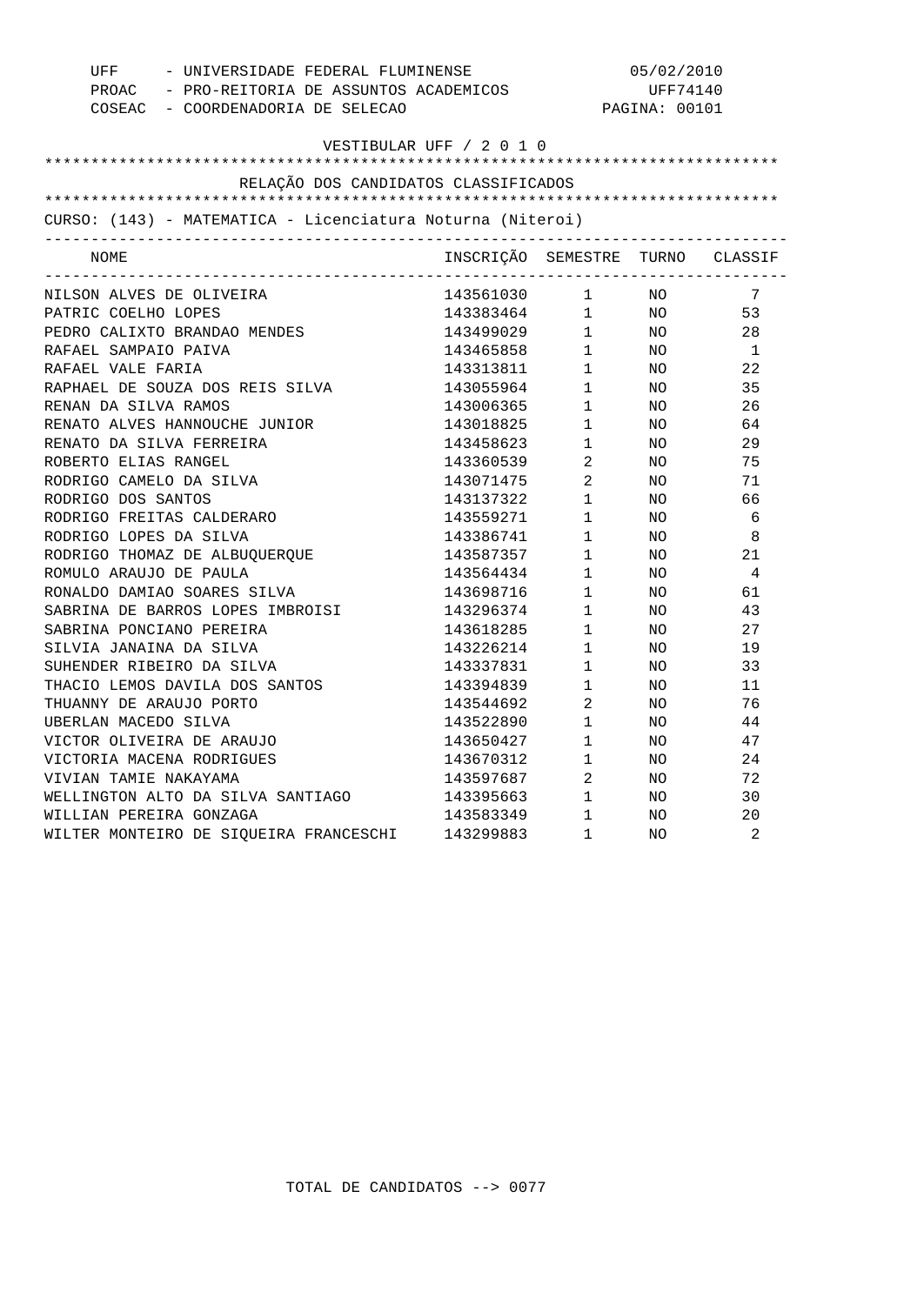| UFF - UNIVERSIDADE FEDERAL FLUMINENSE<br>PROAC - PRO-REITORIA DE ASSUNTOS ACADEMICOS<br>COSEAC - COORDENADORIA DE SELECAO |                                  |                                                  | 05/02/2010<br>UFF74140<br>PAGINA: 00102 |           |
|---------------------------------------------------------------------------------------------------------------------------|----------------------------------|--------------------------------------------------|-----------------------------------------|-----------|
| VESTIBULAR UFF / 2 0 1 0                                                                                                  |                                  |                                                  |                                         |           |
| RELAÇÃO DOS CANDIDATOS CLASSIFICADOS                                                                                      |                                  |                                                  |                                         |           |
|                                                                                                                           |                                  |                                                  |                                         |           |
| CURSO: (144) - MATEMATICA - Lic. e/ou Bachar. (Niteroi)                                                                   |                                  |                                                  |                                         |           |
| NOME                                                                                                                      | INSCRIÇÃO SEMESTRE TURNO CLASSIF |                                                  |                                         |           |
| ALDO AMORIM                                                                                                               | 144700492 1                      |                                                  | MT                                      | 36        |
| ALEXANDRE CASSIMIRO CUNHA                                                                                                 | 144006298 1 MT 51                |                                                  |                                         |           |
| ALEXANDRE DE MELO FRANCA                                                                                                  | 144320589 2 MT 113               |                                                  |                                         |           |
| ALEXANDRE TENORIO RACHID NOVAIS                                                                                           | 144304779                        | $1 \quad \blacksquare$                           | MT                                      | 63        |
| ALINE AGUIAR GOMES                                                                                                        | 144007369                        | $2 \left( \frac{1}{2} \right)$                   |                                         | MT 107    |
| AMANDA DA CRUZ SANTOS VIEIRA                                                                                              | 144386052                        | $1 \qquad \qquad$                                | MT                                      | 14        |
| ANDRE NEWTON DE OLIVEIRA                                                                                                  | 144565139                        | $\overline{2}$                                   |                                         | MT 115    |
| ANDRES GONZALEZ GONZALEZ                                                                                                  | 144500012                        | $\overline{2}$                                   | MT                                      | 98        |
| ANNY RAMOS GUIMARAES HERRERA SIMOES                                                                                       | 144561482                        | $1 \quad \blacksquare$                           | MT                                      | -46       |
| ANTONIA ROZIMEIRE PINTO DE SOUSA                                                                                          | 144096671                        | $\mathbf{2}$                                     | MT                                      | 105       |
| ARTHUR SANTOS SARAIVA                                                                                                     | 144165484                        | $2 \left( \frac{1}{2} \right)$                   | MT                                      | 129       |
| AVA FERNANDES REIS                                                                                                        | 144235459                        | $\overline{2}$                                   | MT                                      | 95        |
| BARBARA DE OLIVEIRA ERICEIRA                                                                                              | 144329444                        | $2 \qquad \qquad$                                | MT                                      | 123       |
| BERNARDO FERREIRA AZEREDO                                                                                                 | 144707282                        | $\overline{2}$                                   | MT                                      | 116       |
| BRUNA CAROLINE FENA SOUZA                                                                                                 | 144687054                        | $\mathbf{2}$                                     | МT                                      | 96        |
| BRUNA HELENA DOS SANTOS                                                                                                   | 144017754                        | $\mathbf{1}$                                     | МT                                      | 49        |
| BRUNO DUARTE DA SILVA                                                                                                     | 144628084                        | $\overline{a}$                                   | МT                                      | 84        |
| CAIO CESAR PORTO FERREIRA                                                                                                 | 144567723                        | $\mathbf{1}$                                     | MT                                      | 38        |
| CAIO FERREIRA BARBOSA                                                                                                     | 144687468                        | $\overline{2}$                                   | MT                                      | 126       |
| CAMILA DE SOUZA MARTINS                                                                                                   | 144122078                        | $\mathbf{1}$                                     | МT                                      | 13        |
| CARLA CRISTINA DE LIMA PRACIAS                                                                                            | 144028193                        | $2 \left( \frac{1}{2} \right)$                   | МT                                      | 88        |
| CARLOS MAGNO RAPOSO NUNES                                                                                                 | 144703858                        | $1 \quad \Box$                                   | MT                                      | 68        |
| CAROLINA CONTURBIA FREIRE                                                                                                 | 144690415                        | $\overline{2}$<br>$2 \left( \frac{1}{2} \right)$ | MT                                      | 82        |
| CAROLINA FERREIRA DA COSTA                                                                                                | 144520335<br>144150661           | $\mathbf{1}$                                     | МT                                      | 87        |
| CINTHIA RODRIGUES ROCHA FIGUEIREDO                                                                                        |                                  |                                                  | МT                                      | 20        |
| CINTIA DOS SANTOS PEREIRA<br>DANIEL ROCHA CAMPOS DE FREITAS                                                               | 144449347<br>144524551           | 2<br>2                                           | МT                                      | 119<br>92 |
| DANNY VIEIRA DE CARVALHO FRANCA                                                                                           | 144696471                        | $\mathbf{1}$                                     | МT<br>МT                                | 19        |
| DAYANE DOMICIANO PONTES                                                                                                   | 144021872                        | 2                                                | МT                                      | 127       |
| DIEGO PEDRO RAMOS DE CARVALHO                                                                                             | 144486838                        | 1                                                | МT                                      | 56        |
| EMERSON DA SILVA LOPES                                                                                                    | 144483331                        | 2                                                | МT                                      | 118       |
| ERIC CAMPOS BASTOS GUEDES                                                                                                 | 144707361                        | $\mathbf{1}$                                     | МT                                      | 16        |
| EULER DOS SANTOS JUNIOR                                                                                                   | 144395807                        | 1                                                | МT                                      | 45        |
| FELIPE CARVALHO DE SOUZA                                                                                                  | 144109789                        | 2                                                | МT                                      | 97        |
| FELIPE EULALIO DOMINGOS M DA SILVA                                                                                        | 144034568                        | 2                                                | МT                                      | 101       |
| FELIPE NASCIMENTO DA SILVA                                                                                                | 144057015                        | $\mathbf{1}$                                     | МT                                      | 10        |
| FELIPE TAVARES DOS SANTOS PINTO                                                                                           | 144065622                        | 2                                                | МT                                      | 109       |
| FERNANDA PRATES DO NASCIMENTO GUIMARAES                                                                                   | 144452928                        | 2                                                | МT                                      | 112       |
| FILIPE RAMOS PEREIRA                                                                                                      | 144554879                        | 2                                                | МT                                      | 117       |
| FLAVIA DOS SANTOS ARAUJO                                                                                                  | 144077089                        | 2                                                | МT                                      | 130       |
| FLAVIA STREVA NUNES                                                                                                       | 144235057                        | $\mathbf{1}$                                     | МT                                      | 50        |
| FLAVIO ROGERIO FERNANDES JUNIOR                                                                                           | 144601969                        | $\mathbf{1}$                                     | МT                                      | 5         |
| FRANCISCO SARAIVA DIAS                                                                                                    | 144242763                        | $\mathbf{1}$                                     | МT                                      | 65        |
| GABRIEL RAMOS MAIA                                                                                                        | 144382642                        | $\mathbf{1}$                                     | МT                                      | 1         |
| GABY MURTA BALTAR                                                                                                         | 144492514                        | $\mathbf{1}$                                     | МT                                      | 31        |
| GEISA SIQUEIRA VIEIRA DOS SANTOS                                                                                          | 144556798                        | 1                                                | МT                                      | 39        |
| GERMANO PESSANHA MARTINS                                                                                                  | 144505787                        | 2                                                | МT                                      | 124       |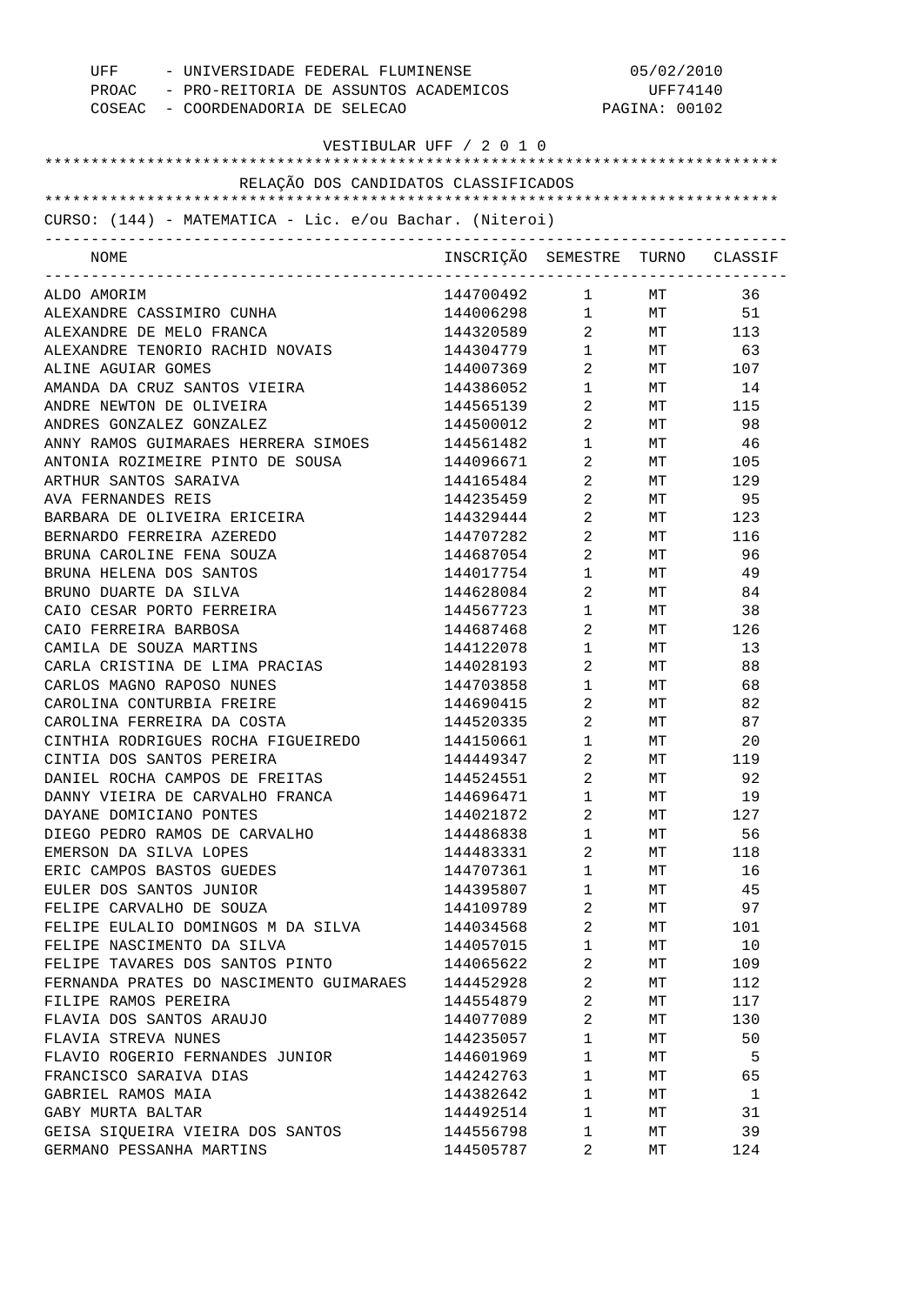| UFF - UNIVERSIDADE FEDERAL FLUMINENSE<br>PROAC - PRO-REITORIA DE ASSUNTOS ACADEMICOS<br>COSEAC - COORDENADORIA DE SELECAO |                                  | 05/02/2010<br>UFF74140<br>PAGINA: 00103 |                     |         |
|---------------------------------------------------------------------------------------------------------------------------|----------------------------------|-----------------------------------------|---------------------|---------|
| VESTIBULAR UFF / 2 0 1 0                                                                                                  |                                  |                                         |                     |         |
| RELAÇÃO DOS CANDIDATOS CLASSIFICADOS                                                                                      |                                  |                                         |                     |         |
|                                                                                                                           |                                  |                                         |                     |         |
| CURSO: (144) - MATEMATICA - Lic. e/ou Bachar. (Niteroi)                                                                   |                                  |                                         |                     |         |
| NOME<br>________________________________                                                                                  | INSCRIÇÃO SEMESTRE TURNO CLASSIF |                                         |                     |         |
| GIL DOS SANTOS NAVARRO                                                                                                    | 144441292 1 MT                   |                                         |                     | 25      |
| GUILHERME GUEDES DE ALMEIDA                                                                                               | 144660185 1 MT 3                 |                                         |                     |         |
| GUILHERME HENRIQUE SILVA PINTO FILHO 144351966                                                                            |                                  |                                         | $2$ MT              | 91      |
| GUILHERME LIMA BOTELHO DA SILVA                                                                                           | 144520191                        |                                         | $1$ MT              | 52      |
| GUILHERME VIEIRA DA SILVA                                                                                                 | 144677736                        | $1 \qquad \qquad$                       | MT                  | 43      |
| GUSTAVO DOS SANTOS EUZEBIO                                                                                                | 144396277                        | $1 \qquad \qquad$                       | MT                  | 67      |
| HELTON DOS SANTOS SILVA DE BRITO                                                                                          | 144043571                        | $\overline{2}$                          | MT                  | 99      |
| IGOR LUIZ DORIA PINHEIRO                                                                                                  | 144512601                        | $1 \qquad \qquad$                       | <b>MT</b>           | - 7     |
| ISABELLA SANGI DA COSTA                                                                                                   | 144080969                        | $1 \quad \blacksquare$                  | MT                  | 37      |
| IURI MARTINS SANTOS                                                                                                       | 144188498                        | $1 \quad \blacksquare$                  | MT                  | 6       |
| JANO OLIVA STUSSI                                                                                                         | 144495243                        | $1 \quad \blacksquare$                  |                     | $MT$ 44 |
| JEFFERSON SIQUEIRA VIEIRA DOS SANTOS                                                                                      | 144597211                        | $\overline{2}$                          |                     | MT 114  |
| JESSICA DE SOUSA FERREIRA                                                                                                 | 144304743                        | $\overline{2}$                          | MT                  | 73      |
| <b>JESSICA FOLLY COELHO</b>                                                                                               | 144024549                        | $1 \quad \blacksquare$                  | MT                  | 55      |
| JESSICA LEMOS MARINHO                                                                                                     | 144053241                        | $2 \left( \frac{1}{2} \right)$          |                     | MT 110  |
| JOAO CAMPOS DE OLIVEIRA NETO                                                                                              | 144204979                        | $1 \qquad \qquad$                       | MT                  | 30      |
| JOAO LUCAS REZENDE FURTADO DE MENDONCA                                                                                    | 144334956                        | $1 \quad \blacksquare$                  | $\operatorname{MT}$ | 41      |
| JONATAS RODRIGUES OLIVEIRA FIGUEIREDO                                                                                     | 144175269                        | $2 \left( \frac{1}{2} \right)$          |                     | MT 106  |
| JOSE CARLOS CARVALHO AUGUSTO                                                                                              | 144688711                        | $2 \left( \frac{1}{2} \right)$          | MT                  | 89      |
| JULIANA MAIA LOUVEN DE FONTES                                                                                             | 144297433                        | $1 \quad \blacksquare$                  | MT                  | 59      |
| JULIENNE DOS SANTOS FAUSTINO DA SILVA                                                                                     | 144327525                        | $2 \left( \frac{1}{2} \right)$          | MT                  | 77      |
| KAMILA COSTA DO NASCIMENTO                                                                                                | 144536578                        | $\overline{2}$                          | MT                  | 94      |
| KARINA PILOUPAS DA COSTA                                                                                                  | 144274429                        | $1 \quad \blacksquare$                  | MT                  | 54      |
| LAIS MENDES BONIFACIO                                                                                                     | 144479768                        | $1 \quad \blacksquare$                  | $\operatorname{MT}$ | 60      |
| LAURA DOS SANTOS PEREIRA                                                                                                  | 144438960                        | $2 \left( \frac{1}{2} \right)$          | МT                  | 121     |
| LAYR CAVALCANTE BASTOS                                                                                                    | 144256166                        | 1                                       | MТ                  | 62      |
| LEANDRO FELIX DA SILVA                                                                                                    | 144687602                        | $\mathbf{1}$                            | MТ                  | 23      |
| LEDIANE LIMA MUNIZ                                                                                                        | 144137906                        | 2                                       | МT                  | 90      |
| LEONARDO CARVALHO DE AMORIM CONSULE                                                                                       | 144545361                        | $\mathbf{1}$                            | МT                  | 47      |
| LETICIA PEREIRA PRIAMOS DO NASCIMENTO                                                                                     | 144218542                        | $\mathbf{1}$                            | МT                  | 48      |
| LETICIA VALINHA SOUSA MENDES                                                                                              | 144321478                        | $\mathbf{1}$                            | МT                  | 61      |
| LORENA CHRISTINA SA DE CARVALHO                                                                                           | 144545713                        | $\mathbf{1}$                            | МT                  | 27      |
| LUCAS DE SOUZA DAS DORES                                                                                                  | 144549771                        | $\mathbf{1}$                            | МT                  | 4       |
| LUCAS NUNES DE MORAES                                                                                                     | 144236104                        | $\mathbf{1}$                            | МT                  | 34      |
| LUISA RODRIGUES BRILHANTE                                                                                                 | 144238803                        | $\mathbf{1}$                            | МT                  | 15      |
| LUIZA HARAB DA SILVA ROSA                                                                                                 | 144260961                        | $\mathbf{1}$                            | МT                  | 11      |
| MAOMEDE MENEZES MOREIRA JUNIOR                                                                                            | 144183917                        | $\mathbf{1}$                            | МT                  | 8       |
| MARCELO CORREA BENTO                                                                                                      | 144674485                        | 2                                       | МT                  | 83      |
| MARCELO LOPES DA MOTTA GOMES                                                                                              | 144362977                        | 2                                       | МT                  | 85      |
| MARCIO DE OLIVEIRA SANTIAGO FILHO                                                                                         | 144201082                        | 2                                       | МT                  | 103     |
| MARCOS HENRIQUE COSTA DA SILVA                                                                                            | 144304016                        | 2                                       | МT                  | 111     |
| MARIA FERNANDA GONCALVES ALVES                                                                                            | 144161115                        | $\mathbf{1}$                            | МT                  | 26      |
| MARIANA SOARES DOS SANTOS                                                                                                 | 144049719                        | $\mathbf{1}$                            | МT                  | 35      |
| MARINA GONCALVES DE ARAUJO                                                                                                | 144572065                        | 2                                       | МT                  | 86      |
| MATHEUS DOS SANTOS THOME                                                                                                  | 144269967                        | $\mathbf{1}$                            | МT                  | 53      |
| MATHEUS LIBANEA AUGUSTA                                                                                                   | 144300307                        | $\mathbf{1}$                            | МT                  | 17      |
| NATHALIA APARECIDA NASCIMENTO DE PAIVA                                                                                    | 144093784                        | 2                                       | МT                  | 120     |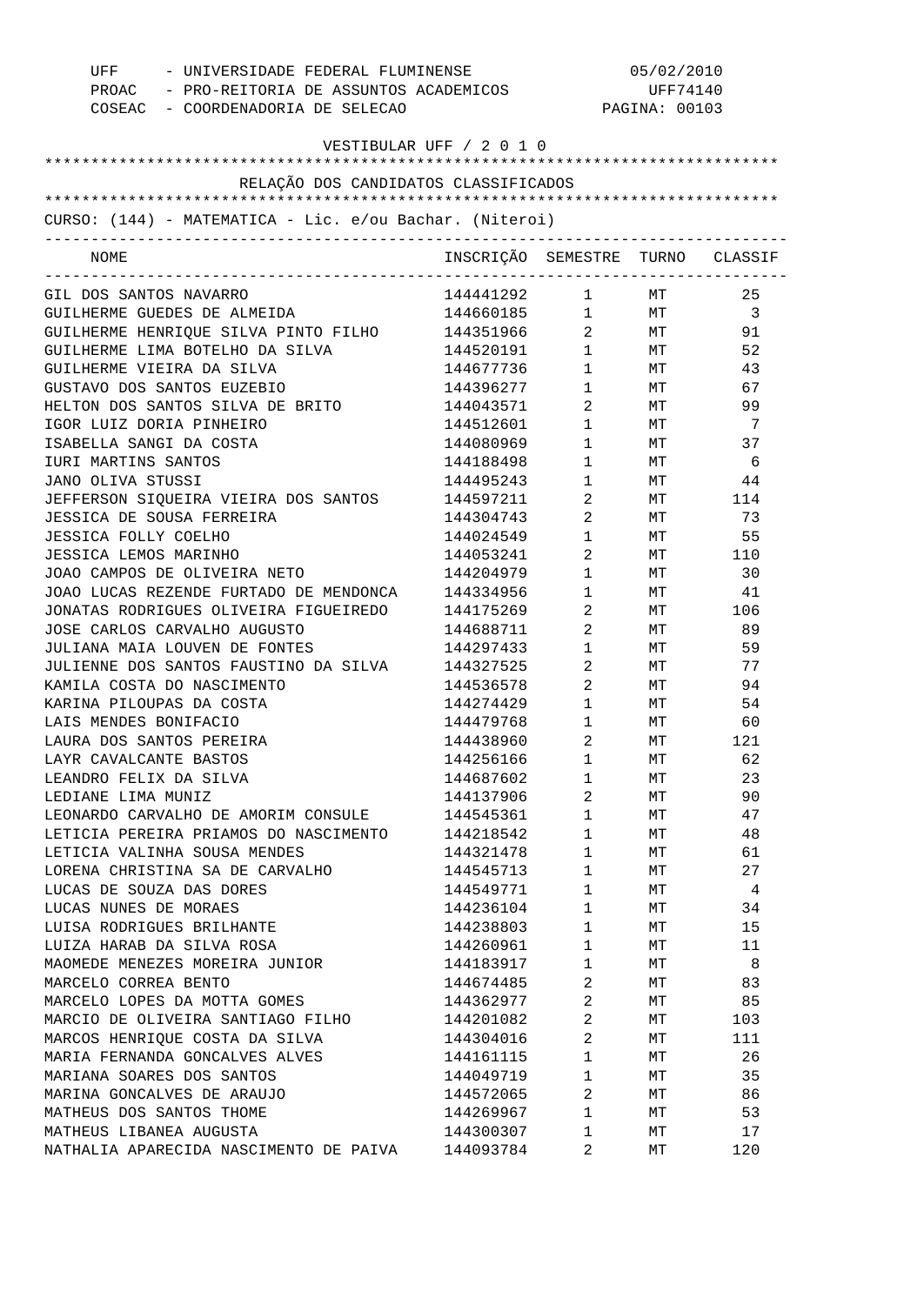| UFF - UNIVERSIDADE FEDERAL FLUMINENSE                    |                                  | 05/02/2010     |                                                                                                                                                                                                                                           |        |
|----------------------------------------------------------|----------------------------------|----------------|-------------------------------------------------------------------------------------------------------------------------------------------------------------------------------------------------------------------------------------------|--------|
| PROAC - PRO-REITORIA DE ASSUNTOS ACADEMICOS              |                                  | UFF74140       |                                                                                                                                                                                                                                           |        |
| COSEAC - COORDENADORIA DE SELECAO                        |                                  | PAGINA: 00104  |                                                                                                                                                                                                                                           |        |
| VESTIBULAR UFF / 2 0 1 0                                 |                                  |                |                                                                                                                                                                                                                                           |        |
|                                                          |                                  |                |                                                                                                                                                                                                                                           |        |
| RELAÇÃO DOS CANDIDATOS CLASSIFICADOS                     |                                  |                |                                                                                                                                                                                                                                           |        |
|                                                          |                                  |                |                                                                                                                                                                                                                                           |        |
| CURSO: (144) - MATEMATICA - Lic. e/ou Bachar. (Niteroi)  |                                  |                |                                                                                                                                                                                                                                           |        |
| NOME                                                     | INSCRIÇÃO SEMESTRE TURNO CLASSIF |                |                                                                                                                                                                                                                                           |        |
|                                                          |                                  |                |                                                                                                                                                                                                                                           |        |
| NATHALIA FERREIRA DOS ANJOS VALDIERO 144159162 1 MT      |                                  |                |                                                                                                                                                                                                                                           | 21     |
| NATHALIA MARCELE GONCALVES DE ALMEIDA 144121139 2 MT 102 |                                  |                |                                                                                                                                                                                                                                           |        |
| NAYARA GIMENEZ BARBOSA                                   | 144238683 2 MT                   |                |                                                                                                                                                                                                                                           | 78     |
| NINIVE CONDEIXA GOMES                                    | 144343347 2 MT                   |                |                                                                                                                                                                                                                                           | 93     |
| PALOMA THOME DE LIMA                                     | 144271776                        |                | $\begin{matrix} 1 \hspace{2.3cm} &\hspace{2.3cm} &\hspace{2.3cm} &\hspace{2.3cm} \hspace{2.3cm} &\hspace{2.3cm} \hspace{2.3cm} &\hspace{2.3cm} \hspace{2.3cm} &\hspace{2.3cm} \hspace{2.3cm} &\hspace{2.3cm} \hspace{2.3cm} \end{matrix}$ |        |
| PAULO CESAR DE MIRANDA LIMENZO JUNIOR 144696598          |                                  |                | $1$ MT                                                                                                                                                                                                                                    | 32     |
| PAULO NATANAEL BRANCO GOMES NOGUEIRA 144506157           |                                  |                | $1$ MT                                                                                                                                                                                                                                    | 18     |
| PEDRO HELAL CHAFIR                                       | 144430750                        |                | 1 MT                                                                                                                                                                                                                                      | 29     |
| PEDRO HENRIQUE FRANCA GOMES                              | 144180161                        |                | $1$ MT                                                                                                                                                                                                                                    | 66     |
| PEDRO RENATO DA SILVA                                    | 144536982                        |                | $1$ MT                                                                                                                                                                                                                                    | 58     |
| PRISCILLA REGINA RODRIGUES DA ENCARNACAO 144335780       |                                  | $1 \quad \Box$ | MT <sub>1</sub>                                                                                                                                                                                                                           | 69     |
| RAFAEL DA SILVA GUEDES                                   | 144645616                        | $\overline{2}$ | MT <sub>1</sub>                                                                                                                                                                                                                           | 71     |
| RAFAEL LEITE FERREIRA DE OLIVEIRA                        | 144448472                        | $1 \quad \Box$ | MT <sub>1</sub>                                                                                                                                                                                                                           | 22     |
| RAPHAEL DE OLIVEIRA GRECO                                | 144425200                        | $\overline{2}$ |                                                                                                                                                                                                                                           | MT 108 |
| RAPHAEL MARTINS GOMES                                    | 144303907                        | $1 \quad \Box$ | MT                                                                                                                                                                                                                                        | 28     |
| RAPHAEL TAVARES AUGUSTO                                  | 144293645                        | $1 \quad \Box$ | MT                                                                                                                                                                                                                                        | 33     |
| RAYSSA BERNARDI FERREIRA                                 | 144579996                        | $\overline{2}$ | MT                                                                                                                                                                                                                                        | 80     |
| REMO RENATO GUIMARAES MEYER                              | 144072948                        | $1 \quad \Box$ | MT <sub>1</sub>                                                                                                                                                                                                                           | 64     |
| RENAN MARTINS PEREIRA                                    | 144493178                        | $1 \quad \Box$ | MT                                                                                                                                                                                                                                        | 24     |
| RICARDO DA COSTA RAMOS                                   | 144665288                        | $\overline{2}$ | MT                                                                                                                                                                                                                                        | 81     |
| RICARDO FRANCISCO MARSICO                                | 144471596                        | $\overline{2}$ | <b>MT</b>                                                                                                                                                                                                                                 | 79     |
| ROBERTO MACHADO                                          | 144402375 2                      |                | MT <sub>1</sub>                                                                                                                                                                                                                           | 76     |
| ROGER BRANCO SIMOES                                      | 144557912 2                      |                | <b>MT</b>                                                                                                                                                                                                                                 | 75     |
| ROSANE MACEDO FORTUNA                                    | 144507618                        | $\overline{2}$ | MT <sub>1</sub>                                                                                                                                                                                                                           | 100    |
| SAMUEL NEVES DE MENEZES                                  | 144707907                        | $\overline{2}$ | MT                                                                                                                                                                                                                                        | 72     |
| SUELLEN DA SILVA DINIZ                                   | 144010770                        | 2              | МT                                                                                                                                                                                                                                        | 125    |
| TAISSA CAROLINE DA SILVA LEITE                           | 144661490                        | 2              | МT                                                                                                                                                                                                                                        | 128    |
| THAIS GIOIA SAMPAIO                                      | 144368969                        | $\mathbf 1$    | МT                                                                                                                                                                                                                                        | 9      |
| THAIS MATIAS DOS SANTOS                                  | 144098356                        | 2              | МT                                                                                                                                                                                                                                        | 122    |
| THAYANE SOARES CONCEICAO MAIA                            | 144483939                        | 1              | МT                                                                                                                                                                                                                                        | 40     |
| THIAGO DA SILVA E SILVA                                  | 144126397                        | 2              | МT                                                                                                                                                                                                                                        | 74     |
| THIAGO DE MENEZES DUARTE E SILVA                         | 144519752                        | $\mathbf 1$    | МT                                                                                                                                                                                                                                        | 57     |
| THIAGO GUEDES DA COSTA                                   | 144157877                        | 1              | МT                                                                                                                                                                                                                                        | 12     |
| VICTOR HUGO ALCOFORADO DE LIMA                           | 144563947                        | 1              | MТ                                                                                                                                                                                                                                        | 70     |
| VINICIUS SOUZA DA SILVA                                  | 144304169                        | 1              | МT                                                                                                                                                                                                                                        | 42     |
| VIVIANE GOMES CORTES                                     | 144221549                        | 2              | MТ                                                                                                                                                                                                                                        | 104    |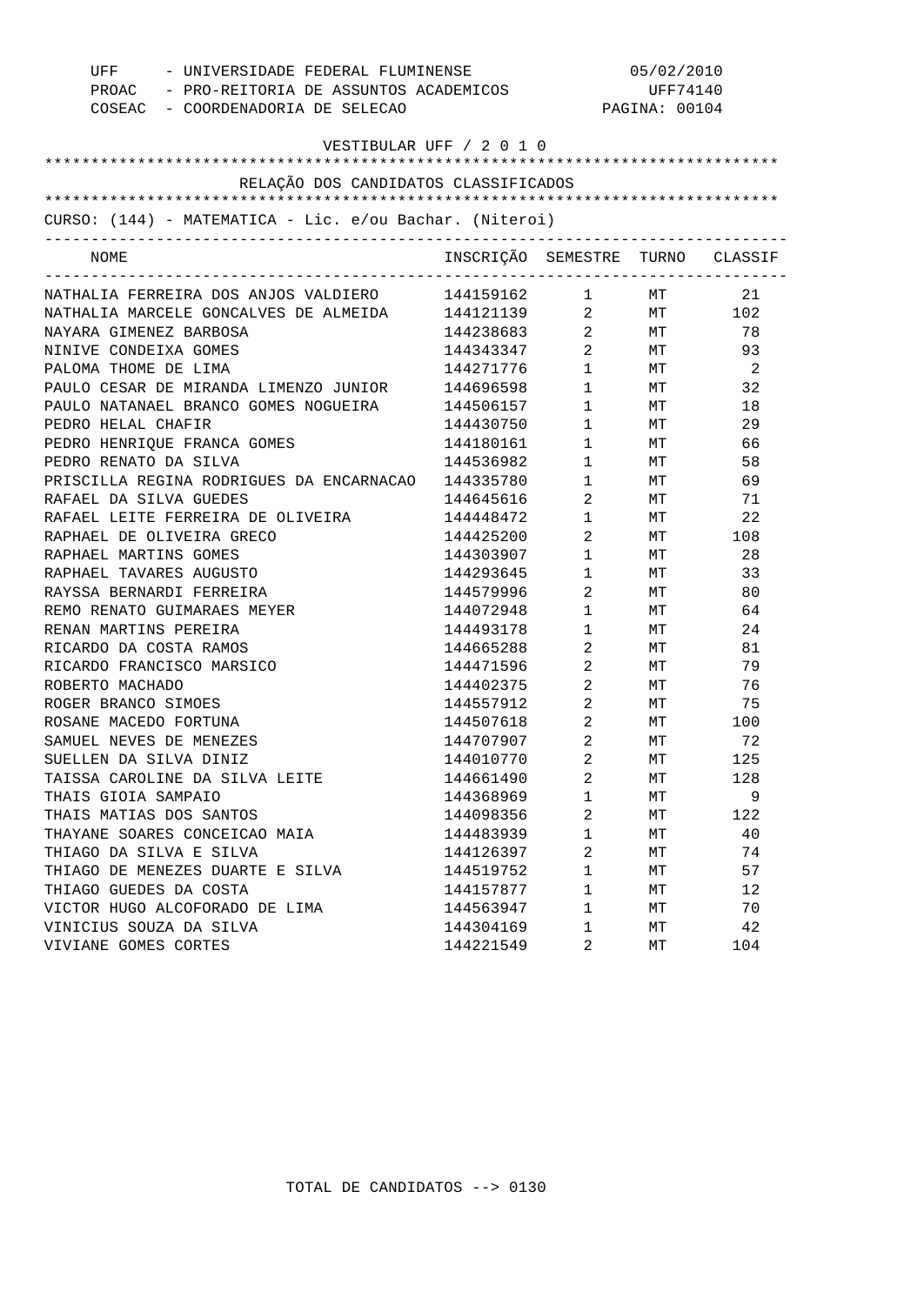| - UNIVERSIDADE FEDERAL FLUMINENSE<br>UFF<br>PROAC - PRO-REITORIA DE ASSUNTOS ACADEMICOS<br>COSEAC - COORDENADORIA DE SELECAO |                                  | 05/02/2010<br>UFF74140<br>PAGINA: 00105 |                                                                                                                |     |
|------------------------------------------------------------------------------------------------------------------------------|----------------------------------|-----------------------------------------|----------------------------------------------------------------------------------------------------------------|-----|
| VESTIBULAR UFF / 2 0 1 0                                                                                                     |                                  |                                         |                                                                                                                |     |
|                                                                                                                              |                                  |                                         |                                                                                                                |     |
| RELAÇÃO DOS CANDIDATOS CLASSIFICADOS                                                                                         |                                  |                                         |                                                                                                                |     |
| CURSO: (145) - ENGENHARIA QUIMICA                                                                                            |                                  |                                         |                                                                                                                |     |
| NOME                                                                                                                         | INSCRIÇÃO SEMESTRE TURNO CLASSIF |                                         |                                                                                                                |     |
| AMANDA CAVALCANTE MESLIN                                                                                                     | 145184375 1                      |                                         | IN                                                                                                             | 36  |
| ANA BEATRIZ CERQUEIRA MENDES                                                                                                 | 145347977 1 IN                   |                                         |                                                                                                                | 23  |
| ANA CAROLINA RECLA DE TOGNI                                                                                                  | 145187169 1 IN                   |                                         |                                                                                                                | 39  |
| ANDRE FERREIRA YOUNG                                                                                                         | 145549331                        | $\overline{2}$                          | IN THE TEST OF THE TEST OF THE TEST OF THE TEST OF THE TEST OF THE TEST OF THE TEST OF THE TEST OF THE TEST OF | 62  |
| ARTHUR AMARAL KRUSEMARK                                                                                                      | 145428551                        | $1 \quad \blacksquare$                  | IN                                                                                                             | 15  |
| BEATRIZ FERNANDES LIMEIRA                                                                                                    | 145171988                        | $\overline{2}$                          | IN THE TERM OF THE TERM OF THE TERM OF THE TERM OF THE TERM OF THE TERM OF THE TERM OF THE TERM OF THE TERM OF | 77  |
| BERNARDO RODRIGUES DA ROSA                                                                                                   | 145368804                        | $2 \left( \frac{1}{2} \right)$          | IN                                                                                                             | 68  |
| BERNARDO TARQUINIO DUQUE FERRI                                                                                               | 145269319                        | $1 \qquad \qquad$                       | IN                                                                                                             | 27  |
| CAIO JAPPOUR PEREIRA GOMES                                                                                                   | 145249199                        | $1 \quad \blacksquare$                  | IN                                                                                                             | 14  |
| CAIO LOPES DE MELO LINDOSO                                                                                                   | 145245832                        | $1 \quad \blacksquare$                  | IN                                                                                                             | 29  |
| CAMILA MOTA OLIVEIRA                                                                                                         | 145550380                        | $\overline{2}$                          | IN THE TERM OF THE TERM OF THE TERM OF THE TERM OF THE TERM OF THE TERM OF THE TERM OF THE TERM OF THE TERM OF | 67  |
| CAROLINA FERREIRA DE SOUZA CARVALHO                                                                                          | 145453867                        | $\overline{2}$                          | IN THE TEST OF THE TEST OF THE TEST OF THE TEST OF THE TEST OF THE TEST OF THE TEST OF THE TEST OF THE TEST OF | 64  |
| CECILIA ANTUNES GALLI                                                                                                        | 145263937                        | $1 \quad \blacksquare$                  | IN                                                                                                             | 8   |
| DANIEL DE CASTRO ARAUJO VALENTE                                                                                              | 145219728                        | $1 \quad \blacksquare$                  | IN                                                                                                             | 2   |
| DAPHNE ANDRADE VASCO                                                                                                         | 145222177                        | $2 \left( \frac{1}{2} \right)$          | IN THE TERM OF THE TERM OF THE TERM OF THE TERM OF THE TERM OF THE TERM OF THE TERM OF THE TERM OF THE TERM OF | 90  |
| DESIREE DE FREITAS MANHAES                                                                                                   | 145194875                        | $1 \quad \blacksquare$                  | IN THE TEST OF THE TEST OF THE TEST OF THE TEST OF THE TEST OF THE TEST OF THE TEST OF THE TEST OF THE TEST OF | 35  |
| DIEGO REAL PESSOA CAMPOS                                                                                                     | 145247452                        | $\mathbf{2}$                            | IN THE TEST OF THE TEST OF THE TEST OF THE TEST OF THE TEST OF THE TEST OF THE TEST OF THE TEST OF THE TEST OF | 87  |
| DIEGO SILVA DOS SANTOS                                                                                                       | 145187810                        | $1 \quad \blacksquare$                  | IN THE TERM OF THE TERM OF THE TERM OF THE TERM OF THE TERM OF THE TERM OF THE TERM OF THE TERM OF THE TERM OF | 42  |
| DOUGLAS CAFFARO COSTA                                                                                                        | 145342393                        | $\mathbf{2}$                            | IN THE TEST OF THE TEST OF THE TEST OF THE TEST OF THE TEST OF THE TEST OF THE TEST OF THE TEST OF THE TEST OF | 61  |
| EDUARDA SILVA SANTANA                                                                                                        | 145287165                        | $2 \left( \frac{1}{2} \right)$          | IN                                                                                                             | 75  |
| EDUARDO PORTO VIANA LOPES                                                                                                    | 145347197                        | $\overline{2}$                          | IN                                                                                                             | 50  |
| ELISA MARTINS DOS SANTOS LIMA                                                                                                | 145529616                        | $1 \quad \blacksquare$                  | IN                                                                                                             | - 5 |
| FELIPE ALMEIDA BICALHO                                                                                                       | 145641749                        | $\overline{2}$                          | IN THE TEST OF THE TEST OF THE TEST OF THE TEST OF THE TEST OF THE TEST OF THE TEST OF THE TEST OF THE TEST OF | 71  |
| FELIPE DAMIANI GONCALES MARQUES                                                                                              | 145310962                        | $1 \qquad \qquad$                       | IN                                                                                                             | 30  |
| FELIPE REINER HARKOVSKY                                                                                                      | 145183060                        | $\mathbf{1}$                            | IN                                                                                                             | 13  |
| FELIPE REZENDE LOUREIRO HOBAICA                                                                                              | 145512431                        | 2                                       | ΙN                                                                                                             | 72  |
| FERNANDO DEMITRIUS GUIDINI BRANDAO                                                                                           | 145192205                        | 2                                       | ΙN                                                                                                             | 85  |
| FILIPE MATOUK RIBEIRO                                                                                                        | 145250253                        | 1                                       | ΙN                                                                                                             | 38  |
| FLAVIA DE ALMEIDA BRAGGIO                                                                                                    | 145182872                        | 1                                       | ΙN                                                                                                             | 6   |
| FLAVIA GUEDES DE ANDRADE                                                                                                     | 145241006                        | 2                                       | ΙN                                                                                                             | 86  |
| FLAVIO LEITE LOUCAO JUNIOR                                                                                                   | 145321246                        | 2                                       | ΙN                                                                                                             | 65  |
| GABRIEL NASCIMENTO SERAFIM                                                                                                   | 145268951                        | 2                                       | ΙN                                                                                                             | 89  |
| GABRIELA TEIXEIRA JUSTINO                                                                                                    | 145194497                        | 1                                       | ΙN                                                                                                             | 4   |
| GUILHERME RAMOS DE SOUZA ROCHA                                                                                               | 145362367                        | $\mathbf{1}$                            | ΙN                                                                                                             | 43  |
| GUSTAVO FERREIRA VALENTIM                                                                                                    | 145221331                        | 1                                       | ΙN                                                                                                             | 18  |
| GUSTAVO NOBRE DA SILVA RAMOS                                                                                                 | 145707672                        | 1                                       | ΙN                                                                                                             | 17  |
| HUGO VIDAURRE MENDES                                                                                                         | 145245698                        | 2                                       | ΙN                                                                                                             | 53  |
| INGRID AZEVEDO DE OLIVEIRA                                                                                                   | 145436493                        | 2                                       | ΙN                                                                                                             | 88  |
| JOAO PAULO ABALADA LINHARES FERREIRA                                                                                         | 145299833                        | 2                                       | ΙN                                                                                                             | 52  |
| JOAO PAULO BARBOSA MELLO DA FONSECA                                                                                          | 145498219                        | 1                                       | ΙN                                                                                                             | 12  |
| JOAO PEDRO MEIRELES CARDOSO                                                                                                  | 145340981                        | 2                                       | ΙN                                                                                                             | 81  |
| JORGE RENATO RODRIGUES DOS SANTOS JUNIOR                                                                                     | 145233671                        | 1                                       | ΙN                                                                                                             | 19  |
| JOYCE LOPES FARIAS DA CRUZ                                                                                                   | 145304212                        | 2                                       | ΙN                                                                                                             | 49  |
| JULIA FERREIRA LIBERAL                                                                                                       | 145322587                        | 1                                       | ΙN                                                                                                             | 20  |
| JULIA VIEIRA DOS SANTOS                                                                                                      | 145252005                        | 2                                       | ΙN                                                                                                             | 47  |
| JULIANA GARAMBONE MEREGE                                                                                                     | 145155790                        | 2                                       | ΙN                                                                                                             | 66  |
| KAMYLLE DE PAULA NOSSAR PIRES                                                                                                | 145202397                        | 2                                       | ΙN                                                                                                             | 83  |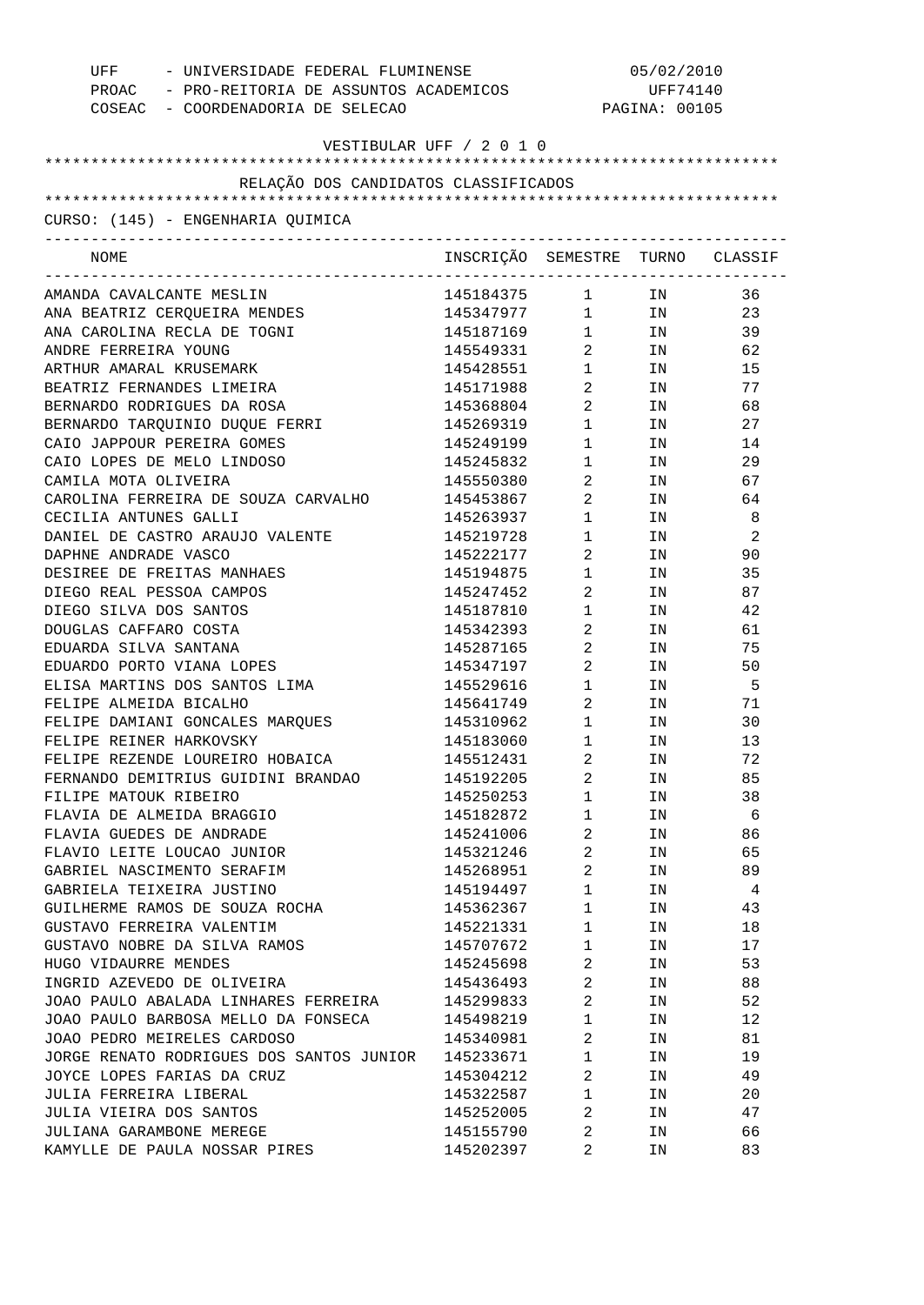| UFF - UNIVERSIDADE FEDERAL FLUMINENSE<br>PROAC - PRO-REITORIA DE ASSUNTOS ACADEMICOS<br>COSEAC - COORDENADORIA DE SELECAO |                                  | 05/02/2010<br>UFF74140<br>PAGINA: 00106 |                                                                                                                 |    |
|---------------------------------------------------------------------------------------------------------------------------|----------------------------------|-----------------------------------------|-----------------------------------------------------------------------------------------------------------------|----|
| VESTIBULAR UFF / 2 0 1 0                                                                                                  |                                  |                                         |                                                                                                                 |    |
| RELAÇÃO DOS CANDIDATOS CLASSIFICADOS                                                                                      |                                  |                                         |                                                                                                                 |    |
|                                                                                                                           |                                  |                                         |                                                                                                                 |    |
| CURSO: (145) - ENGENHARIA QUIMICA                                                                                         |                                  |                                         |                                                                                                                 |    |
| NOME                                                                                                                      | INSCRIÇÃO SEMESTRE TURNO CLASSIF |                                         |                                                                                                                 |    |
| LAURA CRISTINA DALTRO CARDOSO                                                                                             | 145189167 1 IN                   |                                         |                                                                                                                 | 44 |
| LEONARDO SOARES FERNANDES                                                                                                 | 145449696 1 IN                   |                                         |                                                                                                                 | 26 |
| LIVIA CRISTINA ALMEIDA DE FARIA                                                                                           | 145229620 2 IN                   |                                         |                                                                                                                 | 60 |
| LUCIANA ALVES CALVO BARBOSA                                                                                               | 145207490                        |                                         | $1$ IN                                                                                                          | 22 |
| MARCELO EMILIO DOS SANTOS C BRILLANTINO 145231477                                                                         |                                  | $\overline{2}$ and $\overline{2}$       | IN                                                                                                              | 54 |
| MARCUS VINICIUS ARANTES FERNANDES                                                                                         | 145240272                        | $\overline{2}$                          | IN THE TEST OF THE TEST OF THE TEST OF THE TEST OF THE TEST OF THE TEST OF THE TEST OF THE TEST OF THE TEST OF  | 51 |
| MARIANA CAVALCANTI DE LIMA RIBEIRO CUNHA 145173560                                                                        |                                  | $2 \left( \frac{1}{2} \right)$          | IN THE TEST OF THE TEST OF THE TEST OF THE TEST OF THE TEST OF THE TEST OF THE TEST OF THE TEST OF THE TEST OF  | 59 |
| MARIANA DIAS TOSHIAKI KOGA                                                                                                | 145552637                        | $2 \left( \frac{1}{2} \right)$          | IN THE TEST OF THE TEST OF THE TEST OF THE TEST OF THE TEST OF THE TEST OF THE TEST OF THE TEST OF THE TEST OF  | 82 |
| MARIANA MAIA PINHEIRO                                                                                                     | 145242115                        | $\overline{2}$                          | IN THE TEST OF THE TEST OF THE TEST OF THE TEST OF THE TEST OF THE TEST OF THE TEST OF THE TEST OF THE TEST OF  | 78 |
| MARINA DUARTE DE OLIVEIRA SIMOES                                                                                          | 145319516                        | $1 \quad \cdots$                        | IN THE TEST OF THE TEST OF THE TEST OF THE TEST OF THE TEST OF THE TEST OF THE TEST OF THE TEST OF THE TEST OF  | 41 |
| MARINA GUARNIER DE OLIVEIRA                                                                                               | 145247139                        | $1 \quad \cdots$                        | IN THE TEST OF THE TEST OF THE TEST OF THE TEST OF THE TEST OF THE TEST OF THE TEST OF THE TEST OF THE TEST OF  | 25 |
| MAURICIO CARVALHO MATHEUS                                                                                                 | 145350376                        | $1 \quad \cdots$                        | IN                                                                                                              | 7  |
| NADINE CAMASMIE PINHEIRO                                                                                                  | 145179423                        | $\overline{a}$                          | IN THE TEST OF THE TEST OF THE TEST OF THE TEST OF THE TEST OF THE TEST OF THE TEST OF THE TEST OF THE TEST OF  | 57 |
| PATRICIA CARVALHO SOUZA                                                                                                   | 145182884                        | $2 \left( \frac{1}{2} \right)$          | IN THE TEST OF THE TEST OF THE TEST OF THE TEST OF THE TEST OF THE TEST OF THE TEST OF THE TEST OF THE TEST OF  | 80 |
| PATRICIA OPALKA COSTA                                                                                                     | 145229814                        | $\overline{2}$                          | IN                                                                                                              | 70 |
| PAULA BITTENCOURT BEER                                                                                                    | 145188101                        | $2 \left( \frac{1}{2} \right)$          | IN                                                                                                              | 56 |
| PAULA SERPA LACERDA                                                                                                       | 145480054                        | $1 \quad \cdots$                        | IN                                                                                                              | 3  |
| PAULO RICARDO DE SOUZA COSTA                                                                                              | 145290540                        | $1 \quad \cdots$                        | IN                                                                                                              | 1  |
| PEDRO CAVALCANTE DOS SANTOS                                                                                               | 145165460                        | $1 \quad \cdots$                        | IN                                                                                                              | 24 |
| PEDRO DAVIES REZENDE                                                                                                      | 145579300                        | $2 \left( \frac{1}{2} \right)$          | IN                                                                                                              | 48 |
| PEDRO FELIPE DOS SANTOS VIOLA DE ARAUJO                                                                                   | 145157724                        | $1 \quad \blacksquare$                  | IN THE TELEVISION OF THE TELEVISION OF THE TELEVISION OF THE TELEVISION OF THE TELEVISION OF THE TELEVISION OF  | 31 |
| PEDRO HENRIQUE DE AZEVEDO ANDRADE                                                                                         | 145170324                        | $2 \left( \frac{1}{2} \right)$          | IN THE TEST OF THE TEST OF THE TEST OF THE TEST OF THE TEST OF THE TEST OF THE TEST OF THE TEST OF THE TEST OF  | 79 |
| PEDRO PAULO LIMA TORRES MENDONCA                                                                                          | 145215801                        | $1 \quad \Box$                          | IN DIE STREEP EN DIE STREEP EN DIE STREEP EN DIE STREEP EN DIE STREEP EN DIE STREEP EN DIE STREEP EN DIE STREEP | 45 |
| PRISCILA DAS FLORES ARAUJO                                                                                                | 145294845                        | $2 \left( \frac{1}{2} \right)$          | IN                                                                                                              | 73 |
| RAFAEL BARROS DA ROCHA                                                                                                    | 145459251                        | $\mathbf{1}$                            | IN                                                                                                              | 32 |
| RAFAEL MAGALHAES BRAGA DE SOUZA                                                                                           | 145160812                        | $\mathbf 1$                             | ΙN                                                                                                              | 16 |
| RAFAEL OLIVEIRA DOS SANTOS                                                                                                | 145293140                        | 2                                       | ΙN                                                                                                              | 84 |
| RAISSA ROSA BAIAO                                                                                                         | 145168632                        | 1                                       | ΙN                                                                                                              | 9  |
| RENAN VIEIRA BELA                                                                                                         | 145245650                        | $\mathbf 1$                             | ΙN                                                                                                              | 10 |
| RENATO SCHIRMER ARAUJO                                                                                                    | 145241018                        | $\mathbf 1$                             | ΙN                                                                                                              | 40 |
| RODRIGO OLIVEIRA HENZ                                                                                                     | 145499079                        | 2                                       | ΙN                                                                                                              | 76 |
| RODRIGO VIANNA DA CORTE                                                                                                   | 145157396                        | 2                                       | ΙN                                                                                                              | 74 |
| SAULO BARBOSA MANSUR                                                                                                      | 145510237                        | 2                                       | ΙN                                                                                                              | 55 |
| THALES FONSECA COSENDEY                                                                                                   | 145452887                        | 2                                       | ΙN                                                                                                              | 58 |
| THIAGO MATTOS MOLLER                                                                                                      | 145493099                        | $\mathbf 1$                             | ΙN                                                                                                              | 28 |
| TIAGO PAZOS MOURA                                                                                                         | 145364597                        | $\mathbf 1$                             | ΙN                                                                                                              | 37 |
| TIE MENEZES OLIVEIRA                                                                                                      | 145210253                        | 2                                       | ΙN                                                                                                              | 63 |
| TITO MORENNO PONTES E SOUZA                                                                                               | 145466228                        | $\mathbf 1$                             | ΙN                                                                                                              | 33 |
| VANESSA SANCHO MARQUES                                                                                                    | 145229266                        | $\mathbf 1$                             | ΙN                                                                                                              | 11 |
| VICTOR DE BACKER MOURA                                                                                                    | 145288975                        | $\mathbf 1$                             | ΙN                                                                                                              | 34 |
| VICTOR EID SOARES DA SILVA                                                                                                | 145482545                        | 2                                       | ΙN                                                                                                              | 46 |
| VICTORIA GONCALVES FERREIRA PEREIRA                                                                                       | 145358990                        | 1                                       | ΙN                                                                                                              | 21 |
| VITOR DE MORAIS SERMOUD                                                                                                   | 145287402                        | 2                                       | ΙN                                                                                                              | 69 |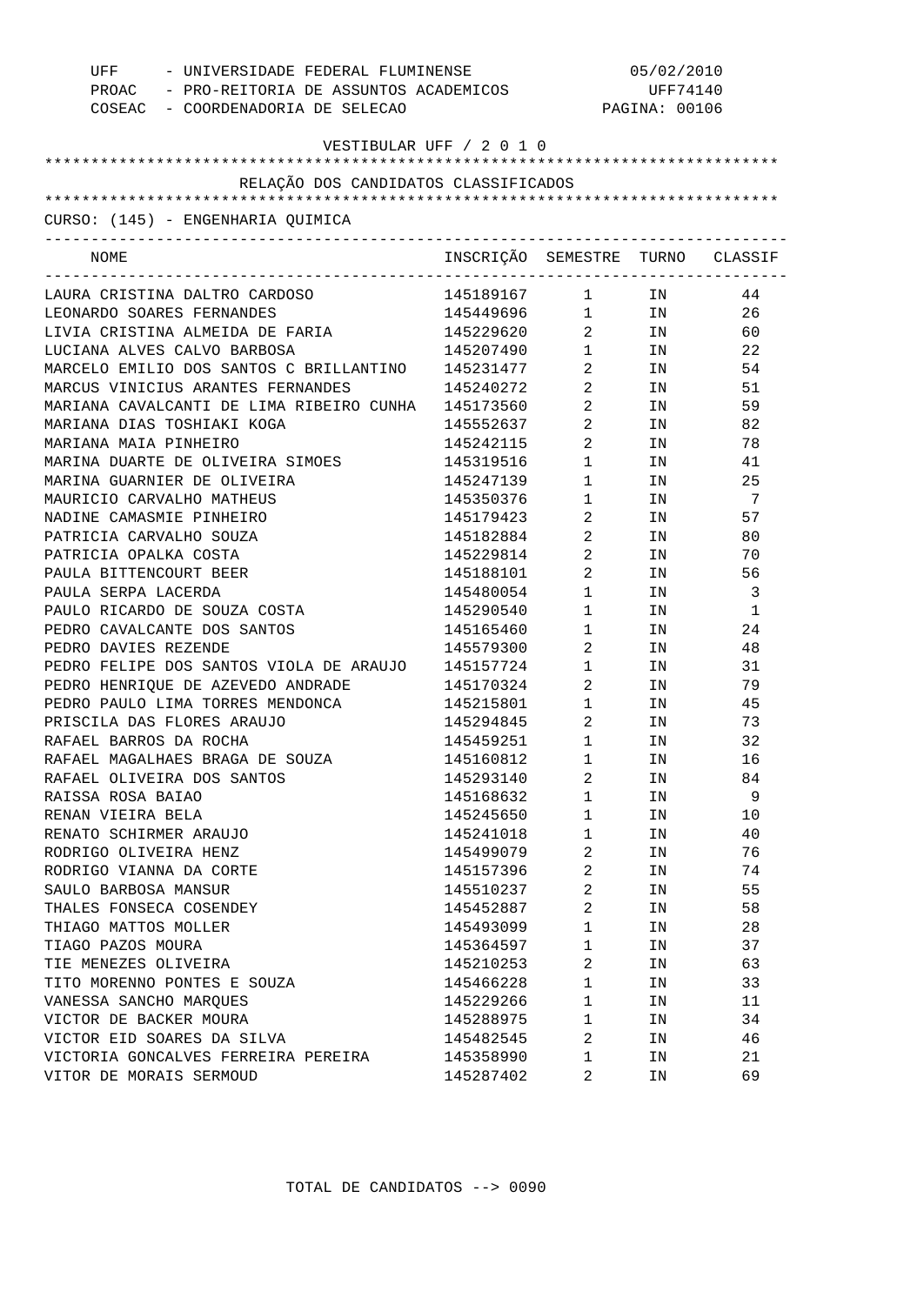| - UNIVERSIDADE FEDERAL FLUMINENSE<br>UFF                |                                  | 05/02/2010             |               |                |
|---------------------------------------------------------|----------------------------------|------------------------|---------------|----------------|
| PROAC - PRO-REITORIA DE ASSUNTOS ACADEMICOS             |                                  | UFF74140               |               |                |
| COSEAC - COORDENADORIA DE SELECAO                       |                                  |                        | PAGINA: 00107 |                |
|                                                         |                                  |                        |               |                |
|                                                         | VESTIBULAR UFF / 2 0 1 0         |                        |               |                |
|                                                         |                                  |                        |               |                |
| RELAÇÃO DOS CANDIDATOS CLASSIFICADOS                    |                                  |                        |               |                |
|                                                         |                                  |                        |               |                |
| CURSO: (146) - QUIMICA - Licenciatura Noturna (Niteroi) |                                  |                        |               |                |
| NOME                                                    | INSCRIÇÃO SEMESTRE TURNO CLASSIF |                        |               |                |
| BRUNO PAES CANDREVA                                     | 146639681 1 NO                   |                        |               | 15             |
| CAIO MONTEIRO AKIYAMA ZANVETTOR                         | 146478104 1 NO                   |                        |               | $\overline{1}$ |
| CAMILLA CABRAL DA SILVA                                 | 146427507                        |                        | $1$ NO        | 13             |
| CRISTIANO DA SILVA FERREIRA                             | 146671677                        | 1 NO                   |               | 12             |
| CYNTIA SOUZA CORREIA                                    | 146113625                        | $1 \quad \blacksquare$ | NO.           | 19             |
| DIEGO CURTINHAS DE LIMA                                 | 146430190                        | $1 \quad \Box$         | NO            | 5              |
| GABRIEL MUNIZ MAZZONI                                   | 146251609                        | $1 \quad \blacksquare$ | NO.           | 16             |
| IZABELA CRISTINA CAETANO DA CUNHA                       | 146675831                        | $1 \quad \blacksquare$ | NO.           | 6              |
| KAREN FRANCA FRANCO                                     | 146366674                        | $1$ NO                 |               | 9              |
| MARCELA CHRISTINE VIANNA                                | 146359700                        | $1$ $\hfill$           | NO            | 11             |
| MARIANA FREITAS SANTOS DA PAIXAO                        | 146657188                        | $1 \quad \blacksquare$ | NO.           | 14             |
| MATHEUS MARINHO PEREIRA                                 | 146170752                        | $1 \quad \Box$         | NO.           | 10             |
| NICKOLAS SANTOS PESSOA                                  | 146366208                        | $1 \quad \cdots$       | NO.           | 7              |
| PAULA LEAL VIEIRA                                       | 146179629                        | $1 \quad \blacksquare$ | NO.           | 2              |
| RAFAEL ALVES DE SOUZA                                   | 146034738                        | $1 \quad \blacksquare$ | NO            | 20             |
| RAMON LUGON DA SILVA POSSOLO                            | 146198170                        | $1 \quad \Box$         | NO            | 18             |
| RENATA PEREIRA PAIVA                                    | 146426046                        | $1 \quad \blacksquare$ | NO.           | 4              |
| ROBERTA MORENA CARVALHO MAGALHAES DE MAT                | 146543040                        | $1 \quad \blacksquare$ | NO.           | 17             |
| RUAN CARLOS BUSOUET RIBEIRO                             | 146556803                        | $1 \quad \blacksquare$ | NO.           | 8              |
| WALLACE ALEXANDRE PEIXOTO DE MAGALHAES                  | 146498233                        | $1 \qquad \qquad$      | NO.           | 3              |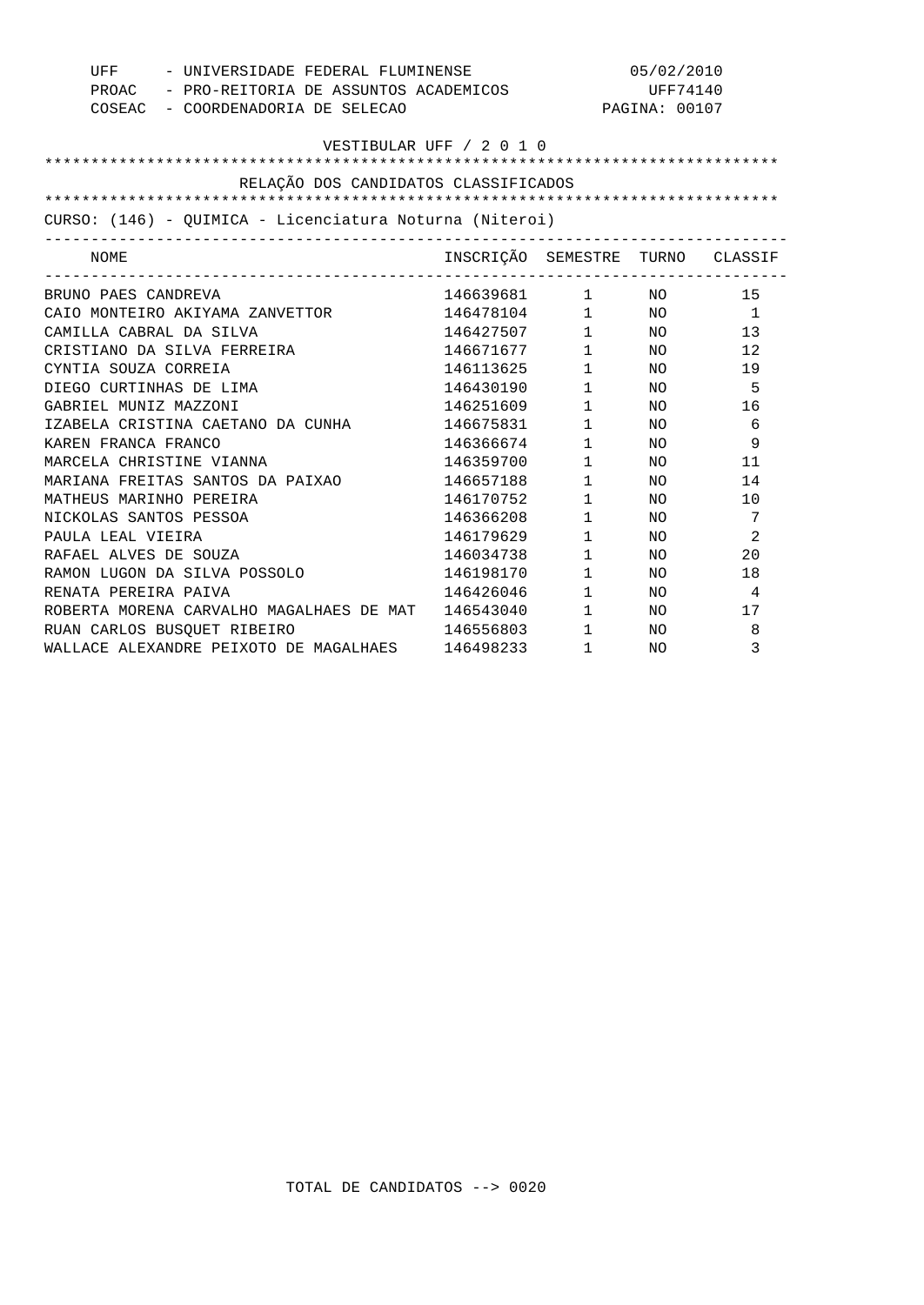| UFF - UNIVERSIDADE FEDERAL FLUMINENSE<br>PROAC - PRO-REITORIA DE ASSUNTOS ACADEMICOS |                                  | 05/02/2010<br>UFF74140         |     |                          |
|--------------------------------------------------------------------------------------|----------------------------------|--------------------------------|-----|--------------------------|
| COSEAC - COORDENADORIA DE SELECAO                                                    |                                  | PAGINA: 00108                  |     |                          |
|                                                                                      | VESTIBULAR UFF / 2 0 1 0         |                                |     |                          |
|                                                                                      |                                  |                                |     |                          |
| RELAÇÃO DOS CANDIDATOS CLASSIFICADOS                                                 |                                  |                                |     |                          |
| CURSO: (147) - QUIMICA - Licenciatura e/ou Bacharelado                               |                                  |                                |     |                          |
|                                                                                      |                                  |                                |     |                          |
| NOME                                                                                 | INSCRIÇÃO SEMESTRE TURNO CLASSIF |                                |     |                          |
| ALEXANDRE DE CARVALHO FONTES                                                         | 147274924 2                      |                                | IN  | 27                       |
| ANA CAROLINA FAGUNDES MACHADO                                                        | 147409347 2 IN                   |                                |     | 23                       |
| ANDRESSA RODRIGUES DINIZ                                                             | 147297213 2 IN                   |                                |     | 36                       |
| ARIANE MIRA MARTINS BAHIA                                                            | 147639758                        | $\overline{2}$                 | IN  | 28                       |
| CAMILA SAMPAIO VEIGA                                                                 | 147315285                        | $\overline{2}$                 | IN  | 29                       |
| DENIS GOMES PINHEIRO                                                                 | 147681048                        | $\overline{2}$                 | IN  | 37                       |
| DIANA ROZA DE OLIVEIRA                                                               | 147357154                        | $\overline{2}$                 | IN  | 35                       |
| DIEGO SEIXAS GOMES DE ALMEIDA                                                        | 147476649                        | $1 \quad \Box$                 | IN  | $\overline{\phantom{0}}$ |
| DOUGLAS CAZAROTI BRITO                                                               | 147451364                        | $\overline{2}$                 | IN  | 30                       |
| FABIO TOSHIO DINO                                                                    | 147280038                        | $1 \quad \Box$                 | IN  | 14                       |
| FELIPE PEREIRA DE MOURA                                                              | 147430059                        | $\overline{2}$                 | IN  | 40                       |
| GABRIELA DA CRUZ MELLO                                                               | 147170178                        | $1 \qquad \qquad$              | IN  | - 5                      |
| IGHOR DE MORAIS ESPERANCA                                                            | 147585440                        | $1 \qquad \qquad$              | IN  | 13                       |
| IGOR DOS REIS DETONI                                                                 | 147267024                        | $1 \quad \blacksquare$         | IN  | 17                       |
| JACQUES KELVIN ARAUJO SILVA                                                          | 147129193                        | $1 \qquad \qquad$              | IN  | 15                       |
| JEAN MARCHON ORNELLAS CARDOSO                                                        | 147569111                        | $\overline{2}$                 | IN  | 31                       |
| JORGE LUIZ WANDERLEY ROQUE                                                           | 147311825                        | $1 \quad \Box$                 | IN  | 20                       |
| JULIA DE OLIVEIRA                                                                    | 147190714                        | $\overline{2}$                 | IN  | 39                       |
| JULIANA DE MATOS PONTE RAIMUNDO                                                      | 147654760                        | $\overline{2}$                 | IN  | 26                       |
| JULIANA RAIMUNDO OLIVEIRA                                                            | 147288365                        | $1 \quad \Box$                 | IN  | 3                        |
| LIGIA REGUEIRA BELTRAO DA COSTA                                                      | 147337269                        | $1 \qquad \qquad$              | IN  | 6                        |
| LUIZ FELIPE PERRUT E SILVA                                                           | 147642951                        | $1 \qquad \qquad$              | IN  | 12                       |
| LUIZ FELIPE SANTORO DANTAS                                                           | 147129399                        | $1 \qquad \qquad$              | IN  | 19                       |
| MAICON HENRIQUE FERNANDES                                                            | 147413843                        | $1 \quad \Box$                 | IN  | 18                       |
| MARCELA ZANON                                                                        | 147519568                        | $2 \left( \frac{1}{2} \right)$ | IN. | 34                       |
| MARCELO ENNES                                                                        | 147259388                        | 1                              | ΙN  | 2                        |
| MARIANA MATTOS PEREIRA DO NASCIMENTO                                                 | 147549575                        | 1                              | ΙN  | 7                        |
| MARIANA RIBEIRO DE SOUZA DA FONTE                                                    | 147186012                        | 1                              | ΙN  | 9                        |
| MELIZA JENNIFER DA COSTA FONSECA                                                     | 147412057                        | 2                              | ΙN  | 32                       |
| PAMELA SPAMER MOULIN ROCHA                                                           | 147306674                        | 2                              | IN  | 21                       |
| RODRIGO ALVARES SARCINELLI                                                           | 147228004                        | 2                              | ΙN  | 38                       |
| STEPHANIE DI CHIARA SALGADO                                                          | 147121256                        | 1                              | ΙN  | 10                       |
| SUELEN PROENCA GOUVEA                                                                | 147346636                        | $\mathbf 1$                    | ΙN  | 8                        |
| TAISSA FERREIRA DE OLIVEIRA SOUZA                                                    | 147006717                        | 2                              | ΙN  | 33                       |
| THAIANI RIBEIRO DIVINO                                                               | 147440406                        | 1                              | ΙN  | 16                       |
| THAYSSA DA SILVA FERREIRA FAGUNDES                                                   | 147574635                        | 2                              | ΙN  | 24                       |
| VANESSA DE OLIVEIRA NUNES                                                            | 147257744                        | 2                              | ΙN  | 25                       |
| VINICIUS NUNES MOREIRA                                                               | 147357817                        | $\mathbf 1$                    | ΙN  | 11                       |
| WALKIRIA BARBOSA SILVEIRA BRAGA                                                      | 147220428                        | 1                              | ΙN  | 4                        |
| WESLEY XAVIER MARTINS                                                                | 147591047                        | 2                              | ΙN  | 22                       |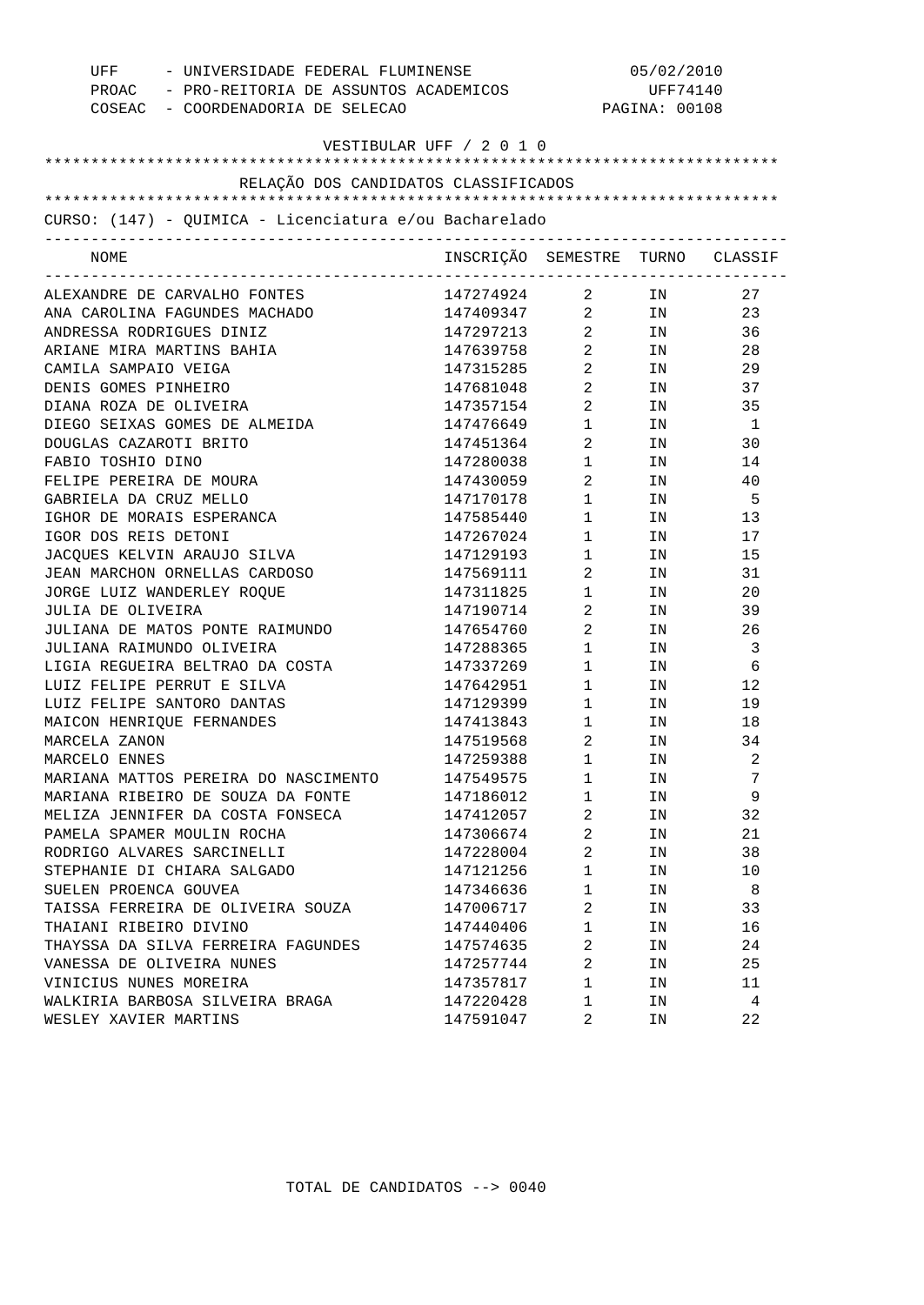| UFF - UNIVERSIDADE FEDERAL FLUMINENSE<br>PROAC - PRO-REITORIA DE ASSUNTOS ACADEMICOS<br>COSEAC - COORDENADORIA DE SELECAO |                                  |                                        | 05/02/2010<br>UFF74140<br>PAGINA: 00109 |                |
|---------------------------------------------------------------------------------------------------------------------------|----------------------------------|----------------------------------------|-----------------------------------------|----------------|
| VESTIBULAR UFF / 2 0 1 0                                                                                                  |                                  |                                        |                                         |                |
| RELAÇÃO DOS CANDIDATOS CLASSIFICADOS                                                                                      |                                  |                                        |                                         |                |
|                                                                                                                           |                                  |                                        |                                         |                |
| CURSO: (148) - QUIMICA INDUSTRIAL                                                                                         |                                  |                                        |                                         |                |
|                                                                                                                           |                                  |                                        |                                         |                |
| NOME                                                                                                                      | INSCRIÇÃO SEMESTRE TURNO CLASSIF |                                        |                                         |                |
| ANDRESSA CRISTINA DOS SANTOS MARQUES                                                                                      | 148518203                        | $\overline{2}$                         | IN                                      | 33             |
| BEATRIZ PAES PEREIRA                                                                                                      | 148265208 2 IN                   |                                        |                                         | 39             |
| CAROLINA ARAUJO SANTANA                                                                                                   | 148444593 1 IN                   |                                        |                                         | 10             |
| CID AUGUSTO CLARO NETO                                                                                                    | 148426498                        |                                        | $1$ IN                                  | 13             |
| DANDARA MARINS                                                                                                            | 148153259                        | $\overline{a}$                         | IN                                      | 32             |
| DANIEL DE OLIVEIRA SILVA PEREIRA                                                                                          | 148535043                        | $1 \quad \Box$                         | IN                                      | 14             |
| DOUGLAS RAMOS SURIANO                                                                                                     | 148274170                        | $1 \qquad \qquad$                      | IN                                      | 7              |
| EVELYN SA DE MAGALHAES                                                                                                    | 148664791                        | $\overline{2}$                         | IN                                      | 35             |
| FELIPE BOMFIM LISBOA                                                                                                      | 148661610                        | $1 \qquad \qquad$                      | IN                                      | 15             |
| FERNANDA ALVES LIMA                                                                                                       | 148194655                        | $\overline{2}$                         | IN                                      | 25             |
| GABRIEL RODRIGUES DE OLIVEIRA ANUNCIACAO                                                                                  | 148150764                        | $1 \quad \Box$                         | IN                                      | 12             |
| GUILHERME BRAGANCA BATISTA                                                                                                | 148286305                        | $1 \quad \Box$                         | IN                                      | $\overline{4}$ |
| HUDSON SANTANA DIAS                                                                                                       | 148284204                        | $\overline{2}$                         | IN                                      | 29             |
| INGRID DA SILVA ALVES                                                                                                     | 148088131                        | $\overline{a}$                         | IN                                      | 31             |
| ISABELA CRISTINA AGUIAR DE SOUZA                                                                                          | 148422179                        | $1 \quad \Box$                         | IN                                      | 11             |
| JONATHAN RIBEIRO CAMPOS                                                                                                   | 148443329                        | $\overline{2}$                         | IN                                      | 26             |
| JONATHAN SIMONACE CARDOSO                                                                                                 | 148488290                        | $1 \quad \Box$                         | IN                                      | - 8            |
| JULIANA TEIXEIRA DE ASSIS                                                                                                 | 148156172                        | $\overline{2}$                         | IN                                      | 23             |
| JULIO CESAR SOARES SALES                                                                                                  | 148456077                        | $1 \quad \Box$                         | IN                                      | 2              |
| KAIO DEODATO CAMPOS VIANA                                                                                                 | 148514403                        | $1 \quad \Box$                         | IN                                      | 6              |
| LARISSA RAMOS GUIMARAES DA SILVA                                                                                          | 148595603                        | $1 \quad \blacksquare$                 | IN                                      | 3              |
| LEINA SOARES BEHENCK                                                                                                      | 148442193                        | $\overline{2}$                         | IN                                      | 21             |
| LEONARDO DE ALMEIDA FURTADO                                                                                               |                                  | $\overline{2}$                         |                                         | 30             |
| LIVIA CORREA CAPISTRANO                                                                                                   | 148152798                        |                                        | IN                                      |                |
| LOUISE DE AGUIAR SOBRAL                                                                                                   | 148586028<br>148297732           | $1 \qquad \qquad$<br>$1 \qquad \qquad$ | IN                                      | 16<br>1        |
|                                                                                                                           |                                  |                                        | IN                                      |                |
| LUIZ FERNANDO RAPOSO JUNIOR                                                                                               | 148360369                        | 2                                      | ΙN                                      | 24             |
| MATEUS BRANDAO RAMOS CARNEIRO                                                                                             | 148346985                        | 2                                      | ΙN                                      | 28             |
| MAYARA COELHO DE MATOS                                                                                                    | 148156407                        | $\overline{2}$                         | ΙN                                      | 27             |
| MAYARA LOPES DA SILVA BELORIO                                                                                             | 148283690                        | 2                                      | ΙN                                      | 40             |
| MICHELLE ANGELIM PINHEIRO                                                                                                 | 148161957                        | $\mathbf 1$                            | ΙN                                      | 17             |
| NIKOLAS BEZERRA LIMA DOS SANTOS                                                                                           | 148459964                        | $\overline{a}$                         | ΙN                                      | 37             |
| PAMELLA CHRISTINA ORTEGA DE OLIVEIRA                                                                                      | 148272005                        | 2                                      | ΙN                                      | 38             |
| PATRICIA XAVIER DOS SANTOS                                                                                                | 148429244                        | 1                                      | ΙN                                      | 19             |
| RAFAEL COSTA ESTEVES                                                                                                      | 148240973                        | $\mathbf 1$                            | ΙN                                      | 18             |
| SAVYO DE SOUZA SANTANA                                                                                                    | 148326557                        | 1                                      | ΙN                                      | 9              |
| THIAGO MAGALHAES AFONSO                                                                                                   | 148461979                        | 2                                      | ΙN                                      | 34             |
| VICTOR GUIMARAES COSTA DE CARVALHO                                                                                        | 148407105                        | 1                                      | ΙN                                      | 20             |
| VINICIUS VALLE VIANNA PINTO                                                                                               | 148447741                        | 1                                      | ΙN                                      | 5              |
| VITOR BENTO DE SOUSA                                                                                                      | 148269357                        | 2                                      | ΙN                                      | 22             |
| YANG DE ALMEIDA VEGELE SOUSA                                                                                              | 148485810                        | 2                                      | ΙN                                      | 36             |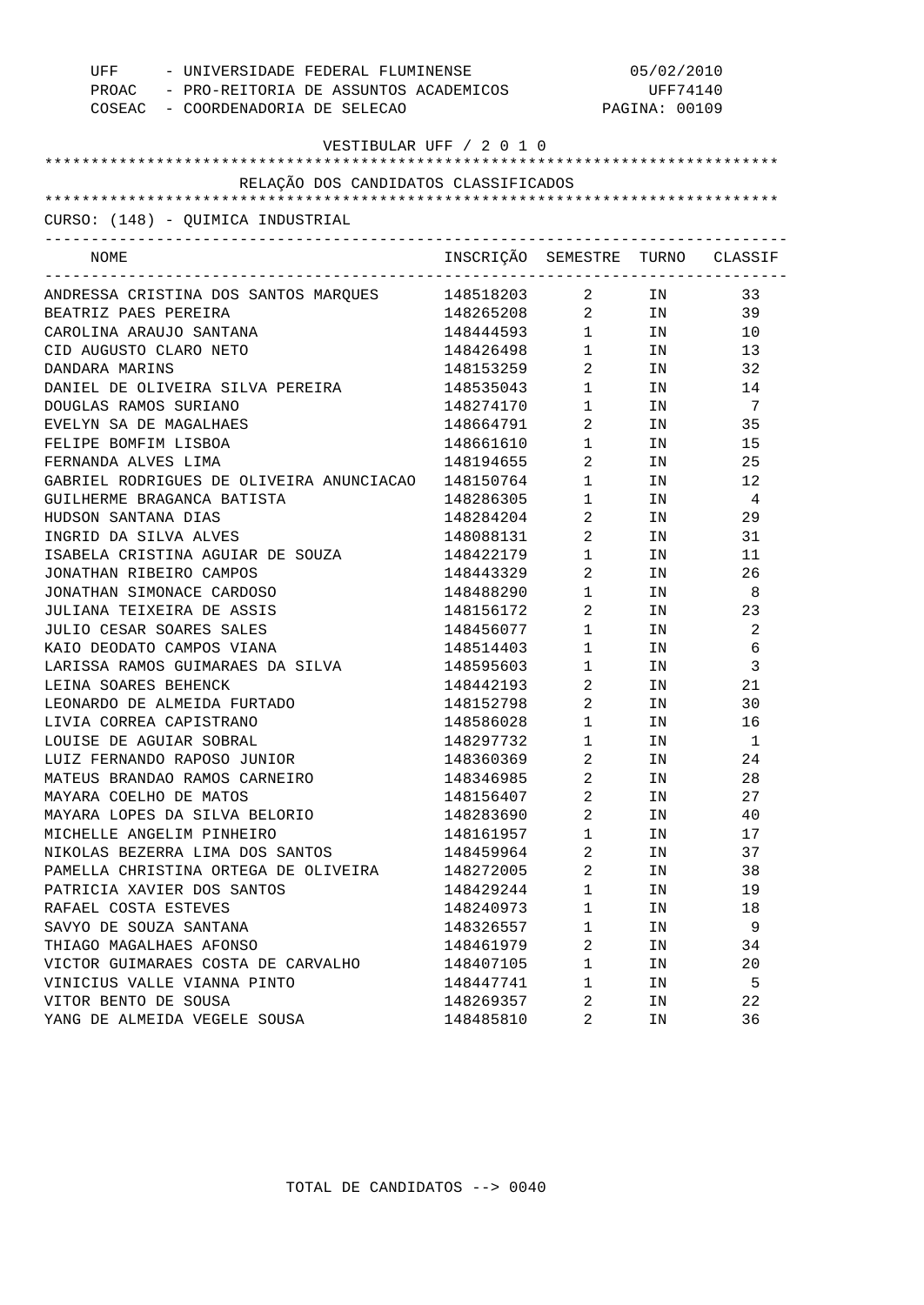| UFF - UNIVERSIDADE FEDERAL FLUMINENSE<br>PROAC - PRO-REITORIA DE ASSUNTOS ACADEMICOS<br>COSEAC - COORDENADORIA DE SELECAO |                                                    | 05/02/2010<br>UFF74140<br>PAGINA: 00110                                           |                                                                                   |                |  |                          |  |  |  |  |
|---------------------------------------------------------------------------------------------------------------------------|----------------------------------------------------|-----------------------------------------------------------------------------------|-----------------------------------------------------------------------------------|----------------|--|--------------------------|--|--|--|--|
|                                                                                                                           |                                                    |                                                                                   |                                                                                   |                |  | VESTIBULAR UFF / 2 0 1 0 |  |  |  |  |
|                                                                                                                           |                                                    |                                                                                   |                                                                                   |                |  |                          |  |  |  |  |
| RELAÇÃO DOS CANDIDATOS CLASSIFICADOS                                                                                      |                                                    |                                                                                   |                                                                                   |                |  |                          |  |  |  |  |
|                                                                                                                           |                                                    |                                                                                   |                                                                                   |                |  |                          |  |  |  |  |
| CURSO: (149) - RELACOES INTERNACIONAIS                                                                                    |                                                    |                                                                                   |                                                                                   |                |  |                          |  |  |  |  |
|                                                                                                                           |                                                    |                                                                                   |                                                                                   |                |  |                          |  |  |  |  |
| NOME                                                                                                                      | INSCRIÇÃO SEMESTRE TURNO CLASSIF                   |                                                                                   |                                                                                   |                |  |                          |  |  |  |  |
| ADAMO BOUCAS ESCOSSIA DA VEIGA                                                                                            | 149396978 1 MA                                     |                                                                                   |                                                                                   | 16             |  |                          |  |  |  |  |
| ANA CAROLINA PINTO GONCALVES                                                                                              | 149290124 1 MA<br>149518667 1 MA<br>149336978 1 MA |                                                                                   |                                                                                   | $5^{\circ}$    |  |                          |  |  |  |  |
| AYN LAUREN SCHOENSTER                                                                                                     |                                                    |                                                                                   |                                                                                   | 10             |  |                          |  |  |  |  |
| CLARISSA CONFORT GOMES DIAS                                                                                               |                                                    |                                                                                   |                                                                                   | $\overline{1}$ |  |                          |  |  |  |  |
| CLARISSA GOMES GOTELIPE CAMPOS                                                                                            | 149589123                                          |                                                                                   | $1$ MA                                                                            | 27             |  |                          |  |  |  |  |
| DAVI FERRUCIO FERREIRA                                                                                                    | 149152762                                          |                                                                                   | $1$ MA                                                                            | $\overline{7}$ |  |                          |  |  |  |  |
| EDUARDA VIEIRA BOUCO                                                                                                      | 149171732                                          |                                                                                   | 1 MA<br>1 MA                                                                      | 26             |  |                          |  |  |  |  |
| FELIPE DO VALLE RODRIGUES LIMA                                                                                            | 149411247                                          |                                                                                   |                                                                                   | 17             |  |                          |  |  |  |  |
| FERNANDA OLIVIA LAZARO CARVALHO                                                                                           | 149433221                                          | $1$ MA                                                                            |                                                                                   | 20             |  |                          |  |  |  |  |
| FREDERICO DE CARVALHO GONCALVES                                                                                           | 149364494                                          | $1$ MA                                                                            |                                                                                   | - 8            |  |                          |  |  |  |  |
| GIL GUILHERME GOMES MENDONCA BARRETO                                                                                      | 149328529                                          |                                                                                   | 1 MA<br>1 MA<br>1 MA                                                              | 25             |  |                          |  |  |  |  |
| ISRAEL FERNANDES DE BARROS FERREIRA                                                                                       | 149214041                                          |                                                                                   |                                                                                   | 22             |  |                          |  |  |  |  |
| JONATHAS MEIRELES DE AZEVEDO                                                                                              | 149187028                                          |                                                                                   |                                                                                   | $\overline{2}$ |  |                          |  |  |  |  |
| <b>JOSE TELES MENDES</b>                                                                                                  | 149254699                                          | $1$ MA                                                                            |                                                                                   | 3              |  |                          |  |  |  |  |
| JULIA DE OLIVEIRA FONSECA                                                                                                 | 149495554                                          | $1$ MA                                                                            |                                                                                   | 29             |  |                          |  |  |  |  |
| JULIANA GUIDA FAGIM                                                                                                       | 149391291                                          | $\begin{array}{ccc} 1 & \qquad & \text{MA} \\ 1 & \qquad & \text{MA} \end{array}$ |                                                                                   | 21             |  |                          |  |  |  |  |
| KAREN CODAZZI PEREIRA                                                                                                     | 149184492                                          |                                                                                   |                                                                                   | 19             |  |                          |  |  |  |  |
| LARISSA OLIVEIRA LEITE                                                                                                    | 149478570                                          | $1$ MA                                                                            |                                                                                   | 28             |  |                          |  |  |  |  |
| LARISSA PINTO MARTHA                                                                                                      | 149408094                                          | $1$ MA                                                                            |                                                                                   | $\overline{4}$ |  |                          |  |  |  |  |
| LUCAS PEREZ FLORENTINO                                                                                                    | 149232110                                          |                                                                                   |                                                                                   | 18             |  |                          |  |  |  |  |
| LUCIANA RIBEIRO MARTINS                                                                                                   | 149633821                                          |                                                                                   | $\begin{array}{ccc} 1 & \qquad & \text{MA} \\ 1 & \qquad & \text{MA} \end{array}$ | 30             |  |                          |  |  |  |  |
| MARINA ENNES TEIXEIRA                                                                                                     | 149251879                                          |                                                                                   | $1$ MA                                                                            | 11             |  |                          |  |  |  |  |
| MERCEDES MACHADO RIBEIRO DA SILVA                                                                                         | 149368141                                          |                                                                                   | 1 MA                                                                              | 24             |  |                          |  |  |  |  |
| NATHALIE CHAVES PEREIRA DIAS                                                                                              | 149229785                                          | $1$ MA                                                                            |                                                                                   | 13             |  |                          |  |  |  |  |
| NATHALLYA BRAZ LICIO GONCALVES                                                                                            | 149352324                                          |                                                                                   |                                                                                   | 23             |  |                          |  |  |  |  |
| OLIVIA GRATZ                                                                                                              | 149369418                                          | $\begin{array}{ccc} 1 & & \text{MA} \\ 1 & & \text{MA} \end{array}$               |                                                                                   | 12             |  |                          |  |  |  |  |
| RAFAEL PICCININI MACHADO                                                                                                  | 149345515                                          | $1$ MA                                                                            |                                                                                   | 14             |  |                          |  |  |  |  |
| RITA DE CASSIA OLIVEIRA FEODRIPPE                                                                                         | 149176603                                          | $1$ MA                                                                            |                                                                                   | - 9            |  |                          |  |  |  |  |
| TAISSI PEPE DE MEDEIROS                                                                                                   | 149545270                                          | $1$ MA                                                                            |                                                                                   | 15             |  |                          |  |  |  |  |
| VINICIUS AZEVEDO DE PROSDOCIMI                                                                                            | 149203080                                          | $\mathbf{1}$                                                                      | MA                                                                                | 6              |  |                          |  |  |  |  |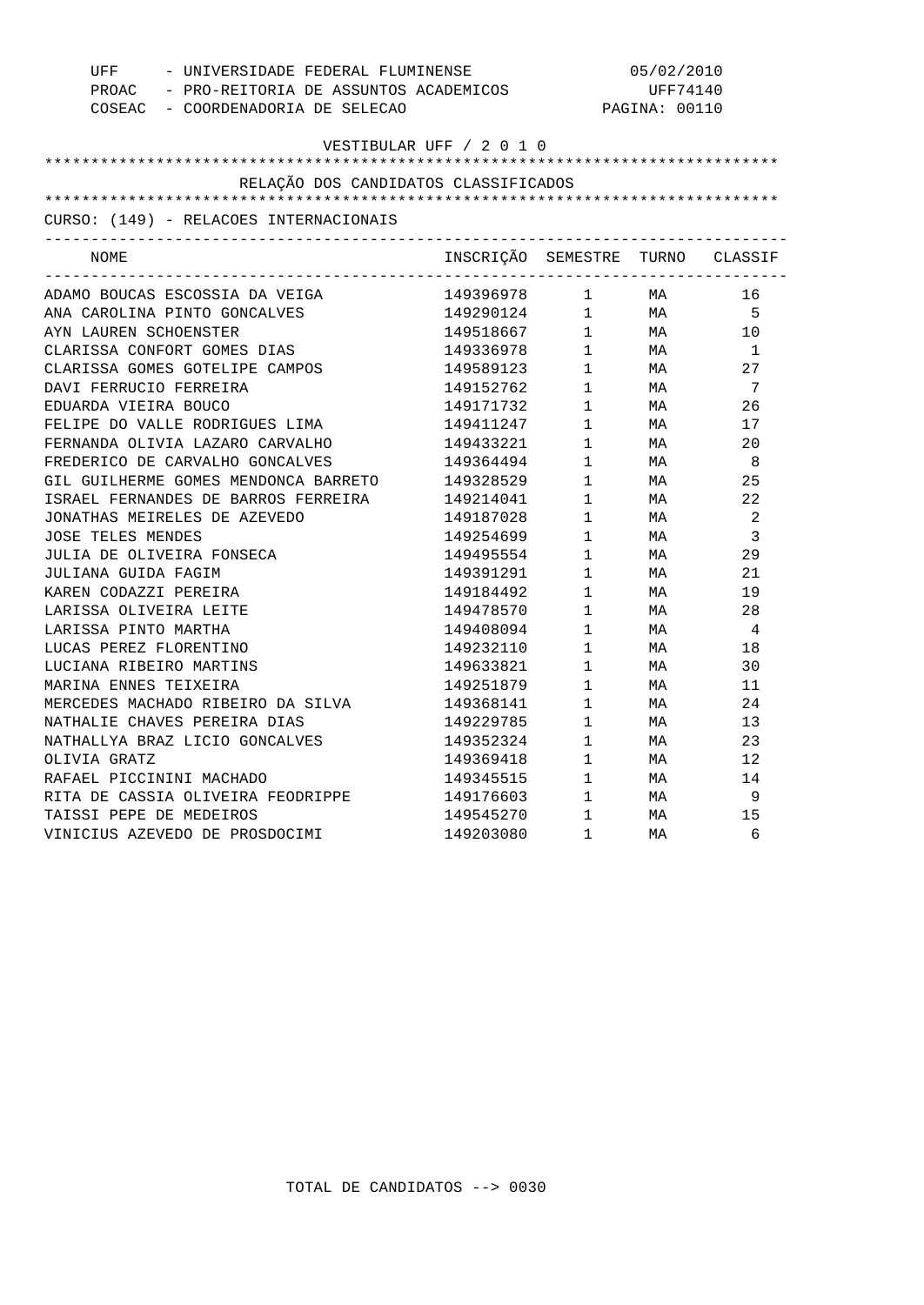| UFF<br>- UNIVERSIDADE FEDERAL FLUMINENSE<br>PROAC - PRO-REITORIA DE ASSUNTOS ACADEMICOS<br>COSEAC - COORDENADORIA DE SELECAO |                                  | 05/02/2010<br>UFF74140<br>PAGINA: 00111 |              |    |
|------------------------------------------------------------------------------------------------------------------------------|----------------------------------|-----------------------------------------|--------------|----|
| VESTIBULAR UFF / 2 0 1 0                                                                                                     |                                  |                                         |              |    |
| RELAÇÃO DOS CANDIDATOS CLASSIFICADOS                                                                                         |                                  |                                         |              |    |
|                                                                                                                              |                                  |                                         |              |    |
| CURSO: (150) - FILOSOFIA - Lic. e/ou Bacharelado<br>------------------------------------                                     |                                  |                                         |              |    |
| NOME                                                                                                                         | INSCRIÇÃO SEMESTRE TURNO CLASSIF |                                         |              |    |
| ADRIANA ALMEIDA DE OLIVEIRA                                                                                                  | 150122640 1                      |                                         | MA <b>MA</b> | 35 |
| ADRIANA TRAUTMANN PEREIRA                                                                                                    | 150620850 2 MA                   |                                         |              | 70 |
| ALAN BARBOSA BUCHARD                                                                                                         | 150609870 1                      |                                         | MA           | 16 |
| ANA CLAUDIA DOS SANTOS JANUARIO                                                                                              | 150052651                        | $1 \quad \blacksquare$                  | <b>MA</b>    | 34 |
| ANDRE MIRANDA DECOTELLI DA SILVA                                                                                             | 150684521                        | $1 \quad \blacksquare$                  | <b>MA</b>    | 14 |
| ANDRE MOREIRA FERNANES FERREIRA                                                                                              | 150537065                        | $\overline{2}$                          | <b>MA</b>    | 69 |
| ANDRE NAZARETH DE ALMEIDA                                                                                                    | 150666969                        | $1 \quad \blacksquare$                  | MA           | -2 |
| ANDRE NUNES FERREIRA                                                                                                         | 150645276                        | $\overline{2}$ and $\overline{2}$       | MA           | 57 |
| ANDREA FELICIA DA ROCHA AZEREDO                                                                                              | 150302616                        | $\overline{2}$ and $\overline{2}$       | MA           | 68 |
| ANTONIO RICARDO MOREIRA FILHO                                                                                                | 150660173                        | $\mathbf{1}$                            | MA           | 30 |
| AUGUSTO LEANDRO ROCHA DA SILVEIRA                                                                                            | 150582682                        | 2                                       | MA           | 48 |
| AYAMA VERA ARAUJO PRADO                                                                                                      | 150505103                        | $\overline{2}$                          | MA           | 63 |
| BETANIA LUCIA TAVARES DA SILVA                                                                                               | 150650673                        | 2                                       | MA           | 80 |
| BIANCA DA CUNHA MADRUGA GOMES                                                                                                | 150665202                        | 1                                       | MA           | 22 |
| BRUNO CARVALHO VIEIRA                                                                                                        | 150624466                        | 2                                       | MA           | 62 |
| BRUNO DE FIGUEIREDO ALONSO                                                                                                   | 150438166                        | 2                                       | <b>MA</b>    | 59 |
| BRUNO LOUREIRO                                                                                                               | 150157736                        | $\mathbf{1}$                            | MA           | 4  |
| CARINA DA CRUZ STUMPF                                                                                                        | 150099257                        | $\mathbf{1}$                            | MA           | 27 |
| CAROLINA RIBEIRO FAGUNDES                                                                                                    | 150476699                        | $\overline{2}$ and $\overline{2}$       | MA           | 77 |
| DAIANE CALIXTO DA SILVA                                                                                                      | 150563985                        | $\mathbf{1}$                            | MA           | 39 |
| DIEGO TADEU DE ABREU                                                                                                         | 150525050                        | $\overline{2}$ and $\overline{2}$       | MA           | 78 |
| DJAILMA MENDES DE ARAUJO                                                                                                     | 150596554                        | $1 \qquad \qquad$                       | MA           | 21 |
| DORA ADESSE PEDRA MARTINS                                                                                                    | 150629014                        | $1 \qquad \qquad$                       | <b>MA</b>    | 38 |
| EDUARDO MANSUR HENRIQUES DE SOUZA                                                                                            | 150608058                        | $2 \left( \frac{1}{2} \right)$          | MA           | 66 |
| FABIO SANTOS CALDERON                                                                                                        | 150273475                        | $\mathbf{1}$                            | MA           | 36 |
| GABRIELA HENRIQUES MARTINSEN                                                                                                 | 150560660                        | 2                                       | МA           | 49 |
| GABRIELLA CEROUEIRA BAPTISTA                                                                                                 | 150645197                        | $\overline{2}$                          | МA           | 60 |
| HENRIQUE CASTRO DE ALMEIDA                                                                                                   | 150647688                        | $\mathbf{1}$                            | МA           | 13 |
| HENRIOUE FERNANDO PERES                                                                                                      | 150533899                        | $\mathbf{1}$                            | МA           | 1  |
| HUGO SERAPHIM DE OLIVEIRA                                                                                                    | 150580610                        | $\mathbf{1}$                            | МA           | 18 |
| IRENE CRISTINA FRANCISCO MENDES                                                                                              | 150366167                        | $\mathbf{1}$                            | МA           | 17 |
| IVAN COELHO DANTAS DE ARAUJO                                                                                                 | 150390156                        | 2                                       | МA           | 73 |
| JAYME FERREIRA VARELLA NETO                                                                                                  | 150438130                        | $\mathbf{1}$                            | МA           | 9  |
| JESSICA SALDANHA DA SILVA                                                                                                    | 150024953                        | 2                                       | МA           | 61 |
| JOAO PEDRO LIMA BELLAS                                                                                                       | 150282830                        | $\overline{2}$                          | МA           | 45 |
| JONATHAN BAHIA VIEIRA                                                                                                        | 150657528                        | $\mathbf{1}$                            | МA           | 40 |
| JULIA FRANCIS PAMPILLON                                                                                                      | 150627250                        | $\mathbf{1}$                            | МA           | 15 |
| JULIANA DE ALBUQUERQUE BARRETO                                                                                               | 150673572                        | 2                                       | МA           | 58 |
| LAURA SANTOS VAZ                                                                                                             | 150302824                        | $\overline{2}$                          | МA           | 46 |
| LEANDRO MAIA VAZ                                                                                                             | 150693778                        | $\mathbf{1}$                            | МA           | 6  |
| LENITA DO AMOR DIVINO PEREIRA                                                                                                | 150097766                        | $\mathbf{1}$                            | МA           | 24 |
| LEVI BATISTA DA LUZ                                                                                                          | 150677671                        | $\mathbf{1}$                            | МA           | 23 |
| LOUISE SILVA OLIVEIRA                                                                                                        | 150658144                        | 2                                       | МA           | 71 |
| LUIS MAURO DE ALVARENGA MARNET                                                                                               | 150662872                        | 2                                       | МA           | 47 |
| LUIZ EDUARDO GONCALVES OLIVEIRA FREITAS                                                                                      | 150184870                        | $\mathbf{1}$                            | МA           | 7  |
| LUIZ GUSTAVO MARQUES ESTEVES                                                                                                 | 150633156                        | 2                                       | МA           | 79 |
| MAIRA PROTASIO DIAS DE OLIVEIRA                                                                                              | 150153493                        | 1                                       | МA           | 3  |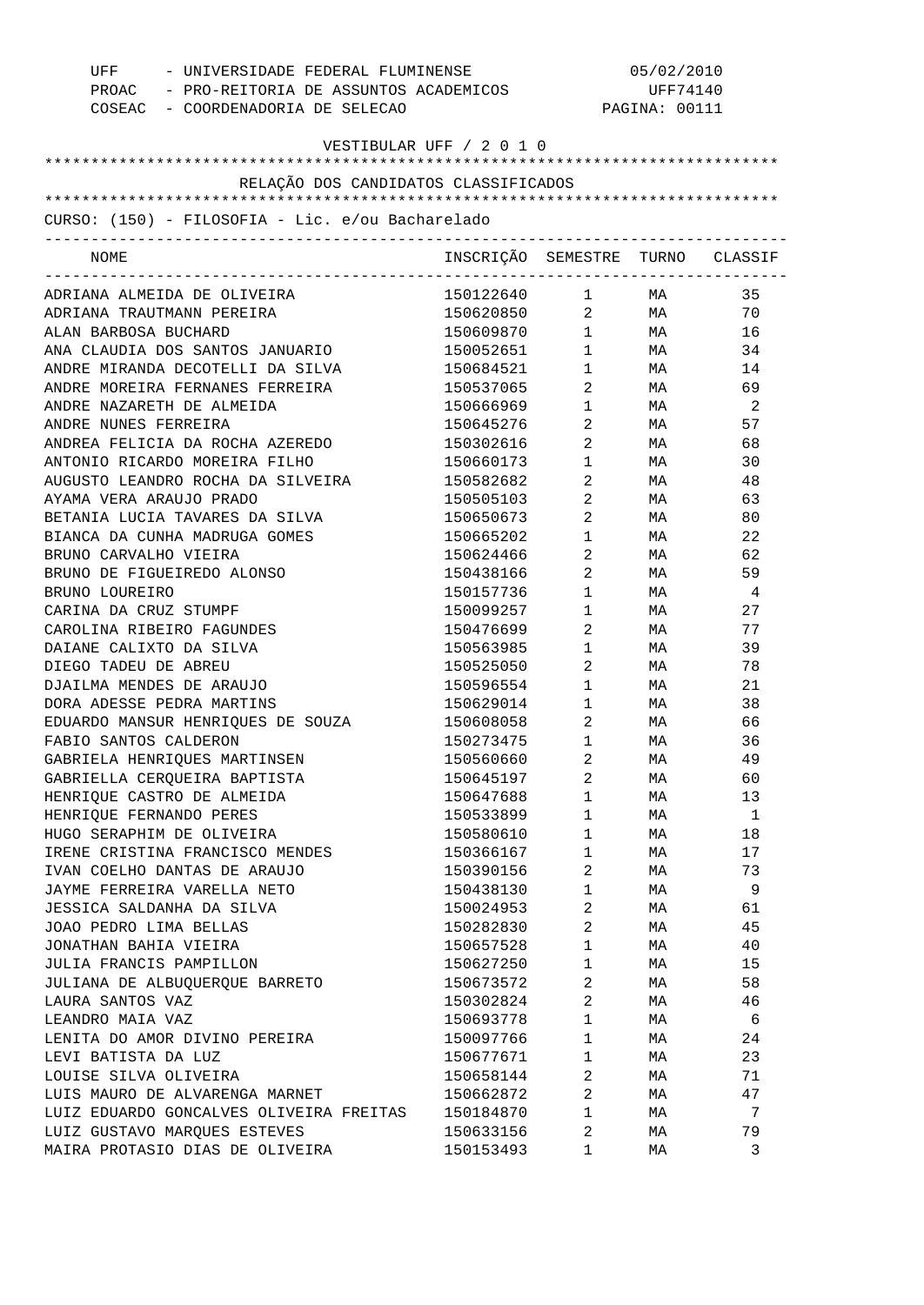|                                                  | UFF - UNIVERSIDADE FEDERAL FLUMINENSE       |                                  | 05/02/2010                                    |           |      |  |
|--------------------------------------------------|---------------------------------------------|----------------------------------|-----------------------------------------------|-----------|------|--|
|                                                  | PROAC - PRO-REITORIA DE ASSUNTOS ACADEMICOS |                                  | UFF74140                                      |           |      |  |
|                                                  | COSEAC - COORDENADORIA DE SELECAO           | PAGINA: 00112                    |                                               |           |      |  |
|                                                  |                                             | VESTIBULAR UFF / 2 0 1 0         |                                               |           |      |  |
|                                                  |                                             |                                  |                                               |           |      |  |
|                                                  | RELAÇÃO DOS CANDIDATOS CLASSIFICADOS        |                                  |                                               |           |      |  |
|                                                  |                                             |                                  |                                               |           |      |  |
| CURSO: (150) - FILOSOFIA - Lic. e/ou Bacharelado |                                             |                                  |                                               |           |      |  |
| NOME                                             |                                             | INSCRIÇÃO SEMESTRE TURNO CLASSIF |                                               |           |      |  |
| MANOELA ABRAHAO CALDAS PINTO                     |                                             | 150196990                        |                                               | $1$ MA    | 20   |  |
| MARCELO FREIRE DE AGUIAR LIMA                    |                                             | 150647494 1 MA                   |                                               |           | 11   |  |
| MARCIA FARIA DA COSTA                            |                                             | 150602377                        | $\overline{2}$                                | <b>MA</b> | 75   |  |
| MARCIO CAPPELLI ALO LOPES                        |                                             | 150632358 2                      |                                               | <b>MA</b> | 50   |  |
| MARCIO LUIZ GAMA CAMPOS                          |                                             | 150650049                        | $\begin{array}{ccc} 1 & & \\ & & \end{array}$ | <b>MA</b> | 12   |  |
| MARCOS PHELIPE DE S FERREIRA DA SILVA            |                                             | 150602169                        | $\overline{a}$                                | <b>MA</b> | 44   |  |
| MAURO JUAREZ SEBASTIAO DOS REIS ARAUJO           |                                             | 150210722                        | $\mathbf 1$                                   | <b>MA</b> | 37   |  |
| OTONIEL DA ROCHA                                 |                                             | 150505634                        | $\mathbf 1$                                   | <b>MA</b> | 29   |  |
| PABLO LEMOS CARLOS SANT ANNA                     |                                             | 150686971                        | $\mathbf 1$                                   | <b>MA</b> | 26   |  |
| PEDRO FERREIRA DE CASTRO                         |                                             | 150657994                        | $\begin{array}{ccc} 1 & & \\ & & \end{array}$ | <b>MA</b> | 10   |  |
| PEDRO HENRIQUE DOS SANTOS RIBEIRO                |                                             | 150583739                        | $\mathbf 1$                                   | MA        | $-5$ |  |
| PEDRO OLIVEIRA JESUINO                           |                                             | 150512522                        | $\overline{2}$                                | <b>MA</b> | 56   |  |
| PEDRO ROBERTO PAIVA OLIVEIRA MARQUES             |                                             | 150442882                        | $\overline{2}$                                | <b>MA</b> | 76   |  |
| PRISCILLA AZEVEDO GOMES DE CARVALHO              |                                             | 150635439                        | $\overline{a}$                                | <b>MA</b> | 53   |  |
| PRISCILLA LESSA DE MELLO                         |                                             | 150687315                        | $\mathbf 1$                                   | <b>MA</b> | - 8  |  |
| PRISCILLA MARINHO ANGRA SAMPAIO                  |                                             | 150681737                        | $\mathbf 1$                                   | <b>MA</b> | 32   |  |
| RAQUEL MESSINA CUKIERMAN                         |                                             | 150324418                        | $\begin{array}{ccc} 1 & & \\ & & \end{array}$ | <b>MA</b> | 33   |  |
| RHAMON DE OLIVEIRA NUNES                         |                                             | 150321155                        | $\mathbf 1$                                   | MA        | 31   |  |
| ROBERTO DE QUEIROZ RODRIGUES                     |                                             | 150617059                        | $1 \quad \Box$                                | <b>MA</b> | 28   |  |
| ROBERTO TAMEGA FROTA CHERNICHARO                 |                                             | 150685628                        | $\overline{2}$                                | <b>MA</b> | 67   |  |
| ROBSON DE AGUIAR OLIVEIRA                        |                                             | 150686206                        | $\overline{2}$                                | <b>MA</b> | 65   |  |
| RODRIGO DE ALMEIDA TEIXEIRA                      |                                             | 150275942                        | $\overline{a}$                                | <b>MA</b> | 54   |  |
| SARAH TAKECHI DE FREITAS HORIUCHI                |                                             | 150541092 2                      |                                               | <b>MA</b> | 41   |  |
| TAINA DUTRA DE ALMEIDA                           |                                             | 150079702                        | $\mathbf 1$                                   | <b>MA</b> | 19   |  |
| TATIANA MAROUES DOS SANTOS                       |                                             | 150016516                        | $2 \left( \frac{1}{2} \right)$                | MA        | 51   |  |
| TELMO LUIZ BOSCO TEIXEIRA                        |                                             | 150369779                        | $\overline{a}$                                | MA        | 55   |  |
| THIAGO CORREIA SANTIAGO                          |                                             | 150653261                        | 2                                             | МA        | 42   |  |
| VERA LUCIA ALMEIDA GOUVEIA                       |                                             | 150679655                        | 2                                             | МA        | 72   |  |
| VICTOR FORTUNATO AZEVEDO                         |                                             | 150640185                        | 1                                             | МA        | 25   |  |
| VIVIANE SANTANA DE OLIVEIRA COUTINHO             |                                             | 150608216                        | 2                                             | МA        | 43   |  |
| WERLEY BORGES DE ARAUJO                          |                                             | 150653807                        | 2                                             | МA        | 74   |  |
| WESLEY SIMONTON CINDRA REDUA                     |                                             | 150632164                        | 2                                             | МA        | 64   |  |
| YASMIN MONTEIRO ALMEIDA                          |                                             | 150047448                        | 2                                             | МA        | 52   |  |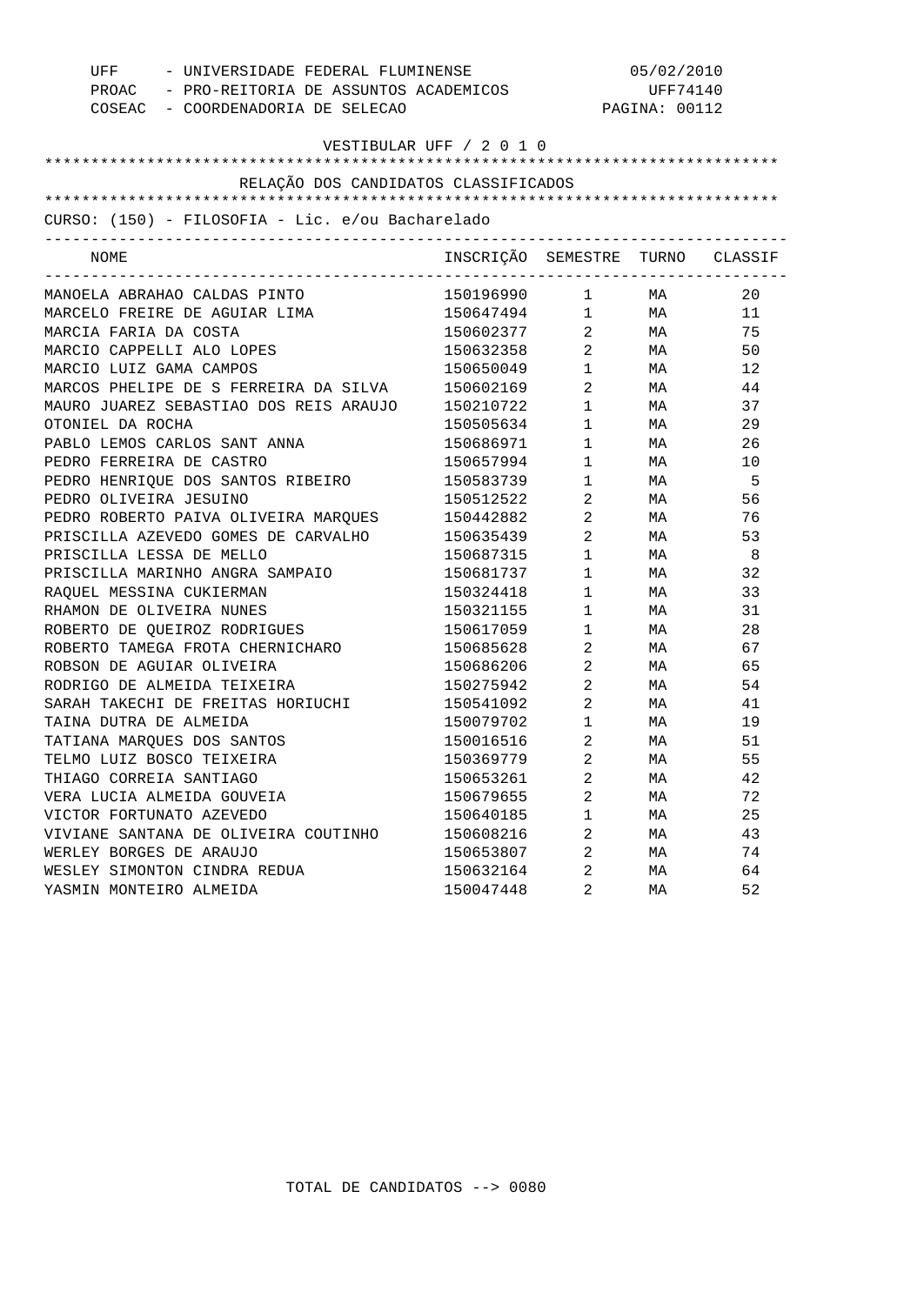| UFF - UNIVERSIDADE FEDERAL FLUMINENSE<br>PROAC - PRO-REITORIA DE ASSUNTOS ACADEMICOS<br>COSEAC - COORDENADORIA DE SELECAO |                                                              |                                   | 05/02/2010<br>UFF74140<br>PAGINA: 00113 |          |  |  |
|---------------------------------------------------------------------------------------------------------------------------|--------------------------------------------------------------|-----------------------------------|-----------------------------------------|----------|--|--|
| VESTIBULAR UFF / 2 0 1 0                                                                                                  |                                                              |                                   |                                         |          |  |  |
| RELAÇÃO DOS CANDIDATOS CLASSIFICADOS                                                                                      |                                                              |                                   |                                         |          |  |  |
|                                                                                                                           | CURSO: (160) - ENGENHARIA DE REC HIDRICOS E DO MEIO AMBIENTE |                                   |                                         |          |  |  |
|                                                                                                                           |                                                              |                                   |                                         |          |  |  |
| NOME                                                                                                                      | INSCRIÇÃO SEMESTRE TURNO CLASSIF                             |                                   |                                         |          |  |  |
| ABILIO TEIXEIRA FOLLY RODRIGUES                                                                                           | 160546597 2 NO                                               |                                   |                                         | 64       |  |  |
| ALEX DAVID COHEN                                                                                                          | 160165410 2 NO                                               |                                   |                                         | 85       |  |  |
| AMANDA JORGE VINHOZA DE CARVALHO SILVA                                                                                    | 160293463 1                                                  |                                   | NO <sub>n</sub>                         | 11       |  |  |
| ANA CAROLINA PEIXOTO DEVEZA                                                                                               | 160593007 2                                                  |                                   | NO <sub>1</sub>                         | 66       |  |  |
| ANA CAROLINE LOPES MARIA                                                                                                  | 160343414                                                    | $1 \qquad \qquad$                 | NO .                                    | 30       |  |  |
| ANDRE FREIRE NORBERTO                                                                                                     | 160497837                                                    | $\overline{2}$                    | NO .                                    | 84       |  |  |
| ANDREA PUZZI NICOLAU                                                                                                      | 160242476                                                    | $\overline{2}$                    | NO.                                     | 48       |  |  |
| ANNA CLARA CUNHA DENIZ                                                                                                    | 160241290                                                    | $1 \qquad \qquad$                 | NO.                                     | - 5      |  |  |
| ANNA KAROLLYNE FAGUNDES DA SILVA                                                                                          | 160030536                                                    | $1 \qquad \qquad$                 | NO.                                     | 44       |  |  |
| ANNA MATTOS KAUFFMANN                                                                                                     | 160235629                                                    | $\overline{2}$ and $\overline{2}$ | NO.                                     | 69       |  |  |
| BEATRIZ AZEVEDO DE ALMEIDA                                                                                                | 160324315                                                    | $2 \left( \frac{1}{2} \right)$    | NO.                                     | 51       |  |  |
| BEATRIZ DE ALMEIDA MALTA SOUZA                                                                                            | 160186311                                                    | $\overline{2}$ and $\overline{2}$ | NO.                                     | 81       |  |  |
| BEATRIZ ROGERS PARANHOS                                                                                                   | 160265179                                                    | $1 \qquad \qquad$                 | NO.                                     | 37       |  |  |
| BERNARDO MIGLIORA BUHRING                                                                                                 | 160595770                                                    | $1 \quad \cdots$                  | NO.                                     | 22       |  |  |
| BRUNA PAGEL GUASTI                                                                                                        | 160173118                                                    | $\overline{2}$ and $\overline{2}$ | NO.                                     | 62       |  |  |
| BRUNA SILVEIRA GUIMARAES                                                                                                  | 160367549                                                    | $1 \quad \cdots$                  | NO.                                     | 20       |  |  |
| BRUNO DOS SANTOS LOPES                                                                                                    | 160240686                                                    | $\overline{2}$                    | NO.                                     | 89       |  |  |
| BRUNO LANFREDI PINTO DA ROCHA                                                                                             | 160564965                                                    | $\overline{2}$ and $\overline{2}$ | NO.                                     | 78       |  |  |
| CARLOS EDUARDO BEZERRA DOS SANTOS                                                                                         | 160681505                                                    | $\overline{2}$                    | NO.                                     | 76       |  |  |
| CLARISSE FERREIRA RODRIGUES                                                                                               | 160475956                                                    | $\overline{2}$ and $\overline{2}$ | NO.                                     | 77       |  |  |
| DANIEL YUJI MARQUES MURASHIMA                                                                                             | 160409402                                                    | $1 \quad \blacksquare$            | NO.                                     | 21       |  |  |
| DAVID MARCOLINO NIELSEN                                                                                                   | 160300890                                                    | $1 \qquad \qquad$                 | NO.                                     | 28       |  |  |
| DAYANA MARTINS NUNES                                                                                                      | 160353897                                                    | $1 \quad \blacksquare$            | NO.                                     | 19       |  |  |
| DEBORAH CAROLINA SOARES DA SILVA COSTA                                                                                    | 160366741                                                    | $1 \qquad \qquad$                 | NO.                                     | 31       |  |  |
| DOUGLAS LUIZ DA SILVA PEREIRA                                                                                             | 160581705                                                    | $\mathbf 1$                       | NO.                                     | 8        |  |  |
| ERICA CAVERZAM BARBOSA                                                                                                    | 160396930                                                    | 1                                 | ΝO                                      | 29       |  |  |
| ERIKA ROCHA GUIMARAES                                                                                                     | 160540775                                                    | $\overline{2}$                    | NO                                      | 61       |  |  |
| FABIO ARAUJO DELARUE DOS SANTOS                                                                                           | 160623022                                                    | 1                                 | NO.                                     | 41       |  |  |
| FABIO MOREIRA DOS SANTOS CARDOSO                                                                                          | 160289606                                                    | 1                                 | NO                                      | 33       |  |  |
| FELIPE TREISTMAN                                                                                                          | 160446149                                                    | 1                                 | NO.                                     | 3        |  |  |
| FERNANDA ERMELINDO RODRIGUES                                                                                              | 160150881                                                    | 1                                 | NO.                                     | 43       |  |  |
| FERNANDA FAES E GRACA                                                                                                     | 160275447                                                    | 1                                 | NO.                                     | 15       |  |  |
| GABRIEL CURVELO LEITE                                                                                                     | 160473582                                                    | 1                                 | NO.                                     | 25       |  |  |
| GUILHERME ARRUDA ALVES                                                                                                    | 160277691                                                    | 1                                 | NO                                      | 45       |  |  |
| GUILHERME FONSECA BASSOUS                                                                                                 | 160343206                                                    | 1                                 | NO.                                     | 24       |  |  |
| GUILHERME MACARINI OLIVEIRA SILVA                                                                                         | 160222153                                                    | 2                                 | NO.                                     | 80       |  |  |
| GYSLLA SANTOS DE VASCONCELOS                                                                                              | 160700741                                                    | 2                                 | NO.                                     | 88       |  |  |
| HENRIQUE DE ARAUJO BRANTES                                                                                                | 160532388                                                    | 2                                 | NO.                                     | 59       |  |  |
|                                                                                                                           |                                                              |                                   |                                         |          |  |  |
| IAN MORANDI SANTACRUZ LIMA<br>ISABELLA POSSAS SPANGLER                                                                    | 160279120<br>160470322                                       | 1<br>1                            | NO.<br>NO.                              | 38<br>42 |  |  |
|                                                                                                                           |                                                              |                                   |                                         |          |  |  |
| JOANA PERALVA PARUOLO                                                                                                     | 160487777                                                    | 1                                 | NO.                                     | 12<br>7  |  |  |
| JOSE AILTON GONCALVES                                                                                                     | 160706238                                                    | 1                                 | NO.                                     |          |  |  |
| JOSSANA GOMES PEREIRA DE SOUSA                                                                                            | 160235485                                                    | 2                                 | NO.                                     | 50       |  |  |
| JULIA BRITO JAMBO                                                                                                         | 160220753                                                    | 2                                 | NO.                                     | 53       |  |  |
| JULIA DE CARVALHO LEITE                                                                                                   | 160353512                                                    | 1                                 | NO.                                     | 32       |  |  |
| KARIN HAMMES                                                                                                              | 160441993                                                    | 1                                 | NO                                      | 13       |  |  |
| KARINNIE NASCIMENTO DE ALMEIDA                                                                                            | 160226965                                                    | 2                                 | NO.                                     | 49       |  |  |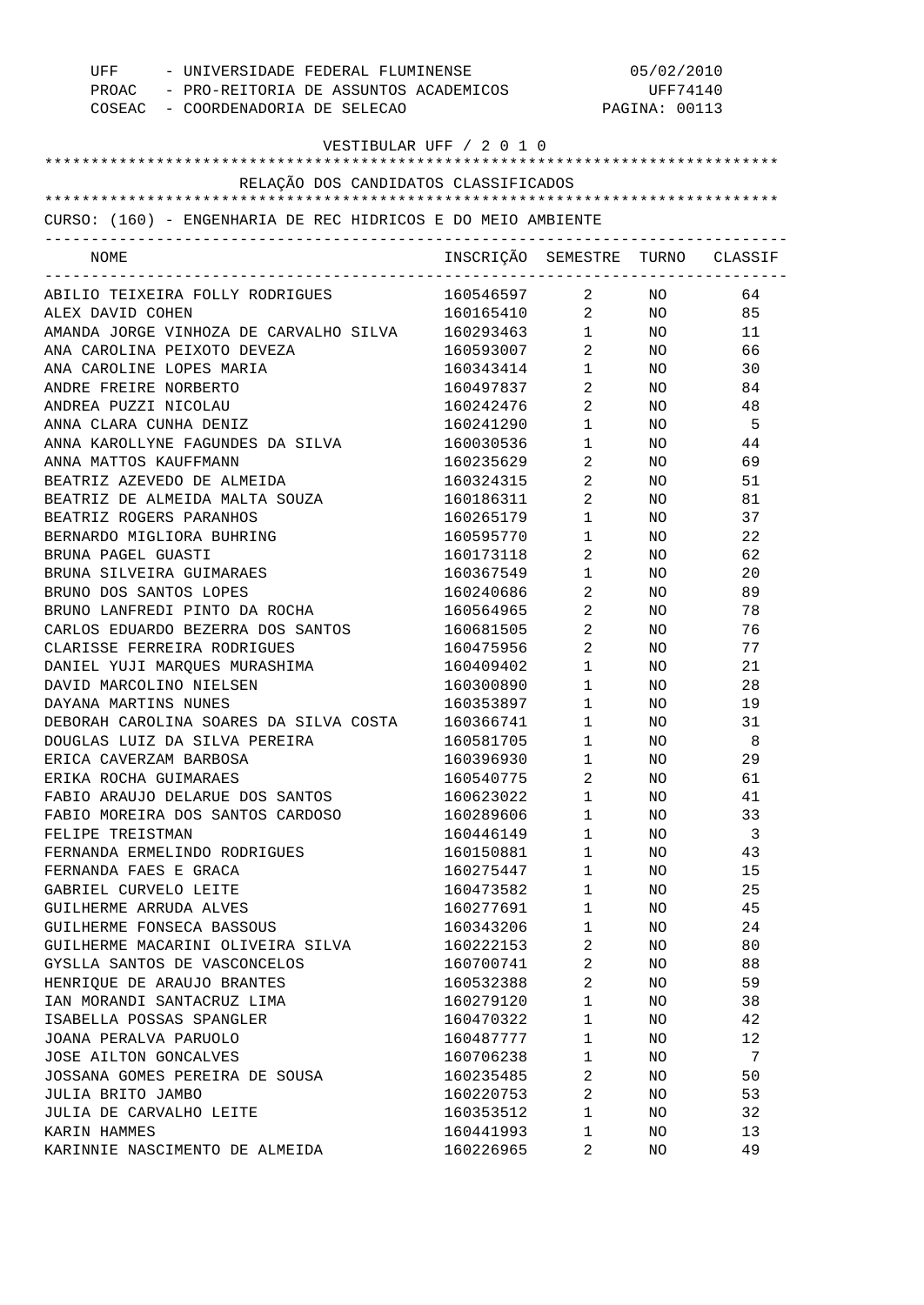| - UNIVERSIDADE FEDERAL FLUMINENSE<br>UFF                     |                                  | 05/02/2010                     |                 |                |  |
|--------------------------------------------------------------|----------------------------------|--------------------------------|-----------------|----------------|--|
| PROAC - PRO-REITORIA DE ASSUNTOS ACADEMICOS                  |                                  |                                | UFF74140        |                |  |
| COSEAC - COORDENADORIA DE SELECAO                            |                                  |                                | PAGINA: 00114   |                |  |
|                                                              |                                  |                                |                 |                |  |
| VESTIBULAR UFF / 2 0 1 0                                     |                                  |                                |                 |                |  |
|                                                              |                                  |                                |                 |                |  |
| RELAÇÃO DOS CANDIDATOS CLASSIFICADOS                         |                                  |                                |                 |                |  |
|                                                              |                                  |                                |                 |                |  |
| CURSO: (160) - ENGENHARIA DE REC HIDRICOS E DO MEIO AMBIENTE |                                  |                                |                 |                |  |
|                                                              |                                  |                                |                 |                |  |
| NOME                                                         | INSCRIÇÃO SEMESTRE TURNO CLASSIF |                                |                 |                |  |
|                                                              |                                  | ----------------------------   |                 |                |  |
| KARYS CRISTINA DIEDERICHS PRADO                              | 160288236 1 NO                   | $1 \quad \blacksquare$         |                 | $\overline{1}$ |  |
| LARISSA COSTA ZORZANELLI                                     | 160434873                        |                                | NO <sub>2</sub> | 39             |  |
| LEANDRO GOMES DE LIMA ALVES                                  | 160560866                        | $2 \left( \frac{1}{2} \right)$ | NO              | 86             |  |
| LEON DIEGO DELPINO                                           | 160498348                        | $\overline{a}$                 | NO.             | 52             |  |
| LUCAS CALFA VILHENA                                          | 160552986                        | $\overline{a}$                 | NO.             | 55             |  |
| LUCAS GETIRANA DE LIMA                                       | 160373512                        | $\mathbf 1$                    | NO.             | 16             |  |
| LUIZ GABRIEL SUCRMONT RODRIGUES SIMOES                       | 160420975                        | $\overline{a}$                 | NO              | 46             |  |
| MARCUS PEDRO OLIVEIRA M DE A A FERREIRA                      | 160185020                        | $\mathbf 1$                    | NO              | 27             |  |
| MARIA EDUARDA GUIDA FRAZAO LEITE                             | 160403185                        | 2                              | NO              | 75             |  |
| MARIA WUNSCH DE ALVARENGA                                    | 160497875                        | $\mathbf 1$                    | NO              | 10             |  |
| MARIANA CHAVES BARROS                                        | 160343878                        | 1                              | NO              | 14             |  |
| MARIANA DA SILVA COELHO                                      | 160471584                        | 2                              | NO.             | 70             |  |
| MARIANA RODRIGUES NG                                         | 160215356                        | 2                              | NO              | 68             |  |
| MARIANA TORRES VANNIER                                       | 160688436                        | $\overline{2}$                 | NO              | 82             |  |
| MARINA D ASSUMPCAO THOME                                     | 160223731                        | $\overline{a}$                 | NO              | 57             |  |
| MATEUS AZEVEDO DALBONE DE CARVALHO                           | 160397245                        | $\mathbf 1$                    | NO              | - 9            |  |
| MATEUS NASCIMENTO VIEIRA DE MELO                             | 160253994                        | 1                              | NO.             | 18             |  |
| MATEUS PELUSO AZEVEDO                                        | 160412590                        | 2                              | NO              | 47             |  |
| MATHEUS OSTMANN                                              | 160220715                        | 2                              | NO              | 87             |  |
| MICHEL CAMACHO CIPOLATTI                                     | 160465303                        | 2                              | NO              | 71             |  |
| NATHALIA FLINKAS DE ARGOLLO BASTOS                           | 160294352                        | 1                              | NO              | $\overline{2}$ |  |
| OLIVIA SOARES MENDONCA SMIDERLE                              | 160372154                        | 2                              | NO              | 63             |  |
| OTAVIO HENRIQUE FLAESCHEN OLIVEIRA                           | 160242701                        | $\overline{a}$                 | NO.             | 83             |  |
| PATRICIA FERREIRA DE MELLO                                   | 160231269                        | $\mathbf 1$                    | NO.             | 36             |  |
| PEDRO FONTES MONTANO                                         | 160507709                        | 1                              | NO.             | 35             |  |
| PEDRO HENRIQUE DA SILVA BRETAS                               | 160197528                        | $\overline{2}$                 | NO              | 58             |  |
| PRISCILLA DE ALMEIDA BARNABE                                 | 160210887                        | 2                              | NO.             | 73             |  |
| PRISCILLA RODRIGUES                                          | 160666452                        | $\overline{a}$                 | NO              | 54             |  |
| RAQUEL VELOSO FERREIRA                                       | 160228327                        | $\overline{a}$                 | NO.             | 60             |  |
| RAYANA ROSA ESTRELLA D PINHO                                 | 160197516                        | 1                              | NO.             | - 6            |  |
| RHAYANA DE CARVALHO MELLO                                    | 160557015                        | 2                              | NO.             | 67             |  |
| RICARDO MARINHO SOARES BRAZ                                  | 160263779                        | $\overline{2}$                 | NO.             | 72             |  |
| ROBERTA BARROZO DE ANDRADE                                   | 160356538                        | 2                              | NO.             | 79             |  |
| ROBSON MUNIZ MCMAHON WAITE                                   | 160159590                        | $\overline{2}$                 | NO.             | 56             |  |
| SOFIA PEREIRA ANDRADE                                        | 160311423                        | $\overline{a}$                 | NO.             | 90             |  |
| THAIS LOBATO SARMENTO                                        | 160193584                        | 1                              | NO.             | 4              |  |
| THIAGO ARRUDA DE AGUIAR                                      | 160242270                        | $\mathbf 1$                    | NO.             | 17             |  |
| TIAGO DE PAULA                                               | 160676366                        | 1                              | NO.             | 23             |  |
| TOBIAS RAMALHO DOS SANTOS FERREIRA                           | 160507515                        | 1                              | NO.             | 34             |  |
| VINICIUS CALDEIRA DE NORONHA                                 | 160388842                        | 2                              | NO.             | 65             |  |
| VINICIUS MATOSINHO DE PAIVA                                  | 160343751                        | 1                              | NO              | 26             |  |
| VITOR DA SILVA LINO                                          | 160350405                        | 2                              | NO.             | 74             |  |
| WALLACE DE OLIVEIRA RODRIGUES                                | 160417526                        | 1                              | NO              | 40             |  |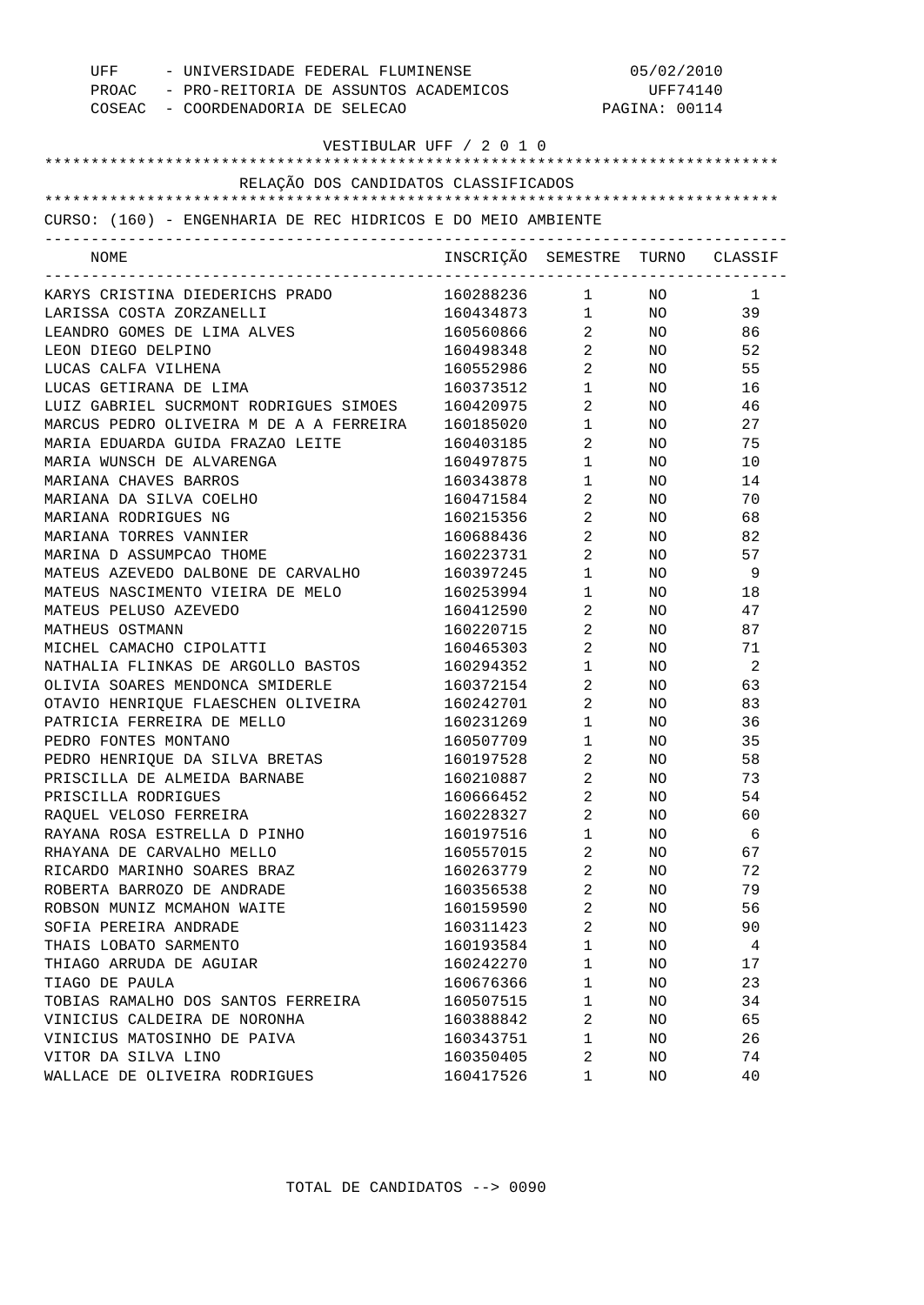| UFF - UNIVERSIDADE FEDERAL FLUMINENSE<br>PROAC - PRO-REITORIA DE ASSUNTOS ACADEMICOS<br>COSEAC - COORDENADORIA DE SELECAO |                                  | 05/02/2010<br>UFF74140<br>PAGINA: 00115 |                                                                                                                |     |
|---------------------------------------------------------------------------------------------------------------------------|----------------------------------|-----------------------------------------|----------------------------------------------------------------------------------------------------------------|-----|
| VESTIBULAR UFF / 2 0 1 0                                                                                                  |                                  |                                         |                                                                                                                |     |
| RELAÇÃO DOS CANDIDATOS CLASSIFICADOS                                                                                      |                                  |                                         |                                                                                                                |     |
|                                                                                                                           |                                  |                                         |                                                                                                                |     |
| CURSO: (161) - ENGENHARIA AGRICOLA E AMBIENTAL<br>--------------------------------                                        |                                  |                                         |                                                                                                                |     |
| NOME                                                                                                                      | INSCRIÇÃO SEMESTRE TURNO CLASSIF |                                         |                                                                                                                |     |
| ALEX SOUZA RAPOSO CORREA                                                                                                  | 161385113 2 IN                   |                                         |                                                                                                                | 86  |
| ANA PAULA PEREIRA BIS                                                                                                     | 161684789 1 IN                   |                                         |                                                                                                                | 33  |
| ANDRE NASCIMENTO SECCHIM                                                                                                  | 161428159                        |                                         | $2$ IN                                                                                                         | 84  |
| ANDRESSA DE AZEVEDO SOUZA                                                                                                 | 161387496                        | $1 \quad \blacksquare$                  | IN THE TEST OF THE TEST OF THE TEST OF THE TEST OF THE TEST OF THE TEST OF THE TEST OF THE TEST OF THE TEST OF | 32  |
| ANNA FLAVIA NUNES DA COSTA                                                                                                | 161418702                        | $\overline{2}$                          | IN THE TERM OF THE TERM OF THE TERM OF THE TERM OF THE TERM OF THE TERM OF THE TERM OF THE TERM OF THE TERM OF | 50  |
| BEATRIZ DE CASTRO FERNANDES TELES                                                                                         | 161517302                        | $2 \left( \frac{1}{2} \right)$          | IN                                                                                                             | 68  |
| BEATRIZ SEPULVEDA PIRES                                                                                                   | 161239144                        | $1 \qquad \qquad$                       | IN                                                                                                             | 17  |
| BERNARDO COSTA DE FREITAS                                                                                                 | 161384389                        | $2 \left( \frac{1}{2} \right)$          | IN                                                                                                             | 83  |
| BERNARDO PRINCIPE DO AMARAL INNECCO                                                                                       | 161568765                        | $2 \left( \frac{1}{2} \right)$          | IN                                                                                                             | 72  |
| BRUNA CAMILA PEREIRA DA SILVA                                                                                             | 161497277                        | $1 \quad \blacksquare$                  | IN                                                                                                             | 10  |
| BRUNO BARBIERI ROGGIERO                                                                                                   | 161696146                        | $1 \quad \blacksquare$                  | IN                                                                                                             | 42  |
| BRUNO PIRES DUMAS                                                                                                         | 161279833                        | $2 \left( \frac{1}{2} \right)$          | IN THE TERM OF THE TERM OF THE TERM OF THE TERM OF THE TERM OF THE TERM OF THE TERM OF THE TERM OF THE TERM OF | 65  |
| CAMILLA DA SILVA ROSSTER                                                                                                  | 161292756                        | $\overline{2}$                          | IN THE TELEVISION OF THE TELEVISION OF THE TELEVISION OF THE TELEVISION OF THE TELEVISION OF THE TELEVISION OF | 82  |
| CARLOS ANDRE SILLAS OLIVEIRA                                                                                              | 161373988                        | $1 \quad \blacksquare$                  | IN THE TEST OF THE TEST OF THE TEST OF THE TEST OF THE TEST OF THE TEST OF THE TEST OF THE TEST OF THE TEST OF | 26  |
| DANIEL CHAVES DE ALMEIDA                                                                                                  | 161394073                        | $2 \left( \frac{1}{2} \right)$          | IN THE TERM OF THE TERM OF THE TERM OF THE TERM OF THE TERM OF THE TERM OF THE TERM OF THE TERM OF THE TERM OF | 64  |
| DANIEL OSORIO FERREIRA DE A CORTES                                                                                        | 161575598                        | $2 \left( \frac{1}{2} \right)$          | IN THE TELEVISION OF THE TELEVISION OF THE TELEVISION OF THE TELEVISION OF THE TELEVISION OF THE TELEVISION OF | 85  |
| ERIC MARTINS MENEZES                                                                                                      | 161511281                        | $1 \quad \blacksquare$                  | IN                                                                                                             | 12  |
| FABIANE D ASSUMPCAO GUIMARAES                                                                                             | 161258217                        | $1 \quad \blacksquare$                  | IN THE TEST OF THE TEST OF THE TEST OF THE TEST OF THE TEST OF THE TEST OF THE TEST OF THE TEST OF THE TEST OF | 45  |
| FERNANDA BALADEZ CASAGRANDE                                                                                               | 161409323                        | $2 \left( \frac{1}{2} \right)$          | IN                                                                                                             | 57  |
| FLAVIA LOPES RIBEIRO                                                                                                      | 161493879                        | $1 \quad \blacksquare$                  | IN                                                                                                             | - 5 |
| FLAVIA ROCHA DRUMMOND                                                                                                     | 161255693                        | $1 \quad \blacksquare$                  | IN THE TEST OF THE TEST OF THE TEST OF THE TEST OF THE TEST OF THE TEST OF THE TEST OF THE TEST OF THE TEST OF | 40  |
| GABRIELA BRUNELE SCARDINI                                                                                                 | 161380838                        | $\overline{2}$                          | IN                                                                                                             | 88  |
| GIULIANNE ROCHA TOSTES                                                                                                    | 161323141                        | $1 \quad \blacksquare$                  | IN                                                                                                             | - 8 |
| GUILHERME CUNHA DA SILVA                                                                                                  | 161454093                        | $1 \quad \blacksquare$                  | IN                                                                                                             | 23  |
| GUILHERME OTTONI DE SOUZA                                                                                                 | 161507761                        | $\mathbf{1}$                            | IN                                                                                                             | 24  |
| HAYON QUEIROZ LIU                                                                                                         | 161364729                        | 1                                       | ΙN                                                                                                             | 22  |
| IRIS GOUVEA FERNANDEZ MARQUES                                                                                             | 161382460                        | 2                                       | ΙN                                                                                                             | 63  |
| IRIS VALENTIM TEIXEIRA                                                                                                    | 161519142                        | 2                                       | ΙN                                                                                                             | 67  |
| ISABELA DA SILVA PEDRO ROCHINHA                                                                                           | 161313471                        | $\mathbf 1$                             | IN                                                                                                             | 27  |
| ISABELLA SALIM DE CARVALHO                                                                                                | 161161983                        | $\mathbf 1$                             | ΙN                                                                                                             | 36  |
| JEFFERSON ROSA MACHADO                                                                                                    | 161068612                        | 2                                       | ΙN                                                                                                             | 56  |
| JESSICA BANDEIRA DE MELO CARVALHO PASSOS                                                                                  | 161512883                        | $\mathbf 1$                             | ΙN                                                                                                             | 14  |
| JOANA DE MIRANDA ALENCAR                                                                                                  | 161363531                        | $\mathbf 1$                             | ΙN                                                                                                             | 34  |
| JOAO PAULO CARDOSO COSTA SERTA                                                                                            | 161297471                        | 2                                       | ΙN                                                                                                             | 66  |
| JOAO PAULO GONCALVES BARREIRA                                                                                             | 161491223                        | $\mathbf 1$                             | ΙN                                                                                                             | 1   |
| JOSIANE BRANCO PLANTZ                                                                                                     | 161395106                        | $\mathbf 1$                             | ΙN                                                                                                             | 7   |
| JULIANA CARDOSO SEPULVEDA                                                                                                 | 161452320                        | 2                                       | ΙN                                                                                                             | 58  |
| LEON PAGANI POLITI                                                                                                        | 161279900                        | 2                                       | ΙN                                                                                                             | 75  |
| LEONARDO GUTTINGER PATE                                                                                                   | 161656172                        | 2                                       | ΙN                                                                                                             | 54  |
| LETICIA DE CARVALHO CARDOSO                                                                                               | 161555110                        | 2                                       | ΙN                                                                                                             | 53  |
| LETICIA GONSALVES DA SILVA                                                                                                | 161344937                        | 2                                       | ΙN                                                                                                             | 70  |
| LETICIA MORAES PEREIRA                                                                                                    | 161499122                        | $\mathbf 1$                             | ΙN                                                                                                             | 43  |
| LILIAN THURLER NOGUEIRA                                                                                                   | 161376174                        | 2                                       | ΙN                                                                                                             | 61  |
| LISNAYRA ARRUDA DOS SANTOS SILVA                                                                                          | 161549185                        | $\mathbf 1$                             | ΙN                                                                                                             | 31  |
| LORENA DE LIZ PESSOA RAMOS                                                                                                | 161269565                        | 2                                       | ΙN                                                                                                             | 87  |
| LUCAS LEGEY ANTUNES                                                                                                       | 161324755                        | $\mathbf 1$                             | ΙN                                                                                                             | 20  |
| LUIS HILARIO DA SILVA FONTE JUNIOR                                                                                        | 161366698                        | 1                                       | ΙN                                                                                                             | 41  |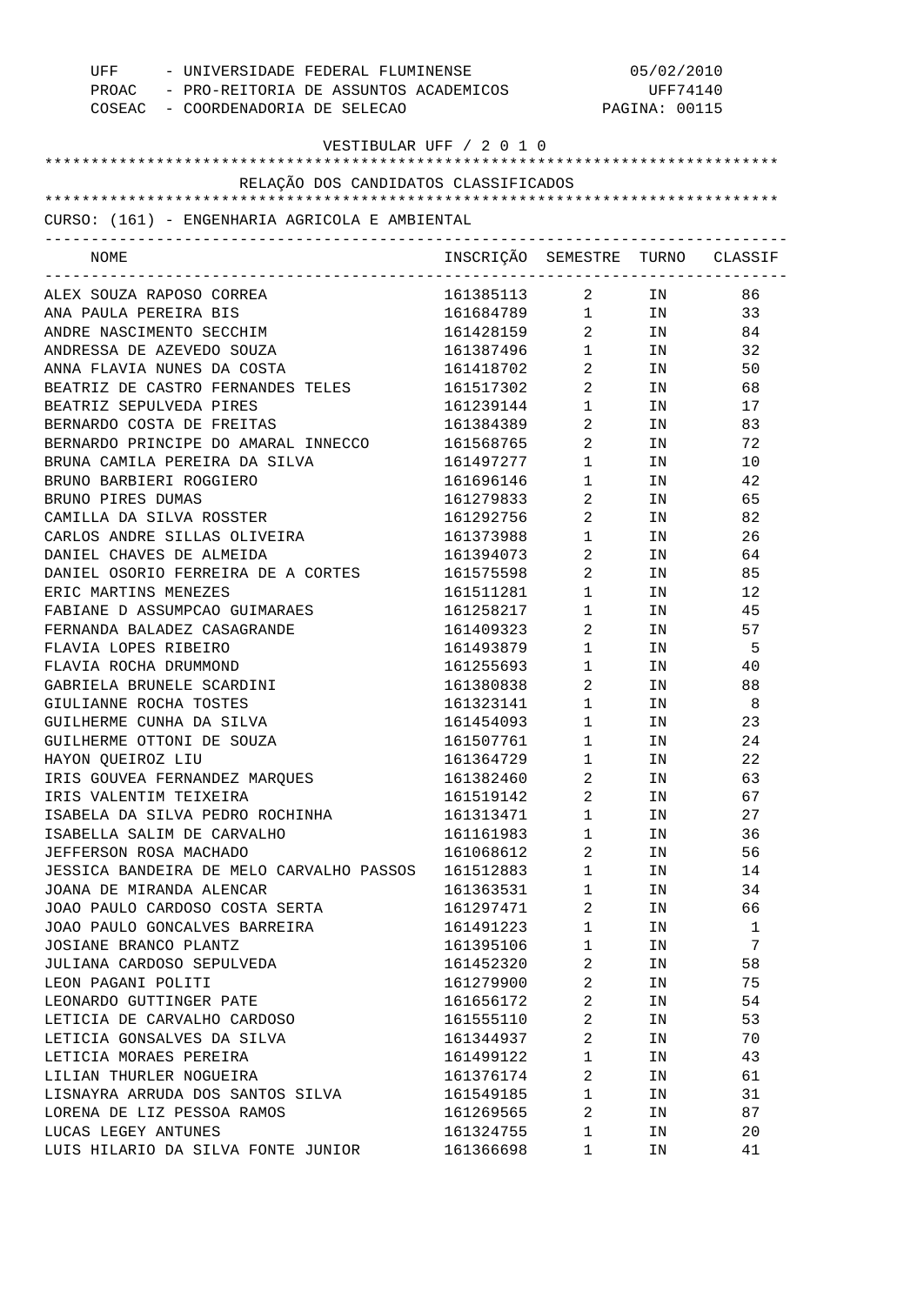| UFF - UNIVERSIDADE FEDERAL FLUMINENSE<br>PROAC - PRO-REITORIA DE ASSUNTOS ACADEMICOS<br>COSEAC - COORDENADORIA DE SELECAO |                                  | 05/02/2010<br>UFF74140<br>PAGINA: 00116 |      |     |
|---------------------------------------------------------------------------------------------------------------------------|----------------------------------|-----------------------------------------|------|-----|
| VESTIBULAR UFF / 2 0 1 0                                                                                                  |                                  |                                         |      |     |
| RELAÇÃO DOS CANDIDATOS CLASSIFICADOS                                                                                      |                                  |                                         |      |     |
|                                                                                                                           |                                  |                                         |      |     |
| CURSO: (161) - ENGENHARIA AGRICOLA E AMBIENTAL                                                                            |                                  |                                         |      |     |
| NOME                                                                                                                      | INSCRIÇÃO SEMESTRE TURNO CLASSIF |                                         |      |     |
| LUISA LIMA ALMEIDA                                                                                                        | 161422911 1 IN                   |                                         |      | 38  |
| LUIZ HENRIQUE RODRIGUES DA S SOBRINHO                                                                                     | 161649856 2 IN                   |                                         |      | 76  |
| LUIZA LEMOS NOGUEIRA MARTINS                                                                                              | 161384999 1 IN                   |                                         |      | 30  |
| MAIARA OLIVEIRA FARIA VERRA                                                                                               | 161436974 1                      |                                         | IN   | 15  |
| MAIRA VIEIRA MOREIRA                                                                                                      | 161572314                        | $\overline{2}$                          | IN   | 71  |
| MARCELA DEMASI CABRAL                                                                                                     | 161344406                        | $\overline{2}$                          | IN   | 80  |
| MARCELLA LEAL SANTOS                                                                                                      | 161254780                        | $\overline{2}$                          | IN   | 55  |
| MARIA EDUARDA MIRANDA BERENGUER                                                                                           | 161242294                        | $1 \qquad \qquad$                       | IN   | 19  |
| MARIA EDUARDA RABELLO NAVA SENTO SE                                                                                       | 161155233                        | $\overline{2}$ and $\overline{2}$       | IN   | 52  |
| MARIANA GONCALVES DO AMARAL                                                                                               | 161380395                        | $\overline{2}$                          | IN   | 79  |
| MARIANA GROSS DE CARVALHO                                                                                                 | 161598708                        | $\overline{2}$                          | IN   | 62  |
| MARIANA XIMENES DE MAGALHAES                                                                                              | 161384420                        | $1 \quad \blacksquare$                  | IN   | - 3 |
| MARINA THURLER NOGUEIRA                                                                                                   | 161375819                        | $1 \quad \blacksquare$                  | IN N | 39  |
| MARYANNA DE OLIVEIRA FRANCO                                                                                               | 161321662                        | $1 \quad \blacksquare$                  | IN   | 29  |
| MILENE SANTOS COUTO                                                                                                       | 161413180                        | 1                                       | IN   | 16  |
| NADJA DA SILVA FELTRAN                                                                                                    | 161297536                        | $1 \qquad \qquad$                       | IN   | 18  |
| NATASHA MARQUES CAMPOS JUCA                                                                                               | 161542931                        | $\overline{2}$ and $\overline{2}$       | IN   | 49  |
| PEDRO FAIAL RODRIGUES DE SOUZA                                                                                            | 161345773                        | $\overline{2}$ and $\overline{2}$       | IN   | 77  |
| PEDRO FERREIRA CHABUDE                                                                                                    | 161540309                        | $\overline{2}$ and $\overline{2}$       | IN   | 51  |
| PEDRO HENRIQUE DURO DE ANDRADE E SILVA                                                                                    | 161374009                        | $\overline{2}$                          | IN   | 46  |
| PEDRO MAURICIO MEDEIROS DE CARVALHO                                                                                       | 161487375                        | $1 \qquad \qquad$                       | IN   | 37  |
| PETER ARAUJO DE SOUZA                                                                                                     | 161528260                        | $1 \qquad \qquad$                       | IN   | 21  |
| PRISCILLA RAEDER RODRIGUES TINOCO                                                                                         | 161201094                        | $2 \left( \frac{1}{2} \right)$          | IN   | 78  |
| RAFAELLA AMARAL GOMES RIBEIRO                                                                                             | 161337817                        | $2 \left( \frac{1}{2} \right)$          | IN   | 90  |
| RAPHAEL SENA BARBOSA LEITE                                                                                                | 161178780                        | 2                                       | IN   | 73  |
| RICARDO CROMACK DE BARROS CORREIA                                                                                         | 161186775                        | 2                                       | ΙN   | 59  |
| ROMULO PEREIRA LIMA                                                                                                       | 161354891                        | 2                                       | IN   | 60  |
| SARAH TAVARES TEIXEIRA                                                                                                    | 161420432                        | 2                                       | IN   | 48  |
| SOPHIA CAIANO DELGADO                                                                                                     | 161373067                        | $\mathbf 1$                             | ΙN   | 9   |
| TALITA CRISTIE MAGESCKI DE LELES                                                                                          | 161346222                        | 2                                       | ΙN   | 74  |
| TATIANA DE ABREU MOURA                                                                                                    | 161208169                        | 1                                       | ΙN   | 44  |
| THAIS COVRE DELBONI                                                                                                       | 161273750                        | 1                                       | ΙN   | 2   |
| THALES FARIAS SANT ANNA                                                                                                   | 161234194                        | 2                                       | ΙN   | 69  |
| THALES MELLO SILVA NOBREGA                                                                                                | 161206020                        | 1                                       | ΙN   | 13  |
| THAMIRES RODRIGUES DE SA VALLE                                                                                            | 161345993                        | 1                                       | ΙN   | 4   |
| THATIANA VITORINO CASTRO PEREIRA                                                                                          | 161446682                        | 1                                       | ΙN   | 25  |
| THIAGO SANTOS AZEVEDO                                                                                                     | 161412538                        | 1                                       | ΙN   | 35  |
| VICTOR MAX MELLO                                                                                                          | 161534099                        | 2                                       | ΙN   | 89  |
| VICTOR RAMALHO DA SILVA                                                                                                   | 161523595                        | 1                                       | ΙN   | 11  |
| VIVIAN MENDONCA DE AZEREDO                                                                                                | 161173285                        | 2                                       | ΙN   | 81  |
| WALLAS NACIF FIDELIS                                                                                                      | 161551815                        | 2                                       | IN   | 47  |
| YAGO MONIZ DE ARAGAO MARSILI                                                                                              | 161207763                        | 1                                       | ΙN   | 6   |
| YURI ALVIM DA MOTA                                                                                                        | 161361272                        | 1                                       | ΙN   | 28  |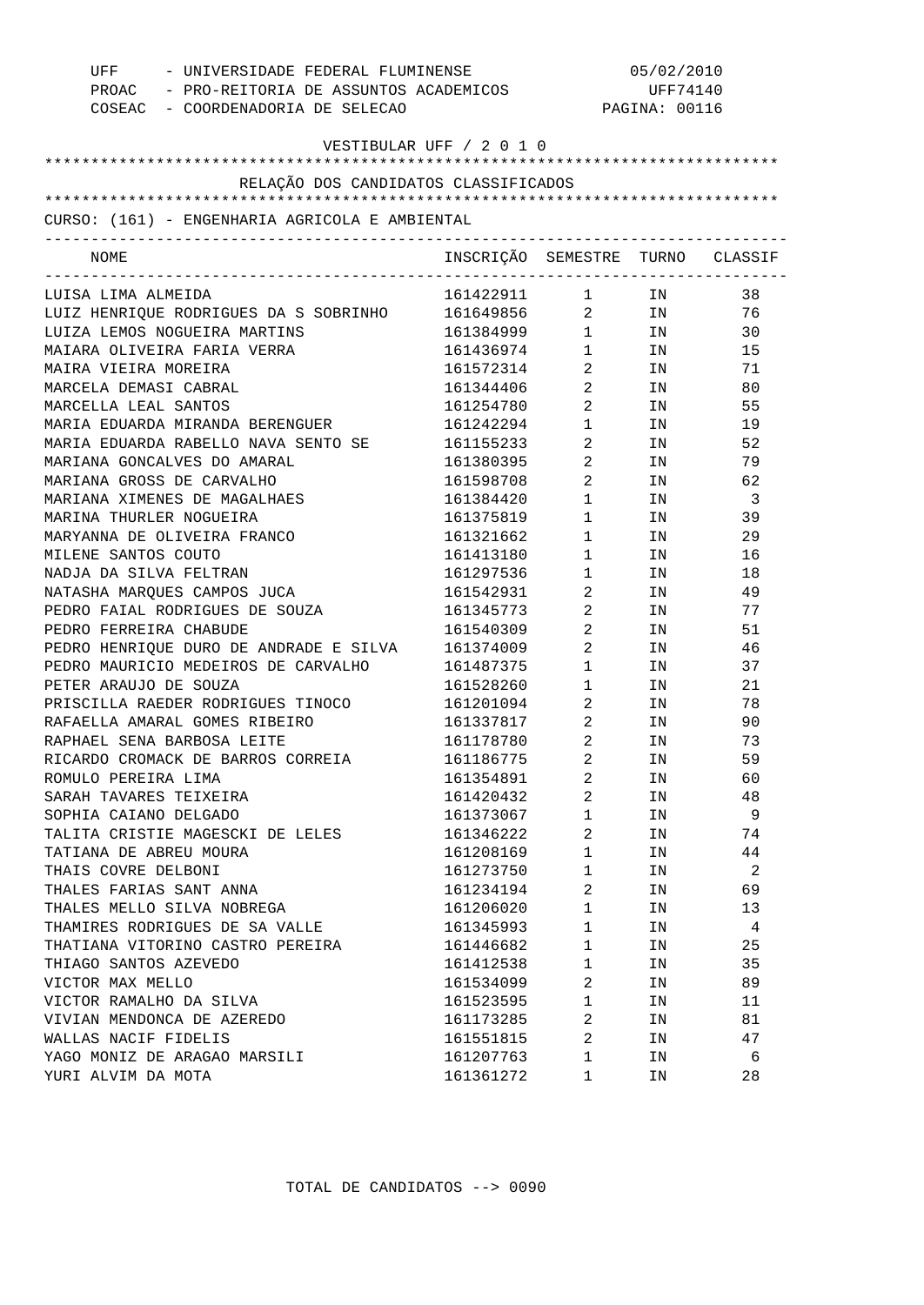| UFF<br>- UNIVERSIDADE FEDERAL FLUMINENSE    |                                  | 05/02/2010                                    |               |              |  |
|---------------------------------------------|----------------------------------|-----------------------------------------------|---------------|--------------|--|
| PROAC - PRO-REITORIA DE ASSUNTOS ACADEMICOS |                                  | UFF74140                                      |               |              |  |
| COSEAC - COORDENADORIA DE SELECAO           |                                  |                                               | PAGINA: 00117 |              |  |
| VESTIBULAR UFF / 2 0 1 0                    |                                  |                                               |               |              |  |
|                                             |                                  |                                               |               |              |  |
| RELAÇÃO DOS CANDIDATOS CLASSIFICADOS        |                                  |                                               |               |              |  |
|                                             |                                  |                                               |               |              |  |
| CURSO: (162) - ENGENHARIA CIVIL             |                                  |                                               |               |              |  |
| NOME                                        | INSCRIÇÃO SEMESTRE TURNO CLASSIF |                                               |               |              |  |
| AMANDA AZEVEDO NUNES                        | 162453271                        | $\mathbf{1}$                                  | IN            | 24           |  |
| ANA CAROLINA LINHARES LIMA                  | 162307070                        | $\mathbf{1}$                                  |               | IN 2         |  |
| ANA LUIZA SALGUEIRO DE AGUIAR               | 162244278                        | $\overline{a}$                                | IN            | 52           |  |
| ANA PAULA BENEVIDES                         | 162165666                        | $1 \quad \Box$                                | IN            | $\mathbf{1}$ |  |
| ANA PAULA LIMA VILELA                       | 162226068                        | $\overline{a}$                                | IN            | 69           |  |
| ANTONIO CARLOS DE MIRANDA JUNIOR            | 162525555                        | $\begin{array}{ccc} 1 & & \\ & & \end{array}$ | IN            | 44           |  |
| ARTHUR BASTOS SILVA                         | 162170300                        | $1 \quad \blacksquare$                        | IN            | 15           |  |
| BARBARA CARDOSO GOMES                       | 162372427                        | $\overline{a}$                                | IN            | 82           |  |
| BERNARDO CAMARGO CASSAR                     | 162210071                        | $\mathbf{1}$                                  | IN            | 25           |  |
| BRUNO MENDONCA MARQUES                      | 162548313                        | $\overline{a}$                                | IN            | 49           |  |
| CAIO DE MATOS BRITTO                        | 162302733                        | $\overline{a}$                                | IN            | 62           |  |
| CAIO MURY ARAUJO NOBRE                      | 162547163                        | $\overline{a}$                                | IN            | 48           |  |
| CRISTIANO BORBA                             | 162369561                        | $1$ $\hfill$                                  | IN            | 30           |  |
| DANIELLE COSTA CASTRO                       | 162397697                        | $\overline{a}$                                | IN            | 65           |  |
| DIOGO FERNANDES CHRISTO                     | 162408018                        | $\overline{a}$                                | IN            | 80           |  |
| EDSON IZIDORO ZANARDI DO PRADO              | 162669454                        | $\overline{a}$                                | IN            | 71           |  |
| EDUARDO GROSSMAN DE CARVALHO                | 162512429                        | $1 \quad \Box$                                | IN            | 12           |  |
| EDUARDO SOARES PULCHERIO                    | 162463020                        | $\overline{a}$                                | IN            | 73           |  |
| FELIPE CAMPOS DECNOP                        | 162205868                        | $\overline{a}$                                | IN            | 47           |  |
| FELIPE DELANO CASAGRANDE VARGAS             | 162421553                        | $1 \quad \blacksquare$                        | IN            | 13           |  |
| FELIPE JORGE CUNHA                          | 162425597                        | $\overline{a}$                                | IN            | 74           |  |
| FELLIPE ALVES CHAVES                        | 162127248                        | $\overline{a}$                                | IN            | 77           |  |
| GABRIEL ARAUJO SARAMAGO                     | 162557340                        | $\overline{a}$                                | ΙN            | 57           |  |
| GABRIEL BARCELLOS TEIXEIRA                  | 162529680                        | $\overline{2}$                                | IN            | 87           |  |
| GABRIEL DE SOUSA RANGEL DOS SANTOS          | 162476675                        | $\mathbf{1}$                                  | IN.           | 17           |  |
| GABRIELA PECALA RAE                         | 162296271                        | $\overline{2}$                                | IN            | 81           |  |
| GABRIELLE CHRISTINA DA SILVA CALCADO        | 162435085                        | 1                                             | ΙN            | 10           |  |
| GUILHERME CARDOSO DE SALLES                 | 162341210                        | $\mathbf 1$                                   | ΙN            | 8            |  |
| GUILHERME COELHO GOMES BARROS               | 162173120                        | $\overline{\mathbf{c}}$                       | ΙN            | 46           |  |
| GUILHERME DANTAS BORGES                     | 162549329                        | 2                                             | ΙN            | 86           |  |
| GUILHERME MARINS REBELO                     | 162330259                        | $\mathbf 1$                                   | ΙN            | 40           |  |
| GUILHERME MOREIRA FERNANDES                 | 162486917                        | 2                                             | ΙN            | 84           |  |
| HENRIQUE URZEDO ROCHA MADEIRA               | 162388804                        | 1                                             | ΙN            | 16           |  |
| ISAAC BALSTER                               | 162557948                        | $\mathbf 1$                                   | ΙN            | 4            |  |
| ISABELA LUZ DALTO ALKMIM                    | 162177906                        | 2                                             | ΙN            | 83           |  |
| IZABELLA BEZERRA CORREIA                    | 162358445                        | 2                                             | ΙN            | 78           |  |
| JACKSON DA SILVA MONTEIRO                   | 162197346                        | 2                                             | ΙN            | 90           |  |
| JESSICA SANCHES DE ARAUJO                   | 162554312                        | 1                                             | ΙN            | 41           |  |
| JHESSYCA DALME BARBOSA SALES                | 162464426                        | $\mathbf 1$                                   | ΙN            | 22           |  |
| JOAO PAULO LOPES WERNECK                    | 162401890                        | $\mathbf 1$                                   | ΙN            | 26           |  |
| JOAO VICENTE FIGUEIRA LACERDA DE MENEZES    | 162291439                        | $\overline{\mathbf{c}}$                       | ΙN            | 72           |  |
| LEO MENDES MACHADO                          | 162557534                        | 2                                             | ΙN            | 79           |  |
| LEONARDO CONTRERAS GALHARDO                 | 162524769                        | $\overline{a}$                                | ΙN            | 75           |  |
| LEONARDO SIMOES FREIRE                      | 162696847                        | $\mathbf 1$                                   | ΙN            | 7            |  |
| LEONE CAVALCANTE DA SILVA                   | 162203872                        | $\overline{a}$                                | ΙN            | 64           |  |
| LETICIA OLIVEIRA DE SOUZA                   | 162098980                        | 1                                             | ΙN            | 39           |  |
| LIVIA RIBEIRO LUTTERBACK DIAS               | 162538447                        | 2                                             | ΙN            | 59           |  |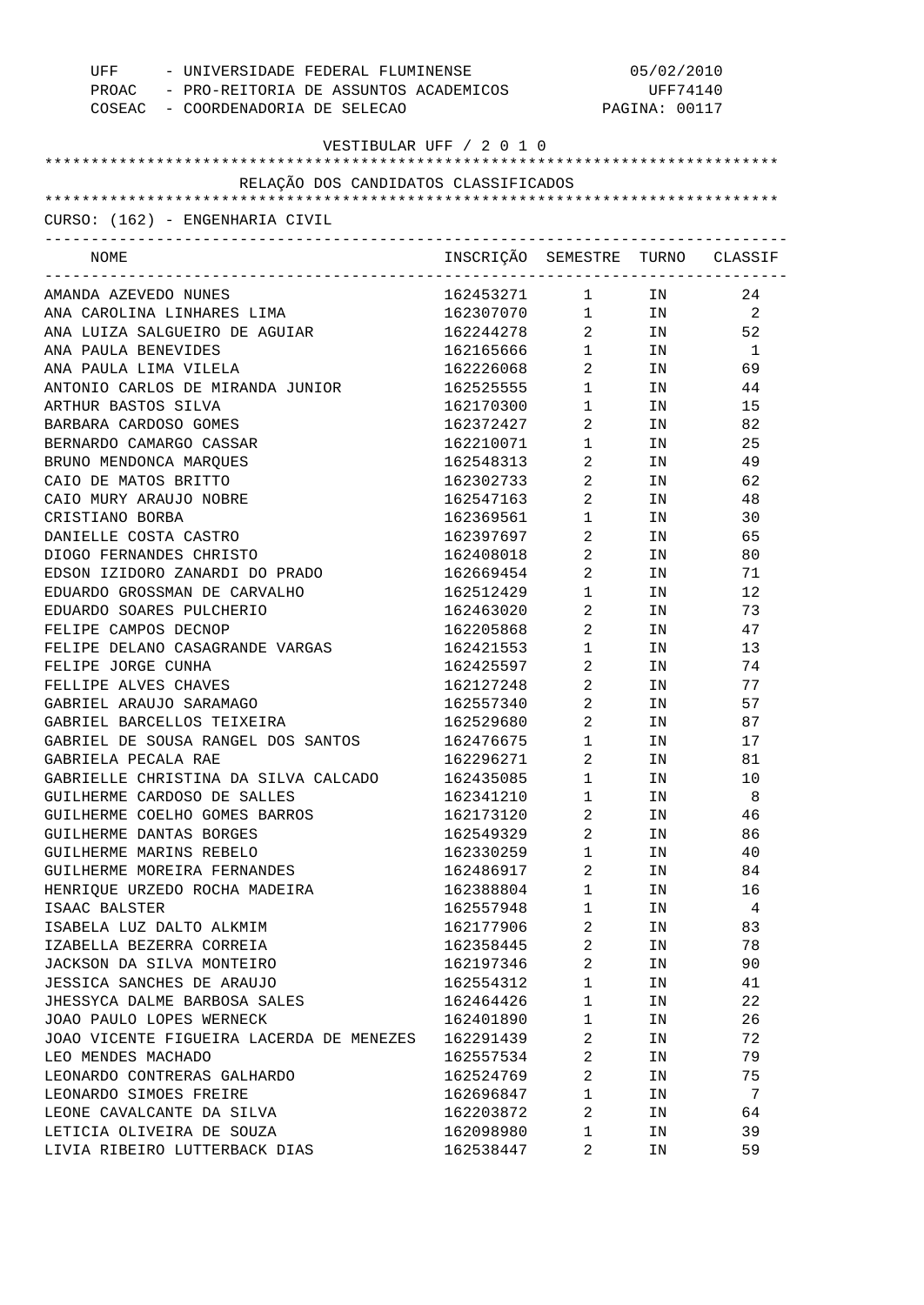| UFF - UNIVERSIDADE FEDERAL FLUMINENSE<br>PROAC - PRO-REITORIA DE ASSUNTOS ACADEMICOS<br>COSEAC - COORDENADORIA DE SELECAO |                                  | 05/02/2010<br>UFF74140<br>PAGINA: 00118 |     |     |
|---------------------------------------------------------------------------------------------------------------------------|----------------------------------|-----------------------------------------|-----|-----|
|                                                                                                                           | VESTIBULAR UFF / 2 0 1 0         |                                         |     |     |
|                                                                                                                           |                                  |                                         |     |     |
| RELAÇÃO DOS CANDIDATOS CLASSIFICADOS                                                                                      |                                  |                                         |     |     |
| CURSO: (162) - ENGENHARIA CIVIL                                                                                           |                                  |                                         |     |     |
|                                                                                                                           |                                  |                                         |     |     |
| NOME                                                                                                                      | INSCRIÇÃO SEMESTRE TURNO CLASSIF |                                         |     |     |
| LUCA COELHO DE OLIVEIRA E SILVA                                                                                           | 162456962                        | 1                                       | IN  | 23  |
| LUCAS ROMUALDO MONTEIRO                                                                                                   | 162166921 1 IN                   |                                         |     | 37  |
| LUIAN MUNIZ BARROS                                                                                                        | 162362939 2 IN                   |                                         |     | 76  |
| LUIS GUILHERME LOBIANCO ARAUJO                                                                                            | 162544836 1 IN                   |                                         |     | 43  |
| LUIS GUSTAVO BATISTA SILVA                                                                                                | 162272081                        | $1 \qquad \qquad$                       | IN  | 18  |
| LUISA MENDES MARTINS DE ALMEIDA                                                                                           | 162335170                        | $\overline{2}$                          | IN  | 89  |
| LUIZ FELIPE GONCALVES DE ARAUJO                                                                                           | 162597388                        | $1 \qquad \qquad$                       | IN  | 36  |
| LUIZ RAFAEL MAGALHAES TEIXEIRA                                                                                            | 162373665                        | $\overline{2}$                          | IN  | 56  |
| MARCO AURELIO ARANTES FERNANDES                                                                                           | 162239900                        | $\overline{2}$                          | IN  | 53  |
| MARCOS LAZARO MARAVILHA LOURENCO                                                                                          | 162486876                        | $1 \qquad \qquad$                       | IN  | 21  |
| MARCOS YATUDO FRAIHA                                                                                                      | 162382733                        | $\overline{2}$                          | IN  | 67  |
| MARCUS VINICIUS PORTELA PEREIRA                                                                                           | 162337439                        | $1 \qquad \qquad$                       | IN  | 42  |
| MATHEUS VASQUES DARDENGO                                                                                                  | 162707189                        | $1 \quad \Box$                          | IN  | 33  |
| NIVIA DUARTE SANTOS DE MACEDO                                                                                             | 162693845                        | $\overline{a}$                          | IN  | 88  |
| PATRICIA SOLEDADE DOS SANTOS                                                                                              | 162319126                        | $1 \qquad \qquad$                       | IN  | 11  |
| PAULA MACHADO VIEIRA                                                                                                      | 162157968                        | $1 \quad \Box$                          | IN  | 38  |
| PAULA PEREIRA DA CUNHA NEVES                                                                                              | 162160824                        | $\overline{2}$                          | IN  | 55  |
| PAULA SCRIVANO AMARAL                                                                                                     | 162379994                        | $1 \quad \Box$                          | IN  | 20  |
| PAULA TACHLITSKY PEIXOTO DA FONSECA                                                                                       | 162413283                        | $\overline{2}$                          | IN  | 50  |
| PEDRO GALVAO PELLEGRINO                                                                                                   | 162257536                        | $\overline{2}$                          | IN  | 60  |
| PEDRO HENRIQUE TRAZZI VESCOVI                                                                                             | 162484957                        | $1 \qquad \qquad$                       | IN  | 14  |
| PHILIPE ARAUJO SILVA                                                                                                      | 162509757                        | $\overline{2}$                          | IN  | 54  |
| PITER VALADARES PEDROSA                                                                                                   | 162197669                        | $1 \quad \blacksquare$                  | IN  | - 9 |
| PRISCILLA VELLOSO DE ALBUQUERQUE NUNES 162486709                                                                          |                                  | $\overline{2}$                          | IN  | 85  |
| RAFAEL AMARO DE AZEVEDO SOARES                                                                                            | 162674784                        | $\overline{2}$                          | IN. | 63  |
| RAFAELL DE OLIVEIRA PINTO CALDAS                                                                                          | 162530330                        | 1                                       | ΙN  | 3   |
| RAPHAELA LOPES DE MATTOS                                                                                                  | 162469696                        | 2                                       | ΙN  | 51  |
| RAYLANE DE SOUZA CASTOLDI                                                                                                 | 162163931                        | 1                                       | ΙN  | 19  |
| REBECCA PEZZODIPANE COBE                                                                                                  | 162560347                        | 1                                       | ΙN  | 35  |
| RENAN NIDECK SANGLARD                                                                                                     | 162281111                        | 1                                       | ΙN  | 45  |
| RODRIGO BRESSAN MARCONDES                                                                                                 | 162416950                        | 1                                       | ΙN  | 34  |
| RODRIGO COSTA PEREIRA                                                                                                     | 162290526                        | 1                                       | ΙN  | 28  |
| RODRIGO DE FIGUEIREDO PINHEIRO                                                                                            | 162184143                        | 2                                       | ΙN  | 70  |
| ROLAND DEBIZE MEDEIROS DUCLOS                                                                                             | 162569642                        | 2                                       | ΙN  | 66  |
| TATIANA SILVA KOGLIN                                                                                                      | 162164739                        | 1                                       | ΙN  | 31  |
| THALES FEGUILSON FERNANDEZ PEREZ                                                                                          | 162187860                        | 1                                       | ΙN  | 6   |
| VANESSA JESUS SILVA PEREIRA                                                                                               | 162332049                        | $\mathbf 1$                             | ΙN  | 27  |
| VICTOR HEMERLY MOREIRA VIEIRA TORRES                                                                                      | 162541858                        | 2                                       | ΙN  | 68  |
| VICTOR WRIEDT SAPUCAIA                                                                                                    | 162173649                        | 1                                       | ΙN  | 32  |
| VITOR CANI DE OLIVEIRA                                                                                                    | 162297665                        | 1                                       | ΙN  | 29  |
| VITOR RIBEIRO BACKER                                                                                                      | 162343452                        | 2                                       | ΙN  | 58  |
| WILLIAM ALVES TAVARES                                                                                                     | 162607999                        | 2                                       | ΙN  | 61  |
| YURI DE OLIVEIRA RIOS PEREIRA SANTOS                                                                                      | 162155415                        | 1                                       | ΙN  | 5   |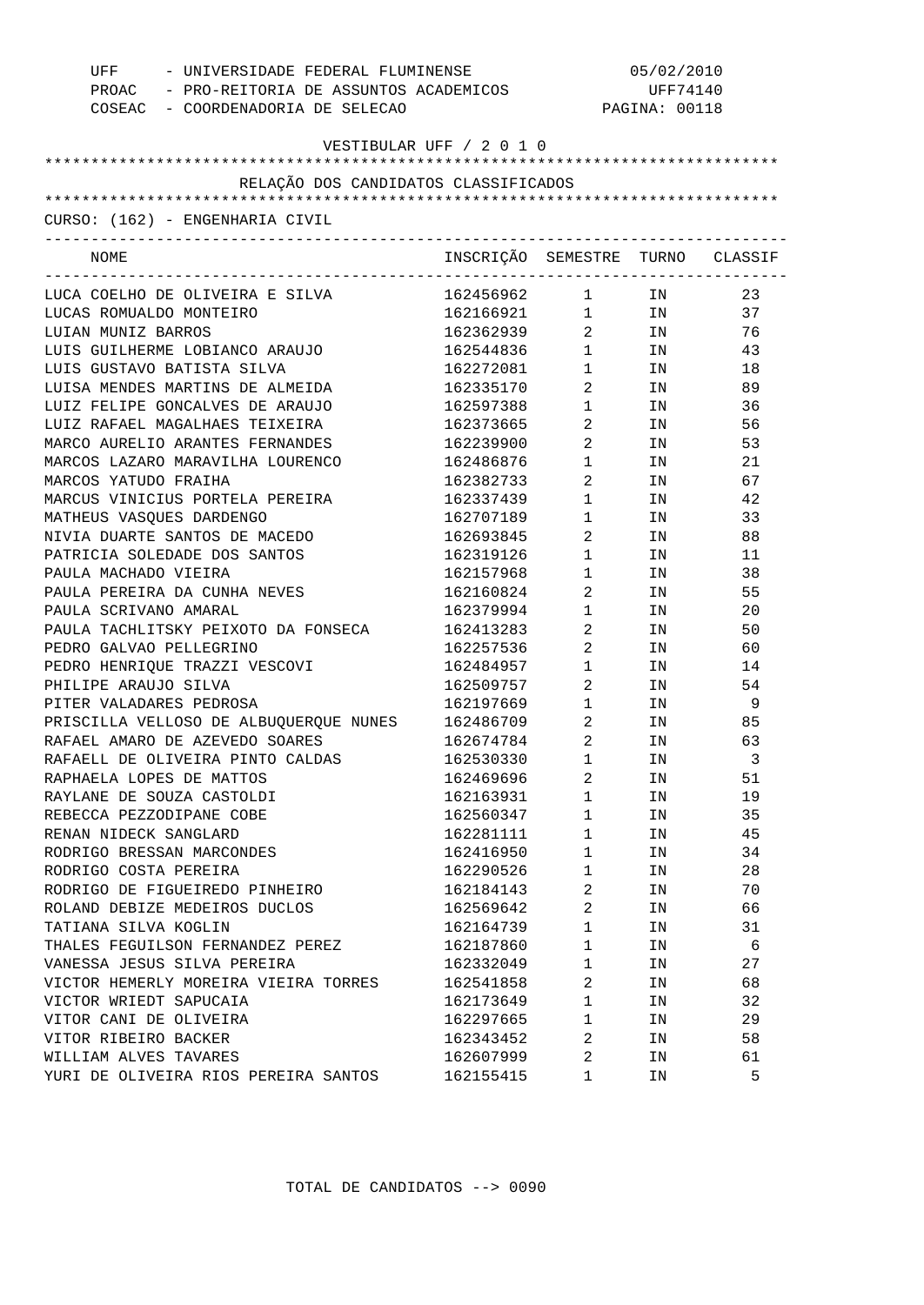| UFF - UNIVERSIDADE FEDERAL FLUMINENSE<br>PROAC - PRO-REITORIA DE ASSUNTOS ACADEMICOS<br>COSEAC - COORDENADORIA DE SELECAO |                                  |                                             | 05/02/2010<br>UFF74140<br>PAGINA: 00119 |                            |
|---------------------------------------------------------------------------------------------------------------------------|----------------------------------|---------------------------------------------|-----------------------------------------|----------------------------|
|                                                                                                                           | VESTIBULAR UFF / 2 0 1 0         |                                             |                                         |                            |
|                                                                                                                           |                                  |                                             |                                         |                            |
| RELAÇÃO DOS CANDIDATOS CLASSIFICADOS                                                                                      |                                  |                                             |                                         |                            |
|                                                                                                                           |                                  |                                             |                                         |                            |
| CURSO: (163) - ENGENHARIA DE PETROLEO                                                                                     |                                  |                                             |                                         |                            |
| NOME                                                                                                                      | INSCRIÇÃO SEMESTRE TURNO CLASSIF |                                             |                                         |                            |
| ANDERSON DE FARIAS PEREIRA                                                                                                | 163481802                        | $\mathbf{1}$                                | IN                                      | 11                         |
| BARBARA MORENA ZUCOLOTO DE OLIVEIRA                                                                                       | 163451871                        |                                             | $1$ IN 38                               |                            |
| BRUNNA FUOCO SERPA RIBEIRO                                                                                                | 163196823                        |                                             | $1$ IN 3                                |                            |
| CAMILA FARIAS HENRIQUES                                                                                                   | 163188917                        |                                             | $1$ IN                                  | - 6                        |
| CARLOS EDUARDO SIQUEIRA MARINHO                                                                                           | 163371368                        |                                             | $1$ IN                                  | 22                         |
| DANIEL SOUZA VIEITO                                                                                                       | 163416340                        |                                             | $1$ IN                                  | $\overline{1}$             |
| DANIELLE DE OLIVEIRA MONTEIRO                                                                                             | 163216570                        | $1 \quad \blacksquare$                      | IN                                      | $\overline{4}$             |
| FELIPE ADRIAO CRUZ                                                                                                        | 163442052                        | $1 \quad \blacksquare$                      | IN                                      | 24                         |
| FELIPE CARVALHO LOPES                                                                                                     | 163523818                        | $1 \quad \blacksquare$                      | IN                                      | 29                         |
| FELIPE JONATHAN DA SILVA BISPO                                                                                            | 163156110                        | $1 \quad \Box$                              | IN                                      | 17                         |
| FILIPE NATHAN DE SOUZA MACHADO                                                                                            | 163500165                        | $1 \quad \blacksquare$                      | IN                                      | 32                         |
| FREDERICO GARGAGLIONE BAUMANN                                                                                             | 163377427                        | $1 \quad \Box$                              | IN                                      | 10                         |
| GABRIEL MOURA BARROS                                                                                                      | 163592302                        | 1                                           | IN                                      | 40                         |
| GABRIELA SOUZA CHAVES                                                                                                     | 163423745                        | $1 \quad \blacksquare$                      | IN                                      | $\overline{\phantom{0}}^2$ |
| ITALO SILVA CORDOVIL                                                                                                      | 163319011                        | $1 \quad \Box$                              | IN                                      | 7                          |
| JOICE CRISTINA BARBOSA DA SILVA                                                                                           | 163650087                        | $1 \quad \Box$                              | IN                                      | 14                         |
| JORGE ALBERTO DOS SANTOS JUNQUEIRA                                                                                        | 163475592                        | $1 \quad \Box$                              | IN                                      | 37                         |
| JULIA KHEDE ANDRADE                                                                                                       | 163165109                        | $1 \quad \blacksquare$                      | IN                                      | 34                         |
| JULIANA VIANA MELO                                                                                                        | 163617970                        | $1 \quad \blacksquare$                      | IN                                      | 28                         |
| LARISSA BOECHAT CHEQUER                                                                                                   | 163532352                        | $\mathbf 1$                                 | IN                                      | 23                         |
| LEONARDO ALVES VIDAL                                                                                                      | 163543404                        | $\begin{array}{ccc} 1 & & \\ & \end{array}$ | IN                                      | 27                         |
| LIZ BOECHAT CABRAL                                                                                                        | 163381088                        | $1 \quad \Box$                              | IN                                      | 20                         |
| LUAN CRISTIAN DE SALES LAURINDO                                                                                           | 163517613                        | $1 \quad \blacksquare$                      | IN                                      | 39                         |
| LUCAS MARQUES FERREIRA                                                                                                    | 163181036                        | $1 \quad \blacksquare$                      | IN                                      | 15                         |
| LUIZA COSTA ZAMBRANO                                                                                                      | 163251922                        | $1 \quad \Box$                              | IN                                      | 13                         |
| MARCOS DE FRIAS RAPOSO PINHEIRO                                                                                           | 163288092                        | 1                                           | IN                                      | 36                         |
| MARIA TEIXEIRA DE ALMEIDA                                                                                                 | 163278310                        | 1                                           | ΙN                                      | 9                          |
| MARIANE DE POLI                                                                                                           | 163176794                        | $\mathbf{1}$                                | ΙN                                      | 18                         |
| MARIO ROBERTO LEMOS JUNIOR                                                                                                | 163300175                        | $\mathbf{1}$                                | ΙN                                      | 26                         |
| MAURICIO COUTINHO DA CUNHA RODRIGUES                                                                                      | 163261953                        | $\mathbf{1}$                                | ΙN                                      | 5                          |
| PARIS CABRAL CAMPELO                                                                                                      | 163307862                        | $\mathbf{1}$                                | IΝ                                      | 25                         |
| PAULO GLUKHAS CASSAR NUNES                                                                                                | 163568284                        | $\mathbf{1}$                                | ΙN                                      | 8                          |
| PEDRO EDUARDO MELO ABRANTES                                                                                               | 163475360                        | $\mathbf{1}$                                | ΙN                                      | 33                         |
| PEDRO FRANCA FERREIRA                                                                                                     | 163293619                        | $\mathbf{1}$                                | ΙN                                      | 19                         |
| RAPHAEL VIANA KHALIL                                                                                                      | 163179796                        | $\mathbf{1}$                                | ΙN                                      | 16                         |
| RICARDO DE ARAUJO SANTOS                                                                                                  | 163555550                        | $\mathbf{1}$                                | ΙN                                      | 35                         |
| RICARDO VASCONCELLOS SOARES                                                                                               | 163222725                        | $\mathbf{1}$                                | ΙN                                      | 21                         |
| RICHARD HENRIK CORR                                                                                                       | 163239302                        | $\mathbf{1}$                                | ΙN                                      | 12                         |
| ROGER RANGEL DA CUNHA                                                                                                     | 163299699                        | 1                                           | ΙN                                      | 31                         |
| YONATHAN FERREIRA BIZZO                                                                                                   | 163632865                        | 1                                           | ΙN                                      | 30                         |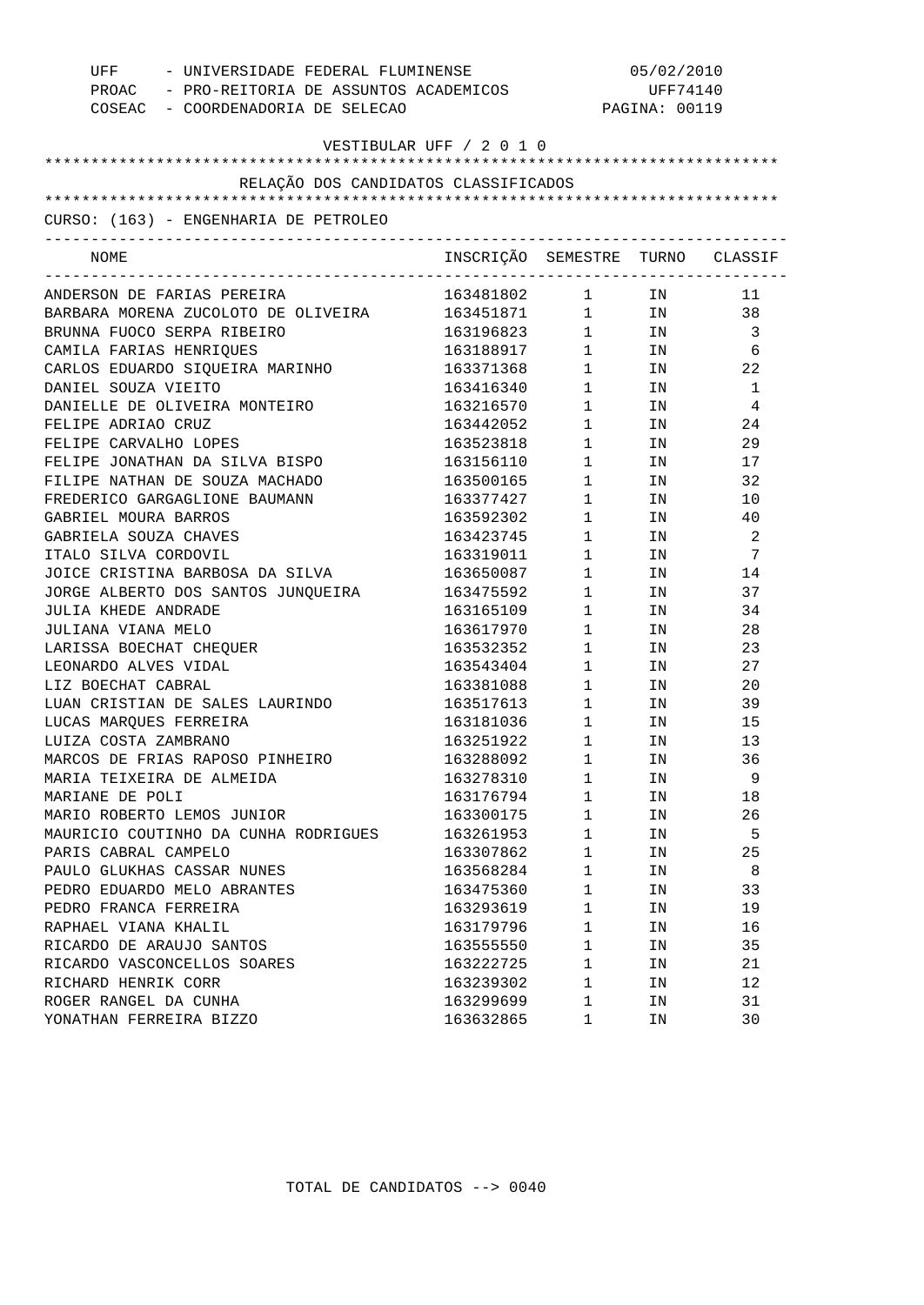| UFF<br>- UNIVERSIDADE FEDERAL FLUMINENSE<br>PROAC - PRO-REITORIA DE ASSUNTOS ACADEMICOS<br>COSEAC - COORDENADORIA DE SELECAO |                                  | 05/02/2010<br>UFF74140<br>PAGINA: 00120 |                                                                                                                |                |
|------------------------------------------------------------------------------------------------------------------------------|----------------------------------|-----------------------------------------|----------------------------------------------------------------------------------------------------------------|----------------|
| VESTIBULAR UFF / 2 0 1 0                                                                                                     |                                  |                                         |                                                                                                                |                |
|                                                                                                                              |                                  |                                         |                                                                                                                |                |
| RELAÇÃO DOS CANDIDATOS CLASSIFICADOS                                                                                         |                                  |                                         |                                                                                                                |                |
| CURSO: (164) - ENGENHARIA DE PRODUCAO (Niteroi)                                                                              |                                  |                                         |                                                                                                                |                |
|                                                                                                                              |                                  |                                         |                                                                                                                |                |
| NOME                                                                                                                         | INSCRIÇÃO SEMESTRE TURNO CLASSIF |                                         |                                                                                                                |                |
| AMAURY CARVALHO FERNANDES JUNIOR                                                                                             | 164432875                        | $1$ IN                                  |                                                                                                                | 5              |
| ANA BEATRIZ AZEVEDO LOUREIRO                                                                                                 | 164384949 1 IN                   |                                         |                                                                                                                | 42             |
| ANA CAROLINA BARROS MAGALHAES                                                                                                | 164498776                        | $\overline{2}$                          | IN                                                                                                             | 77             |
| ANNA LUIZA FERNANDES TEPEDINO                                                                                                | 164519520                        | $\overline{2}$                          | IN                                                                                                             | 73             |
| ANNA TERESA MORAES NOVIS                                                                                                     | 164284450                        | $\overline{2}$                          | IN                                                                                                             | 89             |
| ANNANDA ASSIS LOUZADA                                                                                                        | 164396679                        | $\overline{2}$ and $\overline{2}$       | IN                                                                                                             | 55             |
| AZIZ BARUQUE BISNETO                                                                                                         | 164468068                        | $2 \qquad \qquad$                       | IN                                                                                                             | 64             |
| BERNARDO SILVEIRA DE MEDEIROS                                                                                                | 164462600                        | $1 \quad \blacksquare$                  | IN                                                                                                             | 18             |
| BRUNA VALERIA PERES ANGRISANI                                                                                                | 164279077                        | 2                                       | IN                                                                                                             | 58             |
| BRUNO ABRANTES DE OLIVEIRA                                                                                                   | 164585579                        | $1 \quad \Box$                          | IN                                                                                                             | 17             |
| BRUNO DA VEIGA CABRAL                                                                                                        | 164297380                        | $\mathbf{2}$                            | IN                                                                                                             | 87             |
| BRUNO FONSECA DOS ANJOS                                                                                                      | 164361789                        | $1 \qquad \qquad$                       | IN                                                                                                             | -1             |
| BRUNO HENRIQUE MORAIS DO ROSARIO                                                                                             | 164595213                        | $1 \qquad \qquad$                       | IN                                                                                                             | 25             |
| CARLOS ALBERTO VILLOTE DE OLIVEIRA                                                                                           | 164428379                        | $1 \quad \Box$                          | IN                                                                                                             | 23             |
| CRISTIANA SOCCI VIANNA                                                                                                       | 164376265                        | 2                                       | IN                                                                                                             | 54             |
| DAN ZYLBERGLEJD                                                                                                              | 164250227                        | $1 \quad \Box$                          | IN                                                                                                             | 11             |
| DANIEL MARIANO DA CUNHA PAZ                                                                                                  | 164243028                        | $1 \quad \blacksquare$                  | IN                                                                                                             | 36             |
| DANIEL MARINO REIS FIDELES                                                                                                   | 164334530                        | 2                                       | IN                                                                                                             | 57             |
| DANILO OBRIEM DANTAS                                                                                                         | 164477916                        | $1 \quad \Box$                          | IN                                                                                                             | 37             |
| DEBORAH PINTO CORDEIRO                                                                                                       | 164268688                        | $1 \quad \blacksquare$                  | IN                                                                                                             | 44             |
| DIOGO AGUIAR DE OLIVEIRA                                                                                                     | 164181048                        | $\mathbf{2}$                            | IN                                                                                                             | 84             |
| DOUGLAS DO REGO PAULA                                                                                                        | 164693326                        | $1 \quad \blacksquare$                  | IN                                                                                                             | - 6            |
| EDUARDO DOS SANTOS ARAUJO                                                                                                    | 164674966                        | $\mathbf{2}$                            | IN                                                                                                             | 76             |
| FAUSTA CORREA NOGUEIRA                                                                                                       | 164585464                        | 2                                       | IN                                                                                                             | 56             |
| FELIPE BRAVO MELLO FERREIRA DE SOUZA                                                                                         | 164668084                        | $\mathbf{1}$                            | ΙN                                                                                                             | 16             |
| FELIPE LIMA BALDISSERA                                                                                                       | 164464490                        | $\mathbf{2}$                            | IN                                                                                                             | 83             |
| FELIPE MAZUREK DO SANTOS PEREIRA LIMA                                                                                        | 164161529                        | $2 \left( \frac{1}{2} \right)$          | IN                                                                                                             | 90             |
| FELIPE MENDES GUIMARAES                                                                                                      | 164311564                        | $2 \left( \frac{1}{2} \right)$          | IN                                                                                                             | 53             |
| FELIPE RIFF RATTES                                                                                                           | 164475580                        | $1 \qquad \qquad$                       | IN THE TEST OF THE TEST OF THE TEST OF THE TEST OF THE TEST OF THE TEST OF THE TEST OF THE TEST OF THE TEST OF | 40             |
| FLAVIA CORREA PINHO                                                                                                          | 164363608                        | $\overline{2}$                          | IN                                                                                                             | 75             |
| FLAVIO FIGUEIREDO CRELIER                                                                                                    | 164251403                        | $1 \quad \blacksquare$                  | IN                                                                                                             | 13             |
| GABRIELA LABRUNA DE SA BRITO                                                                                                 | 164685343                        | $\overline{2}$                          | IN                                                                                                             | 47             |
| GABRIELLE BARROS NUNES                                                                                                       | 164325034                        | 1                                       | IN THE TEST OF THE TEST OF THE TEST OF THE TEST OF THE TEST OF THE TEST OF THE TEST OF THE TEST OF THE TEST OF | 41             |
| GUILHERME FERRARI PRADO LEITE                                                                                                | 164418582                        | $1 \quad \Box$                          | IN                                                                                                             | 30             |
| GUILHERME GERVASIO NEVES RONDINELLI                                                                                          | 164310091                        | $\overline{a}$                          | IN                                                                                                             | 52             |
| GUSTAVO BARROSO SATHLER                                                                                                      | 164212184                        | $1 \quad \blacksquare$                  | IN                                                                                                             | 20             |
| GUSTAVO PONZO MATHIAS FERREIRA                                                                                               | 164164985                        | $1 \quad \Box$                          | IN                                                                                                             | 10             |
| GUSTAVO RAID RODRIGUES                                                                                                       | 164343921                        | 1                                       | IN                                                                                                             | 14             |
| HENRIQUE LOPES FELIX SOARES                                                                                                  | 164687872                        | $1 \qquad \qquad$                       | IN                                                                                                             | 12             |
| IAN SOARES MUNIZ                                                                                                             | 164301600                        | $1 \quad \blacksquare$                  | IN                                                                                                             | $\overline{7}$ |
| IGOR QUINTANILHA CAMILLO                                                                                                     | 164291257                        | $\overline{2}$                          | IN                                                                                                             | 48             |
| JOHN LENNON SPECHT ALTRO                                                                                                     | 164336461                        | $\overline{2}$                          | IN                                                                                                             | 82             |
| JORGE LUIZ DIAS DA SILVA JUNIOR                                                                                              | 164566121 2                      |                                         | IN                                                                                                             | 67             |
| JOSE LUIZ BARRETO DEMARCO                                                                                                    | 164704747 2                      |                                         | IN                                                                                                             | 59             |
| JULIA GOMES PINTO CARAPIA                                                                                                    | 164382094 2                      |                                         | IN                                                                                                             | 81             |
| LAIS TENENBAUM DE OLIVEIRA                                                                                                   | 164373859 2                      |                                         | IN                                                                                                             | 62             |
| LEONARDO HERINGER DA SILVA                                                                                                   | 164322020                        | 1                                       | IN                                                                                                             | 21             |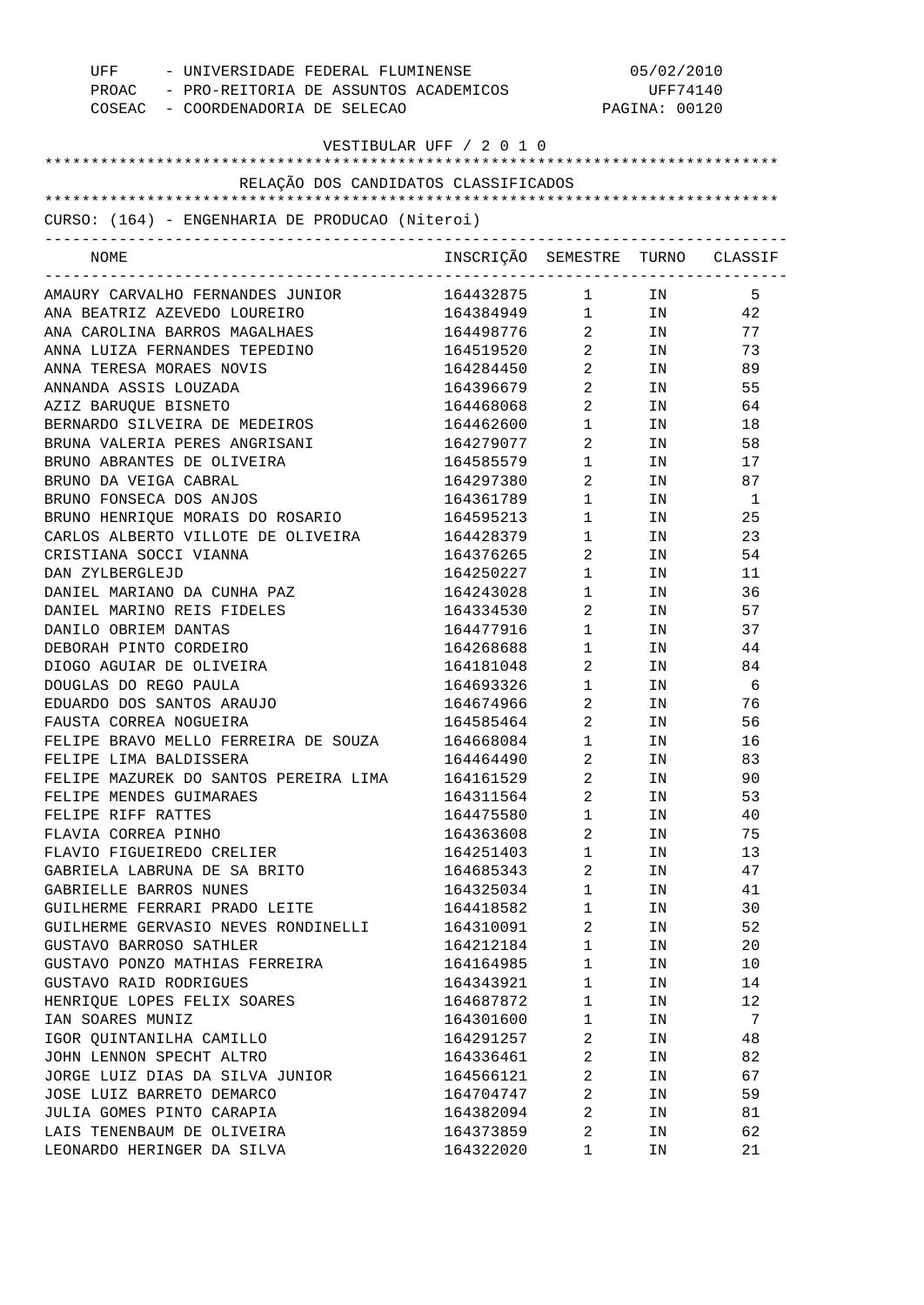| - UNIVERSIDADE FEDERAL FLUMINENSE<br>UFF        | 05/02/2010                       |                        |               |    |
|-------------------------------------------------|----------------------------------|------------------------|---------------|----|
| PROAC - PRO-REITORIA DE ASSUNTOS ACADEMICOS     |                                  | UFF74140               |               |    |
| COSEAC - COORDENADORIA DE SELECAO               |                                  |                        | PAGINA: 00121 |    |
|                                                 |                                  |                        |               |    |
| VESTIBULAR UFF / 2 0 1 0                        |                                  |                        |               |    |
| RELAÇÃO DOS CANDIDATOS CLASSIFICADOS            |                                  |                        |               |    |
|                                                 |                                  |                        |               |    |
| CURSO: (164) - ENGENHARIA DE PRODUCAO (Niteroi) |                                  |                        |               |    |
|                                                 |                                  |                        |               |    |
| NOME                                            | INSCRIÇÃO SEMESTRE TURNO CLASSIF |                        |               |    |
| LEONARDO HERZ MONTEIRO                          | 164418013                        | $1 \quad \blacksquare$ | IN            | 43 |
| LETICIA TELLES VIANNA                           | 164245703                        | $\overline{2}$         | IN            | 60 |
| LUCA CAMPANATI BATISTA                          | 164276271                        | $1 \quad \blacksquare$ | IN            | 34 |
| LUCAS MARQUES PRATA MESIANO                     | 164389004                        | 2                      | IN            | 78 |
| LUCAS SANTOS HENRIQUES COELHO                   | 164354906                        | $\overline{a}$         | IN.           | 74 |
| LUCIANA HATSUE HAGIWARA VELASCO                 | 164248729                        | $\overline{a}$         | IN.           | 50 |
| LUISA SANTANA CARVALHO                          | 164521846                        | $\mathbf 1$            | IN.           | 32 |
| MARCELA TARTAGLIA REIS                          | 164288298                        | 2                      | IN.           | 86 |
| MARCELO CARVALHO ROTHEN                         | 164488161                        | $\mathbf 1$            | IN.           | 24 |
| MARCELO FREITAS DE ARAUJO                       | 164285856                        | $\mathbf 1$            | IN            | 28 |
| MARCIO GORDO SOARES                             | 164197413                        | $\mathbf 1$            | IN.           | 29 |
| MARCOS PROVENZANO CANNABRAVA                    | 164341612                        | $\mathbf 1$            | IN            | 9  |
| MARIANA DE CASTRO AGRA                          | 164591712                        | $\mathbf 1$            | IN            | 2  |
| MARIANA SIMON PAIXAO                            | 164521561                        | $\mathbf 1$            | IN            | 27 |
| MARIANA SOARES BAHURY                           |                                  | 2                      | IN            | 46 |
| MARINA LEIVAS SIMAO                             | 164357178<br>164273932           | $\mathbf 1$            | IN            | 45 |
| MATEUS ALVES MARTINS PORTELINHA                 | 164277342                        |                        |               |    |
| MATEUS LUCAS DE NORONHA                         | 164425030                        | 1                      | IN            | 15 |
|                                                 |                                  | $\mathbf 1$            | IN            | 31 |
| MATHEUS DE OLIVEIRA MENEGHINI                   | 164279089                        | 2                      | IN            | 65 |
| MATHEUS DUARTE LOPES DE MACEDO                  | 164295083                        | 2                      | IN            | 68 |
| MATHEUS SALOMAO ANICETO DE SOUZA                | 164279326                        | $\mathbf 1$            | ΙN            | 39 |
| NATHALIA GOOD LIMA COUTO                        | 164250605                        | 2                      | IN.           | 88 |
| PEDRO HENRIQUE ACIOLI ALMEIDA                   | 164585476                        | $\mathbf 1$            | IN            | 38 |
| PEDRO HENRIQUE BAUMGRATZ MEIRELLES              | 164233396                        | 2                      | ΙN            | 79 |
| PEDRO IVO CRUZ NEVES                            | 164395730                        | 2                      | IN            | 66 |
| PEDRO MONTENEGRO ROSA BARCELLOS                 | 164450425                        | 2                      | IN            | 71 |
| PEDRO PAIVA MIRANDA                             | 164475231                        | 1                      | IN            | 26 |
| PEDRO SEGADAS FIGUEIREDO                        | 164314322                        | $\overline{a}$         | IN            | 63 |
| PRISCILLA MIGUEL DE SOUZA                       | 164241408                        | 2                      | IN            | 61 |
| RACHEL GONCALVES DE CASTRO                      | 164238633                        | $\overline{a}$         | IN            | 80 |
| RENATO CARNEIRO ROCHA                           | 164593784                        | $\mathbf 1$            | IN            | 19 |
| RUANO FONSECA ARAUJO                            | 164675398                        | $\mathbf 1$            | ΙN            | 8  |
| SILVIO ALONSO MARQUES                           | 164488185                        | $\mathbf 1$            | ΙN            | 4  |
| SOFIA DE FARIA MAIA                             | 164214168                        | $\overline{2}$         | IN            | 69 |
| TAIS BITTENCOURT NASCIMENTO                     | 164528284                        | $\mathbf 1$            | ΙN            | 33 |
| TAISSA ALBERTAZZI DE ARAUJO SANTOS              | 164422545                        | $\overline{2}$         | ΙN            | 51 |
| TAMIRES CHAVARRY PENNA                          | 164589771                        | 2                      | IN            | 70 |
| THIAGO FEDER ANTONIO ABINADER DA SILVA          | 164428185                        | $\overline{a}$         | ΙN            | 49 |
| THIAGO QUINTANILHA GONCALVES                    | 164214209                        | 1                      | IN            | 22 |
| VANESSA PIMENTEL LAGES                          | 164424218                        | $\overline{a}$         | IN            | 72 |
| VITOR MEIRA CHAVES BARBALHO                     | 164553447                        | $\mathbf 1$            | ΙN            | 35 |
| VITOR MOTA RODRIGUES DA SILVA                   | 164357142                        | 1                      | ΙN            | 3  |
| VITOR TONET JANNES                              | 164224280                        | 2                      | ΙN            | 85 |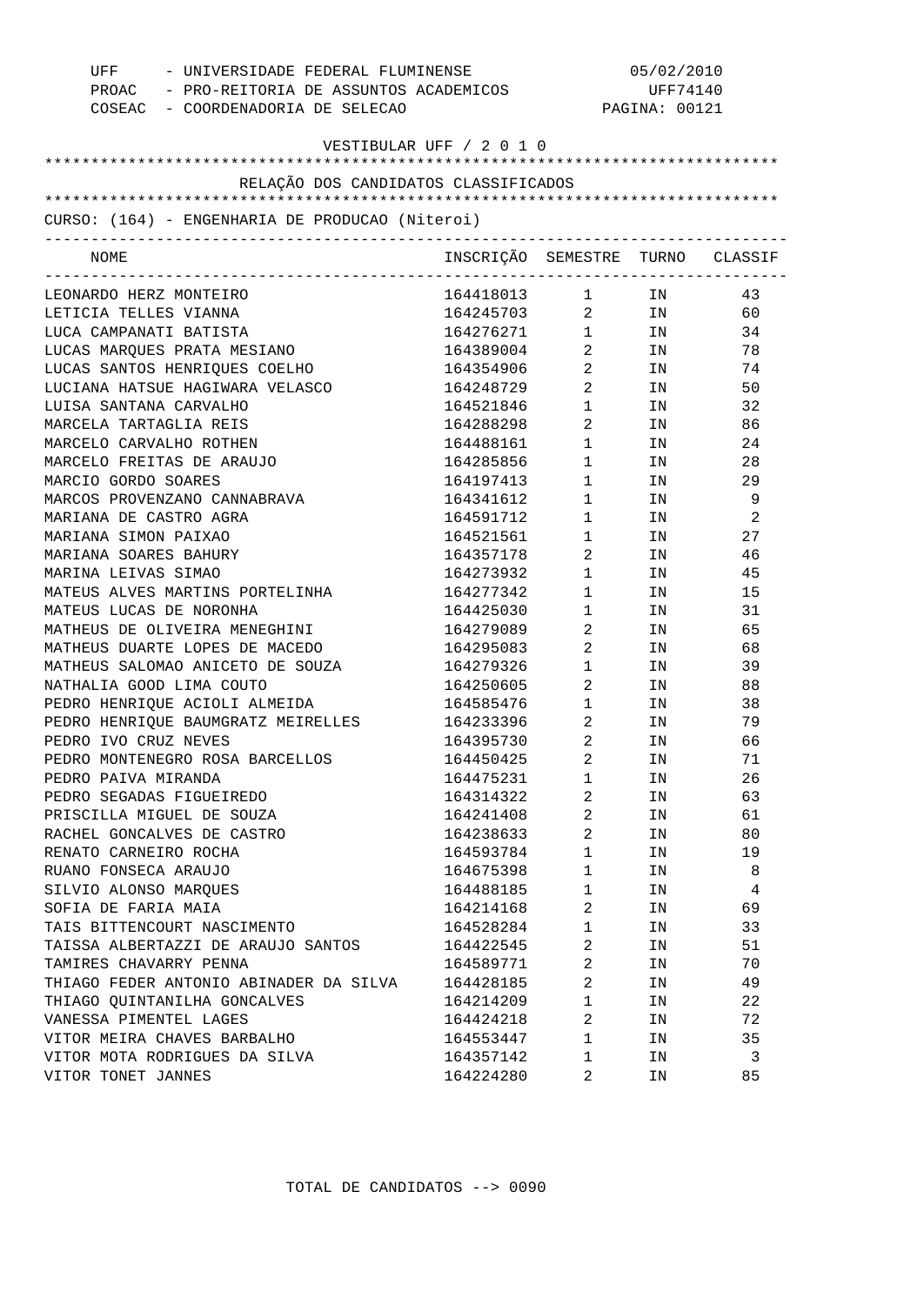| UFF<br>COSEAC - COORDENADORIA DE SELECAO      | - UNIVERSIDADE FEDERAL FLUMINENSE<br>PROAC - PRO-REITORIA DE ASSUNTOS ACADEMICOS |                                | 05/02/2010<br>UFF74140<br>PAGINA: 00122                                                                         |    |  |
|-----------------------------------------------|----------------------------------------------------------------------------------|--------------------------------|-----------------------------------------------------------------------------------------------------------------|----|--|
| VESTIBULAR UFF / 2 0 1 0                      |                                                                                  |                                |                                                                                                                 |    |  |
| RELAÇÃO DOS CANDIDATOS CLASSIFICADOS          |                                                                                  |                                |                                                                                                                 |    |  |
|                                               |                                                                                  |                                |                                                                                                                 |    |  |
| CURSO: (165) - ENGENHARIA DE TELECOMUNICACOES |                                                                                  |                                |                                                                                                                 |    |  |
| NOME                                          | INSCRIÇÃO SEMESTRE TURNO CLASSIF                                                 |                                | _________________                                                                                               |    |  |
| ADA REGINA CARDOSO ULIANA                     | 165329004 1                                                                      |                                | IN DIE STREEP EN DIE STREEP EN DIE STREEP EN DIE STREEP EN DIE STREEP EN DIE STREEP EN DIE STREEP EN DIE STREEP | 41 |  |
| ALBERTO ALEXANDRE DE SOUZA ASSIMOS            | 165208274 2                                                                      |                                | IN                                                                                                              | 77 |  |
| ALEXEI VENCESLAU FREIRE                       | 165544795 1                                                                      |                                | IN                                                                                                              | 40 |  |
| ANNA GABRIELA TEIXEIRA ARAUJO                 | 165454055                                                                        | $\overline{2}$                 | IN                                                                                                              | 74 |  |
| AUGUSTO TUNDIS FERREIRA                       | 165254572                                                                        | $1 \quad \blacksquare$         | IN                                                                                                              | 11 |  |
| BERNARDO DE MELO KAHN                         | 165207218                                                                        | $\mathbf{1}$                   | IN                                                                                                              | 44 |  |
| BRUNO VASCONCELOS MONTONI                     | 165598758                                                                        | $1 \quad \blacksquare$         | IN                                                                                                              | -8 |  |
| BRUNO VILACHA DE MATTOS                       | 165517223                                                                        | $2 \left( \frac{1}{2} \right)$ | IN                                                                                                              | 54 |  |
| CAIO GAGLIANO VIEIRA                          | 165041561                                                                        | $2 \left( \frac{1}{2} \right)$ | IN                                                                                                              | 71 |  |
| CAIO GUEDES DA SILVA                          | 165640317                                                                        | 1                              | IN                                                                                                              | 20 |  |
| CARINA RIBEIRO BARBIO CORREA                  | 165174887                                                                        | $\overline{2}$                 | IN                                                                                                              | 58 |  |
| CARLOS PEDRO VIANNA LORDELO                   | 165263262                                                                        | 1                              | IN                                                                                                              | 7  |  |
| CHRISTIAN FRAGOAS FERNANDEZ RODRIGUES         | 165345644                                                                        | $\mathbf{1}$                   | IN                                                                                                              | 31 |  |
| CINTHIA OLIVEIRA MIRANDA DE ABREU             | 165677566                                                                        | 2                              | IN                                                                                                              | 84 |  |
| DANIEL LAZKANI FEFERMAN                       | 165214132                                                                        | $\mathbf{1}$                   | IN                                                                                                              | 39 |  |
| DANIEL POSSOLO GOMES DEZERTO CASTANHA         | 165192542                                                                        | 2                              | IN                                                                                                              | 82 |  |
| DANILLO DO NASCIMENTO SILVA                   | 165176299                                                                        | $\mathbf{1}$                   | IN                                                                                                              | 21 |  |
| DAVI DA SILVA BRILHANTE                       | 165599439                                                                        | 1                              | IN                                                                                                              | 18 |  |
| DENNIS DE ALBUQUERQUE FELIX                   | 165680202                                                                        | 1                              | IN                                                                                                              | 23 |  |
| DOUGLAS FERNANDES DO NASCIMENTO FERREIRA      | 165525311                                                                        | 1                              | IN                                                                                                              | 29 |  |
| DOUGLAS MUNIZ DA SILVA                        | 165413489                                                                        | $\overline{2}$                 | IN                                                                                                              | 81 |  |
| EDUARDO FERREIRA DOMINGOS                     | 165329028                                                                        | $2 \qquad \qquad$              | IN                                                                                                              | 64 |  |
| FELIPE FERREIRA SOUTO                         | 165442583                                                                        | $\overline{2}$                 | IN                                                                                                              | 51 |  |
| FELIPE LINS KLEIN GOUVEA                      | 165349200                                                                        | 2                              | IN                                                                                                              | 63 |  |
| FELIPE REMBOLD PETRAGLIA                      | 165480286                                                                        | $\mathbf{1}$                   | IN.                                                                                                             | 1  |  |
| FERNANDA DE FREITAS MORAES                    | 165198041                                                                        | 2                              | ΙN                                                                                                              | 67 |  |
| FERNANDA DUTRA MORAES                         | 165399994                                                                        | 1                              | ΙN                                                                                                              | 32 |  |
| GABRIEL ALVES DE LIMA CARVALHO                | 165373172                                                                        | $\sqrt{2}$                     | ΙN                                                                                                              | 73 |  |
| GABRIEL DE SOUZA MACHADO                      | 165448367                                                                        | $\overline{2}$                 | ΙN                                                                                                              | 79 |  |
| GABRIEL LIMA SANTOS DA CRUZ                   | 165551619                                                                        | 1                              | ΙN                                                                                                              | 10 |  |
| GABRIEL MAYA PINHEIRO                         | 165512778                                                                        | $\overline{2}$                 | ΙN                                                                                                              | 68 |  |
| GABRIELA DE SOUZA MOREIRA                     | 165383672                                                                        | 1                              | ΙN                                                                                                              | 27 |  |
| GENTIL GOMES DA SILVEIRA NETO                 | 165358782                                                                        | $\overline{2}$                 | ΙN                                                                                                              | 72 |  |
| GUILHERME FRAMIL GONCALVES                    | 165334683                                                                        | 1                              | ΙN                                                                                                              | 28 |  |
| GUSTAVO DUTRA DE SOUSA                        | 165454330                                                                        | $\overline{2}$                 | ΙN                                                                                                              | 76 |  |
| HENRIQUE MORAES TANUS                         | 165372312                                                                        | 1                              | ΙN                                                                                                              | 22 |  |
| HUGO FERNANDO RIGO FABRICIO                   | 165684026                                                                        | $\overline{2}$                 | ΙN                                                                                                              | 46 |  |
| IANDRA GALDINO ANDRADE                        | 165582333                                                                        | 1                              |                                                                                                                 | 19 |  |
|                                               |                                                                                  |                                | ΙN                                                                                                              |    |  |
| IGGOR CESAR CARDOSO DE ALMEIDA                | 165605109                                                                        | 1                              | ΙN                                                                                                              | 2  |  |
| ISABELLE PARDO GARCIA MORELLI                 | 165396887                                                                        | 2                              | ΙN                                                                                                              | 62 |  |
| ISIS PEDROZA MACHADO                          | 165360814                                                                        | $\overline{2}$                 | ΙN                                                                                                              | 80 |  |
| JADER ESCOREL MAMBREU E SILVA                 | 165219211                                                                        | $\mathbf 1$                    | ΙN                                                                                                              | 36 |  |
| JADHE SILVA FERREIRA                          | 165263248                                                                        | 1                              | ΙN                                                                                                              | 43 |  |
| JANINE VIRGINIA DA SILVA                      | 165093019                                                                        | 1                              | ΙN                                                                                                              | 42 |  |
| JESSICA CARVALHO LIMA                         | 165419495                                                                        | $\overline{2}$                 | ΙN                                                                                                              | 86 |  |
| JOAO FELIPE FACO CALS CRUZ SANTOS             | 165232081                                                                        | 1                              | ΙN                                                                                                              | 33 |  |
| JOAO PAULO DE FREITAS RAMIREZ                 | 165684416                                                                        | 1                              | ΙN                                                                                                              | 9  |  |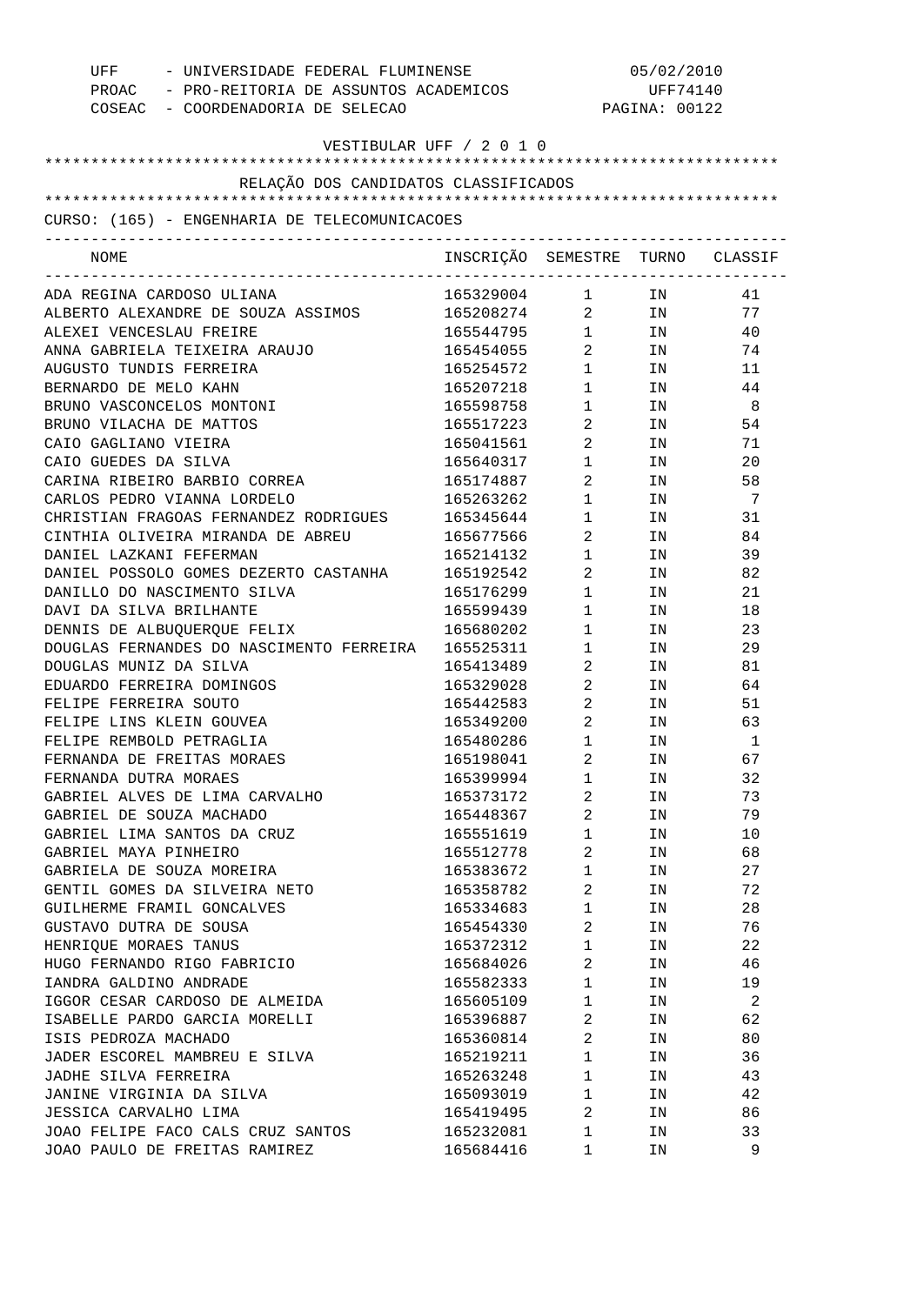| - UNIVERSIDADE FEDERAL FLUMINENSE<br>UFF      | 05/02/2010                                  |                        |               |                         |
|-----------------------------------------------|---------------------------------------------|------------------------|---------------|-------------------------|
|                                               | PROAC - PRO-REITORIA DE ASSUNTOS ACADEMICOS |                        | UFF74140      |                         |
| COSEAC - COORDENADORIA DE SELECAO             |                                             |                        | PAGINA: 00123 |                         |
| VESTIBULAR UFF / 2 0 1 0                      |                                             |                        |               |                         |
|                                               |                                             |                        |               |                         |
| RELAÇÃO DOS CANDIDATOS CLASSIFICADOS          |                                             |                        |               |                         |
|                                               |                                             |                        |               |                         |
| CURSO: (165) - ENGENHARIA DE TELECOMUNICACOES |                                             |                        |               |                         |
| NOME                                          | INSCRIÇÃO SEMESTRE TURNO CLASSIF            |                        |               |                         |
|                                               |                                             |                        |               |                         |
| JULIANA GONCALVES DA SILVA FERREIRA           | 165192803                                   | $1 \quad \blacksquare$ | IN            | 6                       |
| JULIANA OLIVEIRA DE PAULA                     | 165219302                                   | $\overline{2}$         | IN            | 69                      |
| JULIO CESAR LOBO DE SOUZA                     | 165213188                                   | $\mathbf{1}$           | IN            | $\overline{\mathbf{3}}$ |
| KAROLINY MATOS MELLO                          | 165298011                                   | 2                      | IN.           | 75                      |
| LARISSA SILVA TELLES                          | 165292419                                   | $\overline{a}$         | IN.           | 90                      |
| LEANDRO VALE DOS SANTOS                       | 165578289                                   | $\mathbf 1$            | IN            | 15                      |
| LEONAN MUNIZ BARROS                           | 165503844                                   | 2                      | IN.           | 49                      |
| LEONARDO BACKER MENDES                        | 165346105                                   | 1                      | IN            | 4                       |
| LEONARDO SILVA LINS                           | 165624844                                   | 2                      | IN            | 88                      |
| LILLIAN CARVALHO DE JESUS                     | 165576592                                   | 2                      | IN            | 83                      |
| LUCAS OSES CAVAZZANI ANDRADE                  | 165485755                                   | 2                      | IN            | 50                      |
| LUCCA CAVALCANTI ZENNARO                      | 165266159                                   | $\mathbf 1$            | IN            | 45                      |
| LUIS FERNANDO HILL DE MOURA ABICAIR           | 165302537                                   | 1                      | ΙN            | 14                      |
| MARCEL PEREZ VEIGA VELOSO                     | 165677231                                   | 1                      | IN            | 26                      |
| MARCELA TULER DE OLIVEIRA                     | 165192188                                   | 2                      | IN            | 65                      |
| MARCELLE DE SOUZA CAMPOS                      | 165268389                                   | $\mathbf 1$            | IN            | 5                       |
| MARLON ANTUNES DO AMPARO                      | 165535512                                   | 1                      | IN            | 37                      |
| MATHEUS DA SILVA ARAUJO                       | 165622523                                   | 2                      | IN            | 57                      |
| MATHEUS ROSSIGNOLI MORSCH                     | 165552326                                   | 2                      | IN            | 59                      |
| MONIQUE CERQUEIRA ZUIDEMA                     | 165318938                                   | $\mathbf 1$            | IN            | 38                      |
| NATHALIA CAVALCANTI MARTINS                   | 165539166                                   | 1                      | IN            | 30                      |
| OLIVIA PEIXOTO DIOGO                          | 165545866                                   | 2                      | IN            | 66                      |
| PAULA CORREA DINIZ                            | 165235241                                   | 2                      | IN.           | 61                      |
| PEDRO HENRIQUE ARAUJO NUNES                   | 165269840                                   | $\mathbf 1$            |               | 17                      |
| PEDRO IVO BRITO                               | 165227828                                   | 2                      | ΙN<br>IN      | 60                      |
|                                               |                                             |                        |               | 25                      |
| PHILIPE CARVALHO                              | 165409490                                   | $\mathbf{1}$           | IN            |                         |
| PRISCILA ALBERTO PEREIRA DA SILVA             | 165602523                                   | 2                      | IN            | 48                      |
| RAFAEL FERREIRA CARLOS                        | 165426101                                   | 2                      | IN            | 85                      |
| REBECCA MORENA MUNIZ PAULO                    | 165418570                                   | $\overline{a}$         | ΙN            | 47                      |
| ROBERTA GRIBEL DELGADO                        | 165602054                                   | $\overline{2}$         | ΙN            | 89                      |
| RODOLFO COELHO MACEDO                         | 165266630                                   | $\mathbf{1}$           | ΙN            | 16                      |
| RODRIGO FERREIRA DE ARAUJO MEDEIROS           | 165555641                                   | $\overline{a}$         | IN            | 78                      |
| ROMULO VIEIRA DE OLIVEIRA                     | 165272720                                   | 2                      | IN            | 87                      |
| TARUAN DA SILVA SIQUEIRA                      | 165387252                                   | $\mathbf{1}$           | IN            | 24                      |
| THAIS DANGELIS DO COUTO                       | 165556267                                   | 2                      | IN            | 53                      |
| THAIS JAYME DOS SANTOS                        | 165117645                                   | $\overline{a}$         | IN            | 70                      |
| THIAGO GREGORIO FAGUNDES                      | 165176897                                   | 2                      | IN            | 52                      |
| THIAGO TERTO DOS SANTOS                       | 165542254                                   | $\overline{a}$         | IN            | 56                      |
| THUANNE FIGUEIREDO BAPTISTA                   | 165269101                                   | $\mathbf 1$            | ΙN            | 35                      |
| VICTOR PERES SANTORO ANASTACIO                | 165308074                                   | $\mathbf{1}$           | IN            | 13                      |
| VINICIUS ALLEMAND MANCEBO PINTO               | 165278891                                   | 1                      | ΙN            | 12                      |
| YAN FONSECA SAITO                             | 165594776                                   | 2                      | ΙN            | 55                      |
| YURI MILYANN STUMPF SCHULER                   | 165582113                                   | 1                      | ΙN            | 34                      |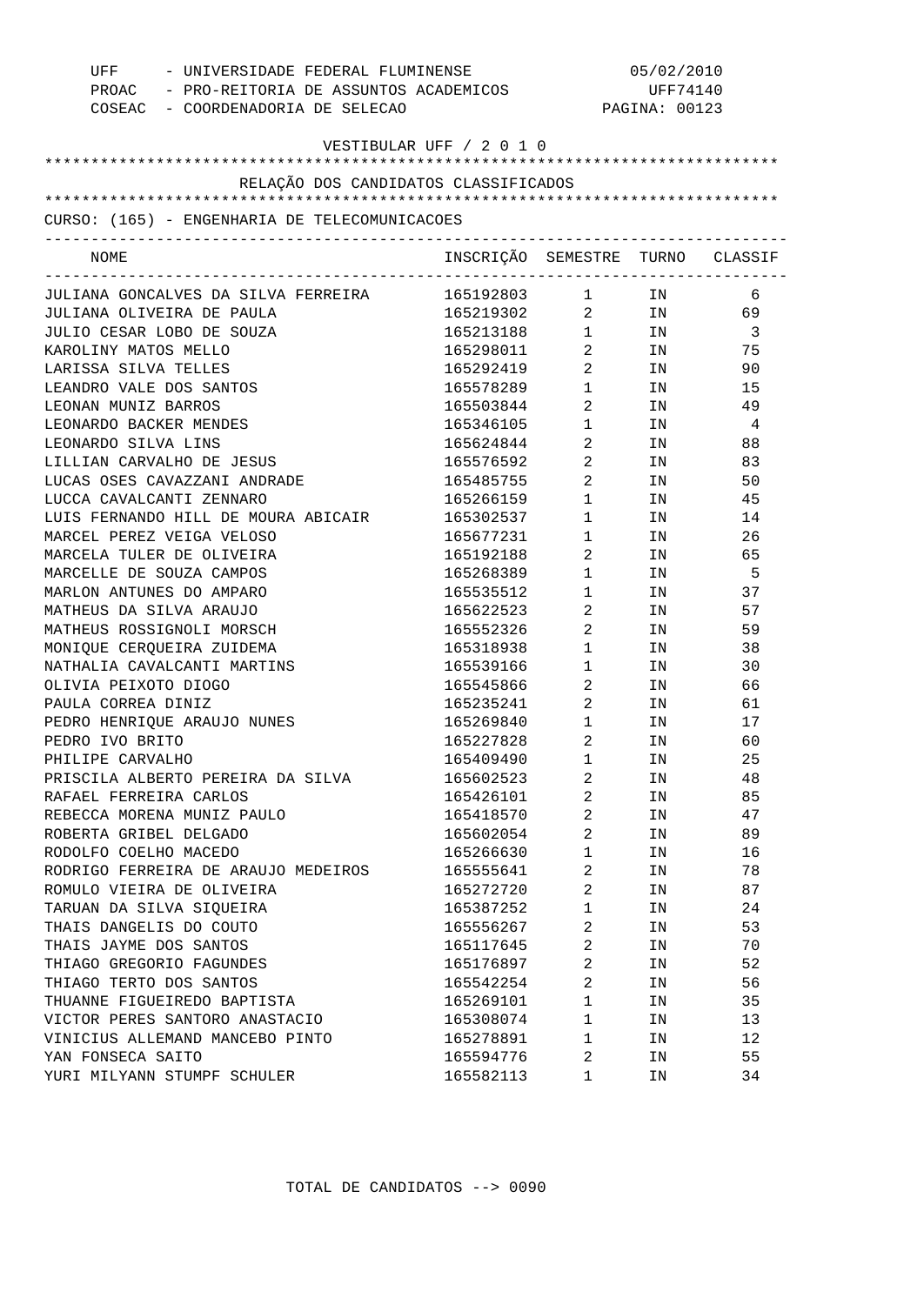| UFF<br>COSEAC - COORDENADORIA DE SELECAO | - UNIVERSIDADE FEDERAL FLUMINENSE<br>PROAC - PRO-REITORIA DE ASSUNTOS ACADEMICOS |                                   |                                                                                                                | 05/02/2010<br>UFF74140<br>PAGINA: 00124 |
|------------------------------------------|----------------------------------------------------------------------------------|-----------------------------------|----------------------------------------------------------------------------------------------------------------|-----------------------------------------|
| VESTIBULAR UFF / 2 0 1 0                 |                                                                                  |                                   |                                                                                                                |                                         |
| RELAÇÃO DOS CANDIDATOS CLASSIFICADOS     |                                                                                  |                                   |                                                                                                                |                                         |
|                                          |                                                                                  |                                   |                                                                                                                |                                         |
| CURSO: (166) - ENGENHARIA ELETRICA       |                                                                                  |                                   |                                                                                                                |                                         |
| -----------------------------<br>NOME    | INSCRIÇÃO SEMESTRE TURNO CLASSIF                                                 |                                   |                                                                                                                |                                         |
| ALEXANDRE FONSECA ROCHA BARRETO          | 166315912                                                                        |                                   | $1$ IN                                                                                                         | 20                                      |
| ALLAN VINICIUS DE SOUSA ANDRADE          | 166356095                                                                        |                                   | $2$ IN                                                                                                         | 55                                      |
| ANA LAURA DE ALMEIDA FEITEN              | 166000579                                                                        |                                   | $2$ IN                                                                                                         | 75                                      |
| ANA PAULA DE MENEZES FIRMINO             | 166364107                                                                        | $1 \quad \Box$                    | IN THE TEST OF THE TEST OF THE TEST OF THE TEST OF THE TEST OF THE TEST OF THE TEST OF THE TEST OF THE TEST OF | 30                                      |
| ANDREY DE SOUSA FIGUEIREDO               | 166421620                                                                        | $1 \qquad \qquad$                 | IN THE TEST OF THE TEST OF THE TEST OF THE TEST OF THE TEST OF THE TEST OF THE TEST OF THE TEST OF THE TEST OF | 21                                      |
| APOENA WAGNER LOPES                      | 166400195                                                                        | $1 \quad \Box$                    | IN                                                                                                             | 40                                      |
| ARMANDO NUNES PEREIRA                    | 166291946                                                                        | $\overline{2}$                    | IN THE TEST OF THE TEST OF THE TEST OF THE TEST OF THE TEST OF THE TEST OF THE TEST OF THE TEST OF THE TEST OF | 76                                      |
| ARTHUR BARRETO CHVAICER                  | 166586418                                                                        | $\overline{2}$                    | IN THE TEST OF THE TEST OF THE TEST OF THE TEST OF THE TEST OF THE TEST OF THE TEST OF THE TEST OF THE TEST OF | 60                                      |
| ARTUR LOPES LAIBER PASCOAL               | 166601543                                                                        | $1 \quad \blacksquare$            | IN THE TERM OF THE TERM OF THE TERM OF THE TERM OF THE TERM OF THE TERM OF THE TERM OF THE TERM OF THE TERM OF | 31                                      |
| BERNARDO DE CAMPOS VIDAL CAMILO          | 166156603                                                                        | $1 \quad \Box$                    | IN                                                                                                             | 27                                      |
| BRUNO NOGUEIRA MACHADO                   | 166346648                                                                        | $1 \quad \Box$                    | IN                                                                                                             | 9                                       |
| CAIO BARBOSA DE AZEVEDO TORRES           | 166248389                                                                        | $1 \quad \Box$                    | IN                                                                                                             | 6                                       |
| DAN EHL BARBOSA RODRIGUES                | 166477784                                                                        | $1 \quad \Box$                    | IN THE TEST OF THE TEST OF THE TEST OF THE TEST OF THE TEST OF THE TEST OF THE TEST OF THE TEST OF THE TEST OF | 23                                      |
| EDUARDO LUTTERBACH SAPORETTI AZEVEDO     | 166451699                                                                        | $\overline{2}$ and $\overline{2}$ | IN THE TERM OF THE TERM OF THE TERM OF THE TERM OF THE TERM OF THE TERM OF THE TERM OF THE TERM OF THE TERM OF | 73                                      |
| ESTER BRAGA PEIXOTO                      | 166186464                                                                        | $1 \quad \Box$                    | IN THE TEST OF THE TEST OF THE TEST OF THE TEST OF THE TEST OF THE TEST OF THE TEST OF THE TEST OF THE TEST OF | 39                                      |
| FELIPE BATISTA DA CRUZ                   | 166256972                                                                        | $\overline{2}$                    | IN                                                                                                             | 52                                      |
| GABRIEL DE VILHENA TORRES                | 166217017                                                                        | $\overline{2}$                    | IN                                                                                                             | 54                                      |
| GABRIEL DUARTE DE ANDRADE                | 166509692                                                                        | $\mathbf 1$                       | IN                                                                                                             | 16                                      |
| GIULIANO MESTOLO PEREIRA                 | 166256283                                                                        | 2                                 | IN                                                                                                             | 43                                      |
| GLAUBER ROGERIO COSTA ROMAO DA SILVA     | 166648785                                                                        | $\mathbf{2}$                      | IN                                                                                                             | 80                                      |
| GUILHERME ANDRE GUIMARAES SANTOS         | 166222385                                                                        | $1 \quad \Box$                    | IN                                                                                                             | 34                                      |
| GUILHERME THEOPHILO TELLES               | 166262921                                                                        | $1 \quad \Box$                    | IN THE TERM OF THE TERM OF THE TERM OF THE TERM OF THE TERM OF THE TERM OF THE TERM OF THE TERM OF THE TERM OF | 13                                      |
| GUILHERME VESCOVI NICCHIO                | 166164894                                                                        | $\overline{2}$                    | IN                                                                                                             | 51                                      |
| GUSTAVO LUIS DOS SANTOS RIERA            | 166565402                                                                        | $2 \left( \frac{1}{2} \right)$    | IN                                                                                                             | 79                                      |
| GUSTAVO MARTINS DA SILVA NUNES           | 166433570                                                                        | $\mathbf{1}$                      | IN.                                                                                                            | 37                                      |
| GUSTAVO MOTA FREIRE                      | 166540696                                                                        | 2                                 | ΙN                                                                                                             | 77                                      |
| HENRIQUE DIAS DE ALEXANDRIA GONCALVES    | 166251881                                                                        | 1                                 | ΙN                                                                                                             | 18                                      |
| HUGO PINTO COELHO RIBEIRO JARDIM         | 166551839                                                                        | 2                                 | ΙN                                                                                                             | 58                                      |
| ISABELLA SIGGIA CHAPIRA                  | 166198106                                                                        | 1                                 | ΙN                                                                                                             | 14                                      |
| JOAO GABRIEL MELLO GONCALVES             | 166181335                                                                        | 2                                 | ΙN                                                                                                             | 45                                      |
| JOSE GUILHERME OLIVEIRA SABARIS          | 166332001                                                                        | 2                                 | ΙN                                                                                                             | 69                                      |
| JUAN FELIPE AZEVEDO CURA VAZQUEZ         | 166483068                                                                        | $\mathbf 1$                       | ΙN                                                                                                             | 33                                      |
| JUAN MANUEL DE MOURA MARTINEZ            | 166437502                                                                        | $\mathbf 1$                       | ΙN                                                                                                             | 38                                      |
| KEREN TENORIO SOARES                     | 166439213                                                                        | $\mathbf 1$                       | ΙN                                                                                                             | 36                                      |
| LIVIA LISANDRO JUDICE GODOY              | 166213633                                                                        | 2                                 | ΙN                                                                                                             | 56                                      |
| LUAN MACHADO BORGES                      | 166270538                                                                        | $\mathbf 1$                       | ΙN                                                                                                             | 15                                      |
| LUAN PETERLE CARLETTE                    | 166173089                                                                        | 2                                 | ΙN                                                                                                             | 49                                      |
| LUCAS BRASIL RAMOS                       | 166286965                                                                        | $\mathbf 1$                       | ΙN                                                                                                             | 12                                      |
| LUCAS DA SILVA AZEVEDO                   | 166190556                                                                        | 2                                 | ΙN                                                                                                             | 66                                      |
| LUIZ ANDRE MOYSES LIMA                   | 166305761                                                                        | $\mathbf 1$                       | ΙN                                                                                                             | 1                                       |
| LUIZ FELIPE CORREA DE SA SANTOS RIBEIRO  | 166213750                                                                        | 2                                 | ΙN                                                                                                             | 47                                      |
| LUIZ HENRIQUE NASCIMENTO DE OLIVEIRA     | 166165587                                                                        | $\mathbf 1$                       | ΙN                                                                                                             | 11                                      |
| MAIRA RIEVRS NOGUEIRA                    | 166346284                                                                        | $\mathbf 1$                       | ΙN                                                                                                             | 29                                      |
| MARCELO NESCI SOARES                     | 166221159                                                                        | 2                                 | ΙN                                                                                                             | 65                                      |
| MARCOS CESAR ROCHA FILHO                 | 166342989                                                                        | $\mathbf 1$                       | ΙN                                                                                                             | 22                                      |
| MARCUS VINICIUS CORREA MARTINS BOUCAS    | 166392594                                                                        | 2                                 | ΙN                                                                                                             | 74                                      |
| MARINA DA CONCEICAO BARBOSA              | 166098459                                                                        | 2                                 | ΙN                                                                                                             | 78                                      |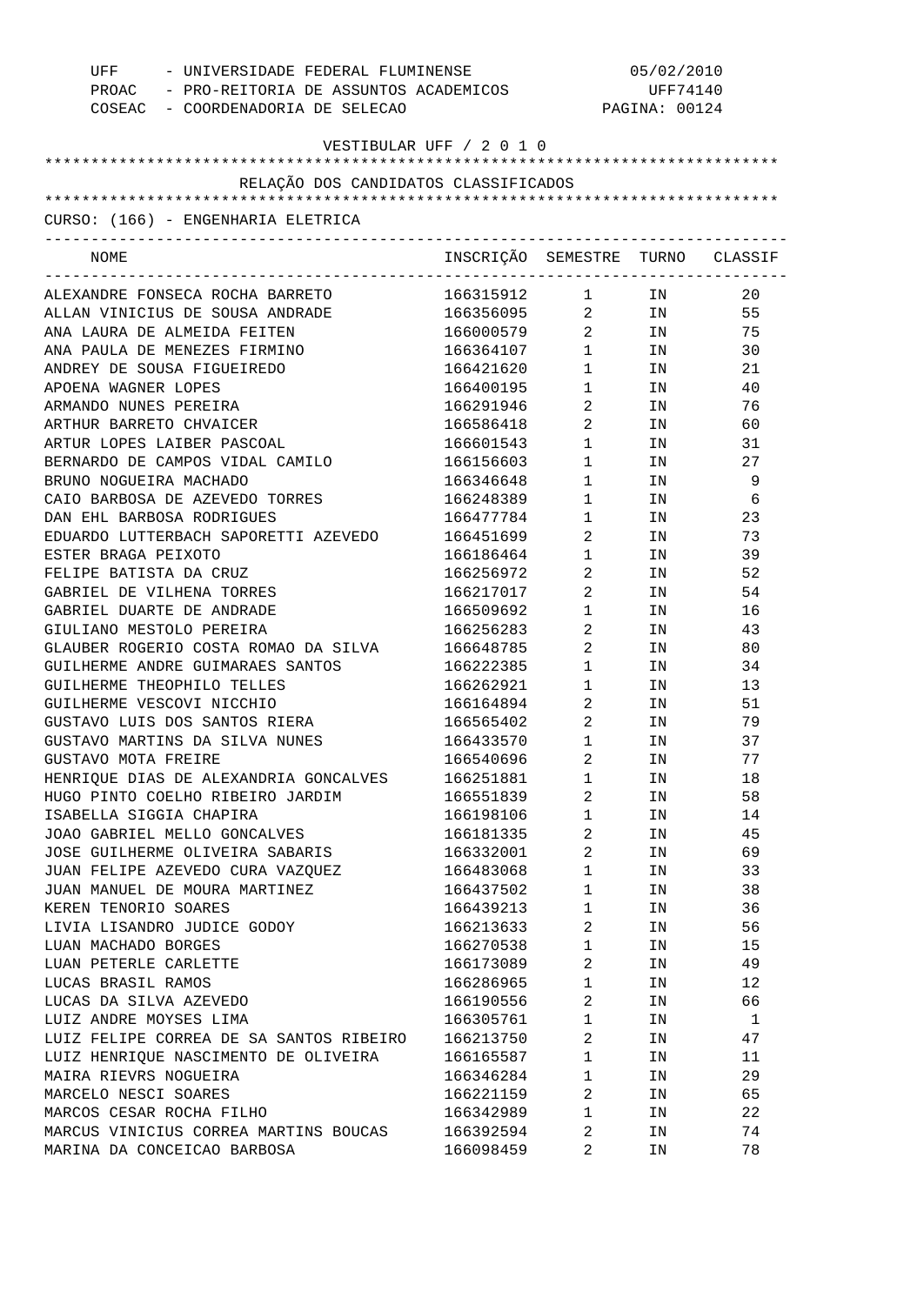|                         | - UNIVERSIDADE FEDERAL FLUMINENSE<br>UFF                                         |                                  | 05/02/2010                           |        |                |  |
|-------------------------|----------------------------------------------------------------------------------|----------------------------------|--------------------------------------|--------|----------------|--|
|                         | PROAC - PRO-REITORIA DE ASSUNTOS ACADEMICOS<br>COSEAC - COORDENADORIA DE SELECAO |                                  | UFF74140<br>PAGINA: 00125            |        |                |  |
|                         |                                                                                  |                                  |                                      |        |                |  |
|                         |                                                                                  | VESTIBULAR UFF / 2 0 1 0         |                                      |        |                |  |
|                         |                                                                                  |                                  |                                      |        |                |  |
|                         | RELAÇÃO DOS CANDIDATOS CLASSIFICADOS                                             |                                  |                                      |        |                |  |
|                         |                                                                                  |                                  |                                      |        |                |  |
|                         | CURSO: (166) - ENGENHARIA ELETRICA                                               |                                  |                                      |        |                |  |
| NOME                    |                                                                                  | INSCRIÇÃO SEMESTRE TURNO CLASSIF | ____________________________________ |        |                |  |
|                         | MARKSON ANDRE DOS SANTOS COELHO                                                  | 166421060 2                      |                                      | IN     | 63             |  |
| MAURICIO LAMARAO MOTA   |                                                                                  | $166318471$ 2 IN                 |                                      |        | 44             |  |
| MAYLI SILVA DE SOUZA    |                                                                                  | 166468070                        |                                      | $1$ IN | 32             |  |
| NATALIE NOBRE DA CUNHA  |                                                                                  | 166572144                        | $\mathbf{1}$                         | IN     | 19             |  |
| NEY BRAGA DE CARVALHO   |                                                                                  | 166490114                        | $\overline{2}$                       | IN     | 64             |  |
| NICHOLAS SOARES LEITE   |                                                                                  | 166535665                        | $\overline{2}$                       | IN     | 67             |  |
|                         | PAULO VICTOR MENDONCA GARCIA                                                     | 166478178                        | $\overline{a}$                       | IN     | 72             |  |
|                         | PEDRO BANDEIRA DE MELLO MARTINS                                                  | 166642248                        | $1 \qquad \qquad$                    | IN     | 28             |  |
|                         | PEDRO BOECHAT CELANI ZWIRMAN                                                     | 166409189                        | $\overline{2}$                       | IN     | 59             |  |
|                         | PEDRO MENEZES RIBEIRO DE SOUZA                                                   | 166580048                        | $\overline{a}$                       | IN     | 48             |  |
| PEDRO RODRIGUES MUTTI   |                                                                                  | 166188890                        | $1 \quad \Box$                       | IN     | 10             |  |
| PETER KIYOSHI SAKURAGUI |                                                                                  | 166279962                        | $\overline{2}$                       | IN     | 50             |  |
| RAFAELA FERNANDES MOTTA |                                                                                  | 166265935                        | $\overline{a}$                       | IN     | 68             |  |
|                         | RAPHAEL FERNANDES PEREIRA                                                        | 166106440                        | $1 \quad \Box$                       | IN     | 26             |  |
| RENAN KOGUT             |                                                                                  | 166380187                        | $1 \quad \blacksquare$               | IN     | - 8            |  |
|                         | RENAN MONTEIRO DE ANDRADE                                                        | 166483795                        | $\overline{2}$                       | IN     | 42             |  |
| RICARDO CORREA BRAGA    |                                                                                  | 166690142                        | $\overline{a}$                       | IN     | 62             |  |
| RICARDO LIMA ROISEMAN   |                                                                                  | 166280442                        | $\overline{2}$                       | IN     | 41             |  |
|                         | ROBERTO DE MOURA ESTEVAO FILHO                                                   | 166478439                        | $\mathbf{1}$                         | IN     | - 5            |  |
| ROMULO PARIZ GALON      |                                                                                  | 166532364                        | $1 \quad \Box$                       | IN     | 25             |  |
| TAYANNE SANTOS LIGEIRO  |                                                                                  | 166566078                        | $\overline{2}$                       | IN     | 57             |  |
|                         | THIAGO JOSE BARBOSA DA ROCHA                                                     | 166513708                        | $\mathbf{1}$                         | IN     | $\overline{4}$ |  |
|                         | THIAGO PASSERI CASADO DE SANTANA                                                 | 166504408                        | $\mathbf{1}$                         | IN     | 17             |  |
| TIAGO TRAVASSOS DE LIMA |                                                                                  | 166211178                        | $\overline{a}$                       | IN     | 53             |  |
| TOMAS OLIVEIRA CAZELLI  |                                                                                  | 166356485                        | 1                                    | IN     | 24             |  |
|                         | VANESSA SIMOES DE AZEVEDO                                                        | 166347549                        | $\overline{2}$                       | IN     | 70             |  |
|                         | VICTOR DOBROCHINSKI BARBOSA                                                      | 166544977                        | 1                                    | ΙN     | 3              |  |
|                         | VINICIUS DE MOURA CHAVES                                                         | 166187418                        | 1                                    | ΙN     | 35             |  |
|                         | VITOR LUIZ DA SILVEIRA VARELLA                                                   | 166389092                        | 2                                    | ΙN     | 46             |  |
| VITOR RIBEIRO RORIZ     |                                                                                  | 166675544                        | 1                                    | ΙN     | 7              |  |
|                         | WAGNER CARLOS MORETO LOYOLA FILHO                                                | 166379944                        | 1                                    | ΙN     | 2              |  |
| WILLIAM TOSTES LOBO     |                                                                                  | 166647054                        | 2                                    | ΙN     | 71             |  |
|                         | YASMINA SULEIMAN EL HERI                                                         | 166232809                        | 2                                    | IN     | 61             |  |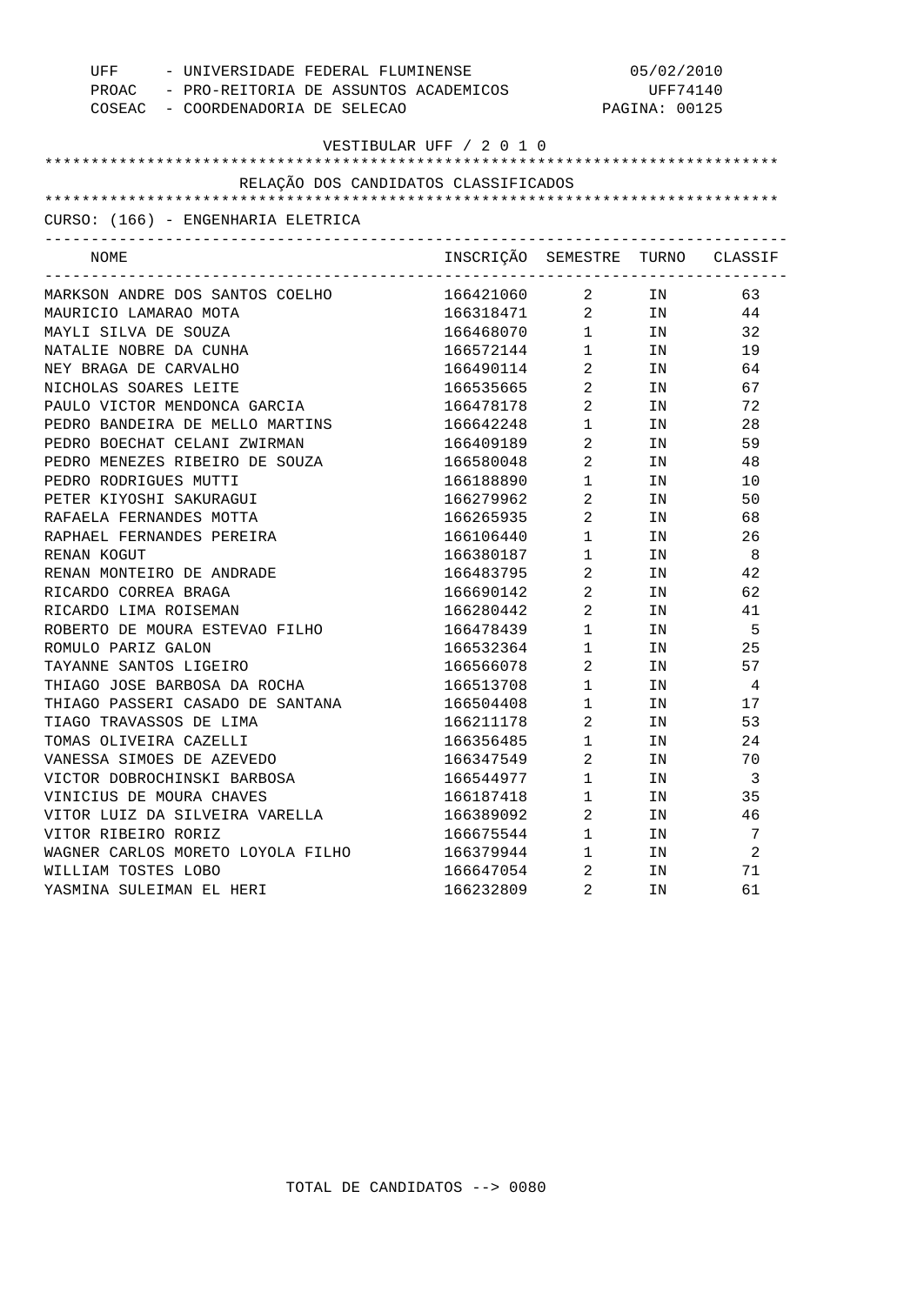| COSEAC - COORDENADORIA DE SELECAO                       | UFF - UNIVERSIDADE FEDERAL FLUMINENSE<br>PROAC - PRO-REITORIA DE ASSUNTOS ACADEMICOS |                                   | 05/02/2010<br>UFF74140<br>PAGINA: 00126                                                                        |         |  |
|---------------------------------------------------------|--------------------------------------------------------------------------------------|-----------------------------------|----------------------------------------------------------------------------------------------------------------|---------|--|
| VESTIBULAR UFF / 2 0 1 0                                |                                                                                      |                                   |                                                                                                                |         |  |
| RELAÇÃO DOS CANDIDATOS CLASSIFICADOS                    |                                                                                      |                                   |                                                                                                                |         |  |
|                                                         |                                                                                      |                                   |                                                                                                                |         |  |
| CURSO: (167) - ENGENHARIA MECANICA (Niteroi)            |                                                                                      |                                   |                                                                                                                |         |  |
| NOME                                                    | INSCRIÇÃO SEMESTRE TURNO CLASSIF                                                     |                                   |                                                                                                                |         |  |
| ACACIO BARTOLOTE DA SILVA                               | 167449309 2 IN                                                                       |                                   |                                                                                                                | 88      |  |
| ADRIANO OLIARI NEGRIS                                   | 167662547 1 IN                                                                       |                                   |                                                                                                                | - 3     |  |
| ANA CAROLINA JARDIM SALGADO MARTINS                     | 167166531 2 IN                                                                       |                                   |                                                                                                                | 90      |  |
| ANDRE OLIVEIRA PINTO FERREIRA                           | 167168929                                                                            | $\overline{2}$                    | IN THE TEST OF THE TEST OF THE TEST OF THE TEST OF THE TEST OF THE TEST OF THE TEST OF THE TEST OF THE TEST OF | 63      |  |
| BERNARDO AMADO GARCIA SILVA                             | 167448551                                                                            | $\overline{2}$                    | IN                                                                                                             | 64      |  |
| BERNARDO MONTEIRO RUFINO                                | 167676823                                                                            | $1 \quad \blacksquare$            | IN                                                                                                             | 26      |  |
| BRENO VENTORIM DE TASSIS                                | 167168383                                                                            | $1 \quad \blacksquare$            | IN                                                                                                             | 16      |  |
| BRUNO LUIS FERNANDES AGUERO                             | 167455396                                                                            | $1 \qquad \qquad$                 | IN                                                                                                             | 45      |  |
| CAMILA DINIZ DOS SANTOS                                 | 167102638                                                                            | $\overline{2}$ and $\overline{2}$ | IN                                                                                                             | 46      |  |
| CHRISTIAN RAMALHO GOMES DOS SANTOS                      | 167449830                                                                            | $\overline{2}$                    | IN                                                                                                             | 56      |  |
| CLAUSON CARVALHO DA SILVA                               | 167227531                                                                            | $1 \qquad \qquad$                 | IN                                                                                                             | 12      |  |
| DANIEL MATTOS GONCALVES DA COSTA                        | 167277861                                                                            | $1 \quad \blacksquare$            | IN                                                                                                             | 35      |  |
| DANIEL SANTOS CHAVES                                    | 167549719                                                                            | $1 \qquad \qquad$                 | IN                                                                                                             | 39      |  |
| EDUARDO HENRIQUE CROCE BRANDAO                          | 167396136                                                                            | $\overline{2}$ and $\overline{2}$ | IN                                                                                                             | 67      |  |
| EDUARDO MALHANO BITENCOURT                              | 167267969                                                                            | $\overline{2}$ and $\overline{2}$ | IN                                                                                                             | 65      |  |
| FELIPE DA SILVA FRANCA                                  | 167474225                                                                            | $\overline{2}$                    | IN                                                                                                             | 58      |  |
| FERNANDO GOMES DE CASTRO LEITAO                         | 167222907                                                                            | $\overline{2}$ and $\overline{2}$ | IN                                                                                                             | 76      |  |
| GABRIEL FARAH NOROES GONCALVES                          | 167218580                                                                            | $1 \qquad \qquad$                 | IN                                                                                                             | 14      |  |
| GABRIEL GUIBU PEREIRA                                   | 167621323                                                                            | $1 \quad \Box$                    | IN                                                                                                             | 25      |  |
| GABRIEL LUIZ COSTA MELO                                 | 167697114                                                                            | $\overline{2}$                    | IN                                                                                                             | 86      |  |
| GABRIEL ROSOLEM DE VASSIMON                             | 167171885                                                                            | $1 \qquad \qquad$                 | IN                                                                                                             | 29      |  |
| GABRIEL SERPA MENDONCA                                  | 167464919                                                                            | $1 \qquad \qquad$                 | IN                                                                                                             | 44      |  |
| GABRIEL TERRA DE OLIVEIRA                               | 167206525                                                                            | $\overline{2}$                    | IN                                                                                                             | 77      |  |
| GIOVANNI FRAGELLI                                       | 167588117                                                                            | 1                                 | IN                                                                                                             | 37      |  |
| GUILHERME DE SOUZA REIS MARUN                           | 167312403                                                                            | $\mathbf{1}$                      | IN                                                                                                             | 34      |  |
| GUILHERME GALVAO D IMPERIO TEIXEIRA                     | 167384664                                                                            | 1                                 | ΙN                                                                                                             | 19      |  |
| GUILHERME LEMOS ELETHERIO                               | 167266824                                                                            | 1                                 | IN                                                                                                             | 11      |  |
| GUILHERME MONTEIRO ELIOTE                               | 167476962                                                                            | 2                                 | IN                                                                                                             | 60      |  |
| GUILHERME SUSTOVICH VERLANGIERI                         | 167265959                                                                            | 1                                 | IN                                                                                                             | 30      |  |
| HENRIQUE DA ROCHA GOMES<br>HENRIQUE DE OLIVEIRA VIESTEL | 167199007<br>167263585                                                               | 1<br>2                            | ΙN                                                                                                             | 1<br>84 |  |
| HUMBERTO CASCARDO DEMOLINARI                            | 167414328                                                                            | 1                                 | IN<br>ΙN                                                                                                       | 9       |  |
| IGOR LIBERATO CALIXTO                                   | 167446175                                                                            | 2                                 | ΙN                                                                                                             | 74      |  |
| JANINE QIAO MA                                          | 167673132                                                                            | 2                                 | ΙN                                                                                                             | 89      |  |
| JEAN CARLOS DIAS E SILVA                                | 167240791                                                                            | 1                                 | ΙN                                                                                                             | 23      |  |
| JOAO PEDRO MARTINS MORAND                               | 167181294                                                                            | 1                                 | ΙN                                                                                                             | 24      |  |
| JOAO REGO MONTEIRO BARRETO                              | 167626907                                                                            | 1                                 | ΙN                                                                                                             | 31      |  |
| JOEL TRINDADE VALENTE MARIZ                             | 167593514                                                                            | 2                                 | ΙN                                                                                                             | 51      |  |
| JONAS PINHO DE MATTOS                                   | 167195764                                                                            | 1                                 | ΙN                                                                                                             | 7       |  |
| JOSE VITOR KNAUER CARVALHO                              | 167476560                                                                            | 2                                 | ΙN                                                                                                             | 81      |  |
| JULIA NEVARES CELLI DE OLIVEIRA                         | 167168292                                                                            | 2                                 | IN                                                                                                             | 69      |  |
| LEONARDO BOHAC                                          | 167279924                                                                            | 2                                 | IN                                                                                                             | 49      |  |
| LOUISE COELHO COSTA                                     | 167413776                                                                            | 2                                 | IN                                                                                                             | 83      |  |
| LOUISE MARIA GIANSANTE MARTINS                          | 167463381                                                                            | 2                                 | IN                                                                                                             | 59      |  |
| LUCAS AUGUSTO GUTIERREZ FERNANDES                       | 167438958                                                                            | 1                                 | IN                                                                                                             | 41      |  |
| LUCAS COLLARES GALVAO                                   | 167644337                                                                            | 2                                 | ΙN                                                                                                             | 47      |  |
| LUCAS PINTO DE FREITAS                                  | 167399487                                                                            | 2                                 | ΙN                                                                                                             | 71      |  |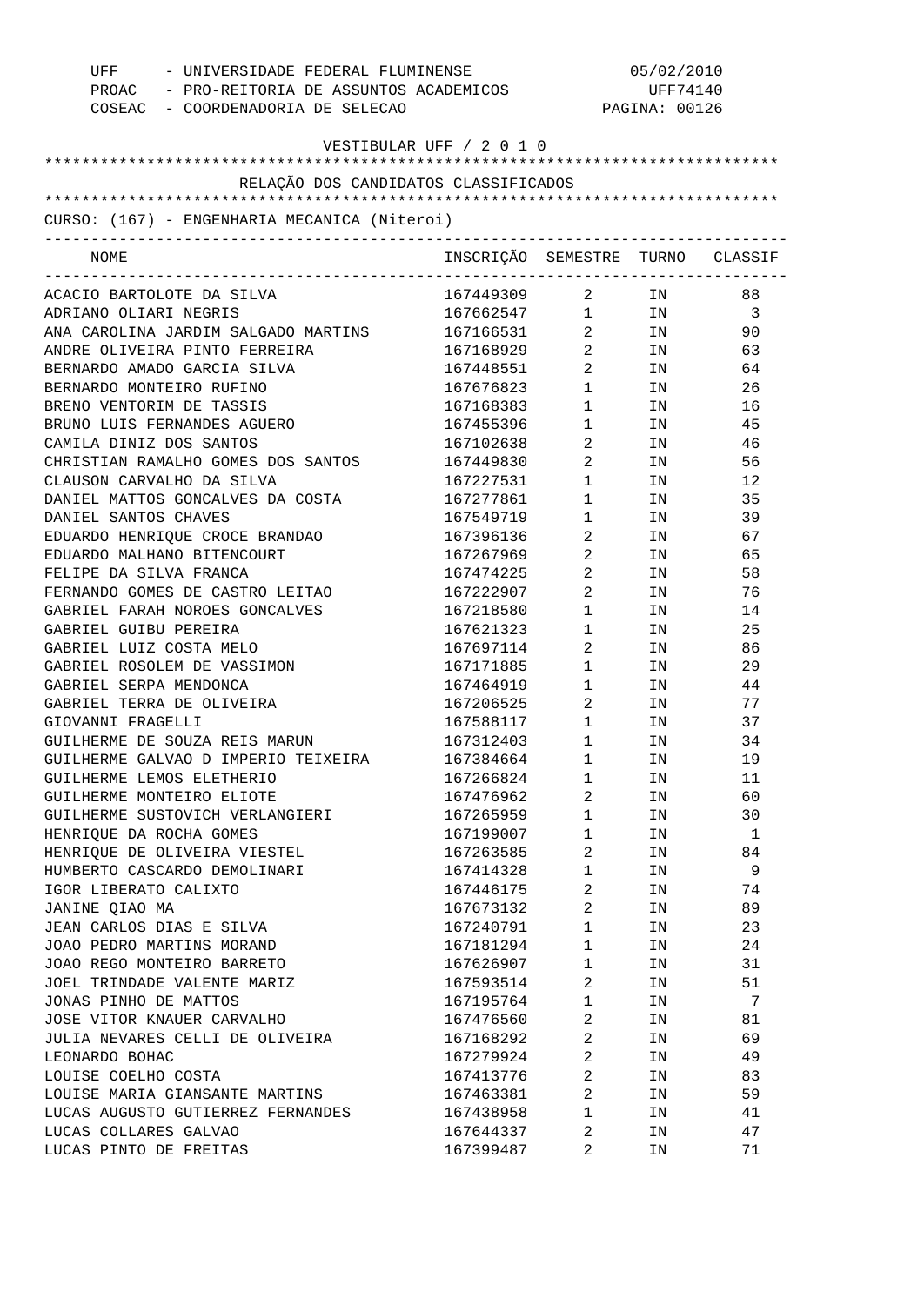| - UNIVERSIDADE FEDERAL FLUMINENSE<br>UFF     |                                  | 05/02/2010                     |               |                |  |
|----------------------------------------------|----------------------------------|--------------------------------|---------------|----------------|--|
| PROAC - PRO-REITORIA DE ASSUNTOS ACADEMICOS  |                                  | UFF74140                       |               |                |  |
| COSEAC - COORDENADORIA DE SELECAO            |                                  |                                | PAGINA: 00127 |                |  |
|                                              |                                  |                                |               |                |  |
| VESTIBULAR UFF / 2 0 1 0                     |                                  |                                |               |                |  |
|                                              |                                  |                                |               |                |  |
| RELAÇÃO DOS CANDIDATOS CLASSIFICADOS         |                                  |                                |               |                |  |
|                                              |                                  |                                |               |                |  |
| CURSO: (167) - ENGENHARIA MECANICA (Niteroi) |                                  |                                |               |                |  |
|                                              |                                  |                                |               |                |  |
| <b>NOME</b>                                  | INSCRIÇÃO SEMESTRE TURNO CLASSIF |                                |               |                |  |
|                                              | 167435803                        |                                |               |                |  |
| LUCIANO PETRUCCI MESQUITA                    | 167532479                        | $\mathbf{1}$<br>$\overline{2}$ | IN<br>IN      | 38<br>78       |  |
| LUIZ EDUARDO VIOTTI DAKER ARANHA             |                                  |                                |               |                |  |
| LUIZ FELIPE ABREU ALMEIDA                    | 167426278                        | 1                              | IN            | 8              |  |
| LUIZ FILIPE MARTINS RAMOS                    | 167426357                        | $\mathbf{1}$                   | IN.           | 2              |  |
| LUIZ HENRIQUE DALVI ALVES                    | 167457174                        | 2                              | IN.           | 62             |  |
| MARCELLE ESPINDOLA FERREIRA                  | 167232770                        | $\overline{a}$                 | IN.           | 54             |  |
| MARCELO DE ALENCASTRO PASQUALETTE            | 167163096                        | $\mathbf{1}$                   | IN.           | 28             |  |
| MARCOS VINICIUS RAMOS CARNEVALE              | 167160123                        | $\mathbf{1}$                   | IN.           | 15             |  |
| MARCUS VINICIUS DA SILVA MATOS               | 167670099                        | $\mathbf{1}$                   | IN.           | 27             |  |
| MARIANNA FERNANDES DE LEAIS ANDRADAS         | 167384535                        | 2                              | IN.           | 66             |  |
| MARINA FERREIRA FONSECA SESSIM               | 167420377                        | 1                              | IN.           | 36             |  |
| MARTHA LUIZA VILELA HERMANN                  | 167278413                        | 1                              | IN.           | 42             |  |
| MATHEUS ARAUJO MARINS                        | 167500816                        | 2                              | IN.           | 72             |  |
| MATHEUS DAROS PAGANI                         | 167431807                        | 2                              | IN.           | 61             |  |
| MATHEUS DO NASCIMENTO MULLER                 | 167394827                        | $\overline{2}$                 | IN.           | 48             |  |
| PABLO BAPTISTA PIRES                         | 167255435                        | 1                              | IN.           | $\overline{4}$ |  |
| PEDRO AUGUSTO CARQUEIJA DA SILVA             | 167300058                        | 1                              | IN.           | 32             |  |
| PEDRO CAETANO CARDOSO                        | 167268573                        | 2                              | IN.           | 73             |  |
| PEDRO GRUZMAN GABRIEL                        | 167165288                        | 1                              | IN.           | 17             |  |
| PEDRO HENRIQUE ALVES BARROS                  | 167309119                        | 2                              | IN.           | 82             |  |
| PEDRO IVO DE ARAUJO MARQUES                  | 167271520                        | 2                              | IN            | 70             |  |
| PHILIP CANABARRO BLOCKER                     | 167253475                        | $\mathbf{1}$                   | ΙN            | 13             |  |
| PIERLUIGI PICCOLO RASO                       | 167405975                        | 2                              | IN            | 68             |  |
| RAFAEL BRANDAO VENTURINI DE FREITAS          | 167404749                        | $\overline{a}$                 | IN            | 53             |  |
| RAFAEL BULLOS COPOLILLO FILHO                | 167245662                        | $\mathbf 1$                    | ΙN            | 33             |  |
| RAFAEL DIMAS CAMILLO                         | 167377831                        | $\overline{2}$                 | IN            | 55             |  |
| RAFAEL GIRARDI DANGELO                       | 167676641                        | $\mathbf{1}$                   | IN            | 18             |  |
| RAFAEL GONCALVES DOS SANTOS QUINTANILHA      | 167495413                        | 1                              | IN            | 21             |  |
| RENAN MARCOS DE LIMA FILHO                   | 167598978                        | $\overline{a}$                 | ΙN            | 87             |  |
| RENATO DE ALMEIDA SILVA                      | 167629741                        | 1                              | IN            | 20             |  |
| RICARDO FERNANDES RIBEIRO                    | 167283171                        | $\mathbf{1}$                   | IN            | 6              |  |
| RICARDO TEIXEIRA LEITE                       | 167494134                        | $\overline{a}$                 | IN            | 50             |  |
| RODOLFO COTTA RANGEL                         | 167229852                        | 2                              | IN            | 52             |  |
| RODRIGO MOURA ELARRAT                        | 167490475                        | 1                              | ΙN            | 43             |  |
| ROGERIO CALDAS PINTO FERREIRA                | 167259730                        | $\mathbf{1}$                   | IN            | 5              |  |
| ROMULO DUARTE DOS SANTOS                     | 167260612                        | $\mathbf 1$                    | IN            | 10             |  |
| SUDA DE ANDRADE NETO                         | 167352776                        | 2                              | IN            | 79             |  |
| THIAGO NOVELLI DE ABREU E LIMA               | 167435164                        | $\overline{a}$                 | IN            | 85             |  |
| THIAGO VINICIUS LOPES DE LUCENA              | 167359736                        | $\overline{a}$                 | IN            | 80             |  |
| VICTOR ANDRES BESADA MOREIRA                 | 167471223                        | 2                              | IN            | 57             |  |
| VINICIUS THEES CASTRO BALASSIANO             | 167213853                        | $\mathbf{1}$                   | ΙN            | 22             |  |
| WANDERSON ARAUJO FERNANDES                   | 167396576                        | 1                              | IN            | 40             |  |
| YURI LEMOS DE OLIVEIRA PINTO                 | 167341935                        | 2                              | IN            | 75             |  |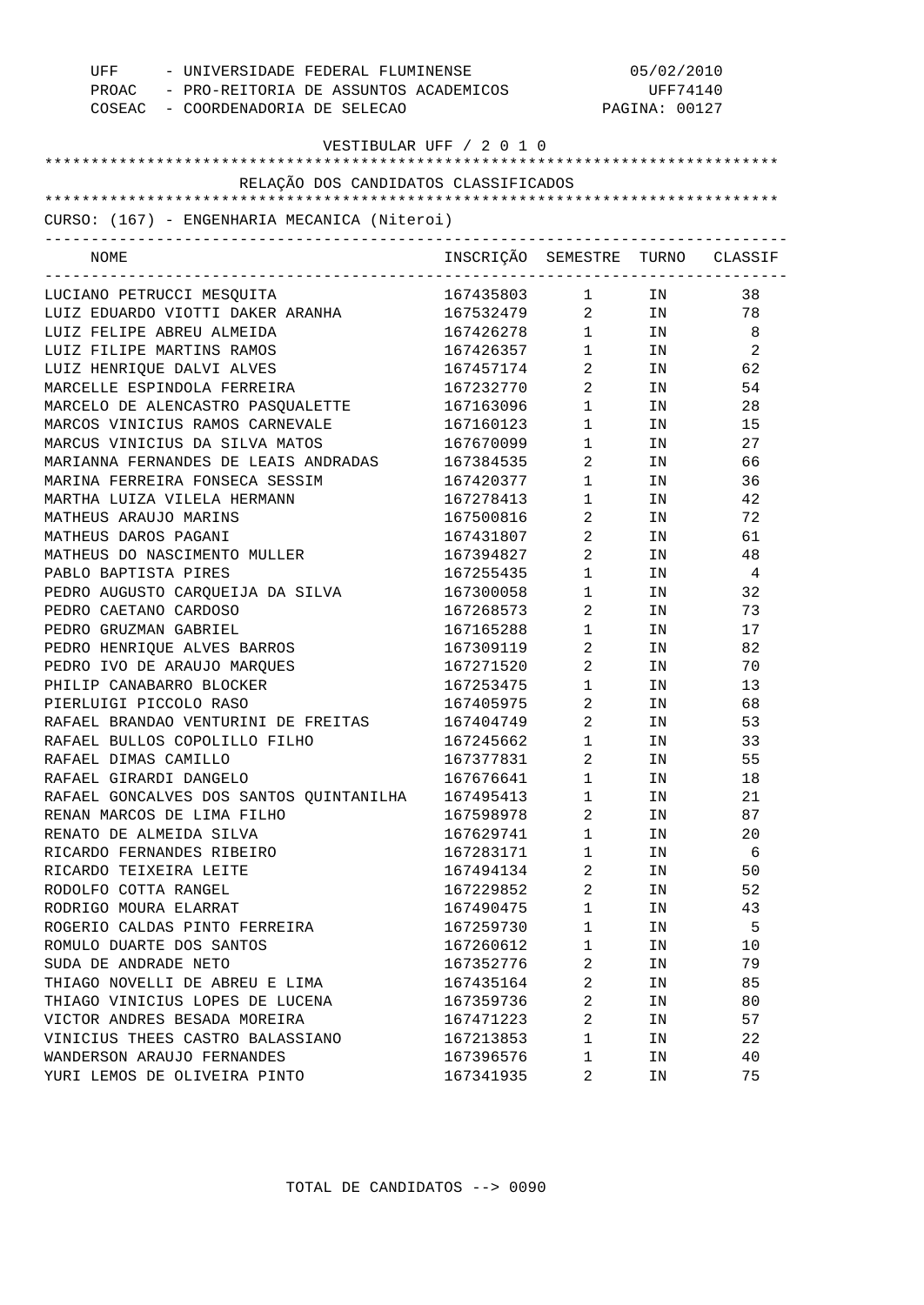| COSEAC - COORDENADORIA DE SELECAO                                         | UFF - UNIVERSIDADE FEDERAL FLUMINENSE<br>PROAC - PRO-REITORIA DE ASSUNTOS ACADEMICOS |                        | 05/02/2010<br>UFF74140<br>PAGINA: 00128 |              |  |
|---------------------------------------------------------------------------|--------------------------------------------------------------------------------------|------------------------|-----------------------------------------|--------------|--|
| VESTIBULAR UFF / 2 0 1 0                                                  |                                                                                      |                        |                                         |              |  |
| RELAÇÃO DOS CANDIDATOS CLASSIFICADOS                                      |                                                                                      |                        |                                         |              |  |
|                                                                           |                                                                                      |                        |                                         |              |  |
| CURSO: (302) - CIENCIAS ECONOMICAS (Campos dos Goytacazes)                |                                                                                      |                        |                                         |              |  |
| NOME                                                                      | INSCRIÇÃO SEMESTRE TURNO CLASSIF                                                     |                        |                                         |              |  |
| ABRAHIM ELIAS NETO                                                        | 302502670 1 MT                                                                       |                        |                                         | 22           |  |
| ALAN DOS SANTOS ROCKERT                                                   | 302584939 1 MT                                                                       |                        |                                         | $\mathbf{1}$ |  |
| ANA CLAUDIA CECCON                                                        | 302546303                                                                            |                        | $1$ MT                                  | 19           |  |
| ANDERSON BUENO MOTA                                                       | 302533942                                                                            |                        | $1$ MT                                  | 36           |  |
| ANDRE BRANDIMARTE LEAL                                                    | 302387161                                                                            | $1 \quad \blacksquare$ | MT                                      | 15           |  |
| ARTHUR RIBEIRO BARRETO TAVARES                                            | 302355065                                                                            | $1 \quad \blacksquare$ | <b>MT</b>                               | 12           |  |
| CAROLINE DE QUEIROZ SABADIN SPALA                                         | 302298322                                                                            | $1 \quad \blacksquare$ | MT                                      | 11           |  |
| CASSIA BOTELHO DA SILVA                                                   | 302533409                                                                            | $1 \qquad \qquad$      | MT                                      | 14           |  |
| CHRISTIAN CAMPOS DIAS                                                     | 302409971                                                                            | $1 \qquad \qquad$      | MT                                      | 17           |  |
| DAIANA DIAS FIDELIS SILVA                                                 | 302259390                                                                            | $1 \quad \blacksquare$ | MT                                      | 47           |  |
| DANIEL JOSE DA SILVA SOARES GOMES                                         | 302129959                                                                            | $1 \qquad \qquad$      | MT                                      | 35           |  |
| DANILO GUIMARAES BUCKER                                                   | 302357972                                                                            | $1 \quad \blacksquare$ | MT                                      | - 3          |  |
| ELAINE APARECIDA RIBEIRO PEIXOTO                                          | 302063052                                                                            | $1 \qquad \qquad$      | MT                                      | 45           |  |
| FABIANA DA SILVA MAIA                                                     | 302650532                                                                            | $1 \qquad \qquad$      | MT                                      | 18           |  |
| FABIO BENTO DOS REIS                                                      | 302705741                                                                            | $1 \quad \blacksquare$ | MT                                      | 31           |  |
| FELIPE ZANON DO COUTO                                                     | 302647016                                                                            | $1 \quad \blacksquare$ | MT                                      | 34           |  |
| GABRIELA DOS SANTOS VIEIRA                                                | 302168773                                                                            | $1 \qquad \qquad$      | MT                                      | 44           |  |
| GLAUCIA BASILIO LACERDA                                                   | 302706006                                                                            | $1 \qquad \qquad$      | MT                                      | 39           |  |
| GUILHERME PEREIRA MACIEL                                                  | 302706836                                                                            | $1 \qquad \qquad$      | MT                                      | 10           |  |
| GUSTAVO JOSE GOMES CLEMENT LANDIM                                         | 302683577                                                                            | $1 \qquad \qquad$      | MT                                      | 30           |  |
| <b>JESSICA AGUIAR GONCALVES</b>                                           | 302538150                                                                            | $1 \qquad \qquad$      | MT                                      | 49           |  |
| JESSICA DOS SANTOS FIDELIS AZEVEDO                                        | 302378732                                                                            | $1 \quad \blacksquare$ | MT                                      | 41           |  |
| JESSICA SANTOS DA SILVA                                                   | 302576657                                                                            | $1 \qquad \qquad$      | MT                                      | 48           |  |
| JONATAS DOS SANTOS DUTRA                                                  | 302538722                                                                            | $1 \qquad \qquad$      | MT                                      | 28           |  |
| JULIANA PEREIRA ALVES                                                     | 302280961                                                                            | $1 \quad \cdots$       | МT                                      | 23           |  |
| KARINE SILVA DE ALMEIDA                                                   | 302394267                                                                            | 1                      | MТ                                      | 21           |  |
| KELVIN LUIZ GONCALVES FERNANDES                                           | 302091504                                                                            | 1                      | MТ                                      | 33           |  |
| KISSILA BATISTA DE SOUZA MELO                                             | 302111809                                                                            | 1                      | MТ                                      | 38           |  |
| LAILA GOZZER VOLL                                                         | 302644064                                                                            | 1                      | MТ                                      | 27           |  |
| LAURA CALVI GOMES                                                         | 302377788                                                                            | 1                      | MТ                                      | 2            |  |
| LUANA HESPANHOL DE SOUZA                                                  | 302323878                                                                            | 1                      | MТ                                      | 40           |  |
| LUCAS COSTA VENTURA                                                       | 302578667                                                                            | 1                      | MТ                                      | 13           |  |
| LUCIANO DA SILVA BARRETO                                                  | 302668993                                                                            | 1                      | MТ                                      | 16           |  |
| MARCO AURELIO SOUZA CARNEIRO                                              | 302672061                                                                            | 1                      | MТ                                      | 7            |  |
| MARIANA NEVES RIOS                                                        | 302633716                                                                            | 1                      | MТ                                      | 42           |  |
| MARIANA XIMENES PADILHA                                                   | 302604399                                                                            | 1                      | MТ                                      | 26           |  |
| MARILIA DE OLIVEIRA DEGLI ESPOSTI                                         | 302419603                                                                            | 1                      | MТ                                      | 9            |  |
| MAURICIO PAIXAO ANTUNES                                                   | 302332465                                                                            | 1                      | MТ                                      | 20           |  |
| PEDRO DE SOUZA VENTURA                                                    |                                                                                      |                        |                                         |              |  |
| PEDRO HENRIQUE FERNANDES RIBEIRO                                          | 302601177<br>302681373                                                               | 1<br>1                 | MТ                                      | 50<br>29     |  |
|                                                                           |                                                                                      |                        | MТ                                      |              |  |
| PEDRO PAULO MONTEIRO TEIXEIRA FILHO<br>PRINCIA WENDER DOS SANTOS CARVALHO | 302644296                                                                            | 1                      | MТ                                      | 25           |  |
|                                                                           | 302693065                                                                            | 1                      | MТ                                      | 46           |  |
| RALPH DA SILVA CORREIA                                                    | 302538588                                                                            | 1                      | MТ                                      | 24           |  |
| RAQUEL MIGUEL RODRIGUES                                                   | 302640240                                                                            | 1                      | MТ                                      | 6            |  |
| ROBERTA RODRIGUES SALVINI                                                 | 302130855                                                                            | 1                      | МT                                      | 8            |  |
| SAULO JARDIM DE ARAUJO                                                    | 302200595                                                                            | 1                      | МT                                      | 43           |  |
| VICTOR DIEGO LEITE SILVA BONAVITA                                         | 302701733                                                                            | 1                      | МT                                      | 4            |  |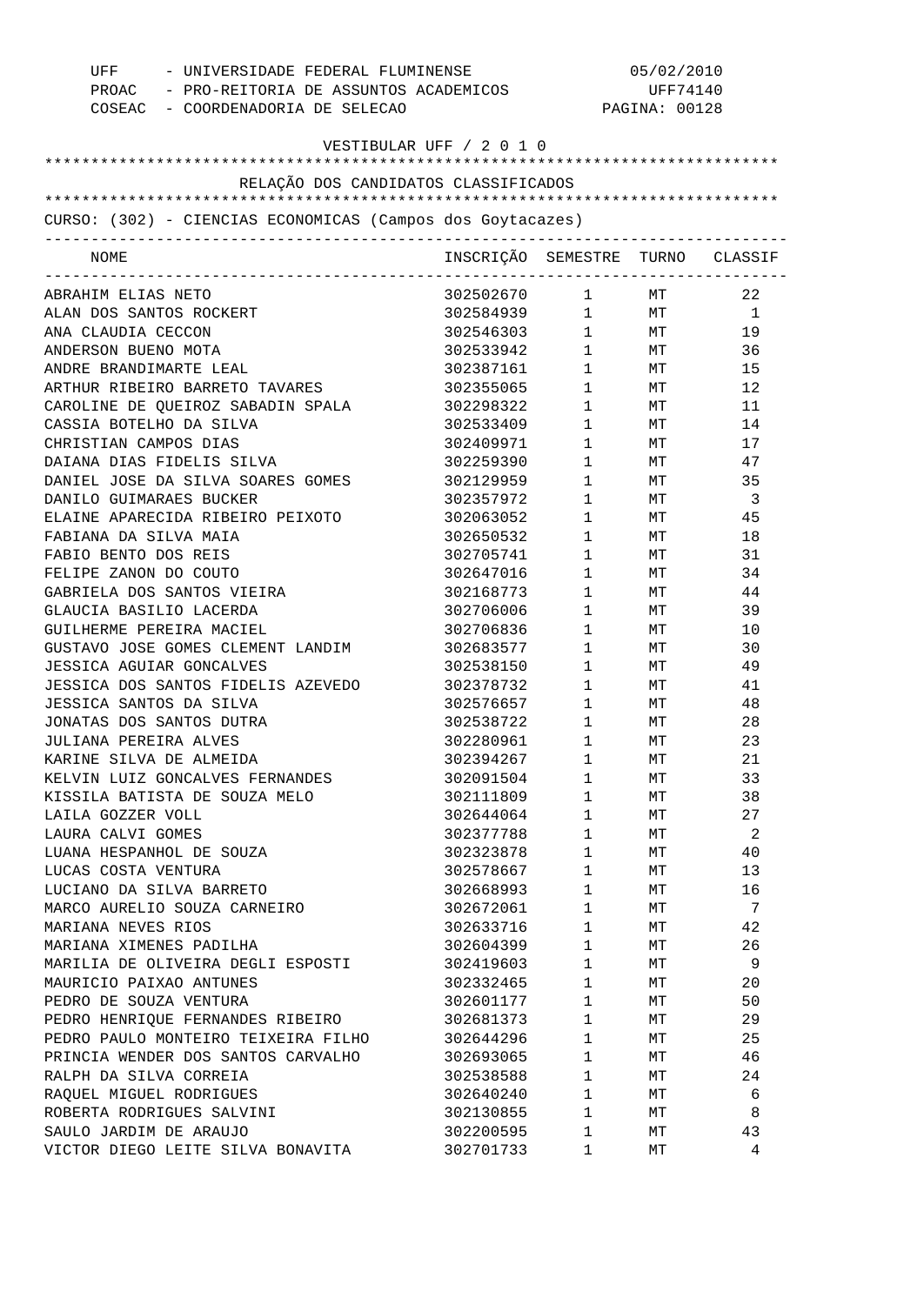| - UNIVERSIDADE FEDERAL FLUMINENSE<br>UFF |                                                |                                                            |  |  | 05/02/2010                           |                  |               |         |
|------------------------------------------|------------------------------------------------|------------------------------------------------------------|--|--|--------------------------------------|------------------|---------------|---------|
|                                          | PROAC<br>- PRO-REITORIA DE ASSUNTOS ACADEMICOS |                                                            |  |  | UFF74140                             |                  |               |         |
|                                          | COSEAC                                         | - COORDENADORIA DE SELECAO                                 |  |  |                                      |                  | PAGINA: 00129 |         |
|                                          |                                                |                                                            |  |  | VESTIBULAR UFF / 2 0 1 0             |                  |               |         |
|                                          |                                                |                                                            |  |  |                                      |                  |               |         |
|                                          |                                                |                                                            |  |  | RELAÇÃO DOS CANDIDATOS CLASSIFICADOS |                  |               |         |
|                                          |                                                |                                                            |  |  |                                      |                  |               |         |
|                                          |                                                |                                                            |  |  |                                      |                  |               |         |
|                                          |                                                | CURSO: (302) - CIENCIAS ECONOMICAS (Campos dos Goytacazes) |  |  |                                      |                  |               |         |
|                                          | NOME                                           | ------------------------------                             |  |  | INSCRICÃO SEMESTRE TURNO             |                  |               | CLASSIF |
|                                          |                                                | VICTOR FRANCISCO DE OLIVEIRA MACHADO                       |  |  | 302529628                            | $\sim$ $\sim$ 1. | МT            | 37      |
|                                          |                                                | VINICIUS BARBOSA DA SILVA                                  |  |  | 302309365                            | $\mathbf{1}$     | MТ            | 5       |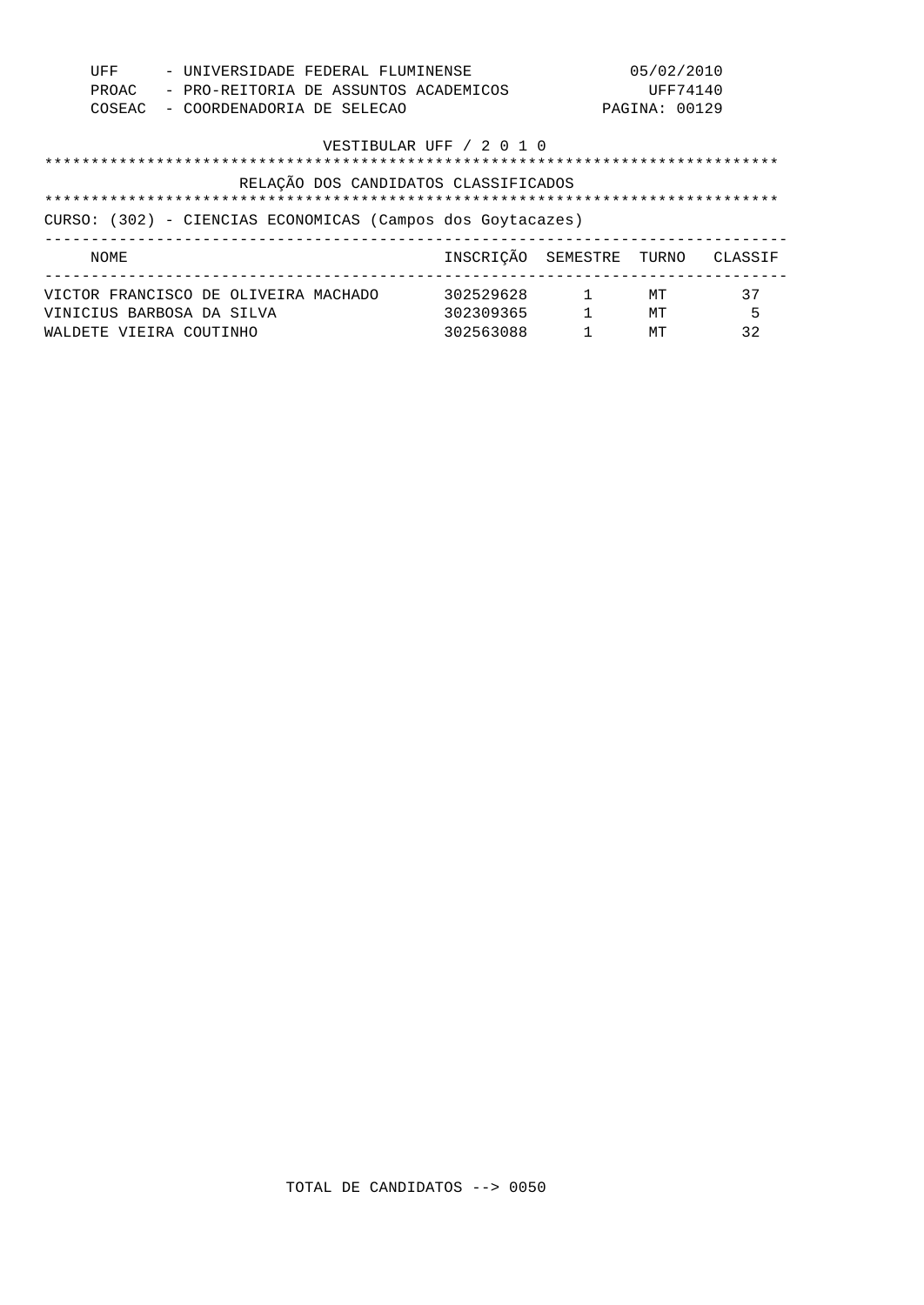| COSEAC - COORDENADORIA DE SELECAO                       | UFF - UNIVERSIDADE FEDERAL FLUMINENSE<br>PROAC - PRO-REITORIA DE ASSUNTOS ACADEMICOS |                        |                 | 05/02/2010<br>UFF74140<br>PAGINA: 00130 |  |  |
|---------------------------------------------------------|--------------------------------------------------------------------------------------|------------------------|-----------------|-----------------------------------------|--|--|
| VESTIBULAR UFF / 2 0 1 0                                |                                                                                      |                        |                 |                                         |  |  |
| RELAÇÃO DOS CANDIDATOS CLASSIFICADOS                    |                                                                                      |                        |                 |                                         |  |  |
|                                                         |                                                                                      |                        |                 |                                         |  |  |
| CURSO: (303) - CIENCIAS SOCIAIS (Campos dos Goytacazes) |                                                                                      |                        |                 |                                         |  |  |
| -------------------------------                         |                                                                                      |                        |                 |                                         |  |  |
| NOME                                                    | INSCRIÇÃO SEMESTRE TURNO CLASSIF                                                     |                        |                 |                                         |  |  |
| ALAN MARCONDES TEIXEIRA                                 | 303692956 1 NO                                                                       |                        |                 | 38                                      |  |  |
| ALEXANDRE PRALON BARBOSA                                | 303409268 1 NO                                                                       |                        |                 | 28                                      |  |  |
| BENICIO DA SILVA PEREIRA JUNIOR                         | 303667195 1 NO                                                                       |                        |                 | 34                                      |  |  |
| BIANCA DOS SANTOS SANTANA                               | 303075706                                                                            |                        | $1$ NO          | 15                                      |  |  |
| BIANCA G DA S M MONTEIRO DE CASTRO                      | 303204113                                                                            | $1 \quad \Box$         | NO <sub>2</sub> | 13                                      |  |  |
| BIANCA RODRIGUES BARBOSA                                | 303297548                                                                            | $1 \quad \blacksquare$ | NO <sub>2</sub> | 19                                      |  |  |
| DHIENES CHARLA FERREIRA                                 | 303108682                                                                            | $1 \quad \blacksquare$ | NO <sub>n</sub> | 17                                      |  |  |
| ELIAS ALVES SOARES                                      | 303618895                                                                            | $1 \quad \blacksquare$ | NO              | 31                                      |  |  |
| EVELYN ELAINE DE SOUZA SANTOS                           | 303638584                                                                            | $1 \qquad \qquad$      | NO .            | 22                                      |  |  |
| FABIO DA SILVA OLIVEIRA                                 | 303118273                                                                            | $1 \quad \blacksquare$ | NO              | 36                                      |  |  |
| FERNANDA MOTA NUNES                                     | 303000050                                                                            | $1 \quad \blacksquare$ | NO .            | 29                                      |  |  |
| GERALDO JOSE DO REGO BARROS                             | 303650324                                                                            | $1 \quad \blacksquare$ | NO              | 21                                      |  |  |
| HADMA MILANEZE DE SOUZA                                 | 303474976                                                                            | $1 \quad \blacksquare$ | NO .            | - 5                                     |  |  |
| JANAINA TAINA ALVES SILVA                               | 303256829                                                                            | $1 \quad \blacksquare$ | NO .            | 23                                      |  |  |
| JOAO PAULO SILVA DO NASCIMENTO                          | 303600056                                                                            | $1 \quad \blacksquare$ | NO              | 20                                      |  |  |
| JOAO PAULO VIGNERON                                     | 303680757                                                                            | $1 \quad \blacksquare$ | NO.             | 8                                       |  |  |
| JOSE CLAUDIO CORDEIRO DE OLIVEIRA                       | 303662925                                                                            | $1 \quad \blacksquare$ | NO              | 1                                       |  |  |
| KARINE DO NASCIMENTO SOUSA                              | 303092390                                                                            | $1 \quad \blacksquare$ | NO.             | 30                                      |  |  |
| LEONARDO VIEIRA SILVA                                   | 303279431                                                                            | $1 \qquad \qquad$      | NO              | 18                                      |  |  |
| MARCIA JORDANA ARIGONI MARTINS                          | 303173390                                                                            | $1 \quad \blacksquare$ | NO              | 27                                      |  |  |
| MARIANA PEREIRA DOMINGUES                               | 303654447                                                                            | $1 \quad \blacksquare$ | NO              | 35                                      |  |  |
| MARILENE MACHADO SIQUEIRA                               | 303494495                                                                            | $1 \quad \blacksquare$ | NO              | - 6                                     |  |  |
| MARIO ANTONIO CAVALEIRO DE MACEDO                       | 303393653                                                                            | $1 \quad \blacksquare$ | NO              | 32                                      |  |  |
| MIRIAN LUGATH DA CONCEICAO                              | 303703755                                                                            | $1 \quad \blacksquare$ | NO.             | 37                                      |  |  |
| MIRILA GREICY BITTENCOURT CUNHA                         | 303137205                                                                            | $1 \qquad \qquad$      | NO.             | 2                                       |  |  |
| MYRLA BENIGNO DE OLIVEIRA                               | 303205911                                                                            | 1                      | ΝO              | 39                                      |  |  |
| PATRICIA ALVES FARIAS DA ROCHA                          | 303470267                                                                            | $\mathbf 1$            | NO              | 24                                      |  |  |
| PATRICIA DE OLIVEIRA PAIVA                              | 303109741                                                                            | 1                      | ΝO              | 7                                       |  |  |
| PRISCILA RAMOS REIS SILVA                               | 303635752                                                                            | $\mathbf 1$            | ΝO              | 9                                       |  |  |
| RAFAELA RANGEL DA SILVA                                 | 303110697                                                                            | 1                      | ΝO              | 40                                      |  |  |
| RAISSA MOQUICHE DA COSTA                                | 303458764                                                                            | 1                      | ΝO              | 26                                      |  |  |
| RAPHAEL DE OLIVEIRA SOARES                              | 303684909                                                                            | 1                      | ΝO              | 4                                       |  |  |
| RENATA BATISTA PEREIRA                                  | 303190738                                                                            | 1                      | ΝO              | 33                                      |  |  |
| RENATO SOARES CRESPO                                    | 303638871                                                                            | 1                      | ΝO              | 12                                      |  |  |
| RHAIZA GONCALVES DE ARAUJO                              | 303599764                                                                            | 1                      | ΝO              | 25                                      |  |  |
| RODRIGO BARROS DOS SANTOS                               | 303630790                                                                            | $\mathbf 1$            | ΝO              | 10                                      |  |  |
| ROSEMERY CARDOSO SIQUEIRA AZEVEDO                       | 303707244                                                                            | 1                      | ΝO              | 11                                      |  |  |
| SOLANGE NAEGELE SILVA BRAGA                             | 303339671                                                                            | 1                      | NO              | 14                                      |  |  |
| VANESSA VIEIRA COUTINHO                                 | 303481541                                                                            | 1                      | NO              | 3                                       |  |  |
| VINICIUS MANHAES BEZERRA                                | 303380632                                                                            | 1                      | NO              | 16                                      |  |  |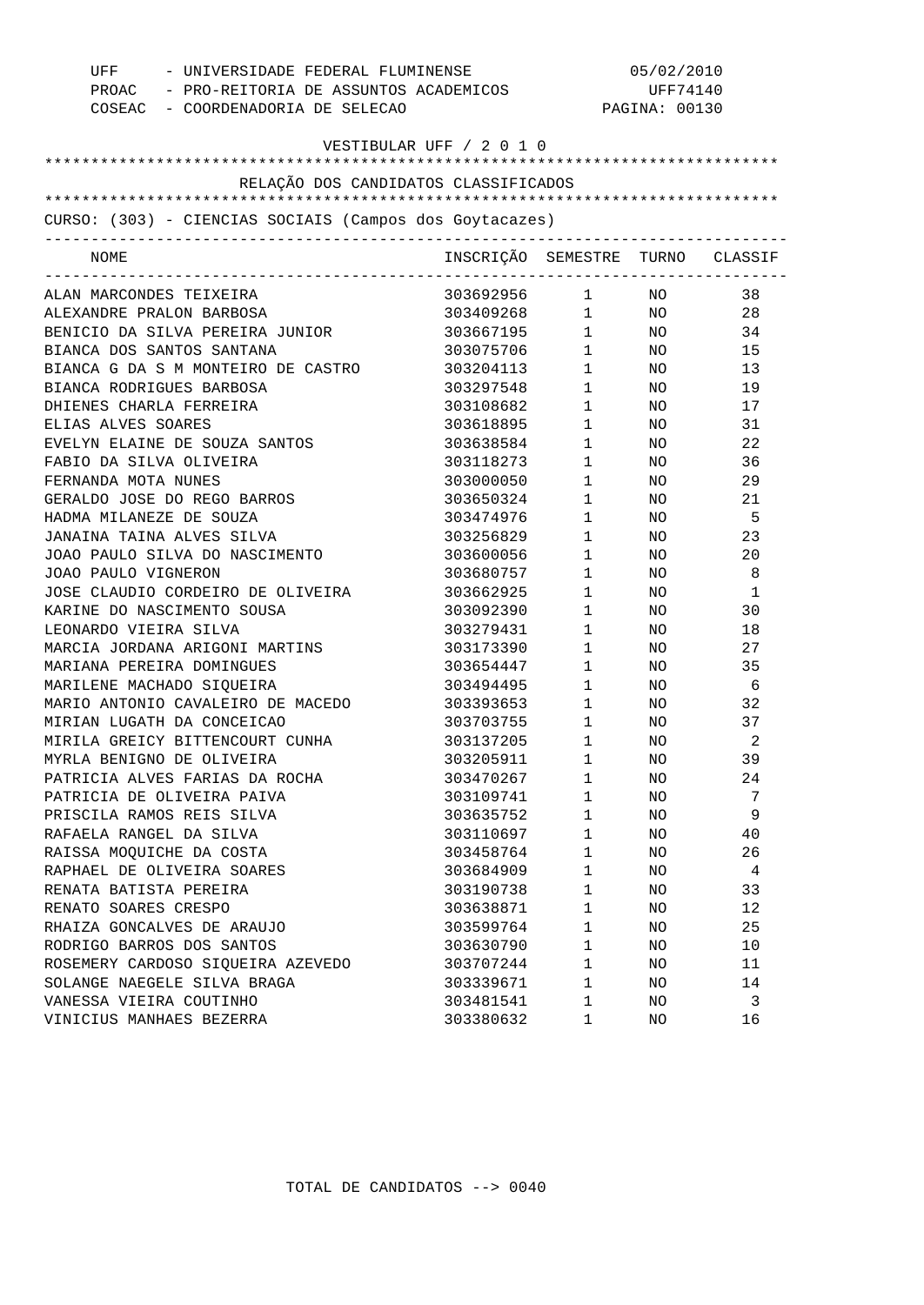| UFF<br>COSEAC - COORDENADORIA DE SELECAO                                                  | - UNIVERSIDADE FEDERAL FLUMINENSE<br>PROAC - PRO-REITORIA DE ASSUNTOS ACADEMICOS |                        |                 | 05/02/2010<br>UFF74140<br>PAGINA: 00131 |
|-------------------------------------------------------------------------------------------|----------------------------------------------------------------------------------|------------------------|-----------------|-----------------------------------------|
|                                                                                           | VESTIBULAR UFF / 2 0 1 0                                                         |                        |                 |                                         |
| RELAÇÃO DOS CANDIDATOS CLASSIFICADOS                                                      |                                                                                  |                        |                 |                                         |
|                                                                                           |                                                                                  |                        |                 |                                         |
| CURSO: (304) - GEOGRAFIA (Campos dos Goytacazes)<br>_____________________________________ |                                                                                  |                        |                 |                                         |
| NOME                                                                                      | INSCRIÇÃO SEMESTRE TURNO CLASSIF                                                 |                        |                 |                                         |
| ALEXANDRE DE OLIVEIRA ABREU                                                               | 304122511 1                                                                      |                        | NO NO           | 40                                      |
| ANA CAROLINA SOARES CRUZ                                                                  | 304502981 1                                                                      |                        | NO <sub>n</sub> | 30                                      |
| ANDRESSA RAMOS PINTO                                                                      | 304694071 1                                                                      |                        | NO <sub>2</sub> | 10                                      |
| ANGELA AZEREDO BARBOSA                                                                    | 304706850                                                                        | $1 \quad \blacksquare$ | NO <sub>1</sub> | 24                                      |
| ARTHUR BORGES MELLO                                                                       | 304566901                                                                        | $1 \quad \blacksquare$ | NO <sub>1</sub> | 32                                      |
| BRENDA MARCELLA BRITO E SOUSA                                                             | 304669131                                                                        | $1 \quad \blacksquare$ | NO <sub>n</sub> | -2                                      |
| BRUNA MACHEL DA SILVA MORAES AZEVEDO                                                      | 304694772                                                                        | $1 \quad \blacksquare$ | NO <sub>2</sub> | 15                                      |
| BRUNO DE SOUZA SANTOS                                                                     | 304159277                                                                        | $1 \quad \blacksquare$ | NO .            | 28                                      |
| CARLOS EDUARDO PEREIRA BRANDAO                                                            | 304517912                                                                        | $1 \quad \blacksquare$ | NO.             | 25                                      |
| CARLOS WILLIAM MAIA DE OLIVEIRA RAPOZO                                                    | 304662133                                                                        | $1 \quad \blacksquare$ | NO.             | -7                                      |
| DAYVID AZEVEDO DE SOUZA                                                                   | 304363385                                                                        | $1 \quad \blacksquare$ | NO              | 39                                      |
| DIEGO RANGEL FRAGA                                                                        | 304675257                                                                        | $1 \qquad \qquad$      | NO.             | 12                                      |
| DIOGO JORDAO SILVA                                                                        | 304325723                                                                        | $1 \qquad \qquad$      | NO.             | 22                                      |
| ELISANGELA DE SANTANA ROSA                                                                | 304483044                                                                        | $1 \qquad \qquad$      | NO.             | 21                                      |
| FILIPE CARNEIRO TAVARES LIMA                                                              | 304648022                                                                        | $1 \qquad \qquad$      | NO.             | 34                                      |
| FRANCIELY DE SOUZA NASCIMENTO                                                             | 304678493                                                                        | $1 \qquad \qquad$      | NO.             | 53                                      |
| GABRIELA PINHEIRO                                                                         | 304469452                                                                        | $1 \qquad \qquad$      | NO.             | 44                                      |
| GILCIANE DE SOUZA SILVA MOREIRA                                                           | 304678479                                                                        | $\mathbf{1}$           | NO.             | 43                                      |
| GUILHERME SANTANA DINATO                                                                  | 304481967                                                                        | $1 \qquad \qquad$      | NO.             | 42                                      |
| GUSTAVO PECANHA MANHAES SOARES                                                            | 304639629                                                                        | $\overline{2}$         | NO.             | 56                                      |
| HERMES CIPRIANO DE OLIVEIRA                                                               | 304683840                                                                        | $1 \quad \blacksquare$ | NO .            | -3                                      |
| IANANI EMILIO DE CASTRO DIAS                                                              | 304321973                                                                        | $1 \quad \blacksquare$ | NO .            | 11                                      |
| IZADORA DA SILVA MORAIS ARAUJO                                                            | 304447014                                                                        | $1 \quad \blacksquare$ | NO .            | 13                                      |
| JHONES DA SILVA LIMA                                                                      | 304663151                                                                        | $1 \qquad \qquad$      | NO.             | 50                                      |
| JULIANA BASTOS SANGUEDO                                                                   | 304262086                                                                        | $\mathbf{1}$           | NO.             | 20                                      |
| JULIANA FERREIRA RANGEL                                                                   | 304661581                                                                        | 1                      | ΝO              | 18                                      |
| KAREN MATA SANTOS                                                                         | 304559403                                                                        | 1                      | NO.             | 37                                      |
| LARISSA FREITAS DOS SANTOS                                                                | 304091255                                                                        | $\mathbf 1$            | NO.             | 38                                      |
| LEANDRO GOMES BRAZ                                                                        | 304595768                                                                        | 1                      | NO.             | 17                                      |
| LEOMIR TAVARES SOARES                                                                     | 304694526                                                                        | $\mathbf 1$            | NO.             | 23                                      |
| LEONICE DASILVA ALVES                                                                     | 304673895                                                                        | 1                      | NO.             | 51                                      |
| LIDIA PRINCESWAL GANDRA DE AZEVEDO                                                        | 304643539                                                                        | 1                      | NO.             | 6                                       |
| LUIS FELIPE SERPA NOGUEIRA                                                                | 304555316                                                                        | 2                      | NO.             | 57                                      |
| LUIZ MAURICIO AZEVEDO DOS SANTOS                                                          | 304419225                                                                        | $\mathbf 1$<br>1       | NO.             | 45                                      |
| MARIANA GOMES RIBEIRO<br>MARIANE MELLO LIMA                                               | 304223236<br>304300709                                                           | $\mathbf 1$            | NO.             | 47                                      |
| MARIANNA ROCHA ANTUNES DA CUNHA                                                           | 304095316                                                                        | 2                      | NO.             | 46<br>58                                |
| MATHEUS DO NASCIMENTO MEDEIROS                                                            | 304254833                                                                        | $\mathbf 1$            | NO.             | 35                                      |
|                                                                                           |                                                                                  | 1                      | NO.             | 8                                       |
| NATALIA MACHADO VILACA<br>NATHAN BRUNO DA SILVA                                           | 304458996<br>304600458                                                           | $\mathbf 1$            | NO.<br>NO.      | 41                                      |
| RENATO CAMPOS AZEVEDO                                                                     | 304587266                                                                        | 1                      | NO.             | 16                                      |
| ROBERTO MEDEIROS DA COSTA                                                                 | 304112011                                                                        | $\mathbf 1$            | NO.             | 52                                      |
| RODOLFO PEREIRA PASCHOAL                                                                  | 304653481                                                                        | 1                      | NO.             | 26                                      |
| RODRIGO GOMES IBANES                                                                      | 304665381                                                                        | $\mathbf 1$            | NO.             | 31                                      |
| SIMONE RANGEL DA SILVA                                                                    | 304495592                                                                        | 1                      | NO.             | 1                                       |
| TATIANE CARDOSO TAVARES                                                                   | 304396485                                                                        | 1                      | NO.             | 36                                      |
| THACIO AZEVEDO LADEIRA                                                                    | 304126048                                                                        | 1                      | NO.             | 33                                      |
|                                                                                           |                                                                                  |                        |                 |                                         |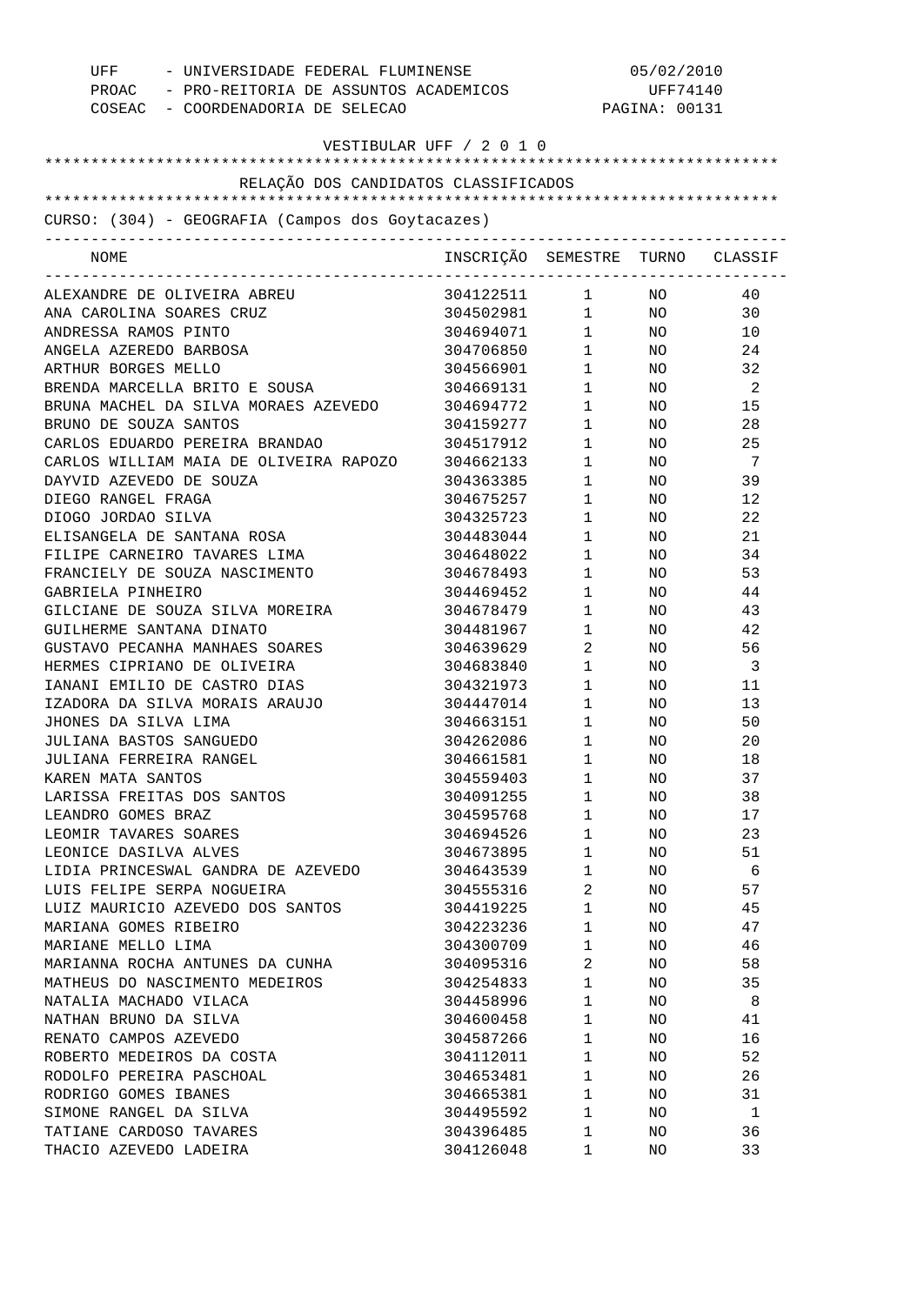| UFF<br>PROAC<br>COSEAC                           | - UNIVERSIDADE FEDERAL FLUMINENSE<br>- PRO-REITORIA DE ASSUNTOS ACADEMICOS<br>- COORDENADORIA DE SELECAO |                                  |                        | 05/02/2010<br>UFF74140<br>PAGINA: 00132 |     |
|--------------------------------------------------|----------------------------------------------------------------------------------------------------------|----------------------------------|------------------------|-----------------------------------------|-----|
| VESTIBULAR UFF / 2 0 1 0                         |                                                                                                          |                                  |                        |                                         |     |
|                                                  | RELAÇÃO DOS CANDIDATOS CLASSIFICADOS                                                                     |                                  |                        |                                         |     |
|                                                  |                                                                                                          |                                  |                        |                                         |     |
| CURSO: (304) - GEOGRAFIA (Campos dos Goytacazes) |                                                                                                          |                                  |                        |                                         |     |
| NOME                                             |                                                                                                          | INSCRIÇÃO SEMESTRE TURNO CLASSIF |                        |                                         |     |
|                                                  | THAMIRES ALVARENGA GOMES                                                                                 | 304675685 1                      |                        | NO.                                     | 48  |
| THIAGO MAIA FERREIRA                             |                                                                                                          | 304080892 1                      |                        | NO                                      | 29  |
|                                                  | THOBIAS HENRIQUES PEREIRA                                                                                | 304632449                        | $1 \quad \blacksquare$ | NO.                                     | 19  |
| VANDERSON GAMA DE SOUZA                          |                                                                                                          | 304682133                        | $1 \qquad \qquad$      | NO.                                     | 5   |
|                                                  | VICENTE PASSAGLIA PEREIRA CANTANHEDE                                                                     | 304699174                        | $\mathbf{1}$           | NΟ                                      | 55  |
|                                                  | VINICIUS DOS SANTOS LOPES CARVALHO                                                                       | 304694825                        | $\mathbf{1}$           | NΟ                                      | 54  |
|                                                  | VITOR CORREA RODRIGUES MACEDO                                                                            | 304703353                        | $\mathbf{1}$           | NΟ                                      | 14  |
| WALLACE DA SILVA LISBOA                          |                                                                                                          | 304503234                        | $\mathbf{1}$           | NΟ                                      | 49  |
|                                                  | WILSON LUIZ ALMIRANTE PORTO                                                                              | 304707517                        | $\mathbf{1}$           | NO.                                     | 2.7 |
|                                                  | YGOR AZEVEDO SOARES DE SOUZA                                                                             | 304419988                        | $\mathbf{1}$           | NΟ                                      | 9   |
|                                                  | ZELIA AUREA SILVA DE AZEVEDO THOMAZ                                                                      | 304681880                        | $\mathbf{1}$           | NO.                                     | 4   |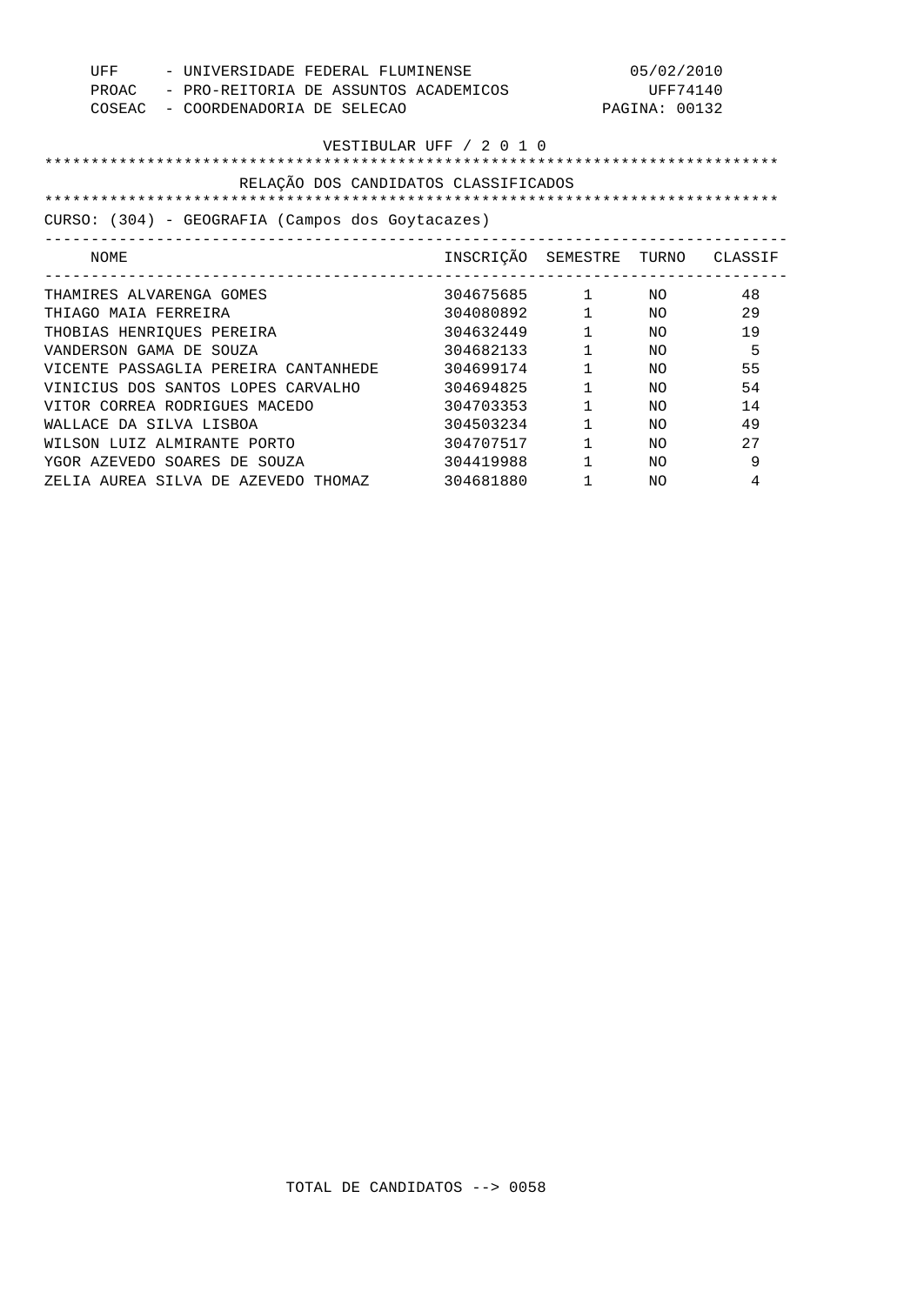| - UNIVERSIDADE FEDERAL FLUMINENSE<br>UFF<br>PROAC - PRO-REITORIA DE ASSUNTOS ACADEMICOS<br>COSEAC - COORDENADORIA DE SELECAO |                                  | 05/02/2010<br>UFF74140<br>PAGINA: 00133 |                                                                                                                |    |
|------------------------------------------------------------------------------------------------------------------------------|----------------------------------|-----------------------------------------|----------------------------------------------------------------------------------------------------------------|----|
| VESTIBULAR UFF / 2 0 1 0                                                                                                     |                                  |                                         |                                                                                                                |    |
|                                                                                                                              |                                  |                                         |                                                                                                                |    |
| RELAÇÃO DOS CANDIDATOS CLASSIFICADOS                                                                                         |                                  |                                         |                                                                                                                |    |
|                                                                                                                              |                                  |                                         |                                                                                                                |    |
| CURSO: (305) - SERVICO SOCIAL (Campos dos Goytacazes)                                                                        |                                  |                                         |                                                                                                                |    |
| NOME                                                                                                                         | INSCRIÇÃO SEMESTRE TURNO CLASSIF |                                         |                                                                                                                |    |
| ADRIANA MORAES DE OLIVEIRA                                                                                                   | 305405705 1 TN                   |                                         |                                                                                                                | 48 |
| ADRIANA TUMAS NUNES                                                                                                          | 305600305 1 TN                   |                                         |                                                                                                                | 33 |
| ALEXANDRA DOS SANTOS BARROSO                                                                                                 | 305109313                        | $\overline{2}$                          | TN FOR THE THE TEST OF THE TEST OF THE TEST OF THE TEST OF THE TEST OF THE TEST OF THE TEST OF THE TEST OF THE | 64 |
| ALINE CARDOSO DE ANDRADE                                                                                                     | 305571267                        | $1 \quad \blacksquare$                  | TN 97                                                                                                          | 50 |
| ANDREA BUENO MOCO                                                                                                            | 305682585                        | $1 \quad \blacksquare$                  | TN                                                                                                             | -1 |
| ANITA CARVALHO PAES                                                                                                          | 305206824                        | $1 \quad \Box$                          | TN 500                                                                                                         | 22 |
| ANNA CLARA FERREIRA GONCALVES TEIXEIRA                                                                                       | 305512986                        | $1 \qquad \qquad$                       | TN                                                                                                             | 32 |
| ANNA PAULA ECKHARDT DE ALMEIDA REGO                                                                                          | 305316033                        | $1 \quad \blacksquare$                  | TN                                                                                                             | 19 |
| ARIANA DA SILVA CAMPOS                                                                                                       | 305392972                        | $1 \qquad \qquad$                       | TN                                                                                                             | 34 |
| BARBARA CARDOSO MATIAS                                                                                                       | 305260064                        | $\mathbf{2}$                            | TN                                                                                                             | 58 |
| BEATRIZ MUNIZ DE ALMEIDA SANTOS                                                                                              | 305317178                        | $\overline{2}$                          | TN                                                                                                             | 69 |
| BIANCA ESPIRITO SANTO DE ABREU                                                                                               | 305339798                        | $2 \qquad \qquad$                       | TN                                                                                                             | 87 |
| CATARINA ALVES FRANCISCO DO ROSARIO                                                                                          | 305067371                        | $\overline{2}$ and $\overline{2}$       | TN                                                                                                             | 63 |
| CATHERINE SALES GONCALVES                                                                                                    | 305570938                        | $1 \quad \Box$                          | TN                                                                                                             | -3 |
| CEZIANE SENNA BARCELOS                                                                                                       | 305432095                        | $\mathbf{2}$                            | TN                                                                                                             | 90 |
| CINTIA DUTRA DA SILVA                                                                                                        | 305648589                        | $\mathbf{2}$                            | TN                                                                                                             | 60 |
| CLARISSA CRUZ PESSANHA COSTA                                                                                                 | 305401632                        | $\mathbf{2}$                            | TN                                                                                                             | 93 |
| CLAUDIO ISIDIO DA SILVA                                                                                                      | 305559984                        | $\mathbf{2}$                            | TN                                                                                                             | 78 |
| CLEBER LEAL LIMA                                                                                                             | 305690518                        | $2 \qquad \qquad$                       | TN                                                                                                             | 75 |
| CLICIA PARAVIDINO CUNHA SANTOS                                                                                               | 305577508                        | $1 \qquad \qquad$                       | TN                                                                                                             | 49 |
| DANIELLE PAULA RANGEL                                                                                                        | 305691378                        | $2 \left( \frac{1}{2} \right)$          | TN                                                                                                             | 74 |
| ELISA MARIA SILVA ALMEIDA                                                                                                    | 305662573                        | $1 \qquad \qquad$                       | TN                                                                                                             | 30 |
| ELISA NUNES DA SILVA                                                                                                         | 305321040                        | $\overline{2}$                          | TN                                                                                                             | 53 |
| ELLEN GRAIN PASSOS                                                                                                           | 305650790                        | $\mathbf{1}$                            | TN                                                                                                             | 28 |
| FABIANA ALVES DE OLIVEIRA                                                                                                    | 305110051                        | 2                                       | $\rm TN$                                                                                                       | 73 |
| FABRICIO FERNANDES DA SILVA                                                                                                  | 305096530                        | $\mathbf{1}$                            | TN                                                                                                             | 15 |
| FERNANDA MARTINS DE ALMEIDA                                                                                                  | 305590861                        | $1 \quad \blacksquare$                  | TN                                                                                                             | 36 |
| FERNANDA PEREIRA LAURINDO                                                                                                    | 305119514                        | $\overline{2}$                          | TN                                                                                                             | 98 |
| FERNANDA RODRIGUES DA SILVA                                                                                                  | 305697528                        | $2 \left( \frac{1}{2} \right)$          | TN                                                                                                             | 67 |
| FRANCINE DE ALMEIDA FARIA                                                                                                    | 305673508                        | $\overline{2}$                          | TN                                                                                                             | 70 |
| GILCIARA CELESTINO DA SILVA                                                                                                  | 305018057                        | $2 \left( \frac{1}{2} \right)$          | TN                                                                                                             | 56 |
| GIZELLE DIAS MARQUES                                                                                                         | 305120496                        | $\overline{2}$                          | TN                                                                                                             | 88 |
| INGRID MARTINS                                                                                                               | 305664143                        | $\overline{2}$                          | TN                                                                                                             | 61 |
| ISIS BERNARDO FERREIRA                                                                                                       | 305304688                        | $2 \left( \frac{1}{2} \right)$          | TN                                                                                                             | 95 |
| IZABEL CRISTINA LISANDRO AREAS TINOCO                                                                                        | 305661878                        | $1 \quad \blacksquare$                  | TN                                                                                                             | 46 |
| JAQUELINE PEREIRA MACHADO                                                                                                    | 305101593                        | $1 \quad \blacksquare$                  | TN                                                                                                             | 31 |
| JEANE BALBINO RANGEL                                                                                                         | 305088301                        | $\overline{2}$                          | TN                                                                                                             | 77 |
| JESSICA DE AQUINO PARENTE RIBEIRO                                                                                            | 305529812                        | $2 \left( \frac{1}{2} \right)$          | TN                                                                                                             | 79 |
| JESSICA LEITE MIRANDA                                                                                                        | 305518320                        | $\overline{2}$                          | TN                                                                                                             | 83 |
| JESSICA PESSANHA MARIA DE AZEREDO                                                                                            | 305102298                        | $2 \left( \frac{1}{2} \right)$          | TN                                                                                                             | 52 |
| JOANA D ARC DA SILVA GAMA                                                                                                    | 305105379                        | $1 \quad \blacksquare$                  | TN                                                                                                             | 35 |
| JOAO PAULO BARRETO GUIMARAES                                                                                                 | 305075665                        | $2 \left( \frac{1}{2} \right)$          | TN                                                                                                             | 65 |
| KAMILA VALERIO DE CASTRO                                                                                                     | 305142456                        | $2 \left( \frac{1}{2} \right)$          | TN                                                                                                             | 80 |
| KELLY CHRISTINE DE SOUZA MOURA                                                                                               | 305610908                        | $1 \quad \blacksquare$                  | TN                                                                                                             | 42 |
| KESIA LINHARES PORTO                                                                                                         | 305666995                        | $1 \quad \blacksquare$                  | TN                                                                                                             | 27 |
| LAIS PEREIRA DE MATTOS CALDAS                                                                                                | 305282804                        | $1 \quad \blacksquare$                  | TN                                                                                                             | 44 |
| LAIZA NETO BENVINDO                                                                                                          | 305103319                        | 2                                       | TN                                                                                                             | 55 |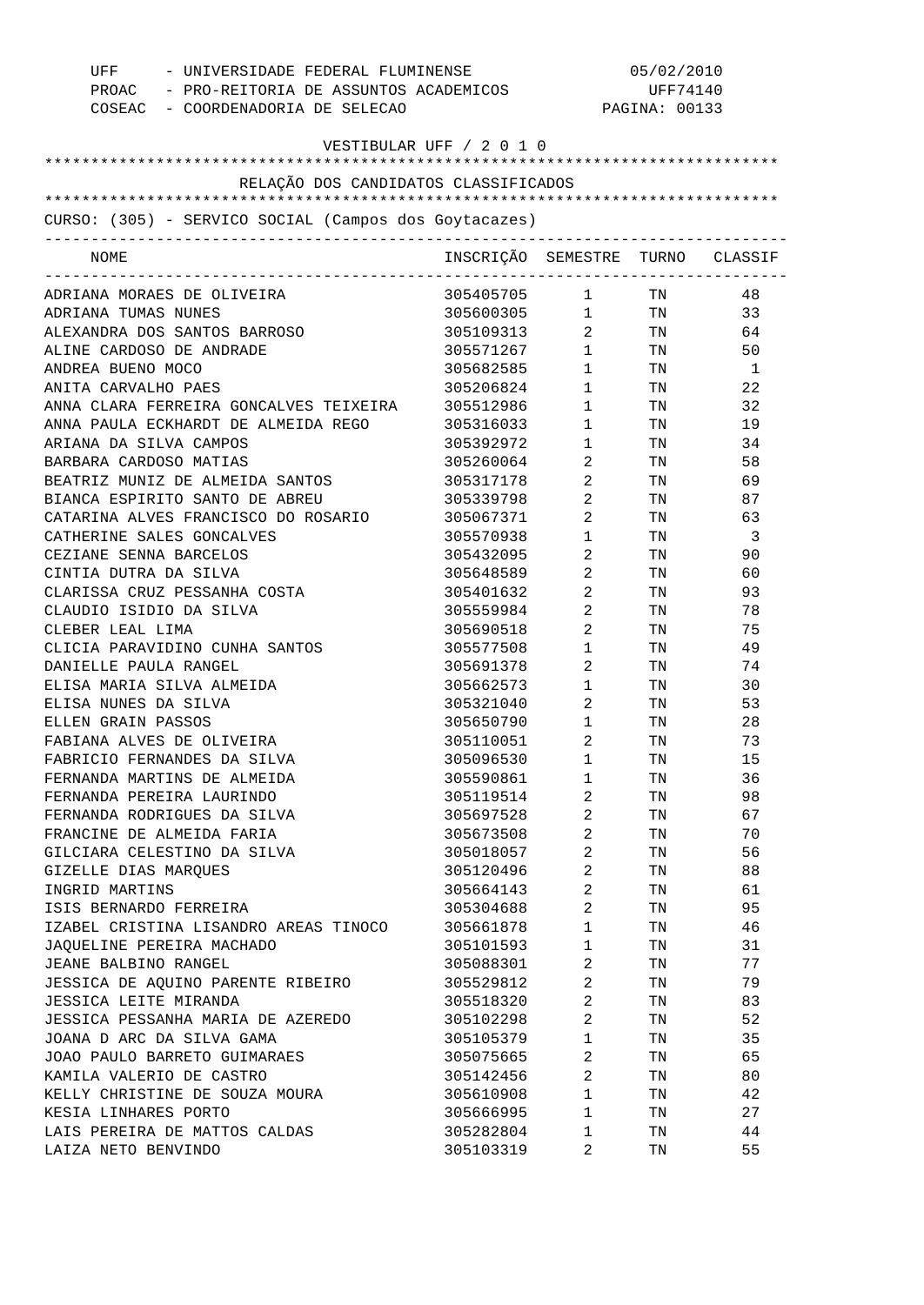| UFF - UNIVERSIDADE FEDERAL FLUMINENSE<br>PROAC - PRO-REITORIA DE ASSUNTOS ACADEMICOS<br>COSEAC - COORDENADORIA DE SELECAO | 05/02/2010<br>UFF74140<br>PAGINA: 00134 |                                   |                                                                                                                |                |
|---------------------------------------------------------------------------------------------------------------------------|-----------------------------------------|-----------------------------------|----------------------------------------------------------------------------------------------------------------|----------------|
| VESTIBULAR UFF / 2 0 1 0                                                                                                  |                                         |                                   |                                                                                                                |                |
| RELAÇÃO DOS CANDIDATOS CLASSIFICADOS                                                                                      |                                         |                                   |                                                                                                                |                |
| CURSO: (305) - SERVICO SOCIAL (Campos dos Goytacazes)                                                                     |                                         |                                   |                                                                                                                |                |
| NOME                                                                                                                      | INSCRIÇÃO SEMESTRE TURNO CLASSIF        |                                   |                                                                                                                |                |
| LARA PAZINI FONSECA                                                                                                       | 305463501 2 TN                          |                                   |                                                                                                                | 57             |
| LAURICEIA GOMES CAMPANHAO SERPA                                                                                           | 305126622 2 TN                          |                                   |                                                                                                                | 96             |
| LETICIA NOGUEIRA DE ALMEIDA                                                                                               | 305392362 2                             |                                   | TN TW                                                                                                          | 84             |
| LILIANE AZEREDO DO NASCIMENTO                                                                                             | 305557417 2                             |                                   | TN                                                                                                             | 66             |
| LIVIA HENRIQUES MANHAES                                                                                                   | 305692322                               | $1 \quad \blacksquare$            | TN 97                                                                                                          | 39             |
| LUANA LEAL RIBEIRO                                                                                                        | 305633429                               | $1 \qquad \qquad$                 | TN 1999 1999                                                                                                   | $\overline{4}$ |
| LUARA DA SILVA NOGUEIRA                                                                                                   | 305631213                               | $1 \qquad \qquad$                 | TN FOR THE THE TEST OF THE TEST OF THE TEST OF THE TEST OF THE TEST OF THE TEST OF THE TEST OF THE TEST OF THE | 45             |
| LUIZ FERNANDO VIANNA GOMES                                                                                                | 305705052                               | $1 \qquad \qquad$                 | TN TW                                                                                                          | 43             |
| MAIANE RANGEL SIMAO                                                                                                       | 305120721                               | $\overline{2}$                    | TN                                                                                                             | 97             |
| MAIARA TAVARES DOS SANTOS                                                                                                 | 305609234                               | $1 \qquad \qquad$                 | TN                                                                                                             | 12             |
| MANOELA ALMEIDA BARRETO                                                                                                   | 305605927                               | $1 \qquad \qquad$                 | TN                                                                                                             | 16             |
| MANUELLI BATISTA RAMOS                                                                                                    | 305530823                               | $1 \quad \blacksquare$            | TN                                                                                                             | - 8            |
| MANUELLI DO NASCIMENTO DA S GONCALVES                                                                                     | 305400755                               | $1 \qquad \qquad$                 | TN                                                                                                             | 24             |
| MARA SILVA DE PAULA CABRAL                                                                                                | 305535902                               | $\overline{2}$ and $\overline{2}$ | TN                                                                                                             | 85             |
| MARIA HELOISA PEREIRA CARVALHO                                                                                            | 305577807                               | $1 \quad \blacksquare$            | TN                                                                                                             | 29             |
| MARIANA CARDOZO BARROSO                                                                                                   | 305092417                               | $\mathbf{1}$                      | TN                                                                                                             | 21             |
| MARIANA MENEZES ALEXIM LEAL ALVIM                                                                                         | 305602999                               | $\overline{2}$ and $\overline{2}$ | TN                                                                                                             | 72             |
| MARIANA RIBEIRO TITONELE                                                                                                  | 305439407                               | $1 \qquad \qquad$                 | TN                                                                                                             | 7              |
| MARYANE BRITO PEREIRA                                                                                                     | 305344042                               | $\mathbf{1}$                      | TN                                                                                                             | 2              |
| MAYARA MARCIA FREITAS DE SOUZA                                                                                            | 305372489                               | $\overline{2}$ and $\overline{2}$ | TN                                                                                                             | 62             |
| MELISSSA RODRIGUES DE ABREU                                                                                               | 305662729                               | $\mathbf{1}$                      | TN                                                                                                             | 13             |
| MICHELE DA COSTA PIRES                                                                                                    | 305243248                               | $\overline{2}$ and $\overline{2}$ | TN                                                                                                             | 86             |
| MICHELLE DA SILVA DIAS PEREIRA                                                                                            | 305080505                               | $\overline{2}$ and $\overline{2}$ | TN                                                                                                             | 91             |
|                                                                                                                           | 305642353                               | 2                                 | TN                                                                                                             | 82             |
| MONIQUE SILVA LUIZ                                                                                                        | 305531293                               | $\mathbf{1}$                      |                                                                                                                | 6              |
| NATALIA FERREIRA DOS SANTOS                                                                                               |                                         |                                   | TN                                                                                                             |                |
| NAYARA ANGELO CERCA                                                                                                       | 305702892                               | 1                                 | TN                                                                                                             | 18             |
| NICOLE DONATO VIANA                                                                                                       | 305442088                               | $\mathbf{1}$                      | TN                                                                                                             | 25             |
| PALOMA DE OLIVEIRA SILVA                                                                                                  | 305548856                               | $\mathbf 1$                       | TN                                                                                                             | 17             |
| PAOLA CORDEIRO PESSANHA                                                                                                   | 305400535                               | $\overline{2}$                    | TN                                                                                                             | 94             |
| RAQUEL XAVIER CAMPOS                                                                                                      | 305427818                               | $\mathbf{1}$                      | TN                                                                                                             | 14             |
| RAYSSA OLIVEIRA SANTOS                                                                                                    | 305664399                               | 2                                 | TN                                                                                                             | 59             |
| REBECA BARRETO DUARTE                                                                                                     | 305339059                               | $\mathbf{1}$                      | TN                                                                                                             | 11             |
| RELAINE DA SILVA PEREIRA                                                                                                  | 305686086                               | 2                                 | TN                                                                                                             | 100            |
| ROSANGELA NUNES NOGUEIRA                                                                                                  | 305702672                               | 2                                 | TN                                                                                                             | 99             |
| SAIONARA CHAVES DE SOUZA                                                                                                  | 305126610                               | 2                                 | TN                                                                                                             | 81             |
| SANDRA HENRIQUES MOREIRA VENANCIO                                                                                         | 305103773                               | $\mathbf{1}$                      | TN                                                                                                             | 40             |
| SILVANA CAMPOS LEITE                                                                                                      | 305540567                               | $\mathbf{1}$                      | TN                                                                                                             | 38             |
| SIMONE SIQUEIRA GOMES                                                                                                     | 305653998                               | 2                                 | TN                                                                                                             | 76             |
| STEFFANY PORTO PITOTE FARIA                                                                                               | 305689686                               | $\mathbf{1}$                      | TN                                                                                                             | 10             |
| SUZANE SOARES DA PENHA                                                                                                    | 305655037                               | 2                                 | TN                                                                                                             | 54             |
| TAIANA ALVES RODRIGUES                                                                                                    | 305692645                               | $\overline{a}$                    | TN                                                                                                             | 71             |
| TAINARA DA SILVA NOGUEIRA                                                                                                 | 305088313                               | $\mathbf{1}$                      | TN                                                                                                             | 26             |
| TAISA EYER LOPES DA SILVA                                                                                                 | 305706551                               | $\mathbf{1}$                      | TN                                                                                                             | 47             |
| TAMIRES MIRANDA CABO                                                                                                      | 305600290                               | 2                                 | TN                                                                                                             | 89             |
| TATIANA AZEREDO DA CRUZ                                                                                                   | 305707347                               | $\mathbf{1}$                      | TN                                                                                                             | 20             |
| THAIS DE SOUZA RIBEIRO SILVA                                                                                              | 305510110                               | 1                                 | TN                                                                                                             | 9              |
| THAIS FREITAS PESSANHA                                                                                                    | 305532819                               | 1                                 | TN                                                                                                             | 5              |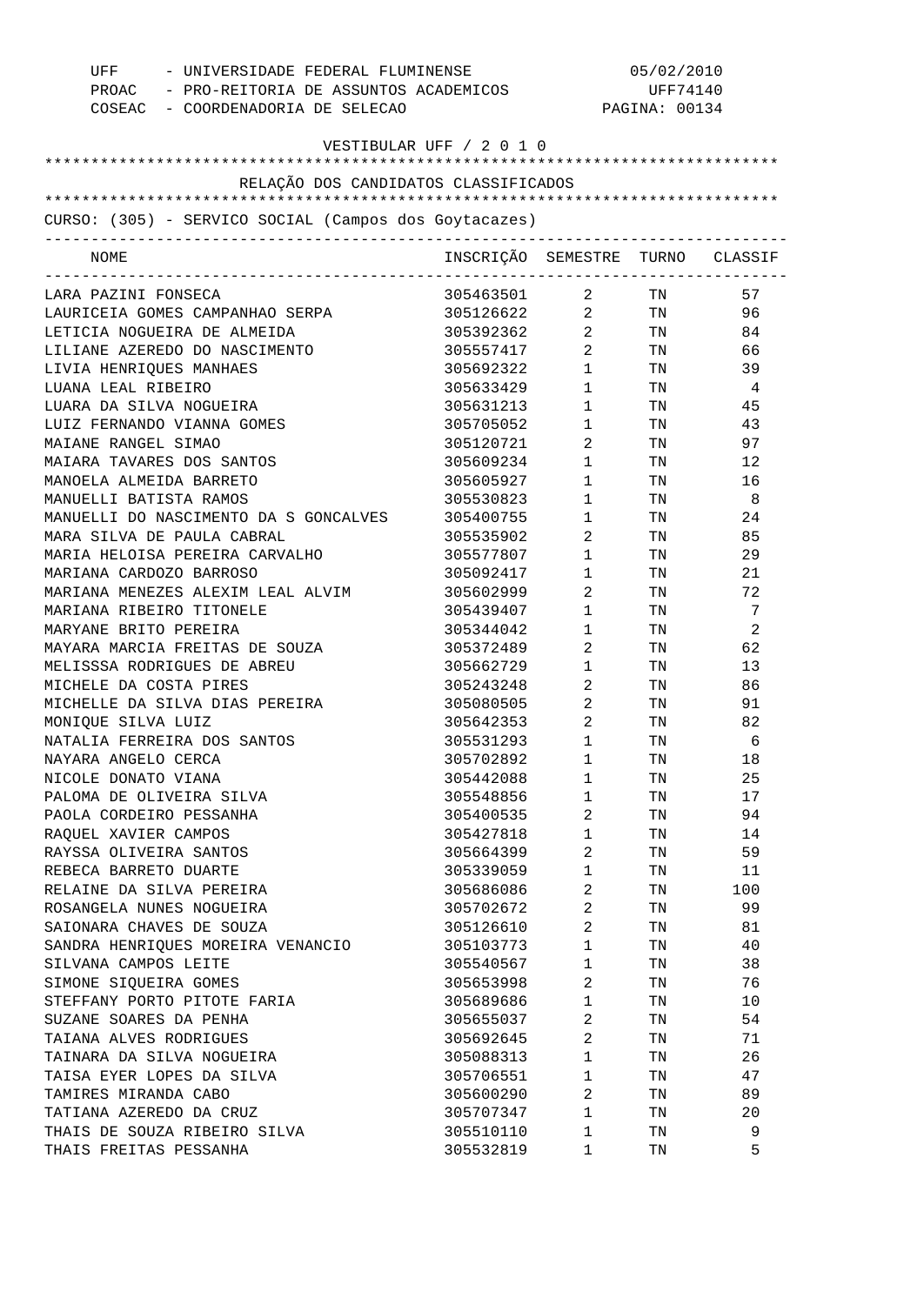| UFF<br>PROAC<br>COSEAC                                                         | - UNIVERSIDADE FEDERAL FLUMINENSE<br>- PRO-REITORIA DE ASSUNTOS ACADEMICOS<br>- COORDENADORIA DE SELECAO |                                                                            |                                               | 05/02/2010<br>UFF74140<br>PAGINA: 00135 |                                  |
|--------------------------------------------------------------------------------|----------------------------------------------------------------------------------------------------------|----------------------------------------------------------------------------|-----------------------------------------------|-----------------------------------------|----------------------------------|
|                                                                                |                                                                                                          | VESTIBULAR UFF / 2 0 1 0                                                   |                                               |                                         |                                  |
|                                                                                | RELAÇÃO DOS CANDIDATOS CLASSIFICADOS<br>CURSO: (305) - SERVICO SOCIAL (Campos dos Goytacazes)            |                                                                            |                                               |                                         |                                  |
| NOME                                                                           |                                                                                                          | INSCRIÇÃO SEMESTRE TURNO CLASSIF                                           |                                               |                                         |                                  |
| THAIS LANUNCE DE OLIVEIRA<br>VALDANA VIRGINIA DE LIMA<br>VIVIAN RIBEIRO CHAGAS | THALITA DE AZEVEDO SOUSA BORGES<br>UBIRATAN FRANCISCO PAIVA DE OLIVEIRA<br>VERONICA DE OLIVEIRA ROCHA    | 305641828<br>305634978<br>305244565<br>305118285<br>305697487<br>305498245 | 1<br>2<br>2<br>$\mathbf{1}$<br>$\mathfrak{D}$ | TN<br>TN<br>TN<br>TN<br>TN<br>TN        | 41<br>51<br>23<br>68<br>37<br>92 |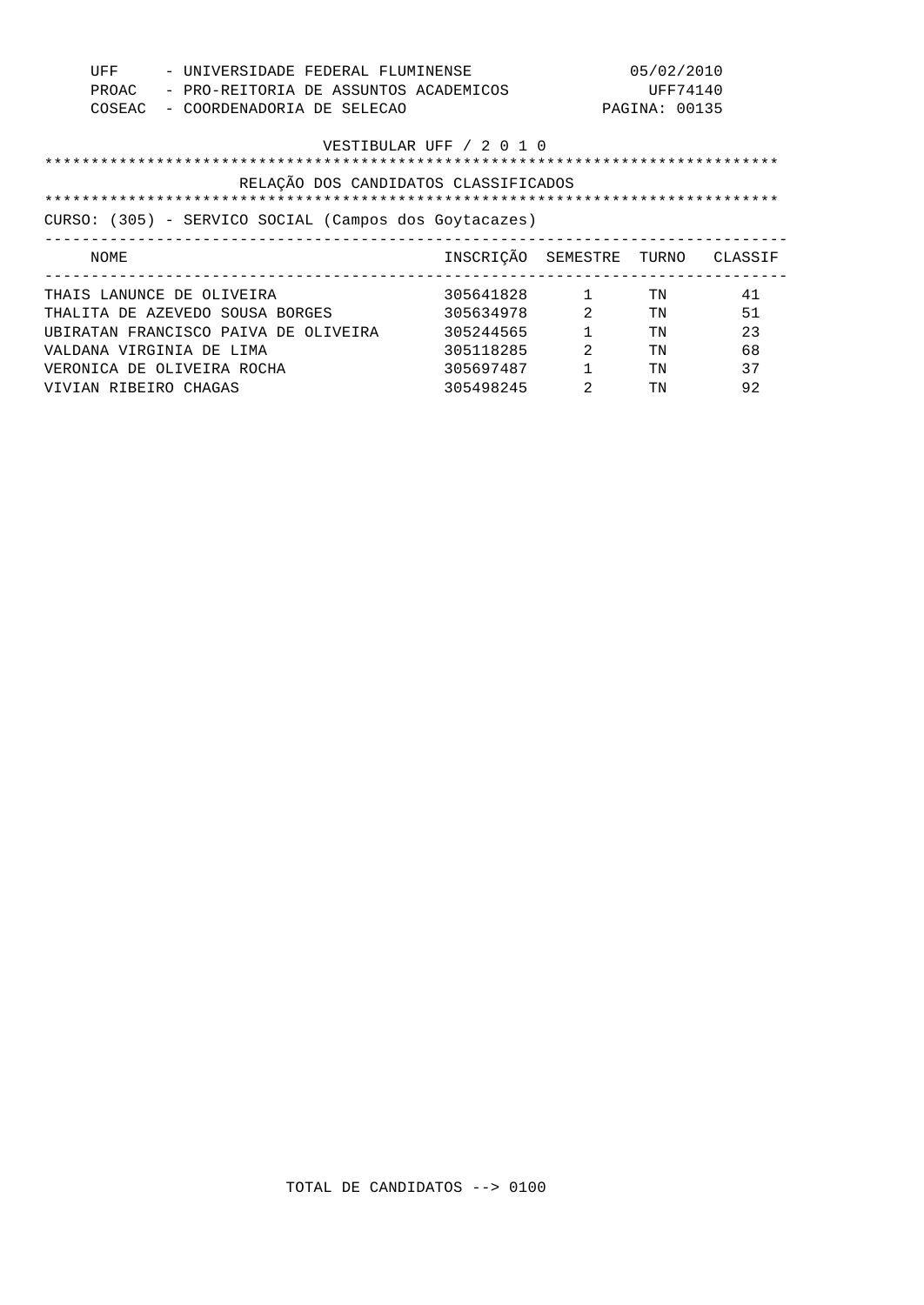| UFF - UNIVERSIDADE FEDERAL FLUMINENSE<br>PROAC - PRO-REITORIA DE ASSUNTOS ACADEMICOS<br>COSEAC - COORDENADORIA DE SELECAO |                                  | 05/02/2010<br>UFF74140<br>PAGINA: 00136 |        |                |
|---------------------------------------------------------------------------------------------------------------------------|----------------------------------|-----------------------------------------|--------|----------------|
| VESTIBULAR UFF / 2 0 1 0                                                                                                  |                                  |                                         |        |                |
| RELAÇÃO DOS CANDIDATOS CLASSIFICADOS                                                                                      |                                  |                                         |        |                |
|                                                                                                                           |                                  |                                         |        |                |
| CURSO: (320) - ENFERMAGEM (Rio das Ostras)                                                                                |                                  |                                         |        |                |
| NOME                                                                                                                      | INSCRIÇÃO SEMESTRE TURNO CLASSIF |                                         |        |                |
| ANA CAROLINA DOMINGUES QUINTANILHA                                                                                        | 320408850                        | $1 \quad \cdots$                        | IN     | 5              |
| ANA KATARINA SOARES PEREIRA                                                                                               | 320432590 1 IN                   |                                         |        | $\overline{4}$ |
| ANNA BEATRIZ ARTIGUES DE ARAUJO VIEIRA                                                                                    | 320664002                        |                                         | $2$ IN | 51             |
| CAMILA LOPES LIANDRO                                                                                                      | 320591475                        | $\overline{2}$                          | IN     | 44             |
| CARINA OLIVEIRA MOTTA                                                                                                     | 320305345                        | $\overline{2}$                          | IN     | 40             |
| CAROLINA AGUIAR BRAGA VENTURA RODRIGUES                                                                                   | 320412875                        | $1 \quad \blacksquare$                  | IN     | 17             |
| CAROLINA SILVEIRA DE O SOUZA DUARTE                                                                                       | 320520892                        | $1 \qquad \qquad$                       | IN     | - 8            |
| CAROLINE MELO JORDAO REIS                                                                                                 | 320206953                        | $\overline{2}$ and $\overline{2}$       | IN     | 41             |
| CLAUDIA REGINA TEIXEIRA RODRIGUES                                                                                         | 320572285                        | $\overline{2}$ and $\overline{2}$       | IN     | 49             |
| CLEITON RODRIGUES DA SILVA                                                                                                | 320251738                        | $1 \quad \blacksquare$                  | IN     | 14             |
| DANIELLY FARIA VIEIRA                                                                                                     | 320337362                        | $\mathbf{1}$                            | IN     | 21             |
| DANILO LIMA CECCON                                                                                                        | 320247294                        | $\mathbf{1}$                            | IN     | 20             |
| DANUSA TERTO MARTINS                                                                                                      | 320467777                        | $\overline{a}$                          | IN     | 47             |
| EDUARDO DOS SANTOS DE OLIVEIRA BRAGA                                                                                      | 320311227                        | $\mathbf{1}$                            | IN     | 27             |
| FELIPE PIRES MACHADO                                                                                                      | 320229577                        | 2                                       | IN     | 34             |
| GABRIEL DO AMARAL BARBOSA                                                                                                 | 320407363                        | $\mathbf{1}$                            | IN     | 15             |
| INDYARA ALMEIDA CAMPOS                                                                                                    | 320276582                        | 2                                       | IN     | 59             |
| JAMILE GRIMM MARTINS                                                                                                      | 320206226                        | $\overline{a}$                          | IN     | 32             |
| JANIELLY RODRIGUES DE OLIVEIRA PONTES                                                                                     | 320560749                        | $\overline{2}$                          | IN     | 55             |
| JAYNE DA SILVA ABDALA                                                                                                     | 320600226                        | $\mathbf{1}$                            | IN     | 12             |
| <b>JESSICA PONTES BRAZ</b>                                                                                                | 320545751                        | $\mathbf{1}$                            | IN     | 24             |
| JESSIKA ANDRADE DE MELO                                                                                                   | 320420561                        | $\overline{2}$ and $\overline{2}$       | IN     | 42             |
| JHULIA BANDOLI BRASIL BOECHAT                                                                                             | 320498984                        | $\overline{2}$ and $\overline{2}$       | IN     | 57             |
| JOYCE VIANA MARQUES                                                                                                       | 320423501                        | $\mathbf{1}$                            | IN     | 23             |
| JULIANA DIAS BOECHAT LINHARES                                                                                             | 320326260                        | 2                                       | IN     | 48             |
| JULIANA DOS SANTOS VALENTIM DA SILVA                                                                                      | 320540256                        | 2                                       | ΙN     | 46             |
| JULIANA RIBEIRO PAES                                                                                                      | 320173948                        | 1                                       | ΙN     | 11             |
| KARYNA DIAS GARCIA                                                                                                        | 320241202                        | 1                                       | IN     | 2              |
| KLARYANA FONSECA LAGOAS                                                                                                   | 320346179                        | 2                                       | IN     | 58             |
| KYVIA RAYSSA BEZERRA TEIXEIRA                                                                                             | 320318299                        | 1                                       |        | 9              |
|                                                                                                                           | 320451651                        | 2                                       | IN     |                |
| LARA CARMINATI GOMES VINCES ROSA<br>LAYS CORGUINHA MONTECHIARI                                                            | 320501028                        |                                         | IN     | 45             |
| LOUISE BITTENCOURT PAES ABREU                                                                                             |                                  | 1                                       | IN     | 10             |
|                                                                                                                           | 320373768                        | 1                                       | IN     | 30             |
| LUANA FRAZAO DE MEDEIROS                                                                                                  | 320190946                        | 1                                       | IN     | 28             |
| MARCELA SILVA FORTES                                                                                                      | 320485896                        | 2                                       | IN     | 37             |
| MARCELLE ANDRADE SOARES CARVALHAES                                                                                        | 320249735                        | 1                                       | IN     | 16             |
| MARIA DA CONCEICAO ALBERNAZ CRESPO                                                                                        | 320285686                        | 2                                       | IN     | 31             |
| MARIA ELISA FONSECA COUTINHO NASCIMENTO                                                                                   | 320198443                        | 2                                       | IN     | 43             |
| MARILIA CUZZUOL SALES                                                                                                     | 320213839                        | 2                                       | IN     | 38             |
| MATHEUS HENRIQUE ALMEIDA CABRAL                                                                                           | 320294405                        | 1                                       | IN     | 22             |
| NAIARA RINCO DE MARQUES E CARMO                                                                                           | 320318835                        | 1                                       | IN     | 1              |
| NATHALIA RANGEL DE SA MACEIRA                                                                                             | 320480834                        | 1                                       | IN     | 25             |
| NATHALYA MACEDO NASCIMENTO COSTA                                                                                          | 320538992                        | 2                                       | ΙN     | 33             |
| NATTALI COSTA RAMALHO                                                                                                     | 320528870                        | 1                                       | ΙN     | 13             |
| PAULA SINGELO CALADO                                                                                                      | 320648773                        | 2                                       | ΙN     | 36             |
| PERCIO BUENO BRAZ                                                                                                         | 320535988                        | 1                                       | ΙN     | 7              |
| RAFAEL GOUVEIA LORENZI                                                                                                    | 320519855                        | 1                                       | ΙN     | 3              |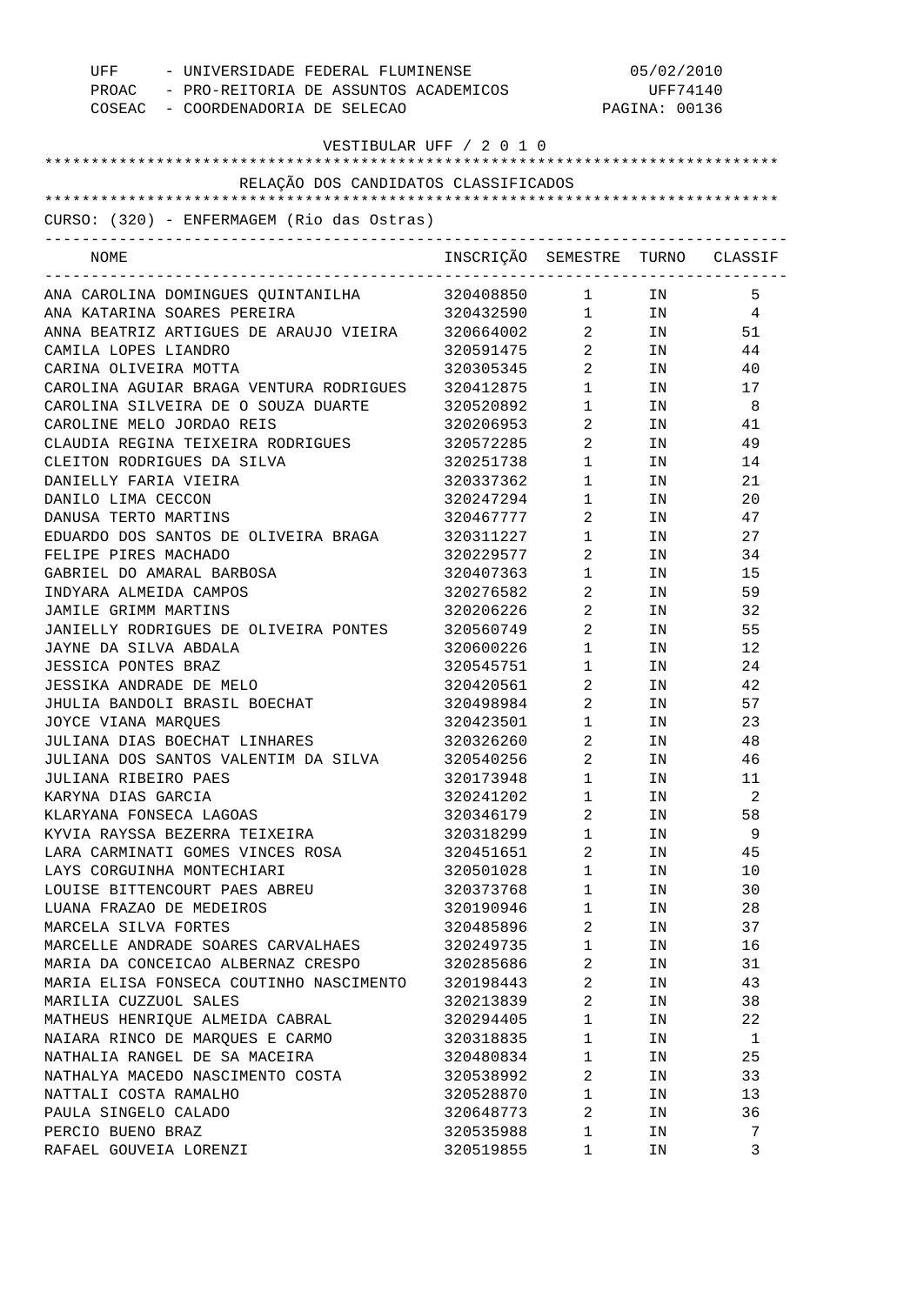| UFF<br>- UNIVERSIDADE FEDERAL FLUMINENSE |                                                | 05/02/2010 |                                      |                                |               |    |
|------------------------------------------|------------------------------------------------|------------|--------------------------------------|--------------------------------|---------------|----|
|                                          | - PRO-REITORIA DE ASSUNTOS ACADEMICOS<br>PROAC |            | UFF74140                             |                                |               |    |
| COSEAC                                   | - COORDENADORIA DE SELECAO                     |            |                                      |                                | PAGINA: 00137 |    |
|                                          |                                                |            |                                      |                                |               |    |
|                                          |                                                |            | VESTIBULAR UFF / 2 0 1 0             |                                |               |    |
|                                          |                                                |            |                                      |                                |               |    |
|                                          |                                                |            | RELAÇÃO DOS CANDIDATOS CLASSIFICADOS |                                |               |    |
|                                          |                                                |            |                                      |                                |               |    |
|                                          | CURSO: (320) - ENFERMAGEM (Rio das Ostras)     |            |                                      |                                |               |    |
| NOME                                     |                                                |            | INSCRIÇÃO SEMESTRE TURNO CLASSIF     | -----------------              |               |    |
|                                          | RAPHAELLA JEOVANI DE PAULA                     |            | 320622913 1 IN                       |                                |               | 6  |
| RENAN VIEIRA DOS SANTOS                  |                                                |            | 320304925 2                          |                                | IN            | 39 |
| RENATA COSTA SOUZA                       |                                                |            | 320512558 2                          |                                | IN            | 50 |
| RENATA RODRIGUES LEMOS                   |                                                |            | 320310077 1                          |                                | IN            | 26 |
| RHAISSA COSTA                            |                                                |            | 320610635                            | $2 \left( \frac{1}{2} \right)$ | IN            | 60 |
|                                          | STEFFANY MASCARENHAS SANTOS                    |            | 320454926                            | $1 \qquad \qquad$              | IN            | 19 |
| THAIS DE PAULA SOUZA                     |                                                |            | 320448654                            | $2 \left( \frac{1}{2} \right)$ | IN            | 53 |
|                                          | THAIS GAVASSONI TEIXEIRA                       |            | 320628436                            | $\mathbf{1}$                   | IN            | 18 |
| THAMYRIS SANTOS PAULA                    |                                                |            | 320437966                            | 2                              | IN            | 52 |
|                                          | TICIANA ALMEIDA GONCALVES                      |            | 320214821                            | $\mathbf{1}$                   | TN            | 29 |
|                                          | TICIANE ROBERTA PINTO GOES                     |            | 320318392                            | $2 \left( \frac{1}{2} \right)$ | IN            | 56 |
|                                          | VILMAR DA CONCEICAO OLIVEIRA FILHO             |            | 320707440                            | 2                              | TN            | 35 |
| YASMIN ANTUNES CASINI                    |                                                |            | 320308309                            | 2                              | IN            | 54 |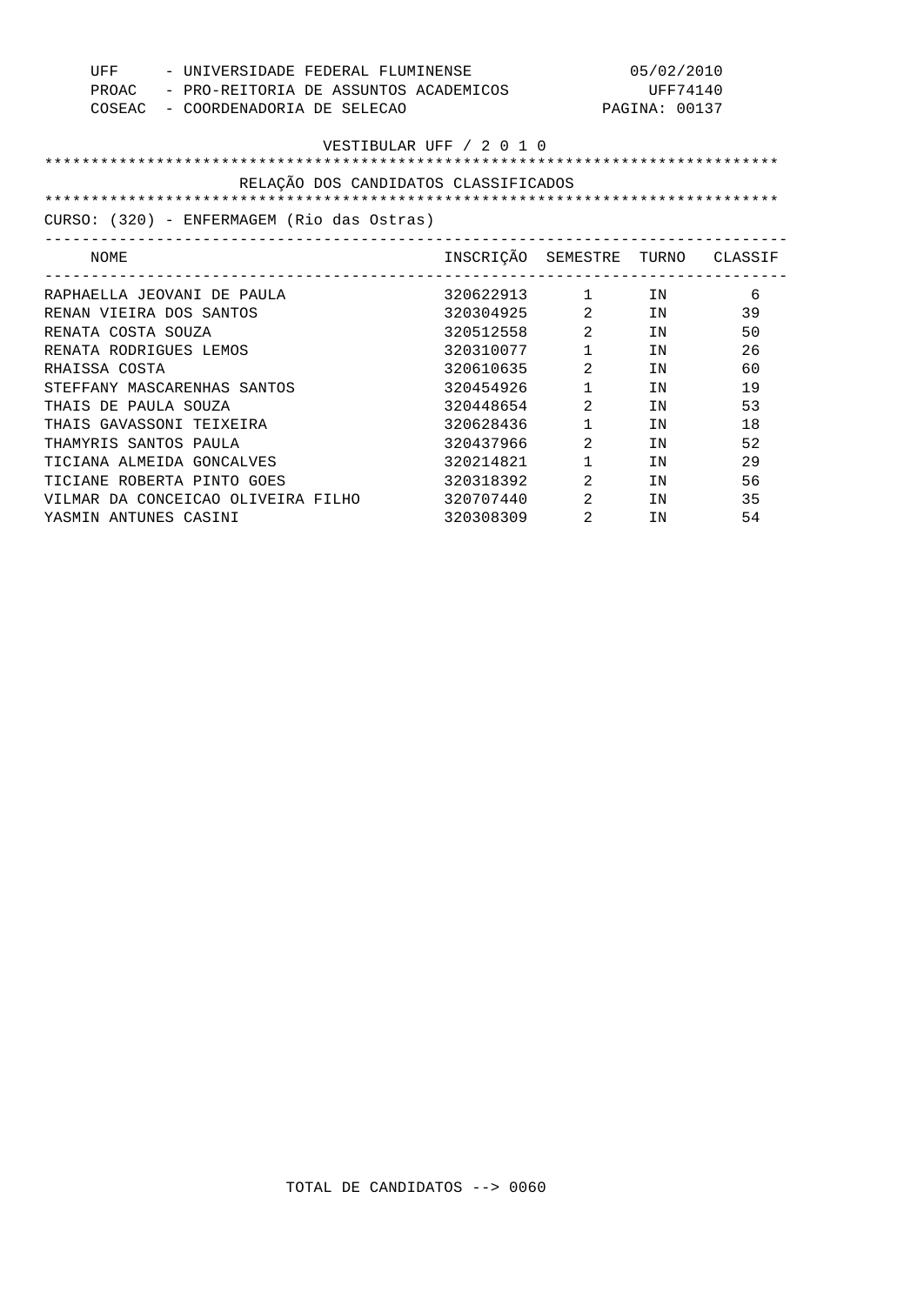| UFF<br>- UNIVERSIDADE FEDERAL FLUMINENSE<br>PROAC - PRO-REITORIA DE ASSUNTOS ACADEMICOS<br>COSEAC - COORDENADORIA DE SELECAO |                                  |                                   | 05/02/2010<br>UFF74140<br>PAGINA: 00138 |              |
|------------------------------------------------------------------------------------------------------------------------------|----------------------------------|-----------------------------------|-----------------------------------------|--------------|
|                                                                                                                              | VESTIBULAR UFF / 2 0 1 0         |                                   |                                         |              |
| RELAÇÃO DOS CANDIDATOS CLASSIFICADOS                                                                                         |                                  |                                   |                                         |              |
|                                                                                                                              |                                  |                                   |                                         |              |
| CURSO: (321) - PSICOLOGIA (Rio das Ostras)                                                                                   |                                  |                                   |                                         |              |
|                                                                                                                              |                                  |                                   |                                         |              |
| NOME                                                                                                                         | INSCRIÇÃO SEMESTRE TURNO CLASSIF |                                   |                                         |              |
| ADRIENNE DE LACERDA DUMARDE                                                                                                  | 321464713 1 TN                   |                                   |                                         | 26           |
| ALAYANE PEIXOTO PEREIRA                                                                                                      | 321443238 1 TN                   |                                   |                                         | 32           |
| ALINE LEAL DE OLIVEIRA GOMES                                                                                                 | 321694447                        | $2 \left( \frac{1}{2} \right)$    | TN 97                                   | 43           |
| ALINE RODRIGUES SOARES                                                                                                       | 321484141                        | $\overline{2}$                    | TN 97                                   | 42           |
| AMANDA RODRIGUES FERREIRA                                                                                                    | 321244280                        | 1                                 | TN 97                                   | 21           |
| ANA CAROLINA COELHO GOMES                                                                                                    | 321430396                        | $\overline{2}$                    | TN                                      | 55           |
| ANA CLARA SOUZA ABREU                                                                                                        | 321189002                        | $1 \quad \blacksquare$            | TN                                      | 35           |
| ANGIE MARIANNE CASTILHO DA ROSA                                                                                              | 321200284                        | $\overline{2}$                    | TN                                      | 78           |
| ARIANE OLIVEIRA CURTI                                                                                                        | 321246719                        | $\mathbf 1$                       | TN                                      | -7           |
| BIANCA APOLINARIO COMERIO                                                                                                    | 321576700                        | $\mathbf 1$                       | TN                                      | 19           |
| BRUNA COELHO ZUCATELLI                                                                                                       | 321507204                        | $\mathbf{2}$                      | TN                                      | 47           |
| BRUNO PINTO DA SILVA STAMATO                                                                                                 | 321280818                        | $\mathbf{1}$                      | TN                                      | 23           |
| CAMILA GONCALVES DE AGUIAR                                                                                                   | 321332805                        | $\mathbf{2}$                      | TN                                      | 59           |
| CAMILA MEDINA NOGUEIRA MOCO                                                                                                  | 321372051                        | $\mathbf 1$                       | TN                                      | 34           |
| CARLA NOGUEIRA SAMPAIO                                                                                                       | 321266721                        | $\mathbf 1$                       | TN                                      | 39           |
| CLARISSA DE ALMEIDA AGUIAR RIBEIRO                                                                                           | 321611809                        | 2                                 | TN                                      | 63           |
| DANIELLI RODRIGUES LEITE DA SILVA                                                                                            | 321504355                        | 2                                 | TN                                      | 57           |
| DIEGO DE SOUZA MARINHO                                                                                                       | 321638613                        | $\mathbf 1$                       | TN                                      | 30           |
| ELENIR DOS SANTOS                                                                                                            | 321322616                        | $2 \quad$                         | TN                                      | 70           |
| ERICA RODRIGUES FOLLY                                                                                                        | 321406199                        | $\mathbf{2}$                      | TN                                      | 54           |
| ERIKA YAJIMA MORINO                                                                                                          | 321688151                        | $\overline{2}$ and $\overline{2}$ | TN                                      | 65           |
| FELIPE MATUCH COELHO SCHINCARIOL                                                                                             | 321522113                        | $1 \qquad \qquad$                 | TN                                      | 27           |
| FERNANDA MACEDO MOREIRA                                                                                                      | 321494093                        | $\mathbf 1$                       | TN                                      | 28           |
| FERNANDA MARCHI DE SOUSA                                                                                                     | 321452459                        | 1                                 | TN                                      | 15           |
| FERNANDO GOMES VILAR                                                                                                         | 321470126                        | 2                                 | TN                                      | 67           |
| GLEICIENE GOMES DE ARAUJO                                                                                                    | 321185305                        | 2                                 | TN                                      | 46           |
| GUILHERME DE ALMEIDA FLEMING                                                                                                 | 321642949                        | $1 \quad \blacksquare$            | TN                                      | $\mathbf{1}$ |
| HUGO DE NILSON DAMASCENO                                                                                                     | 321580567                        | $2 \left( \frac{1}{2} \right)$    | TN                                      | 50           |
| ILARA SOUSA DE QUEIROZ DINIZ CHAVES                                                                                          | 321270760                        | $1 \qquad \qquad$                 | TN                                      | 37           |
| JESSICA ALANA DA SILVA SANTOS                                                                                                | 321489579                        | $2 \left( \frac{1}{2} \right)$    | TN                                      | 49           |
| <b>JESSICA GABURRO DADALTO</b>                                                                                               | 321191768                        | $1 \qquad \qquad$                 | TN                                      | 4            |
| JESSICA SOUSA OLIVEIRA ARAUJO                                                                                                | 321151990                        | $1 \quad \blacksquare$            | TN                                      | 14           |
| JULIANA AZEVEDO DE ANDRADE                                                                                                   | 321493594                        | $2 \left( \frac{1}{2} \right)$    | TN                                      | 58           |
| JULIANA BARBOZA DE MEIRA                                                                                                     | 321123709                        | $1 \qquad \qquad$                 | TN                                      | 22           |
| JULIANA FELIX DE SOUZA CABRAL                                                                                                | 321263133                        | $2 \left( \frac{1}{2} \right)$    | TN                                      | 51           |
| JULIANE DIAS BOBOK                                                                                                           | 321153089                        | $2 \left( \frac{1}{2} \right)$    | TN                                      | 68           |
| KELY CHAGAS DE ARAUJO                                                                                                        | 321536841                        | $1 \qquad \qquad$                 | TN                                      | 25           |
| KEZIA BASTOS FIGUEIREDO                                                                                                      | 321370546                        | $1 \qquad \qquad$                 | TN                                      | 33           |
| LAIS FRAGA MONTEIRO                                                                                                          | 321208482                        | $1 \quad \blacksquare$            | TN                                      | 36           |
| LAIS GUEDES VERCOZA                                                                                                          | 321405729                        | $1 \qquad \qquad$                 | TN                                      | 18           |
| LAIZA GOMES DA SILVA                                                                                                         | 321070160                        | $1 \qquad \qquad$                 | TN                                      | 24           |
| LARA GOMES DE OLIVEIRA                                                                                                       | 321373445                        | $1 \quad \blacksquare$            | TN                                      | $5^{\circ}$  |
| LAYS OLIVEIRA GONCALVES DOS SANTOS                                                                                           | 321301612                        | $2 \left( \frac{1}{2} \right)$    | TN                                      | 77           |
| LIVIA DE SOUZA CARLOS                                                                                                        | 321230447                        | $1 \qquad \qquad$                 | TN                                      | 16           |
| LIVIA MOURA DE ANDRADE                                                                                                       | 321484062                        | $1 \qquad \qquad$                 | TN                                      | 13           |
| LUCCAS TRINDADE BARRETO DE JESUS                                                                                             | 321225765                        | $\mathbf{1}$                      | TN                                      | - 8          |
| LUDIMILA MACHADO TORRES                                                                                                      | 321380462                        | 2                                 | TN                                      | 60           |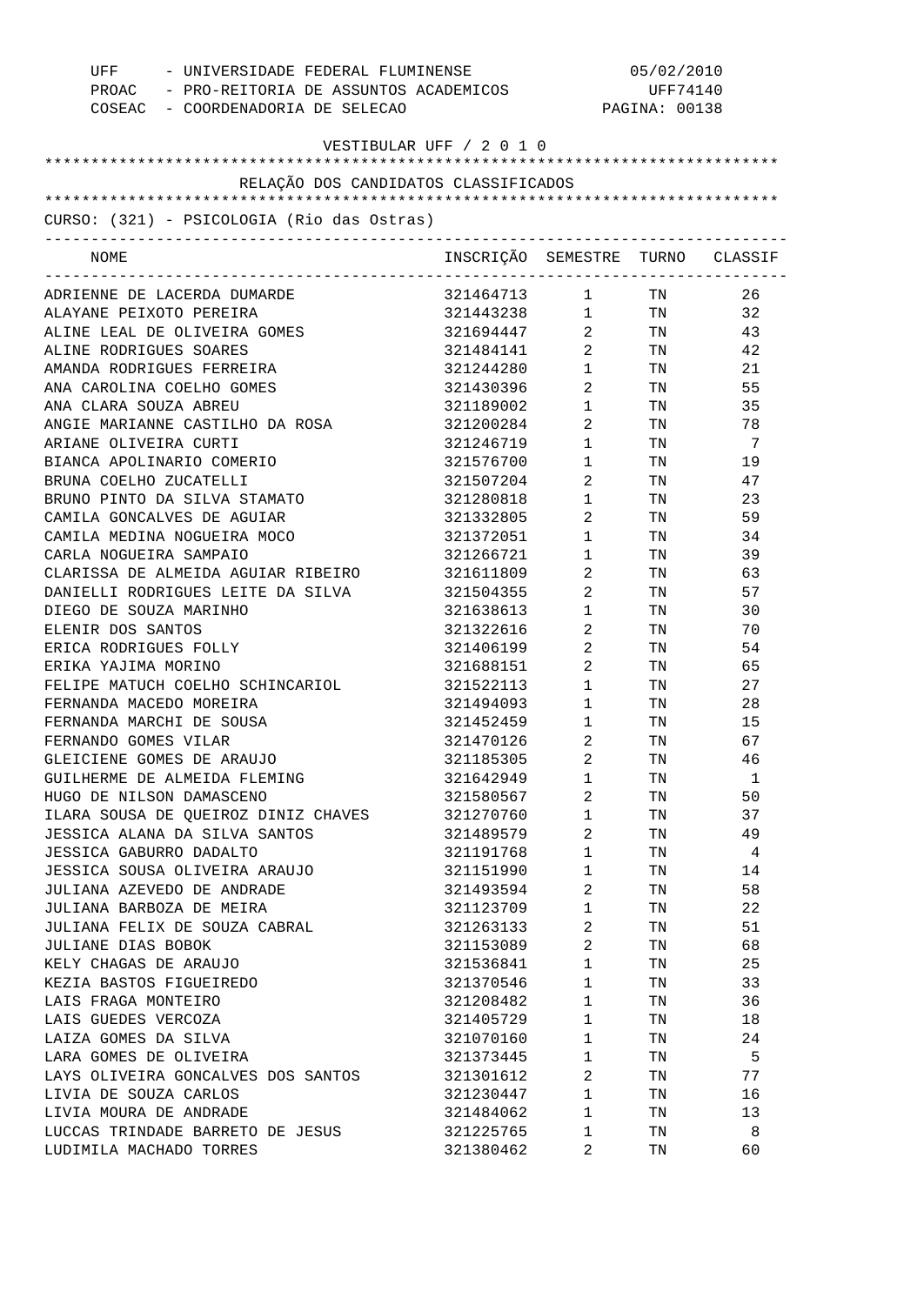| UFF                     | - UNIVERSIDADE FEDERAL FLUMINENSE                 |                                  | 05/02/2010             |               |                         |  |
|-------------------------|---------------------------------------------------|----------------------------------|------------------------|---------------|-------------------------|--|
|                         | PROAC - PRO-REITORIA DE ASSUNTOS ACADEMICOS       |                                  | UFF74140               |               |                         |  |
|                         | COSEAC - COORDENADORIA DE SELECAO                 |                                  |                        | PAGINA: 00139 |                         |  |
|                         |                                                   | VESTIBULAR UFF / 2 0 1 0         |                        |               |                         |  |
|                         |                                                   |                                  |                        |               |                         |  |
|                         | RELAÇÃO DOS CANDIDATOS CLASSIFICADOS              |                                  |                        |               |                         |  |
|                         |                                                   |                                  |                        |               |                         |  |
|                         | CURSO: (321) - PSICOLOGIA (Rio das Ostras)        |                                  |                        |               |                         |  |
| NOME                    |                                                   | INSCRIÇÃO SEMESTRE TURNO CLASSIF |                        |               |                         |  |
|                         | LUIZA RIBEIRO MACHADO COSTA                       | 321189179                        | $\overline{a}$         | TN            | 80                      |  |
| LUNA ROCHA PACHECO      |                                                   | 321543351 2 TN                   |                        |               | 64                      |  |
|                         | MARCELLE APARECIDA DA SILVA                       | 321356069                        | $\mathbf 1$            | TN            | 17                      |  |
| MARCELLE SIMAO GAMA     |                                                   | 321697774                        | $\overline{2}$         | TN            | 45                      |  |
|                         | MARIA EDUARDA VASCONCELOS GODOI PEIXOTO 321190867 |                                  | $\overline{2}$         | TN            | 44                      |  |
|                         | MARIANA DE SOUZA PEREIRA                          | 321220521                        | $\overline{2}$         | TN            | 74                      |  |
|                         | MARIANA PEGORER BEAUCLAIR DE SIQUEIRA 321481503   |                                  | $1 \qquad \qquad$      | TN            | 31                      |  |
|                         | MARINA DOS SANTOS SCAFUTO                         | 321663307                        | $1 \quad \Box$         | TN            | 10                      |  |
|                         | NICOLLE MUNIZ MONTEIRO DIAS                       | 321441761                        | $\overline{2}$         | TN            | 79                      |  |
|                         | PATRICIA BARROS VALVIESSE MOTTA                   | 321068208                        | $\mathbf{1}$           | TN            | 29                      |  |
|                         | PAULINA SICUPIRA RODRIGUES                        | 321660525                        | $\overline{2}$         | TN            | 56                      |  |
|                         | PRISCILA GUALHANO OLIVEIRA                        | 321325864                        | $\overline{a}$         | TN            | 62                      |  |
|                         | RANNA CAROLINA DOS SANTOS CUNHA                   | 321038198                        | $\overline{a}$         | TN            | 71                      |  |
| RAYSSA KOPPE COSTA      |                                                   | 321533150                        | $\overline{a}$         | TN            | 75                      |  |
|                         | RENATA DEVENS VASCONCELLOS                        | 321482894                        | $\mathbf{1}$           | TN            | 40                      |  |
|                         | RICARDO ACHATZ SONEGHETI DE OLIVEIRA              | 321621048                        | $1 \qquad \qquad$      | TN            | - 6                     |  |
| ROBERTA TORRES TRIGOLI  |                                                   | 321340747                        | $\overline{2}$         | TN            | 72                      |  |
| ROSA SALGADO IMBIRIBA   |                                                   | 321329066                        | $\overline{a}$         | TN            | 69                      |  |
| SAMANTHA DE CARVALHO    |                                                   | 321701496                        | $\mathbf{1}$           | TN            | 12                      |  |
|                         | SANDRO JOSE DE OLIVEIRA COSTA                     | 321642793                        | $1 \quad \blacksquare$ | TN            | $\overline{\mathbf{3}}$ |  |
|                         | SARAH MELLO SEQUEIROS MARTINEZ                    | 321557261                        | $1$ $\hfill$           | TN            | 9                       |  |
| SILVANA PIMENTEL BORGES |                                                   | 321691201                        | $\overline{2}$         | TN            | 48                      |  |
|                         | STEFANIA MOCELIN FLORENTINO                       | 321546846 1                      |                        | TN            | 38                      |  |
| TAIANE MARQUES AVELLAR  |                                                   | 321314372                        | $\overline{2}$         | TN            | 73                      |  |
|                         | THAIS VAREJAO FAGUNDES BARCELOS                   | 321153479                        | $1 \quad \blacksquare$ | TN            | 20                      |  |
| THAMIRES LOPES TERRA    |                                                   | 321203389                        | 1                      | TN            | $11$                    |  |
|                         | THAMYRES BANDOLI TAVARES VARGAS                   | 321365838                        | 1                      | TN            | 2                       |  |
|                         | THATIANE DE SOUZA DIAS RIBEIRO                    | 321158766                        | 2                      | TN            | 52                      |  |
|                         | THAYNARA CRISTINA NUNES DE SOUZA                  | 321366143                        | 2                      | TN            | 53                      |  |
| THIAGO OLIVEIRA MIRANDA |                                                   | 321696251                        | 2                      | TN            | 76                      |  |
| VERONICA AREAS PEIXOTO  |                                                   | 321567864                        | 2                      | TN            | 61                      |  |
|                         | VERONICA DO NASCIMENTO MACEDO                     | 321469957                        | 2                      | TN            | 41                      |  |
| VITOR LEMOS REIS        |                                                   | 321604363                        | 2                      | TN            | 66                      |  |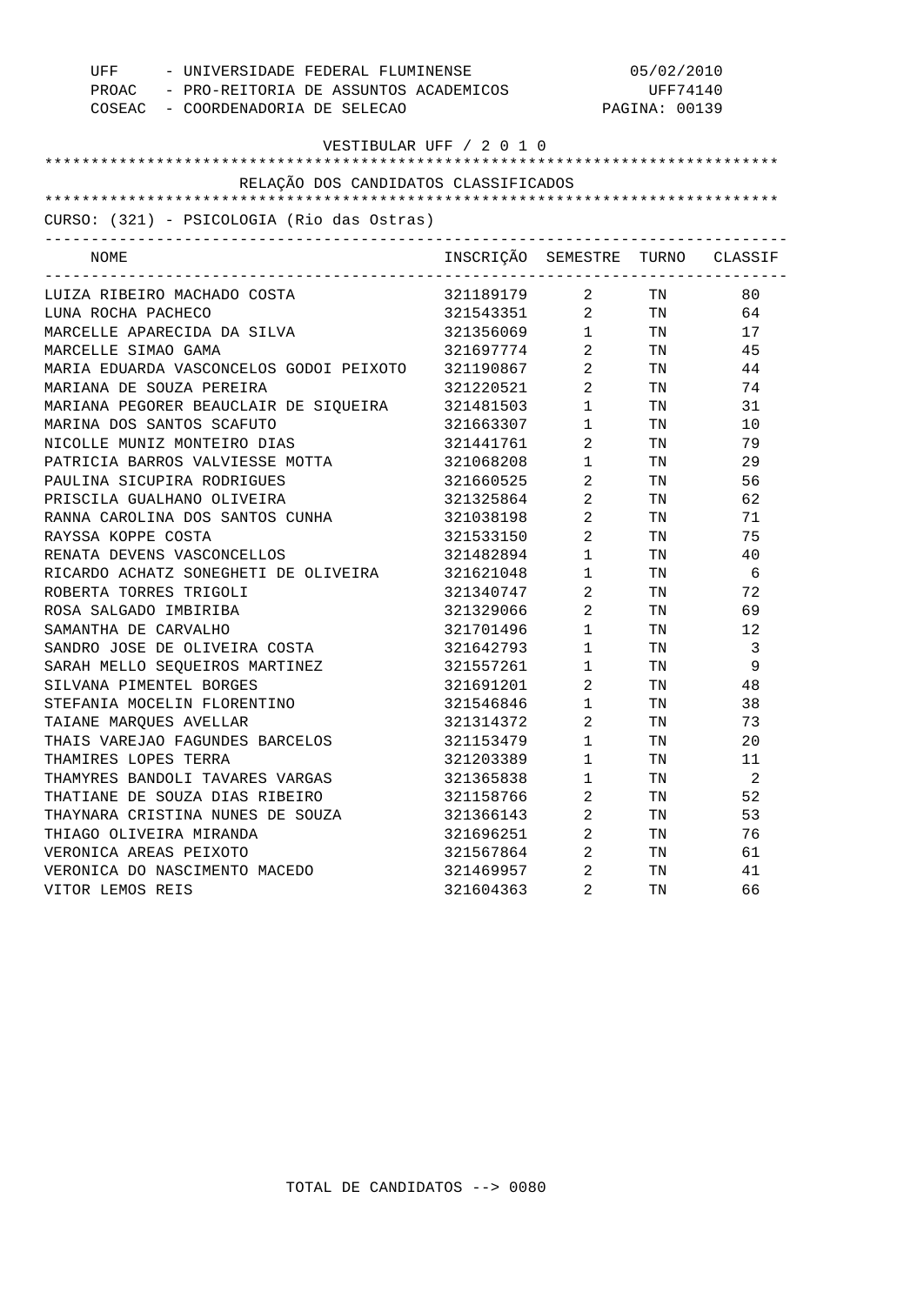| UFF - UNIVERSIDADE FEDERAL FLUMINENSE<br>PROAC - PRO-REITORIA DE ASSUNTOS ACADEMICOS<br>COSEAC - COORDENADORIA DE SELECAO |                                  | 05/02/2010<br>UFF74140<br>PAGINA: 00140 |    |     |
|---------------------------------------------------------------------------------------------------------------------------|----------------------------------|-----------------------------------------|----|-----|
| VESTIBULAR UFF / 2 0 1 0                                                                                                  |                                  |                                         |    |     |
| RELAÇÃO DOS CANDIDATOS CLASSIFICADOS                                                                                      |                                  |                                         |    |     |
|                                                                                                                           |                                  |                                         |    |     |
| CURSO: (322) - PRODUCAO CULTURAL (Rio das Ostras)                                                                         |                                  |                                         |    |     |
| NOME                                                                                                                      | INSCRIÇÃO SEMESTRE TURNO CLASSIF |                                         |    |     |
| ADEMILDES JOSE DE FREITAS FILHO                                                                                           | 322632346 1                      |                                         | MT | 21  |
| ALAN MURILO PEREIRA DUQUE                                                                                                 | 322356473 1 MT                   |                                         |    | - 5 |
| ALINE MOSCHEN DE ANDRADE                                                                                                  | 322499445 1 MT                   |                                         |    | 2   |
| AMANDA DA COSTA NAKAO                                                                                                     | 322455528 2 MT                   |                                         |    | 44  |
| AMANDA FRANCA BRAZ                                                                                                        | 322441802 2                      |                                         | MT | 45  |
| ANA CLARA LEAO CRUZ                                                                                                       | 322482909                        | $\overline{2}$                          | MT | 50  |
| ANA LUIZA SCHUCHTER                                                                                                       | 322603606                        | $1 \qquad \qquad$                       | MT | 14  |
| ANA PAULA KAILANI TAVARES GUIMARAES                                                                                       | 322545220                        | $\overline{2}$ and $\overline{2}$       | MT | 70  |
| ANDRE URUGUAY DINIZ DA SILVA                                                                                              | 322405987                        | $\overline{2}$                          | MT | 52  |
| ANDRESSA DA SILVA PINTO                                                                                                   | 322236324                        | $1 \qquad \qquad$                       | MT | 17  |
| ANNA CAROLINA JERONIMO MARTINS                                                                                            | 322091047                        | $1 \qquad \qquad$                       | MT | 16  |
| ANNA OLIVIA DUARTE FARIA                                                                                                  | 322160692                        | $\overline{2}$ and $\overline{2}$       | MT | 49  |
| ANTONELLA ALVES C DO NASCIMENTO ABREU                                                                                     | 322640446                        | $\overline{2}$ and $\overline{2}$       | MT | 66  |
| BERNARDO BLUMRICH BARROS DE CASTRO                                                                                        | 322555897                        | $2 \left( \frac{1}{2} \right)$          | MT | 47  |
| BIANCA ALINE VIEIRA GUEDES                                                                                                | 322528507                        | $\overline{2}$                          | MT | 61  |
| CAMILA CHALHOUB SILVA FORTUNA JASMIM                                                                                      | 322225064                        | $1 \quad \blacksquare$                  | MT | 4   |
| CAMILLA SANTOS FREITAS                                                                                                    | 322150788                        | $1 \quad \blacksquare$                  | MT | 13  |
| CARINA NUNES DE ANDRADE                                                                                                   | 322479548                        | $\overline{2}$                          | MT | 67  |
| CAROLINA BURLAMAQUI BARROSO                                                                                               | 322566781                        | $1 \quad \Box$                          | MT | 15  |
| CAROLINA MONTEIRO RODRIGUES                                                                                               | 322261408                        | $\overline{2}$ and $\overline{2}$       | MT | 54  |
| DAYENE RODRIGUES FRANCO DA SILVA                                                                                          | 322597596                        | $1 \qquad \qquad$                       | MT | 25  |
| DEBORA CRISTINA PAZ PAZ LOURENCONI                                                                                        | 322514415                        | $1 \qquad \qquad$                       | MT | - 7 |
| ELICLAYTON BATISTA DA SILVEIRA                                                                                            | 322066913                        | $\overline{2}$                          | MT | 53  |
| FERNANDO CABRAL MORSELLI GUERRA                                                                                           | 322528442                        | $\overline{2}$                          | MT | 40  |
| FERNANDO EMERENCIANO DA CRUZ JUNIOR                                                                                       | 322468862                        | $\mathbf{1}$                            | МT | 22  |
| FILIPE CRETTON SOUZA                                                                                                      | 322447791                        | 1                                       | MТ | 27  |
| FRANCIENE REIS OLIVEIRA                                                                                                   | 322175996                        | 1                                       | МT | 18  |
| GABRIELA MOREIRA FRAGA                                                                                                    | 322510897                        | 2                                       | МT | 57  |
| GABRIELA RISCADO DE CARVALHO PINTO                                                                                        | 322241628                        | 2                                       | МT | 37  |
| GUILHERME ADRIANO CARDOSO PEREIRA                                                                                         | 322481618                        | 2                                       | МT | 56  |
| GUSTAVO CARRERETTE DOS SANTOS                                                                                             | 322603046                        | 2                                       | МT | 68  |
| HELENA MARIA CLARO DIAS                                                                                                   | 322195738                        | $\overline{a}$                          | МT | 60  |
| HEMILY MOZA RIOS                                                                                                          | 322595809                        | $\mathbf 1$                             | МT | 31  |
| HENRIQUE ABREU                                                                                                            | 322313756                        | 1                                       | МT | 11  |
| HERIKA NUNES SODRE DA SILVA                                                                                               | 322378304                        | 2                                       | МT | 43  |
| ISABELLE CRISTINA DA ROCHA SILVA                                                                                          | 322600343                        | $\mathbf 1$                             | МT | 35  |
| ISADORA FERREIRA FLORES                                                                                                   | 322458805                        | 2                                       | МT | 39  |
| JESSICA VIEIRA SIQUEIRA                                                                                                   | 322320797                        | 2                                       | МT | 65  |
| JOYCE DA COSTA TERRA                                                                                                      | 322297031                        | $\mathbf{1}$                            | МT | 30  |
| JULIA CORREA PACHECO                                                                                                      | 322534570                        | 2                                       | МT | 38  |
| JULIA PIMENTA TINOCO PENHA                                                                                                | 322355950                        | $\mathbf 1$                             | МT | 28  |
|                                                                                                                           |                                  | 1                                       |    | 3   |
| JULIANA PALMEIRA DA SILVA                                                                                                 | 322678728                        | $\mathbf 1$                             | МT |     |
| JULIANO SILVA TAVARES                                                                                                     | 322633704                        |                                         | МT | 23  |
| KATZUKI PARAJARA DE CASTRO                                                                                                | 322681581                        | 1                                       | МT | 20  |
| LAIS DOS PASSOS LARA                                                                                                      | 322535225                        | 2                                       | МT | 64  |
| LAIS PERDOMO E SILVA                                                                                                      | 322407117                        | 1                                       | МT | 33  |
| LAIZA SOARES DO NASCIMENTO                                                                                                | 322609818                        | 1                                       | МT | 32  |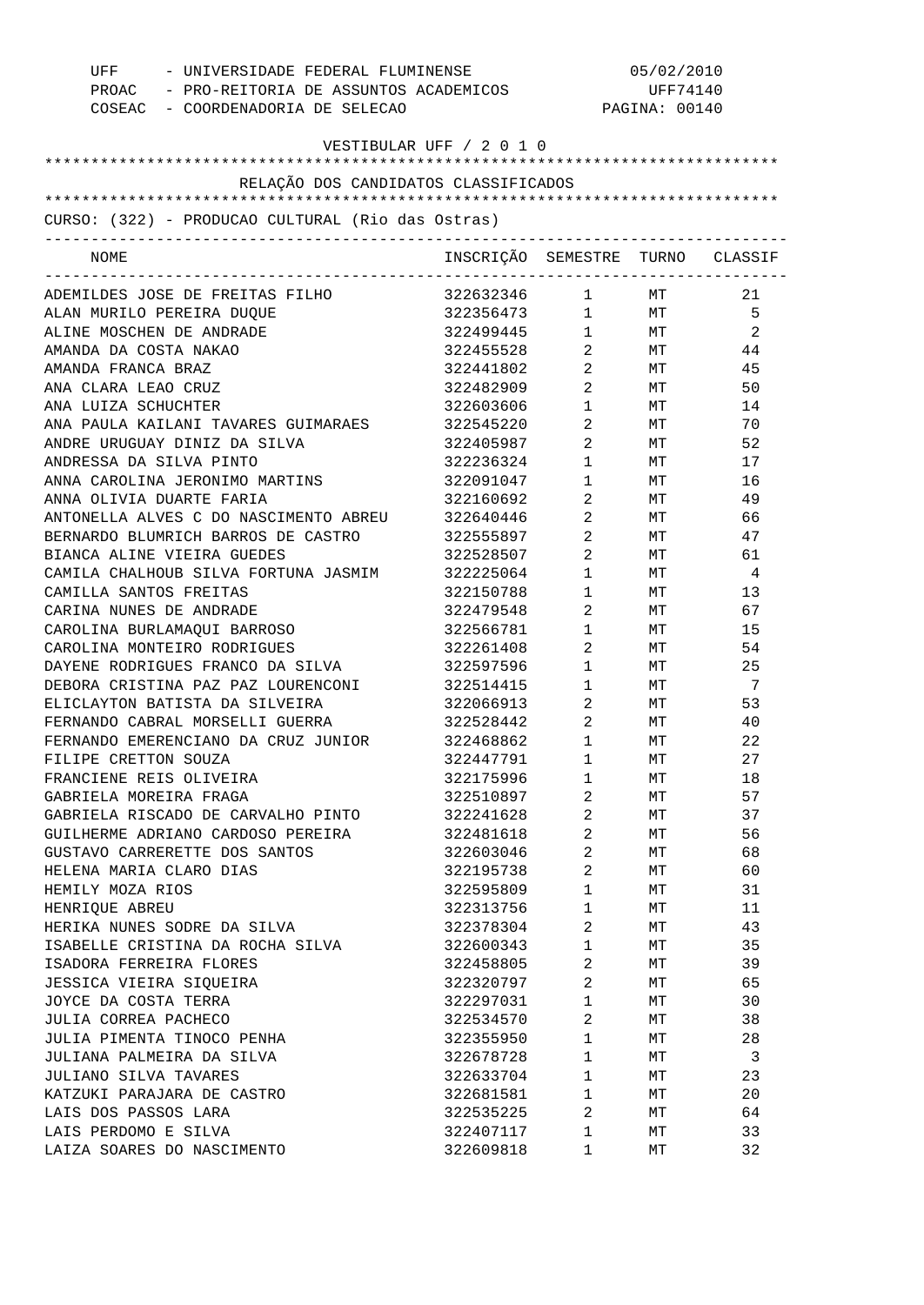| - UNIVERSIDADE FEDERAL FLUMINENSE<br>UFF          |                                             | 05/02/2010                     |               |              |  |
|---------------------------------------------------|---------------------------------------------|--------------------------------|---------------|--------------|--|
|                                                   | PROAC - PRO-REITORIA DE ASSUNTOS ACADEMICOS |                                | UFF74140      |              |  |
| COSEAC - COORDENADORIA DE SELECAO                 |                                             |                                | PAGINA: 00141 |              |  |
|                                                   |                                             |                                |               |              |  |
| VESTIBULAR UFF / 2 0 1 0                          |                                             |                                |               |              |  |
|                                                   |                                             |                                |               |              |  |
| RELAÇÃO DOS CANDIDATOS CLASSIFICADOS              |                                             |                                |               |              |  |
|                                                   |                                             |                                |               |              |  |
| CURSO: (322) - PRODUCAO CULTURAL (Rio das Ostras) |                                             |                                |               |              |  |
| NOME                                              | INSCRIÇÃO SEMESTRE TURNO CLASSIF            |                                |               |              |  |
| LARISSA ALVES DE ALMEIDA                          | 322395211 2 MT                              |                                |               | 36           |  |
| LARISSA SOUZA FERREIRA                            | 322591554                                   |                                | $1$ MT        | 26           |  |
| LETICIA FONTOURA DA SILVA                         | 322330340                                   |                                | $1$ MT        | 19           |  |
| LIVIA IVAN SALGADO                                | 322441436                                   | $1$ MT                         |               | - 9          |  |
| LIVIA MAIRA SACCON                                | 322589965                                   |                                | $1$ MT        | 12           |  |
| LIVIA SCHAUTTZ DE CARVALHO VIANNA                 | 322553112 2 MT                              |                                |               | 55           |  |
| LUCIANA ANDRE DA SILVA                            | 322589599 1 MT                              |                                |               | 29           |  |
| MARCELO AUGUSTO MENDONCA DOMINGUES                | 322296984                                   | $1 \quad \blacksquare$         | MT            | 24           |  |
| MARIANA BARBOSA MERLIN                            | 322365955                                   | $\overline{a}$                 | MT            | 58           |  |
| MARIANA SILVA LINS                                | 322603656                                   | $\overline{2}$                 | MТ            | 42           |  |
| MARIANA TORRES PEREIRA                            | 322410815                                   | $1 \quad \blacksquare$         | МT            | 6            |  |
| MICHELLE COELHO DORIA                             | 322284785                                   | $2 \left( \frac{1}{2} \right)$ | MT            | 62           |  |
| NATHALIA CRISTINA GATTIS CORREA 69 322570926      |                                             | $2$ MT                         |               | 63           |  |
| PAHMELA PRINCE SALVIOLI DA SILVA                  | 322302173                                   | $1 \quad \blacksquare$         | MT            | $\mathbf{1}$ |  |
| PEDRO AUGUSTO DO NASCIMENTO M ASSUMPCAO           | 322665563                                   | $\overline{2}$                 | MT            | 48           |  |
| RAYANE DE OLIVEIRA FERREIRA                       | 322525921                                   | $\overline{a}$                 | MT            | 41           |  |
| RENATA GOMES DA SILVA E SOUZA                     | 322176134                                   | $1 \quad \Box$                 | MT            | 10           |  |
| RENNAN GONCALVES MAGALHAES                        | 322466280                                   | $\mathbf{1}$                   | МT            | - 8          |  |
| ROMANO BRUNI                                      | 322649765                                   | $\overline{2}$                 | МT            | 51           |  |
| SAMIRA LOPES FERREIRA                             | 322276166                                   | $2$ MT                         |               | 69           |  |
| THAIS DE PAIVA MOURA                              | 322217055 2 MT                              |                                |               | 46           |  |
| THAMARA SOARES MOREIRA                            | 322535562                                   | $1$ MT                         |               | 34           |  |
| YOHANNA FUERTH                                    | 322240868                                   | 2                              | МT            | 59           |  |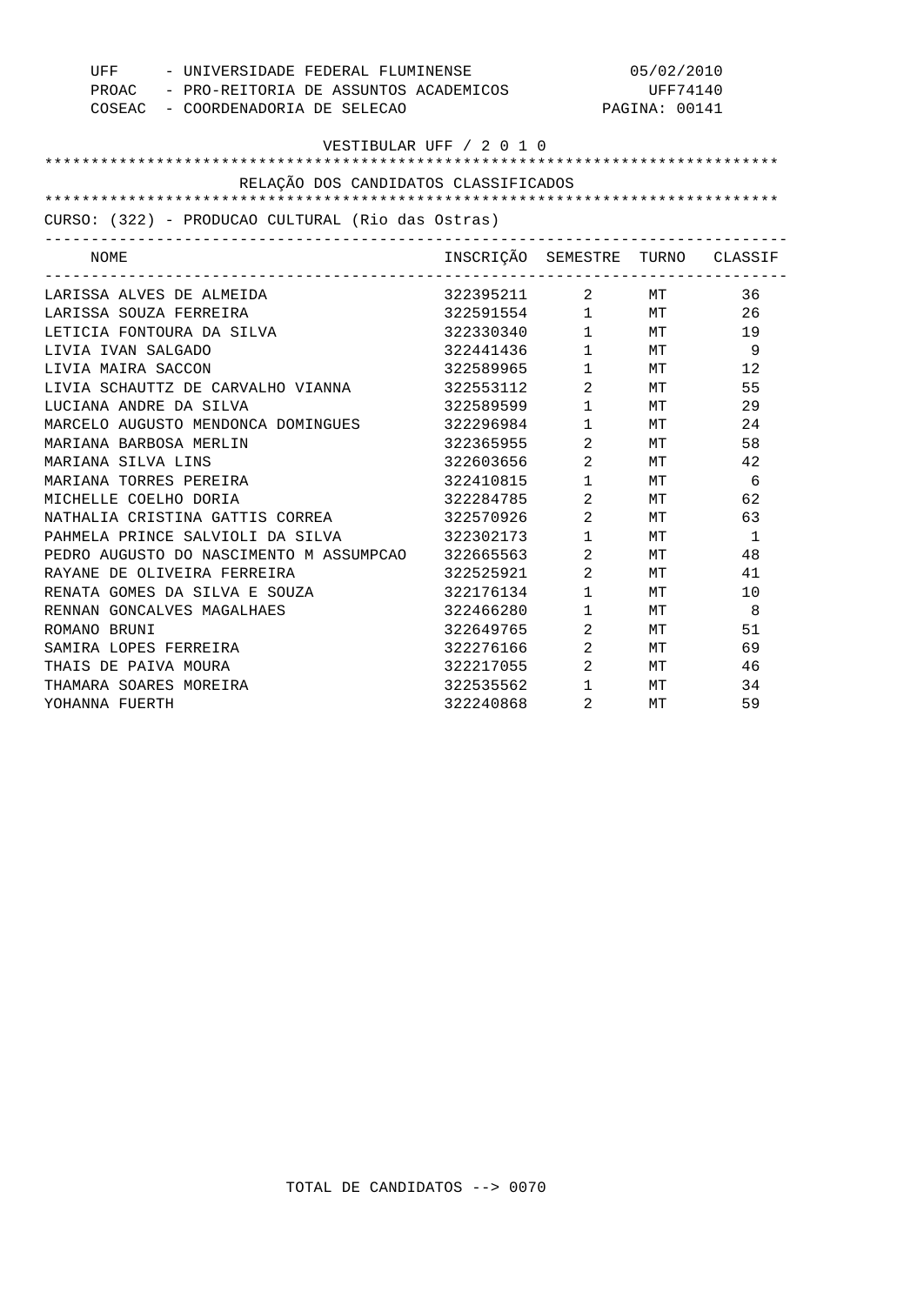| UFF - UNIVERSIDADE FEDERAL FLUMINENSE<br>PROAC - PRO-REITORIA DE ASSUNTOS ACADEMICOS<br>COSEAC - COORDENADORIA DE SELECAO | 05/02/2010<br>UFF74140<br>PAGINA: 00142 |                                   |                 |     |
|---------------------------------------------------------------------------------------------------------------------------|-----------------------------------------|-----------------------------------|-----------------|-----|
| VESTIBULAR UFF / 2 0 1 0                                                                                                  |                                         |                                   |                 |     |
| RELAÇÃO DOS CANDIDATOS CLASSIFICADOS                                                                                      |                                         |                                   |                 |     |
|                                                                                                                           |                                         |                                   |                 |     |
| CURSO: (323) - SERVICO SOCIAL (Rio das Ostras)<br>--------------------------                                              |                                         |                                   |                 |     |
| NOME                                                                                                                      | INSCRIÇÃO SEMESTRE TURNO CLASSIF        |                                   |                 |     |
| ALINE DE MATTOS VIANA                                                                                                     | 323641036 2 NO                          |                                   |                 | 37  |
| AMILTON MALAQUIAS DE SOUZA                                                                                                | 323633625 2 NO                          |                                   |                 | 69  |
| ANA PAULA LEORDE DE PAULA                                                                                                 | 323155221 2                             |                                   | NO <sub>n</sub> | 39  |
| ANDREIA MOTTA DE BARCELLOS                                                                                                | 323110532                               | $2 \left( \frac{1}{2} \right)$    | NO <sub>2</sub> | 65  |
| ANDREIA QUEIROZ PIMENTEL                                                                                                  | 323251453                               | $1 \quad \blacksquare$            | NO <sub>2</sub> | 33  |
| ANNE CAROLINE FREITAS DO ROSARIO                                                                                          | 323662353                               | $1 \qquad \qquad$                 | NO <sub>2</sub> | 26  |
| BRUNA MAGALHAES WOLFF                                                                                                     | 323630374                               | $1 \quad \blacksquare$            | NO <sub>2</sub> | 15  |
| CARLOS VINICIUS CORTES PENHA                                                                                              | 323467612                               | $\overline{2}$                    | NO              | 41  |
| CAROLINE RODRIGUES DO CARMO ALVES                                                                                         | 323534116                               | $2 \left( \frac{1}{2} \right)$    | NO              | 47  |
| CLAUDIANE GOMES MARVILA                                                                                                   | 323133089                               | $1 \quad \blacksquare$            | NO              | 24  |
| CONCEICAO DE MARIA MENDES MARTINS                                                                                         | 323324391                               | $1 \quad \blacksquare$            | NO              | 22  |
| CRISLANE AREAS DA SILVA                                                                                                   | 323682781                               | $2 \left( \frac{1}{2} \right)$    | NO              | 64  |
| CRISTIANE FONSECA PEREIRA                                                                                                 | 323165305                               | $\overline{2}$ and $\overline{2}$ | NO              | 44  |
| CRISTIELE DA SILVA NASCIMENTO SANTANA                                                                                     | 323674241                               | $2 \left( \frac{1}{2} \right)$    | NO              | 70  |
| CRISTINA TEIXEIRA DO AMARAL                                                                                               | 323699241                               | $\overline{2}$                    | NO              | 36  |
| DAMIANE SOARES FERRAZ                                                                                                     | 323288937                               | $1 \quad \blacksquare$            | NO              | - 5 |
| DANIELLE CRISTINA SILVA DE ARAUJO                                                                                         | 323417368                               | $1 \quad \blacksquare$            | NO              | 34  |
| DAYSE MARIA DA SILVA CACIANO DE OLIVEIRA                                                                                  | 323350663                               | $\overline{a}$                    | NO              | 51  |
| DEBORA JAQUES DOS SANTOS                                                                                                  | 323393524                               | $2 \left( \frac{1}{2} \right)$    | NO              | 38  |
| EDIANE SALES PINTO                                                                                                        | 323261446                               | $1 \qquad \qquad$                 | NO              | 17  |
| ELOA DE SOUZA RESENDE                                                                                                     | 323325682                               | $1 \quad \blacksquare$            | NO <sub>2</sub> | 7   |
| EVELYN MELO DA SILVA                                                                                                      | 323535940                               | $2 \left( \frac{1}{2} \right)$    | NO <sub>2</sub> | 59  |
| FABIANA DE JESUS ALVES                                                                                                    | 323201331                               | $2 \left( \frac{1}{2} \right)$    | NO <sub>2</sub> | 48  |
| FERNANDA SANTOS ADAME                                                                                                     | 323485171                               | $2 \left( \frac{1}{2} \right)$    | NO              | 61  |
| FLAVIA FERNANDA TELES                                                                                                     | 323153182                               | 2                                 | NO.             | 42  |
| FRANCISCA CRISTINA ZACHARSKI S SANTOS                                                                                     | 323227414                               | 2                                 | ΝO              | 56  |
| GERSON DOS SANTOS SILVA                                                                                                   | 323688670                               | $\mathbf 1$                       | NO              | 31  |
| GILCEA MARIA DE MELLO                                                                                                     | 323137762                               | 2                                 | ΝO              | 62  |
| GUNAVARRO DE ASSIS FELIPE                                                                                                 | 323468379                               | 2                                 | ΝO              | 58  |
| HELLEN SILVA TAVARES                                                                                                      | 323563911                               | $\mathbf{1}$                      | ΝO              | 28  |
| JAKILAINI MAIA MENDONCA                                                                                                   | 323561987                               | 1                                 | ΝO              | 11  |
| JESSICA CAROLINA DE OLIVEIRA                                                                                              | 323192217                               | 2                                 | ΝO              | 53  |
| JOAO PAULO DE PAULA SANTOS BARBOSA                                                                                        | 323458245                               | 2                                 | ΝO              | 68  |
| JOSE CLAUDIO MENDONCA T DE OLIVEIRA                                                                                       | 323128084                               | $\mathbf 1$                       | ΝO              | 9   |
| JOSIANE MARIA LACH STROWITZKI                                                                                             | 323701616                               | 2                                 | ΝO              | 52  |
| KRISTINA C VASCONCELLOS DE MENDONCA                                                                                       | 323544513                               | $\mathbf{1}$                      | ΝO              | 20  |
| LANUZIA OLIVEIRA DA CAMARA SANTOS                                                                                         | 323421735                               | $\mathbf{1}$                      | ΝO              | 35  |
| LUCIANA APARECIDA CARVALHO AIRES                                                                                          | 323694514                               | 2                                 | ΝO              | 43  |
| LUCIANA GUIMARAES WANISANGK                                                                                               | 323666933                               | 2                                 | ΝO              | 50  |
| MAGNA SILVANA DA SILVA PECANHA                                                                                            | 323479847                               | $\mathbf{1}$                      | ΝO              | 25  |
| MAIRA QUEIROZ DA FONSECA                                                                                                  | 323112578<br>323180795                  | 1<br>$\mathbf 1$                  | ΝO              | 29  |
| MARCELE SILVA DE SIQUEIRA NOGUEIRA                                                                                        |                                         |                                   | ΝO              | 10  |
| MARCIA TOSTES RONDELLI                                                                                                    | 323580713                               | 2                                 | ΝO              | 45  |
| MARIA DE NAZARE PEREIRA SANTOS LESNAU                                                                                     | 323704606                               | $\mathbf{1}$                      | ΝO              | 1   |
| MARIA THEREZA SIQUEIRA DE CARVALHO                                                                                        | 323521523                               | $\mathbf{1}$                      | ΝO              | 32  |
| MARINNA BRANDAO BASTOS                                                                                                    | 323384846                               | 1                                 | ΝO              | 12  |
| MAYARA ESTANISLAU AMADO                                                                                                   | 323652401                               | 2                                 | ΝO              | 49  |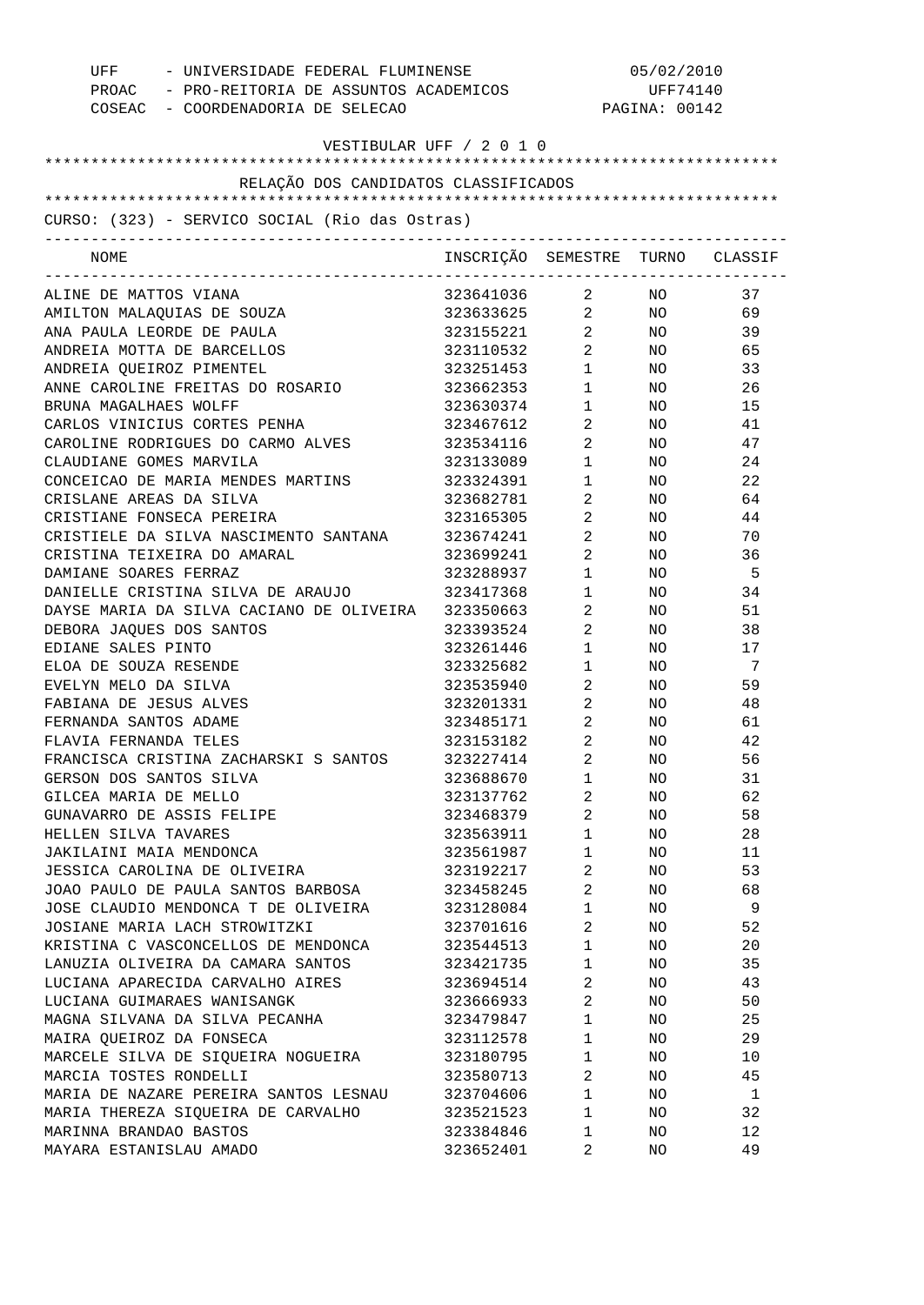| - UNIVERSIDADE FEDERAL FLUMINENSE<br>UFF       |                                             | 05/02/2010                     |                 |                |  |
|------------------------------------------------|---------------------------------------------|--------------------------------|-----------------|----------------|--|
|                                                | PROAC - PRO-REITORIA DE ASSUNTOS ACADEMICOS |                                | UFF74140        |                |  |
| COSEAC - COORDENADORIA DE SELECAO              |                                             |                                | PAGINA: 00143   |                |  |
|                                                |                                             |                                |                 |                |  |
| VESTIBULAR UFF / 2 0 1 0                       |                                             |                                |                 |                |  |
|                                                |                                             |                                |                 |                |  |
| RELAÇÃO DOS CANDIDATOS CLASSIFICADOS           |                                             |                                |                 |                |  |
|                                                |                                             |                                |                 |                |  |
| CURSO: (323) - SERVICO SOCIAL (Rio das Ostras) |                                             |                                |                 |                |  |
| NOME<br>__________________________________     | INSCRIÇÃO SEMESTRE TURNO CLASSIF            |                                |                 |                |  |
| MAYARA LUIZ DA MOTA                            | 323549305                                   |                                | $1$ NO          | 14             |  |
| MICHELA PANARO TREBISACCE                      | 323526315                                   | $1$ NO                         |                 | 19             |  |
| NATALIA DO VALLE CARDOZO                       | 323420353                                   | $1$ NO                         |                 | 23             |  |
| NAYARA BACCHETTI BARATELA                      | 323375754                                   | $1\qquad \quad \, \textrm{NO}$ |                 | 13             |  |
| NUBIA CHRISTINA LEITE                          | 323668230 2 NO                              |                                |                 | 54             |  |
| PAMELLA CAROLINE CARVALHO DE SOUZA             | 323470358 2                                 |                                | NO <sub>n</sub> | 57             |  |
| RACHEL DOMINGOS FERREIRA                       | 323000141 2                                 |                                | NO <sub>n</sub> | 66             |  |
| RAFAEL ARARIPE DE ALMEIDA MARTINS              | 323524977                                   | $1 \quad \Box$                 | NO              | $\overline{4}$ |  |
| RAOUEL PEREIRA DE FREITAS                      | 323039817                                   | $\overline{2}$                 | NO              | 40             |  |
| RAYLANE RAIMUNDO WALKER                        | 323576920                                   | $1 \quad \Box$                 | NO.             | 16             |  |
| RENATA DA SILVA VELOSO                         | 323389573                                   | $\overline{2}$                 | NO              | 55             |  |
| RITA DE CASSIA SANTOS LEONARDO                 | 323116744                                   | $1 \quad \blacksquare$         | NO.             | 6              |  |
| ROBSON BRAGA DE SOUZA                          | 323678390                                   | $1 \quad \blacksquare$         | NO              | 18             |  |
| SANDRA MARIA SANTOS DA SILVA                   | 323496479                                   | $\overline{2}$                 | NO.             | 60             |  |
| SONIA MARIA MATTOS DO PRADO                    | 323273499                                   | $1 \quad \blacksquare$         | NO.             | 2              |  |
| SUELLEN CARLA RIBEIRO QUEIROZ                  | 323465743                                   | $1 \quad \blacksquare$         | NO.             | 3              |  |
| SUZANA ANETE RODRIGUES                         | 323561743                                   | $\mathbf{1}$                   | NO.             | 30             |  |
| TAINA MONTEIRO BELMONT                         | 323635116                                   | $\mathbf{1}$                   | NO.             | 8              |  |
| VANIA BARBOSA RANGEL ALVES                     | 323209905                                   | $\mathbf 1$                    | NO              | 27             |  |
| VANUSIA DUTRA                                  | 323658560                                   | $1 \qquad \qquad$              | NO.             | 21             |  |
| VIVIAN SONEGHET STHEL                          | 323550017 2                                 |                                | NO              | 63             |  |
| WELSON BARBOSA DE OLIVEIRA                     | 323110207                                   | $\overline{2}$                 | NO              | 46             |  |
| WINNIE KISE SILVA CORREIA                      | 323249668                                   | 2                              | NO.             | 67             |  |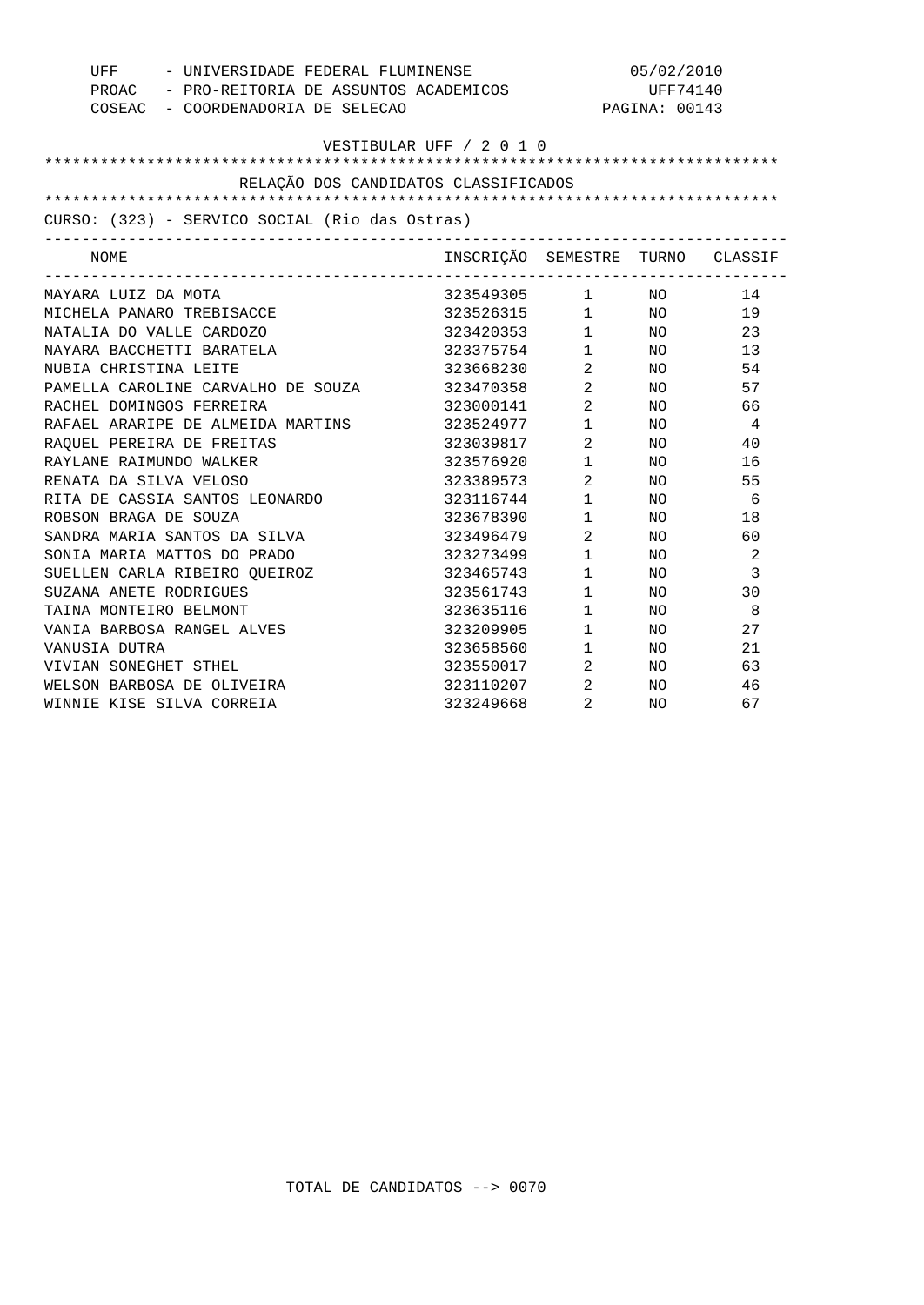| - UNIVERSIDADE FEDERAL FLUMINENSE<br>UFF<br>PROAC - PRO-REITORIA DE ASSUNTOS ACADEMICOS<br>COSEAC - COORDENADORIA DE SELECAO |                                  | 05/02/2010<br>UFF74140<br>PAGINA: 00144 |      |     |
|------------------------------------------------------------------------------------------------------------------------------|----------------------------------|-----------------------------------------|------|-----|
| VESTIBULAR UFF / 2 0 1 0                                                                                                     |                                  |                                         |      |     |
|                                                                                                                              |                                  |                                         |      |     |
| RELAÇÃO DOS CANDIDATOS CLASSIFICADOS                                                                                         |                                  |                                         |      |     |
|                                                                                                                              |                                  |                                         |      |     |
| CURSO: (324) - CIENCIA DA COMPUTACAO (Rio das Ostras)                                                                        |                                  |                                         |      |     |
| NOME                                                                                                                         | INSCRIÇÃO SEMESTRE TURNO CLASSIF |                                         |      |     |
| ANA CAROLINA CLIVATTI FERRONATO                                                                                              | 324174796                        |                                         | 2 IN | 43  |
| ANDERSON DOS SANTOS RIBEIRO                                                                                                  | 324665214 1 IN                   |                                         |      | 34  |
| ANDREANGELO DA PAIXAO PATUZZO                                                                                                | 324411273                        | $\overline{2}$                          | IN   | 45  |
| ANDREW DE CASTRO SANT ANNA                                                                                                   | 324478348                        | $1 \quad \blacksquare$                  | IN   | 19  |
| ANTONIO MAGNO REIS FERREIRA                                                                                                  | 324681775                        | $\overline{2}$                          | IN   | 69  |
| ARIEL DE OLIVEIRA LIMA PICHONE                                                                                               | 324595251                        | $1 \quad \blacksquare$                  | IN   | 31  |
| ARTHUR RORIS PEDROZO                                                                                                         | 324423628                        | $1 \quad \blacksquare$                  | IN   | 14  |
| BRISA JARDIM LOSQUE                                                                                                          | 324328608                        | $1 \qquad \qquad$                       | IN   | 18  |
| BRUNO FILIPE DE ALMEIDA ARRUDA PAULO                                                                                         | 324161505                        | $\mathbf{2}$                            | IN   | 47  |
| CARLOS ARTUR PEIXOTO RANGEL                                                                                                  | 324397659                        | $\mathbf{2}$                            | IN   | 61  |
| CARLOS MIKE ALVES PESSOA RODRIGUES                                                                                           | 324441307                        | $\mathbf{2}$                            | IN   | 46  |
| DANILO LUIZ EBIHARA BARBOSA                                                                                                  | 324522498                        | $\overline{a}$                          | IN   | 39  |
| DIEGO GOMES DA SILVA                                                                                                         | 324344638                        | $1 \quad \Box$                          | IN   | 35  |
| DOUGLAS VENTURE DA SILVA                                                                                                     | 324185355                        | 2                                       | IN   | 56  |
| EDUARDO MACHADO LOPES                                                                                                        | 324537429                        | $2 \quad$                               | IN   | 63  |
| EDUARDO PIASSI FARDIM                                                                                                        | 324508557                        | $\mathbf{2}$                            | IN   | 67  |
| ELI JAMES DE SOUZA AGUIAR                                                                                                    | 324520177                        | $1 \quad \blacksquare$                  | IN   | 12  |
| ERICK OLIVEIRA DE MENDONCA                                                                                                   | 324394463                        | $1 \qquad \qquad$                       | IN   | 30  |
| FABIO MARQUES RODRIGUES                                                                                                      | 324413960                        | $1 \qquad \qquad$                       | IN   | 17  |
| FELIPE PINHEIRO ORNELLAS                                                                                                     | 324237689                        | $1 \quad \cdots$                        | IN   | -3  |
| FERNANDA RAMOS PIRES                                                                                                         | 324140068                        | $2 \left( \frac{1}{2} \right)$          | IN   | 59  |
| FERNANDO GOMES DE ARAUJO                                                                                                     | 324666579                        | $1 \qquad \qquad$                       | IN   | 10  |
| GABRIEL ALMEIDA ESCODINO DA SILVA                                                                                            | 324459861                        | $\overline{2}$                          | IN   | 68  |
| GABRIELA QUEIROZ DE AVILA                                                                                                    | 324195594                        | $\mathbf{1}$                            | ΙN   | 4   |
| GUSTAVO SANTOS FERREIRA                                                                                                      | 324394968                        | 2                                       | IN   | 50  |
| HENRIQUE CARVALHAL SILVEIRA                                                                                                  | 324581767                        | $\mathbf{1}$                            | IN   | 13  |
| HUGO RODRIGUES SILVA                                                                                                         | 324198390                        | $1 \quad \blacksquare$                  | IN   | 28  |
| IURI FERNANDES DE OLIVEIRA                                                                                                   | 324509953                        | $2 \left( \frac{1}{2} \right)$          | IN   | 54  |
| JESSICA BASTOS SIQUEIRA DIAS                                                                                                 | 324548727                        | $\overline{2}$                          | IN   | 60  |
| JO VIEIRA ALMEIDA                                                                                                            | 324584680                        | $\overline{2}$                          | IN   | 70  |
| JORGE SEVERO DE OLIVEIRA JUNIOR                                                                                              | 324576530                        | $\overline{2}$                          | IN   | 62  |
| JOSE MATEUS SANTOS DE LIMA                                                                                                   | 324096035                        | $1 \quad \blacksquare$                  | IN   | 11  |
| JOSE SANTOS LOPES                                                                                                            | 324353421                        | $1 \qquad \qquad$                       | IN   | 15  |
| KARINA DE ALMEIDA BORGES                                                                                                     | 324157671                        | $2 \left( \frac{1}{2} \right)$          | IN   | 57  |
| KILDARE ALVES DA SILVEIRA                                                                                                    | 324231063                        | $1 \quad \blacksquare$                  | IN   | - 9 |
| LADAN DE CARVALHO SCHULTE MACHADO                                                                                            | 324222713                        | $\overline{2}$                          | IN   | 58  |
| LEANDRO GOMES BARRETO                                                                                                        | 324415504                        | $\overline{2}$                          | IN   | 42  |
| LEONATHAN DE MESQUITA BRAGA                                                                                                  | 324500713                        | $1 \quad \Box$                          | IN   | 24  |
| LUANA PESSANHA BAPTISTA DE ASSIS                                                                                             | 324159966                        | $1 \quad \blacksquare$                  | IN   | 22  |
| LUCAS GONCALVES WESTPHAL LIMA                                                                                                | 324306246                        | $1 \quad \blacksquare$                  | IN   | 8   |
| LUCAS PERES MARQUES DA SILVA                                                                                                 | 324357300                        | $\overline{2}$                          | IN   | 41  |
| LUCIANA ALMEIDA EPPINGHAUS                                                                                                   | 324210502                        | $1 \quad \blacksquare$                  | IN   | 27  |
| LUIS AUGUSTO MELO ROHTEN                                                                                                     | 324534635                        | $2 \left( \frac{1}{2} \right)$          | IN   | 38  |
| LUIS EVERARDO CARVALHO MARINS JUNIOR                                                                                         | 324376409                        | $\overline{2}$                          | IN   | 66  |
| LUIS FELIPE SEABRA                                                                                                           | 324680874                        | $2 \left( \frac{1}{2} \right)$          | IN   | 44  |
| LUIZ FELIPE ORPHAO DE MATTOS                                                                                                 | 324306519                        | $1 \quad \blacksquare$                  | IN   | 33  |
| LUIZ PAULO DE CASTRO MARQUES V MARIATH 324137360                                                                             |                                  | 2                                       | IN   | 53  |
|                                                                                                                              |                                  |                                         |      |     |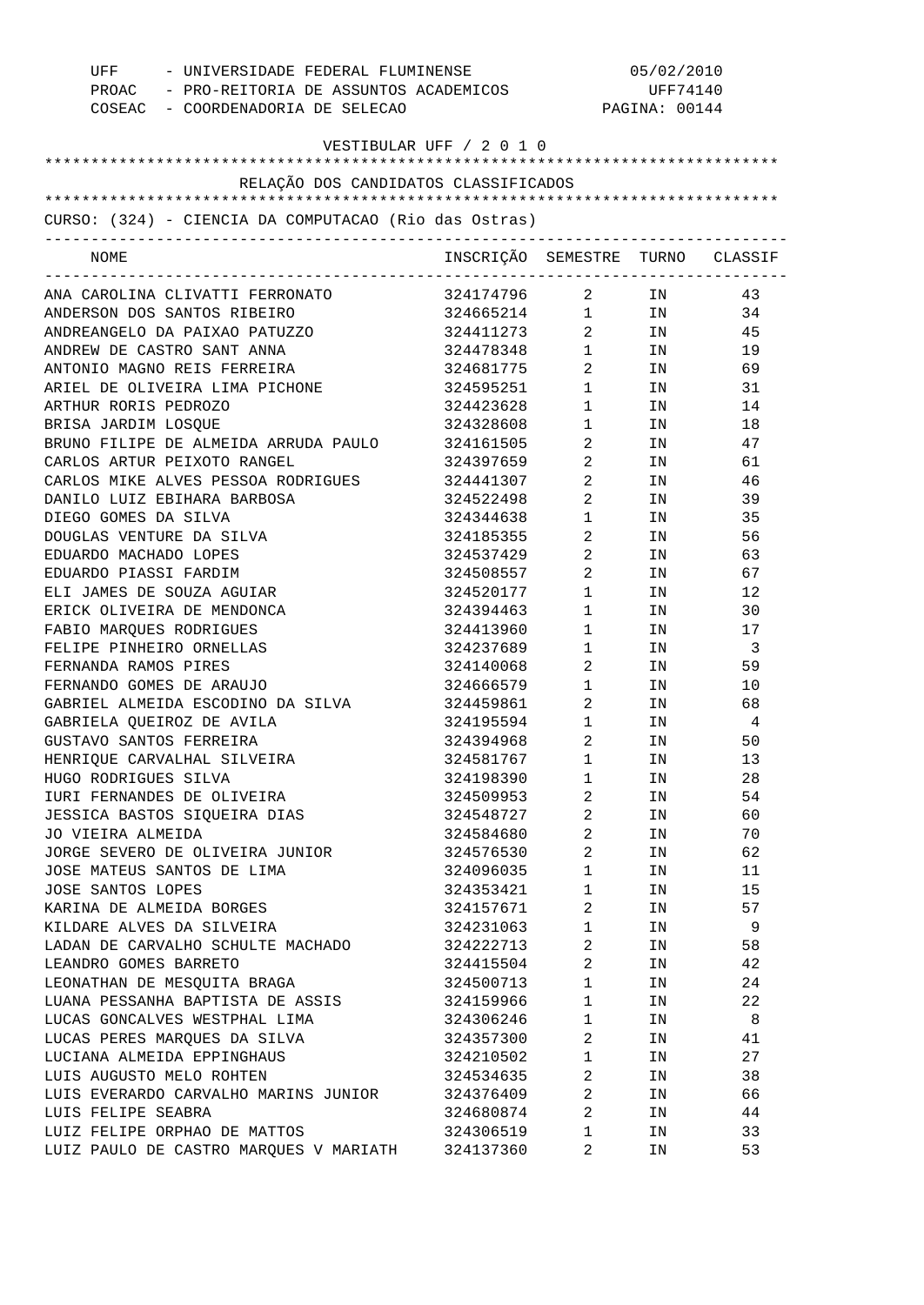| - UNIVERSIDADE FEDERAL FLUMINENSE<br>UFF              |                                  | 05/02/2010                     |                                                                                                                 |                |
|-------------------------------------------------------|----------------------------------|--------------------------------|-----------------------------------------------------------------------------------------------------------------|----------------|
| PROAC - PRO-REITORIA DE ASSUNTOS ACADEMICOS           |                                  | UFF74140                       |                                                                                                                 |                |
| COSEAC - COORDENADORIA DE SELECAO                     |                                  |                                | PAGINA: 00145                                                                                                   |                |
|                                                       |                                  |                                |                                                                                                                 |                |
|                                                       | VESTIBULAR UFF / 2 0 1 0         |                                |                                                                                                                 |                |
|                                                       |                                  |                                |                                                                                                                 |                |
| RELAÇÃO DOS CANDIDATOS CLASSIFICADOS                  |                                  |                                |                                                                                                                 |                |
|                                                       |                                  |                                |                                                                                                                 |                |
| CURSO: (324) - CIENCIA DA COMPUTACAO (Rio das Ostras) |                                  |                                |                                                                                                                 |                |
| NOME                                                  | INSCRIÇÃO SEMESTRE TURNO CLASSIF |                                |                                                                                                                 |                |
| MARCELO VAITSMAN NERCESSIAN M CANARIO 324327020 1 IN  |                                  |                                |                                                                                                                 | $\overline{7}$ |
| MARCO PAULO BRITO DE ALMEIDA MAINART 324425482        |                                  |                                | $1$ IN                                                                                                          | 20             |
| MARIA CAROLINA SORIANO FREIRE                         | 324280454                        |                                | $1$ IN                                                                                                          | 25             |
| MAURICIO CARDOSO BARBOZA                              | 324269503                        | $1 \quad \Box$                 | IN                                                                                                              | 26             |
| MICHELLE RODRIGUES MACHADO                            | 324594910                        | $\overline{2}$                 | IN DIE STREEP IN 1979 VAN DIE STREEP VAN DIE STREEP VAN DIE STREEP VAN DIE STREEP VAN DIE STREEP VAN DIE STREEP | 40             |
| MURILO DE MELO JATOBA                                 | 324485937 1                      |                                | IN                                                                                                              | 21             |
| NATHALIA KNUST FERREIRA                               | 324501717 2                      |                                | IN                                                                                                              | 52             |
| PAULO CEZAR DINIZ L FIGUEIREDO DA ROCHA 324648527     |                                  | $\overline{2}$                 | IN                                                                                                              | 48             |
| PEDRO DIAS PEREIRA DA SILVA                           | 324173522                        | $2^{\circ}$                    | IN                                                                                                              | 51             |
| PETER CLAYDER LOPES DA SILVA                          | 324667092                        | $\overline{2}$                 | IN                                                                                                              | 36             |
| RAPHAEL CAMPOS SALLES COSTA E SILVA                   | 324512649                        | $\overline{a}$                 | IN                                                                                                              | 49             |
| RENAN DA SILVA RODRIGUES                              | 324224682                        | $1 \qquad \qquad$              | IN DESCRIPTION OF REAL PROPERTY.                                                                                | 32             |
| ROBERTA FARIA BONFA LOBO                              | 324627028                        | $1 \qquad \qquad$              | IN THE TEST OF THE TEST OF THE TEST OF THE TEST OF THE TEST OF THE TEST OF THE TEST OF THE TEST OF THE TEST OF  | 29             |
| RODOLFO HAMMES BASTOS                                 | 324474861                        | $1 \quad \blacksquare$         | IN                                                                                                              | 6              |
| ROMULO CARLOS ALMEIDA DA SILVA                        | 324246159                        | $1 \quad \Box$                 | IN                                                                                                              | 2              |
| ROMULO DE ANGELIS VITOI                               | 324621141                        | $\mathbf{1}$                   | IN                                                                                                              | $\mathbf{1}$   |
| THAIS OUESADA FERNANDES                               | 324372764                        | $1 \quad \Box$                 | IN                                                                                                              | 23             |
| THAYSSA CARVALHO SILVA                                | 324578227                        | $\overline{2}$                 | TN                                                                                                              | 64             |
| THIAGO SILVA TAVARES                                  | 324344298                        | $\overline{2}$                 | TN                                                                                                              | 37             |
| TULIO CREMONINI ENTRINGER                             | 324634552                        | $1 \qquad \qquad$              | IN THE TEST OF THE TEST OF THE TEST OF THE TEST OF THE TEST OF THE TEST OF THE TEST OF THE TEST OF THE TEST OF  | - 5            |
| ULYSSES ALESSANDRO COUTO ROCHA                        | 324412007                        | $1 \quad \blacksquare$         | IN THE TEST OF THE TEST OF THE TEST OF THE TEST OF THE TEST OF THE TEST OF THE TEST OF THE TEST OF THE TEST OF  | 16             |
| VIERNANRYCK LUCIANO                                   | 324361466                        | $2 \left( \frac{1}{2} \right)$ | IN                                                                                                              | 65             |
| WALLACE BAPTISTA PIRES                                | 324066262                        | $\overline{2}$                 | IN                                                                                                              | 55             |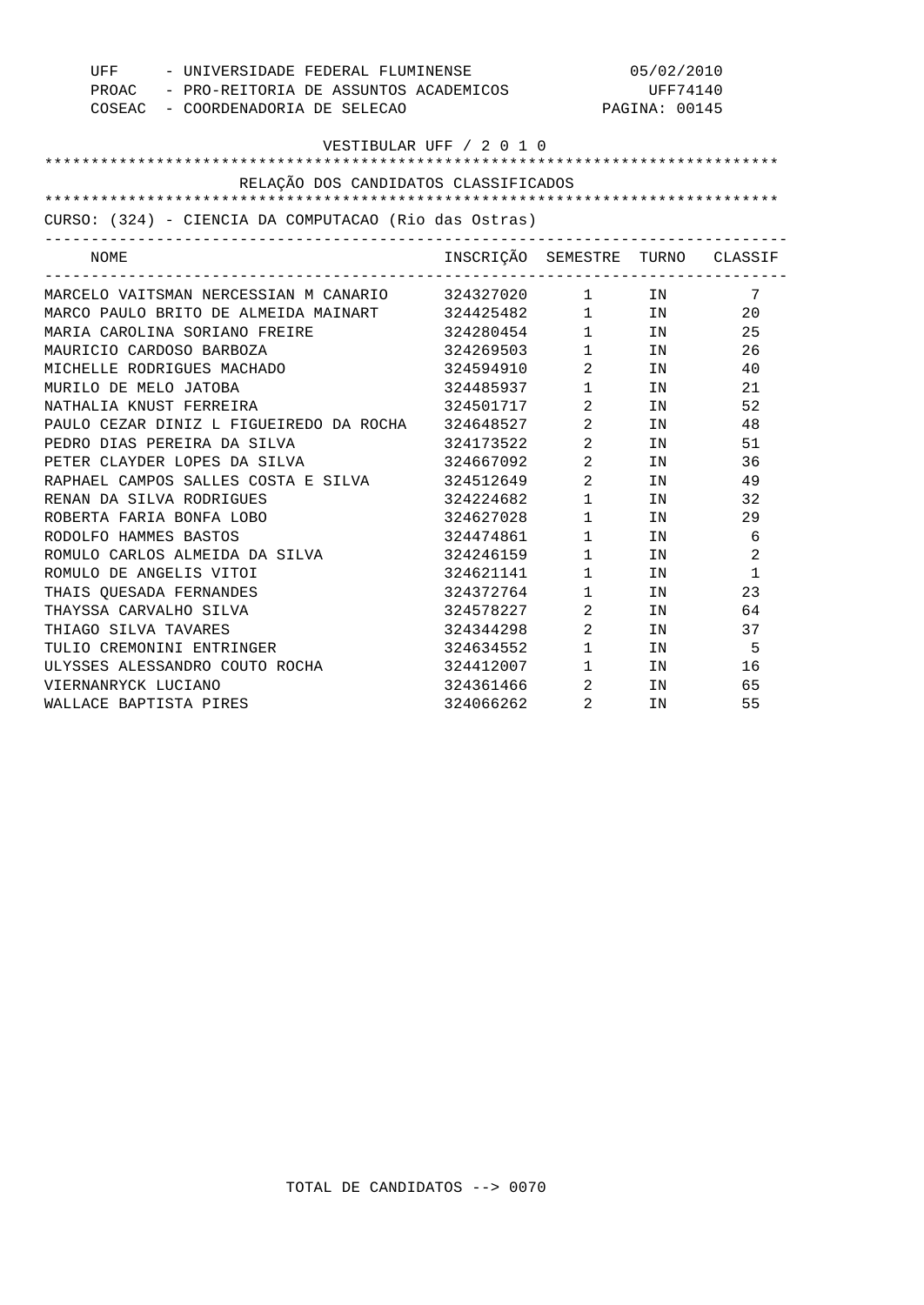| UFF - UNIVERSIDADE FEDERAL FLUMINENSE<br>PROAC - PRO-REITORIA DE ASSUNTOS ACADEMICOS<br>COSEAC - COORDENADORIA DE SELECAO |                                  |                                   | 05/02/2010<br>UFF74140<br>PAGINA: 00146                                                                        |     |
|---------------------------------------------------------------------------------------------------------------------------|----------------------------------|-----------------------------------|----------------------------------------------------------------------------------------------------------------|-----|
| VESTIBULAR UFF / 2 0 1 0                                                                                                  |                                  |                                   |                                                                                                                |     |
| RELAÇÃO DOS CANDIDATOS CLASSIFICADOS                                                                                      |                                  |                                   |                                                                                                                |     |
| CURSO: (325) - ENGENHARIA DE PRODUCAO (Rio das Ostras)                                                                    |                                  |                                   |                                                                                                                |     |
| NOME                                                                                                                      | INSCRIÇÃO SEMESTRE TURNO CLASSIF |                                   |                                                                                                                |     |
| AMANDA BARBOSA TERRA                                                                                                      | 325171940 1 IN                   |                                   |                                                                                                                | 11  |
| AMANDA MEDEIROS MAROUES                                                                                                   | 325435607 2 IN                   |                                   |                                                                                                                | 53  |
| ANDRE PERES DE ANDRADE                                                                                                    | 325585294 2 IN                   |                                   |                                                                                                                | 63  |
| ANDRE TELLES DE SOUSA CAVALCANTE                                                                                          | 325510251 2                      |                                   | IN                                                                                                             | 49  |
| ANE ELIDA NOGUEIRA FRAUCHES                                                                                               | 325068258                        | $1 \qquad \qquad$                 | IN                                                                                                             | - 1 |
| ARTHUR CARDOSO DOS SANTOS                                                                                                 | 325589226                        | $\overline{2}$                    | IN THE TEST OF THE TEST OF THE TEST OF THE TEST OF THE TEST OF THE TEST OF THE TEST OF THE TEST OF THE TEST OF | 47  |
| AUGUSTO CESAR NETTO DE SOUZA LUCIO                                                                                        | 325308323                        | $1 \qquad \qquad$                 | IN                                                                                                             | 28  |
| BARBARA FERREIRA BEZERRA                                                                                                  | 325519702                        | $\overline{2}$                    | IN                                                                                                             | 66  |
| BRUNA MORAES DE LIMA                                                                                                      | 325452746                        | $1 \quad \blacksquare$            | IN                                                                                                             | 15  |
| BRUNO MARTINS DIAS                                                                                                        | 325472772                        | $1 \qquad \qquad$                 | IN                                                                                                             | 21  |
| BRUNO RAMALHO GIOVANELLI                                                                                                  | 325548466                        | $\overline{2}$ and $\overline{2}$ | IN                                                                                                             | 48  |
| CAMILA FAJARDO PEIXOTO                                                                                                    | 325341911                        | $\overline{2}$                    | IN                                                                                                             | 65  |
| CAMILA SANTOS PINHEIRO                                                                                                    | 325263236                        | $1 \qquad \qquad$                 | IN                                                                                                             | - 7 |
| CAROLINA BOA SANTOS                                                                                                       | 325325565                        | $1 \qquad \qquad$                 | IN                                                                                                             | 12  |
| DANIEL DE PAIVA VIEIRA                                                                                                    | 325412629                        | $\overline{2}$                    | IN                                                                                                             | 61  |
| DANIEL GUIDA ANDRADE                                                                                                      | 325355699                        | $1 \qquad \qquad$                 | IN                                                                                                             | -9  |
| DANIEL RANGEL CESARIO MONNERAT                                                                                            | 325339607                        | $\overline{2}$                    | IN                                                                                                             | 39  |
| DANIELE DE BARROS CRESPO                                                                                                  | 325228119                        | $1 \quad \blacksquare$            | IN                                                                                                             | -3  |
| DANIELLE MAGALHAES DE ALMEIDA                                                                                             | 325041248                        | $\overline{2}$ and $\overline{2}$ | IN                                                                                                             | 69  |
| DANYELLE APARECIDA GRILLO DE F GARCIA                                                                                     | 325498312                        | $\overline{2}$ and $\overline{2}$ | IN                                                                                                             | 58  |
| DIEGO DA SILVA MATTOS                                                                                                     | 325286410                        | $\overline{2}$                    | IN                                                                                                             | 45  |
| DOUGLAS BECKER MARTINS                                                                                                    | 325385539                        | $1 \qquad \qquad$                 | IN                                                                                                             | 35  |
| EDUARDO DA COSTA FREIRE SILVA                                                                                             | 325617774                        | $1 \quad \blacksquare$            | IN                                                                                                             | 23  |
| FERNANDO COSTA DA SILVA AZEVEDO                                                                                           | 325545971                        | $\mathbf{1}$                      | IN                                                                                                             | 30  |
| GUILHERME NUNES PEREIRA                                                                                                   | 325434548                        | 2                                 | IN                                                                                                             | 67  |
| GUSTAVO ROCHA ARANTES                                                                                                     | 325507462                        | 1                                 | ΙN                                                                                                             | 25  |
| HELIO DE MOURA NETO                                                                                                       | 325653871                        | 2                                 | IN                                                                                                             | 41  |
| JARBAS DELLAZERI PIXIOLINI                                                                                                | 325390247                        | 2                                 | IN                                                                                                             | 54  |
| JEFFERSON LUCIO CABRAL DE CARVALHO                                                                                        | 325216934                        | 2                                 | IN                                                                                                             | 68  |
| JESSICA PEREIRA DIAS                                                                                                      | 325273372                        | $\mathbf{1}$                      | IN                                                                                                             | 32  |
| JOAO GABRIEL DE OLIVEIRA MOREIRA                                                                                          | 325507553                        | 2                                 | IN                                                                                                             | 43  |
| JOAO VITOR GUIMARAES RODRIGUES                                                                                            | 325283389                        | 2                                 | IN                                                                                                             | 62  |
| JOAO VITOR PEREIRA SOBRAL PINHEIRO                                                                                        | 325462480                        | 2                                 | IN                                                                                                             | 52  |
| JOYCE PEREIRA                                                                                                             | 325303270                        | $\mathbf{1}$                      | IN                                                                                                             | 24  |
| JULIANA ROSA DE CARVALHO                                                                                                  | 325360046                        | 2                                 | IN                                                                                                             | 51  |
| LEANDRO BOTELHO MATHIAS DOS SANTOS                                                                                        | 325539726                        | 1                                 | IN                                                                                                             | -6  |
| LEONARDO CIANCIO PIRES                                                                                                    | 325224175                        | $\mathbf{1}$                      | IN                                                                                                             | 10  |
| LEONARDO ESTEVES MOREIRA                                                                                                  | 325533344                        | 2                                 | IN                                                                                                             | 64  |
| LEONCIO PEREIRA ALVARENGA                                                                                                 | 325174461                        | 1                                 | IN                                                                                                             | 18  |
| LUCAS CATELLAN ZANDONADI                                                                                                  | 325162286                        | 1                                 | IN                                                                                                             | 27  |
| LUCAS CESCHIM GUIMARAES                                                                                                   | 325657102                        | 2                                 | IN                                                                                                             | 70  |
| LUCCAS DOMINGUES COSTA                                                                                                    | 325415231                        | 2                                 | IN                                                                                                             | 38  |
| LUCIANO DIAS DE OLIVEIRA PEREIRA                                                                                          | 325415827                        | 1                                 | IN                                                                                                             | 4   |
| LUISA VALLE DA COSTA                                                                                                      | 325169466                        | 2                                 | IN                                                                                                             | 50  |
| MARCELO DO AMARAL FREIXO                                                                                                  | 325340096                        | 2                                 | IN                                                                                                             | 37  |
| MARCELO MACEDO SOUSA                                                                                                      | 325423355                        | 2                                 | IN                                                                                                             | 55  |
| MARCIO SOUSA CARVALHO DA SILVA                                                                                            | 325540294                        | 2                                 | ΙN                                                                                                             | 36  |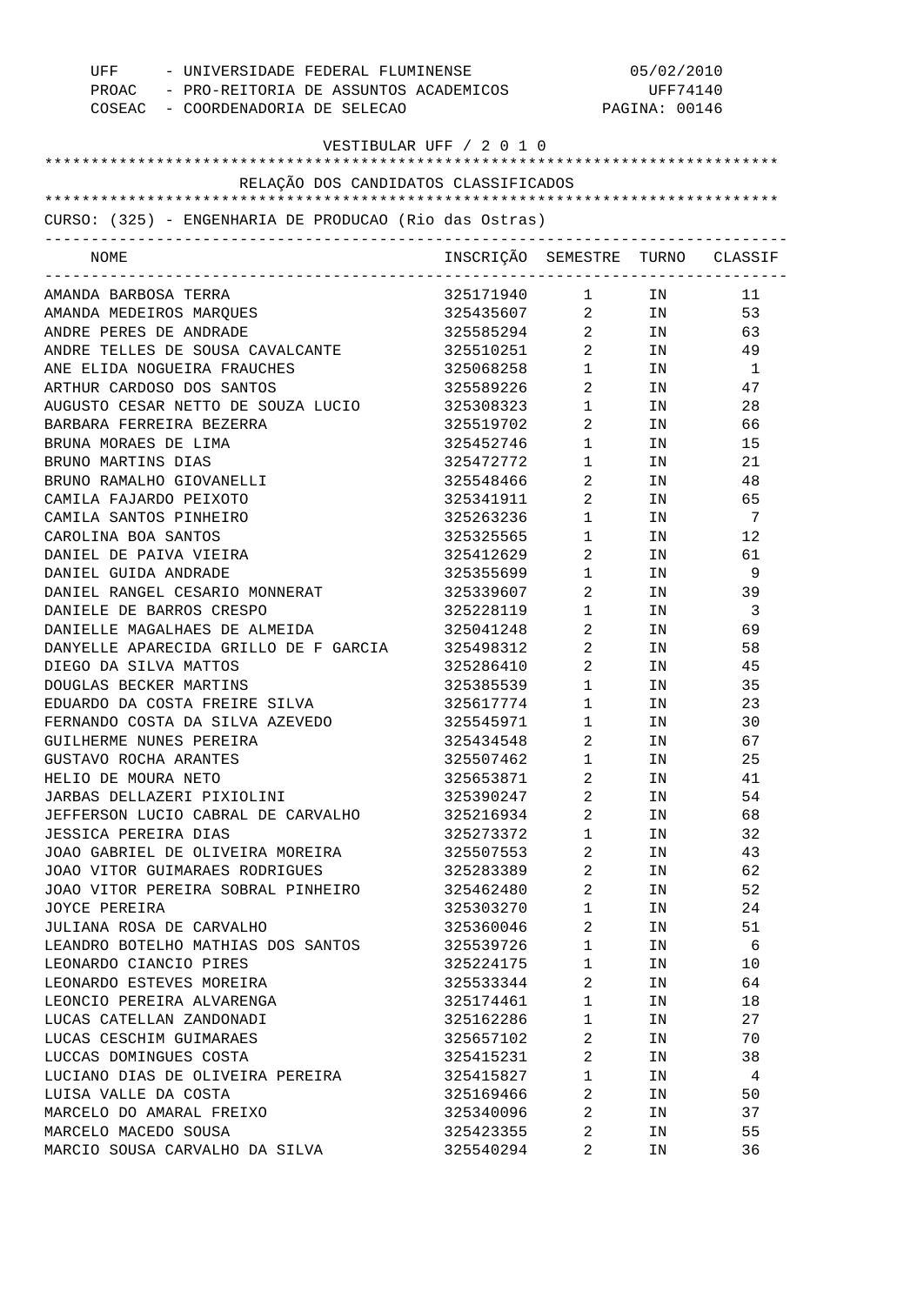| - UNIVERSIDADE FEDERAL FLUMINENSE<br>UFF               |                                  | 05/02/2010                     |                                                                                                                |                |
|--------------------------------------------------------|----------------------------------|--------------------------------|----------------------------------------------------------------------------------------------------------------|----------------|
| PROAC - PRO-REITORIA DE ASSUNTOS ACADEMICOS            |                                  | UFF74140                       |                                                                                                                |                |
| COSEAC - COORDENADORIA DE SELECAO                      |                                  |                                | PAGINA: 00147                                                                                                  |                |
|                                                        |                                  |                                |                                                                                                                |                |
|                                                        | VESTIBULAR UFF / 2 0 1 0         |                                |                                                                                                                |                |
|                                                        |                                  |                                |                                                                                                                |                |
| RELAÇÃO DOS CANDIDATOS CLASSIFICADOS                   |                                  |                                |                                                                                                                |                |
|                                                        |                                  |                                |                                                                                                                |                |
| CURSO: (325) - ENGENHARIA DE PRODUCAO (Rio das Ostras) |                                  |                                |                                                                                                                |                |
| NOME                                                   | INSCRIÇÃO SEMESTRE TURNO CLASSIF |                                |                                                                                                                |                |
| MARCOS VINICIUS FREIRE P DE SOUZA                      | 325552613 1 IN                   |                                |                                                                                                                | 13             |
| MARIANA KRUGEL NASCIMENTO                              | 325119502                        |                                | $1$ IN                                                                                                         | - 8            |
| MATEUS PINHEIRO DA SILVA                               | 325225909                        |                                | $2$ IN                                                                                                         | 40             |
| NATHALIA FROSSARD SILVA                                | 325491211 1 IN                   |                                |                                                                                                                | 34             |
| PABLO PEREIRA E SILVA                                  | 325551786                        | $1 \quad \Box$                 | IN                                                                                                             | 22             |
| PAULA OLIVEIRA PONTES                                  | 325330376 1                      |                                | IN                                                                                                             | 16             |
| PHILIPE DA SILVA SIMOES                                | 325457409                        | $\overline{2}$                 | IN                                                                                                             | 59             |
| RAFAEL ALVES BASTOS                                    | 325489206                        | $\mathbf{1}$                   | IN                                                                                                             | 17             |
| RAFAEL REZENDE SOTTO MAIOR                             | 325455205                        | 1                              | IN                                                                                                             | 14             |
| RAFAELLA DA SILVA PEREIRA BOTELHO                      | 325640927                        | $\overline{2}$                 | IN                                                                                                             | 46             |
| RENAN QUEIROZ DE CARVALHO                              | 325600692                        | $\overline{2}$                 | IN                                                                                                             | 57             |
| RODOLFO DELOGO LIMA                                    | 325177035                        | $2 \left( \frac{1}{2} \right)$ | IN THE TEST OF THE TEST OF THE TEST OF THE TEST OF THE TEST OF THE TEST OF THE TEST OF THE TEST OF THE TEST OF | 60             |
| SARAH VIEIRA DECA                                      | 325605367                        | $\overline{2}$                 | IN                                                                                                             | 56             |
| SERGIO LUIZ MONI RIBEIRO FILHO                         | 325345395                        | $1 \quad \blacksquare$         | IN                                                                                                             | 29             |
| SERGIO THULER COELHO                                   | 325450293                        | $1 \qquad \qquad$              | IN                                                                                                             | 26             |
| TARCISIO LIMA DA CRUZ                                  | 325337855                        | $\mathbf{1}$                   | IN                                                                                                             | 5              |
| THAIS LOPES GUEDES DE OLIVEIRA                         | 325321117                        | $1 \quad \Box$                 | IN                                                                                                             | $\overline{2}$ |
| THAYS RODRIGUES DE ALMEIDA MARQUES                     | 325487820                        | $1 \quad \Box$                 | TN                                                                                                             | 20             |
| THIAGO COSTA SOARES                                    | 325363452                        | $1 \quad \Box$                 | IN                                                                                                             | 19             |
| THIAGO DA SILVA LOPES                                  | 325230514                        | $1 \quad \blacksquare$         | IN                                                                                                             | 33             |
| THIAGO SILVA POEYS                                     | 325560402 1                      |                                | IN DESCRIPTION OF THE STATE OF THE STATE OF THE STATE OF THE STATE OF THE STATE OF THE STATE OF THE STATE OF T | 31             |
| THIAGO TOLEDO VIANA RODRIGUES                          | 325418099                        | $\overline{2}$                 | IN                                                                                                             | 44             |
| VIVIAN LACHINI COLA                                    | 325406008                        | 2                              | IN                                                                                                             | 42             |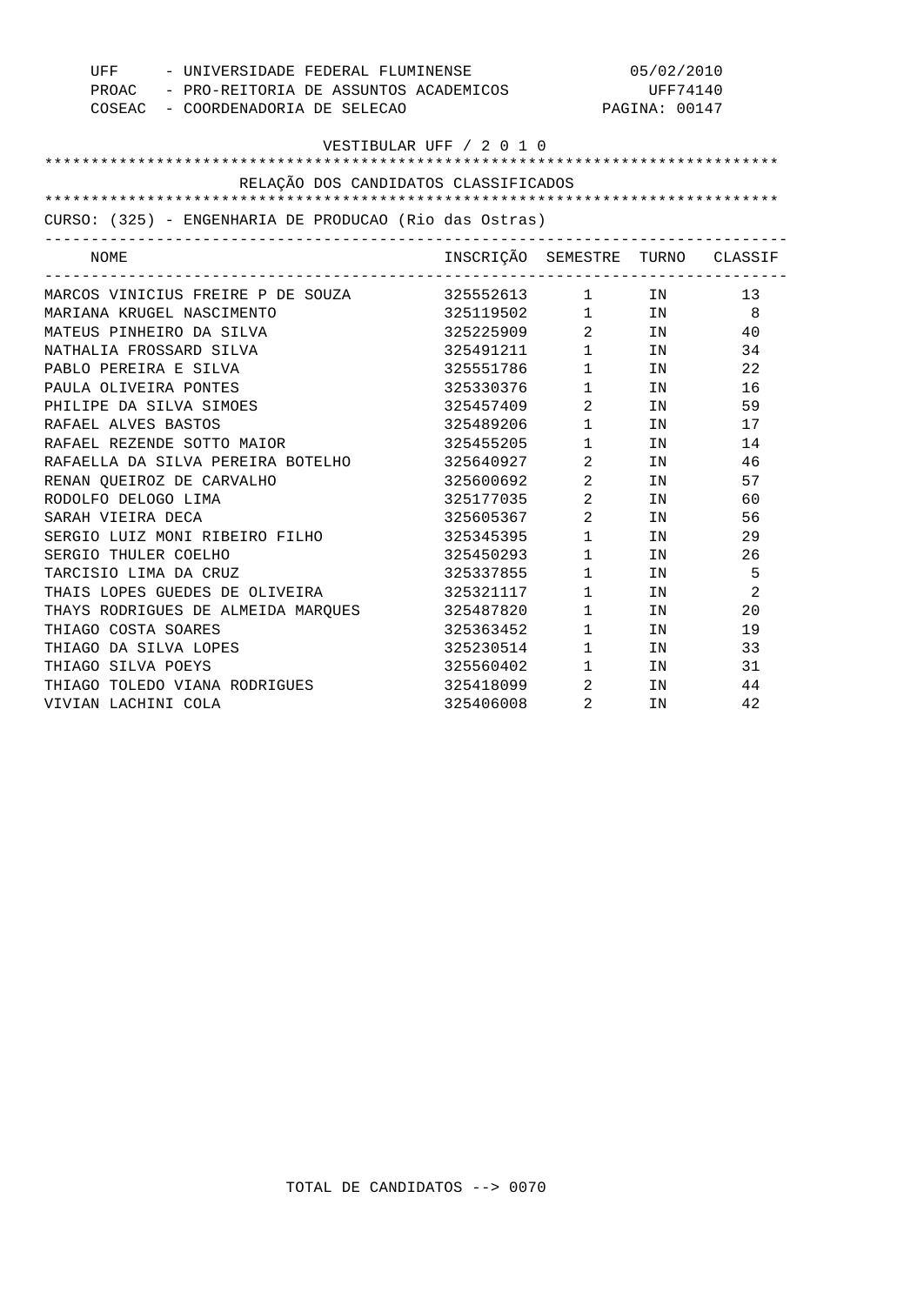|                                                                                  | - UNIVERSIDADE FEDERAL FLUMINENSE<br>UFF             |                           | 05/02/2010             |        |                         |  |
|----------------------------------------------------------------------------------|------------------------------------------------------|---------------------------|------------------------|--------|-------------------------|--|
| PROAC - PRO-REITORIA DE ASSUNTOS ACADEMICOS<br>COSEAC - COORDENADORIA DE SELECAO |                                                      | UFF74140<br>PAGINA: 00148 |                        |        |                         |  |
|                                                                                  |                                                      |                           |                        |        |                         |  |
|                                                                                  |                                                      |                           |                        |        |                         |  |
|                                                                                  | RELAÇÃO DOS CANDIDATOS CLASSIFICADOS                 |                           |                        |        |                         |  |
|                                                                                  |                                                      |                           |                        |        |                         |  |
|                                                                                  | CURSO: (350) - ADMINISTRACAO PUBLICA (Volta Redonda) |                           |                        |        |                         |  |
| NOME                                                                             |                                                      | INSCRIÇÃO SEMESTRE        |                        |        | TURNO CLASSIF           |  |
|                                                                                  | ALINE RODRIGUES ORTOLANI                             | 350651512 1 MA            |                        |        | 1                       |  |
| BRUNO BRETTAS FRANCO                                                             |                                                      | 350597168                 |                        | $1$ MA | 7                       |  |
| BRUNO CABRAL ALVES                                                               |                                                      | 350658467                 |                        | $1$ MA | 6                       |  |
|                                                                                  | CARLOS HERIQUE GARCIA E SILVA VILELA                 | 350632968                 |                        | $1$ MA | 24                      |  |
|                                                                                  | CRISTIANE BORGES DE OLIVEIRA                         | 350354671                 | 1                      | MA     | 16                      |  |
| DANIEL NETO FRANCISCO                                                            |                                                      | 350670518                 | 1                      | MA     | 10                      |  |
|                                                                                  | DAYANA ROSA DUARTE MORAIS                            | 350420858                 | $1 \quad \Box$         | MA     | 5                       |  |
| DOUGLAS DE TOLEDO VAZ                                                            |                                                      | 350682456                 | $\mathbf{1}$           | MA     | 8                       |  |
|                                                                                  | DRIELEN FRANCA FERREIRA DA SILVA                     | 350121361                 | 1                      | MA     | 15                      |  |
| ELISEU DO CARMO SANTOS                                                           |                                                      | 350360266                 | $1 \quad \blacksquare$ | MA     | 29                      |  |
|                                                                                  | FABIANA DE SOUZA CANDIDO                             | 350610685                 | $1 \quad \blacksquare$ | МA     | 26                      |  |
|                                                                                  | ISRAEL DE CARVALHO DRUMOND ARAUJO                    | 350420676                 | 1                      | MA     | $\overline{4}$          |  |
|                                                                                  | JESSICA GUERRA INACIO DE OLIVEIRA                    | 350135221                 | 1                      | MA     | 20                      |  |
| <b>JESSICA PONTES GAMA</b>                                                       |                                                      | 350423018                 | $1 \qquad \qquad$      | MA     | 14                      |  |
| JOSE GERALDO FERREIRA                                                            |                                                      | 350683632                 | $1 \quad \Box$         | МA     | 25                      |  |
| JULIANA DA SILVA MATOS                                                           |                                                      | 350037833                 | 1                      | MA     | 31                      |  |
| LEANDRO AKIRA OYADOMARI                                                          |                                                      | 350210112                 | 1                      | MA     | 11                      |  |
|                                                                                  | LEONARDO DA SILVA OLEGARIO                           | 350628163                 | $1 \quad \blacksquare$ | MA     | 18                      |  |
|                                                                                  | LETICIA DOS SANTOS JORNADA                           | 350529056                 | $\mathbf{1}$           | MA     | 22                      |  |
| LUAN DE FREITAS SILVA                                                            |                                                      | 350672475                 | 1                      | MA     | 9                       |  |
|                                                                                  | LUCIMARA ALEXANDRE DA SILVA                          | 350111263                 | 1                      | MA     | 2                       |  |
|                                                                                  | LUIZ CHRISTIANO FESTIVO PINTO                        | 350217548                 | $1 \qquad \qquad$      | MA     | 28                      |  |
|                                                                                  | LUIZ EDUARDO CARVALHO GUIMARAES                      | 350235942                 | $1$ – $\sim$           | MA     | 12                      |  |
| MAYARA DE SA SILVA                                                               |                                                      | 350134136                 | 1                      | MA     | 17                      |  |
|                                                                                  | NATHALIA VAZ VASCONCELLOS                            | 350425690                 | $\mathbf{1}$           | MA     | 21                      |  |
|                                                                                  | PATRICIA SOUZA DE SABOYA BARBOSA                     | 350356045                 | $1 \quad \blacksquare$ | MA     | 19                      |  |
|                                                                                  | PAULO PORTO DE ALBUQUERQUE PEREIRA                   | 350682391                 | $\mathbf 1$            | MA     | $\overline{\mathbf{3}}$ |  |
|                                                                                  | ROBERTA EVARISTO FERREIRA                            | 350601024                 | 1                      | MA     | 23                      |  |
|                                                                                  | SILVIO HENRIQUE DE MORAES COELHO                     | 350525361                 | $\mathbf{1}$           | MA     | 13                      |  |
| THIAGO FONSECA DE ASSIS                                                          |                                                      | 350597352                 | $1 \quad \blacksquare$ | МA     | 30                      |  |
|                                                                                  | VIVIAN DE NOVAES COUTINHO                            | 350571657                 | $\mathbf{1}$           | МA     | 2.7                     |  |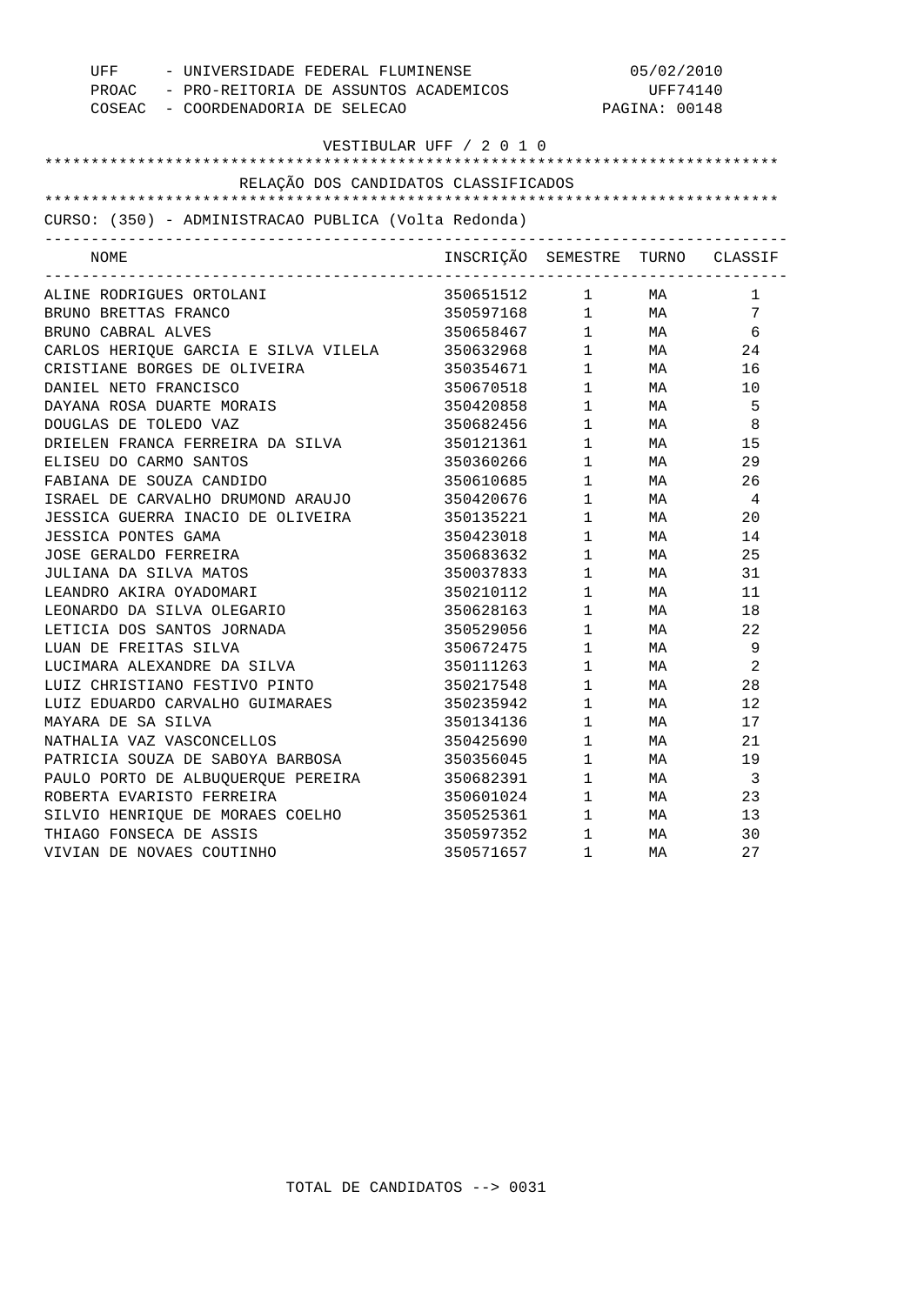| UFF - UNIVERSIDADE FEDERAL FLUMINENSE<br>PROAC - PRO-REITORIA DE ASSUNTOS ACADEMICOS<br>COSEAC - COORDENADORIA DE SELECAO |                                  | 05/02/2010<br>UFF74140<br>PAGINA: 00149 |                 |     |
|---------------------------------------------------------------------------------------------------------------------------|----------------------------------|-----------------------------------------|-----------------|-----|
| VESTIBULAR UFF / 2 0 1 0                                                                                                  |                                  |                                         |                 |     |
| RELAÇÃO DOS CANDIDATOS CLASSIFICADOS                                                                                      |                                  |                                         |                 |     |
|                                                                                                                           |                                  |                                         |                 |     |
| CURSO: (351) - CIENCIAS CONTABEIS (Volta Redonda)                                                                         |                                  |                                         |                 |     |
| NOME                                                                                                                      | INSCRIÇÃO SEMESTRE TURNO CLASSIF |                                         |                 |     |
| ALESSANDRA DE ALMEIDA BORGES OLIVEIRA                                                                                     | 351135908 1 NO                   |                                         |                 | 34  |
| ALESSANDRA RIBEIRO DA SILVA VARELA                                                                                        | 351708236 2 NO                   |                                         |                 | 62  |
| ALINE COELHO BALTAR                                                                                                       | 351671407 2                      |                                         | NO <sub>2</sub> | 51  |
| ANA CLARA DE MELO REIS                                                                                                    | 351694667 1                      |                                         | NO <sub>1</sub> | 22  |
| ANA LUIZA DA COSTA PEREIRA                                                                                                | 351271908 1                      |                                         | NO <sub>1</sub> | 26  |
| ANA PAULA ALVES DE ALMEIDA RAMOS                                                                                          | 351672774 2                      |                                         | NO <sub>2</sub> | 66  |
| ANDERSON BRANDAO DA SILVA                                                                                                 | 351647389                        | $1 \qquad \qquad$                       | NO <sub>2</sub> | 37  |
| ANDERSON CAIO DE SOUZA LIMA                                                                                               | 351269955                        | $\overline{2}$                          | NO <sub>2</sub> | 53  |
| ANGELINA DOS SANTOS SOARES                                                                                                | 351510471                        | $1 \quad \blacksquare$                  | NO <sub>2</sub> | 18  |
| ANNA BARBARA RIBEIRO BOIA                                                                                                 | 351482301                        | $1 \quad \blacksquare$                  | MA              | 10  |
| AYSLAN CARDOSO DE CARVALHO                                                                                                | 351339279                        | $\overline{2}$                          | NO <sub>2</sub> | 69  |
| BRUNO BARBOSA MOURA SERRAO                                                                                                | 351659887                        | $1 \qquad \qquad$                       | NO <sub>2</sub> | 21  |
| CAMILA DE ARAUJO                                                                                                          | 351325278                        | $\overline{2}$                          | NO              | 65  |
| CAMILA RAMOS DOMINGOS DE SOUZA                                                                                            | 351681036                        | $1 \qquad \qquad$                       | NO .            | 13  |
| CAMILLA DE PAULO DE LIMA                                                                                                  | 351662951                        | $1 \qquad \qquad$                       | MA              | 25  |
| CARLA PEREIRA REZENDE                                                                                                     | 351507632                        | $\overline{2}$                          | NO              | 56  |
| CARLOS JOSE GUIMARAES DAS VIRGENS                                                                                         | 351342472                        | $\overline{2}$                          | NO              | 52  |
| CAROLINA TABITA DE SOUZA GOMES                                                                                            | 351611380                        | $1 \qquad \qquad$                       | MA              | - 6 |
| CAROLINE RODRIGUES DE CAMPOS                                                                                              | 351155740                        | $1 \qquad \qquad$                       | NO              | 49  |
| CINTIA MARI TOSHIMITSU                                                                                                    | 351173895                        | $1 \quad \blacksquare$                  | NO .            | 36  |
| CLEITON MACHADO DA SILVA                                                                                                  | 351668462                        | $1 \qquad \qquad$                       | NO              | 27  |
| DANIELY CANDIDO DA CRUZ                                                                                                   | 351453893                        | $1 \quad \blacksquare$                  | NO              | 19  |
| DANILO SALES DOI                                                                                                          | 351592778                        | $1 \quad \blacksquare$                  | MA              | 14  |
| DAYANI FARIA SILVA                                                                                                        | 351067151                        | $1 \qquad \qquad$                       | NO              | 7   |
| DIEGO FERNANDES DO NASCIMENTO                                                                                             | 351688852                        | $2 \left( \frac{1}{2} \right)$          | NO.             | 68  |
| DIEINE FERREIRA DE SOUZA                                                                                                  | 351121335                        | 2                                       | ΝO              | 63  |
| EDMAR MACHADO BRAGA FILHO                                                                                                 | 351421606                        | $\mathbf{1}$                            | МA              | 4   |
| ELEN MAIARA DOS SANTOS REIS                                                                                               | 351671366                        | $\mathbf{1}$                            | NO              | 43  |
| ELIONAI PEREIRA BRAGA                                                                                                     | 351330730                        | $\mathbf 1$                             | NO              | 40  |
| EMILY LOVATE GOMES FOUREUAX                                                                                               | 351257213                        | 1                                       | МA              | 71  |
| FABIANA FRANCO RIBEIRO                                                                                                    | 351120460                        | 1                                       | NO.             | 41  |
| FABIO CRISTIANO PALMEIRA                                                                                                  | 351556619                        | $\mathbf 1$                             | NO              | 5   |
| FABIO LACERDA DA SILVA                                                                                                    | 351537704                        | 2                                       | NO.             | 50  |
| FELLIPE CARDOSO PEREIRA                                                                                                   | 351390807                        | $\mathbf{1}$                            | NO              | 24  |
| FERNANDA DE SOUZA CASTRO                                                                                                  | 351132188                        | 1                                       | NO.             | 8   |
| GABRIEL DIAS DE OLIVEIRA                                                                                                  | 351592106                        | $\mathbf{1}$                            | NO.             | 46  |
| GRAZIELLA RODRIGUES FERREIRA                                                                                              | 351692865                        | 1                                       | NO.             | 29  |
| GUSTAVO BARBOSA GOMES MOREIRA                                                                                             | 351470956                        | 1                                       | МA              | 55  |
| HISLANIA FATIMA DOS SANTOS NOBREGA                                                                                        | 351511970                        | 2                                       | NO.             | 58  |
| IVAN MACHADO DE OLIVEIRA SANT'ANNA                                                                                        | 351467868                        | 1                                       | NO.             | 42  |
| JANDERSON CLAYTON FARIAS MACHADO                                                                                          | 351650544                        | $\mathbf 1$                             | NO.             | 17  |
| KELLEN COSTA PEREIRA                                                                                                      | 351638792                        | 1                                       | NO.             | 12  |
| KELLY CRISTINA DUARTE PARENTE                                                                                             | 351658807                        | 1                                       | NO.             | 20  |
| LAUDICEA TEIXEIRA DA SILVA                                                                                                | 351707593                        | 1                                       | NO.             | 38  |
| LEILIESE VIANA PIRES                                                                                                      | 351539104                        | 2                                       | NO.             | 61  |
| LETICIA RAMOS PEREIRA                                                                                                     | 351665898                        | 1                                       | NO              | 3   |
| LUANA DE SOUZA COELHO                                                                                                     | 351127585                        | 1                                       | NO              | 15  |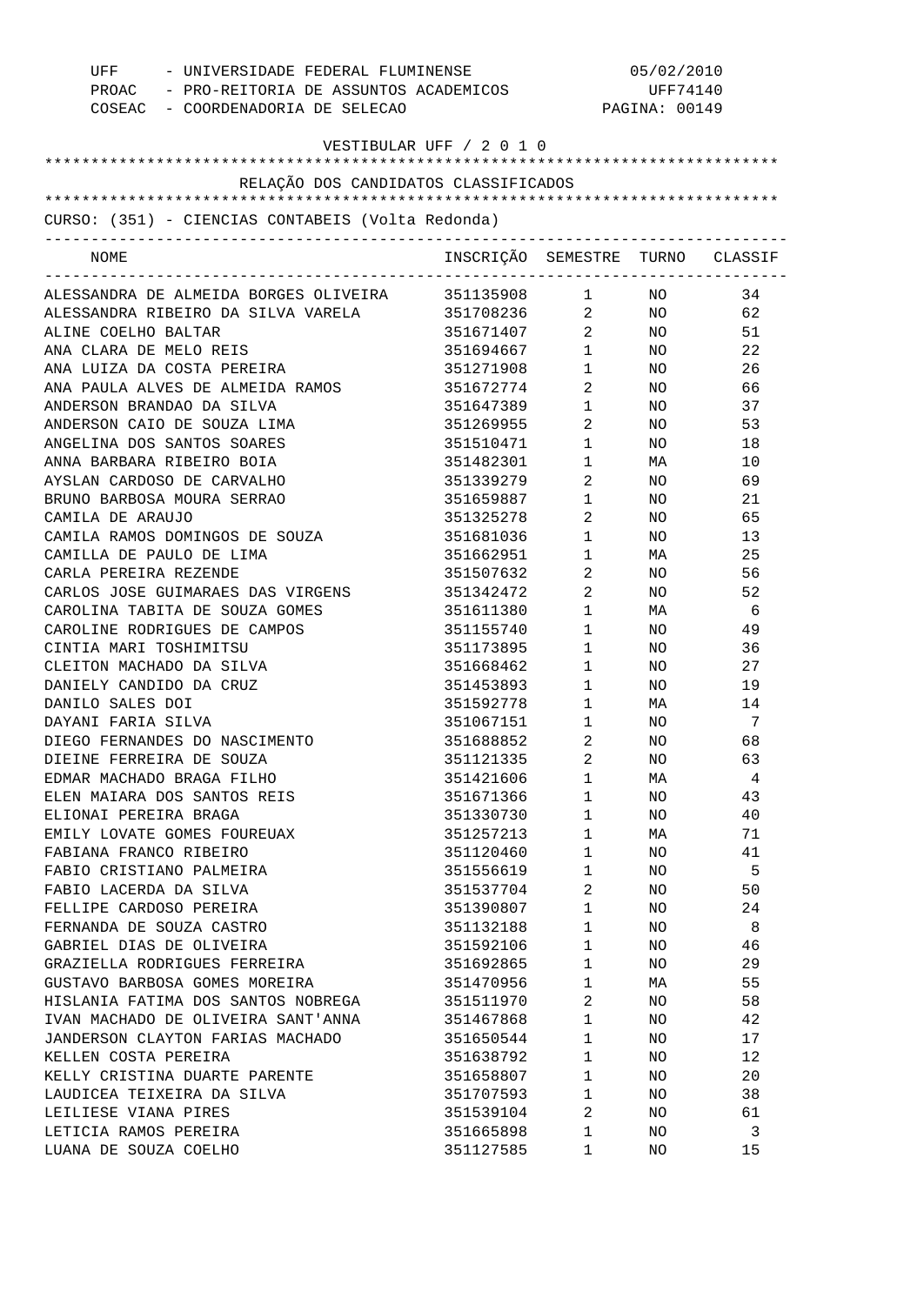|                                                   | UFF - UNIVERSIDADE FEDERAL FLUMINENSE       |                                                                        | 05/02/2010    |    |  |
|---------------------------------------------------|---------------------------------------------|------------------------------------------------------------------------|---------------|----|--|
|                                                   | PROAC - PRO-REITORIA DE ASSUNTOS ACADEMICOS |                                                                        | UFF74140      |    |  |
| COSEAC - COORDENADORIA DE SELECAO                 |                                             |                                                                        | PAGINA: 00150 |    |  |
|                                                   |                                             |                                                                        |               |    |  |
|                                                   | VESTIBULAR UFF / 2 0 1 0                    |                                                                        |               |    |  |
| RELAÇÃO DOS CANDIDATOS CLASSIFICADOS              |                                             |                                                                        |               |    |  |
|                                                   |                                             |                                                                        |               |    |  |
| CURSO: (351) - CIENCIAS CONTABEIS (Volta Redonda) |                                             |                                                                        |               |    |  |
| NOME                                              | INSCRIÇÃO SEMESTRE TURNO CLASSIF            |                                                                        |               |    |  |
| LUCAS LESSA DE LIMA TUAO GAVA                     | 351344200 1 MA                              |                                                                        |               | 64 |  |
| LUIS GUSTAVO MACEDO RIBEIRO                       | 351660381 1 NO                              |                                                                        |               | 11 |  |
| MAIRA SANTANA SILVA                               | 351282610 1 NO                              |                                                                        |               | 16 |  |
| MARIA INEZ LUSTOZA ALVES                          | 351679320 2 NO                              |                                                                        |               | 60 |  |
| MARIANA DO CANTO PEREIRA                          | 351476170                                   |                                                                        | $1$ NO        | 9  |  |
| MAYARA IZZO                                       | 351474665                                   |                                                                        | $1$ NO        | 1  |  |
| MICHELE CAROLINE FONSECA DE SOUSA                 | 351197487                                   |                                                                        | $1$ MA        | 2  |  |
| NATANA CRISTINA DA SILVA BARBOSA                  | 351090407                                   |                                                                        | $1$ MA        | 32 |  |
| OVIDIO LUIZ SOARES NETO                           | 351494304                                   |                                                                        | $1$ MA        | 59 |  |
| PATRICIA COELHO DA SILVA                          | 351227672                                   |                                                                        | 2NO           | 70 |  |
| PAULA TREBILCOCK MOREIRA                          | 351645848                                   | $\begin{array}{ccc} 1 & & \text{NA} \\ 1 & & \text{NA} \\ \end{array}$ |               | 54 |  |
| PAULO HENRIQUE GOMES DEMARQUE                     | 351338316                                   |                                                                        |               | 28 |  |
| RITA DE CASSIA SILVESTRE                          | 351648242                                   | $\mathbf{1}$                                                           | NO            | 44 |  |
| RODOLFO MORAES MARTINS                            | 351592584                                   | $1$ MA                                                                 |               | 30 |  |
| SERGIO MOREIRA DA SILVA                           | 351278932                                   | $1$ NO                                                                 |               | 45 |  |
| SILVIO DUTRA PEREIRA BISNETO                      | 351459768                                   | $1\qquad \quad \, \textrm{NO}$                                         |               | 48 |  |
| SUELEN SOARES DE OLIVEIRA SILVA                   | 351701202                                   | $1$ NO                                                                 |               | 47 |  |
| SUELLEN PEREIRA CYRNE                             | 351685161                                   | $1$ NO                                                                 |               | 33 |  |
| SUZANE ALICE RIBEIRO MENDONCA                     | 351116885                                   | $1$ MA                                                                 |               | 35 |  |
| TAMARA RODRIGUES SOARES                           | 351162482                                   |                                                                        | $1$ NO        | 39 |  |
| VALERIA CRISTINA ALVES BATALHA SOUZA              | 351472617                                   |                                                                        | $1$ MA        | 57 |  |
| VICTOR DOS SANTOS ALVES                           | 351566119 2 NO                              |                                                                        |               | 67 |  |
| VINICIUS OLIVEIRA MENEZES                         | 351175051                                   | $1$ NO                                                                 |               | 31 |  |
| VITORIA DA SILVA TEODORO                          | 351260600                                   | 1                                                                      | NO            | 23 |  |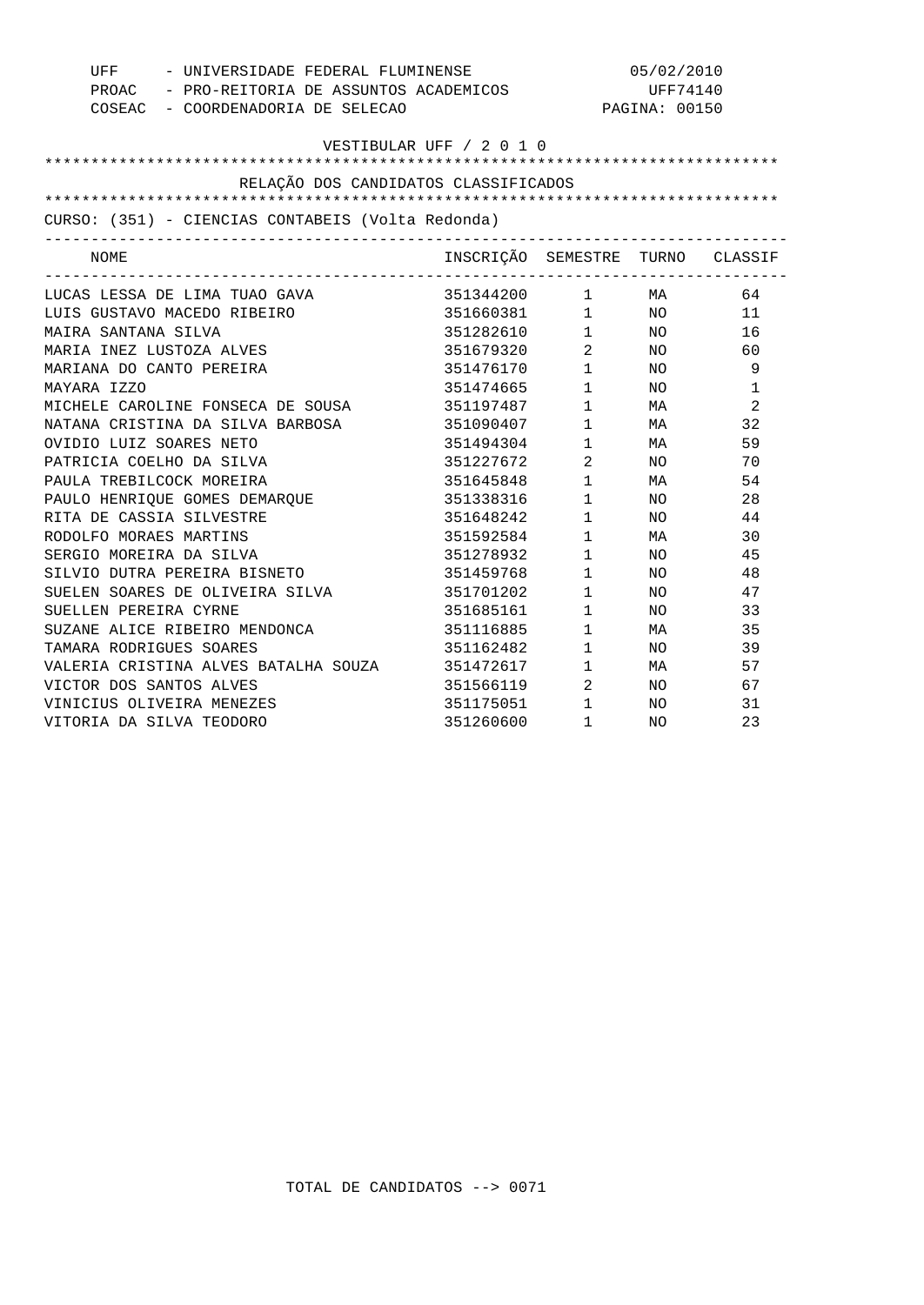| UFF - UNIVERSIDADE FEDERAL FLUMINENSE<br>PROAC - PRO-REITORIA DE ASSUNTOS ACADEMICOS<br>COSEAC - COORDENADORIA DE SELECAO |                                  | 05/02/2010<br>UFF74140<br>PAGINA: 00151 |                 |        |
|---------------------------------------------------------------------------------------------------------------------------|----------------------------------|-----------------------------------------|-----------------|--------|
| VESTIBULAR UFF / 2 0 1 0                                                                                                  |                                  |                                         |                 |        |
| RELAÇÃO DOS CANDIDATOS CLASSIFICADOS                                                                                      |                                  |                                         |                 |        |
|                                                                                                                           |                                  |                                         |                 |        |
| CURSO: (352) - ADMINISTRACAO (Volta Redonda)                                                                              |                                  |                                         |                 |        |
| NOME                                                                                                                      | INSCRIÇÃO SEMESTRE TURNO CLASSIF | ----------------------------            |                 |        |
| ADAO EVERTON ROLIM DE ALMEIDA                                                                                             | 352151299                        |                                         | 2 $\,$ NO $\,$  | 65     |
| ADRIANE CHRISTINO SILVA                                                                                                   | 352454419 1 NO                   |                                         |                 | 51     |
| AGNES NATASHA MACIEL DE SAMPAIO                                                                                           | 352153388 1 NO                   |                                         |                 | 28     |
| ALINE APARECIDA DE MORAES RIBEIRO                                                                                         | 352108462                        |                                         | 1 IN 116        |        |
| ALINE APARECIDA SILVA DE SOUZA                                                                                            | 352634954                        | $1 \quad \blacksquare$                  | NO <sub>2</sub> | 25     |
| ALINYELEM DA SILVA BARBOSA                                                                                                | 352410255                        | $1 \quad \blacksquare$                  | NO <sub>1</sub> | 39     |
| AMANDA APARECIDA VIANA DE SOUSA                                                                                           | 352615465                        | $1 \quad \blacksquare$                  | IN              | 71     |
| AMANDA MOREIRA FERREIRA                                                                                                   | 352150958                        | $1 \quad \blacksquare$                  | NO <sub>1</sub> | 41     |
| ANA LUIZA FERRO DA SILVA E SILVA                                                                                          | 352453788                        | $\overline{a}$                          | NO <sub>1</sub> | 79     |
| ANA PAULA MEDEIROS BAUER                                                                                                  | 352222232                        | $1 \quad \blacksquare$                  | IN              | 19     |
| ANDREA CRISTINA CAETANO PEREIRA                                                                                           | 352555706                        | $1 \quad \Box$                          |                 | IN 107 |
| ANNA CAROLINA FERNANDES DE LIMA                                                                                           | 352690116                        | $1 \quad \blacksquare$                  | NO <sub>2</sub> | 20     |
| ANNA LUISA FAZOLATO MOURA                                                                                                 | 352648644                        | $1 \qquad \qquad$                       | IN              | 106    |
| BARBARA COSTA PIMENTEL                                                                                                    | 352587228                        | $\overline{2}$                          | NO              | 69     |
| BARBARA CUNHA FERREIRA DE OLIVEIRA                                                                                        | 352363244                        | $1 \qquad \qquad$                       | NO              | 48     |
| BARBARA DE ALMEIDA COELHO                                                                                                 | 352542840                        | $1 \qquad \qquad$                       | NO <sub>2</sub> | 13     |
| BARBARA MATHEUS RIZZUTI                                                                                                   | 352471572                        | $1 \qquad \qquad$                       |                 | IN 112 |
| BIANCA RIBEIRO DE NARDI BASTOS                                                                                            | 352617839                        | $1 \quad \blacksquare$                  | IN              | 1      |
| BRUNA DANIELLE ALBUQUERQUE DE AVILA                                                                                       | 352462935                        | $1 \qquad \qquad$                       | IN              | 83     |
| BRUNA DE MELO MAIA                                                                                                        | 352286068                        | $1 \quad \blacksquare$                  | IN              | 16     |
| CAMILA CALBETE DE LIMA                                                                                                    | 352439574                        | $1 \quad \blacksquare$                  | IN              | 53     |
| CAMILA CAROLINE DE CARVALHO SOUZA                                                                                         | 352514659                        | $1 \quad \Box$                          |                 | IN 118 |
| CAMILA DA SILVA VALENTIM                                                                                                  | 352559441                        | $1 \quad \blacksquare$                  | NO              | 14     |
| CARLOS EDUARDO DE CARVALHO                                                                                                | 352691562                        | $1 \quad \blacksquare$                  | IN              | 78     |
| CARLOS HENRIQUE CLEMENTE FILHO                                                                                            | 352431730                        | $2 \left( \frac{1}{2} \right)$          | NO.             | 55     |
| CARLOS PERES MONTEIRO FILHO                                                                                               | 352236843                        | 2                                       | ΝO              | 70     |
| CAROLINA NOGUEIRA COBRA LOPES NUNES                                                                                       | 352468903                        | $\mathbf 1$                             | ΙN              | 29     |
| CAROLINA SANTANA DA SILVA                                                                                                 | 352691718                        | 2                                       | NO              | 80     |
| CAROLINE BRITO DE CARVALHO                                                                                                | 352334619                        | $\mathbf 1$                             | ΝO              | 2      |
| CHARLES JUNIOR ANDRADE DA SILVA                                                                                           | 352253126                        | 2                                       | NO              | 62     |
| CRISTIANE FERNANDES ABITIS                                                                                                | 352011891                        | 2                                       | ΝO              | 89     |
| DARLAN PETTERSEN MIGUEZ BANGE                                                                                             | 352676184                        | $\mathbf 1$                             | ΝO              | 46     |
| DEBORA LOURENCO SANT ANNA                                                                                                 | 352591762                        | $\mathbf 1$                             | ΙN              | 103    |
| DIMITRI RUBIM FERNANDES DE SOUZA                                                                                          | 352689894                        | 1                                       | ΝO              | 45     |
| EDSON DE ALMEIDA DOS SANTOS                                                                                               | 352704292                        | 1                                       | ΝO              | 50     |
| EDSON LUIZ DA SILVA                                                                                                       | 352706214                        | 2                                       | ΝO              | 85     |
| EDUARDA AVILA DRUMOND                                                                                                     | 352607286                        | $\mathbf 1$                             | IN              | 117    |
| ELISA PEREIRA MURAD                                                                                                       | 352557118                        | $\mathbf 1$                             | ΝO              | 27     |
| EMANUELLE BARBOSA ALVES                                                                                                   | 352624129                        | $\overline{a}$                          | ΝO              | 95     |
| EMILY MARTINS DE RESENDE                                                                                                  | 352462181                        | 1                                       | ΝO              | 15     |
| FABIANO DE SOUZA SILVESTRE                                                                                                | 352181361                        | $\mathbf 1$                             | NO              | 36     |
| FELIPE DIAS INACIO                                                                                                        | 352485274                        | 2                                       | ΝO              | 63     |
| FELIPE MARASSI FLORENTINO                                                                                                 | 352678297                        | 2                                       | ΝO              | 68     |
| FILIPE DA SILVA PINHEIRO                                                                                                  | 352430229                        | $\mathbf 1$                             | IN              | 12     |
| FLAVIA SIQUEIRA CHAVES                                                                                                    | 352408408                        | $\mathbf 1$                             | ΙN              | 110    |
| FREDERICO SANTOS RABELLO                                                                                                  | 352654473                        | 1                                       | ΙN              | 111    |
| GABRIELA ASSUNCAO SIQUEIRA                                                                                                | 352216104                        | 2                                       | NO              | 67     |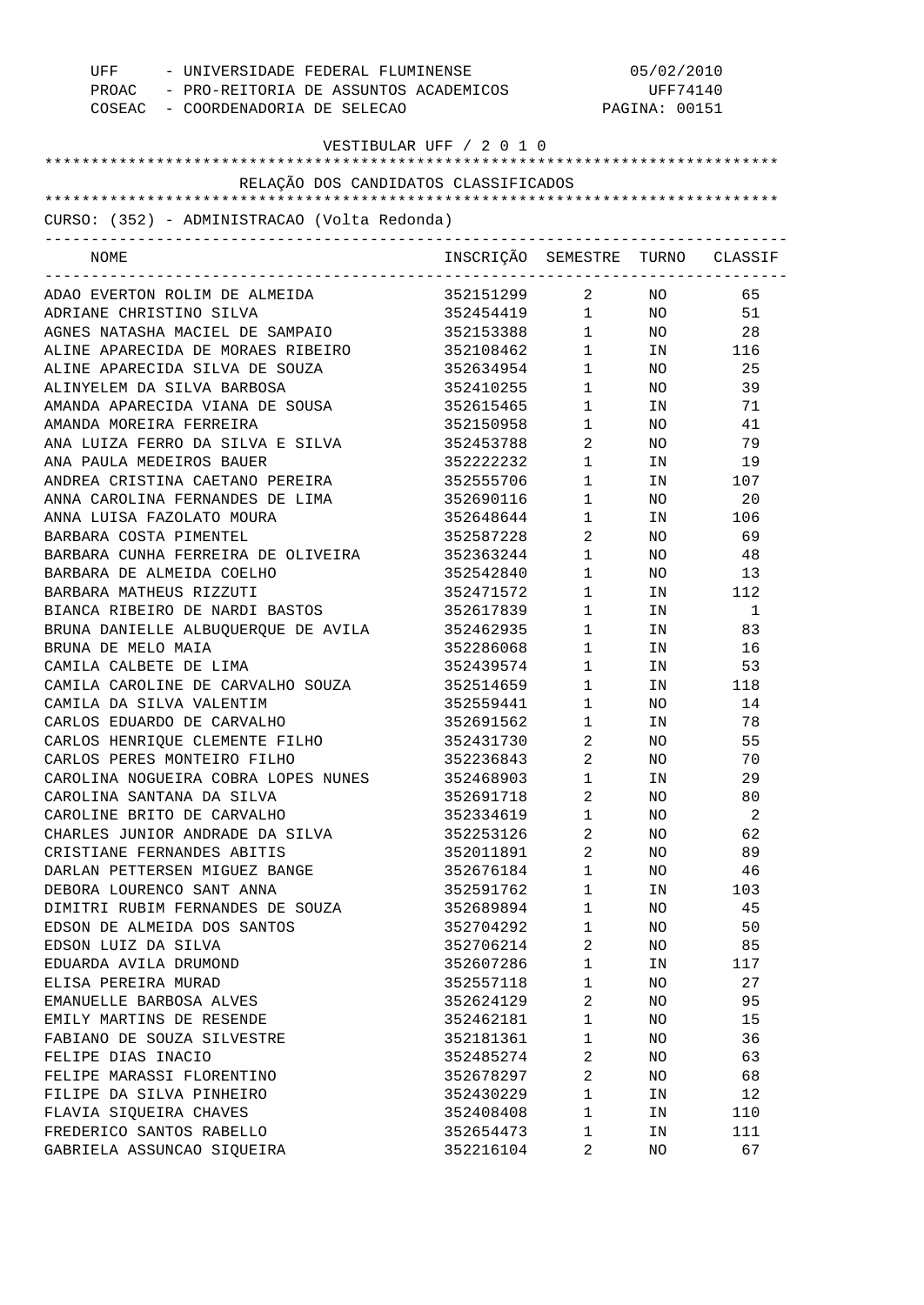| UFF - UNIVERSIDADE FEDERAL FLUMINENSE<br>PROAC - PRO-REITORIA DE ASSUNTOS ACADEMICOS<br>COSEAC - COORDENADORIA DE SELECAO |                                  | 05/02/2010<br>UFF74140<br>PAGINA: 00152 |                 |                |
|---------------------------------------------------------------------------------------------------------------------------|----------------------------------|-----------------------------------------|-----------------|----------------|
| VESTIBULAR UFF / 2 0 1 0                                                                                                  |                                  |                                         |                 |                |
| RELAÇÃO DOS CANDIDATOS CLASSIFICADOS                                                                                      |                                  |                                         |                 |                |
| CURSO: (352) - ADMINISTRACAO (Volta Redonda)                                                                              |                                  |                                         |                 |                |
|                                                                                                                           |                                  |                                         |                 |                |
| NOME                                                                                                                      | INSCRIÇÃO SEMESTRE TURNO CLASSIF |                                         |                 |                |
| GABRIELA COSTA DIAS                                                                                                       | 352431326 1 NO                   |                                         |                 | 5              |
| GABRIELA PEREIRA ALVES                                                                                                    | 352677968 1 IN 84                |                                         |                 |                |
| GERMANA CRISTINA GIL DE OLIVEIRA                                                                                          | 352189612 1 IN                   |                                         |                 | 4              |
| GESSY ROSALINO DO COUTO                                                                                                   | 352429517 1 NO                   |                                         |                 | 17             |
| GUILHERME SOARES PAGGIORO PENNA                                                                                           | 352455671                        | $1 \quad \blacksquare$                  | IN              | 24             |
| IDALINA DE ALMEIDA                                                                                                        | 352112322                        | $1 \quad \blacksquare$                  | NO <sub>2</sub> | 21             |
| ISABELA DOS SANTOS SOARES MUNIZ                                                                                           | 352625393                        | $1 \qquad \qquad$                       |                 | IN 109         |
| ISABELLA TODARO TAVEIRA LEITE                                                                                             | 352689856                        | $1 \quad \blacksquare$                  | NO .            | 31             |
| ITALO OTAVIO DA SILVA DE PAULA                                                                                            | 352558617                        | $2 \left( \frac{1}{2} \right)$          | NO .            | 99             |
| JAIME SANCHEZ DA CRUZ RIOS                                                                                                | 352469232                        | $1 \qquad \qquad$                       | IN              | 88             |
| JAIRO NUNES DE OLIVEIRA NETO                                                                                              | 352282438                        | $1 \qquad \qquad$                       | NO.             | - 6            |
| JEFFERSON EMERICH ALMEIDA                                                                                                 | 352632401                        | $\overline{2}$                          | NO              | 97             |
| JESSIANE APARECIDA OLIVEIRA CUNHA                                                                                         | 352495152                        | $1 \qquad \qquad$                       | NO.             | 42             |
| JESSICA ALVES LIMA                                                                                                        | 352177528                        | $\overline{2}$ and $\overline{2}$       | NO.             | 81             |
| JESSICA DOS SANTOS DE AZEVEDO                                                                                             | 352134289                        | $1 \quad \blacksquare$                  | IN              | 43             |
| JESSICA PEREIRA DO ESPIRITO SANTO                                                                                         | 352388517                        | $1 \qquad \qquad$                       | NO.             | 38             |
| JESSICA SOUZA MAIA                                                                                                        | 352130702                        | $1 \quad \blacksquare$                  | NO.             | 47             |
| JHONE CEZARIO PENA                                                                                                        | 352296300                        | $1 \quad \cdots$                        | NO.             | 30             |
| JOAO MARCIO ARGOLO DE JESUS                                                                                               | 352424220                        | $\overline{2}$ and $\overline{2}$       | NO              | 75             |
| JOEL MUNIZ ARAUJO                                                                                                         | 352515873                        | $1 \qquad \qquad$                       | IN              | 119            |
| JOICE IGREJA PIRES                                                                                                        | 352236635                        | $1 \quad \cdots$                        | NO.             | 22             |
| JULLYANNA DA COSTA ABADE                                                                                                  | 352258358                        | $\overline{2}$                          | NO              | 57             |
| KARINA DA SILVA MAIA                                                                                                      | 352353926                        | $\overline{2}$                          | NO .            | 72             |
| LAIS DE CARVALHO CASTRO                                                                                                   | 352527838                        | $\mathbf{1}$                            | IN              | 91             |
| LARISSA BARROS MONTEIRO                                                                                                   | 352286082                        | $\mathbf{1}$                            | IN              | $\overline{3}$ |
| LEONARDO MARQUES ALVARENGA                                                                                                | 352692891                        | 2                                       | ΝO              | 76             |
| LETICIA CIOUEIRA DA CUNHA                                                                                                 | 352553772                        | $\overline{a}$                          | NO              | 60             |
| LETICYA DE OLIVEIRA PIRES                                                                                                 | 352595093                        | 2                                       | NO              | 77             |
| LISIANE MARIA DA SILVA                                                                                                    | 352119629                        | $\mathbf{1}$                            | ΙN              | 113            |
| LUCAS SOUZA RIBEIRO                                                                                                       | 352247397                        | 2                                       | NO              | 86             |
| LUIS CARLOS MIRANDA DOS SANTOS                                                                                            | 352199071                        | 2                                       | NO              | 82             |
| LUIS FELIPE SILVA CARVALHO                                                                                                | 352544733                        | $\mathbf{1}$                            | NO              | 35             |
| LUIZ AUGUSTO DE ALCANTARA VASCONCELOS                                                                                     | 352237029                        | $\mathbf{1}$                            | ΙN              | 87             |
| LUIZ FERNANDO TAVARES                                                                                                     | 352528088                        | 2                                       | NO              | 98             |
| LUIZA MARIA DE ANDRADE AGUIAR                                                                                             | 352700375                        | 2                                       | NO              | 58             |
| LUIZA ORIOLI BRONDI                                                                                                       | 352155714                        | $\mathbf{1}$<br>$\mathbf{1}$            | NO              | 33             |
| LUZIANE MARYS PEREIRA DA SILVA                                                                                            | 352477095                        | 2                                       | NO              | 26             |
| MARA JACQUELINE MENDES CORREIA<br>MARCELO VINICIUS COELHO MACHADO                                                         | 352067474                        | 2                                       | NO              | 93             |
| MARCOS VINICIUS ARAUJO DELGADO                                                                                            | 352704187<br>352111031           | 2                                       | NO<br>NO        | 102<br>56      |
| MARCOS VINICIUS GOMES DA SILVA                                                                                            | 352112255                        | $\overline{2}$                          | NO              | 61             |
| MARIA CLARA RIBEIRO PORTILHO                                                                                              | 352152487                        | $\mathbf{1}$                            | ΝO              | 9              |
| MARIA MARQUES                                                                                                             | 352458544                        | $\mathbf{1}$                            |                 |                |
|                                                                                                                           |                                  | $\mathbf{1}$                            | ΙN              | 10             |
| MARIANA FIORITO SOARES                                                                                                    | 352633912                        | $\mathbf{1}$                            | ΙN              | 105<br>74      |
| MARINA DOS SANTOS BORGES<br>MARIO GABRIEL RUBIRA DOS REIS                                                                 | 352313976<br>352518681           | 1                                       | ΙN<br>NO        | 34             |
| MIRNA PORTO FRAUCHES                                                                                                      | 352353706                        | 2                                       | NO              | 96             |
|                                                                                                                           |                                  |                                         |                 |                |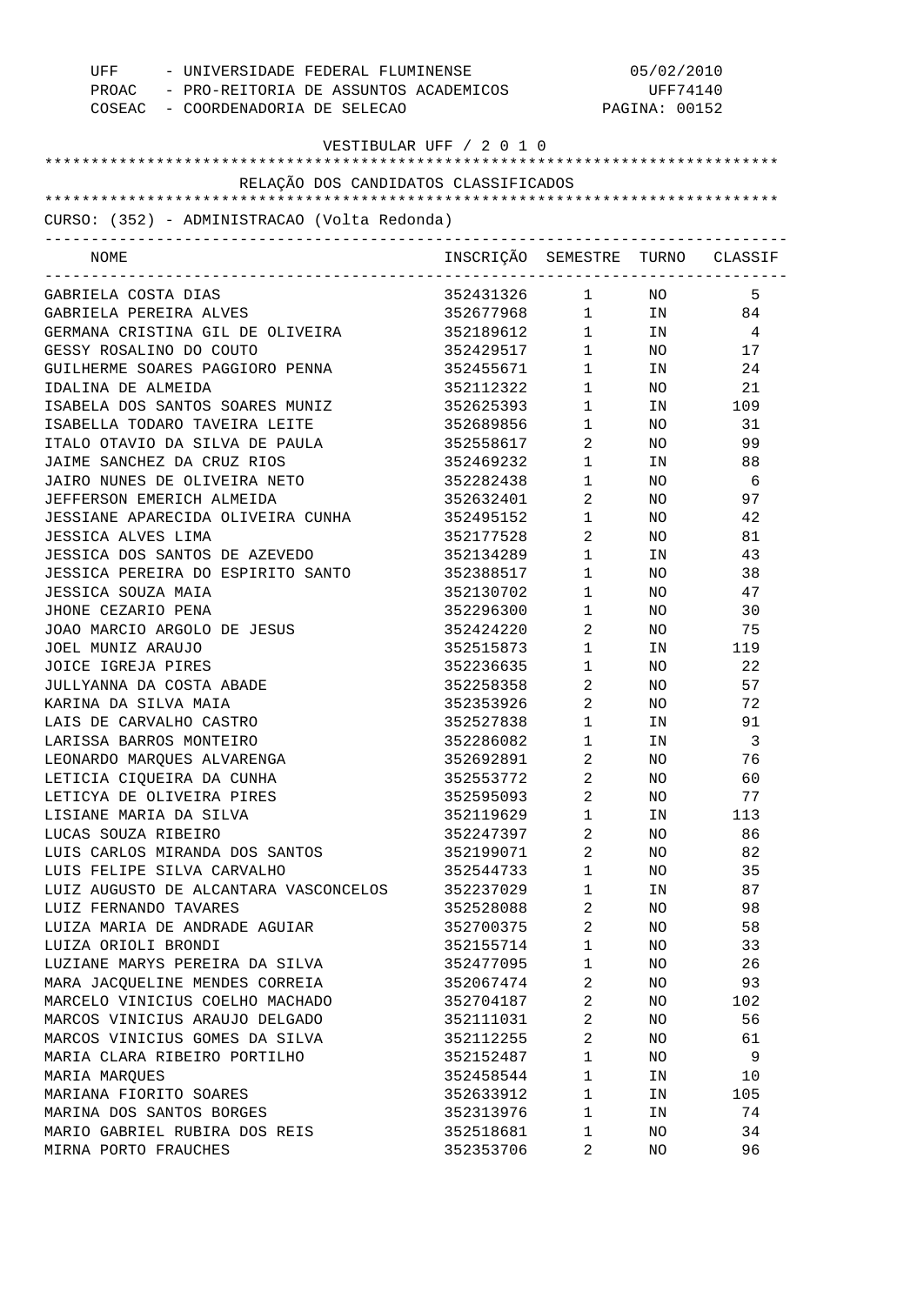| UFF                                          | - UNIVERSIDADE FEDERAL FLUMINENSE           |                        | 05/02/2010    |                |  |
|----------------------------------------------|---------------------------------------------|------------------------|---------------|----------------|--|
|                                              | PROAC - PRO-REITORIA DE ASSUNTOS ACADEMICOS |                        | UFF74140      |                |  |
| COSEAC - COORDENADORIA DE SELECAO            |                                             |                        | PAGINA: 00153 |                |  |
|                                              |                                             |                        |               |                |  |
|                                              | VESTIBULAR UFF / 2 0 1 0                    |                        |               |                |  |
| RELAÇÃO DOS CANDIDATOS CLASSIFICADOS         |                                             |                        |               |                |  |
|                                              |                                             |                        |               |                |  |
| CURSO: (352) - ADMINISTRACAO (Volta Redonda) |                                             |                        |               |                |  |
| ------------------------------------<br>NOME | INSCRIÇÃO SEMESTRE TURNO CLASSIF            |                        |               |                |  |
| NATHALIA DE PAULA PINHEIRO                   | 352203688 1 IN 120                          |                        |               |                |  |
| NICOLE GOMES DE OLIVEIRA                     | $352424414$ 1 NO 18                         |                        |               |                |  |
| PAULA COUTINHO RENNA                         | 352213712 1 IN                              |                        |               | 108            |  |
| PAULA CRISTINA MONCAO PERES                  | 352656251 1                                 |                        | NO            | 37             |  |
| PAULA MONTEIRO LOPES                         | 352471871                                   | $\overline{2}$         | NO            | 104            |  |
| PEDRO ARTHUR LIMA P C DE ALBUQUERQUE         | 352503557 2                                 |                        | NO.           | 101            |  |
| PRISCILA VIEIRA BRAGA                        | 352266111 1                                 |                        | NO.           | 44             |  |
| RAFAEL GERSON ALVES DE AVILA                 | 352439433                                   | $\overline{2}$         | NO.           | 52             |  |
| RAFAEL VIEIRA DOS PASSOS                     | 352258205                                   | $1 \qquad \qquad$      | IN            | 11             |  |
| RAFAELLA CRISTINA PEREIRA DE OLIVEIRA        | 352702696                                   | $\overline{2}$         | NO.           | 73             |  |
| RAISSA DE OLIVEIRA                           | 352576102                                   | $1 \quad \blacksquare$ | IN            | 115            |  |
| RAPHAEL LEVY GIMENES C DA S LIMA             | 352442387                                   | $\overline{2}$         | NO.           | 100            |  |
| RENATA AMORIM DE PAULA                       | 352316916                                   | $\overline{2}$         | NO            | 64             |  |
| RENATA DOHLER MENDONCA FERNANDES             | 352361088                                   | 1                      | NO.           | 23             |  |
| RIANI DA MOTTA GARUTI                        | 352184363                                   | $1 \qquad \qquad$      | NO.           | - 8            |  |
| ROBERTA COELHO MACHADO                       | 352682535                                   | $\mathbf 1$            | NO.           | 49             |  |
| TAMIRES ALVES FERREIRA DA SILVA              | 352238085                                   | $\mathbf 1$            | NO.           | 32             |  |
| TATIANA RESENDE CARVALHO DE OLIVEIRA         | 352363309                                   | $\mathbf{1}$           | IN            | 66             |  |
| THAYNA DANTHES NONZATTO                      | 352696249                                   | $\mathbf 1$            | IN            | 90             |  |
| THIAGO SZUSTER                               | 352331265                                   | $\overline{a}$         | NO.           | 94             |  |
| TIAGO MORAES DE PAULA                        | 352272768                                   | $1$ $\hfill$           | NO.           | 40             |  |
| TULIO VIEIRA BASSI COSTA                     | 352423006                                   | $\overline{a}$         | NO.           | 92             |  |
| VICTORIA DIAS CERQUEIRA                      | 352263975                                   | $\overline{a}$         | NO.           | 59             |  |
| VICTORIA DRAPALA LACERDA                     | 352154162                                   | $\mathbf{1}$           | NO.           | $\overline{7}$ |  |
| VINICIUS FERNANDES BARROS                    | 352300474                                   | $1$ $\,$               | IN            | 114            |  |
| VIVIAN MAGALHAES RODRIGUES                   | 352496948                                   | $\mathbf{1}$           | IN            | 54             |  |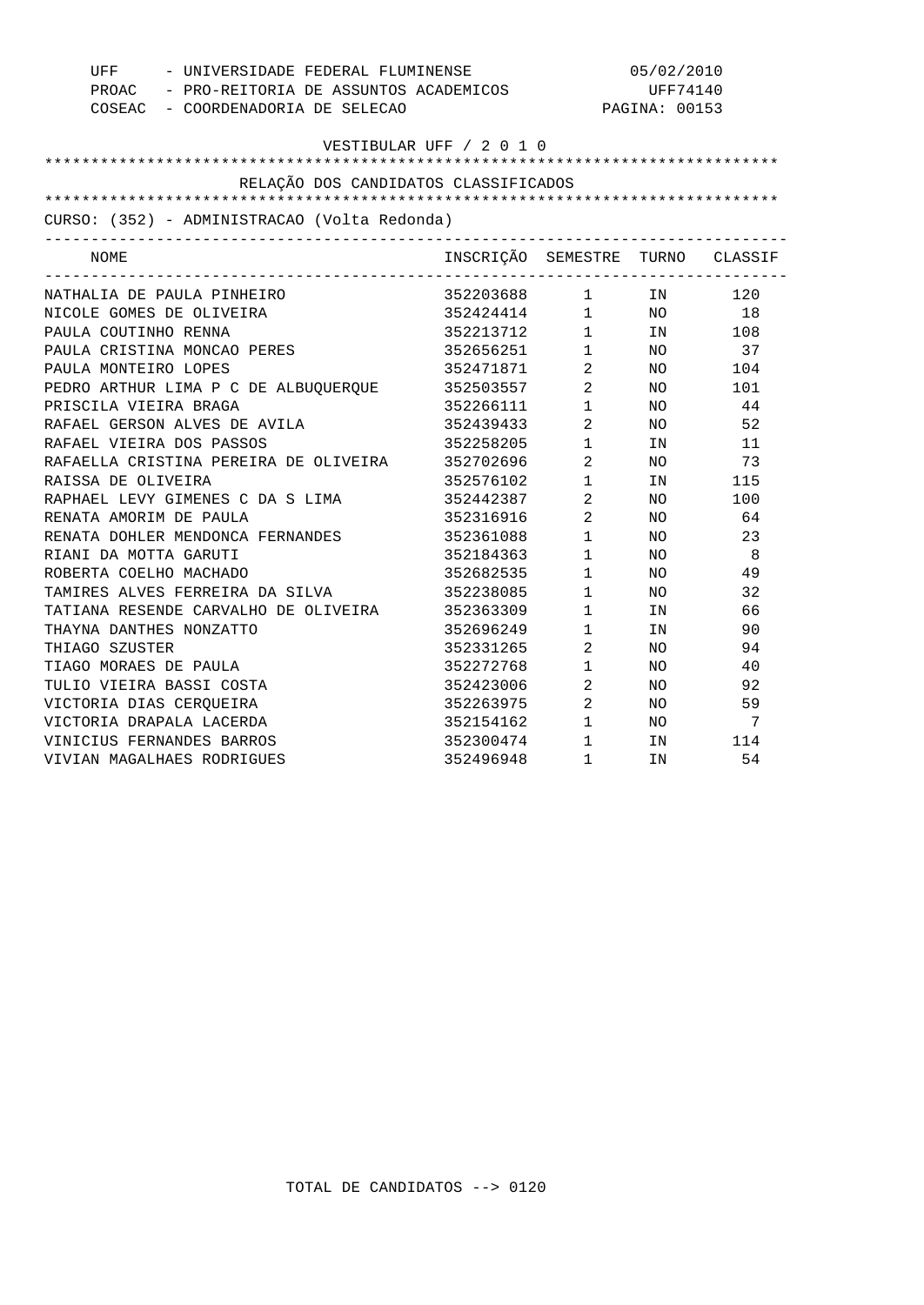| UFF - UNIVERSIDADE FEDERAL FLUMINENSE<br>PROAC - PRO-REITORIA DE ASSUNTOS ACADEMICOS<br>COSEAC - COORDENADORIA DE SELECAO |                                  |                                   | 05/02/2010<br>UFF74140<br>PAGINA: 00154 |          |  |  |
|---------------------------------------------------------------------------------------------------------------------------|----------------------------------|-----------------------------------|-----------------------------------------|----------|--|--|
| VESTIBULAR UFF / 2 0 1 0                                                                                                  |                                  |                                   |                                         |          |  |  |
| RELAÇÃO DOS CANDIDATOS CLASSIFICADOS                                                                                      |                                  |                                   |                                         |          |  |  |
| CURSO: (353) - ENGENHARIA DE AGRONEGOCIOS (V.Redonda)                                                                     |                                  |                                   |                                         |          |  |  |
| NOME                                                                                                                      | INSCRIÇÃO SEMESTRE TURNO CLASSIF |                                   |                                         |          |  |  |
| AHMAD EL GHAZZAQUI BARBOSA                                                                                                | 353101141 2                      |                                   | IN                                      | 79       |  |  |
| ALINE GALLO ARAUJO FERREIRA                                                                                               | 353450413 1 IN                   |                                   |                                         | 17       |  |  |
| AMANDA VIDEIRA NASCIMENTO                                                                                                 | 353223535 1                      |                                   | IN                                      | 11       |  |  |
| ANA CLARA DA SILVA RANGEL                                                                                                 | 353316992                        | $2 \left( \frac{1}{2} \right)$    | IN                                      | 69       |  |  |
| ANDRE ROSAS COUTO                                                                                                         | 353606165                        | $\overline{2}$                    | IN                                      | 45       |  |  |
| BARBARA DE OLIVEIRA DRUMOND                                                                                               | 353612956                        | 1                                 | IN                                      | 35       |  |  |
| BIANCA ESCOBAR MARQUES                                                                                                    | 353602030                        | $\overline{2}$                    | IN                                      | 49       |  |  |
| CAMILA DIAS DE ASSIS                                                                                                      | 353438025                        | $1 \quad \blacksquare$            | IN                                      | 34       |  |  |
| CAMILA VIEIRA DA SILVA                                                                                                    | 353441917                        | $\overline{2}$                    | IN                                      | 50       |  |  |
| CARLA CECILIA SANTOS BORGES                                                                                               | 353203420                        | $1 \qquad \qquad$                 | IN                                      | 28       |  |  |
| CARLSON VITOR TEIXEIRA DE ALMEIDA FILHO                                                                                   | 353506652                        | $\overline{2}$ and $\overline{2}$ | IN                                      | 60       |  |  |
| CAROLINA TERESINHA COSTA                                                                                                  | 353662846                        | $\overline{2}$                    | IN                                      | 59       |  |  |
| CAROLINE VIEIRA DA SILVA                                                                                                  | 353442129                        | $\mathbf{1}$                      | IN                                      | 24       |  |  |
| EDSON DO CARMO SILVA JUNIOR                                                                                               | 353243119                        | $\overline{2}$ and $\overline{2}$ | IN                                      | 68       |  |  |
| ELIEZER BERNARDO CARDOSO IZAIAS                                                                                           | 353665006                        | $\overline{2}$ and $\overline{2}$ | IN                                      | 64       |  |  |
| ERIKA AQUINO FALQUETO                                                                                                     | 353489658                        | $\overline{2}$                    | IN                                      | 67       |  |  |
| ERIKE DIEGO SILVA DE SOUZA VALE                                                                                           | 353361179                        | 1                                 | IN                                      | -3       |  |  |
| FELIPE ASSUMPCAO SANTOS                                                                                                   | 353621749                        | 2                                 | IN                                      | 71       |  |  |
| FERNANDA MARCELLINO DE ARAUJO                                                                                             | 353676287                        | $\overline{2}$                    | IN                                      | 73       |  |  |
| FERNANDO SERGIO GODINHO FILHO                                                                                             | 353644284                        | $\mathbf{1}$                      | IN                                      | 27       |  |  |
| FLAVIANE DE PAULA SILVA                                                                                                   | 353336796                        | $\overline{2}$                    | IN                                      | 56       |  |  |
| FLAVIO HENRIQUE PEREIRA DA SILVA                                                                                          | 353670702                        | $1 \quad \blacksquare$            | IN                                      | -7       |  |  |
| GABRIEL DE LIMA CASTRO SANTOS                                                                                             | 353604909                        | $1 \quad \blacksquare$            | IN                                      | 36       |  |  |
| GISELLE DOS SANTOS CORREA                                                                                                 | 353466357                        | $\mathbf 1$                       | IN                                      | 30       |  |  |
| GIULIANA DE CAMPOS FARIA                                                                                                  | 353088052                        | 2                                 | IN                                      | 51       |  |  |
| GUSTAVO MARTINS VITA                                                                                                      | 353556736                        | 1                                 | ΙN                                      | 13       |  |  |
| IZABEL APARECIDA FONTES DOS SANTOS                                                                                        | 353252756                        | $\overline{2}$                    | ΙN                                      | 58       |  |  |
| JEFERSON LUIZ MARQUES LOPES                                                                                               | 353588064                        | $\sqrt{2}$                        | IN                                      | 76       |  |  |
| JOAO PEDRO DA SILVA FERREIRA                                                                                              | 353317881                        | $\overline{2}$                    | ΙN                                      | 43       |  |  |
| JONATHAS CHRISTIAN DOS SANTOS GONCALVES                                                                                   | 353112267                        | 2                                 | ΙN                                      | 65       |  |  |
| JOSE MARCOS MOURAO MARTINS JUNIOR                                                                                         | 353496699                        | $\mathbf 1$                       | ΙN                                      | 32       |  |  |
| KAIAM FERNANDES ZAMBRONI                                                                                                  | 353400925                        | 2                                 | ΙN                                      | 74       |  |  |
| KAIAN FILIPE VILELA BENTO                                                                                                 | 353639162                        | $\sqrt{2}$                        | ΙN                                      | 78       |  |  |
| LARISSA RICARDO DE OLIVEIRA                                                                                               | 353154394                        | $\overline{2}$                    | IN                                      | 41       |  |  |
| LARYCE COSTA JANUARIO GUIMARAES                                                                                           | 353670398                        | $\overline{2}$                    | ΙN                                      | 44       |  |  |
| LEONARDO DOS SANTOS                                                                                                       | 353393495                        | $\mathbf 1$                       | ΙN                                      | 1        |  |  |
| LEONARDO MENEZES SACRAMENTO                                                                                               | 353219039                        | 1                                 | ΙN                                      | 31       |  |  |
| LUCAS GONCALVES BISCOTTO                                                                                                  | 353393574                        | $\mathbf{1}$                      | ΙN                                      | 40       |  |  |
|                                                                                                                           |                                  |                                   |                                         |          |  |  |
| LUIS FELIPE BARBOZA SILVA                                                                                                 | 353689167                        | 2<br>$\overline{2}$               | ΙN                                      | 62<br>52 |  |  |
| MAHYRA DA PAIXAO E SILVA                                                                                                  | 353692164                        |                                   | ΙN                                      |          |  |  |
| MAIGLA PERINI MORAIS                                                                                                      | 353111287                        | 2                                 | ΙN                                      | 46       |  |  |
| MARCELO CARDOSO DE MELLO SATO                                                                                             | 353353677                        | $\mathbf 1$                       | ΙN                                      | 9        |  |  |
| MARCON BRANDO UBIRAJARA SILVA SANTOS                                                                                      | 353705870                        | 1                                 | ΙN                                      | 10       |  |  |
| MARCOS ANTONIO MIGUEL BARATTA JUNIOR                                                                                      | 353410736                        | $\mathbf 1$                       | ΙN                                      | 21       |  |  |
| MARIA CAROLINA DE SOUZA RESENDE PRATTI                                                                                    | 353554673                        | 2                                 | ΙN                                      | 54       |  |  |
| MARIA CLARA GUIMARAES                                                                                                     | 353237275                        | 2                                 | ΙN                                      | 77       |  |  |
| MARIA EDUARDA COSTA DE BRITO                                                                                              | 353564422                        | 1                                 | ΙN                                      | 29       |  |  |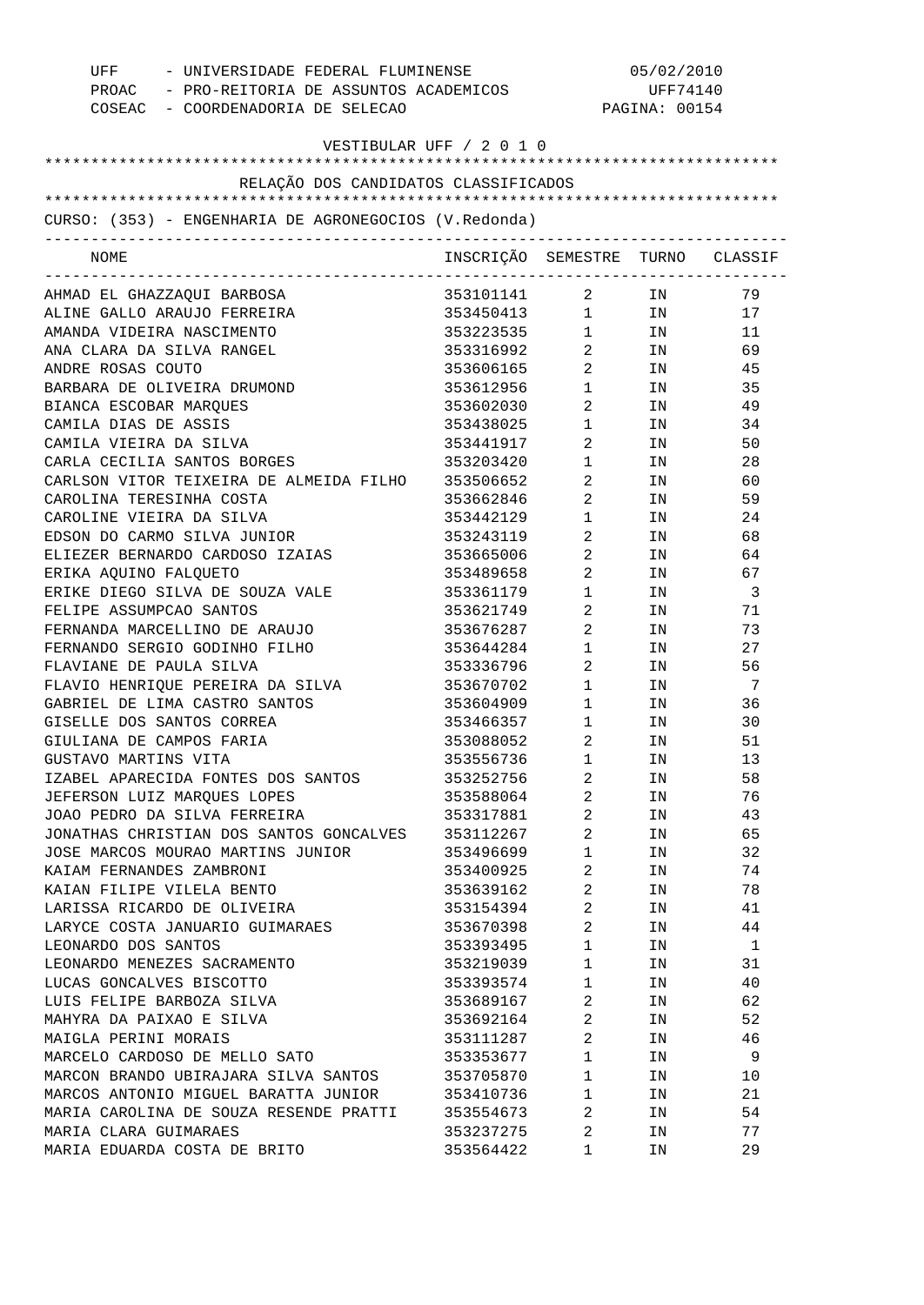|                          | UFF - UNIVERSIDADE FEDERAL FLUMINENSE<br>PROAC - PRO-REITORIA DE ASSUNTOS ACADEMICOS |                                        | 05/02/2010<br>UFF74140                      |                                                                                                                |                |  |
|--------------------------|--------------------------------------------------------------------------------------|----------------------------------------|---------------------------------------------|----------------------------------------------------------------------------------------------------------------|----------------|--|
|                          | COSEAC - COORDENADORIA DE SELECAO                                                    | PAGINA: 00155                          |                                             |                                                                                                                |                |  |
|                          |                                                                                      | VESTIBULAR UFF / 2 0 1 0               |                                             |                                                                                                                |                |  |
|                          |                                                                                      |                                        |                                             |                                                                                                                |                |  |
|                          | RELAÇÃO DOS CANDIDATOS CLASSIFICADOS                                                 |                                        |                                             |                                                                                                                |                |  |
|                          | CURSO: (353) - ENGENHARIA DE AGRONEGOCIOS (V.Redonda)                                |                                        |                                             |                                                                                                                |                |  |
| NOME                     |                                                                                      | INSCRIÇÃO SEMESTRE TURNO CLASSIF       | -----------------------------------         |                                                                                                                |                |  |
| MARINA GOMES BATISTA     |                                                                                      | 353241989 2 IN 42<br>353341478 1 IN 16 |                                             |                                                                                                                |                |  |
|                          | MATEUS PEREIRA LAVORATO                                                              |                                        |                                             |                                                                                                                |                |  |
| MATHEUS DE CASTRO SILVA  |                                                                                      | 353379358 1 IN                         |                                             |                                                                                                                | $\overline{4}$ |  |
|                          | MAYARA FERNANDES DOS SANTOS                                                          | 353518540 1 IN                         |                                             |                                                                                                                | 14             |  |
| MURILO TEIXEIRA          |                                                                                      | 353668735 2 IN                         |                                             |                                                                                                                | 53             |  |
| NATALIE TIELE VIEIRA     |                                                                                      | 353122951 2                            |                                             | IN                                                                                                             | 57             |  |
| NICOLI BARBOSA GOMES     |                                                                                      | 353629090 2                            |                                             | IN                                                                                                             | 55             |  |
|                          | PEDRO HENRIQUE LIMA DE MATOS                                                         | 353317623 2                            |                                             | IN                                                                                                             | 75             |  |
|                          | PEDRO HENRIQUE SILVEIRA DE PAULA 69 353519300 1                                      |                                        |                                             | IN                                                                                                             | 19             |  |
|                          | PEDRO VICTOR MOURA GOULART                                                           | 353698912                              | $\overline{a}$                              | IN                                                                                                             | 72             |  |
| PHILLIPE LEITE RIGUEIRA  |                                                                                      | 353693431                              | $1 \quad \Box$                              | IN                                                                                                             | 22             |  |
| RAFAEL DE ANDRADE SILVA  |                                                                                      | 353249151                              | $1 \quad \Box$                              | IN                                                                                                             | 12             |  |
|                          | RAMOON BARROS LOVATE TEMPORIM                                                        | 353126153                              | $1 \quad \Box$                              | IN                                                                                                             | 39             |  |
| RENAN CAMPOS ESTEVES     |                                                                                      | 353647248                              | $\begin{array}{ccc} 1 & & \\ & \end{array}$ | IN                                                                                                             | $\overline{2}$ |  |
| RENAN KELLY ROMANELE     |                                                                                      | 353382240                              | $\overline{2}$                              | IN                                                                                                             | 63             |  |
|                          | RENATA BRAVIN DE ASSIS PINTO                                                         | 353422301                              | $1 \quad \Box$                              | IN                                                                                                             | 33             |  |
|                          | RENATO FONSECA SITTA PEREIRA                                                         | 353251520                              | $1 \quad \Box$                              | IN                                                                                                             | 25             |  |
|                          | RICARDO OLIVEIRA LIMA DA SILVA                                                       | 353559087                              | $1 \quad \Box$                              | IN                                                                                                             | 38             |  |
|                          | ROBERTA CARNEIRO LOPES WERNAY LOBO                                                   | 353290306                              | $1 \quad \Box$                              | IN                                                                                                             | 23             |  |
| RODRIGO FERREIRA QUEIROZ |                                                                                      | 353704474                              | $\overline{a}$                              | IN                                                                                                             | 70             |  |
|                          | ROMULO AVILA RODRIGUES MOTA                                                          | 353674617 2                            |                                             | IN                                                                                                             | 61             |  |
| RONAN RODRIGUES ROSA     |                                                                                      | 353588038 1                            |                                             | IN                                                                                                             | 26             |  |
|                          | RUI MIGUEL DE PAIVA RIBEIRO                                                          | 353597015 2                            |                                             | IN THE TERM OF THE TERM OF THE TERM OF THE TERM OF THE TERM OF THE TERM OF THE TERM OF THE TERM OF THE TERM OF | 66             |  |
| SABRINA SALES DA SILVA   |                                                                                      | 353373940                              | $1 \quad \Box$                              | IN                                                                                                             | 15             |  |
| SARA BATISTA DE OLIVEIRA |                                                                                      | 353121373                              | $1 \quad \blacksquare$                      | IN                                                                                                             | 5              |  |
|                          | THAMARA CARVALHO DE OLIVEIRA                                                         | 353217562                              | 1                                           | IN                                                                                                             | 37             |  |
| THIAGO DA SILVA DE PAULA |                                                                                      | 353597728                              | 2                                           | ΙN                                                                                                             | 48             |  |
| THIAGO DONATO JOAQUIM    |                                                                                      | 353653637                              | $\mathbf 1$                                 | ΙN                                                                                                             | 18             |  |
|                          | THIAGO PEREIRA DA COSTA TEIXEIRA                                                     | 353505012                              | 1                                           | ΙN                                                                                                             | 20             |  |
| UELTON TAVARES NOGUEIRA  |                                                                                      | 353675867                              | 2                                           | ΙN                                                                                                             | 80             |  |
|                          | VINICIUS CAVALCANTI DA SILVA                                                         | 353274479                              | $\mathbf{1}$                                | ΙN                                                                                                             | 8              |  |
| VINICIUS NAVES TEIXEIRA  |                                                                                      | 353552118                              | $\mathbf 1$                                 | ΙN                                                                                                             | 6              |  |
| WALLACE CAMPOS DA SILVA  |                                                                                      | 353373237                              | 2                                           | IN                                                                                                             | 47             |  |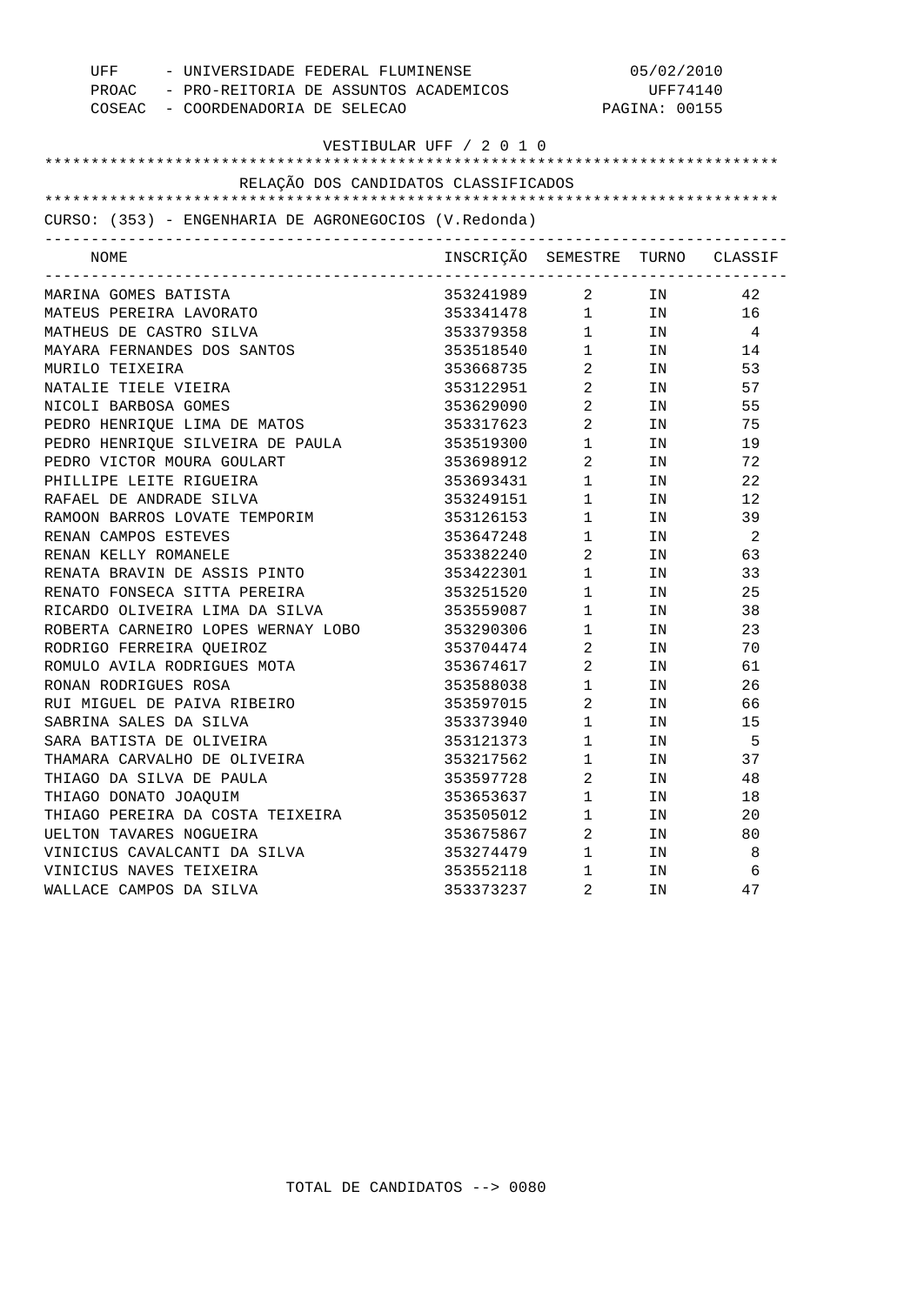| UFF<br>- UNIVERSIDADE FEDERAL FLUMINENSE<br>PROAC - PRO-REITORIA DE ASSUNTOS ACADEMICOS<br>COSEAC - COORDENADORIA DE SELECAO |                                  |                                | 05/02/2010<br>UFF74140<br>PAGINA: 00156                                                                        |     |
|------------------------------------------------------------------------------------------------------------------------------|----------------------------------|--------------------------------|----------------------------------------------------------------------------------------------------------------|-----|
| VESTIBULAR UFF / 2 0 1 0                                                                                                     |                                  |                                |                                                                                                                |     |
|                                                                                                                              |                                  |                                |                                                                                                                |     |
| RELAÇÃO DOS CANDIDATOS CLASSIFICADOS                                                                                         |                                  |                                |                                                                                                                |     |
| CURSO: (354) - ENGENHARIA DE PRODUCAO (Volta Redonda)                                                                        |                                  |                                |                                                                                                                |     |
|                                                                                                                              |                                  |                                |                                                                                                                |     |
| NOME                                                                                                                         | INSCRIÇÃO SEMESTRE TURNO CLASSIF |                                |                                                                                                                |     |
| ALESSANDRA CAMPOS AVILA                                                                                                      | 354283729 2 IN                   |                                |                                                                                                                | 76  |
| ALOISIO SOUZA RIBEIRO PINTO FILHO                                                                                            | 354167107 1 IN                   |                                |                                                                                                                | 23  |
| ALVARO EDUARDO NUNES GARCIA                                                                                                  | 354693766                        |                                | $1$ IN                                                                                                         | - 6 |
| ANA BEATRIZ MARCAL VIEIRA                                                                                                    | 354385711                        |                                | $1$ IN                                                                                                         | 24  |
| ANNA CARLA BELTRAO CHAVES SOBRAL                                                                                             | 354004628                        | $1 \qquad \qquad$              | IN                                                                                                             | 4   |
| ARYANNA MACHADO LEAL                                                                                                         | 354414237                        | $1 \qquad \qquad$              | IN THE TEST OF THE TEST OF THE TEST OF THE TEST OF THE TEST OF THE TEST OF THE TEST OF THE TEST OF THE TEST OF | 31  |
| BIANCA DE ALMEIDA FORTES                                                                                                     | 354268987                        | $\overline{2}$                 | IN                                                                                                             | 48  |
| CARLOS EDUARDO MIRANDA DO LAGO                                                                                               | 354291984                        | $\overline{2}$                 | IN                                                                                                             | 63  |
| CHARLES DOS SANTOS                                                                                                           | 354254211                        | $1 \quad \blacksquare$         | IN                                                                                                             | 14  |
| DANIEL CRISOSTOMO DE VASCONCELOS SILVA                                                                                       | 354559049                        | $1 \quad \blacksquare$         | IN                                                                                                             | 34  |
| DIEGO CORREA FARIA ALVARENGA                                                                                                 | 354605862                        | $1 \quad \blacksquare$         | IN                                                                                                             | 35  |
| DIOGO FIGUEIREDO TURBAY RANGEL                                                                                               | 354483123                        | $1 \quad \blacksquare$         | IN                                                                                                             | 39  |
| EDUARDO ALESSANDRO LIMA WITTE                                                                                                | 354303452                        | $1 \quad \blacksquare$         | IN                                                                                                             | 16  |
| EMANUELE PORTELLA MENDONCA                                                                                                   | 354448599                        | $\overline{2}$                 | IN                                                                                                             | 68  |
| EMILIANA MARIA DE OLIVEIRA SILVEIRA                                                                                          | 354699112                        | $1 \quad \blacksquare$         | IN                                                                                                             | -3  |
| ESTEVAN KAZUO HARA                                                                                                           | 354422648                        | $1 \quad \blacksquare$         | IN                                                                                                             | 10  |
| FELIPE BRUNO SENNOS                                                                                                          | 354469816                        | $1 \quad \blacksquare$         | IN                                                                                                             | 9   |
| FELIPE SABATINO GONCALVES VIEIRA                                                                                             | 354638510                        | $1 \quad \Box$                 | IN                                                                                                             | 28  |
| FERNANDA PINTO DOS SANTOS                                                                                                    | 354255928                        | $1 \quad \blacksquare$         | IN                                                                                                             | 33  |
| FERNANDA RODRIGUES RIBEIRO                                                                                                   | 354680915                        | $\overline{2}$                 | IN                                                                                                             | 59  |
| FERNANDA SILVA FARIA                                                                                                         | 354562046                        | $\overline{2}$                 | IN                                                                                                             | 42  |
| FILIPE MACHADO FONTES                                                                                                        | 354380981                        | $1 \qquad \qquad$              | IN                                                                                                             | - 8 |
| FRANCISCO EDUARDO GOMES CARDOSO                                                                                              | 354688943                        | $\overline{2}$                 | IN                                                                                                             | 73  |
| GABRIELA AIEX TEIXEIRA                                                                                                       | 354315962                        | $1 \quad \blacksquare$         | IN                                                                                                             | 18  |
| GABRIELA MORAES MONTENEGRO                                                                                                   | 354398093                        | $\mathbf{1}$                   | IN                                                                                                             | 20  |
| GABRIELA MUNIZ ANDRADE                                                                                                       | 354244826                        | $\overline{a}$                 | IN                                                                                                             | 47  |
| GABRIELA XAVIER MILLEN PENEDO                                                                                                | 354169052                        | $1 \quad \blacksquare$         | IN                                                                                                             | 17  |
| GESLIA MAROUES                                                                                                               | 354181854                        | $2 \left( \frac{1}{2} \right)$ | IN                                                                                                             | 80  |
| HELLEN CRISTINA RODRIGUES VITOR                                                                                              | 354351174                        | $\overline{2}$                 | IN                                                                                                             | 45  |
| IGOR DE SOUZA CASTRO                                                                                                         | 354702361                        | $\overline{2}$                 | IN                                                                                                             | 44  |
| JAMILA MONTEIRO DOS SANTOS                                                                                                   | 354522060                        | $1 \quad \Box$                 | IN                                                                                                             | 15  |
| JEFERSON VITOR DE OUEIROZ                                                                                                    | 354164337                        | $2 \left( \frac{1}{2} \right)$ | IN                                                                                                             | 57  |
| JESSICA ALVES JUSTO MENDES                                                                                                   | 354255617                        | $1 \quad \blacksquare$         | IN                                                                                                             | 12  |
| JOAO ROBERTO VIEIRA GAMA JUNIOR                                                                                              | 354342549                        | $\overline{2}$                 | IN                                                                                                             | 60  |
| JOAO VICTOR FARIA LIMA                                                                                                       | 354473881                        | $\overline{2}$                 | IN                                                                                                             | 43  |
| JOELMA DA SILVA CANDIDO                                                                                                      | 354318249                        | $1 \quad \blacksquare$         | IN                                                                                                             | 32  |
| JONAS CASTANHEIRA SERRA                                                                                                      | 354560517                        | $\overline{2}$                 | IN                                                                                                             | 74  |
| JONATHAN FARIA DOS SANTOS NUNES                                                                                              | 354458570                        | $2 \left( \frac{1}{2} \right)$ | IN                                                                                                             | 79  |
| JULIA BARROS DOS SANTOS                                                                                                      | 354532273                        | $\overline{2}$                 | IN                                                                                                             | 55  |
| KAIO DAZZI BERGI                                                                                                             | 354260791                        | $\overline{2}$                 | IN                                                                                                             | 56  |
| KAREN THALITA SIQUEIRA CHAVES                                                                                                | 354500880                        | $\overline{2}$                 | IN                                                                                                             | 72  |
| KARINA FONSECA AREAS                                                                                                         | 354515471                        | $\overline{2}$                 | IN                                                                                                             | 78  |
| KARINA VASCO BORGES                                                                                                          | 354151316                        | $1 \quad \blacksquare$         | IN                                                                                                             | 29  |
| LEONARDO DA SILVA PINHEIRO                                                                                                   | 354295227                        | $\overline{2}$                 | IN                                                                                                             | 70  |
| LEONARDO DOMINGOS SILVEIRA MANGARAVITE                                                                                       | 354250708                        | $2 \left( \frac{1}{2} \right)$ | IN                                                                                                             | 66  |
| LETICIA PEREIRA DO AMARAL                                                                                                    | 354454196                        | $\overline{2}$                 | IN                                                                                                             | 61  |
| LIVIA DOS SANTOS MENDES                                                                                                      | 354211635                        | 2                              | ΙN                                                                                                             | 54  |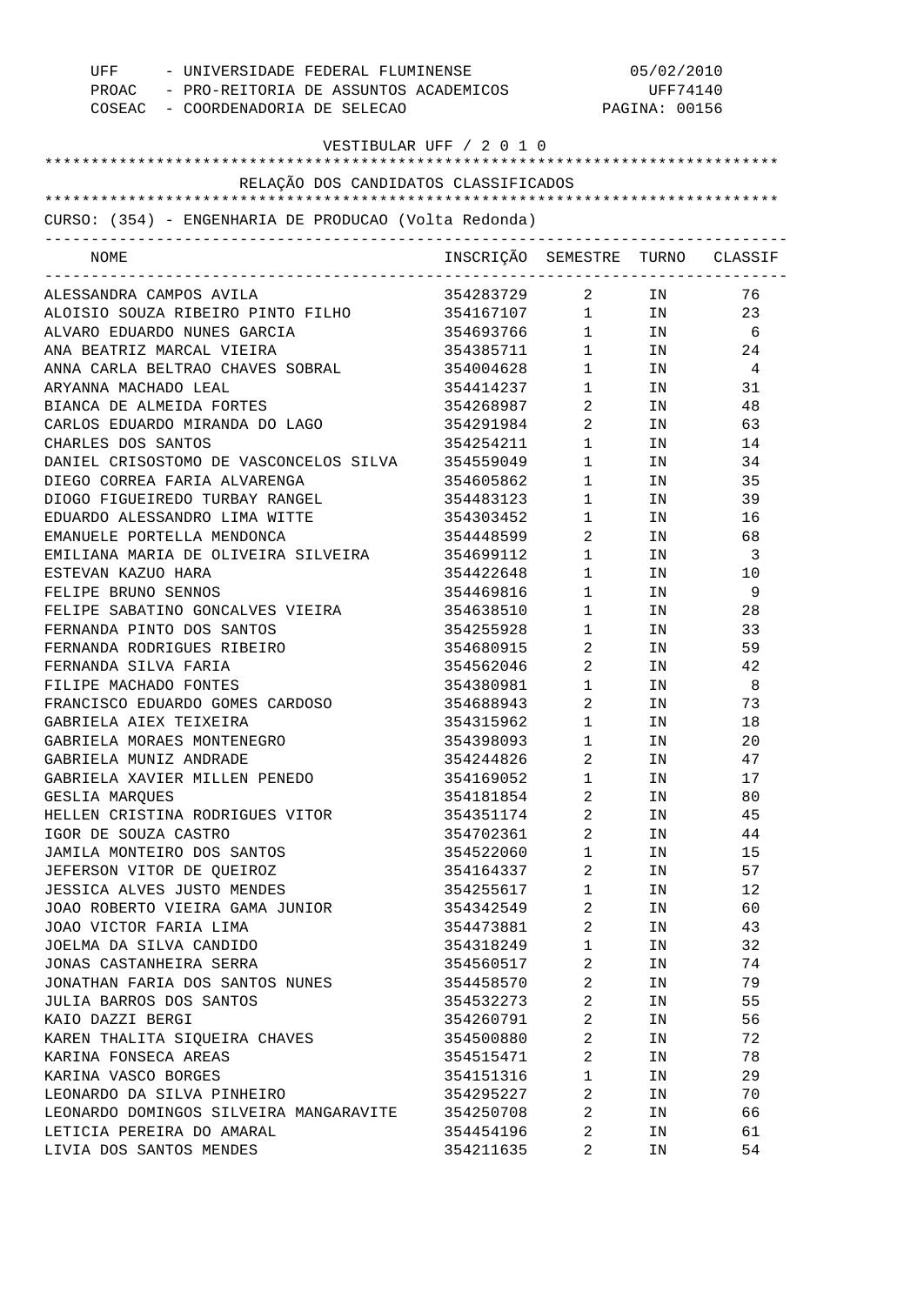|                        | UFF - UNIVERSIDADE FEDERAL FLUMINENSE                 |                                             | 05/02/2010                                    |                           |                |  |
|------------------------|-------------------------------------------------------|---------------------------------------------|-----------------------------------------------|---------------------------|----------------|--|
|                        | COSEAC - COORDENADORIA DE SELECAO                     | PROAC - PRO-REITORIA DE ASSUNTOS ACADEMICOS |                                               | UFF74140<br>PAGINA: 00157 |                |  |
|                        |                                                       |                                             |                                               |                           |                |  |
|                        |                                                       | VESTIBULAR UFF / 2 0 1 0                    |                                               |                           |                |  |
|                        |                                                       |                                             |                                               |                           |                |  |
|                        | RELAÇÃO DOS CANDIDATOS CLASSIFICADOS                  |                                             |                                               |                           |                |  |
|                        | CURSO: (354) - ENGENHARIA DE PRODUCAO (Volta Redonda) |                                             |                                               |                           |                |  |
| NOME                   |                                                       | INSCRIÇÃO SEMESTRE TURNO CLASSIF            |                                               |                           |                |  |
|                        |                                                       |                                             |                                               |                           |                |  |
| LUCAS BATISTA          |                                                       | 354501509                                   | $1 \quad \blacksquare$                        | IN                        | 25             |  |
| LUCAS FARIA REIS       |                                                       | 354509599 1 IN 7                            |                                               |                           |                |  |
| MARCELA DE CARVALHO    |                                                       | 354298762 2 IN                              |                                               |                           | 52             |  |
|                        | MARCELLY LUCIANA PEREIRA SANTOS                       | 354450334 1                                 |                                               | IN                        | 37             |  |
|                        | MARCUS VINICIUS DE MIRANDA                            | 354399891                                   | $\overline{a}$                                | IN                        | 53             |  |
|                        | MARINO SILVA DE OLIVEIRA                              | 354327197                                   | $1$ $\hfill$                                  | IN                        | 38             |  |
|                        | MAYARA RODRIGUES LEAO CARDOSO                         | 354446498                                   | $\overline{a}$                                | IN                        | 49             |  |
| MILENA OLIVEIRA DIAS   |                                                       | 354550897                                   | $\overline{2}$                                | IN                        | 77             |  |
|                        | NATALIA DE SOUZA RIBEIRO                              | 354421929                                   | $\overline{a}$                                | IN                        | 69             |  |
|                        | NATALIA FERREIRA DA SILVA                             | 354493439                                   | $\overline{2}$                                | IN                        | 50             |  |
|                        | NATALIA PESSANHA CLAUSSEN GANDARILLAS 354417083       |                                             | $\overline{a}$                                | IN                        | 75             |  |
| NYARA MORAES DE PAULO  |                                                       | 354256532                                   | $\overline{2}$                                | IN                        | 41             |  |
|                        | PATRICK DA CUNHA FIGUEIRA                             | 354486371                                   | $\mathbf{1}$                                  | IN                        | 26             |  |
| PAULA GOMES DE ANDRADE |                                                       | 354445212                                   | $1 \quad \Box$                                | IN                        | 40             |  |
|                        | PEDRO ARTHUR DE MATOS TEIXEIRA                        | 354675910                                   | $\mathbf{1}$                                  | IN                        | $\overline{2}$ |  |
|                        | PEDRO HENRIQUE NANNI REZENDE                          | 354581717                                   | $\overline{2}$                                | IN                        | 62             |  |
| RAFAEL KAHANE          |                                                       | 354448783                                   | $1$ $\hfill$                                  | IN                        | 11             |  |
|                        | RAFAEL LAUREANO DE TOLEDO                             | 354580385                                   | $\overline{a}$                                | IN                        | 67             |  |
| RAFAEL MAGALHAES LYRA  |                                                       | 354623773                                   | $\mathbf{1}$                                  | IN                        | 22             |  |
| RAFAEL PINTO CAMARGO   |                                                       | 354555653                                   | $\mathbf{1}$                                  | IN                        | 13             |  |
| RAQUEL GERHARDT GOMES  |                                                       | 354596358                                   | $\begin{array}{ccc} 1 & & \\ & & \end{array}$ | IN                        | 21             |  |
| RENAN CUNHA DA SILVA   |                                                       | 354379592                                   | $\mathbf{1}$                                  | IN                        | 27             |  |
| RENATO PRINCE CARNEIRO |                                                       | 354279297                                   | $\mathbf{1}$                                  | IN                        | 19             |  |
|                        | ROBSON HUMBERTO MACIEL BARROS JUNIOR 354397271        |                                             | $\overline{2}$                                | IN                        | 65             |  |
|                        | RODRIGO DE ANDRADE SOUTO                              | 354213279                                   | $\mathbf 1$                                   | IN                        | 36             |  |
| RODRIGO ROCHA DE SOUZA |                                                       | 354603632                                   | $\overline{2}$                                | IN                        | 58             |  |
| ROOZEVELT LANA FRANCO  |                                                       | 354020086                                   | 2                                             | ΙN                        | 46             |  |
|                        | THIAGO AUGUSTO DE BARROS LEITE                        | 354180329                                   | 1                                             | ΙN                        | 30             |  |
|                        | THOMAS OTTO SCHWARZMEIER                              | 354632504                                   | 1                                             | ΙN                        | 5              |  |
| VICTOR CANDIAN COELI   |                                                       | 354571308                                   | 2                                             | ΙN                        | 64             |  |
|                        | VICTOR MOUFFRON CARVALHO MACHADO                      | 354290162                                   | 1                                             | ΙN                        | $\mathbf{1}$   |  |
| VIVIANNY SALES DA CRUZ |                                                       | 354602066                                   | 2                                             | ΙN                        | 51             |  |
| WILLIAN LOPES SUGAHARA |                                                       | 354387745                                   | 2                                             | ΙN                        | 71             |  |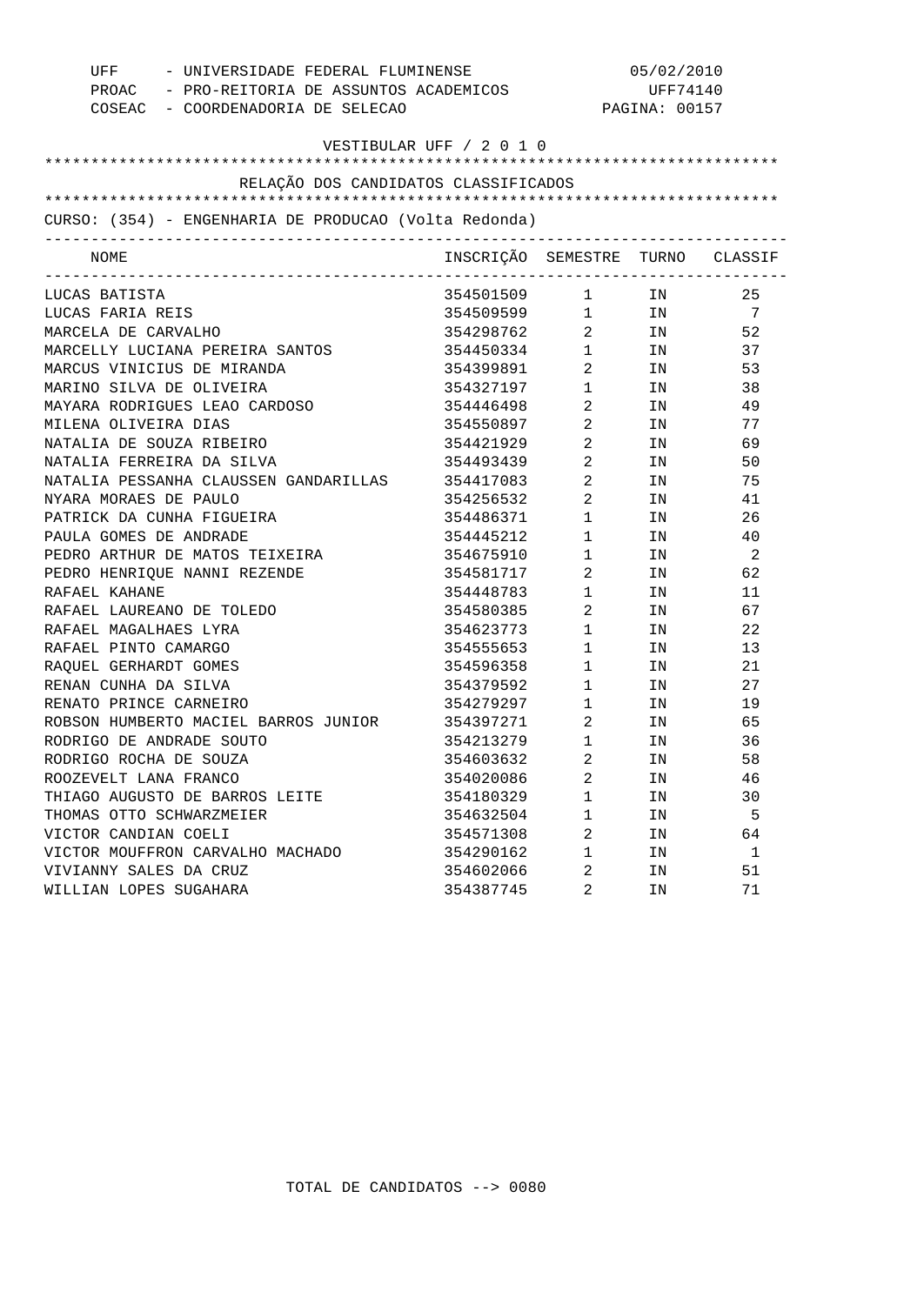| UFF<br>- UNIVERSIDADE FEDERAL FLUMINENSE<br>PROAC - PRO-REITORIA DE ASSUNTOS ACADEMICOS<br>COSEAC - COORDENADORIA DE SELECAO |                                  | PAGINA: 00158                     |                                                                                                                | 05/02/2010<br>UFF74140     |
|------------------------------------------------------------------------------------------------------------------------------|----------------------------------|-----------------------------------|----------------------------------------------------------------------------------------------------------------|----------------------------|
| VESTIBULAR UFF / 2 0 1 0                                                                                                     |                                  |                                   |                                                                                                                |                            |
| RELAÇÃO DOS CANDIDATOS CLASSIFICADOS                                                                                         |                                  |                                   |                                                                                                                |                            |
|                                                                                                                              |                                  |                                   |                                                                                                                |                            |
| CURSO: (355) - ENGENHARIA MECANICA (Volta Redonda)                                                                           |                                  |                                   |                                                                                                                |                            |
| NOME                                                                                                                         |                                  |                                   |                                                                                                                |                            |
|                                                                                                                              | INSCRIÇÃO SEMESTRE TURNO CLASSIF |                                   |                                                                                                                |                            |
| ALEXANDRE JOSE NASCIMENTO PEREIRA                                                                                            | 355506470 1 IN                   |                                   |                                                                                                                | 40                         |
| ANA CAROLINA DE SOUZA RODRIGUES                                                                                              | 355199978 1 IN                   |                                   |                                                                                                                | 18                         |
| ANDERSON LINHARES DE SOUZA                                                                                                   | 355352532                        | $1 \quad \blacksquare$            | IN                                                                                                             | 4                          |
| ARTHUR ALBERTO DE MORAES MONTE                                                                                               | 355136926                        | $\overline{2}$                    | IN                                                                                                             | 80                         |
| BRUNNER CUBICA FREITAS ALVES                                                                                                 | 355207646                        | $1 \quad \blacksquare$            | IN                                                                                                             | - 5                        |
| CAETANO ZOBOLI                                                                                                               | 355439550                        | $1 \qquad \qquad$                 | IN                                                                                                             | 33                         |
| CARLOS EDUARDO PRADO DE SOUZA                                                                                                | 355244539                        | $2 \left( \frac{1}{2} \right)$    | IN                                                                                                             | 69                         |
| CARLOS RENATO SOARES DE AZEVEDO                                                                                              | 355361399                        | $\overline{2}$ and $\overline{2}$ | IN                                                                                                             | 76                         |
| CARLOS VITOR TAVARES COSTA                                                                                                   | 355569616                        | $\mathbf{1}$                      | IN                                                                                                             | 16                         |
| CAROLINA VILELLA CASTELO BRANCO OLIVEIRA                                                                                     | 355391382                        | $\mathbf{2}$                      | IN                                                                                                             | 75                         |
| CORAL MARSILI DE MELO                                                                                                        | 355490994                        | $\mathbf{2}$                      | IN                                                                                                             | 43                         |
| CRISTIANE AKIE SAIKUSA BARBOSA                                                                                               | 355292926                        | $2 \qquad \qquad$                 | IN                                                                                                             | 56                         |
| DANIEL CALAZANS DE FREITAS BARROSO                                                                                           | 355327927                        | $1 \quad \blacksquare$            | IN                                                                                                             | 32                         |
| DANIEL FUZATO CIPRIANO                                                                                                       | 355646622                        | $\mathbf{1}$                      | IN                                                                                                             | 1                          |
| DANIEL KNAAK SODRE                                                                                                           | 355662016                        | $\mathbf{1}$                      | IN                                                                                                             | 21                         |
| DIEGO AUGUSTO PASSOS MAROUES                                                                                                 | 355387795                        | 2                                 | IN                                                                                                             | 54                         |
| DIEGO JOSE RIBEIRO FERREIRA                                                                                                  | 355257251                        | 2                                 | IN                                                                                                             | 79                         |
| ERICK GAMA ANTUNES NORAT                                                                                                     | 355656380                        | $\mathbf{1}$                      | IN                                                                                                             | - 6                        |
| FELIPE SERGIO LISBOA SILVA                                                                                                   | 355486852                        | 2                                 | IN                                                                                                             | 49                         |
| FELIPE SIQUEIRA MARTINS                                                                                                      | 355684260                        | $\mathbf{2}$                      | IN                                                                                                             | 77                         |
| FELIPE VIEIRA LEMOS PEREIRA                                                                                                  | 355610116                        | $2 \left( \frac{1}{2} \right)$    | IN                                                                                                             | 57                         |
| FELLIPE KAIZER GALO PERUSSO                                                                                                  | 355506494                        | $1 \qquad \qquad$                 | IN                                                                                                             | 26                         |
| FLAVIANNY MACIEL MUSSI                                                                                                       | 355502735                        | $\overline{2}$                    | IN                                                                                                             | 47                         |
| GABRIEL ARRUDA VENTURA                                                                                                       | 355621373                        | $\mathbf{1}$                      | IN                                                                                                             | 35                         |
| GUILHERME HENRIQUE LECQUES ROMANELLI                                                                                         | 355382020                        | 2                                 | IN                                                                                                             | 60                         |
| GUILHERME LUIZ TORRES MENDONCA                                                                                               | 355202256 1                      |                                   | IN                                                                                                             | 14                         |
| GUILHERME RODRIGUES NOVAES                                                                                                   | 355449414 2                      |                                   | IN                                                                                                             | 72                         |
| GUILHERME TOZZI MANTOVANI OLIVEIRA                                                                                           | 355516607 2                      |                                   | IN                                                                                                             | 71                         |
| GUILHERME VIEIRA RODRIGUES                                                                                                   | 355215851 1                      |                                   | IN                                                                                                             | 7                          |
| GUSTAVO ALMEIDA MONTEIRO                                                                                                     | 355322056 2                      |                                   | IN                                                                                                             | 78                         |
| GUSTAVO DE ALMEIDA RODRIGUES TEIXEIRA                                                                                        | 355173675 1                      |                                   | IN                                                                                                             | 20                         |
| HUGO DUTRA GOMES                                                                                                             | 355487662 1                      |                                   | IN                                                                                                             | 28                         |
| ISABELLA RODRIGUES COSTA                                                                                                     | 355374047 1                      |                                   | IN                                                                                                             | 30                         |
| JOAO FLAVIO HARA LUCIO                                                                                                       | 355641139 2                      |                                   | IN                                                                                                             | 68                         |
| KALLIN DE SOUZA                                                                                                              | 355105678 1                      |                                   | IN                                                                                                             | 29                         |
| LARISSA MACIEL DA FONSECA                                                                                                    | 355508090 1                      |                                   | IN                                                                                                             | $\overline{\phantom{a}}$ 2 |
| LEONARDO DE MIRANDA LIMA SILVA                                                                                               | 355354463 2                      |                                   | IN                                                                                                             | 67                         |
| LEONY GOMES DE SOUZA                                                                                                         | 355361844 2                      |                                   | IN THE TEST OF THE TEST OF THE TEST OF THE TEST OF THE TEST OF THE TEST OF THE TEST OF THE TEST OF THE TEST OF | 51                         |
| LUCAS CHEMINAND RODRIGUES MARTINS                                                                                            | 355307159 2                      |                                   | IN                                                                                                             | 74                         |
| LUCAS FERREIRA TORRES                                                                                                        | 355382305 1                      |                                   | IN                                                                                                             | $\overline{9}$             |
| LUCAS RODRIGUES ROQUE DA SILVA                                                                                               | 355676653 1                      |                                   | IN                                                                                                             | 36                         |
| LUIZ CLAUDIO NUNES BALIEIRO                                                                                                  | 355514855 1                      |                                   | IN                                                                                                             | 24                         |
| LUIZ PAULO GOMES FRANCA                                                                                                      | 355275734 2                      |                                   | IN                                                                                                             | 52                         |
| MARCELO MEIRELES PINTO                                                                                                       | 355692736 1                      |                                   | IN                                                                                                             | 25                         |
| MARCELO MIGUEL DA CRUZ                                                                                                       | 355380979 2                      |                                   | IN                                                                                                             | 44                         |
| MARCIO DE OLIVEIRA                                                                                                           | 355379516 2                      |                                   | IN                                                                                                             | 50                         |
| MATHEUS ALVES REIS VALLE                                                                                                     | 355274132                        | $\overline{\mathbf{2}}$           | IN                                                                                                             | 73                         |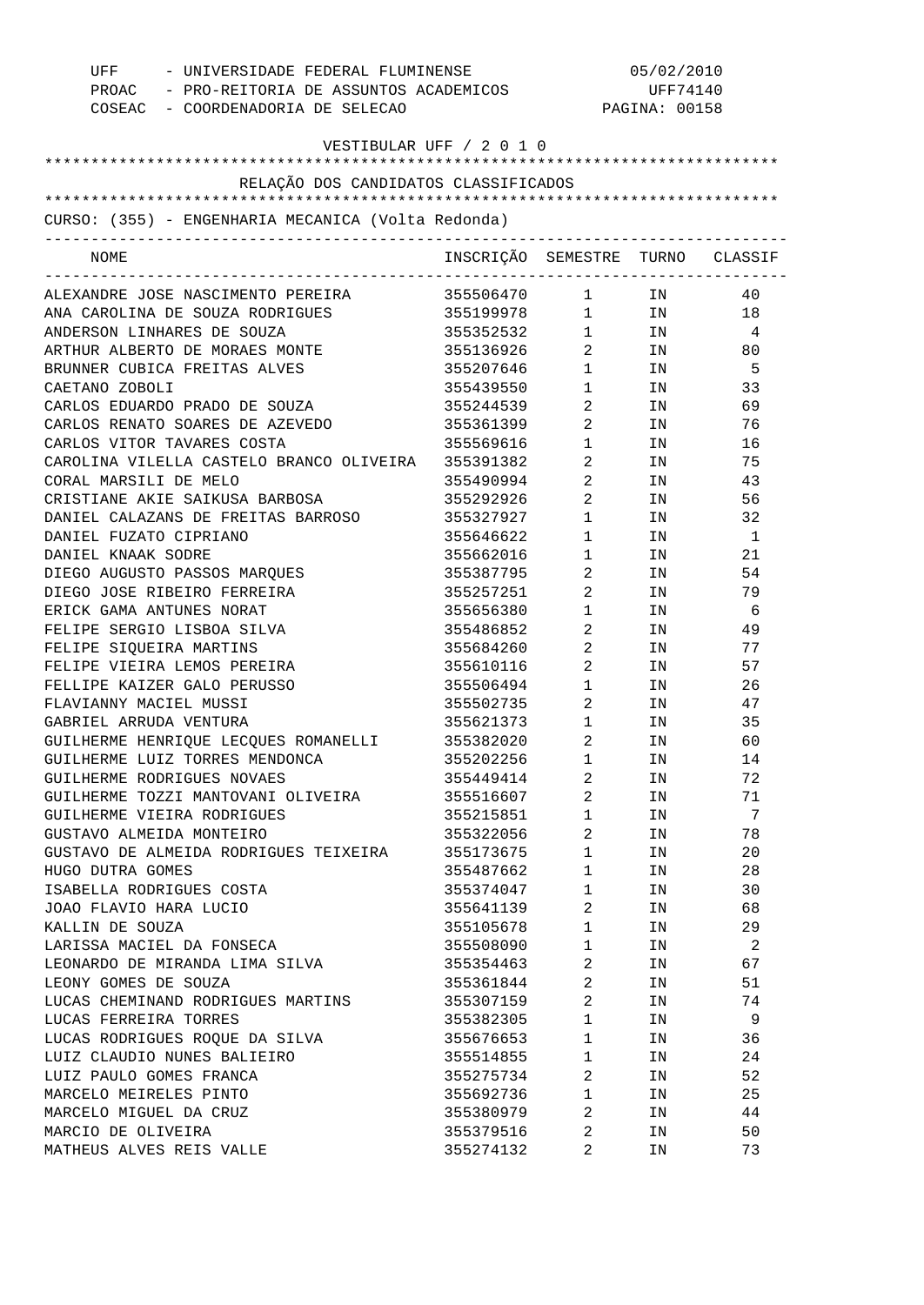|                               | UFF - UNIVERSIDADE FEDERAL FLUMINENSE                  |                                                                                                               | 05/02/2010                                    |    |     |  |
|-------------------------------|--------------------------------------------------------|---------------------------------------------------------------------------------------------------------------|-----------------------------------------------|----|-----|--|
|                               |                                                        | PROAC - PRO-REITORIA DE ASSUNTOS ACADEMICOS<br>UFF74140<br>COSEAC - COORDENADORIA DE SELECAO<br>PAGINA: 00159 |                                               |    |     |  |
|                               |                                                        |                                                                                                               |                                               |    |     |  |
|                               |                                                        | VESTIBULAR UFF / 2 0 1 0                                                                                      |                                               |    |     |  |
|                               |                                                        |                                                                                                               |                                               |    |     |  |
|                               | RELAÇÃO DOS CANDIDATOS CLASSIFICADOS                   |                                                                                                               |                                               |    |     |  |
|                               |                                                        |                                                                                                               |                                               |    |     |  |
|                               | CURSO: (355) - ENGENHARIA MECANICA (Volta Redonda)     |                                                                                                               |                                               |    |     |  |
| NOME                          |                                                        | INSCRIÇÃO SEMESTRE TURNO CLASSIF                                                                              |                                               |    |     |  |
| NATHALI SANTOS BARCELOS       |                                                        |                                                                                                               |                                               |    | 58  |  |
| NATHALIA TAVARES              |                                                        |                                                                                                               |                                               |    | 13  |  |
|                               | NEURACY JOSE LOUREIRO JUNIOR                           | 355621505 1 IN                                                                                                |                                               |    | 23  |  |
|                               | NICHOLAS SILVA COSTA DE SOUZA                          | 355540426 1 IN                                                                                                |                                               |    | 34  |  |
|                               | OTAVIO RODRIGUES HERMOGENES DE OLIVEIRA 355652669 2 IN |                                                                                                               |                                               |    | 46  |  |
|                               | PABLO VICTOR DE SOUZA FERREIRA                         | 355625678 2 IN                                                                                                |                                               |    | 42  |  |
|                               | PAULO FELIPE DOS SANTOS DOMINGUES 355235708 2          |                                                                                                               |                                               | IN | 70  |  |
| PEDRO PUREZA DE ALMEIDA       |                                                        | 355299730 2                                                                                                   |                                               | IN | 55  |  |
|                               | RAFAEL SARLO CARNEIRO RIBEIRO                          | 355592211 2                                                                                                   |                                               | IN | 45  |  |
|                               | RAPHAEL PEREIRA DE FIGUEIREDO DA SILVA 355217419       |                                                                                                               | $\mathbf{1}$                                  | IN | 12  |  |
| RAUL MONTEIRO DE CARVALHO     |                                                        | 355346820                                                                                                     | $\mathbf{1}$                                  | IN | 10  |  |
|                               | RENAN AUGUSTO DE OLIVEIRA GARCIA RANGEL 355507101      |                                                                                                               | $1 \quad \Box$                                | IN | 22  |  |
| RENATA OLIVEIRA VIEIRA        |                                                        | 355376502 1                                                                                                   |                                               | IN | 31  |  |
| RENATO SILVA HORTA            |                                                        | 355408032 1                                                                                                   |                                               | IN | 15  |  |
| ROBERT EMANUEL OLIVEIRA       |                                                        | 355566793 2                                                                                                   |                                               | IN | 59  |  |
| RODINEY TORRES FARIAS         |                                                        | 355669844 2                                                                                                   |                                               | IN | 63  |  |
| RODOLFO BARCELLOS CREVELIN    |                                                        | 355167315                                                                                                     | $\begin{array}{ccc} 1 & & \\ & & \end{array}$ | IN | 38  |  |
| RODRIGO HANNA ARBACHE         |                                                        | 355457459                                                                                                     | $\overline{a}$                                | IN | 48  |  |
| RODRIGO VERONESE MOREIRA      |                                                        | 355350510                                                                                                     | $\begin{array}{ccc} 1 & & \\ & & \end{array}$ | IN | - 8 |  |
|                               | ROGERIO SILVA DA COSTA JUNIOR                          | 355293217                                                                                                     | $\mathbf{1}$                                  | IN | 17  |  |
| SAMANTHA AIRES GARCIA         |                                                        | 355174904 2                                                                                                   |                                               | IN | 53  |  |
| SAMUEL BORGES COSTA           |                                                        | 355704527 2                                                                                                   |                                               | IN | 62  |  |
| THIAGO RIBEIRO BAUMGARDT      |                                                        | 355358524 1                                                                                                   |                                               | IN | 11  |  |
| VANESSA VIEIRA SENE           |                                                        | 355410358 2                                                                                                   |                                               | IN | 64  |  |
| VICTOR ALEXANDRE BRUZI        |                                                        | 355364573                                                                                                     | $\overline{2}$                                | IN | 66  |  |
|                               | VICTOR EUGENIO TORATTI CASSINI                         | 355408240                                                                                                     | 1                                             | IN | 27  |  |
| VICTOR SOBRAL FREIRE          |                                                        | 355446412                                                                                                     | 2                                             | ΙN | 61  |  |
| VINICIUS LOUIS DADALTO PAIXAO |                                                        | 355397740                                                                                                     | $\mathbf 1$                                   | ΙN | 37  |  |
|                               | VINICIUS MARTINIANO DE CASTRO SANTOS                   | 355452734                                                                                                     | 2                                             | ΙN | 41  |  |
| VIRGILIO JUNIOR CAETANO       |                                                        | 355346492                                                                                                     | 1                                             | ΙN | 39  |  |
| VITOR NEVES MAUTONE           |                                                        | 355360826                                                                                                     | 2                                             | ΙN | 65  |  |
| WESLLEY MENDES FERREIRA       |                                                        | 355436259                                                                                                     | $\mathbf 1$                                   | ΙN | 19  |  |
| WILLIAM DE ABREU PINHO        |                                                        | 355563569                                                                                                     | 1                                             | ΙN | 3   |  |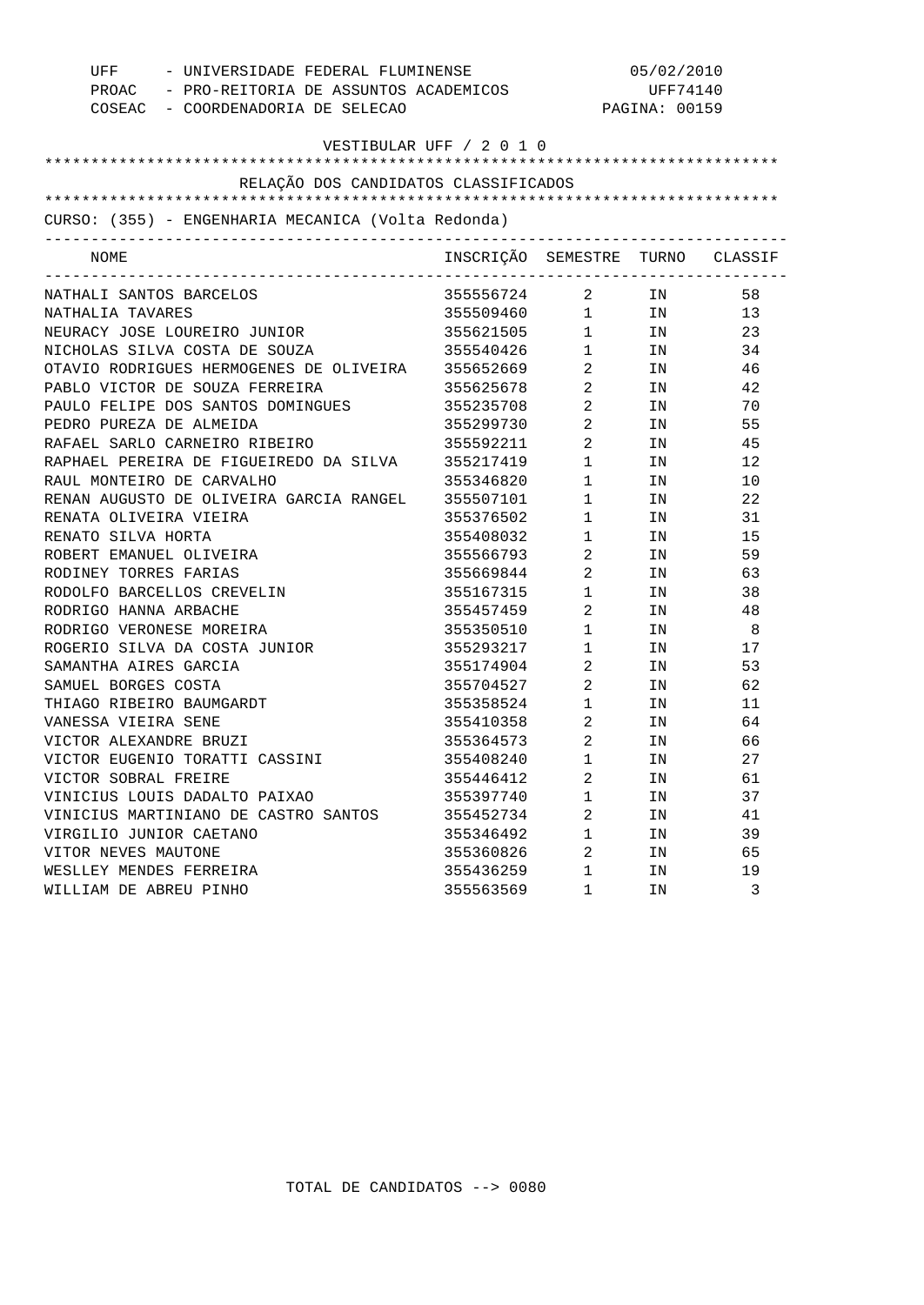| UFF<br>- UNIVERSIDADE FEDERAL FLUMINENSE<br>PROAC - PRO-REITORIA DE ASSUNTOS ACADEMICOS<br>COSEAC - COORDENADORIA DE SELECAO |                                  | 05/02/2010<br>UFF74140<br>PAGINA: 00160          |          |          |
|------------------------------------------------------------------------------------------------------------------------------|----------------------------------|--------------------------------------------------|----------|----------|
| VESTIBULAR UFF / 2 0 1 0                                                                                                     |                                  |                                                  |          |          |
|                                                                                                                              |                                  |                                                  |          |          |
| RELAÇÃO DOS CANDIDATOS CLASSIFICADOS                                                                                         |                                  |                                                  |          |          |
|                                                                                                                              |                                  |                                                  |          |          |
| CURSO: (356) - ENGENHARIA METALURGICA (Volta Redonda)                                                                        |                                  |                                                  |          |          |
| NOME                                                                                                                         | INSCRIÇÃO SEMESTRE TURNO CLASSIF |                                                  |          |          |
| ALAN PEREIRA DA SILVA                                                                                                        | 356287256 2 IN                   |                                                  |          | 64       |
| ALEX NIVALDO ALCANTARA RENO                                                                                                  | 356697097 2 IN                   |                                                  |          | 50       |
| ANDREY ZEGUNIS                                                                                                               | 356231166                        |                                                  | $1$ IN   | 21       |
| BARBARA CHRISTINA DA SILVA NOGUEIRA                                                                                          | 356446931                        | $1 \qquad \qquad$                                | IN       | 11       |
| BARBARA CORREA CASTANHEIRA                                                                                                   | 356224345                        | $\overline{2}$                                   | IN       | 57       |
| BERNARDO FERREIRA DA FONSECA                                                                                                 | 356682377                        | $1 \quad \blacksquare$                           | IN       | 39       |
| BRUNO FELIX ALCANTARA SOUZA                                                                                                  | 356530847                        | $\overline{2}$                                   | IN       | 71       |
| BRUNO MONCAO DE ANDRADE                                                                                                      | 356412203                        | $\overline{2}$                                   | IN       | 60       |
| BRUNO PALACI DA SILVEIRA                                                                                                     | 356500256                        | $\overline{2}$                                   | IN       | 61       |
| CAIO SANTOS FRAGA                                                                                                            | 356388385                        | $1 \qquad \qquad$                                | IN       | 23       |
| CAMILA QUEIROZ CORREIA                                                                                                       | 356645757                        | $\overline{2}$                                   | IN       | 79       |
| CESAR RENA SALMONT                                                                                                           | 356461890                        | $1 \quad \cdots$                                 | IN       | 20       |
| DANIELA FRANCA NASCIMENTO                                                                                                    | 356253736                        | $1 \quad \blacksquare$                           | IN       | 32       |
| DYANNI MANHAES BARBOSA                                                                                                       | 356309602                        | $1 \quad \blacksquare$                           | IN       | 26       |
| EDUARDO DE ALMEIDA MACHADO                                                                                                   | 356386416                        | $1 \qquad \qquad$                                | IN       | 15       |
| ELIAS BERNARDO BARROS VITORINO                                                                                               | 356594350                        | $2 \left( \frac{1}{2} \right)$                   | IN       | 48       |
| FERNANDA BRANT RESENDE                                                                                                       | 356295033                        | $1 \quad \blacksquare$                           | IN       | 40       |
| FERNANDA FERREIRA VALENTE PEREIRA                                                                                            | 356180604                        | $\overline{2}$                                   | IN       | 69       |
| FERNANDA GONCALVES DA SILVA                                                                                                  | 356276269                        | $1 \quad \blacksquare$                           | IN       | - 5      |
| FREDERICO DE PAULA RAMOS                                                                                                     | 356537405                        | $1 \qquad \qquad$                                | IN       | 18       |
| GABRIEL EUCLIDES DA SILVA                                                                                                    | 356279819                        | $\mathbf{2}$                                     | IN       | 76       |
| GABRIEL LIMA RAMOS                                                                                                           | 356514049                        | $\overline{2}$                                   | IN       | 49       |
| GABRIEL ROSSI LOPES                                                                                                          | 356436431                        | $\overline{2}$ and $\overline{2}$                | IN       | 51       |
| GISELE DA SILVA ARRUDA                                                                                                       | 356146610                        | $\overline{a}$                                   | IN       | 80       |
| GLAUCO DE OLIVEIRA GAVIOLI FERREIRA                                                                                          | 356634423                        | 2                                                | IN       | 54       |
| GUILHERME DA CUNHA HENRIQUES                                                                                                 | 356302408                        | $\overline{a}$                                   | IN       | 52       |
| HEITOR CORDEIRO DE ARAUJO                                                                                                    | 356637308                        | $1 \quad \blacksquare$                           | IN       | 31       |
| HEMERTON RODRIGO DE ALMEIDA                                                                                                  | 356440676                        | $1 \quad \blacksquare$                           | IN       | 36       |
| HUGO PORTUGAL VASCONCELOS                                                                                                    | 356218437                        | $2 \left( \frac{1}{2} \right)$<br>$\overline{2}$ | IN       | 66       |
| IGOR GRUPPI E SILVA                                                                                                          | 356595419                        |                                                  | IN       | 62       |
| IURY OTAVIANO DE OLIVEIRA E SILVA                                                                                            | 356252495<br>356295174           | $2 \left( \frac{1}{2} \right)$<br>$\overline{a}$ | IN       | 77       |
| JOAO IDER SILVA JUNIOR<br>JONATAS BARCELLOS DE PROENCA                                                                       | 356273669                        | $1 \qquad \qquad$                                | IN<br>IN | 46<br>33 |
| JOSE HENRIQUE SILVA VILLALONGA                                                                                               | 356559611                        | $1 \qquad \qquad$                                | IN       | 28       |
| JOYCE DA SILVA SHIOTSUKI                                                                                                     | 356457899                        | $1 \quad \blacksquare$                           | IN       | 37       |
| JULIANA NOVAES ALVES                                                                                                         | 356115776                        | $\overline{2}$                                   | IN       | 47       |
| KAIO SERGIO TORRES DE SOUZA                                                                                                  | 356426993                        | $1 \qquad \qquad$                                | IN       | 13       |
| KARINA NASCIMENTO SILVEIRA                                                                                                   | 356243339                        | $1 \qquad \qquad$                                | IN       | 29       |
| LARISSA BRETAS MOURA                                                                                                         | 356537821                        | $1 \quad \blacksquare$                           | IN       | 35       |
| LARISSA FERRINI FERRARI ALVES                                                                                                | 356514726                        | $1 \quad \blacksquare$                           | IN       | 27       |
| LILIAN BARROS DA SILVEIRA                                                                                                    | 356419196                        | $1 \quad \blacksquare$                           | IN       | 4        |
| LIVIA LOPES DE OLIVEIRA GOULART                                                                                              | 356163022                        | $1 \quad \blacksquare$                           | IN       | - 9      |
| LIZ DA SILVA MASCARENHAS                                                                                                     | 356368165                        | $\overline{2}$                                   | IN       | 43       |
| LUCAS ALBINO SILVA DOS SANTOS                                                                                                | 356583818                        | $1 \quad \blacksquare$                           | IN       | 17       |
| LUISA FERREIRA FOURNIER                                                                                                      | 356163670                        | $1 \quad \blacksquare$                           | ΙN       | 38       |
| LUIZ MAURICIO BARRETO DE AZEVEDO                                                                                             | 356351150                        | $\overline{2}$                                   | IN       | 56       |
| LYNTON GAMA DE SOUZA                                                                                                         | 356375314                        | 2                                                | ΙN       | 67       |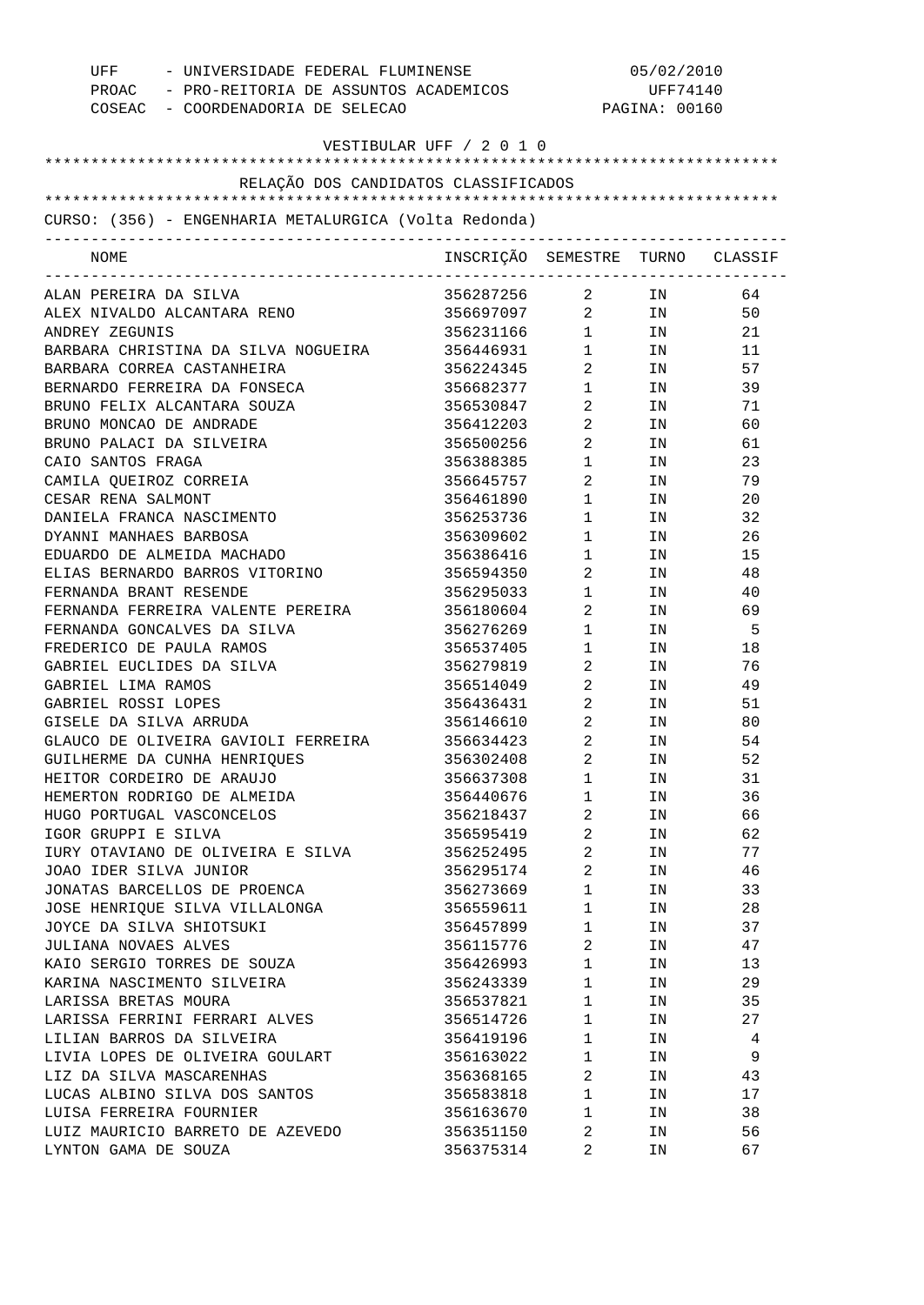| UFF                                                   | - UNIVERSIDADE FEDERAL FLUMINENSE           |                        | 05/02/2010 |                         |  |  |
|-------------------------------------------------------|---------------------------------------------|------------------------|------------|-------------------------|--|--|
|                                                       | PROAC - PRO-REITORIA DE ASSUNTOS ACADEMICOS |                        | UFF74140   |                         |  |  |
| COSEAC - COORDENADORIA DE SELECAO                     |                                             | PAGINA: 00161          |            |                         |  |  |
|                                                       | VESTIBULAR UFF / 2 0 1 0                    |                        |            |                         |  |  |
|                                                       |                                             |                        |            |                         |  |  |
|                                                       | RELAÇÃO DOS CANDIDATOS CLASSIFICADOS        |                        |            |                         |  |  |
|                                                       |                                             |                        |            |                         |  |  |
| CURSO: (356) - ENGENHARIA METALURGICA (Volta Redonda) |                                             |                        |            |                         |  |  |
| NOME                                                  | INSCRIÇÃO SEMESTRE TURNO CLASSIF            |                        |            |                         |  |  |
| MARCELO DA SILVA GUIMARAES                            | 356446230                                   | $\overline{a}$         | IN         | 78                      |  |  |
| MARCUS VINICIUS CALDEIRA                              | 356318380                                   |                        | $2$ IN     | 74                      |  |  |
| MARIANA BARBOZA MARQUES PEREIRA                       | 356152190 2 IN                              |                        |            | 44                      |  |  |
| MARIANA RODRIGUES CURVO                               | 356377984 1 IN                              |                        |            | - 8                     |  |  |
| MARIO MOREIRA NETO                                    | 356646385                                   | $\overline{2}$         | IN         | 75                      |  |  |
| MATEUS PEREIRA NARDELLI                               | 356509018                                   | $1 \qquad \qquad$      | IN         | 19                      |  |  |
| MATHEUS BARBOZA SEABRA RODRIGUES                      | 356435176                                   | $1 \qquad \qquad$      | IN         | $\overline{1}$          |  |  |
| MILENA BUSTAMANTE COSTA                               | 356182406                                   | $\overline{2}$         | IN         | 68                      |  |  |
| PAOLA LAZARI DE AGUIAR                                | 356500220                                   | $1$ , $\qquad \qquad$  | IN         | 16                      |  |  |
| PEDRO AKIAMA COUTO BORGES                             | 356463355                                   | $\overline{2}$         | IN         | 59                      |  |  |
| PEDRO PAULO DE CARVALHO ANTONIO                       | 356582278                                   | $\overline{2}$         | IN         | 53                      |  |  |
| RAFAEL NAOKI FUJII UJIHARA                            | 356188876                                   | $\overline{a}$         | IN         | 42                      |  |  |
| RAIRA LORRAIME MARTINS SILVESTRE                      | 356515201                                   | $\overline{a}$         | IN         | 45                      |  |  |
| RAIZA LOPES DE SOUSA                                  | 356226082                                   | $1 \quad \Box$         | IN         | 6                       |  |  |
| RAPHAEL NASCIMENTO GONCALVES                          | 356175403                                   | $\overline{2}$         | IN         | 73                      |  |  |
| RAYLA VIEIRA ALBINO DOS SANTOS                        | 356168278                                   | $1$ , $\qquad \qquad$  | IN         | 30                      |  |  |
| RENATO ROCHA FRANCO                                   | 356513447                                   | $\mathbf{1}$           | IN         | 34                      |  |  |
| ROBERTA DA COSTA SILVA                                | 356640941                                   | $\overline{2}$         | IN         | 72                      |  |  |
| ROBERTO VICENTINE MOREIRA VICENTINI                   | 356395948                                   | $\mathbf 1$            | IN         | $\overline{\mathbf{3}}$ |  |  |
| TALITA FONSECA DOS PRAZERES                           | 356466644                                   | $1 \quad \Box$         | IN         | 24                      |  |  |
| TALITA MACHADO                                        | 356551035                                   | $\overline{2}$         | IN         | 41                      |  |  |
| TAMIRES REPOLES DOS ANJOS                             | 356158601                                   | $\overline{a}$         | IN         | 70                      |  |  |
| TASSIO RODRIGUES GUIMARAES                            | 356562797 2                                 |                        | IN         | 65                      |  |  |
| THAISA FRANCO SILVA                                   | 356506389                                   | $\overline{a}$         | IN         | 55                      |  |  |
| THALES BOTELHO                                        | 356469270                                   | $1 \quad \blacksquare$ | IN.        | - 7                     |  |  |
| THIAGO ALVES DE SOUZA                                 | 356204838                                   | 1                      | IN         | 25                      |  |  |
| THIAGO FREITAS LIRA                                   | 356595354                                   | 1                      | ΙN         | 10                      |  |  |
| THOMAS CAMPAGNAC PEREIRA                              | 356675752                                   | $\mathbf{1}$           | ΙN         | $\overline{2}$          |  |  |
| VANESSA SILVA LOYOLA                                  | 356454316                                   | 1                      | ΙN         | 12                      |  |  |
| VINICIUS SANTIAGO FERNANDES                           | 356544018                                   | 1                      | ΙN         | 14                      |  |  |
| VITOR HUGO DE ARAUJO VEIGA                            | 356492148                                   | 1                      | ΙN         | 22                      |  |  |
| WANDER MARINS CARNEIRO                                | 356651251                                   | 2                      | ΙN         | 63                      |  |  |
| WILLIAN HALEX PEREIRA                                 | 356423800                                   | 2                      | IN         | 58                      |  |  |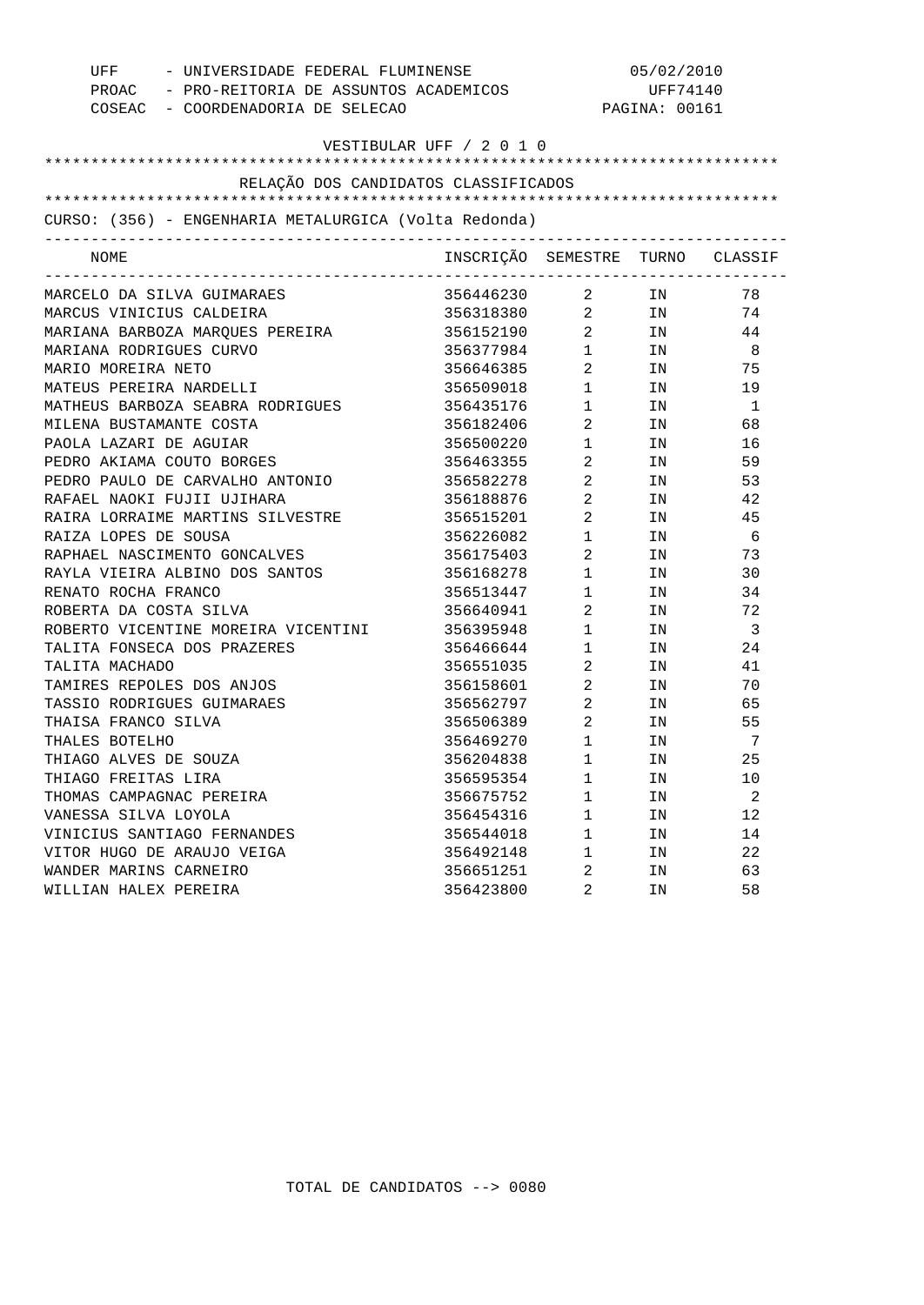| UFF - UNIVERSIDADE FEDERAL FLUMINENSE               |                                             | 05/02/2010                     |                                                                                                                |              |  |
|-----------------------------------------------------|---------------------------------------------|--------------------------------|----------------------------------------------------------------------------------------------------------------|--------------|--|
|                                                     | PROAC - PRO-REITORIA DE ASSUNTOS ACADEMICOS |                                | UFF74140                                                                                                       |              |  |
| COSEAC - COORDENADORIA DE SELECAO                   |                                             |                                | PAGINA: 00162                                                                                                  |              |  |
|                                                     |                                             |                                |                                                                                                                |              |  |
| VESTIBULAR UFF / 2 0 1 0                            |                                             |                                |                                                                                                                |              |  |
|                                                     |                                             |                                |                                                                                                                |              |  |
| RELAÇÃO DOS CANDIDATOS CLASSIFICADOS                |                                             |                                |                                                                                                                |              |  |
|                                                     |                                             |                                |                                                                                                                |              |  |
| CURSO: (357) - FISICA - Bacharelado (Volta Redonda) |                                             |                                |                                                                                                                |              |  |
| NOME                                                | INSCRIÇÃO SEMESTRE TURNO CLASSIF            |                                |                                                                                                                |              |  |
| ALDO VINICIUS PINTO DE SOUZA                        | 357292134 2 IN                              |                                |                                                                                                                | 19           |  |
| CLAUDIO NOVAES FIGUEIRA                             | 357655532 2 IN                              |                                |                                                                                                                | 20           |  |
| DANIEL ANTUNES PINTO                                | 357362501 2 IN                              |                                |                                                                                                                | 6            |  |
| DANIEL OJEDA RAMOS DA SILVA                         | 357442014 2                                 |                                | IN                                                                                                             | 15           |  |
| DEBORA EVELLYN OLIMPIO                              | 357117449 2                                 |                                | IN                                                                                                             | 22           |  |
| DOUGLAS DE OLIVEIRA                                 | 357307745 2                                 |                                | IN                                                                                                             | 23           |  |
| EDUARDO COPLE BARROCAS                              | 357637229                                   | $\overline{a}$                 | IN                                                                                                             | 17           |  |
| ELDER ANDRADE SILVA                                 | 357538899                                   | $\overline{a}$                 | IN                                                                                                             | 3            |  |
| ENRIOUE AZEVEDO MOLINA                              | 357250851                                   | $\overline{a}$                 | IN                                                                                                             | 12           |  |
| FABRICIO MIRANDA SOARES VALERIO                     | 357464115                                   | $\frac{2}{2}$                  | IN                                                                                                             | 5            |  |
| FLAVIO ALVARENGA RODRIGUES                          | 357698455                                   | $\overline{a}$                 | IN                                                                                                             | 4            |  |
| HENRIQUE DORNEL DA SILVA                            | 357699356                                   | $\overline{a}$                 | IN                                                                                                             | 2            |  |
| INGRID DE ALMEIDA RIBEIRO                           | 357112243                                   | $\overline{a}$                 | IN                                                                                                             | 8            |  |
| JARLEI RODRIGUES MACHADO                            | 357316150                                   | $\overline{2}$                 | TN                                                                                                             | 9            |  |
| KAREN MUNIZ MELO                                    | 357369511                                   | $\overline{2}$                 | IN                                                                                                             | 7            |  |
| LEANDRO BITENCOURT E SILVA                          | 357525842                                   | $\overline{2}$                 | IN                                                                                                             | $\mathbf{1}$ |  |
| LEONARDO BERTUCI TORRES                             | 357359748                                   | $2 \left( \frac{1}{2} \right)$ | IN THE TEST OF THE TEST OF THE TEST OF THE TEST OF THE TEST OF THE TEST OF THE TEST OF THE TEST OF THE TEST OF | 21           |  |
| LEONARDO DA SILVA GARCIA LEITE                      | 357695881 2                                 |                                | IN THE TEST OF THE TEST OF THE TEST OF THE TEST OF THE TEST OF THE TEST OF THE TEST OF THE TEST OF THE TEST OF | 11           |  |
| LUCAS MELLO NAMORATO                                | 357511774 2                                 |                                | IN                                                                                                             | 10           |  |
| MATHEUS DALPRA DE OLIVEIRA                          | 357619227 2                                 |                                | IN                                                                                                             | 24           |  |
| PEDRO HENRIQUE LIMA ASSUNCAO                        | 357496053 2                                 |                                | IN                                                                                                             | 16           |  |
| RAFAEL RODRIGUES FERREIRA                           | 357696275                                   | $\overline{a}$                 | IN                                                                                                             | 18           |  |
| RODRIGO CEVESE RANGEL                               | 357665123                                   | $\overline{2}$                 | IN                                                                                                             | 14           |  |
| RONY DAVID LAMIM                                    | 357613144                                   | 2                              | IN                                                                                                             | 13           |  |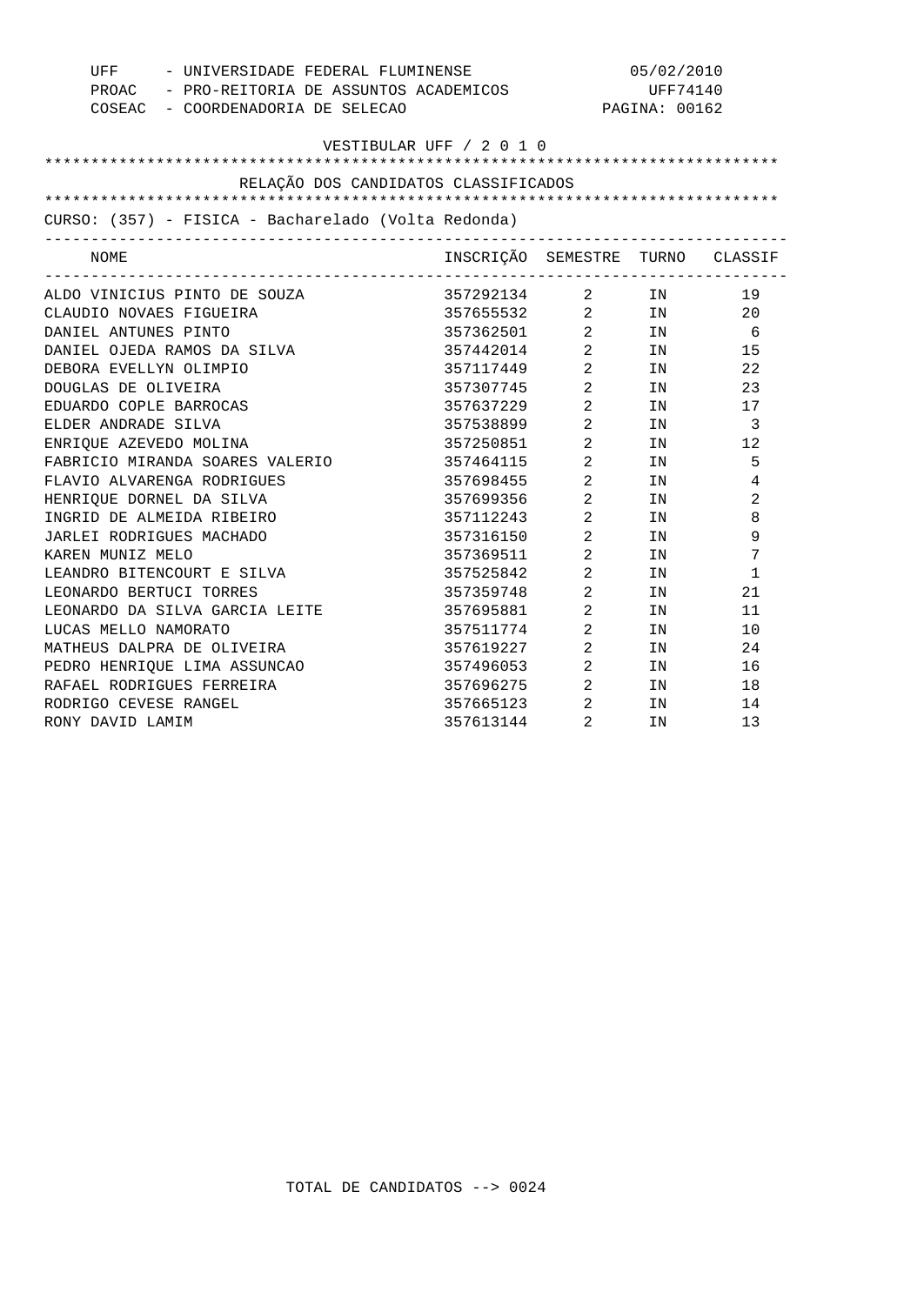| UFF<br>PROAC<br>COSEAC   | - UNIVERSIDADE FEDERAL FLUMINENSE<br>- PRO-REITORIA DE ASSUNTOS ACADEMICOS<br>- COORDENADORIA DE SELECAO |                                  |                                | 05/02/2010<br>UFF74140<br>PAGINA: 00163 |   |
|--------------------------|----------------------------------------------------------------------------------------------------------|----------------------------------|--------------------------------|-----------------------------------------|---|
| VESTIBULAR UFF / 2 0 1 0 |                                                                                                          |                                  |                                |                                         |   |
|                          | RELAÇÃO DOS CANDIDATOS CLASSIFICADOS                                                                     |                                  |                                |                                         |   |
|                          |                                                                                                          |                                  |                                |                                         |   |
|                          | CURSO: (358) - MATEMATICA - Bacharelado (Volta Redonda)                                                  |                                  |                                |                                         |   |
| NOME                     |                                                                                                          | INSCRIÇÃO SEMESTRE TURNO CLASSIF |                                |                                         |   |
|                          | CARLOS EDUARDO DE MORAIS FERREIRA                                                                        | 358690910                        | $2 \left( \frac{1}{2} \right)$ | TN                                      | 5 |
| FILIPE MAROUES MOREIRA   |                                                                                                          | 358560464                        | 2                              | TN                                      | 2 |
| GIULLES DA SILVA SANTOS  |                                                                                                          | 358559714                        | $\mathfrak{D}$                 | TN                                      | 1 |
|                          | GUILHERME NASCIMENTO DA CRUZ                                                                             | 358683498                        | 2                              | TN                                      | 6 |
|                          | ISABELA MARINA BARROS VITORINO                                                                           | 358211087                        | 2                              | TN                                      | 7 |
|                          | MAXIMILIAN SOUTO DOS SANTOS REIS                                                                         | 358430580                        | $\mathfrak{D}$                 | TN                                      | 3 |
|                          | THALLES LACERDA LAGE DE FREITAS                                                                          | 358687690                        | $\mathfrak{D}$                 | TN                                      | 4 |
| THIAGO SOUZA DANTAS      |                                                                                                          | 358561561                        | $\mathfrak{D}$                 | TN                                      | 8 |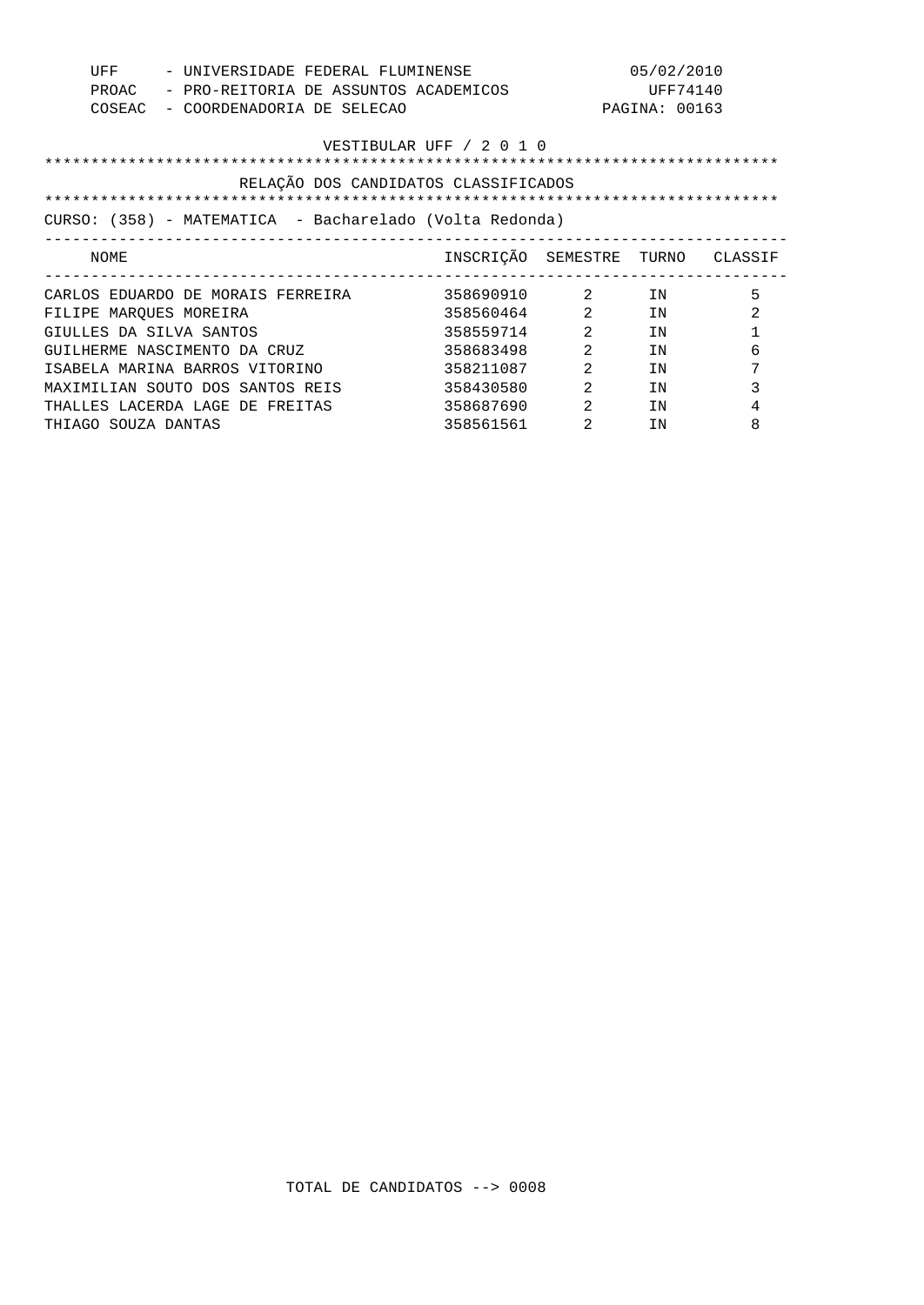| UFF                                                  | - UNIVERSIDADE FEDERAL FLUMINENSE<br>PROAC - PRO-REITORIA DE ASSUNTOS ACADEMICOS |                                            | 05/02/2010<br>UFF74140                                                                                         |                |  |
|------------------------------------------------------|----------------------------------------------------------------------------------|--------------------------------------------|----------------------------------------------------------------------------------------------------------------|----------------|--|
|                                                      |                                                                                  |                                            |                                                                                                                |                |  |
| COSEAC - COORDENADORIA DE SELECAO                    |                                                                                  |                                            | PAGINA: 00164                                                                                                  |                |  |
|                                                      |                                                                                  |                                            |                                                                                                                |                |  |
|                                                      | VESTIBULAR UFF / 2 0 1 0                                                         |                                            |                                                                                                                |                |  |
|                                                      |                                                                                  |                                            |                                                                                                                |                |  |
| RELAÇÃO DOS CANDIDATOS CLASSIFICADOS                 |                                                                                  |                                            |                                                                                                                |                |  |
|                                                      |                                                                                  |                                            |                                                                                                                |                |  |
| CURSO: (359) - QUIMICA - Bacharelado (Volta Redonda) |                                                                                  |                                            |                                                                                                                |                |  |
| NOME                                                 | INSCRIÇÃO SEMESTRE TURNO CLASSIF                                                 |                                            |                                                                                                                |                |  |
| ALLAN DA SILVA NUNES                                 | 359119540 2 IN                                                                   |                                            |                                                                                                                | 19             |  |
| ANA CAROLINA DO AMARAL S DE C ROCHA                  | 359418697 2 IN<br>359557687 2 IN<br>359511798 2 IN<br>359702141 2 IN             |                                            |                                                                                                                | 13             |  |
| ANTHONY SILVA LOURENCO                               |                                                                                  |                                            |                                                                                                                | $\overline{1}$ |  |
| BONIFACIO DE OLIVEIRA FIALHO                         |                                                                                  |                                            |                                                                                                                | 3              |  |
| BRUNA DUTRA VIEIRA                                   |                                                                                  |                                            |                                                                                                                | 25             |  |
| BRUNO MAGELA DE MELO SIQUEIRA                        | 359622614 2                                                                      |                                            | IN                                                                                                             | 18             |  |
| CAMILA MARTINS MARINS                                | 359363402 2                                                                      |                                            | IN                                                                                                             | - 9            |  |
| EGIDIO ANTONIO VENTURELI COSENTINO                   | 359479677 2                                                                      |                                            | IN THE TEST OF THE TEST OF THE TEST OF THE TEST OF THE TEST OF THE TEST OF THE TEST OF THE TEST OF THE TEST OF | 24             |  |
| ERIKA DE LIMA SOUZA                                  | 359404426 2                                                                      |                                            | IN THE TEST OF THE TEST OF THE TEST OF THE TEST OF THE TEST OF THE TEST OF THE TEST OF THE TEST OF THE TEST OF | 21             |  |
| FRANCISLENE GIL DA SILVA                             | 359087515 2                                                                      |                                            | IN                                                                                                             | 26             |  |
| GUILHERME CONTESINI DOS SANTOS                       | 359595483                                                                        | $\overline{a}$                             | IN                                                                                                             | 14             |  |
| ISABELLA CAROLINE DOS SANTOS                         | 359604739 2                                                                      |                                            | IN                                                                                                             | 11             |  |
| IVINA SANCHES PEREIRA                                | 359685953 2                                                                      |                                            | IN                                                                                                             | 2              |  |
| JESSICA ROSANE MENEZES RIBEIRO                       | 359668369                                                                        | $\begin{array}{c} 2 \\ 2 \\ 2 \end{array}$ | IN                                                                                                             | 6              |  |
| JOSE CARLOS DO AMARAL CARVALHO                       | 359521248                                                                        |                                            | IN                                                                                                             | 15             |  |
| JULIA MARIA REZENDE ZAO                              | 359545218                                                                        |                                            | IN                                                                                                             | 5              |  |
| LARISSA SOARES RODRIGUES                             | 359495401 2                                                                      |                                            | IN                                                                                                             | 17             |  |
| LO HUAMA SANTOS CASEMIRO                             | 359088868 2                                                                      |                                            | IN                                                                                                             | 12             |  |
| LUIS GUSTAVO SILVA CAMPOS                            | 359301715 2                                                                      |                                            | IN                                                                                                             | 7              |  |
| MARIANA BASILIO GONCALVES                            | 359692750 2                                                                      |                                            | IN                                                                                                             | 16             |  |
| MARIANE FREITAS OURIQUE                              | 359651160 2                                                                      |                                            | IN                                                                                                             | $\overline{4}$ |  |
| MELISSA DE OLIVEIRA BRASIL                           | 359420133                                                                        | $\overline{a}$                             | IN                                                                                                             | 23             |  |
| NAICHE RODRIGUES VIEIRA DE BARROS                    | 359495839                                                                        | $\overline{2}$                             | IN                                                                                                             | 10             |  |
| RAFAEL BERNARDO ARAUJO                               | 359623175 2                                                                      |                                            | IN                                                                                                             | 20             |  |
| RICARDO DA SILVA PEREIRA                             | 359629595 2                                                                      |                                            | IN                                                                                                             | 27             |  |
| RODRIGO SILVA TEIXEIRA                               | 359405731                                                                        | $\begin{array}{c} 2 \\ 2 \end{array}$      | IN                                                                                                             | 8              |  |
| VERONICA CRUZ MORAIS                                 | 359451900                                                                        |                                            | IN                                                                                                             | 22             |  |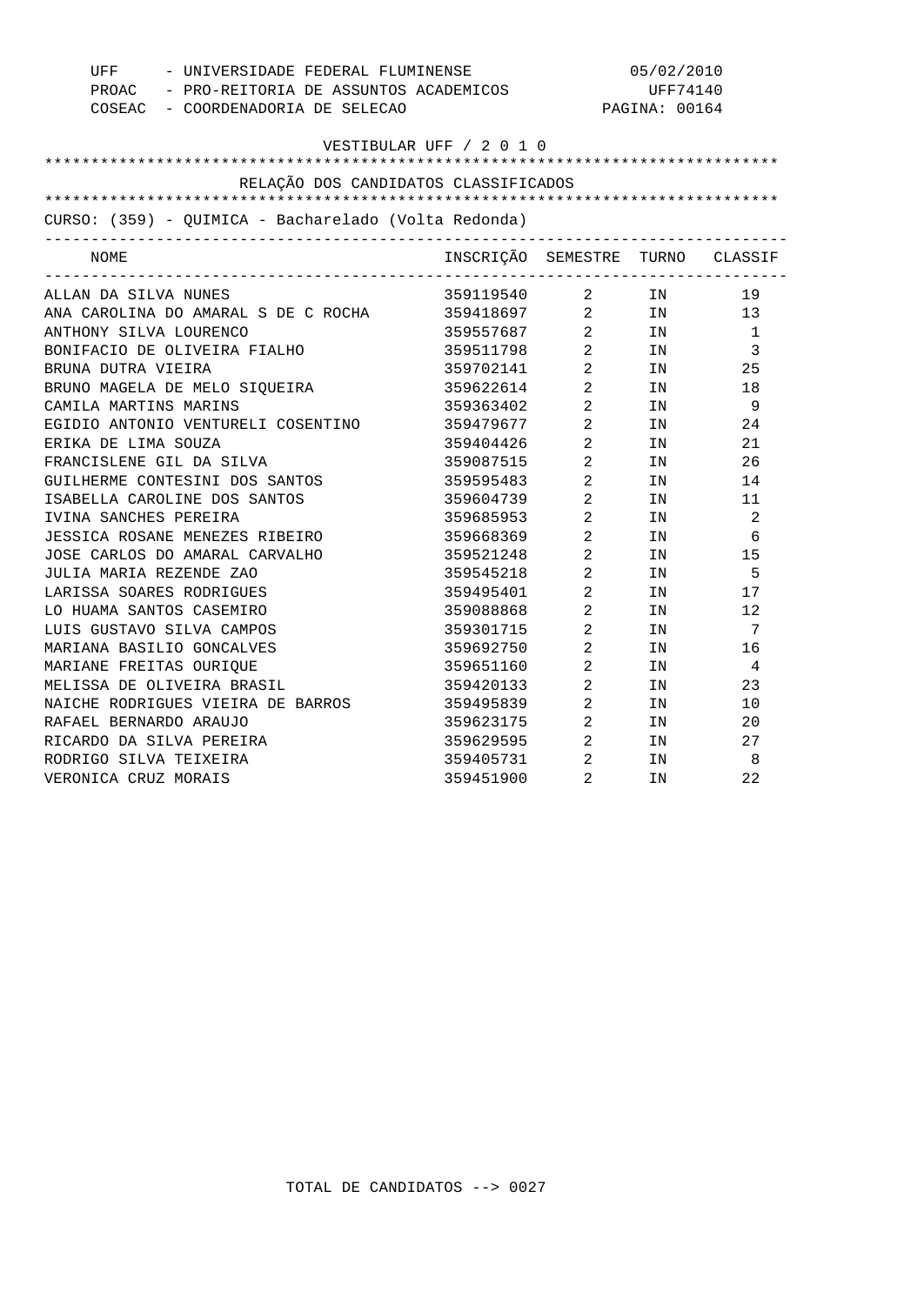| UFF<br>PROAC<br>COSEAC                                             | - UNIVERSIDADE FEDERAL FLUMINENSE<br>- PRO-REITORIA DE ASSUNTOS ACADEMICOS<br>- COORDENADORIA DE SELECAO |                          |                | 05/02/2010<br>UFF74140<br>PAGINA: 00165 |         |
|--------------------------------------------------------------------|----------------------------------------------------------------------------------------------------------|--------------------------|----------------|-----------------------------------------|---------|
| VESTIBULAR UFF / 2 0 1 0                                           |                                                                                                          |                          |                |                                         |         |
| RELAÇÃO DOS CANDIDATOS CLASSIFICADOS<br>************************** |                                                                                                          |                          |                |                                         |         |
|                                                                    | *************************                                                                                |                          |                |                                         |         |
|                                                                    | CURSO: (360) - OUIMICA - Licenciatura Noturna (Volta Redonda)                                            |                          |                |                                         |         |
| NOME                                                               |                                                                                                          | INSCRIÇÃO SEMESTRE TURNO |                |                                         | CLASSIF |
|                                                                    | BRUNA POLLYANNA AVILA CARELI                                                                             | 360647896                | $\sim$ 2       | NO.                                     | 8       |
|                                                                    | CHARLES GIOVANI DE OLIVEIRA                                                                              | 360707919                | 2              | NΟ                                      | 1       |
|                                                                    | ELAINE SOARES FONTES TRAVASSOS                                                                           | 360384028                | $\mathfrak{D}$ | NΟ                                      | 7       |
| FELIPE                                                             | LIBERATHO DE OLIVEIRA BARBOSA                                                                            | 360689052                | $\mathfrak{D}$ | NO.                                     | 3       |
| FLAVIA LUIZA DOS REIS                                              |                                                                                                          | 360436675                | 2              | NO.                                     | 6       |
| JEFFERSON MELO CARREIRO                                            |                                                                                                          | 360693912                | 2              | NO.                                     | 9       |
| PITIAS EDUARDO DA SILVA                                            |                                                                                                          | 360690491                | 2              | NO.                                     | 4       |
| RODOLFO                                                            | MAGALHAES GONCALVES                                                                                      | 360694502                | $\mathfrak{D}$ | NO.                                     | 5       |
|                                                                    | SHAYANE FERNANDA SANTOS CRUZ                                                                             | 360398471                | $\mathfrak{D}$ | NO                                      | 2       |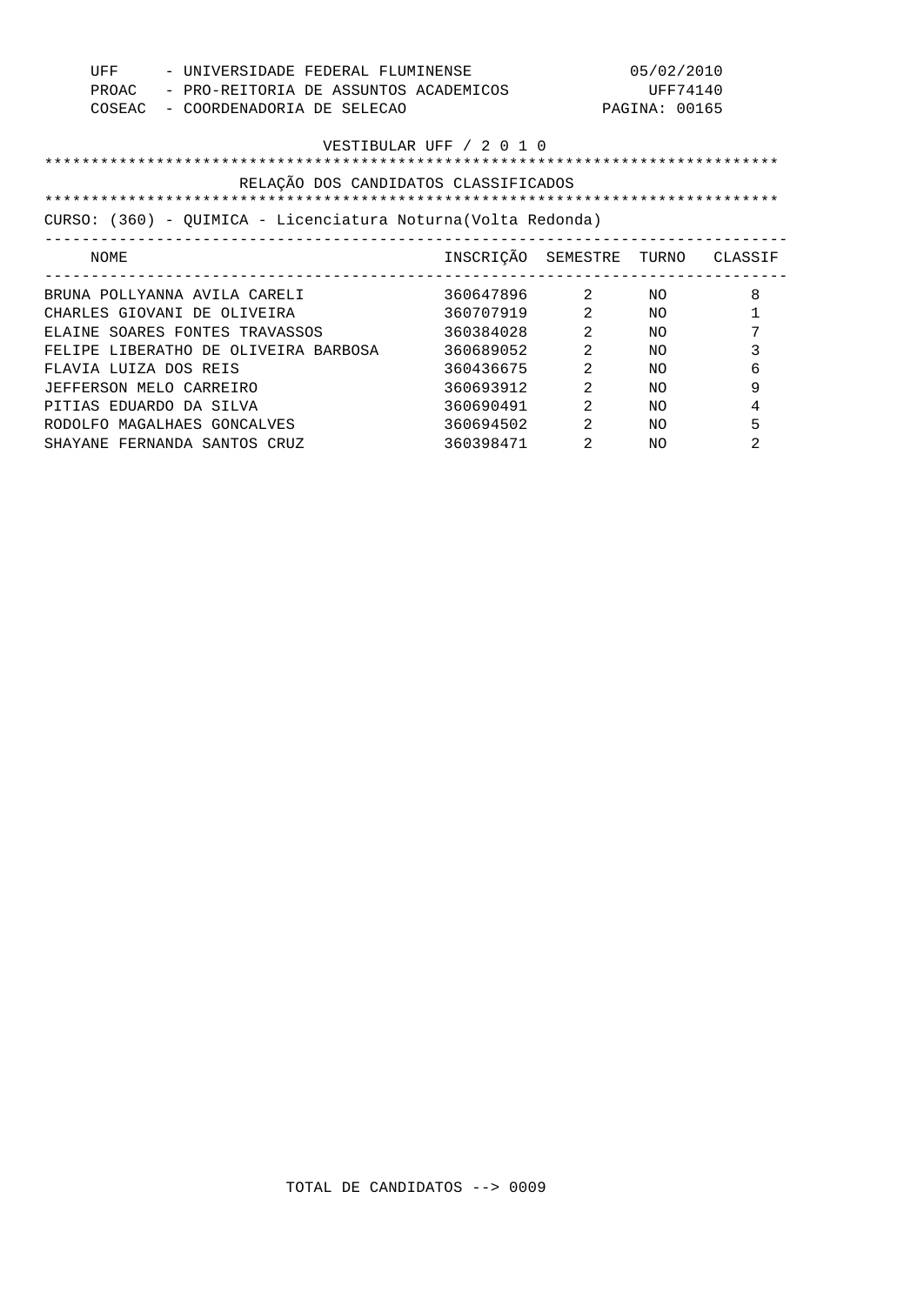| COSEAC - COORDENADORIA DE SELECAO                                                 | UFF - UNIVERSIDADE FEDERAL FLUMINENSE<br>PROAC - PRO-REITORIA DE ASSUNTOS ACADEMICOS |                                   | 05/02/2010<br>UFF74140<br>PAGINA: 00166 |        |  |
|-----------------------------------------------------------------------------------|--------------------------------------------------------------------------------------|-----------------------------------|-----------------------------------------|--------|--|
| VESTIBULAR UFF / 2 0 1 0                                                          |                                                                                      |                                   |                                         |        |  |
| RELAÇÃO DOS CANDIDATOS CLASSIFICADOS                                              |                                                                                      |                                   |                                         |        |  |
|                                                                                   |                                                                                      |                                   |                                         |        |  |
| CURSO: (370) - ODONTOLOGIA (Nova Friburgo)<br>----------------------------------- |                                                                                      |                                   |                                         |        |  |
| NOME                                                                              | INSCRIÇÃO SEMESTRE TURNO CLASSIF                                                     |                                   |                                         |        |  |
| ALAN DORNELAS SILVA                                                               | 370516449                                                                            |                                   | $1$ IN                                  | 15     |  |
| ALANA MARTINS RINCO                                                               | 370309511 2 IN 67                                                                    |                                   |                                         |        |  |
| ALINE AUXILIADORA DE OLIVEIRA                                                     | 370469440 2 IN 118                                                                   |                                   |                                         |        |  |
| ALINE JACOB CAVALHEIRO PEREIRA                                                    | 370494160                                                                            | $\overline{2}$                    |                                         | IN 114 |  |
| ALLANA REZENDE ALVIM                                                              | 370502412                                                                            | $\overline{2}$                    | IN                                      | 72     |  |
| AMANDA LOMBARDI DE PAULA                                                          | 370436247                                                                            | $1 \qquad \qquad$                 | IN                                      | 28     |  |
| ANA CAROLINA GONCALVES LEITE                                                      | 370506547                                                                            | $\overline{2}$                    | IN                                      | 65     |  |
| ANA CAROLINA SILVA FONTES                                                         | 370590720                                                                            | $\overline{2}$ and $\overline{2}$ | IN                                      | 63     |  |
| ANA CAROLINA VALIM DE BRITO                                                       | 370602092                                                                            | $\overline{2}$ and $\overline{2}$ |                                         | IN 104 |  |
| ANDRE MORAES MALACHIAS DE CASTRO                                                  | 370306923                                                                            | $\overline{2}$                    | IN                                      | 62     |  |
| ANNA LUISA BARROS LEMOS                                                           | 370413532                                                                            | $1 \quad \blacksquare$            | IN                                      | 55     |  |
| AVA FERRAZ PEIXOTO                                                                | 370319827                                                                            | $1 \quad \Box$                    | IN                                      | 30     |  |
| BARBARA FREIMANN VIEIRA                                                           | 370646804                                                                            | $1 \quad \blacksquare$            | IN                                      | 40     |  |
| BARBARA MOLEIRINHO VIEIRA                                                         | 370216960                                                                            | $1 \quad \Box$                    | IN                                      | 39     |  |
| BIANCA CORDEIRO DE SOUZA                                                          | 370595615                                                                            | $1 \qquad \qquad$                 | IN                                      | 56     |  |
| BRUNO QUARESMA DA COSTA                                                           | 370556114                                                                            | $\overline{2}$                    | IN                                      | 85     |  |
| CAMILA DE BARROS FRANCA                                                           | 370404921                                                                            | $1 \quad \blacksquare$            | IN                                      | - 2    |  |
| CAMILLE TORRES COSTA FERREIRA                                                     | 370286317                                                                            | $2 \left( \frac{1}{2} \right)$    | IN                                      | 91     |  |
| CARLOS AUGUSTO DE SOUZA PEREIRA                                                   | 370502008                                                                            | $1 \qquad \qquad$                 | IN                                      | 6      |  |
| CARLOS MATTOS TEIXEIRA SOARES                                                     | 370549903                                                                            | $\overline{2}$ and $\overline{2}$ | IN                                      | 112    |  |
| CAROLINA DA COSTA LIMA                                                            | 370619461                                                                            | $\mathbf{2}$                      | IN                                      | 111    |  |
| CAROLINA DE FATIMA SOARES PINTO                                                   | 370565141                                                                            | $\overline{2}$ and $\overline{2}$ | IN                                      | 80     |  |
| CAROLINA PEREIRA DA COSTA                                                         | 370200545                                                                            | $2 \left( \frac{1}{2} \right)$    |                                         | IN 102 |  |
| CRISTIANO MAGALHAES MOURA VILACA                                                  | 370679370                                                                            | 1                                 | IN                                      | 31     |  |
| DEBORA PERES TOLEDO                                                               | 370231960                                                                            | 2                                 | IN                                      | 88     |  |
| DENYLTON SAMPAIO MARQUES                                                          | 370432966                                                                            | 1                                 | ΙN                                      | 58     |  |
| DIOGO WANILO COUTO MAIA                                                           | 370172451                                                                            | 2                                 | ΙN                                      | 98     |  |
| EDUARDO CUSTODIO CARVALHO                                                         | 370234663                                                                            | $\mathbf 1$                       | ΙN                                      | 51     |  |
| ESTEFANO BORGO SARMENTO                                                           | 370616316                                                                            | 1                                 | ΙN                                      | 53     |  |
| FABIO EYER VIVIANI                                                                | 370355807                                                                            | 1                                 | ΙN                                      | 48     |  |
| FABIO FRANCA VIEIRA E SILVA                                                       | 370542333                                                                            | 2                                 | ΙN                                      | 78     |  |
| FELIPE GONCALVES ANDRADE                                                          | 370221290                                                                            | 1                                 | ΙN                                      | 9      |  |
| FELIPE TITO MANGELLI                                                              | 370405195                                                                            | 2                                 | ΙN                                      | 87     |  |
| FELLIPE NAVARRO AZEVEDO DE AZEREDO                                                | 370507254                                                                            | 2                                 | ΙN                                      | 81     |  |
| FERNANDA GARCIAS HESPANHOL                                                        | 370456376                                                                            | 2                                 | ΙN                                      | 66     |  |
| FERNANDA LUNA SCHOTT                                                              | 370434847                                                                            | 1                                 | ΙN                                      | 42     |  |
| FERNANDA RODRIGUES DE SOUSA OLIVEIRA                                              | 370533851                                                                            | 1                                 | ΙN                                      | 23     |  |
| FRANCIELLE RIBEIRO ALVES                                                          | 370636902                                                                            | 1                                 | ΙN                                      | 17     |  |
| FRANCISCO VICTOR LARGURA GARCIA                                                   | 370246331                                                                            | 2                                 | ΙN                                      | 74     |  |
| GABRIEL BARROSO MAROCCO DE ABREU TORRES                                           | 370250291                                                                            | 1                                 | ΙN                                      | 32     |  |
| GLAUCO LEMOS BENTO                                                                | 370457590                                                                            | 2                                 |                                         | 94     |  |
|                                                                                   |                                                                                      |                                   | ΙN                                      |        |  |
| GUILHERME RODRIGUES CAMPOS                                                        | 370556891                                                                            | 1                                 | ΙN                                      | 52     |  |
| HELEN APARECIDA SIQUEIRA DOMINGOS                                                 | 370621385                                                                            | 2                                 | ΙN                                      | 103    |  |
| HUGO MONTES RIBEIRO DE SOUZA                                                      | 370196316                                                                            | 2                                 | ΙN                                      | 79     |  |
| INGRID DAMIANI TON                                                                | 370560256                                                                            | 2                                 | IN                                      | 84     |  |
| INGRID LILLY MARTINS PEREIRA                                                      | 370455009                                                                            | $\mathbf{1}$                      | ΙN                                      | 43     |  |
| ISA FIN GOMES                                                                     | 370364250                                                                            | 1                                 | ΙN                                      | 59     |  |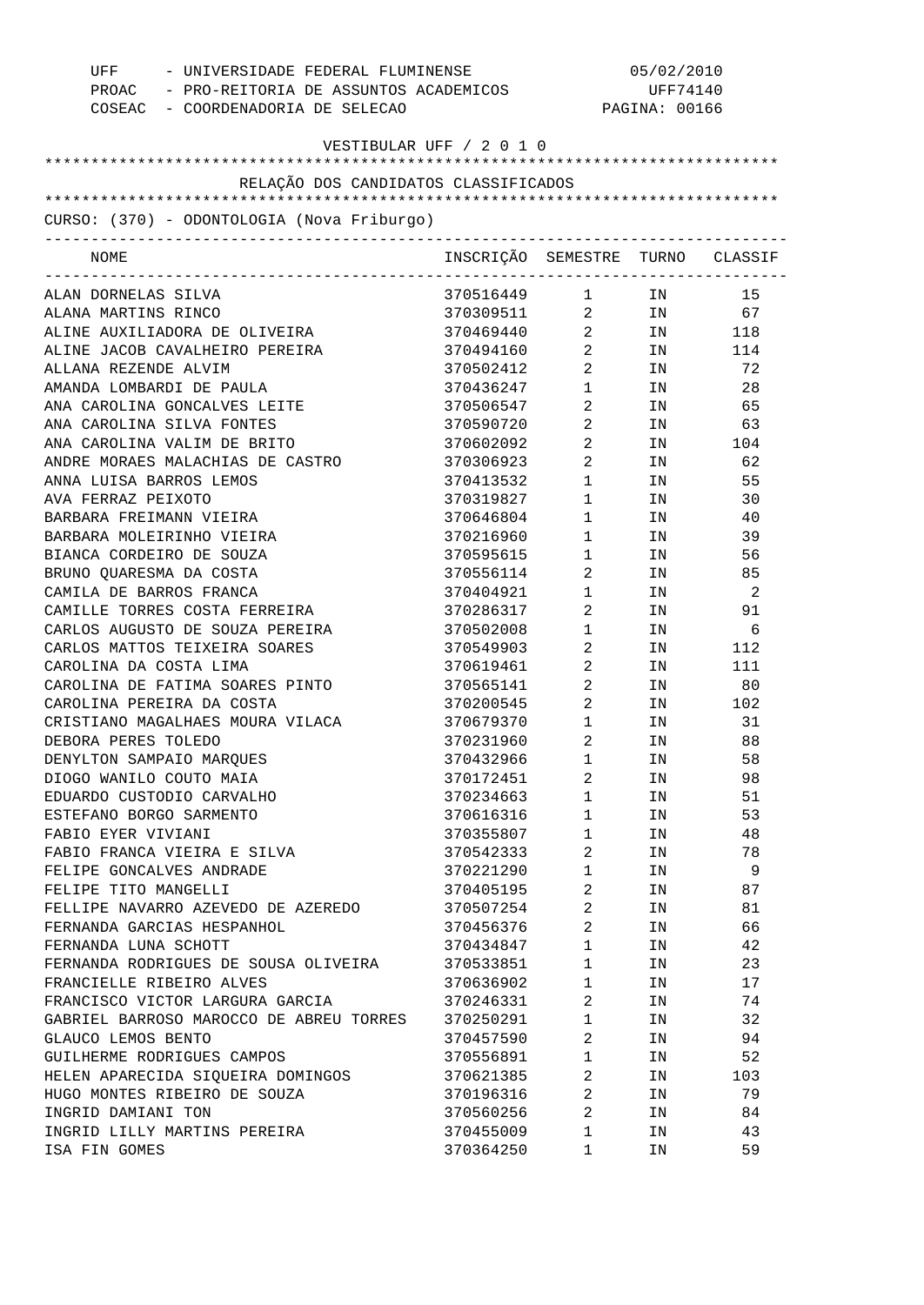| UFF - UNIVERSIDADE FEDERAL FLUMINENSE<br>COSEAC - COORDENADORIA DE SELECAO | PROAC - PRO-REITORIA DE ASSUNTOS ACADEMICOS |                                   | 05/02/2010<br>UFF74140<br>PAGINA: 00167                                                                        |                            |  |
|----------------------------------------------------------------------------|---------------------------------------------|-----------------------------------|----------------------------------------------------------------------------------------------------------------|----------------------------|--|
| VESTIBULAR UFF / 2 0 1 0                                                   |                                             |                                   |                                                                                                                |                            |  |
| RELAÇÃO DOS CANDIDATOS CLASSIFICADOS                                       |                                             |                                   |                                                                                                                |                            |  |
|                                                                            |                                             |                                   |                                                                                                                |                            |  |
| CURSO: (370) - ODONTOLOGIA (Nova Friburgo)<br>---------------------------- |                                             |                                   |                                                                                                                |                            |  |
| NOME                                                                       | INSCRIÇÃO SEMESTRE TURNO CLASSIF            |                                   |                                                                                                                |                            |  |
| ISABELLA KLEIN SIAS DE OLIVEIRA                                            | 370274223 1 IN                              |                                   |                                                                                                                | 19                         |  |
| IZABELA MARQUEZINI CABRAL                                                  | 370229723 1 IN 8                            |                                   |                                                                                                                |                            |  |
| JESSICA BARBOSA REGINALDO                                                  | 370166933                                   |                                   | $1 \hspace{3.1em} \text{IN} \hspace{3.1em} 49$                                                                 |                            |  |
| JOSIANE DOS SANTOS BARCELOS                                                | 370385694                                   | $1 \qquad \qquad$                 | IN                                                                                                             | $\overline{\phantom{a}}$ 3 |  |
| JULIA ALVES ROCHA LACERDA                                                  | 370249565                                   | $\overline{2}$                    |                                                                                                                | IN 120                     |  |
| JULIANA PINTO MOREIRA                                                      | 370586925                                   | $\overline{2}$                    | IN                                                                                                             | 68                         |  |
| JULIANA ROSARIO FLEGLER                                                    | 370483446                                   | $2 \left( \frac{1}{2} \right)$    | IN THE TEST OF THE TEST OF THE TEST OF THE TEST OF THE TEST OF THE TEST OF THE TEST OF THE TEST OF THE TEST OF | 83                         |  |
| KAMILLA MERLO PARPAIOLA                                                    | 370386595                                   | $1 \quad \blacksquare$            | IN THE TEST OF THE TEST OF THE TEST OF THE TEST OF THE TEST OF THE TEST OF THE TEST OF THE TEST OF THE TEST OF | 54                         |  |
| KARINE CASSANO LIMA                                                        | 370449103                                   | $\mathbf{2}$                      | IN                                                                                                             | 97                         |  |
| KAROLINE SANTOS DE ANDRADE                                                 | 370469189                                   | $1 \quad \blacksquare$            | IN THE TERM OF THE TERM OF THE TERM OF THE TERM OF THE TERM OF THE TERM OF THE TERM OF THE TERM OF THE TERM OF | 14                         |  |
| KATHERINE AZEVEDO BATISTELA RODRIGUES                                      | 370247751                                   | $1 \quad \blacksquare$            | IN                                                                                                             | 44                         |  |
| KELLE RUY DA SILVA                                                         | 370433831                                   | $1 \quad \blacksquare$            | IN THE TERM OF THE TERM OF THE TERM OF THE TERM OF THE TERM OF THE TERM OF THE TERM OF THE TERM OF THE TERM OF | 29                         |  |
| KELLY LETICIA BAPTISTA DA SILVA                                            | 370570031                                   | $\overline{2}$                    | IN                                                                                                             | 89                         |  |
| KIANNY MARREIROS GUIMARAES                                                 | 370298695                                   | $\mathbf{2}$                      |                                                                                                                | IN 106                     |  |
| LEONARDO BATAGLIA PEREIRA                                                  | 370428898                                   | $\mathbf 1$                       | IN                                                                                                             | 18                         |  |
| LETICIA APELFELER BINDA                                                    | 370587929                                   | $\overline{2}$                    | IN                                                                                                             | 93                         |  |
| LETICIA COGO MARQUES                                                       | 370152346                                   | $\mathbf 1$                       | IN THE TERM OF THE TERM OF THE TERM OF THE TERM OF THE TERM OF THE TERM OF THE TERM OF THE TERM OF THE TERM OF | 10                         |  |
| LILIANN PAULA MOREIRA DAS DORES                                            | 370673182                                   | $\overline{2}$ and $\overline{2}$ |                                                                                                                | IN 115                     |  |
| LINEMARA SALGUEIRO DOS SANTOS                                              | 370532261                                   | $1 \quad \cdots$                  | IN                                                                                                             | 50                         |  |
| LIVIA GOBB LEITE                                                           | 370316382                                   | $\mathbf 1$                       | IN                                                                                                             | $\overline{7}$             |  |
| LORANE DUARTE DOMINGUES MATIAS                                             | 370319360                                   | $\overline{2}$                    |                                                                                                                | IN 69                      |  |
| LUANA THAMIRES ROCHA DOS SANTOS                                            | 370449543                                   | $2 \left( \frac{1}{2} \right)$    | IN THE TERM OF THE TERM OF THE TERM OF THE TERM OF THE TERM OF THE TERM OF THE TERM OF THE TERM OF THE TERM OF | 100                        |  |
| LUCIANA VIGORITO MAGALHAES                                                 | 370153780                                   | $1 \quad \blacksquare$            | IN                                                                                                             | 4                          |  |
| MANOELA PAIVA DELMINDO                                                     | 370298889                                   | $\overline{2}$                    | ΙN                                                                                                             | 76                         |  |
| MARCELA CARVALHO BRAZ                                                      | 370526494                                   | $\mathbf{1}$                      | IN                                                                                                             | 24                         |  |
| MARCELLO ALVES MARINHO                                                     | 370251283                                   | 1                                 | ΙN                                                                                                             | 33                         |  |
| MARCELO OLIVEIRA DIAS                                                      | 370698132                                   | 2                                 | ΙN                                                                                                             | 108                        |  |
| MARIA CRISTINA DE MORAES BALBAS                                            | 370456053                                   | 2                                 | ΙN                                                                                                             | 107                        |  |
| MARIANA BARROS LEITE                                                       | 370378653                                   | 2                                 | ΙN                                                                                                             | 95                         |  |
| MARIANA DELGADO NEVES                                                      | 370356394                                   | $\mathbf 1$                       | ΙN                                                                                                             | 57                         |  |
| MARIANA GOUVEA LATINI ABREU                                                | 370423850                                   | 2                                 | ΙN                                                                                                             | 61                         |  |
| MARIANA SANCHES THURLER                                                    | 370428355                                   | 2                                 | ΙN                                                                                                             | 70                         |  |
| MARIANE GARCIA OLIVEIRA                                                    | 370461553                                   | $\mathbf 1$                       | ΙN                                                                                                             | 26                         |  |
| MARIANE HEMERLY ALMEIDA                                                    | 370408628                                   | $\mathbf 1$                       | ΙN                                                                                                             | 16                         |  |
| MARJORIE KNUPP LOPES FERREIRA                                              | 370534568                                   | $\mathbf 1$                       | ΙN                                                                                                             | 22                         |  |
| MARSELLE MELANDES NEVES DA PAZ                                             | 370289890                                   | $\mathbf 1$                       | ΙN                                                                                                             | 46                         |  |
| MATHEUS NAJAR DE ARAUJO                                                    | 370272457                                   | $\mathbf 1$                       | ΙN                                                                                                             | 11                         |  |
| MAYHARA RENATA NASCIMENTO                                                  | 370469347                                   | $\mathbf 1$                       | ΙN                                                                                                             | 38                         |  |
| MICHELE FONSECA BRANTES                                                    | 370030574                                   | 2                                 | ΙN                                                                                                             | 99                         |  |
| MONICA DE FATIMA PAULA STEVANIM                                            | 370396124                                   | 2                                 | IN                                                                                                             | 105                        |  |
| PAMELA DE OLIVEIRA ORNELLAS                                                | 370188888                                   | 2                                 | ΙN                                                                                                             | 77                         |  |
| PAMELA WINDSON DE ANDRADE                                                  | 370236477                                   | $\mathbf 1$                       | ΙN                                                                                                             | 34                         |  |
| PAULO HENRIQUE BARROS VALENTE                                              | 370505438                                   | 2                                 | ΙN                                                                                                             | 90                         |  |
| POLIANA MARIA ESTEVANINI RIBEIRO                                           | 370501690                                   | $\mathbf 1$                       | ΙN                                                                                                             | 36                         |  |
| POLLYANA ASSIS FERREIRA                                                    | 370251099                                   | $\mathbf 1$                       | ΙN                                                                                                             | 27                         |  |
| POLYANA SILVA BRAGA                                                        | 370155099                                   | $\mathbf 1$                       | ΙN                                                                                                             | 60                         |  |
| RAFAEL POMARICO                                                            | 370229864                                   | 1                                 | ΙN                                                                                                             | 21                         |  |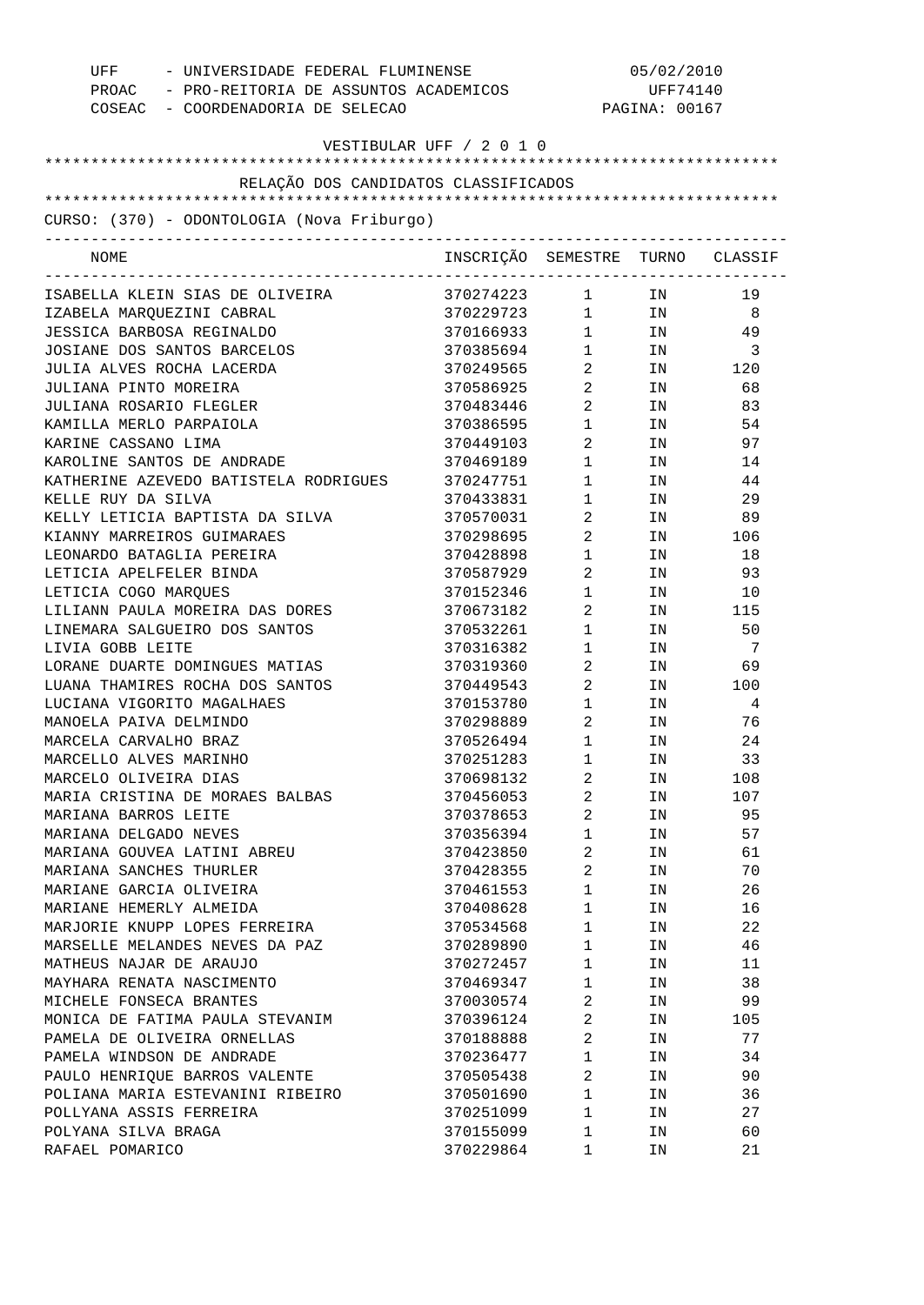| UFF                                        | - UNIVERSIDADE FEDERAL FLUMINENSE<br>PROAC - PRO-REITORIA DE ASSUNTOS ACADEMICOS |                        | 05/02/2010<br>UFF74140<br>PAGINA: 00168 |        |  |
|--------------------------------------------|----------------------------------------------------------------------------------|------------------------|-----------------------------------------|--------|--|
|                                            |                                                                                  |                        |                                         |        |  |
| COSEAC - COORDENADORIA DE SELECAO          |                                                                                  |                        |                                         |        |  |
|                                            | VESTIBULAR UFF / 2 0 1 0                                                         |                        |                                         |        |  |
|                                            |                                                                                  |                        |                                         |        |  |
| RELAÇÃO DOS CANDIDATOS CLASSIFICADOS       |                                                                                  |                        |                                         |        |  |
|                                            |                                                                                  |                        |                                         |        |  |
| CURSO: (370) - ODONTOLOGIA (Nova Friburgo) |                                                                                  |                        |                                         |        |  |
| NOME                                       | INSCRIÇÃO SEMESTRE TURNO CLASSIF                                                 |                        |                                         |        |  |
| RAFAELA DE HOLANDA PASOLINI                | 370181749 1 IN                                                                   |                        |                                         | 20     |  |
| RAFAELA PACHECO MATEO                      | 370305591 2 IN 20<br>370449971 1 IN 47<br>370697085 2 IN 109                     |                        |                                         |        |  |
| RAFAELA RIBEIRO DE PAULA                   |                                                                                  |                        |                                         |        |  |
| RAFAELLA CALDEIRA SOARES VIANA             |                                                                                  |                        |                                         |        |  |
| RAYANNE FERNANDES FREITAS                  | 370312142 2                                                                      |                        | TN                                      | 82     |  |
| REGINA MARTINS COSTA FERRAZ                | 370675506 2                                                                      |                        | IN                                      | 96     |  |
| RENAN RODRIGUES BADINI                     | 370304456 1                                                                      |                        | TN                                      | - 5    |  |
| RENATO OLIVEIRA BARROSO                    | 370571516 2                                                                      |                        | IN                                      | 75     |  |
| RHYAN SILVA BIGONHA                        | 370339322 1                                                                      |                        | IN                                      | 35     |  |
| ROSANE DE MAGALHAES SILVA                  | 370608797 2                                                                      |                        | IN                                      | 110    |  |
| SAMANTHA DUTRA DE OLIVEIRA                 | 370508894 1                                                                      |                        | IN                                      | 41     |  |
| SARA BRIDI                                 | 370567163 2                                                                      |                        | IN                                      | 64     |  |
| SARAH ARRUDA GONCALVES FERRAZ              | 370452966                                                                        | $\overline{2}$         |                                         | IN 119 |  |
| SERGIO DA COSTA CARNEIRO JUNIOR            | 370526949                                                                        | $1 \qquad \qquad$      |                                         | IN 25  |  |
| TALITA MALINI CARLETTI                     | 370680147                                                                        | $1 \quad \Box$         | IN                                      | 1      |  |
| TAMIRIS GOMES LUIZ DE PAULA                | 370166945                                                                        | $\overline{2}$         | IN                                      | 113    |  |
| TATIANE RAMOS DOS SANTOS                   | 370519984                                                                        | $1 \quad \blacksquare$ | IN                                      | 13     |  |
| TAYLANE HERINGER PARADELA ANDRADE          | 370346844                                                                        | $\overline{2}$         | IN                                      | 92     |  |
| THALITA BARROS COSTA NIDECKER              | 370669234                                                                        | $\overline{2}$         | IN                                      | 71     |  |
| THAMARA BONATO DE ANDRADE                  | 370434483                                                                        | $\overline{2}$         | IN                                      | 86     |  |
| THAMYRIS PY DOMINGOS FAIAL SANTOS          | 370547606                                                                        | $\overline{2}$         | IN                                      | 116    |  |
| THUANNY CASTILHO                           | 370301210                                                                        | $1$ $\hfill$           | IN                                      | 45     |  |
| THUANNY ROSA COUTINHO                      | 370283420                                                                        | $\overline{a}$         | IN                                      | 73     |  |
| WALTENCYR MENDES PEREIRA NETO              | 370427181                                                                        | $1 \quad \blacksquare$ | TN                                      | 12     |  |
| YASMIN SCHELES LEAL                        | 370550732                                                                        | 1                      | IN                                      | 37     |  |
| YURI DE OLIVEIRA COELHO                    | 370489684                                                                        | $\mathfrak{D}$         | TN                                      | 117    |  |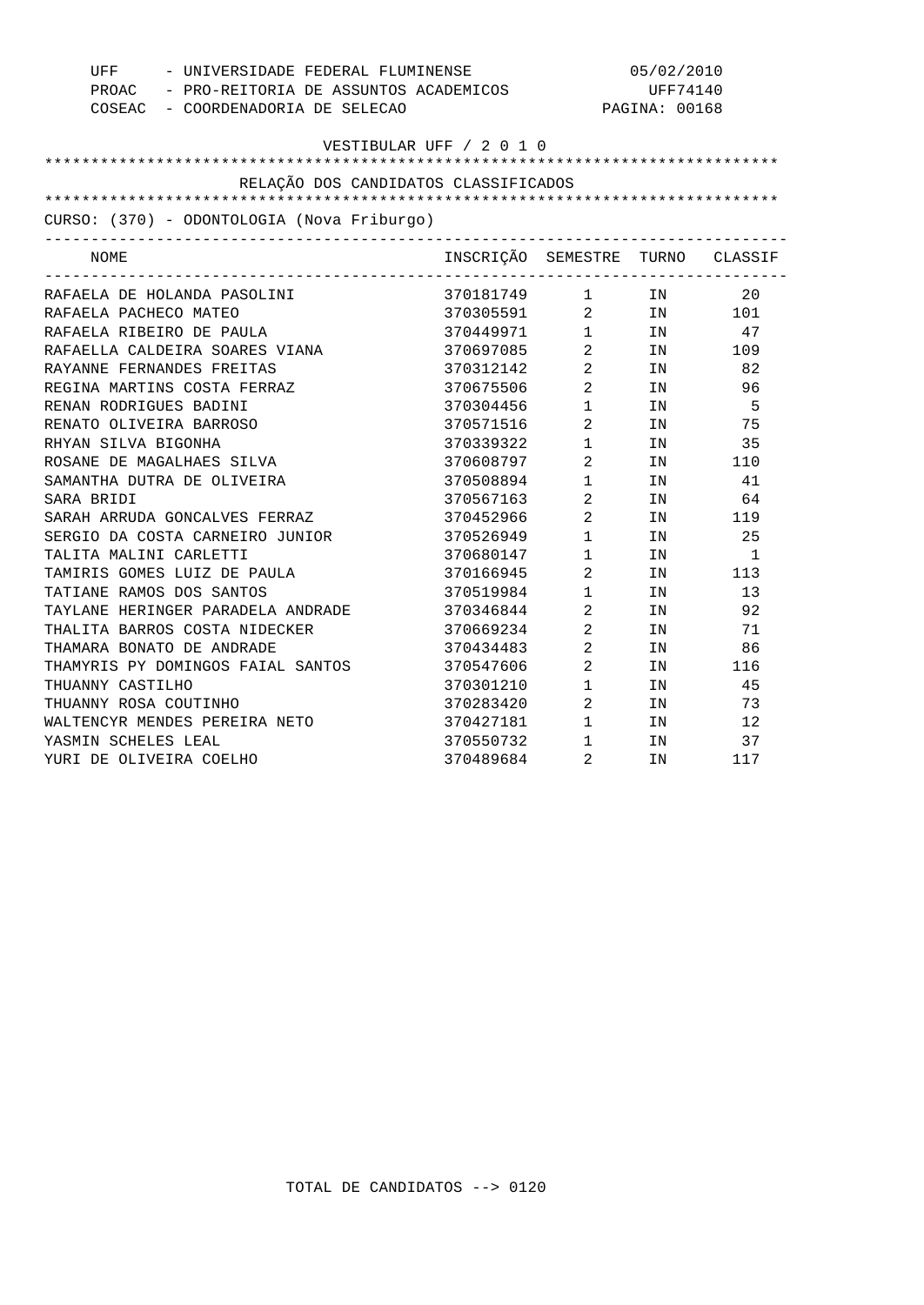| UFF                                         | - UNIVERSIDADE FEDERAL FLUMINENSE                                         |                                               |        | 05/02/2010                 |  |  |  |
|---------------------------------------------|---------------------------------------------------------------------------|-----------------------------------------------|--------|----------------------------|--|--|--|
|                                             | PROAC - PRO-REITORIA DE ASSUNTOS ACADEMICOS                               |                                               |        | UFF74140<br>PAGINA: 00169  |  |  |  |
|                                             | COSEAC - COORDENADORIA DE SELECAO                                         |                                               |        |                            |  |  |  |
| VESTIBULAR UFF / 2 0 1 0                    |                                                                           |                                               |        |                            |  |  |  |
|                                             |                                                                           |                                               |        |                            |  |  |  |
| RELAÇÃO DOS CANDIDATOS CLASSIFICADOS        |                                                                           |                                               |        |                            |  |  |  |
|                                             |                                                                           |                                               |        |                            |  |  |  |
| CURSO: (371) - BIOMEDICINA (Nova Friburgo)  |                                                                           |                                               |        |                            |  |  |  |
| -----------------------------------<br>NOME | INSCRIÇÃO SEMESTRE TURNO CLASSIF<br>------------------------------------- |                                               |        |                            |  |  |  |
| ALVARO DE REZENDE TEIXEIRA                  | 371282658 1 IN                                                            |                                               |        | 4                          |  |  |  |
| AMANDA SAMPAIO STORCH                       | 371406096 1 IN                                                            |                                               |        | 18                         |  |  |  |
| BRUNA DE CARVALHO SORRENTINO                | 371344987 1 IN                                                            |                                               |        | $\overline{\phantom{a}}^2$ |  |  |  |
| CAMILLA TATAIRA MARTINS DE SOUZA            | 371319437                                                                 |                                               | $1$ IN | 15                         |  |  |  |
| DENISE BRAGA SCHIMIDT                       | 371205882                                                                 |                                               | $1$ IN | 6                          |  |  |  |
| FELIPE DEMANI CARNEIRO                      | 371533186                                                                 |                                               | $1$ IN | 14                         |  |  |  |
| FERNANDA IZABEL HECKERT                     | 371470724                                                                 | $1 \qquad \qquad$                             | IN     | - 5                        |  |  |  |
| HUDSON THADEU DE SOUZA SOARES JUNIOR        | 371296219                                                                 | $1 \quad \blacksquare$                        | IN     | 19                         |  |  |  |
| INGRID VIANEZ PEREGRINO                     | 371338366                                                                 | $1 \quad \blacksquare$                        | IN     | 12                         |  |  |  |
| ISABELA LAZARINI CANTELMO                   | 371434354                                                                 | $1 \qquad \qquad$                             | IN     | 22                         |  |  |  |
| KAREN DE ALMEIDA COELHO                     | 371241898 1                                                               |                                               | IN     | 11                         |  |  |  |
| LARA MACEDO LEITE                           | 371539740 1                                                               |                                               | IN     | $\overline{\phantom{a}}$   |  |  |  |
| LORRAINE HERDY HEGGENDORNN                  | 371184064 1                                                               |                                               | IN     | 16                         |  |  |  |
| LORRAYNE CARDOSO GUIMARAES                  | 371184856 1                                                               |                                               | IN     | 10                         |  |  |  |
| LUIS GUILHERME DE ARAUJO LONGO              | 371295710 1                                                               |                                               | IN     | 17                         |  |  |  |
| MARCOS FELIPE PEREIRA CARVALHAES            | 371681634 1                                                               |                                               | IN     | 20                         |  |  |  |
| MARIANNA ECARD MELO                         | 371345072 1                                                               |                                               | IN     | 1                          |  |  |  |
| NATALIA DE JESUZ ANDRADE                    | 371258011                                                                 | 1                                             | IN     | 7                          |  |  |  |
| NAYARA DE ALMEIDA SILVA                     | 371455633                                                                 | $1 \qquad \qquad$                             | IN     | 25                         |  |  |  |
| NOEMIA CRUZ DOURADO                         | 371352051                                                                 | 1                                             | IN     | 21                         |  |  |  |
| RAYSSA DUTRA LOPES                          | 371601244 1                                                               |                                               | IN     | 9                          |  |  |  |
| SARA WILIS CUSSUOL GOMES                    | 371621115 1                                                               |                                               | IN     | 23                         |  |  |  |
| THAISA DANTAS PEREIRA                       | $371485456$ 1                                                             |                                               | IN     | 24                         |  |  |  |
| THAYSE PINHEIRO DA COSTA                    | 371155855                                                                 | $\begin{array}{ccc} 1 & & \\ & & \end{array}$ | IN     | 8                          |  |  |  |
| TICIANE RONCONI RODRIGUES PINTO             | 371612085                                                                 | $\mathbf{1}$                                  | IN     | 13                         |  |  |  |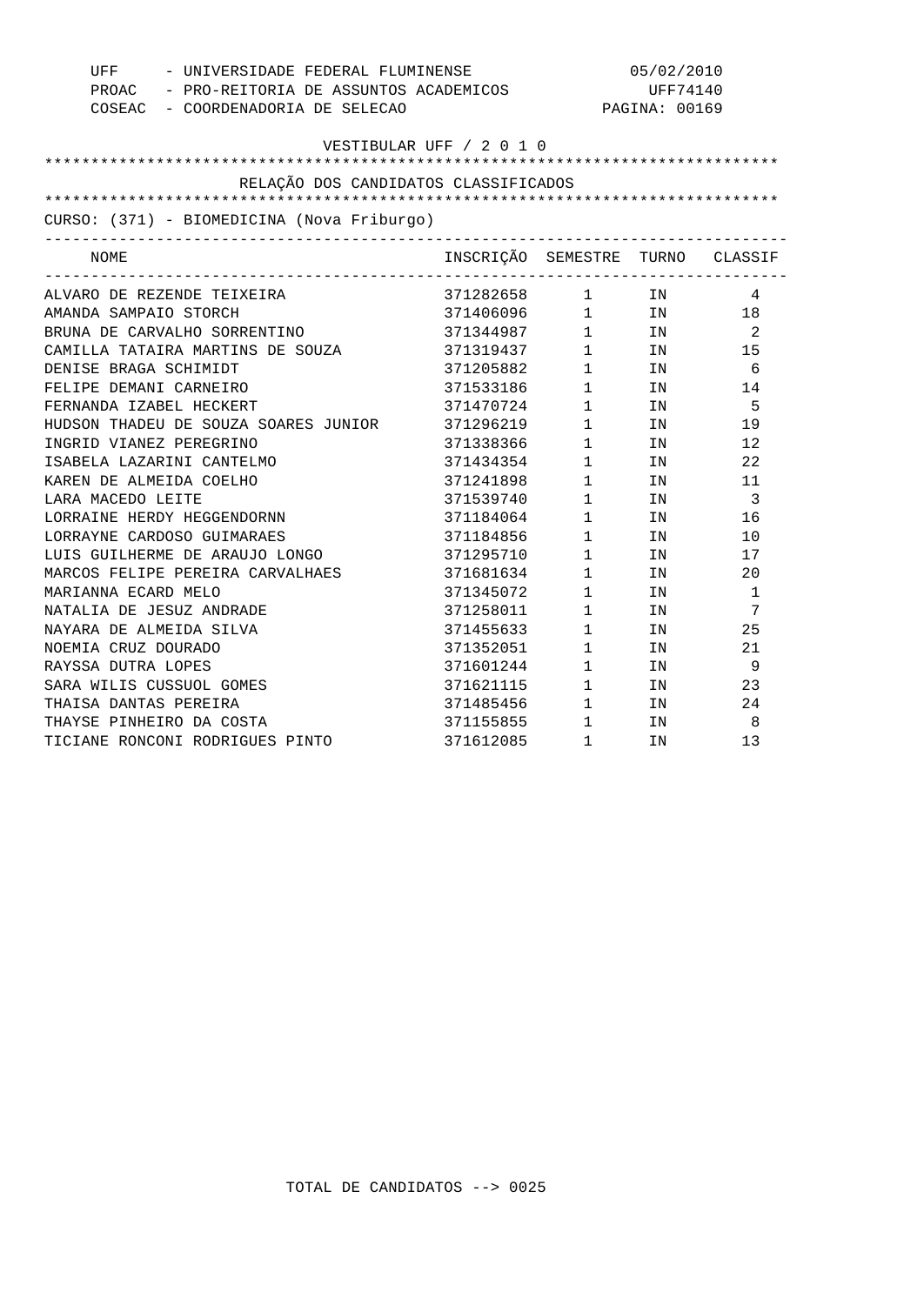|                                                       | UFF - UNIVERSIDADE FEDERAL FLUMINENSE                                                                                                                  |                        |                                                                         | 05/02/2010           |  |  |  |
|-------------------------------------------------------|--------------------------------------------------------------------------------------------------------------------------------------------------------|------------------------|-------------------------------------------------------------------------|----------------------|--|--|--|
| PROAC - PRO-REITORIA DE ASSUNTOS ACADEMICOS           | UFF74140                                                                                                                                               |                        |                                                                         |                      |  |  |  |
| COSEAC - COORDENADORIA DE SELECAO                     |                                                                                                                                                        |                        |                                                                         | PAGINA: 00170        |  |  |  |
|                                                       | VESTIBULAR UFF / 2 0 1 0                                                                                                                               |                        |                                                                         |                      |  |  |  |
|                                                       |                                                                                                                                                        |                        |                                                                         |                      |  |  |  |
| RELAÇÃO DOS CANDIDATOS CLASSIFICADOS                  |                                                                                                                                                        |                        |                                                                         |                      |  |  |  |
|                                                       |                                                                                                                                                        |                        |                                                                         |                      |  |  |  |
| CURSO: (372) - FONOAUDIOLOGIA (Nova Friburgo)         |                                                                                                                                                        |                        |                                                                         |                      |  |  |  |
| ------------------------------------<br>NOME          | INSCRIÇÃO SEMESTRE TURNO CLASSIF                                                                                                                       |                        |                                                                         |                      |  |  |  |
|                                                       |                                                                                                                                                        |                        |                                                                         |                      |  |  |  |
| ANA CAROLINA DE SOUSA VAZ                             | 372633118 1 IN 28                                                                                                                                      |                        |                                                                         |                      |  |  |  |
| BEATRIZ MANHAES DE LUCENA                             |                                                                                                                                                        |                        |                                                                         |                      |  |  |  |
| CAMILA MENDES DA CONCEICAO                            | $\begin{array}{cccccc} 372089642 & & 1 & & \text{IN} & & 9 \\ 372350467 & & 1 & & \text{IN} & & 8 \\ 372622975 & & 1 & & \text{IN} & & 24 \end{array}$ |                        |                                                                         |                      |  |  |  |
| CAMILA SILVA MACHADO<br>CAMILLA CATARINA Q DA S PORTO |                                                                                                                                                        |                        |                                                                         | 7                    |  |  |  |
|                                                       | 372518370 1 IN                                                                                                                                         |                        |                                                                         |                      |  |  |  |
| CARINA HOFMANN<br>DANYELLE ARAUJO FONTES              | 372570146 1 IN                                                                                                                                         |                        |                                                                         | 17<br>$\overline{1}$ |  |  |  |
|                                                       |                                                                                                                                                        |                        |                                                                         |                      |  |  |  |
| EDYLAINE APARECIDA CABRAL COCUDORO                    | 372412215 1 IN                                                                                                                                         |                        |                                                                         | 26                   |  |  |  |
| ESTELA FERREIRA PEREIRA                               |                                                                                                                                                        |                        |                                                                         | 12                   |  |  |  |
| FABIOLA RONSAC OLIVEIRA RAMOS                         | 372369975                                                                                                                                              |                        | $1$ IN                                                                  | 19                   |  |  |  |
| FERNANDA GOMES DA SILVA ALVES                         | 372556580 1 IN<br>372423496 1 IN                                                                                                                       |                        |                                                                         | 10                   |  |  |  |
| FRANCIELEN DOS SANTOS SILVA DE MARINS                 | 372490841 1 IN                                                                                                                                         |                        |                                                                         | 25                   |  |  |  |
| GEISA BARRADAS DE LIMA                                |                                                                                                                                                        |                        |                                                                         | 18                   |  |  |  |
| JESSICA JORGE BARBOSA VIEGAS NUNES                    | 372417045                                                                                                                                              |                        | $1$ IN                                                                  | 27                   |  |  |  |
| JULLY ANE MIRA LAGOAS DIAS                            | 372081884 1 IN<br>372134813 1 IN<br>372571968 1 IN<br>372081884                                                                                        |                        |                                                                         | 16                   |  |  |  |
| KISSILA TEODORO GONCALVES JARDIM                      |                                                                                                                                                        |                        |                                                                         | 30                   |  |  |  |
| LAILA BOMTEMPO SOARES                                 |                                                                                                                                                        |                        |                                                                         | - 5                  |  |  |  |
| LAIS DIAS ALVES                                       | 372447894                                                                                                                                              | $1 \quad \blacksquare$ | IN                                                                      | 14                   |  |  |  |
| LETICIA DO AMARAL DE SOUZA                            | 372606696                                                                                                                                              |                        | $1$ IN                                                                  | 11                   |  |  |  |
| LUANA PEREIRA REGIS                                   | 372270265                                                                                                                                              |                        | $\begin{array}{ccc} 1 & & & \text{IN} \\ 1 & & & \text{IN} \end{array}$ | 13                   |  |  |  |
| LUEYNE HOTTZ DE VASCONCELLOS                          | 372319645                                                                                                                                              |                        |                                                                         | 23                   |  |  |  |
| LUISA SENNE SOUZA REIS                                | 372351942                                                                                                                                              | $\mathbf 1$            | IN                                                                      | $\overline{2}$       |  |  |  |
| MANON SANTOS COSENDEY                                 | 372468458                                                                                                                                              |                        | $1$ IN                                                                  | 15                   |  |  |  |
| MARLUCE ROSANGELA BOY                                 | 372015562 1 IN<br>372058887 1 IN<br>372243030 1 IN                                                                                                     |                        |                                                                         | 29                   |  |  |  |
| SUELEN JOSE PENHA                                     |                                                                                                                                                        |                        |                                                                         | 21                   |  |  |  |
| SUZANA VIEIRA RODRIGUES                               |                                                                                                                                                        |                        |                                                                         | 20                   |  |  |  |
| TAMAR LINS SILVA                                      | 372594881                                                                                                                                              | $1 \quad \blacksquare$ | IN                                                                      | 6                    |  |  |  |
| THABATA DIAS GUEDES                                   | $372264096$ 1 IN                                                                                                                                       |                        |                                                                         | 4                    |  |  |  |
| VIVIAN DE CARVALHO REIS NEVES                         | $\begin{array}{cccc} 372493154 & 1 & \text{IN} \\ 372492588 & 1 & \text{IN} \end{array}$                                                               |                        |                                                                         | 3                    |  |  |  |
| YASMINN OLIVEIRA DA SILVA ROOUE                       |                                                                                                                                                        |                        |                                                                         | 22                   |  |  |  |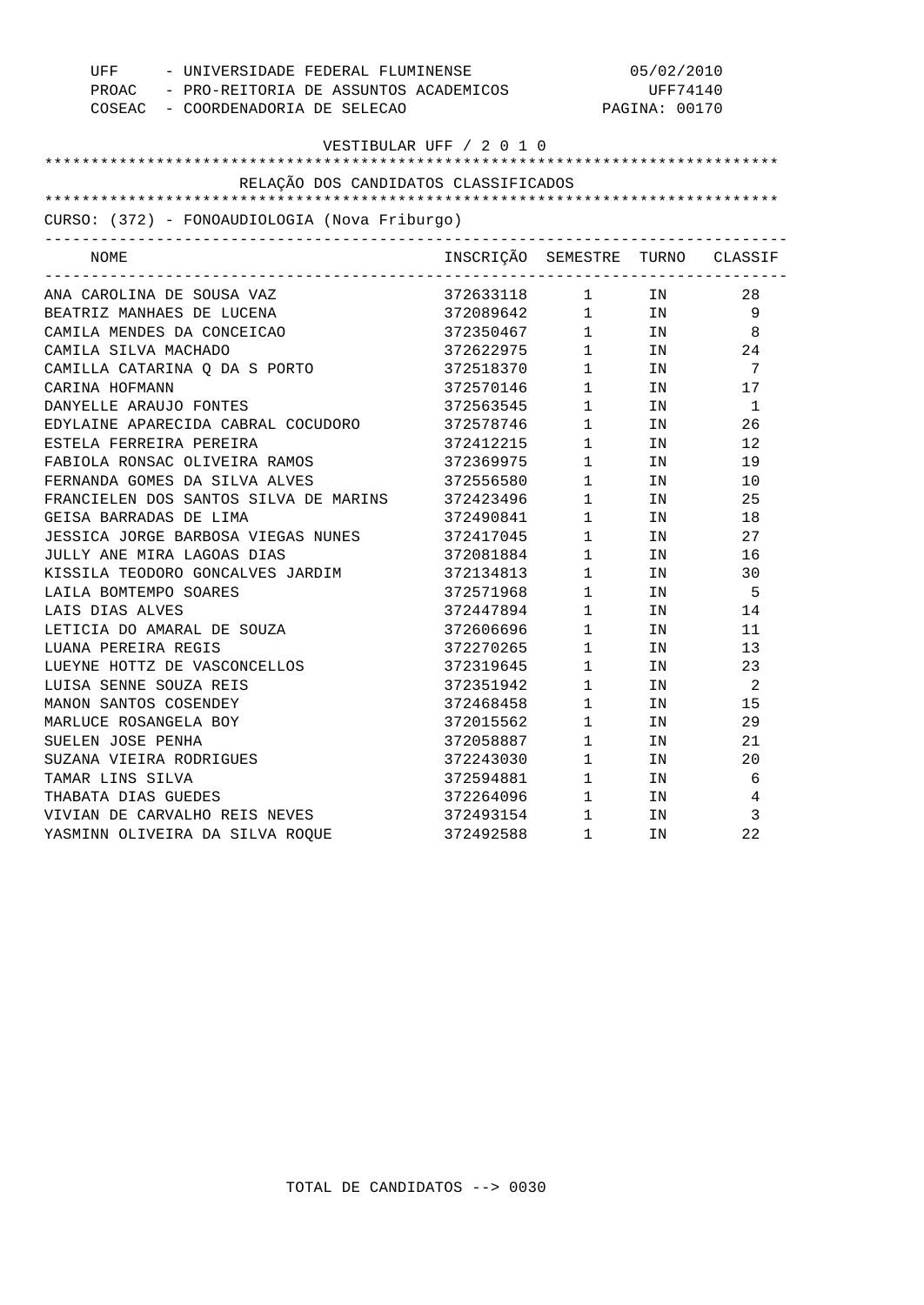| UFF                     | 05/02/2010<br>- UNIVERSIDADE FEDERAL FLUMINENSE |                                  |                        |               |                |  |
|-------------------------|-------------------------------------------------|----------------------------------|------------------------|---------------|----------------|--|
| PROAC                   | - PRO-REITORIA DE ASSUNTOS ACADEMICOS           | UFF74140                         |                        |               |                |  |
| COSEAC                  | - COORDENADORIA DE SELECAO                      |                                  |                        | PAGINA: 00171 |                |  |
|                         |                                                 |                                  |                        |               |                |  |
|                         |                                                 | VESTIBULAR UFF / 2 0 1 0         |                        |               |                |  |
|                         |                                                 |                                  |                        |               |                |  |
|                         | RELAÇÃO DOS CANDIDATOS CLASSIFICADOS            |                                  |                        |               |                |  |
|                         |                                                 |                                  |                        |               |                |  |
|                         | CURSO: (401) - PEDAGOGIA (Angra dos Reis)       |                                  |                        |               |                |  |
| NOME                    |                                                 | INSCRIÇÃO SEMESTRE TURNO CLASSIF |                        |               |                |  |
| ALINE SOARES DOS SANTOS |                                                 | 401668010                        | 1 NO                   |               | 8              |  |
| ALVINA MACIEL SOARES    |                                                 | 401208913                        | $1 \quad \Box$         | NO            | 4              |  |
| ANGELICA LINO PACHECO   |                                                 | 401108723                        | $1 \quad \blacksquare$ | NΟ            | $\mathbf{1}$   |  |
|                         | CAMILA KATIUCIA DA SILVA ALVES                  | 401120719                        | $1 \quad \Box$         | NO.           | 7              |  |
|                         | DAIANE DOS SANTOS DE FREITAS                    | 401128890                        | $1 \qquad \qquad$      | TA            | 6              |  |
|                         | EDUARDO DE LIMA BRASILEIRO                      | 401238059                        | $1 \qquad \qquad$      | NO.           | 3              |  |
|                         | JULIANA RIBEIRO VITERBO DE VASCONCELOS          | 401665496                        | $1 \qquad \qquad$      | TA            | 14             |  |
|                         | MARIANA OLIVEIRA SOARES NUNES                   | 401702397                        | $\mathbf{1}$           | NΟ            | 9              |  |
|                         | MARILIA OLIVEIRA SOARES RAMOS                   | 401702189                        | 1                      | NO.           | 13             |  |
| MIRELLE OLIVEIRA NEVES  |                                                 | 401161402                        | $\mathbf{1}$           | TA            | 12             |  |
|                         | NEVALDO LEOCADIA BASTOS JUNIOR                  | 401424438                        | $1 \quad \blacksquare$ | TA            | 5              |  |
|                         | SHELLEN CRISTINA DA SILVA MARQUES               | 401690166                        | $1 \qquad \qquad$      | NO.           | $\overline{2}$ |  |
|                         | THAISA RAOUEL PAULA DE ALMEIDA                  | 401659253                        | $1 \qquad \qquad$      | NO.           | 10             |  |
| THAMIRIS ALBERTO ALVES  |                                                 | 401688905                        | $\mathbf{1}$           | NO.           | 11             |  |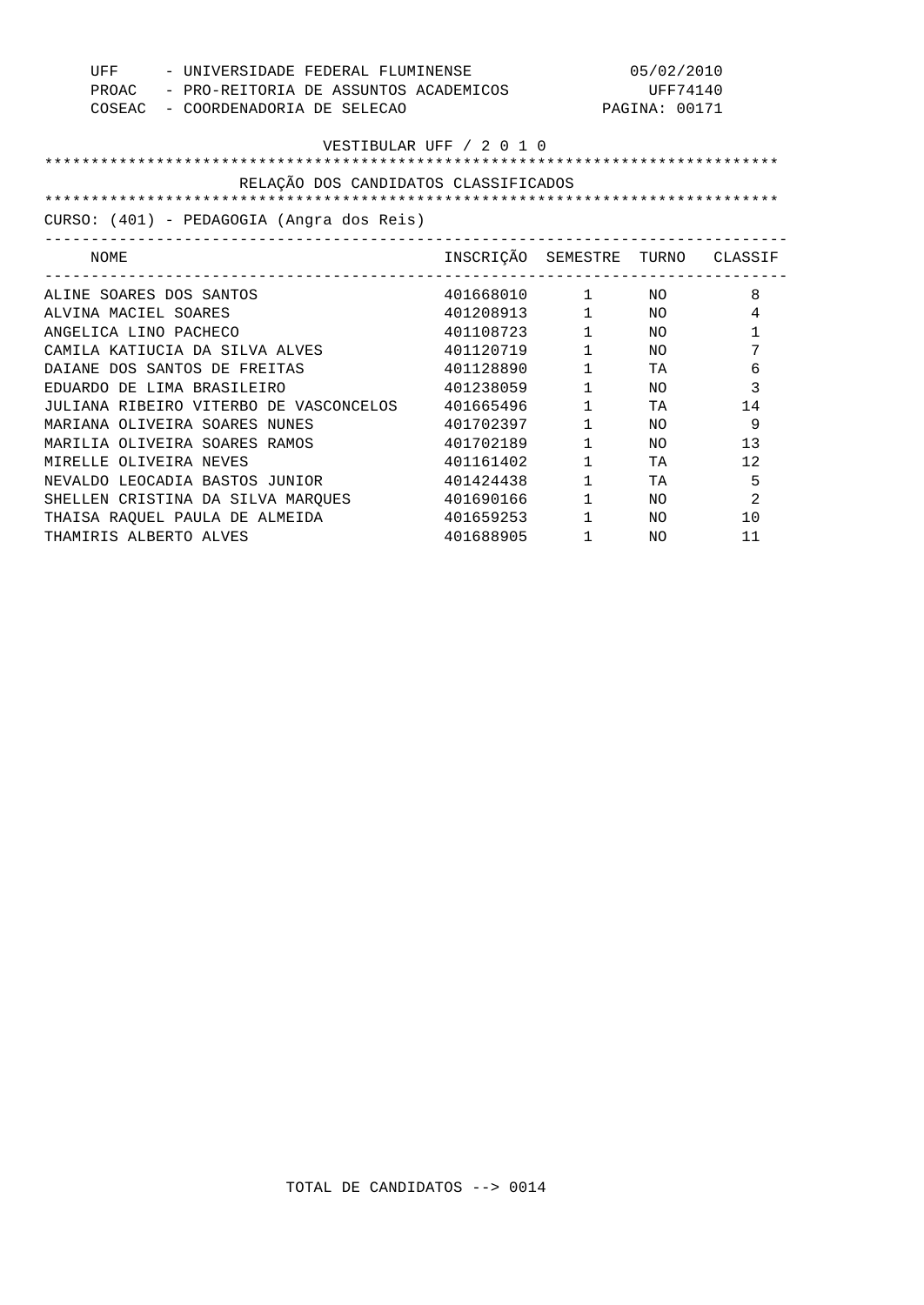| UFF - UNIVERSIDADE FEDERAL FLUMINENSE<br>PROAC - PRO-REITORIA DE ASSUNTOS ACADEMICOS<br>COSEAC - COORDENADORIA DE SELECAO |                                  |                        |                 | 05/02/2010<br>UFF74140<br>PAGINA: 00172 |  |  |  |
|---------------------------------------------------------------------------------------------------------------------------|----------------------------------|------------------------|-----------------|-----------------------------------------|--|--|--|
| VESTIBULAR UFF / 2 0 1 0                                                                                                  |                                  |                        |                 |                                         |  |  |  |
| RELAÇÃO DOS CANDIDATOS CLASSIFICADOS                                                                                      |                                  |                        |                 |                                         |  |  |  |
|                                                                                                                           |                                  |                        |                 |                                         |  |  |  |
| CURSO: (430) - ADMINISTRACAO (Itaperuna)                                                                                  |                                  |                        |                 |                                         |  |  |  |
| NOME                                                                                                                      | INSCRIÇÃO SEMESTRE TURNO CLASSIF |                        |                 |                                         |  |  |  |
| ANA KAROLINE GOMES CHIAPETA                                                                                               | 430155726                        | $1 \quad \cdots$       | NO.             | 7                                       |  |  |  |
| ANDRE LUIZ PAULISTA FERREIRA                                                                                              | 430683539 1                      |                        | NO              | 6                                       |  |  |  |
| ANNE ROCHA MIRANDA                                                                                                        | 430272029                        | $1 \quad \blacksquare$ | NO              | 3                                       |  |  |  |
| BRUNA DO CARMO SOUZA                                                                                                      | 430250344                        | $1 \quad \blacksquare$ | NO              | 8                                       |  |  |  |
| BRUNO PIRES DE ALMEIDA                                                                                                    | 430641713                        | $1 \quad \blacksquare$ | NO <sub>2</sub> | 19                                      |  |  |  |
| CAMILA SILVA SALES                                                                                                        | 430530005                        | $1 \quad \blacksquare$ | NO .            | 15                                      |  |  |  |
| DANIELSON JOSE DA SILVA BORGES                                                                                            | 430685795                        | $1 \quad \blacksquare$ | NO              | 50                                      |  |  |  |
| DAYANA RODRIGUES DOS REIS DA SILVA                                                                                        | 430488733                        | $1 \qquad \qquad$      | NO              | 29                                      |  |  |  |
| ELOAH XAVIER GUELBER                                                                                                      | 430531798                        | $1 \quad \blacksquare$ | NO.             | 23                                      |  |  |  |
| ELZIFLANE DE FATIMA SILVA FERNANDES                                                                                       | 430130087                        | $1 \quad \blacksquare$ | NO.             | 32                                      |  |  |  |
| EMILIANA CURY AMARO COSTA                                                                                                 | 430671005                        | $1 \qquad \qquad$      | NO.             | 28                                      |  |  |  |
| ERINTON VARGAS CARNEVALE                                                                                                  | 430612293                        | $1 \quad \blacksquare$ | NO.             | 30                                      |  |  |  |
| EVELLY DOS SANTOS CORDEIRO                                                                                                | 430269670                        | $1 \quad \blacksquare$ | NO.             | 10                                      |  |  |  |
| FABIANA MOZER DA SILVA                                                                                                    | 430571982                        | $1 \quad \blacksquare$ | NO.             | 12                                      |  |  |  |
| FERNANDO SOARES PEREIRA                                                                                                   | 430692786                        | $1 \quad \blacksquare$ | NO.             | 41                                      |  |  |  |
| JESSICA SARDELA MOTA                                                                                                      | 430071877                        | $1 \quad \blacksquare$ | NO.             | - 5                                     |  |  |  |
| JHONATHA SOARES DE SOUZA                                                                                                  | 430064068                        | $1 \quad \blacksquare$ | NO.             | 31                                      |  |  |  |
| JOAO AVELINO DOS SANTOS NETO                                                                                              | 430440937                        | $1 \quad \blacksquare$ | NO.             | 22                                      |  |  |  |
| JOSE LUIZ JACOMINO LEPRE JUNIOR                                                                                           | 430489672                        | $1 \quad \cdots$       | NO.             | 42                                      |  |  |  |
| JOSEF SANTOS DA SILVA                                                                                                     | 430639320                        | $1 \quad \blacksquare$ | NO.             | 40                                      |  |  |  |
| KAROLINA SILVA ROSA                                                                                                       | 430389951                        | $1 \qquad \qquad$      | NO.             | 16                                      |  |  |  |
| LAIS BRAGA BORGES DA SILVA                                                                                                | 430087498                        | $1 \qquad \qquad$      | NO              | 33                                      |  |  |  |
| LEONARDO VICTOR PRADO RANSATTI ROCHA                                                                                      | 430582539                        | $1 \quad \blacksquare$ | NO .            | 21                                      |  |  |  |
| LETICIA LIMA COELHO                                                                                                       | 430698754                        | $1 \qquad \qquad$      | NO.             | 39                                      |  |  |  |
| LIDIA THURLER RODRIGUES                                                                                                   | 430338885                        | $\mathbf{1}$           | NO.             | 49                                      |  |  |  |
| LUCAS ALVIM FREITAS                                                                                                       | 430457033                        | 1                      | ΝO              | 4                                       |  |  |  |
| LUCAS ROCHA MAGNO GOMES BLANC                                                                                             | 430672580                        | 1                      | NO              | 35                                      |  |  |  |
| LUCAS TEIXEIRA LOPES                                                                                                      | 430342862                        | 1                      | NO.             | 13                                      |  |  |  |
| LUCIENE BASILIO DE ALMEIDA                                                                                                | 430698819                        | $\mathbf 1$            | NO.             | 48                                      |  |  |  |
| LUISA COELHO DO NASCIMENTO                                                                                                | 430465676                        | 1                      | NO.             | 18                                      |  |  |  |
| LUIZ ARTHUR CORREIA MESSIAS                                                                                               | 430287062                        | 1                      | NO.             | 43                                      |  |  |  |
| MARCELLE JACINTHA RAMOS                                                                                                   | 430694849                        | $\mathbf 1$            | NO.             | 2                                       |  |  |  |
| MARCELO MURY VARGAS                                                                                                       | 430561717                        | 1                      | NO.             | 26                                      |  |  |  |
| MATHEUS NOVO DEFANTI                                                                                                      | 430658948                        | $\mathbf 1$            | NO.             | 44                                      |  |  |  |
| MAYARA MOLEDO PICANCO                                                                                                     | 430467480                        | 1                      | NO.             | 38                                      |  |  |  |
| NAJLA LESSA MANSUR                                                                                                        | 430215849                        | 1                      | NO.             | 27                                      |  |  |  |
| NATHALIA DE AGUIAR BIGATTI                                                                                                | 430511047                        | 1                      | NO.             | 20                                      |  |  |  |
|                                                                                                                           |                                  |                        |                 |                                         |  |  |  |
| OTAVIO AUGUSTO DE ANDRADE MAGALHAES<br>PAULO HENRIQUE SOUZA MARTINS                                                       | 430566561<br>430221379           | 1<br>1                 | NO.             | 34<br>37                                |  |  |  |
|                                                                                                                           |                                  |                        | NO.             |                                         |  |  |  |
| POLIANA OLIVEIRA DE FARIA                                                                                                 | 430121684                        | 1                      | NO.             | 46                                      |  |  |  |
| RAMON FREITAS NOGUEIRA                                                                                                    | 430507319                        | 1                      | NO.             | 47                                      |  |  |  |
| ROGERIO TOLEDO DE CARVALHO                                                                                                | 430707763                        | 1                      | NO.             | 17                                      |  |  |  |
| RONALDO MOREIRA AMARAL FILHO                                                                                              | 430641440                        | 1                      | NO.             | 11                                      |  |  |  |
| TARCISIO DA ROCHA SILVA                                                                                                   | 430471106                        | 1                      | NO.             | 24                                      |  |  |  |
| THAIANI LYCURGO ROCHA                                                                                                     | 430111835                        | 1                      | NO              | 9                                       |  |  |  |
| THAIS DE SOUZA ROSA OLIVEIRA                                                                                              | 430605082                        | 1                      | NO.             | 36                                      |  |  |  |
| THAIS FERREIRA ELIAS                                                                                                      | 430152841                        | 1                      | NO.             | 1                                       |  |  |  |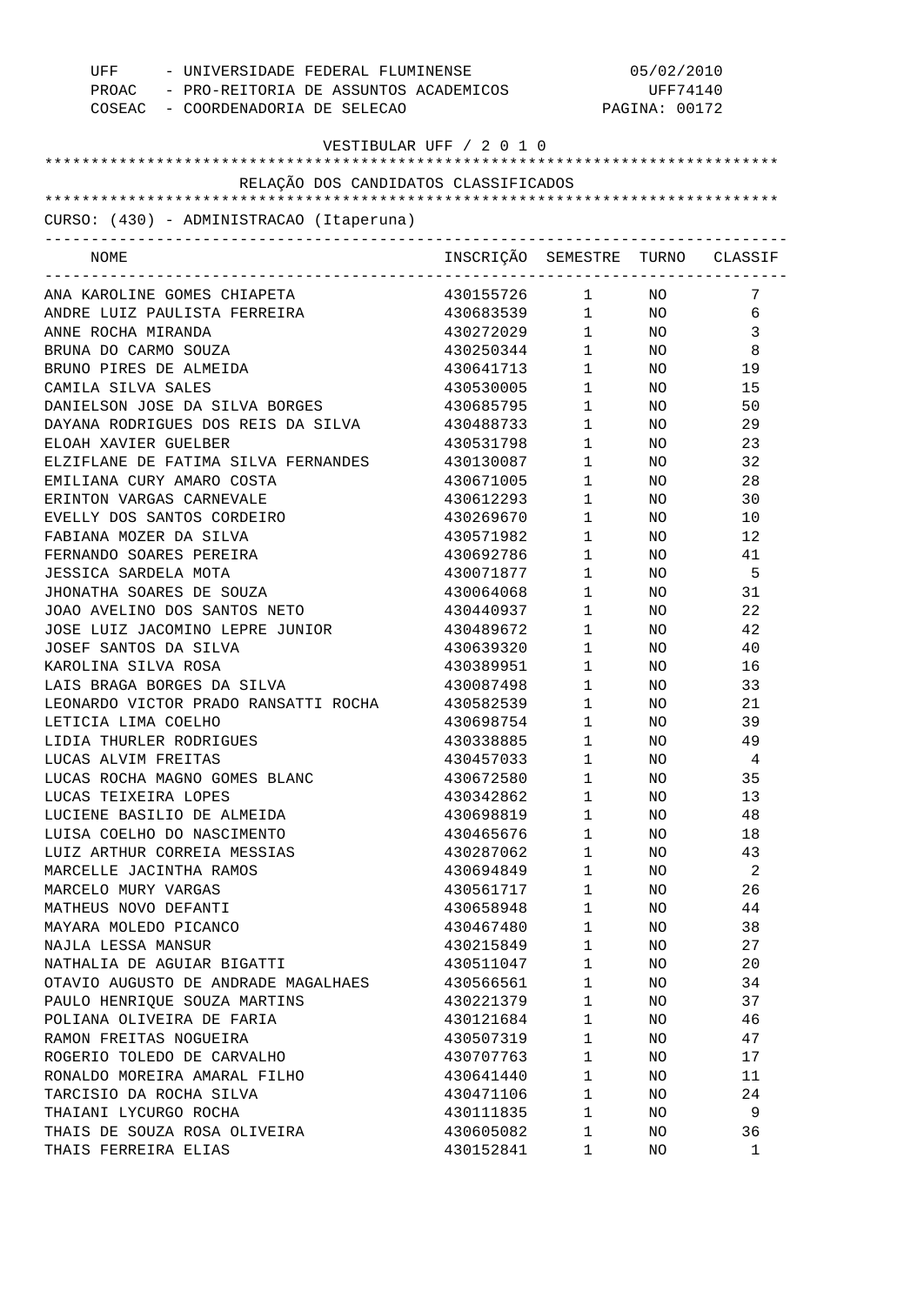| UFF<br>PROAC<br>COSEAC                                                                                                                               |                                                        | - UNIVERSIDADE FEDERAL FLUMINENSE<br>- PRO-REITORIA DE ASSUNTOS ACADEMICOS<br>- COORDENADORIA DE SELECAO |  |                                     |                            | 05/02/2010<br>UFF74140<br>PAGINA: 00173 |                |
|------------------------------------------------------------------------------------------------------------------------------------------------------|--------------------------------------------------------|----------------------------------------------------------------------------------------------------------|--|-------------------------------------|----------------------------|-----------------------------------------|----------------|
| VESTIBULAR UFF / 2 0 1 0<br>RELAÇÃO DOS CANDIDATOS CLASSIFICADOS<br>************************************<br>CURSO: (430) - ADMINISTRACAO (Itaperuna) |                                                        |                                                                                                          |  |                                     |                            |                                         |                |
| NOME                                                                                                                                                 |                                                        | ___________________________                                                                              |  |                                     | INSCRIÇÃO SEMESTRE TURNO   |                                         | CLASSIF        |
| THIAGO LOPES AGUIAR                                                                                                                                  | VICENTE DE PAULO DEGLI ESPOSTI<br>VIVIANE ARIDE ROELES |                                                                                                          |  | 430626359<br>430685056<br>430636990 | $\sim$ 1<br>$\overline{1}$ | NO.<br>NΟ<br>NΟ                         | 45<br>25<br>14 |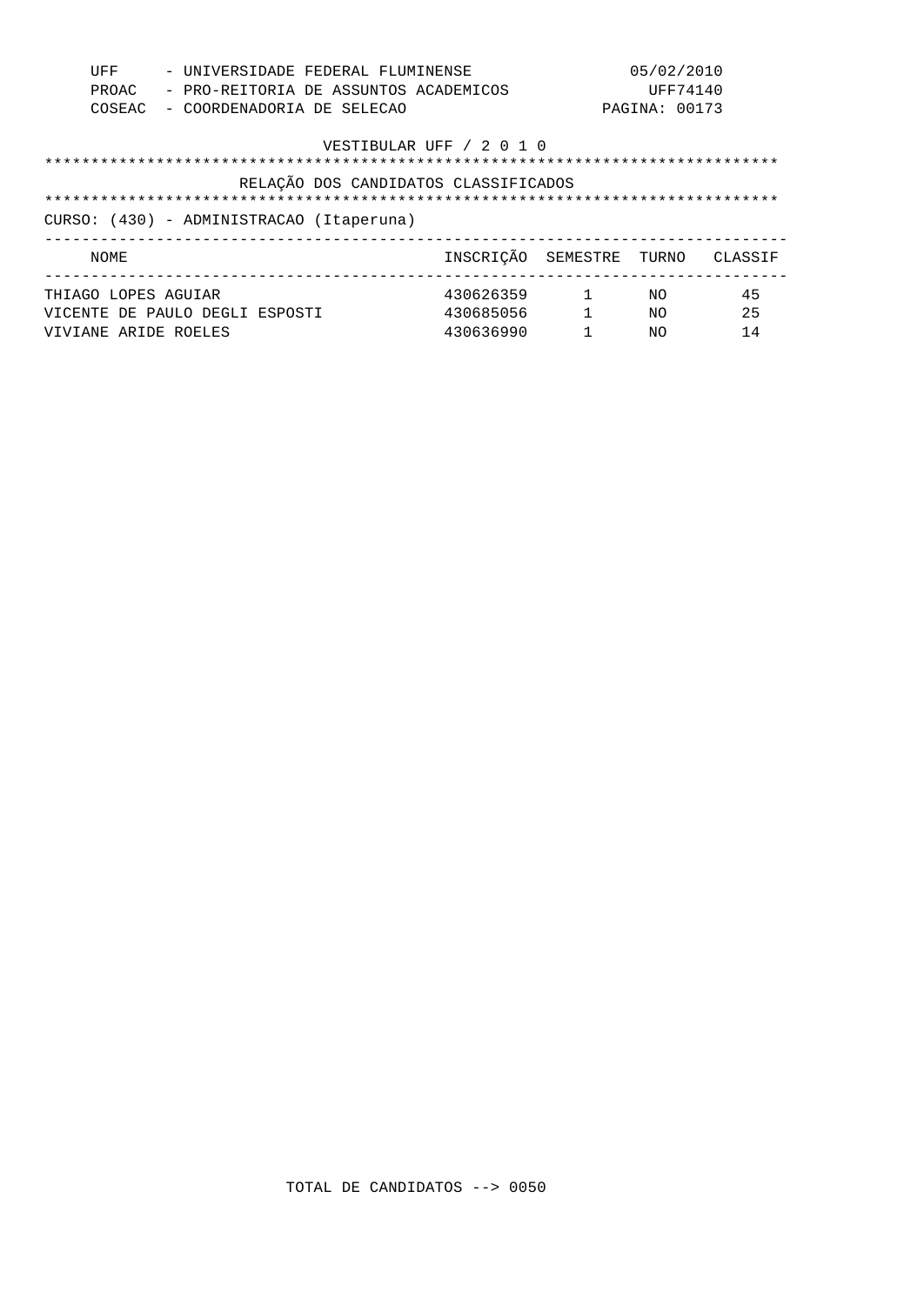| UFF<br>- UNIVERSIDADE FEDERAL FLUMINENSE<br>PROAC - PRO-REITORIA DE ASSUNTOS ACADEMICOS<br>COSEAC - COORDENADORIA DE SELECAO |                                      | PAGINA: 00174                         | 05/02/2010<br>UFF74140 |                |
|------------------------------------------------------------------------------------------------------------------------------|--------------------------------------|---------------------------------------|------------------------|----------------|
|                                                                                                                              | VESTIBULAR UFF / 2 0 1 0             |                                       |                        |                |
| RELAÇÃO DOS CANDIDATOS CLASSIFICADOS                                                                                         |                                      |                                       |                        |                |
| CURSO: (460) - PEDAGOGIA (Santo A de Padua)                                                                                  |                                      |                                       |                        |                |
|                                                                                                                              |                                      |                                       |                        |                |
| NOME                                                                                                                         | INSCRIÇÃO SEMESTRE                   |                                       |                        | TURNO CLASSIF  |
| ADRIANA BARCELOS DA SILVA                                                                                                    | $460068234$ 1 TN<br>$460693546$ 1 TN |                                       |                        | 27             |
| AKILA MAGALHAES GABRY                                                                                                        |                                      |                                       |                        | 6              |
| ALEXSANDRA SABOIA DUARTE ARRUDA                                                                                              | 460094817 1 TN                       |                                       |                        | 7              |
| ALMERINDO VEIGA NETO                                                                                                         | 460496405 1 TN                       |                                       |                        | 11             |
| ANA CAROLINA MARTINS DO NASCIMENTO                                                                                           | 460013289                            | $\overline{a}$                        | MA                     | 8              |
| BARBARA ALVES FERREIRA                                                                                                       | 460127729                            | $\begin{array}{c} 2 \\ 1 \end{array}$ | TN                     | 5              |
| CARLA CAVALCANTE GUINATIOS                                                                                                   | 460272158                            | $1 \quad \blacksquare$                | TN                     | 30             |
| CARLA FIGUEIRA DE CARVALHO                                                                                                   | 460469892 1                          |                                       | TN                     | 14             |
| CLARAMARTA FREIRE FERNANDES                                                                                                  | 460571580                            | $1 -$                                 | TN                     | 18             |
| DAIANE VIEIRA CUNHA                                                                                                          | 460683527                            | $\mathbf 1$                           | TN                     | 23             |
| DENILIA PEREIRA DIAS                                                                                                         | 460119241                            | $1 \quad \blacksquare$                | TN                     | 15             |
| EDUARDA RIBEIRO MARTINS                                                                                                      | 460114693                            | $\overline{a}$                        | МA                     | $\overline{3}$ |
| ELOISA DO CARMO NUNES FARIA                                                                                                  | 460068222                            | $1 -$                                 | TN                     | 22             |
| FRANCIANNE DA SILVA LADEIRA                                                                                                  | 460625343                            | 1                                     | TN                     | 17             |
| INGRID FARIA ECCARD                                                                                                          | 460658936                            | $1 \quad \blacksquare$                | TN                     | 12             |
| KARINA PEREIRA DETOGNE                                                                                                       | 460648838                            | $\frac{1}{1}$                         | TN                     | 2              |
| KISSILA MUNIZ DE SOUZA                                                                                                       | 460677592                            | $\mathbf{1}$                          | TN                     | 13             |
| LAUANE SOUZA RIBEIRO                                                                                                         | 460456065                            | 1                                     | TN                     | - 9            |
| LORENA MAGALHAES PEREIRA ROCHA                                                                                               | 460392908                            | $\overline{2}$                        | МA                     | 16             |
| MARCELLY CUSTODIO DE SOUZA                                                                                                   | 460553837                            | 1                                     | TN                     | 1              |
| MARIA APARECIDA RIBEIRO ALEXANDRINO                                                                                          | 460230667                            | 1                                     | TN                     | 26             |
| MAYARA RODRIGUES DA SILVA                                                                                                    | 460115532                            | $1 \quad \blacksquare$                | TN                     | 21             |
| MEIRIANA LARENTES SILVA                                                                                                      | 460064161                            | $1 \quad \blacksquare$                | TN                     | 4              |
| MIRIAN ABREU SOARES MENDES                                                                                                   | 460695025                            | $\overline{a}$                        | MA                     | 25             |
| PAULA DE OLIVEIRA DIAS                                                                                                       | 460085751                            | $\mathbf{1}$                          | TN                     | 20             |
| PRISCILA MONTEIRO ALVARENGA DOS SANTOS                                                                                       | 460091669                            | $1 \qquad \qquad$                     | TN                     | 24             |
| ROGERIA DA SILVA BATISTA                                                                                                     | 460578992                            | $\mathbf 1$                           | TN                     | 28             |
| ROSANI DA SILVA BATISTA                                                                                                      |                                      | 1                                     | TN                     | 29             |
| SAMIRA GAMA SILVA                                                                                                            | $460116990$ 1<br>$46012345$          |                                       | TN                     | 31             |
| TAMYRIS GONCALVES BERNARDINO                                                                                                 | 460123450                            | $1 \qquad \qquad$                     | TN                     | 19             |
| THIAGO CAMPOS LEITE                                                                                                          | 460137152                            | $\mathbf{1}$                          | TN                     | 10             |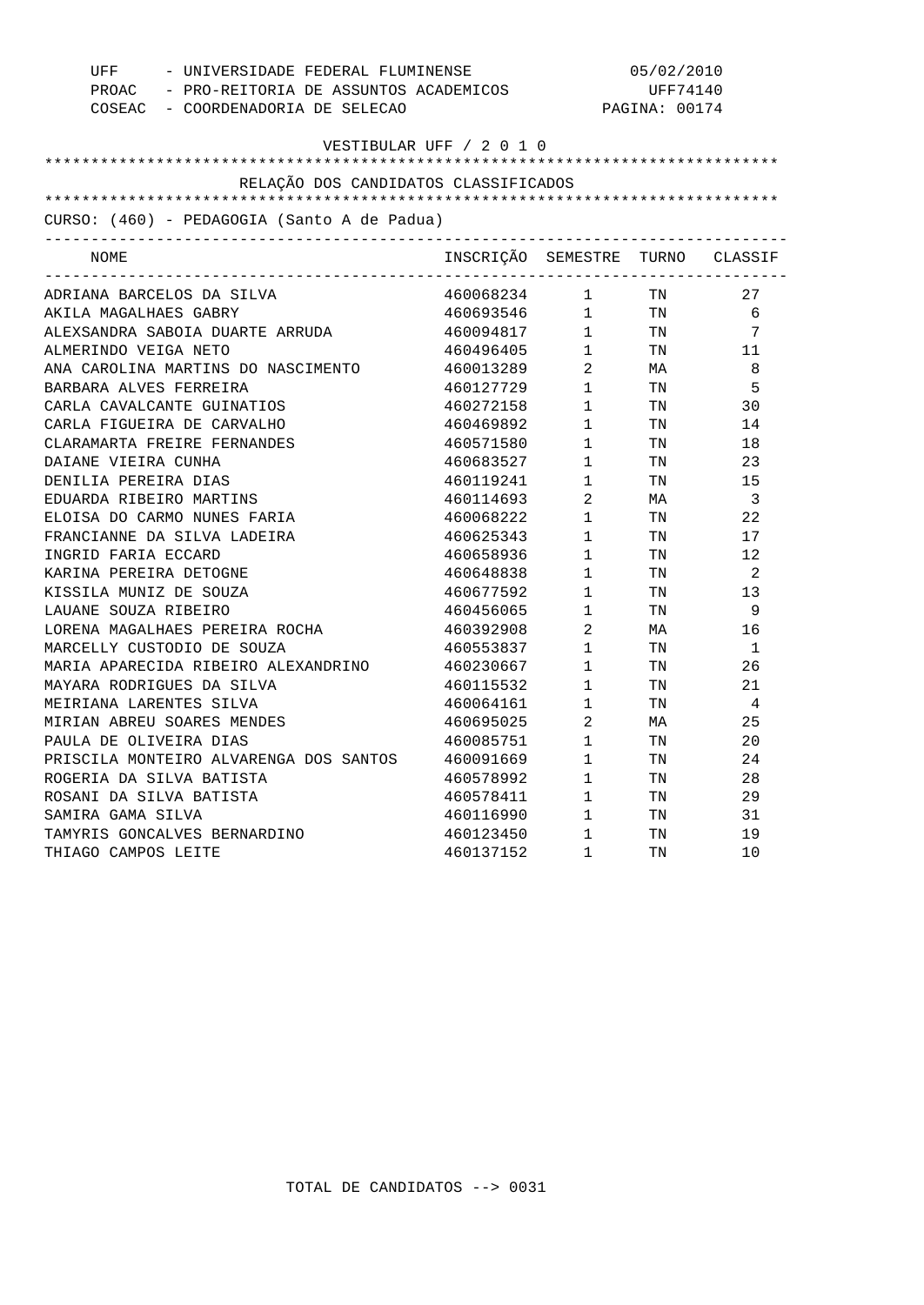| UFF<br>- UNIVERSIDADE FEDERAL FLUMINENSE     | 05/02/2010                        |                        |               |                |
|----------------------------------------------|-----------------------------------|------------------------|---------------|----------------|
| PROAC - PRO-REITORIA DE ASSUNTOS ACADEMICOS  | <b>UFF74140</b>                   |                        |               |                |
|                                              | COSEAC - COORDENADORIA DE SELECAO |                        | PAGINA: 00175 |                |
|                                              |                                   |                        |               |                |
|                                              | VESTIBULAR UFF / 2 0 1 0          |                        |               |                |
|                                              |                                   |                        |               |                |
| RELAÇÃO DOS CANDIDATOS CLASSIFICADOS         |                                   |                        |               |                |
| CURSO: (461) - MATEMATICA (Santo A de Padua) |                                   |                        |               |                |
|                                              | INSCRIÇÃO SEMESTRE TURNO CLASSIF  |                        |               |                |
| NOME                                         |                                   |                        |               |                |
| ANA PAULA ALEXANDRE DA SILVA                 | 461110453 1 NO                    |                        |               | 15             |
| CHRISTIAN DE PAULA CAMARA                    | 461543260 1 NO<br>461495396 1 NO  |                        |               | 8              |
| CINTIA MARTINS DA SILVA GONZAGA              |                                   |                        |               | 5              |
| DANIELLA SILVA FERREIRA                      | 461678948                         |                        | $1$ NO        | 10             |
| EDYENIS RODRIGUES FRANGO                     | 461340644                         |                        | $1$ NO        | 12             |
| EULA PAULA GONCALVES DA COSTA                | 461703688                         | $1 \qquad \qquad$      | NO            | 9              |
| FILIPE DE SOUZA PEIXOTO                      | 461700521                         | $\mathbf 1$            | NO.           | 11             |
| IGOR DA SILVA ESPINDOLA                      | 461144002                         | $1 \qquad \qquad$      | NO.           | 4              |
| JESSICA MARIA MAGALHAES BORGES               | 461695348                         | $1 \quad \Box$         | NO.           | $\overline{2}$ |
| JOSE PAULO BORBA ZANCO                       | 461125941                         | $1 \quad \Box$         | NO            | 18             |
| KEILIMAR CASTRO DA COSTA                     | 461142949                         | $1 \qquad \qquad$      | NO            | 21             |
| LEONAN DE LIMA FRANCO                        | 461660771                         | $1 \qquad \qquad$      | NO.           | 1              |
| LOREN DOMINGUES MARQUES                      | 461114148                         | $1 \quad \blacksquare$ | NO.           | 22             |
| LUCAS SILVA DE SOUZA                         | 461660757                         | $1 \qquad \qquad$      | NO.           | 19             |
| MARIANA COSTA REBELLO LOURIVAL               | 461702335                         | $1 \quad \blacksquare$ | NO.           | 16             |
| NATHANNY LESSA CATARINA                      | 461438764                         | $1 \qquad \qquad$      | NO.           | 13             |
| PATRICIA TEIXEIRA LIMA                       | 461064109                         | $\mathbf{1}$           | NO.           | 14             |
| ROMARIO CANDIDO RIBEIRO                      | 461650099                         | $1 \qquad \qquad$      | NO.           | 6              |
| SAMARA PORTO CORREA                          | 461503155                         | $1 \quad \Box$         | NO.           | 17             |
| THAIANE MACEDO CHAGAS                        | 461705351                         | $1 \quad \Box$         | NO.           | 20             |
| ULISSES FERREIRA                             | 461695738                         | $1 \quad \cdots$       | NO.           | 7              |
| VERONICA BARBOSA DE SOUZA                    | 461133962                         | $\mathbf{1}$           | NO.           | 3              |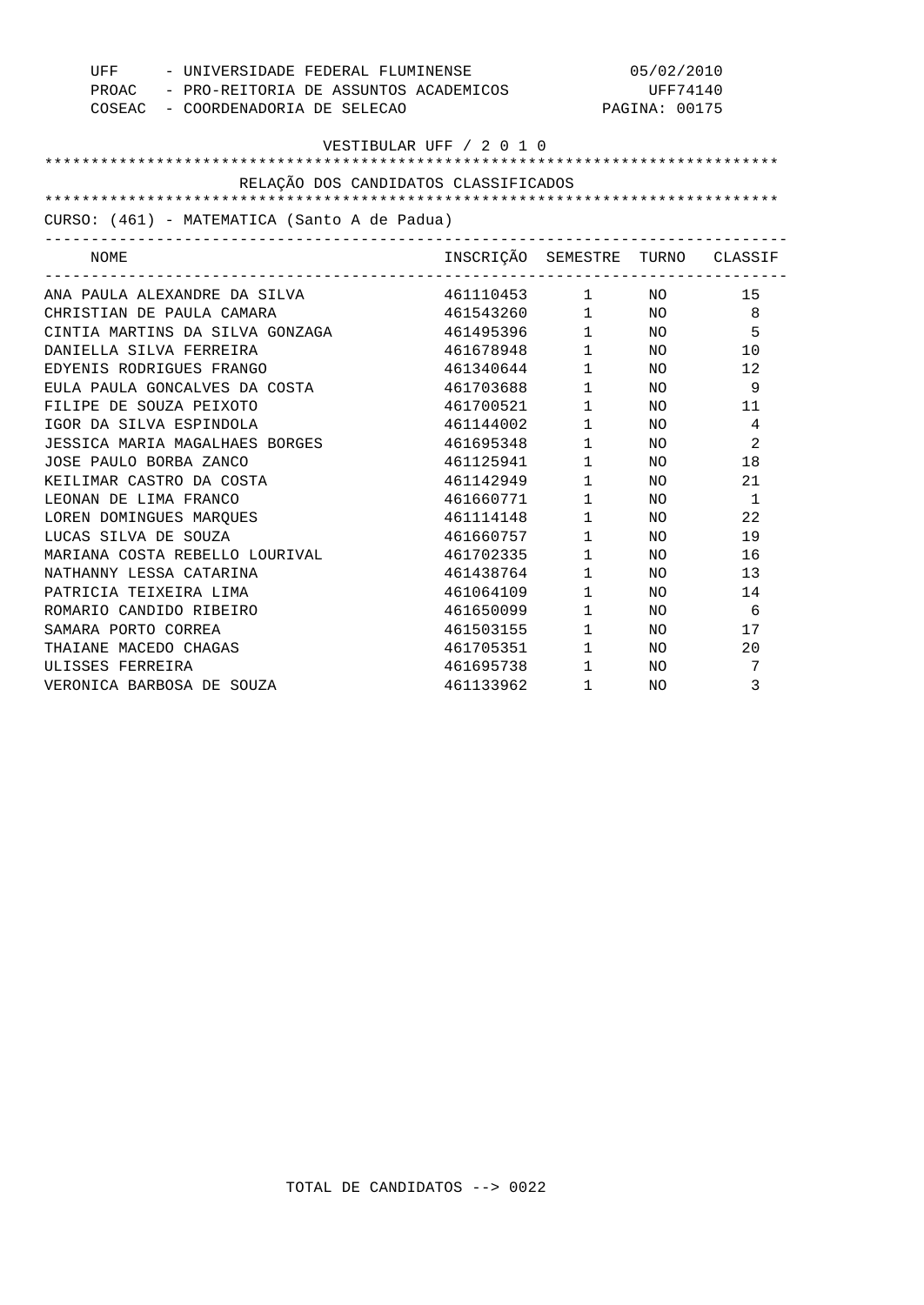| - UNIVERSIDADE FEDERAL FLUMINENSE<br>UFF<br>PROAC - PRO-REITORIA DE ASSUNTOS ACADEMICOS<br>COSEAC - COORDENADORIA DE SELECAO |                                  |                                   | 05/02/2010<br>UFF74140<br>PAGINA: 00176 |     |  |
|------------------------------------------------------------------------------------------------------------------------------|----------------------------------|-----------------------------------|-----------------------------------------|-----|--|
| VESTIBULAR UFF / 2 0 1 0                                                                                                     |                                  |                                   |                                         |     |  |
|                                                                                                                              |                                  |                                   |                                         |     |  |
| RELAÇÃO DOS CANDIDATOS CLASSIFICADOS                                                                                         |                                  |                                   |                                         |     |  |
| $CURSO: (470) - DIREITO (Macae)$                                                                                             |                                  |                                   |                                         |     |  |
| NOME                                                                                                                         | INSCRIÇÃO SEMESTRE TURNO CLASSIF |                                   |                                         |     |  |
| ALICE NOGUEIRA MONNERAT                                                                                                      | 470494378                        | $\mathbf{2}$                      | NO <sub>n</sub>                         | 23  |  |
| ALINE WERNECK MEDEIROS COUTINHO                                                                                              | 470331459 2 NO                   |                                   |                                         | 92  |  |
| AMANDA DOS SANTOS MAGALHAES                                                                                                  | 470173730 1                      |                                   | MA                                      | 45  |  |
| ANA JULIA COUTO LOPES                                                                                                        | 470253138                        | $2 \left( \frac{1}{2} \right)$    | NO <sub>2</sub>                         | 77  |  |
| ANDRE DE OLIVEIRA MULLER                                                                                                     | 470505452                        | $1 \qquad \qquad$                 | MA                                      | 61  |  |
| ANDREZA DA SILVA GOMES FERNANDES                                                                                             | 470424725                        | $1 \quad \blacksquare$            | MA                                      | 25  |  |
| ANELICK CASTILHO KLEIN DOS SANTOS                                                                                            | 470208640                        | $2 \left( \frac{1}{2} \right)$    | NO <sub>1</sub>                         | 72  |  |
| ANNIE KAROLINE FREITAS CAIADO                                                                                                | 470443276                        | $\overline{2}$                    | NO <sub>1</sub>                         | 70  |  |
| BERNARDO BATISTA SILVA BERALDI                                                                                               | 470440482                        | $\overline{2}$                    | NO <sub>2</sub>                         | 57  |  |
| BRUNA ARAUJO PEREIRA                                                                                                         | 470244967                        | $1 \quad \blacksquare$            | MA                                      | 55  |  |
| BRUNA VELLOZO DRAIA                                                                                                          | 470434756                        | $2 \left( \frac{1}{2} \right)$    | NO <sub>1</sub>                         | 98  |  |
| CAMILA CORTEZ DUQUE                                                                                                          | 470261343                        | $1 \quad \blacksquare$            | MA                                      | 49  |  |
| CARLA GUIMARAES JUCA                                                                                                         | 470254998                        | 1                                 | MA                                      | 39  |  |
| CARLOS EDUARDO XAVIER PINTO                                                                                                  | 470632891                        | $\overline{2}$ and $\overline{2}$ | NO.                                     | 99  |  |
| CARLOS GLAUTHER COUTINHO FLORIDO                                                                                             | 470383050                        | $2 \left( \frac{1}{2} \right)$    | NO                                      | 95  |  |
| CARLOS HENRIQUE OLIVEIRA DA COSTA                                                                                            | 470308713                        | $2 \left( \frac{1}{2} \right)$    | NO                                      | - 5 |  |
| CARLOS OCTAVIO SOARES FIGUEIREDO                                                                                             | 470467375                        | $\overline{a}$                    | NO                                      | 22  |  |
| CAROLINA CORTEZ PINHEIRO                                                                                                     | 470374217                        | $1 \qquad \qquad$                 | MA                                      | 53  |  |
| CAROLINE ALVES DA SILVA MENDES                                                                                               | 470519051                        | $1 \quad \blacksquare$            | MA                                      | 6   |  |
| CATIUCIA SOARES MELEGARIO                                                                                                    | 470545048                        | $1 \qquad \qquad$                 | MA                                      | 2   |  |
| CHRISTIAN CARLOS RODRIGUES BELEM                                                                                             | 470369145                        | $1 \quad \blacksquare$            | MA                                      | 33  |  |
| CRISTIANO CABRAL FARIA                                                                                                       | 470314920                        | $1 \quad \blacksquare$            | <b>MA</b>                               | 43  |  |
| DANIEL RODRIGUES THOMAZELLI                                                                                                  | 470293968                        | $\overline{2}$                    | NO <sub>2</sub>                         | 93  |  |
| DANIELLA DOS SANTOS MACHADO                                                                                                  | 470582620                        | $2 \left( \frac{1}{2} \right)$    | NO <sub>2</sub>                         | 100 |  |
| DANILO FUNKE LEME                                                                                                            | 470704307                        | $\mathbf{1}$                      | MA                                      | 28  |  |
| DAYANE DE OLIVEIRA SOLEDADE                                                                                                  | 470284527                        | 2                                 | ΝO                                      | 15  |  |
| DEBORA LEITE FERREIRA                                                                                                        | 470269852                        | 1                                 | МA                                      | 65  |  |
| DEBORA MARIA RAMALHO LACERDA                                                                                                 | 470672463                        | 2                                 | NO                                      | 76  |  |
| EDUARDA CELLIS DA SILVA CAMPOS                                                                                               | 470566377                        | 1                                 | МA                                      | 3   |  |
| FABRICIO QUINTANA LIMA                                                                                                       | 470522486                        | 2                                 | NO                                      | 27  |  |
| FABRINNE PIMENTEL SOLDATI                                                                                                    | 470430889                        | 2                                 | NO                                      | 80  |  |
| FELIPE GUIMARAES DOS SANTOS                                                                                                  | 470683034                        | 2                                 | NO                                      | 38  |  |
| FERNANDO AUGUSTO DIAS DUARTE                                                                                                 | 470676407                        | 2                                 | NO                                      | 37  |  |
| FILIPE CELSO TORRES                                                                                                          | 470290069                        | 2                                 | NO                                      | 74  |  |
| HANNAH CHICRALLA ALVAREZ                                                                                                     | 470378031                        | 1                                 | МA                                      | 24  |  |
| HAROLDO JOSE CRUZ DE SOUZA JUNIOR                                                                                            | 470169741                        | $\mathbf 1$                       | МA                                      | 41  |  |
| HELENA LUISA MIRANDA D OLIVEIRA GOMEZ                                                                                        | 470289254                        | 2                                 | NO                                      | 58  |  |
| IANA CARBONI OLIVEIRA                                                                                                        | 470249993                        | $\mathbf 1$                       | МA                                      | 11  |  |
| ISABELA BICHARA DE SOUZA NEVES                                                                                               | 470216453                        | 2                                 | NO                                      | 90  |  |
| JANAINA MEDEIROS FAGUNDES                                                                                                    | 470327056                        | $\mathbf 1$                       | МA                                      | 35  |  |
| JESSICA ETIELE DE SOUZA                                                                                                      | 470303983                        | 1                                 | МA                                      | 18  |  |
| JESSICA LOUREIRO BRAZ PAES                                                                                                   | 470614215                        | 1                                 | МA                                      | 36  |  |
| JOSE LUIZ FERREIRA GOMES ALVES                                                                                               | 470532857                        | 2                                 | NO                                      | 73  |  |
| JULIA GAMON IBRAHIM                                                                                                          | 470540957                        | 2                                 | NO                                      | 91  |  |
| JULIE REID AGUIAR MORAES                                                                                                     | 470234625                        | 2                                 | NO                                      | 78  |  |
| KAMILA ALVES LUCIO                                                                                                           | 470551762                        | 2                                 | NO                                      | 69  |  |
| KLIFFTON VIANA DA SILVA                                                                                                      | 470377972                        | 1                                 | МA                                      | 10  |  |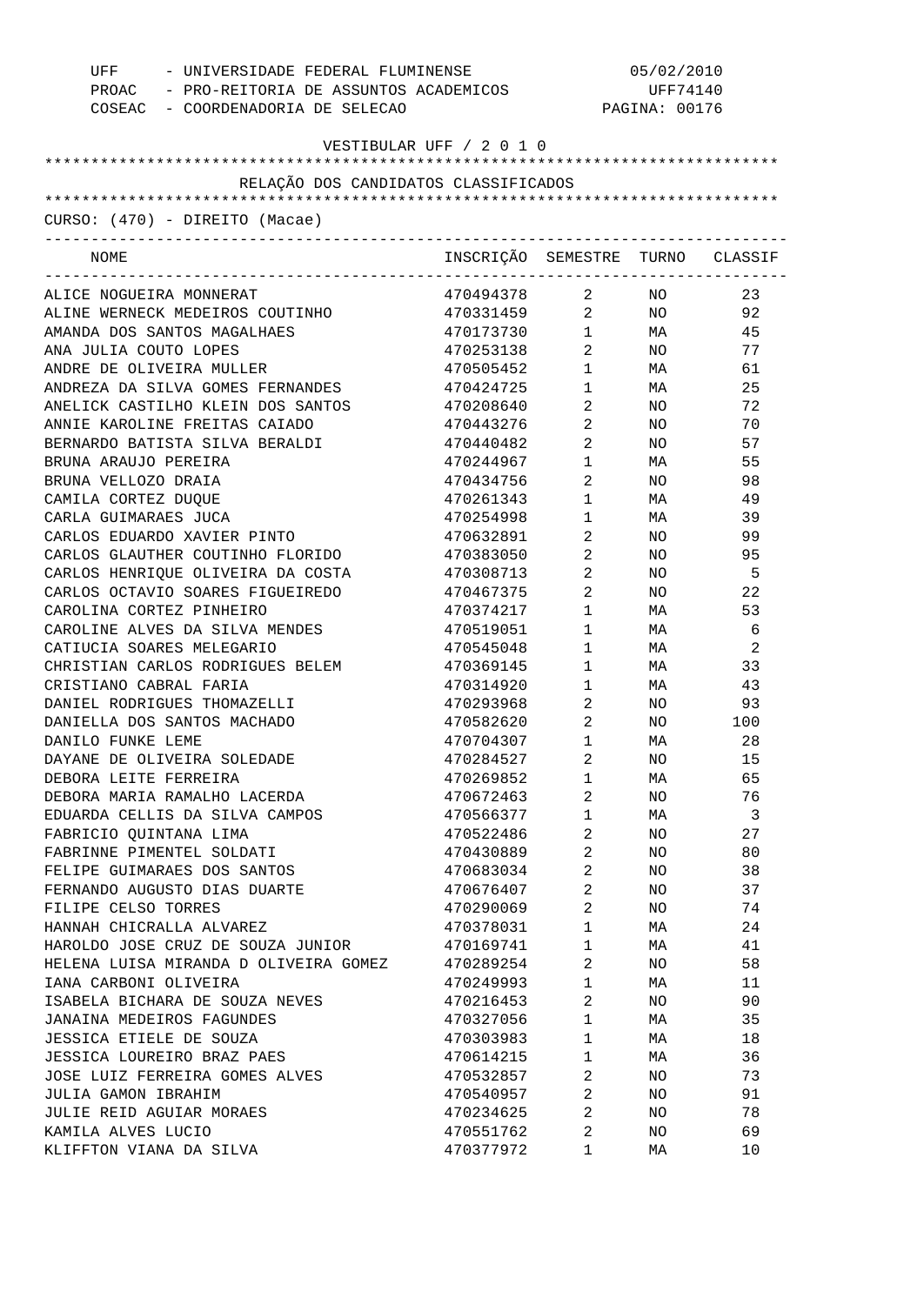| UFF - UNIVERSIDADE FEDERAL FLUMINENSE<br>PROAC - PRO-REITORIA DE ASSUNTOS ACADEMICOS<br>COSEAC - COORDENADORIA DE SELECAO | 05/02/2010<br>UFF74140<br>PAGINA: 00177 |                                |                 |     |
|---------------------------------------------------------------------------------------------------------------------------|-----------------------------------------|--------------------------------|-----------------|-----|
| VESTIBULAR UFF / 2 0 1 0                                                                                                  |                                         |                                |                 |     |
|                                                                                                                           |                                         |                                |                 |     |
| RELAÇÃO DOS CANDIDATOS CLASSIFICADOS                                                                                      |                                         |                                |                 |     |
|                                                                                                                           |                                         |                                |                 |     |
| CURSO: (470) - DIREITO (Macae)                                                                                            |                                         |                                |                 |     |
| NOME                                                                                                                      | INSCRIÇÃO SEMESTRE TURNO CLASSIF        |                                |                 |     |
| LAIS DE SOUZA BASTOS                                                                                                      | 470364717 2 NO                          |                                |                 | 82  |
| LETICIA DE ALMEIDA PECANHA                                                                                                | $470461060$ 1 MA 1                      |                                |                 |     |
| LETICIA HERDY NICOLAU                                                                                                     | 470521078 1 MA                          |                                |                 | 31  |
| LIVIA CAMPOREZ GIUBERTI                                                                                                   | 470645094                               | $\overline{a}$                 | NO <sub>2</sub> | 86  |
| LUANA CAROLINA BASSO                                                                                                      | 470197035                               | $\overline{2}$                 | NO <sub>1</sub> | 97  |
| LUCAS LOPES AQUINO                                                                                                        | 470226800                               | $1 \quad \Box$                 | <b>MA</b>       | 19  |
| LUCAS MOTA ANDRADE DA CUNHA                                                                                               | 470459275                               | $\overline{2}$                 | NO <sub>1</sub> | 81  |
| LUIZ FELIPE DE ANDRADE SILVA NASCIMENTO                                                                                   | 470268640                               | $1 \quad \Box$                 | MA              | 64  |
| MANUELLA CARAMELO RODRIGUES                                                                                               | 470592039                               | $\overline{2}$                 | NO .            | 40  |
| MARAIZA DO NASCIMENTO ALVES                                                                                               | 470645903                               | $\overline{2}$                 | NO .            | 42  |
| MARCELLA HORSAY COSTA                                                                                                     | 470311966                               | $1 \qquad \qquad$              | MA              | 63  |
| MARCELLY ANNE COUTO DE AZEREDO                                                                                            | 470397611                               | $\overline{2}$                 | NO .            | 79  |
| MARCOS ELIAS MASSENA VIEIRA                                                                                               | 470339114                               | $1 \quad \blacksquare$         | MA              | 54  |
| MARIANA DE MATTOS PINHEIRO                                                                                                | 470291726                               | $2 \left( \frac{1}{2} \right)$ | NO .            | 84  |
| MARIANA MAGALHAES CHAGAS                                                                                                  | 470231295                               | $1 \quad \Box$                 | MA              | 66  |
| MARIANA MARUJO VELLOSO                                                                                                    | 470228030                               | $\overline{2}$                 | NO .            | 88  |
| MARIANA PECANHA DA NOBREGA FONSECA                                                                                        | 470581468                               | $2 \left( \frac{1}{2} \right)$ | NO .            | 89  |
| MARIANA QUINTANILHA MARTINEZ AMARAL                                                                                       | 470058667                               | $1 \quad \Box$                 | MA              | 51  |
| MARINA BEATRIZ PEREIRA CORREA                                                                                             | 470107030                               | $2 \left( \frac{1}{2} \right)$ | NO .            | 71  |
| MARIO LUIZ NORRIS RIBEIRO REIS                                                                                            | 470548375                               | $1 \quad \Box$                 | MA              | - 7 |
| MAYANE ANDRADE VIANA                                                                                                      | 470525880                               | $1 \quad \Box$                 | MA              | 30  |
| MICHELLE HUGUENIN COSTA                                                                                                   | 470053368                               | $\overline{2}$                 | NO .            | 87  |
| NAYARA CRISTINA BRITO DIAS                                                                                                | 470455669                               | $1 \quad \blacksquare$         | MA              | 17  |
| PAOLA CORREA BARBOSA                                                                                                      | 470507668                               | $\overline{2}$                 | NO .            | 60  |
| PAULA FIGUEIREDO DE LIMA                                                                                                  | 470551413                               | $1 \quad \blacksquare$         | MA              | 21  |
| PHELIPE ALMEIDA TEIXEIRA                                                                                                  | 470285002                               | 1                              | МA              | 26  |
| PRISCILA FOLTRAN                                                                                                          | 470669894                               | 2                              | NO.             | 46  |
| PRISCILA MAGALHAES CARDOSO                                                                                                | 470589575                               | 1                              | МA              | 32  |
| PRISCILA MARIA MAROUES PINHEIRO                                                                                           | 470485119                               | 2                              | NO              | 75  |
| PRISCYLA DOS SANTOS HECKERT                                                                                               | 470502137                               | 1                              | МA              | 20  |
| RAFAELE CRISTINE MEDEIROS SOARES                                                                                          | 470485004                               | 1                              | МA              | 8   |
| RAQUEL HELENA DUARTE CORDEIRO                                                                                             | 470217366                               | 1                              | МA              | 14  |
| RENNAN FARIAS ESTEVES                                                                                                     | 470304860                               | 2                              | NO              | 85  |
| ROBERTA BARBOSA MIRANDA                                                                                                   | 470318615                               | 1                              | МA              | 34  |
| ROBERTA MATIAS DIAS                                                                                                       | 470280404                               | 1                              | MA              | 59  |
| RODRIGO PAES BAPTISTA DE OLIVEIRA                                                                                         | 470686531                               | $\mathbf 1$                    | МA              | 62  |
|                                                                                                                           |                                         | $\overline{2}$                 |                 | 4   |
| ROSANA VALENTIM DA SILVA                                                                                                  | 470500828                               |                                | NO              |     |
| SACHA FAUSTINO BARCELLOS DA GAMA                                                                                          | 470527058                               | 1                              | МA              | 13  |
| SHEINA MAIA FERREIRA                                                                                                      | 470451388                               | 1                              | МA              | 47  |
| SIMAIRE FARIA DE SOUZA                                                                                                    | 470500701                               | 2                              | NO              | 67  |
| TAINA IASMIN PAIXAO DE SOUTO                                                                                              | 470347771                               | 1                              | МA              | 50  |
| TAMARA MAROTTA MAGALHAES                                                                                                  | 470481723                               | 1                              | МA              | 29  |
| TAMIRES OLIVEIRA VELOSO                                                                                                   | 470441204                               | 2                              | NO              | 96  |
| THALES BOECHAT NUNES LEIRA                                                                                                | 470318469                               | 1                              | МA              | 48  |
| THALISSIA DE MOURA CARVALHO                                                                                               | 470261044                               | 2                              | NO              | 83  |
| THALITA RIGUES MARCELINO                                                                                                  | 470193833                               | 2                              | NO              | 94  |
| UILSON ALVES DA SILVA                                                                                                     | 470581743                               | 2                              | NO              | 56  |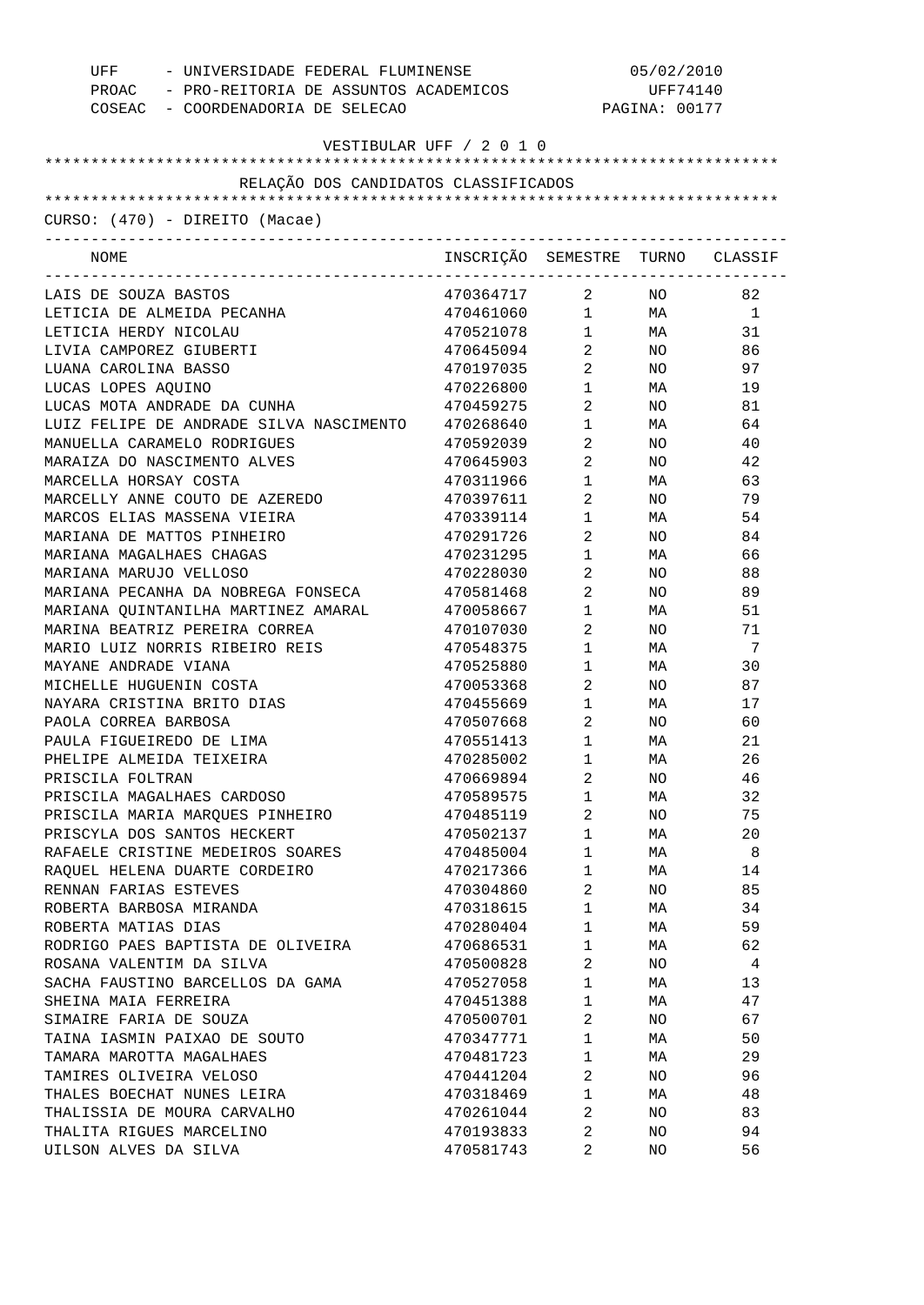| UFF<br>- UNIVERSIDADE FEDERAL FLUMINENSE<br>PROAC<br>- PRO-REITORIA DE ASSUNTOS ACADEMICOS<br>COSEAC<br>- COORDENADORIA DE SELECAO |                                  | 05/02/2010<br>UFF74140<br>PAGINA: 00178 |     |    |
|------------------------------------------------------------------------------------------------------------------------------------|----------------------------------|-----------------------------------------|-----|----|
|                                                                                                                                    | VESTIBULAR UFF / 2 0 1 0         |                                         |     |    |
| RELAÇÃO DOS CANDIDATOS CLASSIFICADOS                                                                                               |                                  |                                         |     |    |
|                                                                                                                                    |                                  |                                         |     |    |
| CURSO: (470) - DIREITO (Macae)                                                                                                     |                                  |                                         |     |    |
|                                                                                                                                    |                                  |                                         |     |    |
| NOME                                                                                                                               | INSCRIÇÃO SEMESTRE TURNO CLASSIF |                                         |     |    |
| VERONICA XIMENES DO PRADO MARTINS                                                                                                  | 470451819 2                      |                                         | NO. | 68 |
| VICTOR COSTA RODRIGUES                                                                                                             | 470225820                        |                                         | МA  | 9  |
| VINICIUS STANZANI LONGO                                                                                                            | 470689789                        | $\mathbf{1}$                            | MA  | 44 |
| VITOR ARIEL VIDOTTO DE SALES                                                                                                       | 470015768                        | 2                                       | NO. | 12 |
| WILLEN ECCARD SALGADO DA SILVA                                                                                                     | 470409086                        | $\mathbf{1}$                            | MA  | 16 |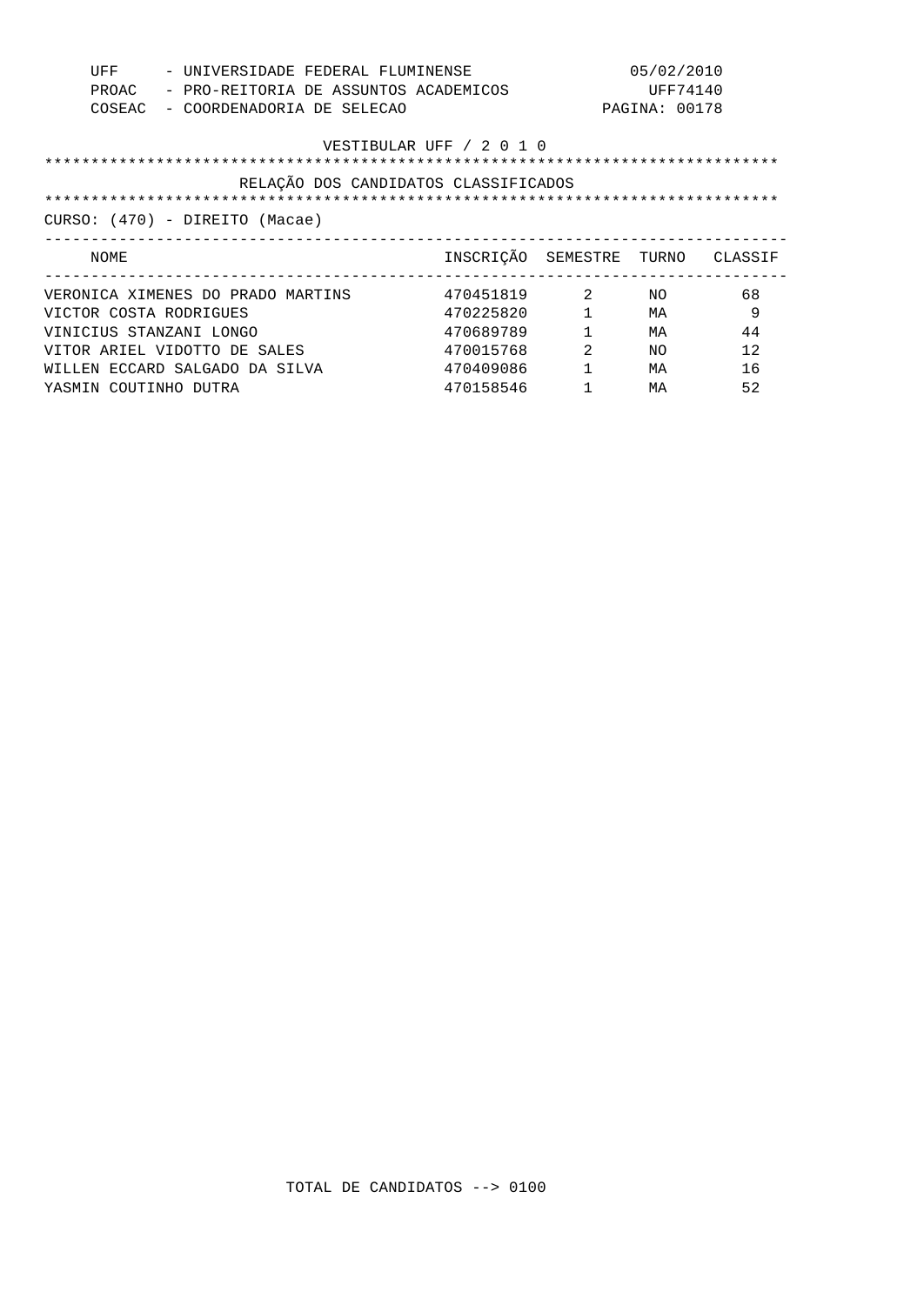| COSEAC - COORDENADORIA DE SELECAO     | UFF - UNIVERSIDADE FEDERAL FLUMINENSE<br>PROAC - PRO-REITORIA DE ASSUNTOS ACADEMICOS |                        |                 | 05/02/2010<br>UFF74140<br>PAGINA: 00179 |
|---------------------------------------|--------------------------------------------------------------------------------------|------------------------|-----------------|-----------------------------------------|
| VESTIBULAR UFF / 2 0 1 0              |                                                                                      |                        |                 |                                         |
|                                       |                                                                                      |                        |                 |                                         |
| RELAÇÃO DOS CANDIDATOS CLASSIFICADOS  |                                                                                      |                        |                 |                                         |
| CURSO: (471) - ADMINISTRACAO (Macae)  |                                                                                      |                        |                 |                                         |
| NOME                                  | INSCRIÇÃO SEMESTRE TURNO CLASSIF                                                     |                        |                 |                                         |
| ALINE CORTIZO COSTA                   | 471647729 1 NO                                                                       |                        |                 | 13                                      |
| ANA CAROLINA SZEKELY CARVALHO         | 471589707                                                                            |                        | $1$ NO          | 46                                      |
| ANDRE LUIZ MIGUEZ CERQUEIRA           | 471588959                                                                            |                        | $1$ NO          | 25                                      |
| BIANCA BARBOSA XAVIER CRUZ            | 471666335                                                                            | $1 \quad \blacksquare$ | NO <sub>2</sub> | 30                                      |
| BRUNO PUIG SALVATE                    | 471486527                                                                            | $1 \qquad \qquad$      | NO <sub>2</sub> | 43                                      |
| CALVIN DASSIS FIGUEIRA DE ALMEIDA     | 471695441                                                                            | $1 \qquad \qquad$      | NO <sub>n</sub> | - 6                                     |
| CAROLINE DO NASCIMENTO NEVES DE SOUZA | 471234039                                                                            | $1 \quad \blacksquare$ | NO <sub>2</sub> | 12                                      |
| CLARISSA NAYARA LESSA                 | 471069795                                                                            | $1 \qquad \qquad$      | NO              | 40                                      |
| DANIEL FALEIRO BARROS                 | 471560153                                                                            | $1 \quad \blacksquare$ | NO              | - 9                                     |
| DAYLLA ARAUJO PEREIRA                 | 471440925                                                                            | $1 \quad \blacksquare$ | NO.             | 15                                      |
| DEBORA DE CASTRO VENERIO              | 471246886                                                                            | $1 \quad \blacksquare$ | NO              | 24                                      |
| DEBORAH PATRICIO DOS SANTOS           | 471392087                                                                            | $1 \quad \Box$         | NO.             | 35                                      |
| DIOGO DA COSTA FERREIRA               | 471584458                                                                            | $1 \quad \blacksquare$ | NO              | 17                                      |
| ESTHER CORREA MOREIRA                 | 471405353                                                                            | $1 \quad \Box$         | NO              | 26                                      |
| FRANCIELLY DE MORAIS ARAUJO           | 471197619                                                                            | $1 \quad \blacksquare$ | NO.             | 42                                      |
| GABRIEL MACHADO MANDELLI              | 471346856                                                                            | $1 \quad \blacksquare$ | NO              | $\overline{\phantom{a}}^2$              |
| GABRIELA FLORES FERREIRA              | 471596607                                                                            | $1 \quad \Box$         | NO              | 11                                      |
| GUILHERME SORIANO DE ALMEIDA          | 471672140                                                                            | $1 \quad \blacksquare$ | NO              | 16                                      |
| IURI FRANCISCO MUSTAFA CORDEIRO       | 471685874                                                                            | $1 \quad \Box$         | NO              | - 8                                     |
| JAN EVANDRO NERY MAGALHAES            | 471538851                                                                            | $1 \quad \blacksquare$ | NO              | 27                                      |
| JESSICA DE FREITAS MARTINS            | 471262335                                                                            | $1 \quad \blacksquare$ | NO              | 31                                      |
| JORGE ANTONIO COSTA                   | 471561054                                                                            | $1 \quad \blacksquare$ | NO              | 50                                      |
| KAREN LUIZA BATISTA DA COSTA          | 471393249                                                                            | $1 \quad \blacksquare$ | NO              | - 4                                     |
| KARINE SIQUEIRA MOTA                  | 471253281                                                                            | $1 \qquad \qquad$      | NO              | 19                                      |
| LEONARDO GUEDES DUARTE SILVA          | 471374877                                                                            | $1 \quad \cdots$       | NO              | 32                                      |
| MARIANA MELLO GUESSE                  | 471574037                                                                            | 1                      | ΝO              | 34                                      |
| MATHEUS LAURIANO GAMA DOS SANTOS      | 471499847                                                                            | 1                      | NO              | 49                                      |
| MELANYA RIBEIRO GONCALVES             | 471556504                                                                            | 1                      | ΝO              | 14                                      |
| NABIHA MARTINS GUSSEM                 | 471653120                                                                            | $\mathbf 1$            | ΝO              | 28                                      |
| NATACHA MAILA BISCHOFF                | 471598356                                                                            | 1                      | ΝO              | 29                                      |
| OSNY PERES GUIMARAES PINTO            | 471516334                                                                            | 1                      | ΝO              | 3                                       |
| PATRICK DA SILVA CHAGAS               | 471650477                                                                            | $\mathbf 1$            | ΝO              | 38                                      |
| PAULA GERMANO LIMA PACHECO            | 471220349                                                                            | 1                      | ΝO              | 10                                      |
| PEDRO FERREIRA MONTEIRO               | 471253190                                                                            | $\mathbf 1$            | ΝO              | 21                                      |
| PEDRO PAULO DA SILVA BARRETO          | 471480925                                                                            | 1                      | ΝO              | 45                                      |
| PEDRO SOARES DA COSTA                 | 471556970                                                                            | 1                      | ΝO              | 37                                      |
| RAFAEL GONCALVES ROSA                 | 471699617                                                                            | 1                      | ΝO              | 1                                       |
| RAMER DINUCCI RODRIGUES               | 471480432                                                                            | 1                      | ΝO              | 33                                      |
| RAPHAEL HEINLE KUHNER                 | 471608474                                                                            | $\mathbf 1$            | ΝO              | 5                                       |
| RENAN SANTOS DA SILVA                 | 471520995                                                                            | 1                      | ΝO              | 47                                      |
| RODRIGO SANTOS CAVALCANTE             | 471198974                                                                            | 1                      | ΝO              | 20                                      |
| RONALD MANCOR LACERDA VALENCA         | 471497394                                                                            | 1                      | ΝO              | 39                                      |
| ROSILENE SOUZA DE MACEDO              | 471228937                                                                            | 1                      | ΝO              | 41                                      |
| SARA CORREIA DE LIMA DA ROCHA         | 471310742                                                                            | $\mathbf 1$            | ΝO              | 22                                      |
| TAISE FREIRE DA SILVA                 | 471348579                                                                            | 1                      | NO              | 23                                      |
| THAINA BORGES CARDOSO                 | 471490360                                                                            | 1                      | NO              | 36                                      |
| THAISA BENVENUTI                      | 471494146                                                                            | 1                      | NO              | 48                                      |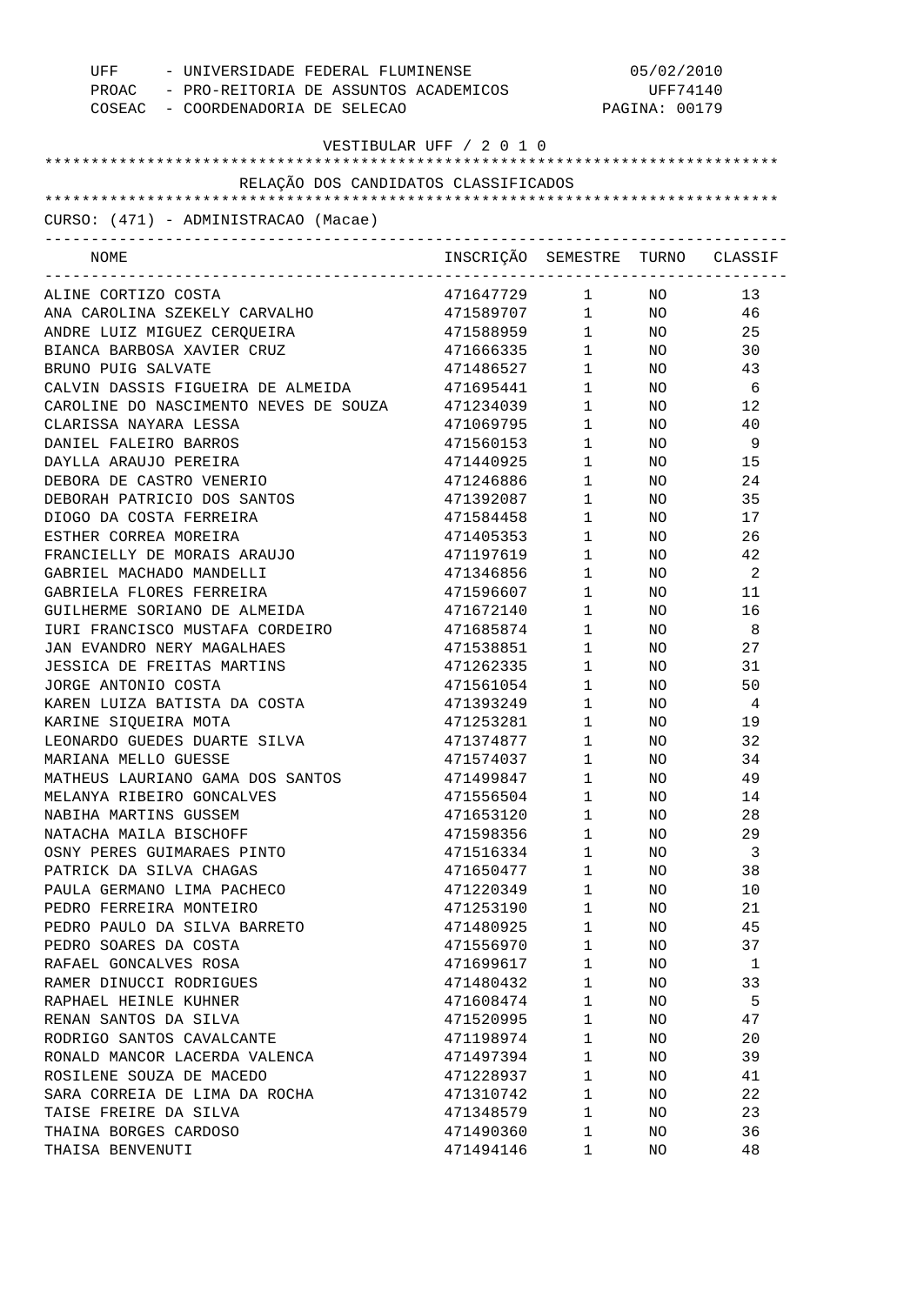| UFF<br>PROAC<br>COSEAC                                                                                   |  |                                                                                          | 05/02/2010<br>- UNIVERSIDADE FEDERAL FLUMINENSE<br>UFF74140<br>- PRO-REITORIA DE ASSUNTOS ACADEMICOS<br>PAGINA: 00180<br>- COORDENADORIA DE SELECAO |  |                                     |                          |                |               |
|----------------------------------------------------------------------------------------------------------|--|------------------------------------------------------------------------------------------|-----------------------------------------------------------------------------------------------------------------------------------------------------|--|-------------------------------------|--------------------------|----------------|---------------|
| VESTIBULAR UFF / 2 0 1 0<br>RELAÇÃO DOS CANDIDATOS CLASSIFICADOS<br>CURSO: (471) - ADMINISTRACAO (Macae) |  |                                                                                          |                                                                                                                                                     |  |                                     |                          |                |               |
| NOME                                                                                                     |  |                                                                                          |                                                                                                                                                     |  |                                     | INSCRICÃO SEMESTRE TURNO |                | CLASSIF       |
|                                                                                                          |  | THIAGO DE OLIVEIRA MAROUES<br>VALOUIRIA DE OLIVEIRA CARVALHO<br>WIVERSON CARDOSO PEREIRA |                                                                                                                                                     |  | 471639679<br>471401852<br>471537936 | $\sim$ 1<br>$\mathbf{1}$ | NΟ<br>NΟ<br>NΟ | 44<br>18<br>7 |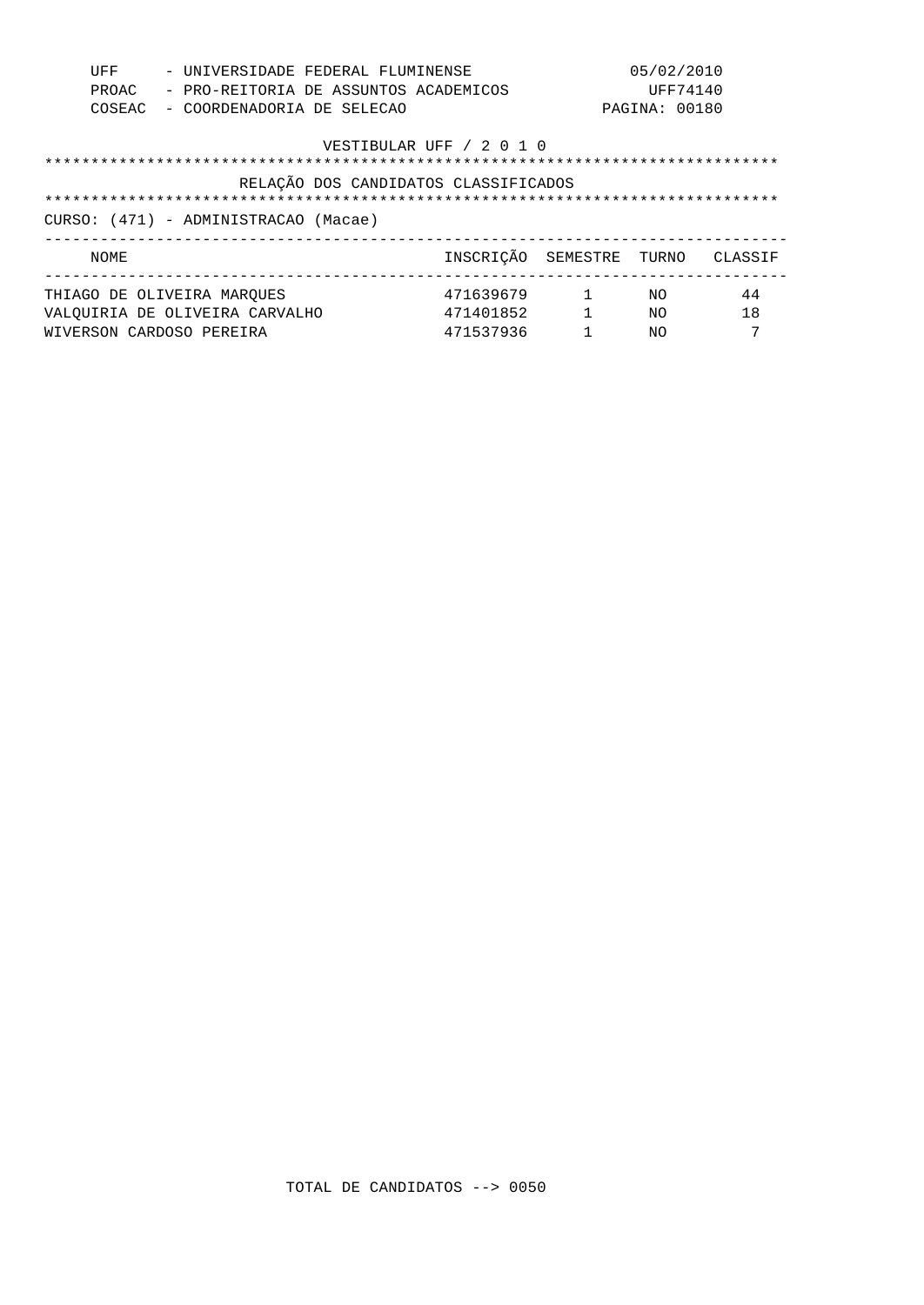| UFF - UNIVERSIDADE FEDERAL FLUMINENSE<br>PROAC - PRO-REITORIA DE ASSUNTOS ACADEMICOS<br>COSEAC - COORDENADORIA DE SELECAO |                                  |                        | 05/02/2010<br>UFF74140<br>PAGINA: 00181 |     |  |
|---------------------------------------------------------------------------------------------------------------------------|----------------------------------|------------------------|-----------------------------------------|-----|--|
| VESTIBULAR UFF / 2 0 1 0                                                                                                  |                                  |                        |                                         |     |  |
|                                                                                                                           |                                  |                        |                                         |     |  |
| RELAÇÃO DOS CANDIDATOS CLASSIFICADOS                                                                                      |                                  |                        |                                         |     |  |
| CURSO: (472) - CIENCIAS CONTABEIS (Macae)                                                                                 |                                  |                        |                                         |     |  |
|                                                                                                                           |                                  |                        |                                         |     |  |
| NOME                                                                                                                      | INSCRIÇÃO SEMESTRE TURNO CLASSIF |                        |                                         |     |  |
| ALINE MOREIRA PEREIRA                                                                                                     | 472308907 1 NO                   |                        |                                         | 41  |  |
| ANNE FRANCO NUNES                                                                                                         | 472319669 1 NO                   |                        |                                         | -9  |  |
| BRUNA SAMPAIO ROSA                                                                                                        | 472206965 1 NO                   |                        |                                         | 19  |  |
| BRUNA VIEIRA DA SILVA                                                                                                     | 472429737                        | $1 \quad \blacksquare$ | NO <sub>n</sub>                         | - 8 |  |
| CAROLINA LUCIANA DE PAIVA SANTANA                                                                                         | 472544719                        | $1 \quad \blacksquare$ | NO <sub>n</sub>                         | 26  |  |
| CAROLINA LYSZY BASTOS                                                                                                     | 472571372                        | $1 \quad \Box$         | NO <sub>1</sub>                         | 7   |  |
| CAROLINA VON-HELDE DA VEIGA MACHADO                                                                                       | 472103890                        | $1 \quad \Box$         | NO <sub>n</sub>                         | 28  |  |
| CRISTINA VALADAO MACHADO                                                                                                  | 472661488                        | $1 \quad \blacksquare$ | NO <sub>n</sub>                         | 36  |  |
| DANIEL COSTA OLIVEIRA                                                                                                     | 472532845                        | $1 \quad \blacksquare$ | NO <sub>1</sub>                         | 40  |  |
| DIEGO COIMBRA MIRANDA                                                                                                     | 472483458                        | $1 \quad \blacksquare$ | NO <sub>2</sub>                         | 21  |  |
| EDUARDO DE ARAUJO NORONHA JUNIOR                                                                                          | 472646402                        | $1 \quad \blacksquare$ | NO <sub>n</sub>                         | 14  |  |
| FABIO AUGUSTO DE SANTANA                                                                                                  | 472174370                        | $1 \quad \blacksquare$ | NO <sub>n</sub>                         | 48  |  |
| FERNANDA DE JESUS COELHO SODRE                                                                                            | 472334126                        | $1 \qquad \qquad$      | NO <sub>1</sub>                         | - 1 |  |
| FLAVIO GOMES DA SILVA                                                                                                     | 472646464                        | $1 \quad \blacksquare$ | NO <sub>n</sub>                         | 50  |  |
| GABRIEL LOPES RANGEL ALVES                                                                                                | 472473594                        | $1 \quad \blacksquare$ | NO <sub>n</sub>                         | 32  |  |
| GABRIEL ZAAITAR JABBOUR DA SILVEIRA                                                                                       | 472229424                        | $1 \quad \blacksquare$ | NO <sub>n</sub>                         | 43  |  |
| GAUGERIO DE MAGALHAES MOSCOSO JUNIOR                                                                                      | 472003521                        | $1 \quad \blacksquare$ | NO <sub>n</sub>                         | 39  |  |
| GLEISON MIRANDA TAVARES                                                                                                   | 472666347                        | $1 \qquad \qquad$      | NO <sub>2</sub>                         | 10  |  |
| GUILHERME VIANA PAIVA MONTEIRO                                                                                            | 472167303                        | $1 \qquad \qquad$      | NO                                      | 33  |  |
| JANAINA BEATRIZ DA SILVA                                                                                                  | 472681012                        | $1 \quad \blacksquare$ | NO                                      | 49  |  |
| JESSICA MAYRA LESSA                                                                                                       | 472069783                        | $1 \quad \blacksquare$ | NO <sub>n</sub>                         | 29  |  |
| JULIA FELICISSIMO CONCEICAO                                                                                               | 472535366                        | $1 \quad \blacksquare$ | NO <sub>n</sub>                         | 45  |  |
| KELE FERREIRA SOUZA                                                                                                       | 472530691                        | $1 \quad \blacksquare$ | NO <sub>n</sub>                         | 44  |  |
| LEONARDO DE SA DUTRA                                                                                                      |                                  | $1 \qquad \qquad$      |                                         |     |  |
|                                                                                                                           | 472584757                        | $1 \qquad \qquad$      | NO                                      | 34  |  |
| LUIZ FELIPE SOUZA BLAUDT                                                                                                  | 472518887                        |                        | NO.                                     | 3   |  |
| MARCELLE DE SOUZA MARINS                                                                                                  | 472605032                        | 1                      | ΝO                                      | 12  |  |
| MARCELLO DE SOUZA MACHADO MARINS                                                                                          | 472513605                        | $\mathbf 1$            | NO                                      | 6   |  |
| MARCOS VINICIUS REIMAO MIRANDA                                                                                            | 472537998                        | $\mathbf 1$            | NO                                      | 23  |  |
| MARIA NICACIA AZEVEDO JARDIM                                                                                              | 472703690                        | $\mathbf 1$            | NO                                      | 31  |  |
| MARILENE DE SOUZA AMARAL                                                                                                  | 472635207                        | 1                      | NO                                      | 37  |  |
| MARISTELA PAIVA MUNOZ                                                                                                     | 472658716                        | $\mathbf 1$            | NO                                      | 18  |  |
| MELINA STEFANI LOURENCO INACIO                                                                                            | 472180551                        | 1                      | NO                                      | 16  |  |
| MICHEL GORDIANO CARVALHO                                                                                                  | 472479718                        | $\mathbf 1$            | NO                                      | 24  |  |
| MONICA DIAS FADEL                                                                                                         | 472688084                        | $\mathbf 1$            | NO                                      | 42  |  |
| PEDRO HENRIQUE SOUZA BLAUDT                                                                                               | 472650661                        | 1                      | NO                                      | 11  |  |
| PRISCILA INACIO ALMEIDA                                                                                                   | 472695178                        | $\mathbf 1$            | NO                                      | 46  |  |
| RAFAEL CLAUDIO DE ALMEIDA                                                                                                 | 472514025                        | 1                      | NO                                      | 27  |  |
| RAFAELA DA SILVA CORTEZ                                                                                                   | 472701886                        | $\mathbf 1$            | NO                                      | 4   |  |
| RAYZA RAMOS SILVA                                                                                                         | 472695673                        | 1                      | NO                                      | 47  |  |
| RENAN HABIB YASSIN BARBOSA                                                                                                | 472631718                        | $\mathbf 1$            | NO                                      | 22  |  |
| RENATO DA SILVA CORTEZ                                                                                                    | 472644129                        | $\mathbf 1$            | NO                                      | 25  |  |
| RICARDO GARCIA PEREIRA                                                                                                    | 472597455                        | 1                      | NO                                      | 35  |  |
| STEVAN FRAGOSO DE MEDEIROS                                                                                                | 472586793                        | $\mathbf 1$            | NO                                      | 5   |  |
| TAMYRES ALVARENGA FONTES                                                                                                  | 472702737                        | 1                      | NO                                      | 17  |  |
| THAMIRIS MEDEIROS RANGEL                                                                                                  | 472695130                        | $\mathbf 1$            | NO                                      | 38  |  |
| THAZILA CHRISTINA XIMENES DA SILVA                                                                                        | 472015550                        | 1                      | NO                                      | 30  |  |
| TIAGO LEGORA DE ABREU                                                                                                     | 472637425                        | 1                      | NO                                      | 13  |  |